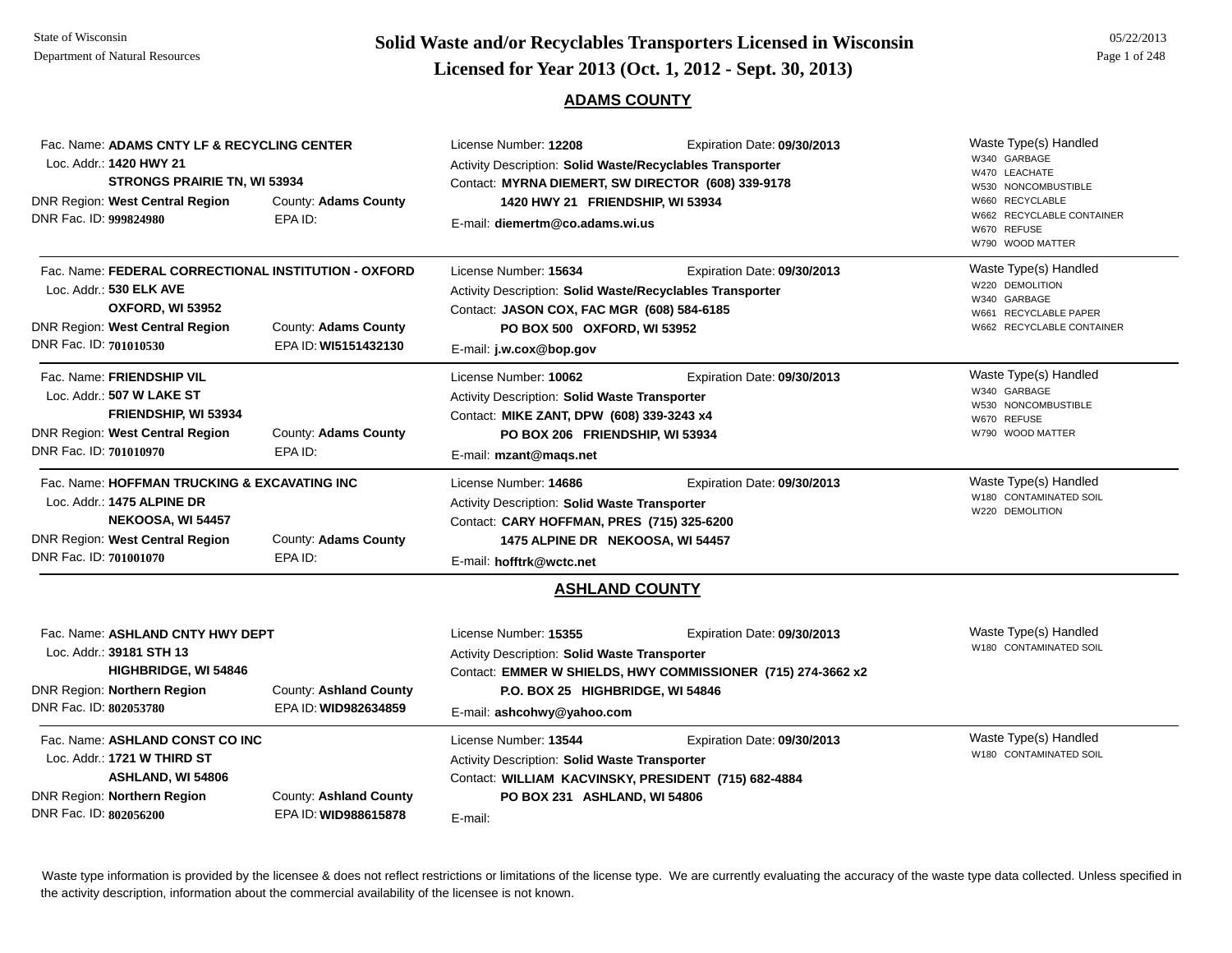**Solid Waste and/or Recyclables Transporters Licensed in Wisconsin<br>Licensed for Year 2013 (Oct. 1, 2012 - Sept. 30, 2013)** 

# **ASHLAND COUNTY (Cont.)**

| 05/22/2013    |
|---------------|
| Page 2 of 248 |

| Fac. Name: ASHLAND CTY PUBLIC WKS DEPT<br>Loc. Addr.: 2020 6TH ST E<br><b>ASHLAND, WI 54806-2281</b><br>DNR Region: Northern Region<br>DNR Fac. ID: 802066760                              | County: Ashland County<br>EPA ID: WIR000010108 | License Number: 13052<br>Expiration Date: 09/30/2013<br>Activity Description: Solid Waste Transporter<br>Contact: GREG LEDIN, DIR PUB WKS (715) 682-7580<br>2020 6TH ST E ASHLAND, WI 54806<br>E-mail: pcolgrov@coawi.org |                                                                                     | Waste Type(s) Handled<br>W070 BARK/BRUSH<br>W790 WOOD MATTER                                                                                                                                            |
|--------------------------------------------------------------------------------------------------------------------------------------------------------------------------------------------|------------------------------------------------|---------------------------------------------------------------------------------------------------------------------------------------------------------------------------------------------------------------------------|-------------------------------------------------------------------------------------|---------------------------------------------------------------------------------------------------------------------------------------------------------------------------------------------------------|
| Fac. Name: DAVE ANDERSON JR TRUCKING LLC<br>Loc. Addr.: 64351 OLD AIRPORT RD<br>ASHLAND, WI 54806<br><b>DNR Region: Northern Region</b><br>DNR Fac. ID: 802019790                          | County: Ashland County<br>EPA ID:              | License Number: 15622<br>Activity Description: Solid Waste Transporter<br>Contact: DAVID ANDERSON JR (715) 209-2081<br>E-mail:                                                                                            | Expiration Date: 09/30/2013<br>64351 OLD AIRPORT RD ASHLAND, WI 54806               | Waste Type(s) Handled<br>W070 BARK/BRUSH<br>W180 CONTAMINATED SOIL<br>W220 DEMOLITION<br>W230 DREDGINGS<br>W280 FLY ASH<br>W340 GARBAGE<br>W410 INDUSTRIAL                                              |
| Fac. Name: JB DISPOSAL<br>Loc. Addr.: 14820 STH 13<br><b>BUTTERNUT, WI 54514</b><br>DNR Region: Northern Region<br>DNR Fac. ID: 802068960                                                  | County: Ashland County<br>EPA ID:              | License Number: 14278<br>Activity Description: Solid Waste/Recyclables Transporter<br>Contact: JEFFERY BUECHNER, OWNER (715) 769-3676<br>PO BOX 324 BUTTERNUT, WI 54514<br>E-mail:                                        | Expiration Date: 09/30/2013                                                         | Waste Type(s) Handled<br>W070 BARK/BRUSH<br>W110 BOTTOM ASH<br>W220 DEMOLITION<br>W280 FLY ASH<br>W340 GARBAGE<br>W661 RECYCLABLE PAPER<br>W662 RECYCLABLE CONTAINER<br>W670 REFUSE<br>W790 WOOD MATTER |
| Fac. Name: JOHN J SCHROEDER BLDG<br>Loc. Addr.: 76824 WEST RD<br><b>BUTTERNUT, WI 54514</b><br>DNR Region: Northern Region<br>County: Ashland County<br>DNR Fac. ID: 802016380<br>EPA ID:  |                                                | License Number: 15337<br>Activity Description: Solid Waste Transporter<br>Contact: JOHN J SCHROEDER, OWNER (715) 769-3131<br>76824 WEST RD BUTTERNUT, WI 54514<br>E-mail:                                                 | Expiration Date: 09/30/2013                                                         | Waste Type(s) Handled<br>W220 DEMOLITION<br>W340 GARBAGE                                                                                                                                                |
| Fac. Name: MR BULTS INC<br>Loc. Addr.: 600 INDUSTRIAL PKWY<br>ASHLAND, WI 54806<br><b>DNR Region: Northern Region</b><br>DNR Fac. ID: 802021000                                            | County: Ashland County<br>EPA ID:              | License Number: 15359<br>Activity Description: Solid Waste/Recyclables Transporter<br>2627 E 139TH ST BURNHAM, IL 60633<br>E-mail: RICH.BORGETTI@MRBULTS.COM                                                              | Expiration Date: 09/30/2013<br>Contact: RICHARD BORGETTI, CONTROLLER (708) 585-3306 | Waste Type(s) Handled<br>W340 GARBAGE<br>W661 RECYCLABLE PAPER<br>W662 RECYCLABLE CONTAINER                                                                                                             |
| Fac. Name: NELSON CONST CO OF LAPOINTE INC<br>Loc. Addr.: 810 MAIN ST<br>LA POINTE, WI 54850<br>DNR Region: Northern Region<br>County: Ashland County<br>DNR Fac. ID: 998044630<br>EPA ID: |                                                | License Number: 12962<br>Activity Description: Solid Waste Transporter<br>Contact: ARNOLD E NELSON, PRESIDENT (715) 747-3300<br>PO BOX 5 LA POINTE, WI 54850<br>E-mail: NELSONCO@CHEQNET.NET                              | Expiration Date: 09/30/2013                                                         | Waste Type(s) Handled<br>W050 ASBESTOS<br>W070 BARK/BRUSH<br>W180 CONTAMINATED SOIL<br>W220 DEMOLITION                                                                                                  |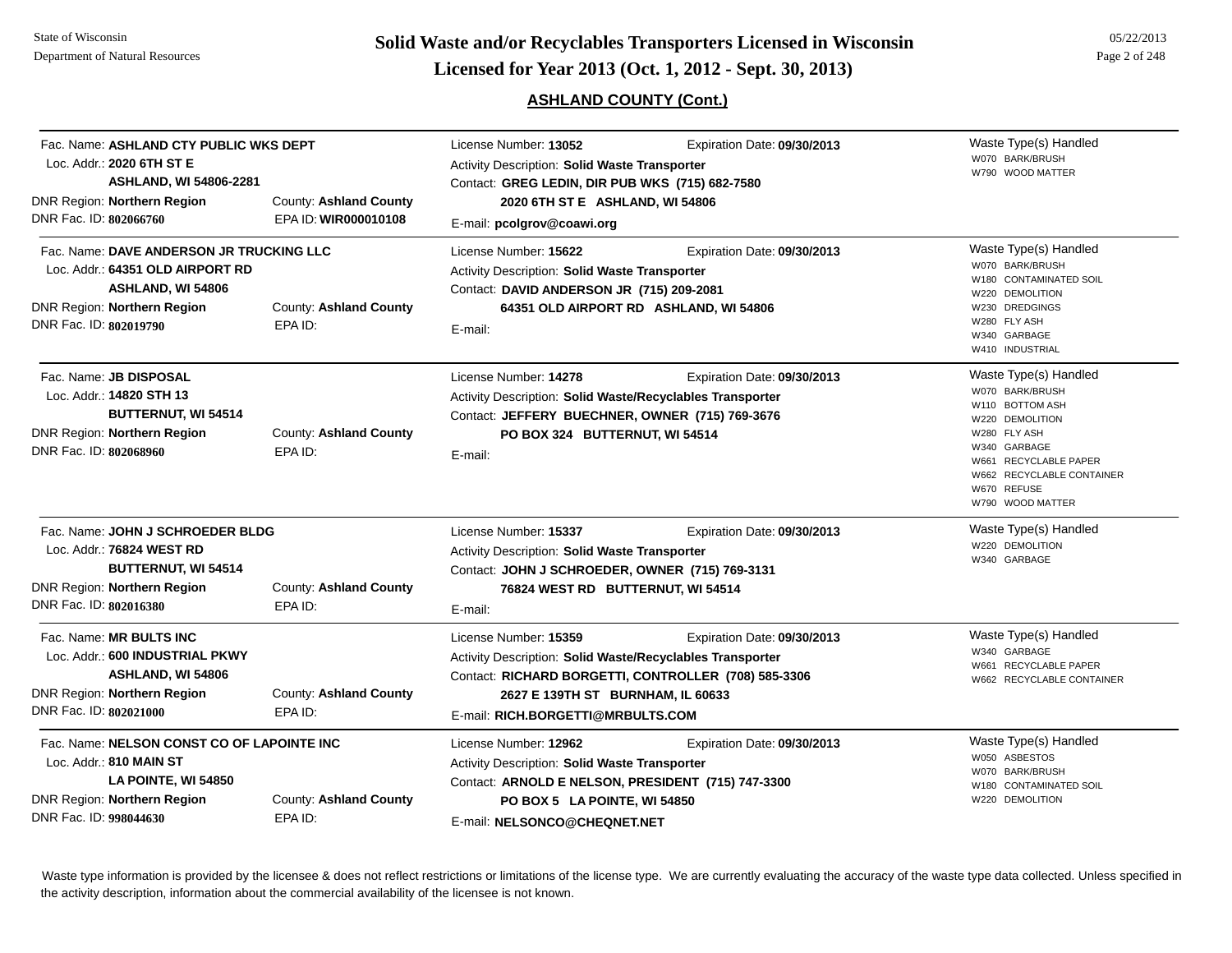DNR DNR

DNR DNR

DNR DNR **Page 3 of 248 <b>Licensed for Year 2013 (Oct. 1, 2012 - Sept. 30, 2013) Page 3 of 248 Licensed for Year 2013 (Oct. 1, 2012 - Sept. 30, 2013)** 

## **ASHLAND COUNTY (Cont.)**

| Fac. Name: TERRY PALECEK INC<br>Loc. Addr.: CTH F<br>AGENDA TN, WI 54514<br><b>NR Region: Northern Region</b><br>)NR Fac. ID: 998200390                                       | County: Ashland County<br>EPA ID:              | License Number: 13381<br><b>Activity Description: Solid Waste/Recyclables Transporter</b><br>Contact: TERRY PALECEK, VICE PRESIDENT (715) 769-3306<br>83005 CO HWY F BUTTERNUT, WI 54514<br>E-mail: | Expiration Date: 09/30/2013                                                              | Waste Type(s) Handled<br>W110 BOTTOM ASH<br>W180 CONTAMINATED SOIL<br>W220 DEMOLITION<br>W280 FLY ASH<br>W580 PAPER MILL SLUDGE<br>W660 RECYCLABLE<br>W661 RECYCLABLE PAPER<br>W790 WOOD MATTER        |
|-------------------------------------------------------------------------------------------------------------------------------------------------------------------------------|------------------------------------------------|-----------------------------------------------------------------------------------------------------------------------------------------------------------------------------------------------------|------------------------------------------------------------------------------------------|--------------------------------------------------------------------------------------------------------------------------------------------------------------------------------------------------------|
| Fac. Name: TRI-M SANITARY & RECYCLING COMM<br>Loc. Addr.: 415 OLSON RD<br><b>MELLEN, WI 54546</b><br><b>NR Region: Northern Region</b><br>)NR Fac. ID: 999830920              | County: Ashland County<br>EPA ID:              | License Number: 12233<br>Activity Description: Solid Waste/Recyclables Transporter<br>415 OLSON RD MELLEN, WI 54546-9120<br>E-mail: mark@nuutinenbuses.com                                          | Expiration Date: 09/30/2013<br>Contact: MARK C NUUTINEN, SECY-TREAS-CLERK (715) 278-3495 | Waste Type(s) Handled<br>W220 DEMOLITION<br>W340 GARBAGE<br>W533 NON HAZARDOUS WASTE<br>W570 PAPER<br>W670 REFUSE<br>W770 TIRES                                                                        |
| Fac. Name: WASTE MANAGEMENT OF NORTHWEST WISCONSIN<br>Loc. Addr.: 510 INDUSTRIAL PARK RD<br>ASHLAND, WI 54806<br>DNR Region: <b>Northern Region</b><br>)NR Fac. ID: 999996800 | County: Ashland County<br>EPA ID: WID988623419 | License Number: 12634<br>Activity Description: Solid Waste/Recyclables Transporter<br>Contact: JEFF WOLFE, DIV MGR (715) 492-1388<br>PO BOX 716 ASHLAND, WI 54806<br>E-mail: jwolfe@wm.com          | Expiration Date: 09/30/2013                                                              | Waste Type(s) Handled<br>W070 BARK/BRUSH<br>W220 DEMOLITION<br>W290 FOUNDRY<br>W340 GARBAGE<br>W660 RECYCLABLE<br>W661 RECYCLABLE PAPER<br>W662 RECYCLABLE CONTAINER<br>W670 REFUSE<br>W690 SCRAP FILM |

## **BARRON COUNTY**

Fac. Name: **BARRON CNTY INCINERATOR RECYCLING**Loc. Addr.: **575 10-1/2 AVEALMENA, WI 54805** DNR Region: **Northern Region** DNR Fac. ID: **603049040**County: **Barron County** EPA ID: **WID981801319**

License Number: **14307** Expiration Date: **09/30/2013**  Activity Description: **Solid Waste/Recyclables Transporter** Contact: **ALAN ZELTNER, MANAGER (715) 357-6566 575 10 1/2 AVE ALMENA, WI 54805**

E-mail:

Waste Type(s) Handled W660 RECYCLABLE

W780 WOOD ASHW790 WOOD MATTER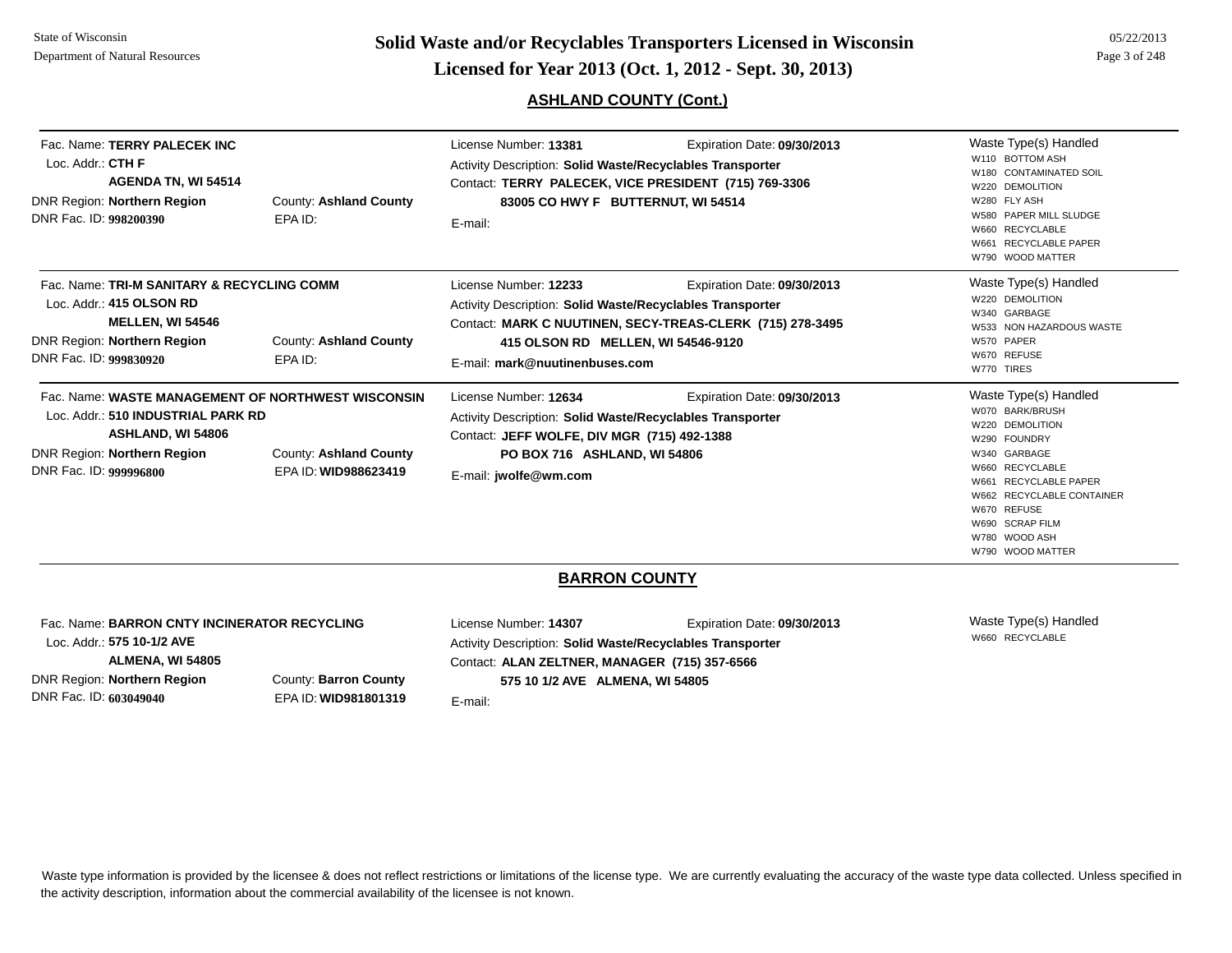**Page 4 of 248 <b>Licensed for Year 2013 (Oct. 1, 2012 - Sept. 30, 2013) Page 4 of 248 Licensed for Year 2013 (Oct. 1, 2012 - Sept. 30, 2013)** 

# **BARRON COUNTY (Cont.)**

| Fac. Name: C & C DISPOSAL                            |                       | License Number: 10508                                            | Waste Type(s) Handled                                       |                                           |
|------------------------------------------------------|-----------------------|------------------------------------------------------------------|-------------------------------------------------------------|-------------------------------------------|
| Loc. Addr.: 2458 USH 63                              |                       | <b>Activity Description: Solid Waste/Recyclables Transporter</b> |                                                             | W030 ALUMINUM                             |
| <b>LAKELAND TN, WI</b>                               |                       | Contact: LOWELL HOLMES OWNER (715) 822-4444                      | W040 APPLIANCES<br>W080 BATTERIES                           |                                           |
| DNR Region: Northern Region                          | County: Barron County | PO BOX 91 CUMBERLAND, WI 54829                                   | W115 BUILDING MATERIAL                                      |                                           |
| DNR Fac. ID: 603014610                               | EPA ID:               |                                                                  |                                                             | W120 CARDBOARD                            |
|                                                      |                       | E-mail:                                                          |                                                             | W160 COMMERCIAL                           |
|                                                      |                       |                                                                  |                                                             | W170 CONCRETE                             |
|                                                      |                       |                                                                  |                                                             | W175 CONSTRUCTION MATERIAL                |
|                                                      |                       |                                                                  |                                                             | W220 DEMOLITION                           |
|                                                      |                       |                                                                  |                                                             | W235 DRYWALL<br>W340 GARBAGE              |
|                                                      |                       |                                                                  |                                                             | W350 GLASS                                |
|                                                      |                       |                                                                  |                                                             | W410 INDUSTRIAL                           |
|                                                      |                       |                                                                  |                                                             | W500 MILL SLUDGE                          |
|                                                      |                       |                                                                  |                                                             | W530 NONCOMBUSTIBLE                       |
|                                                      |                       |                                                                  |                                                             | W570 PAPER                                |
|                                                      |                       |                                                                  |                                                             | W630 PLASTIC<br>W662 RECYCLABLE CONTAINER |
|                                                      |                       |                                                                  |                                                             | W670 REFUSE                               |
|                                                      |                       |                                                                  |                                                             | W675 ROOFING/SHINGLES                     |
|                                                      |                       |                                                                  |                                                             | W770 TIRES                                |
|                                                      |                       |                                                                  |                                                             | W790 WOOD MATTER                          |
| Fac. Name: CANOE VILLA MHP                           |                       | License Number: 15618                                            | Expiration Date: 09/30/2013                                 | Waste Type(s) Handled                     |
| Loc. Addr.: 1345 19TH ST                             |                       | Activity Description: Solid Waste/Recyclables Transporter        |                                                             | W070 BARK/BRUSH<br>W220 DEMOLITION        |
| <b>CAMERON, WI 54822</b>                             |                       | Contact: BREYEN BERANEK, OWNER (715) 458-4974                    | W340 GARBAGE                                                |                                           |
| <b>DNR Region: Northern Region</b>                   | County: Barron County | PO BOX 340 CAMERON, WI 54822                                     |                                                             |                                           |
| DNR Fac. ID: 603106900                               | EPA ID:               | E-mail:                                                          |                                                             |                                           |
| Fac. Name: CHETEK CTY SHOP                           |                       | License Number: 15303                                            | Expiration Date: 09/30/2013                                 | Waste Type(s) Handled                     |
| Loc. Addr.: 1125 RAILROAD AVE                        |                       | <b>Activity Description: Solid Waste Transporter</b>             |                                                             | W340 GARBAGE                              |
| <b>CHETEK, WI 54728</b>                              |                       |                                                                  | Contact: DAN KNAPP, DIRECTOR OF PUBLIC WORKS (715) 924-4236 | W670 REFUSE                               |
| DNR Region: Northern Region                          | County: Barron County | CITY HALL CHETEK, WI 54728                                       |                                                             |                                           |
| DNR Fac. ID: 603099530                               | EPA ID:               | E-mail: chetekcs@chibardon.net                                   |                                                             |                                           |
| Fac. Name: COMMUNITY SANITATION & DISPOSAL INC       |                       | License Number: 13730                                            | Expiration Date: 09/30/2013                                 | Waste Type(s) Handled                     |
| Loc. Addr.: 1312 12TH AVE<br><b>BARRON, WI 54812</b> |                       | Activity Description: Solid Waste/Recyclables Transporter        | W661 RECYCLABLE PAPER                                       |                                           |
|                                                      |                       | Contact: MIKE MC CRACKEN, OWNER (715) 537-3000                   | W662 RECYCLABLE CONTAINER<br>W770 TIRES                     |                                           |
| <b>DNR Region: Northern Region</b>                   | County: Barron County | PO BOX 292 CAMERON, WI 54822                                     |                                                             | W800 YARD                                 |
| DNR Fac. ID: 998286960                               | EPA ID:               | E-mail:                                                          |                                                             |                                           |
|                                                      |                       |                                                                  |                                                             |                                           |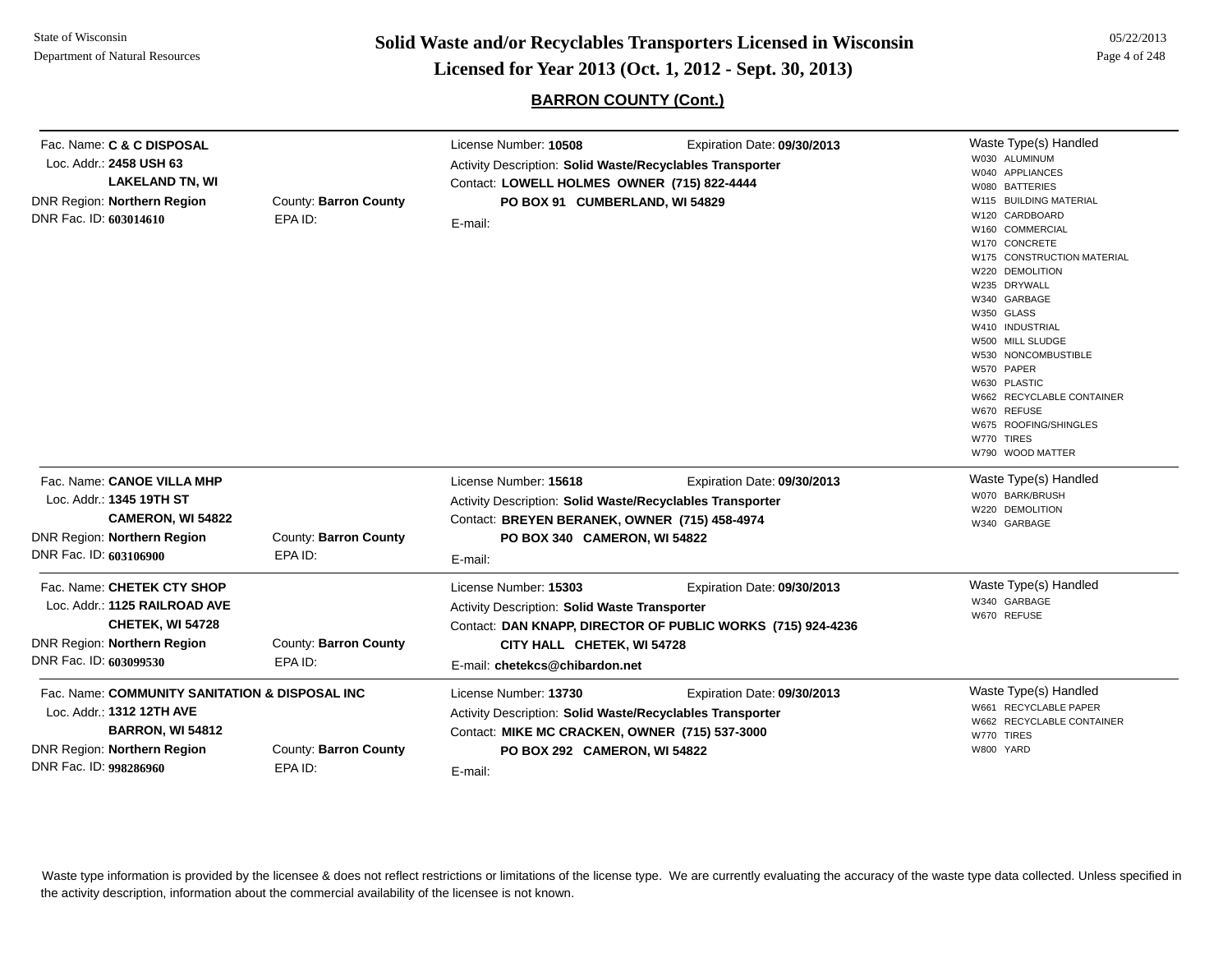# **Page 5 of 248 <b>Licensed for Year 2013 (Oct. 1, 2012 - Sept. 30, 2013) Page 5 of 248 Licensed for Year 2013 (Oct. 1, 2012 - Sept. 30, 2013)**

## **BARRON COUNTY (Cont.)**

| Fac. Name: DALLAS VIL<br>Loc. Addr.: 111 SECOND AVE N<br><b>DALLAS, WI 54733</b>                                                                               |                                  | License Number: 12960<br><b>Activity Description: Solid Waste Transporter</b><br>Contact: LUCILLE GUIBORD, VILLAGE CLERK (715) 837-1186                                                                                   | Waste Type(s) Handled<br>W340 GARBAGE |                                                                                                                                                |
|----------------------------------------------------------------------------------------------------------------------------------------------------------------|----------------------------------|---------------------------------------------------------------------------------------------------------------------------------------------------------------------------------------------------------------------------|---------------------------------------|------------------------------------------------------------------------------------------------------------------------------------------------|
| DNR Region: Northern Region<br>DNR Fac. ID: 998044410                                                                                                          | County: Barron County<br>EPA ID: | PO BOX 84 DALLAS, WI 54733<br>E-mail: vdallas@chibardun.net                                                                                                                                                               |                                       |                                                                                                                                                |
| Fac. Name: ELLINGSON EXCAVATING & SEPTIC LLC<br>Loc. Addr.: 2630 6TH ST<br><b>CUMBERLAND, WI 54829</b><br>DNR Region: Northern Region<br>County: Barron County |                                  | License Number: 14181<br><b>Activity Description: Solid Waste Transporter</b><br>Contact: ED ELLINGSON, OWNER (715) 822-4104<br>2630 6TH ST CUMBERLAND, WI 54829                                                          | Expiration Date: 09/30/2013           | Waste Type(s) Handled<br>W220 DEMOLITION<br>W790 WOOD MATTER                                                                                   |
| DNR Fac. ID: 603092050                                                                                                                                         | EPA ID:                          | E-mail:                                                                                                                                                                                                                   |                                       |                                                                                                                                                |
| Fac. Name: GREGS EXCAVATING INC<br>Loc. Addr.: 300 N CLINTON ST<br>ALMENA, WI 54805<br>DNR Region: Northern Region                                             | County: Barron County            | License Number: 13905<br><b>Activity Description: Solid Waste Transporter</b><br>Contact: GREG W RAYMENT, PRESIDENT (715) 357-3837<br>300 N CLINTON ST ALMENA, WI 54805                                                   | Expiration Date: 09/30/2013           | Waste Type(s) Handled<br>W180 CONTAMINATED SOIL<br>W220 DEMOLITION<br>W790 WOOD MATTER                                                         |
| DNR Fac. ID: 603086880                                                                                                                                         | EPA ID:                          | E-mail:                                                                                                                                                                                                                   |                                       |                                                                                                                                                |
| Fac. Name: INDEPENDENT SANITATION & RECYCLING<br>Loc. Addr.: 2116 16 1/2 ST<br>RICE LAKE, WI 54868<br>DNR Region: Northern Region<br>DNR Fac. ID: 603106350    | County: Barron County<br>EPA ID: | License Number: 15353<br><b>Activity Description: Solid Waste/Recyclables Transporter</b><br>Contact: CHAD NEESER, PRESIDENT (715) 434-3000<br>PO BOX 429 RICE LAKE, WI 54868<br>E-mail: independent_sanitation@yahoo.com | Expiration Date: 09/30/2013           | Waste Type(s) Handled<br>W070 BARK/BRUSH<br>W220 DEMOLITION<br>W340 GARBAGE<br>W661 RECYCLABLE PAPER<br>W662 RECYCLABLE CONTAINER<br>W800 YARD |
| Fac. Name: KEN-WAY SERVICES<br>Loc. Addr.: 1417 N WISC AVE<br>RICE LAKE, WI 54868<br>DNR Region: Northern Region<br>DNR Fac. ID: 603003610                     | County: Barron County<br>EPA ID: | License Number: 14810<br>Activity Description: Solid Waste Transporter<br>Contact: JOHN BOWEN, OWNER (715) 234-7767<br>1415 N WISC AVE RICE LAKE, WI 54868<br>E-mail: kenwayservices@centurytel.net                       | Expiration Date: 09/30/2013           | Waste Type(s) Handled<br>W470 LEACHATE                                                                                                         |
| Fac. Name: LAKE AREA SANITATION INC<br>Loc. Addr.: 2384 18 1/2 AVE<br>RICE LAKE, WI 54868<br>DNR Region: Northern Region<br>DNR Fac. ID: 603003720             | County: Barron County<br>EPA ID: | License Number: 14811<br>Activity Description: Solid Waste Transporter<br>Contact: TIM CROTTEAU, OWNER (715) 234-8576<br>2384 18 1/2 AVE RICE LAKE, WI 54868<br>E-mail: las.l.crotteau@gmail.com                          | Expiration Date: 09/30/2013           | Waste Type(s) Handled<br>W470 LEACHATE                                                                                                         |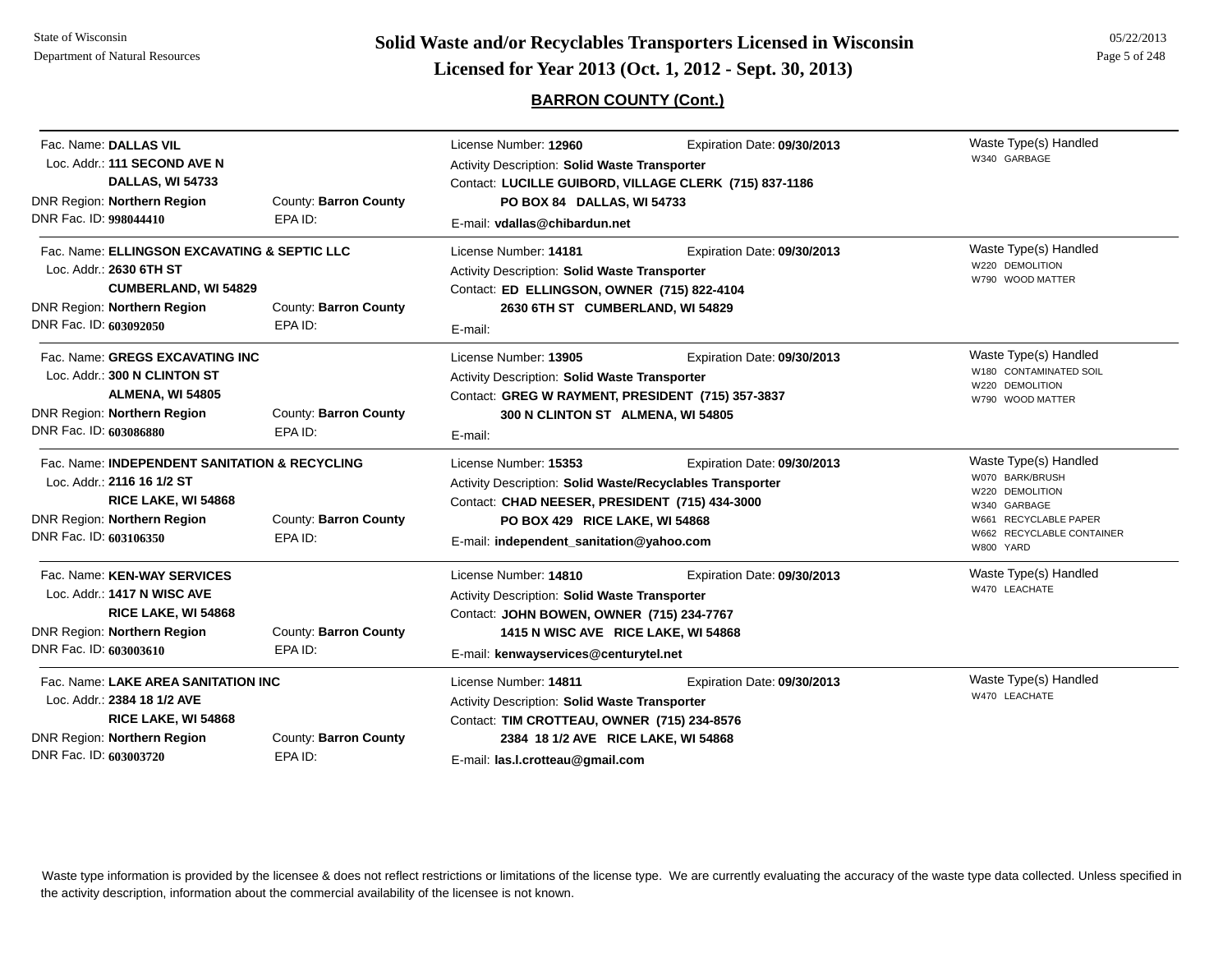**Page 6 of 248 <b>Licensed for Year 2013 (Oct. 1, 2012 - Sept. 30, 2013) Page 6 of 248 Licensed for Year 2013 (Oct. 1, 2012 - Sept. 30, 2013)** 

**BARRON COUNTY (Cont.)**

| Fac. Name: MASTER ASBESTOS ABATEMENT INC<br>Loc. Addr.: 520 17TH ST<br>DALLAS, WI 54733                                                                                                       |                                  | License Number: 12270<br>Expiration Date: 09/30/2013<br>Activity Description: Solid Waste Transporter<br>Contact: KEVIN R MASRUD, GEN MGR (715) 837-2040                                                               |                             | Waste Type(s) Handled<br>W050 ASBESTOS                                                                                                           |
|-----------------------------------------------------------------------------------------------------------------------------------------------------------------------------------------------|----------------------------------|------------------------------------------------------------------------------------------------------------------------------------------------------------------------------------------------------------------------|-----------------------------|--------------------------------------------------------------------------------------------------------------------------------------------------|
| <b>DNR Region: Northern Region</b><br>DNR Fac. ID: 999859520                                                                                                                                  | County: Barron County<br>EPA ID: | 520 17TH ST DALLAS, WI 54733<br>E-mail:                                                                                                                                                                                |                             |                                                                                                                                                  |
| Fac. Name: NORTH COUNTRY DOZING & SKIDSTEER<br>Loc. Addr.: 2279 16TH AVE<br>CAMERON, WI 54822<br><b>DNR Region: Northern Region</b><br>DNR Fac. ID: 603105690                                 | County: Barron County<br>EPA ID: | License Number: 15099<br>Activity Description: Solid Waste/Recyclables Transporter<br>Contact: MARVIN ALBRECHT (715) 458-3185<br>2279 16TH AVE CAMERON, WI 54822<br>E-mail: ncdozing@chibardun.net                     | Expiration Date: 09/30/2013 | Waste Type(s) Handled<br>W070 BARK/BRUSH<br>W180 CONTAMINATED SOIL<br>W220 DEMOLITION<br>W280 FLY ASH<br>W340 GARBAGE<br>W770 TIRES<br>W800 YARD |
| Fac. Name: PAULS SHEET METAL INC<br>Loc. Addr.: 1017 HAUGEN AVE<br>RICE LAKE, WI 54868<br><b>DNR Region: Northern Region</b><br>County: Barron County<br>DNR Fac. ID: 998295650<br>EPA ID:    |                                  | License Number: 13787<br>Expiration Date: 09/30/2013<br><b>Activity Description: Solid Waste Transporter</b><br>Contact: BARBARA A KROMREY, VICE PRESIDENT (715) 234-7707<br>PO BOX 247 RICE LAKE, WI 54868<br>E-mail: |                             | Waste Type(s) Handled<br>W220 DEMOLITION                                                                                                         |
| Fac. Name: PETERSON SERVICES OF RICE LAKE LLC<br>Loc. Addr.: 2182 18TH ST<br>RICE LAKE, WI 54868<br>DNR Region: Northern Region<br>County: Barron County<br>DNR Fac. ID: 603100080<br>EPA ID: |                                  | License Number: 15314<br>Activity Description: Solid Waste/Recyclables Transporter<br>Contact: JEREMY J PETERSON, OWNER (715) 234-5011<br>2182 18TH ST RICE LAKE, WI 54868<br>E-mail: robynjlee@chibardun.net          | Expiration Date: 09/30/2013 | Waste Type(s) Handled<br>W070 BARK/BRUSH<br>W180 CONTAMINATED SOIL<br>W220 DEMOLITION<br>W580 PAPER MILL SLUDGE                                  |
| Fac. Name: SWEETWATER SANITATION<br>Loc. Addr.: 710 RAILROAD AVE<br>CHETEK, WI 54728<br><b>DNR Region: Northern Region</b><br>DNR Fac. ID: 603101620                                          | County: Barron County<br>EPA ID: | License Number: 15328<br>Activity Description: Solid Waste Transporter<br>Contact: JASON FOSTVEDT, OWNER (715) 924-4123<br>P O BOX 171 CHETEK, WI 54728<br>E-mail: jsfostvedt@chibardun.net                            | Expiration Date: 09/30/2013 | Waste Type(s) Handled<br>W410 INDUSTRIAL                                                                                                         |
| Fac. Name: TAYLOR ABC SEAMLESS INC<br>Loc. Addr.: 1709 25TH ST<br>RICE LAKE, WI 54868<br><b>DNR Region: Northern Region</b><br>County: Barron County<br>DNR Fac. ID: 603091940<br>EPA ID:     |                                  | License Number: 14179<br><b>Activity Description: Solid Waste Transporter</b><br>Contact: DAVID TAYLOR, PRESIDENT (715) 859-6175<br>1709 25TH ST RICE LAKE, WI 54868<br>E-mail:                                        | Expiration Date: 09/30/2013 | Waste Type(s) Handled<br>W220 DEMOLITION                                                                                                         |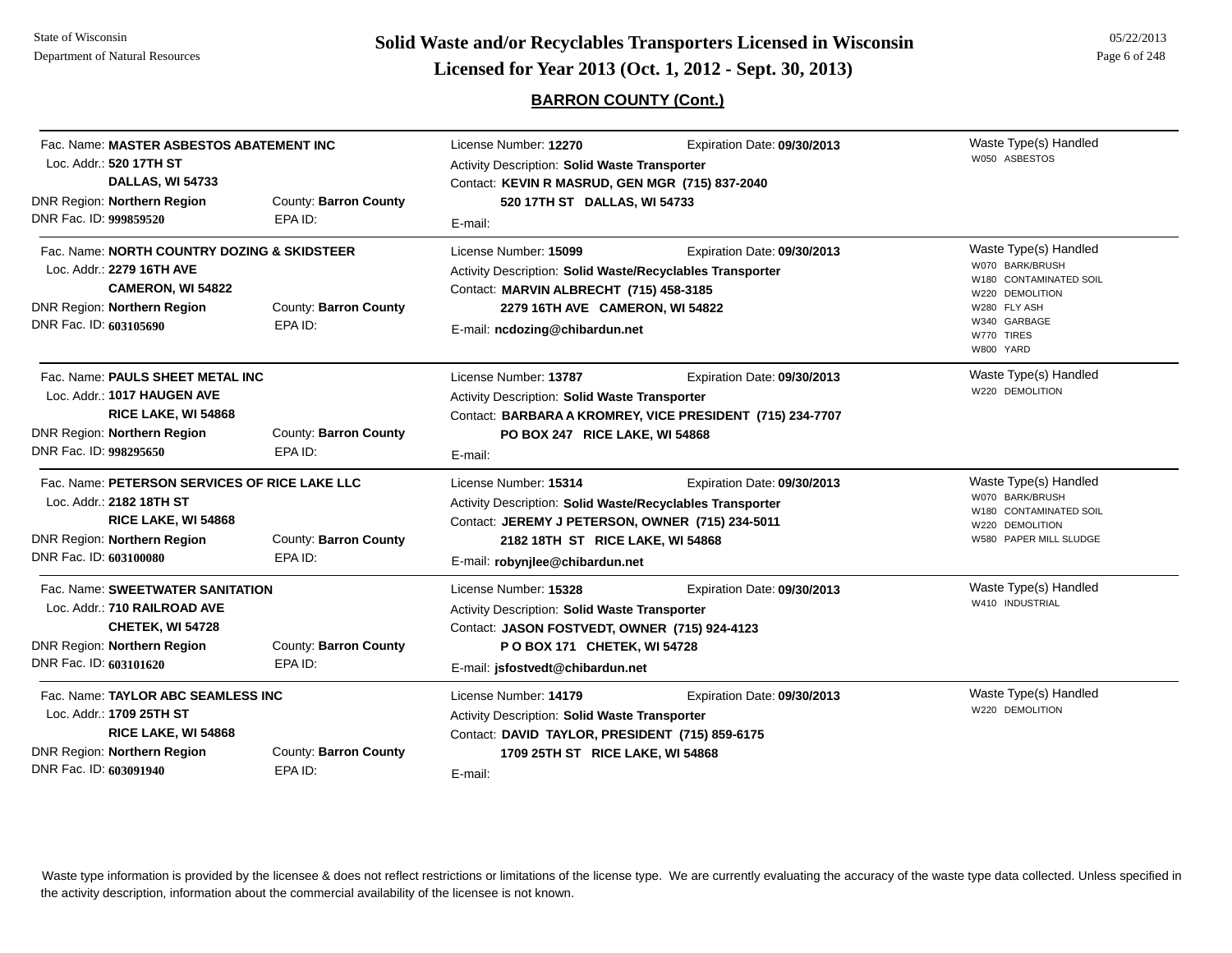**Page 7 of 248 <b>Licensed for Year 2013 (Oct. 1, 2012 - Sept. 30, 2013) Example 1 Licensed for Year 2013 (Oct. 1, 2012 - Sept. 30, 2013) Page 7 of 248** 

### **BARRON COUNTY (Cont.)**

Waste Type(s) Handled W220 DEMOLITIONW790 WOOD MATTERFac. Name: **WESTPHAL ROOFING**Loc. Addr.: **2115 20-3/4 AVERICE LAKE, WI 54868** DNR Region: **Northern Region** DNR Fac. ID: **603091830**County: **Barron County** EPA ID:License Number: **14178** Expiration Date: **09/30/2013**  Activity Description: **Solid Waste Transporter** Contact: **TERRY WESTPHAL, OWNER (715) 234-7745** E-mail: **twestphal@centurytel.net 2115 20 3/4 AVE RICE LAKE, WI 54868 BAYFIELD COUNTY**Waste Type(s) Handled W070 BARK/BRUSHW115 BUILDING MATERIALW170 CONCRETEW175 CONSTRUCTION MATERIALW180 CONTAMINATED SOILW220 DEMOLITIONW290 FOUNDRYW350 GLASSFac. Name: **BOB OLSON & CO**Loc. Addr.: **HOVE LNWASHBURN TN, WI 54891** DNR Region: **Northern Region** DNR Fac. ID: **998018340**County: **Bayfield County** EPA ID:License Number: **12758** Expiration Date: **09/30/2013**  Activity Description: **Solid Waste/Recyclables Transporter** Contact: **ROBERT W OLSON, OWNER/OPERATOR (715) 373-2641** E-mail: **78185 SINGER RD WASHBURN, WI 54891** Waste Type(s) Handled W180 CONTAMINATED SOILFac. Name: **C & W TRUCKING CO**Loc. Addr.: **CTH JBAYFIELD TN, WI 54814** DNR Region: **Northern Region** DNR Fac. ID: **998298730**County: **Bayfield County** EPA ID:License Number: **13808** Expiration Date: **09/30/2013**  Activity Description: **Solid Waste Transporter** Contact: **SUSAN ERICKSON, PRESIDENT (715) 779-5628** E-mail: **cwtrucking@charterinternet.com PO BOX 516 BAYFIELD, WI 54814** Waste Type(s) Handled W070 BARK/BRUSHW180 CONTAMINATED SOILW220 DEMOLITIONW800 YARDFac. Name: **DEL JEROME**Loc. Addr.: **9185 CTH NDRUMMOND, WI 54832** DNR Region: **Northern Region** DNR Fac. ID: **804035870**County: **Bayfield County** EPA ID:License Number: **15212** Expiration Date: **09/30/2013**  Activity Description: **Solid Waste/Recyclables Transporter** Contact: **DELBERT D JEROME, OWNER (715) 739-6245** E-mail: **9185 CTH N DRUMMOND, WI 54832** Waste Type(s) Handled W033 ANTIFREEZEFac. Name: **EDS WELDING & AUTO REPAIR**Loc. Addr.: **7615 RAILROAD STIRON RIVER, WI 54847** DNR Region: **Northern Region** DNR Fac. ID: **804004960**County: **Bayfield County** EPA ID: **WIR000114546**License Number: **14816** Expiration Date: **09/30/2013**  Activity Description: **Recyclables Transporter** Contact: **EDWARD J STOUFFER, OWNER (715) 372-8008** E-mail: **PO BOX 102 IRON RIVER, WI 54847** Waste Type(s) Handled W070 BARK/BRUSHW180 CONTAMINATED SOILW220 DEMOLITIONFac. Name: **MARK RASMUSSEN EXCAVATING**Loc. Addr.: **42660 CABLE SUNSET RDCABLE, WI 54821** DNR Region: **Northern Region** DNR Fac. ID: **804001660**County: **Bayfield County** EPA ID:License Number: **14809** Expiration Date: **09/30/2013**  Activity Description: **Solid Waste Transporter** Contact: **MARK RASMUSSEN, PRES/OWNER (715) 798-3651** E-mail: **kras56@ymail.com 42660 CABLE SUNSET RD CABLE, WI 54821**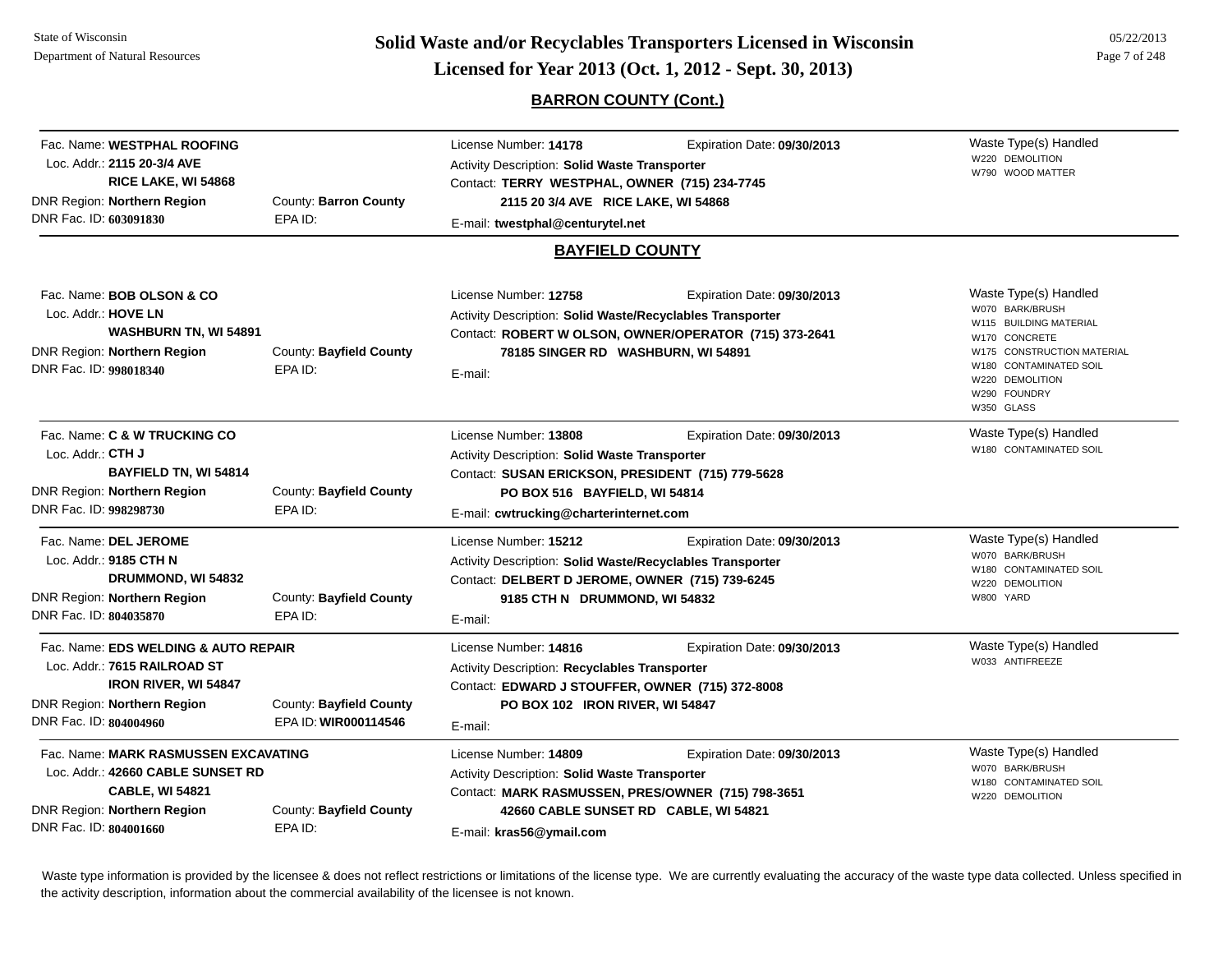**Page 8 of 248 <b>Licensed for Year 2013 (Oct. 1, 2012 - Sept. 30, 2013) Page 8 of 248 Licensed for Year 2013 (Oct. 1, 2012 - Sept. 30, 2013)** 

# **BAYFIELD COUNTY (Cont.)**

| Fac. Name: METAL DISPOSAL CO<br>Loc. Addr.: 55220 WISCONSIN AVE<br>DRUMMOND, WI 54832<br>DNR Region: Northern Region<br>DNR Fac. ID: 804069090                    | County: Bayfield County<br>EPA ID:              | License Number: 14651<br><b>Activity Description: Solid Waste Transporter</b><br>Contact: CURTIS POPPE, OWNER (715) 492-4886<br>PO BOX 552 HAYWARD, WI 54843<br>E-mail:                                   | Expiration Date: 09/30/2013                                             | Waste Type(s) Handled<br>W710 SCRAP METAL<br>W770 TIRES                                                                                      |
|-------------------------------------------------------------------------------------------------------------------------------------------------------------------|-------------------------------------------------|-----------------------------------------------------------------------------------------------------------------------------------------------------------------------------------------------------------|-------------------------------------------------------------------------|----------------------------------------------------------------------------------------------------------------------------------------------|
| Fac. Name: SOUTH SHORE SAND & GRAVEL INC<br>Loc. Addr.: 68280 PRIMROSE LN<br><b>IRON RIVER, WI 54847</b><br>DNR Region: Northern Region<br>DNR Fac. ID: 998253630 | County: Bayfield County<br>EPA ID: WIR000020271 | License Number: 13966<br><b>Activity Description: Solid Waste Transporter</b><br>Contact: RALPH FROSTMAN, PRESIDENT (715) 372-4522<br>E-mail: sssandg@cheqnet.net                                         | Expiration Date: 09/30/2013<br>68280 PRIMROSE LANE IRON RIVER, WI 54847 | Waste Type(s) Handled<br>W180 CONTAMINATED SOIL<br>W220 DEMOLITION<br>W470 LEACHATE<br>W790 WOOD MATTER                                      |
| Fac. Name: WOODLAND ROLLOFF<br>Loc. Addr.: 17170 ASH COURT<br><b>CABLE, WI 54821</b><br>DNR Region: Northern Region<br>DNR Fac. ID: 804074040                     | County: Bayfield County<br>EPA ID:              | License Number: 15600<br>Activity Description: Solid Waste/Recyclables Transporter<br>Contact: PAM DUDLEY (715) 798-3059<br>17170 ASH COURT CABLE, WI 54821<br>E-mail: pkdudley@cheqnet.net               | Expiration Date: 09/30/2013                                             | Waste Type(s) Handled<br>W050 ASBESTOS<br>W070 BARK/BRUSH<br>W220 DEMOLITION<br>W340 GARBAGE<br>W410 INDUSTRIAL<br>W770 TIRES<br>W800 YARD   |
|                                                                                                                                                                   |                                                 | <b>BROWN COUNTY</b>                                                                                                                                                                                       |                                                                         |                                                                                                                                              |
| Fac. Name: A A A SANITATION INC<br>Loc. Addr.: 1334 MID VALLEY DR<br><b>DE PERE, WI 54115</b><br><b>DNR Region: Northeast Region</b><br>DNR Fac. ID: 405203260    | County: Brown County<br>EPA ID:                 | License Number: 15205<br>Activity Description: Solid Waste/Recyclables Transporter<br>Contact: BRUCE VAN EPEREN, PRES (920) 336-5409<br>P O BOX 5793 DE PERE, WI 54115<br>E-mail: bruce@aaasanitation.net | Expiration Date: 09/30/2013                                             | Waste Type(s) Handled<br>W175 CONSTRUCTION MATERIAL<br>W220 DEMOLITION<br>W340 GARBAGE<br>W661 RECYCLABLE PAPER<br>W662 RECYCLABLE CONTAINER |
| Fac. Name: A L SCHOTT CONST INC<br>Loc. Addr.: 1644 ADAM DR<br><b>DE PERE, WI 54115</b><br><b>DNR Region: Northeast Region</b><br>DNR Fac. ID: 305002610          | County: Brown County<br>EPA ID:                 | License Number: 14548<br>Activity Description: Solid Waste Transporter<br>Contact: AL SCHOTT, PRESIDENT (920) 336-5220<br>1644 ADAM DR DEPERE, WI 54115<br>E-mail:                                        | Expiration Date: 09/30/2013                                             | Waste Type(s) Handled<br>W220 DEMOLITION                                                                                                     |
| Fac. Name: ADVANCE CONSTRUCTION INC<br>Loc. Addr.: 2141 WOODALE AVE<br><b>HOWARD, WI 54313</b><br><b>DNR Region: Northeast Region</b><br>DNR Fac. ID: 405094250   | County: Brown County<br>EPA ID: WID161031943    | License Number: 15226<br>Activity Description: Solid Waste Transporter<br>Contact: GLENN JOSKI, PRESIDENT (920) 434-3978<br>E-mail: advconst@sbcglobal.net                                                | Expiration Date: 09/30/2013<br>2141 WOODALE AVE GREEN BAY, WI 54313     | Waste Type(s) Handled<br>W180 CONTAMINATED SOIL                                                                                              |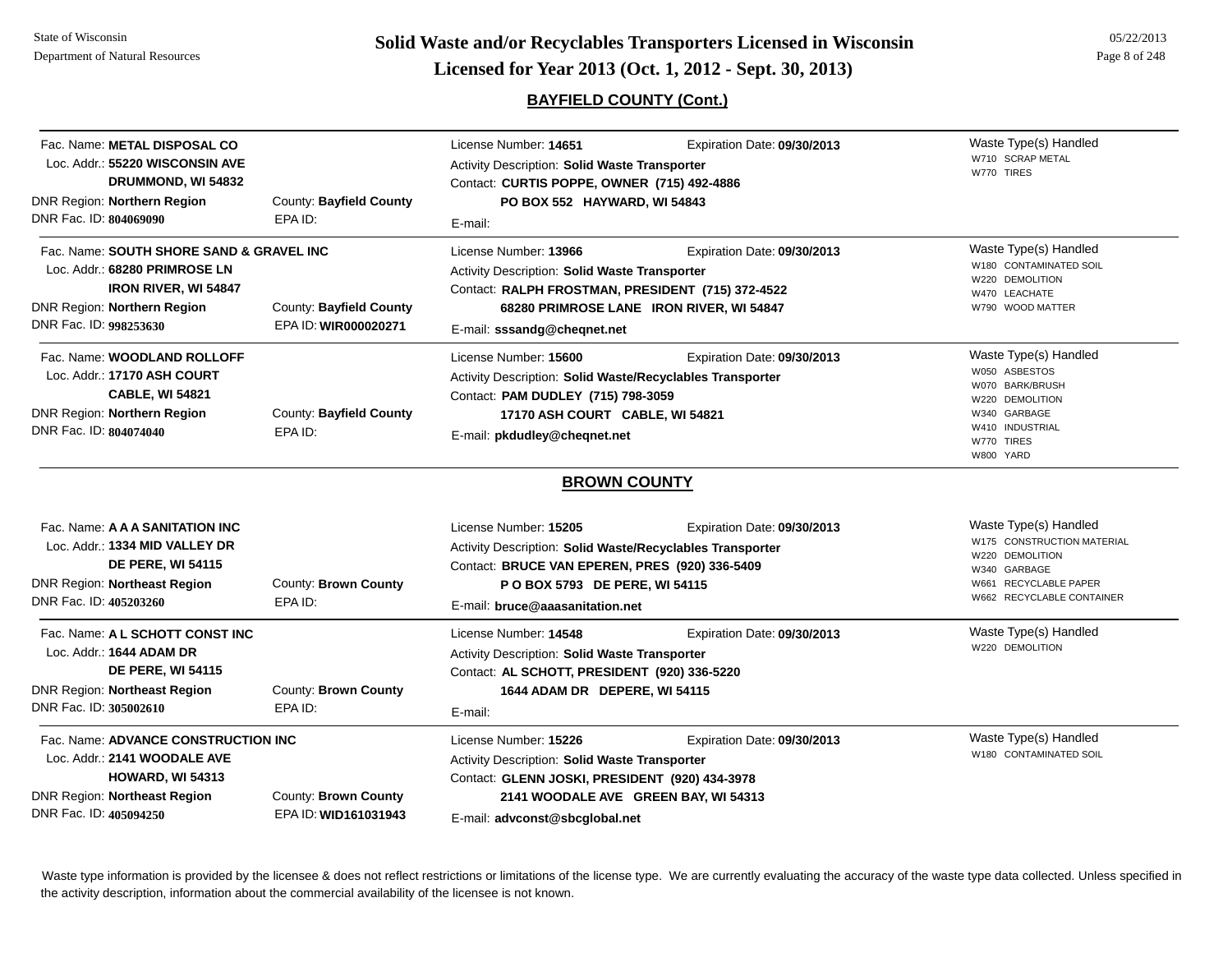**Page 9 of 248 <b>Licensed for Year 2013 (Oct. 1, 2012 - Sept. 30, 2013) Page 9 of 248 Licensed for Year 2013 (Oct. 1, 2012 - Sept. 30, 2013)** 

# **BROWN COUNTY (Cont.)**

| Fac. Name: ADVANCED DISPOSAL SERVICES SW MIDWEST LLC<br>Loc. Addr.: 1799 CTH PP<br><b>DE PERE, WI 54115</b><br>DNR Region: Northeast Region<br>County: Brown County<br>DNR Fac. ID: 405184340<br>EPA ID: |                                 | License Number: 11800<br>Expiration Date: 09/30/2013<br>Activity Description: Solid Waste/Recyclables Transporter<br>Contact: BRIAN HOPKINS, GM (920) 983-3340<br>PO BOX 5096 DE PERE, WI 54115<br>E-mail: brian.hopkins@veoliaes.com |                             | Waste Type(s) Handled<br>W050 ASBESTOS<br>W340 GARBAGE<br>W530 NONCOMBUSTIBLE<br>W660 RECYCLABLE<br>W670 REFUSE<br>W790 WOOD MATTER |
|----------------------------------------------------------------------------------------------------------------------------------------------------------------------------------------------------------|---------------------------------|---------------------------------------------------------------------------------------------------------------------------------------------------------------------------------------------------------------------------------------|-----------------------------|-------------------------------------------------------------------------------------------------------------------------------------|
|                                                                                                                                                                                                          |                                 |                                                                                                                                                                                                                                       |                             | W050 ASBESTOS<br>W120 CARDBOARD<br>W340 GARBAGE<br>W530 NONCOMBUSTIBLE<br>W660 RECYCLABLE<br>W670 REFUSE<br>W790 WOOD MATTER        |
| Fac. Name: AG EXCAVATING INC<br>Loc. Addr.: 1336 RUSSET CT<br><b>HOWARD, WI</b><br>DNR Region: Northeast Region<br>DNR Fac. ID: 405060700                                                                | County: Brown County<br>EPA ID: | License Number: 14775<br><b>Activity Description: Solid Waste Transporter</b><br>Contact: AL GOSSEN, PRES (920) 434-1885<br>1336 RUSSET CT GREEN BAY, WI 54313                                                                        | Expiration Date: 09/30/2013 | Waste Type(s) Handled<br>W050 ASBESTOS<br>W070 BARK/BRUSH<br>W180 CONTAMINATED SOIL<br>W220 DEMOLITION                              |
| Fac. Name: AIM TRUCKING INC<br>Loc. Addr.: 1736 DOUSMAN ST<br>GREEN BAY, WI 54303<br>DNR Region: Northeast Region<br>DNR Fac. ID: 399080660                                                              | County: Brown County<br>EPA ID: | E-mail: al@agexcavating.com<br>License Number: 15720<br>Activity Description: Solid Waste Transporter<br>Contact: AIMEE MARGITAN, PRES (920) 619-2202<br>1736 DOUSMAN ST GREEN BAY, WI 54303<br>E-mail: aimee@aimtrucking@gmail.com   | Expiration Date: 09/30/2013 | Waste Type(s) Handled<br>W180 CONTAMINATED SOIL                                                                                     |
| Fac. Name: ALLOUEZ VIL<br>Loc. Addr.: 1900 LIBAL ST<br>GREEN BAY, WI 54301<br>DNR Region: Northeast Region<br>DNR Fac. ID: 405202160                                                                     | County: Brown County<br>EPA ID: | License Number: 10818<br>Activity Description: Solid Waste/Recyclables Transporter<br>Contact: CRAIG BERNDT, DPW (920) 448-2800<br>1900 LIBAL ST GREEN BAY, WI 54301<br>E-mail: craig@villageofallouez.com                            | Expiration Date: 09/30/2013 | Waste Type(s) Handled<br>W340 GARBAGE<br>W661 RECYCLABLE PAPER<br>W662 RECYCLABLE CONTAINER<br>W670 REFUSE<br>W790 WOOD MATTER      |
| Fac. Name: ALS ROOFING SERVICE LLC<br>Loc. Addr.: 516 N TAYLOR ST<br>GREEN BAY, WI 54303<br>DNR Region: Northeast Region<br>DNR Fac. ID: 998090610                                                       | County: Brown County<br>EPA ID: | License Number: 13309<br><b>Activity Description: Solid Waste Transporter</b><br>Contact: DAVID PAUL, OWNER/OPERATOR (920) 497-1966<br>516 N TAYLOR ST GREEN BAY, WI 54303<br>E-mail: alsrfg@sbcglobal.net                            | Expiration Date: 09/30/2013 | Waste Type(s) Handled<br>W675 ROOFING/SHINGLES                                                                                      |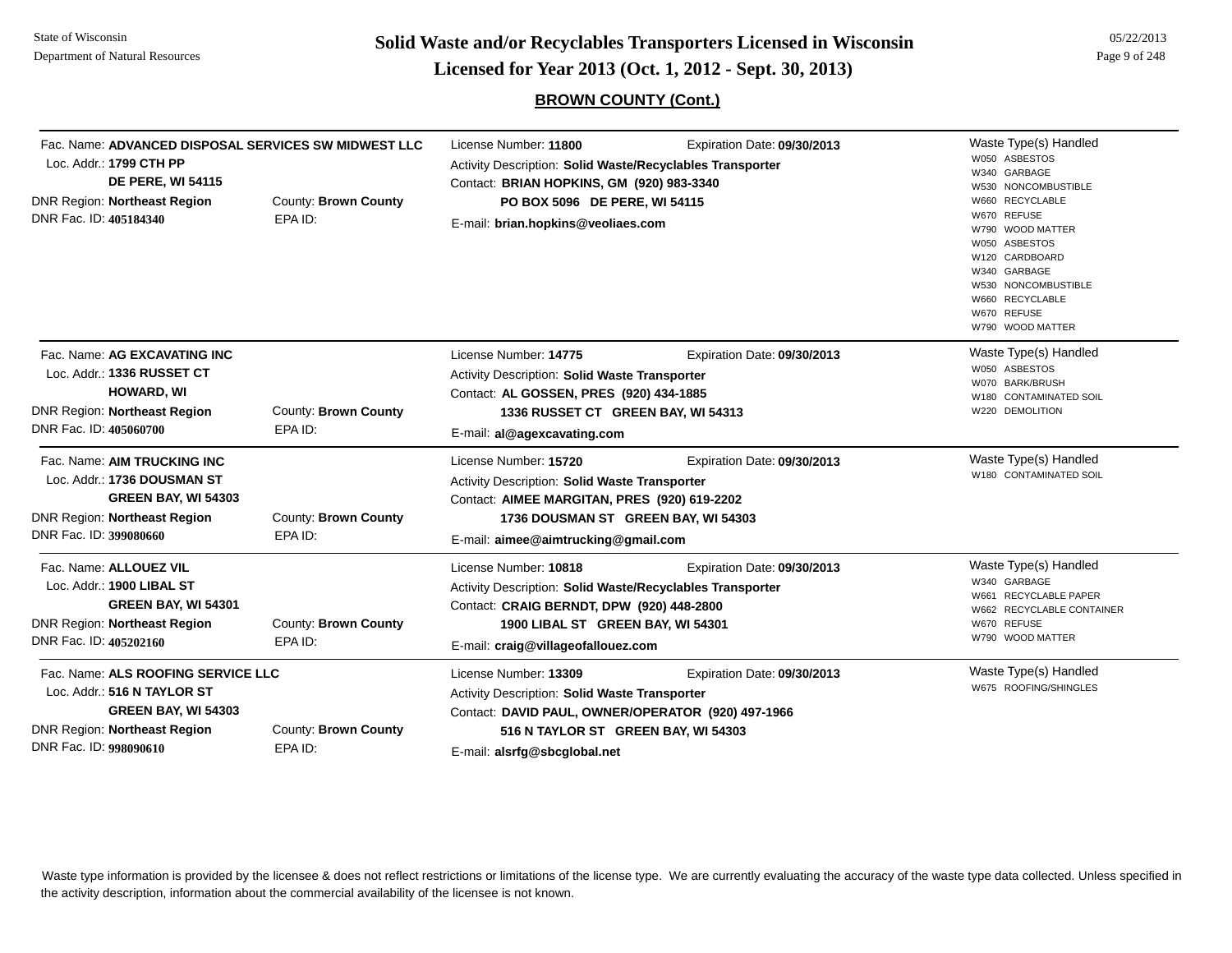State of WisconsinDepartment of Natural Resources

**Page 10 of 248 <b>Licensed for Year 2013 (Oct. 1, 2012 - Sept. 30, 2013) Page 10 of 248 Licensed for Year 2013 (Oct. 1, 2012 - Sept. 30, 2013)** 

# **BROWN COUNTY (Cont.)**

| Fac. Name: <b>AMERHART LTD</b><br>Loc. Addr.: 2455 CENTURY RD<br>GREEN BAY, WI 54307<br>County: Brown County<br><b>DNR Region: Northeast Region</b><br>DNR Fac. ID: 998089950<br>EPA ID:                           |                                 | License Number: 13300<br>Expiration Date: 09/30/2013<br>Activity Description: Solid Waste Transporter<br>Contact: JIM SCHMIT, OPERTN MGR (920) 494-4744<br>PO BOX 10097 GREEN BAY, WI 54307<br>E-mail: |                                                                                                                                              | Waste Type(s) Handled<br>W340 GARBAGE<br>W670 REFUSE<br>W790 WOOD MATTER                                                                                                  |
|--------------------------------------------------------------------------------------------------------------------------------------------------------------------------------------------------------------------|---------------------------------|--------------------------------------------------------------------------------------------------------------------------------------------------------------------------------------------------------|----------------------------------------------------------------------------------------------------------------------------------------------|---------------------------------------------------------------------------------------------------------------------------------------------------------------------------|
| Fac. Name: ASBESTOS REMOVAL INC<br>Loc. Addr.: 3142 S RIDGE RD<br><b>ASHWAUBENON, WI 54304</b><br><b>DNR Region: Northeast Region</b><br>DNR Fac. ID: 405113390                                                    | County: Brown County<br>EPA ID: | License Number: 12284<br>Activity Description: Solid Waste Transporter<br>Contact: WILLIAM MONFRE, PRESIDENT (920) 336-2002<br>3142 S RIDGE RD GREEN BAY, WI 54304<br>E-mail:                          | Expiration Date: 09/30/2013                                                                                                                  | Waste Type(s) Handled<br>W050 ASBESTOS                                                                                                                                    |
| Fac. Name: ASHWAUBENON VIL<br>Loc. Addr.: 2155 HOLMGREN WAY<br><b>ASHWAUBENON, WI 54304</b><br><b>DNR Region: Northeast Region</b><br>DNR Fac. ID: 305001180                                                       | County: Brown County<br>EPA ID: | License Number: 10207<br>Activity Description: Solid Waste/Recyclables Transporter<br>E-mail: Ivandenelzen@ashwaubenon.com                                                                             | Expiration Date: 09/30/2013<br>Contact: LEE VANDENELZEN, OPERATIONS SUPERINTENDENT (920) 492-2310<br>2155 HOLMGREN WAY ASHWAUBENON, WI 54304 | Waste Type(s) Handled<br>W340 GARBAGE<br>W530 NONCOMBUSTIBLE<br>W670 REFUSE<br>W790 WOOD MATTER<br>W340 GARBAGE<br>W530 NONCOMBUSTIBLE<br>W670 REFUSE<br>W790 WOOD MATTER |
| Fac. Name: B & E THOMPSON TRUCKING LLC<br>Loc. Addr.: 4567 LANGES CORNERS RD<br><b>GLENMORE TN, WI 54208</b><br><b>DNR Region: Northeast Region</b><br>County: Brown County<br>DNR Fac. ID: 405204580<br>EPA ID:   |                                 | License Number: 15214<br>Activity Description: Solid Waste Transporter<br>Contact: ERICA THOMPSON, OWNER (920) 863-3157<br>E-mail:                                                                     | Expiration Date: 09/30/2013<br>4567 LANGES CORNERS RD DENMARK, WI 54208                                                                      | Waste Type(s) Handled<br>W220 DEMOLITION                                                                                                                                  |
| Fac. Name: BAY ENVIRO TIRE INC<br>Loc. Addr.: 1330 TOMLIN ST<br><b>GREEN BAY, WI</b><br><b>DNR Region: Northeast Region</b><br>DNR Fac. ID: 405210630                                                              | County: Brown County<br>EPA ID: | License Number: 15253<br>Activity Description: Recyclables Transporter<br>PO BOX 9229 GREEN BAY, WI 54308<br>E-mail: admin@envirotiremanagement.com                                                    | Expiration Date: 09/30/2013<br>Contact: BRUCE P PHILLIPS, MGR OF OPERATIONS (920) 469-1532                                                   | Waste Type(s) Handled<br>W770 TIRES                                                                                                                                       |
| Fac. Name: BAYLAND TRUCKING LLC<br>Loc. Addr.: 1480 CORNELL RD<br><b>GREEN BAY, WI 54313-8932</b><br><b>DNR Region: Northeast Region</b><br>County: Brown County<br>DNR Fac. ID: 405162670<br>EPA ID: WIR000003764 |                                 | License Number: 14798<br>Activity Description: Solid Waste Transporter<br>Contact: BARB MURPHY, MEMBER (920) 434-6785<br>1480 CORNELL RD GREEN BAY, WI 54313<br>E-mail:                                | Expiration Date: 09/30/2013                                                                                                                  | Waste Type(s) Handled<br>W180 CONTAMINATED SOIL<br>W220 DEMOLITION                                                                                                        |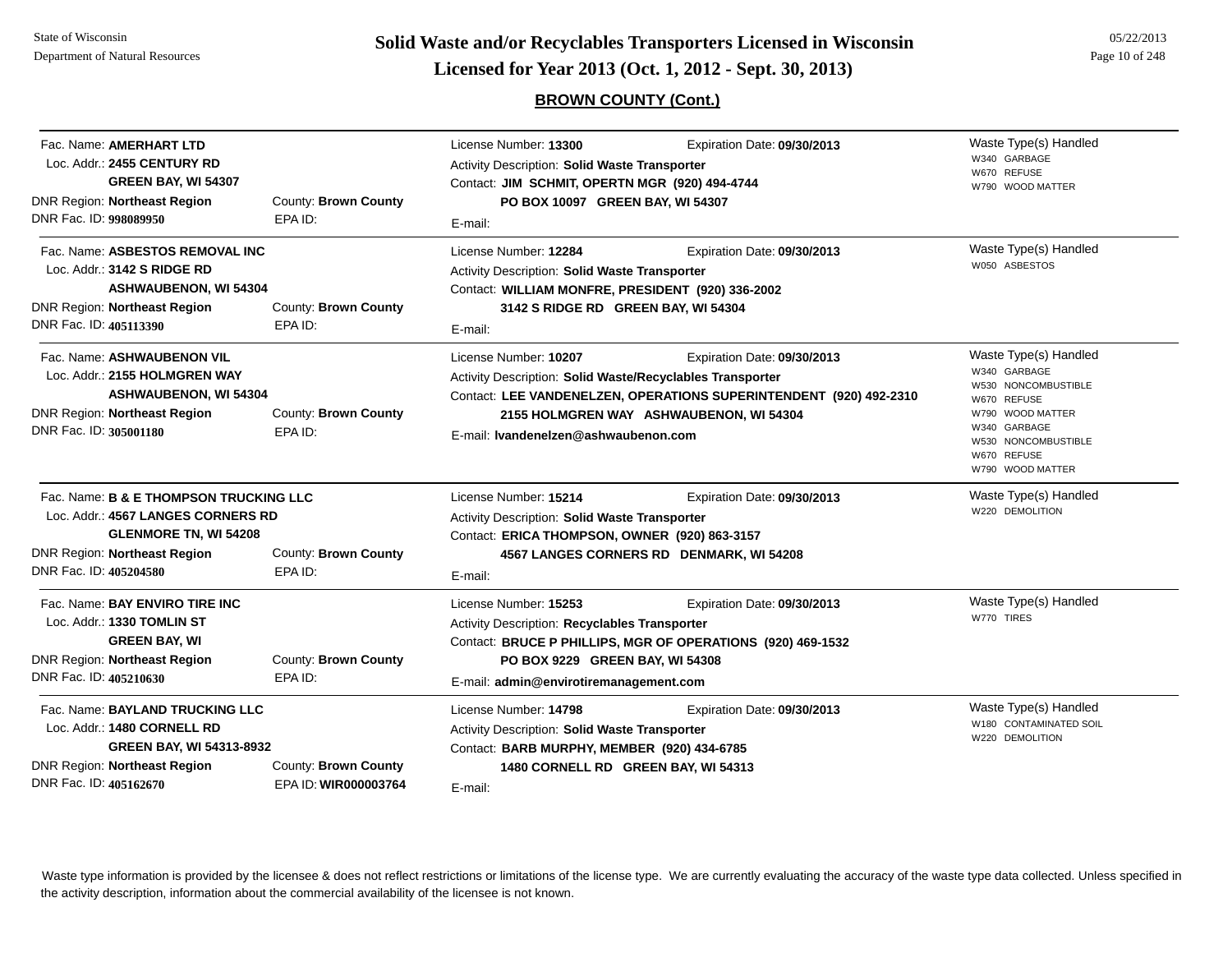**Page 11 of 248 <b>Licensed for Year 2013 (Oct. 1, 2012 - Sept. 30, 2013) Page 11 of 248 Licensed for Year 2013 (Oct. 1, 2012 - Sept. 30, 2013)** 

05/22/2013

# **BROWN COUNTY (Cont.)**

| Fac. Name: BEST ENTERPRISES LLC<br>Loc. Addr.: 3230 EILER RD<br><b>ROCKLAND TN, WI</b><br><b>DNR Region: Northeast Region</b><br>DNR Fac. ID: 998280250                                              | County: Brown County<br>EPA ID: | License Number: 13676<br>Activity Description: Solid Waste/Recyclables Transporter<br>Contact: FRANK CALAWAY, OWNER (920) 987-9787<br>3230 EILER RD DEPERE, WI 54115<br>E-mail: | Expiration Date: 09/30/2013                                                           | Waste Type(s) Handled<br>W050 ASBESTOS<br>W070 BARK/BRUSH<br>W180 CONTAMINATED SOIL<br>W220 DEMOLITION<br>W280 FLY ASH<br>W290 FOUNDRY<br>W340 GARBAGE<br>W410 INDUSTRIAL<br>W580 PAPER MILL SLUDGE<br>W800 YARD      |
|------------------------------------------------------------------------------------------------------------------------------------------------------------------------------------------------------|---------------------------------|---------------------------------------------------------------------------------------------------------------------------------------------------------------------------------|---------------------------------------------------------------------------------------|-----------------------------------------------------------------------------------------------------------------------------------------------------------------------------------------------------------------------|
| Fac. Name: BIELINSKI EXCAVATING INC<br>Loc. Addr.: 225 MAHLIK LN SITE B<br>DENMARK, WI 54208<br><b>DNR Region: Northeast Region</b><br>County: Brown County<br>DNR Fac. ID: 405197870<br>EPA ID:     |                                 | License Number: 13798<br>Activity Description: Solid Waste Transporter<br>Contact: MILTON BIELINSKI, PRES (920) 863-2662<br>225 MAHLIK LN DENMARK, WI 54208<br>E-mail:          | Expiration Date: 09/30/2013                                                           | Waste Type(s) Handled<br>W180 CONTAMINATED SOIL<br>W220 DEMOLITION<br>W340 GARBAGE<br>W670 REFUSE<br>W790 WOOD MATTER<br>W180 CONTAMINATED SOIL<br>W220 DEMOLITION<br>W340 GARBAGE<br>W670 REFUSE<br>W790 WOOD MATTER |
| Fac. Name: BLINDAUER SHEET METAL & ROOFING INC<br>Loc. Addr.: 1227 S BROADWAY<br>GREEN BAY, WI 54304<br>DNR Region: Northeast Region<br>DNR Fac. ID: 998089840                                       | County: Brown County<br>EPA ID: | License Number: 13299<br>Activity Description: Solid Waste Transporter<br>1227 S BROADWAY GREEN BAY, WI 54304<br>E-mail:                                                        | Expiration Date: 09/30/2013<br>Contact: MICHAEL A BLINDAUER, PRESIDENT (920) 437-1332 | Waste Type(s) Handled<br>W220 DEMOLITION<br>W675 ROOFING/SHINGLES                                                                                                                                                     |
| Fac. Name: CARLS TRUCKING LLC<br>Loc. Addr.: W129 BAIN RD<br><b>DE PERE, WI 54115</b><br>DNR Region: Northeast Region<br>DNR Fac. ID: 445165490                                                      | County: Brown County<br>EPA ID: | License Number: 14929<br>Activity Description: Solid Waste Transporter<br>Contact: CARLTON S JORDAN, OWNER (920) 338-1623<br>W129 BAIN RD DE PERE, WI 54115<br>E-mail:          | Expiration Date: 09/30/2013                                                           | Waste Type(s) Handled<br>W070 BARK/BRUSH<br>W220 DEMOLITION<br>W280 FLY ASH<br>W070 BARK/BRUSH<br>W220 DEMOLITION<br>W280 FLY ASH                                                                                     |
| Fac. Name: COPPENS METAL & ROOFING<br>Loc. Addr.: 1919 HOLMGREN WAY<br><b>ASHWAUBENON VIL, WI 54307</b><br>DNR Region: Northeast Region<br>County: Brown County<br>DNR Fac. ID: 998090720<br>EPA ID: |                                 | License Number: 13310<br>Activity Description: Solid Waste Transporter<br>Contact: ROBERT COPPENS, PRESIDENT (920) 498-9002<br>PO BOX 12675 GREEN BAY, WI 54307-2675<br>E-mail: | Expiration Date: 09/30/2013                                                           | Waste Type(s) Handled<br>W115 BUILDING MATERIAL<br>W175 CONSTRUCTION MATERIAL                                                                                                                                         |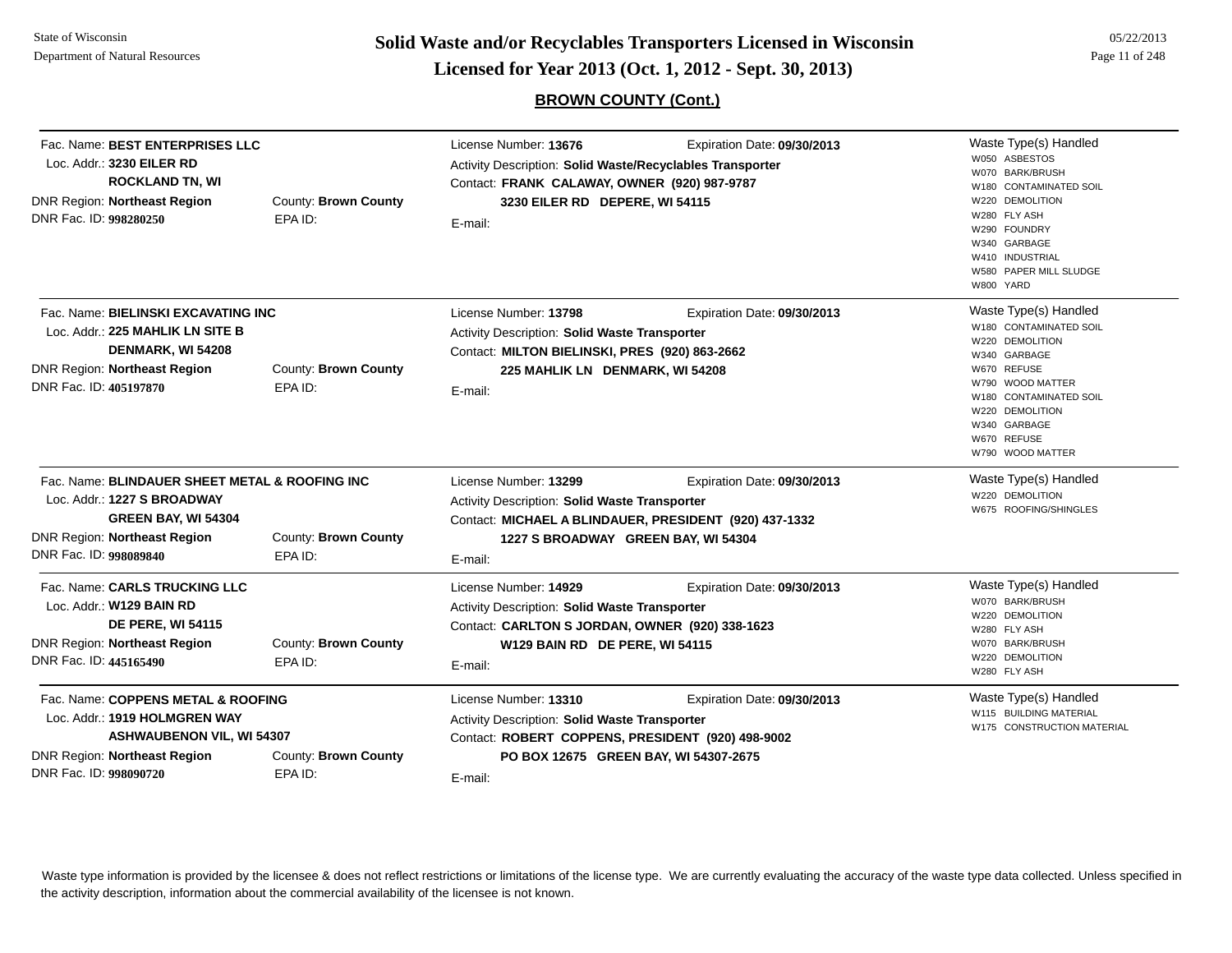**Page 12 of 248 <b>Licensed for Year 2013 (Oct. 1, 2012 - Sept. 30, 2013) Page 12 of 248 Licensed for Year 2013 (Oct. 1, 2012 - Sept. 30, 2013)** 

**BROWN COUNTY (Cont.)**

| Fac. Name: DAANEN & JANSSEN TRUCKING LLC<br>Loc. Addr.: 2000 ENTERPRISE DR<br><b>DE PERE, WI 54115</b><br>DNR Region: Northeast Region<br>County: Brown County<br>DNR Fac. ID: 998274420<br>EPA ID: |                                              | License Number: 13621<br>Expiration Date: 09/30/2013<br>Activity Description: Solid Waste Transporter<br>Contact: SCOTT W JANSSEN, GEN MGR (920) 336-4149<br>2000 ENTERPRISE DRIVE DEPERE, WI 54115<br>E-mail: swj@dnjinc.com |                                                                         | Waste Type(s) Handled<br>W110 BOTTOM ASH<br>W180 CONTAMINATED SOIL<br>W220 DEMOLITION<br>W280 FLY ASH<br>W290 FOUNDRY                                                                                                                  |
|-----------------------------------------------------------------------------------------------------------------------------------------------------------------------------------------------------|----------------------------------------------|-------------------------------------------------------------------------------------------------------------------------------------------------------------------------------------------------------------------------------|-------------------------------------------------------------------------|----------------------------------------------------------------------------------------------------------------------------------------------------------------------------------------------------------------------------------------|
| Fac. Name: DAVID KITTELL TRUCKING LLC<br>Loc. Addr.: 3765 CREAMERY RD BLD 88 #11<br><b>DE PERE, WI 54115</b><br><b>DNR Region: Northeast Region</b><br>DNR Fac. ID: 405206230                       | County: Brown County<br>EPA ID:              | License Number: 15224<br>Activity Description: Solid Waste/Recyclables Transporter<br>Contact: DAVID L KITTELL, OWNER (920) 655-7227<br>E-mail: <b>d_mjkittell@att.net</b>                                                    | Expiration Date: 09/30/2013<br>1487 CORMIER RD GREEN BAY, WI 54313-5312 | Waste Type(s) Handled<br>W070 BARK/BRUSH<br>W180 CONTAMINATED SOIL<br>W220 DEMOLITION<br>W280 FLY ASH<br>W290 FOUNDRY<br>W340 GARBAGE<br>W410 INDUSTRIAL<br>W580 PAPER MILL SLUDGE<br>W661 RECYCLABLE PAPER<br>W770 TIRES<br>W800 YARD |
| Fac. Name: DE GROOT INC<br>Loc. Addr.: 4201 CHAMPION RD<br><b>SCOTT TN, WI 54311</b><br><b>DNR Region: Northeast Region</b><br>DNR Fac. ID: 998299170                                               | County: Brown County<br>EPA ID:              | License Number: 13799<br><b>Activity Description: Solid Waste Transporter</b><br>Contact: MARK DE GROOT, PRESIDENT (920) 866-2348<br>E-mail:                                                                                  | Expiration Date: 09/30/2013<br>4201 CHAMPION RD GREEN BAY, WI 54311     | Waste Type(s) Handled<br>W180 CONTAMINATED SOIL                                                                                                                                                                                        |
| Fac. Name: DE PERE CTY<br>Loc. Addr.: 925 S SIXTH ST<br><b>DE PERE, WI 54115</b><br>DNR Region: Northeast Region<br>DNR Fac. ID: 405014940                                                          | County: Brown County<br>EPA ID: WID982639080 | License Number: 10339<br>Activity Description: Solid Waste/Recyclables Transporter<br>Contact: AL LUBERDA, ST SUPT (920) 339-4062<br>925 S SIXTH ST DEPERE, WI 54115<br>E-mail: aluberda@mail.de-pere.org                     | Expiration Date: 09/30/2013                                             | Waste Type(s) Handled<br>W040 APPLIANCES<br>W340 GARBAGE<br>W530 NONCOMBUSTIBLE<br>W661 RECYCLABLE PAPER<br>W662 RECYCLABLE CONTAINER<br>W670 REFUSE<br>W710 SCRAP METAL<br>W770 TIRES<br>W790 WOOD MATTER                             |
| Fac. Name: DEDICATED SYSTEMS INC<br>Loc. Addr.: 3700 ELM VIEW RD<br>GREEN BAY, WI 54311<br><b>DNR Region: Northeast Region</b><br>County: Brown County<br>DNR Fac. ID: 405230320<br>EPA ID:         |                                              | License Number: 15731<br>Activity Description: Solid Waste/Recyclables Transporter<br>Contact: DAVID DIONNE, SAFETY MGR (920) 863-3344<br>E-mail: davidd@dedsys.com                                                           | Expiration Date: 09/30/2013<br>PO BOX 10721 GREEN BAY, WI 54307-0721    | Waste Type(s) Handled<br>W340 GARBAGE<br>W661 RECYCLABLE PAPER                                                                                                                                                                         |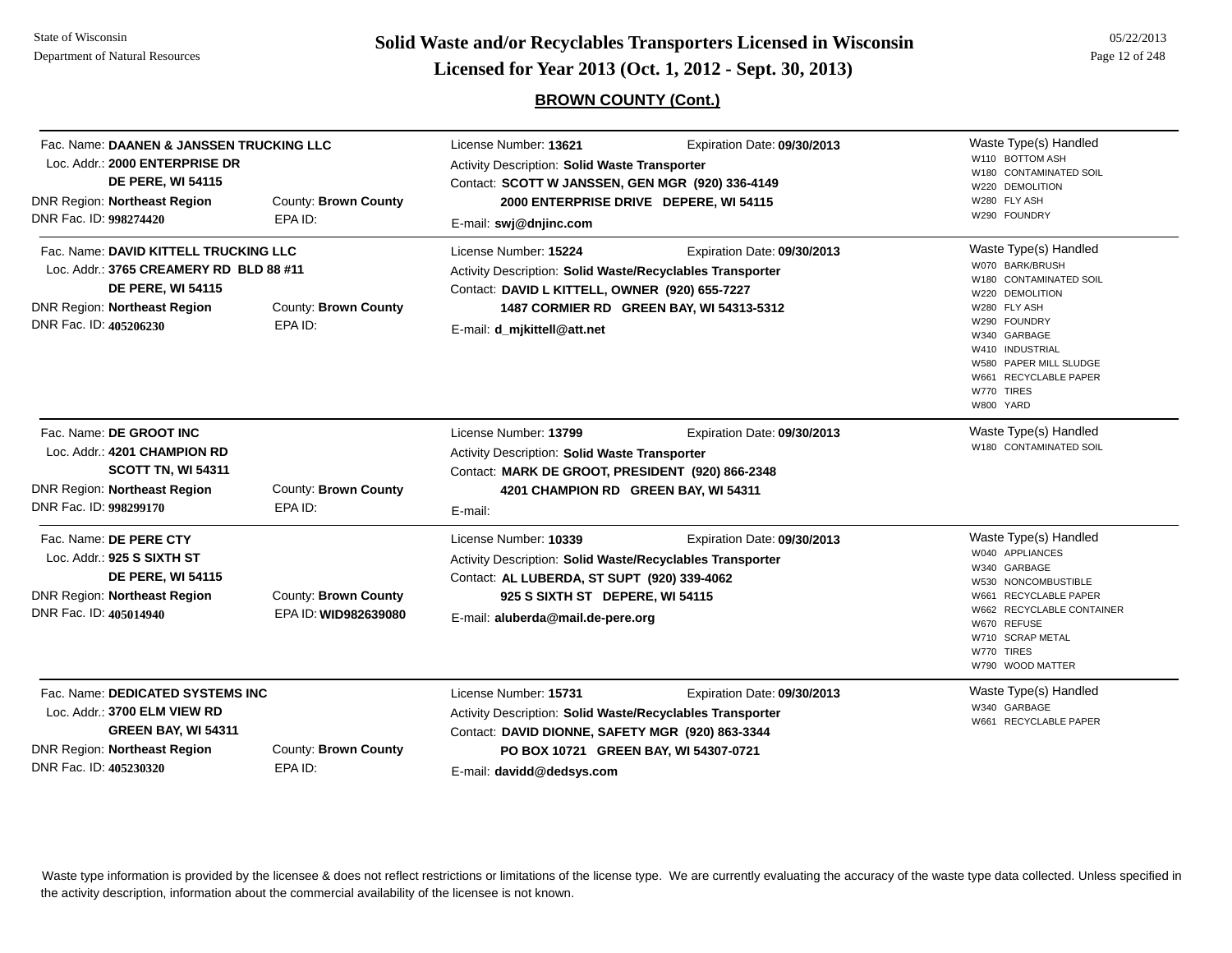**Solid Waste and/or Recyclables Transporters Licensed in Wisconsin<br>Licensed for Year 2013 (Oct. 1, 2012 - Sept. 30, 2013)** 

# **BROWN COUNTY (Cont.)**

|  | 05/22/2013     |
|--|----------------|
|  | Page 13 of 248 |

| Fac. Name: DENMARK VIL<br>Loc. Addr.: 135 MAIN ST<br>DENMARK VIL, WI 54208<br><b>DNR Region: Northeast Region</b><br>DNR Fac. ID: 405020220                        | County: Brown County<br>EPA ID: | License Number: 10026<br>Expiration Date: 09/30/2013<br>Activity Description: Solid Waste/Recyclables Transporter<br>Contact: MILISSA STIPE, CLERK/TREASURER (920) 863-6400<br>PO BOX 310 DENMARK, WI 54208<br>E-mail: mstipe@charterinternet.com      | Waste Type(s) Handled<br>W340 GARBAGE<br>W530 NONCOMBUSTIBLE<br>W670 REFUSE<br>W790 WOOD MATTER                                                                                                          |
|--------------------------------------------------------------------------------------------------------------------------------------------------------------------|---------------------------------|--------------------------------------------------------------------------------------------------------------------------------------------------------------------------------------------------------------------------------------------------------|----------------------------------------------------------------------------------------------------------------------------------------------------------------------------------------------------------|
| Fac. Name: DEYO DISPOSAL INC<br>Loc. Addr.: 7434 SCHWAHN RD<br><b>HOLLAND TN, WI</b><br><b>DNR Region: Northeast Region</b><br>DNR Fac. ID: 405011200              | County: Brown County<br>EPA ID: | License Number: 10148<br>Expiration Date: 09/30/2013<br>Activity Description: Solid Waste/Recyclables Transporter<br>Contact: RICHARD R DEYO, PRESIDENT (920) 864-5808<br>7434 SCHWAHN RD GREENLEAF, WI 54126-9672<br>E-mail: deyodisposal@hotmail.com | Waste Type(s) Handled<br>W220 DEMOLITION<br>W340 GARBAGE<br>W530 NONCOMBUSTIBLE<br>W660 RECYCLABLE<br>W661 RECYCLABLE PAPER<br>W662 RECYCLABLE CONTAINER<br>W670 REFUSE<br>W790 WOOD MATTER<br>W800 YARD |
| Fac. Name: DON GAROT TRUCKING LLC<br>Loc. Addr.: 1582 GRANDVIEW RD<br><b>GREEN BAY, WI 54311</b><br><b>DNR Region: Northeast Region</b><br>DNR Fac. ID: 998099080  | County: Brown County<br>EPA ID: | License Number: 13372<br>Expiration Date: 09/30/2013<br>Activity Description: Solid Waste Transporter<br>Contact: DON GAROT, OWNER (920) 621-1488<br>1582 GRANDVIEW RD GREEN BAY, WI 54311<br>E-mail: garottrk@gmail.com                               | Waste Type(s) Handled<br>W180 CONTAMINATED SOIL<br>W220 DEMOLITION<br>W790 WOOD MATTER                                                                                                                   |
| Fac. Name: DON VAN STRATEN TRUCKING LLC<br>Loc. Addr.: 850 PROSPER ST<br><b>DE PERE, WI 54115</b><br><b>DNR Region: Northeast Region</b><br>DNR Fac. ID: 405015930 | County: Brown County<br>EPA ID: | License Number: 11111<br>Expiration Date: 09/30/2013<br>Activity Description: Solid Waste Transporter<br>Contact: DON VAN STRATEN, OWNER (920) 336-6909<br>PO BOX 163 DE PERE, WI 54115<br>E-mail:                                                     | Waste Type(s) Handled<br>W220 DEMOLITION<br>W670 REFUSE                                                                                                                                                  |
| Fac. Name: DONNIE MACS LANDSCAPING INC<br>Loc. Addr.: 1865 COMMERCIAL WAY<br>GREEN BAY, WI 54311<br><b>DNR Region: Northeast Region</b><br>DNR Fac. ID: 405218880  | County: Brown County<br>EPA ID: | License Number: 15285<br>Expiration Date: 09/30/2013<br>Activity Description: Solid Waste Transporter<br>Contact: DON MCDONALD, PRES (920) 965-2222<br>1865 COMMERCIAL WAY GREEN BAY, WI 54311<br>E-mail: info@donniemacs.com                          | Waste Type(s) Handled<br>W070 BARK/BRUSH<br>W180 CONTAMINATED SOIL<br>W340 GARBAGE                                                                                                                       |
| Fac. Name: E & G TRUCKING<br>Loc. Addr.: 1799 ELIZABETH ST<br>GREEN BAY, WI 54302<br><b>DNR Region: Northeast Region</b><br>DNR Fac. ID: 405228340                 | County: Brown County<br>EPA ID: | License Number: 15257<br>Expiration Date: 09/30/2013<br>Activity Description: Solid Waste/Recyclables Transporter<br>Contact: EDMUND J GERSEK, PRES (920) 432-0599<br>1799 ELIZABETH ST GREEN BAY, WI 54302<br>E-mail: gersekex@sbcglobal.net          | Waste Type(s) Handled<br>W580 PAPER MILL SLUDGE<br>W580 PAPER MILL SLUDGE                                                                                                                                |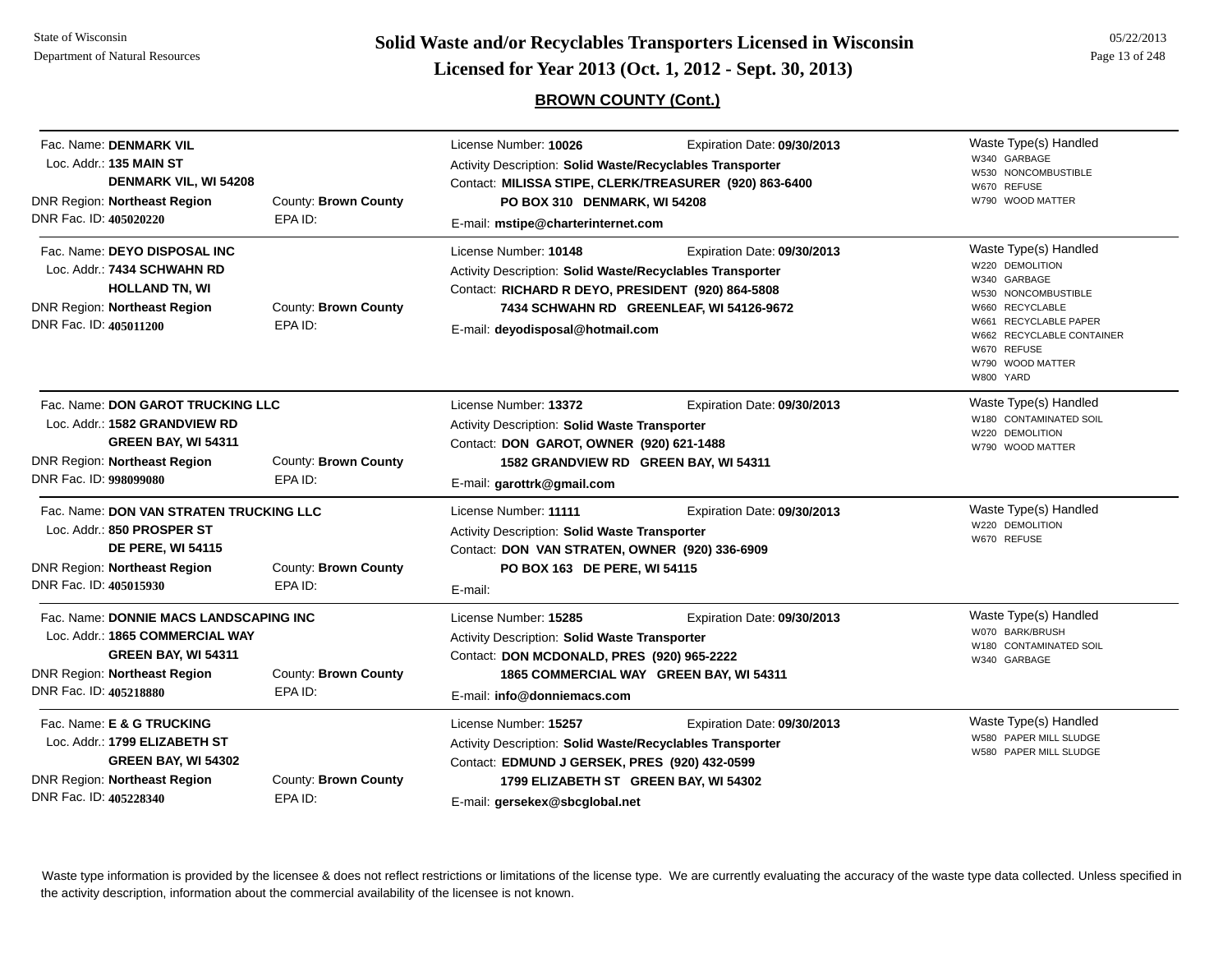State of WisconsinDepartment of Natural Resources

**Page 14 of 248 <b>Licensed for Year 2013 (Oct. 1, 2012 - Sept. 30, 2013) Page 14 of 248 Licensed for Year 2013 (Oct. 1, 2012 - Sept. 30, 2013)** 

# **BROWN COUNTY (Cont.)**

| Fac. Name: EBELING TRUCKING INC<br>Loc. Addr.: 2301 S HURON RD<br>GREEN BAY, WI 54302<br><b>DNR Region: Northeast Region</b><br>DNR Fac. ID: 998210840                  | County: Brown County<br>EPA ID:              | License Number: 13455<br><b>Activity Description: Solid Waste Transporter</b><br>Contact: MARK J EBELING, MANAGER (920) 465-6269<br>E-mail:                                                  | Expiration Date: 09/30/2013<br>2301 S HURON RD GREEN BAY, WI 54311-6840 | Waste Type(s) Handled<br>W180 CONTAMINATED SOIL                                                                                 |
|-------------------------------------------------------------------------------------------------------------------------------------------------------------------------|----------------------------------------------|----------------------------------------------------------------------------------------------------------------------------------------------------------------------------------------------|-------------------------------------------------------------------------|---------------------------------------------------------------------------------------------------------------------------------|
| Fac. Name: ED GERSEK INC<br>Loc. Addr.: 477 N RONSMAN RD<br><b>HUMBOLDT TN, WI 54311</b><br><b>DNR Region: Northeast Region</b><br>DNR Fac. ID: 999527320               | County: Brown County<br>EPA ID: WIR000049833 | License Number: 12171<br>Activity Description: Solid Waste Transporter<br>Contact: DIANE M BISICK, PRES (920) 468-0345<br>477 N RONSMAN RD GREEN BAY, WI 54311<br>E-mail:                    | Expiration Date: 09/30/2013                                             | Waste Type(s) Handled<br>W180 CONTAMINATED SOIL<br>W220 DEMOLITION<br>W530 NONCOMBUSTIBLE<br>W790 WOOD MATTER                   |
| Fac. Name: ELKAY SERVICES INC<br>Loc. Addr.: 2068 CTH Y<br>PULASKI, WI 54162<br><b>DNR Region: Northeast Region</b><br>DNR Fac. ID: 405200510                           | County: Brown County<br>EPA ID:              | License Number: 14928<br>Activity Description: Solid Waste Transporter<br>Contact: LEONARD KANE, PRES (920) 865-1429<br>2068 CTH Y PULASKI, WI 54162<br>E-mail:                              | Expiration Date: 09/30/2013                                             | Waste Type(s) Handled<br>W070 BARK/BRUSH<br>W115 BUILDING MATERIAL<br>W220 DEMOLITION                                           |
| Fac. Name: FOX SHORE DISPOSAL INC<br>Loc. Addr.: 6164 HWY 57<br><b>DE PERE, WI 54115</b><br><b>DNR Region: Northeast Region</b><br>DNR Fac. ID: 405000420               | County: Brown County<br>EPA ID:              | License Number: 14632<br>Activity Description: Solid Waste/Recyclables Transporter<br>Contact: DAN LEICK, PRES (920) 532-6360<br>6164 HWY 57 DEPERE, WI 54115<br>E-mail:                     | Expiration Date: 09/30/2013                                             | Waste Type(s) Handled<br>W050 ASBESTOS<br>W220 DEMOLITION<br>W340 GARBAGE<br>W661 RECYCLABLE PAPER<br>W662 RECYCLABLE CONTAINER |
| Fac. Name: FOX VALLEY SEPTIC SERVICE INC<br>Loc. Addr.: 1811 SCHOOL RD<br><b>WRIGHTSTOWN, WI 54126</b><br><b>DNR Region: Northeast Region</b><br>DNR Fac. ID: 405137150 | County: Brown County<br>EPA ID:              | License Number: 13830<br>Activity Description: Solid Waste Transporter<br>Contact: RANDY RENON, PRESIDENT (920) 864-7795<br>1811 SCHOOL RD GREENLEAF, WI 54126<br>E-mail: jrjackie@yahoo.com | Expiration Date: 09/30/2013                                             | Waste Type(s) Handled<br>W180 CONTAMINATED SOIL                                                                                 |
| Fac. Name: G & K SERVICES<br>Loc. Addr.: 800 ISBELL ST<br><b>GREEN BAY, WI</b><br>DNR Region: Northeast Region<br>DNR Fac. ID: 405028690                                | County: Brown County<br>EPA ID: WIR000144766 | License Number: 15636<br>Activity Description: Solid Waste/Recyclables Transporter<br>Contact: DAN FRENCH, DIR OF FLEET OP (952) 912-5815<br>E-mail: dfrench@qkservices.com                  | Expiration Date: 09/30/2013<br>5995 OPUS PKWY MINNETONKA, MN 55343      | Waste Type(s) Handled<br>W540 OIL                                                                                               |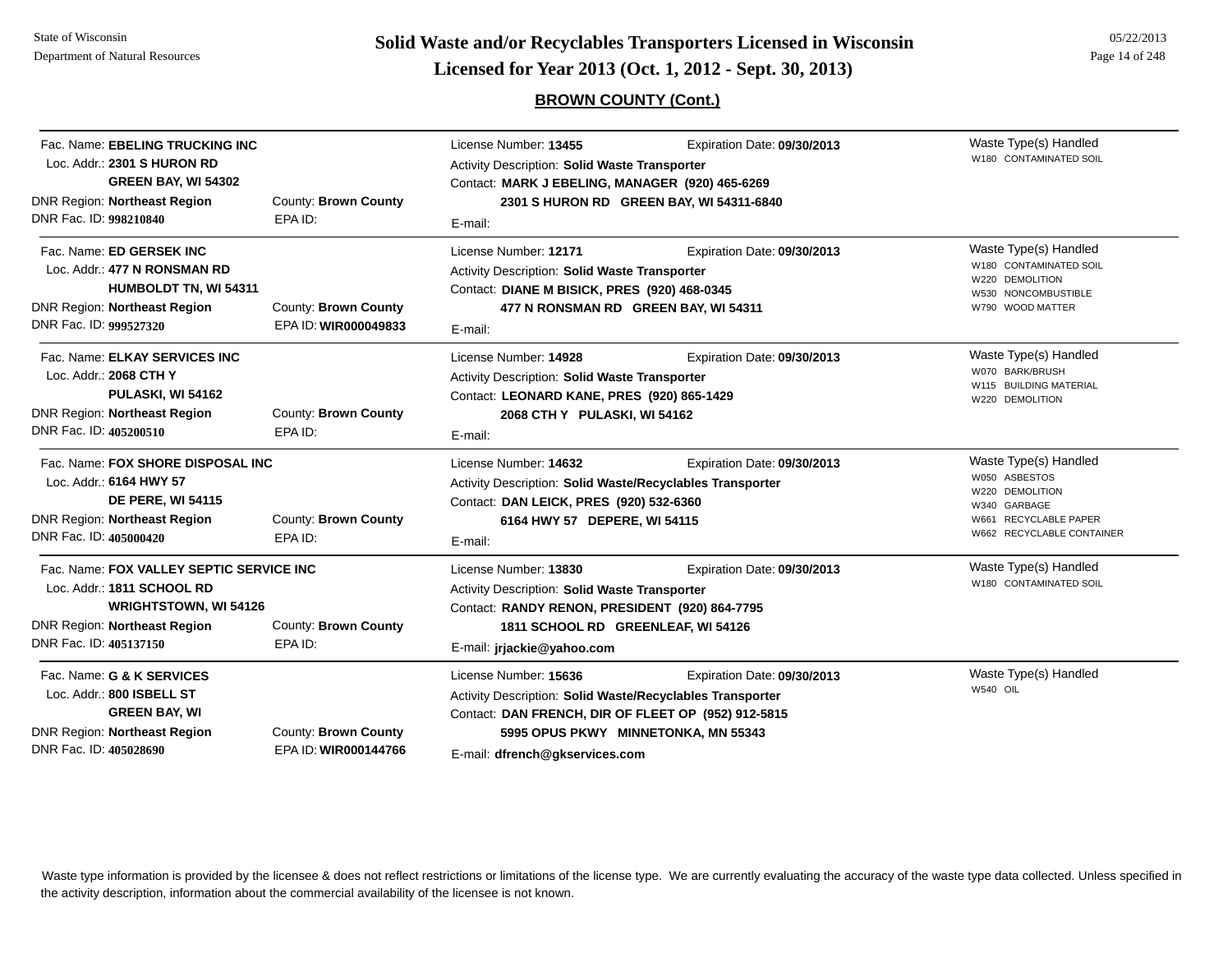**Page 15 of 248 <b>Licensed for Year 2013 (Oct. 1, 2012 - Sept. 30, 2013) Page 15 of 248 Licensed for Year 2013 (Oct. 1, 2012 - Sept. 30, 2013)** 

**BROWN COUNTY (Cont.)**

| Fac. Name: G J GLIME TRUCKING LLC<br>Loc. Addr.: 733 BORVAN AVE<br>GREEN BAY, WI 54304<br><b>DNR Region: Northeast Region</b><br>DNR Fac. ID: 405171360                                                      | County: Brown County<br>EPA ID: WIR000016618 | License Number: 15721<br><b>Activity Description: Solid Waste Transporter</b><br>Contact: GARRY J GLIME, PRES (920) 655-0315<br>733 BORVAN AVE GREEN BAY, WI 54304<br>E-mail:                                                                     | Waste Type(s) Handled<br>W070 BARK/BRUSH<br>W180 CONTAMINATED SOIL<br>W220 DEMOLITION<br>W070 BARK/BRUSH<br>W180 CONTAMINATED SOIL<br>W220 DEMOLITION |                                                                                                                                                                                                    |
|--------------------------------------------------------------------------------------------------------------------------------------------------------------------------------------------------------------|----------------------------------------------|---------------------------------------------------------------------------------------------------------------------------------------------------------------------------------------------------------------------------------------------------|-------------------------------------------------------------------------------------------------------------------------------------------------------|----------------------------------------------------------------------------------------------------------------------------------------------------------------------------------------------------|
| Fac. Name: GAUTHIER TRUCKING INC<br>Loc. Addr.: 344 HENRY ST<br>GREEN BAY, WI 54302<br><b>DNR Region: Northeast Region</b><br>DNR Fac. ID: 405016480                                                         | County: Brown County<br>EPA ID:              | License Number: 10796<br>Activity Description: Solid Waste Transporter<br>Contact: THOMAS GAUTHIER, PRES (920) 437-9277<br>344 HENRY ST GREEN BAY, WI 54302<br>E-mail:                                                                            | Expiration Date: 09/30/2013                                                                                                                           | Waste Type(s) Handled<br>W180 CONTAMINATED SOIL<br>W470 LEACHATE<br>W790 WOOD MATTER                                                                                                               |
| Fac. Name: GREAT LAKES TV SEAL INC<br>Loc. Addr.: 3600 KEWAUNEE RD<br>GREEN BAY, WI 54311<br><b>DNR Region: Northeast Region</b><br>DNR Fac. ID: 405184890                                                   | County: Brown County<br>EPA ID: WIR000136945 | License Number: 14232<br>Expiration Date: 09/30/2013<br>Activity Description: Solid Waste Transporter<br>Contact: JEFF HEALY, V.P., SEC. (920) 863-3663<br>3600 KEWAUNEE RD GREEN BAY, WI 54311<br>E-mail: jeff@greatlakestvseal.com              |                                                                                                                                                       | Waste Type(s) Handled<br>W580 PAPER MILL SLUDGE<br>W999 OTHER                                                                                                                                      |
| Fac. Name: GREEN BAY AREA PUBLIC SCHOOLS<br>Loc. Addr.: 200 S BROADWAY<br>GREEN BAY, WI 54300<br><b>DNR Region: Northeast Region</b><br>DNR Fac. ID: 405097220                                               | County: Brown County<br>EPA ID: WID100082882 | License Number: 12560<br>Activity Description: Solid Waste/Recyclables Transporter<br>Contact: EDWARD BUTZEN, MGR (920) 448-2180<br>PO BOX 23387 GREEN BAY, WI 54305<br>E-mail: ewbutzen@gbaps.org                                                | Expiration Date: 09/30/2013                                                                                                                           | Waste Type(s) Handled<br>W070 BARK/BRUSH<br>W220 DEMOLITION<br>W340 GARBAGE<br>W350 GLASS<br>W533 NON HAZARDOUS WASTE                                                                              |
| Fac. Name: GREEN BAY DEPT OF PUBLIC WORKS<br>Loc. Addr.: 519 S ONEIDA ST<br>GREEN BAY, WI 54301<br><b>DNR Region: Northeast Region</b><br>DNR Fac. ID: 405015050                                             | County: Brown County<br>EPA ID: WID981780679 | License Number: 10099<br>Expiration Date: 09/30/2013<br>Activity Description: Solid Waste/Recyclables Transporter<br>Contact: ED WIESNER, DIR PUB WKS (920) 448-3100<br>100 N JEFFERSON ST GREEN BAY, WI 54301<br>E-mail: edwi@ci.green-bay.wi.us |                                                                                                                                                       | Waste Type(s) Handled<br>W040 APPLIANCES<br>W180 CONTAMINATED SOIL<br>W340 GARBAGE<br>W530 NONCOMBUSTIBLE<br>W661 RECYCLABLE PAPER<br>W662 RECYCLABLE CONTAINER<br>W670 REFUSE<br>W790 WOOD MATTER |
| Fac. Name: GREEN BAY LIGHTING (SIEWERT DISTRIBUTING)<br>Loc. Addr.: 1314 REBER ST<br>GREEN BAY, WI 54302<br><b>DNR Region: Northeast Region</b><br>County: Brown County<br>DNR Fac. ID: 998063440<br>EPA ID: |                                              | License Number: 13084<br><b>Activity Description: Recyclables Transporter</b><br>Contact: DENNIS V SIEWERT, OWNER (920) 435-6061<br>1314 REBER ST GREEN BAY, WI 54302<br>E-mail: dsiewert@greenbaylighting.com                                    | Expiration Date: 09/30/2013                                                                                                                           | Waste Type(s) Handled<br>W275 FLUORESCENT BULBS<br>W395 INCANDESCENT BULBS<br>W485 MERCURY VAPOR LAMPS                                                                                             |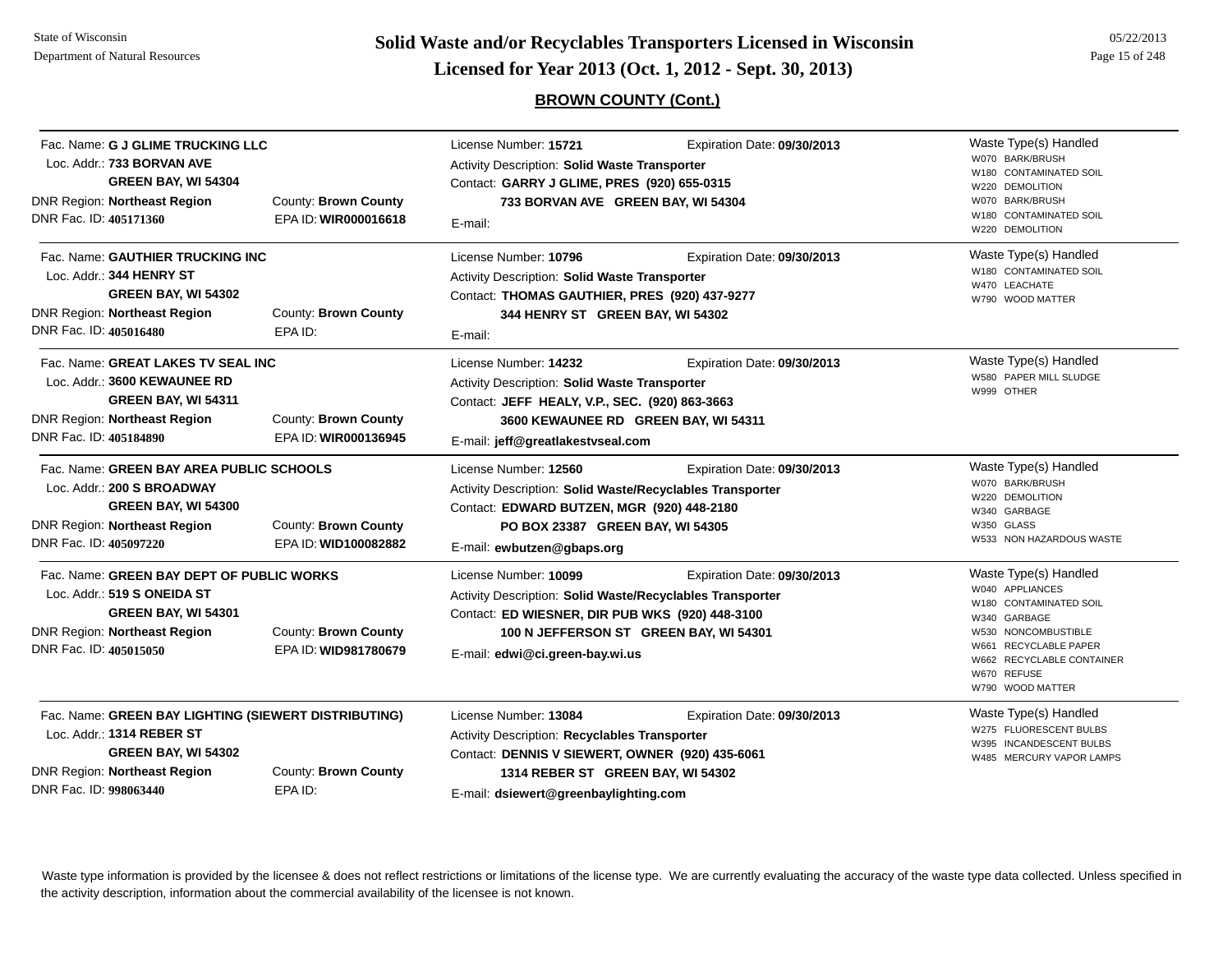**Page 16 of 248 <b>Licensed for Year 2013 (Oct. 1, 2012 - Sept. 30, 2013) Page 16 of 248 Licensed for Year 2013 (Oct. 1, 2012 - Sept. 30, 2013)** 

# **BROWN COUNTY (Cont.)**

| Fac. Name: GREEN BAY PARKS DEPT<br>Loc. Addr.: AUGUSTA (FKA 919 CROCKER ST)<br><b>GREEN BAY, WI 54303</b><br>DNR Region: Northeast Region<br>DNR Fac. ID: 405140890                                                           | County: Brown County<br>EPA ID: WID988576062 | License Number: 12998<br>Expiration Date: 09/30/2013<br><b>Activity Description: Solid Waste/Recyclables Transporter</b><br>Contact: KEITH WILHELM, PARK SUPT (920) 448-3376<br>100 N JEFFERSON ST #510 GREEN BAY, WI 54301<br>E-mail:          |                                                                                              | Waste Type(s) Handled<br>W070 BARK/BRUSH<br>W220 DEMOLITION<br>W340 GARBAGE<br>W770 TIRES<br>W790 WOOD MATTER                                                                                                              |  |
|-------------------------------------------------------------------------------------------------------------------------------------------------------------------------------------------------------------------------------|----------------------------------------------|-------------------------------------------------------------------------------------------------------------------------------------------------------------------------------------------------------------------------------------------------|----------------------------------------------------------------------------------------------|----------------------------------------------------------------------------------------------------------------------------------------------------------------------------------------------------------------------------|--|
| Fac. Name: HALRON LUBRICANTS INC<br>Loc. Addr.: 1618 STATE ST<br>GREEN BAY, WI 54304<br><b>DNR Region: Northeast Region</b><br>DNR Fac. ID: 405016040                                                                         | County: Brown County<br>EPA ID: WID981090301 | License Number: 12964<br>Expiration Date: 09/30/2013<br>Activity Description: Solid Waste/Recyclables Transporter<br>Contact: MIKE HALRON, PRESIDENT (920) 436-4000 x1118<br>PO BOX 2188 GREEN BAY, WI 54306-2188<br>E-mail: mhalron@halron.com |                                                                                              | Waste Type(s) Handled<br>W540 OIL                                                                                                                                                                                          |  |
| Fac. Name: HAROLD TAUSCHEK & SONS EXC & SNOW REMOVL IN<br>Loc. Addr.: 2379 ST KILLIAN RD<br><b>NEW FRANKEN, WI 54229</b><br>DNR Region: Northeast Region<br>County: Brown County<br>DNR Fac. ID: 405178620<br>EPA ID:         |                                              | License Number: 14138<br>Activity Description: Solid Waste Transporter<br>Contact: AUDREY KUSKE, MGR (920) 866-9630<br>E-mail: harold113@centurytel.net                                                                                         | Expiration Date: 09/30/2013<br>2379 ST KILLIAN RD NEW FRANKEN, WI 54229                      | Waste Type(s) Handled<br>W220 DEMOLITION<br>W790 WOOD MATTER                                                                                                                                                               |  |
| Fac. Name: HOWARD VIL<br>Loc. Addr.: 1336 CORNELL RD<br>GREEN BAY, WI 54313<br>DNR Region: Northeast Region<br>DNR Fac. ID: 405162890                                                                                         | County: Brown County<br>EPA ID: WIR000003863 | License Number: 10950<br>Activity Description: Solid Waste Transporter<br>1336 CORNELL RD GREEN BAY, WI 54313<br>E-mail: gfarr@villageofhoward.com                                                                                              | Expiration Date: 09/30/2013<br>Contact: GEOFFREY FARR, DIR OF PUBLIC WORKS (920) 434-4060    | Waste Type(s) Handled<br>W340 GARBAGE<br>W530 NONCOMBUSTIBLE<br>W670 REFUSE<br>W790 WOOD MATTER<br>W070 BARK/BRUSH<br>W170 CONCRETE<br>W340 GARBAGE<br>W530 NONCOMBUSTIBLE<br>W670 REFUSE<br>W790 WOOD MATTER<br>W800 YARD |  |
| Fac. Name: I E I GENERAL CONTRACTORS INC<br>Loc. Addr.: 1725 MIDWAY RD<br>ROCKLAND TN, WI 54115<br>DNR Region: Northeast Region<br>DNR Fac. ID: 998047270                                                                     | County: Brown County<br>EPA ID:              | License Number: 12978<br>Activity Description: Solid Waste Transporter<br>PO BOX 5067 DEPERE, WI 54115-5067<br>E-mail: brad@ieigc.com                                                                                                           | Expiration Date: 09/30/2013<br>Contact: BRADLEY J DEPREZ, SECRETARY/TREASURER (920) 337-2111 | Waste Type(s) Handled<br>W220 DEMOLITION                                                                                                                                                                                   |  |
| Fac. Name: <b>INDUSTRIAL TRANSPORTS LLC</b><br>Loc. Addr.: 3055 HOLMGREN WAY SITE B<br><b>ASHWAUBENON, WI 54304</b><br>DNR Region: Northeast Region<br>County: Brown County<br>DNR Fac. ID: 405207330<br>EPA ID: WIR000127308 |                                              | License Number: 14536<br>Activity Description: Recyclables Transporter<br>Contact: RICH STERN, VICE PRES (920) 403-1166<br>E-mail: rstern@lamprecyclers.com                                                                                     | Expiration Date: 09/30/2013<br>3055 HOLMGREN WAY GREEN BAY, WI 54304                         | Waste Type(s) Handled<br>W120 CARDBOARD<br>W275 FLUORESCENT BULBS<br>W120 CARDBOARD<br>W275 FLUORESCENT BULBS                                                                                                              |  |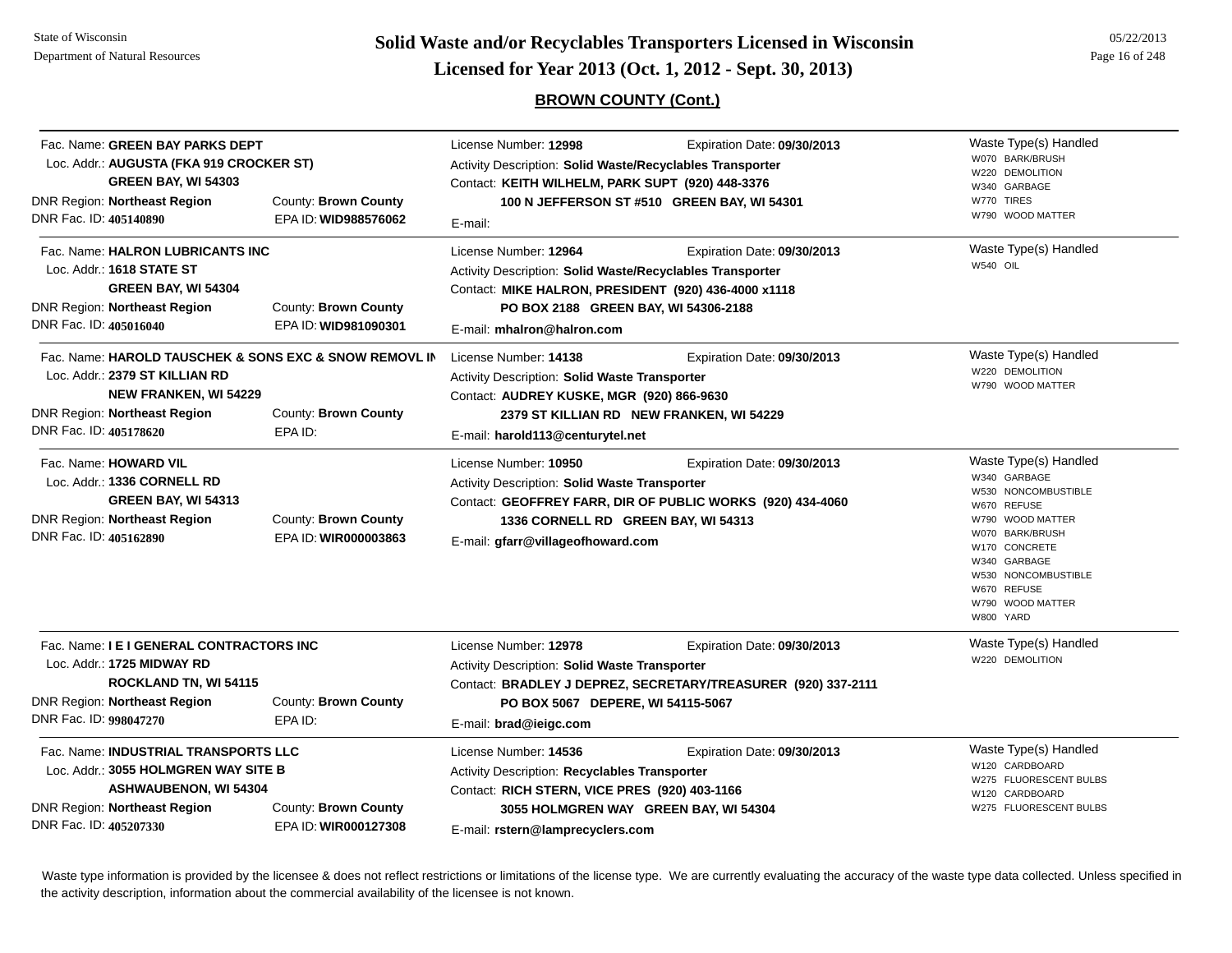State of WisconsinDepartment of Natural Resources

**Page 17 of 248 <b>Licensed for Year 2013 (Oct. 1, 2012 - Sept. 30, 2013) Page 17 of 248 Licensed for Year 2013 (Oct. 1, 2012 - Sept. 30, 2013)** 

# **BROWN COUNTY (Cont.)**

| Fac. Name: J & S PARTNERSHIP LLP<br>Loc. Addr.: 4075 EATON RD<br>GREEN BAY, WI 54311<br><b>DNR Region: Northeast Region</b><br>DNR Fac. ID: 998278270                                                              | County: Brown County<br>EPA ID:              | License Number: 13651<br><b>Activity Description: Solid Waste Transporter</b><br>Contact: GREGORY P JOSKI, GEN PARTNER (920) 468-5217<br>4075 EATON RD GREEN BAY, WI 54311<br>E-mail: shurning@ptscontractors.net | Waste Type(s) Handled<br>W180 CONTAMINATED SOIL<br>W220 DEMOLITION                                                             |                                                                                                                                                                 |
|--------------------------------------------------------------------------------------------------------------------------------------------------------------------------------------------------------------------|----------------------------------------------|-------------------------------------------------------------------------------------------------------------------------------------------------------------------------------------------------------------------|--------------------------------------------------------------------------------------------------------------------------------|-----------------------------------------------------------------------------------------------------------------------------------------------------------------|
| Fac. Name: J B TRANSPORT LLC<br>Loc. Addr.: 1682 SWAN RD<br><b>DE PERE, WI 54115</b><br><b>DNR Region: Northeast Region</b><br>DNR Fac. ID: 405218990                                                              | County: Brown County<br>EPA ID:              | License Number: 15288<br><b>Activity Description: Solid Waste/Recyclables Transporter</b><br>Contact: JASON HERMSEN, PROJECT MGR (920) 339-8500<br>1682 SWAN RD DE PERE, WI 54115<br>E-mail: jihermsen@tds.net    | Expiration Date: 09/30/2013                                                                                                    | Waste Type(s) Handled<br>W070 BARK/BRUSH<br>W180 CONTAMINATED SOIL<br>W220 DEMOLITION<br>W340 GARBAGE<br>W800 YARD                                              |
| Fac. Name: J Z TRANSPORT LLC<br>Loc. Addr.: 4036 WOODLAND RD<br><b>GREEN BAY, WI 54313</b><br><b>DNR Region: Northeast Region</b><br>DNR Fac. ID: 399085280                                                        | County: Brown County<br>EPA ID:              | License Number: 15733<br>Activity Description: Solid Waste Transporter<br>E-mail: alwaysgreen25@yahoo.com                                                                                                         | Expiration Date: 09/30/2013<br>Contact: JEREMY ZEUTZIUS-ANDERSON, OWNER (920) 609-8121<br>4036 WOODLAND RD GREEN BAY, WI 54313 | Waste Type(s) Handled<br>W220 DEMOLITION                                                                                                                        |
| Fac. Name: KLEMM TANK LINES<br>Loc. Addr.: 2204 PAMPERIN RD SITE B<br><b>GREEN BAY, WI 54313</b><br><b>DNR Region: Northeast Region</b><br>DNR Fac. ID: 405149470                                                  | County: Brown County<br>EPA ID: WI0000066233 | License Number: 14148<br>Activity Description: Solid Waste/Recyclables Transporter<br>Contact: TERESA SCHROEDER (920) 434-6343<br>E-mail: teresas@klemmtanklines.com                                              | Expiration Date: 09/30/2013<br>2204 PAMPERIN ROAD GREEN BAY, WI 54313                                                          | Waste Type(s) Handled<br>W470 LEACHATE<br><b>W540 OIL</b>                                                                                                       |
| Fac. Name: KROPP TRUCKING INC<br>Loc. Addr.: 3469 KEWAUNEE RD<br>BELLEVUE VIL, WI 54311<br><b>DNR Region: Northeast Region</b><br>DNR Fac. ID: 405029460                                                           | County: Brown County<br>EPA ID:              | License Number: 14642<br>Activity Description: Solid Waste Transporter<br>Contact: RANDALL P KROPP, VICE PRES (920) 863-5787<br>3469 KEWAUNEE RD GREEN BAY, WI 54311<br>E-mail: kroppsandg@gmail.com              | Expiration Date: 09/30/2013                                                                                                    | Waste Type(s) Handled<br>W180 CONTAMINATED SOIL<br>W220 DEMOLITION                                                                                              |
| Fac. Name: LAMP RECYCLERS INC<br>Loc. Addr.: 3055 HOLMGREN WAY<br><b>GREEN BAY, WI 54304-5717</b><br><b>DNR Region: Northeast Region</b><br>County: Brown County<br>DNR Fac. ID: 405196990<br>EPA ID: WIR000125831 |                                              | License Number: 13367<br><b>Activity Description: Recyclables Transporter</b><br>Contact: RICHARD STERN, VP - OPERATIONS (920) 403-1166<br>PO BOX 6117 DE PERE, WI 54115<br>E-mail:                               | Expiration Date: 09/30/2013                                                                                                    | Waste Type(s) Handled<br>W080 BATTERIES<br>W120 CARDBOARD<br>W485 MERCURY VAPOR LAMPS<br><b>BATTERIES</b><br>W080<br>W120 CARDBOARD<br>W485 MERCURY VAPOR LAMPS |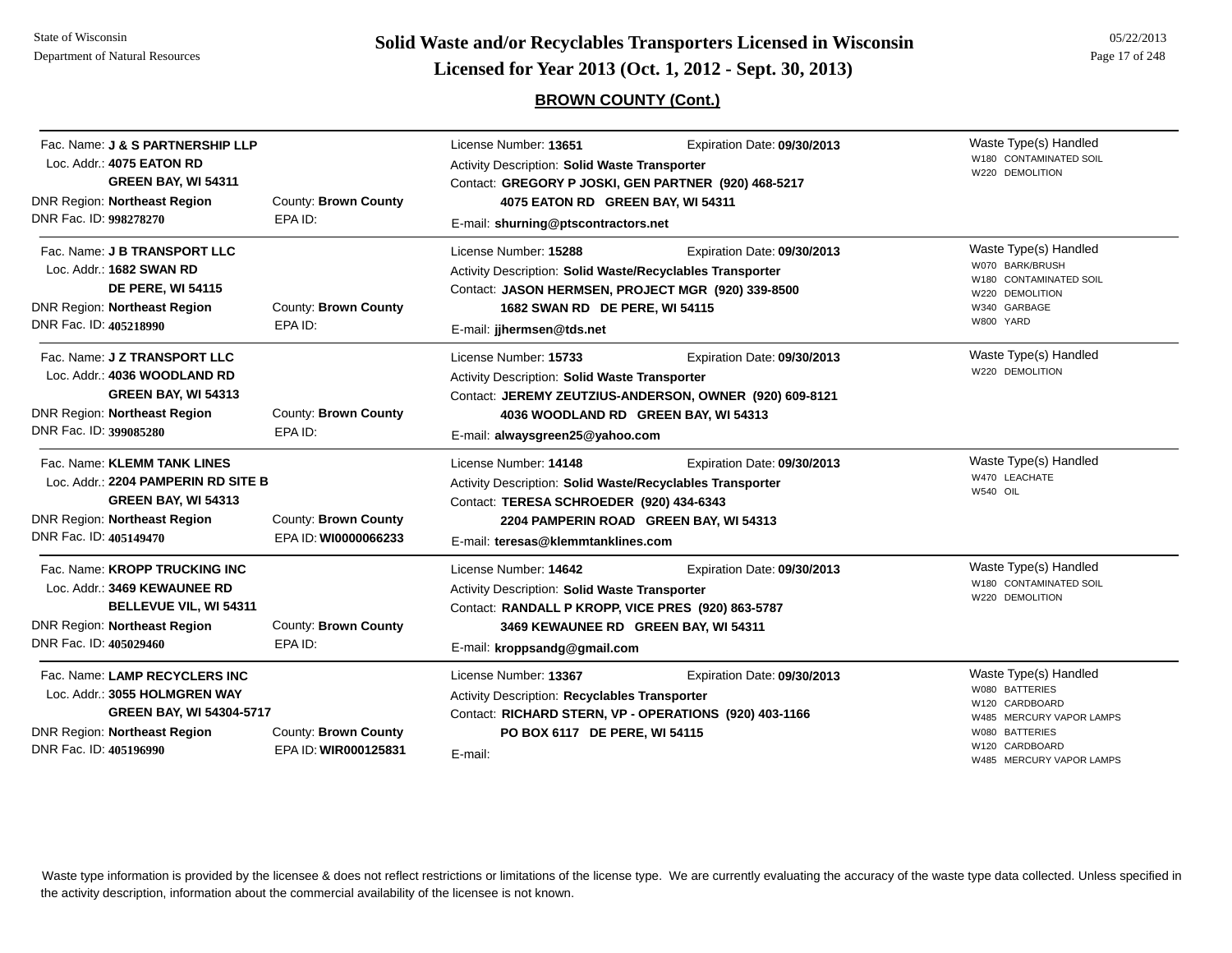**Page 18 of 248 <b>Licensed for Year 2013 (Oct. 1, 2012 - Sept. 30, 2013) Page 18 of 248 Licensed for Year 2013 (Oct. 1, 2012 - Sept. 30, 2013)** 

# **BROWN COUNTY (Cont.)**

| Fac. Name: LARRY VAN RITE TRUCKING & EXCAVATING INC<br>Loc. Addr.: 2229 CTH QQ                                                     |                                 | License Number: 13541<br>Activity Description: Solid Waste Transporter                                                                                           | Expiration Date: 09/30/2013                                                              | Waste Type(s) Handled<br>W180 CONTAMINATED SOIL                                                  |  |  |
|------------------------------------------------------------------------------------------------------------------------------------|---------------------------------|------------------------------------------------------------------------------------------------------------------------------------------------------------------|------------------------------------------------------------------------------------------|--------------------------------------------------------------------------------------------------|--|--|
| <b>EATON TN, WI 54311</b><br><b>DNR Region: Northeast Region</b>                                                                   | County: Brown County            |                                                                                                                                                                  | Contact: LARRY J VAN RITE, OWNER (920) 468-2527<br>2229 COUNTY RD QQ GREEN BAY, WI 54311 |                                                                                                  |  |  |
| DNR Fac. ID: 998264300                                                                                                             | EPA ID:                         | E-mail:                                                                                                                                                          |                                                                                          |                                                                                                  |  |  |
| Fac. Name: MCKEEFRY & SONS<br>Loc. Addr.: 1051 HWY 32                                                                              |                                 | License Number: 11646<br><b>Activity Description: Solid Waste Transporter</b>                                                                                    | Expiration Date: 09/30/2013                                                              | Waste Type(s) Handled<br>W060 ASH<br>W220 DEMOLITION                                             |  |  |
| PULASKI, WI 54162                                                                                                                  |                                 | Contact: JASON MCKEEFRY, PRES (920) 822-5275                                                                                                                     |                                                                                          | W530 NONCOMBUSTIBLE                                                                              |  |  |
| <b>DNR Region: Northeast Region</b>                                                                                                | County: Brown County            | 1051 HWY 32 PULASKI, WI 54162                                                                                                                                    |                                                                                          | W580 PAPER MILL SLUDGE                                                                           |  |  |
| DNR Fac. ID: 405167950                                                                                                             | EPA ID: WIR000015776            | E-mail: jmckeefry@netnet.net                                                                                                                                     |                                                                                          |                                                                                                  |  |  |
| Fac. Name: MERTENS & SONS CONST INC<br>Loc. Addr.: 4681 N CTH P<br><b>NEW FRANKEN, WI</b>                                          |                                 | License Number: 12274<br>Expiration Date: 09/30/2013<br>Activity Description: Solid Waste Transporter<br>Contact: DAVID J MERTENS, PRESIDENT (920) 866-2734      |                                                                                          | Waste Type(s) Handled<br>W070 BARK/BRUSH<br>W180 CONTAMINATED SOIL<br>W220 DEMOLITION            |  |  |
| <b>DNR Region: Northeast Region</b>                                                                                                | County: Brown County            | 4681N CTH P NEW FRANKEN, WI 54229                                                                                                                                |                                                                                          |                                                                                                  |  |  |
| DNR Fac. ID: 405111850                                                                                                             | EPA ID:                         | E-mail:                                                                                                                                                          |                                                                                          |                                                                                                  |  |  |
| Fac. Name: MI MAR BUILDERS INC<br>Loc. Addr.: 3856 VELP AVE<br><b>HOWARD, WI 54307</b>                                             |                                 | License Number: 13294<br>Activity Description: Solid Waste Transporter<br>Contact: CAROL ROSENBERG, V P (920) 434-6610                                           | Expiration Date: 09/30/2013                                                              | Waste Type(s) Handled<br>W115 BUILDING MATERIAL<br>W175 CONSTRUCTION MATERIAL<br>W220 DEMOLITION |  |  |
| <b>DNR Region: Northeast Region</b><br>DNR Fac. ID: 998089290                                                                      | County: Brown County<br>EPA ID: |                                                                                                                                                                  | PO BOX 12557 GREEN BAY, WI 54307-2557                                                    |                                                                                                  |  |  |
|                                                                                                                                    |                                 | E-mail:                                                                                                                                                          |                                                                                          |                                                                                                  |  |  |
| Fac. Name: NELSON SAND & STONE INC<br>Loc. Addr.: 2898 FLINTVILLE RD<br>GREEN BAY, WI 54165<br><b>DNR Region: Northeast Region</b> | County: Brown County            | License Number: 13375<br><b>Activity Description: Solid Waste/Recyclables Transporter</b><br>Contact: LEE NELSON (920) 833-0170<br>N7602 CTH Y SEYMOUR, WI 54165 | Expiration Date: 09/30/2013                                                              | Waste Type(s) Handled<br>W180 CONTAMINATED SOIL<br>W675 ROOFING/SHINGLES<br>W770 TIRES           |  |  |
| DNR Fac. ID: 998099630                                                                                                             | EPA ID:                         | E-mail:                                                                                                                                                          |                                                                                          |                                                                                                  |  |  |
| Fac. Name: NEWARK RECYCLED PAPERBOARD SOLUTIONS<br>Loc. Addr.: 940 PRAIRIE AVE<br>GREEN BAY, WI 54303                              |                                 | License Number: 12543<br>Expiration Date: 09/30/2013<br>Activity Description: Solid Waste Transporter<br>Contact: JORGE SANCHEZ, PLANT MGR (920) 432-8005        |                                                                                          | Waste Type(s) Handled<br>W670 REFUSE                                                             |  |  |
| <b>DNR Region: Northeast Region</b>                                                                                                | County: Brown County            | 940 PRAIRIE AVE GREEN BAY, WI 54303                                                                                                                              |                                                                                          |                                                                                                  |  |  |
| DNR Fac. ID: 999985030                                                                                                             | EPA ID:                         | E-mail:                                                                                                                                                          |                                                                                          |                                                                                                  |  |  |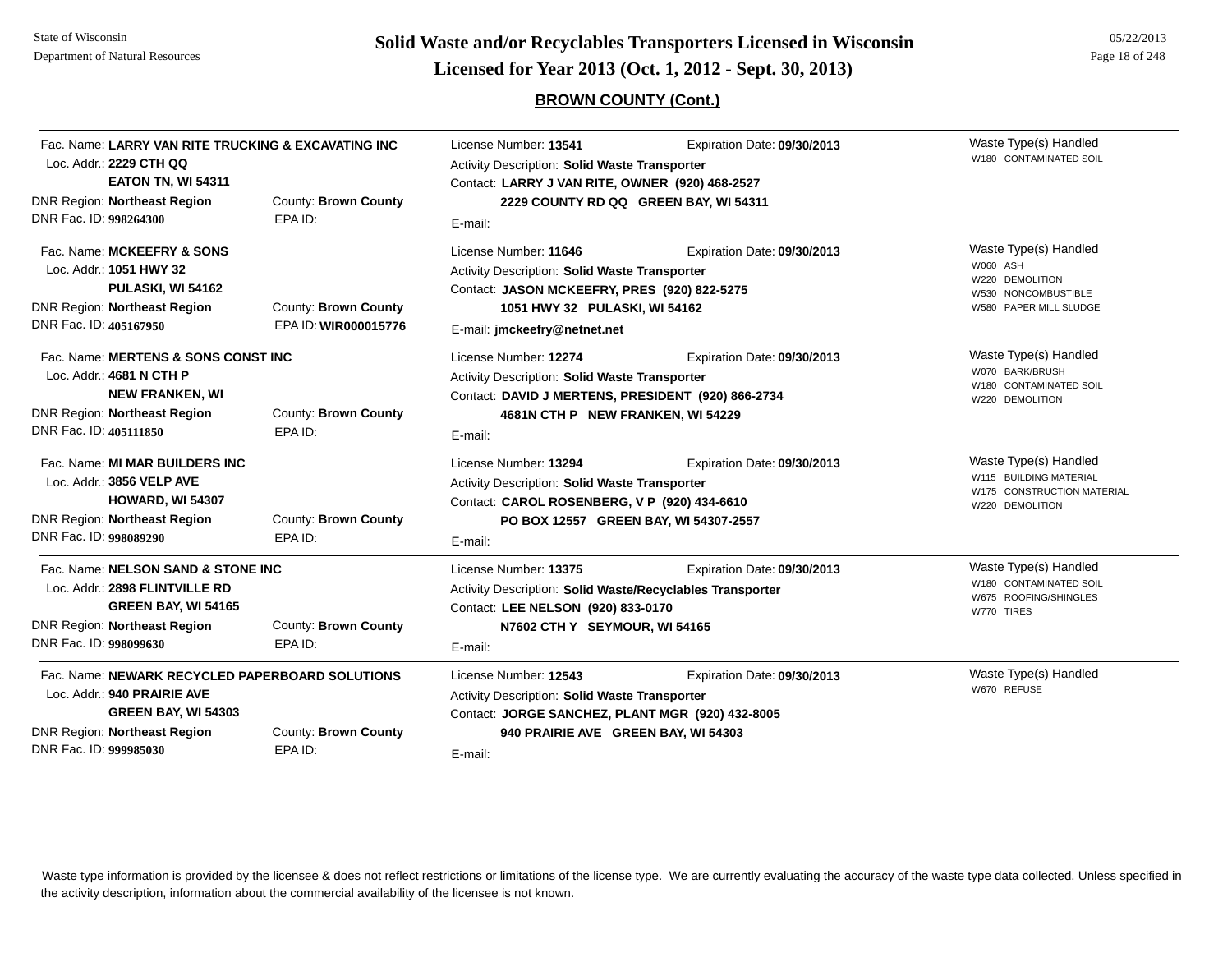**Page 19 of 248 <b>Licensed for Year 2013 (Oct. 1, 2012 - Sept. 30, 2013) Page 19 of 248 Licensed for Year 2013 (Oct. 1, 2012 - Sept. 30, 2013)** 

# **BROWN COUNTY (Cont.)**

| DNR Fac. ID: 405108770 | Fac. Name: NORTHERN METAL & ROOFING CO INC<br>Loc. Addr.: 320 PACKERLAND DR<br><b>GREEN BAY, WI 54303</b><br><b>DNR Region: Northeast Region</b>        | County: Brown County<br>EPA ID: WID030189021 | License Number: 13319<br>Activity Description: Solid Waste Transporter<br>Contact: RICHARD A LEMIRANDE, PRES (920) 432-7719<br>P O BOX 13037 GREEN BAY, WI 54307-3037<br>E-mail: rick@nmrgb.com    | Expiration Date: 09/30/2013                                             | Waste Type(s) Handled<br>W220 DEMOLITION<br>W220 DEMOLITION                                                                                                               |
|------------------------|---------------------------------------------------------------------------------------------------------------------------------------------------------|----------------------------------------------|----------------------------------------------------------------------------------------------------------------------------------------------------------------------------------------------------|-------------------------------------------------------------------------|---------------------------------------------------------------------------------------------------------------------------------------------------------------------------|
| DNR Fac. ID: 999517090 | Fac. Name: NORTHERN PIPE EQUIPMENT INC<br>Loc. Addr.: 1772 S VANDENBERG RD<br><b>EATON TN, WI 54311</b><br><b>DNR Region: Northeast Region</b>          | County: Brown County<br>EPA ID:              | License Number: 11708<br>Activity Description: Solid Waste Transporter<br>Contact: HUBERT J JOSKI, PRESIDENT (920) 468-7074<br>E-mail: npe@tds.net                                                 | Expiration Date: 09/30/2013<br>1772 S VANDENBERG RD GREEN BAY, WI 54311 | Waste Type(s) Handled<br>W530 NONCOMBUSTIBLE                                                                                                                              |
| DNR Fac. ID: 405229770 | Fac. Name: ORLANDO TRUCKING<br>Loc. Addr.: 4038 WATER DIVISION RD<br>DENMARK, WI 54208<br><b>DNR Region: Northeast Region</b>                           | County: Brown County<br>EPA ID:              | License Number: 15729<br>Activity Description: Solid Waste/Recyclables Transporter<br>Contact: TONY ORLANDO (920) 819-4536<br>E-mail: torlando1976@hotmail.com                                     | Expiration Date: 09/30/2013<br>4038 WATER DIVISION RD DENMARK, WI 54208 | Waste Type(s) Handled<br>W070 BARK/BRUSH<br>W170 CONCRETE<br>W180 CONTAMINATED SOIL<br>W220 DEMOLITION<br>W230 DREDGINGS<br>W280 FLY ASH<br>W770 TIRES                    |
| DNR Fac. ID: 998077630 | Fac. Name: OSTRENGA EXCAVATING INC<br>Loc. Addr.: 3361 LILY LAKE RD<br><b>EATON TN, WI 54311</b><br><b>DNR Region: Northeast Region</b>                 | County: Brown County<br>EPA ID:              | License Number: 13208<br><b>Activity Description: Solid Waste Transporter</b><br>Contact: ROGER OSTRENGA, PRESIDENT (920) 863-8389<br>3361 LILY LAKE RD GREEN BAY, WI 54311<br>E-mail:             | Expiration Date: 09/30/2013                                             | Waste Type(s) Handled<br>W180 CONTAMINATED SOIL<br>W220 DEMOLITION<br>W790 WOOD MATTER                                                                                    |
| DNR Fac. ID: 998211500 | Fac. Name: PETERS CONCRETE CO & PETERS TRANSIT LLC<br>Loc. Addr.: 1516 ATKINSON DR<br><b>GREEN BAY, WI 54303</b><br><b>DNR Region: Northeast Region</b> | County: Brown County<br>EPA ID:              | License Number: 13461<br>Activity Description: Solid Waste/Recyclables Transporter<br>Contact: JAMES PETERS, GEN MGR (920) 494-3700<br>E-mail:                                                     | Expiration Date: 09/30/2013<br>1516 ATKINSON DRIVE GREEN BAY, WI 54303  | Waste Type(s) Handled<br>W070 BARK/BRUSH<br>W170 CONCRETE<br>W180 CONTAMINATED SOIL<br>W220 DEMOLITION<br>W230 DREDGINGS<br>W280 FLY ASH<br>W700 SCRAP IRON<br>W770 TIRES |
| DNR Fac. ID: 399080770 | Fac. Name: RC EXCAVATING INC<br>Loc. Addr.: 3125 BIRCH RD SUITE D<br>SUAMICO, WI 54173<br><b>DNR Region: Northeast Region</b>                           | County: Brown County<br>EPA ID:              | License Number: 15719<br>Activity Description: Solid Waste Transporter<br>Contact: PENEE CHRISMAN, SECRETARY (920) 434-1552<br>2633 QUAIL LN SUAMICO, WI 54173<br>E-mail: pennee@rcexcabvating.net | Expiration Date: 09/30/2013                                             | Waste Type(s) Handled<br>W180 CONTAMINATED SOIL                                                                                                                           |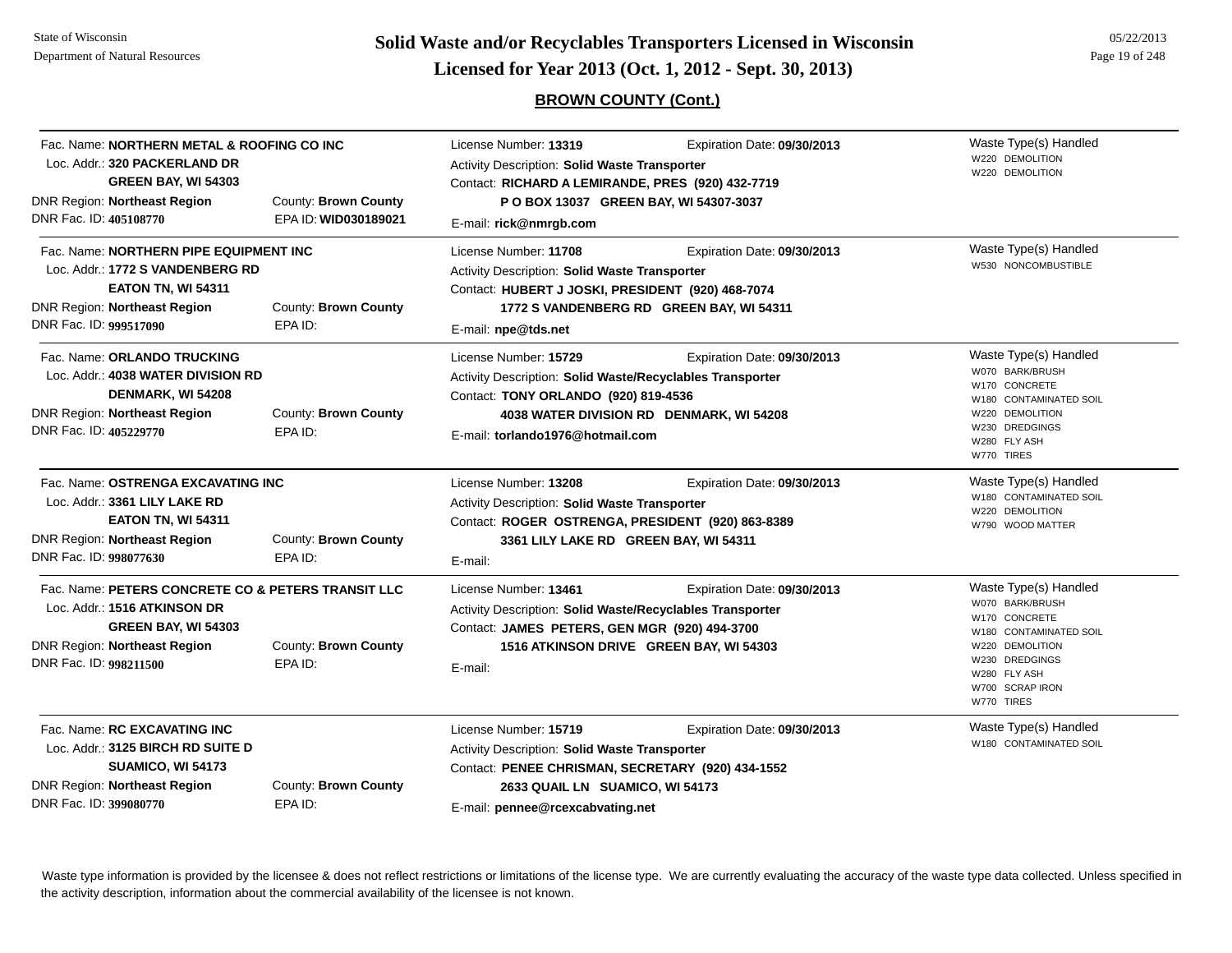State of WisconsinDepartment of Natural Resources

**Page 20 of 248 <b>Licensed for Year 2013 (Oct. 1, 2012 - Sept. 30, 2013) Page 20 of 248 Licensed for Year 2013 (Oct. 1, 2012 - Sept. 30, 2013)** 

# **BROWN COUNTY (Cont.)**

| Fac. Name: REDS EXCAVATING INC<br>Loc. Addr.: 2245 PAMPERIN RD<br>GREEN BAY, WI 54313<br><b>DNR Region: Northeast Region</b><br>DNR Fac. ID: 998089180                                                                                              | County: Brown County<br>EPA ID:              | License Number: 13293<br>Activity Description: Solid Waste Transporter<br>Contact: MICHAEL J PETERS, PRESIDENT (920) 434-2570<br>2245 PAMPERIN RD GREEN BAY, WI 54313<br>E-mail: redsexcavating@new.rr.com        | Waste Type(s) Handled<br>W115 BUILDING MATERIAL<br>W180 CONTAMINATED SOIL<br>W220 DEMOLITION         |                                                                                        |
|-----------------------------------------------------------------------------------------------------------------------------------------------------------------------------------------------------------------------------------------------------|----------------------------------------------|-------------------------------------------------------------------------------------------------------------------------------------------------------------------------------------------------------------------|------------------------------------------------------------------------------------------------------|----------------------------------------------------------------------------------------|
| Fac. Name: ROY GLINSKI TRUCKING<br>Loc. Addr.: 2623 GRANDVIEW RD<br><b>GREEN BAY, WI 54311</b><br><b>DNR Region: Northeast Region</b><br>DNR Fac. ID: 998203360                                                                                     | County: Brown County<br>EPA ID:              | License Number: 13398<br>Activity Description: Solid Waste Transporter<br>Contact: ROY GLINSKI, OWNER (920) 468-1854<br>E-mail:                                                                                   | Expiration Date: 09/30/2013<br>2623 GRANDVIEW RD GREEN BAY, WI 54311                                 | Waste Type(s) Handled<br>W180 CONTAMINATED SOIL<br>W220 DEMOLITION<br>W790 WOOD MATTER |
| Fac. Name: SANIMAX USA INC<br>Loc. Addr.: 2099 SHAWANO AVE<br><b>HOWARD VIL, WI 54303-4831</b><br><b>DNR Region: Northeast Region</b><br>DNR Fac. ID: 405042880                                                                                     | County: Brown County<br>EPA ID: WID006125520 | License Number: 15281<br>Activity Description: Solid Waste Transporter<br>PO BOX 10067 GREEN BAY, WI 54307-0067<br>E-mail: paul.coenen@sanimax.com                                                                | Expiration Date: 09/30/2013<br>Contact: SCOTT SIEWERT, TRANSPORTATION MGR (920) 494-5233             | Waste Type(s) Handled<br>W340 GARBAGE                                                  |
| Fac. Name: SCHNEIDER NATIONAL BULK CARRIERS<br>Loc. Addr.: 3101 S PACKERLAND DR<br>GREEN BAY, WI 54304<br>County: Brown County<br><b>DNR Region: Northeast Region</b><br>DNR Fac. ID: 405131870<br>EPA ID: WID981193998                             |                                              | License Number: 14224<br>Activity Description: Solid Waste/Recyclables Transporter<br>PO BOX 2700 GREEN BAY, WI 54306<br>E-mail: tavarest@schneider.com                                                           | Expiration Date: 09/30/2013<br>Contact: TERRY TAVARES, HAZ WASTE SPECLST (920) 592-5100              | Waste Type(s) Handled<br>W410 INDUSTRIAL<br><b>W540 OIL</b>                            |
| Fac. Name: SCHNEIDER NATIONAL CARRIERS INC<br>Loc. Addr.: 3101 S PACKERLAND DR<br><b>GREEN BAY, WI 54313</b><br><b>DNR Region: Northeast Region</b><br>DNR Fac. ID: 405219650                                                                       | County: Brown County<br>EPA ID:              | License Number: 15293<br>Activity Description: Solid Waste Transporter<br>PO BOX 2545 GREEN BAY, WI 54306-2545<br>E-mail: perrys@schneider.com                                                                    | Expiration Date: 09/30/2013<br>Contact: SHARLENE A PERRY, ANNUAL PERMIT ANALYST (800) 558-6767 x3307 | Waste Type(s) Handled<br>W770 TIRES                                                    |
| Fac. Name: SCHROEDER ENVIRONMENTAL CLEANING SERVICE IN<br>Loc. Addr.: 1910 N QUINCY ST (SITE B)<br><b>GREEN BAY, WI 54302-1115</b><br><b>DNR Region: Northeast Region</b><br>County: Brown County<br>DNR Fac. ID: 405162230<br>EPA ID: WIR000002618 |                                              | License Number: 13872<br>Activity Description: Solid Waste Transporter<br>Contact: RALPH SCHROEDER, PRESIDENT (920) 339-9970<br>PO BOX 45 DEPERE, WI 54115-0045<br>E-mail: nrschroeder@schroederenvironmental.com | Expiration Date: 09/30/2013                                                                          | Waste Type(s) Handled<br>W533 NON HAZARDOUS WASTE                                      |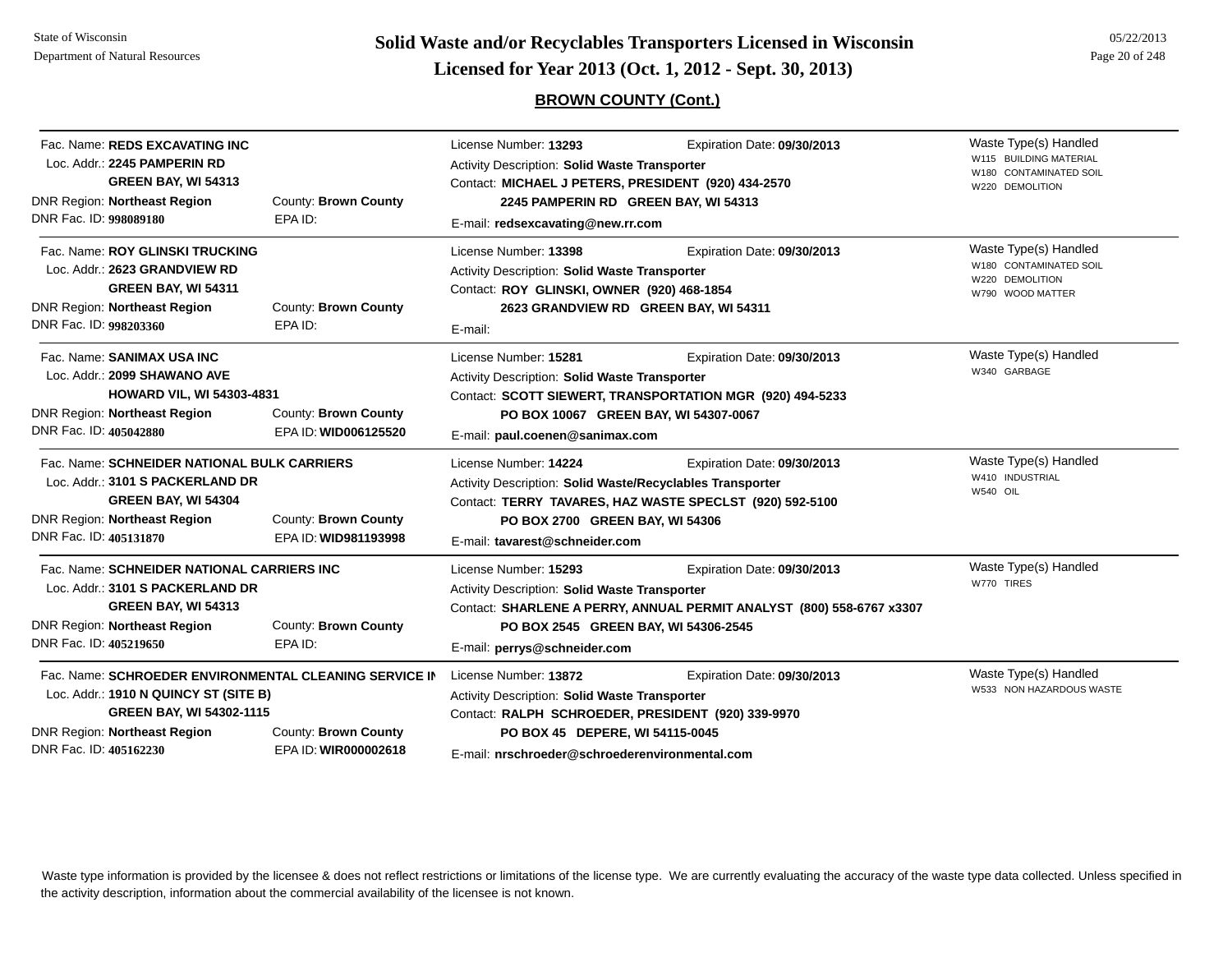State of WisconsinDepartment of Natural Resources

DNR Region: **Northeast Region** DNR Fac. ID: **405229660**

**Page 21 of 248 <b>Licensed for Year 2013 (Oct. 1, 2012 - Sept. 30, 2013) Page 21 of 248 Licensed for Year 2013 (Oct. 1, 2012 - Sept. 30, 2013)** 

## **BROWN COUNTY (Cont.)**

| Fac. Name: SCHROEDERS FLOWERS<br>Loc. Addr.: 1530 S WEBSTER AVE<br>ALLOUEZ, WI 54301<br>DNR Region: Northeast Region<br>DNR Fac. ID: 405010430                                                           | County: Brown County<br>EPA ID: WID023252463 | License Number: 13292<br><b>Activity Description: Solid Waste Transporter</b><br>Contact: CHARLES SCHROEDER, PRESIDENT (920) 436-6363<br>PO BOX 1642 GREEN BAY, WI 54305-1642<br>E-mail:                               | Waste Type(s) Handled<br>W340 GARBAGE<br>W550 ORGANIC                                    |                                                                                                                                                                |
|----------------------------------------------------------------------------------------------------------------------------------------------------------------------------------------------------------|----------------------------------------------|------------------------------------------------------------------------------------------------------------------------------------------------------------------------------------------------------------------------|------------------------------------------------------------------------------------------|----------------------------------------------------------------------------------------------------------------------------------------------------------------|
| Fac. Name: ST NORBERT COLLEGE<br>Loc. Addr.: 711 SIXTH ST<br><b>DE PERE, WI 54115</b><br><b>DNR Region: Northeast Region</b><br>County: Brown County<br>DNR Fac. ID: 998311600<br>EPA ID:                |                                              | License Number: 13838<br>Expiration Date: 09/30/2013<br><b>Activity Description: Solid Waste/Recyclables Transporter</b><br>Contact: JEAN VINCENT, HSKP MGR (920) 403-3257<br>100 GRANT ST DEPERE, WI 54115<br>E-mail: |                                                                                          | Waste Type(s) Handled<br>W040 APPLIANCES<br>W220 DEMOLITION<br>W340 GARBAGE<br>W661 RECYCLABLE PAPER<br>W662 RECYCLABLE CONTAINER<br>W670 REFUSE<br>W770 TIRES |
| Fac. Name: TERRY PHILLIPS TRUCKING LLC<br>Loc. Addr.: 1437 PHILLIPS RD<br><b>HUMBOLDT TN, WI 54311-9540</b><br>DNR Region: Northeast Region<br>County: Brown County<br>DNR Fac. ID: 405178840<br>EPA ID: |                                              | Expiration Date: 09/30/2013<br>License Number: 14142<br><b>Activity Description: Solid Waste Transporter</b><br>Contact: JAN PHILLIPS (920) 465-1733<br>1437 PHILLIPS RD GREEN BAY, WI 54311-9540<br>E-mail:           |                                                                                          | Waste Type(s) Handled<br>W180 CONTAMINATED SOIL<br>W220 DEMOLITION<br>W280 FLY ASH<br>W290 FOUNDRY<br>W580 PAPER MILL SLUDGE<br>W790 WOOD MATTER               |
| Fac. Name: TILOT OIL LLC<br>Loc. Addr.: 1121 MCDONALD ST<br><b>GREEN BAY, WI 54303</b><br><b>DNR Region: Northeast Region</b><br>DNR Fac. ID: 405018570                                                  | County: Brown County<br>EPA ID: WIR000107961 | License Number: 15294<br>Activity Description: Solid Waste/Recyclables Transporter<br>Contact: COLLETTE TROELLER, PRES (262) 644-5030<br>PO BOX 348 SLINGER, WI 53086-0348<br>E-mail: ehwolf@ehwolf.com                | Expiration Date: 09/30/2013                                                              | Waste Type(s) Handled<br>W033 ANTIFREEZE<br><b>W540 OIL</b><br>W541 OIL ABSORBENTS<br>W544 OIL FILTERS                                                         |
| Fac. Name: TOTAL ENERGY SYSTEMS LLC<br>Loc. Addr.: 2211 AMERICAN BLVD<br><b>DE PERE, WI 54115</b>                                                                                                        |                                              | License Number: 15727<br>Activity Description: Solid Waste/Recyclables Transporter                                                                                                                                     | Expiration Date: 09/30/2013<br>Contact: ROBERT G STRAEBEL, TREASURER (920) 499-3171 x408 | Waste Type(s) Handled<br>W540 OIL                                                                                                                              |

County: **Brown County 200 S WASHINGTON ST SUITE 305 GREEN BAY, WI 54301**

EPA ID: **WIR000144931**

E-mail: **straebel@morley-murphycompany.com**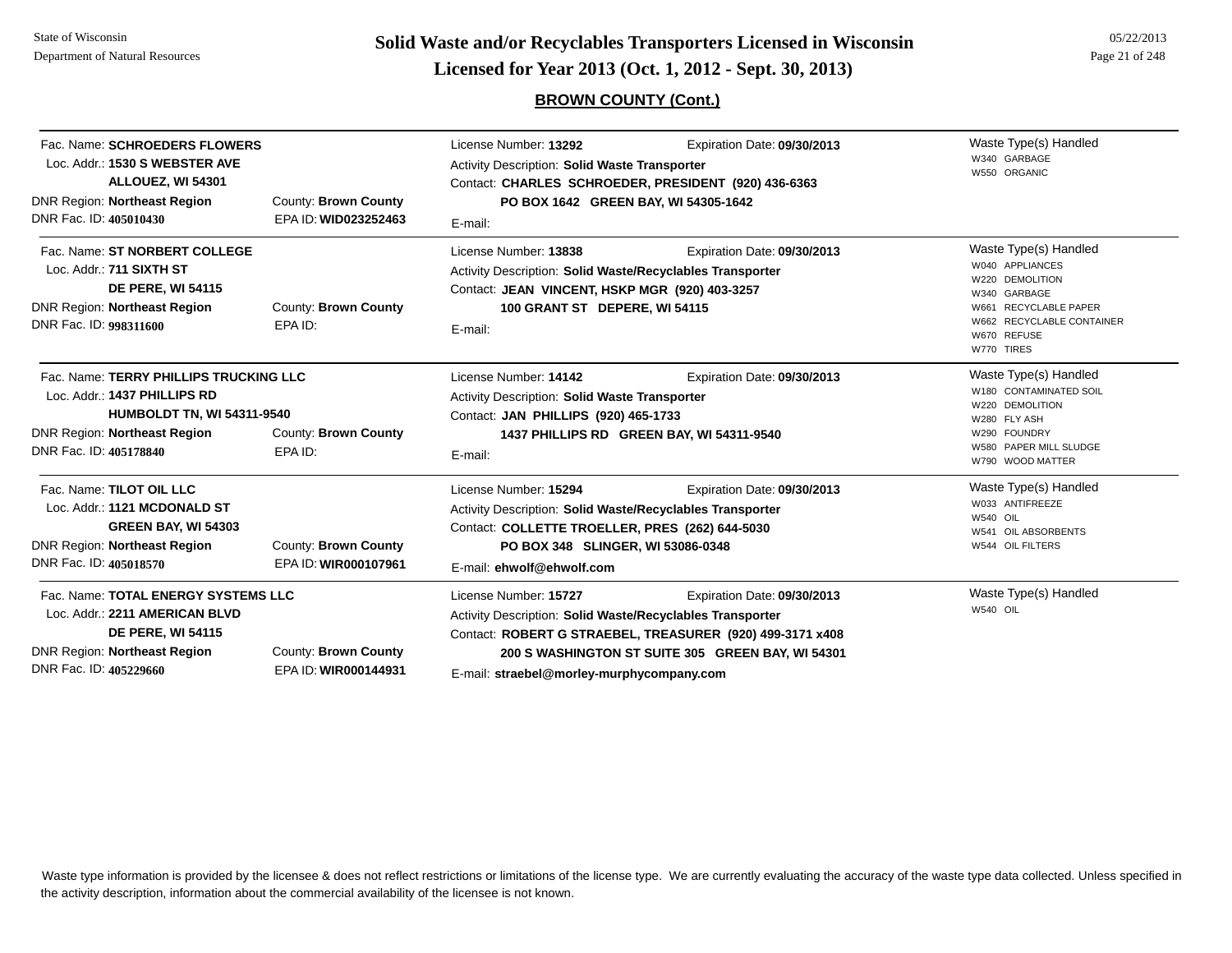**Page 22 of 248 <b>Licensed for Year 2013 (Oct. 1, 2012 - Sept. 30, 2013) Page 22 of 248 Licensed for Year 2013 (Oct. 1, 2012 - Sept. 30, 2013)** 

# **BROWN COUNTY (Cont.)**

| Fac. Name: U S CONTRACTING LLC<br>Loc. Addr.: 3355A S RIDGE RD<br><b>DE PERE, WI 54115</b><br><b>DNR Region: Northeast Region</b><br>DNR Fac. ID: 405210410                    | County: Brown County<br>EPA ID:              | License Number: 14925<br>Expiration Date: 09/30/2013<br>Activity Description: Solid Waste/Recyclables Transporter<br>Contact: RUSS MANTHEI, OWNER (920) 360-2188<br>101 S MILITARY PMB 120 GREEN BAY, WI 54302<br>E-mail: demolition9712@sbcglobal.net | Waste Type(s) Handled<br>W070 BARK/BRUSH<br>W220 DEMOLITION<br>W340 GARBAGE<br>W410 INDUSTRIAL<br>W661 RECYCLABLE PAPER<br>W662 RECYCLABLE CONTAINER<br>W770 TIRES<br>W800 YARD<br>W070 BARK/BRUSH<br>W220 DEMOLITION<br>W340 GARBAGE<br>W410 INDUSTRIAL<br>W661 RECYCLABLE PAPER<br>W662 RECYCLABLE CONTAINER<br>W770 TIRES<br>W800 YARD |
|--------------------------------------------------------------------------------------------------------------------------------------------------------------------------------|----------------------------------------------|--------------------------------------------------------------------------------------------------------------------------------------------------------------------------------------------------------------------------------------------------------|-------------------------------------------------------------------------------------------------------------------------------------------------------------------------------------------------------------------------------------------------------------------------------------------------------------------------------------------|
| Fac. Name: W J CARTER TRUCKING LLC<br>Loc. Addr.: 3413 CTH PP<br><b>DE PERE, WI 54115</b><br><b>DNR Region: Northeast Region</b><br>County: Brown County                       |                                              | License Number: 13856<br>Expiration Date: 09/30/2013<br>Activity Description: Solid Waste Transporter<br>Contact: WAYNE CARTER, OWNER (920) 371-3041<br>3413 HWY PP DE PERE, WI 54115                                                                  | Waste Type(s) Handled<br>W110 BOTTOM ASH<br>W220 DEMOLITION<br>W280 FLY ASH<br>W290 FOUNDRY                                                                                                                                                                                                                                               |
| DNR Fac. ID: 998315340                                                                                                                                                         | EPA ID:                                      | E-mail: TLEA143@yahoo.com                                                                                                                                                                                                                              | W340 GARBAGE<br>W580 PAPER MILL SLUDGE<br>W670 REFUSE                                                                                                                                                                                                                                                                                     |
| Fac. Name: W M W I - NORTHEAST (BELLEVUE FACILITY)<br>Loc. Addr.: 1861 E ALLOUEZ AVE<br><b>BELLEVUE TN, WI 54307</b><br>DNR Region: Northeast Region<br>DNR Fac. ID: 999902750 | County: Brown County<br>EPA ID:              | License Number: 12381<br>Expiration Date: 09/30/2013<br>Activity Description: Solid Waste/Recyclables Transporter<br>Contact: COLLEEN GESKE (920) 469-4835<br>1861 E ALLOUEZ AVE GREEN BAY, WI 54311<br>E-mail: cgeske@wm.com                          | Waste Type(s) Handled<br>W220 DEMOLITION<br>W340 GARBAGE<br>W530 NONCOMBUSTIBLE<br>W660 RECYCLABLE<br>W670 REFUSE<br>W790 WOOD MATTER                                                                                                                                                                                                     |
| Fac. Name: WI DOC GREEN BAY CORRECTIONAL INSTITUTION<br>Loc. Addr.: 2833 RIVERSIDE DR<br>ALLOUEZ, WI 54307<br><b>DNR Region: Northeast Region</b><br>DNR Fac. ID: 405128130    | County: Brown County<br>EPA ID: WID074777467 | License Number: 13329<br>Expiration Date: 09/30/2013<br>Activity Description: Solid Waste/Recyclables Transporter<br>Contact: CHRISTOPHER J TIMMERS, PWR PLANT SUPT (920) 432-4877<br>PO BOX 19033 GREEN BAY, WI 54307-9033<br>E-mail:                 | Waste Type(s) Handled<br>W140 COAL ASH<br>W280 FLY ASH<br>W710 SCRAP METAL                                                                                                                                                                                                                                                                |
| Fac. Name: WRIGHTSTOWN VIL<br>Loc. Addr.: 420 WASHINGTON ST<br><b>WRIGHTSTOWN, WI 54180</b><br><b>DNR Region: Northeast Region</b><br>DNR Fac. ID: 405020660                   | County: Brown County<br>EPA ID:              | License Number: 10007<br>Expiration Date: 09/30/2013<br>Activity Description: Solid Waste/Recyclables Transporter<br>Contact: TRAVIS COENEN, SUPERINTENDENT DPW (920) 532-0434<br>352 HIGH ST WRIGHTSTOWN, WI 54180<br>E-mail: tcoenen@wrightstown.us  | Waste Type(s) Handled<br>W040 APPLIANCES<br>W530 NONCOMBUSTIBLE<br>W670 REFUSE<br>W710 SCRAP METAL<br>W790 WOOD MATTER<br>W800 YARD                                                                                                                                                                                                       |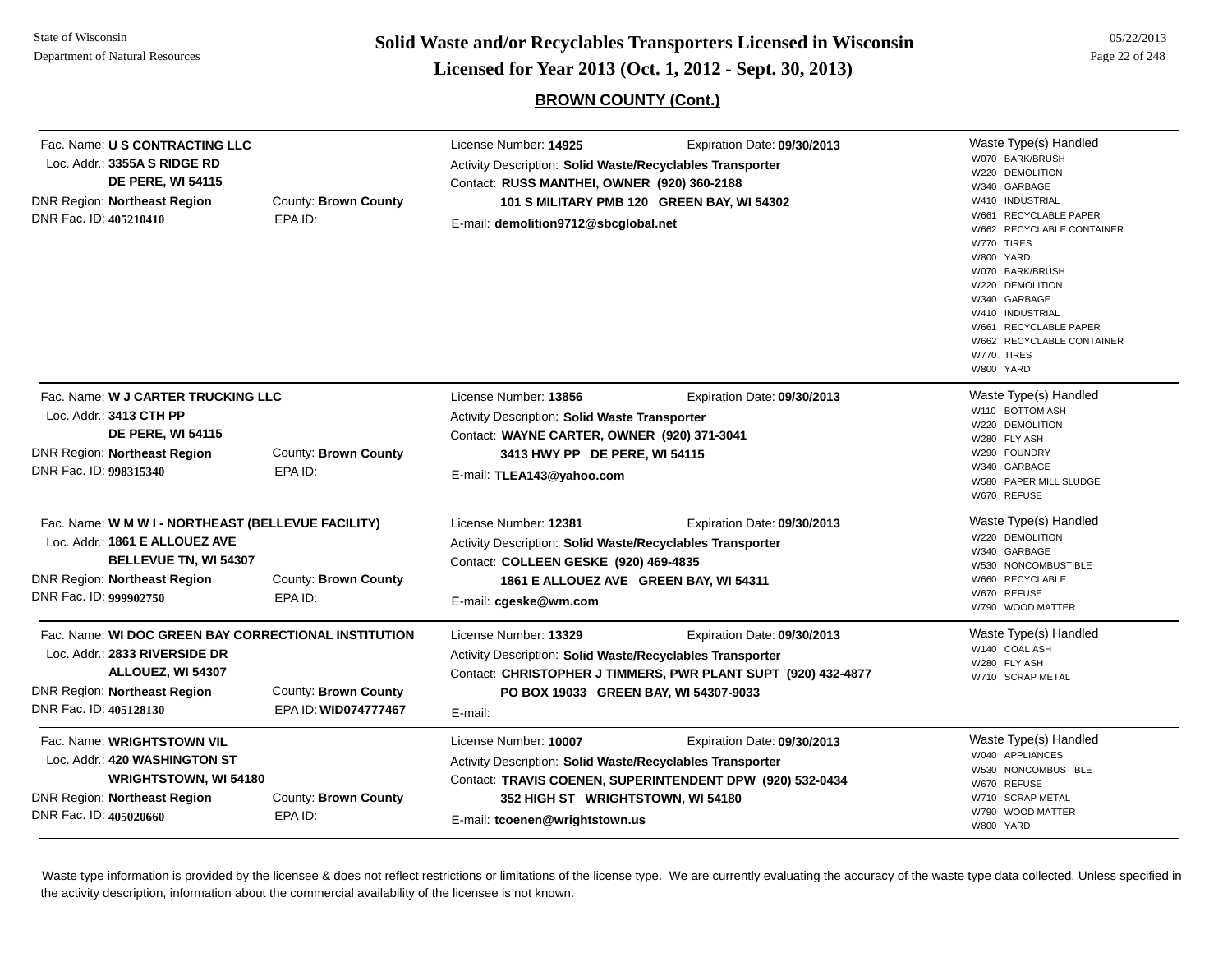# **Page 23 of 248 <b>Licensed for Year 2013 (Oct. 1, 2012 - Sept. 30, 2013) Page 23 of 248 Licensed for Year 2013 (Oct. 1, 2012 - Sept. 30, 2013)**

## **BUFFALO COUNTY**

| Fac. Name: BUFFALO CNTY<br>Loc. Addr.: S1672 STH 37 |                        | License Number: 14456<br>Expiration Date: 09/30/2013<br><b>Activity Description: Solid Waste/Recyclables Transporter</b> |                                               | Waste Type(s) Handled<br>W220 DEMOLITION  |
|-----------------------------------------------------|------------------------|--------------------------------------------------------------------------------------------------------------------------|-----------------------------------------------|-------------------------------------------|
| <b>ALMA, WI 54610</b>                               |                        | Contact: STEPHEN S SCHIFFLI (608) 685-6298                                                                               |                                               | W275 FLUORESCENT BULBS                    |
| <b>DNR Region: West Central Region</b>              | County: Buffalo County | 407 S SECOND ST ALMA, WI 54610                                                                                           |                                               | W340 GARBAGE<br>W661 RECYCLABLE PAPER     |
| DNR Fac. ID: 306000530                              | EPA ID: WIR000104257   | E-mail: stephen.schiffli@buffalocounty.com                                                                               |                                               | W662 RECYCLABLE CONTAINER<br>W770 TIRES   |
| Fac. Name: CACTUS HILL TRUCKING LLC                 |                        | License Number: 15098                                                                                                    | Expiration Date: 09/30/2013                   | Waste Type(s) Handled                     |
| Loc. Addr.: <b>S15133 CTH BB</b>                    |                        | <b>Activity Description: Solid Waste Transporter</b>                                                                     |                                               | W580 PAPER MILL SLUDGE                    |
| <b>MONDOVI, WI 54755</b>                            |                        | Contact: TIMOTHY M STANTON, OWNER (715) 926-5376                                                                         |                                               |                                           |
| <b>DNR Region: West Central Region</b>              | County: Buffalo County | S15133 CTH BB MONDOVI, WI 54755                                                                                          |                                               |                                           |
| DNR Fac. ID: 606015960                              | EPA ID:                | E-mail: thestanton@frontiernet.net                                                                                       |                                               |                                           |
| Fac. Name: CENTRAL WISCONSIN TRANSPORT INC          |                        | License Number: 13757                                                                                                    | Expiration Date: 09/30/2013                   | Waste Type(s) Handled                     |
| Loc. Addr.: S2012A CTH U                            |                        | <b>Activity Description: Solid Waste Transporter</b><br>Contact: JEFFREY M REGLIN, PRESIDENT (608) 626-2261              |                                               | W180 CONTAMINATED SOIL<br>W220 DEMOLITION |
| <b>WAUMANDEE TN, WI 54622</b>                       |                        |                                                                                                                          |                                               | W710 SCRAP METAL                          |
| <b>DNR Region: West Central Region</b>              | County: Buffalo County |                                                                                                                          | S2012A COUNTY ROAD U WAUMANDEE, WI 54622-8170 | W790 WOOD MATTER                          |
| DNR Fac. ID: 606042030                              | EPA ID:                | E-mail:                                                                                                                  |                                               |                                           |
| Fac. Name: TOM BAURES EXCAVATING LLC                |                        | License Number: 15079                                                                                                    | Expiration Date: 09/30/2013                   | Waste Type(s) Handled                     |
| Loc. Addr.: S3469 COLE BLUFF LN                     |                        | <b>Activity Description: Solid Waste Transporter</b>                                                                     |                                               | W290 FOUNDRY                              |
| <b>FOUNTAIN CITY, WI 54629</b>                      |                        | Contact: LORRAINE BAURES, MEMBER (608) 687-8166                                                                          |                                               |                                           |
| <b>DNR Region: West Central Region</b>              | County: Buffalo County |                                                                                                                          | S3469 COLE BLUFF LN FOUNTAIN CITY, WI 54629   |                                           |
| DNR Fac. ID: 606015190                              | EPA ID:                | E-mail: tombauresexcavating@centurylink.net                                                                              |                                               |                                           |
| Fac. Name: WASTE TRANSPORT LLC                      |                        | License Number: 15018                                                                                                    | Expiration Date: 09/30/2013                   | Waste Type(s) Handled                     |
| Loc. Addr.: 175 S HERMAN ST                         |                        | Activity Description: Solid Waste/Recyclables Transporter                                                                |                                               | W070 BARK/BRUSH<br>W220 DEMOLITION        |
| <b>BUFFALO CITY, WI 54622</b>                       |                        | Contact: JARED M CYRUS (608) 248-3322                                                                                    |                                               | W340 GARBAGE                              |
| <b>DNR Region: West Central Region</b>              | County: Buffalo County | 175 S HERMAN ST BUFFALO CITY, WI 54622                                                                                   |                                               |                                           |
| DNR Fac. ID: 606012770                              | EPA ID:                | E-mail:                                                                                                                  |                                               |                                           |
|                                                     |                        | <b>DUBMETT CAULITY</b>                                                                                                   |                                               |                                           |

### **BURNETT COUNTY**

Waste Type(s) Handled W220 DEMOLITIONW340 GARBAGEW770 TIRESW800 YARDFac. Name: **HENNESSEYS TIRE & MORE**Loc. Addr.: **11738 STH 70 GRANTSBURG, WI 54840** DNR Region: **Northern Region** DNR Fac. ID: **807020500**County: **Burnett County** EPA ID:License Number: **15360** Expiration Date: **09/30/2013**  Activity Description: **Solid Waste/Recyclables Transporter** Contact: **RYAN HENNESSEY, OWNER (715) 431-0096** E-mail: **11738 STH 70 GRANTSBURG, WI 54840**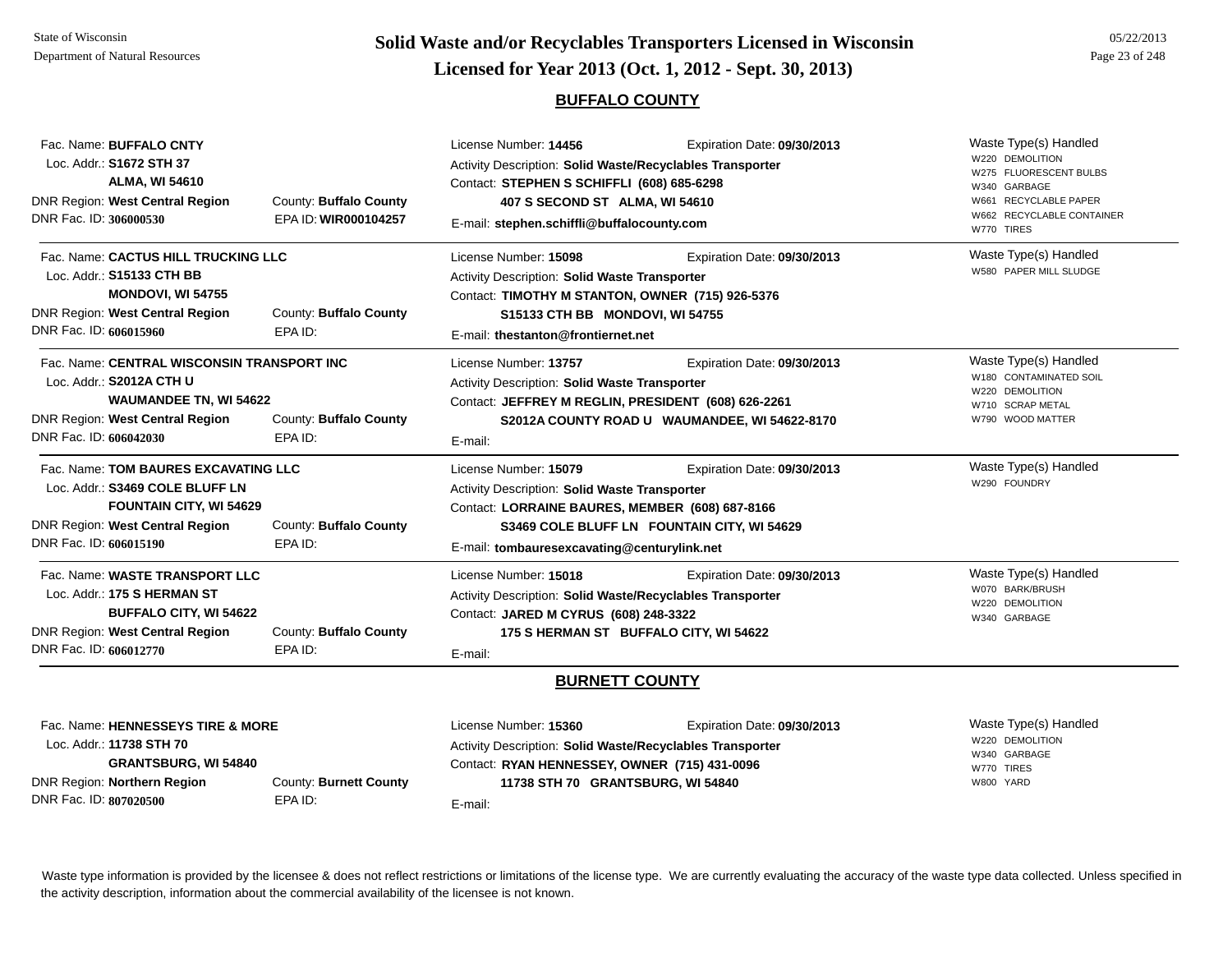# **Page 24 of 248 <b>Licensed for Year 2013 (Oct. 1, 2012 - Sept. 30, 2013) Page 24 of 248 Licensed for Year 2013 (Oct. 1, 2012 - Sept. 30, 2013)**

## **BURNETT COUNTY (Cont.)**

| Fac. Name: NORTH COUNTRY DUMPSTERS                            |                        | License Number: <b>14667</b>                                                                          | Expiration Date: 09/30/2013 | Waste Type(s) Handled                                        |
|---------------------------------------------------------------|------------------------|-------------------------------------------------------------------------------------------------------|-----------------------------|--------------------------------------------------------------|
| DNR Fac. ID: 807072750                                        | EPA ID:                | E-mail:                                                                                               |                             |                                                              |
| DNR Region: Northern Region                                   | County: Burnett County | 12975 NORTH RD GRANTSBURG, WI 54840                                                                   |                             |                                                              |
| Loc. Addr.: 12975 NORTH RD<br><b>GRANTSBURG, WI 54840</b>     |                        | <b>Activity Description: Solid Waste Transporter</b><br>Contact: WAYNE LAKE, PRESIDENT (715) 463-2848 |                             |                                                              |
|                                                               |                        |                                                                                                       |                             | W220 DEMOLITION                                              |
| Fac. Name: LAKE CONST INC                                     |                        | License Number: 14289                                                                                 | Expiration Date: 09/30/2013 | Waste Type(s) Handled                                        |
| DNR Fac. ID: 807007960                                        | EPA ID:                | E-mail: julie_hopkinssandgravel@hotmail.com                                                           |                             |                                                              |
| DNR Region: Northern Region                                   | County: Burnett County | 27760 STH 35 WEBSTER, WI 54893                                                                        |                             | W790 WOOD MATTER                                             |
| Loc. Addr.: 27760 STH 35 (SITE B)<br><b>WEBSTER, WI 54893</b> |                        | <b>Activity Description: Solid Waste Transporter</b><br>Contact: JULIE HUGHS (715) 866-4157 x6        |                             | W070 BARK/BRUSH<br>W180 CONTAMINATED SOIL<br>W220 DEMOLITION |
|                                                               |                        |                                                                                                       |                             |                                                              |
| DNR Fac. ID: 807015990                                        | EPA ID: WID023604952   | E-mail:                                                                                               |                             |                                                              |
| DNR Region: Northern Region                                   | County: Burnett County | 27760 HIGHWAY 35 WEBSTER, WI 54893                                                                    |                             | W790 WOOD MATTER                                             |
| <b>WEBSTER, WI 54893</b>                                      |                        | Contact: RODERICK C HOPKINS, PRESIDENT (715) 866-4157                                                 |                             | W220 DEMOLITION                                              |
| Loc. Addr.: 27760 STH 35                                      |                        | <b>Activity Description: Solid Waste Transporter</b>                                                  |                             | W070 BARK/BRUSH<br>W180 CONTAMINATED SOIL                    |
| Fac. Name: HOPKINS SAND & GRAVEL INC                          |                        | License Number: 12832                                                                                 | Expiration Date: 09/30/2013 | Waste Type(s) Handled                                        |

Fac. Name: **NORTH COUNTRY DUMPSTERS**Loc. Addr.: **24328 STATE RD 35/70SIREN, WI 54872** DNR Region: **Northern Region** DNR Fac. ID: **807001470**County: **Burnett County** EPA ID:License Number: **14667** Expiration Date: **09/30/2013**  Activity Description: **Solid Waste Transporter** Contact: **ROBERT F MORITZ, OWNER (715) 349-7585** E-mail: **24328 STATE RD 35/70 SIREN, WI 54872**

## **CALUMET COUNTY**

| Fac. Name: BRILLION IRON WORKS INC |                        | License Number: <b>11016</b>                              | Expiration Date: 09/30/2013 | Waste Type(s) Handled    |
|------------------------------------|------------------------|-----------------------------------------------------------|-----------------------------|--------------------------|
| Loc. Addr.: 200 PARK AVE           |                        | Activity Description: Solid Waste/Recyclables Transporter |                             | W040 APPLIANCES          |
| <b>BRILLION, WI 54110</b>          |                        | Contact: PAUL KAPELLEN, ENV TECH (920) 756-6372           | W050 ASBESTOS               |                          |
|                                    |                        |                                                           |                             | W070 BARK/BRUSH          |
| DNR Region: Northeast Region       | County: Calumet County | 200 PARK AVE BRILLION, WI 54110                           |                             | W080 BATTERIES           |
| DNR Fac. ID: 408021020             | EPA ID: WID048027734   | E-mail: pkapellen@brillionironworks.com                   |                             | W120 CARDBOARD           |
|                                    |                        |                                                           |                             | W290 FOUNDRY             |
|                                    |                        |                                                           |                             | W310 FOUNDRY SAND        |
|                                    |                        |                                                           |                             | W530 NONCOMBUSTIBLE      |
|                                    |                        |                                                           |                             | W533 NON HAZARDOUS WASTE |
|                                    |                        |                                                           |                             | W661 RECYCLABLE PAPER    |
|                                    |                        |                                                           |                             | W670 REFUSE              |

Waste type information is provided by the licensee & does not reflect restrictions or limitations of the license type. We are currently evaluating the accuracy of the waste type data collected. Unless specified in the activity description, information about the commercial availability of the licensee is not known.

W220 DEMOLITION

W700 SCRAP IRONW770 TIRESW800 YARD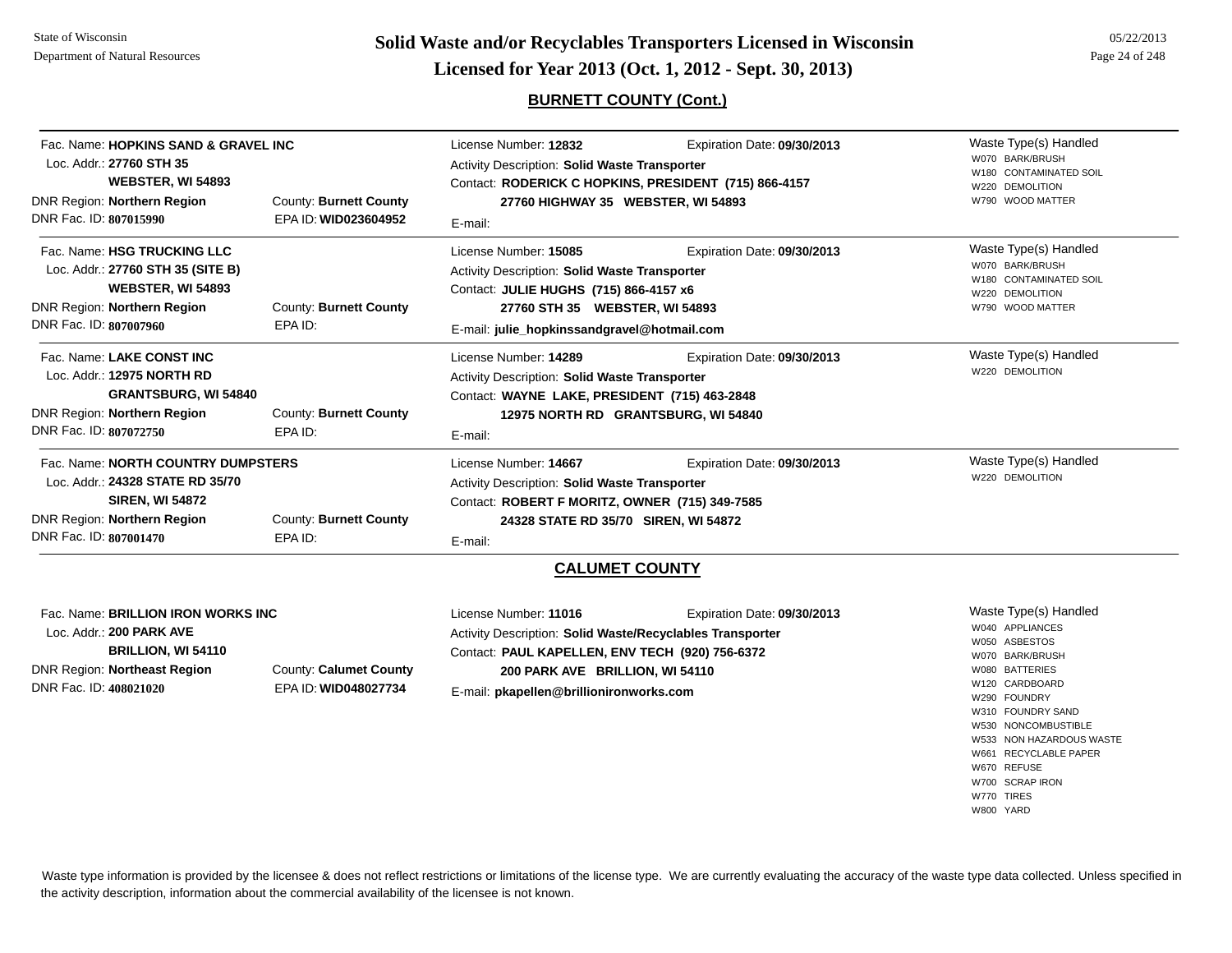**Page 25 of 248 <b>Licensed for Year 2013 (Oct. 1, 2012 - Sept. 30, 2013) Page 25 of 248 Licensed for Year 2013 (Oct. 1, 2012 - Sept. 30, 2013)** 

# **CALUMET COUNTY (Cont.)**

| Fac. Name: CHUCK FREUND TRUCKING<br>Loc. Addr.: N2105 HWY 151<br><b>BROTHERTOWN TN, WI 53014</b>                                                                          |                                                | License Number: 13736<br><b>Activity Description: Solid Waste Transporter</b><br>Contact: CHUCK FREUND, OWNER (920) 850-1414                                                                   | Waste Type(s) Handled<br>W180 CONTAMINATED SOIL                                       |                                                                                                                                                   |
|---------------------------------------------------------------------------------------------------------------------------------------------------------------------------|------------------------------------------------|------------------------------------------------------------------------------------------------------------------------------------------------------------------------------------------------|---------------------------------------------------------------------------------------|---------------------------------------------------------------------------------------------------------------------------------------------------|
| <b>DNR Region: Northeast Region</b><br>DNR Fac. ID: 998289490                                                                                                             | County: Calumet County<br>EPA ID:              | N2129 HWY 151 CHILTON, WI 53014<br>E-mail:                                                                                                                                                     |                                                                                       |                                                                                                                                                   |
| Fac. Name: JANNETTE TRUCKING & EXCAVATING INC<br>Loc. Addr.: W1414 ORTLEPP RD<br>CHILTON, WI 53014<br><b>DNR Region: Northeast Region</b><br>DNR Fac. ID: 408056880       | County: Calumet County<br>EPA ID:              | License Number: 14527<br>Activity Description: Solid Waste Transporter<br>Contact: DAVID JANNETTE, PRES (920) 853-3454<br>W1414 ORTLEPP RD CHILTON, WI 53014<br>E-mail:                        | Expiration Date: 09/30/2013                                                           | Waste Type(s) Handled<br>W070 BARK/BRUSH<br>W180 CONTAMINATED SOIL<br>W220 DEMOLITION<br>W280 FLY ASH<br>W290 FOUNDRY<br>W580 PAPER MILL SLUDGE   |
| Fac. Name: KONEN TRUCKING & EXCAVATING LLC<br>Loc. Addr.: N630 SEVEN CORNERS RD<br><b>KIEL, WI 53042</b><br><b>DNR Region: Northeast Region</b><br>DNR Fac. ID: 408016290 | County: Calumet County<br>EPA ID:              | License Number: 15282<br>Activity Description: Solid Waste/Recyclables Transporter<br>Contact: DEAN KONEN, OWNER (920) 894-3326<br>PO BOX 264 KIEL, WI 53042<br>E-mail: deankte@frontier.net   | Expiration Date: 09/30/2013                                                           | Waste Type(s) Handled<br>W050 ASBESTOS<br>W070 BARK/BRUSH<br>W180 CONTAMINATED SOIL<br>W220 DEMOLITION<br>W280 FLY ASH<br>W800 YARD               |
| Fac. Name: MARTIN RECYCLING INC<br>Loc. Addr.: N8282 CTH PP<br>BRILLION, WI 54110<br><b>DNR Region: Northeast Region</b><br>DNR Fac. ID: 308000550                        | County: Calumet County<br>EPA ID: WIR000100644 | License Number: 12477<br>Activity Description: Solid Waste/Recyclables Transporter<br>Contact: GLEN MARTIN, OWNER (920) 766-7778<br>E-mail:                                                    | Expiration Date: 09/30/2013<br>103 VOSTER VISTA COMBINED LOCKS, WI 54113              | Waste Type(s) Handled<br>W170 CONCRETE<br>W180 CONTAMINATED SOIL<br>W220 DEMOLITION<br>W170 CONCRETE<br>W180 CONTAMINATED SOIL<br>W220 DEMOLITION |
| Fac. Name: MID-SHORES DISPOSAL INC<br>Loc. Addr.: 1802 ROOSEVELT AVE<br><b>NEW HOLSTEIN, WI 53061</b><br><b>DNR Region: Northeast Region</b><br>DNR Fac. ID: 408056330    | County: Calumet County<br>EPA ID:              | License Number: 14907<br>Activity Description: Solid Waste Transporter<br>Contact: KEVIN BIRSCHBACH, PRES (920) 898-5498<br>PO BOX 71 NEW HOLSTEIN, WI 53061<br>E-mail: midshores@frontier.com | Expiration Date: 09/30/2013                                                           |                                                                                                                                                   |
| Fac. Name: SCOTT LAMERS CONSTRUCTION LLC<br>Loc. Addr.: W4527 CTH KK<br>KAUKAUNA, WI 54130<br><b>DNR Region: Northeast Region</b><br>DNR Fac. ID: 399082970               | County: Calumet County<br>EPA ID:              | License Number: 15730<br>Activity Description: Solid Waste Transporter<br>1000 JOSHUA ST KAUKAUNA, WI 54130<br>E-mail: ambers@scottlamers.com                                                  | Expiration Date: 09/30/2013<br>Contact: AMBER SMOCKE, OFFICE ASSISTANT (920) 450-1103 | Waste Type(s) Handled<br>W180 CONTAMINATED SOIL                                                                                                   |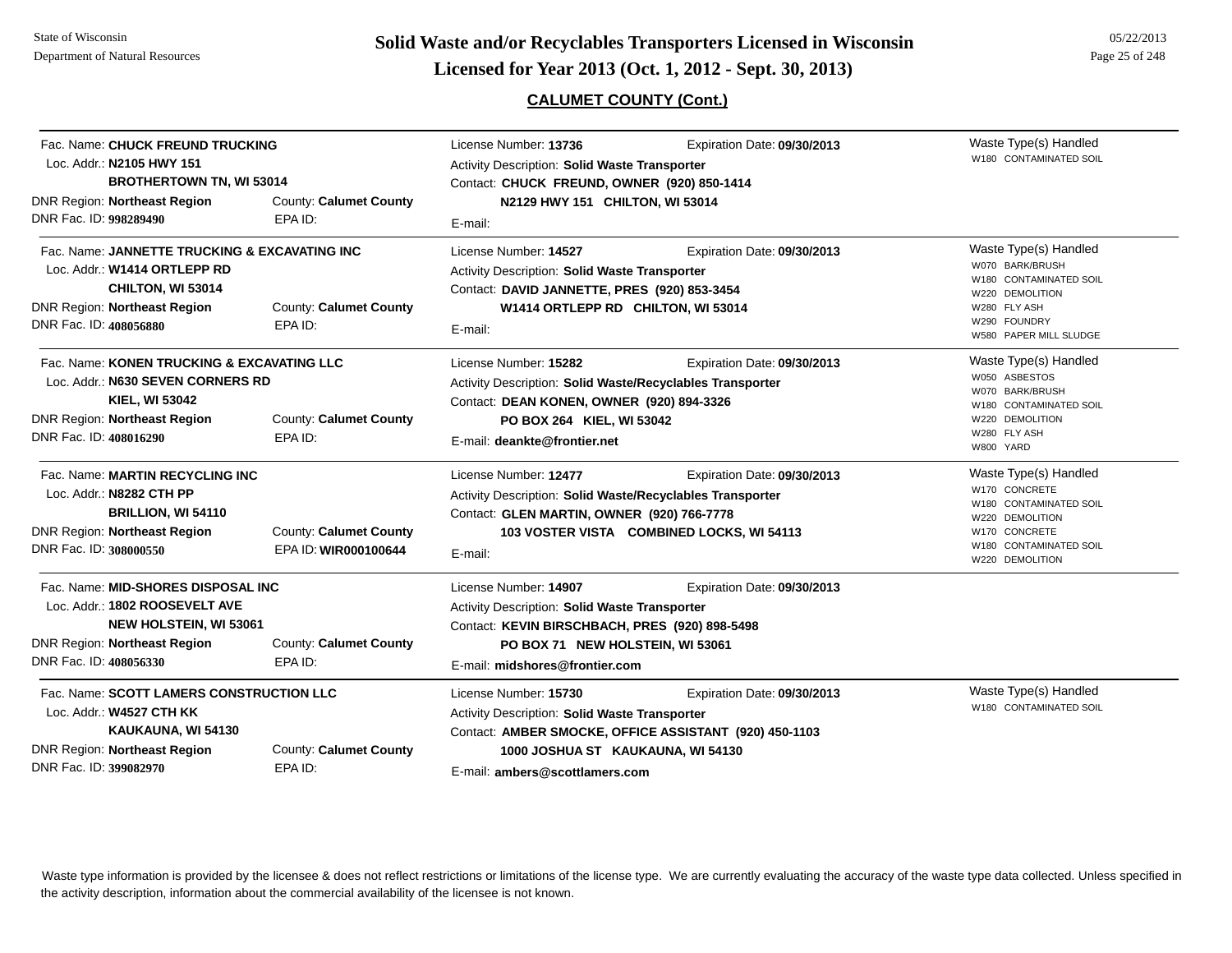**Page 26 of 248 <b>Licensed for Year 2013 (Oct. 1, 2012 - Sept. 30, 2013) Page 26 of 248 Licensed for Year 2013 (Oct. 1, 2012 - Sept. 30, 2013)** 

# **CALUMET COUNTY (Cont.)**

| Fac. Name: TALKIN TRASH LLC<br>Loc. Addr.: W6682 CEDAR RIDGE DR<br><b>APPLETON, WI 54915</b><br><b>DNR Region: Northeast Region</b><br>DNR Fac. ID: 399080110   | County: Calumet County<br>EPA ID:  | License Number: 15718<br>Activity Description: Solid Waste/Recyclables Transporter<br>Contact: TIMOTHY L CARPENTER, OWNER (920) 574-0055<br>E-mail: tcarp@att.net                                       | Expiration Date: 09/30/2013<br>W6682 CEDAR RIDGE DR APPLETON, WI 54915                   | Waste Type(s) Handled<br>W040 APPLIANCES<br>W070 BARK/BRUSH<br>W220 DEMOLITION<br>W340 GARBAGE<br>W410 INDUSTRIAL<br>W661 RECYCLABLE PAPER<br>W662 RECYCLABLE CONTAINER<br>W770 TIRES<br>W800 YARD |
|-----------------------------------------------------------------------------------------------------------------------------------------------------------------|------------------------------------|---------------------------------------------------------------------------------------------------------------------------------------------------------------------------------------------------------|------------------------------------------------------------------------------------------|----------------------------------------------------------------------------------------------------------------------------------------------------------------------------------------------------|
| Fac. Name: WALSDORF ROOFING CO INC<br>Loc. Addr.: W325 CTH HH<br><b>NEW HOLSTEIN, WI 53042</b><br><b>DNR Region: Northeast Region</b><br>DNR Fac. ID: 408036090 | County: Calumet County<br>EPA ID:  | License Number: 12776<br><b>Activity Description: Solid Waste Transporter</b><br>PO BOX 66 KIEL, WI 53042<br>E-mail:                                                                                    | Expiration Date: 09/30/2013<br>Contact: GARY L SCHMITZ OPERATIONS MANAGER (920) 894-2286 | Waste Type(s) Handled<br>W050 ASBESTOS<br>W220 DEMOLITION<br>W675 ROOFING/SHINGLES                                                                                                                 |
| Fac. Name: WOLDT FARMS LLC<br>Loc. Addr.: N9594 CNTY RD PP<br><b>BRILLION, WI</b><br>DNR Region: Northeast Region<br>DNR Fac. ID: 408016840                     | County: Calumet County<br>EPA ID:  | License Number: 15702<br>Activity Description: Solid Waste/Recyclables Transporter<br>Contact: DARYL WOLDT, OWNER (920) 371-7737<br>N9594 CTH PP BRILLION, WI 54110<br>E-mail: daryl@Woldtfarms.com     | Expiration Date: 09/30/2013                                                              | Waste Type(s) Handled<br>W580 PAPER MILL SLUDGE<br>W661 RECYCLABLE PAPER                                                                                                                           |
|                                                                                                                                                                 |                                    | <b>CHIPPEWA COUNTY</b>                                                                                                                                                                                  |                                                                                          |                                                                                                                                                                                                    |
| Fac. Name: A-1 EXPRESS TRUCKING INC<br>Loc. Addr.: 408 26TH AVE<br>BLOOMER, WI 54724<br><b>DNR Region: West Central Region</b><br>DNR Fac. ID: 609032820        | County: Chippewa County<br>EPA ID: | License Number: 15019<br><b>Activity Description: Solid Waste/Recyclables Transporter</b><br>Contact: SANDRA SCHMIDT (715) 568-4141<br>PO BOX 90 BLOOMER, WI 54724<br>E-mail: sschmidt@a1excavating.com | Expiration Date: 09/30/2013                                                              | Waste Type(s) Handled<br>W180 CONTAMINATED SOIL<br>W770 TIRES                                                                                                                                      |
| Fac. Name: A1 TRANSPORT INC<br>Loc. Addr.: 3858 CTH T<br>EAU CLAIRE, WI 54703<br><b>DNR Region: West Central Region</b><br>DNR Fac. ID: 609000590               | County: Chippewa County<br>EPA ID: | License Number: 14674<br>Activity Description: Solid Waste Transporter<br>Contact: JOHN CUSTER, MGR (715) 874-0377<br>3858 CTH T EAU CLAIRE, WI 54703<br>E-mail:                                        | Expiration Date: 09/30/2013                                                              | Waste Type(s) Handled<br>W180 CONTAMINATED SOIL<br>W340 GARBAGE                                                                                                                                    |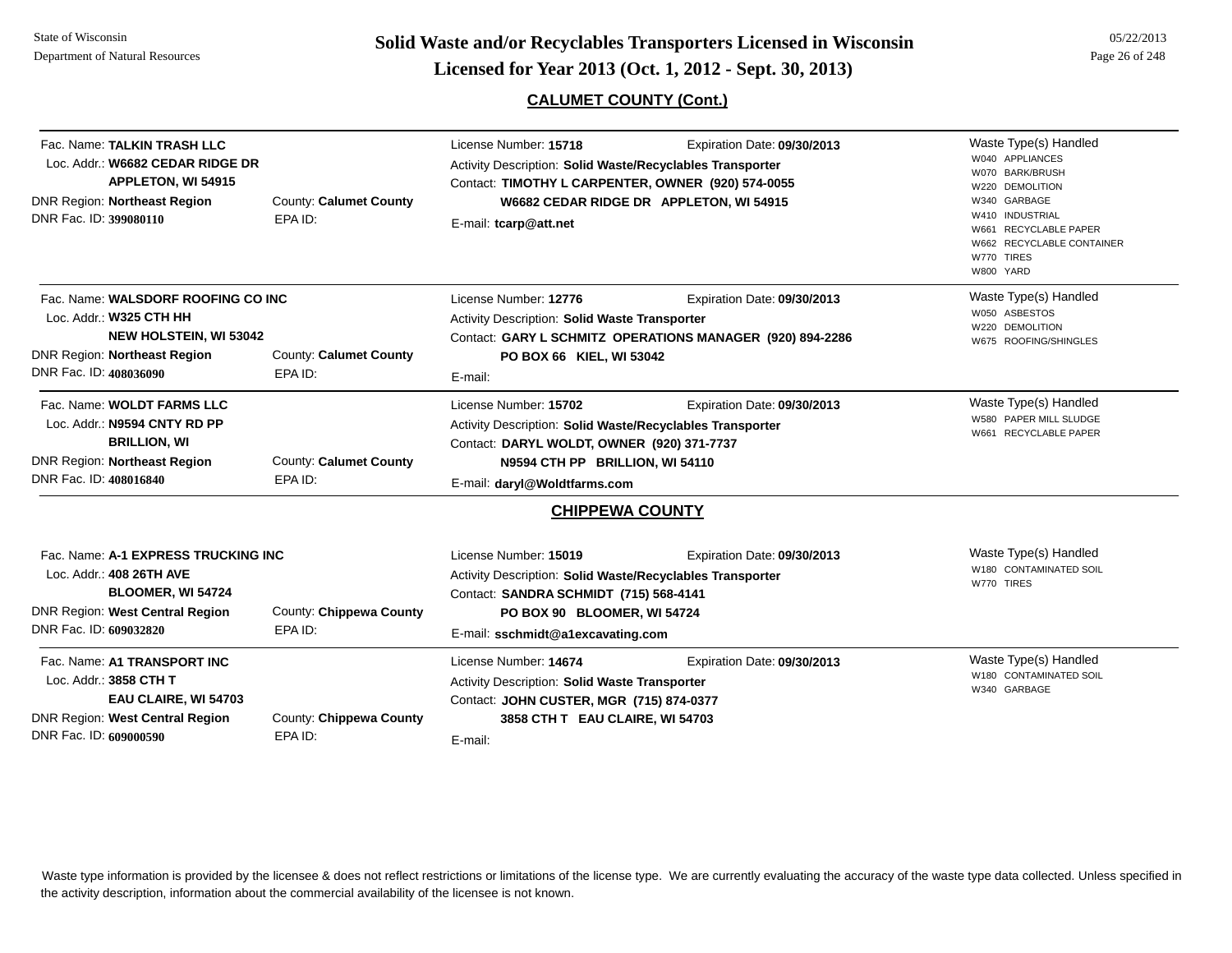**Page 27 of 248 <b>Licensed for Year 2013 (Oct. 1, 2012 - Sept. 30, 2013) Page 27 of 248 Licensed for Year 2013 (Oct. 1, 2012 - Sept. 30, 2013)** 

05/22/2013

# **CHIPPEWA COUNTY (Cont.)**

| Fac. Name: <b>BLOOMER CTY</b><br>Loc. Addr.: 1427 17TH AVE<br>BLOOMER, WI 54724<br><b>DNR Region: West Central Region</b><br>DNR Fac. ID: 609009170                       | County: Chippewa County<br>EPA ID:              | License Number: 10122<br>Activity Description: Solid Waste/Recyclables Transporter<br>1503 MAIN ST BLOOMER, WI 54724<br>E-mail:                                                | Expiration Date: 09/30/2013<br>Contact: MIKE MEINDEL, WATER/SEWER/STREET ADM (715) 568-3032 | Waste Type(s) Handled<br>W080 BATTERIES<br>W340 GARBAGE<br>W530 NONCOMBUSTIBLE<br>W661 RECYCLABLE PAPER<br>W662 RECYCLABLE CONTAINER<br>W670 REFUSE<br>W700 SCRAP IRON<br>W770 TIRES<br>W790 WOOD MATTER |
|---------------------------------------------------------------------------------------------------------------------------------------------------------------------------|-------------------------------------------------|--------------------------------------------------------------------------------------------------------------------------------------------------------------------------------|---------------------------------------------------------------------------------------------|----------------------------------------------------------------------------------------------------------------------------------------------------------------------------------------------------------|
| Fac. Name: CHIPPEWA TRAILS TRUCKING<br>Loc. Addr.: 510 E SOUTH AVE<br><b>CHIPPEWA FALLS, WI 54729</b><br><b>DNR Region: West Central Region</b><br>DNR Fac. ID: 609125110 | County: Chippewa County<br>EPA ID:              | License Number: 14441<br>Activity Description: Solid Waste Transporter<br>Contact: TERRY NELSON, PRES (715) 726-2457<br>E-mail: terry@chippewatrailstrucking.com               | Expiration Date: 09/30/2013<br>510 E SOUTH AVE CHIPPEWA FALLS, WI 54729                     | Waste Type(s) Handled<br>W180 CONTAMINATED SOIL                                                                                                                                                          |
| Fac. Name: COUNTRYSIDE SEPTIC SERVICE LLC<br>Loc. Addr.: 18626 74TH AVE<br><b>CHIPPEWA FALLS, WI 54729</b><br>DNR Region: West Central Region<br>DNR Fac. ID: 609126320   | County: Chippewa County<br>EPA ID:              | License Number: 15078<br>Activity Description: Solid Waste Transporter<br>Contact: TOM JAKUBOWICZ (715) 723-8008<br>E-mail: tjake@charter.net                                  | Expiration Date: 09/30/2013<br>18626 74TH AVE CHIPPEWA FALLS, WI 54729                      | Waste Type(s) Handled<br>W470 LEACHATE                                                                                                                                                                   |
| Fac. Name: FRITZ KOEPL INC<br>Loc. Addr.: 306 FOURTH AVE<br><b>CHIPPEWA FALLS, WI 54729</b><br>DNR Region: West Central Region<br>DNR Fac. ID: 609091670                  | County: Chippewa County<br>EPA ID:              | License Number: 12991<br>Activity Description: Solid Waste/Recyclables Transporter<br>Contact: SCOTT KOEPL, VP (715) 723-4513<br>E-mail: fkoeplinc@fritzkoepl.com              | Expiration Date: 09/30/2013<br>306 FOURTH AVE CHIPPEWA FALLS, WI 54729                      | Waste Type(s) Handled<br>W180 CONTAMINATED SOIL<br>W220 DEMOLITION<br>W670 REFUSE<br>W790 WOOD MATTER                                                                                                    |
| Fac. Name: NORMA CYCLE<br>Loc. Addr.: 5490 VALLEY RD<br><b>CHIPPEWA FALLS, WI 54729</b><br><b>DNR Region: West Central Region</b><br>DNR Fac. ID: 609110590               | County: Chippewa County<br>EPA ID:              | License Number: 13859<br>Activity Description: Recyclables Transporter<br>Contact: JAMES PATERICK, OWNER (715) 441-1919<br>E-mail:                                             | Expiration Date: 09/30/2013<br>721 COLUMBIA STREET CHIPPEWA FALLS, WI 54729                 | Waste Type(s) Handled<br>W661 RECYCLABLE PAPER<br>W662 RECYCLABLE CONTAINER                                                                                                                              |
| Fac. Name: OLYNICK TRANSIT & CRESCENT LANDSCAPE SUPPLY<br>Loc. Addr.: 13874 HWY 27<br>CADOTT, WI 54727<br>DNR Region: West Central Region<br>DNR Fac. ID: 609003560       | County: Chippewa County<br>EPA ID: WIR000106369 | License Number: 14690<br>Activity Description: Solid Waste/Recyclables Transporter<br>Contact: ALLAN OLYNICK, OWNER (715) 289-4470<br>13874 HWY 27 CADOTT, WI 54727<br>E-mail: | Expiration Date: 09/30/2013                                                                 | Waste Type(s) Handled<br><b>W540 OIL</b>                                                                                                                                                                 |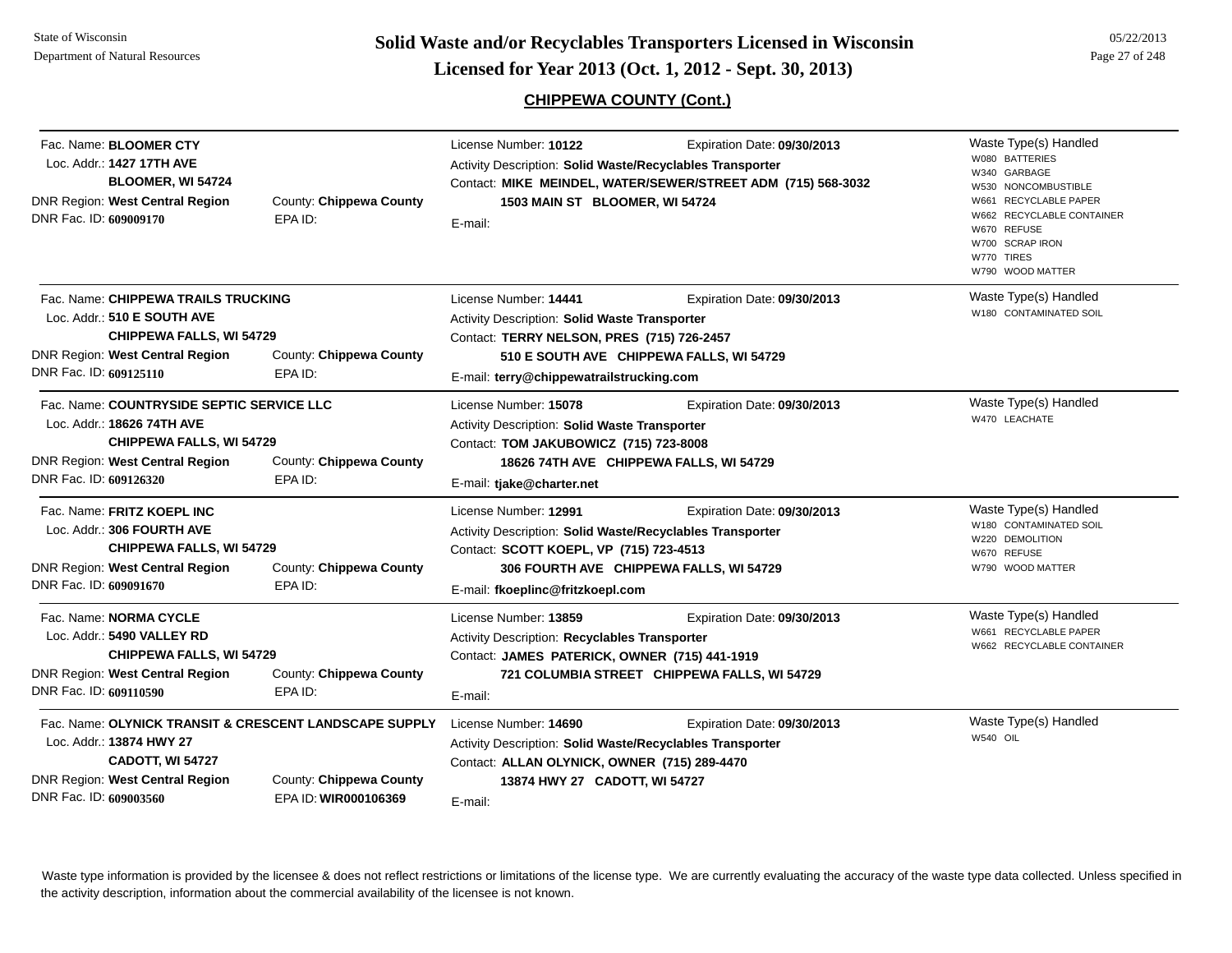**Page 28 of 248 <b>Licensed for Year 2013 (Oct. 1, 2012 - Sept. 30, 2013) Page 28 of 248 Licensed for Year 2013 (Oct. 1, 2012 - Sept. 30, 2013)** 

# **CHIPPEWA COUNTY (Cont.)**

| Fac. Name: RIGHTAWAY ROLLOFF LLC<br>Loc. Addr.: 18210 50 ST<br>BLOOMER, WI 54724                                                                                         |                                    | License Number: 15015<br><b>Activity Description: Solid Waste/Recyclables Transporter</b><br>Contact: CHAD ARENDT, OWNER (715) 568-4616                                                              | Expiration Date: 09/30/2013                                            | Waste Type(s) Handled<br>W020 ANIMAL CARCASSES<br>W050 ASBESTOS<br>W070 BARK/BRUSH                                                                                                                                               |
|--------------------------------------------------------------------------------------------------------------------------------------------------------------------------|------------------------------------|------------------------------------------------------------------------------------------------------------------------------------------------------------------------------------------------------|------------------------------------------------------------------------|----------------------------------------------------------------------------------------------------------------------------------------------------------------------------------------------------------------------------------|
| <b>DNR Region: West Central Region</b><br>DNR Fac. ID: 609032380                                                                                                         | County: Chippewa County<br>EPA ID: | 18210 50 ST BLOOMER, WI 54724<br>E-mail: rightaway.rolloff@gmail.com                                                                                                                                 |                                                                        | W220 DEMOLITION<br>W410 INDUSTRIAL<br>W800 YARD                                                                                                                                                                                  |
| Fac. Name: STANLEY CTY<br>Loc. Addr.: 116 THIRD AVE<br>STANLEY, WI 54768<br>DNR Region: West Central Region<br>DNR Fac. ID: 609009500                                    | County: Chippewa County<br>EPA ID: | License Number: 10181<br>Activity Description: Recyclables Transporter<br>Contact: DIANE ZAIS, CLERK-TREASURER (715) 644-5758<br>PO BOX 155 STANLEY, WI 54768<br>E-mail:                             | Expiration Date: 09/30/2013                                            | Waste Type(s) Handled<br>W790 WOOD MATTER                                                                                                                                                                                        |
| Fac. Name: STENNER PROPERTY SERVICES<br>Loc. Addr.: 15728 STH 40<br>BLOOMER, WI 54724<br><b>DNR Region: West Central Region</b><br>DNR Fac. ID: 609126540                | County: Chippewa County<br>EPA ID: | License Number: 15081<br>Activity Description: Solid Waste/Recyclables Transporter<br>Contact: JASON STENNER (715) 379-1356<br>15728 STH 40 BLOOMER, WI 54724<br>E-mail: stennerservices@hotmail.com | Expiration Date: 09/30/2013                                            | Waste Type(s) Handled<br>W070 BARK/BRUSH<br>W220 DEMOLITION<br>W340 GARBAGE<br>W770 TIRES<br>W790 WOOD MATTER                                                                                                                    |
| Fac. Name: T & R RECYCLING LLC<br>Loc. Addr.: 13744 CTH OO<br>LAKE HALLIE, WI 54729<br>DNR Region: West Central Region<br>DNR Fac. ID: 609132040                         | County: Chippewa County<br>EPA ID: | License Number: 15640<br>Activity Description: Solid Waste/Recyclables Transporter<br>Contact: TRAVIS ROWAN (715) 720-9311<br>E-mail: sarah@trrecycling.com                                          | Expiration Date: 09/30/2013<br>13744 CTH OO CHIPPEWA FALLS, WI 54729   | Waste Type(s) Handled<br>W070 BARK/BRUSH<br>W180 CONTAMINATED SOIL<br>W220 DEMOLITION<br>W340 GARBAGE<br>W410 INDUSTRIAL<br>W661 RECYCLABLE PAPER<br>W662 RECYCLABLE CONTAINER<br>W725 SHREDDER FLUFF<br>W770 TIRES<br>W800 YARD |
| Fac. Name: TAMBORNINO SANITATION LLC<br>Loc. Addr.: 16393 CTH J<br>CHIPPEWA FALLS, WI 54729<br>DNR Region: West Central Region<br>DNR Fac. ID: 609114990                 | County: Chippewa County<br>EPA ID: | License Number: 14185<br>Activity Description: Solid Waste/Recyclables Transporter<br>Contact: SCOTT TAMBORNINO, OWNER (715) 726-0293<br>PO BOX 148 CHIPPEWA FALLS, WI 54729<br>E-mail:              | Expiration Date: 09/30/2013                                            | Waste Type(s) Handled<br>W220 DEMOLITION<br>W340 GARBAGE<br>W661 RECYCLABLE PAPER<br>W662 RECYCLABLE CONTAINER<br>W670 REFUSE<br>W790 WOOD MATTER                                                                                |
| Fac. Name: WASTE MANAGEMENT OF NORTHERN WI<br>Loc. Addr.: 11888 30TH AVE<br>CHIPPEWA FALLS, WI 54729<br><b>DNR Region: West Central Region</b><br>DNR Fac. ID: 609114000 | County: Chippewa County<br>EPA ID: | License Number: 14048<br>Activity Description: Solid Waste/Recyclables Transporter<br>Contact: STEVE FAACKS, DIST MGR (715) 215-0310 x116<br>E-mail: sfaacks@wm.com                                  | Expiration Date: 09/30/2013<br>11888 30TH AVE CHIPPEWA FALLS, WI 54729 | Waste Type(s) Handled<br>W340 GARBAGE<br>W660 RECYCLABLE<br>W670 REFUSE                                                                                                                                                          |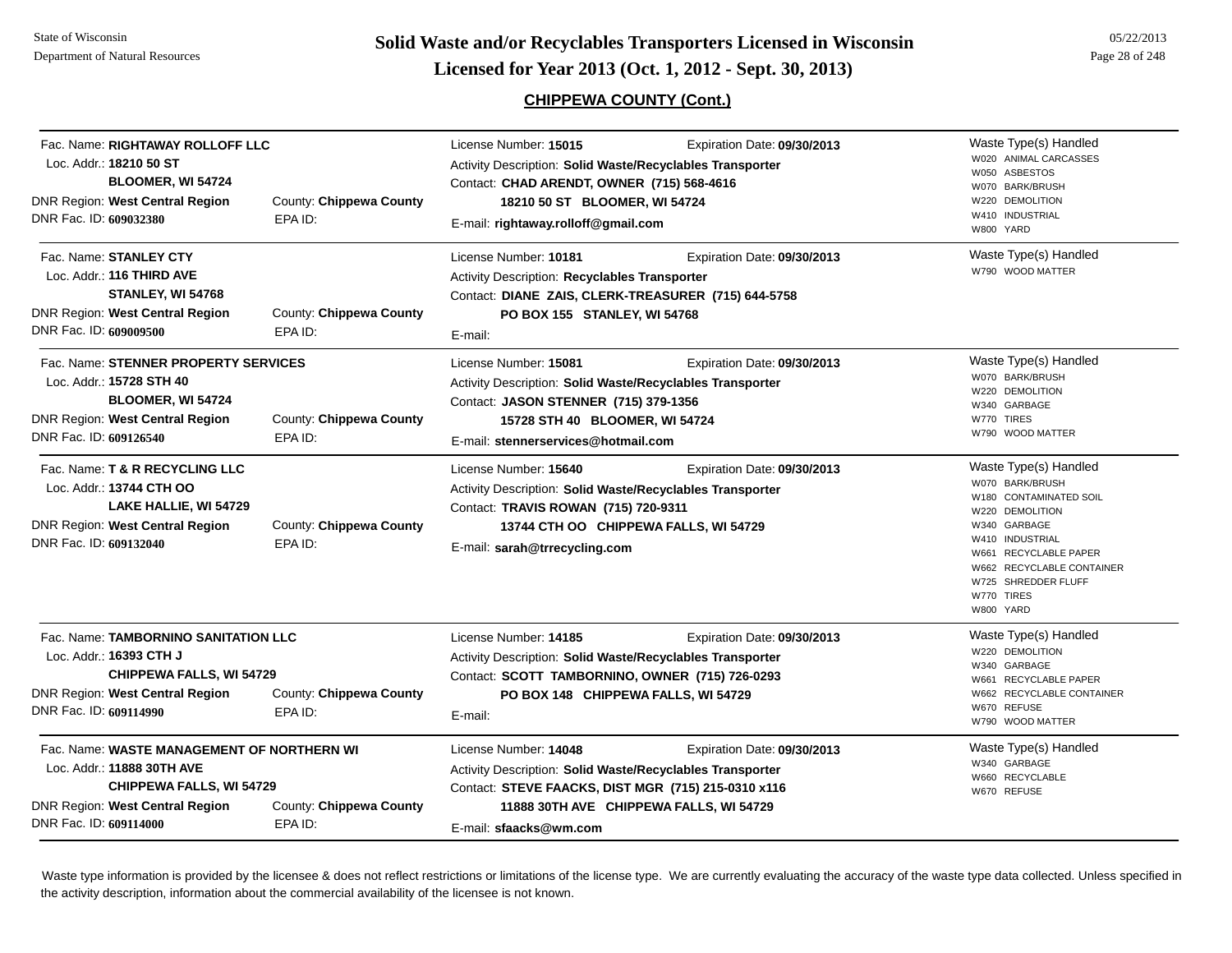State of WisconsinDepartment of Natural Resources

County: **Clark County**

EPA ID:

DNR Fac. ID: **610000160**

Loc. Addr.: **W2944 STATE RD 98LOYAL, WI 54446**

DNR Region: **West Central Region**

# **Page 29 of 248 <b>Licensed for Year 2013 (Oct. 1, 2012 - Sept. 30, 2013) Page 29 of 248 Licensed for Year 2013 (Oct. 1, 2012 - Sept. 30, 2013)**

## **CLARK COUNTY**

|                                                                                                                                                                                |                                              | ULARN UUUNI I                                                                                                                                                                                                             |                             |                                                                                                                                                                    |
|--------------------------------------------------------------------------------------------------------------------------------------------------------------------------------|----------------------------------------------|---------------------------------------------------------------------------------------------------------------------------------------------------------------------------------------------------------------------------|-----------------------------|--------------------------------------------------------------------------------------------------------------------------------------------------------------------|
| Fac. Name: CLEAN UP AMERICA<br>Loc. Addr.: 210 S FIRST ST<br><b>ABBOTSFORD, WI 54405</b><br><b>DNR Region: West Central Region</b><br>DNR Fac. ID: 610032390                   | County: Clark County<br>EPA ID:              | License Number: 15061<br><b>Activity Description: Solid Waste/Recyclables Transporter</b><br>Contact: DARRELL SCHILLINGER (715) 223-6976<br>210 S FIRST ST ABBOTSFORD, WI 54405<br>E-mail: treasurecollector_54@yahoo.com | Expiration Date: 09/30/2013 | Waste Type(s) Handled<br>W340 GARBAGE<br>W710 SCRAP METAL<br>W770 TIRES<br>W800 YARD<br>W999 OTHER                                                                 |
| Fac. Name: DALES QUALITY SPRAY PAINTING & WHITEWASHING<br>Loc. Addr.: W2745 WILLOW RD<br><b>CURTISS, WI 54422</b><br>DNR Region: West Central Region<br>DNR Fac. ID: 610025350 | County: Clark County<br>EPA ID:              | License Number: 15028<br><b>Activity Description: Solid Waste Transporter</b><br>Contact: DALE SEVERSON, PRES (715) 229-4129<br>W2745 WILLOW RD CURTISS, WI 54422<br>E-mail:                                              | Expiration Date: 09/30/2013 | Waste Type(s) Handled<br>W220 DEMOLITION                                                                                                                           |
| Fac. Name: EXPRESS DISPOSAL INC<br>Loc. Addr.: N14985 TIEMAN AVE<br><b>THORP, WI 54471</b><br>DNR Region: West Central Region<br>DNR Fac. ID: 310000350                        | County: Clark County<br>EPA ID:              | License Number: 14453<br>Activity Description: Solid Waste/Recyclables Transporter<br>Contact: ASHLEY CONWAY (715) 669-3868<br>N14985 TIEMAN AVE THORP, WI 54471<br>E-mail: ashley@expressdisposalinc.com                 | Expiration Date: 09/30/2013 | Waste Type(s) Handled<br>W050 ASBESTOS<br>W220 DEMOLITION<br>W290 FOUNDRY<br>W340 GARBAGE<br>W410 INDUSTRIAL<br><b>RECYCLABLE PAPER</b><br>W770 TIRES<br>W800 YARD |
| Fac. Name: HAAS TRANSPORT INC<br>Loc. Addr.: 203 E BIRCH ST<br><b>THORP, WI 54771</b><br><b>DNR Region: West Central Region</b><br>DNR Fac. ID: 610052080                      | County: Clark County<br>EPA ID: WID051891893 | License Number: 13306<br><b>Activity Description: Solid Waste Transporter</b><br>Contact: GARY HAAS, PRES (715) 669-5354<br>203 E BIRCH ST THORP, WI 54771<br>E-mail:                                                     | Expiration Date: 09/30/2013 | Waste Type(s) Handled<br>W180 CONTAMINATED SOIL                                                                                                                    |
| Fac. Name: PAUL BUGAR TRUCKING INC                                                                                                                                             |                                              | License Number: 14614                                                                                                                                                                                                     | Expiration Date: 09/30/2013 | Waste Type(s) Handled                                                                                                                                              |

W180 CONTAMINATED SOILW220 DEMOLITION

W580 PAPER MILL SLUDGE

**COLUMBIA COUNTY**

Activity Description: **Solid Waste/Recyclables Transporter**

Contact: **PAUL J BUGAR, PRES (715) 255-9058**

**PO BOX 190 LOYAL, WI 54446**

E-mail:

| Fac. Name: BADGER DISPOSAL INC   |                         | License Number: 10084                                     | Expiration Date: 09/30/2013 | Waste Type(s) Handled               |
|----------------------------------|-------------------------|-----------------------------------------------------------|-----------------------------|-------------------------------------|
| Loc. Addr.: WHITNEY ST           |                         | Activity Description: Solid Waste/Recyclables Transporter |                             | W340 GARBAGE<br>W530 NONCOMBUSTIBLE |
| <b>COLUMBUS, WI 53925</b>        |                         | Contact: LINDA SHEPARD, BUS MGR (920) 623-4766            |                             | W670 REFUSE                         |
| DNR Region: South Central Region | County: Columbia County | PO BOX 29 COLUMBUS, WI 53925                              |                             | W790 WOOD MATTER                    |
| DNR Fac. ID: 111042580           | EPA ID:                 | E-mail: Ishepard2002@yahoo.com                            |                             |                                     |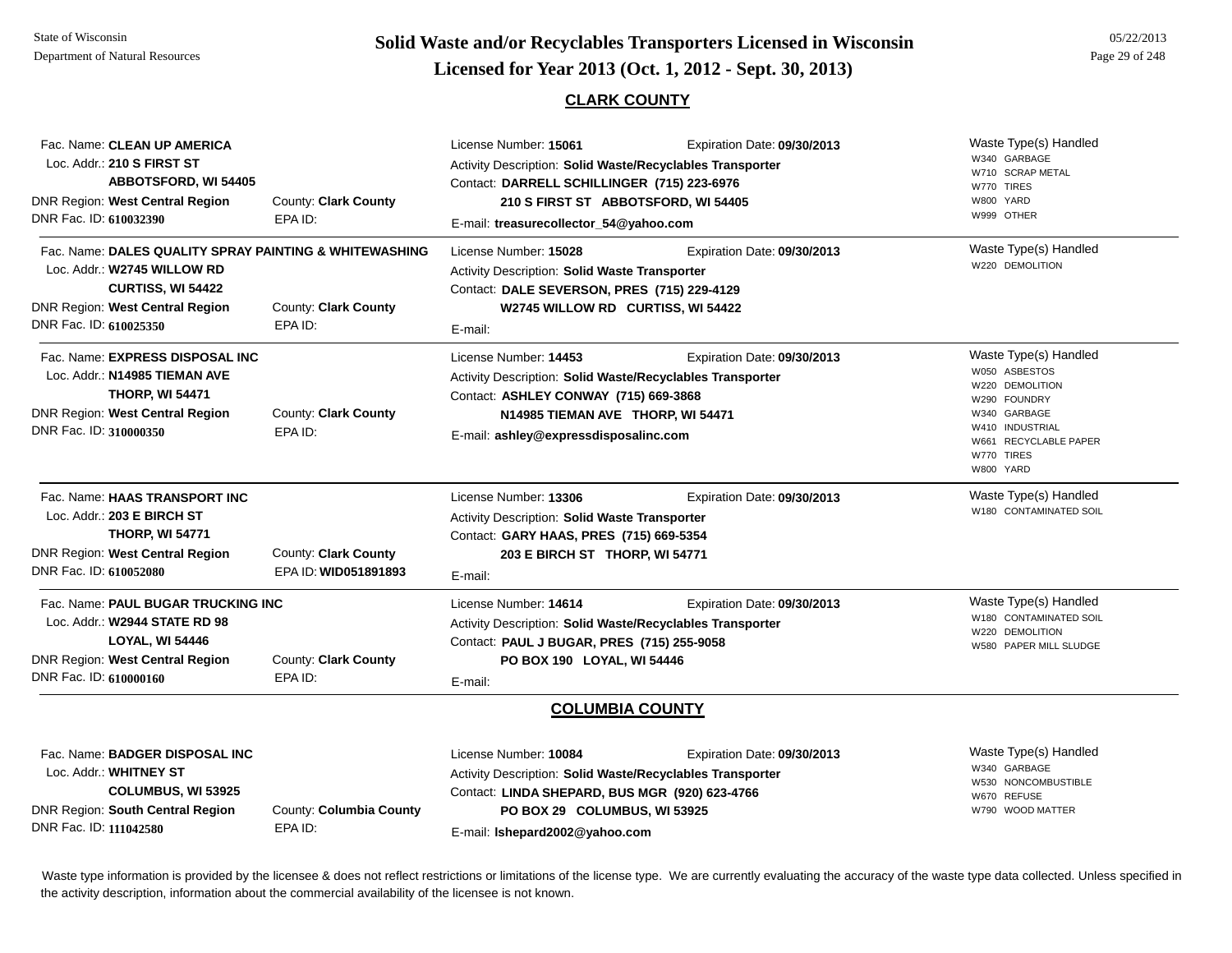**Page 30 of 248 <b>Licensed for Year 2013 (Oct. 1, 2012 - Sept. 30, 2013) Page 30 of 248 Licensed for Year 2013 (Oct. 1, 2012 - Sept. 30, 2013)** 

# **COLUMBIA COUNTY (Cont.)**

| Fac. Name: COLUMBIA CNTY SOLID WASTE DEPT<br>Loc. Addr.: W7465 HWY 16<br>PACIFIC TN, WI 53954<br>DNR Region: South Central Region<br>DNR Fac. ID: 111065020           | County: Columbia County<br>EPA ID: WID988623179                                      | License Number: 13616<br>Expiration Date: 09/30/2013<br>Activity Description: Solid Waste/Recyclables Transporter<br>Contact: GREG KAMINSKI, DIR SOLID WASTE (608) 742-6651<br>W7465 HWY 16 PARDEEVILLE, WI 53954<br>E-mail: greg.kaminski@co.columbia.wi.us | Waste Type(s) Handled<br>W050 ASBESTOS<br>W180 CONTAMINATED SOIL<br>W340 GARBAGE<br><b>W540 OIL</b><br>W661 RECYCLABLE PAPER<br>W662 RECYCLABLE CONTAINER<br>W770 TIRES |
|-----------------------------------------------------------------------------------------------------------------------------------------------------------------------|--------------------------------------------------------------------------------------|--------------------------------------------------------------------------------------------------------------------------------------------------------------------------------------------------------------------------------------------------------------|-------------------------------------------------------------------------------------------------------------------------------------------------------------------------|
| Fac. Name: DOHERTY TRUCKING & EXCAVATING INC<br>Loc. Addr.: W7704 CTH CS<br>POYNETTE, WI 53955<br>DNR Region: South Central Region<br>DNR Fac. ID: 111087790          | County: Columbia County<br>EPA ID:                                                   | License Number: 15407<br>Expiration Date: 09/30/2013<br>Activity Description: Solid Waste/Recyclables Transporter<br>Contact: SEAN DOHERTY, PRES (608) 635-4563<br>PO BOX 226 POYNETTE, WI 53955<br>E-mail: dohertyd@centurytel.net                          | Waste Type(s) Handled<br>W070 BARK/BRUSH<br>W180 CONTAMINATED SOIL<br>W220 DEMOLITION<br>W280 FLY ASH<br>W662 RECYCLABLE CONTAINER<br>W800 YARD                         |
| Fac. Name: JOHN K RAIMER CONST CO<br>Loc. Addr.: N3738 WILLIAMS RD<br>RIO, WI 53960<br><b>DNR Region: South Central Region</b><br>DNR Fac. ID: 999902970              | County: Columbia County<br>EPA ID:                                                   | License Number: 12384<br>Expiration Date: 09/30/2013<br><b>Activity Description: Solid Waste Transporter</b><br>Contact: JOHN K RAIMER, OWNER (920) 992-5364<br>N3738 WILLIAMS RD RIO, WI 53960<br>E-mail:                                                   | Waste Type(s) Handled<br>W180 CONTAMINATED SOIL<br>W220 DEMOLITION<br>W290 FOUNDRY<br>W530 NONCOMBUSTIBLE<br>W790 WOOD MATTER                                           |
| Fac. Name: LONG LIFE INC<br>Loc. Addr.: 808 BUSINESS PARK RD<br><b>WISCONSIN DELLS, WI 53965</b><br><b>DNR Region: South Central Region</b><br>DNR Fac. ID: 998073450 | County: Columbia County<br>EPA ID:                                                   | License Number: 13128<br>Expiration Date: 09/30/2013<br>Activity Description: Solid Waste Transporter<br>Contact: RICHARD PREISSEL, PRESIDENT (608) 254-7948<br>PO BOX 657 WISCONSIN DELLS, WI 53965-0657<br>E-mail: longlife@verizon.net                    | Waste Type(s) Handled<br>W220 DEMOLITION<br>W670 REFUSE                                                                                                                 |
| Loc. Addr.: W9242 HWY CS<br>POYNETTE, WI 53955<br><b>DNR Region: South Central Region</b><br>DNR Fac. ID: 111024650                                                   | Fac. Name: MIDWEST CREMATION SERVICE OF WI INC<br>County: Columbia County<br>EPA ID: | License Number: 14710<br>Expiration Date: 09/30/2013<br>Activity Description: Solid Waste Transporter<br>Contact: ROBERT BLOSSER, PRES (608) 635-7270<br>PO BOX 220 POYNETTE, WI 53955<br>E-mail:                                                            | Waste Type(s) Handled<br>W020 ANIMAL CARCASSES                                                                                                                          |
| Fac. Name: NEWCORP CONST<br>Loc. Addr.: 920 DEVELOPMENT DR<br>LODI, WI 53555<br>DNR Region: South Central Region<br>DNR Fac. ID: 111081960                            | County: Columbia County<br>EPA ID:                                                   | Expiration Date: 09/30/2013<br>License Number: 14262<br>Activity Description: Solid Waste Transporter<br>Contact: JACK FOBES, MGR (608) 592-7152<br>PO BOX 312 LODI, WI 53555<br>E-mail:                                                                     | Waste Type(s) Handled<br>W050 ASBESTOS<br>W220 DEMOLITION                                                                                                               |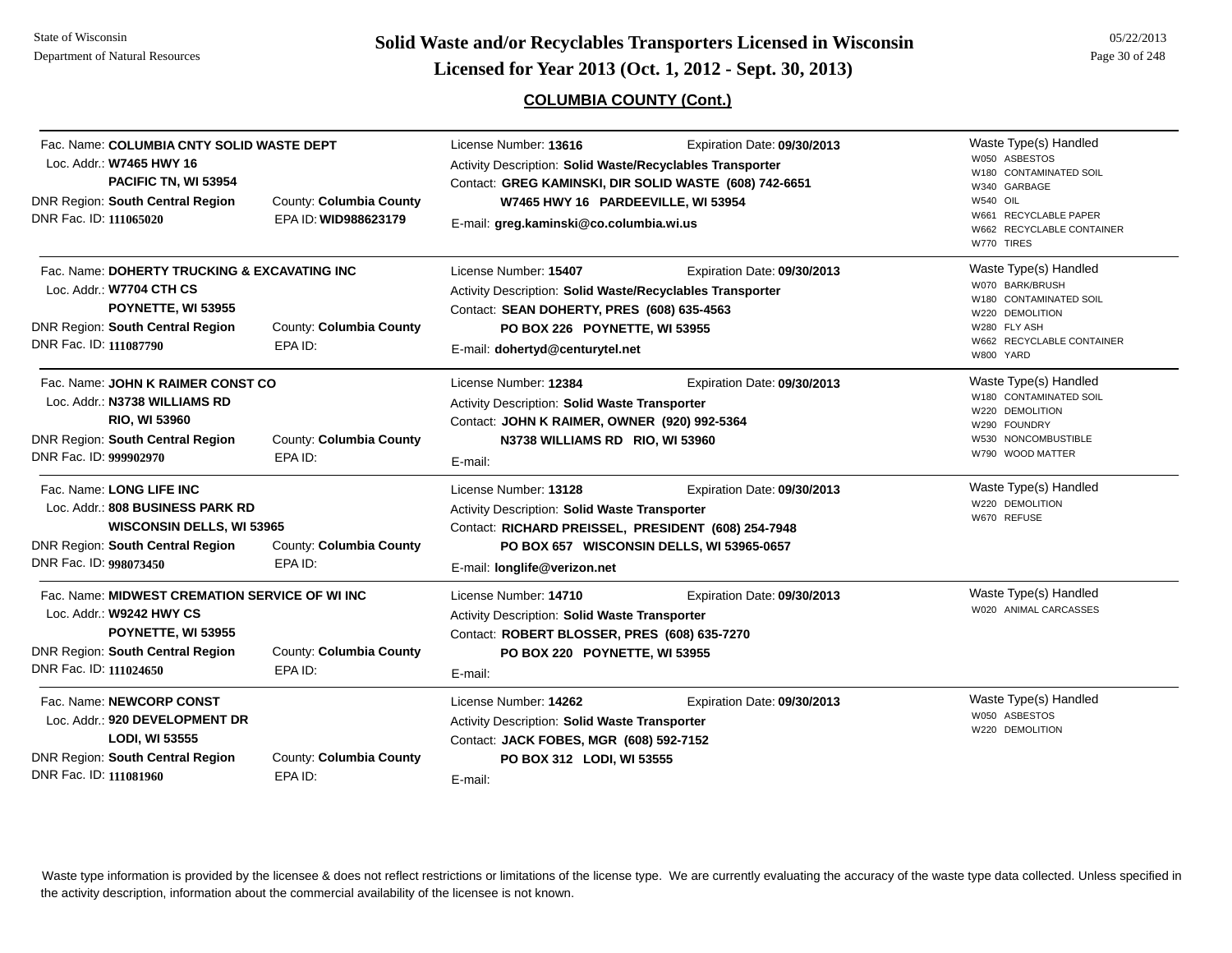**Page 31 of 248 <b>Licensed for Year 2013 (Oct. 1, 2012 - Sept. 30, 2013) Page 31 of 248 Licensed for Year 2013 (Oct. 1, 2012 - Sept. 30, 2013)** 

## **COLUMBIA COUNTY (Cont.)**

| Fac. Name: SCHAPER EXCAVATING & PETROLEUM LLC<br>Loc. Addr.: W11435 ADNEY RD<br>PORTAGE, WI 53901<br>DNR Region: South Central Region<br>County: Columbia County<br>DNR Fac. ID: 111087350<br>EPA ID: WIR000135202 | License Number: 16286<br>Expiration Date: 09/30/2013<br>Activity Description: Solid Waste/Recyclables Transporter<br>Contact: KATE SCHAPER, OFFICE MGR (608) 742-4686<br>W11435 ADNEY RD PORTAGE, WI 53901<br>E-mail: kate@schaperexcavating.com          | Waste Type(s) Handled<br>W070 BARK/BRUSH<br>W180 CONTAMINATED SOIL<br>W280 FLY ASH<br>W540 OIL<br>W770 TIRES<br>W800 YARD                                                                                                                                                                                                                                      |
|--------------------------------------------------------------------------------------------------------------------------------------------------------------------------------------------------------------------|-----------------------------------------------------------------------------------------------------------------------------------------------------------------------------------------------------------------------------------------------------------|----------------------------------------------------------------------------------------------------------------------------------------------------------------------------------------------------------------------------------------------------------------------------------------------------------------------------------------------------------------|
| Fac. Name: SEELIGERS TRUCKING INC<br>Loc. Addr.: W8347 THOMPSON RD<br>POYNETTE, WI 53955<br><b>DNR Region: South Central Region</b><br>County: Columbia County<br>DNR Fac. ID: 111018050<br>EPA ID:                | License Number: 14709<br>Expiration Date: 09/30/2013<br>Activity Description: Solid Waste Transporter<br>Contact: ILSE SEELIGER, PRES (608) 635-7334<br>W8347 THOMPSON RD POYNETTE, WI 53955<br>E-mail: imsee@centurytel.net                              | Waste Type(s) Handled<br>W070 BARK/BRUSH<br>W180 CONTAMINATED SOIL<br>W220 DEMOLITION<br>W280 FLY ASH                                                                                                                                                                                                                                                          |
| Fac. Name: SOUTH CENTRAL WISCONSIN ROOFING<br>Loc. Addr.: 311 E ALBERT ST<br>PORTAGE, WI 53901<br>DNR Region: South Central Region<br>County: Columbia County<br>DNR Fac. ID: 311000580<br>EPA ID:                 | License Number: 14560<br>Expiration Date: 09/30/2013<br>Activity Description: Solid Waste Transporter<br>Contact: KATHY D SOLTERMAN, BOOKKEEPER (608) 742-8891<br>PO BOX 386 PORTAGE, WI 53901<br>E-mail: ksolter@palacenet.net                           | Waste Type(s) Handled<br>W220 DEMOLITION                                                                                                                                                                                                                                                                                                                       |
| Fac. Name: THE SCRAP MAN LLC<br>Loc. Addr.: 1897A BROADWAY RD<br>WISCONSIN DELLS, WI 53965<br><b>DNR Region: South Central Region</b><br>County: Columbia County<br>DNR Fac. ID: 111088560<br>EPA ID:              | License Number: 15428<br>Expiration Date: 09/30/2013<br><b>Activity Description: Solid Waste/Recyclables Transporter</b><br>Contact: JASON HALLOWELL, OWNER (608) 408-0618<br>PO BOX 351 WISCONSIN DELLS, WI 53965<br>E-mail: jasonhallowell@hotmail.com  | Waste Type(s) Handled<br>W030 ALUMINUM<br>W070 BARK/BRUSH<br>W120 CARDBOARD<br>W160 COMMERCIAL<br>W175 CONSTRUCTION MATERIAL<br>W220 DEMOLITION<br>W235 DRYWALL<br>W260 FIBERGLASS<br>W340 GARBAGE<br>W410 INDUSTRIAL<br>W544 OIL FILTERS<br>W630 PLASTIC<br>W661 RECYCLABLE PAPER<br>W662 RECYCLABLE CONTAINER<br>W770 TIRES<br>W790 WOOD MATTER<br>W800 YARD |
| Fac. Name: WISCONSIN DELLS CTY<br>Loc. Addr.: 300 LACROSSE ST<br><b>WISCONSIN DELLS, WI 53965</b><br>DNR Region: South Central Region<br>County: Columbia County<br>DNR Fac. ID: 111038840<br>EPA ID:              | License Number: 10324<br>Expiration Date: 09/30/2013<br>Activity Description: Solid Waste Transporter<br>Contact: DAVID W HOLZEM, DPW/CTY ENGR (608) 253-2542 x414<br>300 LA CROSSE ST WISCONSIN DELLS, WI 53965-0655<br>E-mail: dholzem@citydellsgov.com | Waste Type(s) Handled<br>W340 GARBAGE<br>W530 NONCOMBUSTIBLE<br>W670 REFUSE<br>W790 WOOD MATTER<br>W800 YARD                                                                                                                                                                                                                                                   |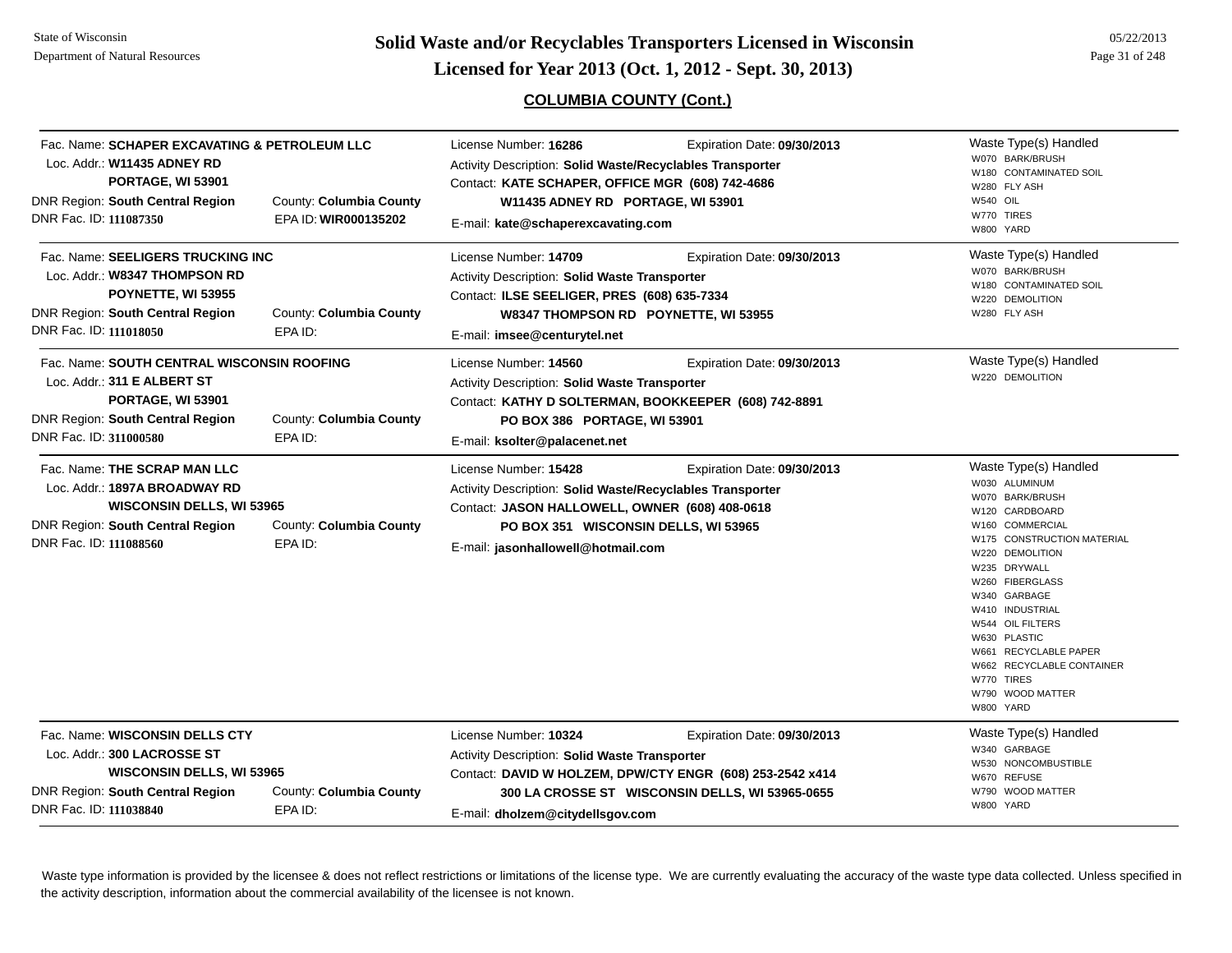# **Page 32 of 248 <b>Licensed for Year 2013 (Oct. 1, 2012 - Sept. 30, 2013) Page 32 of 248 Licensed for Year 2013 (Oct. 1, 2012 - Sept. 30, 2013)**

## **CRAWFORD COUNTY**

| Fac. Name: DAVES AUTO<br>Loc. Addr.: STUCKEY RD VIA LAPOINT ST<br><b>PRAIRIE DU CHIEN, WI 53821</b>                                                                              |                                    | License Number: 13752<br>Expiration Date: 09/30/2013<br>Activity Description: Recyclables Transporter<br>Contact: DAVE STUCKEY, OWNER (608) 732-5292                                    |                                                                            | Waste Type(s) Handled<br>W040 APPLIANCES<br>W710 SCRAP METAL                                                                                                                                |
|----------------------------------------------------------------------------------------------------------------------------------------------------------------------------------|------------------------------------|-----------------------------------------------------------------------------------------------------------------------------------------------------------------------------------------|----------------------------------------------------------------------------|---------------------------------------------------------------------------------------------------------------------------------------------------------------------------------------------|
| DNR Region: West Central Region<br>DNR Fac. ID: 612043630                                                                                                                        | County: Crawford County<br>EPA ID: | PO BOX 44 PRAIRIE DU CHIEN, WI 53821<br>E-mail:                                                                                                                                         |                                                                            |                                                                                                                                                                                             |
| Fac. Name: GEO BROCKWAY & SONS INC<br>Loc. Addr.: HWY 131 N<br>GAYS MILLS, WI 54631<br><b>DNR Region: West Central Region</b><br>DNR Fac. ID: 998022740                          | County: Crawford County<br>EPA ID: | License Number: 12792<br>Activity Description: Solid Waste Transporter<br>Contact: LORI BROCKWAY-WILLIAMS, PRES (608) 735-4758<br>E-mail:                                               | Expiration Date: 09/30/2013<br>48736 BROCKWAY DR GAYS MILLS, WI 54631-0248 | Waste Type(s) Handled<br>W180 CONTAMINATED SOIL                                                                                                                                             |
| Fac. Name: JAMES RICHARDSON TRUCKING INC<br>Loc. Addr.: HWY 61 N<br>BOSCOBEL, WI 53805<br>DNR Region: West Central Region<br>DNR Fac. ID: 612045280                              | County: Crawford County<br>EPA ID: | License Number: 14187<br>Activity Description: Solid Waste/Recyclables Transporter<br>Contact: JAMES RICHARDSON, PRESIDENT (608) 872-2341<br>E-mail: jamey.richardson@yahoo.com         | Expiration Date: 09/30/2013<br>23801 BYERS RD BOSCOBEL, WI 53805-8284      | Waste Type(s) Handled<br>W220 DEMOLITION<br>W280 FLY ASH<br>W290 FOUNDRY<br>W340 GARBAGE<br>W661 RECYCLABLE PAPER<br>W670 REFUSE                                                            |
| Fac. Name: PRAIRIE SAND & GRAVEL INC<br>Loc. Addr.: 34592 CTH K<br>PRAIRIE DU CHIEN, WI 53821<br><b>DNR Region: West Central Region</b><br>DNR Fac. ID: 612004800                | County: Crawford County<br>EPA ID: | License Number: 15011<br>Activity Description: Solid Waste Transporter<br>Contact: KYLE KOZELLEA, PROJ COORD (608) 326-6471<br>34592 CTH K PRAIRIE DU CHIEN, WI 53821<br>E-mail:        | Expiration Date: 09/30/2013                                                | Waste Type(s) Handled<br>W180 CONTAMINATED SOIL                                                                                                                                             |
| Fac. Name: W M W I - PRAIRIE DU CHIEN<br>Loc. Addr.: VINEYARD COULEE RD<br><b>PRAIRIE DU CHIEN, WI 53821</b><br><b>DNR Region: West Central Region</b><br>DNR Fac. ID: 999615760 | County: Crawford County<br>EPA ID: | License Number: 11774<br>Activity Description: Solid Waste/Recyclables Transporter<br>Contact: DENNIS BAHR, SITE MGR (877) 969-2783<br>PO BOX 407 PRAIRIE DU CHIEN, WI 53821<br>E-mail: | Expiration Date: 09/30/2013                                                | Waste Type(s) Handled<br>W220 DEMOLITION<br>W340 GARBAGE<br>W530 NONCOMBUSTIBLE<br>W660 RECYCLABLE<br>W661 RECYCLABLE PAPER<br>W662 RECYCLABLE CONTAINER<br>W670 REFUSE<br>W790 WOOD MATTER |
|                                                                                                                                                                                  |                                    | <b>DANE COUNTY</b>                                                                                                                                                                      |                                                                            |                                                                                                                                                                                             |
| Fac. Name: 1-800-GOT-JUNK?<br>Loc. Addr.: 5821 FEMRITE DR UNIT B                                                                                                                 |                                    | License Number: 14872<br>Activity Description: Solid Waste/Recyclables Transporter                                                                                                      | Expiration Date: 09/30/2013                                                | Waste Type(s) Handled<br>W070 BARK/BRUSH<br>W220 DEMOLITION                                                                                                                                 |

**MADISON, WI 53718-6836**

DNR Region: **South Central Region** DNR Fac. ID: **113337950**

County: **Dane County** EPA ID:

Contact: **JOHN D PATTERSON, OWNER (608) 721-3793** E-mail: **jdpattersonjunk@gmail.com 5821 FEMRITE DR UNIT B MADISON, WI 53718-6836** W661 RECYCLABLE PAPERW770 TIRESW800 YARD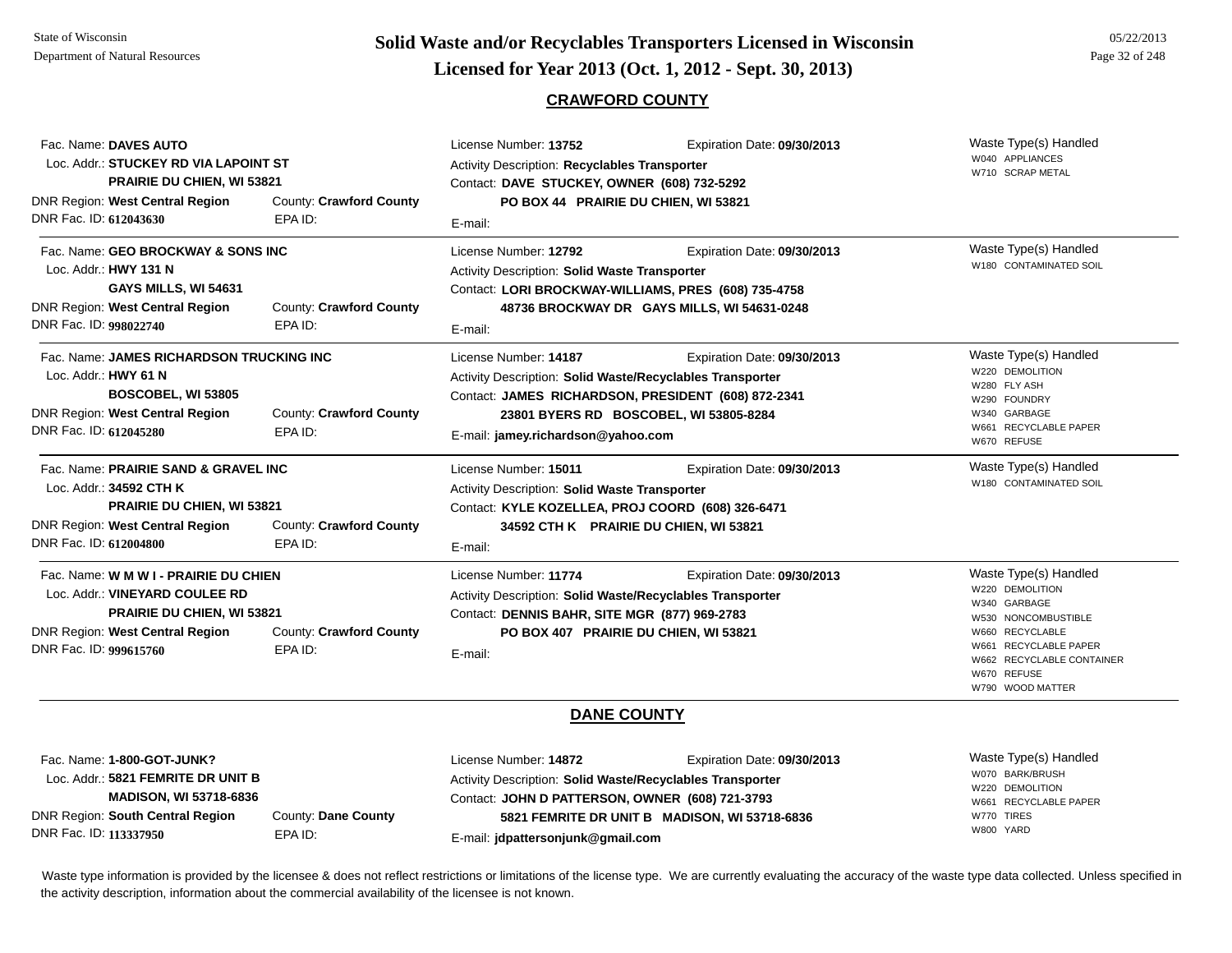State of WisconsinDepartment of Natural Resources

**Page 33 of 248 <b>Licensed for Year 2013 (Oct. 1, 2012 - Sept. 30, 2013) Page 11 Consed for Year 2013 (Oct. 1, 2012 - Sept. 30, 2013)** 

# **DANE COUNTY (Cont.)**

| Loc. Addr.: 2810 PERRY ST<br><b>DNR Region: South Central Region</b><br>DNR Fac. ID: 999901870         | Fac. Name: AAC ENVIRONMENTAL CORP<br><b>MADISON, WI 53713</b><br>County: Dane County<br>EPA ID:              | License Number: 12379<br>Expiration Date: 09/30/2013<br>Activity Description: Solid Waste Transporter<br>Contact: JOHN L SPENCER, VICE PRESIDENT (608) 277-8400<br>2810 PERRY ST MADISON, WI 53713<br>E-mail: aac1125@yahoo.com                | Waste Type(s) Handled<br>W050 ASBESTOS                                                                                                                                                                                                                                                                                                                                                                        |
|--------------------------------------------------------------------------------------------------------|--------------------------------------------------------------------------------------------------------------|------------------------------------------------------------------------------------------------------------------------------------------------------------------------------------------------------------------------------------------------|---------------------------------------------------------------------------------------------------------------------------------------------------------------------------------------------------------------------------------------------------------------------------------------------------------------------------------------------------------------------------------------------------------------|
| Loc. Addr.: 300 RAEMISCH RD<br>DNR Region: South Central Region<br>DNR Fac. ID: 113273930              | Fac. Name: ADVANCED DISPOSAL SERVICES SW MIDWEST LLC<br>WAUNAKEE, WI 53597<br>County: Dane County<br>EPA ID: | License Number: 11393<br>Expiration Date: 09/30/2013<br>Activity Description: Solid Waste/Recyclables Transporter<br>Contact: GEORGE DE VRIES, AREA MGR (608) 807-3218<br>PO BOX 473 WAUNAKEE, WI 53597<br>E-mail: george.devries@veoliaes.com | Waste Type(s) Handled<br>W340 GARBAGE<br>W530 NONCOMBUSTIBLE<br>W660 RECYCLABLE<br>W661 RECYCLABLE PAPER<br>W662 RECYCLABLE CONTAINER<br>W670 REFUSE<br>W790 WOOD MATTER<br>W050 ASBESTOS<br>W070 BARK/BRUSH<br>W220 DEMOLITION<br>W280 FLY ASH<br>W290 FOUNDRY<br>W340 GARBAGE<br>W410 INDUSTRIAL<br>W580 PAPER MILL SLUDGE<br>W661 RECYCLABLE PAPER<br>W662 RECYCLABLE CONTAINER<br>W770 TIRES<br>W800 YARD |
| Loc. Addr.: 3572 OLD STONE RD<br><b>DNR Region: South Central Region</b><br>DNR Fac. ID: 113370620     | Fac. Name: B R LARSON TRUCKING LLC<br>STOUGHTON, WI 53589<br>County: Dane County<br>EPA ID:                  | License Number: 15459<br>Expiration Date: 09/30/2013<br><b>Activity Description: Solid Waste Transporter</b><br>Contact: BRIAN R LARSON, OWNER (608) 770-4838<br>3572 OLD STONE RD STOUGHTON, WI 53589<br>E-mail: larsontrucking@sbcglobal.net | Waste Type(s) Handled<br>W070 BARK/BRUSH<br>W180 CONTAMINATED SOIL<br>W220 DEMOLITION                                                                                                                                                                                                                                                                                                                         |
| Loc. Addr.: 1201 S STOUGHTON RD<br><b>DNR Region: South Central Region</b><br>DNR Fac. ID: 998330410   | Fac. Name: BACHMANN CONST CO INC<br>MADISON, WI 53716<br>County: Dane County<br>EPA ID:                      | License Number: 13980<br>Expiration Date: 09/30/2013<br><b>Activity Description: Solid Waste Transporter</b><br>Contact: DIANE BACHMANN, PRESIDENT (608) 222-8869<br>1201 S STOUGHTON RD MADISON, WI 53716<br>E-mail:                          | Waste Type(s) Handled<br>W070 BARK/BRUSH<br>W220 DEMOLITION                                                                                                                                                                                                                                                                                                                                                   |
| Loc. Addr.: 3225 E WASHINGTON AVE<br><b>DNR Region: South Central Region</b><br>DNR Fac. ID: 998330960 | Fac. Name: BASSETT RENOVATION INC<br><b>MADISON, WI 53704</b><br>County: Dane County<br>EPA ID:              | License Number: 13982<br>Expiration Date: 09/30/2013<br><b>Activity Description: Solid Waste Transporter</b><br>Contact: DAVID GRIFFITH, GEN MGR (608) 241-3401<br>3225 E WASHINGTON AVE MADISON, WI 53704<br>E-mail:                          | Waste Type(s) Handled<br>W220 DEMOLITION                                                                                                                                                                                                                                                                                                                                                                      |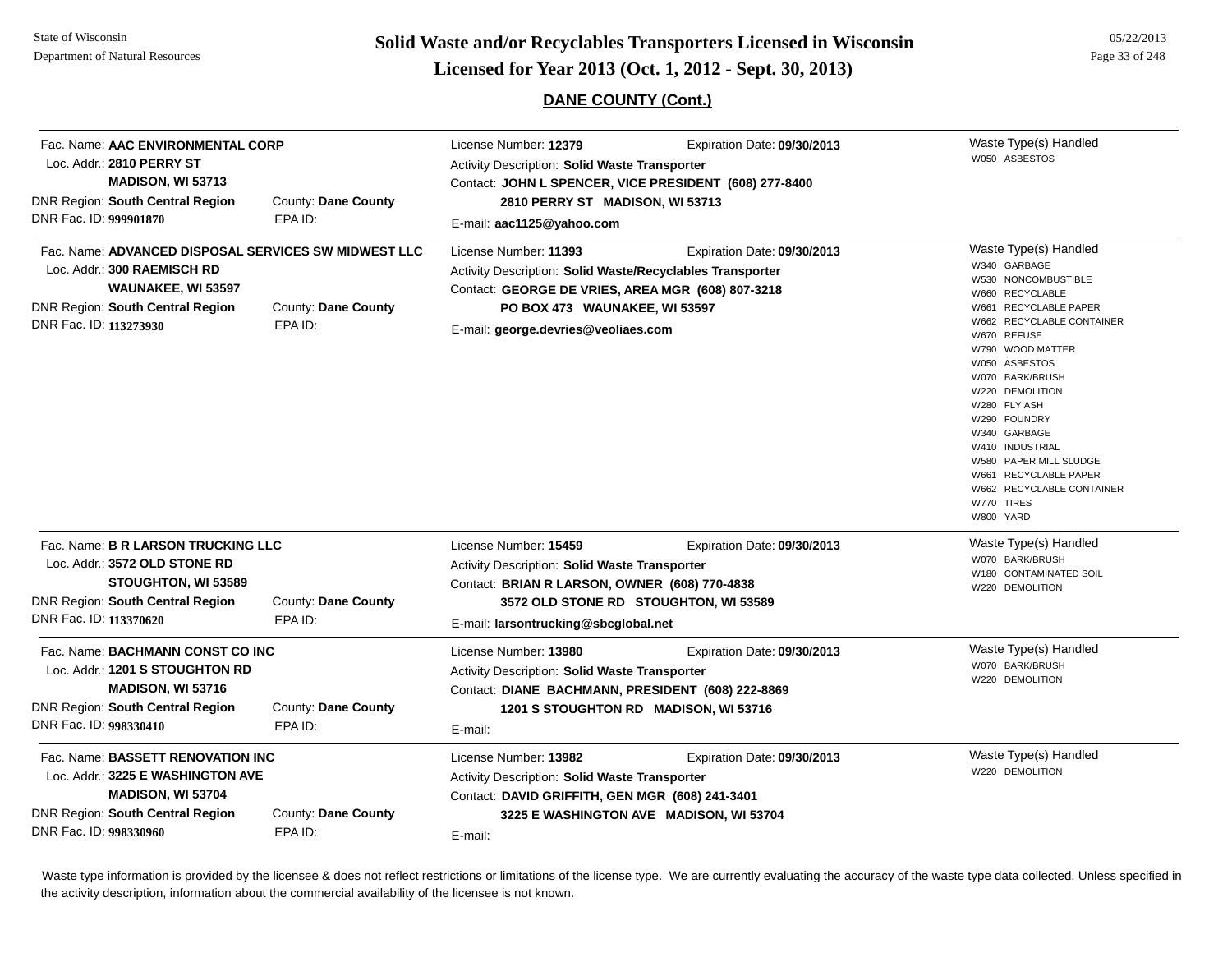**Page 34 of 248 <b>Licensed for Year 2013 (Oct. 1, 2012 - Sept. 30, 2013) Page 34 of 248 Licensed for Year 2013 (Oct. 1, 2012 - Sept. 30, 2013)** 

# **DANE COUNTY (Cont.)**

| Fac. Name: BJ ELECTRIC SUPPLY INC<br>Loc. Addr.: 805 PLAENERT DR - SITE B                                                                                                                                                   |                                | License Number: 14567<br>Activity Description: Solid Waste/Recyclables Transporter                                                                                                                                                                    | Expiration Date: 09/30/2013                                                                                                   | Waste Type(s) Handled<br>W275 FLUORESCENT BULBS<br><b>W600 PCB</b>                                                    |
|-----------------------------------------------------------------------------------------------------------------------------------------------------------------------------------------------------------------------------|--------------------------------|-------------------------------------------------------------------------------------------------------------------------------------------------------------------------------------------------------------------------------------------------------|-------------------------------------------------------------------------------------------------------------------------------|-----------------------------------------------------------------------------------------------------------------------|
| <b>MADISON, WI 53718</b><br><b>DNR Region: South Central Region</b><br>DNR Fac. ID: 313005880                                                                                                                               | County: Dane County<br>EPA ID: |                                                                                                                                                                                                                                                       | Contact: WES PECK, LIC CONTACT (608) 373-6822<br>805 PLAENERT DR - SITE B MADISON, WI 53718<br>E-mail: wesleyp@bjelectric.com |                                                                                                                       |
| Fac. Name: BLUELINE DESIGNS INC<br>Loc. Addr.: 3288 MOUND VIEW RD<br><b>MIDDLETON TN, WI 53593</b><br><b>DNR Region: South Central Region</b><br>DNR Fac. ID: 998330520                                                     | County: Dane County<br>EPA ID: | License Number: 13983<br>Expiration Date: 09/30/2013<br>Activity Description: Solid Waste Transporter<br>Contact: DAN KLINGBEIL, PRESIDENT (608) 831-0801<br>3288 MOUND VIEW RD VERONA, WI 53593<br>E-mail:                                           |                                                                                                                               | Waste Type(s) Handled<br>W070 BARK/BRUSH<br>W670 REFUSE                                                               |
| Fac. Name: BROWN ROOFING & SIDING INC<br>Loc. Addr.: 2241 S BELTLINE CT<br>MADISON, WI 53713<br><b>DNR Region: South Central Region</b><br>DNR Fac. ID: 998332500                                                           | County: Dane County<br>EPA ID: | License Number: 13996<br>Expiration Date: 09/30/2013<br>Activity Description: Solid Waste Transporter<br>Contact: CATHY HOMMEL, TREASURER (608) 255-2124<br>2241 S BELTLINE CT MADISON, WI 53713<br>E-mail: cathy@brownroofingandsiding.com           |                                                                                                                               | Waste Type(s) Handled<br>W115 BUILDING MATERIAL<br>W675 ROOFING/SHINGLES                                              |
| Fac. Name: BUDGET LAMP RECLAIMERS INC<br>Loc. Addr.: 3224 KINGSLEY WAY<br><b>MADISON, WI 53713-4628</b><br><b>DNR Region: South Central Region</b><br>County: Dane County<br>DNR Fac. ID: 313001810<br>EPA ID: WIR000050302 |                                | License Number: 13241<br>Expiration Date: 09/30/2013<br>Activity Description: Solid Waste/Recyclables Transporter<br>Contact: JON P MORTRUD, FACILITY DIR (608) 275-6760<br>3224 KINGSLEY WAY MADISON, WI 53713-4628<br>E-mail: jon.mortrud@pobox.com |                                                                                                                               | Waste Type(s) Handled<br>W030 ALUMINUM<br>W350 GLASS                                                                  |
| Fac. Name: BULLET TRANSIT CO INC<br>Loc. Addr.: 2170 PINEHURST DR<br><b>MIDDLETON, WI 53562</b><br><b>DNR Region: South Central Region</b><br>DNR Fac. ID: 998299940                                                        | County: Dane County<br>EPA ID: | License Number: 13816<br>Expiration Date: 09/30/2013<br>Activity Description: Solid Waste Transporter<br>Contact: LINDA BRUMM, PRESIDENT (608) 836-3838<br>22 MANOR HILL CIR MADISON, WI 53703<br>E-mail: Ibullet88@aol.com                           |                                                                                                                               | Waste Type(s) Handled<br>W070 BARK/BRUSH<br>W180 CONTAMINATED SOIL<br>W220 DEMOLITION<br>W280 FLY ASH<br>W340 GARBAGE |
| Fac. Name: CARDINAL ROOFING & CONST INC<br>Loc. Addr.: 5584 HWY N<br>SUN PRAIRIE, WI 53590<br><b>DNR Region: South Central Region</b><br>County: Dane County<br>DNR Fac. ID: 998335580<br>EPA ID:                           |                                | License Number: 14043<br>Activity Description: Solid Waste Transporter<br>Contact: DOUG GRENIER, PRESIDENT (608) 837-0606<br>5584 HWY N SUN PRAIRIE, WI 53590<br>E-mail: doug@cardinalroofers.com                                                     | Expiration Date: 09/30/2013                                                                                                   | Waste Type(s) Handled<br>W220 DEMOLITION                                                                              |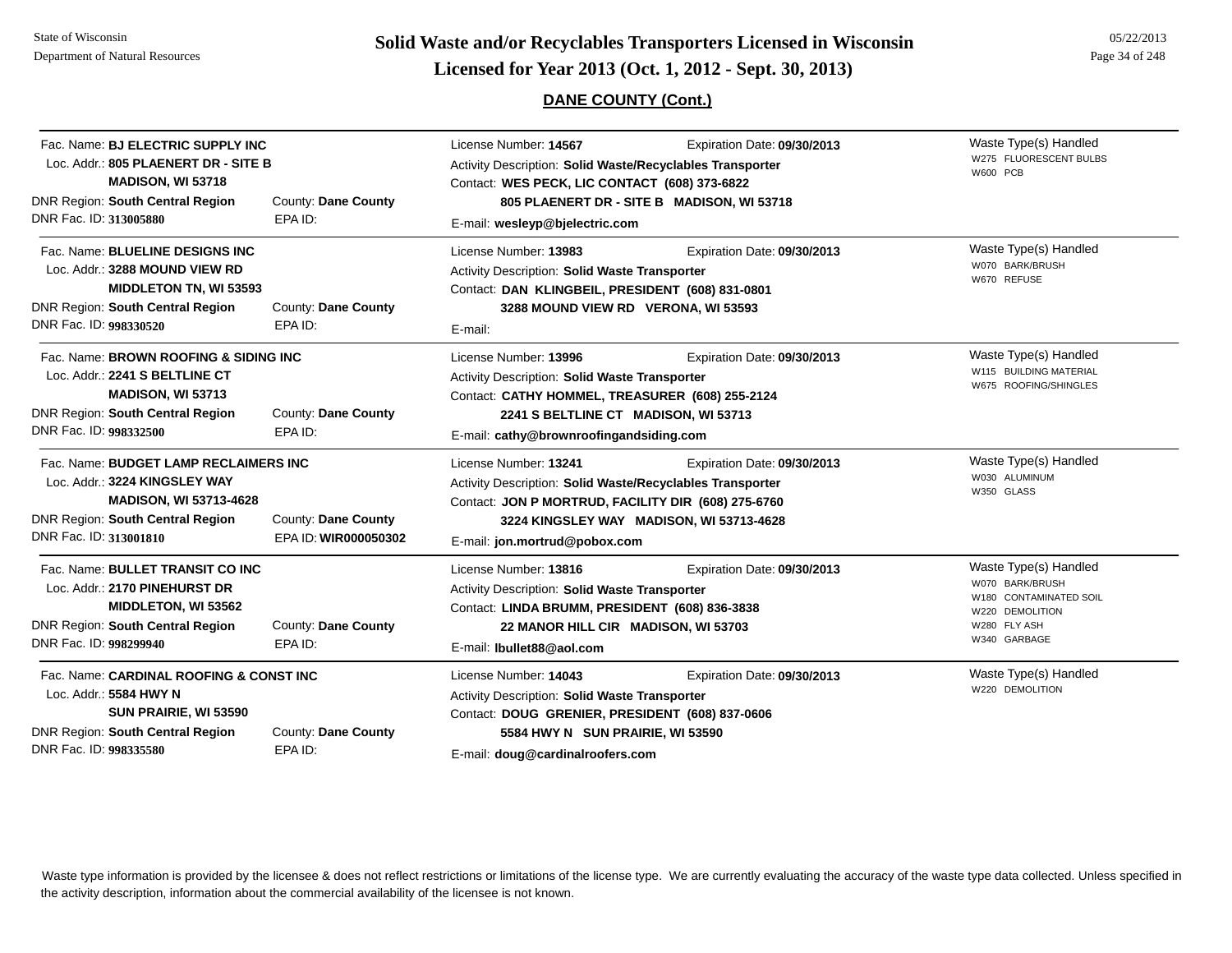State of WisconsinDepartment of Natural Resources

**Page 35 of 248 <b>Licensed for Year 2013 (Oct. 1, 2012 - Sept. 30, 2013) Page 35 of 248 Licensed for Year 2013 (Oct. 1, 2012 - Sept. 30, 2013)** 

## **DANE COUNTY (Cont.)**

|                                                                                                                                                                                                         |                                | $\cdots$ . $\cdots$ . $\cdots$ . $\cdots$ . $\cdots$ . $\cdots$ . $\cdots$ . $\cdots$ . $\cdots$ . $\cdots$ . $\cdots$ . $\cdots$ . $\cdots$ . $\cdots$ . $\cdots$ . $\cdots$ . $\cdots$ . $\cdots$ . $\cdots$ . $\cdots$ . $\cdots$ . $\cdots$ . $\cdots$ . $\cdots$ . $\cdots$ . $\cdots$ . $\cdots$ . $\cdots$ |                                                                                          |                                                                                                                                                               |
|---------------------------------------------------------------------------------------------------------------------------------------------------------------------------------------------------------|--------------------------------|-------------------------------------------------------------------------------------------------------------------------------------------------------------------------------------------------------------------------------------------------------------------------------------------------------------------|------------------------------------------------------------------------------------------|---------------------------------------------------------------------------------------------------------------------------------------------------------------|
| Fac. Name: CARPENTER CONSTRUCTION LTD<br>Loc. Addr.: 7710 RAYMOND RD<br><b>MADISON, WI 53719</b><br><b>DNR Region: South Central Region</b><br>County: Dane County<br>DNR Fac. ID: 998331620<br>EPA ID: |                                | License Number: 13977<br>Expiration Date: 09/30/2013<br>Activity Description: Solid Waste Transporter<br>Contact: MICHAEL H CARPENTER, PRES (608) 235-6982<br>7710 RAYMOND RD MADISON, WI 53719<br>E-mail: carpcons@itis.com                                                                                      |                                                                                          | Waste Type(s) Handled<br>W070 BARK/BRUSH<br>W180 CONTAMINATED SOIL<br>W220 DEMOLITION                                                                         |
| Fac. Name: CHASE LUMBER & FUEL CO INC<br>Loc. Addr.: 2175 MCCOY RD<br><b>BURKE TN, WI 53590</b><br><b>DNR Region: South Central Region</b><br>DNR Fac. ID: 998330300                                    | County: Dane County<br>EPA ID: | Expiration Date: 09/30/2013<br>License Number: 13985<br><b>Activity Description: Solid Waste Transporter</b><br>Contact: VALERIE STIENER, EXEC ASST (608) 837-5101<br>PO BOX 45 SUN PRAIRIE, WI 53590-0045<br>E-mail: val@chaselumber.com                                                                         |                                                                                          | Waste Type(s) Handled<br>W070 BARK/BRUSH<br>W115 BUILDING MATERIAL<br>W220 DEMOLITION                                                                         |
| Fac. Name: CITY WASTE INC<br>Loc. Addr.: 4478 CELESTIAL CIR<br><b>CROSS PLAINS, WI 53528</b><br><b>DNR Region: South Central Region</b><br>County: Dane County<br>DNR Fac. ID: 998212380<br>EPA ID:     |                                | License Number: 13470<br>Expiration Date: 09/30/2013<br>Activity Description: Solid Waste/Recyclables Transporter<br>Contact: GREG A MEYLOR, PRESIDENT (608) 278-7452<br>PO BOX 620261 MIDDLETON, WI 53562-0261<br>E-mail: info@citywasteinc.com                                                                  |                                                                                          | Waste Type(s) Handled<br>W175 CONSTRUCTION MATERIAL<br>W220 DEMOLITION<br>W660 RECYCLABLE                                                                     |
| Fac. Name: CLAYTON ENTERPRISES LLC<br>Loc. Addr.: 1902 CTH MM<br>FITCHBURG, WI 53711<br>DNR Region: South Central Region<br>DNR Fac. ID: 998046060                                                      | County: Dane County<br>EPA ID: | License Number: 12966<br>Activity Description: Solid Waste Transporter<br>1902 HWY MM FITCHBURG, WI 53575<br>E-mail:                                                                                                                                                                                              | Expiration Date: 09/30/2013<br>Contact: J MICHAEL CLAYTON, OWNER-OPERATOR (608) 835-7184 | Waste Type(s) Handled<br>W070 BARK/BRUSH<br>W110 BOTTOM ASH<br>W170 CONCRETE<br>W180 CONTAMINATED SOIL<br>W220 DEMOLITION<br>W280 FLY ASH<br>W790 WOOD MATTER |

|                                                                                              |                                       |                                                                                                          |                             | WALSO WOOD MAILLIN                                 |
|----------------------------------------------------------------------------------------------|---------------------------------------|----------------------------------------------------------------------------------------------------------|-----------------------------|----------------------------------------------------|
| Fac. Name: DANE VIL<br>Loc. Addr.: 102 N MILITARY RD<br><b>DANE, WI 53529</b>                |                                       | License Number: 14876                                                                                    | Expiration Date: 09/30/2013 | Waste Type(s) Handled                              |
|                                                                                              |                                       | Activity Description: Solid Waste/Recyclables Transporter<br>Contact: DAVE KOENIG JR, DPW (608) 849-5422 |                             | W070 BARK/BRUSH<br>W220 DEMOLITION<br>W340 GARBAGE |
|                                                                                              |                                       |                                                                                                          |                             |                                                    |
| EPA ID:                                                                                      | E-mail: publicworks@villageofdane.org |                                                                                                          | W770 TIRES<br>W800 YARD     |                                                    |
| Fac. Name: DRYWALL CONCEPTS INC<br>Loc. Addr.: 4450 ROBERTSON RD<br><b>MADISON, WI 53714</b> |                                       | License Number: 14255                                                                                    | Expiration Date: 09/30/2013 | Waste Type(s) Handled                              |
|                                                                                              |                                       | <b>Activity Description: Solid Waste Transporter</b><br>Contact: DEAN RICHARD, TREASURER (608) 226-0942  |                             | W235 DRYWALL                                       |
|                                                                                              |                                       |                                                                                                          |                             |                                                    |
| DNR Region: South Central Region                                                             | County: Dane County                   | 4450 ROBERTSON RD MADISON, WI 53714                                                                      |                             |                                                    |
| DNR Fac. ID: 998374850                                                                       | EPA ID:                               | $F$ -mail: ddrwyallconcents@aol.com                                                                      |                             |                                                    |

E-mail: **ddrywallconcepts@aol.com**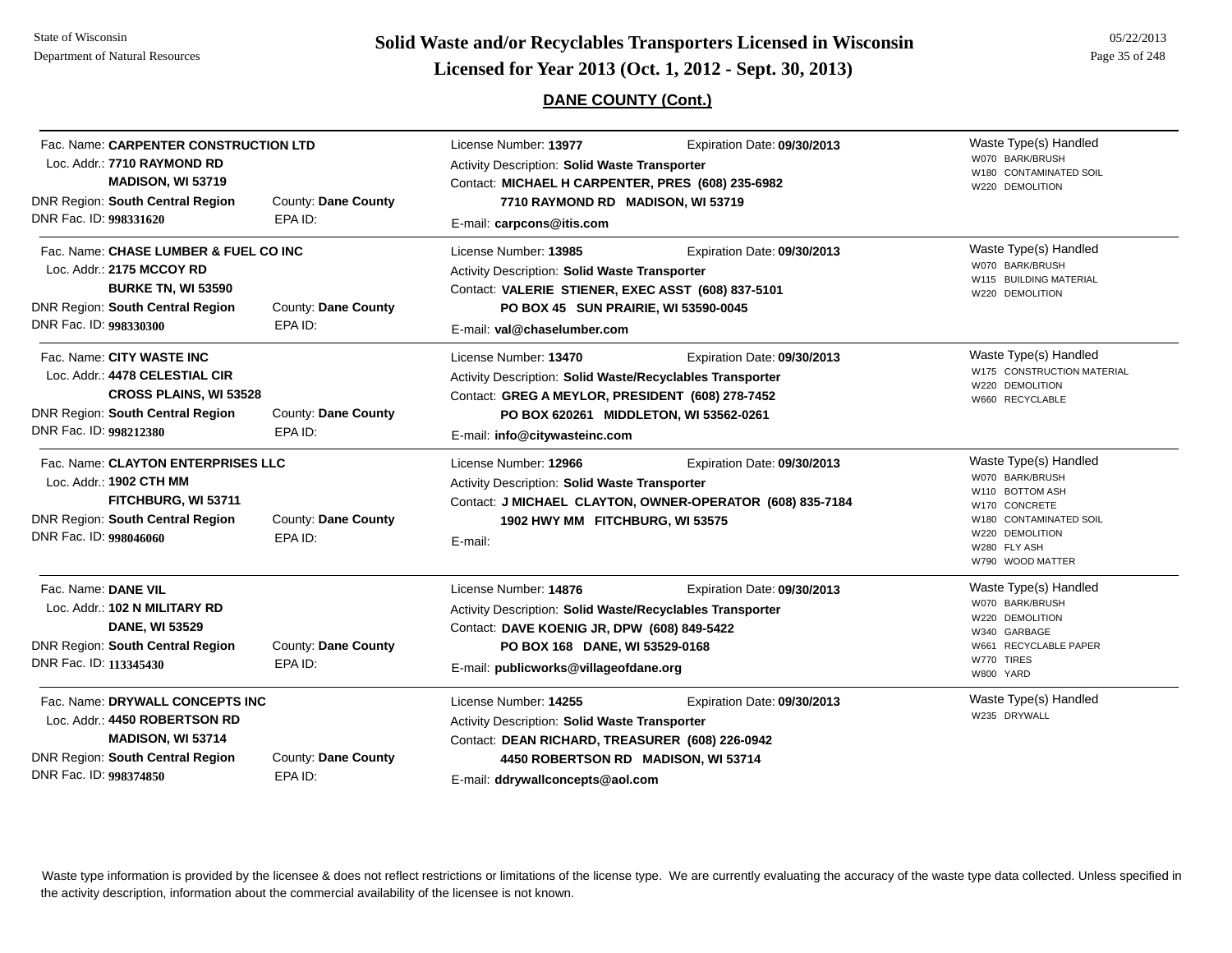State of WisconsinDepartment of Natural Resources

**Page 36 of 248 <b>Licensed for Year 2013 (Oct. 1, 2012 - Sept. 30, 2013) Page 36 of 248 Licensed for Year 2013 (Oct. 1, 2012 - Sept. 30, 2013)** 

**DANE COUNTY (Cont.)**

|                        | Fac. Name: DVORAK PUMPING LLC<br>Loc. Addr.: 2551 NORA RD<br><b>COTTAGE GROVE TN, WI 53531</b><br>DNR Region: South Central Region<br>County: Dane County<br>DNR Fac. ID: 998065090<br>EPA ID: |                                | License Number: 13095<br>Expiration Date: 09/30/2013<br><b>Activity Description: Solid Waste Transporter</b><br>Contact: STEVEN D ERICKSON, OWNER-OPERATOR (608) 255-1022<br>2551 NORA RD COTTAGE GROVE, WI 53527<br>E-mail: |                             | Waste Type(s) Handled<br>W735 SLUDGE                                                                                                                                                                                                                                                     |
|------------------------|------------------------------------------------------------------------------------------------------------------------------------------------------------------------------------------------|--------------------------------|------------------------------------------------------------------------------------------------------------------------------------------------------------------------------------------------------------------------------|-----------------------------|------------------------------------------------------------------------------------------------------------------------------------------------------------------------------------------------------------------------------------------------------------------------------------------|
| DNR Fac. ID: 113352470 | Fac. Name: ENVIRONMENTAL CONSTRUCTION SERVICES INC<br>Loc. Addr.: 10 S BALDWIN ST<br>MADISON, WI 53703<br>DNR Region: South Central Region                                                     | County: Dane County<br>EPA ID: | License Number: 16284<br>Activity Description: Solid Waste/Recyclables Transporter<br>Contact: DOUGLAS R ANDERSON, PRES (608) 259-9969<br>PO BOX 7394 MADISON, WI 53707-7394<br>E-mail: envconstruction@centurytel.net       | Expiration Date: 09/30/2013 | Waste Type(s) Handled<br>9999 MORE THAN ONE WASTE ENTERED O<br><b>FORM</b><br>W050 ASBESTOS<br>W070 BARK/BRUSH<br>W100 BOILER ASH<br>W110 BOTTOM ASH<br>W115 BUILDING MATERIAL<br>W175 CONSTRUCTION MATERIAL<br>W410 INDUSTRIAL<br>W662 RECYCLABLE CONTAINER<br>W670 REFUSE<br>W800 YARD |
| DNR Fac. ID: 998230310 | Fac. Name: FINKS PAVING & EXCAVATING INC<br>Loc. Addr.: 9935 CTH D<br><b>MOUNT HOREB, WI 53572</b><br>DNR Region: South Central Region                                                         | County: Dane County<br>EPA ID: | License Number: 15464<br>Expiration Date: 09/30/2013<br>Activity Description: Solid Waste Transporter<br>Contact: DAVID BING, PRES (608) 437-5779<br>9935 CTH D MOUNT HOREB, WI 53572<br>E-mail: finksapaving@mhtc.net       |                             | Waste Type(s) Handled<br>W070 BARK/BRUSH<br>W180 CONTAMINATED SOIL<br>W220 DEMOLITION                                                                                                                                                                                                    |
| DNR Fac. ID: 998333380 | Fac. Name: GARY BROWN ROOFING CORP<br>Loc. Addr.: 4227 TRIANGLE ST<br>MCFARLAND, WI 53559<br>DNR Region: South Central Region                                                                  | County: Dane County<br>EPA ID: | License Number: 14004<br><b>Activity Description: Solid Waste Transporter</b><br>Contact: GARY M BROWN, PRESIDENT (608) 838-0066<br>4227 TRIANGLE ST MCFARLAND, WI 53558<br>E-mail: gbrcorp@yahoo.com                        | Expiration Date: 09/30/2013 | Waste Type(s) Handled<br>W115 BUILDING MATERIAL<br>W175 CONSTRUCTION MATERIAL<br>W675 ROOFING/SHINGLES                                                                                                                                                                                   |
| DNR Fac. ID: 998331950 | Fac. Name: HALLMARK DRYWALL INC<br>Loc. Addr.: 3135 MEIER RD<br>MADISON, WI 53718<br>DNR Region: South Central Region                                                                          | County: Dane County<br>EPA ID: | License Number: 13969<br>Expiration Date: 09/30/2013<br>Activity Description: Solid Waste Transporter<br>Contact: RICK E GROSSE, PRES (608) 222-1570<br>3135 MEIER ROAD MADISON, WI 53718<br>E-mail:                         |                             | Waste Type(s) Handled<br>W115 BUILDING MATERIAL<br>W220 DEMOLITION<br>W235 DRYWALL<br>W670 REFUSE                                                                                                                                                                                        |
| DNR Fac. ID: 998234270 | Fac. Name: HAMMERSLEY STONE CO INC<br>Loc. Addr.: 6291 LACY RD<br>FITCHBURG, WI 53711<br>DNR Region: South Central Region                                                                      | County: Dane County<br>EPA ID: | License Number: 13553<br><b>Activity Description: Solid Waste Transporter</b><br>Contact: NATHAN HAMMERSLEY, PRESIDENT (608) 845-7804<br>6291 LACY RD FITCHBURG, WI 53593<br>E-mail: nathan@hammersleystone.com              | Expiration Date: 09/30/2013 | Waste Type(s) Handled<br>W180 CONTAMINATED SOIL<br>W220 DEMOLITION<br>W790 WOOD MATTER                                                                                                                                                                                                   |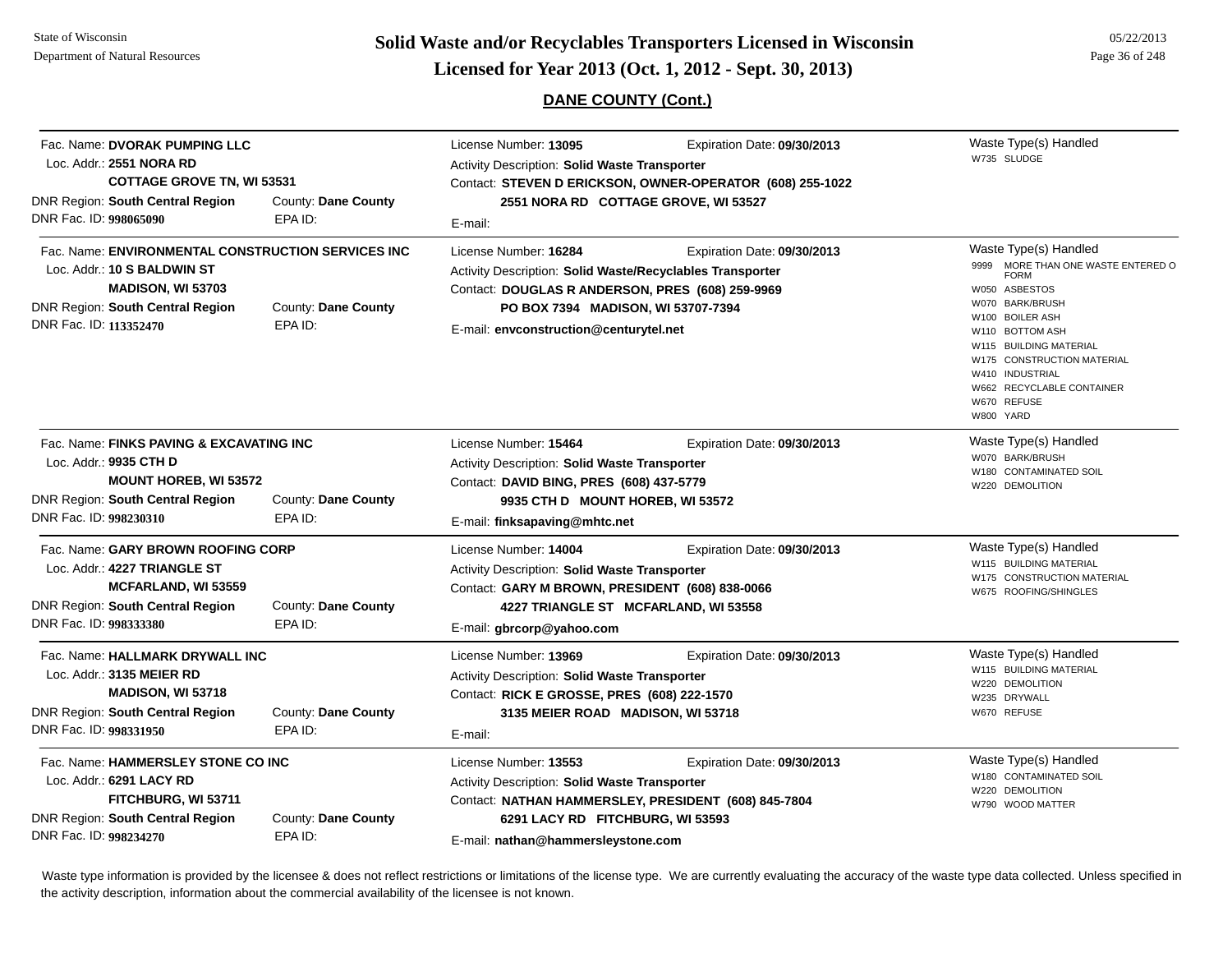# **Page 37 of 248 <b>Licensed for Year 2013 (Oct. 1, 2012 - Sept. 30, 2013) Page 37 of 248 Licensed for Year 2013 (Oct. 1, 2012 - Sept. 30, 2013)**

05/22/2013

### **DANE COUNTY (Cont.)**

| Fac. Name: HAUGEN EXCAVATING<br>Loc. Addr.: 4007 RUTLAND DUNN RD<br><b>OREGON, WI 53575</b><br>DNR Region: South Central Region<br>DNR Fac. ID: 113106070            | County: Dane County<br>EPA ID: | License Number: 14704<br>Expiration Date: 09/30/2013<br><b>Activity Description: Solid Waste Transporter</b><br>Contact: DON HAUGEN, OWNER (608) 205-0238<br>317 W BROADWAY ST STOUGHTON, WI 53589<br>E-mail:                             | Waste Type(s) Handled<br>W180 CONTAMINATED SOIL                                                                                                                                                                                                                                                                                            |
|----------------------------------------------------------------------------------------------------------------------------------------------------------------------|--------------------------------|-------------------------------------------------------------------------------------------------------------------------------------------------------------------------------------------------------------------------------------------|--------------------------------------------------------------------------------------------------------------------------------------------------------------------------------------------------------------------------------------------------------------------------------------------------------------------------------------------|
| Fac. Name: HELLENBRAND BROS EXCAVATING INC<br>Loc. Addr.: 5296 RIPP RD<br>MIDDLETON, WI 53562<br><b>DNR Region: South Central Region</b><br>DNR Fac. ID: 998341190   | County: Dane County<br>EPA ID: | License Number: 14072<br>Expiration Date: 09/30/2013<br>Activity Description: Solid Waste Transporter<br>Contact: BRENT HELLENBRAND, SECRETARY (608) 833-6123<br>5330 RIPP RD MIDDLETON, WI 53562<br>E-mail: dean@hellenbrandbrothers.com | Waste Type(s) Handled<br>W070 BARK/BRUSH<br>W220 DEMOLITION<br>W670 REFUSE                                                                                                                                                                                                                                                                 |
| Fac. Name: HENKELS & MCCOY<br>Loc. Addr.: 4911 COMMERCE CT<br><b>MCFARLAND, WI 53558</b><br><b>DNR Region: South Central Region</b><br>DNR Fac. ID: 113380850        | County: Dane County<br>EPA ID: | License Number: 15473<br>Expiration Date: 09/30/2013<br>Activity Description: Solid Waste Transporter<br>Contact: EDDIE HIGGS, EQUIPMENT MGR (608) 838-2144<br>4911 COMMERCE CT MCFARLAND, WI 53558<br>E-mail: ehiggs@henkels.com         | Waste Type(s) Handled<br>W180 CONTAMINATED SOIL                                                                                                                                                                                                                                                                                            |
| Fac. Name: HOMBURG CONTRACTORS INC<br>Loc. Addr.: 5590 MONONA DR<br><b>MONONA, WI 53716</b><br>DNR Region: South Central Region<br>DNR Fac. ID: 998063110            | County: Dane County<br>EPA ID: | Expiration Date: 09/30/2013<br>License Number: 13080<br>Activity Description: Solid Waste Transporter<br>Contact: CHRIS A HOMBURG, VICE PRES (608) 222-6597<br>5590 MONONA DR MONONA, WI 53716<br>E-mail: gschuler@homburginc.com         | Waste Type(s) Handled<br>W070 BARK/BRUSH<br>W115 BUILDING MATERIAL<br>W175 CONSTRUCTION MATERIAL<br>W180 CONTAMINATED SOIL<br>W220 DEMOLITION<br>W230 DREDGINGS<br>W235 DRYWALL<br>W610 PCB SOIL<br>W670 REFUSE<br>W680 RUBBER<br>W700 SCRAP IRON<br>W710 SCRAP METAL<br>W720 SCRAP TANKS<br>W735 SLUDGE<br>W770 TIRES<br>W790 WOOD MATTER |
| Fac. Name: INTERCON CONST TRUCKING INC<br>Loc. Addr.: 5512 STH 19 AND 113<br>WAUNAKEE, WI 53597<br><b>DNR Region: South Central Region</b><br>DNR Fac. ID: 113386900 | County: Dane County<br>EPA ID: | License Number: 12760<br>Expiration Date: 09/30/2013<br><b>Activity Description: Solid Waste Transporter</b><br>Contact: RYAN HITTESDORF, OPS REP<br>5512 STH 19 AND 113 WAUNAKEE, WI 53597<br>E-mail: rhittesdorf@intercon-const.com     | Waste Type(s) Handled<br>W180 CONTAMINATED SOIL                                                                                                                                                                                                                                                                                            |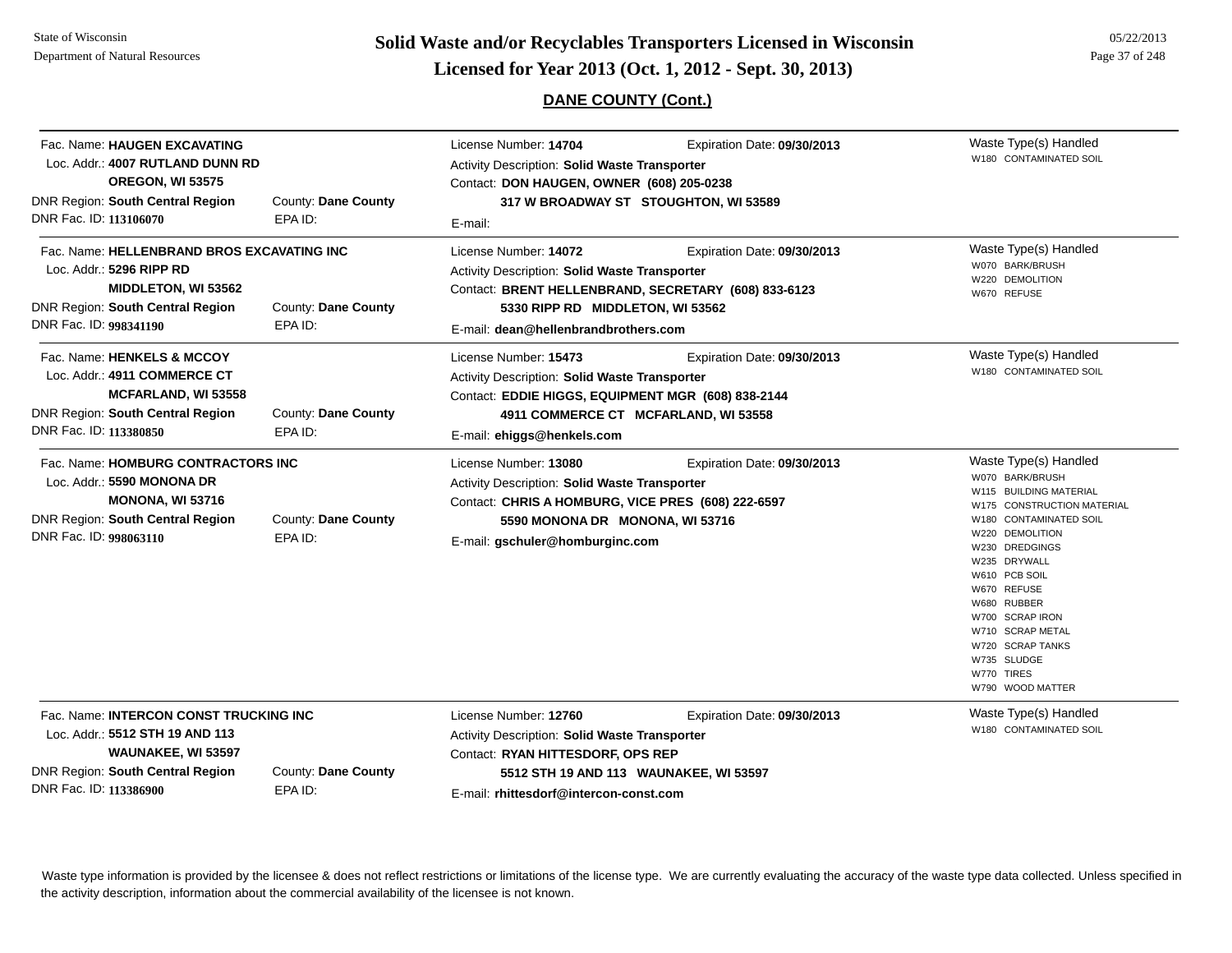**Page 38 of 248 <b>Licensed for Year 2013 (Oct. 1, 2012 - Sept. 30, 2013) Page 18 of 248 Licensed for Year 2013 (Oct. 1, 2012 - Sept. 30, 2013)** 

### **DANE COUNTY (Cont.)**

| Fac. Name: <b>IVERSON &amp; SONS LLC</b><br>Loc. Addr.: 3190 CTH N<br><b>COTTAGE GROVE, WI 53527</b><br><b>DNR Region: South Central Region</b><br>DNR Fac. ID: 113362920 | County: Dane County<br>EPA ID: | License Number: 15421<br>Activity Description: Solid Waste Transporter<br>Contact: DAVE IVERSON, OWNER (608) 839-4387<br>3190 CTH N COTTAGE GROVE, WI 53527<br>E-mail: dave1@iversonandsons.com | Expiration Date: 09/30/2013                                                          | Waste Type(s) Handled<br>W070 BARK/BRUSH<br>W220 DEMOLITION                                                               |
|---------------------------------------------------------------------------------------------------------------------------------------------------------------------------|--------------------------------|-------------------------------------------------------------------------------------------------------------------------------------------------------------------------------------------------|--------------------------------------------------------------------------------------|---------------------------------------------------------------------------------------------------------------------------|
| Fac. Name: JOE DANIELS CONST CO<br>Loc. Addr.: 919 APPLEGATE RD<br>MADISON, WI 53713<br><b>DNR Region: South Central Region</b><br>DNR Fac. ID: 999984040                 | County: Dane County<br>EPA ID: | License Number: 12531<br>Activity Description: Solid Waste Transporter<br>919 APPLEGATE RD MADISON, WI 53713<br>E-mail: jedaniels@danielsco.com                                                 | Expiration Date: 09/30/2013<br>Contact: JERRY DANIELS SAFETY DIRECTOR (608) 271-4800 | Waste Type(s) Handled<br>W180 CONTAMINATED SOIL<br>W340 GARBAGE<br>W530 NONCOMBUSTIBLE<br>W670 REFUSE<br>W790 WOOD MATTER |
| Fac. Name: JON HALVERSON TRUCKING INC<br>Loc. Addr.: 170 USH 51 N<br><b>EDGERTON, WI 53534-9578</b><br><b>DNR Region: South Central Region</b><br>DNR Fac. ID: 998304010  | County: Dane County<br>EPA ID: | License Number: 13842<br>Activity Description: Solid Waste Transporter<br>170 USH 51 N EDGERTON, WI 53534-9578<br>E-mail:                                                                       | Expiration Date: 09/30/2013<br>Contact: JONATHAN HALVERSON, PRESIDENT (608) 884-9105 | Waste Type(s) Handled<br>W180 CONTAMINATED SOIL                                                                           |
| Fac. Name: KAVON EXCAVATING INC<br>Loc. Addr.: 211 PAOLI ST<br><b>VERONA, WI 53593</b><br><b>DNR Region: South Central Region</b><br>DNR Fac. ID: 998268040               | County: Dane County<br>EPA ID: | License Number: 13563<br>Activity Description: Solid Waste Transporter<br>Contact: KANDI ACE ADRIAN, OFFICE MGR (608) 845-9524<br>PO BOX 930307 VERONA, WI 53593<br>E-mail: klace@tds.net       | Expiration Date: 09/30/2013                                                          | Waste Type(s) Handled<br>W180 CONTAMINATED SOIL                                                                           |
| Fac. Name: KRUPP GENERAL CONTRACTORS LLC<br>Loc. Addr.: 56 CORRY ST<br>MADISON, WI 53704<br><b>DNR Region: South Central Region</b><br>DNR Fac. ID: 998335250             | County: Dane County<br>EPA ID: | License Number: 14039<br>Activity Description: Solid Waste Transporter<br>Contact: PAUL G LENHART, PRES (608) 249-2020 x25<br>E-mail:                                                           | Expiration Date: 09/30/2013<br>2020 EASTWOOD DR MADISON, WI 53704-5352               | Waste Type(s) Handled<br>W070 BARK/BRUSH<br>W220 DEMOLITION<br>W340 GARBAGE                                               |
| Fac. Name: LEWS SEAMLESS GUTTERS & ROOFING INC<br>Loc. Addr.: 605 PINCHOT AVE<br>MADISON, WI 53716<br><b>DNR Region: South Central Region</b><br>DNR Fac. ID: 998333930   | County: Dane County<br>EPA ID: | License Number: 14008<br>Activity Description: Solid Waste Transporter<br>Contact: MICHAEL BRAUND, OWNER (608) 222-1411<br>605 PINCHOT AVE MADISON, WI 53716<br>E-mail:                         | Expiration Date: 09/30/2013                                                          | Waste Type(s) Handled<br>W675 ROOFING/SHINGLES                                                                            |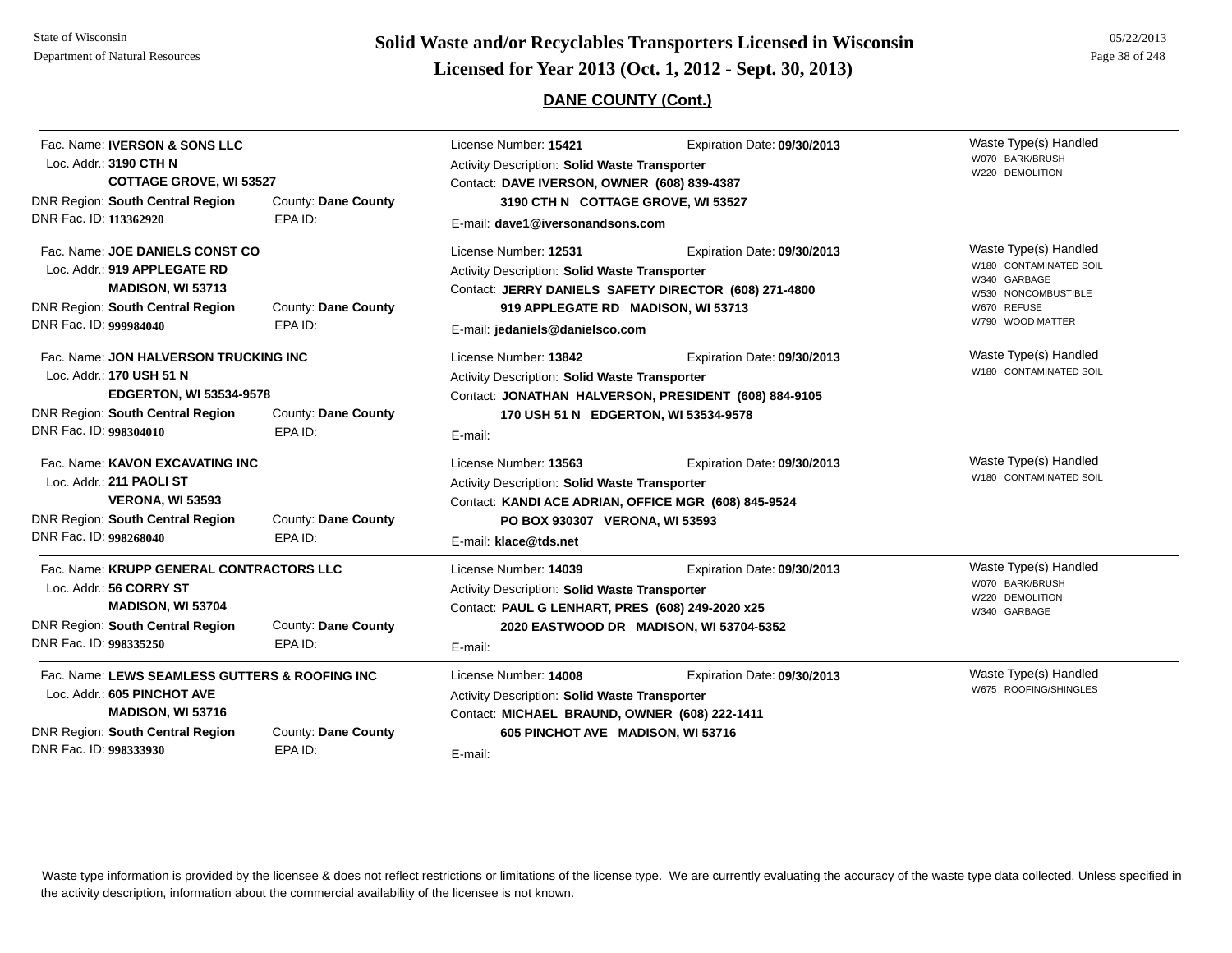State of WisconsinDepartment of Natural Resources

# **Page 39 of 248 <b>Licensed for Year 2013 (Oct. 1, 2012 - Sept. 30, 2013) Page 39 of 248 Licensed for Year 2013 (Oct. 1, 2012 - Sept. 30, 2013)**

### **DANE COUNTY (Cont.)**

05/22/2013

| Fac. Name: LINDLEY DRYWALL INC<br>Loc. Addr.: 1502 RIVERVIEW DR<br><b>BLACK EARTH, WI 53515</b><br><b>DNR Region: South Central Region</b><br>DNR Fac. ID: 998333820              | County: Dane County<br>EPA ID:              | License Number: 14007<br>Expiration Date: 09/30/2013<br><b>Activity Description: Solid Waste Transporter</b><br>Contact: JIM LINDLEY, PRES (608) 219-5062<br>1502 RIVERVIEW DR BLACK EARTH, WI 53515<br>E-mail: lindleydrywall@yahoo.com                     | Waste Type(s) Handled<br>W670 REFUSE                                                                                                                                                                                           |
|-----------------------------------------------------------------------------------------------------------------------------------------------------------------------------------|---------------------------------------------|--------------------------------------------------------------------------------------------------------------------------------------------------------------------------------------------------------------------------------------------------------------|--------------------------------------------------------------------------------------------------------------------------------------------------------------------------------------------------------------------------------|
| Fac. Name: MADISON CRUSHING & EXCAVATING CO INC<br>Loc. Addr.: 5185 REINER RD<br><b>BURKE, WI 53718-6343</b><br><b>DNR Region: South Central Region</b><br>DNR Fac. ID: 113164150 | County: Dane County<br>EPA ID:              | License Number: 13043<br>Expiration Date: 09/30/2013<br>Activity Description: Solid Waste Transporter<br>Contact: WILLIAM ZIEGLER, PRESIDENT (608) 249-4323<br>5185 REINER RD MADISON, WI 53718-6343<br>E-mail:                                              | Waste Type(s) Handled<br>W180 CONTAMINATED SOIL<br>W220 DEMOLITION<br>W530 NONCOMBUSTIBLE<br>W670 REFUSE<br>W790 WOOD MATTER                                                                                                   |
| Fac. Name: <b>MADISON CTY</b><br>Loc. Addr.: 1501 W BADGER RD<br>MADISON, WI 53713<br><b>DNR Region: South Central Region</b><br>DNR Fac. ID: 113107940                           | County: Dane County<br>EPA ID: WID130186190 | License Number: 10440<br>Expiration Date: 09/30/2013<br>Activity Description: Solid Waste/Recyclables Transporter<br>Contact: KATHY KURITZ, OPS ANALYST (608) 261-4273<br>1501 W BADGER ROAD MADISON, WI 53713<br>E-mail: kkuritz@cityofmadison.com          | Waste Type(s) Handled<br>W340 GARBAGE<br>W530 NONCOMBUSTIBLE<br>W661 RECYCLABLE PAPER<br>W662 RECYCLABLE CONTAINER<br>W670 REFUSE<br>W770 TIRES<br>W790 WOOD MATTER<br>W800 YARD                                               |
| Fac. Name: MADISON METROPOLITAN SCHOOL DIST<br>Loc. Addr.: 4711 PFLAUM RD<br><b>MADISON, WI 53716</b><br>DNR Region: South Central Region<br>DNR Fac. ID: 113108050               | County: Dane County<br>EPA ID: WID982421208 | License Number: 10880<br>Expiration Date: 09/30/2013<br>Activity Description: Solid Waste/Recyclables Transporter<br>Contact: RICK HOPKE, ASST DIR (608) 204-7909<br>4711 PFLAUM RD MADISON, WI 53718<br>E-mail:                                             | Waste Type(s) Handled<br>W050 ASBESTOS<br>W120 CARDBOARD<br>W180 CONTAMINATED SOIL<br>W340 GARBAGE<br><b>W540 OIL</b><br>W661 RECYCLABLE PAPER<br>W710 SCRAP METAL<br>W770 TIRES<br>W800 YARD                                  |
| Fac. Name: MADISON TN<br>Loc. Addr.: 2120 FISH HATCHERY RD<br><b>MADISON TN, WI 53713</b><br><b>DNR Region: South Central Region</b><br>DNR Fac. ID: 113113990                    | County: Dane County<br>EPA ID:              | License Number: 10348<br>Expiration Date: 09/30/2013<br>Activity Description: Solid Waste/Recyclables Transporter<br>Contact: D RICHARD ROSE, DIR PUBLIC WORKS (608) 210-7260<br>2120 FISH HATCHERY RD MADISON, WI 53713<br>E-mail: roser@town.madison.wi.us | Waste Type(s) Handled<br>W115 BUILDING MATERIAL<br>W340 GARBAGE<br>W530 NONCOMBUSTIBLE<br>W661 RECYCLABLE PAPER<br>W662 RECYCLABLE CONTAINER<br>W670 REFUSE<br>W710 SCRAP METAL<br>W770 TIRES<br>W790 WOOD MATTER<br>W800 YARD |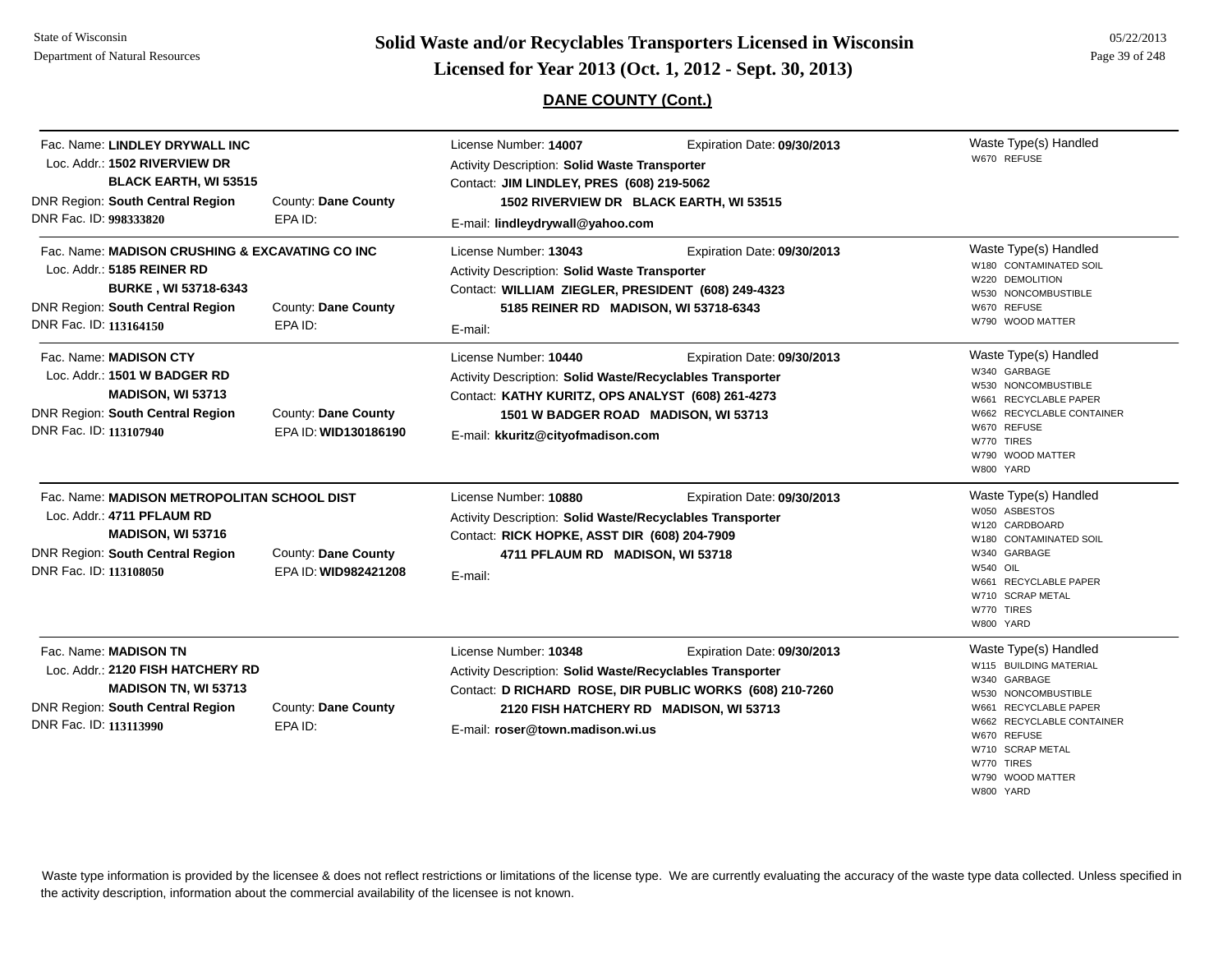State of WisconsinDepartment of Natural Resources

# **Page 40 of 248 <b>Licensed for Year 2013 (Oct. 1, 2012 - Sept. 30, 2013) Page 40 of 248 Licensed for Year 2013 (Oct. 1, 2012 - Sept. 30, 2013)**

### **DANE COUNTY (Cont.)**

| Fac. Name: MALY ROOFING CO INC<br>Loc. Addr.: 4202 ROBERTSON RD<br>MADISON, WI 53714<br><b>DNR Region: South Central Region</b><br>DNR Fac. ID: 998331400                  | County: Dane County<br>EPA ID:              | License Number: 13975<br><b>Activity Description: Solid Waste Transporter</b><br>Contact: RAYMOND F MALY, PRESIDENT (608) 249-7663<br>E-mail: chrisie@malyroofing.com    | Expiration Date: 09/30/2013<br>4202 ROBERTSON RD MADISON, WI 53714                                                                | Waste Type(s) Handled<br>W220 DEMOLITION<br>W670 REFUSE                                                                    |
|----------------------------------------------------------------------------------------------------------------------------------------------------------------------------|---------------------------------------------|--------------------------------------------------------------------------------------------------------------------------------------------------------------------------|-----------------------------------------------------------------------------------------------------------------------------------|----------------------------------------------------------------------------------------------------------------------------|
| Fac. Name: MANDT SANDFILL TRUCKING & EXCAVATING<br>Loc. Addr.: 2079 CTH MM<br><b>OREGON, WI 53575</b><br><b>DNR Region: South Central Region</b><br>DNR Fac. ID: 113300330 | County: Dane County<br>EPA ID:              | License Number: 14308<br>Activity Description: Solid Waste Transporter<br>Contact: JIM MANDT, MGR (608) 835-5858<br>2079 CTH MM OREGON, WI 53575<br>E-mail:              | Expiration Date: 09/30/2013                                                                                                       | Waste Type(s) Handled<br>W180 CONTAMINATED SOIL                                                                            |
| Fac. Name: MAPLE BLUFF VIL<br>Loc. Addr.: 18 OXFORD PL<br>MAPLE BLUFF, WI 53704<br>DNR Region: South Central Region<br>DNR Fac. ID: 113117840                              | County: Dane County<br>EPA ID:              | License Number: 10097<br>Activity Description: Solid Waste/Recyclables Transporter<br>18 OXFORD PL MADISON, WI 53704<br>E-mail:                                          | Expiration Date: 09/30/2013<br>Contact: TOM SCHROEDER, PUBLIC WORKS (608) 244-3048                                                | Waste Type(s) Handled<br>W340 GARBAGE<br>W660 RECYCLABLE<br>W670 REFUSE<br>W790 WOOD MATTER<br>W800 YARD                   |
| Fac. Name: MARYS TRUCKING INC<br>Loc. Addr.: 3759 ROBERT NELSON LN<br>DEERFIELD, WI 53531<br><b>DNR Region: South Central Region</b><br>DNR Fac. ID: 999958630             | County: Dane County<br>EPA ID:              | License Number: 12454<br>Activity Description: Solid Waste Transporter<br>E-mail:                                                                                        | Expiration Date: 09/30/2013<br>Contact: MARY LAPLANT, PRESIDENT/OWNER (608) 764-8301<br>3759 ROBERT NELSON LN DEERFIELD, WI 53531 | Waste Type(s) Handled<br>W290 FOUNDRY<br>W530 NONCOMBUSTIBLE<br>W670 REFUSE<br>W790 WOOD MATTER                            |
| Fac. Name: MCGANN CONST INC<br>Loc. Addr.: 3622 LEXINGTON AVE<br><b>MADISON, WI 53714</b><br><b>DNR Region: South Central Region</b><br>DNR Fac. ID: 998063770             | County: Dane County<br>EPA ID:              | License Number: 13089<br>Activity Description: Solid Waste Transporter<br>Contact: PATRICK HOLZEM, TREASURER (608) 241-5585<br>E-mail: pat.holzem@mcgannconstruction.com | Expiration Date: 09/30/2013<br>3622 LEXINGTON AVE MADISON, WI 53714                                                               | Waste Type(s) Handled<br>W170 CONCRETE<br>W175 CONSTRUCTION MATERIAL<br>W220 DEMOLITION<br>W670 REFUSE<br>W790 WOOD MATTER |
| Fac. Name: MCKEE ASSOCIATES INC<br>Loc. Addr.: 925 WATSON AVE<br><b>MADISON, WI 53713-3254</b><br><b>DNR Region: South Central Region</b><br>DNR Fac. ID: 998332720        | County: Dane County<br>EPA ID: WID988635470 | License Number: 13999<br>Activity Description: Solid Waste Transporter<br>Contact: BRIAN MCKEE, PRES (608) 271-4900<br>E-mail:                                           | Expiration Date: 09/30/2013<br>925 WATSON AVE MADISON, WI 53713-3254                                                              | Waste Type(s) Handled<br>W070 BARK/BRUSH<br>W120 CARDBOARD<br>W220 DEMOLITION                                              |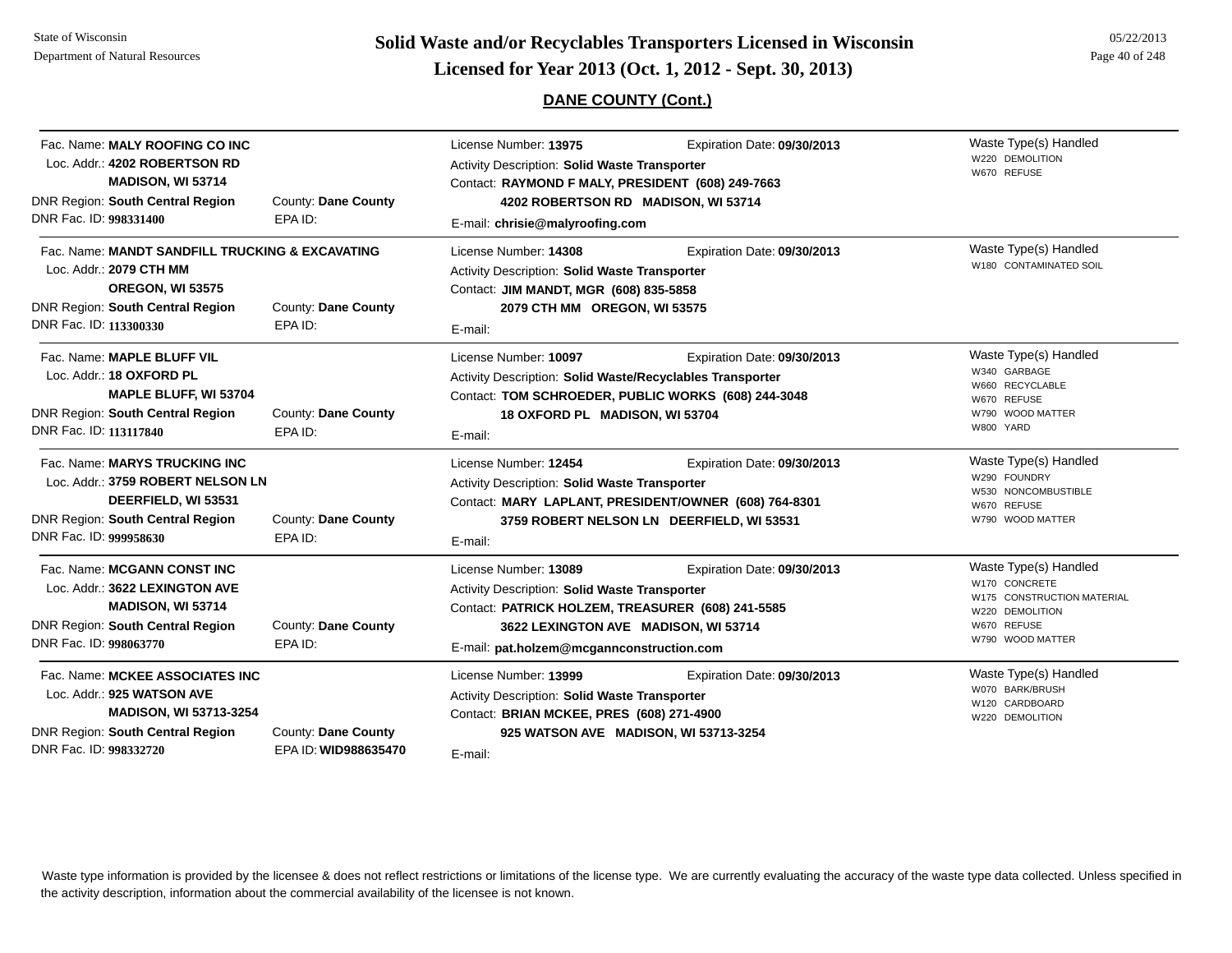**Page 41 of 248 <b>Licensed for Year 2013 (Oct. 1, 2012 - Sept. 30, 2013) Page 41 of 248 Licensed for Year 2013 (Oct. 1, 2012 - Sept. 30, 2013)** 

### **DANE COUNTY (Cont.)**

| Fac. Name: MIDWEST TRANSFER & LOGISTICS LLC<br>Loc. Addr.: 300 RAEMISCH RD UNIT 2<br>WAUNAKEE, WI 53597                                                            |                                             | License Number: 15479<br>Activity Description: Solid Waste/Recyclables Transporter<br>Contact: DAVID PINTER, VICE PRES (847) 426-6354                                                                     | Expiration Date: 09/30/2013                                                              | Waste Type(s) Handled<br>W220 DEMOLITION<br>W340 GARBAGE<br>W661 RECYCLABLE PAPER                                                                                                                                         |
|--------------------------------------------------------------------------------------------------------------------------------------------------------------------|---------------------------------------------|-----------------------------------------------------------------------------------------------------------------------------------------------------------------------------------------------------------|------------------------------------------------------------------------------------------|---------------------------------------------------------------------------------------------------------------------------------------------------------------------------------------------------------------------------|
| DNR Region: South Central Region<br>DNR Fac. ID: 113384700                                                                                                         | County: Dane County<br>EPA ID:              | 275 SOLA DR GILBERTS, IL 60136<br>E-mail: dave@mwcompanies.com                                                                                                                                            |                                                                                          | W662 RECYCLABLE CONTAINER                                                                                                                                                                                                 |
| Fac. Name: MILLER CUSTOM HOMES INC<br>Loc. Addr.: 715 W MAIN ST<br>SUN PRAIRIE, WI 53590<br><b>DNR Region: South Central Region</b><br>DNR Fac. ID: 113290430      | County: Dane County<br>EPA ID:              | License Number: 14128<br><b>Activity Description: Solid Waste Transporter</b><br>715 W MAIN ST SUN PRAIRIE, WI 53590<br>E-mail:                                                                           | Expiration Date: 09/30/2013<br>Contact: JAMES OR DAN MILLER, CO-OWNERS (608) 837-6076    | Waste Type(s) Handled<br>W175 CONSTRUCTION MATERIAL                                                                                                                                                                       |
| Fac. Name: <b>MONONA CTY</b><br>Loc. Addr.: 851 FEMRITE DR<br><b>MONONA, WI 53716</b><br>DNR Region: South Central Region<br>DNR Fac. ID: 113108930                | County: Dane County<br>EPA ID: WID988615381 | License Number: 10023<br>Activity Description: Recyclables Transporter<br>5211 SCHLUTER RD MONONA, WI 53716<br>E-mail: dstephany@ci.monona.wi.us                                                          | Expiration Date: 09/30/2013<br>Contact: DANIEL STEPHANY, DIR PUBLIC WORKS (608) 222-2525 | Waste Type(s) Handled<br>W800 YARD                                                                                                                                                                                        |
| Fac. Name: PAULSON TRUCKING<br>Loc. Addr.: 3869 HWY B<br><b>MCFARLAND, WI 53558</b><br><b>DNR Region: South Central Region</b><br>DNR Fac. ID: 998270460           | County: Dane County<br>EPA ID:              | License Number: 13593<br>Activity Description: Solid Waste Transporter<br>Contact: KAREN PAULSON, OWNER (608) 838-3416<br>3869 HWY B MCFARLAND, WI 53558<br>E-mail:                                       | Expiration Date: 09/30/2013                                                              | Waste Type(s) Handled<br>W533 NON HAZARDOUS WASTE                                                                                                                                                                         |
| Fac. Name: PEERLESS RIDGE TRUCKING LLC<br>Loc. Addr.: 306 PEERLESS RD<br><b>NEW GLARUS, WI 53574</b><br>DNR Region: South Central Region<br>DNR Fac. ID: 113367760 | County: Dane County<br>EPA ID:              | License Number: 15446<br>Activity Description: Solid Waste/Recyclables Transporter<br>Contact: DANNY L RINDY, OWNER (608) 225-6234<br>E-mail:                                                             | Expiration Date: 09/30/2013<br>306 PEERLESS RD NEW GLARUS, WI 53574                      | Waste Type(s) Handled<br>W290 FOUNDRY<br>W800 YARD                                                                                                                                                                        |
| Fac. Name: PELLITTERI WASTE SYSTEMS INC<br>Loc. Addr.: 7035 RAYWOOD RD<br><b>MONONA, WI 53713</b><br>DNR Region: South Central Region<br>DNR Fac. ID: 313001920    | County: Dane County<br>EPA ID:              | License Number: 10931<br>Activity Description: Solid Waste/Recyclables Transporter<br>Contact: THOMAS PELLITTERI, PRES (608) 257-4285<br>PO BOX 259426 MADISON, WI 53725<br>E-mail: rogerc@pellitteri.com | Expiration Date: 09/30/2013                                                              | Waste Type(s) Handled<br>W115 BUILDING MATERIAL<br>W160 COMMERCIAL<br>W175 CONSTRUCTION MATERIAL<br>W180 CONTAMINATED SOIL<br>W340 GARBAGE<br>W530 NONCOMBUSTIBLE<br>W630 PLASTIC<br>W661 RECYCLABLE PAPER<br>W670 REFUSE |

W675 ROOFING/SHINGLESW790 WOOD MATTER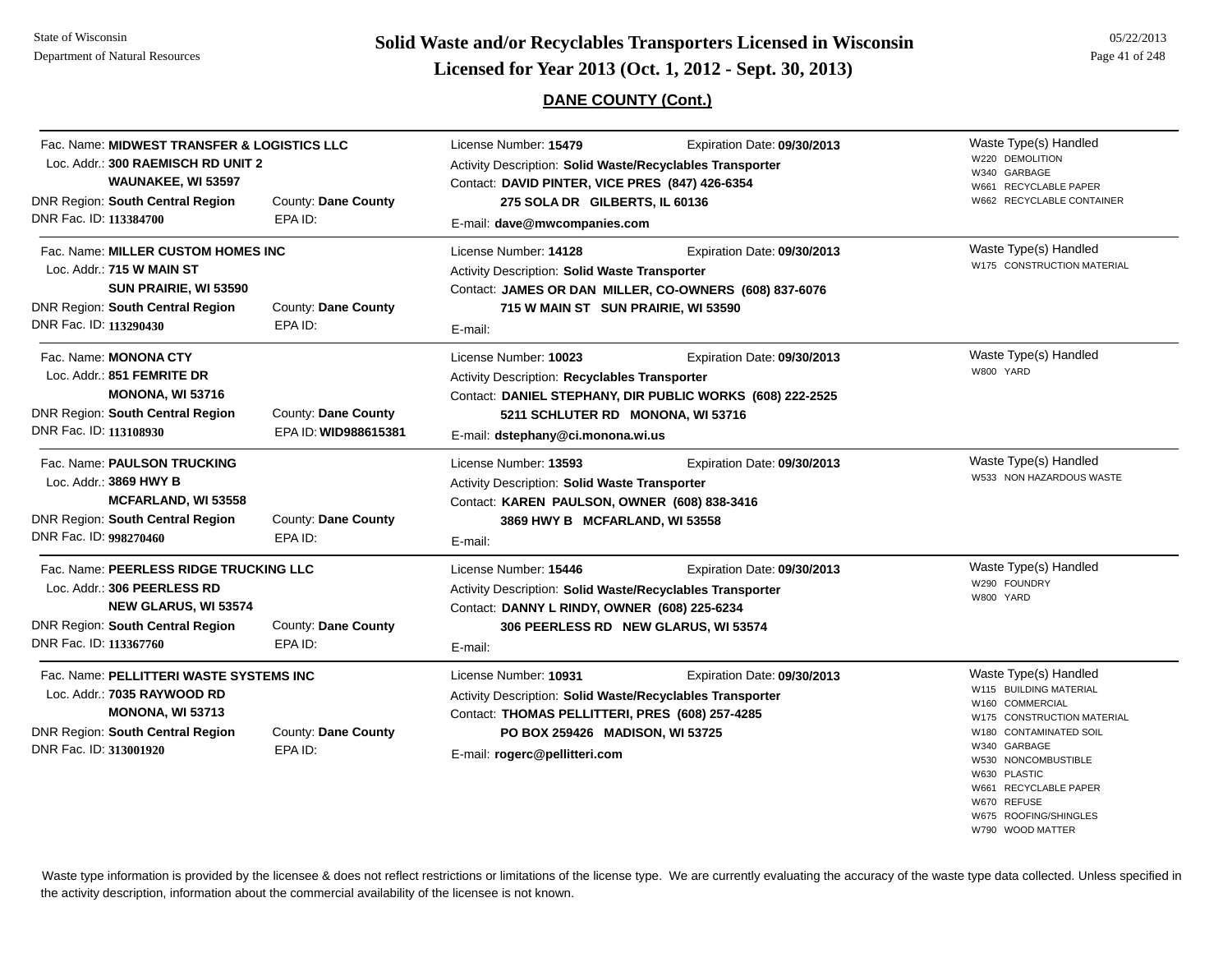**Page 42 of 248 <b>Licensed for Year 2013 (Oct. 1, 2012 - Sept. 30, 2013) Page 42 of 248 Licensed for Year 2013 (Oct. 1, 2012 - Sept. 30, 2013)** 

## **DANE COUNTY (Cont.)**

| Fac. Name: R & K CONSTRUCTION LLC<br>Loc. Addr.: 499 MARSHVIEW DR<br>SUN PRAIRIE, WI 53590<br><b>DNR Region: South Central Region</b><br>DNR Fac. ID: 113357530             | County: Dane County<br>EPA ID:              | License Number: 15406<br>Activity Description: Solid Waste Transporter<br>E-mail: randkconst@charter.net                                                                                                    | Expiration Date: 09/30/2013<br>Contact: RANDY RICHTER, MANAGING MEMBER (608) 837-8367<br>915 CRESCENT CIR SUN PRAIRIE, WI 53590 | Waste Type(s) Handled<br>W070 BARK/BRUSH<br>W180 CONTAMINATED SOIL<br>W220 DEMOLITION<br>W280 FLY ASH<br>W290 FOUNDRY                                                                                                                                                                                   |
|-----------------------------------------------------------------------------------------------------------------------------------------------------------------------------|---------------------------------------------|-------------------------------------------------------------------------------------------------------------------------------------------------------------------------------------------------------------|---------------------------------------------------------------------------------------------------------------------------------|---------------------------------------------------------------------------------------------------------------------------------------------------------------------------------------------------------------------------------------------------------------------------------------------------------|
| Fac. Name: R G ENVIRONMENTAL INC<br>Loc. Addr.: 735 LONDON RD<br>DEERFIELD, WI 53531<br><b>DNR Region: South Central Region</b><br>DNR Fac. ID: 113306710                   | County: Dane County<br>EPA ID:              | License Number: 14327<br><b>Activity Description: Solid Waste Transporter</b><br>Contact: ROBERT A GRUBER, OWNER (608) 219-9155<br>PO BOX 86 DEERFIELD, WI 53531<br>E-mail: r.g.environmental@hotmail.com   | Expiration Date: 09/30/2013                                                                                                     | Waste Type(s) Handled<br>W050 ASBESTOS                                                                                                                                                                                                                                                                  |
| Fac. Name: R G HUSTON TRUCKING LLC<br>Loc. Addr.: 2561 COFFEYTOWN RD<br><b>COTTAGE GROVE, WI 53527</b><br><b>DNR Region: South Central Region</b><br>DNR Fac. ID: 113389760 | County: Dane County<br>EPA ID:              | License Number: 15485<br>Activity Description: Solid Waste/Recyclables Transporter<br>PO BOX 399 COTTAGE GROVE, WI 53527<br>E-mail: wade@rghuston.com                                                       | Expiration Date: 09/30/2013<br>Contact: WADE HUSTON, SECRETARY/TREASURER (608) 255-9223                                         | Waste Type(s) Handled<br>W050 ASBESTOS<br>W070 BARK/BRUSH<br>W180 CONTAMINATED SOIL<br>W220 DEMOLITION<br>W280 FLY ASH<br>W290 FOUNDRY<br>W340 GARBAGE<br>W410 INDUSTRIAL<br><b>W540 OIL</b><br>W580 PAPER MILL SLUDGE<br>W661 RECYCLABLE PAPER<br>W662 RECYCLABLE CONTAINER<br>W770 TIRES<br>W800 YARD |
| Fac. Name: RESOURCE SOLUTIONS CORP<br>Loc. Addr.: 5493 EXPRESS CIR<br>MADISON, WI 53704<br><b>DNR Region: South Central Region</b><br>DNR Fac. ID: 113343120                | County: Dane County<br>EPA ID:              | License Number: 12843<br>Activity Description: Solid Waste/Recyclables Transporter<br>Contact: XIA XIE, CONTROLLER (608) 244-5451<br>5493 EXPRESS CIR MADISON, WI 53704<br>E-mail: xia@recyclethatstuff.com | Expiration Date: 09/30/2013                                                                                                     | Waste Type(s) Handled<br>W030 ALUMINUM<br>W220 DEMOLITION<br>W030 ALUMINUM<br>W220 DEMOLITION                                                                                                                                                                                                           |
| Fac. Name: ROBINSON BROTHERS ENVIROMENTAL<br>Loc. Addr.: 220 RAEMISCH RD<br><b>WAUNAKEE, WI 53597</b><br><b>DNR Region: South Central Region</b><br>DNR Fac. ID: 113357970  | County: Dane County<br>EPA ID: WIR000133066 | License Number: 15408<br>Activity Description: Solid Waste Transporter<br>Contact: MIKE ROBINSON, PRES (608) 849-6980<br>220 RAEMISCH RD WAUNAKEE, WI 53597<br>E-mail: mrobinson@robinsonbros.com           | Expiration Date: 09/30/2013                                                                                                     | Waste Type(s) Handled<br>W115 BUILDING MATERIAL<br>W170 CONCRETE<br>W175 CONSTRUCTION MATERIAL<br>W180 CONTAMINATED SOIL                                                                                                                                                                                |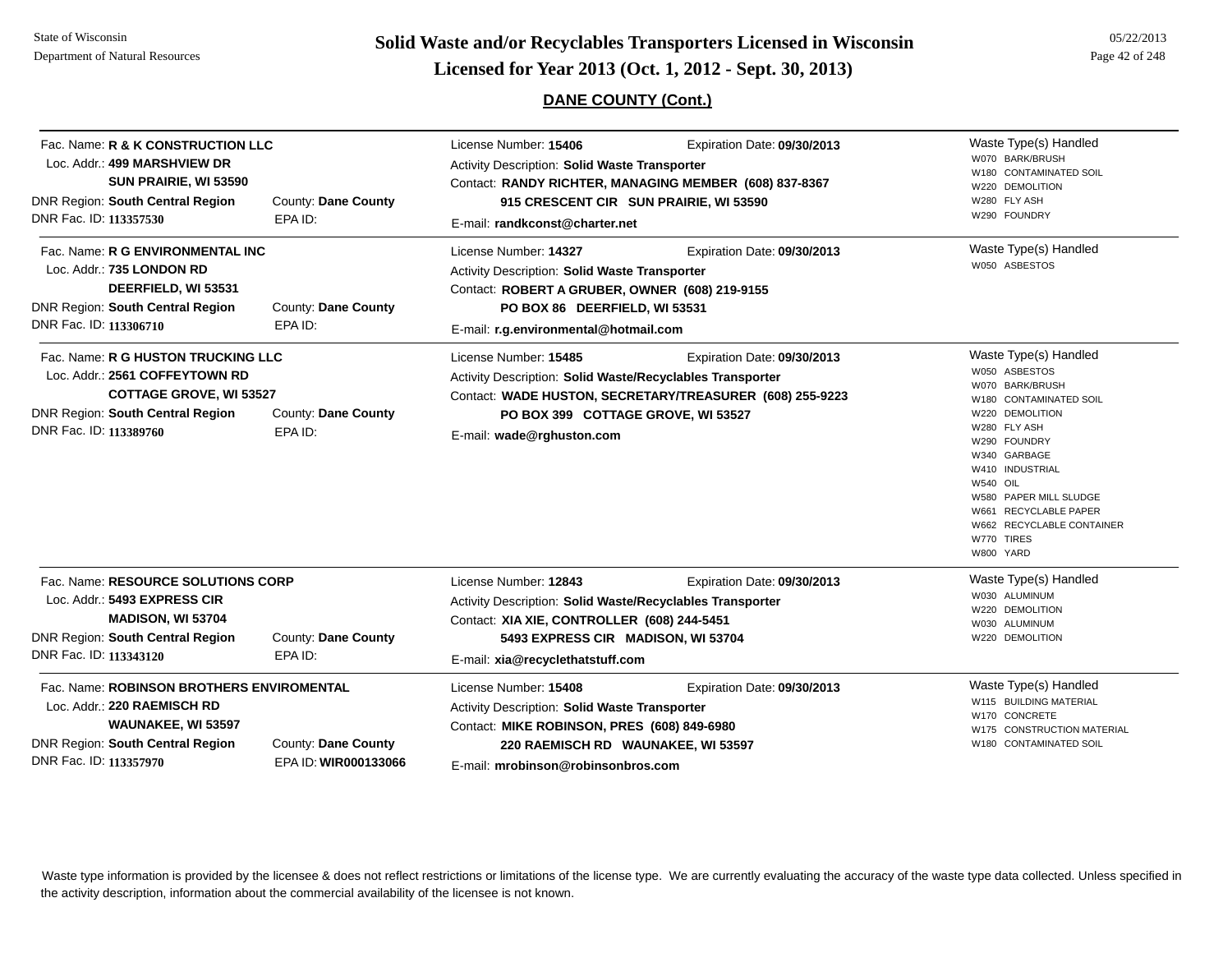State of WisconsinDepartment of Natural Resources

# **Page 43 of 248 <b>Licensed for Year 2013 (Oct. 1, 2012 - Sept. 30, 2013) Page 43 of 248 Licensed for Year 2013 (Oct. 1, 2012 - Sept. 30, 2013)**

### **DANE COUNTY (Cont.)**

| Fac. Name: ROTO ROOTER SERVICE<br>Loc. Addr.: 4808 IVYWOOD TR<br><b>MCFARLAND, WI 53558</b>                                                                                   |                                             | License Number: 14019<br>Expiration Date: 09/30/2013<br>Activity Description: Solid Waste Transporter<br>Contact: TERRA HERALE, PRESIDENT (608) 256-5189                                                                                   | Waste Type(s) Handled<br>W688 SANDBLAST GRIT/MEDIA |                                                                                                                             |
|-------------------------------------------------------------------------------------------------------------------------------------------------------------------------------|---------------------------------------------|--------------------------------------------------------------------------------------------------------------------------------------------------------------------------------------------------------------------------------------------|----------------------------------------------------|-----------------------------------------------------------------------------------------------------------------------------|
| <b>DNR Region: South Central Region</b><br>DNR Fac. ID: 998334260                                                                                                             | County: Dane County<br>EPA ID:              | 4808 IVYWOOD TR MCFARLAND, WI 53558<br>E-mail: ssther@msn.com                                                                                                                                                                              |                                                    |                                                                                                                             |
| Fac. Name: ROYAL CONTAINER SERVICE LLC<br>Loc. Addr.: 1015 FEMRITE DR<br><b>MONONA, WI 53716</b><br><b>DNR Region: South Central Region</b><br>DNR Fac. ID: 113320570         | County: Dane County<br>EPA ID:              | License Number: 14857<br>Activity Description: Solid Waste Transporter<br>Contact: KIM K LINDHOLM, OWNER (608) 221-1919<br>PO BOX 6438 MONONA, WI 53716<br>E-mail: info@royalcontainer.com                                                 | Expiration Date: 09/30/2013                        | Waste Type(s) Handled<br>W070 BARK/BRUSH<br>W220 DEMOLITION<br>W280 FLY ASH<br>W340 GARBAGE<br>W410 INDUSTRIAL              |
| Fac. Name: RUTLAND TN<br>Loc. Addr.: 785 CENTER RD<br>STOUGHTON, WI 53598<br>DNR Region: South Central Region<br>DNR Fac. ID: 113329260                                       | County: Dane County<br>EPA ID:              | License Number: 14864<br>Activity Description: Solid Waste/Recyclables Transporter<br>Contact: DAWN GEORGE, CLERK (608) 455-3925<br>4177 OLD STAGE RD BROOKLYN, WI 53521<br>E-mail:                                                        | Expiration Date: 09/30/2013                        | Waste Type(s) Handled<br>W340 GARBAGE<br>W661 RECYCLABLE PAPER<br>W662 RECYCLABLE CONTAINER                                 |
| Fac. Name: S & E ENTERPRISES OF VERONA INC<br>Loc. Addr.: 655 S NINE MOUND RD<br><b>VERONA, WI 53593</b><br><b>DNR Region: South Central Region</b><br>DNR Fac. ID: 998331510 | County: Dane County<br>EPA ID:              | License Number: 13976<br>Activity Description: Solid Waste Transporter<br>Contact: RUSSELL SWIGGUM, OWNER (608) 845-8909<br>PO BOX 930249 VERONA, WI 53593<br>E-mail: seenterprisesofverona@charter.net                                    | Expiration Date: 09/30/2013                        | Waste Type(s) Handled<br>W180 CONTAMINATED SOIL<br>W220 DEMOLITION                                                          |
| Fac. Name: SAFETY-KLEEN SYSTEMS INC<br>Loc. Addr.: 3715 LEXINGTON AVE<br>MADISON, WI 53714<br><b>DNR Region: South Central Region</b><br>DNR Fac. ID: 113082970               | County: Dane County<br>EPA ID: WID117520049 | License Number: 12811<br>Activity Description: Solid Waste/Recyclables Transporter<br>Contact: BRENDA HASSLER, JJ KELLER AUTH AGENT (800) 558-5011 x2397<br>3003 W BREEZEWOOD LN BOX 368 NEENAH, WI 54957<br>E-mail: bhassler@jjkeller.com | Expiration Date: 09/30/2013                        | Waste Type(s) Handled<br>W033 ANTIFREEZE<br>W190 COOLANTS<br>W533 NON HAZARDOUS WASTE<br><b>W540 OIL</b><br><b>W600 PCB</b> |
| Fac. Name: SCHORR CONST INC<br>Loc. Addr.: 6520 SUNSET DR<br><b>VERONA, WI 53593</b><br><b>DNR Region: South Central Region</b><br>DNR Fac. ID: 998332610                     | County: Dane County<br>EPA ID:              | License Number: 13997<br>Activity Description: Solid Waste Transporter<br>Contact: RANDY SCHORR, PRESIDENT (608) 845-3200<br>6520 SUNSET DR VERONA, WI 53593<br>E-mail: kirkwill@schorrconstruction.com                                    | Expiration Date: 09/30/2013                        | Waste Type(s) Handled<br>W115 BUILDING MATERIAL<br>W220 DEMOLITION                                                          |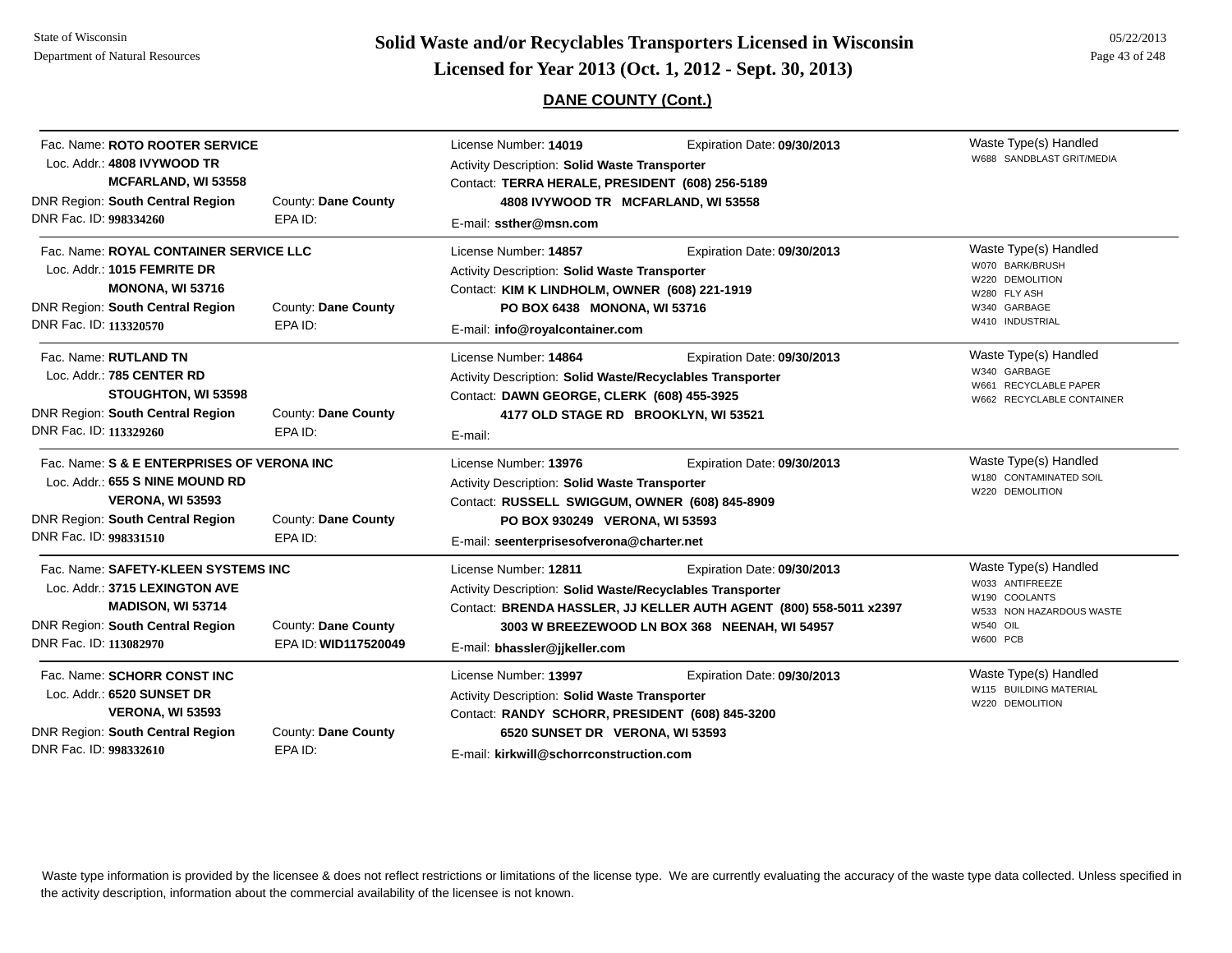State of WisconsinDepartment of Natural Resources

# **Page 44 of 248 <b>Licensed for Year 2013 (Oct. 1, 2012 - Sept. 30, 2013) Page 44 of 248 Licensed for Year 2013 (Oct. 1, 2012 - Sept. 30, 2013)**

## **DANE COUNTY (Cont.)**

| Fac. Name: SCS ENGINEERS                      |                      | License Number: 13814                                             | Expiration Date: 09/30/2013                            | Waste Type(s) Handled  |
|-----------------------------------------------|----------------------|-------------------------------------------------------------------|--------------------------------------------------------|------------------------|
| Loc. Addr.: 2830 DAIRY DR                     |                      | Activity Description: Solid Waste Transporter                     |                                                        | W180 CONTAMINATED SOIL |
| <b>MADISON, WI 53718-6751</b>                 |                      |                                                                   | Contact: SUZANNE HELAK, EXEC ASST (562) 426-9544 x3058 | W541 OIL ABSORBENTS    |
| DNR Region: South Central Region              | County: Dane County  |                                                                   | 3900 KILROY AIRPORT WAY #100 LONG BEACH, CA 90806-6816 |                        |
| DNR Fac. ID: 998300050                        | EPA ID:              | E-mail: shelak@scsengineers.com                                   |                                                        |                        |
| Fac. Name: SDC DRYWALL INC                    |                      | License Number: 13858                                             | Expiration Date: 09/30/2013                            | Waste Type(s) Handled  |
| Loc. Addr.: 2521 KOSHKONONG RD                |                      | Activity Description: Solid Waste Transporter                     |                                                        | W235 DRYWALL           |
| STOUGHTON, WI 53589                           |                      |                                                                   | Contact: STEPHEN CHAMPAGNE, PRESIDENT (608) 877-9926   |                        |
| <b>DNR Region: South Central Region</b>       | County: Dane County  |                                                                   | 2521 KOSHKONONG RD STOUGHTON, WI 53589-2720            |                        |
| DNR Fac. ID: 998310610                        | EPA ID:              | E-mail:                                                           |                                                        |                        |
| Fac. Name: SOUTHERN WISCONSIN ROOFING CO INC  |                      | License Number: 13018                                             | Expiration Date: 09/30/2013                            | Waste Type(s) Handled  |
| Loc. Addr.: 902 WATSON AVE                    |                      | Activity Description: Solid Waste Transporter                     | W220 DEMOLITION                                        |                        |
| MADISON, WI 53713                             |                      | Contact: ERIC J KIRNER, PRES (608) 271-7171 x11                   |                                                        |                        |
| DNR Region: South Central Region              | County: Dane County  | 902 WATSON AVE MADISON, WI 53713                                  |                                                        |                        |
| DNR Fac. ID: 113203640                        | EPA ID: WID988588851 | E-mail: ekirner@sowiroofing.com                                   |                                                        |                        |
| Fac. Name: STOUGHTON TRAILERS LLC - PLT 5 & 6 |                      | License Number: 13130                                             | Expiration Date: 09/30/2013                            | Waste Type(s) Handled  |
| Loc. Addr.: 1111 VETERANS RD                  |                      | Activity Description: Solid Waste Transporter                     |                                                        | W340 GARBAGE           |
| <b>STOUGHTON, WI 53589-0606</b>               |                      | Contact: JOHN HURTENBACH, ENVR SAFETY & ENERGY MGR (608) 873-2500 | W670 REFUSE                                            |                        |
| <b>DNR Region: South Central Region</b>       | County: Dane County  |                                                                   | 416 S ACADEMY ST PO BOX 606 STOUGHTON, WI 53589-0606   |                        |
| DNR Fac. ID: 113126530                        | EPA ID: WID988591921 | E-mail: johnh@stoughtontrailers.com                               |                                                        |                        |
| Fac. Name: T & M DESIGN DRYWALL LLC           |                      | License Number: 14878                                             | Expiration Date: 09/30/2013                            | Waste Type(s) Handled  |
| Loc. Addr.: 3611 HOLLY RIDGE LN               |                      | Activity Description: Solid Waste Transporter                     |                                                        | W235 DRYWALL           |
| <b>CAMBRIDGE, WI 53523-9109</b>               |                      | Contact: TODD A HOLZHUETER, CO-OWNER (608) 764-8081               |                                                        |                        |
| DNR Region: South Central Region              | County: Dane County  |                                                                   | 3611 HOLLY RIDGE LN CAMBRIDGE, WI 53523-9109           |                        |
| DNR Fac. ID: 113345540                        | EPA ID:              | E-mail:                                                           |                                                        |                        |
| Fac. Name: T & T STONE CO INC                 |                      | License Number: 13687                                             | Expiration Date: 09/30/2013                            | Waste Type(s) Handled  |
| Loc. Addr.: 450 KOSHKONONG RD                 |                      | Activity Description: Solid Waste Transporter                     |                                                        | W180 CONTAMINATED SOIL |
| <b>CAMBRIDGE, WI 53523</b>                    |                      | Contact: TOM HENSEL JR, PRESIDENT (608) 423-4091                  |                                                        |                        |
| DNR Region: South Central Region              | County: Dane County  |                                                                   | 450 KOSHKONONG RD CAMBRIDGE, WI 53523                  |                        |
| DNR Fac. ID: 113268870                        | EPA ID:              | E-mail:                                                           |                                                        |                        |
|                                               |                      |                                                                   |                                                        |                        |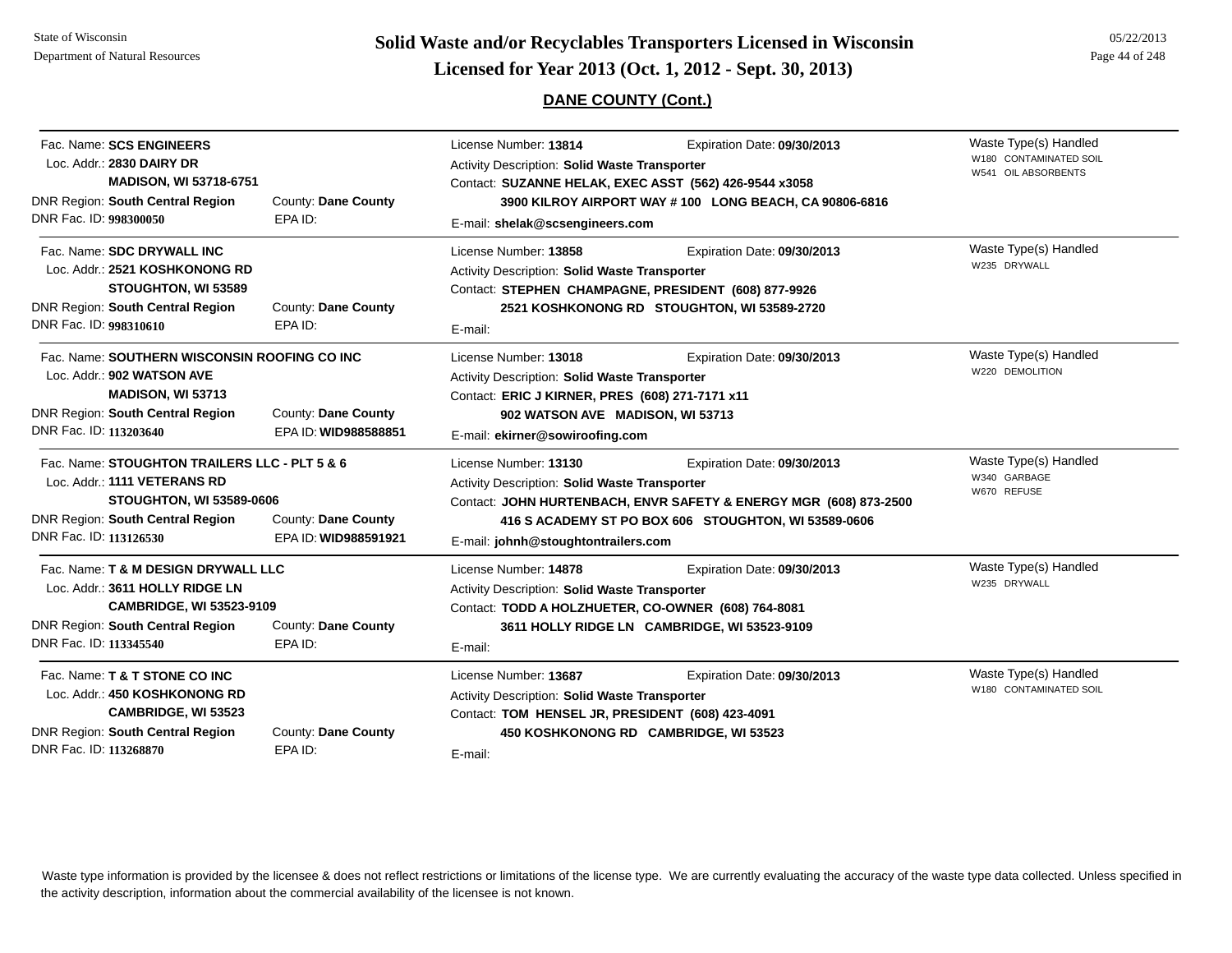**Page 45 of 248 <b>Licensed for Year 2013 (Oct. 1, 2012 - Sept. 30, 2013) Page 45 of 248 Licensed for Year 2013 (Oct. 1, 2012 - Sept. 30, 2013)** 

## **DANE COUNTY (Cont.)**

W670 REFUSEW790 WOOD MATTER

| Fac. Name: THOMAS G BATZ INC DBA BATZ TRANSPORT<br>Loc. Addr.: 6124 MEFFERT RD<br><b>WESTPORT TN, WI 53597</b><br>DNR Region: South Central Region                    | County: Dane County            | License Number: 14367<br>Activity Description: Solid Waste/Recyclables Transporter<br>Contact: THOMAS G BATZ, OWNER (608) 556-5499                                             | Expiration Date: 09/30/2013<br>371 SKYVIEW DR WAUNAKEE, WI 53597-3120  | Waste Type(s) Handled<br>W070 BARK/BRUSH<br>W180 CONTAMINATED SOIL<br>W220 DEMOLITION                                                                                                                   |
|-----------------------------------------------------------------------------------------------------------------------------------------------------------------------|--------------------------------|--------------------------------------------------------------------------------------------------------------------------------------------------------------------------------|------------------------------------------------------------------------|---------------------------------------------------------------------------------------------------------------------------------------------------------------------------------------------------------|
| DNR Fac. ID: 113314080                                                                                                                                                | EPA ID:                        | E-mail:                                                                                                                                                                        |                                                                        |                                                                                                                                                                                                         |
| Fac. Name: TILSEN ROOFING CO INC<br>Loc. Addr.: 1421 GILSON ST<br><b>MADISON, WI 53715</b><br>DNR Region: South Central Region                                        | County: Dane County            | License Number: 12787<br>Activity Description: Solid Waste Transporter<br>Contact: DAVID J TILSEN, PRES (608) 256-2388                                                         | Expiration Date: 09/30/2013                                            | Waste Type(s) Handled<br>W220 DEMOLITION                                                                                                                                                                |
| DNR Fac. ID: 998022190                                                                                                                                                | EPA ID:                        | PO BOX 259338 MADISON, WI 53725-9338<br>E-mail: dave@tilsenroofing.com                                                                                                         |                                                                        |                                                                                                                                                                                                         |
| Fac. Name: TOBYS AUTO SALES LTD<br>Loc. Addr.: 1004 FISH HATCHERY RD<br><b>MADISON, WI 53715</b><br><b>DNR Region: South Central Region</b><br>DNR Fac. ID: 113172070 | County: Dane County<br>EPA ID: | License Number: 15454<br>Activity Description: Recyclables Transporter<br>Contact: GEOVANI ARTEAGA, PRES (608) 251-4042<br>E-mail: tobyarteaga@hotmail.com                     | Expiration Date: 09/30/2013<br>1004 FISH HATCHERY RD MADISON, WI 53715 | Waste Type(s) Handled<br>W770 TIRES                                                                                                                                                                     |
| Fac. Name: TRI-NORTH BUILDERS INC<br>Loc. Addr.: 701 ROLFSMEYER RD<br>FITCHBURG, WI 53711<br><b>DNR Region: South Central Region</b><br>DNR Fac. ID: 113362370        | County: Dane County<br>EPA ID: | License Number: 13994<br>Activity Description: Solid Waste Transporter<br>Contact: THOMAS W THAYER, PRES (608) 271-1871<br>E-mail: tthayer@tir-north.com                       | Expiration Date: 09/30/2013<br>PO BOX 259568 FITCHBURG, WI 53725-9568  | Waste Type(s) Handled<br>W220 DEMOLITION                                                                                                                                                                |
| Fac. Name: TRICOR TRANSIT INC<br>Loc. Addr.: 6656 LAKE RD<br><b>WINDSOR, WI 53598</b><br><b>DNR Region: South Central Region</b><br>DNR Fac. ID: 999957750            | County: Dane County<br>EPA ID: | License Number: 12429<br>Activity Description: Solid Waste/Recyclables Transporter<br>Contact: PAUL MUNZ PRESIDENT (608) 846-6915<br>6656 LAKE RD WINDSOR, WI 53598<br>E-mail: | Expiration Date: 09/30/2013                                            | Waste Type(s) Handled<br>W180 CONTAMINATED SOIL<br>W310 FOUNDRY SAND<br>W340 GARBAGE<br>W410 INDUSTRIAL<br>W530 NONCOMBUSTIBLE<br>W660 RECYCLABLE<br>W661 RECYCLABLE PAPER<br>W662 RECYCLABLE CONTAINER |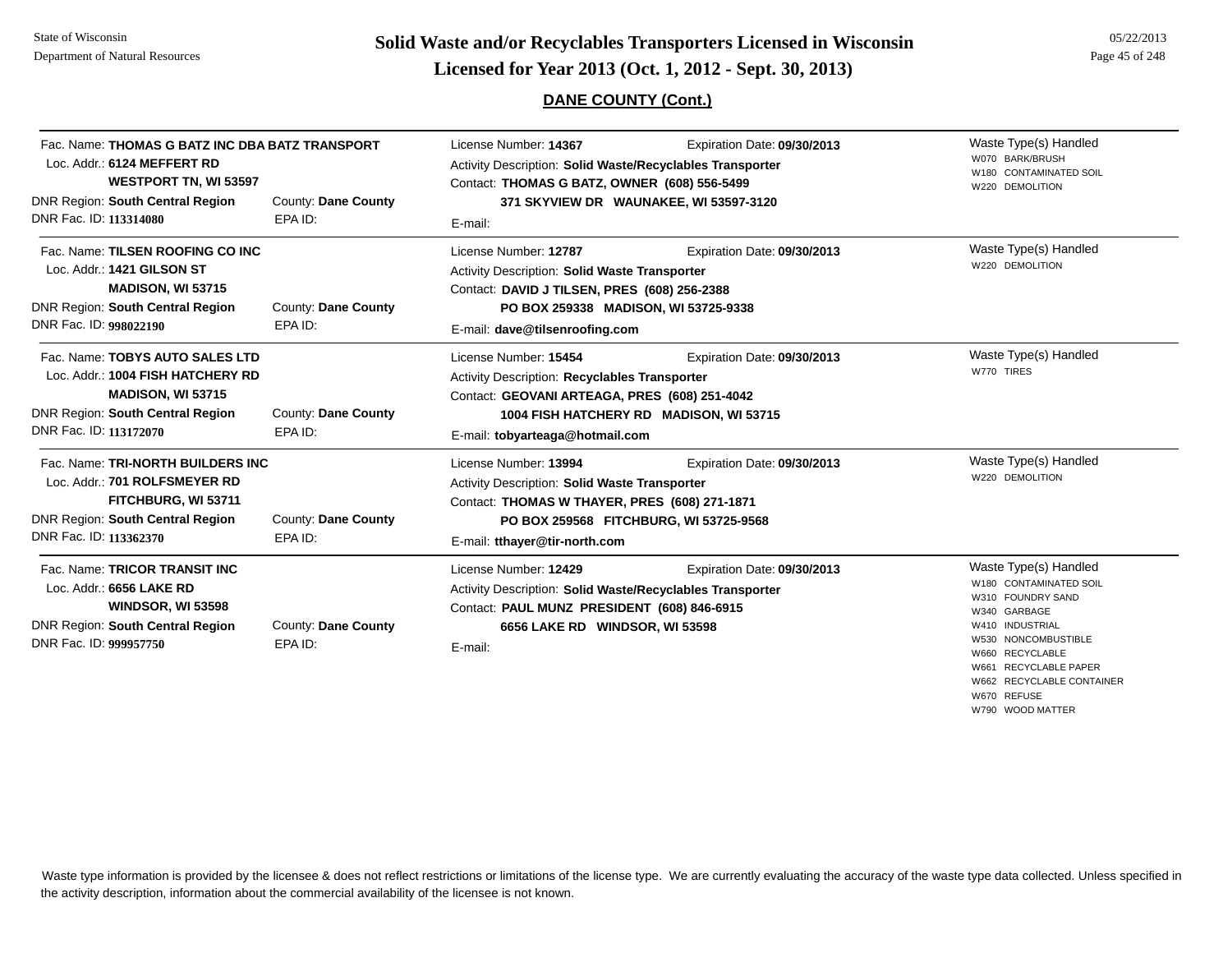**Page 46 of 248 <b>Licensed for Year 2013 (Oct. 1, 2012 - Sept. 30, 2013) Page 46 of 248 Licensed for Year 2013 (Oct. 1, 2012 - Sept. 30, 2013)** 

**DANE COUNTY (Cont.)**

| Fac. Name: UW MADISON PHYSICAL PLT<br>Loc. Addr.: 3083 CTH MM<br>FITCHBURG, WI 53711<br><b>DNR Region: South Central Region</b><br>DNR Fac. ID: 113335640          | County: Dane County<br>EPA ID:              | License Number: 13166<br>Activity Description: Solid Waste/Recyclables Transporter<br>3083 CTH MM FITCHBURG, WI 53711<br>E-mail: ljelle@fpm.wisc.edu                          | Expiration Date: 09/30/2013<br>Contact: LYLE JELLE, SUPV REFUSE/RECYCLING (608) 270-2778 | Waste Type(s) Handled<br>W040 APPLIANCES<br>W175 CONSTRUCTION MATERIAL<br>W220 DEMOLITION<br>W280 FLY ASH<br>W340 GARBAGE<br>W660 RECYCLABLE<br>W670 REFUSE<br>W790 WOOD MATTER<br>W040 APPLIANCES<br>W110 BOTTOM ASH<br>W175 CONSTRUCTION MATERIAL<br>W220 DEMOLITION<br>W280 FLY ASH<br>W340 GARBAGE<br>W660 RECYCLABLE<br>W670 REFUSE<br>W790 WOOD MATTER<br>W040 APPLIANCES<br>W110 BOTTOM ASH<br>W175 CONSTRUCTION MATERIAL<br>W280 FLY ASH<br>W340 GARBAGE<br>W660 RECYCLABLE<br>W670 REFUSE<br>W790 WOOD MATTER |
|--------------------------------------------------------------------------------------------------------------------------------------------------------------------|---------------------------------------------|-------------------------------------------------------------------------------------------------------------------------------------------------------------------------------|------------------------------------------------------------------------------------------|------------------------------------------------------------------------------------------------------------------------------------------------------------------------------------------------------------------------------------------------------------------------------------------------------------------------------------------------------------------------------------------------------------------------------------------------------------------------------------------------------------------------|
| Fac. Name: VOGEL BROS BUILDING CO<br>Loc. Addr.: 2705 CTH N<br><b>COTTAGE GROVE, WI 53527</b><br><b>DNR Region: South Central Region</b><br>DNR Fac. ID: 113235320 | County: Dane County<br>EPA ID: WID988629259 | License Number: 14022<br><b>Activity Description: Solid Waste Transporter</b><br>Contact: PETER C VOGEL, PRES (608) 241-5454<br>PO BOX 7696 MADISON, WI 53707-7696<br>E-mail: | Expiration Date: 09/30/2013                                                              | Waste Type(s) Handled<br>W220 DEMOLITION                                                                                                                                                                                                                                                                                                                                                                                                                                                                               |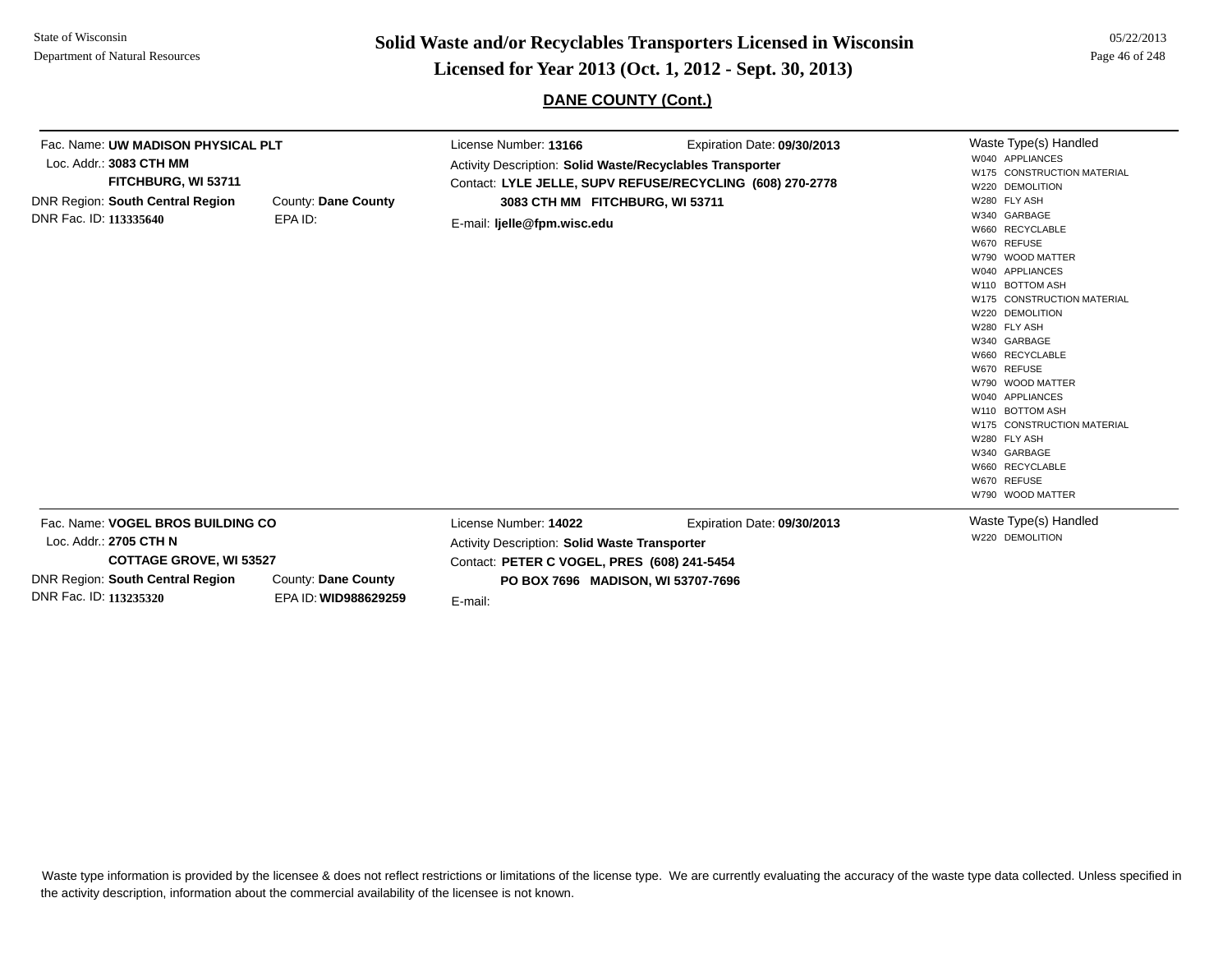**Page 47 of 248 <b>Licensed for Year 2013 (Oct. 1, 2012 - Sept. 30, 2013) Page 47 of 248 Licensed for Year 2013 (Oct. 1, 2012 - Sept. 30, 2013)** 

### **DANE COUNTY (Cont.)**

| Fac. Name: W M W I - MADISON<br>Loc. Addr.: 2418 W BADGER RD<br><b>MADISON, WI 53713</b><br>DNR Region: South Central Region<br>DNR Fac. ID: 113118720                          | County: Dane County<br>EPA ID:              | License Number: 10149<br>Expiration Date: 09/30/2013<br>Activity Description: Solid Waste/Recyclables Transporter<br>Contact: JEFF WILSON, SR DISTRICT MGR (608) 276-1211<br>2418 W BADGER RD MADISON, WI 53713<br>E-mail: jwilson3@wm.comjwilson3@wm.com | Waste Type(s) Handled<br>W040 APPLIANCES<br>W050 ASBESTOS<br>W170 CONCRETE<br>W175 CONSTRUCTION MATERIAL<br>W180 CONTAMINATED SOIL<br>W220 DEMOLITION<br>W235 DRYWALL<br>W275 FLUORESCENT BULBS<br>W340 GARBAGE<br>W410 INDUSTRIAL<br>W530 NONCOMBUSTIBLE<br>W544 OIL FILTERS<br>W660 RECYCLABLE<br>W670 REFUSE<br>W675 ROOFING/SHINGLES<br>W735 SLUDGE<br>W770 TIRES<br>W790 WOOD MATTER |
|---------------------------------------------------------------------------------------------------------------------------------------------------------------------------------|---------------------------------------------|-----------------------------------------------------------------------------------------------------------------------------------------------------------------------------------------------------------------------------------------------------------|-------------------------------------------------------------------------------------------------------------------------------------------------------------------------------------------------------------------------------------------------------------------------------------------------------------------------------------------------------------------------------------------|
| Fac. Name: WAUNAKEE REMODELING INC<br>Loc. Addr.: 1001 FRANK H ST<br><b>WAUNAKEE, WI 53597</b><br><b>DNR Region: South Central Region</b><br>DNR Fac. ID: 998332830             | County: Dane County<br>EPA ID:              | License Number: 14000<br>Expiration Date: 09/30/2013<br><b>Activity Description: Solid Waste Transporter</b><br>Contact: BRUCE SCHLEINZ, CONTROLLER (608) 849-5155<br>1001 FRANK H ST WAUNAKEE, WI 53597-0457<br>E-mail: bruce@waunakeeremodeling.com     | Waste Type(s) Handled<br>W115 BUILDING MATERIAL<br>W675 ROOFING/SHINGLES                                                                                                                                                                                                                                                                                                                  |
| Fac. Name: WI DH&SS-MENDOTA MENTAL HEALTH INSTITUTE<br>Loc. Addr.: 301 TROY DR<br><b>MADISON, WI 53704</b><br><b>DNR Region: South Central Region</b><br>DNR Fac. ID: 113023570 | County: Dane County<br>EPA ID: WID080505464 | License Number: 14031<br>Expiration Date: 09/30/2013<br>Activity Description: Solid Waste Transporter<br>Contact: JACK BARHAM, POWER PLANT SUPT (608) 301-1077<br>301 TROY DRIVE MADISON, WI 53704-1521<br>E-mail:                                        | Waste Type(s) Handled<br>W110 BOTTOM ASH<br>W280 FLY ASH                                                                                                                                                                                                                                                                                                                                  |
|                                                                                                                                                                                 |                                             | <b>DODGE COUNTY</b>                                                                                                                                                                                                                                       |                                                                                                                                                                                                                                                                                                                                                                                           |
| Fac. Name: ADVANCED DISPOSAL SOLID WASTE MIDWEST INC<br>Loc. Addr.: N7296 HWY V<br>HORICON, WI 53032<br>DNR Region: South Central Region<br>DNR Fac. ID: 998016030              | County: Dodge County<br>EPA ID:             | License Number: 12737<br>Expiration Date: 09/30/2013<br>Activity Description: Solid Waste/Recyclables Transporter<br>Contact: LONN WALTER, GEN MGR (920) 387-0606<br>N7296 HWY V HORICON, WI 53032<br>E-mail: lonn.walter@veoliaes.com                    | Waste Type(s) Handled<br>W050 ASBESTOS<br>W070 BARK/BRUSH<br>W180 CONTAMINATED SOIL<br>W220 DEMOLITION<br>W275 FLUORESCENT BULBS<br>W310 FOUNDRY SAND<br>W340 GARBAGE<br>W661 RECYCLABLE PAPER<br>W662 RECYCLABLE CONTAINER<br>W670 REFUSE<br>W725 SHREDDER FLUFF                                                                                                                         |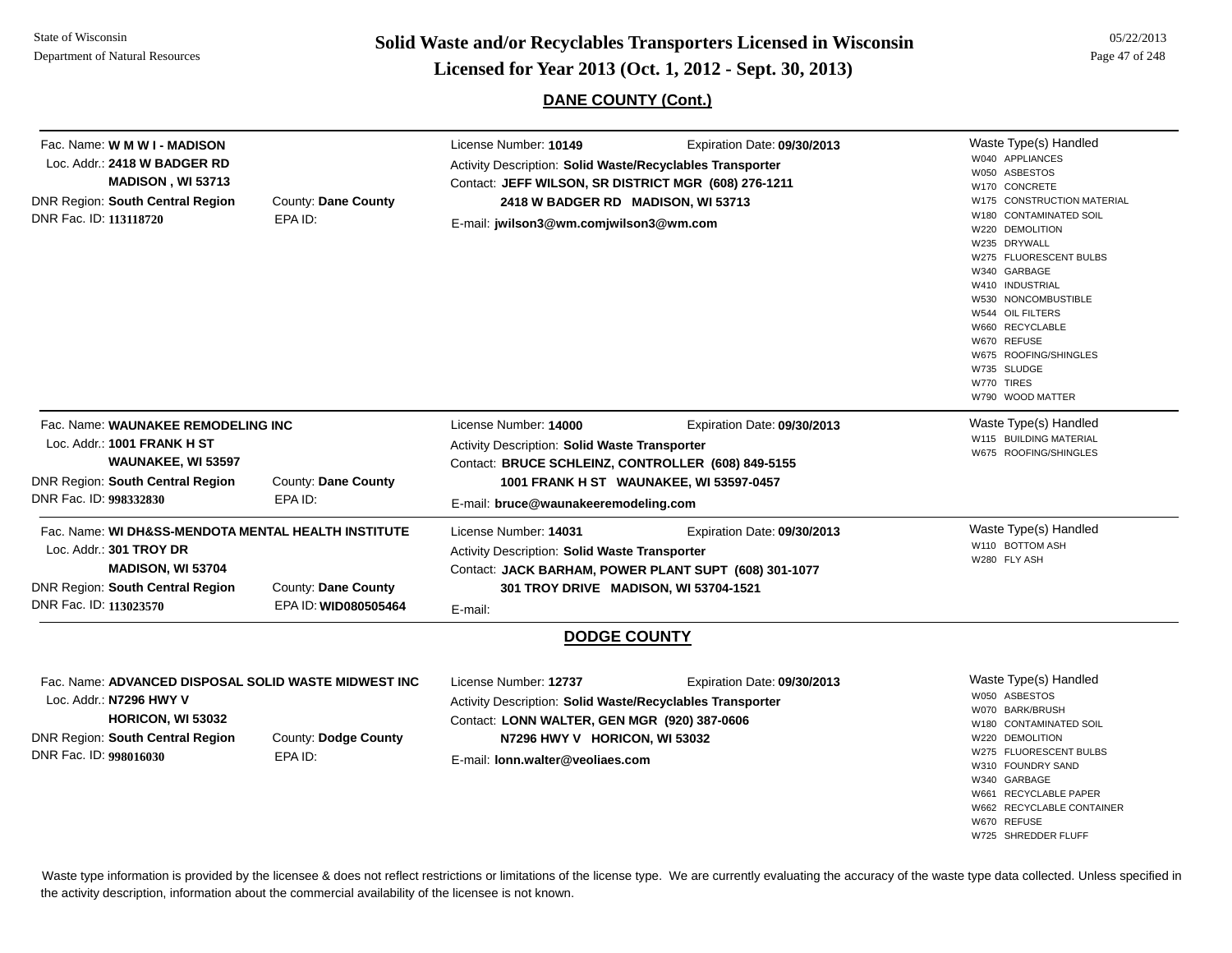**Page 48 of 248 <b>Licensed for Year 2013 (Oct. 1, 2012 - Sept. 30, 2013) Page 48 of 248 Licensed for Year 2013 (Oct. 1, 2012 - Sept. 30, 2013)** 

#### **DODGE COUNTY (Cont.)**

| Fac. Name: ALTER METALS<br>Loc. Addr.: 402 INDUSTRIAL DR<br><b>WAUPUN, WI 53963</b><br>DNR Region: South Central Region<br>DNR Fac. ID: 114104320                         | County: Dodge County<br>EPA ID: | License Number: 15484<br>Activity Description: Solid Waste/Recyclables Transporter<br>Contact: JASON BYOM, MGR (920) 324-2977<br>402 INDUSTRIAL DR WAUPUN, WI 53963<br>E-mail: jason.yom@altermetalrecycling.com | Expiration Date: 09/30/2013                                       | Waste Type(s) Handled<br>W230 DREDGINGS<br>W630 PLASTIC<br>W770 TIRES<br>W790 WOOD MATTER              |
|---------------------------------------------------------------------------------------------------------------------------------------------------------------------------|---------------------------------|------------------------------------------------------------------------------------------------------------------------------------------------------------------------------------------------------------------|-------------------------------------------------------------------|--------------------------------------------------------------------------------------------------------|
| Fac. Name: AMERICAN DISPOSAL LLC<br>Loc. Addr.: 807 ELM ST<br><b>WATERTOWN, WI 53098</b><br><b>DNR Region: South Central Region</b><br>DNR Fac. ID: 114000590             | County: Dodge County<br>EPA ID: | License Number: 14698<br>Activity Description: Solid Waste/Recyclables Transporter<br>Contact: KEITH C LUECK, OWNER (920) 261-6737<br>807 ELM ST WATERTOWN, WI 53098<br>E-mail: krlueck@sbcglobal.net            | Expiration Date: 09/30/2013                                       | Waste Type(s) Handled<br>W070 BARK/BRUSH<br>W220 DEMOLITION<br>W340 GARBAGE<br>W710 SCRAP METAL        |
| Fac. Name: BEAVER SERVICES INC<br>Loc. Addr.: W8031 HWY 33<br>BEAVER DAM, WI 53916<br><b>DNR Region: South Central Region</b><br>DNR Fac. ID: 114005320                   | County: Dodge County<br>EPA ID: | License Number: 10711<br>Activity Description: Solid Waste/Recyclables Transporter<br>Contact: BLAINE ANDLER, OWNER (920) 887-7030<br>W8031 HWY 33 BEAVER DAM, WI 53916<br>E-mail:                               | Expiration Date: 09/30/2013                                       | Waste Type(s) Handled<br>W220 DEMOLITION<br>W530 NONCOMBUSTIBLE<br>W660 RECYCLABLE<br>W790 WOOD MATTER |
| Fac. Name: CARROLL BROS RECYCLING INC<br>Loc. Addr.: 120 W ANTHONY ST<br><b>HUSTISFORD, WI 53034</b><br><b>DNR Region: South Central Region</b><br>DNR Fac. ID: 114108280 | County: Dodge County<br>EPA ID: | License Number: 14701<br>Activity Description: Recyclables Transporter<br>Contact: DOUGLAS D CARROLL, VICE PRES (920) 349-3688<br>PO BOX 547 HUSTISFORD, WI 53034-0577<br>E-mail:                                | Expiration Date: 09/30/2013                                       | Waste Type(s) Handled<br>W661 RECYCLABLE PAPER<br>W662 RECYCLABLE CONTAINER                            |
| Fac. Name: COUGHLIN CONTRS INC<br>Loc. Addr.: N1096 WELSH RD<br>WATERTOWN, WI 53098<br><b>DNR Region: South Central Region</b><br>DNR Fac. ID: 998269470                  | County: Dodge County<br>EPA ID: | License Number: 13581<br>Activity Description: Solid Waste/Recyclables Transporter<br>Contact: ROBERT J COUGHLIN, OWNER (920) 261-7637<br>E-mail:                                                                | Expiration Date: 09/30/2013<br>N1096 WELSH RD WATERTOWN, WI 53098 | Waste Type(s) Handled<br>W220 DEMOLITION<br>W790 WOOD MATTER                                           |
| Fac. Name: FLEISCHMAN EXCAVATING INC<br>Loc. Addr.: 1101 MILWAUKEE ST<br><b>LOMIRA, WI 53048</b><br><b>DNR Region: South Central Region</b><br>DNR Fac. ID: 314000390     | County: Dodge County<br>EPA ID: | License Number: 14558<br><b>Activity Description: Solid Waste Transporter</b><br>Contact: LAWRENCE FLEISCHMAN, PRES (920) 269-4763<br>1101 MILWAUKEE ST LOMIRA, WI 53048<br>E-mail:                              | Expiration Date: 09/30/2013                                       | Waste Type(s) Handled<br>W170 CONCRETE<br>W180 CONTAMINATED SOIL<br>W220 DEMOLITION                    |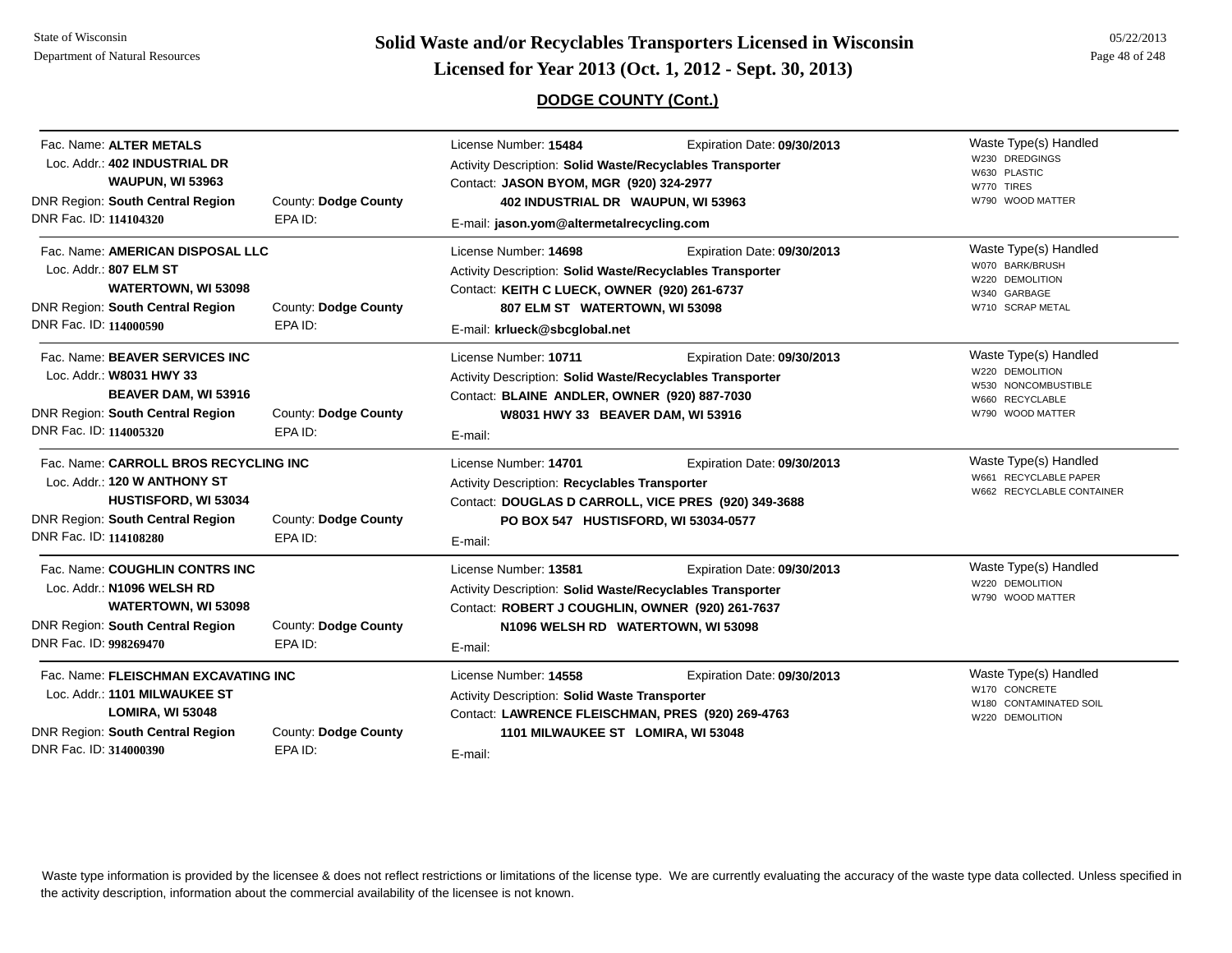State of WisconsinDepartment of Natural Resources

# **Page 49 of 248 <b>Licensed for Year 2013 (Oct. 1, 2012 - Sept. 30, 2013) Page 49 of 248 Licensed for Year 2013 (Oct. 1, 2012 - Sept. 30, 2013)**

#### **DODGE COUNTY (Cont.)**

| Fac. Name: HUSTISFORD VIL                     |                      | License Number: 14023                                | Expiration Date: 09/30/2013                            | Waste Type(s) Handled                                     |
|-----------------------------------------------|----------------------|------------------------------------------------------|--------------------------------------------------------|-----------------------------------------------------------|
| Loc. Addr.: 444 E GRIFFITH ST                 |                      | <b>Activity Description: Solid Waste Transporter</b> |                                                        | W340 GARBAGE                                              |
| HUSTISFORD, WI 53034                          |                      |                                                      | Contact: KIM HOPFINGER, CLERK-TREASURER (920) 349-3188 |                                                           |
| <b>DNR Region: South Central Region</b>       | County: Dodge County | PO BOX 345 HUSTISFORD, WI 53034                      |                                                        |                                                           |
| DNR Fac. ID: 999739730                        | EPA ID:              | E-mail: khopfinger@hustisford.com                    |                                                        |                                                           |
| Fac. Name: KIN-X CONSTR INC                   |                      | License Number: 15417                                | Expiration Date: 09/30/2013                            | Waste Type(s) Handled                                     |
| Loc. Addr.: 422 MILWAUKEE ST                  |                      | <b>Activity Description: Solid Waste Transporter</b> |                                                        | W180 CONTAMINATED SOIL                                    |
| LOMIRA, WI 53048                              |                      | Contact: ROBERT A KING, PRES (920) 948-1341          |                                                        | W220 DEMOLITION                                           |
| <b>DNR Region: South Central Region</b>       | County: Dodge County |                                                      | PO BOX 85 BROWNSVILLE, WI 53006-0085                   |                                                           |
| DNR Fac. ID: 114116640                        | EPA ID:              | E-mail: kinxconstruction@gmail.com                   |                                                        |                                                           |
| Fac. Name: KOPLIN EXCAVATING & GRADING CO INC |                      | License Number: 13486                                | Expiration Date: 09/30/2013                            | Waste Type(s) Handled                                     |
| Loc. Addr.: N1330 HWY 16 & 26                 |                      | Activity Description: Solid Waste Transporter        |                                                        | W180 CONTAMINATED SOIL                                    |
| <b>WATERTOWN, WI 53094</b>                    |                      | Contact: TODD HAMANN, PRES (920) 261-2121            |                                                        |                                                           |
| <b>DNR Region: South Central Region</b>       | County: Dodge County | PO BOX 315 WATERTOWN, WI 53094                       |                                                        |                                                           |
| DNR Fac. ID: 998216450                        | EPA ID:              | E-mail: koplin@fastbytes.com                         |                                                        |                                                           |
| Fac. Name: LENZ EXCAVATING LLC                |                      | License Number: 13663                                | Expiration Date: 09/30/2013                            | Waste Type(s) Handled                                     |
| Loc. Addr.: N1063 CTH Q                       |                      | Activity Description: Solid Waste Transporter        |                                                        | W180 CONTAMINATED SOIL<br>W220 DEMOLITION<br>W290 FOUNDRY |
| SHIELDS TN, WI 53098                          |                      | Contact: RONALD LENZ, OWNER (920) 261-1085           |                                                        |                                                           |
| <b>DNR Region: South Central Region</b>       | County: Dodge County |                                                      | N1063 CTY HWY Q WATERTOWN, WI 53098                    |                                                           |
| DNR Fac. ID: 114096290                        | EPA ID:              | E-mail:                                              |                                                        |                                                           |
| Fac. Name: LOMIRA VIL                         |                      | License Number: 10798                                | Expiration Date: 09/30/2013                            | Waste Type(s) Handled                                     |
| Loc. Addr.: 549 CHURCH ST                     |                      | <b>Activity Description: Solid Waste Transporter</b> |                                                        | W670 REFUSE                                               |
| LOMIRA, WI 53048                              |                      | Contact: BRIAN KOLL, DIR PUB WORKS (920) 269-4749    |                                                        | W790 WOOD MATTER                                          |
| <b>DNR Region: South Central Region</b>       | County: Dodge County | 423 S WATER ST LOMIRA, WI 53048                      |                                                        |                                                           |
| DNR Fac. ID: 114054490                        | EPA ID: WID988639324 | E-mail:                                              |                                                        |                                                           |
| Fac. Name: MAYVILLE HOME IMPROVEMENT LLC      |                      | License Number: 14073                                | Expiration Date: 09/30/2013                            | Waste Type(s) Handled                                     |
| Loc. Addr.: 407 KEKOSKEE ST                   |                      | <b>Activity Description: Solid Waste Transporter</b> |                                                        | W220 DEMOLITION<br>W675 ROOFING/SHINGLES                  |
| MAYVILLE, WI 53050                            |                      | Contact: WILLIAM TIGHE, OWNER (920) 387-2574         |                                                        |                                                           |
| <b>DNR Region: South Central Region</b>       | County: Dodge County | 545 N GERMAN ST MAYVILLE, WI 53050                   |                                                        |                                                           |
| DNR Fac. ID: 998341520                        | EPA ID:              | E-mail: mhi407@hotmail.com                           |                                                        |                                                           |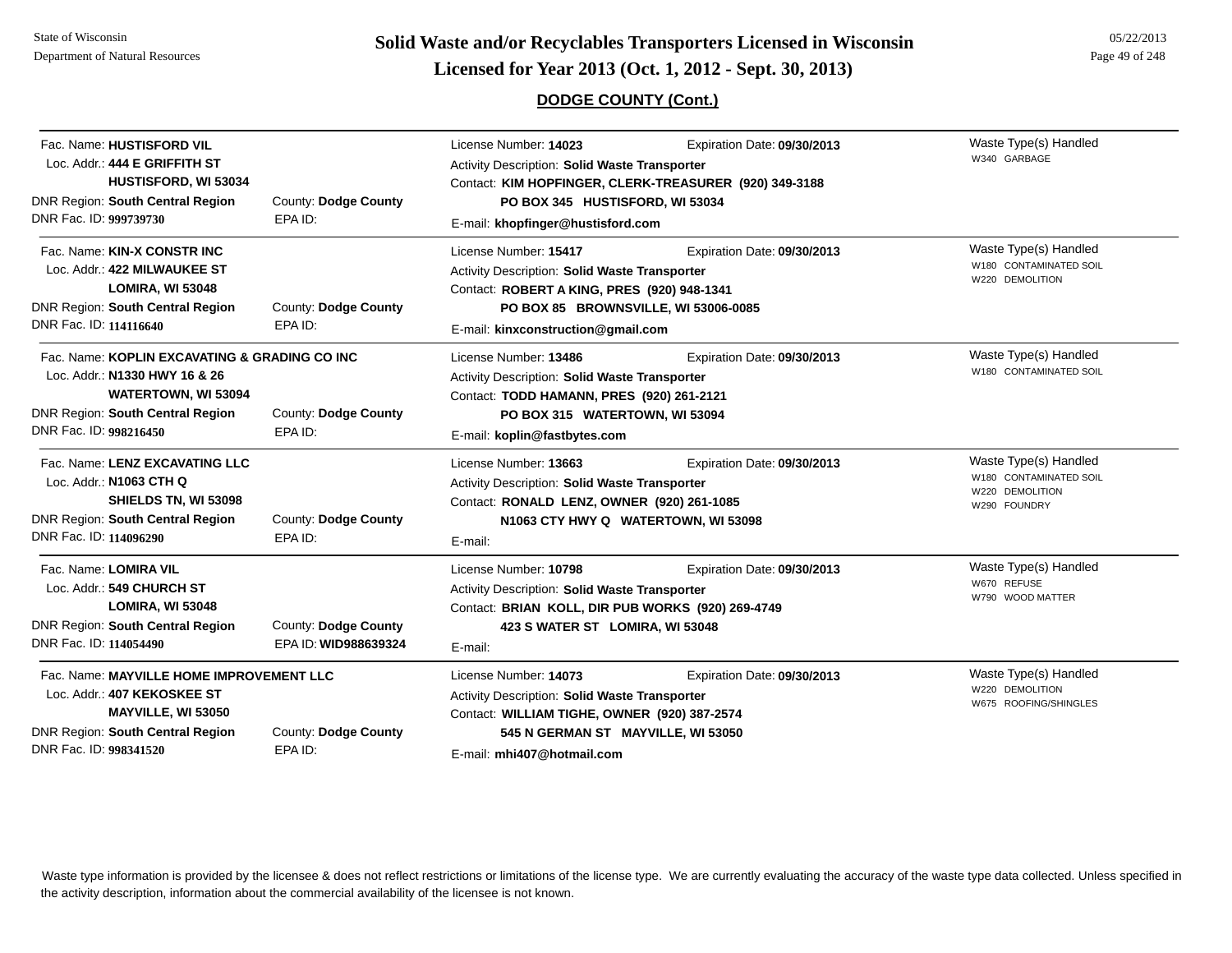**Solid Waste and/or Recyclables Transporters Licensed in Wisconsin<br>Licensed for Year 2013 (Oct. 1, 2012 - Sept. 30, 2013)** 

## **DODGE COUNTY (Cont.)**

| , 2013) | Page 50 of 248 |
|---------|----------------|
|         |                |

| Fac. Name: MITTELSTADT LLC<br>Loc. Addr.: W1584 CTH H<br><b>LOMIRA, WI 53048</b><br><b>DNR Region: South Central Region</b><br>DNR Fac. ID: 114122140            | County: Dodge County<br>EPA ID: | License Number: 15480<br>Expiration Date: 09/30/2013<br><b>Activity Description: Solid Waste/Recyclables Transporter</b><br>Contact: PETER MITTELSTADT, OWNER (920) 269-4268<br>W1584 CTH H LOMIRA, WI 53048<br>E-mail: mittelstadtllc@hotmail.com |                                                                     | Waste Type(s) Handled<br>W050 ASBESTOS<br>W070 BARK/BRUSH<br>W175 CONSTRUCTION MATERIAL<br>W180 CONTAMINATED SOIL<br>W220 DEMOLITION<br>W280 FLY ASH<br>W290 FOUNDRY<br>W340 GARBAGE<br>W410 INDUSTRIAL<br>W580 PAPER MILL SLUDGE<br>W661 RECYCLABLE PAPER<br>W662 RECYCLABLE CONTAINER<br>W770 TIRES<br>W800 YARD |
|------------------------------------------------------------------------------------------------------------------------------------------------------------------|---------------------------------|----------------------------------------------------------------------------------------------------------------------------------------------------------------------------------------------------------------------------------------------------|---------------------------------------------------------------------|--------------------------------------------------------------------------------------------------------------------------------------------------------------------------------------------------------------------------------------------------------------------------------------------------------------------|
| Fac. Name: RONALD C LUEDTKE INC<br>Loc. Addr.: N11499 COLUMBIA DR<br>LOMIRA TN, WI 53048<br><b>DNR Region: South Central Region</b><br>DNR Fac. ID: 998323810    | County: Dodge County<br>EPA ID: | License Number: 13929<br><b>Activity Description: Solid Waste Transporter</b><br>Contact: RONALD C LUEDTKE, PRESIDENT (920) 269-4539<br>666 WATER ST LOMIRA, WI 53048<br>E-mail:                                                                   | Expiration Date: 09/30/2013                                         | Waste Type(s) Handled<br>W070 BARK/BRUSH<br>W180 CONTAMINATED SOIL<br>W220 DEMOLITION<br>W280 FLY ASH<br>W290 FOUNDRY<br><b>W580 PAPER MILL SLUDGE</b><br>W670 REFUSE                                                                                                                                              |
| Fac. Name: SCHMITT CHALLENGES INC<br>Loc. Addr.: W9699 CTH S<br><b>BEAVER DAM, WI 53916</b><br><b>DNR Region: South Central Region</b><br>DNR Fac. ID: 114117960 | County: Dodge County<br>EPA ID: | License Number: 15449<br>Activity Description: Solid Waste/Recyclables Transporter<br>Contact: CARL A SCHMITT, PRES (920) 887-2337<br>E-mail:                                                                                                      | Expiration Date: 09/30/2013<br>PO BOX 125 BEAVER DAM, WI 53916-0125 | Waste Type(s) Handled<br>W220 DEMOLITION<br>W710 SCRAP METAL<br>W070 BARK/BRUSH<br>W180 CONTAMINATED SOIL                                                                                                                                                                                                          |
| Fac. Name: TEMKIN TRANSPORT INC<br>Loc. Addr.: N4177 TEMKIN RD<br><b>ELBA TN, WI 53925</b><br>DNR Region: South Central Region<br>DNR Fac. ID: 111039610         | County: Dodge County<br>EPA ID: | License Number: 10610<br>Activity Description: Solid Waste/Recyclables Transporter<br>Contact: JULIUS TEMKIN, OWNER (920) 623-2280<br>PO BOX 133 COLUMBUS, WI 53925<br>E-mail:                                                                     | Expiration Date: 09/30/2013                                         | Waste Type(s) Handled<br>W530 NONCOMBUSTIBLE<br>W670 REFUSE<br>W790 WOOD MATTER                                                                                                                                                                                                                                    |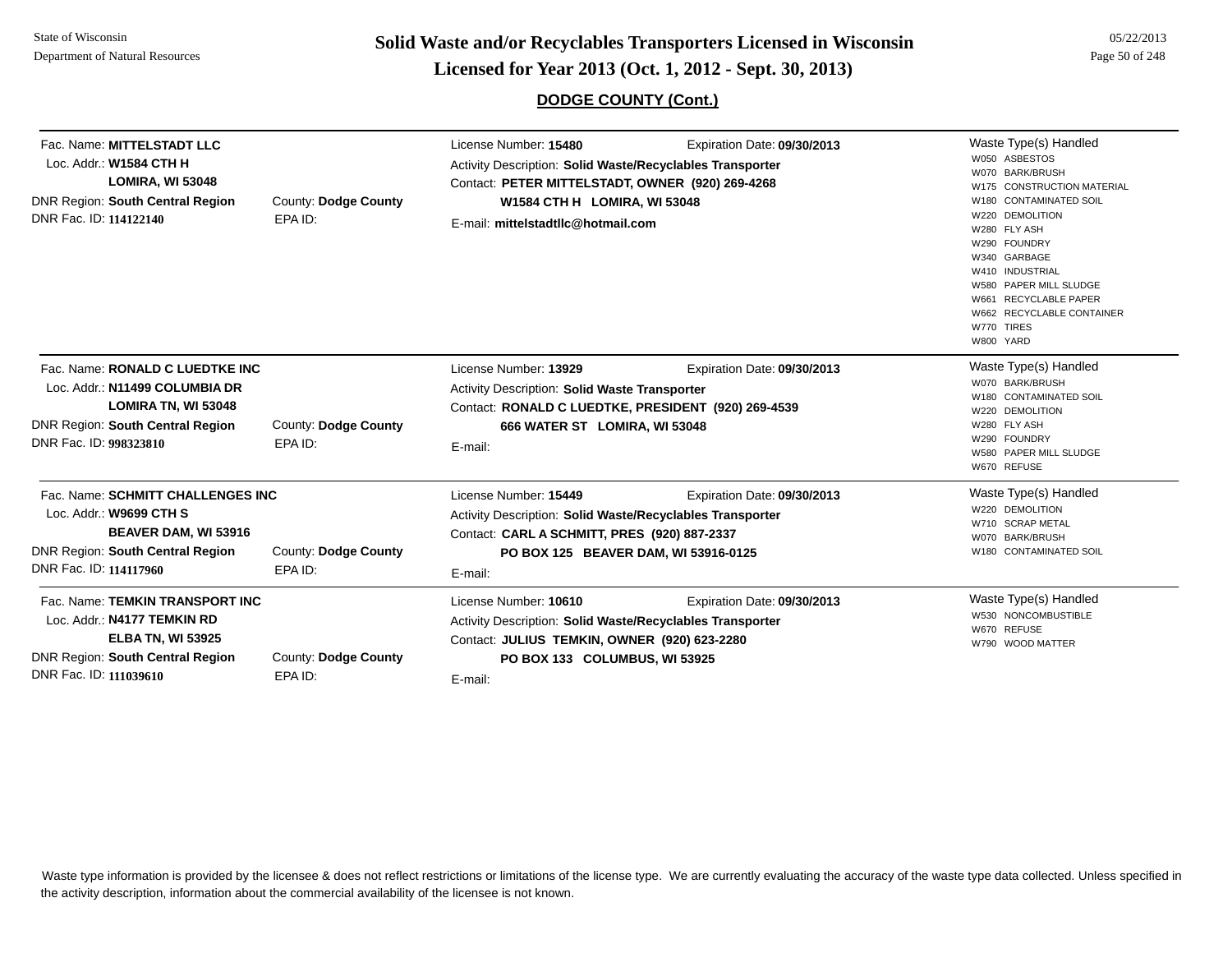**Page 51 of 248 <b>Licensed for Year 2013 (Oct. 1, 2012 - Sept. 30, 2013) Page 51 of 248 Licensed for Year 2013 (Oct. 1, 2012 - Sept. 30, 2013)** 

**DODGE COUNTY (Cont.)**

| Fac. Name: TOM VOGT EXCAVATING LLC<br>Loc. Addr.: W6132 HWY 33<br><b>JUNEAU, WI 53039</b><br>County: Dodge County<br><b>DNR Region: South Central Region</b><br>DNR Fac. ID: 114118290<br>EPA ID: |                                                                                                                                            | License Number: 15458<br>Activity Description: Solid Waste/Recyclables Transporter<br>Contact: THOMAS VOGT, MEMBER (920) 296-4603<br>W6132 HWY 33 JUNEAU, WI 53039<br>E-mail: tntvogt@yahoo.com | Waste Type(s) Handled<br>W050 ASBESTOS<br>W070 BARK/BRUSH<br>W115 BUILDING MATERIAL<br>W175 CONSTRUCTION MATERIAL<br>W180 CONTAMINATED SOIL                                                                       |                             |                                                                                                                                                                                                                                             |
|---------------------------------------------------------------------------------------------------------------------------------------------------------------------------------------------------|--------------------------------------------------------------------------------------------------------------------------------------------|-------------------------------------------------------------------------------------------------------------------------------------------------------------------------------------------------|-------------------------------------------------------------------------------------------------------------------------------------------------------------------------------------------------------------------|-----------------------------|---------------------------------------------------------------------------------------------------------------------------------------------------------------------------------------------------------------------------------------------|
|                                                                                                                                                                                                   |                                                                                                                                            |                                                                                                                                                                                                 |                                                                                                                                                                                                                   |                             | W220 DEMOLITION<br>W230 DREDGINGS<br>W280 FLY ASH<br>W290 FOUNDRY<br>W330 FUEL<br>W340 GARBAGE<br>W410 INDUSTRIAL<br>W520 MINING<br><b>W540 OIL</b><br>W630 PLASTIC<br>W675 ROOFING/SHINGLES<br>W770 TIRES<br>W790 WOOD MATTER<br>W800 YARD |
| DNR Fac. ID: 114054160                                                                                                                                                                            | Fac. Name: TOWN & COUNTRY<br>Loc. Addr.: W2899 DUNN RD<br><b>MAYVILLE, WI 53050</b><br><b>DNR Region: South Central Region</b>             | County: Dodge County<br>EPA ID: WIR000131847                                                                                                                                                    | License Number: 10958<br><b>Activity Description: Solid Waste Transporter</b><br>Contact: DARREN MUCHE, PRES (920) 387-2394<br>W2899 DUNN RD MAYVILLE, WI 53050<br>E-mail:                                        | Expiration Date: 09/30/2013 | Waste Type(s) Handled<br>W180 CONTAMINATED SOIL<br>W340 GARBAGE<br>W530 NONCOMBUSTIBLE<br>W670 REFUSE<br>W790 WOOD MATTER                                                                                                                   |
| DNR Fac. ID: 114064830                                                                                                                                                                            | Fac. Name: VINTAGE PARTS INC<br>Loc. Addr.: 1005 GREEN VALLEY RD<br><b>BEAVER DAM, WI 53916</b><br><b>DNR Region: South Central Region</b> | County: Dodge County<br>EPA ID: WID059974931                                                                                                                                                    | License Number: 14856<br><b>Activity Description: Solid Waste Transporter</b><br>Contact: DARRELL L ARMBRUSTER, PRES (920) 887-8146<br>120 CORPORATE DR BEAVER DAM, WI 53916<br>E-mail: darmbruster@vpartsinc.com | Expiration Date: 09/30/2013 | Waste Type(s) Handled<br>W175 CONSTRUCTION MATERIAL<br>W220 DEMOLITION                                                                                                                                                                      |
| DNR Fac. ID: 114107840                                                                                                                                                                            | Loc. Addr.: 400 S DRUMMOND ST<br><b>WAUPUN, WI 53963</b><br><b>DNR Region: South Central Region</b>                                        | Fac. Name: WI DOC WAUPUN CORRECTIONAL INST DRUMMOND S<br>County: Dodge County<br>EPA ID:                                                                                                        | License Number: 14259<br><b>Activity Description: Solid Waste Transporter</b><br>Contact: DALE WYMAN, ASST PWR PLT SUPT (920) 324-7195<br>PO BOX 351 WAUPUN, WI 53963<br>E-mail: dale.wyman@wisconsin.gov         | Expiration Date: 09/30/2013 | Waste Type(s) Handled<br>W280 FLY ASH                                                                                                                                                                                                       |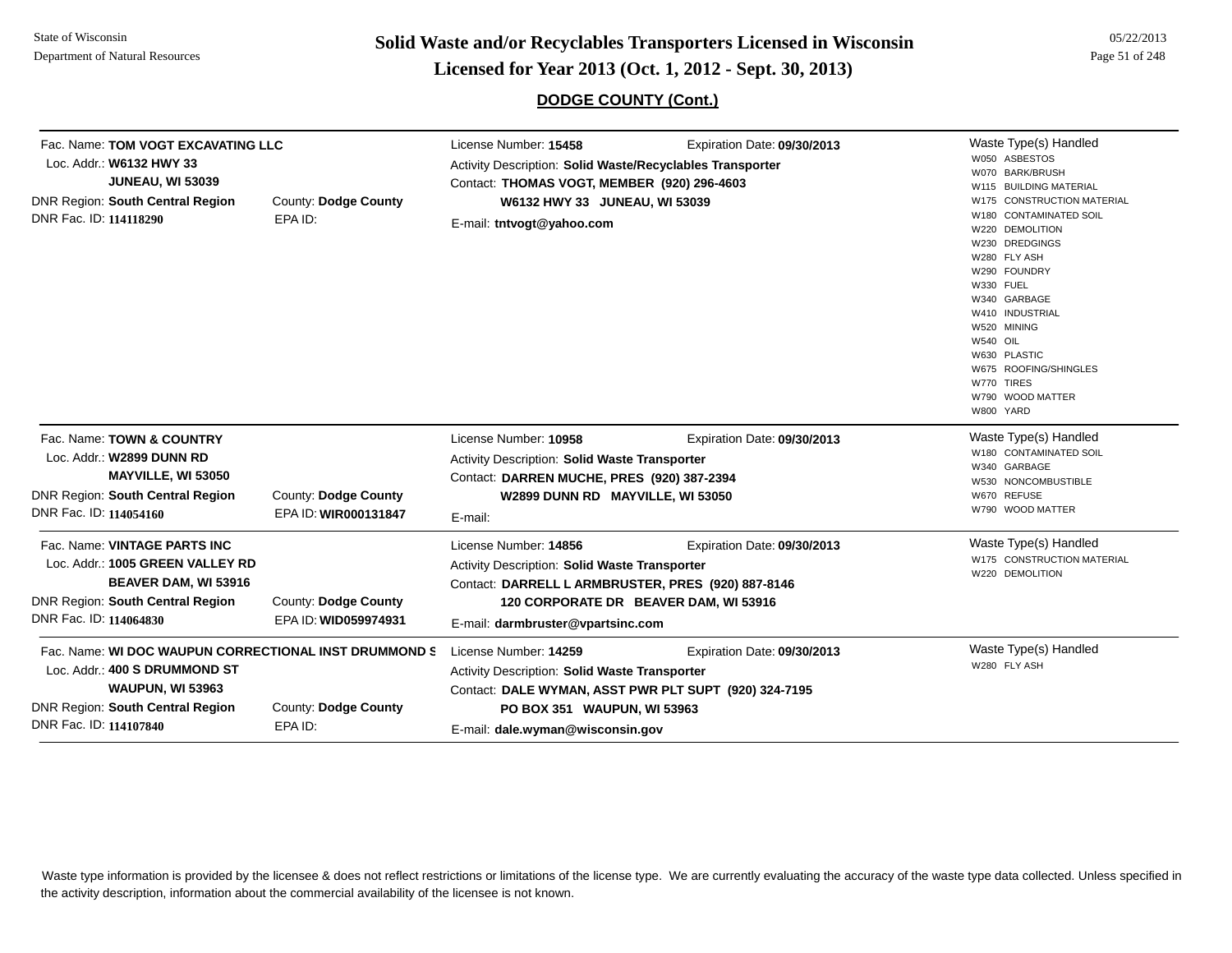# **Page 52 of 248 <b>Licensed for Year 2013 (Oct. 1, 2012 - Sept. 30, 2013) Page 52 of 248 Licensed for Year 2013 (Oct. 1, 2012 - Sept. 30, 2013)**

#### **DOOR COUNTY**

| Fac. Name: A A A ASBESTOS LLC<br>Loc. Addr.: 1264 GREEN BAY RD<br>STURGEON BAY, WI 54235<br>DNR Region: Northeast Region<br>DNR Fac. ID: 998071140                                                                       | County: Door County<br>EPA ID: | License Number: 13165<br>Expiration Date: 09/30/2013<br>Activity Description: Solid Waste Transporter<br>Contact: HERB HOWARD, PRESIDENT (920) 743-6875<br>265 LEEWARD ST STURGEON BAY, WI 54235<br>E-mail: hr.howard@yahoo.com                  | Waste Type(s) Handled<br>W050 ASBESTOS<br>W175 CONSTRUCTION MATERIAL<br>W670 REFUSE                                                                                                                                                           |
|--------------------------------------------------------------------------------------------------------------------------------------------------------------------------------------------------------------------------|--------------------------------|--------------------------------------------------------------------------------------------------------------------------------------------------------------------------------------------------------------------------------------------------|-----------------------------------------------------------------------------------------------------------------------------------------------------------------------------------------------------------------------------------------------|
| Fac. Name: ADVANCED DISPOSAL SERVICES SW MIDWEST LLC<br>Loc. Addr.: 3853 OLD HWY RD<br><b>SEVASTOPOL TN, WI 54235</b><br><b>DNR Region: Northeast Region</b><br>County: Door County<br>DNR Fac. ID: 415008110<br>EPA ID: |                                | License Number: 11276<br>Expiration Date: 09/30/2013<br>Activity Description: Solid Waste/Recyclables Transporter<br>Contact: MIKE DOOLEY, SITE MGR (920) 743-8174<br>3853 OLD HWY RD STURGEON BAY, WI 54235<br>E-mail: mike.dooley@veoliaes.com | Waste Type(s) Handled<br>W175 CONSTRUCTION MATERIAL<br>W220 DEMOLITION<br>W340 GARBAGE<br>W530 NONCOMBUSTIBLE<br>W661 RECYCLABLE PAPER<br>W662 RECYCLABLE CONTAINER<br>W670 REFUSE<br>W675 ROOFING/SHINGLES<br>W770 TIRES<br>W790 WOOD MATTER |
| Fac. Name: BORKOVETZ BLDG & SUPPLY<br>Loc. Addr.: 3741 EGG HARBOR RD<br>STURGEON BAY, WI 54235<br>DNR Region: Northeast Region<br>County: Door County<br>DNR Fac. ID: 998319190<br>EPA ID:                               |                                | License Number: 13873<br>Expiration Date: 09/30/2013<br>Activity Description: Solid Waste Transporter<br>Contact: TOM BORKOVETZ, OWNER (920) 743-6970<br>3741 EGG HARBOR RD STURGEON BAY, WI 54235<br>E-mail:                                    | Waste Type(s) Handled<br>W220 DEMOLITION                                                                                                                                                                                                      |
| Fac. Name: DELSART EXCAVATING<br>Loc. Addr.: 4830 BAYSHORE HEIGHTS CIR<br>STURGEON BAY, WI 54235<br><b>DNR Region: Northeast Region</b><br>County: Door County<br>DNR Fac. ID: 998278930<br>EPA ID:                      |                                | License Number: 13658<br>Expiration Date: 09/30/2013<br><b>Activity Description: Solid Waste Transporter</b><br>Contact: ROGER P DELSART, OWNER (920) 743-1856<br>4830 BAYSHORE HTS CIR STURGEON BAY, WI 54235<br>E-mail: delsartexc@yahoo.com   | Waste Type(s) Handled<br>W180 CONTAMINATED SOIL<br>W220 DEMOLITION<br>W790 WOOD MATTER                                                                                                                                                        |
| Fac. Name: DOOR COUNTY WASTE & RECYCLING CENTER<br>Loc. Addr.: 1509 DIVISION RD<br>STURGEON BAY, WI 54235<br>DNR Region: Northeast Region<br>DNR Fac. ID: 415008000                                                      | County: Door County<br>EPA ID: | License Number: 15236<br>Expiration Date: 09/30/2013<br>Activity Description: Solid Waste/Recyclables Transporter<br>Contact: TAMMY ESTES, OWNER (920) 746-7434<br>1509 DIVISION RD STURGEON BAY, WI 54235<br>E-mail: stevetammy34@charter.net   | Waste Type(s) Handled<br>W070 BARK/BRUSH<br>W220 DEMOLITION<br>W340 GARBAGE<br>W661 RECYCLABLE PAPER<br>W662 RECYCLABLE CONTAINER<br>W675 ROOFING/SHINGLES<br>W710 SCRAP METAL<br>W770 TIRES                                                  |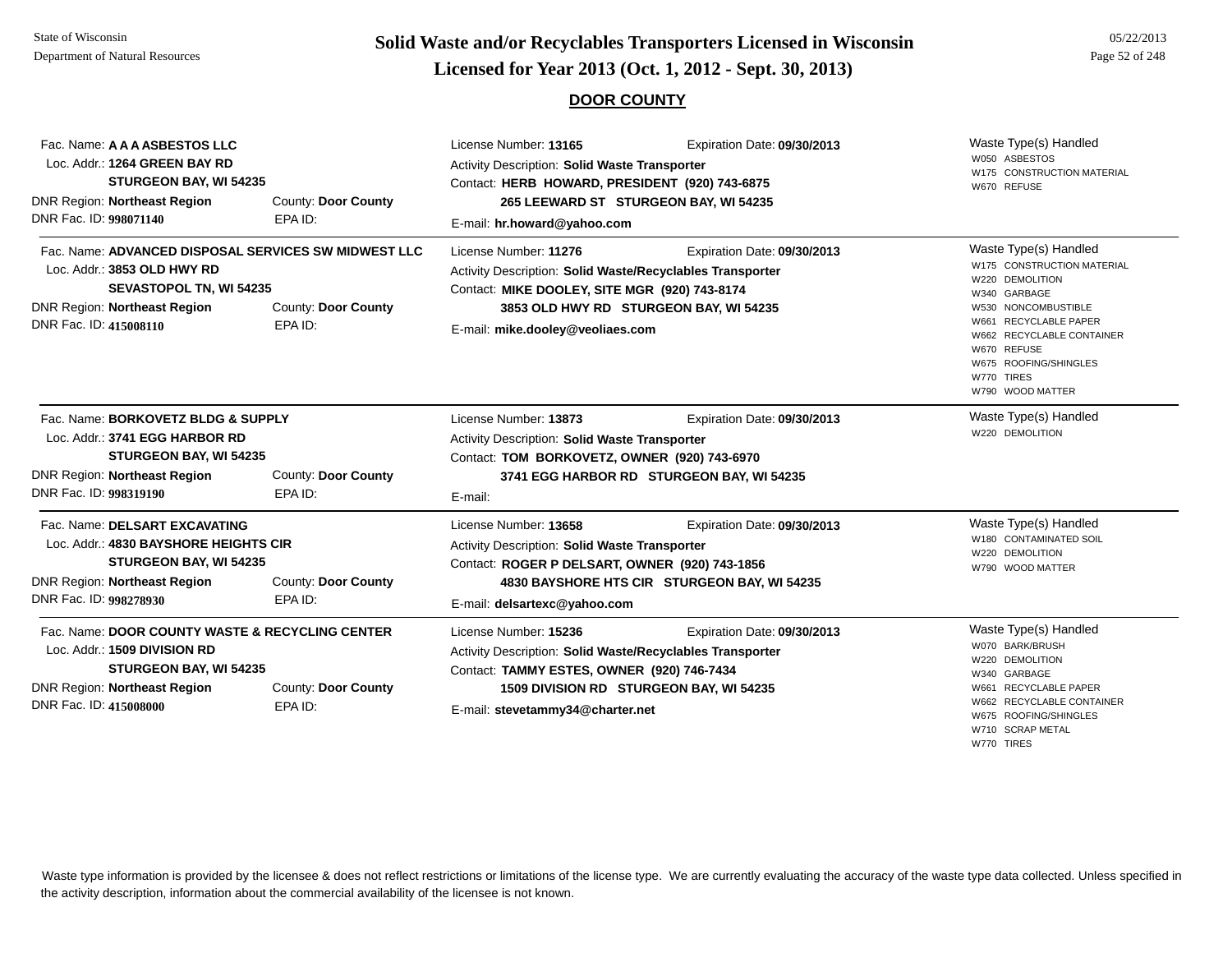**Page 53 of 248 <b>Licensed for Year 2013 (Oct. 1, 2012 - Sept. 30, 2013) Page 53 of 248 Licensed for Year 2013 (Oct. 1, 2012 - Sept. 30, 2013)** 

### **DOOR COUNTY (Cont.)**

| Fac. Name: ESTES LLC<br>Loc. Addr.: 1509 DIVISION RD<br>STURGEON BAY, WI 54235<br>DNR Region: Northeast Region<br>DNR Fac. ID: 315000070                                            | County: Door County<br>EPA ID:              | License Number: 14531<br>Expiration Date: 09/30/2013<br>Activity Description: Solid Waste/Recyclables Transporter<br>Contact: STEVE ESTES, OWNER (920) 746-7434<br>1509 DIVISION RD STURGEON BAY, WI 54235<br>E-mail:                                     | Waste Type(s) Handled<br>W070 BARK/BRUSH<br>W220 DEMOLITION<br>W340 GARBAGE<br>W661 RECYCLABLE PAPER<br>W662 RECYCLABLE CONTAINER<br>W675 ROOFING/SHINGLES<br>W710 SCRAP METAL<br>W770 TIRES |
|-------------------------------------------------------------------------------------------------------------------------------------------------------------------------------------|---------------------------------------------|-----------------------------------------------------------------------------------------------------------------------------------------------------------------------------------------------------------------------------------------------------------|----------------------------------------------------------------------------------------------------------------------------------------------------------------------------------------------|
| Fac. Name: FULL CIRCLE RECYCLING<br>Loc. Addr.: 1446 SHILOH RD (1456 SHILOH)<br><b>STURGEON BAY, WI 54235-0045</b><br><b>DNR Region: Northeast Region</b><br>DNR Fac. ID: 415186530 | County: Door County<br>EPA ID: WI0000122614 | License Number: 15277<br>Expiration Date: 09/30/2013<br>Activity Description: Solid Waste/Recyclables Transporter<br>Contact: TONY HAYES, OWNER (920) 743-2232<br>1456 SHILOH RD STURGEON BAY, WI 54235-0045<br>E-mail: hayessalvage@yahoo.com            | Waste Type(s) Handled<br>W340 GARBAGE                                                                                                                                                        |
| Fac. Name: GOING GARBAGE & RECYCLING INC<br>Loc. Addr.: 10564 OLD STAGE RD<br><b>LIBERTY GROVE TN, WI 54234</b><br><b>DNR Region: Northeast Region</b><br>DNR Fac. ID: 415008330    | County: Door County<br>EPA ID: WID030184550 | License Number: 10233<br>Expiration Date: 09/30/2013<br>Activity Description: Solid Waste/Recyclables Transporter<br>Contact: JEFFERY L JOHNSON, MGR (920) 854-2114<br>PO BOX 468 SISTER BAY, WI 54234-0468<br>E-mail:                                    | Waste Type(s) Handled<br>W040 APPLIANCES<br>W080 BATTERIES<br>W340 GARBAGE<br>W661 RECYCLABLE PAPER<br>W662 RECYCLABLE CONTAINER<br>W670 REFUSE<br>W770 TIRES                                |
| Fac. Name: HANDY BINS<br>Loc. Addr.: 633 E WALNUT PL<br>STURGEON BAY, WI 54235<br>DNR Region: Northeast Region<br>DNR Fac. ID: 415024170                                            | County: Door County<br>EPA ID:              | License Number: 14927<br>Expiration Date: 09/30/2013<br>Activity Description: Solid Waste/Recyclables Transporter<br>Contact: JOSEPH KAMINSKI, PROPRIETOR (920) 746-9300<br>633 E WALNUT PL STURGEON BAY, WI 54235<br>E-mail:                             | Waste Type(s) Handled<br>W220 DEMOLITION<br>W340 GARBAGE                                                                                                                                     |
| Fac. Name: LILY BAY TRUCKING LLC<br>Loc. Addr.: 3627 LILY BAY RD<br>STURGEON BAY, WI 54235<br><b>DNR Region: Northeast Region</b><br>DNR Fac. ID: 415030000                         | County: Door County<br>EPA ID:              | License Number: 15244<br>Expiration Date: 09/30/2013<br>Activity Description: Solid Waste/Recyclables Transporter<br>Contact: TIMOTHY G SMITH, OWNER (920) 333-0031<br>3627 LILY BAY RD STURGEON BAY, WI 54235<br>E-mail:                                 | Waste Type(s) Handled<br>W070 BARK/BRUSH<br>W220 DEMOLITION<br>W340 GARBAGE<br>W661 RECYCLABLE PAPER<br>W662 RECYCLABLE CONTAINER<br>W770 TIRES                                              |
| Fac. Name: STURGEON BAY CTY SANITATION DEPT<br>Loc. Addr.: 835 N 14TH AVE<br>STURGEON BAY, WI 54235<br>DNR Region: Northeast Region<br>DNR Fac. ID: 415008990                       | County: Door County<br>EPA ID:              | License Number: 11417<br>Expiration Date: 09/30/2013<br>Activity Description: Solid Waste/Recyclables Transporter<br>Contact: BOB BORDEAU, MUN SERV SUPT (920) 746-2912<br>835 N 14TH AVENUE STURGEON BAY, WI 54235<br>E-mail: bbordeau@sturgeonbaywi.org | Waste Type(s) Handled<br>W220 DEMOLITION<br>W340 GARBAGE<br>W530 NONCOMBUSTIBLE<br>W670 REFUSE<br>W790 WOOD MATTER                                                                           |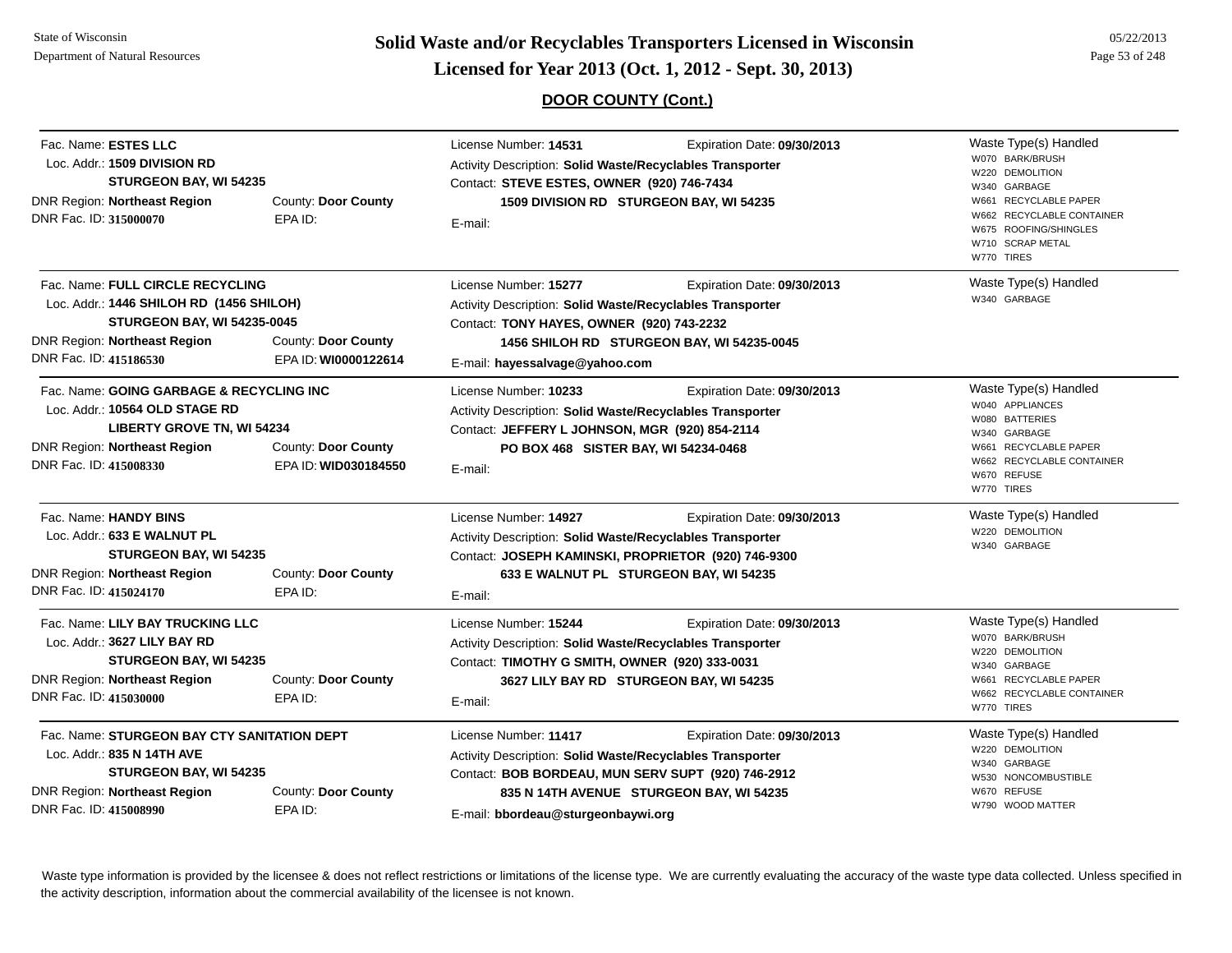**Page 54 of 248 <b>Licensed for Year 2013 (Oct. 1, 2012 - Sept. 30, 2013) Page 54 of 248 Licensed for Year 2013 (Oct. 1, 2012 - Sept. 30, 2013)** 

### **DOOR COUNTY (Cont.)**

| Loc. Addr.: 4127 BLUFF LN<br>FISH CREEK, WI 54212<br><b>DNR Region: Northeast Region</b><br>DNR Fac. ID: 415032310              | Fac. Name: TRASHE GARBAGE & RECYCLING SERVICE<br>County: Door County<br>EPA ID:                       | License Number: 15279<br>Expiration Date: 09/30/2013<br>Activity Description: Solid Waste/Recyclables Transporter<br>Contact: PATRICK FOY, OWNER (920) 868-5023<br>PO BOX 675 FISH CREEK, WI 54212<br>E-mail: pnlt_box@hotmail.com       | Waste Type(s) Handled<br>W340 GARBAGE<br>W661 RECYCLABLE PAPER<br>W662 RECYCLABLE CONTAINER                                                    |
|---------------------------------------------------------------------------------------------------------------------------------|-------------------------------------------------------------------------------------------------------|------------------------------------------------------------------------------------------------------------------------------------------------------------------------------------------------------------------------------------------|------------------------------------------------------------------------------------------------------------------------------------------------|
| Fac. Name: <b>WRDSCO</b><br>Loc. Addr.: 7710 CTH C<br><b>DNR Region: Northeast Region</b><br>DNR Fac. ID: 415026150             | STURGEON BAY, WI 54235<br>County: Door County<br>EPA ID:                                              | License Number: 15210<br>Expiration Date: 09/30/2013<br>Activity Description: Solid Waste/Recyclables Transporter<br>Contact: KIM D WILDE, OWNER (920) 559-7455<br>7710 CTH C STURGEON BAY, WI 54235<br>E-mail: wrdsco@live.com          | Waste Type(s) Handled<br>W070 BARK/BRUSH<br>W080 BATTERIES<br>W220 DEMOLITION<br>W410 INDUSTRIAL<br>W661 RECYCLABLE PAPER<br>W770 TIRES        |
|                                                                                                                                 |                                                                                                       | <b>DOUGLAS COUNTY</b>                                                                                                                                                                                                                    |                                                                                                                                                |
| Loc. Addr.: 1021 GARFIELD AVE<br>SUPERIOR, WI 54880<br>DNR Region: Northern Region<br>DNR Fac. ID: 816108260                    | Fac. Name: ALWAYS AVAILABLE ROLL OFF SERVICE INC<br>County: Douglas County<br>EPA ID: WIR000018713    | License Number: 15306<br>Expiration Date: 09/30/2013<br>Activity Description: Solid Waste/Recyclables Transporter<br>Contact: STEVEN CHRISTEN, OWNER (800) 652-4285<br>1021 GARFIELD AVE SUPERIOR, WI 54880<br>E-mail: aarolloff@aol.com | Waste Type(s) Handled<br>W070 BARK/BRUSH<br>W220 DEMOLITION<br>W340 GARBAGE<br>W661 RECYCLABLE PAPER<br>W662 RECYCLABLE CONTAINER<br>W800 YARD |
| Fac. Name: BETS ROLL OFF DISPOSAL<br>Loc. Addr.: 7365 S NAJT RD<br><b>DNR Region: Northern Region</b><br>DNR Fac. ID: 816002550 | SOUTH RANGE, WI 54874<br>County: Douglas County<br>EPA ID:                                            | License Number: 14814<br>Expiration Date: 09/30/2013<br>Activity Description: Solid Waste Transporter<br>Contact: ROBERT O HART, OWNER/OPERATOR (715) 399-0500<br>7365 S NAJT RD SOUTH RANGE, WI 54874<br>E-mail: rhart495@netzero.net   | Waste Type(s) Handled<br>W070 BARK/BRUSH<br>W220 DEMOLITION                                                                                    |
| Loc. Addr.: 6428 S ALLEN RD<br>DNR Region: Northern Region<br>DNR Fac. ID: 998322710                                            | Fac. Name: CHARLES ALLEN JR CONTRACTING<br>SUPERIOR TN, WI 54836<br>County: Douglas County<br>EPA ID: | License Number: 13919<br>Expiration Date: 09/30/2013<br>Activity Description: Solid Waste/Recyclables Transporter<br>Contact: CHARLES J ALLEN JR, OWNER (715) 399-2133<br>6428 S ALLEN RD FOXBORO, WI 54836<br>E-mail:                   | Waste Type(s) Handled<br>W220 DEMOLITION<br>W340 GARBAGE<br>W670 REFUSE<br>W770 TIRES<br>W800 YARD                                             |
| Loc. Addr.: 2512 CENTRAL AVE<br>SUPERIOR, WI 54880<br><b>DNR Region: Northern Region</b><br>DNR Fac. ID: 816037640              | Fac. Name: DULUTH LANDFILL SUPERIOR LLC<br>County: Douglas County<br>EPA ID:                          | License Number: 12441<br>Expiration Date: 09/30/2013<br>Activity Description: Solid Waste Transporter<br>Contact:<br>2512 CENTRAL AVE SUPERIOR, WI 54880<br>E-mail:                                                                      |                                                                                                                                                |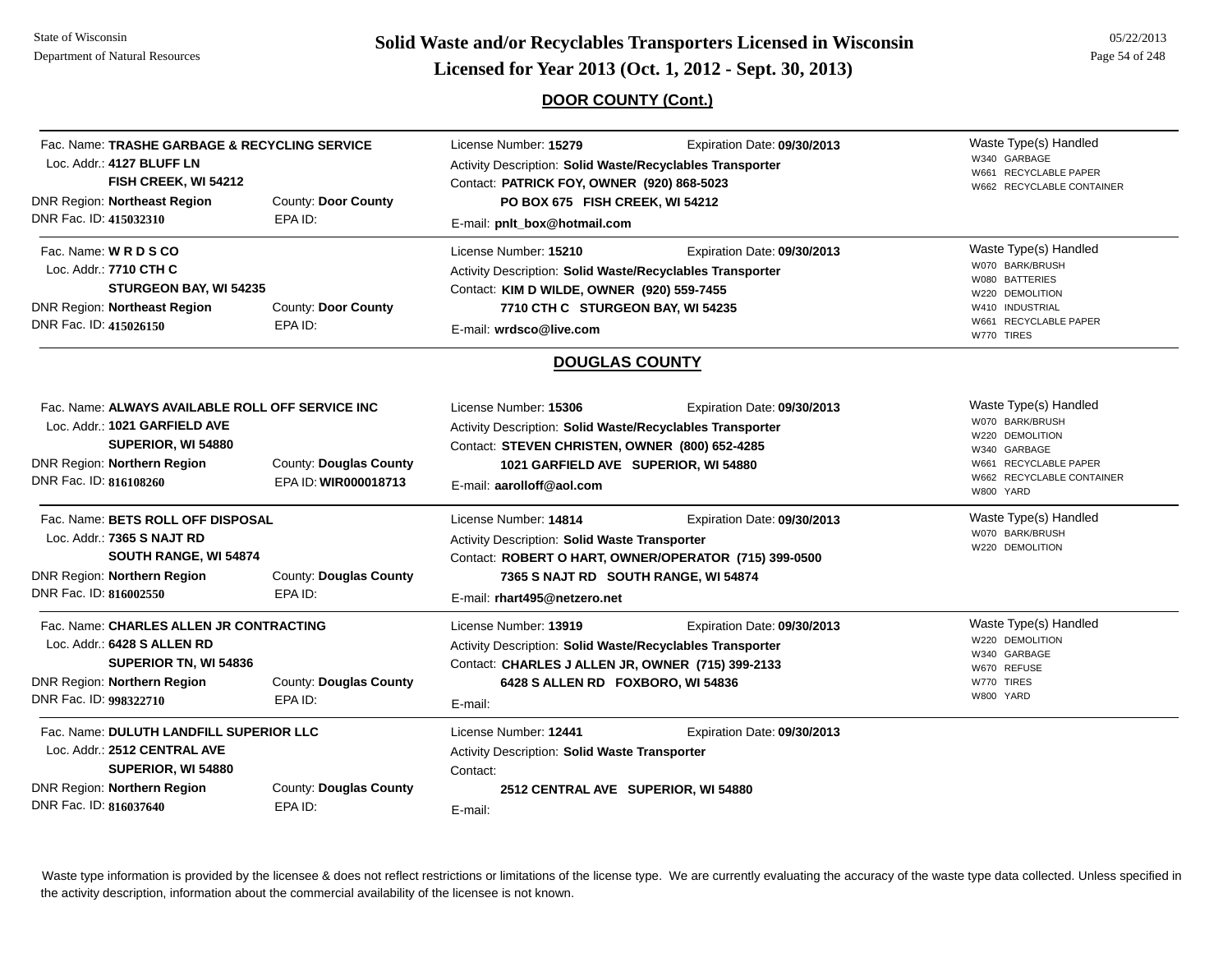**Solid Waste and/or Recyclables Transporters Licensed in Wisconsin<br>Licensed for Year 2013 (Oct. 1, 2012 - Sept. 30, 2013)** 

### **DOUGLAS COUNTY (Cont.)**

|  | 05/22/2013     |
|--|----------------|
|  | Page 55 of 248 |

| Fac. Name: <b>J &amp; B TRUCKING LLC</b><br>Loc. Addr.: 5401 OAKES AVE<br>SUPERIOR, WI 54836<br><b>DNR Region: Northern Region</b><br>DNR Fac. ID: 816085930                | County: Douglas County<br>EPA ID:              | License Number: 15339<br><b>Activity Description: Solid Waste Transporter</b><br>Contact: LYNETTE KESLER, OFFICE MANAGER (715) 394-5838<br>5401 OAKES AVE SUPERIOR, WI 54880<br>E-mail: lik@jbtruckingllc.com                        | Waste Type(s) Handled<br>W180 CONTAMINATED SOIL<br>W220 DEMOLITION<br>W410 INDUSTRIAL |                                                                                                               |
|-----------------------------------------------------------------------------------------------------------------------------------------------------------------------------|------------------------------------------------|--------------------------------------------------------------------------------------------------------------------------------------------------------------------------------------------------------------------------------------|---------------------------------------------------------------------------------------|---------------------------------------------------------------------------------------------------------------|
| Fac. Name: MONARCH PAVING<br>Loc. Addr.: 5927 ALBANY<br>SUPERIOR, WI 54880<br><b>DNR Region: Northern Region</b><br>DNR Fac. ID: 816116070                                  | County: Douglas County<br>EPA ID: WIR000134122 | License Number: 15352<br><b>Activity Description: Solid Waste Transporter</b><br>920 10TH AVE N ONALASKA, WI 54650<br>E-mail: twetzel@mathy.com                                                                                      | Expiration Date: 09/30/2013<br>Contact: TARA WETZEL, ENVIRONMENTAL MGR (608) 779-6322 | Waste Type(s) Handled<br>W180 CONTAMINATED SOIL                                                               |
| Fac. Name: NORDIC WASTE SERVICES INC<br>Loc. Addr.: 2210 WINTER ST<br>SUPERIOR, WI 54880<br>County: Douglas County<br>DNR Region: Northern Region<br>DNR Fac. ID: 816007390 |                                                | License Number: 15317<br>Activity Description: Solid Waste/Recyclables Transporter<br>Contact: CHUCK BLASCOE, PRESIDENT (218) 625-0909<br>P O BOX 3677 DULUTH, MN 55803                                                              | Expiration Date: 09/30/2013                                                           | Waste Type(s) Handled<br>W660 RECYCLABLE<br>W661 RECYCLABLE PAPER<br>W662 RECYCLABLE CONTAINER<br>W670 REFUSE |
| Fac. Name: OLSON BROS<br>Loc. Addr.: OLD HWY 2 & CNTY LINE RD<br><b>BRULE, WI 52820</b><br>DNR Region: Northern Region<br>DNR Fac. ID: 816110240                            | EPA ID:<br>County: Douglas County<br>EPA ID:   | E-mail: nordicwaste1@hotmail.com<br>License Number: 14171<br>Activity Description: Solid Waste Transporter<br>Contact: KEITH OLSON, PRESIDENT (715) 372-4818<br><b>BOX 134 BRULE, WI 54820</b><br>E-mail: olsonbrosbrule@cheqnet.net | Expiration Date: 09/30/2013                                                           | Waste Type(s) Handled<br>W180 CONTAMINATED SOIL<br>W220 DEMOLITION<br>W790 WOOD MATTER                        |
| Fac. Name: RJS TRANSPORTATION GROUP LLC<br>Loc. Addr.: CLOUGH AVE<br>SUPERIOR, WI 54880<br><b>DNR Region: Northern Region</b><br>DNR Fac. ID: 816112990                     | County: Douglas County<br>EPA ID:              | License Number: 14287<br>Activity Description: Solid Waste Transporter<br>Contact: DAVID M LEMKE, VICE PRESIDENT (715) 394-7771<br>5300 STINSON AVE SUPERIOR, WI 54880<br>E-mail: dlemke@rjscompanies.com                            | Expiration Date: 09/30/2013                                                           | Waste Type(s) Handled<br>W180 CONTAMINATED SOIL                                                               |
| Fac. Name: SJK TRANSPORTS INC<br>Loc. Addr.: 3301 JAMES DAY AVE<br>SUPERIOR, WI 54880<br>DNR Region: Northern Region<br>DNR Fac. ID: 816065910                              | County: Douglas County<br>EPA ID: WIR000106609 | License Number: 14657<br>Activity Description: Solid Waste Transporter<br>Contact: KRAIG KUNKEL, GEN MGR (715) 394-1128<br>E-mail: kkunkel@petrochoice.com                                                                           | Expiration Date: 09/30/2013<br>3301 JAMES DAY AVE SUPERIOR, WI 54880                  | Waste Type(s) Handled<br>W544 OIL FILTERS                                                                     |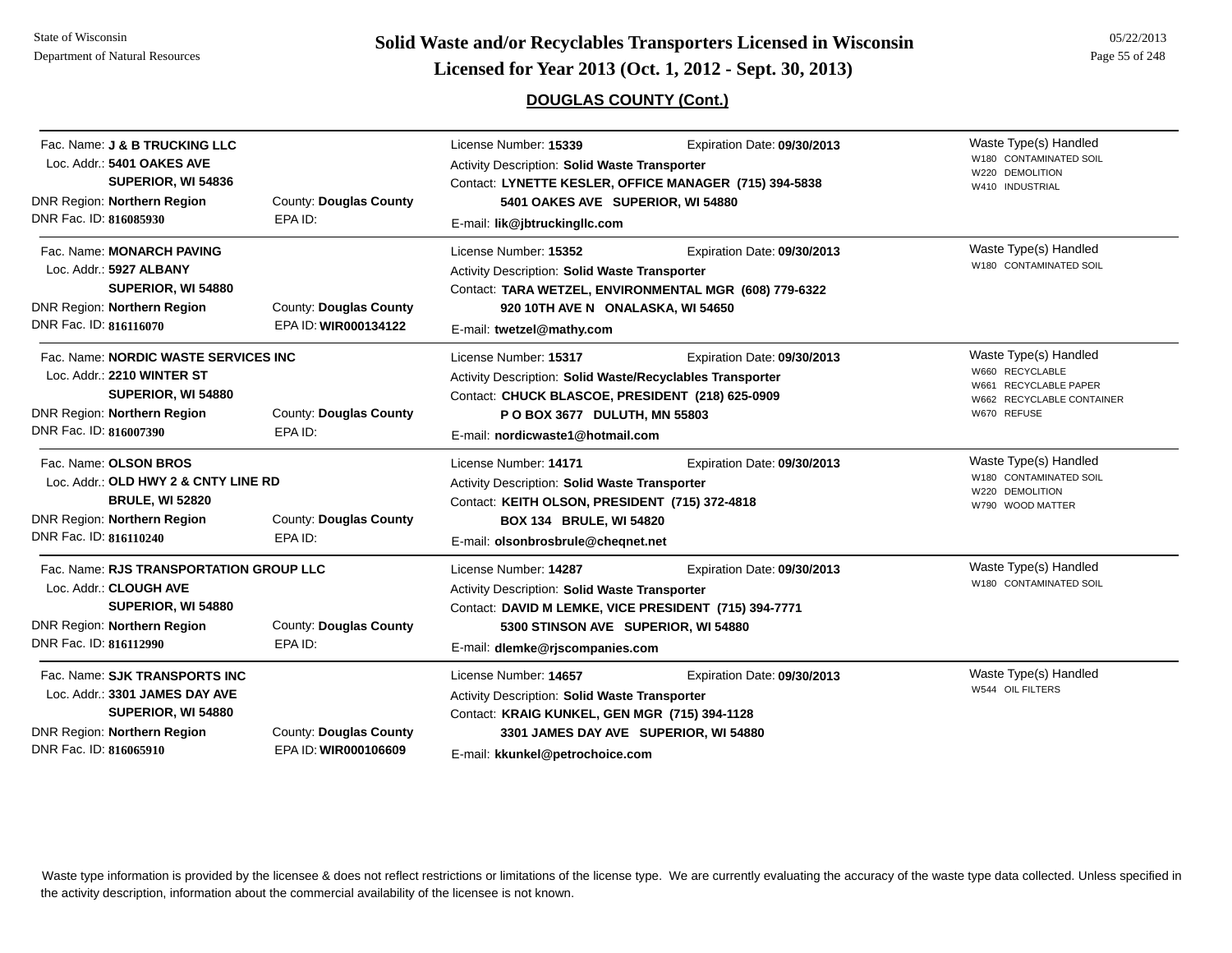State of WisconsinDepartment of Natural Resources

**Page 56 of 248 <b>Licensed for Year 2013 (Oct. 1, 2012 - Sept. 30, 2013) Page 56 of 248 Licensed for Year 2013 (Oct. 1, 2012 - Sept. 30, 2013)** 

### **DOUGLAS COUNTY (Cont.)**

| Fac. Name: SUPERIOR CTY<br>Loc. Addr.: MOCCASIN MIKE RD<br>SUPERIOR, WI 54880<br>DNR Region: Northern Region<br>DNR Fac. ID: 816041490                         | County: Douglas County<br>EPA ID: | License Number: 10404<br><b>Activity Description: Solid Waste Transporter</b><br>Contact: DARIENNE MCNAMARA, ENV REGULATORY COORD (715) 395-7506<br>1316 NORTH 14TH ST SUPERIOR, WI 54880<br>E-mail: mcnamarad@ci.superior.wi.us | Waste Type(s) Handled<br>W050 ASBESTOS<br>W340 GARBAGE<br>W530 NONCOMBUSTIBLE<br>W670 REFUSE<br>W735 SLUDGE<br>W790 WOOD MATTER |                                                                                                                                                                                                                   |
|----------------------------------------------------------------------------------------------------------------------------------------------------------------|-----------------------------------|----------------------------------------------------------------------------------------------------------------------------------------------------------------------------------------------------------------------------------|---------------------------------------------------------------------------------------------------------------------------------|-------------------------------------------------------------------------------------------------------------------------------------------------------------------------------------------------------------------|
| Fac. Name: TRASH COLLECTOR<br>Loc. Addr.: CTH Y - 5 MI E OF GORDON<br><b>GORDON, WI 54838</b><br>DNR Region: Northern Region<br>DNR Fac. ID: 999426450         | County: Douglas County<br>EPA ID: | License Number: 11599<br>Activity Description: Solid Waste/Recyclables Transporter<br>Contact: KEITH BOOTH, OWNER (218) 591-2093<br>1410 CEDAR AVE SUPERIOR, WI 54880<br>E-mail:                                                 | Expiration Date: 09/30/2013                                                                                                     | Waste Type(s) Handled<br>W340 GARBAGE<br>W670 REFUSE<br>W790 WOOD MATTER                                                                                                                                          |
| Fac. Name: UDEEN TRUCKING INC<br>Loc. Addr.: 6521 TOWER AVE<br>SUPERIOR VIL, WI 54880<br>DNR Region: Northern Region<br>DNR Fac. ID: 998044520                 | County: Douglas County<br>EPA ID: | License Number: 12961<br>Activity Description: Solid Waste Transporter<br>Contact: ROBIN UDEEN CICH, PRESIDENT (715) 394-4815<br>PO BOX 3031 SUPERIOR, WI 54880<br>E-mail:                                                       | Expiration Date: 09/30/2013                                                                                                     | Waste Type(s) Handled<br>W180 CONTAMINATED SOIL<br>W220 DEMOLITION<br>W340 GARBAGE<br>W670 REFUSE<br>W790 WOOD MATTER                                                                                             |
|                                                                                                                                                                |                                   | <b>DUNN COUNTY</b>                                                                                                                                                                                                               |                                                                                                                                 |                                                                                                                                                                                                                   |
| Fac. Name: CONRADS AUTO SALVAGE INC<br>Loc. Addr.: E9889 TENTH AVE<br><b>ROCK CREEK, WI 54755</b><br>DNR Region: West Central Region<br>DNR Fac. ID: 998270020 | County: Dunn County<br>EPA ID:    | License Number: 13588<br>Activity Description: Solid Waste Transporter<br>E9889 TENTH AVE MONDOVI, WI 54755<br>E-mail: conauto@wwt.net                                                                                           | Expiration Date: 09/30/2013<br>Contact: JERRY CONRAD, OWNER/OPERATOR (715) 875-4500                                             | Waste Type(s) Handled<br>W770 TIRES                                                                                                                                                                               |
| Fac. Name: DKS CONST SERVICES INC<br>Loc. Addr.: 2520 WILSON ST<br><b>MENOMONIE, WI 54751</b><br>DNR Region: West Central Region<br>DNR Fac. ID: 617065350     | County: Dunn County<br>EPA ID:    | License Number: 14352<br><b>Activity Description: Solid Waste Transporter</b><br>Contact: DALE K SCHMITZ, MGR (715) 235-2600<br>2520 WILSON ST MENOMONIE, WI 54751<br>E-mail: office@dks54751.com                                | Expiration Date: 09/30/2013                                                                                                     | Waste Type(s) Handled<br>W050 ASBESTOS<br>W070 BARK/BRUSH<br>W180 CONTAMINATED SOIL<br>W220 DEMOLITION<br>W280 FLY ASH<br>W290 FOUNDRY<br>W340 GARBAGE<br>W410 INDUSTRIAL<br>W580 PAPER MILL SLUDGE<br>W770 TIRES |

Waste type information is provided by the licensee & does not reflect restrictions or limitations of the license type. We are currently evaluating the accuracy of the waste type data collected. Unless specified in the activity description, information about the commercial availability of the licensee is not known.

W800 YARD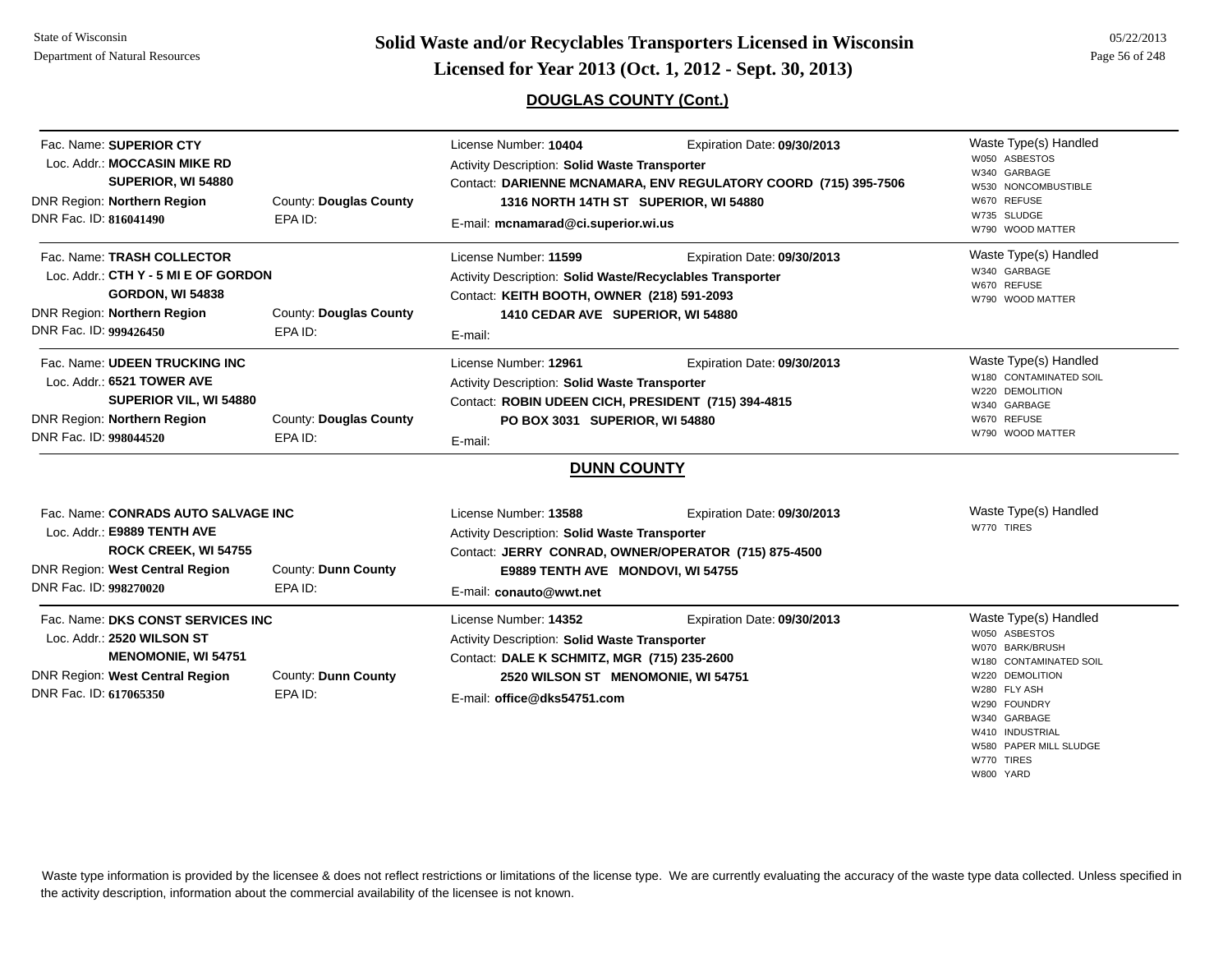**Page 57 of 248 <b>Licensed for Year 2013 (Oct. 1, 2012 - Sept. 30, 2013) Page 57 of 248 Licensed for Year 2013 (Oct. 1, 2012 - Sept. 30, 2013)** 

### **DUNN COUNTY (Cont.)**

| Fac. Name: GREENE LIGHT ENT<br>Loc. Addr.: E6276 CTH J<br><b>MENOMONIE, WI 54751</b><br><b>DNR Region: West Central Region</b><br>DNR Fac. ID: 617067660               | County: Dunn County<br>EPA ID:              | License Number: 14434<br>Activity Description: Solid Waste Transporter<br>Contact: BRUCE GREENE, VP (715) 235-3451<br>E6234 CTH J MENOMONIE, WI 54751<br>E-mail:                                            | Expiration Date: 09/30/2013                                             | Waste Type(s) Handled<br>W180 CONTAMINATED SOIL                                                                                                                                                                                                                                                |
|------------------------------------------------------------------------------------------------------------------------------------------------------------------------|---------------------------------------------|-------------------------------------------------------------------------------------------------------------------------------------------------------------------------------------------------------------|-------------------------------------------------------------------------|------------------------------------------------------------------------------------------------------------------------------------------------------------------------------------------------------------------------------------------------------------------------------------------------|
| Fac. Name: GROEPPER EXCAVATING LLC<br>Loc. Addr.: E4005 CTY RD BB<br><b>MENOMONIE, WI 54751</b><br><b>DNR Region: West Central Region</b><br>DNR Fac. ID: 617046430    | County: Dunn County<br>EPA ID: WID112867742 | License Number: 13363<br>Activity Description: Solid Waste Transporter<br>Contact: WILLIAM C GROEPPER, OWNER (715) 235-1824<br>E-mail:                                                                      | Expiration Date: 09/30/2013<br>E4005 CTY RD BB MENOMONIE, WI 54751-4822 | Waste Type(s) Handled<br>W070 BARK/BRUSH<br>W170 CONCRETE<br>W175 CONSTRUCTION MATERIAL<br>W220 DEMOLITION<br>W290 FOUNDRY<br>W310 FOUNDRY SAND<br>W455 INVESTIGATIVE WASTE<br>W700 SCRAP IRON<br>W750 STORAGE TANKS<br>W790 WOOD MATTER                                                       |
| Fac. Name: KAJA CORPORATION<br>Loc. Addr.: N6802 539TH ST<br><b>MENOMONIE, WI 54751</b><br><b>DNR Region: West Central Region</b><br>DNR Fac. ID: 617018710            | County: Dunn County<br>EPA ID:              | License Number: 15043<br>Activity Description: Solid Waste/Recyclables Transporter<br>Contact: ARTHUR REEDER (715) 233-0481<br>N6802 539TH ST MENOMONIE, WI 54751<br>E-mail: areeder@omniflight.com         | Expiration Date: 09/30/2013                                             | Waste Type(s) Handled<br>W070 BARK/BRUSH<br>W220 DEMOLITION<br>W340 GARBAGE<br>W661 RECYCLABLE PAPER<br>W662 RECYCLABLE CONTAINER<br>W800 YARD                                                                                                                                                 |
| Fac. Name: MENOMONIE DISPOSAL SYSTEMS LLC<br>Loc. Addr.: 1620 MIDWAY<br><b>MENOMONIE, WI 54751</b><br><b>DNR Region: West Central Region</b><br>DNR Fac. ID: 617008920 | County: Dunn County<br>EPA ID:              | License Number: 10462<br>Activity Description: Solid Waste/Recyclables Transporter<br>Contact: KATHY ARNOLD, OFFICE MGR (715) 235-9511<br>PO BOX 56 MENOMONIE, WI 54751<br>E-mail: karnold@enviroservwi.com | Expiration Date: 09/30/2013                                             | Waste Type(s) Handled<br>W050 ASBESTOS<br>W115 BUILDING MATERIAL<br>W220 DEMOLITION<br>W235 DRYWALL<br>W310 FOUNDRY SAND<br>W340 GARBAGE<br>W530 NONCOMBUSTIBLE<br>W661 RECYCLABLE PAPER<br>W662 RECYCLABLE CONTAINER<br>W670 REFUSE<br>W675 ROOFING/SHINGLES<br>W790 WOOD MATTER<br>W800 YARD |
| Fac. Name: VIKING DISPOSAL INC<br>Loc. Addr.: E8111 CTH BB<br><b>COLFAX, WI 54730</b><br>DNR Region: West Central Region<br>DNR Fac. ID: 617008480                     | County: Dunn County<br>EPA ID:              | License Number: 10177<br>Activity Description: Solid Waste/Recyclables Transporter<br>Contact: DALE A KNUTSON OWNER (715) 962-3309<br>E8111 CTH BB COLFAX, WI 54730<br>E-mail:                              | Expiration Date: 09/30/2013                                             | Waste Type(s) Handled<br>W220 DEMOLITION<br>W340 GARBAGE<br>W670 REFUSE<br>W790 WOOD MATTER                                                                                                                                                                                                    |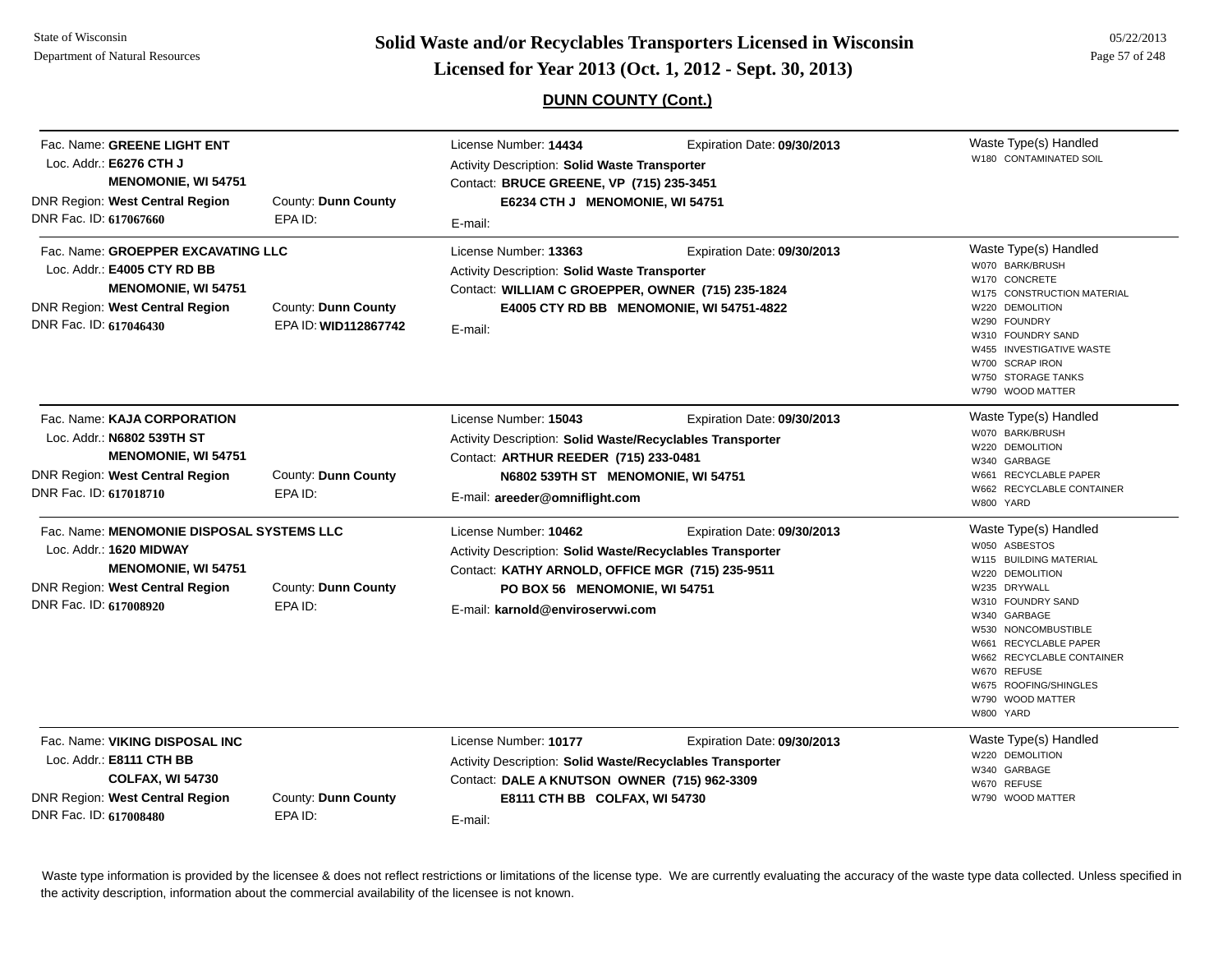**Page 18 of 248 EXECUTE:** Solid Waste and/or Recyclables Transporters Licensed in Wisconsin<br>Licensed for Year 2013 (Oct. 1, 2012 - Sept. 30, 2013)

### **DUNN COUNTY (Cont.)**

| Fac. Name: WIRTH BROS EXCAVATING<br>Loc. Addr.: 109 ELIOTT ST<br>RIDGELAND, WI 54763<br><b>DNR Region: West Central Region</b><br>DNR Fac. ID: 999967650                                                                             | County: Dunn County<br>EPA ID:                    | License Number: 12461<br>Expiration Date: 09/30/2013<br><b>Activity Description: Solid Waste Transporter</b><br>Contact: CRAIG WIRTH, PARTNER (715) 949-1266<br>BOX 1A, 109 ELIOTT ST RIDGELAND, WI 54763<br>E-mail:                 |                             | Waste Type(s) Handled<br>W070 BARK/BRUSH<br>W180 CONTAMINATED SOIL<br>W220 DEMOLITION<br>W340 GARBAGE<br>W580 PAPER MILL SLUDGE |
|--------------------------------------------------------------------------------------------------------------------------------------------------------------------------------------------------------------------------------------|---------------------------------------------------|--------------------------------------------------------------------------------------------------------------------------------------------------------------------------------------------------------------------------------------|-----------------------------|---------------------------------------------------------------------------------------------------------------------------------|
|                                                                                                                                                                                                                                      |                                                   | <b>EAU CLAIRE COUNTY</b>                                                                                                                                                                                                             |                             |                                                                                                                                 |
| Fac. Name: ADVANCED DISPOSAL SERVICES SW MIDWEST LLC<br>Loc. Addr.: 2626 MONDOVI RD<br>EAU CLAIRE, WI 54701<br><b>DNR Region: West Central Region</b><br>County: Eau Claire County<br>DNR Fac. ID: 618076580<br>EPA ID: WIR000023093 |                                                   | License Number: 10934<br>Expiration Date: 09/30/2013<br>Activity Description: Solid Waste Transporter<br>Contact: MARK VINALL, GEN MGR (715) 839-9553<br>PO BOX 1460 EAU CLAIRE, WI 54701<br>E-mail: mwvinall@veoliaes.com           |                             | Waste Type(s) Handled<br>W220 DEMOLITION<br>W340 GARBAGE<br>W660 RECYCLABLE<br>W670 REFUSE                                      |
| Fac. Name: ADVANCED TANK SERVICE INC<br>Loc. Addr.: 1521 WESTGATE RD<br>EAU CLAIRE, WI 54702<br><b>DNR Region: West Central Region</b><br>DNR Fac. ID: 618085160                                                                     | County: Eau Claire County<br>EPA ID:              | License Number: 14160<br><b>Activity Description: Solid Waste Transporter</b><br>Contact: MIKE OLSON, PRES (715) 831-8484<br>PO BOX 1072 EAU CLAIRE, WI 54702<br>E-mail:                                                             | Expiration Date: 09/30/2013 | Waste Type(s) Handled<br>W180 CONTAMINATED SOIL<br>W220 DEMOLITION                                                              |
| Fac. Name: ALTER METAL RECYCLING<br>Loc. Addr.: 3532 WHITE AVE<br><b>EAU CLAIRE, WI 54703-0569</b><br><b>DNR Region: West Central Region</b><br>County: Eau Claire County<br>DNR Fac. ID: 618008050<br>EPA ID: WIR000015065          |                                                   | License Number: 14102<br><b>Activity Description: Solid Waste Transporter</b><br>Contact: KEN BARNHOUSE, FAC MGR (715) 832-3431<br>3532 WHITE AVE EAU CLAIRE, WI 54703<br>E-mail: ken.barnhouse@altertrading.com                     | Expiration Date: 09/30/2013 | Waste Type(s) Handled<br>W220 DEMOLITION<br>W725 SHREDDER FLUFF<br>W770 TIRES                                                   |
| Fac. Name: AMERICAN EXPRESS TRANS LLC<br>Loc. Addr.: W3450 STH 37<br>EAU CLAIRE, WI 54701<br>DNR Region: West Central Region<br>DNR Fac. ID: 618089010                                                                               | County: Eau Claire County<br>EPA ID:              | License Number: 14208<br>Expiration Date: 09/30/2013<br>Activity Description: Solid Waste/Recyclables Transporter<br>Contact: ARVID JERECZEK, MGR (715) 832-9833<br>W3450 STATE RD 37 EAU CLAIRE, WI 54701<br>E-mail: tim@axtllc.net |                             | Waste Type(s) Handled<br>W070 BARK/BRUSH<br>W180 CONTAMINATED SOIL<br>W220 DEMOLITION                                           |
| Fac. Name: BANBURY PLACE INC<br>Loc. Addr.: 800 WISCONSIN ST<br>EAU CLAIRE, WI 54703<br>DNR Region: West Central Region<br>DNR Fac. ID: 618022350                                                                                    | County: Eau Claire County<br>EPA ID: WID006169502 | License Number: 13000<br>Activity Description: Solid Waste Transporter<br>Contact: JOHN A KAISER, PRES (715) 836-6828<br>PO BOX 0203 EAU CLAIRE, WI 54702-0203<br>E-mail: jack@banbury.com                                           | Expiration Date: 09/30/2013 | Waste Type(s) Handled<br>W050 ASBESTOS                                                                                          |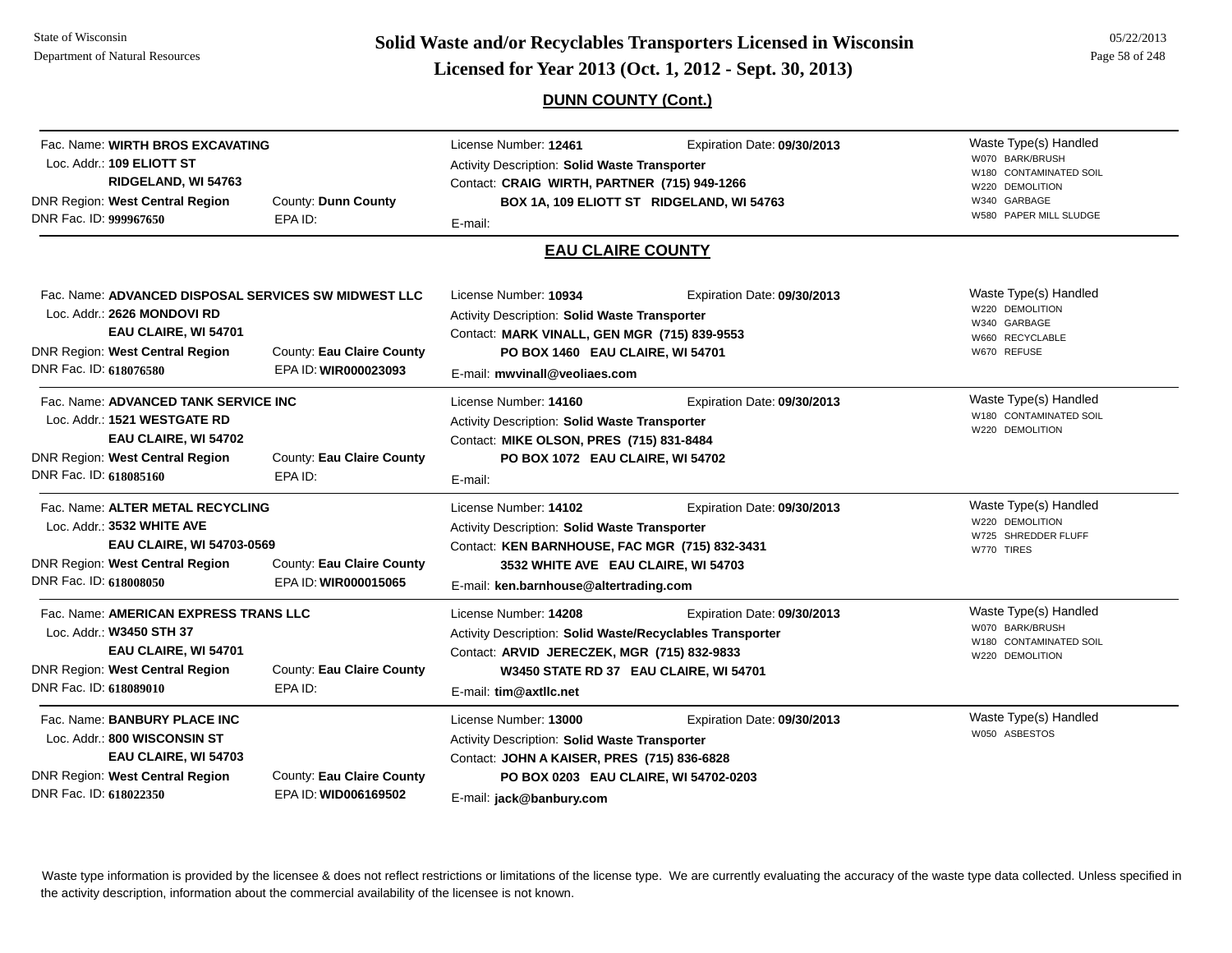**Page 59 of 248 <b>Licensed for Year 2013 (Oct. 1, 2012 - Sept. 30, 2013) Page 59 of 248 Licensed for Year 2013 (Oct. 1, 2012 - Sept. 30, 2013)** 

### **EAU CLAIRE COUNTY (Cont.)**

| DNR Fac. ID: 618019050 | Loc. Addr.: 3010 MONDOVI RD<br>EAU CLAIRE, WI 54702<br><b>DNR Region: West Central Region</b>                                                     | Fac. Name: BOXX SANITATION RECYCLING & TRANSFER STATION<br>County: Eau Claire County<br>EPA ID: WID118768696 | License Number: 12062<br>Activity Description: Solid Waste/Recyclables Transporter<br>Contact: JOSH BOXX, OWNER (715) 514-2995<br>PO BOX 3035 EAU CLAIRE, WI 54702<br>E-mail: joshboxx@boxxsanitation.com          | Expiration Date: 09/30/2013                                                                                                        | Waste Type(s) Handled<br>W220 DEMOLITION<br>W340 GARBAGE<br>W660 RECYCLABLE<br>W661 RECYCLABLE PAPER<br>W670 REFUSE<br>W340 GARBAGE<br>W670 REFUSE<br>W340 GARBAGE |
|------------------------|---------------------------------------------------------------------------------------------------------------------------------------------------|--------------------------------------------------------------------------------------------------------------|--------------------------------------------------------------------------------------------------------------------------------------------------------------------------------------------------------------------|------------------------------------------------------------------------------------------------------------------------------------|--------------------------------------------------------------------------------------------------------------------------------------------------------------------|
| DNR Fac. ID: 999870960 | Fac. Name: BRACK THERMAL SYSTEMS INC<br>Loc. Addr.: 2419 SPOONER AVE<br>ALTOONA, WI 54720<br>DNR Region: West Central Region                      | County: Eau Claire County<br>EPA ID:                                                                         | License Number: 12293<br>Activity Description: Solid Waste Transporter<br>Contact: MATT SCHUEBEL, PRES (715) 839-9461<br>E-mail: brackthermal@aol.com                                                              | Expiration Date: 09/30/2013<br>5440 BLACKBERRY RD EAU CLAIRE, WI 54701                                                             | Waste Type(s) Handled<br>W670 REFUSE                                                                                                                               |
| DNR Fac. ID: 618099350 | Fac. Name: BRIAN JOHNSON<br>Loc. Addr.: 1060 WESTERN AVE #15<br>EAU CLAIRE, WI 54703<br>DNR Region: West Central Region                           | County: Eau Claire County<br>EPA ID:                                                                         | License Number: 15075<br>Activity Description: Solid Waste/Recyclables Transporter<br>Contact: BRIAN JOHNSON, OWNER (715) 577-3594<br>28884 263RD ST HOLCOMBE, WI 54745<br>E-mail: brian@johnsonrolloffservice.com | Expiration Date: 09/30/2013                                                                                                        | Waste Type(s) Handled<br>W070 BARK/BRUSH<br>W220 DEMOLITION<br>W340 GARBAGE                                                                                        |
| DNR Fac. ID: 618096820 | Fac. Name: EAU CLAIRE PARKS RECREATION & FORESTRY<br>Loc. Addr.: 1040 FOREST ST<br>EAU CLAIRE, WI 54703<br><b>DNR Region: West Central Region</b> | County: Eau Claire County<br>EPA ID:                                                                         | License Number: 15628<br>Activity Description: Solid Waste/Recyclables Transporter<br>1040 FOREST ST EAU CLAIRE, WI 54703<br>E-mail: todd.chwala@eauclairewi.gov                                                   | Expiration Date: 09/30/2013<br>Contact: TODD CHWALA, PARK & FORESTRY SUPT (715) 839-5039                                           | Waste Type(s) Handled<br>W340 GARBAGE<br>W662 RECYCLABLE CONTAINER                                                                                                 |
| DNR Fac. ID: 618095720 | Fac. Name: G & K SERVICES<br>Loc. Addr.: 3005 MONDOVI RD<br>EAU CLAIRE, WI 54701<br><b>DNR Region: West Central Region</b>                        | County: Eau Claire County<br>EPA ID: WIR000047340                                                            | License Number: 14442<br>Activity Description: Solid Waste/Recyclables Transporter<br>E-mail: dfrench@gkservices.com                                                                                               | Expiration Date: 09/30/2013<br>Contact: DAN FRENCH, DIR OF FLEET OPERATIONS (952) 912-5815<br>5995 OPUS PKWAY MINNETONKA, MN 55343 | Waste Type(s) Handled<br><b>W540 OIL</b>                                                                                                                           |
| DNR Fac. ID: 618009920 | Fac. Name: JOHNS MOBILE HOME SERVICE<br>Loc. Addr.: 1908 CRESCENT AVE<br>EAU CLAIRE, WI 54703<br><b>DNR Region: West Central Region</b>           | County: Eau Claire County<br>EPA ID:                                                                         | License Number: 10942<br>Activity Description: Solid Waste/Recyclables Transporter<br>Contact: JOHN HELGESON OWNER (715) 832-5449<br>E-mail:                                                                       | Expiration Date: 09/30/2013<br>1908 CRESCENT AVE EAU CLAIRE, WI 54703                                                              | Waste Type(s) Handled<br>W340 GARBAGE<br>W670 REFUSE                                                                                                               |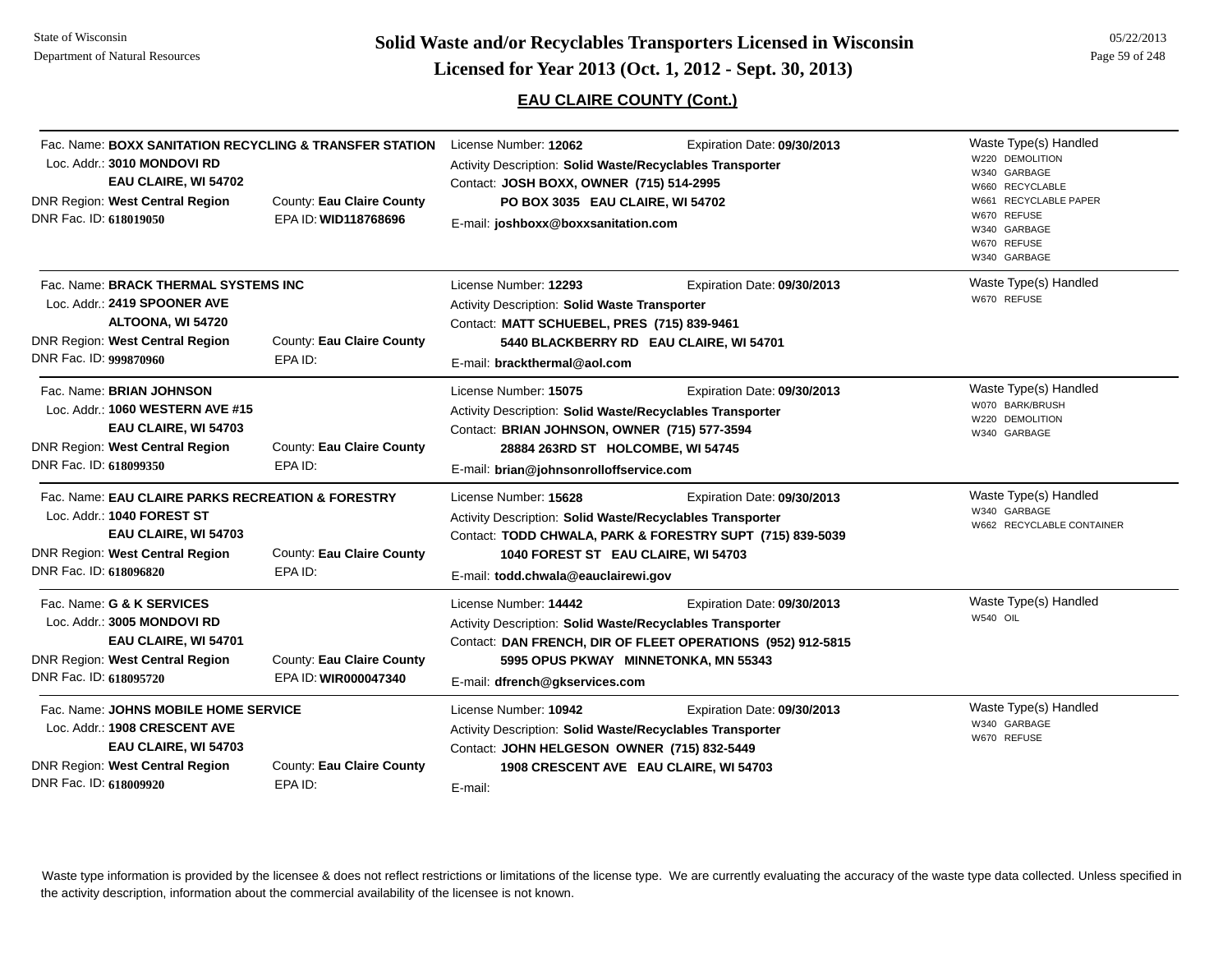# **Page 60 of 248 <b>Licensed for Year 2013 (Oct. 1, 2012 - Sept. 30, 2013) Page 60 of 248 Licensed for Year 2013 (Oct. 1, 2012 - Sept. 30, 2013)**

### **EAU CLAIRE COUNTY (Cont.)**

| Fac. Name: MERIDIAN ENVIRONMENTAL CONSULTING LLC<br>Loc. Addr.: 2711 N ELCO RD                                                                                    |                                                   | License Number: 15623<br>Activity Description: Solid Waste Transporter                                                                                                                                                                                      | Expiration Date: 09/30/2013                                             | Waste Type(s) Handled<br>W180 CONTAMINATED SOIL<br>W999 OTHER                                                                                                                                                             |
|-------------------------------------------------------------------------------------------------------------------------------------------------------------------|---------------------------------------------------|-------------------------------------------------------------------------------------------------------------------------------------------------------------------------------------------------------------------------------------------------------------|-------------------------------------------------------------------------|---------------------------------------------------------------------------------------------------------------------------------------------------------------------------------------------------------------------------|
| FALL CREEK, WI 54742<br><b>DNR Region: West Central Region</b><br>DNR Fac. ID: 618102540                                                                          | County: Eau Claire County<br>EPA ID:              | Contact: KENNETH SHIMKO, MEMBER (715) 832-6608<br>2711 N ELCO RD FALL CREEK, WI 54742<br>E-mail: KSHIMKO@CHARTER.NET                                                                                                                                        |                                                                         |                                                                                                                                                                                                                           |
| Fac. Name: NO MERCY EXCAVATING LLC<br>Loc. Addr.: 5051 N TOWN HALL RD<br>EAU CLAIRE, WI 54703<br><b>DNR Region: West Central Region</b><br>DNR Fac. ID: 618093190 | County: Eau Claire County<br>EPA ID:              | License Number: 14359<br>Activity Description: Solid Waste/Recyclables Transporter<br>Contact: DARYL S WOJCIK, OWNER (715) 874-6400<br>E-mail: nomercyexcavating@clearwire.net                                                                              | Expiration Date: 09/30/2013<br>5051 N TOWN HALL RD EAU CLAIRE, WI 54703 | Waste Type(s) Handled<br>W220 DEMOLITION                                                                                                                                                                                  |
| Fac. Name: NSPW EAU CLAIRE SERVICE CENTER<br>Loc. Addr.: 1400 WESTERN AVE<br>EAU CLAIRE, WI 54701<br>DNR Region: West Central Region<br>DNR Fac. ID: 618017290    | County: Eau Claire County<br>EPA ID: WID981091556 | License Number: 15003<br>Expiration Date: 09/30/2013<br>Activity Description: Solid Waste/Recyclables Transporter<br>Contact: LEROY WILDER JR, SR ENV ANALYST (715) 737-2691<br>PO BOX 8 EAU CLAIRE, WI 54702-0008<br>E-mail: leroy.j.wilder@xcelenergy.com |                                                                         | Waste Type(s) Handled<br>W050 ASBESTOS<br>W180 CONTAMINATED SOIL<br>W220 DEMOLITION<br>W275 FLUORESCENT BULBS<br>W395 INCANDESCENT BULBS<br>W410 INDUSTRIAL<br>W540 OIL                                                   |
| Fac. Name: PROVYRO WASTE SERVICES LLC<br>Loc. Addr.: 1067 STARR AVE<br>EAU CLAIRE, WI 54703<br><b>DNR Region: West Central Region</b><br>DNR Fac. ID: 618091870   | County: Eau Claire County<br>EPA ID: WIR000036368 | License Number: 15605<br>Activity Description: Solid Waste/Recyclables Transporter<br>Contact: JOE CRAVEN, CEO (715) 513-6686<br>1067 STARR AVE EAU CLAIRE, WI 54703<br>E-mail: provyro@gmail.com                                                           | Expiration Date: 09/30/2013                                             | Waste Type(s) Handled<br>W115 BUILDING MATERIAL<br>W340 GARBAGE<br>W660 RECYCLABLE<br>W675 ROOFING/SHINGLES<br>W710 SCRAP METAL                                                                                           |
| Fac. Name: STATEWIDE SCRAP & SALVAGE<br>Loc. Addr.: 1230 S 82ND AVE<br>EAU CLAIRE, WI 54703<br>DNR Region: West Central Region<br>DNR Fac. ID: 618052820          | County: Eau Claire County<br>EPA ID: WID982634107 | License Number: 13035<br>Activity Description: Solid Waste Transporter<br>Contact: KEITH COOLEY (715) 832-7163<br>1230 S 82ND AVE EAU CLAIRE, WI 54703<br>E-mail: statewidescrap@aol.com                                                                    | Expiration Date: 09/30/2013                                             | Waste Type(s) Handled<br>W710 SCRAP METAL<br>W790 WOOD MATTER                                                                                                                                                             |
| Fac. Name: TOYS SCRAP & SALVAGE<br>Loc. Addr.: 8010 OLSON DR<br>EAU CLAIRE, WI 54703<br>DNR Region: West Central Region<br>DNR Fac. ID: 618041600                 | County: Eau Claire County<br>EPA ID: WID980605794 | License Number: 14608<br>Activity Description: Solid Waste/Recyclables Transporter<br>Contact: TOM OAS, GEN MGR (715) 834-6677<br>8010 OLSON DR EAU CLAIRE, WI 54703<br>E-mail: tom.oas@nmrecycling.com                                                     | Expiration Date: 09/30/2013                                             | Waste Type(s) Handled<br>W070 BARK/BRUSH<br>W220 DEMOLITION<br>W290 FOUNDRY<br>W340 GARBAGE<br>W410 INDUSTRIAL<br>W580 PAPER MILL SLUDGE<br>W661 RECYCLABLE PAPER<br>W662 RECYCLABLE CONTAINER<br>W770 TIRES<br>W800 YARD |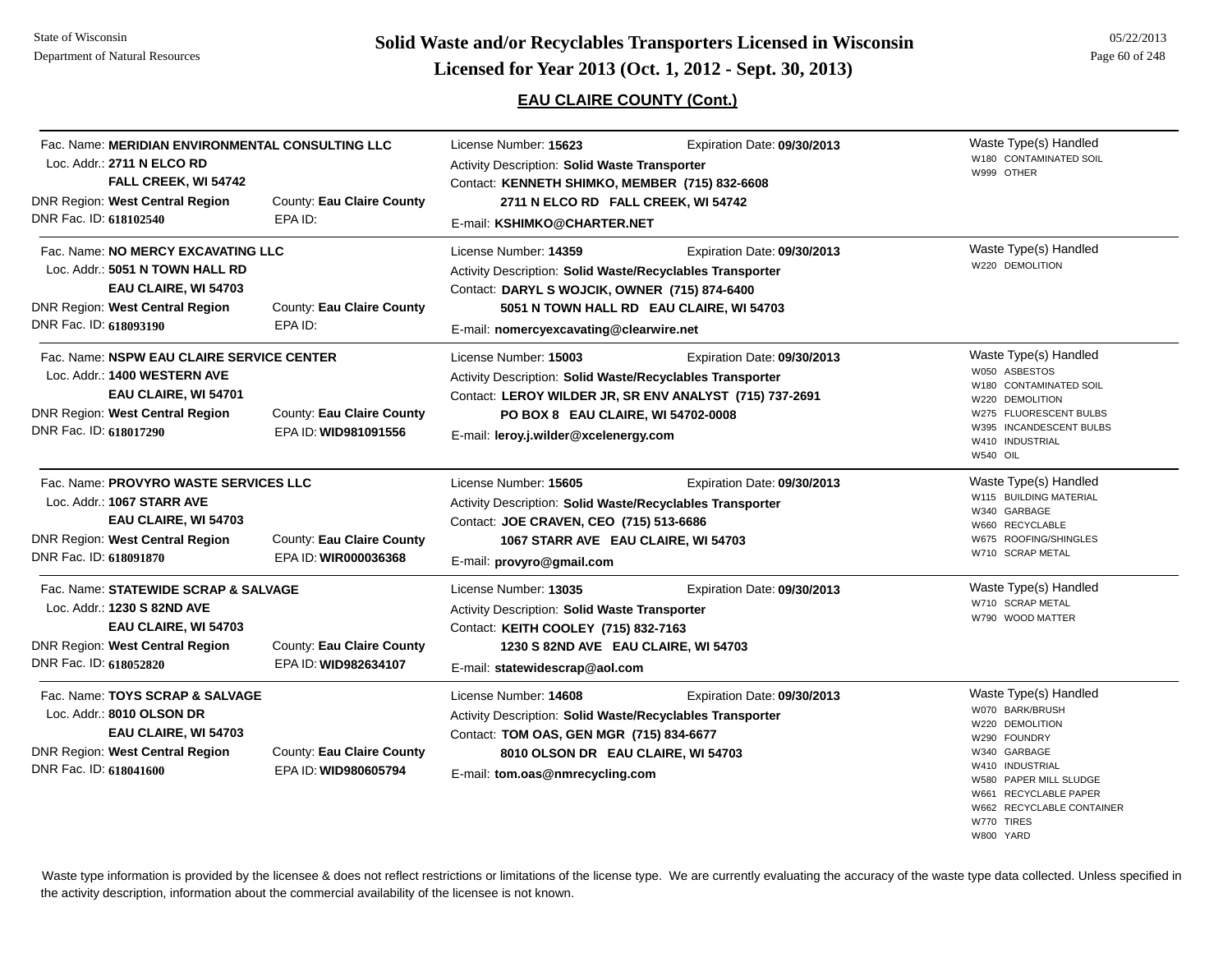**Page 61 of 248 <b>Licensed for Year 2013 (Oct. 1, 2012 - Sept. 30, 2013) Page 61 of 248 Licensed for Year 2013 (Oct. 1, 2012 - Sept. 30, 2013)** 

### **EAU CLAIRE COUNTY (Cont.)**

| Fac. Name: WRR ENVIRONMENTAL SERVICES CO INC<br>Loc. Addr.: 5200 RYDER RD<br>EAU CLAIRE, WI 54701<br>DNR Region: West Central Region<br>County: Eau Claire County                                                                  |                      | License Number: 12606<br>Expiration Date: 09/30/2013<br>Activity Description: Solid Waste/Recyclables Transporter<br>Contact: JAN SMIT, COMPL DIR (715) 834-9624<br>5200 RYDER RD EAU CLAIRE, WI 54701                        |                                                                          | Waste Type(s) Handled<br>W533 NON HAZARDOUS WASTE                         |
|------------------------------------------------------------------------------------------------------------------------------------------------------------------------------------------------------------------------------------|----------------------|-------------------------------------------------------------------------------------------------------------------------------------------------------------------------------------------------------------------------------|--------------------------------------------------------------------------|---------------------------------------------------------------------------|
| DNR Fac. ID: 618026530                                                                                                                                                                                                             | EPA ID: WID990829475 | E-mail: jsmit@wrres.com                                                                                                                                                                                                       |                                                                          |                                                                           |
|                                                                                                                                                                                                                                    |                      | <b>FLORENCE COUNTY</b>                                                                                                                                                                                                        |                                                                          |                                                                           |
| Fac. Name: DEMOLITION DISPOSAL OF AURORA INC-SITE A<br>Loc. Addr.: 630 E FISCHER LAKE PKWY<br>AURORA, WI 54151<br>DNR Region: Northern Region<br><b>County: Florence County</b>                                                    |                      | License Number: 14805<br>Activity Description: Solid Waste Transporter<br>Contact: DONALD FLESCH, PRESIDENT (715) 589-2626                                                                                                    | Expiration Date: 09/30/2013<br>630 E FISCHER LAKE PKWY NIAGARA, WI 54151 | Waste Type(s) Handled<br>W220 DEMOLITION                                  |
| DNR Fac. ID: 419027840                                                                                                                                                                                                             | EPA ID:              | E-mail: dflesch@wi.rr.com                                                                                                                                                                                                     |                                                                          |                                                                           |
| Fac. Name: T & G UNITED INC<br>Loc. Addr.: USH 2<br>FLORENCE, WI 54121<br>DNR Region: Northern Region<br>County: Florence County<br>DNR Fac. ID: 998389150<br>EPA ID:                                                              |                      | License Number: 14466<br>Expiration Date: 09/30/2013<br>Activity Description: Solid Waste Transporter<br>Contact: GENE DAVIS, OWNER (715) 696-3978<br>900 RIVER AVE IRON MOUNTAIN, MI 49801<br>E-mail: debdavis@chartermi.net |                                                                          | Waste Type(s) Handled<br>W220 DEMOLITION                                  |
|                                                                                                                                                                                                                                    |                      | FOND DU LAC COUNTY                                                                                                                                                                                                            |                                                                          |                                                                           |
| Fac. Name: (DCC) DAVIS CONSULTING & CONTRACTING LLC<br>Loc. Addr.: W3713 OAK ACRE DR<br>FOND DU LAC, WI 54937<br>DNR Region: Northeast Region<br>County: Fond Du Lac County                                                        |                      | License Number: 15264<br>Expiration Date: 09/30/2013<br>Activity Description: Solid Waste Transporter<br>Contact: MARK DAVIS, OWNER (920) 979-4969<br>W3713 OAK ACRE DR PO BOX 1750 FOND DU LAC, WI 54936                     |                                                                          | Waste Type(s) Handled<br>W050 ASBESTOS<br>W220 DEMOLITION<br>W340 GARBAGE |
| DNR Fac. ID: 420106720<br>EPA ID:<br>Fac. Name: ADVANCED ASBESTOS REMOVAL INC<br>Loc. Addr.: 1063 CTH FF<br>UTICA TN, WI<br><b>DNR Region: Northeast Region</b><br>County: Fond Du Lac County<br>DNR Fac. ID: 420136200<br>EPA ID: |                      | E-mail: mdavisdcc@gmail.com<br>License Number: 14409<br><b>Activity Description: Solid Waste Transporter</b><br>Contact: RALPH ZEMPEL, OWNER (920) 589-5077<br>1063 CTH FF OSHKOSH, WI 54904<br>E-mail: advasbestos@gmail.com | Expiration Date: 09/30/2013                                              | Waste Type(s) Handled<br>W050 ASBESTOS<br>W340 GARBAGE                    |
| Fac. Name: AMERICAN AUTO IRON & METAL INC<br>Loc. Addr.: W6811 CTH OOO<br>FOND DU LAC, WI 54937<br>DNR Region: Northeast Region<br>County: Fond Du Lac County<br>DNR Fac. ID: 998208640<br>EPA ID:                                 |                      | License Number: 13439<br>Activity Description: Solid Waste Transporter<br>Contact: CARL KIENBAUM, OWNER (920) 923-6602<br>E-mail:                                                                                             | Expiration Date: 09/30/2013<br>W6811 COUNTY OOO FOND DU LAC, WI 54937    | Waste Type(s) Handled<br>W180 CONTAMINATED SOIL<br>W220 DEMOLITION        |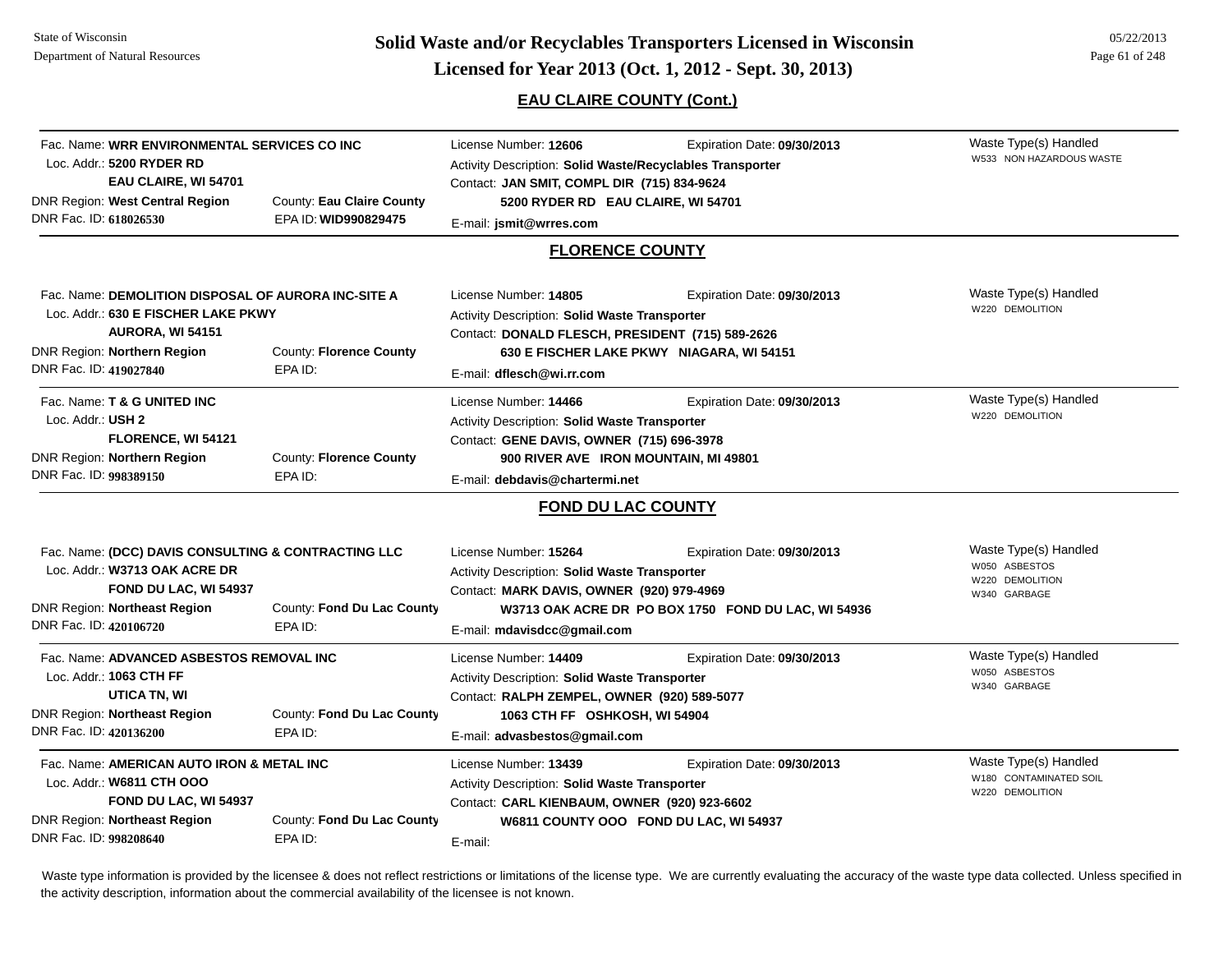# **Page 62 of 248 <b>Licensed for Year 2013 (Oct. 1, 2012 - Sept. 30, 2013) Page 62 of 248 Licensed for Year 2013 (Oct. 1, 2012 - Sept. 30, 2013)**

### **FOND DU LAC COUNTY (Cont.)**

| Fac. Name: BADGER ENVIRONMENTAL SERVICES<br>Loc. Addr.: 280 W 9TH ST<br>FOND DU LAC, WI 54935<br><b>DNR Region: Northeast Region</b><br>DNR Fac. ID: 998319850   | County: Fond Du Lac County<br>EPA ID:              | License Number: 13888<br>Activity Description: Solid Waste Transporter<br>Contact: JOHN DAVIS (920) 922-4112<br>280 W 9TH ST FOND DU LAC, WI 54935<br>E-mail: badger-3@att.net                  | Expiration Date: 09/30/2013                                                                     | Waste Type(s) Handled<br>W050 ASBESTOS<br>W070 BARK/BRUSH<br>W220 DEMOLITION |
|------------------------------------------------------------------------------------------------------------------------------------------------------------------|----------------------------------------------------|-------------------------------------------------------------------------------------------------------------------------------------------------------------------------------------------------|-------------------------------------------------------------------------------------------------|------------------------------------------------------------------------------|
| Fac. Name: BUD HOCH & SONS<br>Loc. Addr.: W11627 ROSE-ELD RD<br>ROSENDALE TN, WI 54971<br>DNR Region: Northeast Region<br>DNR Fac. ID: 420133780                 | County: Fond Du Lac County<br>EPA ID:              | License Number: 14235<br>Activity Description: Solid Waste Transporter<br>Contact: BUD HOCH, OWNER (920) 748-3055<br>W11627 ROSE-ELD RD RIPON, WI 54971<br>E-mail:                              | Expiration Date: 09/30/2013                                                                     | Waste Type(s) Handled<br>W180 CONTAMINATED SOIL                              |
| Fac. Name: C D SMITH CONST CO<br>Loc. Addr.: 889 E JOHNSON ST<br>FOND DU LAC, WI 54935<br>DNR Region: Northeast Region<br>DNR Fac. ID: 420118600                 | County: Fond Du Lac County<br>EPA ID: WI0000322495 | License Number: 15230<br>Activity Description: Solid Waste Transporter<br>889 E JOHNSON ST FOND DU LAC, WI 54935<br>E-mail:                                                                     | Expiration Date: 09/30/2013<br>Contact: KEN BIRSCHBACH, CRANE & EQUIP SUPERVISOR (920) 924-2900 | Waste Type(s) Handled<br>W220 DEMOLITION<br>W340 GARBAGE                     |
| Fac. Name: CAPELLE BROS & DIEDRICH INC<br>Loc. Addr.: 253 N HICKORY ST<br>FOND DU LAC, WI 54935<br><b>DNR Region: Northeast Region</b><br>DNR Fac. ID: 420139170 | County: Fond Du Lac County<br>EPA ID:              | License Number: 14528<br><b>Activity Description: Solid Waste Transporter</b><br>Contact: DONALD L DIEDRICH, PRESIDENT (920) 921-7830<br>PO BOX 1274 FOND DU LAC, WI 54936-1274<br>E-mail:      | Expiration Date: 09/30/2013                                                                     | Waste Type(s) Handled<br>W220 DEMOLITION<br>W340 GARBAGE                     |
| Fac. Name: CARDINAL CONST CO INC<br>Loc. Addr.: 1183 INDUSTRIAL PKWY<br>FOND DU LAC, WI 54935<br><b>DNR Region: Northeast Region</b><br>DNR Fac. ID: 420138730   | County: Fond Du Lac County<br>EPA ID:              | License Number: 14525<br><b>Activity Description: Solid Waste Transporter</b><br>Contact: TODD CARDINAL, PRESIDENT (920) 922-4446<br>BOX 564 FOND DU LAC, WI 54936-0564<br>E-mail:              | Expiration Date: 09/30/2013                                                                     | Waste Type(s) Handled<br>W220 DEMOLITION                                     |
| Fac. Name: EILERTSON INC<br>Loc. Addr.: 820 MORRIS ST<br>FOND DU LAC, WI<br><b>DNR Region: Northeast Region</b><br>DNR Fac. ID: 420144120                        | County: Fond Du Lac County<br>EPA ID:              | License Number: 15708<br>Activity Description: Solid Waste Transporter<br>Contact: BUTCH KRUG, PRES (920) 921-8982<br>PO BOX 1025 FOND DU LAC, WI 54936-1025<br>E-mail: eilertson@eilertson.net | Expiration Date: 09/30/2013                                                                     | Waste Type(s) Handled<br>W180 CONTAMINATED SOIL                              |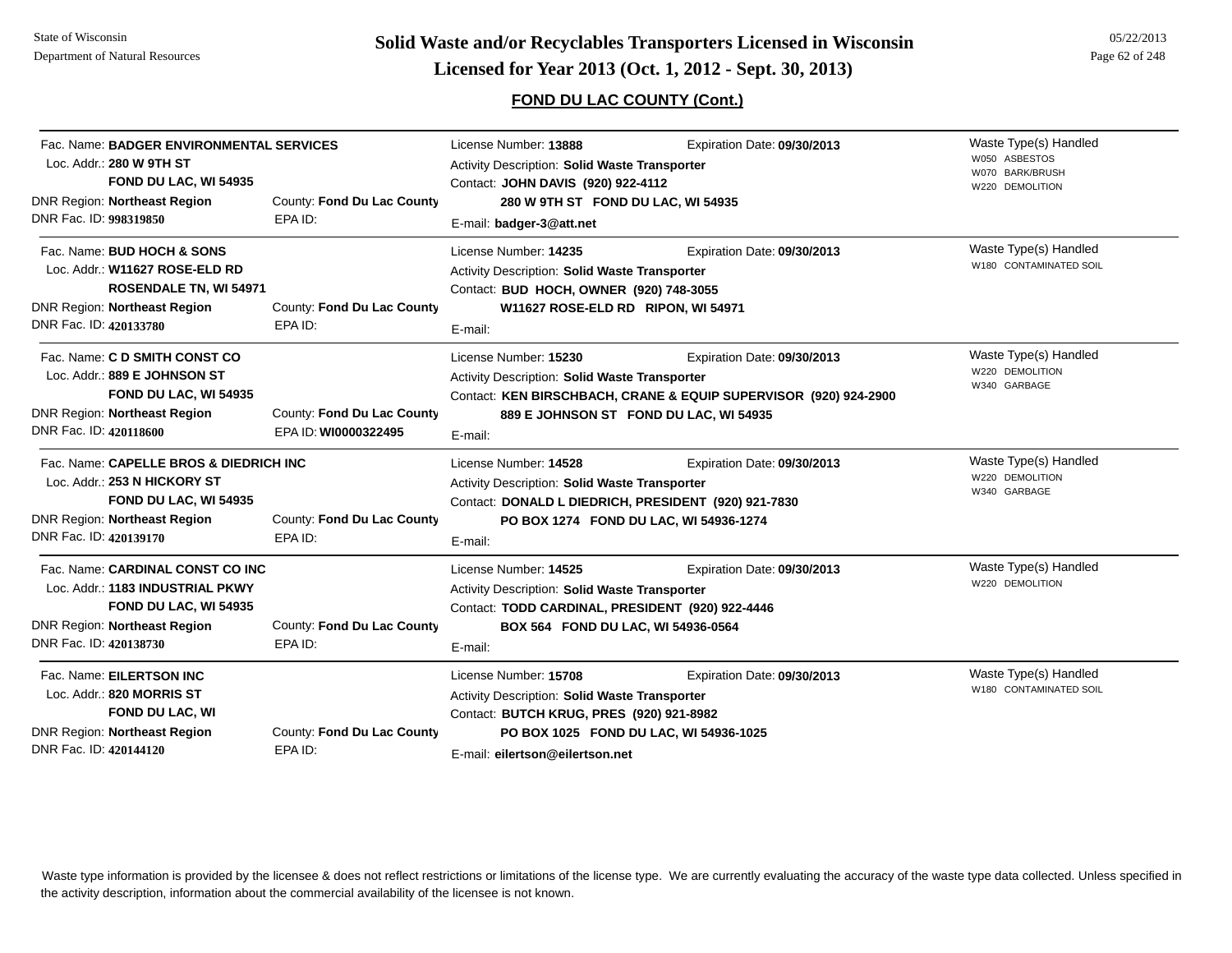**Page 63 of 248 <b>Licensed for Year 2013 (Oct. 1, 2012 - Sept. 30, 2013) Page 63 of 248 Licensed for Year 2013 (Oct. 1, 2012 - Sept. 30, 2013)** 

### **FOND DU LAC COUNTY (Cont.)**

| Fac. Name: FOND DU LAC CTY MUNICIPAL SERVICE CENTER<br>Loc. Addr.: 530 DOTY ST<br>FOND DU LAC, WI 54935<br><b>DNR Region: Northeast Region</b><br>DNR Fac. ID: 420116070                                | County: Fond Du Lac County<br>EPA ID: WID988641791 | License Number: 10445<br>Expiration Date: 09/30/2013<br>Activity Description: Solid Waste Transporter<br>Contact: RAY DILTS, FLEET MGR (920) 322-3472<br>530 DOTY ST FOND DU LAC, WI 54935-1945<br>E-mail: rdilts@ci.fond-du-lac.wi.us   |                             | Waste Type(s) Handled<br>W340 GARBAGE<br>W670 REFUSE<br>W790 WOOD MATTER<br>W340 GARBAGE<br>W670 REFUSE<br>W790 WOOD MATTER                                                                                                                                            |
|---------------------------------------------------------------------------------------------------------------------------------------------------------------------------------------------------------|----------------------------------------------------|------------------------------------------------------------------------------------------------------------------------------------------------------------------------------------------------------------------------------------------|-----------------------------|------------------------------------------------------------------------------------------------------------------------------------------------------------------------------------------------------------------------------------------------------------------------|
| Fac. Name: G & H TRUCKING & EXCAVATING<br>Loc. Addr.: N10575 CTH G<br>NEW HOLSTEIN, WI 53061<br><b>DNR Region: Northeast Region</b><br>DNR Fac. ID: 420136530                                           | County: Fond Du Lac County<br>EPA ID:              | License Number: 14414<br><b>Activity Description: Solid Waste Transporter</b><br>Contact: GERALD HEUS, PRESIDENT (920) 898-5980<br>N10575 CTH G NEW HOLSTEIN, WI 53061<br>E-mail:                                                        | Expiration Date: 09/30/2013 | Waste Type(s) Handled<br>W050 ASBESTOS<br>W070 BARK/BRUSH<br>W180 CONTAMINATED SOIL<br>W220 DEMOLITION<br>W280 FLY ASH<br>W290 FOUNDRY<br>W340 GARBAGE<br>W410 INDUSTRIAL<br>W580 PAPER MILL SLUDGE<br>W661 RECYCLABLE PAPER<br>W662 RECYCLABLE CONTAINER<br>W800 YARD |
| Fac. Name: GOEBEL ROOFING & SIDING INC<br>Loc. Addr.: N3464 TIMBERLANE DR<br>CAMPBELLSPORT, WI 53010<br>DNR Region: Northeast Region<br>County: Fond Du Lac County<br>DNR Fac. ID: 420137740<br>EPA ID: |                                                    | License Number: 14423<br>Expiration Date: 09/30/2013<br>Activity Description: Solid Waste/Recyclables Transporter<br>Contact: CAROL GOEBEL, V PRES/SECR (920) 477-6552<br>105 SOUTHGATE DR EDEN, WI 53019<br>E-mail: goebelb@charter.net |                             | Waste Type(s) Handled<br>W220 DEMOLITION<br>W675 ROOFING/SHINGLES<br>W710 SCRAP METAL<br>W220 DEMOLITION<br>W675 ROOFING/SHINGLES<br>W710 SCRAP METAL                                                                                                                  |
| Fac. Name: GREENHEAD RECYCLE LLC<br>Loc. Addr.: 680 GRACE AVE<br>FOND DU LAC, WI 54935<br><b>DNR Region: Northeast Region</b><br>DNR Fac. ID: 420059970                                                 | County: Fond Du Lac County<br>EPA ID:              | License Number: 15242<br>Activity Description: Solid Waste/Recyclables Transporter<br>Contact: C T FIELD, OWNER (920) 266-5786<br>680 GRACE AVE FOND DU LAC, WI 54935<br>E-mail: greenheadrecycle@Gmail.com                              | Expiration Date: 09/30/2013 | Waste Type(s) Handled<br>W220 DEMOLITION<br>W340 GARBAGE<br>W661 RECYCLABLE PAPER<br>W662 RECYCLABLE CONTAINER<br>W800 YARD                                                                                                                                            |
| Fac. Name: GUELIGS WASTE REMOVAL & DEMOLITION LLC<br>Loc. Addr.: N4456 HWY 45<br><b>EDEN, WI 53019</b><br><b>DNR Region: Northeast Region</b><br>DNR Fac. ID: 420134220                                 | County: Fond Du Lac County<br>EPA ID:              | License Number: 14242<br>Activity Description: Solid Waste Transporter<br>Contact: BOB GUELIG, OWNER (920) 477-2068<br>N4456 HWY 45 EDEN, WI 53019<br>E-mail:                                                                            | Expiration Date: 09/30/2013 | Waste Type(s) Handled<br>W070 BARK/BRUSH<br>W220 DEMOLITION<br>W340 GARBAGE                                                                                                                                                                                            |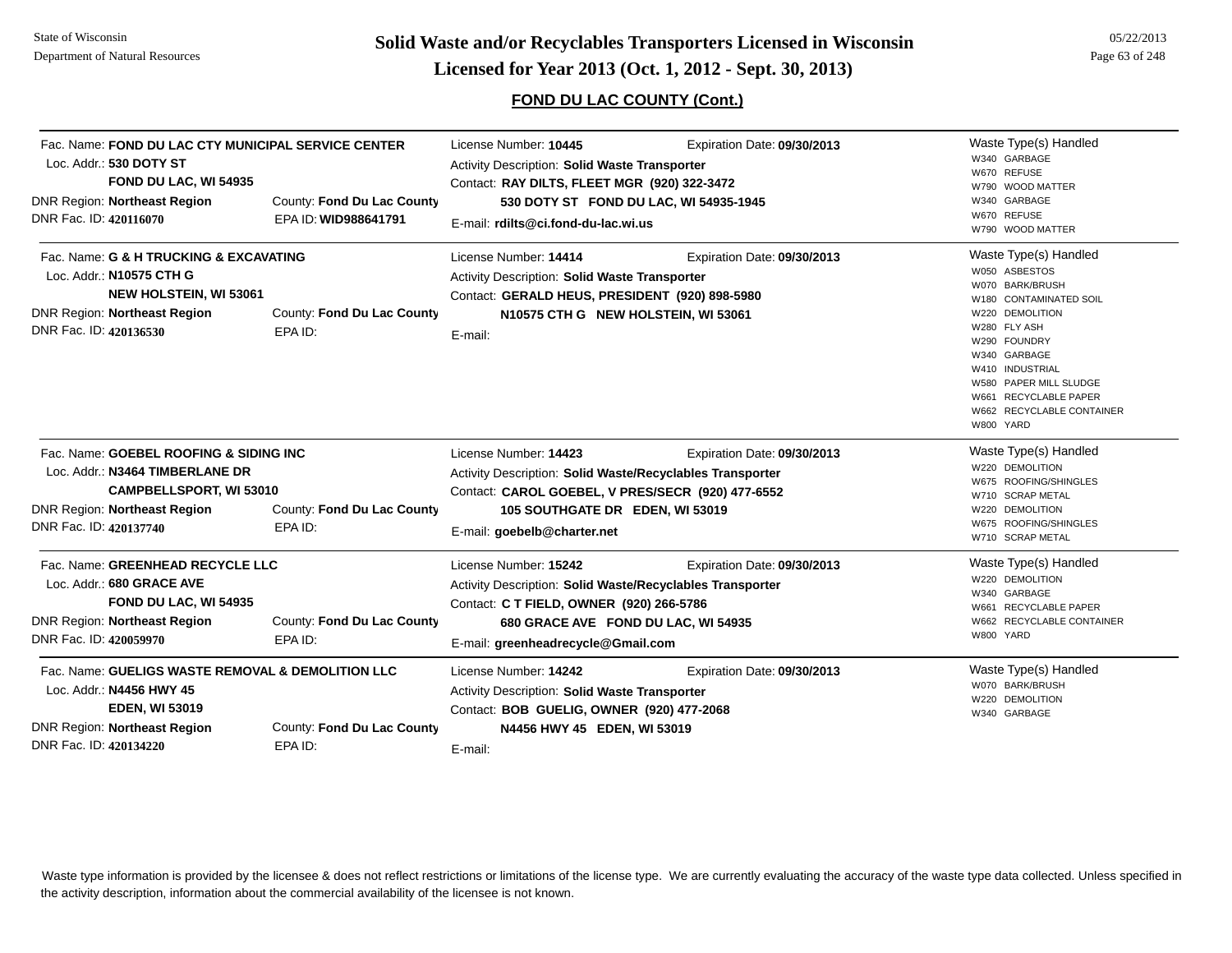### **FOND DU LAC COUNTY (Cont.)**

| Fac. Name: J J BAUMHARDT TRUCKING INC<br>Loc. Addr.: W3998 HWY 45<br><b>EDEN, WI 53019</b><br><b>DNR Region: Northeast Region</b><br>DNR Fac. ID: 998042650       | County: Fond Du Lac County<br>EPA ID: | License Number: 12953<br>Activity Description: Solid Waste/Recyclables Transporter<br>Contact: JIM BAUMHARDT, SECRETARY/TREASURER (920) 477-2611<br>W3998 HWY 45 EDEN, WI 53019<br>E-mail:               | Expiration Date: 09/30/2013 | Waste Type(s) Handled<br>W050 ASBESTOS<br>W070 BARK/BRUSH<br>W110 BOTTOM ASH<br>W180 CONTAMINATED SOIL<br>W220 DEMOLITION<br>W280 FLY ASH<br>W580 PAPER MILL SLUDGE<br>W661 RECYCLABLE PAPER<br>W662 RECYCLABLE CONTAINER<br>W700 SCRAP IRON<br>W725 SHREDDER FLUFF<br>W735 SLUDGE |
|-------------------------------------------------------------------------------------------------------------------------------------------------------------------|---------------------------------------|----------------------------------------------------------------------------------------------------------------------------------------------------------------------------------------------------------|-----------------------------|------------------------------------------------------------------------------------------------------------------------------------------------------------------------------------------------------------------------------------------------------------------------------------|
| Fac. Name: JERRY TIGHE ROOFING CO INC<br>Loc. Addr.: 639 VAN DYNE RD<br>FOND DU LAC, WI 54937<br><b>DNR Region: Northeast Region</b><br>DNR Fac. ID: 998378810    | County: Fond Du Lac County<br>EPA ID: | License Number: 14424<br>Activity Description: Solid Waste Transporter<br>Contact: DEAN M TIGHE, PRESIDENT (920) 922-7246<br>W4955 MARIEARL LN FOND DU LAC, WI 54935<br>E-mail:                          | Expiration Date: 09/30/2013 | Waste Type(s) Handled<br>W675 ROOFING/SHINGLES                                                                                                                                                                                                                                     |
| Fac. Name: L & H GYR EXCAVATING INC<br>Loc. Addr.: 629 VAN DYNE RD<br>FOND DU LAC CTY, WI 54937<br><b>DNR Region: Northeast Region</b><br>DNR Fac. ID: 999967100  | County: Fond Du Lac County<br>EPA ID: | License Number: 12456<br>Activity Description: Solid Waste Transporter<br>Contact: LEONARD GYR PRESIDENT (920) 921-7546<br>629 VAN DYNE RD FOND DU LAC, WI 54937<br>E-mail: linda-lhgyr@charter.net      | Expiration Date: 09/30/2013 | Waste Type(s) Handled<br>W180 CONTAMINATED SOIL<br>W530 NONCOMBUSTIBLE<br>W670 REFUSE                                                                                                                                                                                              |
| Fac. Name: L & R EXCAVATING INC<br>Loc. Addr.: W6291 LINCOLN RD<br><b>VAN DYNE, WI 54979</b><br><b>DNR Region: Northeast Region</b><br>DNR Fac. ID: 998378700     | County: Fond Du Lac County<br>EPA ID: | License Number: 14425<br>Activity Description: Solid Waste Transporter<br>Contact: RANDALL E GYR, PRES (920) 922-6196<br>W6291 LINCOLN RD VAN DYNE, WI 54979<br>E-mail:                                  | Expiration Date: 09/30/2013 | Waste Type(s) Handled<br>W180 CONTAMINATED SOIL                                                                                                                                                                                                                                    |
| Fac. Name: LAUDOLFF EXCAVATING & GRADING LLC<br>Loc. Addr.: 54 E 1ST ST<br>FOND DU LAC, WI 54935<br><b>DNR Region: Northeast Region</b><br>DNR Fac. ID: 420143350 | County: Fond Du Lac County<br>EPA ID: | License Number: 14038<br><b>Activity Description: Solid Waste Transporter</b><br>Contact: JASON LAUDOLFF, VP (920) 933-3560<br>54 E 1ST ST FOND DU LAC, WI 54935<br>E-mail: Ilaudolff@commonwealthco.net | Expiration Date: 09/30/2013 | Waste Type(s) Handled<br>W180 CONTAMINATED SOIL<br>W220 DEMOLITION<br>W180 CONTAMINATED SOIL<br>W220 DEMOLITION                                                                                                                                                                    |
| Fac. Name: M W TIGHE ROOFING INC<br>Loc. Addr.: 183 W MCWILLIAMS ST<br>FOND DU LAC, WI 54935<br><b>DNR Region: Northeast Region</b><br>DNR Fac. ID: 320000010     | County: Fond Du Lac County<br>EPA ID: | License Number: 14532<br>Activity Description: Solid Waste Transporter<br>Contact: JAMES C SCHNEIDER, VICE PRES (920) 923-2603<br>183 W MCWILLIAMS ST FOND DU LAC, WI 54935<br>E-mail:                   | Expiration Date: 09/30/2013 | Waste Type(s) Handled<br>W050 ASBESTOS<br>W220 DEMOLITION<br>W340 GARBAGE                                                                                                                                                                                                          |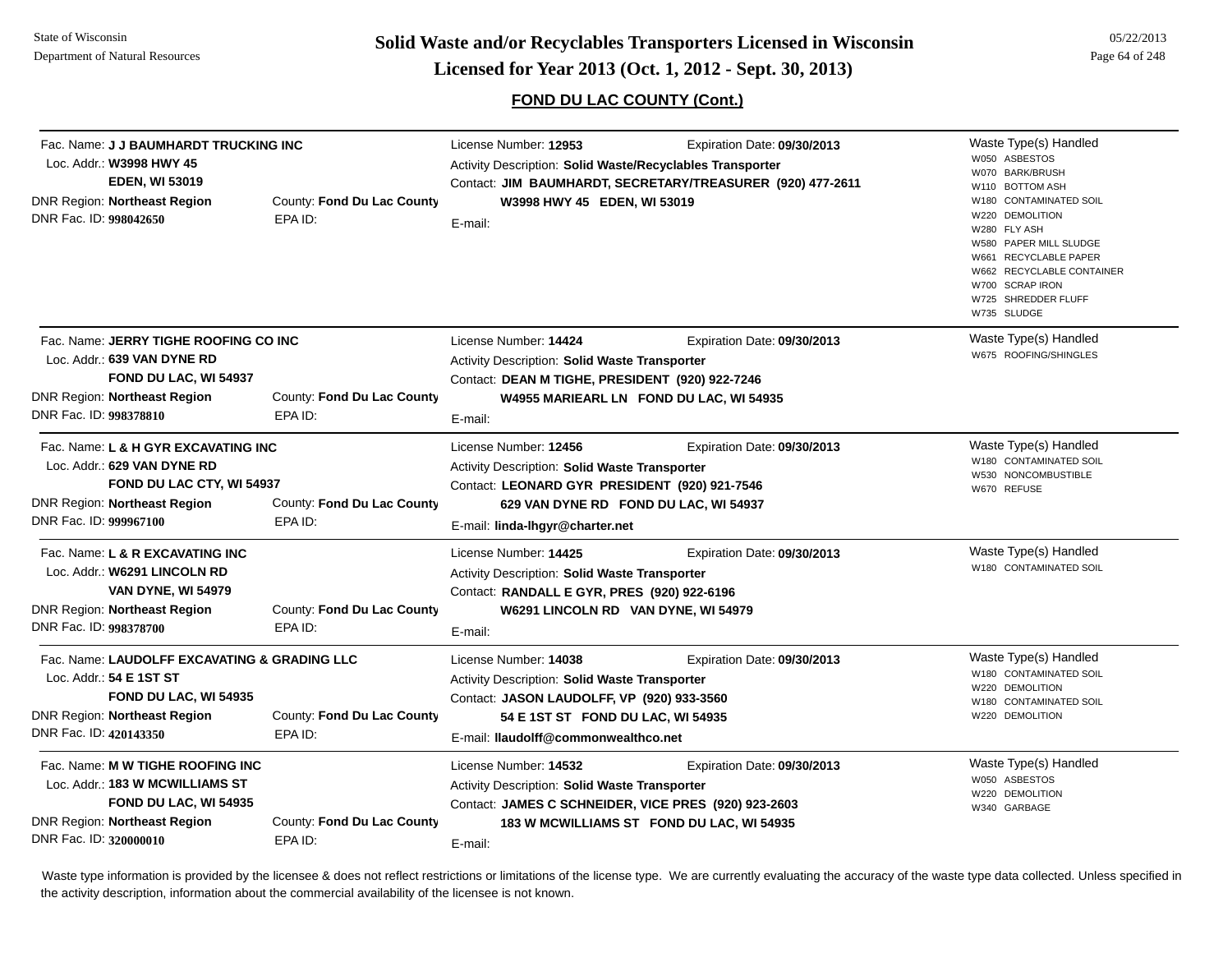# **Page 65 of 248 <b>Licensed for Year 2013 (Oct. 1, 2012 - Sept. 30, 2013) Page 65 of 248 Licensed for Year 2013 (Oct. 1, 2012 - Sept. 30, 2013)**

### **FOND DU LAC COUNTY (Cont.)**

| Fac. Name: MARK MAND EXCAVATING INC<br>Loc. Addr.: W3620 CTH WH                                                                                                   |                                                    | License Number: 14542                                                                                                                                                                                 | Expiration Date: 09/30/2013                                                                                                         | Waste Type(s) Handled<br>W220 DEMOLITION                                                         |
|-------------------------------------------------------------------------------------------------------------------------------------------------------------------|----------------------------------------------------|-------------------------------------------------------------------------------------------------------------------------------------------------------------------------------------------------------|-------------------------------------------------------------------------------------------------------------------------------------|--------------------------------------------------------------------------------------------------|
| <b>MALONE, WI 53049</b><br><b>DNR Region: Northeast Region</b><br>DNR Fac. ID: 320000340                                                                          | County: Fond Du Lac County<br>EPA ID:              | Activity Description: Solid Waste Transporter<br>Contact: MARK MAND, PRESIDENT (920) 921-4040<br>W3620 CTH WH MALONE, WI 53049-1677<br>E-mail: mmandx@yahoo.com                                       |                                                                                                                                     |                                                                                                  |
| Fac. Name: MIKE RABE TRUCKING INC<br>Loc. Addr.: N8971 CTH C<br>ELDORADO, WI 54932<br><b>DNR Region: Northeast Region</b><br>DNR Fac. ID: 999904840               | County: Fond Du Lac County<br>EPA ID:              | License Number: 12392<br><b>Activity Description: Solid Waste Transporter</b><br>Contact: MICHAEL RABE PRESIDENT (920) 872-2757<br>PO BOX 101 ELDORADO, WI 54932<br>E-mail:                           | Expiration Date: 09/30/2013                                                                                                         | Waste Type(s) Handled<br>W290 FOUNDRY<br>W790 WOOD MATTER                                        |
| Fac. Name: NORTH FOND DU LAC GARAGE<br>Loc. Addr.: 55 INDIANA AVE<br><b>NORTH FOND DU LAC, WI 54935</b><br>DNR Region: Northeast Region<br>DNR Fac. ID: 420120140 | County: Fond Du Lac County<br>EPA ID: WI0000666081 | License Number: 10254<br>Activity Description: Solid Waste Transporter<br>E-mail: dparsons@nfdl.org                                                                                                   | Expiration Date: 09/30/2013<br>Contact: DARRIN PARSONS, DIR OF PUBLIC SERV (920) 929-3765<br>16 GARFIELD ST N FOND DU LAC, WI 54937 | Waste Type(s) Handled<br>W340 GARBAGE<br>W410 INDUSTRIAL<br>W340 GARBAGE                         |
| Fac. Name: PAT TIGHE ROOFING INC<br>Loc. Addr.: N11033 CENTER DR<br><b>BROWNSVILLE, WI 53006</b><br><b>DNR Region: Northeast Region</b><br>DNR Fac. ID: 998379250 | County: Fond Du Lac County<br>EPA ID:              | License Number: 14426<br><b>Activity Description: Solid Waste Transporter</b><br>Contact: PAT TIGHE, OWNER (920) 583-3000<br>PO BOX 126 BROWNSVILLE, WI 53006<br>E-mail: pattigheroofing@frontier.com | Expiration Date: 09/30/2013                                                                                                         | Waste Type(s) Handled<br>W675 ROOFING/SHINGLES                                                   |
| Fac. Name: POLLESCH CONST<br>Loc. Addr.: 417 SCOTT ST<br><b>RIPON, WI 54971</b><br><b>DNR Region: Northeast Region</b><br>DNR Fac. ID: 420004090                  | County: Fond Du Lac County<br>EPA ID:              | License Number: 14777<br>Activity Description: Solid Waste/Recyclables Transporter<br>Contact: CORY POLLESCH, OWNER (920) 748-9771<br>417 SCOTT ST RIPON, WI 54971<br>E-mail: info@pollesch.com       | Expiration Date: 09/30/2013                                                                                                         | Waste Type(s) Handled<br>W070 BARK/BRUSH<br>W220 DEMOLITION<br>W340 GARBAGE<br>W800 YARD         |
| Fac. Name: RIPON AREA BUILDERS INC<br>Loc. Addr.: 426 E FOND DU LAC ST<br><b>RIPON, WI 54971</b><br><b>DNR Region: Northeast Region</b><br>DNR Fac. ID: 998336900 | County: Fond Du Lac County<br>EPA ID:              | License Number: 14054<br>Activity Description: Solid Waste Transporter<br>426 E FOND DU LAC ST RIPON, WI 54971<br>E-mail:                                                                             | Expiration Date: 09/30/2013<br>Contact: PETER KASUBOSKI, VICE PRESIDENT (920) 748-3996                                              | Waste Type(s) Handled<br>W115 BUILDING MATERIAL<br>W175 CONSTRUCTION MATERIAL<br>W220 DEMOLITION |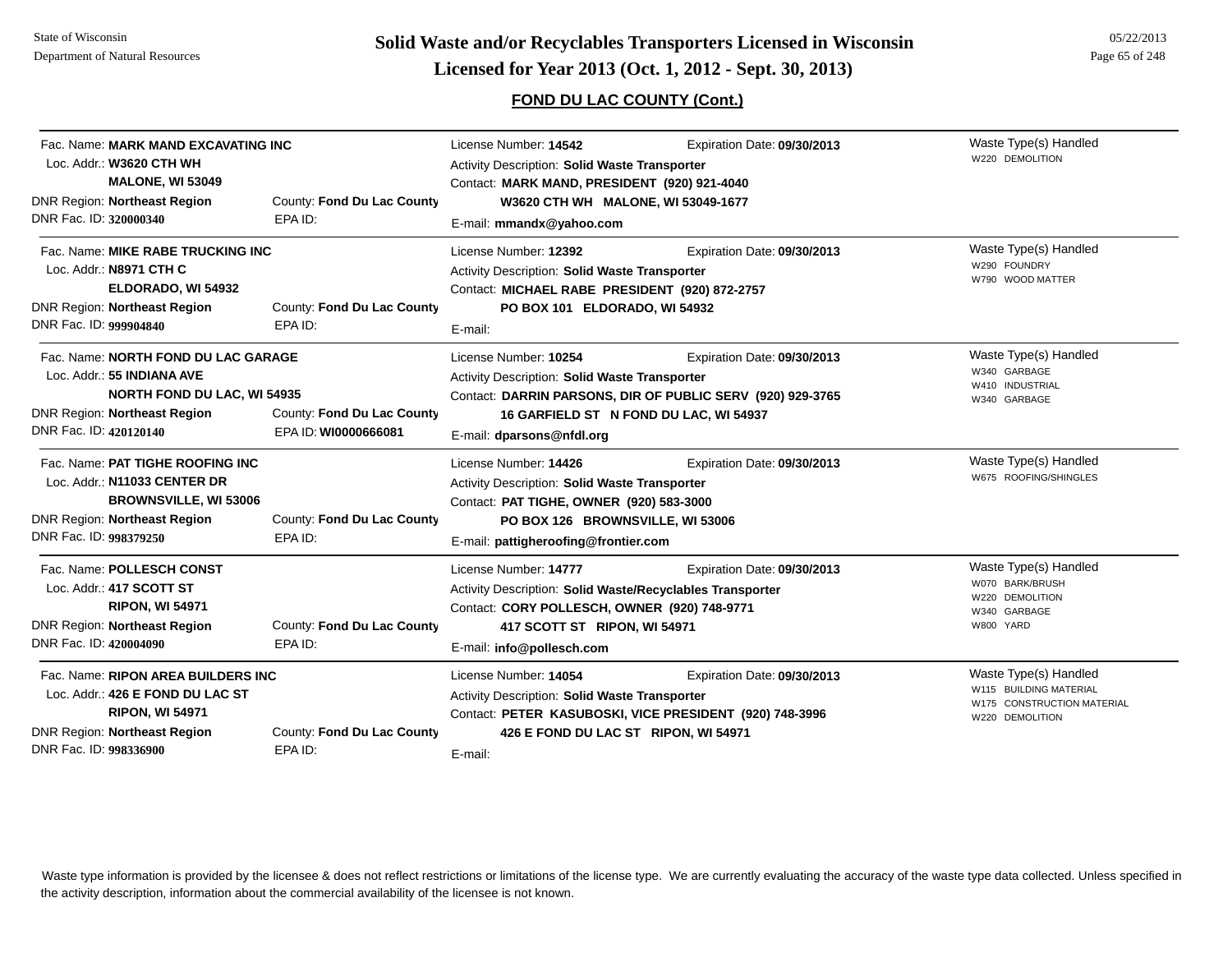**Page 66 of 248 <b>Licensed for Year 2013 (Oct. 1, 2012 - Sept. 30, 2013) Page 66 of 248 Licensed for Year 2013 (Oct. 1, 2012 - Sept. 30, 2013)** 

### **FOND DU LAC COUNTY (Cont.)**

| Fac. Name: RIPON CTY                    |                            | License Number: 10279                                            | Expiration Date: 09/30/2013                               | Waste Type(s) Handled                               |
|-----------------------------------------|----------------------------|------------------------------------------------------------------|-----------------------------------------------------------|-----------------------------------------------------|
| Loc. Addr.: 554 ASPEN ST                |                            | <b>Activity Description: Solid Waste/Recyclables Transporter</b> |                                                           | W235 DRYWALL<br>W340 GARBAGE                        |
| <b>RIPON, WI 54971</b>                  |                            |                                                                  | Contact: TRAVIS J DRAKE, DIR OF PUBLIC WKS (920) 748-4908 | W530 NONCOMBUSTIBLE                                 |
| <b>DNR Region: Northeast Region</b>     | County: Fond Du Lac County | 570 ASPEN ST RIPON, WI 54971                                     |                                                           | W670 REFUSE                                         |
| DNR Fac. ID: 420013770                  | EPA ID:                    |                                                                  | E-mail: tdrake@cityofripon.com                            | W790 WOOD MATTER                                    |
| Fac. Name: SADOFF IRON & METAL CO       |                            | License Number: 14640                                            | Expiration Date: 09/30/2013                               | Waste Type(s) Handled                               |
| Loc. Addr.: 240 W ARNDT ST              |                            | <b>Activity Description: Solid Waste/Recyclables Transporter</b> |                                                           | W340 GARBAGE                                        |
| FOND DU LAC CTY, WI 54935               |                            |                                                                  | Contact: COLLEEN KOLLMANN, TRANS MGR (920) 906-5615       | W410 INDUSTRIAL                                     |
| <b>DNR Region: Northeast Region</b>     | County: Fond Du Lac County | 240 W ARNDT ST FOND DU LAC, WI 54935                             |                                                           |                                                     |
| DNR Fac. ID: 420040170                  | EPA ID: WID023230089       | E-mail: kollmannc@sadoff.com                                     |                                                           |                                                     |
| Fac. Name: STEVE WIRTZ CONSTRUCTION INC |                            | License Number: 14926                                            | Expiration Date: 09/30/2013                               | Waste Type(s) Handled                               |
| Loc. Addr.: N6334 TOWER RD              |                            | Activity Description: Solid Waste Transporter                    |                                                           | W115 BUILDING MATERIAL                              |
| FOND DU LAC, WI 54935                   |                            | Contact: STEVE WIRTZ, MEMBER (920) 923-6063                      |                                                           | W175 CONSTRUCTION MATERIAL<br>W675 ROOFING/SHINGLES |
| <b>DNR Region: Northeast Region</b>     | County: Fond Du Lac County |                                                                  | N6334 TOWER RD FOND DU LAC, WI 54937                      |                                                     |
| DNR Fac. ID: 420035880                  | EPA ID:                    | E-mail: steve@stevewirtz.com                                     |                                                           |                                                     |
| Fac. Name: STREANS SANITATION SERVICE   |                            | License Number: 15710                                            | Expiration Date: 09/30/2013                               | Waste Type(s) Handled                               |
| Loc. Addr.: N3028 TRIPLE S RD           |                            | Activity Description: Solid Waste Transporter                    |                                                           | W340 GARBAGE                                        |
| <b>CAMPBELLSPORT, WI 53010</b>          |                            | Contact: ROGER STREAN, OWNER (920) 533-4259                      |                                                           |                                                     |
| <b>DNR Region: Northeast Region</b>     | County: Fond Du Lac County |                                                                  | N3028 TRIPLE S RD CAMPBELLSPORT, WI 53010                 |                                                     |
| DNR Fac. ID: 420144230                  | EPA ID:                    | E-mail: rsstrean@hotmail.com                                     |                                                           |                                                     |
| Fac. Name: T A P TRUCKING & EXC LLC     |                            | License Number: 15732                                            | Expiration Date: 09/30/2013                               | Waste Type(s) Handled                               |
| Loc. Addr.: N3471 PINNOW LN             |                            | <b>Activity Description: Solid Waste Transporter</b>             |                                                           | W180 CONTAMINATED SOIL                              |
| <b>BROWNSVILLE, WI 53006</b>            |                            | Contact: TODD A PINNO, OWNER (920) 583-4203                      |                                                           | W220 DEMOLITION                                     |
| <b>DNR Region: Northeast Region</b>     | County: Fond Du Lac County |                                                                  | N3471 PINNOW LN BROWNSVILLE, WI 53006                     |                                                     |
| DNR Fac. ID: 420145880                  | EPA ID:                    | E-mail:                                                          |                                                           |                                                     |
| Fac. Name: T JS CONST LLC               |                            | License Number: 14921                                            | Expiration Date: 09/30/2013                               | Waste Type(s) Handled                               |
| Loc. Addr.: 110 S MAIN ST               |                            | <b>Activity Description: Solid Waste Transporter</b>             |                                                           | W220 DEMOLITION                                     |
| ROSENDALE, WI 54974                     |                            | Contact: CHAD VANDE BERG, OWNER (920) 872-2508                   |                                                           |                                                     |
| <b>DNR Region: Northeast Region</b>     | County: Fond Du Lac County | PO BOX 22 ROSENDALE, WI 54974                                    |                                                           |                                                     |
| DNR Fac. ID: 420034890                  | EPA ID:                    | E-mail: tisconstruction@centurytel.net                           |                                                           |                                                     |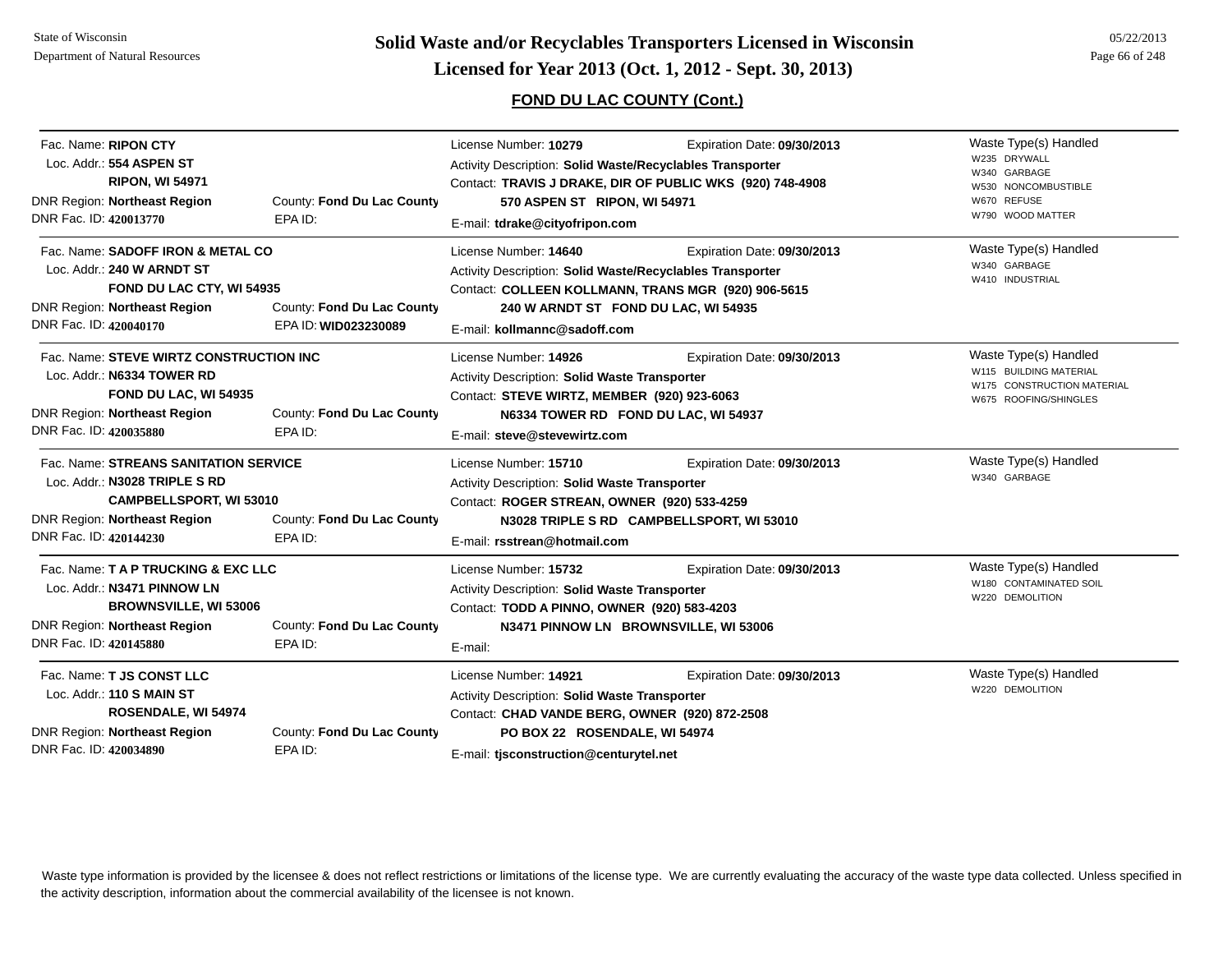### **FOND DU LAC COUNTY (Cont.)**

| DNR Fac. ID: 420113540 | Fac. Name: THORP EXTERIORS<br>Loc. Addr.: N4550 HORNER RD<br><b>RIPON, WI 54971</b><br>DNR Region: Northeast Region                           | County: Fond Du Lac County<br>EPA ID:              | License Number: 13112<br>Activity Description: Solid Waste Transporter<br>Contact: EDWIN C THORP, PROPRIETOR (920) 748-3434<br>PO BOX 391 RIPON, WI 54971<br>E-mail:                                             | Expiration Date: 09/30/2013                                               | Waste Type(s) Handled<br>W220 DEMOLITION<br>W790 WOOD MATTER                                                                                                                                                                                       |
|------------------------|-----------------------------------------------------------------------------------------------------------------------------------------------|----------------------------------------------------|------------------------------------------------------------------------------------------------------------------------------------------------------------------------------------------------------------------|---------------------------------------------------------------------------|----------------------------------------------------------------------------------------------------------------------------------------------------------------------------------------------------------------------------------------------------|
| DNR Fac. ID: 420115630 | Fac. Name: VALLEY HYDRO-EXCAVATION LLC<br>Loc. Addr.: N2496 STH 45<br><b>CAMPBELLSPORT, WI 53010</b><br><b>DNR Region: Northeast Region</b>   | County: Fond Du Lac County<br>EPA ID:              | License Number: 15533<br>Activity Description: Solid Waste Transporter<br>Contact: JEFFREY J RINDT, VP (920) 533-5927<br>E-mail: jrindt1@frontier.com                                                            | Expiration Date: 09/30/2013<br>W1902 TOWN HALL RD CAMPBELLSPORT, WI 53010 | Waste Type(s) Handled<br>W180 CONTAMINATED SOIL                                                                                                                                                                                                    |
| DNR Fac. ID: 998080600 | Fac. Name: W & D NAVIS INC<br>Loc. Addr.: N2747 STH 26<br>WAUPUN TN, WI 53963<br><b>DNR Region: Northeast Region</b>                          | County: Fond Du Lac County<br>EPA ID:              | License Number: 13228<br>Activity Description: Solid Waste Transporter<br>Contact: DENNIS NAVIS, PRESIDENT (920) 324-9541<br>PO BOX 48 WAUPUN, WI 53963<br>E-mail: linda@wdnavis.com                             | Expiration Date: 09/30/2013                                               | Waste Type(s) Handled<br>W180 CONTAMINATED SOIL<br>W220 DEMOLITION<br>W790 WOOD MATTER                                                                                                                                                             |
| DNR Fac. ID: 998036930 | Fac. Name: W J WOODRUFF ROOFING CONTRACTORS INC<br>Loc. Addr.: 279 FOREST AVE<br>FOND DU LAC, WI 54936<br><b>DNR Region: Northeast Region</b> | County: Fond Du Lac County<br>EPA ID:              | License Number: 12899<br>Activity Description: Solid Waste Transporter<br>Contact: JEFFERY S WOODRUFF, PRESIDENT (920) 922-3110<br>PO BOX 763 FOND DU LAC, WI 54936-0763<br>E-mail: woodruff@woodruffroofing.com | Expiration Date: 09/30/2013                                               | Waste Type(s) Handled<br>W050 ASBESTOS<br>W220 DEMOLITION<br>W670 REFUSE<br>W675 ROOFING/SHINGLES<br>W790 WOOD MATTER                                                                                                                              |
| DNR Fac. ID: 420014210 | Fac. Name: W M W I - TRI CNTY<br>Loc. Addr.: 301 THOMAS ST<br>FOND DU LAC, WI 54935<br><b>DNR Region: Northeast Region</b>                    | County: Fond Du Lac County<br>EPA ID: WID988620662 | License Number: 10489<br>Activity Description: Solid Waste/Recyclables Transporter<br>Contact: CATHY RISCO, DIST MGR (920) 952-7056<br>PO BOX 1563 FOND DU LAC, WI 54936<br>E-mail: crisco@wm.com                | Expiration Date: 09/30/2013                                               | Waste Type(s) Handled<br>W120 CARDBOARD<br>W155 COMBUSTOR ASH<br>W180 CONTAMINATED SOIL<br>W565 PAINT SLUDGE<br>W661 RECYCLABLE PAPER<br>W662 RECYCLABLE CONTAINER<br>W670 REFUSE<br>W675 ROOFING/SHINGLES<br>W710 SCRAP METAL<br>W790 WOOD MATTER |
| DNR Fac. ID: 998026040 | Fac. Name: WILKES EXCAVATING INC<br>Loc. Addr.: 525 ASPEN ST<br><b>RIPON, WI 54971</b><br>DNR Region: Northeast Region                        | County: Fond Du Lac County<br>EPA ID:              | License Number: 12821<br>Activity Description: Solid Waste Transporter<br>Contact: JEFFRY A NOVAK, OWNER (920) 748-2512<br>PO BOX 389 RIPON, WI 54971<br>E-mail:                                                 | Expiration Date: 09/30/2013                                               | Waste Type(s) Handled<br>W180 CONTAMINATED SOIL                                                                                                                                                                                                    |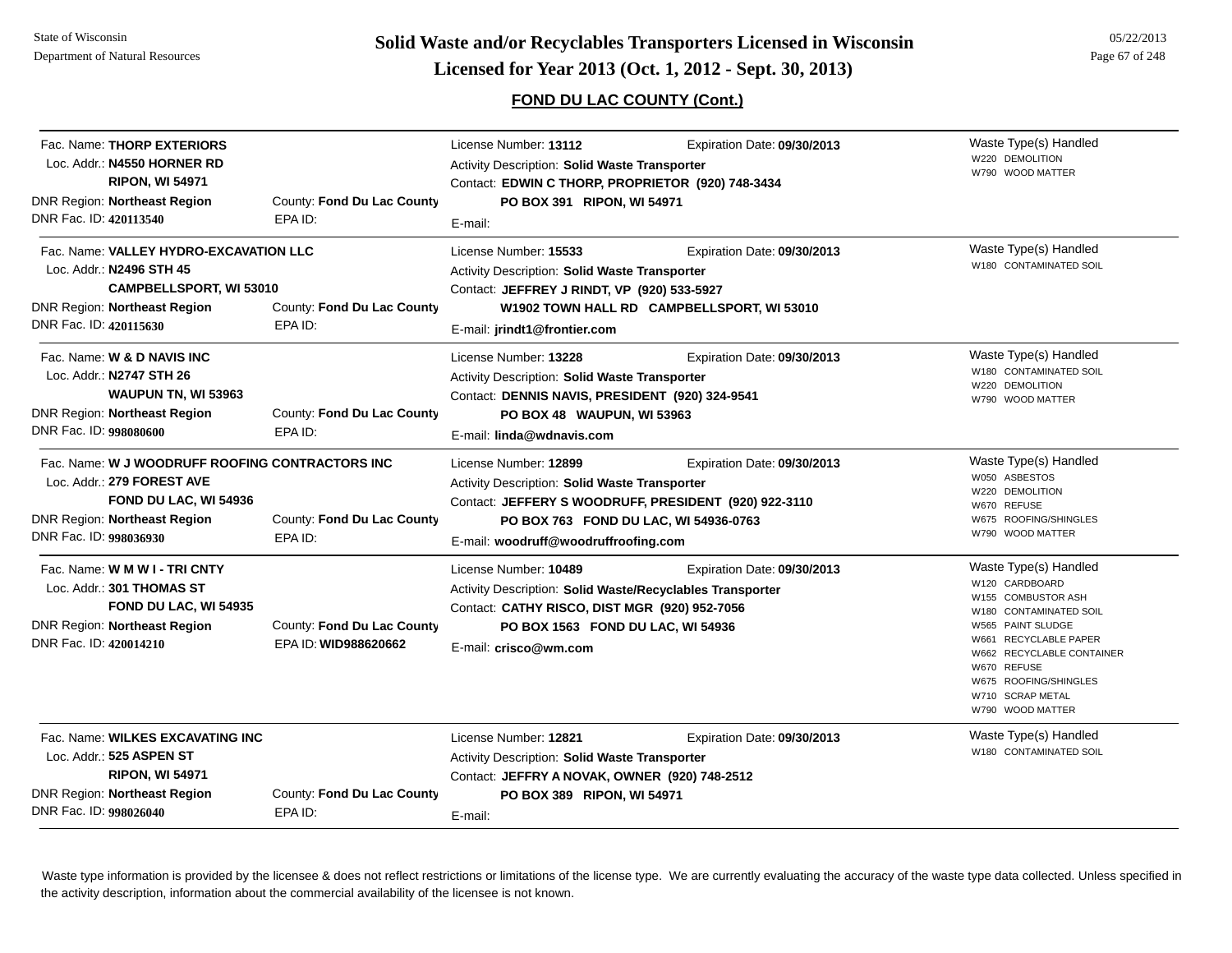# **Page 68 of 248 <b>Licensed for Year 2013 (Oct. 1, 2012 - Sept. 30, 2013) Page 68 of 248 Licensed for Year 2013 (Oct. 1, 2012 - Sept. 30, 2013)**

#### **FOREST COUNTY**

| Fac. Name: FLANNERY TRUCKING<br>Loc. Addr.: HWY 8 E<br><b>CRANDON TN, WI 54520</b><br>DNR Region: Northern Region<br>County: Forest County<br>DNR Fac. ID: 999792310<br>EPA ID: |                                              | License Number: 12553<br>Expiration Date: 09/30/2013<br><b>Activity Description: Solid Waste Transporter</b><br>Contact: CHERI FRALEY, SECRETARY (715) 478-2415<br>PO BOX 336 CRANDON, WI 54520<br>E-mail:                  |                                                                                          | Waste Type(s) Handled<br>W180 CONTAMINATED SOIL<br>W790 WOOD MATTER                                                            |
|---------------------------------------------------------------------------------------------------------------------------------------------------------------------------------|----------------------------------------------|-----------------------------------------------------------------------------------------------------------------------------------------------------------------------------------------------------------------------------|------------------------------------------------------------------------------------------|--------------------------------------------------------------------------------------------------------------------------------|
|                                                                                                                                                                                 |                                              | <b>GRANT COUNTY</b>                                                                                                                                                                                                         |                                                                                          |                                                                                                                                |
| Fac. Name: BAUSCH TRUCKING LLC<br>Loc. Addr.: 11768 ROCK SCHOOL RD<br>GLEN HAVEN, WI 53810<br>DNR Region: South Central Region<br>DNR Fac. ID: 122063260                        | County: Grant County<br>EPA ID:              | License Number: 15467<br>Activity Description: Solid Waste Transporter<br>Contact: CHAD BAUSCH, MEMBER (608) 778-7181<br>E-mail:                                                                                            | Expiration Date: 09/30/2013<br>11768 ROCK SCHOOL RD GLEN HAVEN, WI 53810                 | Waste Type(s) Handled<br>W280 FLY ASH                                                                                          |
| Fac. Name: FAHERTY INC<br>Loc. Addr.: 1120 BROADWAY<br>PLATTEVILLE, WI 53818<br><b>DNR Region: South Central Region</b><br>DNR Fac. ID: 122040050                               | County: Grant County<br>EPA ID:              | License Number: 10538<br>Activity Description: Solid Waste/Recyclables Transporter<br>Contact: GREG FAHERTY, PRESIDENT (608) 348-9586<br>1120 BROADWAY PLATTEVILLE, WI 53818<br>E-mail: gregfaherty@yousq.net               | Expiration Date: 09/30/2013                                                              | Waste Type(s) Handled<br>W340 GARBAGE<br>W661 RECYCLABLE PAPER<br>W662 RECYCLABLE CONTAINER<br>W670 REFUSE<br>W790 WOOD MATTER |
| Fac. Name: FENNIMORE CTY<br>Loc. Addr.: 860 LINCOLN AVE<br>FENNIMORE, WI 53809<br><b>DNR Region: South Central Region</b><br>DNR Fac. ID: 122027730                             | County: Grant County<br>EPA ID:              | License Number: 10096<br>Activity Description: Solid Waste/Recyclables Transporter<br>Contact: DENNIS R BIDDICK, DIR PUB WKS (608) 822-6501<br>PO BOX 17 FENNIMORE, WI 53809<br>E-mail: dpw@fennimore.com                   | Expiration Date: 09/30/2013                                                              | Waste Type(s) Handled<br>W340 GARBAGE<br>W530 NONCOMBUSTIBLE<br>W670 REFUSE<br>W790 WOOD MATTER                                |
| Fac. Name: MIDWEST TIRE RECYCLING<br>Loc. Addr.: 1610 HWY 133<br><b>MUSCODA, WI 53573</b><br>DNR Region: South Central Region<br>DNR Fac. ID: 122063810                         | County: Grant County<br>EPA ID:              | License Number: 15472<br>Expiration Date: 09/30/2013<br>Activity Description: Recyclables Transporter<br>Contact: GERALD W GRIMM, OWNER (608) 732-2401<br>1610 HWY 133 MUSCODA, WI 53573<br>E-mail: midwesttire@hotmail.com |                                                                                          | Waste Type(s) Handled<br>W770 TIRES                                                                                            |
| Fac. Name: MISSISSIPPI VALLEY FOREST PRODUCTS INC<br>Loc. Addr.: 3251 BUSCH LN<br>DICKEYVILLE, WI 53808<br><b>DNR Region: South Central Region</b><br>DNR Fac. ID: 122039830    | County: Grant County<br>EPA ID: WID988579553 | License Number: 15483<br><b>Activity Description: Recyclables Transporter</b><br>PO BOX 1250 DUBUQUE, IA 52004-1250<br>E-mail: rschmitz@hartbrand.com                                                                       | Expiration Date: 09/30/2013<br>Contact: ROXANNE SCHMITZ, ASST GEN MGR (608) 568-7290 x10 | Waste Type(s) Handled<br><b>W540 OIL</b>                                                                                       |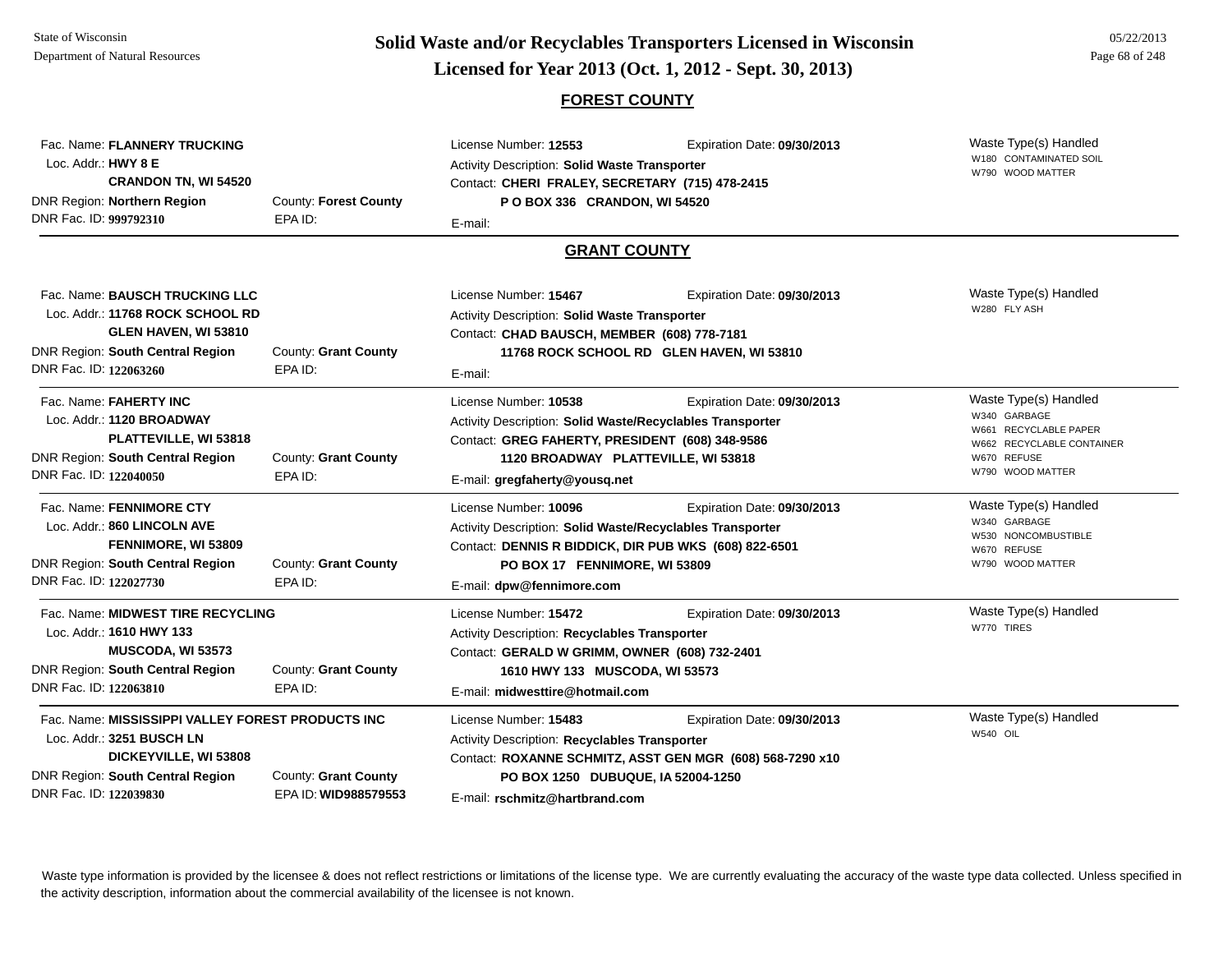# **Page 69 of 248 <b>Licensed for Year 2013 (Oct. 1, 2012 - Sept. 30, 2013) Page 69 of 248 Licensed for Year 2013 (Oct. 1, 2012 - Sept. 30, 2013)**

**GRANT COUNTY (Cont.)**

| Fac. Name: RURAL EXCAVATING LLC<br>Loc. Addr.: 285 MILWAUKEE ST<br>PLATTEVILLE, WI 53818<br>DNR Region: South Central Region<br>DNR Fac. ID: 998332280                                       | County: Grant County<br>EPA ID: | License Number: 13974<br><b>Activity Description: Solid Waste Transporter</b><br>Contact: NICK YAGER, PARTNER (608) 348-8403<br>285 MILWAUKEE ST PLATTEVILLE, WI 53818<br>E-mail: rural.excavating@hotmail.com                                        | Waste Type(s) Handled<br>W070 BARK/BRUSH<br>W180 CONTAMINATED SOIL<br>W220 DEMOLITION |                                                                                                                                    |
|----------------------------------------------------------------------------------------------------------------------------------------------------------------------------------------------|---------------------------------|-------------------------------------------------------------------------------------------------------------------------------------------------------------------------------------------------------------------------------------------------------|---------------------------------------------------------------------------------------|------------------------------------------------------------------------------------------------------------------------------------|
| Fac. Name: TOWN & COUNTRY SANITATION INC<br>Loc. Addr.: 101 N PARK ST<br>BOSCOBEL, WI 53805<br>DNR Region: South Central Region<br>County: Grant County<br>DNR Fac. ID: 612038570<br>EPA ID: |                                 | License Number: 12480<br>Expiration Date: 09/30/2013<br>Activity Description: Solid Waste/Recyclables Transporter<br>Contact: DOUGLAS L ENKE, OPS MGR (608) 375-5856<br>PO BOX 7 BOSCOBEL, WI 53805<br>E-mail:                                        |                                                                                       | Waste Type(s) Handled<br>W220 DEMOLITION<br>W290 FOUNDRY<br>W340 GARBAGE<br>W530 NONCOMBUSTIBLE<br>W670 REFUSE<br>W790 WOOD MATTER |
|                                                                                                                                                                                              |                                 | <b>GREEN COUNTY</b>                                                                                                                                                                                                                                   |                                                                                       |                                                                                                                                    |
| Fac. Name: ALBANY VIL PUBLIC WORKS<br>Loc. Addr.: 106 S WATER ST<br><b>ALBANY, WI 53502</b><br>DNR Region: South Central Region<br>DNR Fac. ID: 123016520                                    | County: Green County<br>EPA ID: | License Number: 10115<br>Expiration Date: 09/30/2013<br>Activity Description: Solid Waste/Recyclables Transporter<br>Contact: LAURIE K KEEPERS CLERK/TREASURER (608) 862-3240<br>PO BOX 342 ALBANY, WI 53502<br>E-mail: villageclerk@vil.albany.wi.us |                                                                                       | Waste Type(s) Handled<br>W661 RECYCLABLE PAPER<br>W662 RECYCLABLE CONTAINER<br>W770 TIRES                                          |
| Fac. Name: ANGLIN LLC<br>Loc. Addr.: N3613 AEBLY RD<br><b>MONROE, WI 53566</b><br>DNR Region: South Central Region<br>DNR Fac. ID: 123042590                                                 | County: Green County<br>EPA ID: | License Number: 15478<br>Activity Description: Solid Waste/Recyclables Transporter<br>Contact: ANTHONY R ANGLIN, OWNER/PRES (608) 214-1552<br>PO BOX 274 MONROE, WI 53566<br>E-mail: emt_anglin@hotmail.com                                           | Expiration Date: 09/30/2013                                                           | Waste Type(s) Handled<br>W220 DEMOLITION<br>W290 FOUNDRY<br>W800 YARD                                                              |
| Fac. Name: BEHR GREEN CNTY<br>Loc. Addr.: N2193 CLARNO RD<br><b>MONROE, WI 53566</b><br>DNR Region: South Central Region<br>DNR Fac. ID: 998011190                                           | County: Green County<br>EPA ID: | License Number: 12692<br>Activity Description: Recyclables Transporter<br>Contact: RON COUPAR, ENVR MGR (815) 987-2770<br>1100 SEMINARY ST ROCKFORD, IL 61104<br>E-mail: rcoupar@behrim.com                                                           | Expiration Date: 09/30/2013                                                           | Waste Type(s) Handled<br>W030 ALUMINUM<br>W040 APPLIANCES<br>W120 CARDBOARD<br>W700 SCRAP IRON<br>W710 SCRAP METAL<br>W770 TIRES   |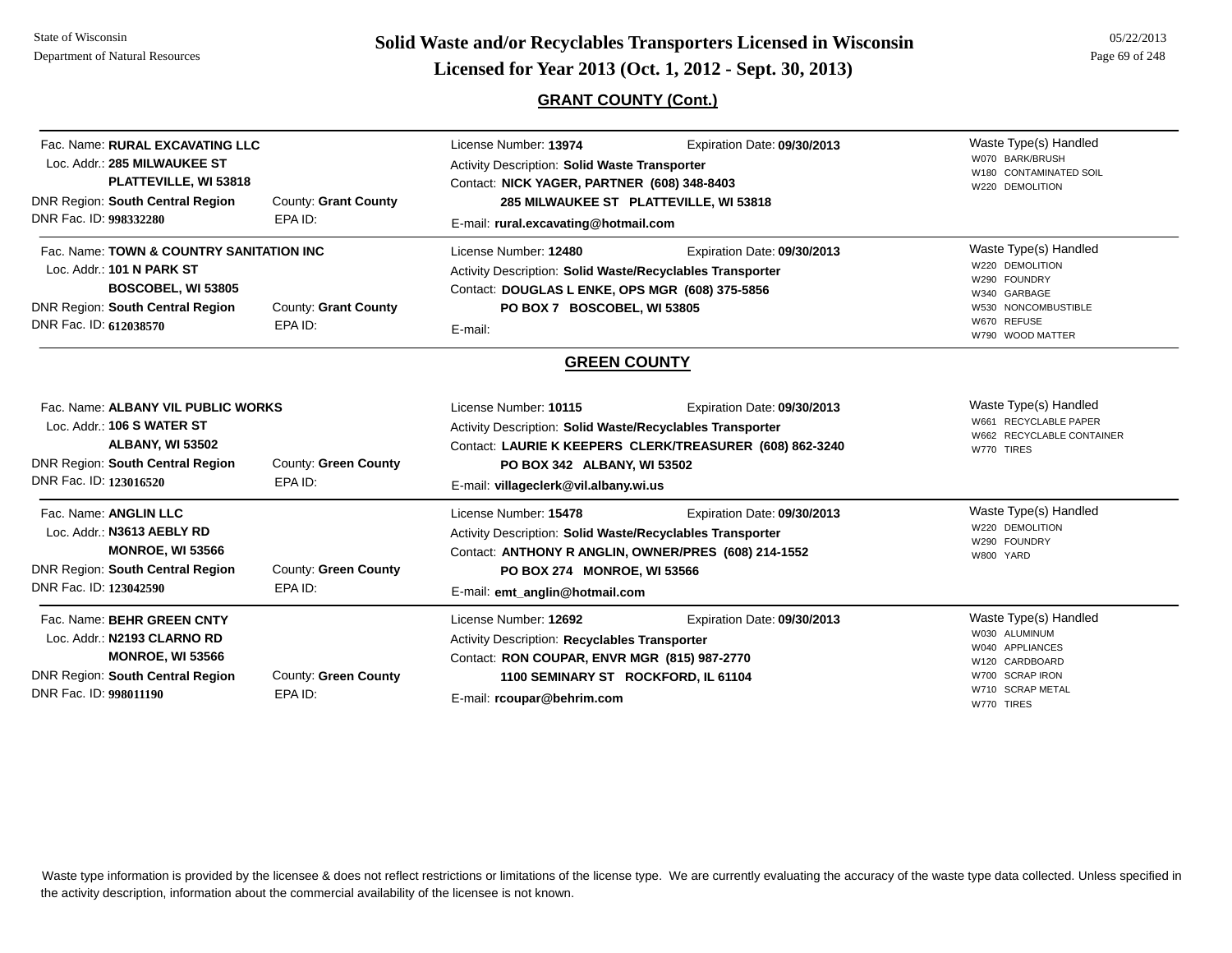**Page 70 of 248 <b>Licensed for Year 2013 (Oct. 1, 2012 - Sept. 30, 2013) Page 70 of 248 Licensed for Year 2013 (Oct. 1, 2012 - Sept. 30, 2013)** 

### **GREEN COUNTY (Cont.)**

| Fac. Name: BROWNTOWN VIL<br>Loc. Addr.: 221 N MILL ST<br><b>BROWNTOWN, WI 53522</b><br><b>DNR Region: South Central Region</b><br>DNR Fac. ID: 123016850                                                       | County: Green County<br>EPA ID: | License Number: 10153<br>Activity Description: Solid Waste/Recyclables Transporter<br>Contact: RICKY DE NURE, STREET SUPT (608) 966-1300<br>PO BOX 7 BROWNTOWN, WI 53522<br>E-mail: vilofbtownpw@tds.net         | Expiration Date: 09/30/2013 | Waste Type(s) Handled<br>W115 BUILDING MATERIAL<br>W120 CARDBOARD<br>W340 GARBAGE<br>W350 GLASS<br>W530 NONCOMBUSTIBLE<br>W630 PLASTIC<br>W660 RECYCLABLE<br>W661 RECYCLABLE PAPER<br>W662 RECYCLABLE CONTAINER<br>W670 REFUSE<br>W675 ROOFING/SHINGLES<br>W700 SCRAP IRON<br>W710 SCRAP METAL<br>W790 WOOD MATTER<br>W800 YARD |
|----------------------------------------------------------------------------------------------------------------------------------------------------------------------------------------------------------------|---------------------------------|------------------------------------------------------------------------------------------------------------------------------------------------------------------------------------------------------------------|-----------------------------|---------------------------------------------------------------------------------------------------------------------------------------------------------------------------------------------------------------------------------------------------------------------------------------------------------------------------------|
| Fac. Name: DANOLL BOONE TRUCKING LLC<br>Loc. Addr.: W5296 WASHINGTON RD<br><b>MONTICELLO, WI 53570</b><br><b>DNR Region: South Central Region</b><br>County: Green County<br>DNR Fac. ID: 123030380<br>EPA ID: |                                 | License Number: 14720<br>Expiration Date: 09/30/2013<br>Activity Description: Solid Waste Transporter<br>Contact: DANIEL LEUZINGER, OWNER (608) 444-7571<br>W5296 WASHINGTON RD MONTICELLO, WI 53570<br>E-mail:  |                             | Waste Type(s) Handled<br>W290 FOUNDRY                                                                                                                                                                                                                                                                                           |
| Fac. Name: DRAFALL TRUCKING<br>Loc. Addr.: N1649 CTH K<br><b>MONROE, WI 53566</b><br><b>DNR Region: South Central Region</b><br>DNR Fac. ID: 123041380                                                         | County: Green County<br>EPA ID: | License Number: 15414<br>Activity Description: Solid Waste/Recyclables Transporter<br>Contact: BRIAN DRAFALL, OWNER (608) 329-4405<br>N1649 CTH K MONROE, WI 53566<br>E-mail:                                    | Expiration Date: 09/30/2013 | Waste Type(s) Handled<br>W180 CONTAMINATED SOIL<br>W310 FOUNDRY SAND                                                                                                                                                                                                                                                            |
| Fac. Name: E & N HUGHES CO INC<br>Loc. Addr.: N2629 COPLIEN RD<br><b>MONROE, WI 53566</b><br><b>DNR Region: South Central Region</b><br>DNR Fac. ID: 123035660                                                 | County: Green County<br>EPA ID: | License Number: 14137<br>Activity Description: Solid Waste/Recyclables Transporter<br>Contact: TERRY HUGHES, PRES (608) 328-4215<br>PO BOX 408 MONROE, WI 53566<br>E-mail:                                       | Expiration Date: 09/30/2013 | Waste Type(s) Handled<br>W180 CONTAMINATED SOIL                                                                                                                                                                                                                                                                                 |
| Fac. Name: GREEN CNTY PROCESSING/TRANSFER FACILITY<br>Loc. Addr.: W2002 CTH SS<br>DECATUR TN, WI 53520<br><b>DNR Region: South Central Region</b><br>DNR Fac. ID: 123018720                                    | County: Green County<br>EPA ID: | License Number: 13706<br>Activity Description: Solid Waste/Recyclables Transporter<br>Contact: RANDY THOMPSON, MGR (608) 897-8605<br>W2002 CTH SS BRODHEAD, WI 53520<br>E-mail: greencountywilandfill@hughes.net | Expiration Date: 09/30/2013 | Waste Type(s) Handled<br>W040 APPLIANCES<br>W340 GARBAGE<br>W470 LEACHATE<br>W661 RECYCLABLE PAPER<br>W670 REFUSE<br>W770 TIRES<br>W790 WOOD MATTER                                                                                                                                                                             |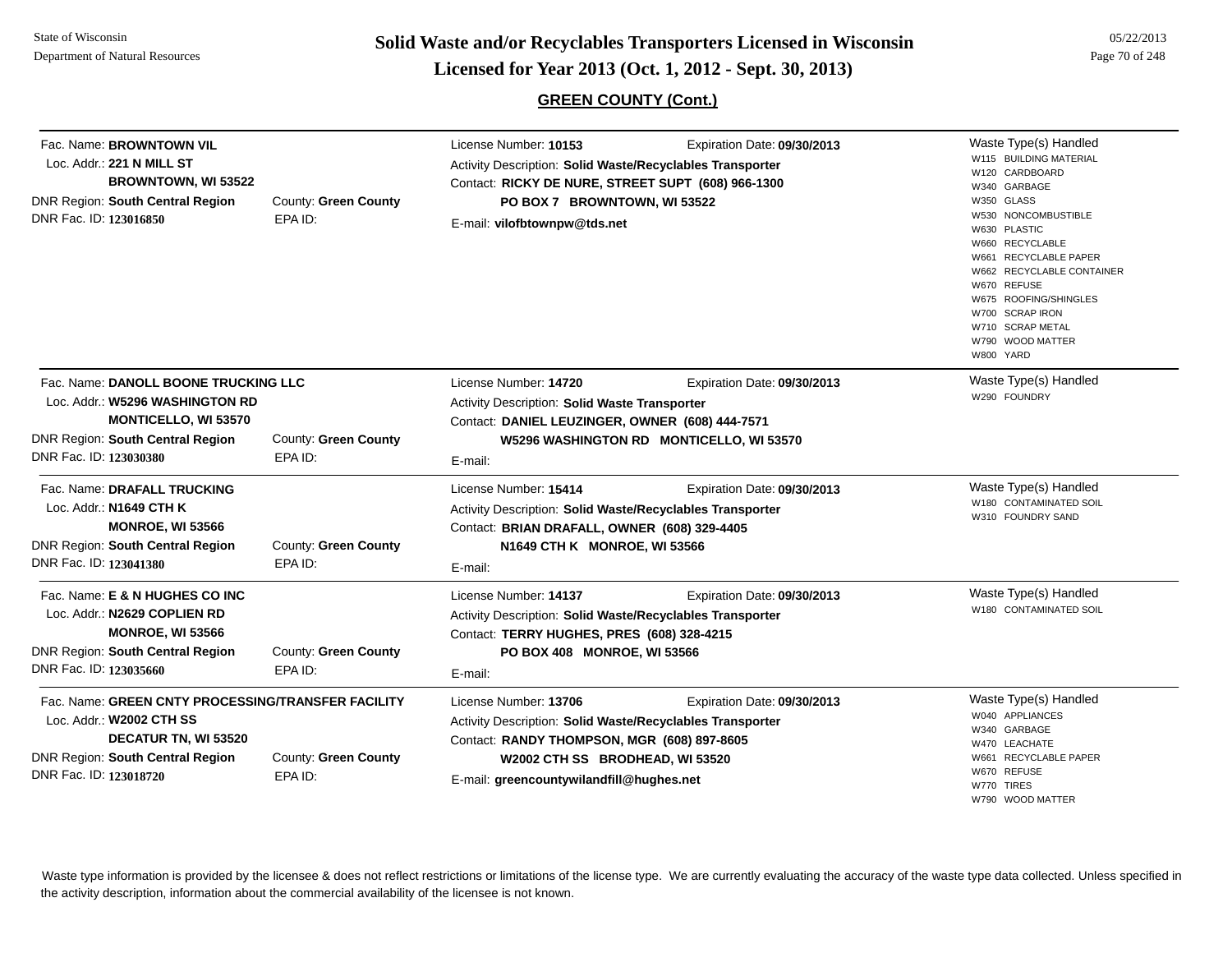State of WisconsinDepartment of Natural Resources

# **Page 71 of 248 <b>Licensed for Year 2013 (Oct. 1, 2012 - Sept. 30, 2013) Page 71 of 248 Licensed for Year 2013 (Oct. 1, 2012 - Sept. 30, 2013)**

### **GREEN COUNTY (Cont.)**

| Fac. Name: MADDRELL EXCAVATING LLC<br>Loc. Addr.: W6886 HWY 11<br><b>MONROE, WI 53566</b> |                                                                                                                                            |                                      | License Number: 15469<br>Activity Description: Solid Waste Transporter                                                                                                                                                                           | Expiration Date: 09/30/2013<br>Contact: CHAZ MADDRELL, MANAGING MEMBER (608) 325-6880 | Waste Type(s) Handled<br>W180 CONTAMINATED SOIL                                                                                                                    |
|-------------------------------------------------------------------------------------------|--------------------------------------------------------------------------------------------------------------------------------------------|--------------------------------------|--------------------------------------------------------------------------------------------------------------------------------------------------------------------------------------------------------------------------------------------------|---------------------------------------------------------------------------------------|--------------------------------------------------------------------------------------------------------------------------------------------------------------------|
| DNR Fac. ID: 123042260                                                                    | DNR Region: South Central Region                                                                                                           | County: Green County<br>EPA ID:      | W6886 HWY 11 MONROE, WI 53566                                                                                                                                                                                                                    |                                                                                       |                                                                                                                                                                    |
|                                                                                           |                                                                                                                                            |                                      | E-mail: cmaddrell@yahoo.com                                                                                                                                                                                                                      |                                                                                       |                                                                                                                                                                    |
| DNR Fac. ID: 123017180                                                                    | Fac. Name: MONROE CTY<br>Loc. Addr.: 1064 5TH AVE<br><b>MONROE, WI 53566</b><br>DNR Region: South Central Region                           | County: Green County<br>EPA ID:      | License Number: 10016<br>Expiration Date: 09/30/2013<br>Activity Description: Solid Waste/Recyclables Transporter<br>Contact: THOMAS J BOLL, STREET DEPT SUPV (608) 329-2495<br>1110 18TH AVE MONROE, WI 53566<br>E-mail: tboll@cityofmonroe.org |                                                                                       | Waste Type(s) Handled<br>W340 GARBAGE<br>W530 NONCOMBUSTIBLE<br>W661 RECYCLABLE PAPER<br>W662 RECYCLABLE CONTAINER<br>W670 REFUSE<br>W790 WOOD MATTER<br>W800 YARD |
|                                                                                           | Fac. Name: MONTICELLO REFUSE SERVICE<br>Loc. Addr.: 106 E COATES AVE<br><b>MONTICELLO, WI 53570</b><br>DNR Region: South Central Region    | County: Green County                 | License Number: 12109<br>Expiration Date: 09/30/2013<br>Activity Description: Solid Waste/Recyclables Transporter<br>Contact: RYAN WIESEN, CLERK-TREASURER (608) 938-4383<br>PO BOX 147 MONTICELLO, WI 53570                                     |                                                                                       | Waste Type(s) Handled<br>W340 GARBAGE<br>W530 NONCOMBUSTIBLE<br>W661 RECYCLABLE PAPER<br>W662 RECYCLABLE CONTAINER                                                 |
| DNR Fac. ID: 999774820                                                                    |                                                                                                                                            | EPA ID:                              | E-mail: monticello.clerk@gmail.com                                                                                                                                                                                                               |                                                                                       | W670 REFUSE                                                                                                                                                        |
| DNR Fac. ID: 123040720                                                                    | Fac. Name: ZWEIFELS DISPOSAL<br>Loc. Addr.: N7976 CTH CC<br><b>BELLEVILLE, WI 53508</b><br>DNR Region: South Central Region                | County: Green County<br>EPA ID:      | License Number: 15400<br>Activity Description: Solid Waste/Recyclables Transporter<br>Contact: BRADLEY D ZWEIFEL, OWNER (608) 279-3807<br>N7976 CTH CC BELLEVILLE, WI 53508<br>E-mail: zweifelbrad@gmail.com                                     | Expiration Date: 09/30/2013                                                           | Waste Type(s) Handled<br>W070 BARK/BRUSH<br>W220 DEMOLITION<br>W340 GARBAGE<br>W675 ROOFING/SHINGLES                                                               |
|                                                                                           |                                                                                                                                            |                                      | <b>GREEN LAKE COUNTY</b>                                                                                                                                                                                                                         |                                                                                       |                                                                                                                                                                    |
| DNR Fac. ID: 424019420                                                                    | Fac. Name: BADGER MINING CORP<br>Loc. Addr.: W413 UTLEY QUARRY RD<br><b>GREEN LAKE TN, WI 53931</b><br><b>DNR Region: Northeast Region</b> | County: Green Lake County<br>EPA ID: | License Number: 11127<br>Expiration Date: 09/30/2013<br>Activity Description: Solid Waste/Recyclables Transporter<br>Contact: CRAIG LE NOBLE (920) 361-2388 x162<br>PO BOX 328 BERLIN, WI 54923<br>E-mail: CLeNoble@badgerminingcorp.com         |                                                                                       | Waste Type(s) Handled<br>W290 FOUNDRY<br>W530 NONCOMBUSTIBLE<br>W660 RECYCLABLE                                                                                    |
| DNR Fac. ID: 424001710                                                                    | Fac. Name: BADGERLAND EXPRESS LLC<br>Loc. Addr.: W770 HWY 23/49<br>GREEN LAKE, WI 54941<br><b>DNR Region: Northeast Region</b>             | County: Green Lake County<br>EPA ID: | License Number: 14643<br>Expiration Date: 09/30/2013<br>Activity Description: Solid Waste/Recyclables Transporter<br>Contact: JOE HOLLATZ, MGR (920) 745-2599<br>W770 HWY 23/49 GREEN LAKE, WI 54941<br>E-mail: badgerlandexpress@centurytel.net |                                                                                       | Waste Type(s) Handled<br>W220 DEMOLITION<br>W340 GARBAGE<br>W661 RECYCLABLE PAPER<br>W770 TIRES                                                                    |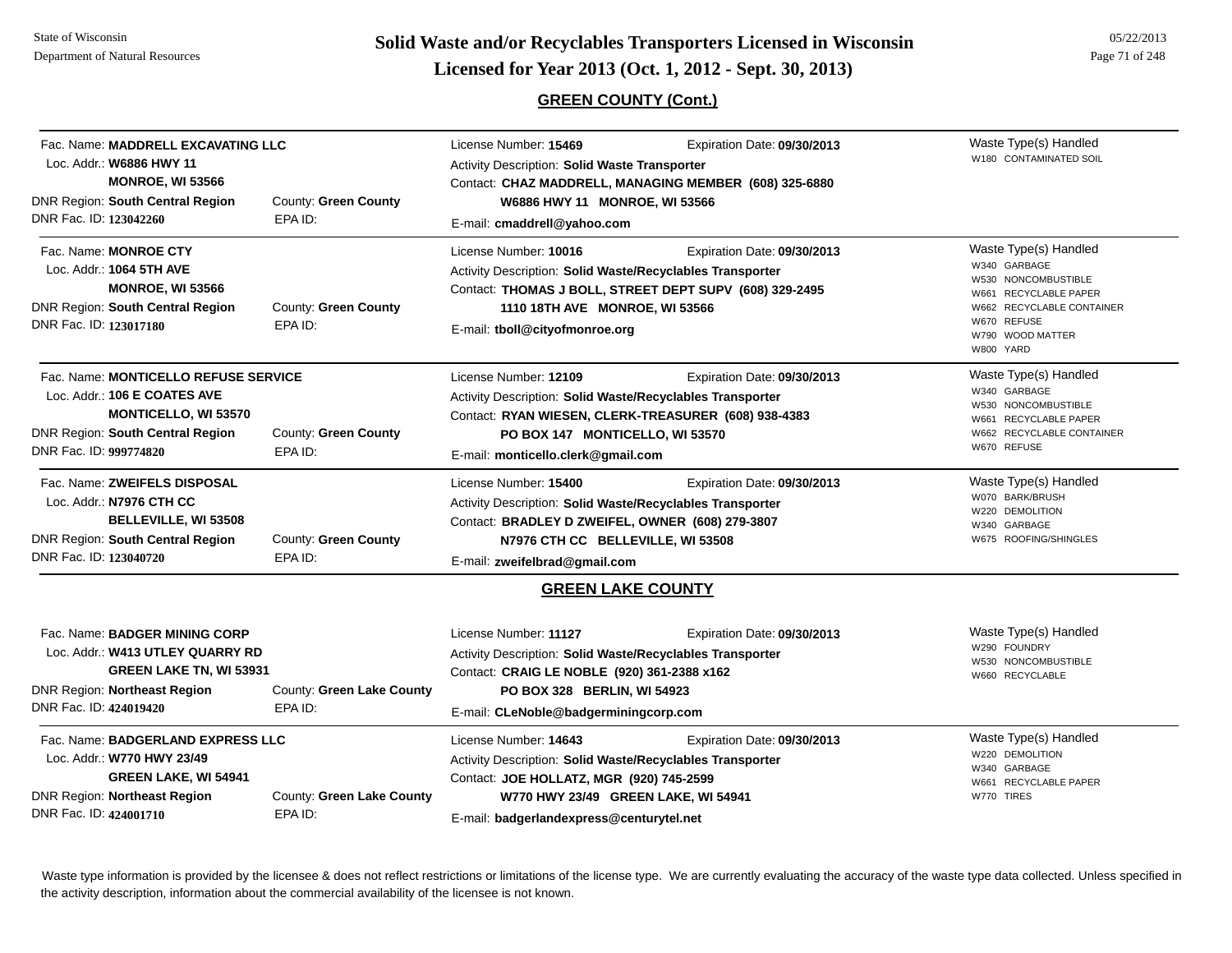Fac. Name: **BERLIN CTY**Loc. Addr.: **241 SPRING ST**

#### **GREEN LAKE COUNTY (Cont.)**

Activity Description: **Solid Waste Transporter**

License Number: **14070**

Waste Type(s) Handled W533 NON HAZARDOUS WASTEExpiration Date: **09/30/2013** 

| <b>BERLIN, WI 54923</b><br><b>DNR Region: Northeast Region</b><br>DNR Fac. ID: 998345040                                                                                      | County: Green Lake County<br>EPA ID:                                        | Contact: BRIAN FREIMARK, SUPT DEPT OF (920) 361-5425<br>241 SPRING ST BERLIN, WI 54923<br>E-mail: bfrei@dotnet.com                                                                                                          |                                                                                                                                                                                                                                                                                                                                         |
|-------------------------------------------------------------------------------------------------------------------------------------------------------------------------------|-----------------------------------------------------------------------------|-----------------------------------------------------------------------------------------------------------------------------------------------------------------------------------------------------------------------------|-----------------------------------------------------------------------------------------------------------------------------------------------------------------------------------------------------------------------------------------------------------------------------------------------------------------------------------------|
| Fac. Name: D & D DRETSKE CONST INC<br>Loc. Addr.: 689 RURAL ST<br><b>BERLIN, WI 54923</b><br><b>DNR Region: Northeast Region</b><br>DNR Fac. ID: 424050440                    | Waste Type(s) Handled<br>W220 DEMOLITION<br>W670 REFUSE<br>W790 WOOD MATTER |                                                                                                                                                                                                                             |                                                                                                                                                                                                                                                                                                                                         |
| Fac. Name: EGBERT TRANSIT LLC<br>Loc. Addr.: W1302 N LAWSON DR<br><b>BROOKLYN TN, WI 54941</b><br><b>DNR Region: Northeast Region</b><br>DNR Fac. ID: 998040560               | County: Green Lake County<br>EPA ID:                                        | License Number: 12937<br>Expiration Date: 09/30/2013<br><b>Activity Description: Solid Waste Transporter</b><br>Contact: DANIEL EGBERT, PRESIDENT (920) 294-6668<br>PO BOX 462 GREEN LAKE, WI 54941<br>E-mail:              | Waste Type(s) Handled<br>W180 CONTAMINATED SOIL<br>W220 DEMOLITION<br>W790 WOOD MATTER                                                                                                                                                                                                                                                  |
| Fac. Name: GREEN LAKE FREIGHT & GARBAGE SERVICE<br>Loc. Addr.: 482 WALKER AVE<br><b>GREEN LAKE, WI 54941</b><br><b>DNR Region: Northeast Region</b><br>DNR Fac. ID: 998063880 | County: Green Lake County<br>EPA ID:                                        | License Number: 13090<br>Expiration Date: 09/30/2013<br><b>Activity Description: Solid Waste/Recyclables Transporter</b><br>Contact: JASON ANDERSON, OWNER (920) 979-4809<br>482 WALKER AVE GREEN LAKE, WI 54941<br>E-mail: | Waste Type(s) Handled<br>W040 APPLIANCES<br>W080 BATTERIES<br>W115 BUILDING MATERIAL<br>W120 CARDBOARD<br>W175 CONSTRUCTION MATERIAL<br>W235 DRYWALL<br>W340 GARBAGE<br>W475 LEAD METAL SCRAP<br>W570 PAPER<br>W630 PLASTIC<br>W661 RECYCLABLE PAPER<br>W662 RECYCLABLE CONTAINER<br>W670 REFUSE<br>W700 SCRAP IRON<br>W710 SCRAP METAL |
| Fac. Name: JACHTHUBER & SONS INC<br>Loc. Addr.: OLD GREEN LAKE RD<br><b>PRINCETON, WI 54968</b><br><b>DNR Region: Northeast Region</b><br>DNR Fac. ID: 998344930              | County: Green Lake County<br>EPA ID:                                        | License Number: 14067<br>Expiration Date: 09/30/2013<br>Activity Description: Solid Waste Transporter<br>Contact: JOHN JACHTHUBER, PRESIDENT (920) 295-6175<br>300 W WATER ST PRINCETON, WI 54968<br>E-mail:                | Waste Type(s) Handled<br>W220 DEMOLITION                                                                                                                                                                                                                                                                                                |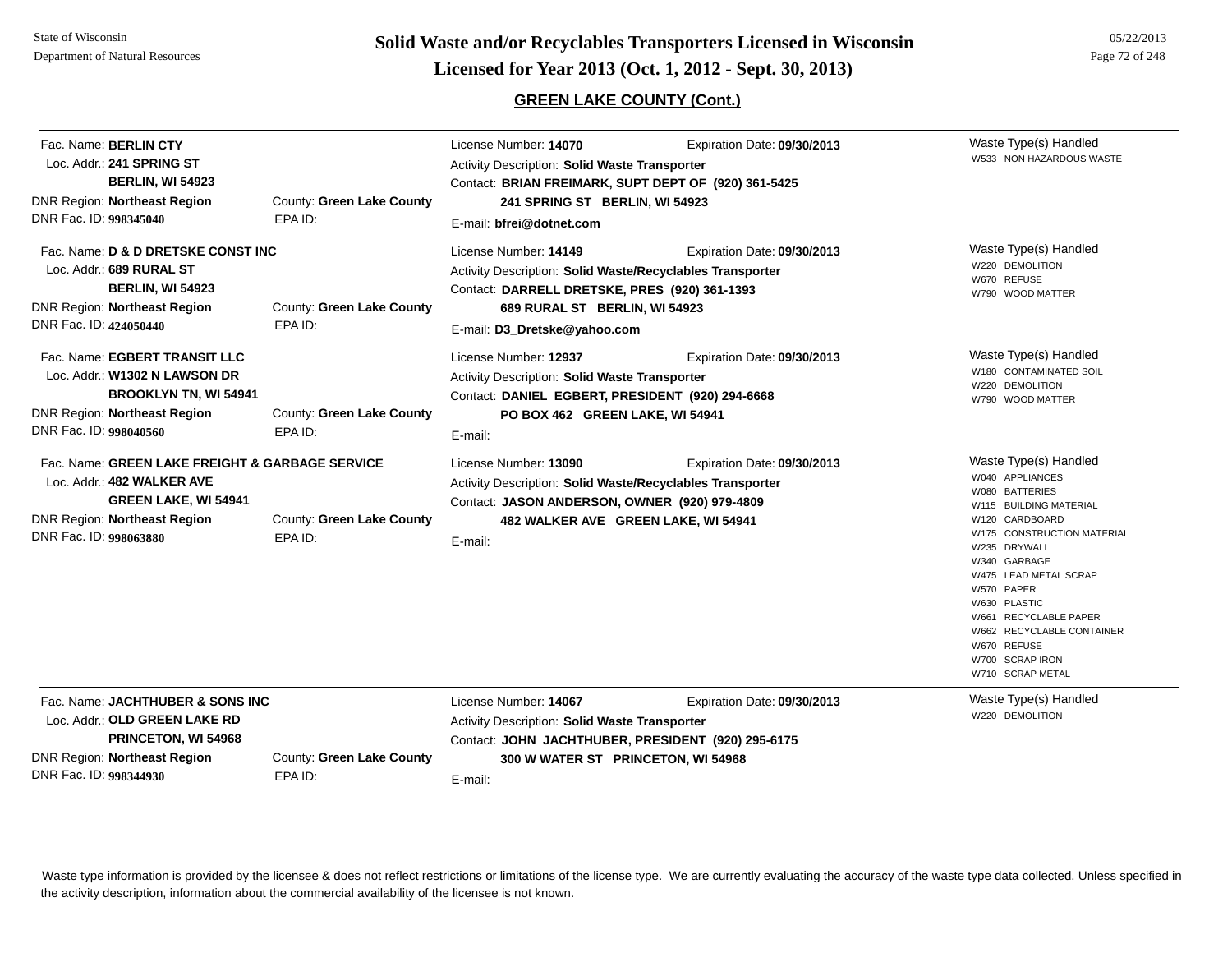**Page 73 of 248 <b>Licensed for Year 2013 (Oct. 1, 2012 - Sept. 30, 2013) Page 73 of 248 Licensed for Year 2013 (Oct. 1, 2012 - Sept. 30, 2013)** 

### **GREEN LAKE COUNTY (Cont.)**

Waste Type(s) Handled W070 BARK/BRUSHW115 BUILDING MATERIALW175 CONSTRUCTION MATERIALW180 CONTAMINATED SOIL W220 DEMOLITIONW230 DREDGINGSW280 FLY ASHW290 FOUNDRYW300 FOUNDRY FILLW310 FOUNDRY SANDW340 GARBAGEW500 MILL SLUDGE W520 MININGW720 SCRAP TANKSW790 WOOD MATTERFac. Name: **KINAS EXCAVATING INC**Loc. Addr.: **HWY SMACKFORD, WI 53946** DNR Region: **Northeast Region** DNR Fac. ID: **998000770**County: **Green Lake County** EPA ID:License Number: **12665** Expiration Date: **09/30/2013**  Activity Description: **Solid Waste Transporter** Contact: **LORENE A KINAS, VICE PRES (920) 398-3431** E-mail: **lori@kinasexc.comN6205 LAWSON DRIVE GREEN LAKE, WI 54941** Waste Type(s) Handled W180 CONTAMINATED SOILW290 FOUNDRYFac. Name: **KOPPLIN & KINAS CO INC**Loc. Addr.: **W1266 LAWSON DRGREEN LAKE, WI 54941** DNR Region: **Northeast Region** DNR Fac. ID: **424018870**County: **Green Lake County** EPA ID: **WIR000047936**License Number: **13373** Expiration Date: **09/30/2013**  Activity Description: **Solid Waste Transporter** Contact:**WARD KINAS, PRES OPERATIONS (920) 294-6451** E-mail: **kopkinas@centurytel.net W1266 LAWSON DRIVE GREEN LAKE, WI 54941** Waste Type(s) Handled W050 ASBESTOSW180 CONTAMINATED SOILW220 DEMOLITIONW770 TIRESW790 WOOD MATTERFac. Name: **KRAUSE EXCAVATING INC**Loc. Addr.: **253 E JOHN STMARKESAN, WI 53946** DNR Region: **Northeast Region** DNR Fac. ID: **424051100**County: **Green Lake County** EPA ID: License Number: **14241** Expiration Date: **09/30/2013**  Activity Description: **Solid Waste/Recyclables Transporter** Contact:**ROGER KRAUSE, MANAGER (920) 398-3322** E-mail: **krauseexc@centurytel.net W1996 ST RD 44 MARKESAN, WI 53946-8809** Waste Type(s) Handled W180 CONTAMINATED SOILFac. Name: **MASHUDA CONTRACTORS INC**Loc. Addr.: **N6504 HWY 73PRINCETON, WI 54968** DNR Region: **Northeast Region** DNR Fac. ID: **998242300**County: **Green Lake County** EPA ID:License Number: **15723** Expiration Date: **09/30/2013**  Activity Description: **Solid Waste Transporter** Contact: **PAUL BUCHEN, SHOP MGR (920) 295-3329** E-mail: **paul.buchen@mashuda.com PO BOX 16 PRINCETON, WI 54968** Waste Type(s) Handled W180 CONTAMINATED SOILW530 NONCOMBUSTIBLEW670 REFUSEW790 WOOD MATTERFac. Name: **PETRASZAK EXCAVATING LTD**Loc. Addr.: **N8585 BIG ISLAND RDSENECA TN, WI 54923** DNR Region: **Northeast Region** DNR Fac. ID: **999847970**County: **Green Lake County** EPA ID:License Number: **12250** Expiration Date: **09/30/2013**  Activity Description: **Solid Waste Transporter** Contact: **LEON PETRASZAK, OWNER (920) 361-0922** E-mail: **N8585 BIG ISLAND RD BERLIN, WI 54923**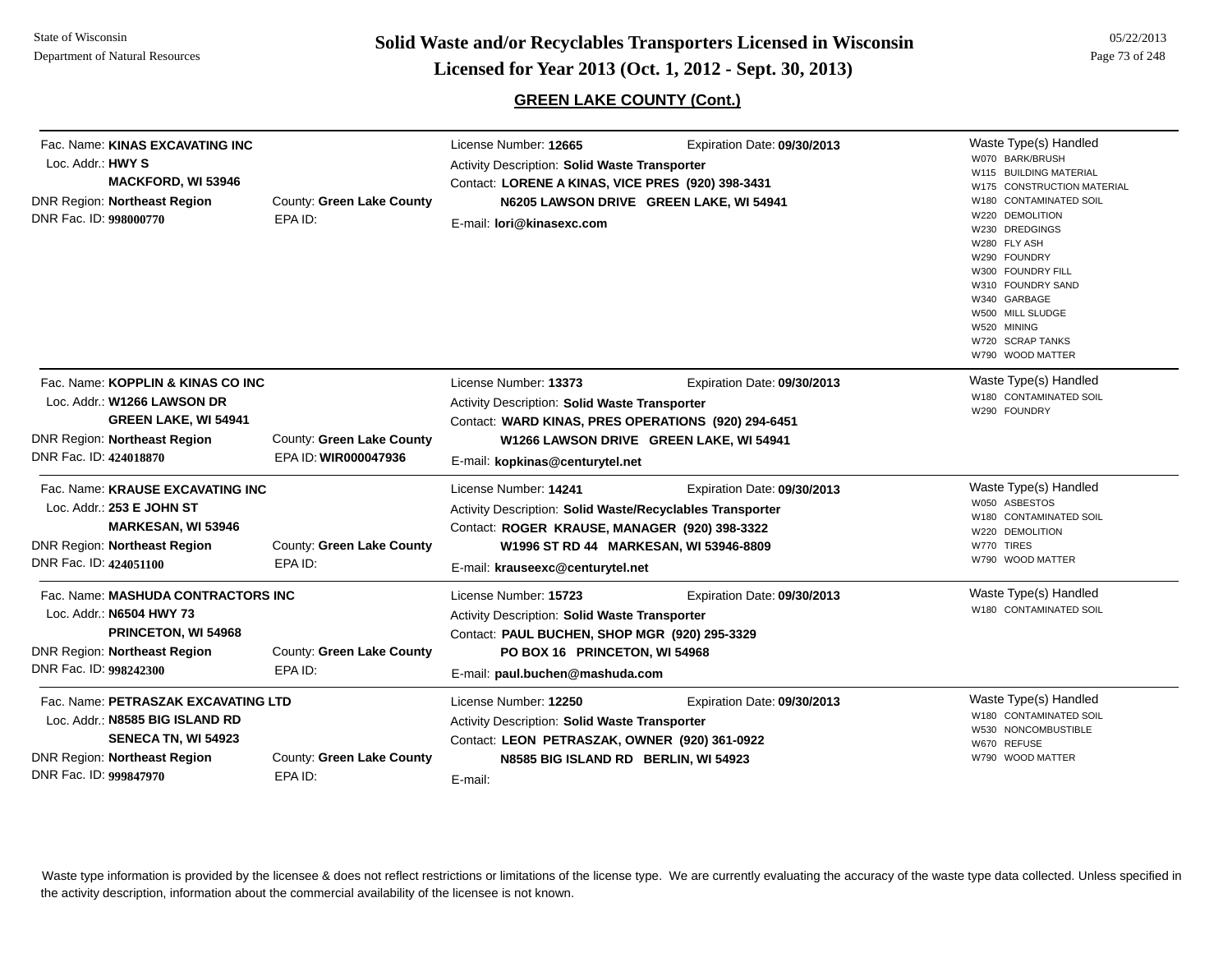**Page 74 of 248 <b>Licensed for Year 2013 (Oct. 1, 2012 - Sept. 30, 2013) Page 74 of 248 Licensed for Year 2013 (Oct. 1, 2012 - Sept. 30, 2013)** 

### **GREEN LAKE COUNTY (Cont.)**

Waste Type(s) Handled W050 ASBESTOSW070 BARK/BRUSHW180 CONTAMINATED SOILW220 DEMOLITIONW280 FLY ASHW290 FOUNDRYW340 GARBAGEW410 INDUSTRIALW580 PAPER MILL SLUDGEW661 RECYCLABLE PAPERW662 RECYCLABLE CONTAINERW770 TIRESW800 YARDFac. Name: **TERRY KOHN TRUCKING LLC**Loc. Addr.: **W6494 E NORTH STDALTON, WI 53926** DNR Region: **Northeast Region** DNR Fac. ID: **424014910**County: **Green Lake County** EPA ID:License Number: **15270** Expiration Date: **09/30/2013**  Activity Description: **Solid Waste/Recyclables Transporter** Contact:**TERRY KOHN, MEMBER/OWNER (920) 295-9526** E-mail: **terrykohnexcavating@gmail.com W6494 E NORTH ST DALTON, WI 53926 IOWA COUNTY**Waste Type(s) Handled W030 ALUMINUMW120 CARDBOARDW340 GARBAGEFac. Name: **GAUGER & SON SALVAGE INC**Loc. Addr.: **7692 HELENA RDARENA, WI 53503** DNR Region: **South Central Region** DNR Fac. ID: **999830590**County: **Iowa County** EPA ID:License Number: **12236** Expiration Date: **09/30/2013**  Activity Description: **Solid Waste/Recyclables Transporter** Contact: **WILLIAM F GAUGER, OWNER (608) 753-2656** E-mail: **gauger@mhtc.net PO BOX 144 ARENA, WI 53503** Waste Type(s) Handled W340 GARBAGEW661 RECYCLABLE PAPERW662 RECYCLABLE CONTAINER Fac. Name: **HILST TRANSPORTATION SOLUTIONS**Loc. Addr.: **3565 CTH HRIDGEWAY, WI 53582** DNR Region: **South Central Region** DNR Fac. ID: **125039530**County: **Iowa County** EPA ID:License Number: **15468** Expiration Date: **09/30/2013**  Activity Description: **Solid Waste/Recyclables Transporter** Contact: **KATHRYN HILST, ADMIN (608) 574-9247** E-mail: **hilsttrans@rocketmail.com3565 CTH H RIDGEWAY, WI 53582** Waste Type(s) Handled W530 NONCOMBUSTIBLEW670 REFUSE W790 WOOD MATTERFac. Name: **MUSCODA VIL**Loc. Addr.: **CTH P & STH 80/133MUSCODA, WI 53573** DNR Region: **South Central Region** DNR Fac. ID: **125019620**County: **Iowa County** EPA ID:License Number: **10335** Expiration Date: **09/30/2013**  Activity Description: **Solid Waste Transporter** Contact: **CINDA JOHNSON, ADMIN (608) 739-3182** E-mail: **cljohnson@wppienergy.org 206 N WISCONSIN AVE MUSCODA, WI 53573** Waste Type(s) Handled W070 BARK/BRUSHW790 WOOD MATTERFac. Name: **RIDGEWAY VIL**Loc. Addr.: **3708 CTH HRIDGEWAY, WI 53582** DNR Region: **South Central Region** DNR Fac. ID: **125019840**County: **Iowa County** EPA ID:License Number: **10274** Expiration Date: **09/30/2013**  Activity Description: **Solid Waste Transporter** Contact: **ELAINE D GUTZMER, TREASURER/CLERK (608) 924-5881** E-mail: **admnvridge@mhtc.net PO BOX 128 RIDGEWAY, WI 53582**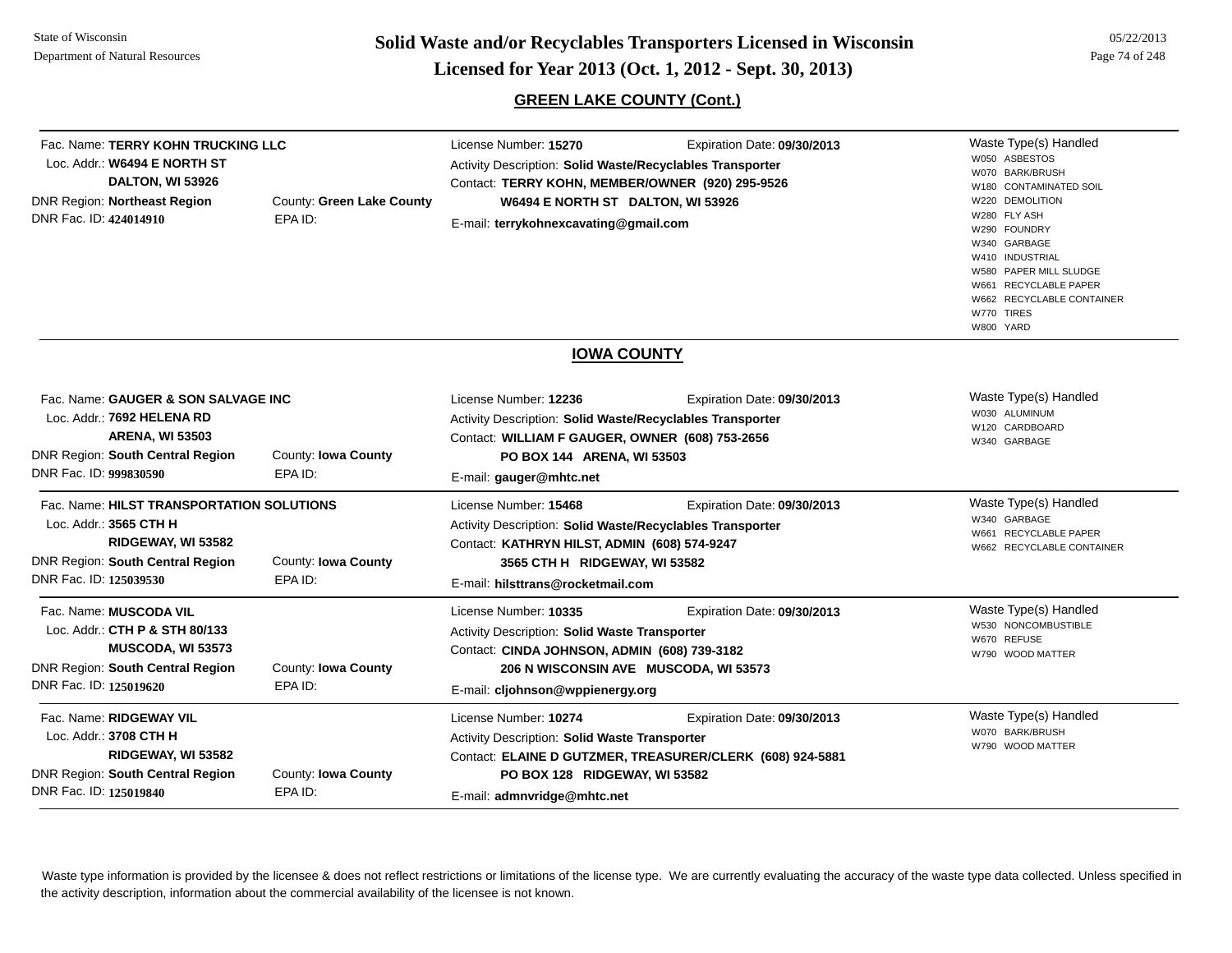# **Page 75 of 248 <b>Licensed for Year 2013 (Oct. 1, 2012 - Sept. 30, 2013) Page 75 of 248 Licensed for Year 2013 (Oct. 1, 2012 - Sept. 30, 2013)**

### **IRON COUNTY**

| Fac. Name: ANGELO LUPPINO INC<br>Loc. Addr.: FIRE# 14499N RIVERSIDE RD<br><b>HURLEY, WI 54534</b><br>DNR Region: Northern Region<br>DNR Fac. ID: 826027730                            | County: Iron County<br>EPA ID: WID988622015 | License Number: 13051<br><b>Activity Description: Solid Waste Transporter</b><br>Contact: PAUL LUPPINO, VICE PRESIDENT (715) 561-4906<br><b>BOX 100 IRON BELT, WI 54536</b><br>E-mail:                        | Waste Type(s) Handled<br>W180 CONTAMINATED SOIL                            |                                                                                                                 |
|---------------------------------------------------------------------------------------------------------------------------------------------------------------------------------------|---------------------------------------------|---------------------------------------------------------------------------------------------------------------------------------------------------------------------------------------------------------------|----------------------------------------------------------------------------|-----------------------------------------------------------------------------------------------------------------|
| Fac. Name: ROSS PETERSON CONST<br>Loc. Addr.: 311 SPRING CAMP DR<br><b>PENCE, WI 54550</b><br>DNR Region: Northern Region<br>County: Iron County<br>DNR Fac. ID: 998289930<br>EPA ID: |                                             | License Number: 13743<br>Activity Description: Solid Waste Transporter<br>Contact: ROSS PETERSON, OWNER (715) 561-2569<br>1375 ODANAH ROAD HURLEY, WI 54534<br>E-mail: rossrpc@yahoo.com                      | Expiration Date: 09/30/2013                                                | Waste Type(s) Handled<br>W180 CONTAMINATED SOIL<br>W220 DEMOLITION<br>W790 WOOD MATTER                          |
| Fac. Name: SUPERIOR EXCAVATION OF HURLEY LLC<br>Loc. Addr.: 300 POPLAR ST<br><b>HURLEY, WI 54534</b><br>DNR Region: Northern Region<br>DNR Fac. ID: 326000290                         | County: Iron County<br>EPA ID:              | License Number: 14489<br>Expiration Date: 09/30/2013<br><b>Activity Description: Solid Waste Transporter</b><br>Contact: PETER GIOVANONI, MANAGER (715) 561-5305<br>300 POPLAR ST HURLEY, WI 54534<br>E-mail: |                                                                            | Waste Type(s) Handled<br>W050 ASBESTOS<br>W180 CONTAMINATED SOIL<br>W220 DEMOLITION                             |
|                                                                                                                                                                                       |                                             | <b>JACKSON COUNTY</b>                                                                                                                                                                                         |                                                                            |                                                                                                                 |
| Fac. Name: BLACK RIVER FALLS CTY<br>Loc. Addr.: 401 PINE VIEW RD<br><b>BLACK RIVER FALLS, WI 54615</b><br><b>DNR Region: West Central Region</b><br>DNR Fac. ID: 627008910            | County: Jackson County<br>EPA ID:           | License Number: 10210<br><b>Activity Description: Solid Waste Transporter</b><br>Contact: TODD GOMER, PWS (715) 284-5612<br>E-mail:                                                                           | Expiration Date: 09/30/2013<br>101 S SECOND ST BLACK RIVER FALLS, WI 54615 | Waste Type(s) Handled<br>W340 GARBAGE<br>W530 NONCOMBUSTIBLE<br>W670 REFUSE                                     |
| Fac. Name: MELROSE VIL<br>Loc. Addr.: 112 N WASHINGTON ST<br><b>MELROSE, WI 54642</b><br>DNR Region: West Central Region<br>DNR Fac. ID: 627011990                                    | County: Jackson County<br>EPA ID:           | License Number: 10118<br>Activity Description: Solid Waste/Recyclables Transporter<br>Contact: DAN CIECHANOWSKI, VIL CLERK (608) 488-3191<br>PO BOX 117 MELROSE, WI 54642<br>E-mail: clerk@melrosewi.com      | Expiration Date: 09/30/2013                                                | Waste Type(s) Handled<br>W340 GARBAGE<br>W661 RECYCLABLE PAPER<br>W662 RECYCLABLE CONTAINER<br>W790 WOOD MATTER |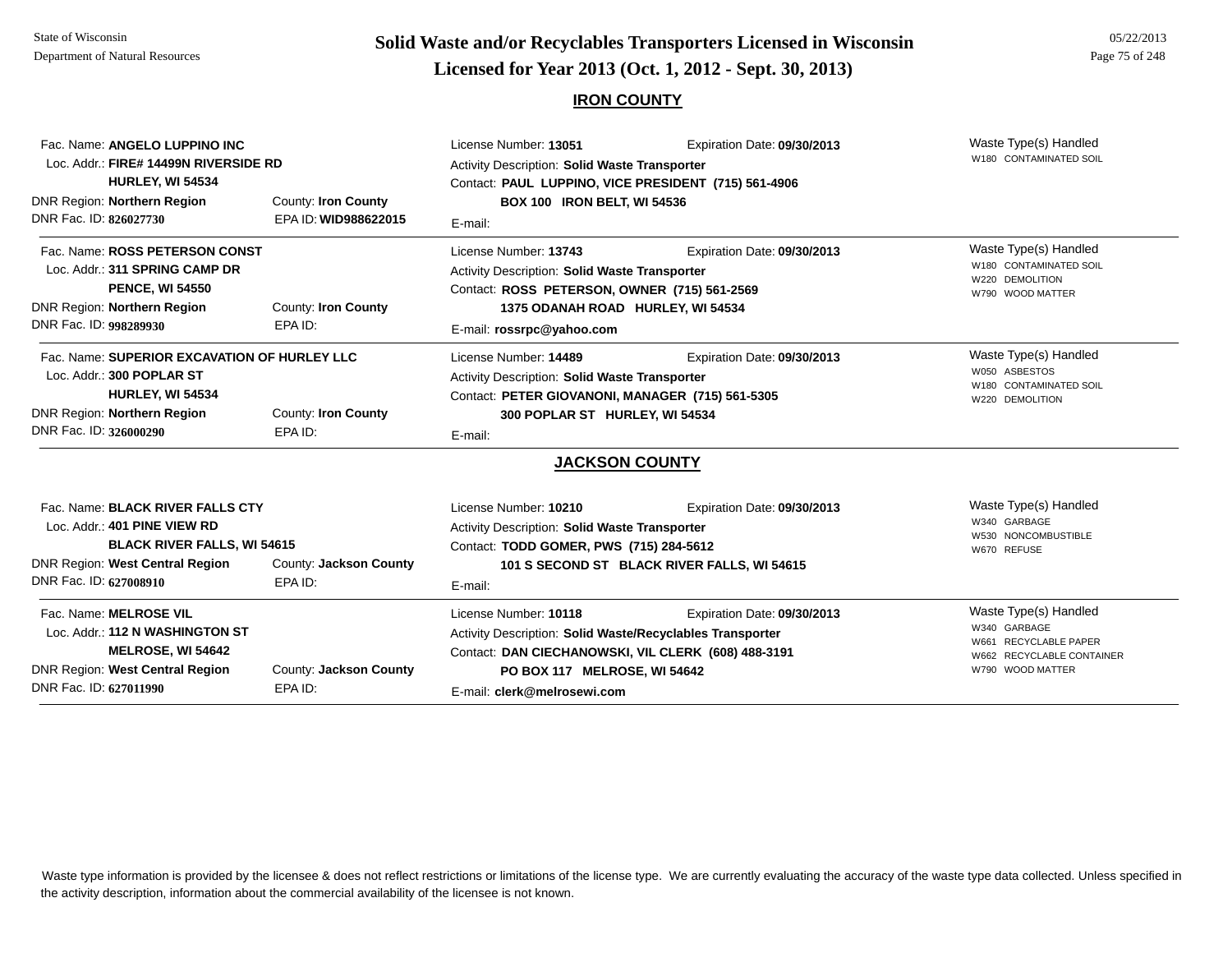**Page 76 of 248 <b>Licensed for Year 2013 (Oct. 1, 2012 - Sept. 30, 2013) Page 76 of 248 Licensed for Year 2013 (Oct. 1, 2012 - Sept. 30, 2013)** 

### **JEFFERSON COUNTY**

| Fac. Name: ADVANCED DISPOSAL SERVICES SW MIDWEST LLC<br>Loc. Addr.: 1215 KLEMENT ST<br>FORT ATKINSON, WI 53538<br><b>DNR Region: South Central Region</b><br>County: Jefferson County<br>DNR Fac. ID: 128046820<br>EPA ID: WID048031603 |                          | License Number: 10001<br>Expiration Date: 09/30/2013<br><b>Activity Description: Solid Waste/Recyclables Transporter</b><br>Contact: MICHAEL A LANGE, OPS MGR (920) 568-2517<br>1215 KLEMENT ST FORT ATKINSON, WI 53538<br>E-mail: |                                      | Waste Type(s) Handled<br>W040 APPLIANCES<br>W050 ASBESTOS<br>W080 BATTERIES<br>W180 CONTAMINATED SOIL<br>W220 DEMOLITION<br>W340 GARBAGE<br>W400 INCINERATOR ASH<br>W410 INDUSTRIAL<br>W530 NONCOMBUSTIBLE<br>W540 OIL<br>W660 RECYCLABLE<br>W670 REFUSE<br>W710 SCRAP METAL<br>W770 TIRES<br>W790 WOOD MATTER<br>W800 YARD |
|-----------------------------------------------------------------------------------------------------------------------------------------------------------------------------------------------------------------------------------------|--------------------------|------------------------------------------------------------------------------------------------------------------------------------------------------------------------------------------------------------------------------------|--------------------------------------|-----------------------------------------------------------------------------------------------------------------------------------------------------------------------------------------------------------------------------------------------------------------------------------------------------------------------------|
| Fac. Name: EAGLE ENTERPRISE EXCAVATING INC                                                                                                                                                                                              |                          | License Number: 13025                                                                                                                                                                                                              | Expiration Date: 09/30/2013          | Waste Type(s) Handled                                                                                                                                                                                                                                                                                                       |
| Loc. Addr.: W5734 RALPH RD<br>KOSHKONONG TN, WI 53538                                                                                                                                                                                   |                          | Activity Description: Solid Waste Transporter<br>Contact: PHILIP G WEBER, OWNER (920) 563-3052                                                                                                                                     |                                      | W180 CONTAMINATED SOIL<br>W220 DEMOLITION                                                                                                                                                                                                                                                                                   |
|                                                                                                                                                                                                                                         |                          |                                                                                                                                                                                                                                    |                                      | W790 WOOD MATTER                                                                                                                                                                                                                                                                                                            |
| <b>DNR Region: South Central Region</b>                                                                                                                                                                                                 | County: Jefferson County |                                                                                                                                                                                                                                    | W5734 RALPH RD FT ATKINSON, WI 53538 |                                                                                                                                                                                                                                                                                                                             |
| DNR Fac. ID: 998055850                                                                                                                                                                                                                  | EPA ID:                  | E-mail:                                                                                                                                                                                                                            |                                      |                                                                                                                                                                                                                                                                                                                             |
| Fac. Name: GALLITZ GRADING INC                                                                                                                                                                                                          |                          | License Number: 14706                                                                                                                                                                                                              | Expiration Date: 09/30/2013          | Waste Type(s) Handled                                                                                                                                                                                                                                                                                                       |
| Loc. Addr.: W4546 HWY 18                                                                                                                                                                                                                |                          | <b>Activity Description: Solid Waste Transporter</b>                                                                                                                                                                               |                                      | W180 CONTAMINATED SOIL                                                                                                                                                                                                                                                                                                      |
| JEFFERSON, WI 53549                                                                                                                                                                                                                     |                          | Contact: THOMAS E GALLITZ, OWNER (920) 674-2080                                                                                                                                                                                    |                                      |                                                                                                                                                                                                                                                                                                                             |
| <b>DNR Region: South Central Region</b>                                                                                                                                                                                                 | County: Jefferson County | W4546 HWY 18 JEFFERSON, WI 53549                                                                                                                                                                                                   |                                      |                                                                                                                                                                                                                                                                                                                             |
| DNR Fac. ID: 128020750                                                                                                                                                                                                                  | EPA ID:                  | E-mail: office@gallitzgradinginc.com                                                                                                                                                                                               |                                      |                                                                                                                                                                                                                                                                                                                             |
| Fac. Name: GARY JACOBSON TRUCKING LLC                                                                                                                                                                                                   |                          | License Number: 15418                                                                                                                                                                                                              | Expiration Date: 09/30/2013          | Waste Type(s) Handled                                                                                                                                                                                                                                                                                                       |
| Loc. Addr.: W6922 HWY B                                                                                                                                                                                                                 |                          | Activity Description: Solid Waste/Recyclables Transporter                                                                                                                                                                          |                                      | W175 CONSTRUCTION MATERIAL                                                                                                                                                                                                                                                                                                  |
| LAKE MILLS, WI 53551                                                                                                                                                                                                                    |                          | Contact: WILLY JACOBSON, MGR (920) 648-2293                                                                                                                                                                                        |                                      | W675 ROOFING/SHINGLES<br>W710 SCRAP METAL                                                                                                                                                                                                                                                                                   |
| DNR Region: South Central Region<br>County: Jefferson County                                                                                                                                                                            |                          | W6922 HWY B LAKE MILLS, WI 53551                                                                                                                                                                                                   |                                      |                                                                                                                                                                                                                                                                                                                             |
| DNR Fac. ID: 128117000                                                                                                                                                                                                                  | EPA ID:                  | E-mail: jacobsonequip@yahoo.com                                                                                                                                                                                                    |                                      |                                                                                                                                                                                                                                                                                                                             |
| Fac. Name: HAUSZ BROS INC                                                                                                                                                                                                               |                          | License Number: 12971                                                                                                                                                                                                              | Expiration Date: 09/30/2013          | Waste Type(s) Handled                                                                                                                                                                                                                                                                                                       |
| Loc. Addr.: W5647 CTH M<br>KOSHKONONG TN, WI 53538                                                                                                                                                                                      |                          | Activity Description: Solid Waste Transporter<br>Contact: WILLIAM HAUSZ JR, OWNER (920) 563-8473                                                                                                                                   |                                      | W110 BOTTOM ASH<br>W180 CONTAMINATED SOIL<br>W220 DEMOLITION                                                                                                                                                                                                                                                                |
|                                                                                                                                                                                                                                         |                          |                                                                                                                                                                                                                                    |                                      |                                                                                                                                                                                                                                                                                                                             |
| DNR Fac. ID: 998046610                                                                                                                                                                                                                  | EPA ID:                  | E-mail: www.billhausz@live.com                                                                                                                                                                                                     |                                      | W340 GARBAGE<br>W670 REFUSE                                                                                                                                                                                                                                                                                                 |
|                                                                                                                                                                                                                                         |                          |                                                                                                                                                                                                                                    |                                      | W790 WOOD MATTER                                                                                                                                                                                                                                                                                                            |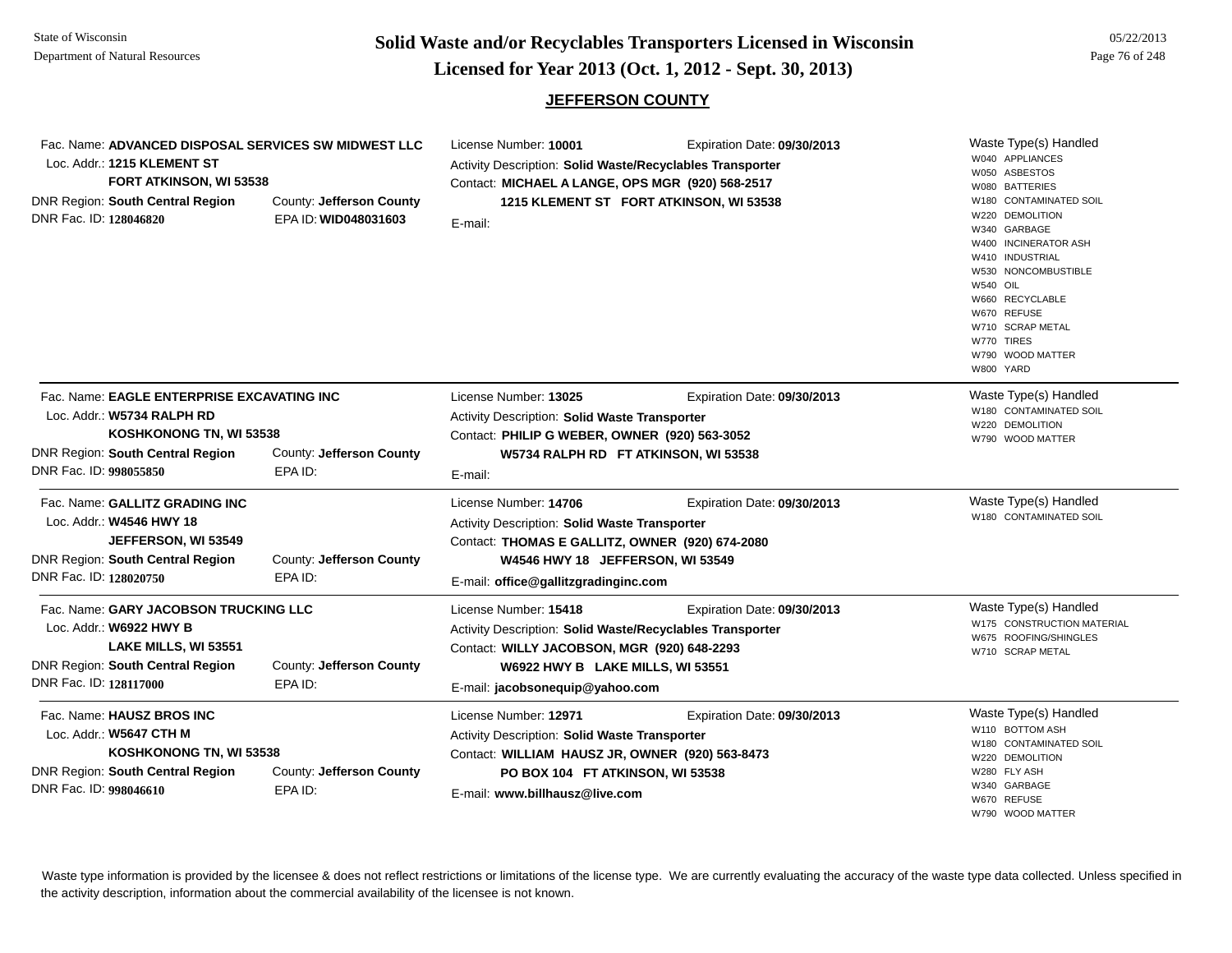## **JEFFERSON COUNTY (Cont.)**

| Fac. Name: JAECKEL BROS INC<br>Loc. Addr.: N2897 JAECKEL RD<br>JEFFERSON, WI 53549<br>DNR Region: South Central Region<br>DNR Fac. ID: 998015480                           | County: Jefferson County<br>EPA ID:              | License Number: 12712<br>Activity Description: Solid Waste Transporter<br>Contact: JIM JAECKEL, VP (920) 563-3447<br>E-mail:                                                                 | Expiration Date: 09/30/2013<br>N2897 JAECKEL RD JEFFERSON, WI 53549                            | Waste Type(s) Handled<br>W180 CONTAMINATED SOIL<br>W220 DEMOLITION                                                                      |
|----------------------------------------------------------------------------------------------------------------------------------------------------------------------------|--------------------------------------------------|----------------------------------------------------------------------------------------------------------------------------------------------------------------------------------------------|------------------------------------------------------------------------------------------------|-----------------------------------------------------------------------------------------------------------------------------------------|
| Fac. Name: JERRY HEPP EXCAVATING INC<br>Loc. Addr.: 842 WEST ST<br>WATERTOWN, WI 53094<br><b>DNR Region: South Central Region</b><br>DNR Fac. ID: 128105890                | County: Jefferson County<br>EPA ID:              | License Number: 14312<br><b>Activity Description: Solid Waste Transporter</b><br>Contact: GERALD L HEPP, PRES (920) 261-6739<br>PO BOX 47 WATERTOWN, WI 53094<br>E-mail:                     | Expiration Date: 09/30/2013                                                                    | Waste Type(s) Handled<br>W070 BARK/BRUSH<br>W180 CONTAMINATED SOIL<br>W220 DEMOLITION                                                   |
| Fac. Name: JOHNS DISPOSAL SERVICE INC<br>Loc. Addr.: 107 CTH U<br><b>WHITEWATER, WI 53190-0329</b><br><b>DNR Region: South Central Region</b><br>DNR Fac. ID: 128045170    | County: Jefferson County<br>EPA ID:              | License Number: 10386<br>Activity Description: Solid Waste/Recyclables Transporter<br>Contact: BRIAN JONGETJES, PRESIDENT (262) 473-4700<br>E-mail: office@johnsdisposal.com                 | Expiration Date: 09/30/2013<br>107 HWY U PO BOX 329 WHITEWATER, WI 53190-0329                  | Waste Type(s) Handled<br>W340 GARBAGE<br>W660 RECYCLABLE<br>W670 REFUSE<br>W790 WOOD MATTER                                             |
| Fac. Name: LOEB-LORMAN TRUCKING CO LLC<br>Loc. Addr.: 115 LORMAN ST<br><b>FORT ATKINSON, WI 53538</b><br><b>DNR Region: South Central Region</b><br>DNR Fac. ID: 128089720 | County: Jefferson County<br>EPA ID:              | License Number: 13699<br>Activity Description: Solid Waste/Recyclables Transporter<br>PO BOX 229 WATERTOWN, WI 53094<br>E-mail: daves@loeblorman.com                                         | Expiration Date: 09/30/2013<br>Contact: DAVID STERWALD, SUPV-MAINT/TRAFFIC (920) 563-2488 x223 | Waste Type(s) Handled<br>W180 CONTAMINATED SOIL<br>W220 DEMOLITION<br>W661 RECYCLABLE PAPER<br>W662 RECYCLABLE CONTAINER<br>W670 REFUSE |
| Fac. Name: POPE TRANSPORT INC<br>Loc. Addr.: N331 HWY 59<br><b>WHITEWATER, WI 53190</b><br><b>DNR Region: South Central Region</b><br>DNR Fac. ID: 128121620               | County: Jefferson County<br>EPA ID: WIR000141937 | License Number: 15477<br>Activity Description: Recyclables Transporter<br>Contact: MICHAEL P POPE, OWNER (262) 903-6275<br>PO BOX 687 WHITEWATER, WI 53190<br>E-mail: mike@popetransport.com | Expiration Date: 09/30/2013                                                                    | Waste Type(s) Handled<br>W540 OIL                                                                                                       |
| Fac. Name: W G RHODEE EXCAVATING INC<br>Loc. Addr.: N7174 SKI SLIDE RD<br>CONCORD, WI 53066<br><b>DNR Region: South Central Region</b><br>DNR Fac. ID: 128091480           | County: Jefferson County<br>EPA ID:              | License Number: 13707<br>Activity Description: Solid Waste Transporter<br>Contact: SHIRLEY RHODEE, SECTY (262) 567-2658<br>E-mail:                                                           | Expiration Date: 09/30/2013<br>N7174 SKI SLIDE RD OCONOMOWOC, WI 53066                         | Waste Type(s) Handled<br>W220 DEMOLITION<br>W710 SCRAP METAL<br>W790 WOOD MATTER                                                        |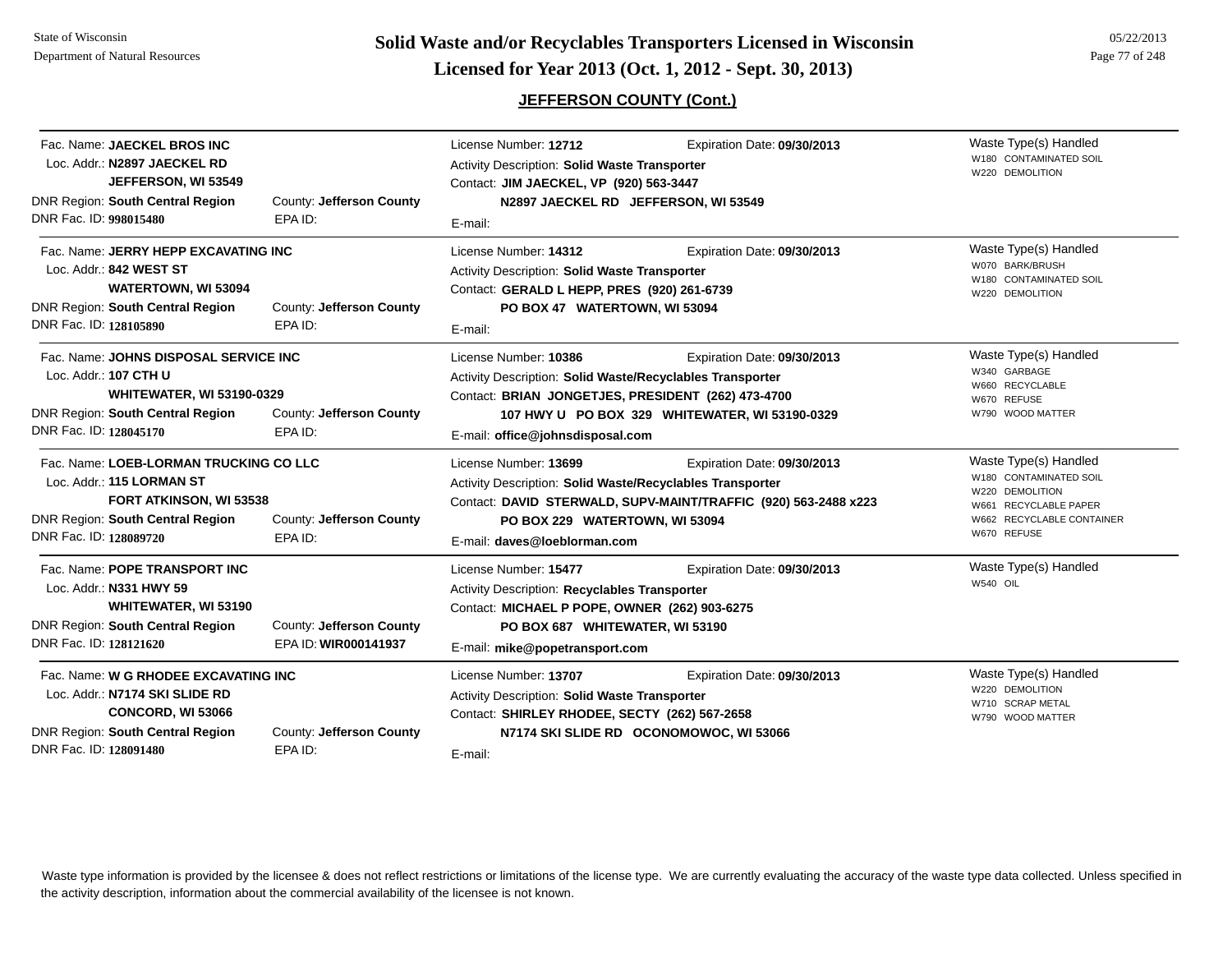**Page 78 of 248 COVER 2013 (Page 78 of 248 Dicensed for Year 2013 (Oct. 1, 2012 - Sept. 30, 2013) Page 78 of 248** Page 78 of 248

## **JEFFERSON COUNTY (Cont.)**

| Fac. Name: WATERTOWN CTY STREET DEPT<br>Loc. Addr.: 727 W CADY ST<br><b>WATERTOWN, WI 53094</b><br>DNR Region: South Central Region<br>DNR Fac. ID: 128044840                                           | County: Jefferson County<br>EPA ID: WID988592275 | License Number: 10379<br>Expiration Date: 09/30/2013<br>Activity Description: Solid Waste/Recyclables Transporter<br>Contact: RICHARD SCHULTZ, STREET SUPT (920) 262-4080 x200<br>811 S FIRST WATERTOWN, WI 53094<br>E-mail: streets@cityofwatertown.org | Waste Type(s) Handled<br>W180 CONTAMINATED SOIL<br>W340 GARBAGE<br>W530 NONCOMBUSTIBLE<br>W540 OIL<br>W661 RECYCLABLE PAPER<br>W662 RECYCLABLE CONTAINER<br>W670 REFUSE<br>W790 WOOD MATTER |
|---------------------------------------------------------------------------------------------------------------------------------------------------------------------------------------------------------|--------------------------------------------------|----------------------------------------------------------------------------------------------------------------------------------------------------------------------------------------------------------------------------------------------------------|---------------------------------------------------------------------------------------------------------------------------------------------------------------------------------------------|
| Fac. Name: WEIS EXCAVATING INC<br>Loc. Addr.: N6131 CTH Y<br><b>JOHNSON CREEK, WI 53038</b><br><b>DNR Region: South Central Region</b><br>County: Jefferson County<br>DNR Fac. ID: 998324250<br>EPA ID: |                                                  | License Number: 13935<br>Expiration Date: 09/30/2013<br>Activity Description: Solid Waste Transporter<br>Contact: DALE WEIS, PRESIDENT (920) 699-9347<br>PO BOX 340 JOHNSON CREEK, WI 53038<br>E-mail: weisinc@tds.net                                   | Waste Type(s) Handled<br>W070 BARK/BRUSH<br>W180 CONTAMINATED SOIL<br>W220 DEMOLITION<br>W670 REFUSE<br>W770 TIRES                                                                          |
|                                                                                                                                                                                                         |                                                  | <b>JUNEAU COUNTY</b>                                                                                                                                                                                                                                     |                                                                                                                                                                                             |
| Fac. Name: CLARK DISPOSAL INC<br>Loc. Addr.: N4225 25TH AVE<br><b>MAUSTON, WI 53948</b><br><b>DNR Region: West Central Region</b><br>DNR Fac. ID: 998065860                                             | County: Juneau County<br>EPA ID:                 | License Number: 13106<br>Expiration Date: 09/30/2013<br>Activity Description: Solid Waste/Recyclables Transporter<br>Contact: NICOLE CLARK OWNER (608) 847-6734<br>N4225 25TH AVE MAUSTON, WI 53948<br>E-mail:                                           | Waste Type(s) Handled<br>W070 BARK/BRUSH<br>W340 GARBAGE<br>W660 RECYCLABLE<br>W670 REFUSE<br>W790 WOOD MATTER                                                                              |
| Fac. Name: HAMM BROTHERS DEMOLITION<br>Loc. Addr.: W5506 CTH G E<br><b>LEMONWEIR TN, WI 53948</b><br><b>DNR Region: West Central Region</b><br>DNR Fac. ID: 999773940                                   | County: Juneau County<br>EPA ID:                 | License Number: 12101<br>Expiration Date: 09/30/2013<br>Activity Description: Solid Waste Transporter<br>Contact: STEVEN HAMM PRESIDENT (608) 847-6159<br>W5506 CTH G EAST MAUSTON, WI 53948<br>E-mail:                                                  | Waste Type(s) Handled<br>W180 CONTAMINATED SOIL<br>W220 DEMOLITION<br>W670 REFUSE<br>W790 WOOD MATTER                                                                                       |
| Fac. Name: JOSEPH L BOLLIG & SONS INC<br>Loc. Addr.: N5990 HWY 58<br><b>LEMONWEIR TN, WI 53950</b><br><b>DNR Region: West Central Region</b><br>DNR Fac. ID: 998283000                                  | County: Juneau County<br>EPA ID:                 | License Number: 13688<br>Expiration Date: 09/30/2013<br>Activity Description: Solid Waste Transporter<br>Contact: BRET HILLYER, PRESIDENT (608) 847-5585<br>PO BOX 163 MAUSTON, WI 53948<br>E-mail: bollig@hughes.net                                    | Waste Type(s) Handled<br>W180 CONTAMINATED SOIL<br>W220 DEMOLITION<br>W580 PAPER MILL SLUDGE<br>W790 WOOD MATTER                                                                            |
| Fac. Name: KOUNTRY-AIRE ESTATES I<br>Loc. Addr.: W5410 HWY G<br><b>MAUSTON, WI 53948</b><br><b>DNR Region: West Central Region</b><br>DNR Fac. ID: 729012790                                            | County: Juneau County<br>EPA ID:                 | Expiration Date: 09/30/2013<br>License Number: 11644<br>Activity Description: Solid Waste/Recyclables Transporter<br>Contact: RITA M HAMM (608) 847-7671<br>PO BOX 69 MAUSTON, WI 53948<br>E-mail:                                                       | Waste Type(s) Handled<br>W340 GARBAGE<br>W661 RECYCLABLE PAPER<br>W662 RECYCLABLE CONTAINER                                                                                                 |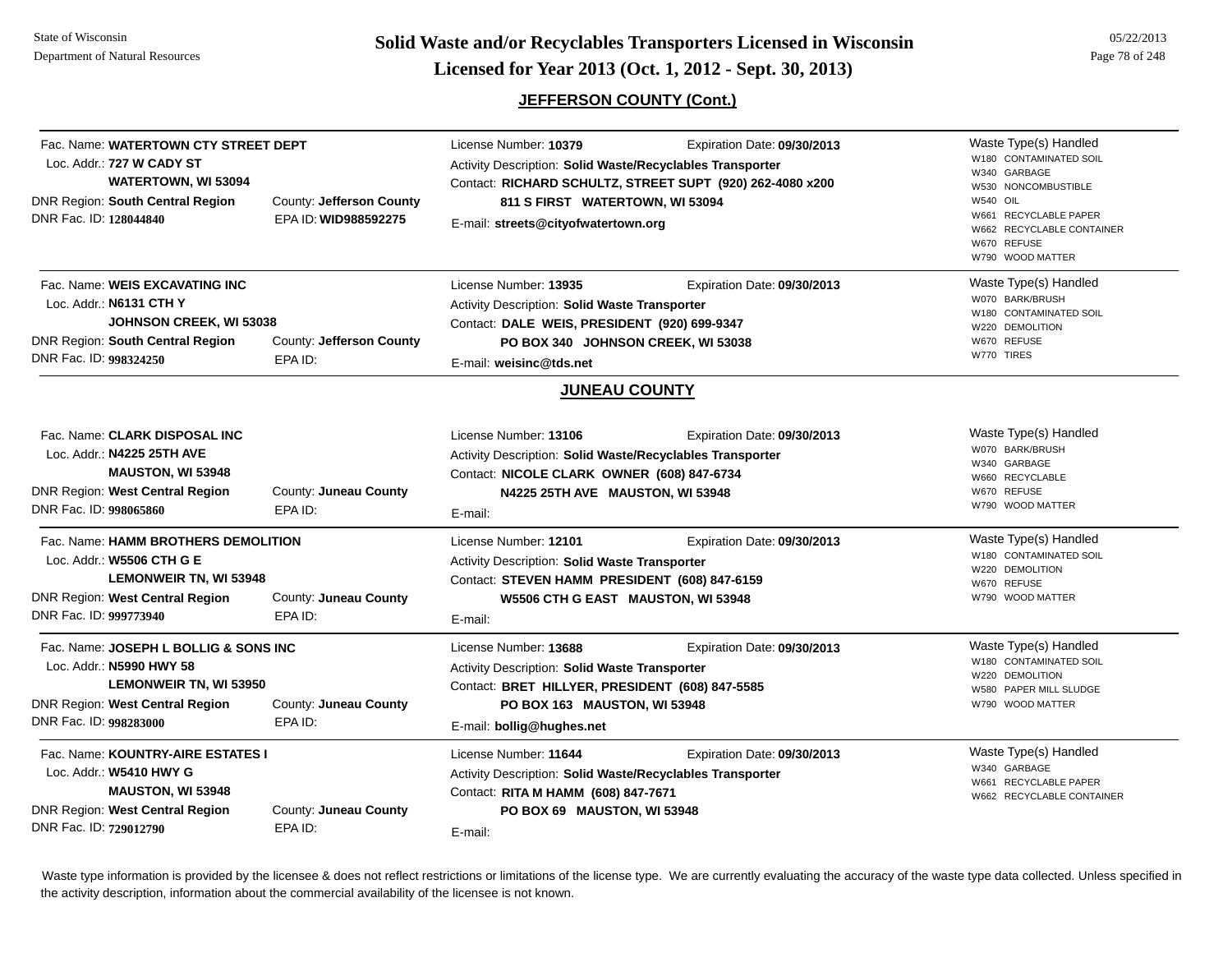**Page 79 of 248 <b>Licensed for Year 2013 (Oct. 1, 2012 - Sept. 30, 2013) Page 79 of 248 Licensed for Year 2013 (Oct. 1, 2012 - Sept. 30, 2013)** 

## **JUNEAU COUNTY (Cont.)**

| Fac. Name: LENORUD SERVICES INC<br>Loc. Addr.: 928 HANSON ST<br><b>MAUSTON, WI 53948</b><br>DNR Region: West Central Region<br>DNR Fac. ID: 329001530                                                                | County: Juneau County<br>EPA ID:  | License Number: 14459<br>Activity Description: Solid Waste/Recyclables Transporter<br>Contact: BRENT LENORUD, OWNER (608) 847-2147<br>928 HANSON ST MAUSTON, WI 53948<br>E-mail: lenorud@hotmail.com          | Expiration Date: 09/30/2013                                                | Waste Type(s) Handled<br>W070 BARK/BRUSH<br>W220 DEMOLITION<br>W340 GARBAGE<br>RECYCLABLE PAPER<br>W661<br>W662 RECYCLABLE CONTAINER<br>W770 TIRES |
|----------------------------------------------------------------------------------------------------------------------------------------------------------------------------------------------------------------------|-----------------------------------|---------------------------------------------------------------------------------------------------------------------------------------------------------------------------------------------------------------|----------------------------------------------------------------------------|----------------------------------------------------------------------------------------------------------------------------------------------------|
| Fac. Name: NIEMAN CENTRAL WISCONSIN ROOFING CO INC<br>Loc. Addr.: N2599 24TH AVE<br><b>LYNDON STATION, WI 53844</b><br>DNR Region: West Central Region<br>County: Juneau County<br>DNR Fac. ID: 998039680<br>EPA ID: |                                   | License Number: 12929<br>Expiration Date: 09/30/2013<br>Activity Description: Solid Waste Transporter<br>Contact: LARRY HADAC, PRESIDENT (608) 666-3342<br>N2599 24TH AVE LYNDON STATION, WI 53844<br>E-mail: |                                                                            | Waste Type(s) Handled<br>W050 ASBESTOS<br>W175 CONSTRUCTION MATERIAL<br>W220 DEMOLITION<br>W675 ROOFING/SHINGLES                                   |
|                                                                                                                                                                                                                      |                                   | <b>KENOSHA COUNTY</b>                                                                                                                                                                                         |                                                                            |                                                                                                                                                    |
| Fac. Name: DICKS ROOF REPAIR SERVICE INC<br>Loc. Addr.: 3008 75TH ST<br>KENOSHA, WI 53142<br>DNR Region: Southeast Region<br>DNR Fac. ID: 230152010                                                                  | County: Kenosha County<br>EPA ID: | License Number: 14830<br>Activity Description: Solid Waste Transporter<br>Contact: JEFFREY P MILKIE, PRESIDENT (262) 945-0605<br>3008 75TH ST KENOSHA, WI 53142<br>E-mail:                                    | Expiration Date: 09/30/2013                                                | Waste Type(s) Handled<br>W675 ROOFING/SHINGLES                                                                                                     |
| Fac. Name: DK CONTRACTORS INC<br>Loc. Addr.: 11013 122ND ST<br>PLEASANT PRAIRIE, WI 53158<br><b>DNR Region: Southeast Region</b><br>DNR Fac. ID: 330000110                                                           | County: Kenosha County<br>EPA ID: | License Number: 14511<br>Activity Description: Solid Waste Transporter<br>Contact: MICKY DAY, PRESIDENT (262) 857-7414 x10<br>E-mail: micky.dkc@starband.net                                                  | Expiration Date: 09/30/2013<br>11013 - 122ND ST PLEASANT PRAIRIE, WI 53158 | Waste Type(s) Handled<br>W180 CONTAMINATED SOIL<br>W410 INDUSTRIAL                                                                                 |
| Fac. Name: DUKE'S ROLLOFF & RECYCLING INC<br>Loc. Addr.: 9000 226TH CT #21B<br><b>SALEM, WI 53168</b><br><b>DNR Region: Southeast Region</b><br>DNR Fac. ID: 230196450                                               | County: Kenosha County<br>EPA ID: | License Number: 15513<br>Activity Description: Solid Waste/Recyclables Transporter<br>Contact: RICHARD GRATZ, OWNER (262) 206-7044<br>PO BOX 262 SALEM, WI 53168-0262<br>E-mail: duke1@wi.rr.com              | Expiration Date: 09/30/2013                                                | Waste Type(s) Handled<br>W025 ANIMAL WASTE<br>W220 DEMOLITION<br>W340 GARBAGE                                                                      |
| Fac. Name: ED NEDWESKI USED TIRES<br>Loc. Addr.: 1021 60TH ST BLDG 2E<br>KENOSHA, WI 53144<br><b>DNR Region: Southeast Region</b><br>DNR Fac. ID: 230060600                                                          | County: Kenosha County<br>EPA ID: | License Number: 14512<br>Activity Description: Solid Waste Transporter<br>Contact: ED NEDWESKI, OWNER (262) 652-5353<br>E-mail:                                                                               | Expiration Date: 09/30/2013<br>1021 60TH ST BLDG 2E KENOSHA, WI 53144      | Waste Type(s) Handled<br>W770 TIRES                                                                                                                |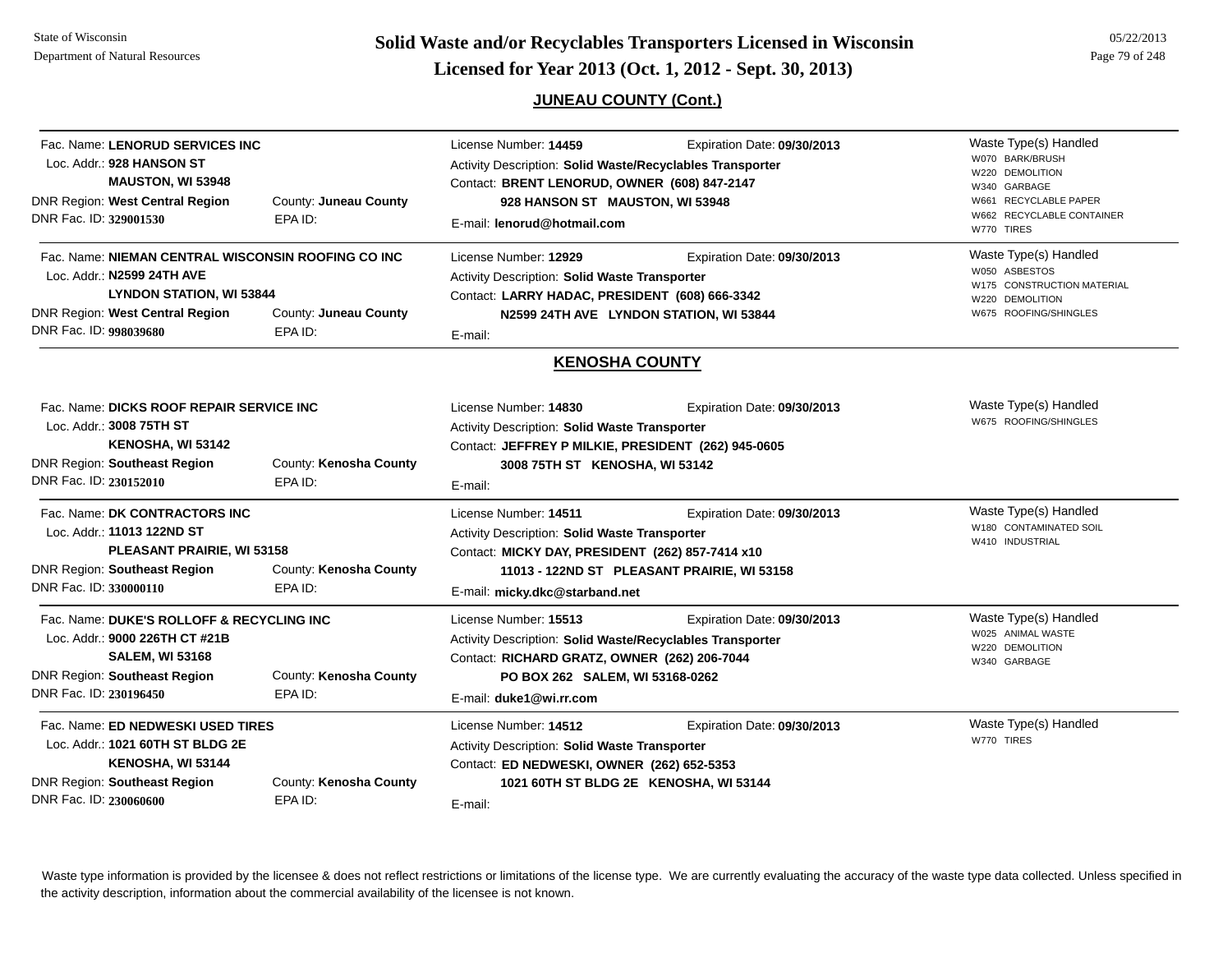State of WisconsinDepartment of Natural Resources

**Page 80 of 248 <b>Licensed for Year 2013 (Oct. 1, 2012 - Sept. 30, 2013) Page 80 of 248 Licensed for Year 2013 (Oct. 1, 2012 - Sept. 30, 2013)** 

## **KENOSHA COUNTY (Cont.)**

| Fac. Name: EMCO CHEMICAL DISTRIBUTORS INC<br>Loc. Addr.: 4909 70TH AVE<br>KENOSHA, WI 53144<br><b>DNR Region: Southeast Region</b><br>DNR Fac. ID: 230103060 | County: Kenosha County<br>EPA ID: WID988615613 | License Number: 15822<br><b>Activity Description: Solid Waste/Recyclables Transporter</b><br>E-mail: aphillips@emcochem.com                                                                             | Expiration Date: 09/30/2013<br>Contact: AMANDA PHILLIPS, REG AFFAIRS MGR (847) 878-0635<br>2100 COMMONWEALTH AVE NORTH CHICAGO, IL 60064 | Waste Type(s) Handled<br>W080 BATTERIES<br>W275 FLUORESCENT BULBS<br><b>W540 OIL</b>                                                                                                                                                                                                                                                                                                                                              |
|--------------------------------------------------------------------------------------------------------------------------------------------------------------|------------------------------------------------|---------------------------------------------------------------------------------------------------------------------------------------------------------------------------------------------------------|------------------------------------------------------------------------------------------------------------------------------------------|-----------------------------------------------------------------------------------------------------------------------------------------------------------------------------------------------------------------------------------------------------------------------------------------------------------------------------------------------------------------------------------------------------------------------------------|
| Fac. Name: EXCEL DISPOSAL LLC<br>Loc. Addr.: 5817 46TH ST SITE B<br>KENOSHA, WI 53144<br><b>DNR Region: Southeast Region</b><br>DNR Fac. ID: 230198870       | County: Kenosha County<br>EPA ID:              | License Number: 15104<br>Activity Description: Solid Waste/Recyclables Transporter<br>Contact: KURT LANDGRAF, OWNER (262) 657-0575<br>5817 46TH ST KENOSHA, WI 53144<br>E-mail: exceldisposal@yahoo.com | Expiration Date: 09/30/2013                                                                                                              | Waste Type(s) Handled<br>W050 ASBESTOS<br>W070 BARK/BRUSH<br>W220 DEMOLITION<br>W290 FOUNDRY<br>W340 GARBAGE<br>W410 INDUSTRIAL<br>W661 RECYCLABLE PAPER<br>W662 RECYCLABLE CONTAINER<br>W675 ROOFING/SHINGLES<br>W800 YARD<br>W050 ASBESTOS<br>W070 BARK/BRUSH<br>W220 DEMOLITION<br>W290 FOUNDRY<br>W340 GARBAGE<br>W410 INDUSTRIAL<br>W661 RECYCLABLE PAPER<br>W662 RECYCLABLE CONTAINER<br>W675 ROOFING/SHINGLES<br>W800 YARD |
| Fac. Name: I C R<br>Loc. Addr.: 4503 69TH ST<br>KENOSHA, WI 53142<br><b>DNR Region: Southeast Region</b><br>DNR Fac. ID: 230114940                           | County: Kenosha County<br>EPA ID:              | License Number: 15110<br><b>Activity Description: Solid Waste/Recyclables Transporter</b><br>Contact: KAREN DUCZAK, OWNER (262) 658-3724<br>4503 69TH ST KENOSHA, WI 53142<br>E-mail:                   | Expiration Date: 09/30/2013                                                                                                              | Waste Type(s) Handled<br>W070 BARK/BRUSH<br>W115 BUILDING MATERIAL<br>W120 CARDBOARD<br>W170 CONCRETE<br>W175 CONSTRUCTION MATERIAL<br>W220 DEMOLITION<br>W235 DRYWALL<br>W340 GARBAGE<br>W662 RECYCLABLE CONTAINER<br>W675 ROOFING/SHINGLES<br>W800 YARD                                                                                                                                                                         |
| Fac. Name: KENOSHA CTY<br>Loc. Addr.: 1001 50TH ST<br>KENOSHA, WI 53140<br><b>DNR Region: Southeast Region</b><br>DNR Fac. ID: 230053120                     | County: Kenosha County<br>EPA ID:              | License Number: 10012<br>Activity Description: Solid Waste/Recyclables Transporter<br>625 52ND ST KENOSHA, WI 53140<br>E-mail: mlemens@kenosha.org                                                      | Expiration Date: 09/30/2013<br>Contact: MICHAEL M LEMENS, DIR OF PUBLIC WORKS (262) 653-4050                                             | Waste Type(s) Handled<br>W070 BARK/BRUSH<br>W340 GARBAGE<br>W530 NONCOMBUSTIBLE<br>W660 RECYCLABLE<br>W670 REFUSE<br>W790 WOOD MATTER<br>W800 YARD                                                                                                                                                                                                                                                                                |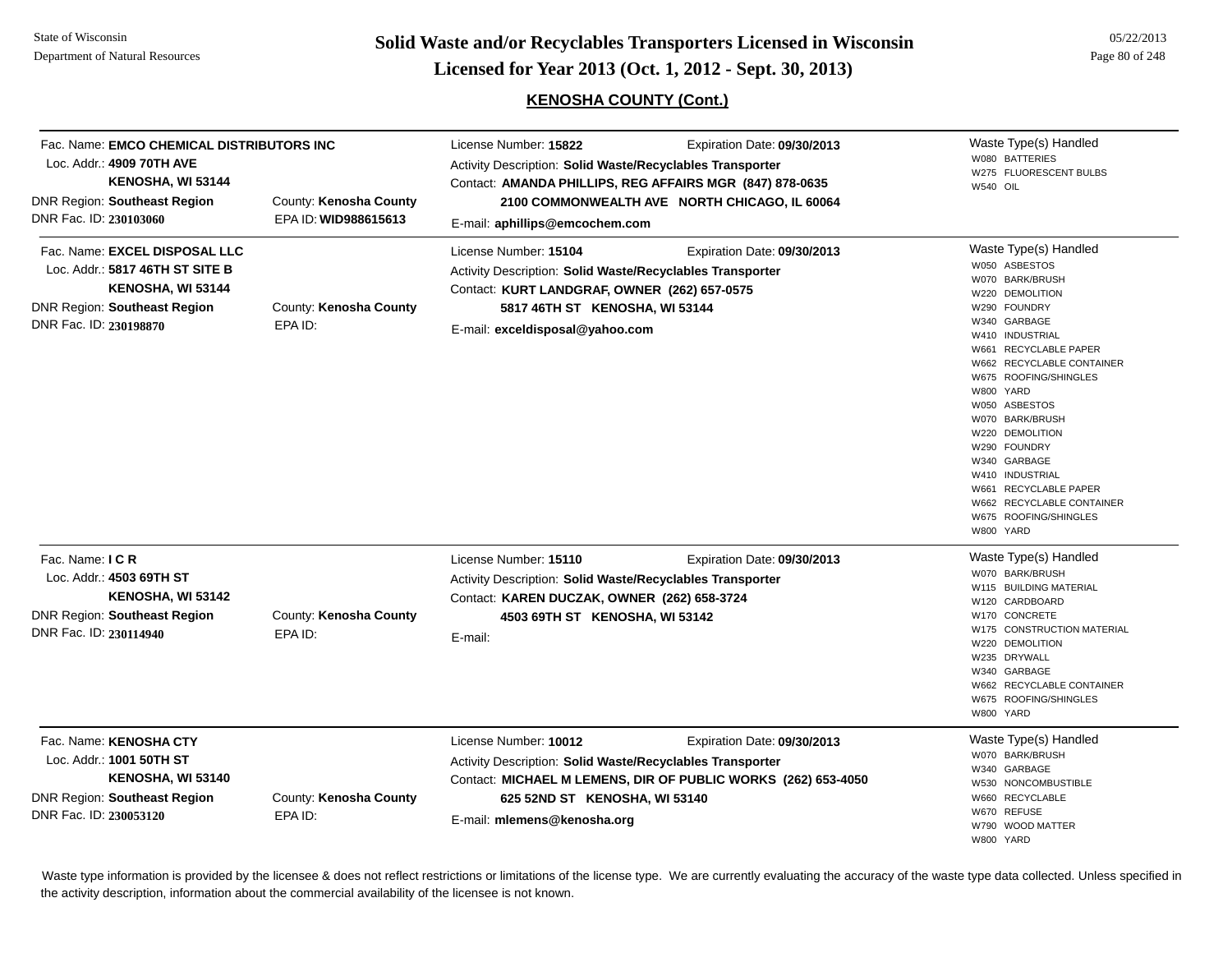# **Page 81 of 248 <b>Licensed for Year 2013 (Oct. 1, 2012 - Sept. 30, 2013) Page 81 of 248 Licensed for Year 2013 (Oct. 1, 2012 - Sept. 30, 2013)**

## **KENOSHA COUNTY (Cont.)**

| Fac. Name: KERKMAN BROS CONST CO INC<br>Loc. Addr.: 35303 GENEVA RD<br><b>WHEATLAND TN, WI 53152</b><br><b>DNR Region: Southeast Region</b><br>DNR Fac. ID: 998275300                                             | County: Kenosha County<br>EPA ID: | License Number: 13624<br>Expiration Date: 09/30/2013<br><b>Activity Description: Solid Waste Transporter</b><br>Contact: KENNETH P KRETSCHMER, FOREMAN (262) 537-4448<br>PO BOX 923 NEW MUNSTER, WI 53152<br>E-mail: scratch4@tds.net                                       |                             | Waste Type(s) Handled<br>W180 CONTAMINATED SOIL<br>W220 DEMOLITION<br>W790 WOOD MATTER |
|-------------------------------------------------------------------------------------------------------------------------------------------------------------------------------------------------------------------|-----------------------------------|-----------------------------------------------------------------------------------------------------------------------------------------------------------------------------------------------------------------------------------------------------------------------------|-----------------------------|----------------------------------------------------------------------------------------|
| Fac. Name: MUELLERS TIRE & AUTO CENTER LLC<br>Loc. Addr.: 3300 60TH ST<br>KENOSHA, WI 53144-<br><b>DNR Region: Southeast Region</b><br>DNR Fac. ID: 230114720                                                     | County: Kenosha County<br>EPA ID: | License Number: 15116<br><b>Activity Description: Solid Waste Transporter</b><br>Contact: TONYA CURRAN, OWNER (262) 652-5275<br>3300 60TH ST KENOSHA, WI 53144<br>E-mail: tonya@muellerstire.com                                                                            | Expiration Date: 09/30/2013 | Waste Type(s) Handled<br>W770 TIRES                                                    |
| Fac. Name: VILLAGE OF PLEASANT PRAIRIE<br>Loc. Addr.: 8600 GREEN BAY RD<br>PLEASANT PRAIRIE, WI 53158<br>DNR Region: Southeast Region<br>County: Kenosha County<br>DNR Fac. ID: 230163450<br>EPA ID: WIR000007765 |                                   | Expiration Date: 09/30/2013<br>License Number: 15106<br>Activity Description: Solid Waste/Recyclables Transporter<br>Contact: JOHN STEINBRINK JR, DIR OF PUBLIC WORKS (262) 925-6768<br>8600 GREEN BAY RD PLEASANT PRAIRIE, WI 53158<br>E-mail: jsteinbrink@plprairiewi.com |                             | Waste Type(s) Handled<br>W340 GARBAGE<br>W999 OTHER                                    |
| Fac. Name: ZIZZOS TRUCKING CO INC<br>Loc. Addr.: 3000 SHERIDAN RD<br>KENOSHA, WI 53140<br><b>DNR Region: Southeast Region</b><br>DNR Fac. ID: 230127810                                                           | County: Kenosha County<br>EPA ID: | License Number: 12801<br>Activity Description: Solid Waste/Recyclables Transporter<br>Contact: JEFF ZIZZO, OPERTNS MGR (262) 658-2551<br>3000 SHERIDAN RD KENOSHA, WI 53140<br>E-mail:                                                                                      | Expiration Date: 09/30/2013 | Waste Type(s) Handled<br>W180 CONTAMINATED SOIL                                        |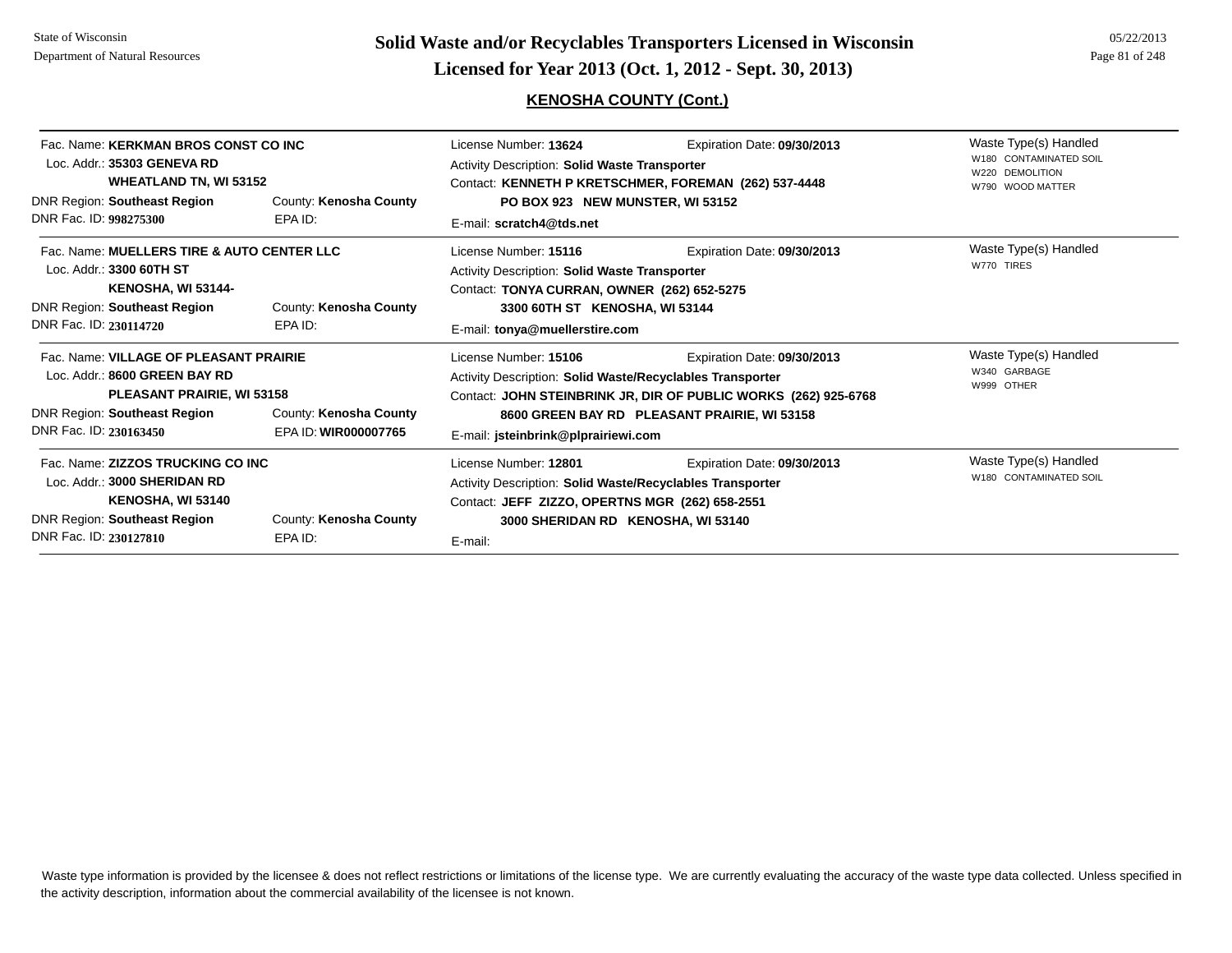**Page 82 of 248 <b>Licensed for Year 2013 (Oct. 1, 2012 - Sept. 30, 2013) Page 82 of 248 Licensed for Year 2013 (Oct. 1, 2012 - Sept. 30, 2013)** 

### **KEWAUNEE COUNTY**

| Fac. Name: BLUE WATER SERVICES LTD<br>Loc. Addr.: CTH L<br><b>WEST KEWAUNEE TN, WI</b><br><b>DNR Region: Northeast Region</b><br>DNR Fac. ID: 431012450 | County: Kewaunee County<br>EPA ID: | License Number: 14639<br>Activity Description: Solid Waste/Recyclables Transporter<br>Contact: MIKE MASTALIR (920) 388-3553<br>P O BOX 253 KEWAUNEE, WI 54216-0253<br>E-mail: sales@bluewatermarine.org       | Expiration Date: 09/30/2013 | Waste Type(s) Handled<br>W050 ASBESTOS<br>W070 BARK/BRUSH<br>W180 CONTAMINATED SOIL<br>W220 DEMOLITION<br>W280 FLY ASH<br>W290 FOUNDRY<br>W340 GARBAGE<br>W410 INDUSTRIAL<br>W580 PAPER MILL SLUDGE<br>W661 RECYCLABLE PAPER<br>W662 RECYCLABLE CONTAINER<br>W770 TIRES<br>W800 YARD<br>W050 ASBESTOS<br>W070 BARK/BRUSH<br>W180 CONTAMINATED SOIL<br>W220 DEMOLITION<br>W280 FLY ASH<br>W290 FOUNDRY<br>W340 GARBAGE<br>W410 INDUSTRIAL<br>W580 PAPER MILL SLUDGE<br>W661 RECYCLABLE PAPER |
|---------------------------------------------------------------------------------------------------------------------------------------------------------|------------------------------------|---------------------------------------------------------------------------------------------------------------------------------------------------------------------------------------------------------------|-----------------------------|---------------------------------------------------------------------------------------------------------------------------------------------------------------------------------------------------------------------------------------------------------------------------------------------------------------------------------------------------------------------------------------------------------------------------------------------------------------------------------------------|
|                                                                                                                                                         |                                    |                                                                                                                                                                                                               |                             | W662 RECYCLABLE CONTAINER<br>W770 TIRES<br>W800 YARD                                                                                                                                                                                                                                                                                                                                                                                                                                        |
| Fac. Name: FRANK STOLLER CONST INC<br>Loc. Addr.: 1401 PERRY ST<br>ALGOMA, WI 54201<br><b>DNR Region: Northeast Region</b><br>DNR Fac. ID: 431042700    | County: Kewaunee County<br>EPA ID: | License Number: 12658<br>Activity Description: Solid Waste Transporter<br>Contact: RUSS STOLLER, PRESIDENT (920) 487-3379<br>1401 PERRY ST ALGOMA, WI 54201<br>E-mail:                                        | Expiration Date: 09/30/2013 | Waste Type(s) Handled<br>W070 BARK/BRUSH<br>W175 CONSTRUCTION MATERIAL<br>W180 CONTAMINATED SOIL<br>W220 DEMOLITION<br>W280 FLY ASH<br>W290 FOUNDRY<br>W500 MILL SLUDGE<br>W533 NON HAZARDOUS WASTE                                                                                                                                                                                                                                                                                         |
| Fac. Name: J & D SERVICES<br>Loc. Addr.: E1704 HERITAGE RD<br>LUXEMBURG, WI 54217<br>DNR Region: Northeast Region<br>DNR Fac. ID: 431014540             | County: Kewaunee County<br>EPA ID: | License Number: 15705<br>Activity Description: Solid Waste/Recyclables Transporter<br>Contact: JASON ROLLIN, OWNER (920) 304-0011<br>E1704 HERITAGE RD LUXEMBURG, WI 54217<br>E-mail: jasonrollin25@gmail.com | Expiration Date: 09/30/2013 | Waste Type(s) Handled<br>W340 GARBAGE<br>W770 TIRES<br>W800 YARD                                                                                                                                                                                                                                                                                                                                                                                                                            |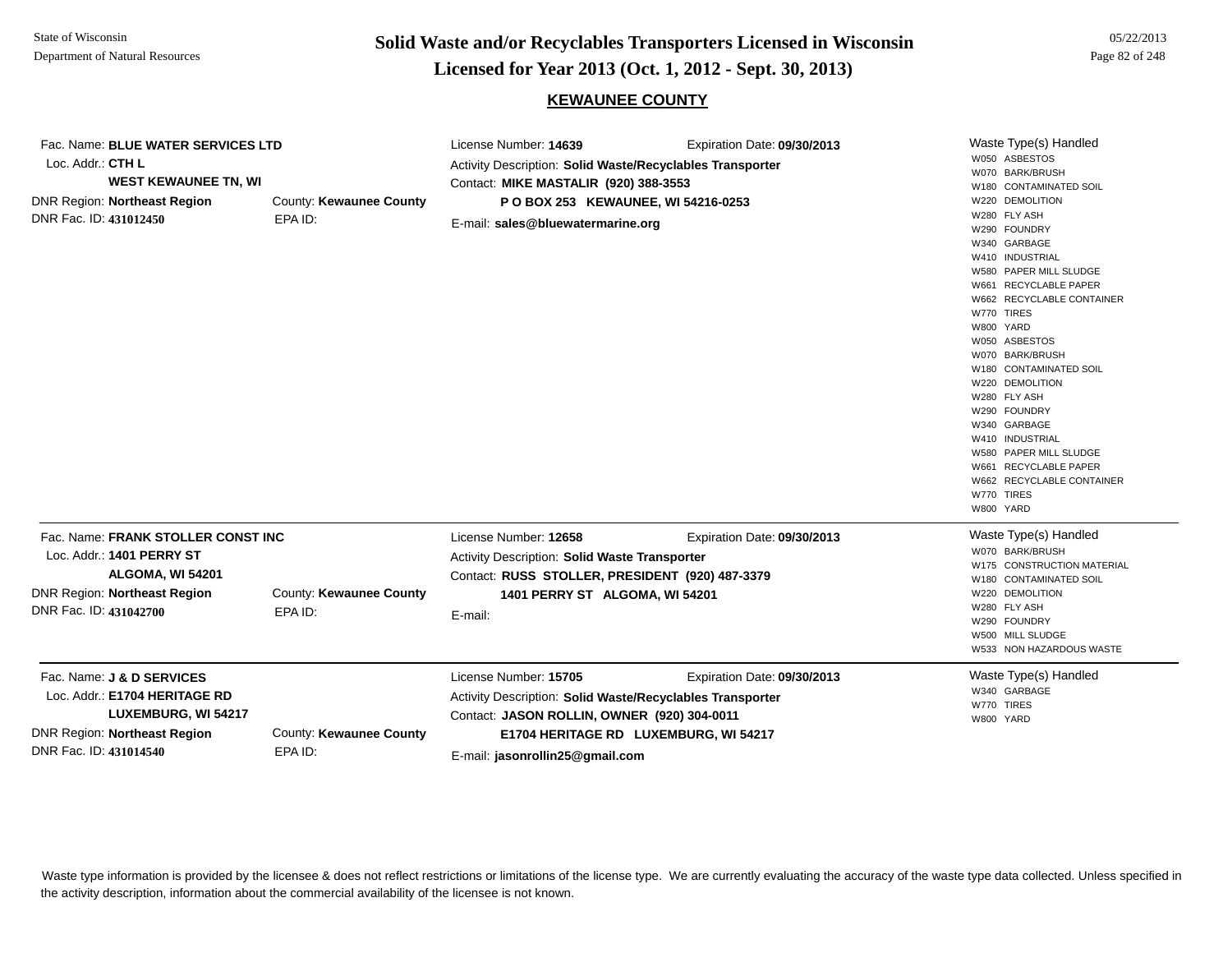**Page 83 of 248 <b>Licensed for Year 2013 (Oct. 1, 2012 - Sept. 30, 2013) Page 83 of 248 Licensed for Year 2013 (Oct. 1, 2012 - Sept. 30, 2013)** 

## **KEWAUNEE COUNTY (Cont.)**

05/22/2013

| Fac. Name: <b>J E M TRANSIT INC</b><br>Loc. Addr.: E5180 LINCOLN RD<br>ALGOMA, WI 54201<br><b>DNR Region: Northeast Region</b><br>DNR Fac. ID: 431002770                                                    | County: Kewaunee County<br>EPA ID: | License Number: 14778<br>Activity Description: Solid Waste/Recyclables Transporter<br>Contact: DAWN STOLLER, PRES (920) 487-5019<br>E5180 LINCOLN RD ALGOMA, WI 54201<br>E-mail:                                                            | Waste Type(s) Handled<br>W070 BARK/BRUSH<br>W220 DEMOLITION<br>W800 YARD             |                                                                                                                                                                                                                   |
|-------------------------------------------------------------------------------------------------------------------------------------------------------------------------------------------------------------|------------------------------------|---------------------------------------------------------------------------------------------------------------------------------------------------------------------------------------------------------------------------------------------|--------------------------------------------------------------------------------------|-------------------------------------------------------------------------------------------------------------------------------------------------------------------------------------------------------------------|
| Fac. Name: KEWAUNEE CNTY SOLID WASTE<br>Loc. Addr.: E3726 CTH L<br><b>WEST KEWAUNEE TN, WI 54216</b><br><b>DNR Region: Northeast Region</b><br>County: Kewaunee County<br>DNR Fac. ID: 431006840<br>EPA ID: |                                    | License Number: 14628<br>Expiration Date: 09/30/2013<br>Activity Description: Solid Waste/Recyclables Transporter<br>Contact: DALE R JANDRAIN, HWY COMM (920) 388-3707<br>E4280 CTH F KEWAUNEE, WI 54216<br>E-mail: jandraid@kewauneeco.org |                                                                                      | Waste Type(s) Handled<br>W070 BARK/BRUSH<br>W220 DEMOLITION<br>W688 SANDBLAST GRIT/MEDIA<br>W770 TIRES<br>W800 YARD<br>W070 BARK/BRUSH<br>W220 DEMOLITION<br>W688 SANDBLAST GRIT/MEDIA<br>W770 TIRES<br>W800 YARD |
| Fac. Name: KEWAUNEE CTY<br>Loc. Addr.: 207 FIRST ST<br>KEWAUNEE, WI 54216<br><b>DNR Region: Northeast Region</b><br>DNR Fac. ID: 431006400                                                                  | County: Kewaunee County<br>EPA ID: | License Number: 10020<br><b>Activity Description: Solid Waste Transporter</b><br>401 5TH ST KEWAUNEE, WI 54216<br>E-mail: publicworks@cityofkewaunee.org                                                                                    | Expiration Date: 09/30/2013<br>Contact: CHARLES PETERSEN, PUB WKS DIR (920) 388-5000 | Waste Type(s) Handled<br>W340 GARBAGE<br>W530 NONCOMBUSTIBLE<br>W670 REFUSE<br>W710 SCRAP METAL<br>W790 WOOD MATTER                                                                                               |
| Fac. Name: LUXEMBURG VIL<br>Loc. Addr.: PRAIRIE LN<br>LUXEMBURG, WI 54217<br><b>DNR Region: Northeast Region</b><br>DNR Fac. ID: 431008050                                                                  | County: Kewaunee County<br>EPA ID: | License Number: 10027<br><b>Activity Description: Solid Waste Transporter</b><br>Contact: CRAIG DEQUAINE, SUPT (920) 845-2722<br>PO BOX 307 LUXEMBURG, WI 54217<br>E-mail:                                                                  | Expiration Date: 09/30/2013                                                          | Waste Type(s) Handled<br>W340 GARBAGE<br>W530 NONCOMBUSTIBLE<br>W670 REFUSE<br>W790 WOOD MATTER                                                                                                                   |
| Fac. Name: MJT TRUCKING<br>Loc. Addr.: E510 MACCO RD<br>LUXEMBURG, WI 54217<br><b>DNR Region: Northeast Region</b><br>DNR Fac. ID: 431014980                                                                | County: Kewaunee County<br>EPA ID: | License Number: 15728<br>Activity Description: Solid Waste Transporter<br>Contact: MIKE TEBON, OWNER (920) 371-0774<br>E510 MACCO RD LUXEMBURG, WI 54217<br>E-mail:                                                                         | Expiration Date: 09/30/2013                                                          | Waste Type(s) Handled<br>W180 CONTAMINATED SOIL                                                                                                                                                                   |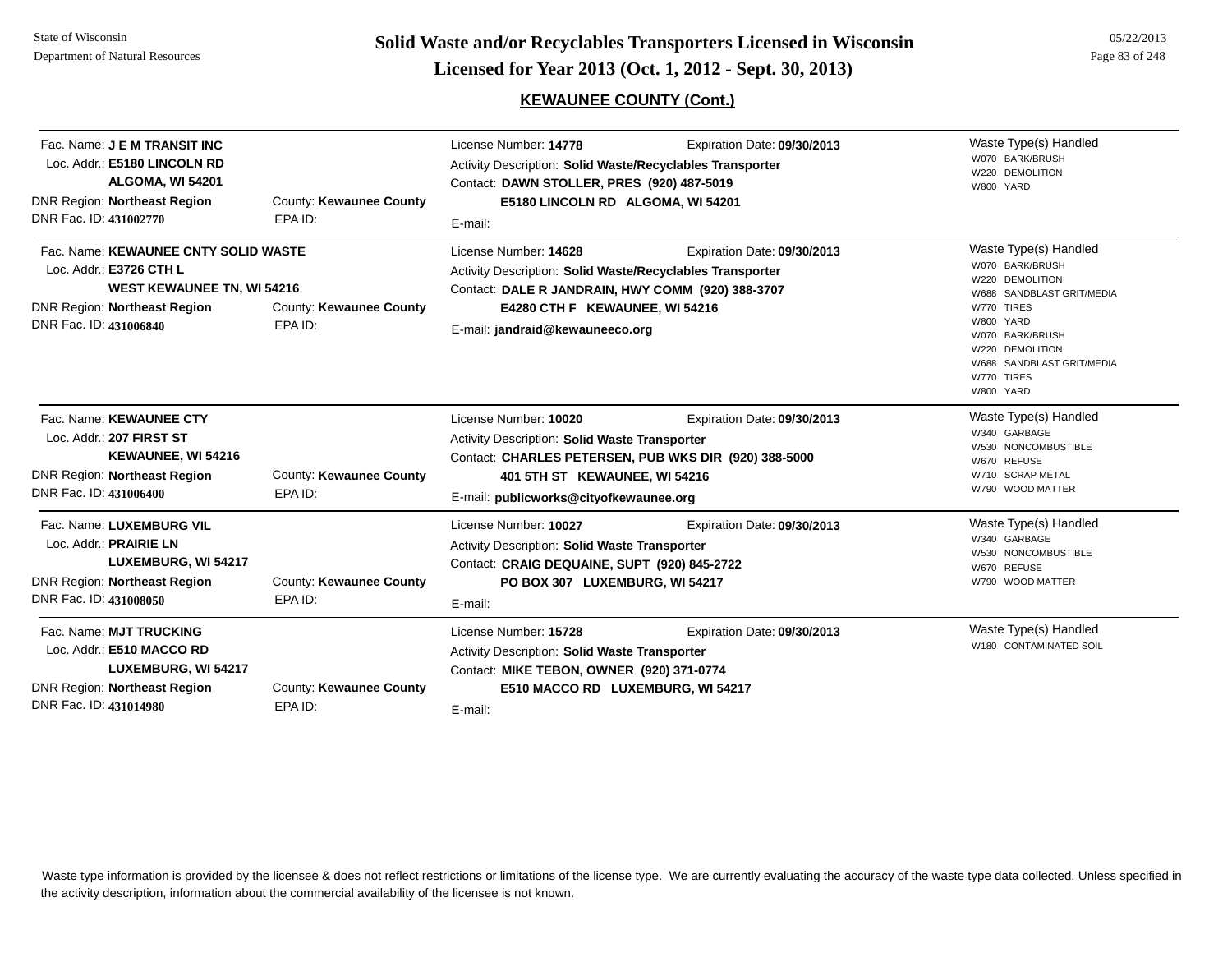**Page 84 of 248 <b>Licensed for Year 2013 (Oct. 1, 2012 - Sept. 30, 2013) Page 84 of 248 Licensed for Year 2013 (Oct. 1, 2012 - Sept. 30, 2013)** 

## **KEWAUNEE COUNTY (Cont.)**

| Fac. Name: POST EXCAVATING<br>Loc. Addr.: E1953 HILL RD<br><b>MONTPELIER, WI 54217</b><br>DNR Region: Northeast Region<br>DNR Fac. ID: 998272880                         | County: Kewaunee County<br>EPA ID:               | License Number: 13603<br><b>Activity Description: Solid Waste Transporter</b><br>Contact: ROGER POST, OWNER (920) 845-5057<br>E1953 HILL RD LUXEMBURG, WI 54217<br>E-mail:                                        | Expiration Date: 09/30/2013                                               | Waste Type(s) Handled<br>W110 BOTTOM ASH<br>W180 CONTAMINATED SOIL<br>W220 DEMOLITION<br>W280 FLY ASH<br>W290 FOUNDRY<br>W340 GARBAGE<br>W580 PAPER MILL SLUDGE<br>W670 REFUSE<br>W790 WOOD MATTER |
|--------------------------------------------------------------------------------------------------------------------------------------------------------------------------|--------------------------------------------------|-------------------------------------------------------------------------------------------------------------------------------------------------------------------------------------------------------------------|---------------------------------------------------------------------------|----------------------------------------------------------------------------------------------------------------------------------------------------------------------------------------------------|
|                                                                                                                                                                          |                                                  | <b>LA CROSSE COUNTY</b>                                                                                                                                                                                           |                                                                           |                                                                                                                                                                                                    |
| Fac. Name: A + ROLL-OFF LLC<br>Loc. Addr.: W2863 CTH T<br><b>MINDORO, WI 54644</b><br>DNR Region: West Central Region<br>DNR Fac. ID: 632131830                          | County: La Crosse County<br>EPA ID:              | License Number: 15601<br>Activity Description: Solid Waste/Recyclables Transporter<br>Contact: SHELDON EVERSON, PRES (608) 317-9440<br>W2863 CTH T MINDORO, WI 54644<br>E-mail: aplusrolloff@wildblue.net         | Expiration Date: 09/30/2013                                               | Waste Type(s) Handled<br>W170 CONCRETE<br>W220 DEMOLITION<br>W333 FUEL-OIL SLUDGE<br>W790 WOOD MATTER<br>W999 OTHER                                                                                |
| Fac. Name: A-1 ADVANCED PUMPING SERVICE INC<br>Loc. Addr.: N4314 CTH M<br><b>WEST SALEM, WI 54669</b><br>DNR Region: West Central Region<br>DNR Fac. ID: 998018010       | County: La Crosse County<br>EPA ID:              | License Number: 12755<br><b>Activity Description: Solid Waste/Recyclables Transporter</b><br>Contact: JAMES SHURSON, PRESIDENT (608) 784-1888<br>N4314 CTH M WEST SALEM, WI 54669<br>E-mail: aladvpumping@aol.com | Expiration Date: 09/30/2013                                               | Waste Type(s) Handled<br>W190 COOLANTS<br>W670 REFUSE<br>W999 OTHER                                                                                                                                |
| Fac. Name: CLEMENTS AUTOMOTIVE LLC<br>Loc. Addr.: N5252 STH 162 N<br><b>BANGOR, WI 54614</b><br>DNR Region: West Central Region<br>DNR Fac. ID: 632131500                | County: La Crosse County<br>EPA ID: WIR000138388 | License Number: 15096<br><b>Activity Description: Solid Waste Transporter</b><br>Contact: CLETUS CLEMENTS (608) 486-1175<br>PO BOX 113 BANGOR, WI 54614<br>E-mail:                                                | Expiration Date: 09/30/2013                                               | Waste Type(s) Handled<br>W540 OIL                                                                                                                                                                  |
| Fac. Name: DAIRYLAND POWER COOP SERVICE CENTER<br>Loc. Addr.: 3251 EAST AVE S<br>LA CROSSE, WI 54601<br><b>DNR Region: West Central Region</b><br>DNR Fac. ID: 632056590 | County: La Crosse County<br>EPA ID: WID988575361 | License Number: 12977<br>Activity Description: Solid Waste Transporter<br>Contact: DAVE LESKY, LEAD CHEMIST (608) 787-1351<br>E-mail:                                                                             | Expiration Date: 09/30/2013<br>3200 EAST AVENUE SOUTH LA CROSSE, WI 54601 | Waste Type(s) Handled<br>W050 ASBESTOS<br>W110 BOTTOM ASH<br>W280 FLY ASH<br><b>W600 PCB</b><br>W610 PCB SOIL                                                                                      |
| Fac. Name: FLEET TRANSPORTATION LLC<br>Loc. Addr.: 920 10TH AVE N<br><b>ONALASKA, WI 54650-0189</b><br><b>DNR Region: West Central Region</b><br>DNR Fac. ID: 632111810  | County: La Crosse County<br>EPA ID: WIR000118224 | License Number: 16392<br>Activity Description: Solid Waste/Recyclables Transporter<br>Contact: ROGER OVERSON, COMPL MGR (608) 779-6331<br>PO BOX 189 ONALASKA, WI 54650-0189<br>E-mail: roger.overson@mathy.com   | Expiration Date: 09/30/2013                                               | Waste Type(s) Handled<br>W180 CONTAMINATED SOIL<br>W540 OIL                                                                                                                                        |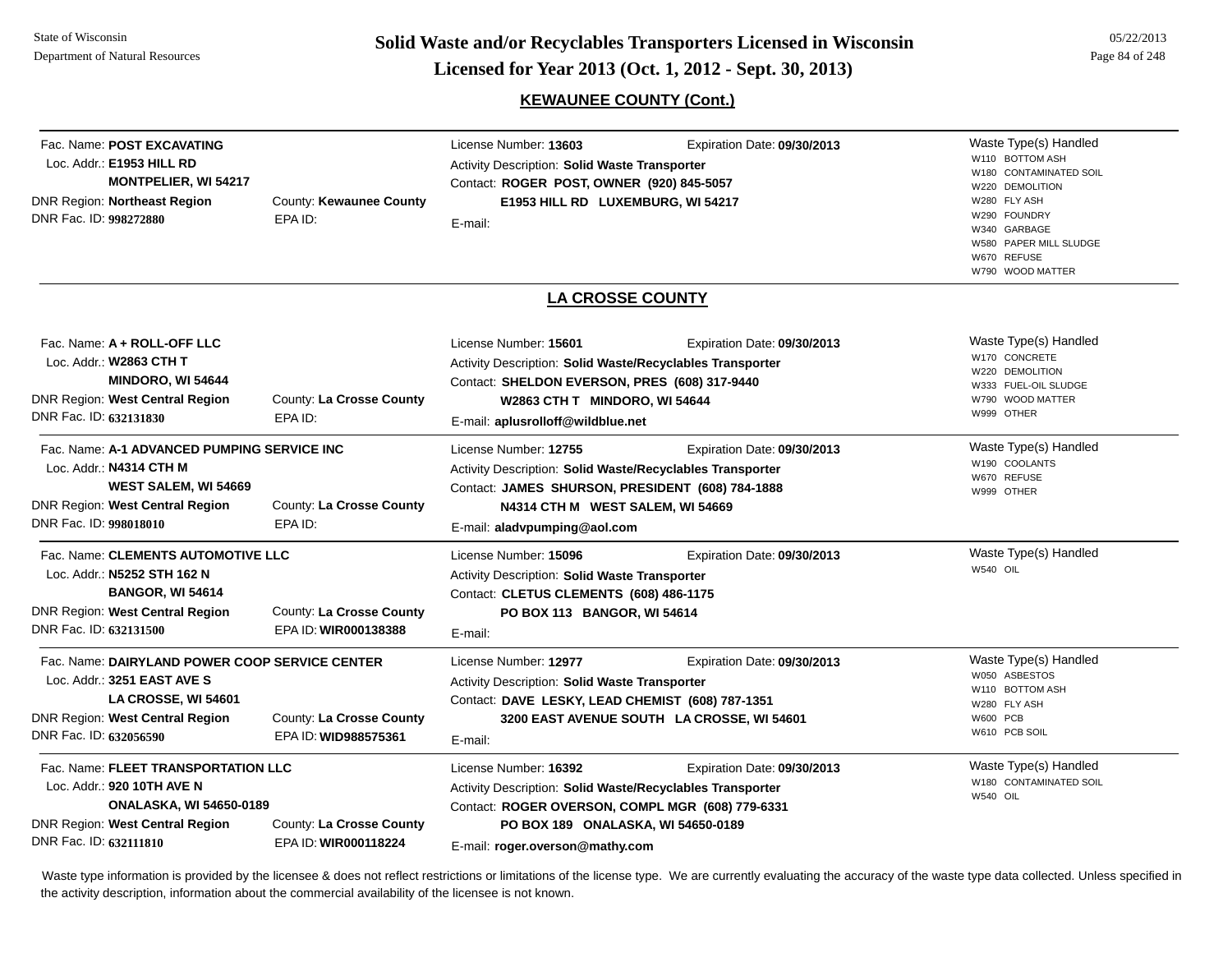**Page 85 of 248 <b>Licensed for Year 2013 (Oct. 1, 2012 - Sept. 30, 2013) Page 85 of 248 Licensed for Year 2013 (Oct. 1, 2012 - Sept. 30, 2013)** 

## **LA CROSSE COUNTY (Cont.)**

| Fac. Name: G & K SERVICES INC - LA CROSSE<br>Loc. Addr.: 5545 COMMERCE RD<br>ONALASKA, WI 54650<br><b>DNR Region: West Central Region</b><br>DNR Fac. ID: 632134800                        | County: La Crosse County<br>EPA ID: WIR000144774 | License Number: 15638<br>Expiration Date: 09/30/2013<br>Activity Description: Solid Waste/Recyclables Transporter<br>Contact: DAN FRENCH, DIR OF FLEET OPERATIONS (952) 912-5815<br>5995 OPUS PKWY MINNETONKA, MN 55343                                                 | Waste Type(s) Handled<br>W540 OIL                                                                                                                                                                                |
|--------------------------------------------------------------------------------------------------------------------------------------------------------------------------------------------|--------------------------------------------------|-------------------------------------------------------------------------------------------------------------------------------------------------------------------------------------------------------------------------------------------------------------------------|------------------------------------------------------------------------------------------------------------------------------------------------------------------------------------------------------------------|
| Fac. Name: HARRY VINER INC<br>Loc. Addr.: 1600 MILLER ST<br>LA CROSSE, WI 54601<br><b>DNR Region: West Central Region</b><br>DNR Fac. ID: 632019850                                        | County: La Crosse County<br>EPA ID:              | E-mail: dfrench@gkservices.com<br>License Number: 13349<br>Expiration Date: 09/30/2013<br>Activity Description: Solid Waste Transporter<br>Contact: LAURIE ALEXANDER, PRES (608) 784-7980<br>1600 MILLER ST LA CROSSE, WI 54601<br>E-mail: harryvinerinc@centurytel.net | Waste Type(s) Handled<br>W180 CONTAMINATED SOIL<br>W220 DEMOLITION<br>W790 WOOD MATTER                                                                                                                           |
| Fac. Name: HARTERS QUICK CLEAN-UP SERVICE INC<br>Loc. Addr.: 2850 LARSON ST (SITE B)<br>LA CROSSE, WI 54603<br><b>DNR Region: West Central Region</b><br>DNR Fac. ID: 632130070            | County: La Crosse County<br>EPA ID:              | License Number: 15083<br>Expiration Date: 09/30/2013<br>Activity Description: Solid Waste/Recyclables Transporter<br>Contact: NAOMI SCHALLER, SEC/TREAS (608) 782-2082 x306<br>2850 LARSON ST LA CROSSE, WI 54603<br>E-mail: nschaller2harters.net                      | Waste Type(s) Handled<br>W340 GARBAGE<br>W660 RECYCLABLE<br>W661 RECYCLABLE PAPER<br>W800 YARD                                                                                                                   |
| Fac. Name: HARTERS TRASH & RECYCLING INC<br>Loc. Addr.: 2850 LARSON ST<br>LA CROSSE, WI 54603<br><b>DNR Region: West Central Region</b><br>DNR Fac. ID: 998224700                          | County: La Crosse County<br>EPA ID:              | Expiration Date: 09/30/2013<br>License Number: 13521<br>Activity Description: Solid Waste/Recyclables Transporter<br>Contact: NAOMI SCHALLER (608) 782-2082<br>2850 LARSON ST LA CROSSE, WI 54603<br>E-mail:                                                            | Waste Type(s) Handled<br>W220 DEMOLITION<br>W340 GARBAGE<br>W350 GLASS<br>W570 PAPER<br>W660 RECYCLABLE<br>W661 RECYCLABLE PAPER<br>W670 REFUSE<br>W710 SCRAP METAL<br>W790 WOOD MATTER                          |
| Fac. Name: HILLTOPPER REFUSE & RECYCLING SERVICE INC<br>Loc. Addr.: W6833 INDUSTRIAL BLVD<br><b>ONALASKA, WI 54650</b><br><b>DNR Region: West Central Region</b><br>DNR Fac. ID: 998062230 | County: La Crosse County<br>EPA ID:              | License Number: 13066<br>Expiration Date: 09/30/2013<br>Activity Description: Solid Waste/Recyclables Transporter<br>Contact: LARRY HOUGOM, VP (608) 783-6727<br>W6833 INDUSTRIAL BLVD ONALASKA, WI 54650<br>E-mail: larryh@hilltopperrefuse.com                        | Waste Type(s) Handled<br>W040 APPLIANCES<br>W070 BARK/BRUSH<br>W080 BATTERIES<br>W220 DEMOLITION<br>W275 FLUORESCENT BULBS<br>W290 FOUNDRY<br>W340 GARBAGE<br>W660 RECYCLABLE<br>W670 REFUSE<br>W790 WOOD MATTER |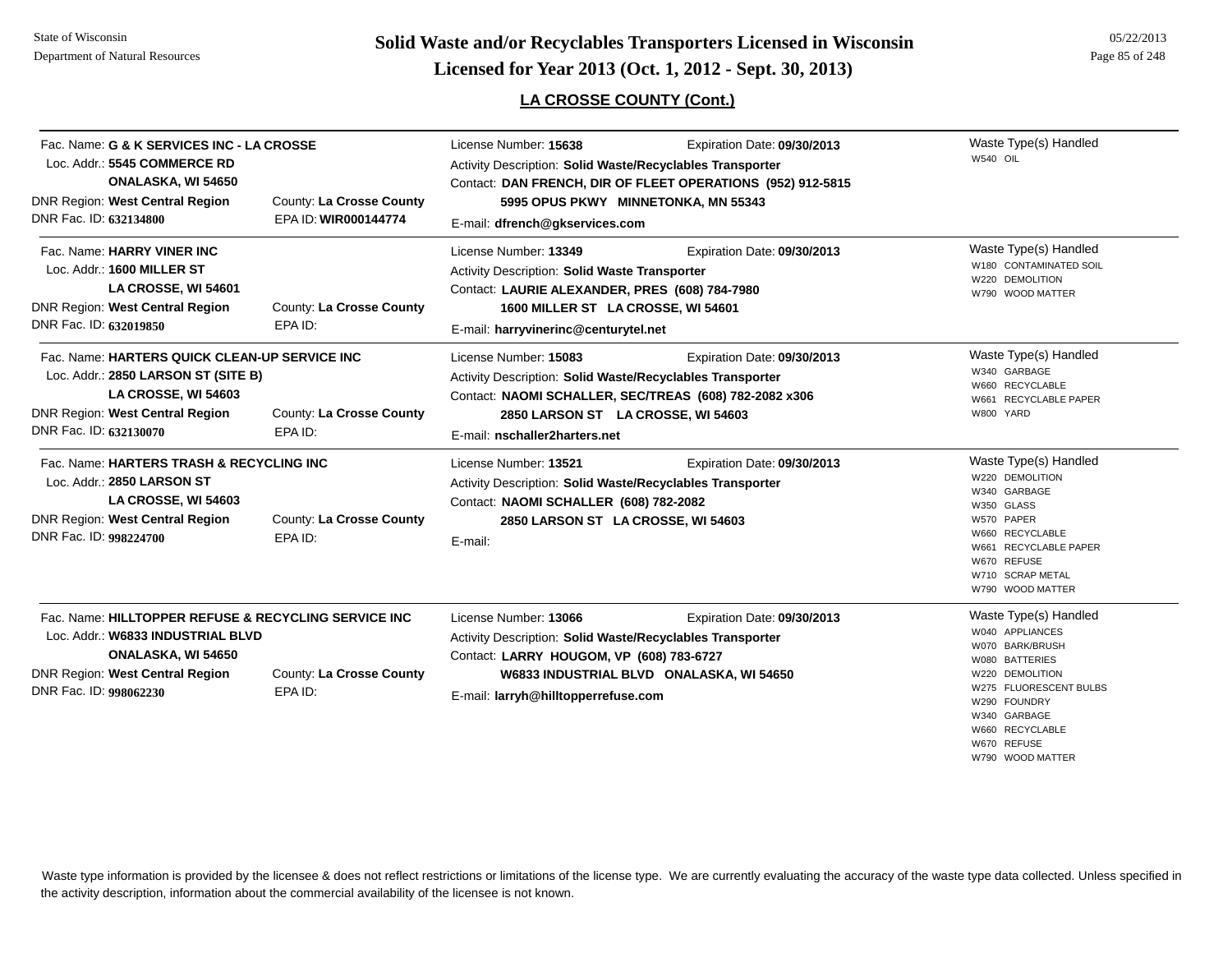**Page 86 of 248 <b>Licensed for Year 2013 (Oct. 1, 2012 - Sept. 30, 2013) Page 86 of 248 Licensed for Year 2013 (Oct. 1, 2012 - Sept. 30, 2013)** 

## **LA CROSSE COUNTY (Cont.)**

| Fac. Name: HYDRITE CHEMICAL CO<br>Loc. Addr.: 701 SUMNER ST<br>LA CROSSE, WI 54603<br>DNR Region: West Central Region<br>DNR Fac. ID: 632008960                                    | County: La Crosse County<br>EPA ID: WID084106137 | License Number: 13704<br>Activity Description: Solid Waste Transporter<br>Contact: JOHN GRAFF, CORP TRANS MGR (262) 792-8719<br>E-mail:                                       | Expiration Date: 09/30/2013<br>300 N PATRICK BLVD BROOKFIELD, WI 53045 | Waste Type(s) Handled<br>W533 NON HAZARDOUS WASTE<br><b>W540 OIL</b><br>W740 SOLVENTS                                                                                                 |
|------------------------------------------------------------------------------------------------------------------------------------------------------------------------------------|--------------------------------------------------|-------------------------------------------------------------------------------------------------------------------------------------------------------------------------------|------------------------------------------------------------------------|---------------------------------------------------------------------------------------------------------------------------------------------------------------------------------------|
| Fac. Name: IMMEDIATE RESPONSE ABATEMENT INC<br>Loc. Addr.: N3135 VISTA COURT S<br>LA CROSSE, WI 54602<br><b>DNR Region: West Central Region</b><br>DNR Fac. ID: 999826410          | County: La Crosse County<br>EPA ID:              | License Number: 12220<br>Activity Description: Solid Waste Transporter<br>Contact: BRUCE R REMLINGER, PRES (507) 643-6804<br>PO BOX 2941 LA CROSSE, WI 54602<br>E-mail:       | Expiration Date: 09/30/2013                                            | Waste Type(s) Handled<br>W050 ASBESTOS                                                                                                                                                |
| Fac. Name: INTERSTATE ROOFING & WATERPROOFING INC<br>Loc. Addr.: N5544 COMMERCE RD<br><b>ONALASKA, WI 54650</b><br>DNR Region: West Central Region<br>DNR Fac. ID: 632073090       | County: La Crosse County<br>EPA ID: WIR000018788 | License Number: 12803<br>Activity Description: Solid Waste Transporter<br>Contact: NANCY SWANSON, CORP SEC (608) 783-2106<br>E-mail: nancy@interstate-roofing.com             | Expiration Date: 09/30/2013<br>N5544 COMMERCE RD ONALASKA, WI 54650    | Waste Type(s) Handled<br>W220 DEMOLITION                                                                                                                                              |
| Fac. Name: KAMMEL EXCAVATING INC<br>Loc. Addr.: 4000 KAMMEL RD<br>LA CROSSE, WI 54601<br>DNR Region: West Central Region<br>DNR Fac. ID: 998084340                                 | County: La Crosse County<br>EPA ID:              | License Number: 13258<br>Activity Description: Solid Waste Transporter<br>Contact: DONNA FLOWER, PRESIDENT (608) 788-0479<br>E-mail: kammelexc@yahoo.com                      | Expiration Date: 09/30/2013<br>2500 SHLEBY ROAD LA CROSSE, WI 54601    | Waste Type(s) Handled<br>W070 BARK/BRUSH<br>W180 CONTAMINATED SOIL<br>W220 DEMOLITION<br>W720 SCRAP TANKS                                                                             |
| Fac. Name: LEDEGAR ROOFING<br>Loc. Addr.: 1701 MILLER<br>LA CROSSE, WI 54601<br><b>DNR Region: West Central Region</b><br>DNR Fac. ID: 632097950                                   | County: La Crosse County<br>EPA ID:              | License Number: 14193<br>Activity Description: Solid Waste Transporter<br>Contact: PETE KARLIN, OWNER (608) 386-0093<br>PO BOX 754 LA CROSSE, WI 54601<br>E-mail:             | Expiration Date: 09/30/2013                                            | Waste Type(s) Handled<br>W050 ASBESTOS<br>W220 DEMOLITION                                                                                                                             |
| Fac. Name: LES MANSKE & SONS EXCAVATING & LANDSCAPING<br>Loc. Addr.: W4845 N CHIPMUNK RD<br>STODDARD, WI 54658<br><b>DNR Region: West Central Region</b><br>DNR Fac. ID: 998087860 | County: La Crosse County<br>EPA ID:              | License Number: 13281<br>Activity Description: Solid Waste/Recyclables Transporter<br>Contact: CAROLE HOPPER, BOOKKEEPER (608) 788-1674<br>E-mail: lesmanskeandsons@gmail.com | Expiration Date: 09/30/2013<br>W4845 N CHIPMUNK RD STODDARD, WI 54658  | Waste Type(s) Handled<br>W070 BARK/BRUSH<br>W110 BOTTOM ASH<br>W180 CONTAMINATED SOIL<br>W220 DEMOLITION<br>W280 FLY ASH<br>W290 FOUNDRY<br>W340 GARBAGE<br>W662 RECYCLABLE CONTAINER |

W670 REFUSE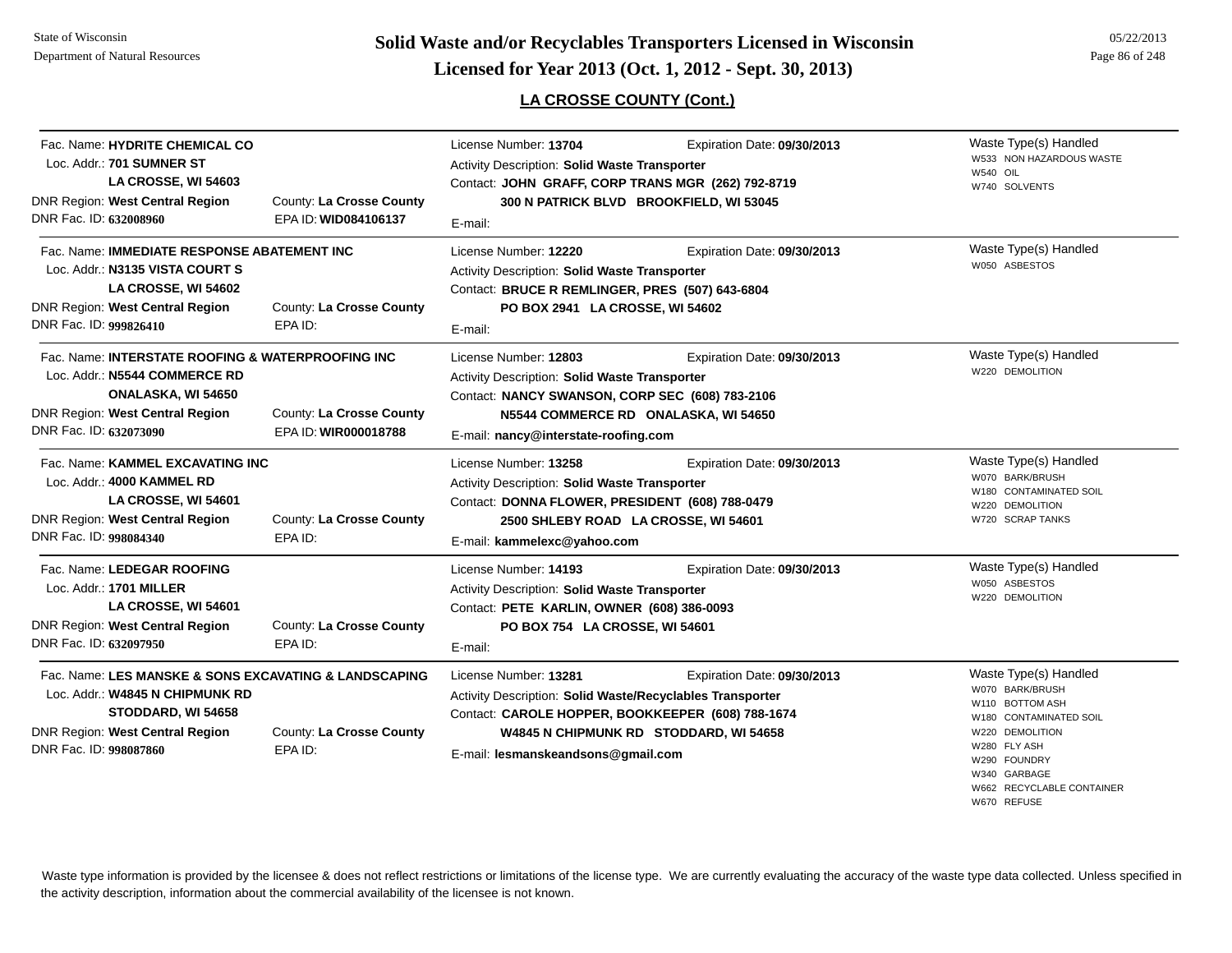State of WisconsinDepartment of Natural Resources

**Page 87 of 248 <b>Licensed for Year 2013 (Oct. 1, 2012 - Sept. 30, 2013) Page 87 of 248 Licensed for Year 2013 (Oct. 1, 2012 - Sept. 30, 2013)** 

## **LA CROSSE COUNTY (Cont.)**

| Fac. Name: MIDWEST ROLLOFF INC<br>Loc. Addr.: N5059 GREEN COULEE RD<br>ONALASKA, WI 54650<br>DNR Region: West Central Region<br>DNR Fac. ID: 399070320                                                            | County: La Crosse County<br>EPA ID:              | License Number: 15095<br>Activity Description: Solid Waste/Recyclables Transporter<br>Contact: THERESA WEIBEL, SEC (608) 783-2053<br>E-mail: midwestrolloff@centurylink.net                                                   | Expiration Date: 09/30/2013<br>N5059 GREEN COULEE RD ONALASKA, WI 54650 | Waste Type(s) Handled<br>W070 BARK/BRUSH<br>W220 DEMOLITION<br>W290 FOUNDRY<br>W340 GARBAGE<br>W770 TIRES<br>W800 YARD                                                                                                             |
|-------------------------------------------------------------------------------------------------------------------------------------------------------------------------------------------------------------------|--------------------------------------------------|-------------------------------------------------------------------------------------------------------------------------------------------------------------------------------------------------------------------------------|-------------------------------------------------------------------------|------------------------------------------------------------------------------------------------------------------------------------------------------------------------------------------------------------------------------------|
| Fac. Name: RYBOLD EXCAVATING & PLUMBING INC<br>Loc. Addr.: 216 W ROBERTS ST<br><b>HOLMEN, WI 54636</b><br><b>DNR Region: West Central Region</b><br>County: La Crosse County<br>DNR Fac. ID: 632107520<br>EPA ID: |                                                  | License Number: 14369<br>Expiration Date: 09/30/2013<br>Activity Description: Solid Waste Transporter<br>Contact: DAVID RYBOLD, VP (608) 780-4133<br>916 STARLITE DR HOLMEN, WI 54636<br>E-mail: drdigitrybold@centurytel.net |                                                                         | Waste Type(s) Handled<br>W070 BARK/BRUSH<br>W180 CONTAMINATED SOIL<br>W220 DEMOLITION                                                                                                                                              |
| Fac. Name: SCIENTIFIC RECYCLERS INC<br>Loc. Addr.: 659 COMMERCE ST<br><b>HOLMEN, WI 54636-9300</b><br><b>DNR Region: West Central Region</b><br>DNR Fac. ID: 632073420                                            | County: La Crosse County<br>EPA ID: WID988622262 | License Number: 13231<br>Activity Description: Recyclables Transporter<br>Contact: MICHAEL A NILES, PRESIDENT (608) 526-9777<br>E-mail:                                                                                       | Expiration Date: 09/30/2013<br>659 COMMERCE ST HOLMEN, WI 54636-9300    | Waste Type(s) Handled<br>W275 FLUORESCENT BULBS<br>W320 FREON<br>W395 INCANDESCENT BULBS<br>W485 MERCURY VAPOR LAMPS<br><b>W540 OIL</b><br><b>W600 PCB</b><br>W660 RECYCLABLE<br>W700 SCRAP IRON<br>W710 SCRAP METAL<br>W770 TIRES |
| Fac. Name: STRUPP TRUCKING INC<br>Loc. Addr.: N3567 SHIFTAR RD<br>LA CROSSE, WI 54603<br><b>DNR Region: West Central Region</b><br>DNR Fac. ID: 632078150                                                         | County: La Crosse County<br>EPA ID: WID988643490 | License Number: 12267<br>Activity Description: Solid Waste Transporter<br>Contact: PATRICK STRUPP, VP (608) 781-9828<br>N3567 SHIFTAR RD LA CROSSE, WI 54603<br>E-mail: patrickstrupp@charter.net                             | Expiration Date: 09/30/2013                                             | Waste Type(s) Handled<br>W060 ASH<br>W110 BOTTOM ASH<br>W180 CONTAMINATED SOIL<br>W280 FLY ASH<br>W340 GARBAGE<br>W530 NONCOMBUSTIBLE<br>W670 REFUSE                                                                               |
| Fac. Name: TWO GUYS AND A DUMPSTER<br>Loc. Addr.: W6019 CTH S<br><b>ONALASKA, WI 54650</b><br><b>DNR Region: West Central Region</b><br>County: La Crosse County<br>DNR Fac. ID: 632132160<br>EPA ID:             |                                                  | License Number: 15602<br>Activity Description: Solid Waste/Recyclables Transporter<br>Contact: TODD L SOBKOWIAK, PRES (608) 790-5865<br>W6019 CTH S ONALASKA, WI 54650<br>E-mail: berniesradiator@q-mail.com                  | Expiration Date: 09/30/2013                                             | Waste Type(s) Handled<br>W070 BARK/BRUSH<br>W220 DEMOLITION<br>W340 GARBAGE<br>W800 YARD                                                                                                                                           |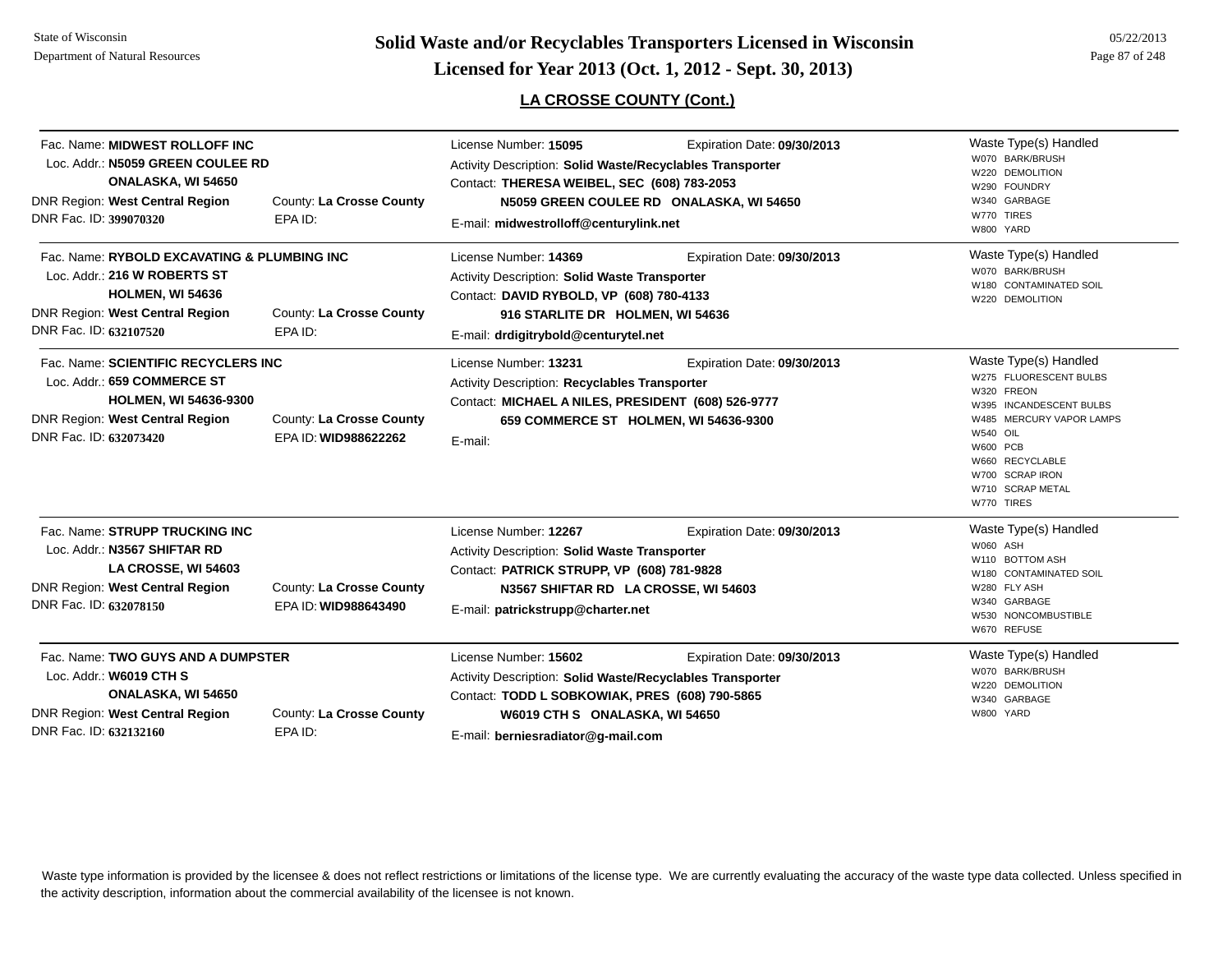**Page 88 of 248 <b>Licensed for Year 2013 (Oct. 1, 2012 - Sept. 30, 2013) Page 88 of 248 Licensed for Year 2013 (Oct. 1, 2012 - Sept. 30, 2013)** 

**LA CROSSE COUNTY (Cont.)**

| Fac. Name: W M W I - LA CROSSE<br>Loc. Addr.: 415 ISLAND ST<br>LA CROSSE, WI 54603<br><b>DNR Region: West Central Region</b><br>DNR Fac. ID: 632058900                              | County: La Crosse County<br>EPA ID: WID988616066            | License Number: 10843<br>Expiration Date: 09/30/2013<br><b>Activity Description: Solid Waste/Recyclables Transporter</b><br>Contact: GARY MEINKING, DIST MGR (608) 784-4401 x205<br>415 ISLAND ST LA CROSSE, WI 54603<br>E-mail: gmeinkin@wm.com                         | Waste Type(s) Handled<br>W050 ASBESTOS<br>W180 CONTAMINATED SOIL<br>W220 DEMOLITION<br>W340 GARBAGE<br>W530 NONCOMBUSTIBLE<br>W661 RECYCLABLE PAPER<br>W662 RECYCLABLE CONTAINER<br>W670 REFUSE<br>W790 WOOD MATTER                                                                     |
|-------------------------------------------------------------------------------------------------------------------------------------------------------------------------------------|-------------------------------------------------------------|--------------------------------------------------------------------------------------------------------------------------------------------------------------------------------------------------------------------------------------------------------------------------|-----------------------------------------------------------------------------------------------------------------------------------------------------------------------------------------------------------------------------------------------------------------------------------------|
|                                                                                                                                                                                     |                                                             | <b>LAFAYETTE COUNTY</b>                                                                                                                                                                                                                                                  |                                                                                                                                                                                                                                                                                         |
| Fac. Name: BILL CRIST & SON INC<br>Loc. Addr.: 14360 COUNTY SHOP RD<br>DARLINGTON, WI 53530<br>DNR Region: South Central Region<br>DNR Fac. ID: 133018600                           | County: Lafayette County<br>EPA ID:                         | License Number: 14877<br>Expiration Date: 09/30/2013<br>Activity Description: Solid Waste/Recyclables Transporter<br>Contact: CASEY CRIST, OPERATOR (608) 776-3529<br>14360 COUNTY SHOP RD DARLINGTON, WI 53530<br>E-mail: jccrist@centurytel.net                        | Waste Type(s) Handled<br>W070 BARK/BRUSH<br>W115 BUILDING MATERIAL<br>W175 CONSTRUCTION MATERIAL<br>W180 CONTAMINATED SOIL<br>W220 DEMOLITION<br>W340 GARBAGE<br>W520 MINING<br>W675 ROOFING/SHINGLES<br>W770 TIRES<br>W790 WOOD MATTER<br>W800 YARD                                    |
| Fac. Name: FIRST CAPITOL SALVAGE INC<br>Loc. Addr.: 419 UNION ST<br>BELMONT, WI 53510<br><b>DNR Region: South Central Region</b>                                                    | County: Lafayette County                                    | License Number: 13267<br>Expiration Date: 09/30/2013<br>Activity Description: Solid Waste/Recyclables Transporter<br>Contact: FRED RUNDE, PRES (608) 762-5308<br>PO BOX 306 BELMONT, WI 53510                                                                            | Waste Type(s) Handled<br>W700 SCRAP IRON<br>W710 SCRAP METAL<br>W720 SCRAP TANKS<br>W770 TIRES                                                                                                                                                                                          |
| DNR Fac. ID: 133021020<br>Fac. Name: W M W I - DARLINGTON<br>Loc. Addr.: 11500 AMES RD<br>DARLINGTON, WI 53530<br><b>DNR Region: South Central Region</b><br>DNR Fac. ID: 998033630 | EPA ID:<br>County: Lafayette County<br>EPA ID: WID988642682 | E-mail: fcs@yousq.net<br>License Number: 12875<br>Expiration Date: 09/30/2013<br><b>Activity Description: Solid Waste/Recyclables Transporter</b><br>Contact: DENNIS BAHR, SITE MGR (608) 326-6035<br>PO BOX 407 PRAIRIE DU CHIEN, WI 53821-0407<br>E-mail: dbahr@wm.com | Waste Type(s) Handled<br>W040 APPLIANCES<br>W120 CARDBOARD<br>W180 CONTAMINATED SOIL<br>W220 DEMOLITION<br>W275 FLUORESCENT BULBS<br>W340 GARBAGE<br>W630 PLASTIC<br>W660 RECYCLABLE<br>W661 RECYCLABLE PAPER<br>W670 REFUSE<br>W675 ROOFING/SHINGLES<br>W770 TIRES<br>W790 WOOD MATTER |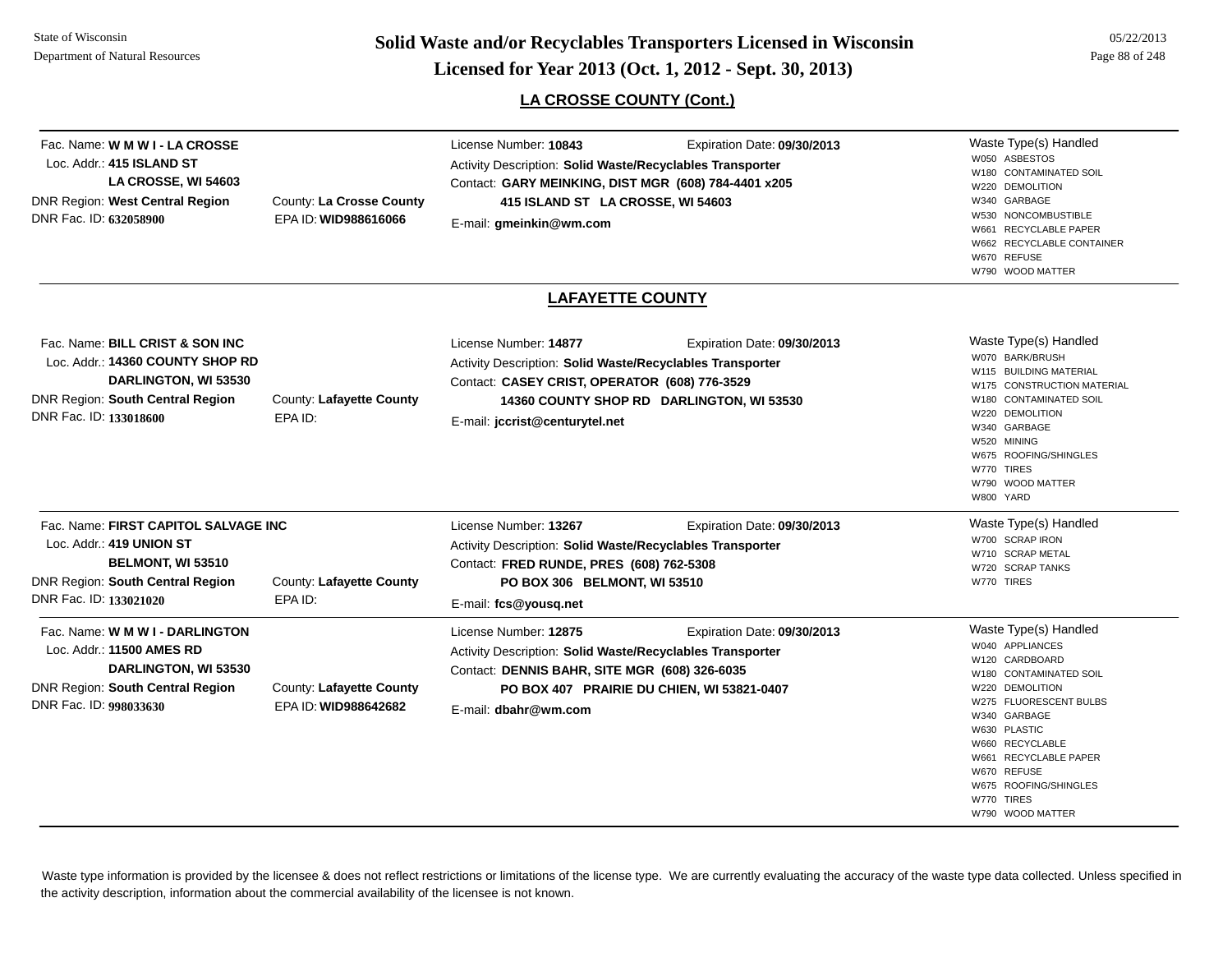## **Page 89 of 248 <b>Licensed for Year 2013 (Oct. 1, 2012 - Sept. 30, 2013) Page 89 of 248 Licensed for Year 2013 (Oct. 1, 2012 - Sept. 30, 2013)**

| Fac. Name: B & B CONTAINERS LLC<br>Loc. Addr.: 380-400 RUSCH RD<br><b>ANTIGO, WI 54409</b><br>DNR Region: Northern Region<br>DNR Fac. ID: 734006570                                           | County: Langlade County<br>EPA ID: | License Number: 15021<br><b>Activity Description: Solid Waste/Recyclables Transporter</b><br>Contact: EUGENE PERROT, MEMBER OF LLC (715) 623-3454<br>W9983 SUNNYSIDE RD ANTIGO, WI 54409<br>E-mail: eperrot@chartern.net | Expiration Date: 09/30/2013                                                          | Waste Type(s) Handled<br>W070 BARK/BRUSH<br>W220 DEMOLITION<br>W340 GARBAGE<br><b>RECYCLABLE PAPER</b><br>W662 RECYCLABLE CONTAINER<br>W770 TIRES<br>W800 YARD             |
|-----------------------------------------------------------------------------------------------------------------------------------------------------------------------------------------------|------------------------------------|--------------------------------------------------------------------------------------------------------------------------------------------------------------------------------------------------------------------------|--------------------------------------------------------------------------------------|----------------------------------------------------------------------------------------------------------------------------------------------------------------------------|
| Fac. Name: DISTRIBUTORS LTD<br>Loc. Addr.: 539 FORREST AVE/SITE B<br><b>ANTIGO, WI 54409</b><br>DNR Region: Northern Region<br>DNR Fac. ID: 734000410                                         | County: Langlade County<br>EPA ID: | License Number: 14659<br>Activity Description: Solid Waste/Recyclables Transporter<br>Contact: MONTE KRUEGER, PRESIDENT (715) 623-7721<br>PO BOX 189 ANTIGO, WI 54409<br>E-mail: distotr@gmail.com                       | Expiration Date: 09/30/2013                                                          | Waste Type(s) Handled<br>W060 ASH<br>W070 BARK/BRUSH<br>W110 BOTTOM ASH<br>W140 COAL ASH<br>W180 CONTAMINATED SOIL<br>W220 DEMOLITION<br>W280 FLY ASH<br>W310 FOUNDRY SAND |
| Fac. Name: DUFFEK SAND & GRAVEL INC<br>Loc. Addr.: 1625 W CENTER ST<br><b>ANTIGO, WI 54409</b><br>DNR Region: Northern Region<br>County: Langlade County<br>DNR Fac. ID: 734008440<br>EPA ID: |                                    | License Number: 14486<br>Activity Description: Solid Waste Transporter<br>P O BOX 190 ANTIGO, WI 54409<br>E-mail: rodlpalmer@hotmail.com                                                                                 | Expiration Date: 09/30/2013<br>Contact: RODNEY PALMER, OFFICE MANAGER (715) 623-7616 | Waste Type(s) Handled<br>W180 CONTAMINATED SOIL<br>W220 DEMOLITION                                                                                                         |
| Fac. Name: KARL GROSSKURTH<br>$\mathbf{A}$ $\mathbf{A}$ $\mathbf{A}$ $\mathbf{A}$ $\mathbf{A}$ $\mathbf{A}$ $\mathbf{A}$ $\mathbf{A}$ $\mathbf{A}$ $\mathbf{A}$ $\mathbf{A}$                  |                                    | License Number: 15320                                                                                                                                                                                                    | Expiration Date: 09/30/2013                                                          | Waste Type(s) Handled<br>W540 OII                                                                                                                                          |

Activity Description: **Solid Waste/Recyclables Transporter** Contact: **KARL GROSSKURTH, OWNER (715) 627-4807**

**315 MARY ST ANTIGO, WI 54409**

E-mail: **tgross67@frontier.com**

Fac. Loc. Addr.: **315 MARY STANTIGO, WI 54409** DNR Region: **Northern Region** DNR Fac. ID: **734006460**

County: **Langlade County** EPA ID: **WIR000124750**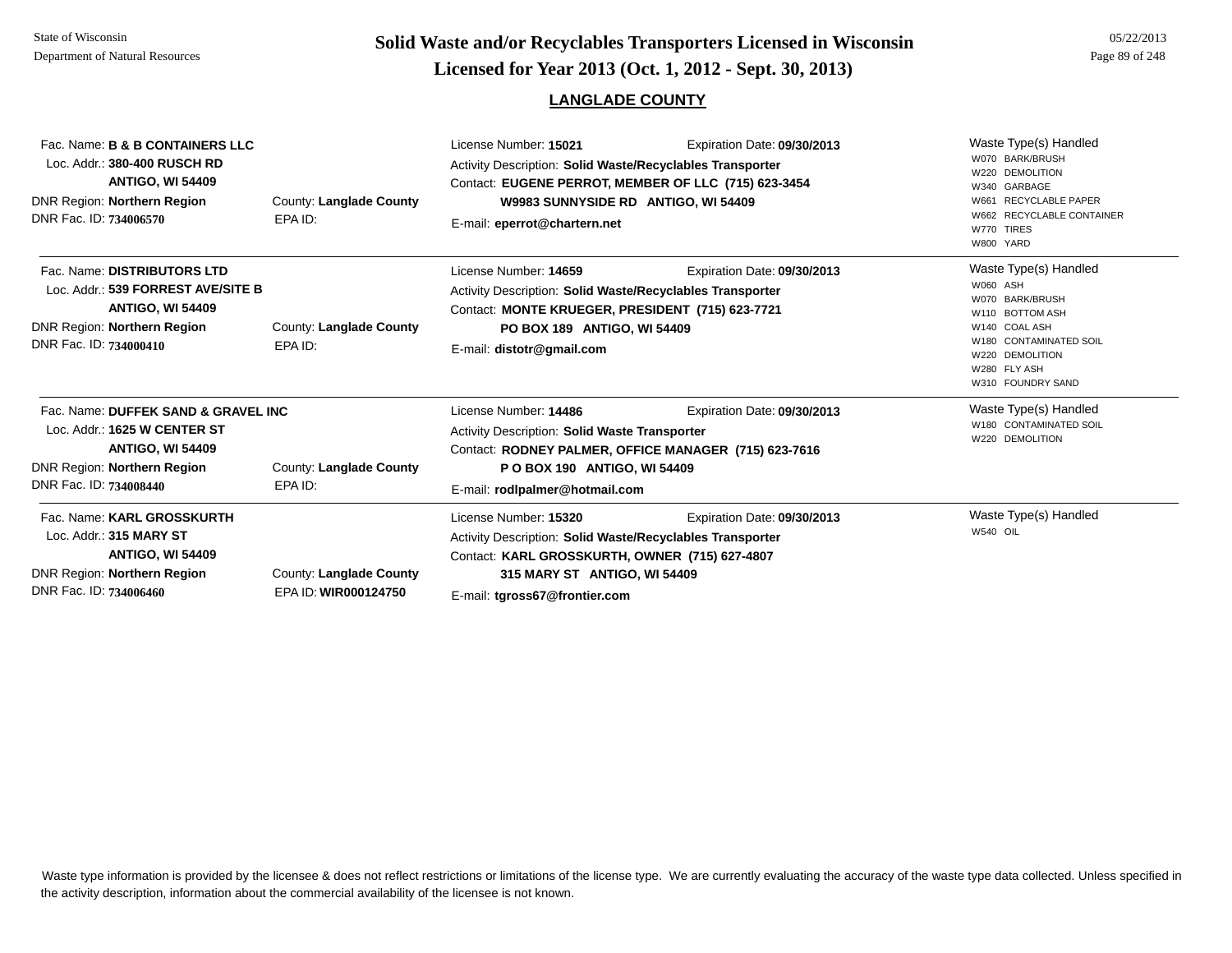**Page 90 of 248 <b>Licensed for Year 2013 (Oct. 1, 2012 - Sept. 30, 2013) Page 90 of 248 Licensed for Year 2013 (Oct. 1, 2012 - Sept. 30, 2013)** 

## **LANGLADE COUNTY (Cont.)**

| Fac. Name: KRUEGER & STIENFEST INC<br>Loc. Addr.: 539 E FOREST AVE<br><b>ANTIGO, WI 54409</b><br>DNR Region: Northern Region<br>DNR Fac. ID: 998093690                                            | County: Langlade County<br>EPA ID: | License Number: 13346<br>Expiration Date: 09/30/2013<br>Activity Description: Solid Waste/Recyclables Transporter<br>Contact: SHANE KRUEGER, PRESIDENT (715) 627-7020<br>PO BOX 159 ANTIGO, WI 54409<br>E-mail: |                                           | Waste Type(s) Handled<br>W060 ASH<br>W070 BARK/BRUSH<br>W100 BOILER ASH<br>W110 BOTTOM ASH<br>W120 CARDBOARD<br>W140 COAL ASH<br>W175 CONSTRUCTION MATERIAL<br>W180 CONTAMINATED SOIL<br>W220 DEMOLITION<br>W280 FLY ASH<br>W290 FOUNDRY<br>W300 FOUNDRY FILL |
|---------------------------------------------------------------------------------------------------------------------------------------------------------------------------------------------------|------------------------------------|-----------------------------------------------------------------------------------------------------------------------------------------------------------------------------------------------------------------|-------------------------------------------|---------------------------------------------------------------------------------------------------------------------------------------------------------------------------------------------------------------------------------------------------------------|
|                                                                                                                                                                                                   |                                    |                                                                                                                                                                                                                 |                                           | W310 FOUNDRY SAND<br>W333 FUEL-OIL SLUDGE<br>W400 INCINERATOR ASH<br>W478 LIME SLUDGE<br>W520 MINING<br>W580 PAPER MILL SLUDGE<br>W670 REFUSE<br>W675 ROOFING/SHINGLES<br>W760 TANK SLUDGE<br>W780 WOOD ASH<br>W790 WOOD MATTER<br>W800 YARD                  |
| Fac. Name: LISA TRUCKING<br>Loc. Addr.: 539 FORREST AVE/SITE A<br><b>ANTIGO, WI 54409</b>                                                                                                         |                                    | License Number: 14658<br>Activity Description: Solid Waste/Recyclables Transporter<br>Contact: LISA WAGNES, OWNER (715) 623-7880                                                                                | Expiration Date: 09/30/2013               | Waste Type(s) Handled<br>W060 ASH<br>W070 BARK/BRUSH                                                                                                                                                                                                          |
| <b>DNR Region: Northern Region</b><br>DNR Fac. ID: 734000300                                                                                                                                      | County: Langlade County<br>EPA ID: | E-mail:                                                                                                                                                                                                         | N1596 ROLLING HILLS ROAD ANTIGO, WI 54409 | W110 BOTTOM ASH<br>W140 COAL ASH<br>W180 CONTAMINATED SOIL<br>W220 DEMOLITION<br>W280 FLY ASH<br>W310 FOUNDRY SAND<br>W400 INCINERATOR ASH                                                                                                                    |
| Fac. Name: LSS TRUCKING LLC<br>Loc. Addr.: N1115 CTH HH<br>ROLLING TN, WI 54409<br>DNR Region: Northern Region<br>DNR Fac. ID: 998223380                                                          | County: Langlade County<br>EPA ID: | License Number: 13517<br>Activity Description: Solid Waste Transporter<br>Contact: LINDA STIBBE, OWNER (715) 627-7560<br>N1115 COUNTY HH ANTIGO, WI 54409<br>E-mail: linsu02@hotmail.com                        | Expiration Date: 09/30/2013               | Waste Type(s) Handled<br>W180 CONTAMINATED SOIL<br>W220 DEMOLITION<br>W790 WOOD MATTER                                                                                                                                                                        |
| Fac. Name: MICHAEL J WALDVOGEL TRUCKING LLC<br>Loc. Addr.: W7622 STH 47<br><b>ANTIGO, WI 54409</b><br>DNR Region: Northern Region<br>County: Langlade County<br>DNR Fac. ID: 734065970<br>EPA ID: |                                    | License Number: 15709<br>Activity Description: Solid Waste Transporter<br>Contact: GARY WALDVOGEL, OWNER (715) 489-3674<br>W7622 STATE HWY 47 ANTIGO, WI 54409<br>E-mail:                                       | Expiration Date: 09/30/2013               | Waste Type(s) Handled<br>W580 PAPER MILL SLUDGE                                                                                                                                                                                                               |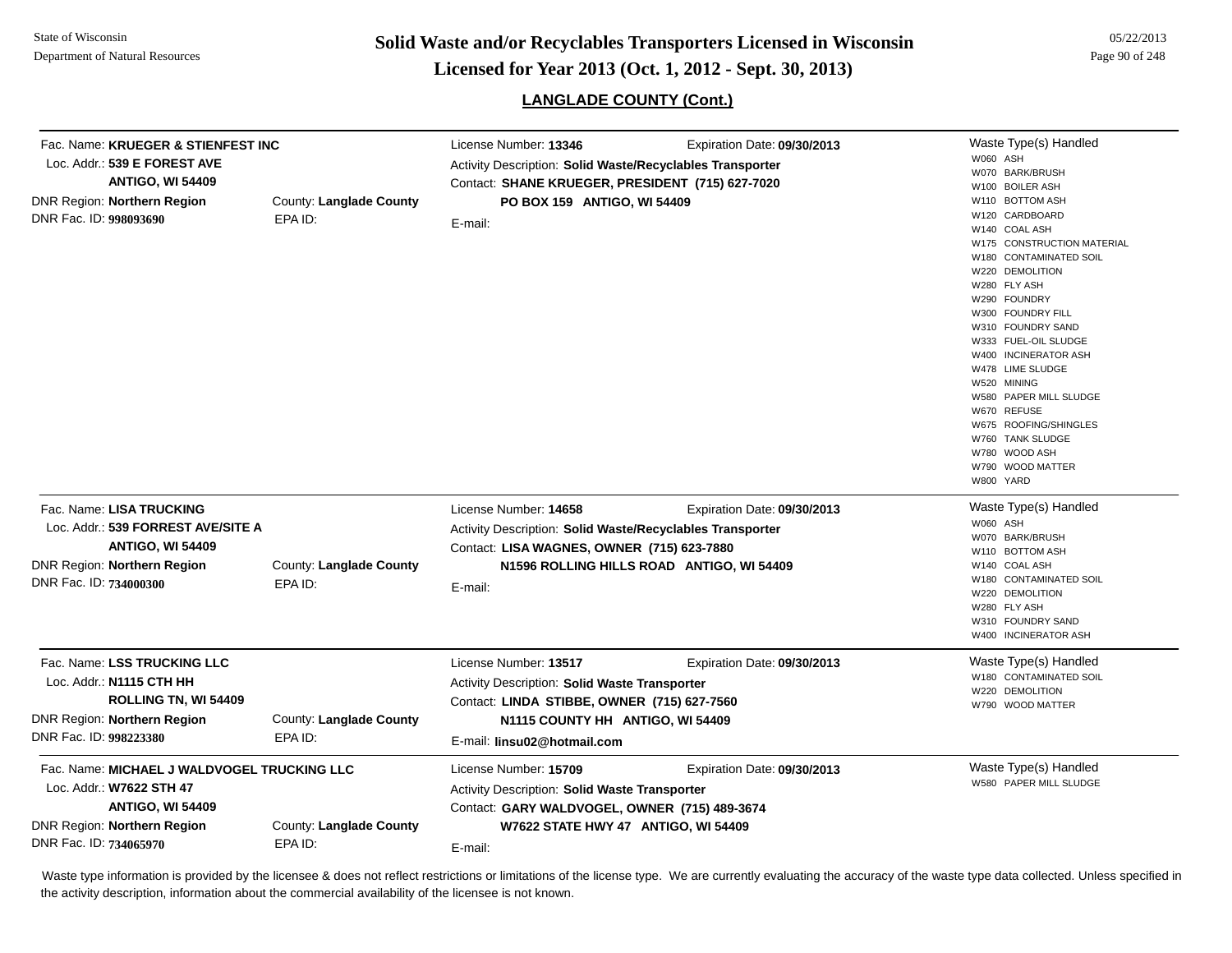# **Page 91 of 248 <b>Licensed for Year 2013 (Oct. 1, 2012 - Sept. 30, 2013) Page 91 of 248 Licensed for Year 2013 (Oct. 1, 2012 - Sept. 30, 2013)**

## **LANGLADE COUNTY (Cont.)**

05/22/2013

| Fac. Name: MID WISCONSIN BUSES INC<br>Loc. Addr.: 1047 FORREST AVE<br><b>ANTIGO, WI 54409</b><br>DNR Region: Northern Region<br>DNR Fac. ID: 734033960                                            | County: Langlade County<br>EPA ID: WIR000141648 | License Number: 15613<br>Activity Description: Recyclables Transporter<br>Contact: RONALD NONNEMACHER (715) 627-7334<br>1047 FORREST AVE ANTIGO, WI 54409<br>E-mail: midwibuses@frontier.com                                         | Expiration Date: 09/30/2013 | Waste Type(s) Handled<br>W540 OIL                                                                                                                                                                                                                                                                                                                                                                                                                                                                                         |
|---------------------------------------------------------------------------------------------------------------------------------------------------------------------------------------------------|-------------------------------------------------|--------------------------------------------------------------------------------------------------------------------------------------------------------------------------------------------------------------------------------------|-----------------------------|---------------------------------------------------------------------------------------------------------------------------------------------------------------------------------------------------------------------------------------------------------------------------------------------------------------------------------------------------------------------------------------------------------------------------------------------------------------------------------------------------------------------------|
| Fac. Name: SCOTTS LAKESIDE DISPOSAL LLC<br>Loc. Addr.: W8790 CTH U<br><b>ELCHO, WI 54428</b><br>DNR Region: Northern Region<br>County: Langlade County<br>DNR Fac. ID: 734000960<br>EPA ID:       |                                                 | License Number: 14801<br>Expiration Date: 09/30/2013<br>Activity Description: Solid Waste/Recyclables Transporter<br>Contact: SCOTT ALLAIRE, OWNER (715) 275-4431<br>W8790 CTH U ELCHO, WI 54428<br>E-mail: allairebusy@newnorth.net |                             | Waste Type(s) Handled<br>W070 BARK/BRUSH<br>W220 DEMOLITION<br>W340 GARBAGE<br>W661 RECYCLABLE PAPER<br>W662 RECYCLABLE CONTAINER<br>W800 YARD                                                                                                                                                                                                                                                                                                                                                                            |
| Fac. Name: STIBBE EXCAVATING & GRADING INC<br>Loc. Addr.: 617 WAUSAU RD<br><b>ANTIGO, WI 54409</b><br>DNR Region: Northern Region<br>County: Langlade County<br>DNR Fac. ID: 998321170<br>EPA ID: |                                                 | License Number: 13901<br>Expiration Date: 09/30/2013<br>Activity Description: Solid Waste Transporter<br>Contact: MARK STIBBE, PRESIDENT (715) 623-3914<br>PO BOX 351 ANTIGO, WI 54409<br>E-mail: stibbe55@frontier.com              |                             | Waste Type(s) Handled<br>W180 CONTAMINATED SOIL<br>W220 DEMOLITION<br>W790 WOOD MATTER                                                                                                                                                                                                                                                                                                                                                                                                                                    |
| Fac. Name: WASTE MANAGEMENT OF WISCONSIN INC<br>Loc. Addr.: 1715 N DELEGLISE ST<br><b>ANTIGO, WI 54409</b><br>DNR Region: Northern Region<br>DNR Fac. ID: 734055850                               | County: Langlade County<br>EPA ID:              | License Number: 12145<br>Activity Description: Solid Waste/Recyclables Transporter<br>Contact: JOHN BRUNNER, SITE MANAGER (715) 627-4475<br>1715 DELEGLISE ST ANTIGO, WI 54409<br>E-mail: jbrunner@wm.com                            | Expiration Date: 09/30/2013 | Waste Type(s) Handled<br>W030 ALUMINUM<br>W115 BUILDING MATERIAL<br>W120 CARDBOARD<br>W160 COMMERCIAL<br>W170 CONCRETE<br>W175 CONSTRUCTION MATERIAL<br>W220 DEMOLITION<br>W235 DRYWALL<br>W260 FIBERGLASS<br>W340 GARBAGE<br>W350 GLASS<br>W410 INDUSTRIAL<br>W530 NONCOMBUSTIBLE<br>W533 NON HAZARDOUS WASTE<br>W544 OIL FILTERS<br>W570 PAPER<br>W630 PLASTIC<br>W661 RECYCLABLE PAPER<br>W662 RECYCLABLE CONTAINER<br>W670 REFUSE<br>W675 ROOFING/SHINGLES<br>W700 SCRAP IRON<br>W710 SCRAP METAL<br>W790 WOOD MATTER |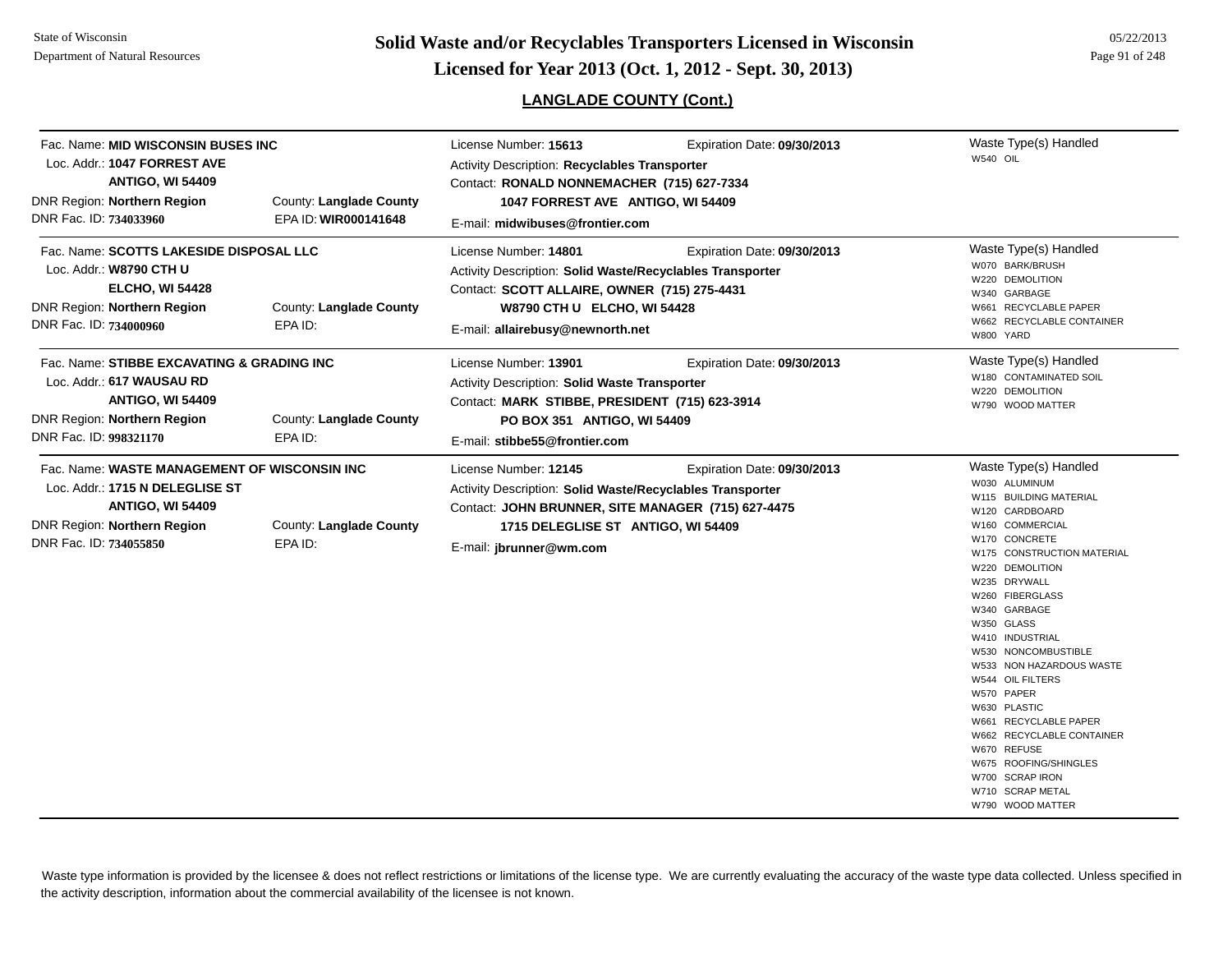# **Page 92 of 248 <b>Licensed for Year 2013 (Oct. 1, 2012 - Sept. 30, 2013) Page 92 of 248 Licensed for Year 2013 (Oct. 1, 2012 - Sept. 30, 2013)**

### **LINCOLN COUNTY**

| Fac. Name: BAUMGART WASTE REMOVAL LLC<br>Loc. Addr.: 1304 COTTER AVE<br>MERRILL, WI 54452                                                                                           |                                   | Expiration Date: 09/30/2013<br>License Number: 10165<br><b>Activity Description: Solid Waste Transporter</b><br>Contact: LARRY & MIKE BAUMGART, CO OWNERS (715) 536-4692                |                                                                    | Waste Type(s) Handled<br>W340 GARBAGE<br>W670 REFUSE<br>W790 WOOD MATTER                                               |
|-------------------------------------------------------------------------------------------------------------------------------------------------------------------------------------|-----------------------------------|-----------------------------------------------------------------------------------------------------------------------------------------------------------------------------------------|--------------------------------------------------------------------|------------------------------------------------------------------------------------------------------------------------|
| DNR Region: Northern Region                                                                                                                                                         | County: Lincoln County            | PO BOX 532 MERRILL, WI 54452                                                                                                                                                            |                                                                    |                                                                                                                        |
| DNR Fac. ID: 735010430                                                                                                                                                              | EPA ID:                           | E-mail:                                                                                                                                                                                 |                                                                    |                                                                                                                        |
| Fac. Name: BURGENER CONTRACT CARRIERS LTD<br>Loc. Addr.: 810 MARTIN ST<br><b>MERRILL, WI 54452</b><br>DNR Region: Northern Region<br>County: Lincoln County                         |                                   | License Number: 15620<br>Activity Description: Solid Waste/Recyclables Transporter<br>Contact: BEN DEBROUX, MGR (715) 536-8323<br>PO BOX 766 MERRILL, WI 54452                          | Expiration Date: 09/30/2013                                        | Waste Type(s) Handled<br><b>W540 OIL</b>                                                                               |
| DNR Fac. ID: 735006800                                                                                                                                                              | EPA ID: WIR000123877              | E-mail: ben@bcctrucking.com                                                                                                                                                             |                                                                    |                                                                                                                        |
| Fac. Name: C & D EXCAVATING LLC<br>Loc. Addr.: W6976 SUNSET DR<br>MERRILL, WI 54452<br>DNR Region: Northern Region                                                                  | County: Lincoln County            | License Number: 12694<br><b>Activity Description: Solid Waste Transporter</b><br>Contact: DANIEL S KOLEHOUSE, OWNER (715) 536-5357<br>W6976 SUNSET DR MERRILL, WI 54452                 | Expiration Date: 09/30/2013                                        | Waste Type(s) Handled<br>W070 BARK/BRUSH<br>W220 DEMOLITION<br>W790 WOOD MATTER                                        |
| DNR Fac. ID: 735058610                                                                                                                                                              | EPA ID:                           | E-mail:                                                                                                                                                                                 |                                                                    |                                                                                                                        |
| Fac. Name: CENTRAL WI CONST LLC<br>Loc. Addr.: W1472 VASCHEAU RD<br>GLEASON, WI 54435<br>County: Lincoln County<br>DNR Region: Northern Region<br>DNR Fac. ID: 735078410<br>EPA ID: |                                   | License Number: 14465<br>Activity Description: Solid Waste Transporter<br>Contact: WILLIAM MEYER, OWNER (715) 873-4549<br>E-mail:                                                       | Expiration Date: 09/30/2013<br>W1472 VASCHEAU RD GLEASON, WI 54435 | Waste Type(s) Handled<br>W050 ASBESTOS<br>W070 BARK/BRUSH<br>W180 CONTAMINATED SOIL<br>W220 DEMOLITION<br>W340 GARBAGE |
| Fac. Name: CHAD SCHMIDT EXCAVATING LLC<br>Loc. Addr.: W7056 SCHOOL AVE<br><b>MERRILL, WI 54452</b><br>DNR Region: Northern Region<br>DNR Fac. ID: 735039470                         | County: Lincoln County<br>EPA ID: | License Number: 15614<br>Activity Description: Solid Waste/Recyclables Transporter<br>Contact: JENNIFER SCHMIDT, MEMBER (715) 536-0801<br>W7056 SCHOOL AVE MERRILL, WI 54452<br>E-mail: | Expiration Date: 09/30/2013                                        | Waste Type(s) Handled<br>W115 BUILDING MATERIAL<br>W220 DEMOLITION                                                     |
| Fac. Name: DISCOUNT TRASH REMOVAL & RECYCLING<br>Loc. Addr.: 1108 BRIDGE ST<br>TOMAHAWK, WI 54487<br>DNR Region: Northern Region<br>County: Lincoln County                          |                                   | License Number: 14818<br>Activity Description: Solid Waste/Recyclables Transporter<br>Contact: RICHARD RIVARD, OWNER (715) 453-2202<br>PO BOX 231 TOMAHAWK, WI 54487-0231               | Expiration Date: 09/30/2013                                        |                                                                                                                        |
| DNR Fac. ID: 735003830                                                                                                                                                              | EPA ID:                           | E-mail:                                                                                                                                                                                 |                                                                    |                                                                                                                        |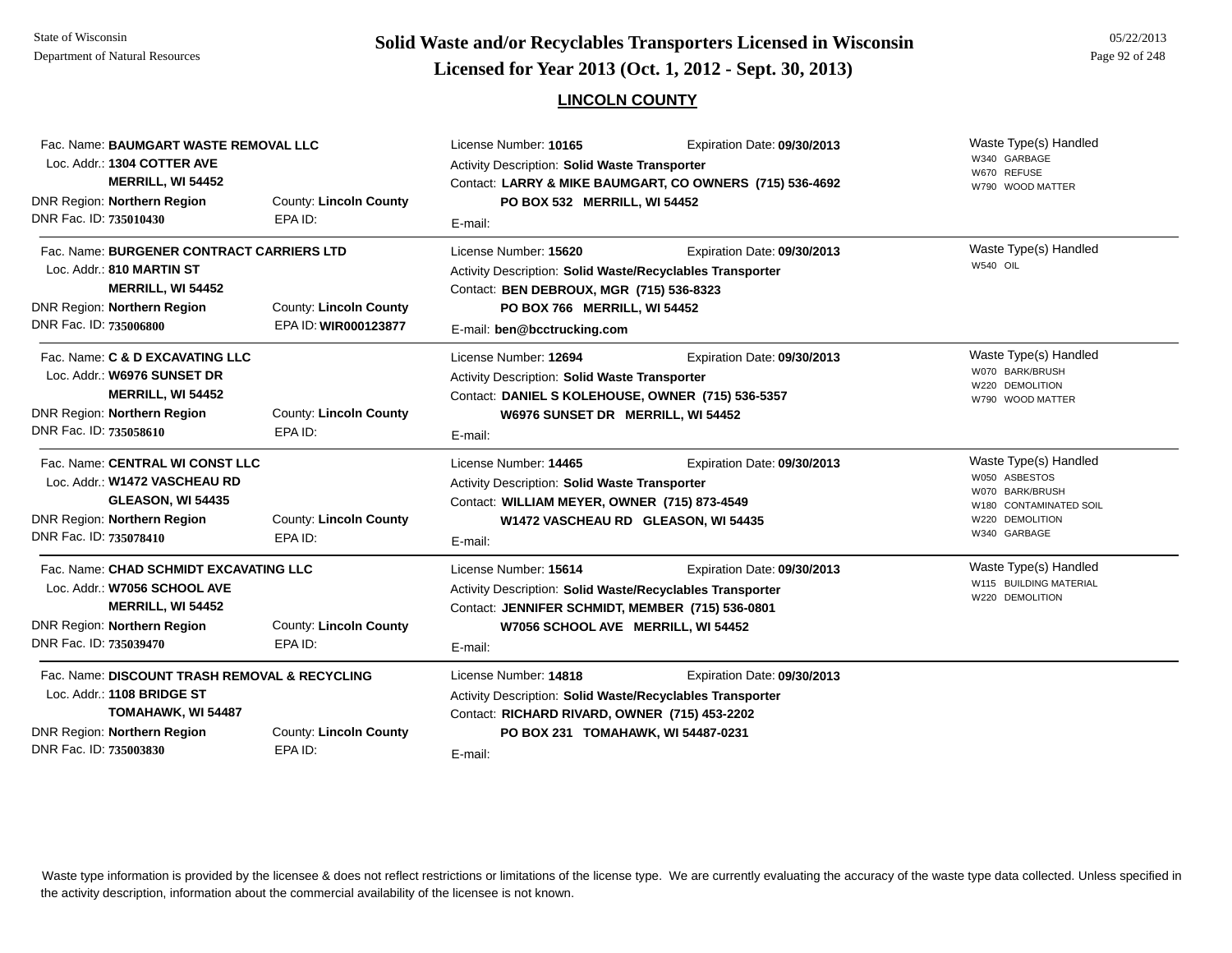State of WisconsinDepartment of Natural Resources

**Page 93 of 248 <b>Licensed for Year 2013 (Oct. 1, 2012 - Sept. 30, 2013) Page 93 of 248 Licensed for Year 2013 (Oct. 1, 2012 - Sept. 30, 2013)** 

## **LINCOLN COUNTY (Cont.)**

| Fac. Name: FINNEGAN CONSTRUCTION INC<br>Loc. Addr.: N839 CENTER RD<br><b>MERRILL, WI 54452</b><br>DNR Region: Northern Region<br>DNR Fac. ID: 735006030       | <b>County: Lincoln County</b><br>EPA ID: | License Number: 15302<br>Activity Description: Solid Waste Transporter<br>Contact: TIM FINNEGAN, PRESIDENT (715) 536-2438<br>N839 CENTER RD MERRILL, WI 54452<br>E-mail:                      | Expiration Date: 09/30/2013                                                            | Waste Type(s) Handled<br>W070 BARK/BRUSH<br>W220 DEMOLITION<br>W340 GARBAGE                                                                                                                                                    |
|---------------------------------------------------------------------------------------------------------------------------------------------------------------|------------------------------------------|-----------------------------------------------------------------------------------------------------------------------------------------------------------------------------------------------|----------------------------------------------------------------------------------------|--------------------------------------------------------------------------------------------------------------------------------------------------------------------------------------------------------------------------------|
| Fac. Name: GEISS INC<br>Loc. Addr.: W4490 POPE RD<br><b>MERRILL TN, WI 54452</b><br><b>DNR Region: Northern Region</b><br>DNR Fac. ID: 998044740              | <b>County: Lincoln County</b><br>EPA ID: | License Number: 12963<br>Activity Description: Solid Waste Transporter<br>Contact: GINGER BELGRAM, SECRETARY (715) 539-3928<br>W4490 POPE RD MERRILL, WI 54452<br>E-mail: geissinc@hughes.net | Expiration Date: 09/30/2013                                                            | Waste Type(s) Handled<br>W020 ANIMAL CARCASSES<br>W340 GARBAGE                                                                                                                                                                 |
| Fac. Name: J & J LEE CONST CO INC<br>Loc. Addr.: W4858 LINCOLN DR<br><b>MERRILL, WI 54452</b><br><b>DNR Region: Northern Region</b><br>DNR Fac. ID: 335000930 | <b>County: Lincoln County</b><br>EPA ID: | License Number: 14480<br>Activity Description: Solid Waste Transporter<br>Contact: JOHN LEE, PRESIDENT (715) 536-5055<br>W 4858 LINCOLN DR MERRILL, WI 54452<br>E-mail:                       | Expiration Date: 09/30/2013                                                            | Waste Type(s) Handled<br>W220 DEMOLITION<br>W340 GARBAGE                                                                                                                                                                       |
| Fac. Name: JOHN J SCHOONE CONST INC<br>Loc. Addr.: 1708 N 4TH ST<br>TOMAHAWK, WI 54487<br><b>DNR Region: Northern Region</b><br>DNR Fac. ID: 998076530        | <b>County: Lincoln County</b><br>EPA ID: | License Number: 13194<br>Activity Description: Solid Waste Transporter<br>1708 N 4TH ST TOMAHAWK, WI 54487<br>E-mail: greg.schoone@schooneconstruction.com                                    | Expiration Date: 09/30/2013<br>Contact: GREG SCHOONE, OWNER - PRESIDENT (715) 453-2015 | Waste Type(s) Handled<br>W050 ASBESTOS<br>W070 BARK/BRUSH<br>W180 CONTAMINATED SOIL<br>W220 DEMOLITION<br>W280 FLY ASH<br>W290 FOUNDRY<br>W340 GARBAGE<br>W410 INDUSTRIAL<br>W580 PAPER MILL SLUDGE<br>W800 YARD               |
| Fac. Name: LIEBERS EXCAVATING & TRUCKING LLC<br>Loc. Addr.: N2794 CTH E<br>MERRILL, WI 54452<br><b>DNR Region: Northern Region</b><br>DNR Fac. ID: 735036390  | County: Lincoln County<br>EPA ID:        | License Number: 15340<br>Activity Description: Solid Waste/Recyclables Transporter<br>Contact: PAUL LIEBERS, OWNER (715) 536-3446<br>N2794 CTY E MERRILL, WI 54452<br>E-mail:                 | Expiration Date: 09/30/2013                                                            | Waste Type(s) Handled<br>W050 ASBESTOS<br>W070 BARK/BRUSH<br>W180 CONTAMINATED SOIL<br>W220 DEMOLITION<br>W280 FLY ASH<br>W290 FOUNDRY<br>W340 GARBAGE<br>W410 INDUSTRIAL<br>W580 PAPER MILL SLUDGE<br>W770 TIRES<br>W800 YARD |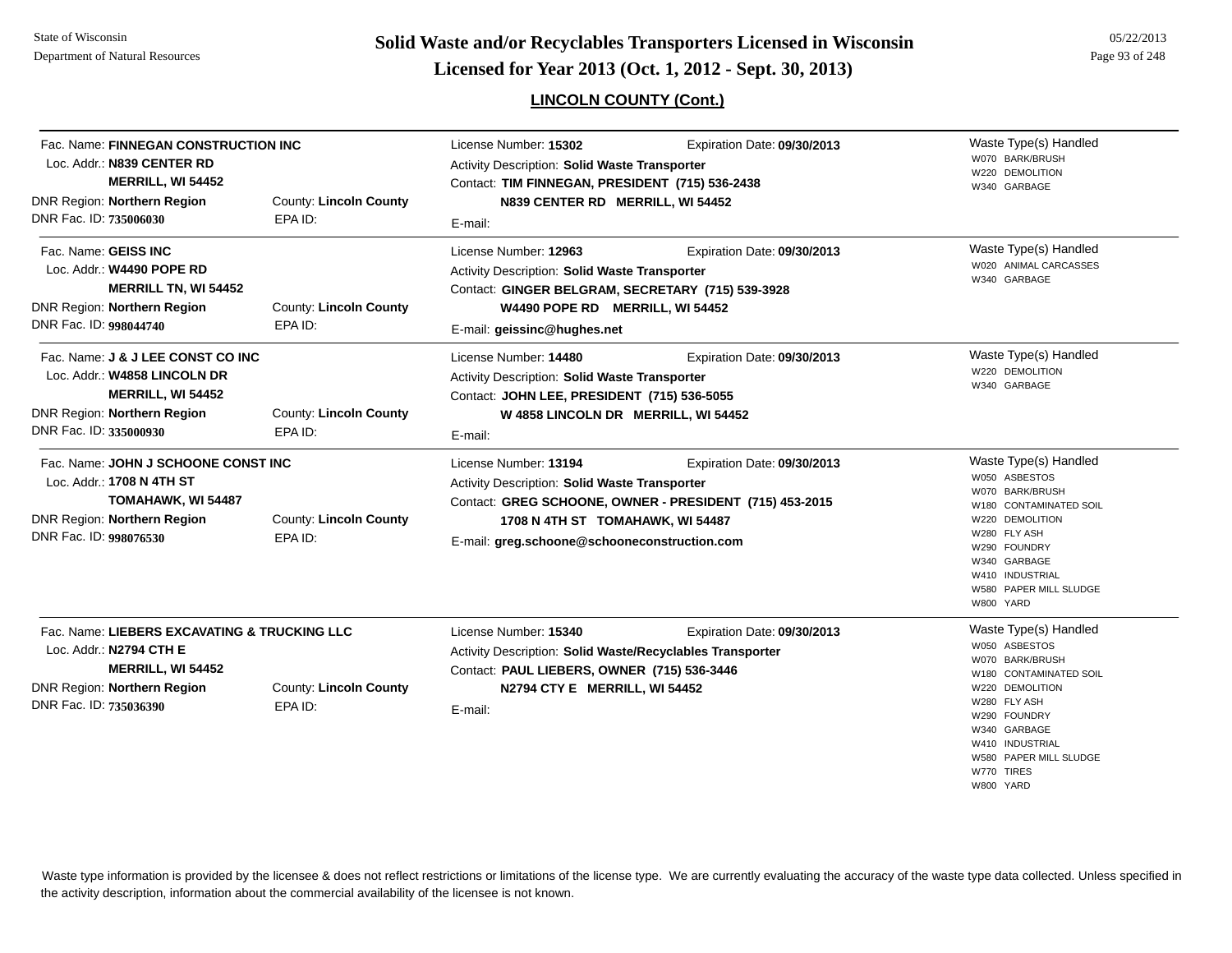# **Page 94 of 248 <b>Licensed for Year 2013 (Oct. 1, 2012 - Sept. 30, 2013) Page 94 of 248 Licensed for Year 2013 (Oct. 1, 2012 - Sept. 30, 2013)**

## **LINCOLN COUNTY (Cont.)**

05/22/2013

| Fac. Name: LINCOLN HILLS SCHOOL - COPPER LAKE<br>Loc. Addr.: W4380 COPPER LAKE RD<br><b>BIRCH TN, WI 54442</b><br>DNR Region: Northern Region<br>DNR Fac. ID: 735012190                            | <b>County: Lincoln County</b><br>EPA ID: WID099939449 | License Number: 12735<br>Expiration Date: 09/30/2013<br>Activity Description: Solid Waste Transporter<br>Contact: NORM HASKINS (715) 536-8386<br>W4380 COPPER LAKE RD IRMA, WI 54442<br>E-mail: norm.haskins@wisconsin.gov      | Waste Type(s) Handled<br>W340 GARBAGE<br>W670 REFUSE                                                                                                                                                                                  |
|----------------------------------------------------------------------------------------------------------------------------------------------------------------------------------------------------|-------------------------------------------------------|---------------------------------------------------------------------------------------------------------------------------------------------------------------------------------------------------------------------------------|---------------------------------------------------------------------------------------------------------------------------------------------------------------------------------------------------------------------------------------|
| Fac. Name: MERRILL CTY<br>Loc. Addr.: 1004 E FIRST ST<br><b>MERRILL, WI 54452</b><br><b>DNR Region: Northern Region</b><br>DNR Fac. ID: 735010760                                                  | County: Lincoln County<br>EPA ID:                     | License Number: 10382<br>Expiration Date: 09/30/2013<br>Activity Description: Solid Waste/Recyclables Transporter<br>Contact: RICHARD LUPTON, STREET COMMISSIONER (715) 536-4222<br>315 E FIRST ST MERRILL, WI 54452<br>E-mail: | Waste Type(s) Handled<br>W120 CARDBOARD<br>W160 COMMERCIAL<br>W340 GARBAGE<br>W350 GLASS<br>W530 NONCOMBUSTIBLE<br>W630 PLASTIC<br>W661 RECYCLABLE PAPER<br>W662 RECYCLABLE CONTAINER<br>W670 REFUSE<br>W790 WOOD MATTER<br>W800 YARD |
| Fac. Name: MERRILL PAVERS<br>Loc. Addr.: 2101 LOGAN AVE<br>MERRILL, WI 54452<br>DNR Region: Northern Region<br>DNR Fac. ID: 335000160                                                              | <b>County: Lincoln County</b><br>EPA ID:              | License Number: 14469<br>Expiration Date: 09/30/2013<br>Activity Description: Solid Waste Transporter<br>Contact: ALFRED SCHMIDT, OWNER (715) 536-5196<br>2109 LOGAN AVE MERRILL, WI 54452<br>E-mail:                           | Waste Type(s) Handled<br>W340 GARBAGE                                                                                                                                                                                                 |
| Fac. Name: MERRILL SAND & GRAVEL INC<br>Loc. Addr.: 2505 E STURDEVANT ST<br><b>MERRILL, WI 54452</b><br>DNR Region: Northern Region<br>County: Lincoln County<br>DNR Fac. ID: 735074120<br>EPA ID: |                                                       | License Number: 14088<br>Expiration Date: 09/30/2013<br>Activity Description: Solid Waste Transporter<br>Contact: RICHARD SCHUMITSCH, PRESIDENT (715) 536-6223<br>2505 E STURDEVANT ST MERRILL, WI 54452<br>E-mail:             | Waste Type(s) Handled<br>W180 CONTAMINATED SOIL<br>W220 DEMOLITION<br>W290 FOUNDRY                                                                                                                                                    |
| Fac. Name: MURPHYS RUBBISH REMOVAL<br>Loc. Addr.: N10890 HWY 17<br><b>HARRISON TN, WI 54435</b><br><b>DNR Region: Northern Region</b><br>DNR Fac. ID: 999817280                                    | <b>County: Lincoln County</b><br>EPA ID:              | License Number: 12152<br>Expiration Date: 09/30/2013<br>Activity Description: Solid Waste/Recyclables Transporter<br>Contact: SHAUN MURPHY, OWNER (715) 362-2725<br>N10890 HWY 17 GLEASON, WI 54435<br>E-mail:                  | Waste Type(s) Handled<br>W340 GARBAGE<br>W661 RECYCLABLE PAPER<br>W662 RECYCLABLE CONTAINER<br>W670 REFUSE                                                                                                                            |
| Fac. Name: PETERSON BROS SAND & GRAVEL LLC<br>Loc. Addr.: N2111 MEMORIAL DR<br>MERRILL, WI 54452<br>DNR Region: Northern Region<br>DNR Fac. ID: 998247580                                          | <b>County: Lincoln County</b><br>EPA ID:              | License Number: 14817<br>Expiration Date: 09/30/2013<br>Activity Description: Solid Waste/Recyclables Transporter<br>Contact: MAX & GRANT PETERSON, OWNERS (715) 536-4538<br>N2111 MEMORIAL DR MERRILL, WI 54452<br>E-mail:     | Waste Type(s) Handled<br>W070 BARK/BRUSH<br>W180 CONTAMINATED SOIL<br>W280 FLY ASH<br>W662 RECYCLABLE CONTAINER<br>W770 TIRES<br>W800 YARD                                                                                            |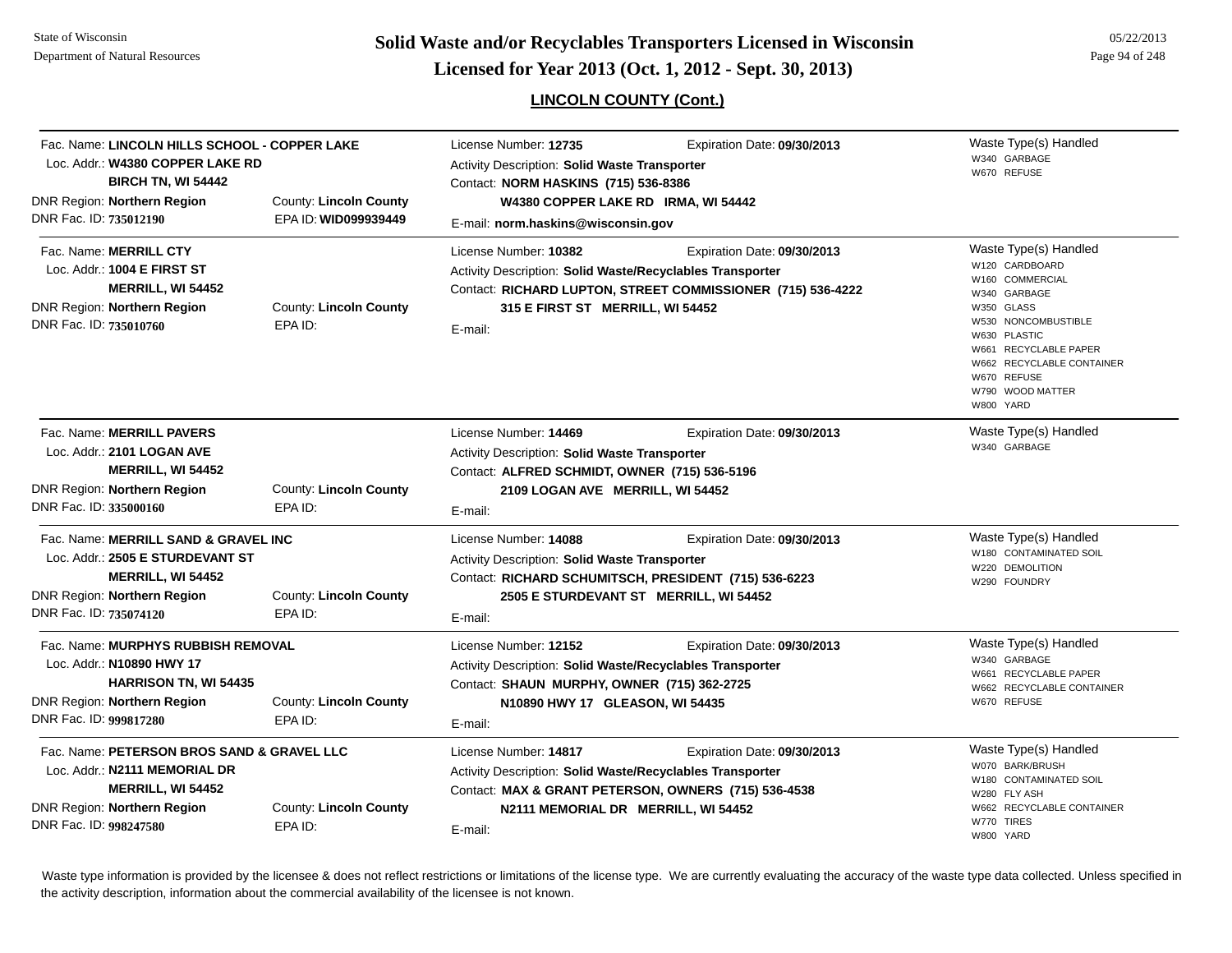**Page 95 of 248 <b>Licensed for Year 2013 (Oct. 1, 2012 - Sept. 30, 2013) Page 95 of 248 Licensed for Year 2013 (Oct. 1, 2012 - Sept. 30, 2013)** 

## **LINCOLN COUNTY (Cont.)**

| Fac. Name: ROMATOSKI HOME IMPROVEMENT<br>Loc. Addr.: N818 GRANTWOOD CT<br>MERRILL, WI 54452<br>DNR Region: Northern Region                                        | County: Lincoln County                   | License Number: 15301<br>Expiration Date: 09/30/2013<br>Activity Description: Solid Waste Transporter<br>Contact: LARRY ROMATOSKI, OWNER (715) 536-9185<br>N818 GRANTWOOD CT MERRILL, WI 54452      |                             | Waste Type(s) Handled<br>W220 DEMOLITION                                                                                         |
|-------------------------------------------------------------------------------------------------------------------------------------------------------------------|------------------------------------------|-----------------------------------------------------------------------------------------------------------------------------------------------------------------------------------------------------|-----------------------------|----------------------------------------------------------------------------------------------------------------------------------|
| DNR Fac. ID: 735005920                                                                                                                                            | EPA ID:                                  | E-mail:                                                                                                                                                                                             |                             |                                                                                                                                  |
| Fac. Name: S & I EXCAVATING LLC<br>Loc. Addr.: 116 N STATE ST<br>MERRILL, WI 54452<br>DNR Region: Northern Region<br>DNR Fac. ID: 735039800                       | County: Lincoln County<br>EPA ID:        | License Number: 15627<br><b>Activity Description: Solid Waste Transporter</b><br>Contact: ISAAC LAABS (715) 551-7493<br>116 N STATE ST MERRILL, WI 54452<br>E-mail: sitrucking@charter.net          | Expiration Date: 09/30/2013 | Waste Type(s) Handled<br>W070 BARK/BRUSH<br>W180 CONTAMINATED SOIL<br>W220 DEMOLITION                                            |
| Fac. Name: SCHOONE DISPOSAL<br>Loc. Addr.: N10635 CTH D<br><b>HARRISON TN, WI 54487</b><br>DNR Region: Northern Region<br>DNR Fac. ID: 999822230                  | County: Lincoln County<br>EPA ID:        | License Number: 12189<br>Activity Description: Solid Waste/Recyclables Transporter<br>Contact: PAUL SCHOONE, OWNER (715) 453-5494<br>N10635 HWY D TOMAHAWK, WI 54487<br>E-mail:                     | Expiration Date: 09/30/2013 | Waste Type(s) Handled<br>W340 GARBAGE<br>W660 RECYCLABLE<br>W790 WOOD MATTER                                                     |
| Fac. Name: SCHULZS RECYCLING INC<br>Loc. Addr.: W6059 HELDT ST<br>SCOTT TN, WI 54452<br><b>DNR Region: Northern Region</b><br>DNR Fac. ID: 999822780              | <b>County: Lincoln County</b><br>EPA ID: | License Number: 12196<br>Activity Description: Solid Waste/Recyclables Transporter<br>Contact: STEVE SCHULZ, VICE PRESIDENT (715) 536-7141<br>W6059 HELDT ST MERRILL, WI 54452<br>E-mail:           | Expiration Date: 09/30/2013 | Waste Type(s) Handled<br>W220 DEMOLITION<br>W340 GARBAGE<br>W530 NONCOMBUSTIBLE<br>W670 REFUSE<br>W770 TIRES<br>W790 WOOD MATTER |
| Fac. Name: SGS ENVIRONMENTAL CONTRACTING LLC<br>Loc. Addr.: N2570 DAYTONA DR<br>MERRILL, WI 54452<br><b>DNR Region: Northern Region</b><br>DNR Fac. ID: 735004710 | <b>County: Lincoln County</b><br>EPA ID: | License Number: 16405<br>Activity Description: Solid Waste Transporter<br>Contact: JAY A SCHLUETER, MANAGER (715) 539-2803<br>N2570 DAYTONA RD MERRILL, WI 54452<br>E-mail: jschlueter@hughes.net   | Expiration Date: 09/30/2013 | Waste Type(s) Handled<br>W180 CONTAMINATED SOIL<br>W220 DEMOLITION                                                               |
| Fac. Name: TOMAHAWK CTY<br>Loc. Addr.: 415 W SPIRIT AVE<br>TOMAHAWK, WI 54487<br>DNR Region: Northern Region<br>DNR Fac. ID: 735010980                            | County: Lincoln County<br>EPA ID:        | License Number: 10458<br>Activity Description: Solid Waste Transporter<br>Contact: ED NYSTROM, LEAD PERSON (715) 453-3654<br>415 W SPIRIT AVE TOMAHAWK, WI 54487<br>E-mail: tomahawkdpw@verizon.net | Expiration Date: 09/30/2013 | Waste Type(s) Handled<br>W220 DEMOLITION<br>W340 GARBAGE<br>W735 SLUDGE                                                          |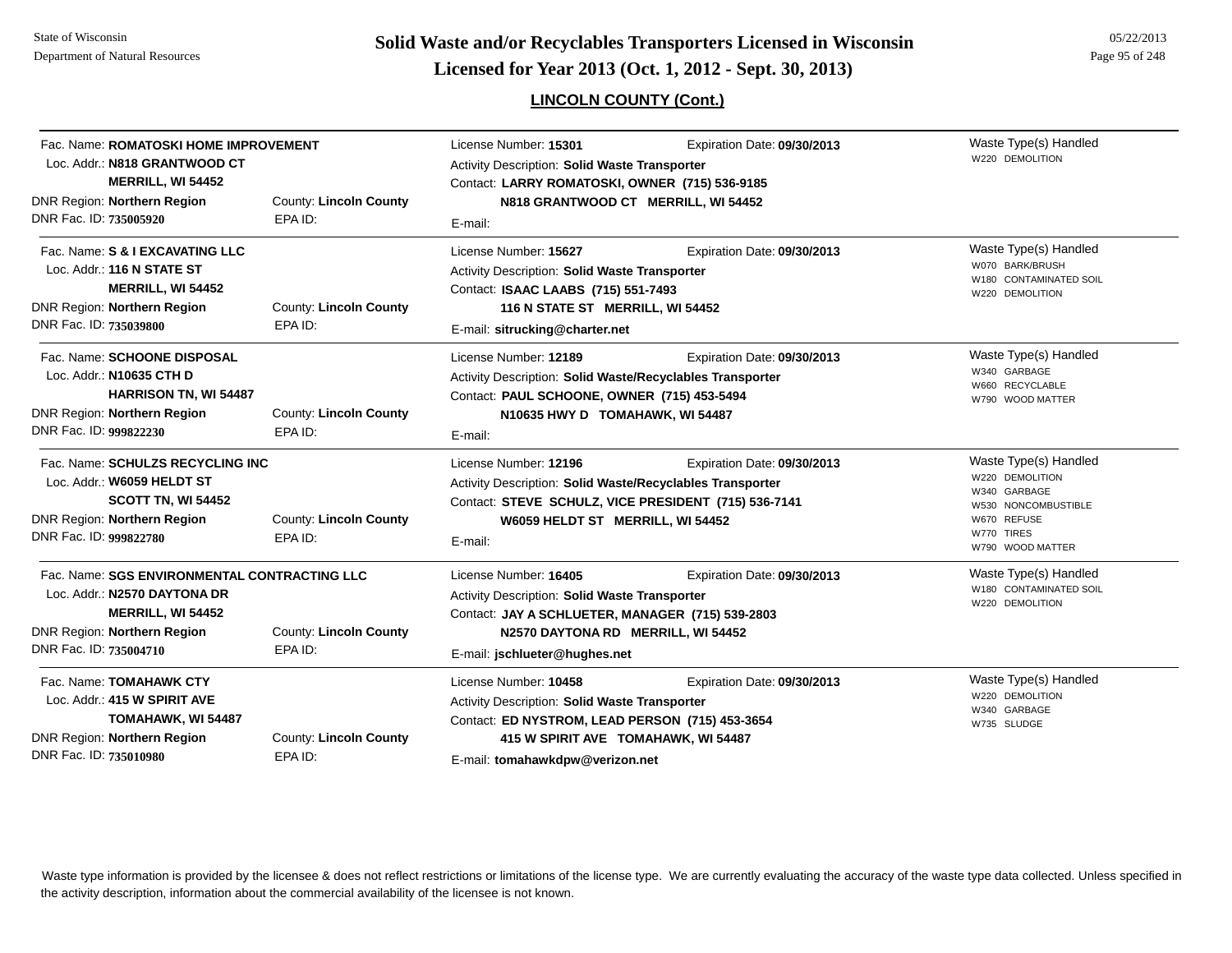**Page 96 of 248 <b>Licensed for Year 2013 (Oct. 1, 2012 - Sept. 30, 2013) Page 96 of 248 Licensed for Year 2013 (Oct. 1, 2012 - Sept. 30, 2013)** 

**LINCOLN COUNTY (Cont.)**

| Fac. Name: VAN STRYDONK CONSTRUCTION LLC<br>Loc. Addr.: N10928 CTH A<br>TOMAHAWK, WI 54487<br>DNR Region: Northern Region<br>DNR Fac. ID: 735032100                                          | County: Lincoln County<br>EPA ID:   | License Number: 15030<br>Activity Description: Solid Waste Transporter<br>Contact: JIM VAN STRYDONK (715) 453-7110<br>N10928 CTH A TOMAHAWK, WI 54487<br>E-mail:                                        | Expiration Date: 09/30/2013                                                           | Waste Type(s) Handled<br>W220 DEMOLITION                                                                |
|----------------------------------------------------------------------------------------------------------------------------------------------------------------------------------------------|-------------------------------------|---------------------------------------------------------------------------------------------------------------------------------------------------------------------------------------------------------|---------------------------------------------------------------------------------------|---------------------------------------------------------------------------------------------------------|
| Fac. Name: WERNER CONST LLC<br>Loc. Addr.: W4276 SANDY LN<br>TOMAHAWK, WI 54487<br>DNR Region: Northern Region<br>DNR Fac. ID: 335000050                                                     | County: Lincoln County<br>EPA ID:   | License Number: 14470<br>Activity Description: Solid Waste Transporter<br>Contact: PAUL A WERNER, OWNER (715) 612-3781<br>W4276 SANDY LN TOMAHAWK, WI 54487<br>E-mail:                                  | Expiration Date: 09/30/2013                                                           | Waste Type(s) Handled<br>W070 BARK/BRUSH<br>W220 DEMOLITION<br>W340 GARBAGE                             |
|                                                                                                                                                                                              |                                     | <b>MANITOWOC COUNTY</b>                                                                                                                                                                                 |                                                                                       |                                                                                                         |
| Fac. Name: <b>B &amp; B METALS PROCESSING CO INC</b><br>Loc. Addr.: 14520 PIONEER RD<br>NEWTON, WI 53063<br><b>DNR Region: Northeast Region</b><br>DNR Fac. ID: 436011950                    | County: Manitowoc County<br>EPA ID: | License Number: 11277<br>Activity Description: Solid Waste/Recyclables Transporter<br>14520 PIONEER RD NEWTON, WI 53063<br>E-mail: bbmetals@tds.net                                                     | Expiration Date: 09/30/2013<br>Contact: ROBERT T BURROWS JR, PRESIDENT (920) 693-8261 | Waste Type(s) Handled<br>W490 METAL WORKINGS<br>W700 SCRAP IRON<br>W710 SCRAP METAL<br>W720 SCRAP TANKS |
| Fac. Name: <b>BIO BLEND FUELS INC</b><br>Loc. Addr.: 2817 BASSWOOD RD<br><b>MANITOWOC, WI 54220</b><br>DNR Region: Northeast Region<br>DNR Fac. ID: 436044950                                | County: Manitowoc County<br>EPA ID: | License Number: 15235<br>Activity Description: Recyclables Transporter<br>Contact: TRACY KADERABEK, PRES (920) 686-1997<br>E-mail: tracy@bioblendfuels.com                                              | Expiration Date: 09/30/2013<br>2817 BASSWOOD DR MANITOWOC, WI 54220                   | Waste Type(s) Handled<br>W999 OTHER                                                                     |
| Fac. Name: BOB BRAUN EXCAVATING LLC<br>Loc. Addr.: 5621 GASS LAKE RD<br><b>MANITOWOC, WI 54220</b><br><b>DNR Region: Northeast Region</b><br>DNR Fac. ID: 436125030                          | County: Manitowoc County<br>EPA ID: | License Number: 14416<br>Expiration Date: 09/30/2013<br>Activity Description: Solid Waste Transporter<br>Contact: BOB J BRAUN, OWNER (920) 758-3355<br>5621 GASS LAKE RD MANITOWOC, WI 54220<br>E-mail: |                                                                                       | Waste Type(s) Handled<br>W180 CONTAMINATED SOIL                                                         |
| Fac. Name: CATO TN TRANSFER SERVICE<br>Loc. Addr.: 2805 N CTH S<br><b>CATO TN, WI 54230</b><br>DNR Region: Northeast Region<br>County: Manitowoc County<br>DNR Fac. ID: 436088730<br>EPA ID: |                                     | License Number: 12287<br>Activity Description: Solid Waste Transporter<br>2805 N CTH S CATO, WI 54230<br>E-mail: muench@pitnet.net                                                                      | Expiration Date: 09/30/2013<br>Contact: MARY MUENCH, CLERK/TREASURER (920) 775-9202   | Waste Type(s) Handled<br>W340 GARBAGE<br>W530 NONCOMBUSTIBLE<br>W670 REFUSE<br>W790 WOOD MATTER         |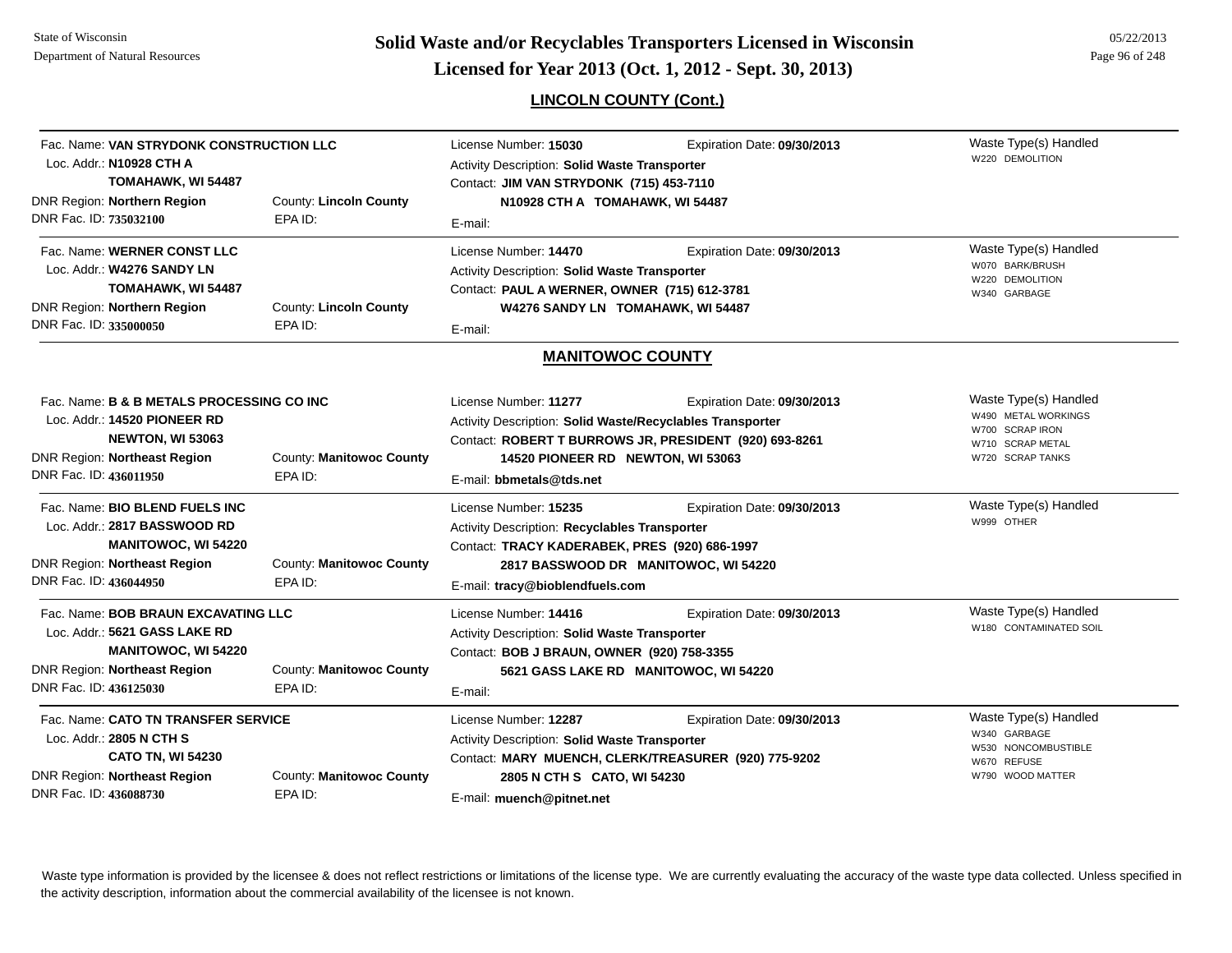## **MANITOWOC COUNTY (Cont.)**

| Fac. Name: F DIER EXCAVATING<br>Loc. Addr.: 3103 RIVERVIEW DR<br>TWO RIVERS, WI 54241                                                                                                                             |                                                  | License Number: 15202<br>Activity Description: Solid Waste Transporter<br>Contact: FRANCIS A DIER, OWNER (920) 793-2161                                                                       | Expiration Date: 09/30/2013                                               | Waste Type(s) Handled<br>W220 DEMOLITION                                                                                                                                                                             |
|-------------------------------------------------------------------------------------------------------------------------------------------------------------------------------------------------------------------|--------------------------------------------------|-----------------------------------------------------------------------------------------------------------------------------------------------------------------------------------------------|---------------------------------------------------------------------------|----------------------------------------------------------------------------------------------------------------------------------------------------------------------------------------------------------------------|
| <b>DNR Region: Northeast Region</b><br>DNR Fac. ID: 436029880                                                                                                                                                     | County: Manitowoc County<br>EPA ID:              | E-mail:                                                                                                                                                                                       | 3103 RIVERVIEW DR TWO RIVERS, WI 54241                                    |                                                                                                                                                                                                                      |
| Fac. Name: FRED RADANDT SONS ENTERPRISES CORP<br>Loc. Addr.: 1800 JOHNSTON DR<br><b>MANITOWOC, WI 54220</b><br><b>DNR Region: Northeast Region</b><br>DNR Fac. ID: 436021520                                      | County: Manitowoc County<br>EPA ID: WID006424147 | License Number: 14551<br>Activity Description: Solid Waste Transporter<br>Contact: JOSH RADANDT, PRES (920) 682-7758<br>E-mail:                                                               | Expiration Date: 09/30/2013<br>1800 JOHNSTON DR MANITOWOC, WI 54220       | Waste Type(s) Handled<br>W180 CONTAMINATED SOIL                                                                                                                                                                      |
| Fac. Name: HOLSCHBACH EXCAVATING INC<br>Loc. Addr.: 212 APPLE BLOSSOM LN<br><b>MANITOWOC TN, WI 54220</b><br><b>DNR Region: Northeast Region</b><br>County: Manitowoc County<br>DNR Fac. ID: 999999440<br>EPA ID: |                                                  | License Number: 12656<br>Activity Description: Solid Waste Transporter<br>Contact: STEVEN HOLSCHBACH, OWNER (920) 684-7766<br>E-mail:                                                         | Expiration Date: 09/30/2013<br>212 APPLE BLOSSOM LANE MANITOWOC, WI 54420 | Waste Type(s) Handled<br>W060 ASH<br>W070 BARK/BRUSH<br>W280 FLY ASH<br>W290 FOUNDRY<br>W310 FOUNDRY SAND                                                                                                            |
| Fac. Name: J K HAULING & EXCAVATING<br>Loc. Addr.: 540 BELITZ DR<br><b>KIEL, WI 53042</b><br><b>DNR Region: Northeast Region</b><br>DNR Fac. ID: 436062660                                                        | County: Manitowoc County<br>EPA ID:              | License Number: 15278<br>Activity Description: Solid Waste Transporter<br>Contact: JEFFREY D KLEMME, OWNER (920) 374-0898<br>723 ST PAUL ST KIEL, WI 53042<br>E-mail: jeff53042@charter.net   | Expiration Date: 09/30/2013                                               | Waste Type(s) Handled<br>W070 BARK/BRUSH<br>W180 CONTAMINATED SOIL<br>W220 DEMOLITION                                                                                                                                |
| Fac. Name: KARLS EXCAVATING INC<br>Loc. Addr.: 3726 STH 310<br><b>MANITOWOC, WI 54220</b><br><b>DNR Region: Northeast Region</b><br>DNR Fac. ID: 436047260                                                        | County: Manitowoc County<br>EPA ID:              | License Number: 15241<br>Activity Description: Solid Waste/Recyclables Transporter<br>Contact: STEVEN A KARL, PRES (920) 686-3726<br>3726 STH 310 MANITOWOC, WI 54220<br>E-mail: skarl@tm.net | Expiration Date: 09/30/2013                                               | Waste Type(s) Handled<br>W050 ASBESTOS<br>W070 BARK/BRUSH<br>W170 CONCRETE<br>W180 CONTAMINATED SOIL<br>W220 DEMOLITION<br>W280 FLY ASH<br>W290 FOUNDRY<br>W340 GARBAGE<br>W410 INDUSTRIAL<br>W580 PAPER MILL SLUDGE |
| Fac. Name: KUNST TRUCKING LLC<br>Loc. Addr.: 14595 LOUIS CORNERS RD<br><b>KIEL, WI 53042</b><br><b>DNR Region: Northeast Region</b><br>DNR Fac. ID: 436130200                                                     | County: Manitowoc County<br>EPA ID:              | License Number: 15726<br>Activity Description: Solid Waste/Recyclables Transporter<br>Contact: JAMES KUNST, OWNER (920) 207-8811<br>E-mail: krylke@aol.com                                    | Expiration Date: 09/30/2013<br>14595 LOUIS CORNERS RD KIEL, WI 53042      | Waste Type(s) Handled<br>W070 BARK/BRUSH<br>W220 DEMOLITION<br>W800 YARD                                                                                                                                             |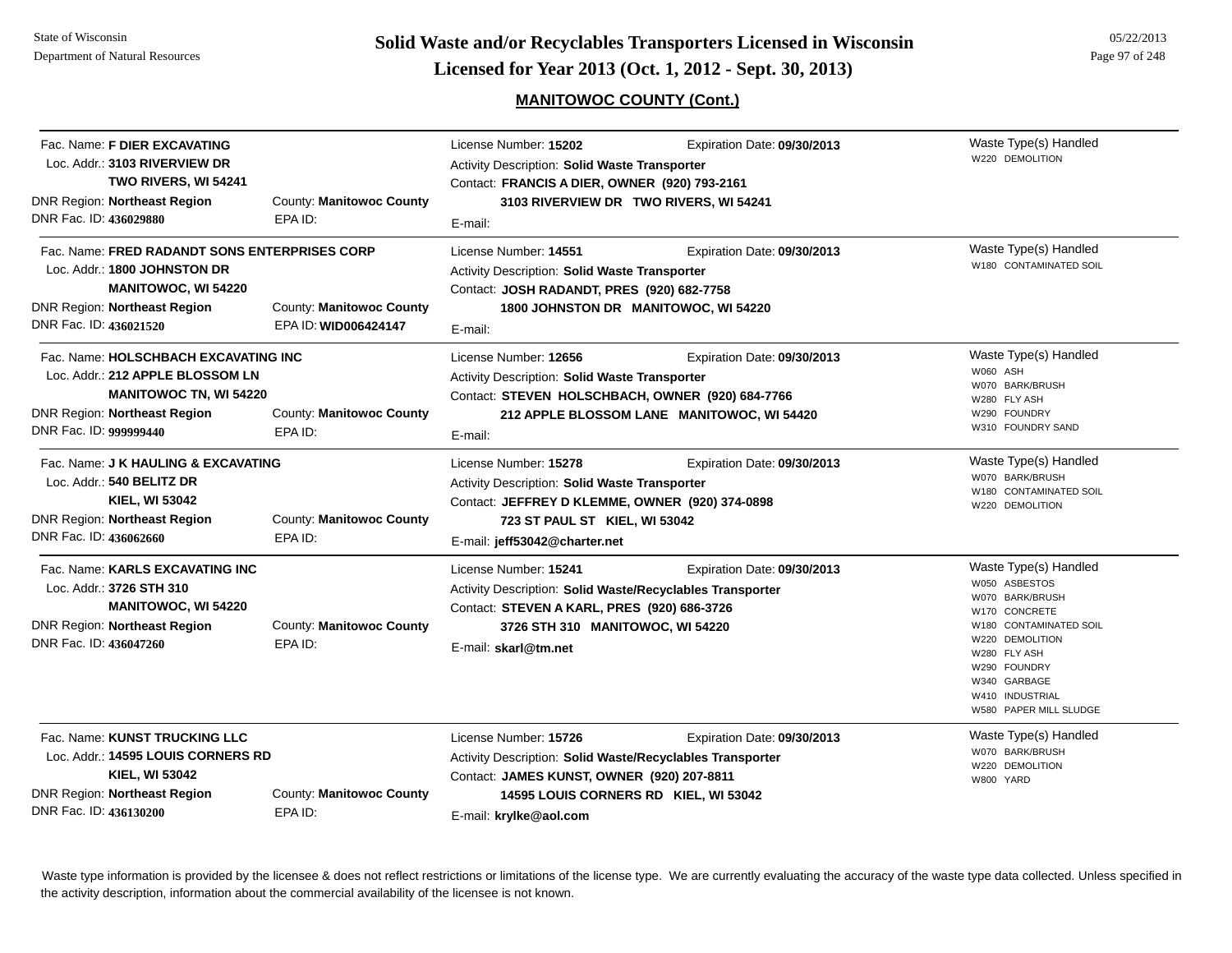**Page 98 of 248 <b>Licensed for Year 2013 (Oct. 1, 2012 - Sept. 30, 2013) Page 98 of 248 Licensed for Year 2013 (Oct. 1, 2012 - Sept. 30, 2013)** 

## **MANITOWOC COUNTY (Cont.)**

| DNR Fac. ID: 436012720 | Fac. Name: MANITOWOC DISPOSAL INC<br>Loc. Addr.: 1800 JOHNSTON DR<br><b>MANITOWOC, WI 54220</b><br><b>DNR Region: Northeast Region</b>          | County: Manitowoc County<br>EPA ID: WID000808592                                             | License Number: 10673<br>Activity Description: Solid Waste/Recyclables Transporter<br>Contact: FRED RADANDT PRESIDENT (920) 682-7750<br>E-mail: fred@manitowocdisposal.com                                            | Expiration Date: 09/30/2013<br>1800 JOHNSTON DR MANITOWOC, WI 54220  | Waste Type(s) Handled<br>W340 GARBAGE<br>W662 RECYCLABLE CONTAINER<br>W670 REFUSE                                                                                                |
|------------------------|-------------------------------------------------------------------------------------------------------------------------------------------------|----------------------------------------------------------------------------------------------|-----------------------------------------------------------------------------------------------------------------------------------------------------------------------------------------------------------------------|----------------------------------------------------------------------|----------------------------------------------------------------------------------------------------------------------------------------------------------------------------------|
| DNR Fac. ID: 998263860 | Fac. Name: MAPLE GROVE TN<br>Loc. Addr.: 19435 MARQUETTE RD<br><b>MAPLE GROVE TN, WI 54230</b><br><b>DNR Region: Northeast Region</b>           | County: Manitowoc County<br>EPA ID:                                                          | License Number: 13537<br>Activity Description: Recyclables Transporter<br>Contact: MARY JO KRAHN, CLERK (920) 754-4104<br>321 ELM ST REEDSVILLE, WI 54230-9769<br>E-mail:                                             | Expiration Date: 09/30/2013                                          | Waste Type(s) Handled<br>W660 RECYCLABLE                                                                                                                                         |
| DNR Fac. ID: 436127560 | Fac. Name: OLD RELIABLE TRANSPORT INC<br>Loc. Addr.: 9940 STH 147 SITE B<br>MISHICOT, WI 54228<br><b>DNR Region: Northeast Region</b>           | County: Manitowoc County<br>EPA ID: WIR000138008                                             | License Number: 15290<br>Activity Description: Solid Waste/Recyclables Transporter<br>Contact: DAVID R KOEPPEL, PRES (920) 755-2357<br>PO BOX 210 MISHICOT, WI 54228-0210<br>E-mail: oldreliabletransport@charter.net | Expiration Date: 09/30/2013                                          | Waste Type(s) Handled<br>W540 OIL                                                                                                                                                |
| DNR Fac. ID: 436013270 | Fac. Name: POZORSKI HAULING & RECYCLING LLC<br>Loc. Addr.: 2515 VIEBAHN ST<br><b>MANITOWOC, WI 54220</b><br><b>DNR Region: Northeast Region</b> | County: Manitowoc County<br>EPA ID:                                                          | License Number: 10583<br>Activity Description: Solid Waste/Recyclables Transporter<br>Contact: MICHAEL A POZORSKI OWNER (920) 682-3544<br>PO BOX 1565 MANITOWOC, WI 54221<br>E-mail:                                  | Expiration Date: 09/30/2013                                          | Waste Type(s) Handled<br>W070 BARK/BRUSH<br>W220 DEMOLITION<br>GARBAGE<br>W340<br>W661 RECYCLABLE PAPER<br>W662 RECYCLABLE CONTAINER<br>W800 YARD                                |
| DNR Fac. ID: 436016350 | Fac. Name: R & J FRICKE INC<br>Loc. Addr.: 3107 FRICKE DR<br><b>NEWTON TN, WI 54220</b><br><b>DNR Region: Northeast Region</b>                  | County: Manitowoc County<br>EPA ID:                                                          | License Number: 10680<br>Activity Description: Solid Waste Transporter<br>Contact: JAY J FRICKE PRESIDENT (920) 684-9294<br>E-mail:                                                                                   | Expiration Date: 09/30/2013<br>3107 FRICKE DRIVE MANITOWOC, WI 54220 | Waste Type(s) Handled<br>W110 BOTTOM ASH<br>W220 DEMOLITION<br>W280 FLY ASH<br>W530 NONCOMBUSTIBLE<br>W790 WOOD MATTER                                                           |
| DNR Fac. ID: 999986900 | Loc. Addr.: 2901 CALUMET AVE<br><b>MANITOWOC, WI 54220</b><br><b>DNR Region: Northeast Region</b>                                               | Fac. Name: SCHAUS ROOFING & MECHANICAL CONTRACTORS IN<br>County: Manitowoc County<br>EPA ID: | License Number: 12554<br>Activity Description: Solid Waste Transporter<br>Contact: WILLIAM N SCHAUS (920) 684-5559<br>E-mail:                                                                                         | Expiration Date: 09/30/2013<br>2901 CALUMET AVE MANITOWOC, WI 54220  | Waste Type(s) Handled<br>W050 ASBESTOS<br>W180 CONTAMINATED SOIL<br>W340 GARBAGE<br>W530 NONCOMBUSTIBLE<br><b>REFUSE</b><br>W670.<br>W675 ROOFING/SHINGLES<br>W750 STORAGE TANKS |

W790 WOOD MATTER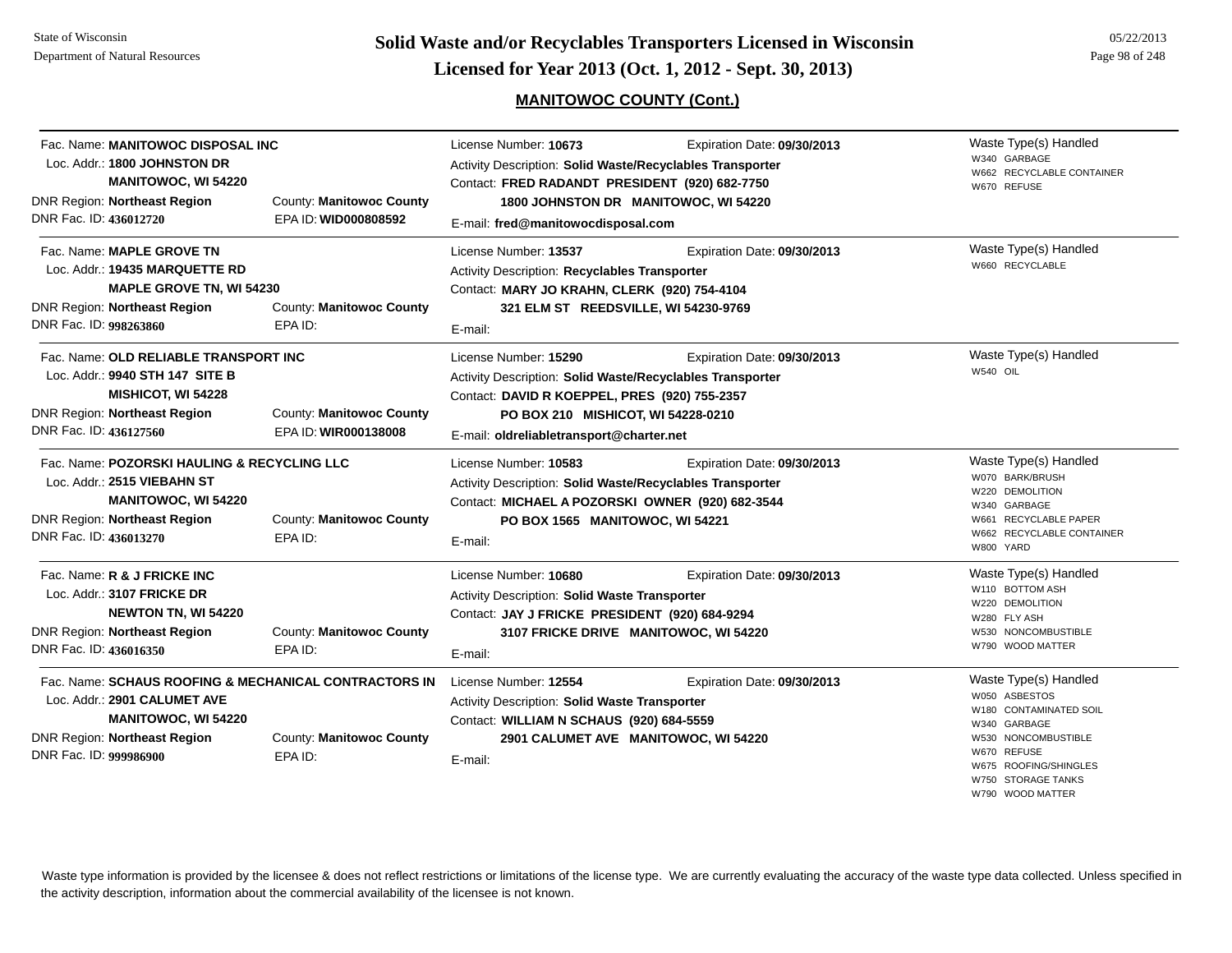## **MANITOWOC COUNTY (Cont.)**

| Fac. Name: SCHMIDT EXCAVATING INC<br>Loc. Addr.: 8229 NORTH AVE<br><b>CLEVELAND, WI 53015</b><br><b>DNR Region: Northeast Region</b><br>DNR Fac. ID: 436032960 | County: Manitowoc County<br>EPA ID:              | License Number: 15220<br>Activity Description: Solid Waste Transporter<br>Contact: RONALD SCHMIDT, PRES (920) 693-3432<br>8229 NORTH AVE CLEVELAND, WI 53015<br>E-mail: | Expiration Date: 09/30/2013                                                                                                  | Waste Type(s) Handled<br>W180 CONTAMINATED SOIL<br>W220 DEMOLITION                                                                                                             |
|----------------------------------------------------------------------------------------------------------------------------------------------------------------|--------------------------------------------------|-------------------------------------------------------------------------------------------------------------------------------------------------------------------------|------------------------------------------------------------------------------------------------------------------------------|--------------------------------------------------------------------------------------------------------------------------------------------------------------------------------|
| Fac. Name: STANGEL TRUCKING<br>Loc. Addr.: 8128 ZANDER RD<br><b>COOPERSTOWN TN, WI 54208</b><br>DNR Region: Northeast Region<br>DNR Fac. ID: 998052000         | County: Manitowoc County<br>EPA ID:              | License Number: 13002<br>Activity Description: Solid Waste Transporter<br>Contact: MEL STANGEL, OWNER (920) 863-6135<br>PO BOX 104 DENMARK, WI 54208<br>E-mail:         | Expiration Date: 09/30/2013                                                                                                  | Waste Type(s) Handled<br>W110 BOTTOM ASH<br>W180 CONTAMINATED SOIL<br>W220 DEMOLITION<br>W280 FLY ASH<br>W290 FOUNDRY<br>W340 GARBAGE<br>W580 PAPER MILL SLUDGE<br>W670 REFUSE |
| Fac. Name: T C B TRUCKING OF WIS INC<br>Loc. Addr.: 3629 ZIPPERER LN<br>WHITELAW, WI 54247<br><b>DNR Region: Northeast Region</b><br>DNR Fac. ID: 436124920    | County: Manitowoc County<br>EPA ID:              | License Number: 14415<br>Activity Description: Solid Waste Transporter<br>Contact: BRIAN L BERGEL, PRES (920) 323-0059<br>PO BOX 267 WHITELAW, WI 54247<br>E-mail:      | Expiration Date: 09/30/2013                                                                                                  | Waste Type(s) Handled<br>W180 CONTAMINATED SOIL                                                                                                                                |
| Fac. Name: VALDERS VIL<br>Loc. Addr.: 125 N JACKSON ST<br>VALDERS, WI 54245<br><b>DNR Region: Northeast Region</b><br>DNR Fac. ID: 436015580                   | County: Manitowoc County<br>EPA ID:              | License Number: 10288<br>Activity Description: Solid Waste/Recyclables Transporter<br>PO BOX 459 VALDERS, WI 54245<br>E-mail: valdersdpw@tds.net                        | Expiration Date: 09/30/2013<br>Contact: LEN HEIMERMAN, DIR OF PUB WKS (920) 901-8040                                         | Waste Type(s) Handled<br>W340 GARBAGE<br>W530 NONCOMBUSTIBLE<br>W670 REFUSE<br>W790 WOOD MATTER                                                                                |
| Fac. Name: VETTING TRANSPORT LLC<br>Loc. Addr.: 12732 ROBLEY RD<br>VALDERS, WI 54245<br><b>DNR Region: Northeast Region</b><br>DNR Fac. ID: 436130090          | County: Manitowoc County<br>EPA ID:              | License Number: 15724<br>Activity Description: Solid Waste Transporter<br>12732 ROBLEY RD VALDERS, WI 54245<br>E-mail: vettingtransport@yahoo.com                       | Expiration Date: 09/30/2013<br>Contact: ANGIE VETTING, ACCOUNTANT/ADMIN (920) 905-5942                                       | Waste Type(s) Handled<br>W180 CONTAMINATED SOIL                                                                                                                                |
| Fac. Name: VINTON CONST CO<br>Loc. Addr.: 2705 N RAPIDS RD<br><b>MANITOWOC, WI 54221</b><br><b>DNR Region: Northeast Region</b><br>DNR Fac. ID: 998269690      | County: Manitowoc County<br>EPA ID: WIR000038232 | License Number: 13583<br>Activity Description: Solid Waste Transporter<br>E-mail: mwoznick1@vintonwis.com                                                               | Expiration Date: 09/30/2013<br>Contact: MICHAEL J WOZNICK, CONTROLLER (920) 682-0375<br>PO BOX 1987 MANITOWOC, WI 54221-1987 | Waste Type(s) Handled<br>W180 CONTAMINATED SOIL                                                                                                                                |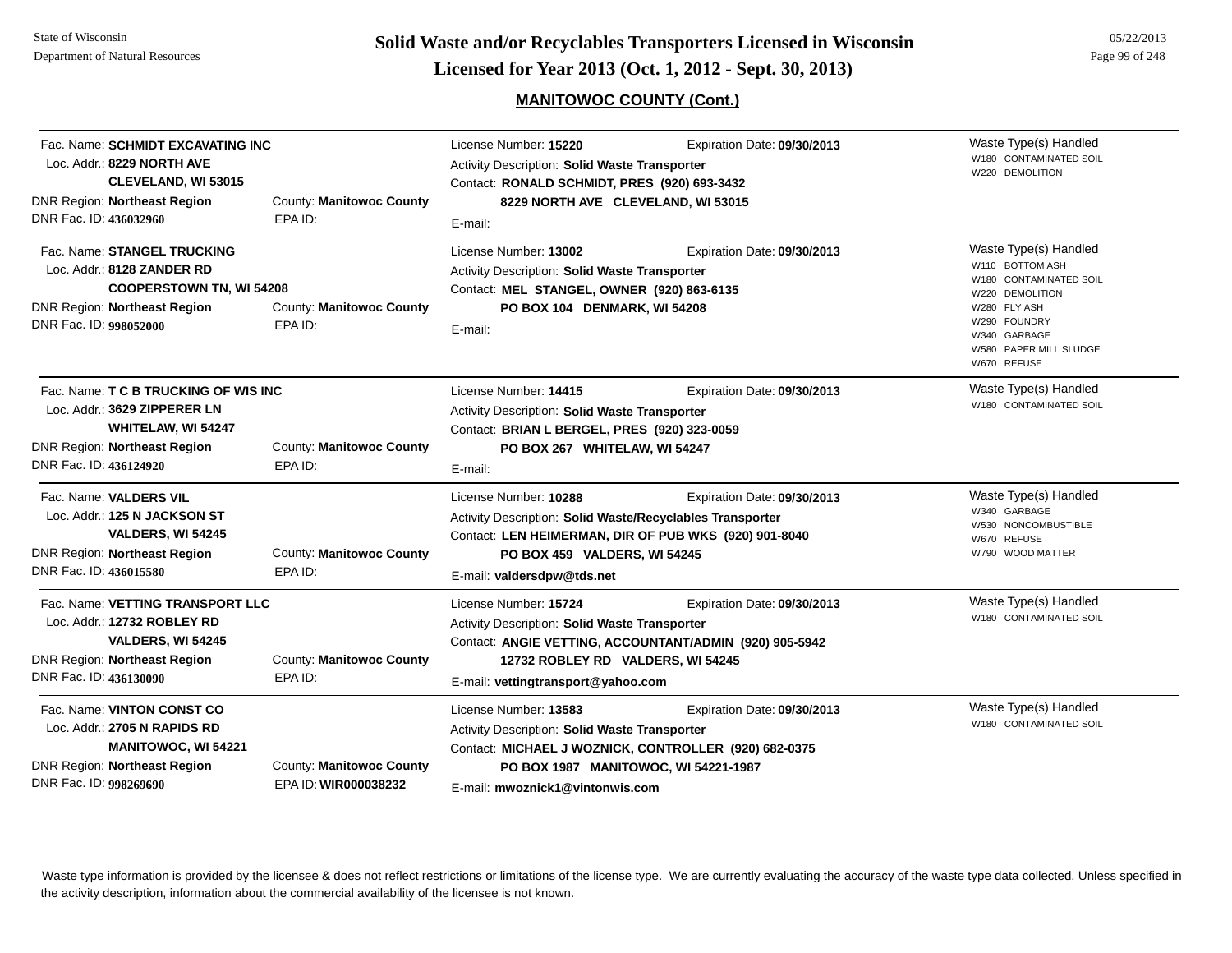**Page 100 of 248 <b>Licensed for Year 2013 (Oct. 1, 2012 - Sept. 30, 2013) Page 100 of 248 Licensed for Year 2013 (Oct. 1, 2012 - Sept. 30, 2013)** 

## **MANITOWOC COUNTY (Cont.)**

| Fac. Name: WESSLEY TRUCKING LLC<br>Loc. Addr.: 7302 W ZANDER RD<br>DENMARK, WI 54208<br><b>DNR Region: Northeast Region</b><br>DNR Fac. ID: 399081540                         | County: Manitowoc County<br>EPA ID:             | License Number: 14779<br><b>Activity Description: Solid Waste Transporter</b><br>7302 W ZANDER RD DENMARK, WI 54208<br>E-mail: bwessley@tds.net                                                         | Expiration Date: 09/30/2013<br>Contact: BRAD WESSLEY, OWNER/OPERATOR (920) 776-1092 | Waste Type(s) Handled<br>W070 BARK/BRUSH<br>W180 CONTAMINATED SOIL<br>W220 DEMOLITION<br>W070 BARK/BRUSH<br>W180 CONTAMINATED SOIL<br>W220 DEMOLITION                                                                                                                                                                                            |
|-------------------------------------------------------------------------------------------------------------------------------------------------------------------------------|-------------------------------------------------|---------------------------------------------------------------------------------------------------------------------------------------------------------------------------------------------------------|-------------------------------------------------------------------------------------|--------------------------------------------------------------------------------------------------------------------------------------------------------------------------------------------------------------------------------------------------------------------------------------------------------------------------------------------------|
| Fac. Name: WHITEWALL TIRE CO INC<br>Loc. Addr.: 3626B CTH CR<br><b>NEWTON TN, WI 54221</b><br><b>DNR Region: Northeast Region</b><br>DNR Fac. ID: 999873820                   | County: Manitowoc County<br>EPA ID:             | License Number: 12310<br><b>Activity Description: Solid Waste Transporter</b><br>Contact: RICHARD LARSON, PRESIDENT (920) 683-2043<br>PO BOX 695 MANITOWOC, WI 54221-0695<br>E-mail:                    | Expiration Date: 09/30/2013                                                         | Waste Type(s) Handled<br>W770 TIRES                                                                                                                                                                                                                                                                                                              |
|                                                                                                                                                                               |                                                 | <b>MARATHON COUNTY</b>                                                                                                                                                                                  |                                                                                     |                                                                                                                                                                                                                                                                                                                                                  |
| Fac. Name: 3M CO WAUSAU PLT<br>Loc. Addr.: 144 ROSECRANS ST<br><b>WAUSAU, WI 54401</b><br>DNR Region: West Central Region<br>DNR Fac. ID: 737009460                           | County: Marathon County<br>EPA ID: WID006125660 | License Number: 16399<br>Activity Description: Solid Waste Transporter<br>Contact: MICHELLE DUPEY, ENV ENG (715) 845-0282<br>PO BOX 1207 WAUSAU, WI 54402-1207<br>E-mail: mdupey@mmm.com                | Expiration Date: 09/30/2013                                                         | Waste Type(s) Handled<br>W999 OTHER                                                                                                                                                                                                                                                                                                              |
| Fac. Name: ABBY TIRE LLC<br>Loc. Addr.: 501 E SPRUCE ST<br><b>ABBOTSFORD, WI 54405</b><br>DNR Region: West Central Region<br>DNR Fac. ID: 737234300                           | County: Marathon County<br>EPA ID:              | License Number: 15642<br>Activity Description: Solid Waste/Recyclables Transporter<br>Contact: JAMES WEIDEMAN, CEO (715) 613-5051<br>E-mail: abbytire@hotmail.com                                       | Expiration Date: 09/30/2013<br>501 E SPRUCE ST ABBOTSFORD, WI 54405                 | Waste Type(s) Handled<br>W770 TIRES                                                                                                                                                                                                                                                                                                              |
| Fac. Name: ADVANCED DISPOSAL SERVICES SW MIDWEST LLC<br>Loc. Addr.: 5509 FULLER ST<br><b>SCHOFIELD, WI 54476</b><br>DNR Region: West Central Region<br>DNR Fac. ID: 737056210 | County: Marathon County<br>EPA ID: WIT560010233 | License Number: 10434<br>Activity Description: Solid Waste/Recyclables Transporter<br>Contact: TODD MITCHELL (715) 359-6637<br>5509 FULLER ST SCHOFIELD, WI 54476<br>E-mail: todd.mitchell@veoliaes.com | Expiration Date: 09/30/2013                                                         | Waste Type(s) Handled<br>W033 ANTIFREEZE<br>W080 BATTERIES<br>W120 CARDBOARD<br>W275 FLUORESCENT BULBS<br>W340 GARBAGE<br>W350 GLASS<br>W395 INCANDESCENT BULBS<br>W530 NONCOMBUSTIBLE<br>W540 OIL<br>W570 PAPER<br>W630 PLASTIC<br>W661 RECYCLABLE PAPER<br>W662 RECYCLABLE CONTAINER<br>W670 REFUSE<br>W725 SHREDDER FLUFF<br>W790 WOOD MATTER |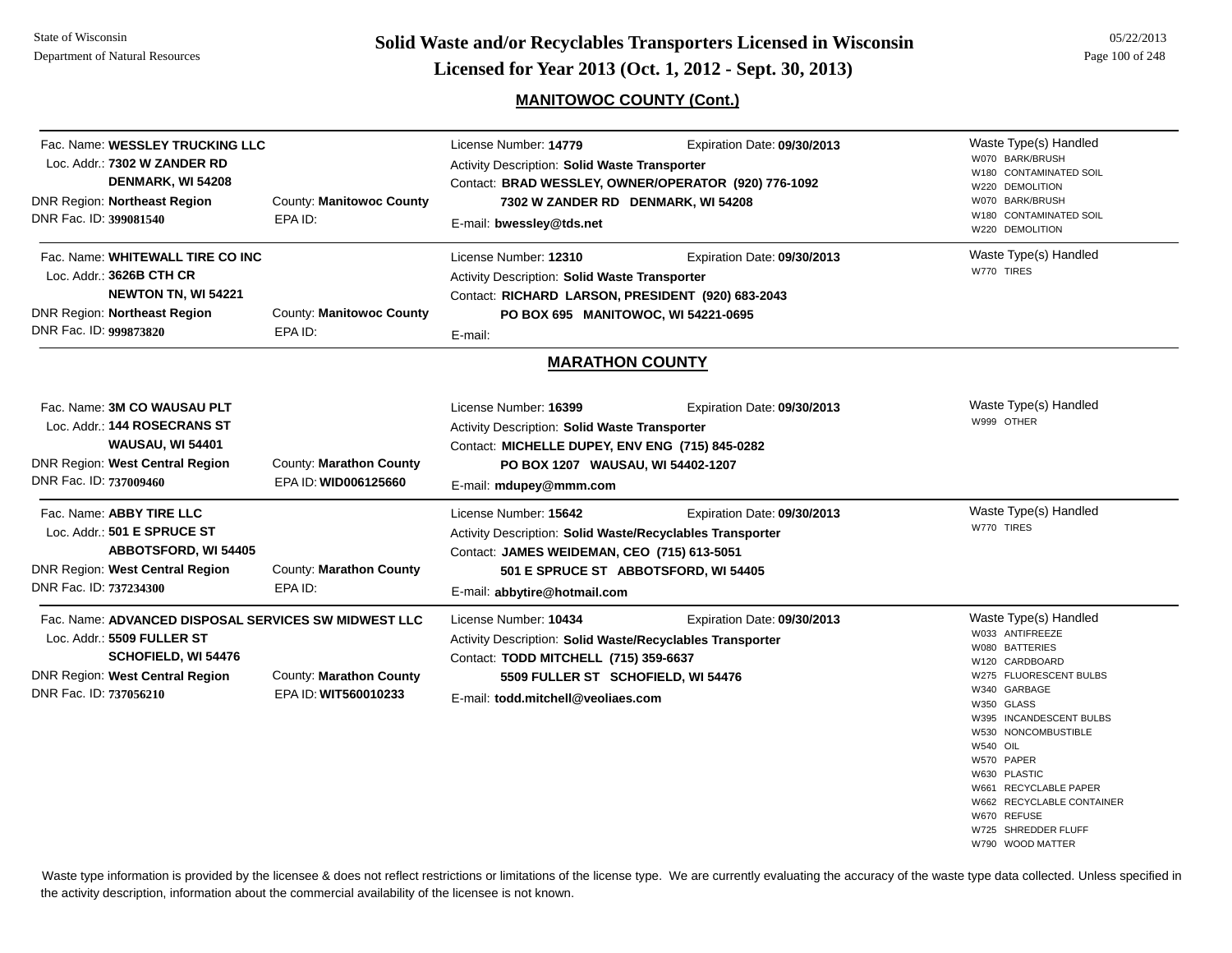**Page 101 of 248 <b>Licensed for Year 2013 (Oct. 1, 2012 - Sept. 30, 2013) Page 101 of 248 Licensed for Year 2013 (Oct. 1, 2012 - Sept. 30, 2013)** 

## **MARATHON COUNTY (Cont.)**

| Fac. Name: BEE LINE TIRE RECYCLING<br>Loc. Addr.: W3961 HWY 97<br><b>WIEN TN, WI 54426</b><br><b>DNR Region: West Central Region</b><br>DNR Fac. ID: 737091740      | County: Marathon County<br>EPA ID:              | License Number: 12100<br>Activity Description: Solid Waste/Recyclables Transporter<br>Contact: GLENN BUSCHE (715) 623-5085<br>W3961 HWY 97 EDGAR, WI 54426<br>E-mail:                                          | Expiration Date: 09/30/2013                                         | Waste Type(s) Handled<br>W661 RECYCLABLE PAPER<br>W662 RECYCLABLE CONTAINER<br>W710 SCRAP METAL<br>W770 TIRES                                                                  |
|---------------------------------------------------------------------------------------------------------------------------------------------------------------------|-------------------------------------------------|----------------------------------------------------------------------------------------------------------------------------------------------------------------------------------------------------------------|---------------------------------------------------------------------|--------------------------------------------------------------------------------------------------------------------------------------------------------------------------------|
| Fac. Name: CENTRAL WI ROOFING INC<br>Loc. Addr.: 5006 SUNSET DR<br>SCHOFIELD, WI 54476<br>DNR Region: West Central Region<br>DNR Fac. ID: 737174240                 | County: Marathon County<br>EPA ID:              | License Number: 14157<br>Activity Description: Solid Waste Transporter<br>Contact: DAVID KITSEMBLE, PRES (715) 359-6291<br>5006 SUNSET DR SCHOFIELD, WI 54476<br>E-mail:                                       | Expiration Date: 09/30/2013                                         | Waste Type(s) Handled<br>W070 BARK/BRUSH<br>W675 ROOFING/SHINGLES                                                                                                              |
| Fac. Name: CHRIS LARSON TRUCKING INC<br>Loc. Addr.: 1442 OLD HWY 51<br><b>MOSINEE, WI 54455</b><br><b>DNR Region: West Central Region</b><br>DNR Fac. ID: 998293230 | County: Marathon County<br>EPA ID:              | License Number: 13780<br>Activity Description: Solid Waste Transporter<br>Contact: CHRIS LARSON, PRES (715) 693-0900<br>1442 OLD HWY 51 MOSINEE, WI 54455<br>E-mail:                                           | Expiration Date: 09/30/2013                                         | Waste Type(s) Handled<br>W110 BOTTOM ASH<br>W180 CONTAMINATED SOIL<br>W220 DEMOLITION<br>W280 FLY ASH<br>W290 FOUNDRY<br>W340 GARBAGE<br>W580 PAPER MILL SLUDGE<br>W670 REFUSE |
| Fac. Name: DALE W JANISCH TRUCKING<br>Loc. Addr.: 4385 NAUGART DR<br>MERRILL, WI 54452<br><b>DNR Region: West Central Region</b><br>DNR Fac. ID: 998212490          | County: Marathon County<br>EPA ID:              | License Number: 13471<br>Activity Description: Solid Waste Transporter<br>Contact: DALE W JANISCH, PRESIDENT (715) 536-6734<br>E-mail:                                                                         | Expiration Date: 09/30/2013<br>4275 NAUGART DRIVE MERRILL, WI 54452 | Waste Type(s) Handled<br>W180 CONTAMINATED SOIL                                                                                                                                |
| Fac. Name: DECKER LUMBER & SUPPLY INC<br>Loc. Addr.: 901 ALLEN ST<br><b>ATHENS, WI 54411</b><br>DNR Region: West Central Region<br>DNR Fac. ID: 737197450           | County: Marathon County<br>EPA ID:              | License Number: 14770<br>Activity Description: Solid Waste Transporter<br>Contact: RANDY DECKER, PRES (715) 257-7531<br>PO BOX A ATHENS, WI 54411<br>E-mail:                                                   | Expiration Date: 09/30/2013                                         | Waste Type(s) Handled<br>W050 ASBESTOS<br>W220 DEMOLITION<br>W340 GARBAGE                                                                                                      |
| Fac. Name: DOMTAR PAPER CO LLC<br>Loc. Addr.: 200 GRAND AVE<br><b>ROTHSCHILD, WI 54474</b><br><b>DNR Region: West Central Region</b><br>DNR Fac. ID: 737010450      | County: Marathon County<br>EPA ID: WID065455875 | License Number: 14100<br><b>Activity Description: Solid Waste Transporter</b><br>Contact: TERRY CHARLES, ENV MGR (715) 359-3101 x323<br>200 GRAND AVE ROTHSCHILD, WI 54474<br>E-mail: terry.charles@domtar.com | Expiration Date: 09/30/2013                                         | Waste Type(s) Handled<br>W110 BOTTOM ASH<br>W220 DEMOLITION<br>W340 GARBAGE<br>W790 WOOD MATTER                                                                                |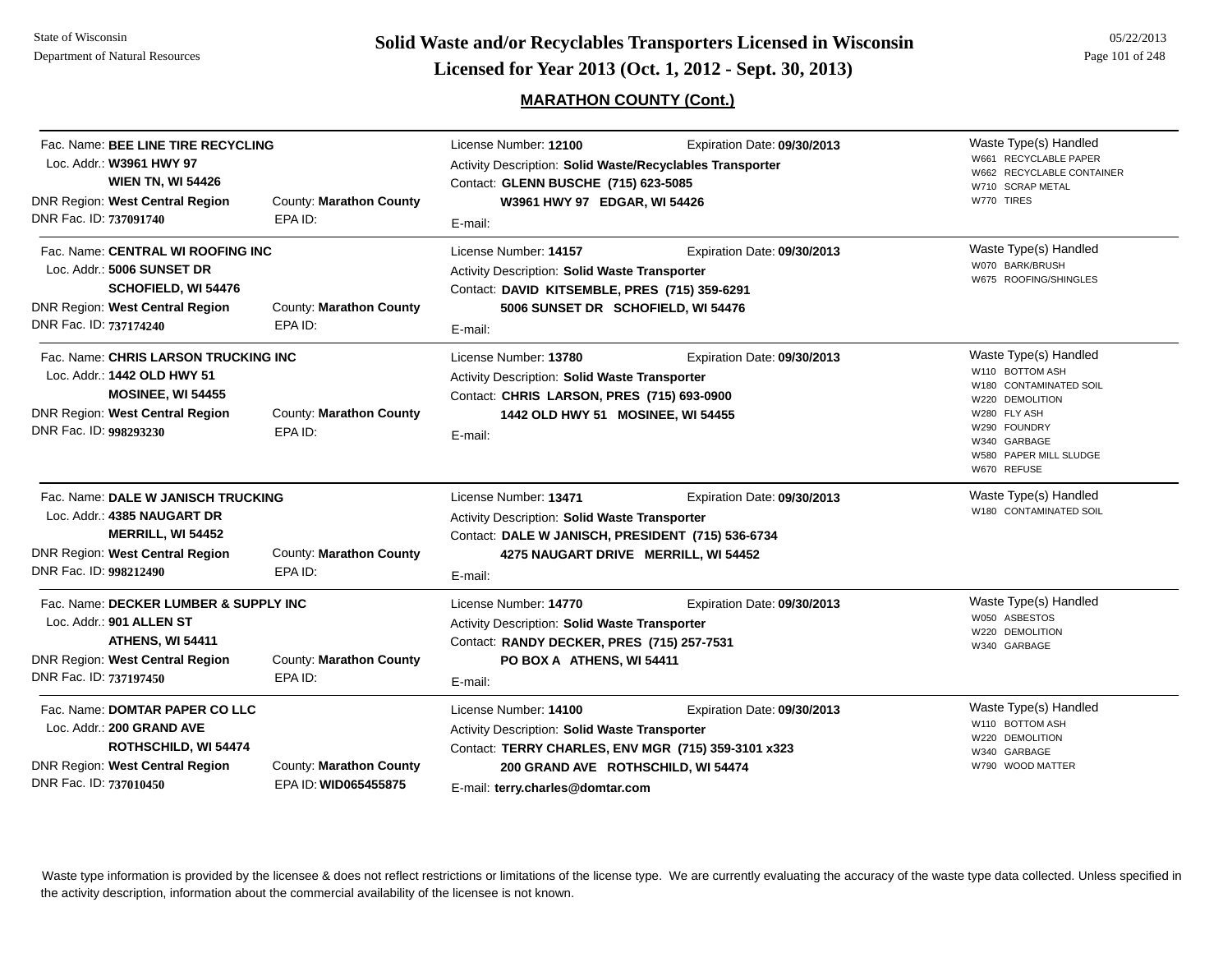**Page 102 of 248 <b>Licensed for Year 2013 (Oct. 1, 2012 - Sept. 30, 2013) Page 102 of 248 Licensed for Year 2013 (Oct. 1, 2012 - Sept. 30, 2013)** 

## **MARATHON COUNTY (Cont.)**

| Fac. Name: ENVIRONMENTAL PLANT SERVICES INC<br>Loc. Addr.: 4111 SCHOFIELD AVE SUITE 8<br>SCHOFIELD, WI 54476<br>DNR Region: West Central Region<br>DNR Fac. ID: 737175340                                  | County: Marathon County<br>EPA ID:              | License Number: 14609<br>Activity Description: Solid Waste/Recyclables Transporter<br>Contact: CHERYL A REIST, OFFICE MGR (715) 241-9344<br>E-mail: creist@eps.vg                                                 | Expiration Date: 09/30/2013<br>4111 SCHOFIELD AVE SUITE 8 SCHOFIELD, WI 54476 | Waste Type(s) Handled<br>W050 ASBESTOS                                                                               |
|------------------------------------------------------------------------------------------------------------------------------------------------------------------------------------------------------------|-------------------------------------------------|-------------------------------------------------------------------------------------------------------------------------------------------------------------------------------------------------------------------|-------------------------------------------------------------------------------|----------------------------------------------------------------------------------------------------------------------|
| Fac. Name: GRAPHIC HOUSE INC<br>Loc. Addr.: 9204 PACKER DR<br><b>WAUSAU, WI 54401</b><br><b>DNR Region: West Central Region</b><br>DNR Fac. ID: 737081730                                                  | County: Marathon County<br>EPA ID: WID089579346 | License Number: 13038<br>Activity Description: Solid Waste/Recyclables Transporter<br>Contact: LEA KUIVANEN, OFFICE COORD (715) 842-0402<br>9204 PACKER DRIVE WAUSAU, WI 54401<br>E-mail: lea@graphichouseinc.com | Expiration Date: 09/30/2013                                                   | Waste Type(s) Handled<br>W275 FLUORESCENT BULBS<br>W395 INCANDESCENT BULBS<br>W485 MERCURY VAPOR LAMPS<br>W560 PAINT |
| Fac. Name: GREEN ACRES PARK INC<br>Loc. Addr.: 4311 SCHOFIELD AVE<br>SCHOFIELD, WI 54476<br><b>DNR Region: West Central Region</b><br>DNR Fac. ID: 737126280                                               | County: Marathon County<br>EPA ID:              | License Number: 14749<br>Activity Description: Solid Waste Transporter<br>Contact: PAULA KNOBLOCK (715) 359-8107<br>E-mail:                                                                                       | Expiration Date: 09/30/2013<br>4311 SCHOFIELD AVE SCHOFIELD, WI 54476         | Waste Type(s) Handled<br>W340 GARBAGE                                                                                |
| Fac. Name: HARLAN CHRISTIANSEN TRUCKING<br>Loc. Addr.: 4102 CTH JJ<br><b>SCHOFIELD, WI 54476</b><br><b>DNR Region: West Central Region</b><br>County: Marathon County<br>DNR Fac. ID: 999505650<br>EPA ID: |                                                 | License Number: 11698<br>Activity Description: Solid Waste Transporter<br>Contact: HARLAN CHRISTIANSEN, OWNER (715) 359-2095<br>E-mail:                                                                           | Expiration Date: 09/30/2013<br>5003 S TIMBER STREET SCHOFIELD, WI 54476       | Waste Type(s) Handled<br>W340 GARBAGE<br>W670 REFUSE                                                                 |
| Fac. Name: HARTLAND LUBRICANTS & CHEMICALS<br>Loc. Addr.: 709 S 20TH AVE SITE B<br><b>WAUSAU, WI 54401</b><br><b>DNR Region: West Central Region</b><br>DNR Fac. ID: 737090640                             | County: Marathon County<br>EPA ID: WID988566410 | License Number: 15042<br>Activity Description: Recyclables Transporter<br>Contact: TARA WETZEL, ENV ENG (608) 779-6322<br>920 10TH AVE N ONALASKA, WI 54650<br>E-mail: twetzel@mathy.com                          | Expiration Date: 09/30/2013                                                   | Waste Type(s) Handled<br>W540 OIL                                                                                    |
| Fac. Name: HYDRITE CHEMICAL CO<br>Loc. Addr.: 7400 HIGHLAND DR<br><b>WAUSAU, WI 54401</b><br>DNR Region: West Central Region<br>DNR Fac. ID: 999903300                                                     | County: Marathon County<br>EPA ID: WID988589792 | License Number: 13705<br>Activity Description: Solid Waste Transporter<br>Contact: JOHN GRAFF, CORP TRANS MGR (262) 792-8719<br>E-mail:                                                                           | Expiration Date: 09/30/2013<br>PO BOX 0948 BROOKFIELD, WI 53008-0948          | Waste Type(s) Handled<br>W533 NON HAZARDOUS WASTE<br><b>W540 OIL</b><br>W740 SOLVENTS                                |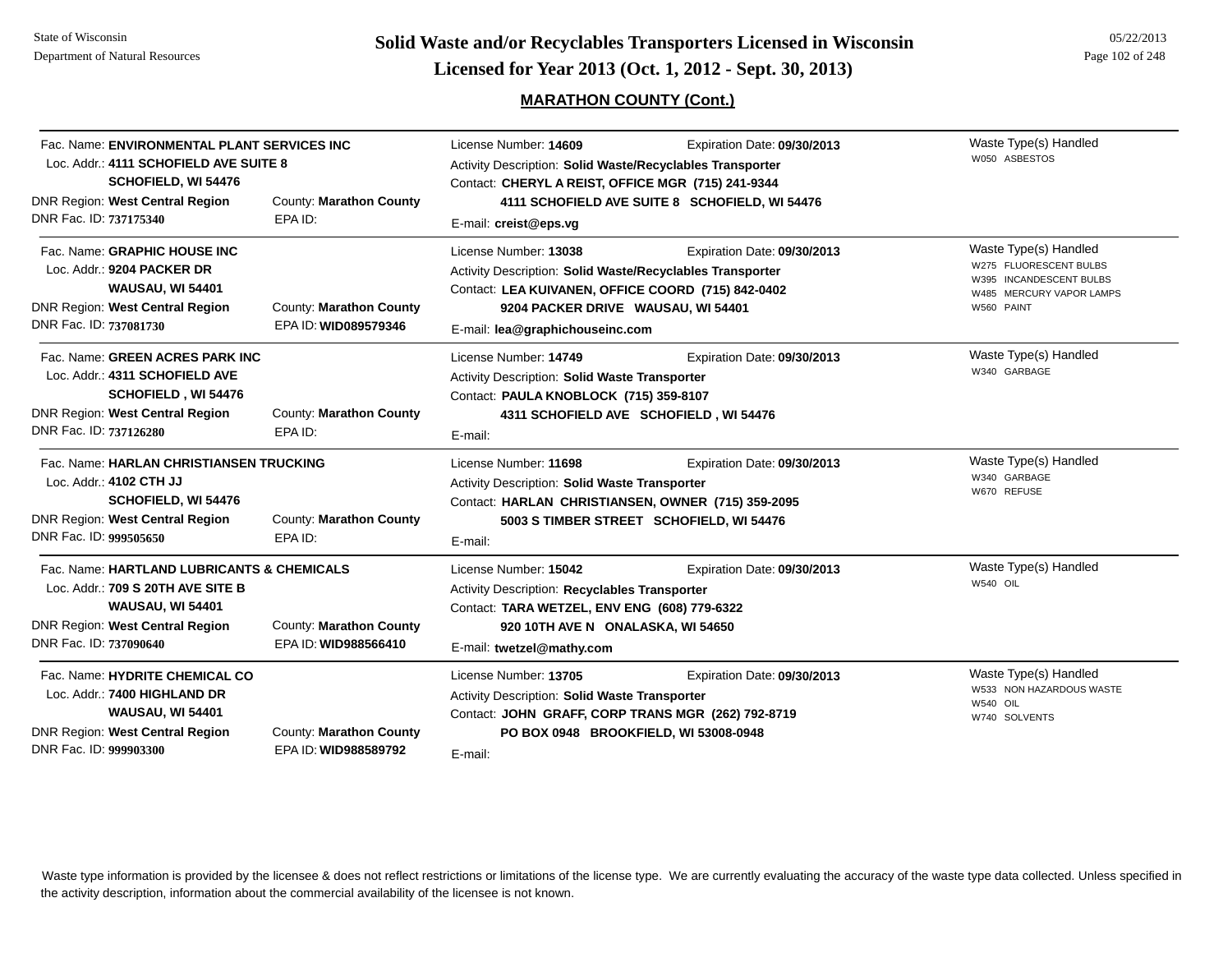**Page 103 of 248 <b>Licensed for Year 2013 (Oct. 1, 2012 - Sept. 30, 2013) Page 103 of 248 Licensed for Year 2013 (Oct. 1, 2012 - Sept. 30, 2013)** 

## **MARATHON COUNTY (Cont.)**

| Fac. Name: IDEAL DUMPSTER SERVICE LLC<br>Loc. Addr.: C2228 STH 153<br>STRATFORD, WI 54484<br>DNR Region: West Central Region<br>County: Marathon County<br>DNR Fac. ID: 737000110<br>EPA ID:                             |                                    | License Number: 14460<br><b>Activity Description: Solid Waste/Recyclables Transporter</b><br>Contact: THOMAS E GIBSON (715) 687-8686<br>C2228 STH 153 STRATFORD, WI 54484<br>E-mail:                       | Expiration Date: 09/30/2013                                            | Waste Type(s) Handled<br>W040 APPLIANCES<br>W220 DEMOLITION<br>W340 GARBAGE<br>W770 TIRES                                                                                                                                                                            |
|--------------------------------------------------------------------------------------------------------------------------------------------------------------------------------------------------------------------------|------------------------------------|------------------------------------------------------------------------------------------------------------------------------------------------------------------------------------------------------------|------------------------------------------------------------------------|----------------------------------------------------------------------------------------------------------------------------------------------------------------------------------------------------------------------------------------------------------------------|
| Fac. Name: INTEGRITY GRADING & EXCAVATING INC<br>Loc. Addr.: 605 GROSSMAN DR<br><b>SCHOFIELD, WI 54476</b><br>DNR Region: West Central Region<br>DNR Fac. ID: 737211860                                                  | County: Marathon County<br>EPA ID: | License Number: 15326<br><b>Activity Description: Solid Waste/Recyclables Transporter</b><br>Contact: ALLEN WEINKAUF, PRESIDENT (715) 359-4042<br>PO BOX 138 SCHOFIELD, WI 54476<br>E-mail:                | Expiration Date: 09/30/2013                                            | Waste Type(s) Handled<br>W050 ASBESTOS<br>W070 BARK/BRUSH<br>W180 CONTAMINATED SOIL<br>W220 DEMOLITION<br>W280 FLY ASH<br>W290 FOUNDRY<br>W410 INDUSTRIAL<br>W580 PAPER MILL SLUDGE<br>W661 RECYCLABLE PAPER<br>W662 RECYCLABLE CONTAINER<br>W770 TIRES<br>W800 YARD |
| Fac. Name: <b>IROW</b><br>Loc. Addr.: 1040 INDIANHEAD DR<br><b>MOSINEE, WI 54455</b><br>DNR Region: West Central Region<br>DNR Fac. ID: 998315450                                                                        | County: Marathon County<br>EPA ID: | License Number: 13860<br>Activity Description: Solid Waste/Recyclables Transporter<br>Contact: CORY TOMCZK, PRES (715) 693-7123<br>1040 INDIANHEAD DR MOSINEE, WI 54455<br>E-mail:                         | Expiration Date: 09/30/2013                                            | Waste Type(s) Handled<br>W340 GARBAGE<br>W660 RECYCLABLE<br>W661 RECYCLABLE PAPER<br>W670 REFUSE                                                                                                                                                                     |
| Fac. Name: <b>IROW WASTE SERVICES LLC</b><br>Loc. Addr.: 1040 INDIANHEAD DR SITE B<br><b>MOSINEE, WI 54455</b><br><b>DNR Region: West Central Region</b><br>County: Marathon County<br>DNR Fac. ID: 737201410<br>EPA ID: |                                    | License Number: 14900<br>Activity Description: Solid Waste/Recyclables Transporter<br>Contact: REBECCA TOMCZYK (715) 693-7123<br>E-mail:                                                                   | Expiration Date: 09/30/2013<br>1040 INDIANHEAD DR MOSINEE, WI 54455    | Waste Type(s) Handled<br>W220 DEMOLITION<br>W340 GARBAGE<br>W661 RECYCLABLE PAPER<br>W662 RECYCLABLE CONTAINER                                                                                                                                                       |
| Fac. Name: K-TECH ENVIRONMENTAL SERVICES INC<br>Loc. Addr.: 7710 TECHNOLOGY DR<br>SCHOFIELD, WI 54467<br><b>DNR Region: West Central Region</b><br>County: Marathon County<br>DNR Fac. ID: 737138600<br>EPA ID:          |                                    | License Number: 14751<br><b>Activity Description: Solid Waste Transporter</b><br>Contact: CRAIG KERSEMEIER, PRES (715) 359-5767<br>PO BOX 79 SCHOFIELD, WI 54467<br>E-mail: scott.klemm@k-techkleening.com | Expiration Date: 09/30/2013                                            | Waste Type(s) Handled<br>W050 ASBESTOS                                                                                                                                                                                                                               |
| Fac. Name: KAUTZA TRUCKING<br>Loc. Addr.: P4370 SPORTSMAN DR<br>BIRNAMWOOD, WI 54414<br>DNR Region: West Central Region<br>DNR Fac. ID: 737174130                                                                        | County: Marathon County<br>EPA ID: | License Number: 14158<br><b>Activity Description: Solid Waste Transporter</b><br>Contact: JACK G KAUTZA, OWNER (715) 449-2635<br>E-mail: kautzaj@yahoo.com                                                 | Expiration Date: 09/30/2013<br>P4370 SPORTSMAN DR BIRNAMWOOD, WI 54414 | Waste Type(s) Handled<br>W070 BARK/BRUSH<br>W220 DEMOLITION                                                                                                                                                                                                          |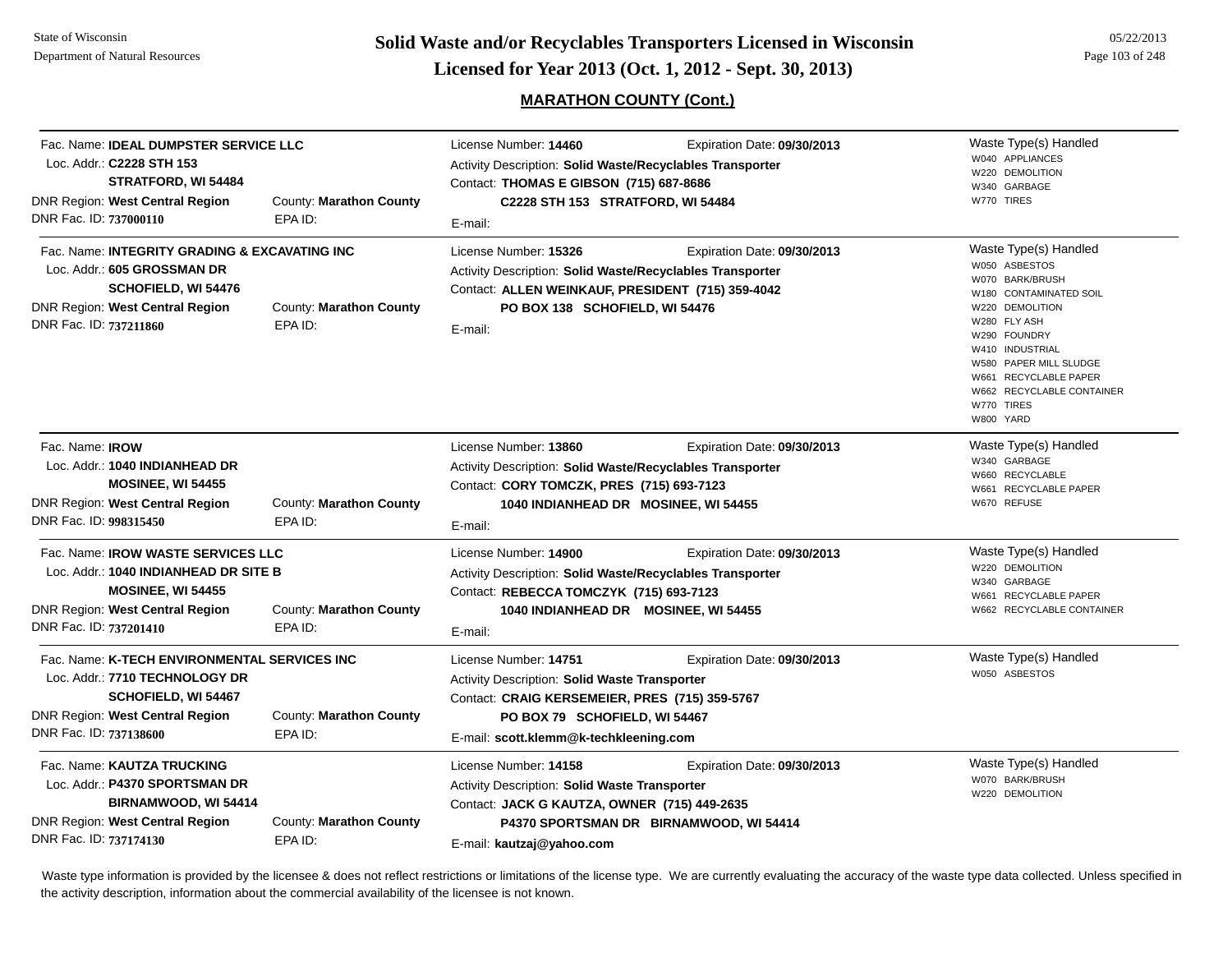**Solid Waste and/or Recyclables Transporters Licensed in Wisconsin<br>Licensed for Year 2013 (Oct. 1, 2012 - Sept. 30, 2013)** 

## **MARATHON COUNTY (Cont.)**

| 05/22/2013      |
|-----------------|
| Page 104 of 248 |

| Fac. Name: KNUTSON CONST OF SCHOFIELD INC<br>Loc. Addr.: 5306 FULLER ST<br>SCHOFIELD, WI 54476<br><b>DNR Region: West Central Region</b><br>DNR Fac. ID: 737173140     | County: Marathon County<br>EPA ID:              | License Number: 14087<br>Activity Description: Solid Waste Transporter<br>Contact: CHARLES A KNUTSON, PRESIDENT (715) 359-7990<br>5306 FULLER ST SCHOFIELD, WI 54476<br>E-mail:                          | Expiration Date: 09/30/2013 | Waste Type(s) Handled<br>W070 BARK/BRUSH<br>W220 DEMOLITION<br>W790 WOOD MATTER             |
|------------------------------------------------------------------------------------------------------------------------------------------------------------------------|-------------------------------------------------|----------------------------------------------------------------------------------------------------------------------------------------------------------------------------------------------------------|-----------------------------|---------------------------------------------------------------------------------------------|
| Fac. Name: KOLBE & KOLBE MILLWORK CO INC<br>Loc. Addr.: 1323 S 11TH AVE<br><b>WAUSAU, WI 54401</b><br><b>DNR Region: West Central Region</b><br>DNR Fac. ID: 737080410 | County: Marathon County<br>EPA ID: WID006127294 | License Number: 13510<br>Activity Description: Solid Waste Transporter<br>Contact: JOHN GERMAIN, ENV SPEC (715) 842-5666<br>1323 S 11TH AVE WAUSAU, WI 54401<br>E-mail: jgermain@kolbe-kolbe.com         | Expiration Date: 09/30/2013 | Waste Type(s) Handled<br>W220 DEMOLITION<br>W340 GARBAGE<br>W670 REFUSE<br>W790 WOOD MATTER |
| Fac. Name: MAVO SYSTEMS WISCONSIN LLC<br>Loc. Addr.: 100 N 84TH AVE<br><b>WAUSAU, WI 54401</b><br><b>DNR Region: West Central Region</b><br>DNR Fac. ID: 737204600     | County: Marathon County<br>EPA ID:              | License Number: 15013<br>Activity Description: Solid Waste Transporter<br>Contact: GARY SCHNEIDER, OPER MGR (715) 849-9754<br>100 N 84TH AVE WAUSAU, WI 54401<br>E-mail: gschneider@mavo.com             | Expiration Date: 09/30/2013 | Waste Type(s) Handled<br>W050 ASBESTOS<br>W220 DEMOLITION                                   |
| Fac. Name: MODERN SEWER INC<br>Loc. Addr.: 745 JACKSON ST<br><b>WAUSAU, WI 54402</b><br><b>DNR Region: West Central Region</b><br>DNR Fac. ID: 737177870               | County: Marathon County<br>EPA ID:              | License Number: 14192<br>Activity Description: Solid Waste Transporter<br>Contact: GERALD ZUNKER, PRES (715) 842-7477<br>PO BOX 217 WAUSAU, WI 54402-0217<br>E-mail:                                     | Expiration Date: 09/30/2013 | Waste Type(s) Handled<br>W688 SANDBLAST GRIT/MEDIA                                          |
| Fac. Name: R BUILDERS LLC<br>Loc. Addr.: 8201 AZALEA RD<br><b>WAUSAU, WI 54401</b><br><b>DNR Region: West Central Region</b><br>DNR Fac. ID: 737182270                 | County: Marathon County<br>EPA ID:              | License Number: 14211<br>Activity Description: Solid Waste Transporter<br>Contact: SCOTT RISTOW, OWNER (715) 241-7274<br>8201 AZALEA RD WAUSAU, WI 54401<br>E-mail:                                      | Expiration Date: 09/30/2013 | Waste Type(s) Handled<br>W070 BARK/BRUSH<br>W220 DEMOLITION<br>W670 REFUSE                  |
| Fac. Name: REI ENGINEERING INC<br>Loc. Addr.: 4080 N 20TH AVE<br><b>WAUSAU, WI 54401</b><br><b>DNR Region: West Central Region</b><br>DNR Fac. ID: 737211310           | County: Marathon County<br>EPA ID:              | License Number: 15045<br>Activity Description: Solid Waste Transporter<br>Contact: KEN LASSA, ENV SCIENTIST (715) 675-9784 x239<br>4080 N 20TH AVE WAUSAU, WI 54401<br>E-mail: klassa@reiengineering.com | Expiration Date: 09/30/2013 | Waste Type(s) Handled<br>W180 CONTAMINATED SOIL<br>W340 GARBAGE<br>W999 OTHER               |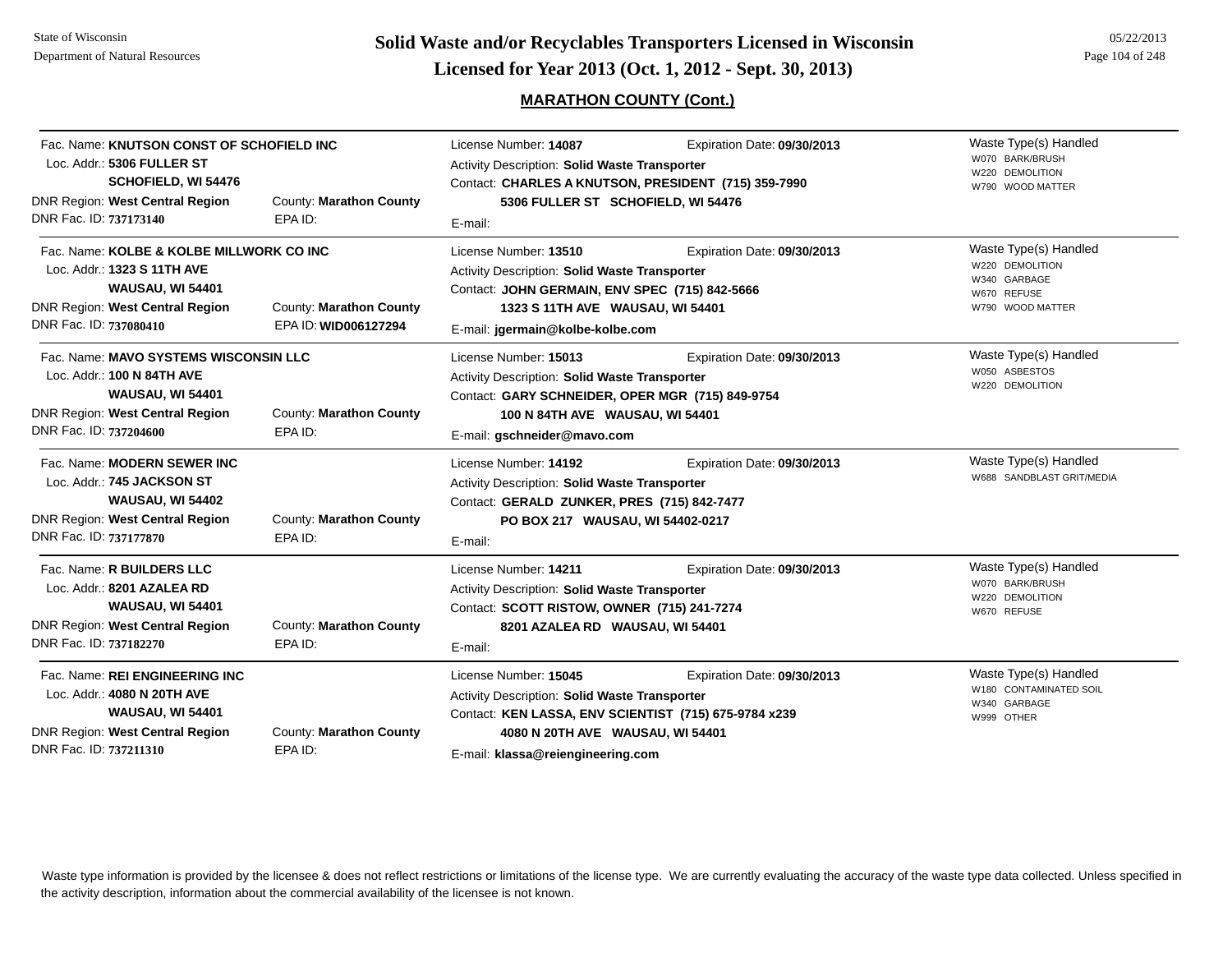**Page 105 of 248 <b>Licensed for Year 2013 (Oct. 1, 2012 - Sept. 30, 2013) Page 105 of 248 Licensed for Year 2013 (Oct. 1, 2012 - Sept. 30, 2013)** 

## **MARATHON COUNTY (Cont.)**

| Loc. Addr.: M607 STH 97<br>DNR Region: West Central Region<br>DNR Fac. ID: 737216700                                                                                                                  | Fac. Name: RESOURCE RECOVERY TEAM LLC<br>STRATFORD, WI 54484<br>EPA ID:           | License Number: 14750<br>Contact: BERINIE J WENZEL (715) 687-8606<br>County: Marathon County<br>E-mail: berniewenzel@hotmail.com                                                        | Expiration Date: 09/30/2013<br>Activity Description: Solid Waste/Recyclables Transporter<br>M607 STH 97 STRATFORD, WI 54484                                                     | Waste Type(s) Handled<br>W220 DEMOLITION<br>W235 DRYWALL<br>W600 PCB<br>W661 RECYCLABLE PAPER<br>W790 WOOD MATTER<br>W999 OTHER |
|-------------------------------------------------------------------------------------------------------------------------------------------------------------------------------------------------------|-----------------------------------------------------------------------------------|-----------------------------------------------------------------------------------------------------------------------------------------------------------------------------------------|---------------------------------------------------------------------------------------------------------------------------------------------------------------------------------|---------------------------------------------------------------------------------------------------------------------------------|
| Loc. Addr.: 1006 TRYBA RD<br><b>DNR Region: West Central Region</b><br>DNR Fac. ID: 737234410                                                                                                         | Fac. Name: RITE SIZE DUMPSTERS LLC<br><b>HATELY, WI 54440</b><br>EPA ID:          | License Number: 15644<br>Activity Description: Solid Waste Transporter<br>Contact: TODD ECKERS, OWNER (715) 581-2866<br>County: Marathon County<br>E-mail:                              | Expiration Date: 09/30/2013<br>1006 TRYBA RD HATELY, WI 54440                                                                                                                   | Waste Type(s) Handled<br>W070 BARK/BRUSH<br>W220 DEMOLITION<br>W340 GARBAGE                                                     |
| Fac. Name: RIVERVIEW CONST INC<br>Loc. Addr.: T6985 CTH W<br><b>DNR Region: West Central Region</b><br>DNR Fac. ID: 998096990                                                                         | <b>TEXAS TN, WI 54403</b><br>EPA ID:                                              | License Number: 13352<br>County: Marathon County<br>E-mail:                                                                                                                             | Expiration Date: 09/30/2013<br>Activity Description: Solid Waste/Recyclables Transporter<br>Contact: RANDY WEINKAUF, FAC MGR (715) 675-3117<br>4140 N SIXTH ST WAUSAU, WI 54403 | Waste Type(s) Handled<br>W110 BOTTOM ASH<br>W220 DEMOLITION<br>W280 FLY ASH<br>W470 LEACHATE<br>W670 REFUSE                     |
| Fac. Name: ROCK OIL REFINING INC<br>Loc. Addr.: C4522 HWY 97<br><b>DNR Region: West Central Region</b><br>DNR Fac. ID: 999966770                                                                      | STRATFORD, WI 54484                                                               | License Number: 12455<br>Activity Description: Recyclables Transporter<br>Contact: PETER ROCK (715) 687-4198<br>County: Marathon County<br>EPA ID: WIR000004507<br>E-mail:              | Expiration Date: 09/30/2013<br>C4522 HWY 97 STRATFORD, WI 54484                                                                                                                 | Waste Type(s) Handled<br>W033 ANTIFREEZE<br><b>W540 OIL</b><br>W541 OIL ABSORBENTS<br>W544 OIL FILTERS                          |
| Loc. Addr.: 3220 KRAMER LN<br><b>DNR Region: West Central Region</b><br>DNR Fac. ID: 998207650                                                                                                        | Fac. Name: RON CHRISTIANSEN TRUCKING INC<br><b>SCHOFIELD, WI 54476</b><br>EPA ID: | License Number: 13430<br><b>Activity Description: Solid Waste Transporter</b><br>Contact: RANDY CHRISTIANSEN (715) 359-3866<br>County: Marathon County<br>E-mail: rcpavers@frontier.com | Expiration Date: 09/30/2013<br>9306 WESTON AVE SCHOFIELD, WI 54476                                                                                                              | Waste Type(s) Handled<br>W180 CONTAMINATED SOIL<br>W220 DEMOLITION                                                              |
| Fac. Name: S W DREWS TRUCKING INC<br>Loc. Addr.: E3742 WONDERLAND RD<br>EASTON TN, WI 54401<br><b>DNR Region: West Central Region</b><br>County: Marathon County<br>DNR Fac. ID: 737107140<br>EPA ID: |                                                                                   | License Number: 12340<br>Activity Description: Solid Waste Transporter<br>E-mail:                                                                                                       | Expiration Date: 09/30/2013<br>Contact: SCOTT W DREWS, PRESIDENT (715) 845-9528<br>E3742 WONDERLAND RD WAUSAU, WI 54403                                                         | Waste Type(s) Handled<br>W470 LEACHATE                                                                                          |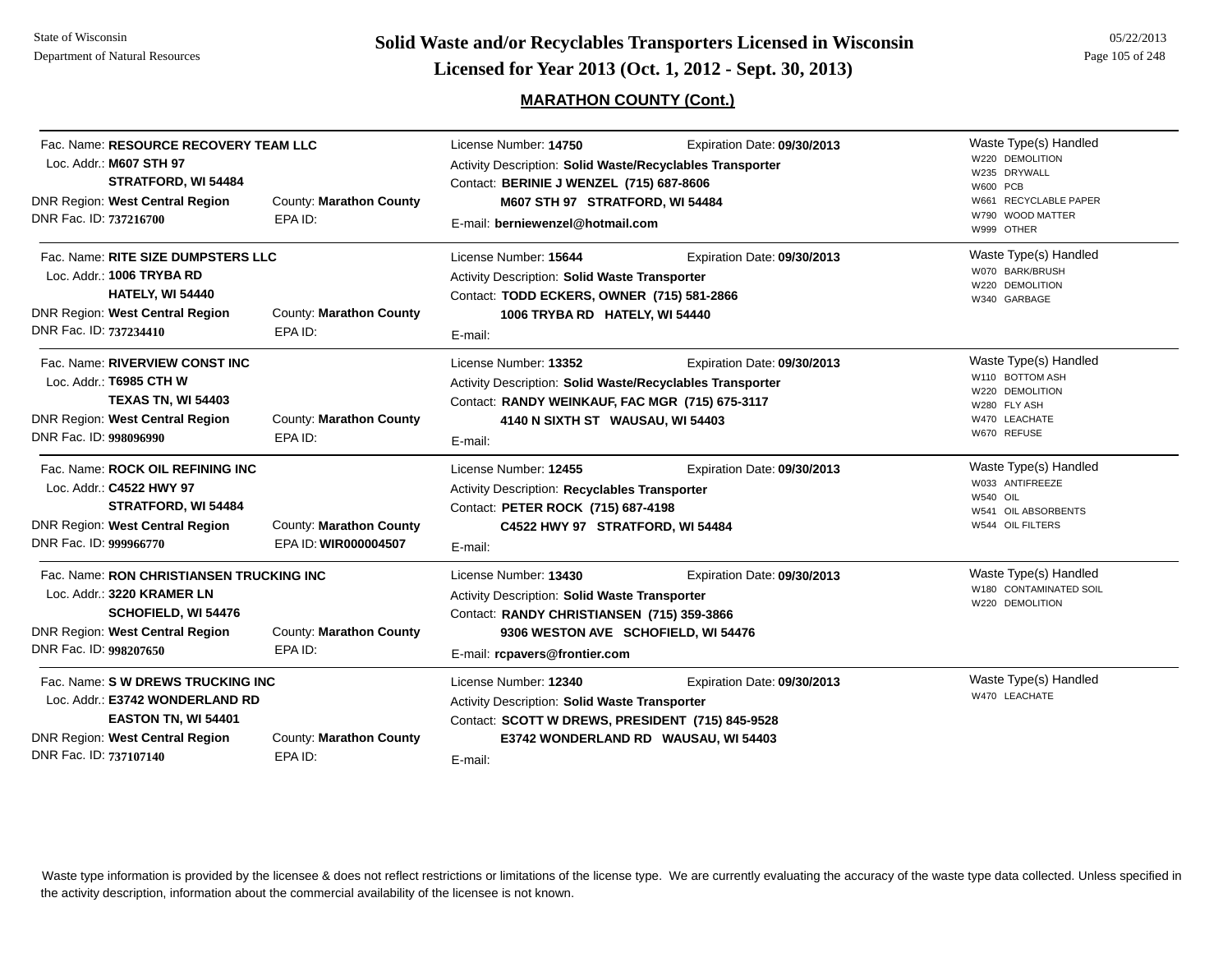## **MARATHON COUNTY (Cont.)**

| Fac. Name: STEPAN ENTERPRISES<br>Loc. Addr.: 1202 W STATE RD 153<br>MOSINEE, WI 54455<br>DNR Region: West Central Region<br>DNR Fac. ID: 337001280          | County: Marathon County<br>EPA ID:              | License Number: 14452<br><b>Activity Description: Solid Waste Transporter</b><br>Contact: ROBERT STEPAN (715) 693-3827<br>1202 W STATE RD 153 MOSINEE, WI 54455<br>E-mail:                                | Expiration Date: 09/30/2013                                        | Waste Type(s) Handled<br>W220 DEMOLITION                                                            |
|-------------------------------------------------------------------------------------------------------------------------------------------------------------|-------------------------------------------------|-----------------------------------------------------------------------------------------------------------------------------------------------------------------------------------------------------------|--------------------------------------------------------------------|-----------------------------------------------------------------------------------------------------|
| Fac. Name: STETTIN TN OF<br>Loc. Addr.: 12004 STETTIN DR<br><b>MARATHON, WI 54448</b><br><b>DNR Region: West Central Region</b><br>DNR Fac. ID: 737142560   | County: Marathon County<br>EPA ID:              | License Number: 14752<br><b>Activity Description: Solid Waste Transporter</b><br>Contact: DAWN KRUEGER, CLERK (715) 845-3311<br>12004 STETTIN DR MARATHON, WI 54448<br>E-mail: stettintownship@airrun.net | Expiration Date: 09/30/2013                                        | Waste Type(s) Handled<br>W670 REFUSE                                                                |
| Fac. Name: STEVE COLBY EXCAVATING<br>Loc. Addr.: 112 N SIXTH ST<br><b>ABBOTSFORD, WI 54405</b><br>DNR Region: West Central Region<br>DNR Fac. ID: 998323480 | County: Marathon County<br>EPA ID:              | License Number: 13920<br>Activity Description: Solid Waste Transporter<br>Contact: STEVE W COLBY, OWNER (715) 223-2246<br>BOX 483 ABBOTSFORD, WI 54405<br>E-mail:                                         | Expiration Date: 09/30/2013                                        | Waste Type(s) Handled<br>W180 CONTAMINATED SOIL                                                     |
| Fac. Name: SWITLICK & SONS INC<br>Loc. Addr.: 5812 HWY 97 S<br><b>ATHENS, WI 54411</b><br><b>DNR Region: West Central Region</b><br>DNR Fac. ID: 737187660  | County: Marathon County<br>EPA ID:              | License Number: 14366<br>Activity Description: Solid Waste Transporter<br>Contact: MERLIN SWITLICK, PRES (715) 571-7179<br>5812 HWY 97 S ATENS, WI 54411<br>E-mail: mswitlick@frontier.com                | Expiration Date: 09/30/2013                                        | Waste Type(s) Handled<br>W180 CONTAMINATED SOIL                                                     |
| Fac. Name: SYNAGRO CENTRAL LLC<br>Loc. Addr.: 5300 W STEWART AVE<br><b>WAUSAU, WI 54401</b><br>DNR Region: West Central Region<br>DNR Fac. ID: 737089320    | County: Marathon County<br>EPA ID: WID982605917 | License Number: 14793<br>Activity Description: Solid Waste Transporter<br>Contact: CHRIS TEETERS, DIR OPERATIONS (715) 845-3983<br>E-mail: cteeters@synagro.com                                           | Expiration Date: 09/30/2013<br>5300 W STEWART AVE WAUSAU, WI 54401 | Waste Type(s) Handled<br>W580 PAPER MILL SLUDGE<br>W735 SLUDGE<br>W580 PAPER MILL SLUDGE            |
| Fac. Name: TITO INC<br>Loc. Addr.: 480 WESTERN RD<br><b>SCHOFIELD, WI 54476</b><br><b>DNR Region: West Central Region</b><br>DNR Fac. ID: 998295980         | County: Marathon County<br>EPA ID:              | License Number: 13791<br>Activity Description: Solid Waste Transporter<br>Contact: JEFF A BABL, ENGINEER (715) 355-6841<br>480 WESTERN RD SCHOFIELD, WI 54476<br>E-mail:                                  | Expiration Date: 09/30/2013                                        | Waste Type(s) Handled<br>W180 CONTAMINATED SOIL<br>W220 DEMOLITION<br>W790 WOOD MATTER<br>W800 YARD |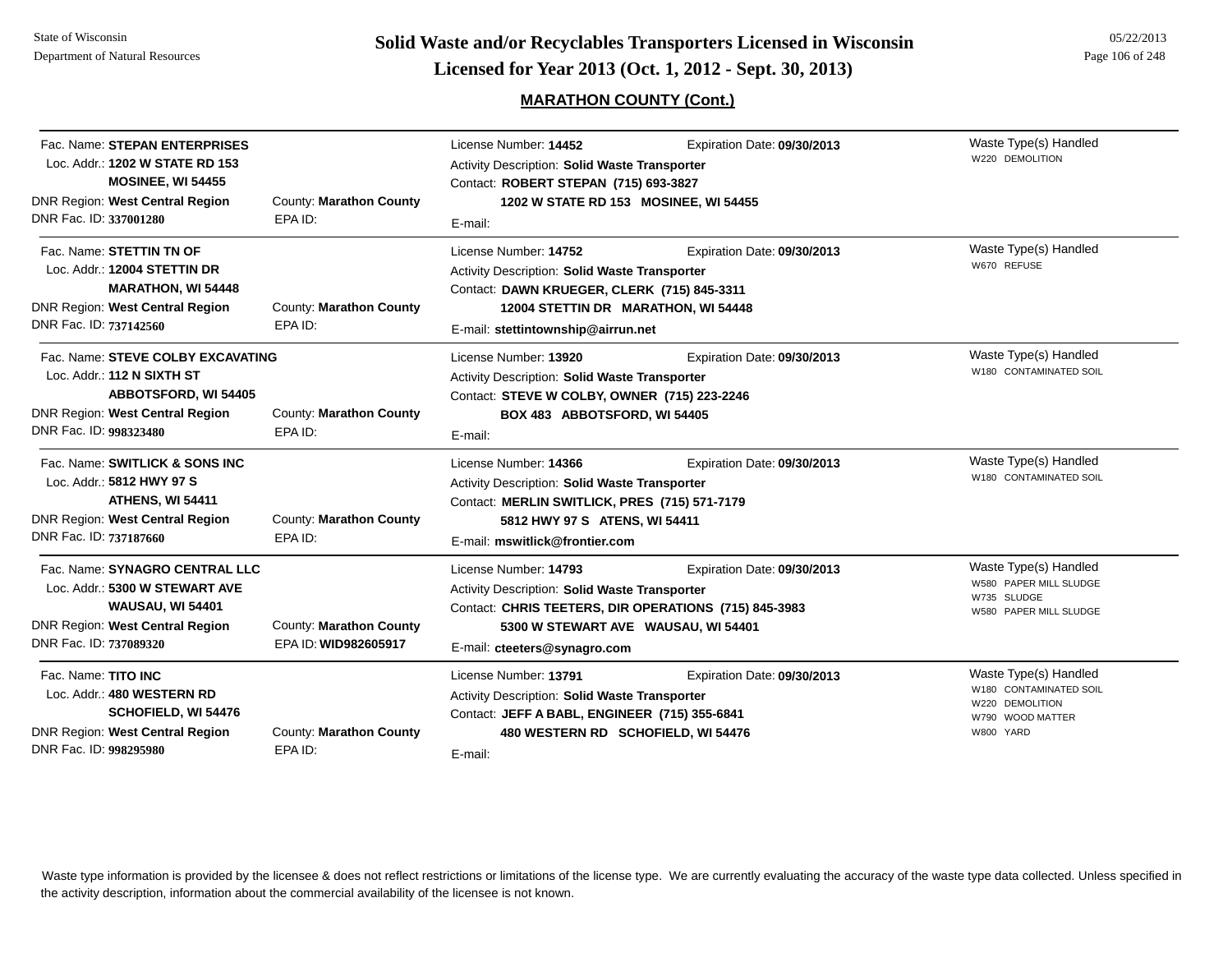**Page 107 of 248 <b>Licensed for Year 2013 (Oct. 1, 2012 - Sept. 30, 2013) Page 107 of 248 Licensed for Year 2013 (Oct. 1, 2012 - Sept. 30, 2013)** 

## **MARATHON COUNTY (Cont.)**

| Fac. Name: TMR ENTERPRISES LLC<br>Loc. Addr.: 1100 WEST ST<br><b>WAUSAU, WI 54401</b><br><b>DNR Region: West Central Region</b><br>DNR Fac. ID: 737101200              | County: Marathon County<br>EPA ID: WIR000106146 | License Number: 15060<br>Activity Description: Solid Waste/Recyclables Transporter<br>Contact: TRACY RIEHLE (715) 218-3812<br>1100 WEST ST WAUSAU, WI 54401<br>E-mail: triehle@charter.net            | Expiration Date: 09/30/2013                                         | Waste Type(s) Handled<br>W070 BARK/BRUSH<br>W180 CONTAMINATED SOIL<br>W220 DEMOLITION<br>W280 FLY ASH<br>W290 FOUNDRY<br>W340 GARBAGE<br>W410 INDUSTRIAL<br><b>W540 OIL</b><br>W580 PAPER MILL SLUDGE<br>W661 RECYCLABLE PAPER<br>W662 RECYCLABLE CONTAINER<br>W770 TIRES<br>W800 YARD                  |
|------------------------------------------------------------------------------------------------------------------------------------------------------------------------|-------------------------------------------------|-------------------------------------------------------------------------------------------------------------------------------------------------------------------------------------------------------|---------------------------------------------------------------------|---------------------------------------------------------------------------------------------------------------------------------------------------------------------------------------------------------------------------------------------------------------------------------------------------------|
| Fac. Name: VANDERKOY BROS<br>Loc. Addr.: 5511 STEWART AVE<br><b>WAUSAU, WI 54401</b><br><b>DNR Region: West Central Region</b><br>DNR Fac. ID: 737173910               | County: Marathon County<br>EPA ID:              | License Number: 14153<br>Activity Description: Solid Waste Transporter<br>Contact: MARK VANDERKOY, OWNER (715) 842-9476<br>E-mail:                                                                    | Expiration Date: 09/30/2013<br>5511 STEWART AVENUE WAUSAU, WI 54401 | Waste Type(s) Handled<br>W220 DEMOLITION                                                                                                                                                                                                                                                                |
| Fac. Name: VEOLIA ES INDUSTRIAL SERVICES INC<br>Loc. Addr.: WOODYARD RD HWY WW<br><b>BROKAW, WI 54417</b><br>DNR Region: West Central Region<br>DNR Fac. ID: 737210210 | County: Marathon County<br>EPA ID: WIR000125294 | License Number: 15033<br>Activity Description: Solid Waste/Recyclables Transporter<br>Contact: AUDREY FREDRICK (906) 774-4280<br>PO BOX 245 NORWAY, MI 49870<br>E-mail: audrey.fredrick@veoliaes.com  | Expiration Date: 09/30/2013                                         | Waste Type(s) Handled<br>W050 ASBESTOS<br>W070 BARK/BRUSH<br>W180 CONTAMINATED SOIL<br>W220 DEMOLITION<br>W280 FLY ASH<br>W290 FOUNDRY<br>W340 GARBAGE<br>W410 INDUSTRIAL<br><b>W540 OIL</b><br>W580 PAPER MILL SLUDGE<br>W661 RECYCLABLE PAPER<br>W662 RECYCLABLE CONTAINER<br>W770 TIRES<br>W800 YARD |
| Fac. Name: WASTE MANAGEMENT INC<br>Loc. Addr.: W1372 STH 34<br><b>MOSINEE, WI</b><br><b>DNR Region: West Central Region</b><br>DNR Fac. ID: 999824430                  | County: Marathon County<br>EPA ID:              | License Number: 12202<br>Activity Description: Solid Waste/Recyclables Transporter<br>Contact: JOHN BRUNNER, OPER MGR (715) 627-4475<br>1715 DELEGLISE ST ANTIGO, WI 54409<br>E-mail: JBRUNNER@WM.COM | Expiration Date: 09/30/2013                                         | Waste Type(s) Handled<br>W340 GARBAGE<br>W661 RECYCLABLE PAPER<br>W662 RECYCLABLE CONTAINER                                                                                                                                                                                                             |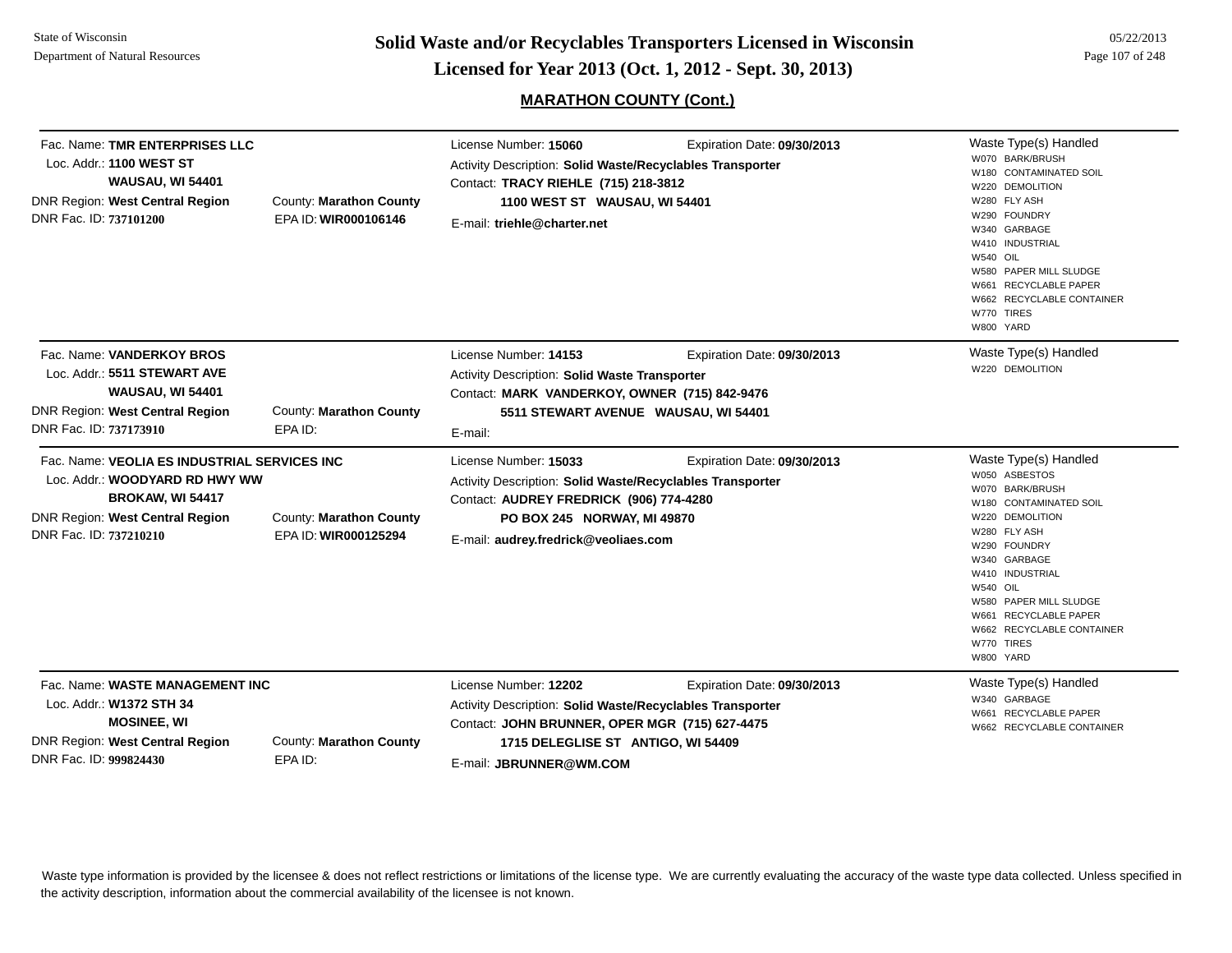**Page 108 of 248 Colid Waste and/or Recyclables Transporters Licensed in Wisconsin Exercised for Year 2013 (Oct. 1, 2012 - Sept. 30, 2013)** Page 108 of 248

## **MARATHON COUNTY (Cont.)**

| Fac. Name: WAUSAU CTY PUBLIC WORKS<br>Loc. Addr.: 400 MYRON ST<br><b>WAUSAU, WI 54401</b><br><b>DNR Region: West Central Region</b><br>DNR Fac. ID: 737150260    | County: Marathon County<br>EPA ID: WI0000384420 | License Number: 15090<br>Activity Description: Solid Waste Transporter<br>Contact: DON SKARE, STREET SUPT (715) 261-6961<br>400 MYRON ST WAUSAU, WI 54401<br>E-mail: don.skare@ci.wausau.wi.us | Expiration Date: 09/30/2013                                                           | Waste Type(s) Handled<br>W070 BARK/BRUSH<br>W340 GARBAGE<br>W735 SLUDGE<br>W999 OTHER |
|------------------------------------------------------------------------------------------------------------------------------------------------------------------|-------------------------------------------------|------------------------------------------------------------------------------------------------------------------------------------------------------------------------------------------------|---------------------------------------------------------------------------------------|---------------------------------------------------------------------------------------|
| Fac. Name: WELLERS AUTO & SNOWPLOWING LLC<br>Loc. Addr.: 8978 BOBSIDING RD<br>FRANZEN TN, WI 54499-<br>DNR Region: West Central Region<br>DNR Fac. ID: 737076890 | County: Marathon County<br>EPA ID:              | License Number: 15615<br><b>Activity Description: Solid Waste Transporter</b><br>Contact: MIKE WELLER, GM (715) 677-6757<br>E-mail: wellersauto@yahoo.com                                      | Expiration Date: 09/30/2013<br>8978 BOBSIDING RD WITTENBERG, WI 54499                 | Waste Type(s) Handled<br>W180 CONTAMINATED SOIL<br>W340 GARBAGE                       |
| Fac. Name: WHIRLWIND SWEEPING WI INC<br>Loc. Addr.: 710 HEMLOCK ST<br>SPENCER, WI 54479<br><b>DNR Region: West Central Region</b><br>DNR Fac. ID: 737233090      | County: Marathon County<br>EPA ID:              | License Number: 15633<br>Activity Description: Solid Waste Transporter<br>Contact: LISA SCHNEEBELI (715) 659-9922<br>710 HEMLOCK ST SPENCER, WI 54479<br>E-mail: lisa.whirlwind@gmail.com      | Expiration Date: 09/30/2013                                                           | Waste Type(s) Handled<br>W340 GARBAGE<br>W410 INDUSTRIAL<br>W580 PAPER MILL SLUDGE    |
| Fac. Name: BIEHL CONST CO INC<br>Loc. Addr.: 2505 BIEHL AVE<br><b>MARINETTE, WI 54143</b><br>DNR Region: Northeast Region<br>DNR Fac. ID: 438081270              | County: Marinette County<br>EPA ID:             | <b>MARINETTE COUNTY</b><br>License Number: 13100<br>Activity Description: Solid Waste Transporter<br>Contact: ERIC BULIN (715) 732-0678<br>PO BOX 502 MARINETTE, WI 54143<br>E-mail:           | Expiration Date: 09/30/2013                                                           | Waste Type(s) Handled<br>W220 DEMOLITION<br>W790 WOOD MATTER                          |
| Fac. Name: COLEMAN WOOD PRODUCTS INC<br>Loc. Addr.: 103 S RAILWAY AVE<br>COLEMAN, WI 54112<br><b>DNR Region: Northeast Region</b><br>DNR Fac. ID: 998079720      | County: Marinette County<br>EPA ID:             | License Number: 13096<br>Activity Description: Solid Waste Transporter<br>Contact: WILLIAM C KRUEGER, OWNER (920) 897-4050<br>PO BOX 88 COLEMAN, WI 54112<br>E-mail:                           | Expiration Date: 09/30/2013                                                           | Waste Type(s) Handled<br>W175 CONSTRUCTION MATERIAL<br>W220 DEMOLITION<br>W670 REFUSE |
| Fac. Name: CRIVITZ GRAVEL INC<br>Loc. Addr.: W7397 NOQUEBAY RD<br>CRIVITZ, WI 54114<br>DNR Region: Northeast Region<br>DNR Fac. ID: 998226020                    | County: Marinette County<br>EPA ID:             | License Number: 13932<br>Activity Description: Solid Waste Transporter<br>W7397 NOQUEBAY RD CRIVITZ, WI 54114<br>E-mail:                                                                       | Expiration Date: 09/30/2013<br>Contact: JOHN BARTKOWSKI III, PRESIDENT (715) 854-7983 | Waste Type(s) Handled<br>W220 DEMOLITION<br>W790 WOOD MATTER                          |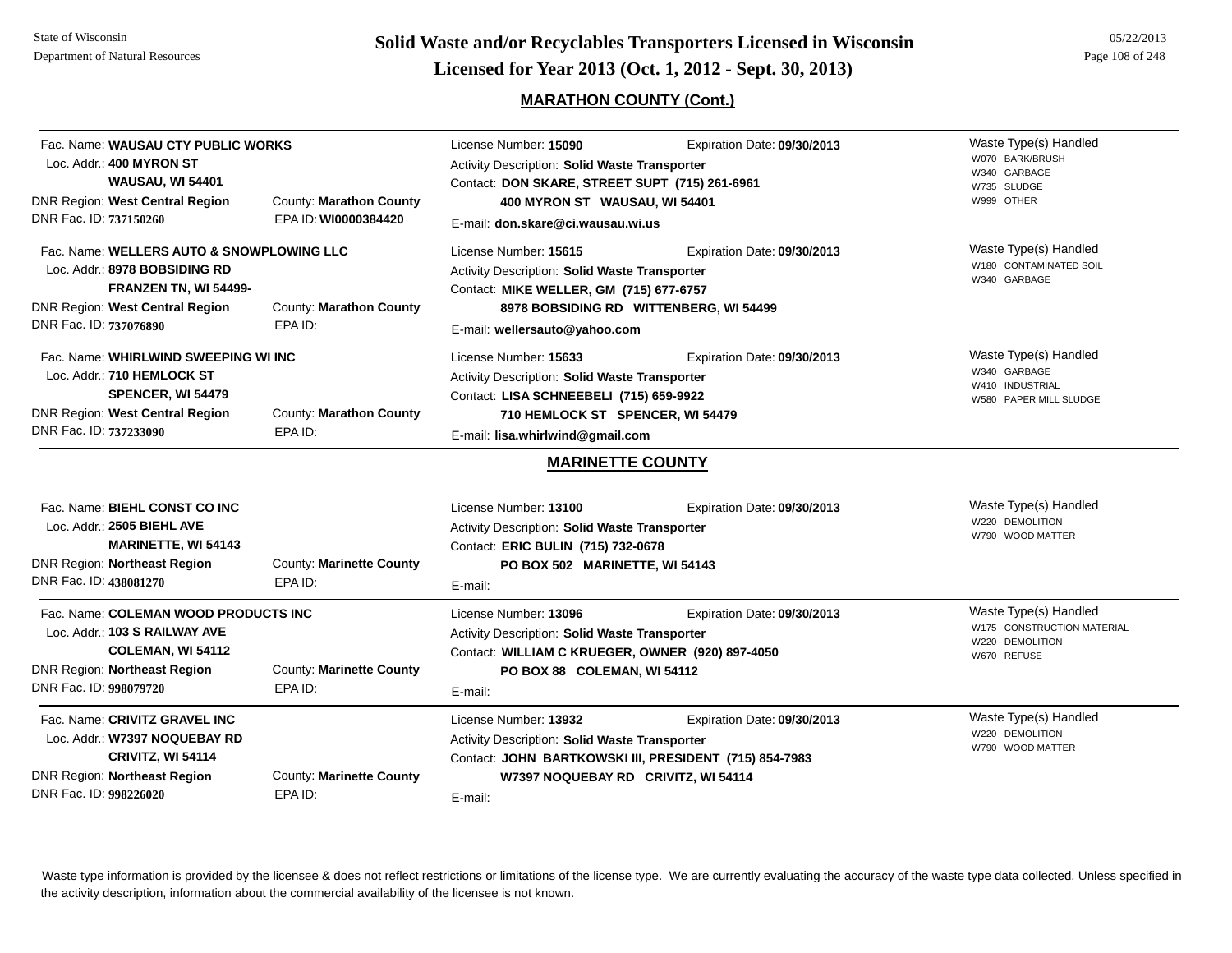**Page 109 of 248 <b>Licensed for Year 2013 (Oct. 1, 2012 - Sept. 30, 2013) Page 109 of 248 Licensed for Year 2013 (Oct. 1, 2012 - Sept. 30, 2013)** 

## **MARINETTE COUNTY (Cont.)**

| Fac. Name: DAVID BEHRENS CONST INC<br>Loc. Addr.: N6158 HWY 180<br><b>MARINETTE, WI 54143</b><br><b>DNR Region: Northeast Region</b><br>DNR Fac. ID: 998038580       | County: Marinette County<br>EPA ID: | License Number: 12914<br>Activity Description: Solid Waste/Recyclables Transporter<br>Contact: DAVID C BEHRENS, PRESIDENT (715) 735-3035<br>N6158 HWY 180 MARINETTE, WI 54143<br>E-mail: | Expiration Date: 09/30/2013                                                         | Waste Type(s) Handled<br>W220 DEMOLITION<br>W660 RECYCLABLE                                                                  |
|----------------------------------------------------------------------------------------------------------------------------------------------------------------------|-------------------------------------|------------------------------------------------------------------------------------------------------------------------------------------------------------------------------------------|-------------------------------------------------------------------------------------|------------------------------------------------------------------------------------------------------------------------------|
| Fac. Name: DENOWSKI TRUCKING<br>Loc. Addr.: N7437 HWY GG<br>CRIVITZ, WI 54114<br>DNR Region: Northeast Region<br>DNR Fac. ID: 438023190                              | County: Marinette County<br>EPA ID: | License Number: 14901<br><b>Activity Description: Solid Waste Transporter</b><br>Contact: BOB DENOWSKI, OWNER (715) 927-2756<br>N7437 HWY GG CRIVITZ, WI 54114<br>E-mail:                | Expiration Date: 09/30/2013                                                         | Waste Type(s) Handled<br>W070 BARK/BRUSH<br>W180 CONTAMINATED SOIL<br>W220 DEMOLITION<br>W280 FLY ASH                        |
| Fac. Name: M J B INDUSTRIES INC<br>Loc. Addr.: W1506 W CLEVELAND AVE<br>PESHTIGO, WI 54157<br><b>DNR Region: Northeast Region</b><br>DNR Fac. ID: 438082810          | County: Marinette County<br>EPA ID: | License Number: 12060<br>Activity Description: Solid Waste/Recyclables Transporter<br>Contact: MIKE BIEHL PRESIDENT (715) 735-9771<br>PO BOX 628 MARINETTE, WI 54143<br>E-mail:          | Expiration Date: 09/30/2013                                                         | Waste Type(s) Handled<br>W220 DEMOLITION                                                                                     |
| Fac. Name: MARINETTE CTY<br>Loc. Addr.: CTY GARAGE<br><b>MARINETTE, WI 54113</b><br><b>DNR Region: Northeast Region</b><br>DNR Fac. ID: 438009330                    | County: Marinette County<br>EPA ID: | License Number: 10252<br>Activity Description: Solid Waste/Recyclables Transporter<br>Contact: BRIAN MILLER, DIR PUB WKS (715) 732-5134<br>1905 HALL AVE MARINETTE, WI 54143<br>E-mail:  | Expiration Date: 09/30/2013                                                         | Waste Type(s) Handled<br>W340 GARBAGE<br>W530 NONCOMBUSTIBLE<br>W662 RECYCLABLE CONTAINER<br>W670 REFUSE<br>W790 WOOD MATTER |
| Fac. Name: MARKELL CO OF WISCONSIN<br>Loc. Addr.: W1597 CLEVELAND AVE<br><b>MARINETTE, WI 54143</b><br><b>DNR Region: Northeast Region</b><br>DNR Fac. ID: 438024180 | County: Marinette County<br>EPA ID: | License Number: 14911<br><b>Activity Description: Solid Waste Transporter</b><br>Contact: PETER FALK, PRES (715) 732-9355<br>PO BOX 442 MARINETTE, WI 54143<br>E-mail:                   | Expiration Date: 09/30/2013                                                         | Waste Type(s) Handled<br>W050 ASBESTOS<br>W220 DEMOLITION<br>W675 ROOFING/SHINGLES                                           |
| Fac. Name: PESHTIGO CTY<br>Loc. Addr.: 400 E FRONT ST<br>PESHTIGO, WI 54157<br><b>DNR Region: Northeast Region</b><br>DNR Fac. ID: 438009660                         | County: Marinette County<br>EPA ID: | License Number: 10480<br>Activity Description: Solid Waste Transporter<br>331 FRENCH ST PESHTIGO, WI 54157<br>E-mail: peshtigoengr@czwireless.net                                        | Expiration Date: 09/30/2013<br>Contact: GEORGE COWELL, CITY ENGINEER (715) 582-0545 | Waste Type(s) Handled<br>W340 GARBAGE<br>W530 NONCOMBUSTIBLE<br>W670 REFUSE<br>W770 TIRES<br>W790 WOOD MATTER                |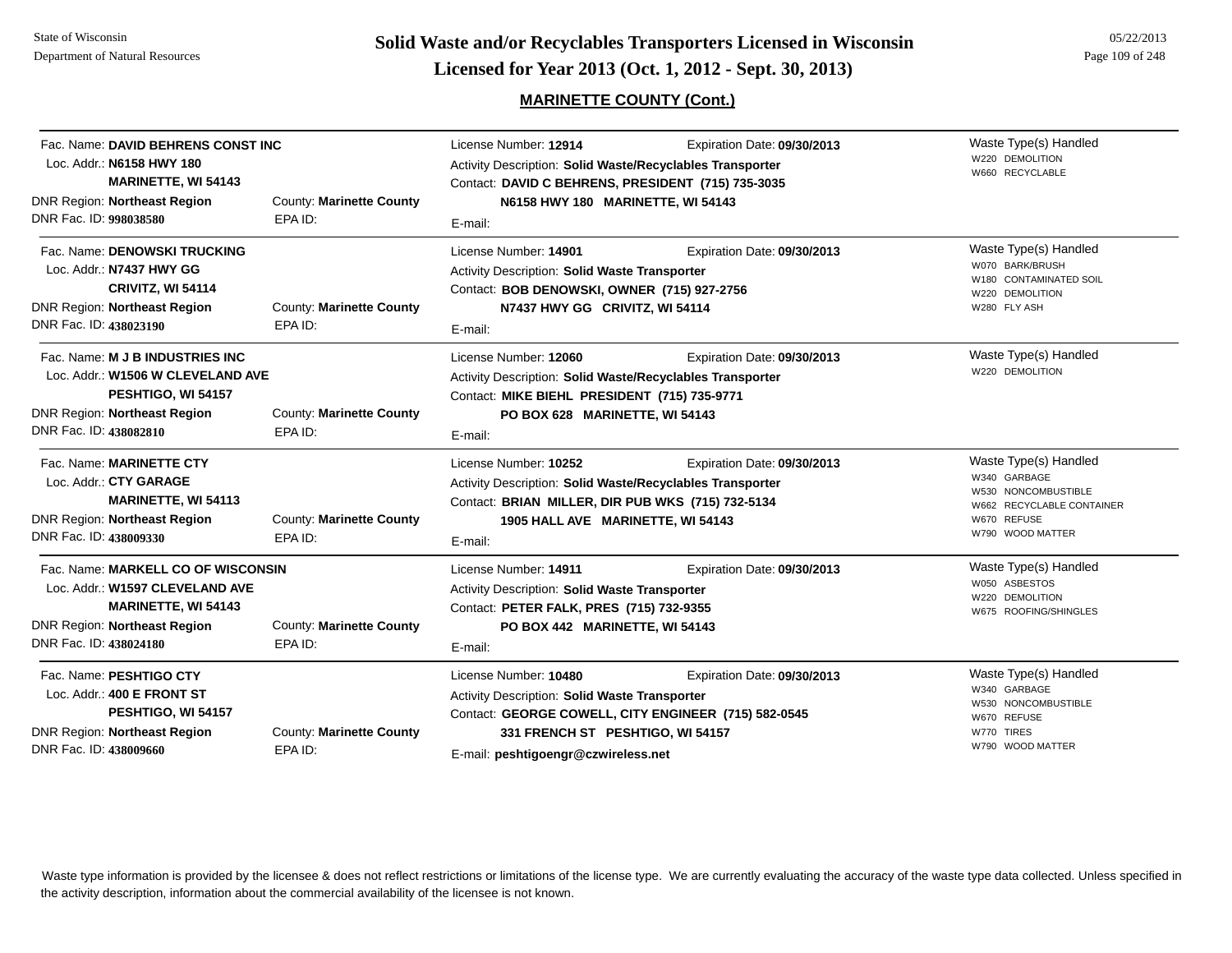# **MARINETTE COUNTY (Cont.)**

| Fac. Name: POUND TN<br>Loc. Addr.: W8484 HWY BE<br><b>POUND TN, WI 54112</b><br>DNR Region: Northeast Region<br>DNR Fac. ID: 999940260                                                                        | County: Marinette County<br>EPA ID: | License Number: 12426<br>Activity Description: Solid Waste/Recyclables Transporter<br>Contact: GERALD HEROUX, CHAIRMAN (920) 897-4211<br>W8484 HWY B COLEMAN, WI 54112                               | Expiration Date: 09/30/2013                                                    | Waste Type(s) Handled<br>W340 GARBAGE<br>W530 NONCOMBUSTIBLE<br>W670 REFUSE                                                                                                                                                    |
|---------------------------------------------------------------------------------------------------------------------------------------------------------------------------------------------------------------|-------------------------------------|------------------------------------------------------------------------------------------------------------------------------------------------------------------------------------------------------|--------------------------------------------------------------------------------|--------------------------------------------------------------------------------------------------------------------------------------------------------------------------------------------------------------------------------|
| Fac. Name: POUND VIL<br>Loc. Addr.: 4011 BUSINESS HWY 141<br><b>POUND, WI 54161</b><br><b>DNR Region: Northeast Region</b><br>DNR Fac. ID: 438108990                                                          | County: Marinette County<br>EPA ID: | E-mail:<br>License Number: 14422<br>Activity Description: Solid Waste Transporter<br>Contact: KEVIN SCHUTTE, ADMINISTRATOR (920) 897-4307<br>PO BOX 127 POUND, WI 54161<br>E-mail: vopks@hotmail.com | Expiration Date: 09/30/2013                                                    | Waste Type(s) Handled<br>W340 GARBAGE                                                                                                                                                                                          |
| Fac. Name: RICHLEN EXCAVATING INC<br>Loc. Addr.: W8983 CTH A<br>CRIVITZ, WI 54114<br><b>DNR Region: Northeast Region</b><br>DNR Fac. ID: 438026710                                                            | County: Marinette County<br>EPA ID: | License Number: 15200<br><b>Activity Description: Solid Waste/Recyclables Transporter</b><br>Contact: JIM RICHLEN, PRES (715) 854-7928<br>W8983 CTH A CRIVITZ, WI 54114<br>E-mail:                   | Expiration Date: 09/30/2013                                                    | Waste Type(s) Handled<br>W050 ASBESTOS<br>W070 BARK/BRUSH<br>W180 CONTAMINATED SOIL<br>W220 DEMOLITION<br>W280 FLY ASH<br>W290 FOUNDRY<br>W340 GARBAGE<br>W410 INDUSTRIAL<br>W580 PAPER MILL SLUDGE<br>W770 TIRES<br>W800 YARD |
| Fac. Name: SCHNEIDERS IRON & METAL INC<br>Loc. Addr.: HWY 180<br><b>MARINETTE, WI 54143</b><br><b>DNR Region: Northeast Region</b><br>DNR Fac. ID: 438006250                                                  | County: Marinette County<br>EPA ID: | License Number: 13886<br><b>Activity Description: Solid Waste Transporter</b><br>Contact: RONALD SCHNEIDER, PRES (906) 774-0644<br>1929 ELMER ST NIAGARA, WI 54151<br>E-mail:                        | Expiration Date: 09/30/2013                                                    | Waste Type(s) Handled<br>W770 TIRES                                                                                                                                                                                            |
| Fac. Name: SCOTT ANDERSON CONST INC<br>Loc. Addr.: W4349 PORTERFIELD LAKE RD<br>PORTERFIELD, WI 54159<br><b>DNR Region: Northeast Region</b><br>County: Marinette County<br>DNR Fac. ID: 998038470<br>EPA ID: |                                     | License Number: 12913<br>Activity Description: Solid Waste Transporter<br>Contact: SCOTT ANDERSON, PRES (715) 789-2409<br>E-mail: darmaye@hotmail.com                                                | Expiration Date: 09/30/2013<br>W4349 PORTERFIELD LAKE RD PORTERFIELD, WI 54159 | Waste Type(s) Handled<br>W050 ASBESTOS<br>W070 BARK/BRUSH<br>W220 DEMOLITION                                                                                                                                                   |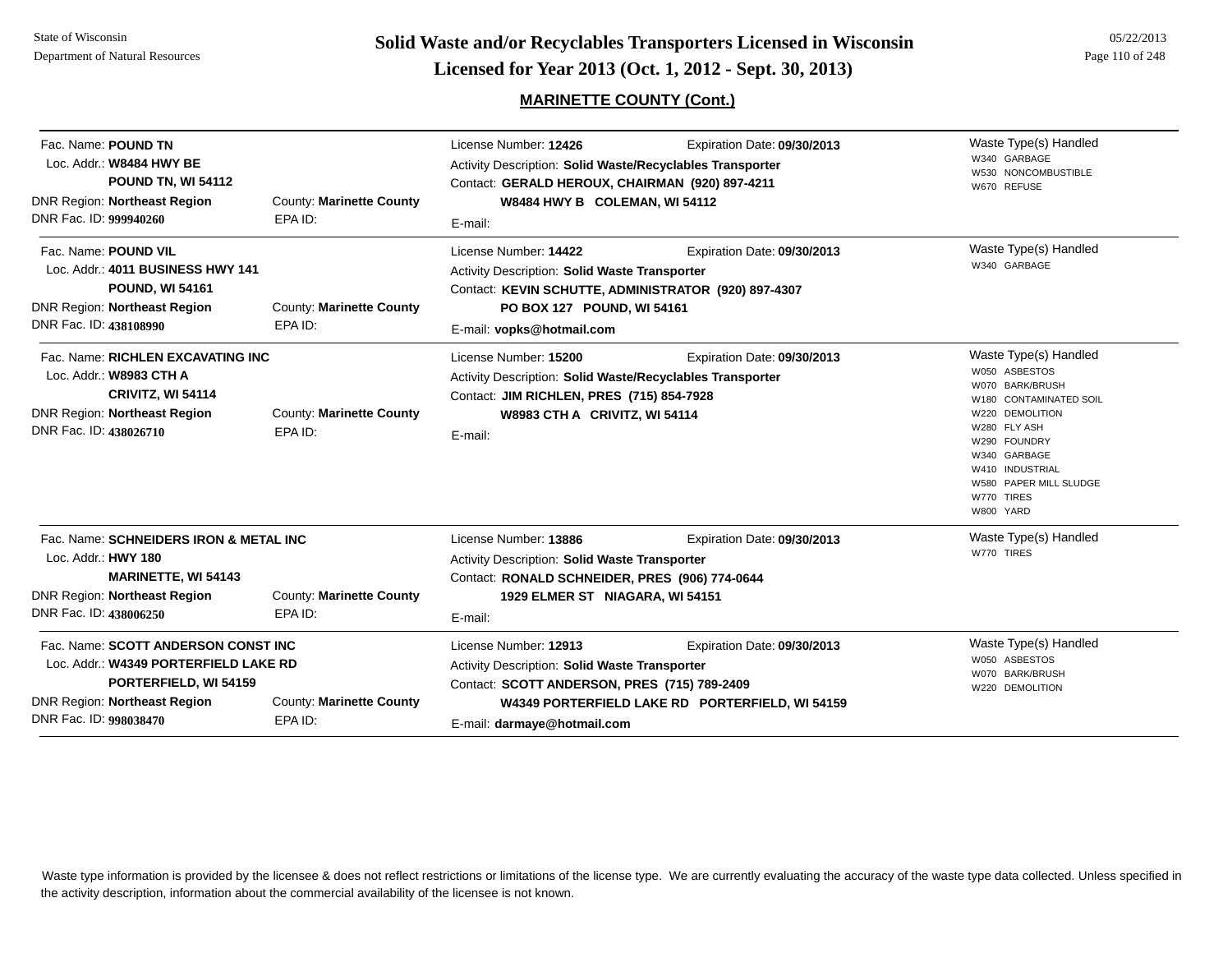#### State of WisconsinDepartment of Natural Resources

**Page 111 of 248 <b>Licensed for Year 2013 (Oct. 1, 2012 - Sept. 30, 2013) Page 111 of 248 Licensed for Year 2013 (Oct. 1, 2012 - Sept. 30, 2013)** 

#### **MARQUETTE COUNTY**

Waste Type(s) Handled W661 RECYCLABLE PAPERW662 RECYCLABLE CONTAINER Fac. Name: **SHIRLEY ROSANSKE**Loc. Addr.: **W5437 ELK AVEHARRIS TN, WI 53964** DNR Region: **Northeast Region** DNR Fac. ID: **998268370**County: **Marquette County** EPA ID:License Number: **13568** Expiration Date: **09/30/2013**  Activity Description: **Recyclables Transporter** Contact: **SHIRLEY ROSANSKE, OWNER (608) 296-3088** E-mail: **W5437 ELK AVE WESTFIELD, WI 53964 MENOMINEE COUNTY**Waste Type(s) Handled W070 BARK/BRUSHW180 CONTAMINATED SOILW220 DEMOLITIONW280 FLY ASHW800 YARDFac. Name: **TOO TALL TRUCKING INC**Loc. Addr.: **W709 TWIN OAKSKESHENA, WI 54135** DNR Region: **Northeast Region** DNR Fac. ID: **440001100**County: **Menominee County** EPA ID:License Number: **15273** Expiration Date: **09/30/2013**  Activity Description: **Solid Waste/Recyclables Transporter** Contact: **FRANCIS D KITSON, PRES (715) 799-4092** E-mail: **fkitson@frontiernet.net W709 TWIN OAKS KESHENA, WI 54135 MILWAUKEE COUNTY**Waste Type(s) Handled W040 APPLIANCESW070 BARK/BRUSHW220 DEMOLITIONW340 GARBAGEW661 RECYCLABLE PAPERW770 TIRESW999 OTHERFac. Name: **1 800 GOT JUNK?**Loc. Addr.: **11300 W BURLEIGH STE AWAUWATOSA, WI 53222** DNR Region: **Southeast Region** DNR Fac. ID: **341196020**County: **Milwaukee County** EPA ID:License Number: **15101** Expiration Date: **09/30/2013**  Activity Description: **Solid Waste/Recyclables Transporter** Contact: **TODD M YERGENS, OWNER (262) 436-1307** E-mail: **wisconsin@1800gotjunk.com 11300 W BURLEIGH STE A WAUWATOSA, WI 53222** Waste Type(s) Handled W530 NONCOMBUSTIBLEFac. Name: **3G TRUCKING LLC**Loc. Addr.: **3249 W COLONY DRGREENFIELD, WI 53221** DNR Region: **Southeast Region** DNR Fac. ID: **341218790**County: **Milwaukee County** EPA ID:License Number: **15801** Expiration Date: **09/30/2013**  Activity Description: **Solid Waste Transporter** Contact: **KRISTI PROKOP, MANAGER (414) 587-4458** E-mail: **3gtrkg@gmail.com 3249 W COLONY DR GREENFIELD, WI 53221** Waste Type(s) Handled W999 OTHERFac. Name: **ACE ELECTRIC SEWER CLEANERS**Loc. Addr.: **6033 W BLUEMOUND RDMILWAUKEE, WI 53213** DNR Region: **Southeast Region** DNR Fac. ID: **241220100**County: **Milwaukee County** EPA ID: **WID000713446**License Number: **14722** Expiration Date: **09/30/2013**  Activity Description: **Solid Waste Transporter** Contact: **NORM KEEKER, OWNER/MEMBER (414) 476-7035** E-mail: **norman.keeker@sbcglobal.net 6033 W BLUEMOUND RD MILWAUKEE, WI 53213-4180**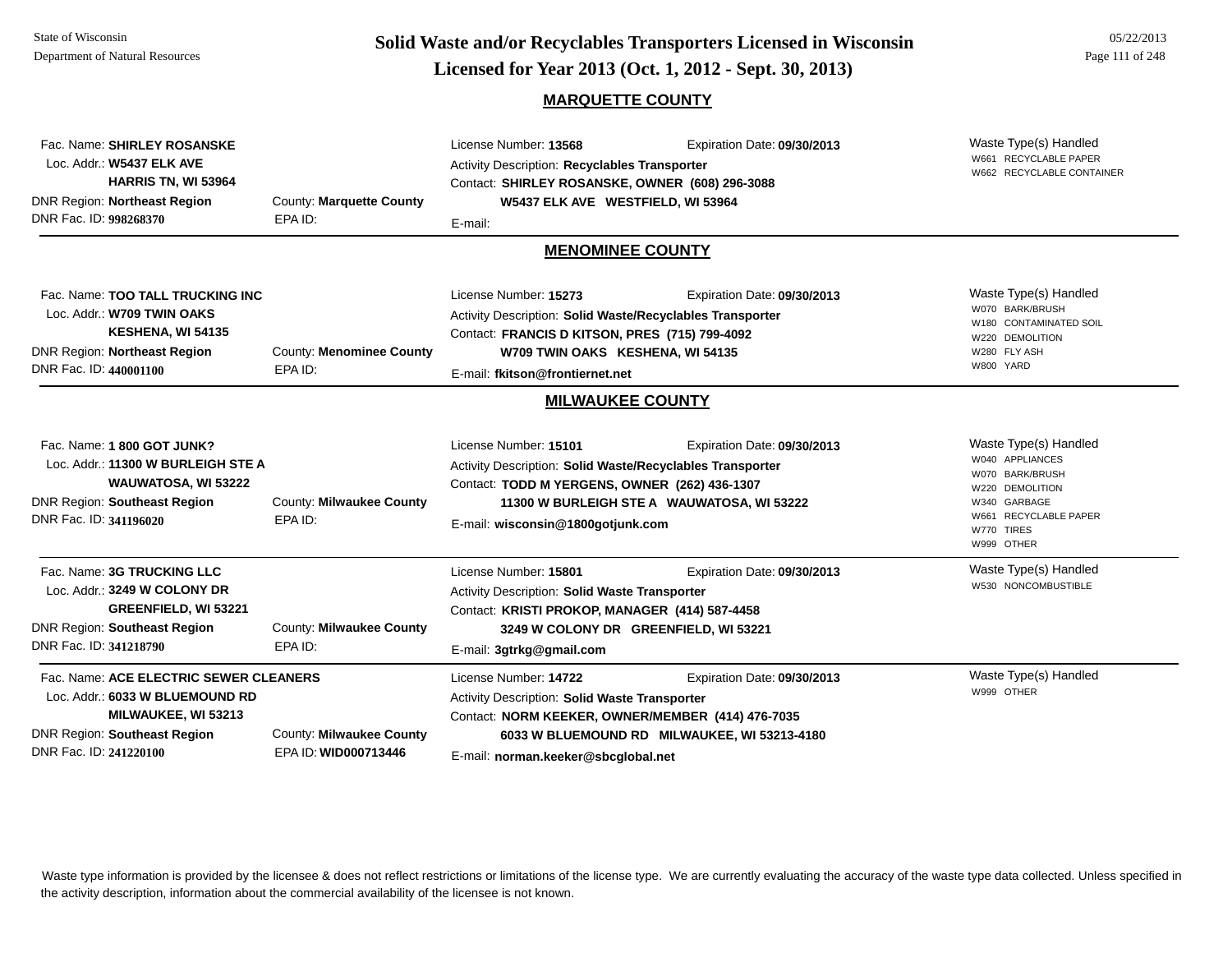State of WisconsinDepartment of Natural Resources

**Page 112 of 248 <b>Licensed for Year 2013 (Oct. 1, 2012 - Sept. 30, 2013) Page 112 of 248 Licensed for Year 2013 (Oct. 1, 2012 - Sept. 30, 2013)** 

# **MILWAUKEE COUNTY (Cont.)**

| Loc. Addr.: 3723 N 22ND ST<br><b>DNR Region: Southeast Region</b><br>DNR Fac. ID: 341133650                                                                                                                    | Fac. Name: ADKINS FAMILY ENTERPRISE LLC<br>MILWAUKEE, WI 53206<br>County: Milwaukee County<br>EPA ID:                                     | License Number: 15818<br>Activity Description: Solid Waste/Recyclables Transporter<br>Contact: DARNELL ADKINS SR, OWNER (414) 544-1349<br>3723 N 22ND ST MILWAUKEE, WI 53206<br>E-mail: darnell.adkins@ymail.com | Expiration Date: 09/30/2013                                                                                                            | Waste Type(s) Handled<br>W170 CONCRETE<br>W340 GARBAGE<br>W675 ROOFING/SHINGLES<br>W790 WOOD MATTER                                                                                                                                                                                                                                                                                  |
|----------------------------------------------------------------------------------------------------------------------------------------------------------------------------------------------------------------|-------------------------------------------------------------------------------------------------------------------------------------------|------------------------------------------------------------------------------------------------------------------------------------------------------------------------------------------------------------------|----------------------------------------------------------------------------------------------------------------------------------------|--------------------------------------------------------------------------------------------------------------------------------------------------------------------------------------------------------------------------------------------------------------------------------------------------------------------------------------------------------------------------------------|
| Loc. Addr.: 3801K W MCKINLEY AVE<br><b>DNR Region: Southeast Region</b><br>DNR Fac. ID: 241763720                                                                                                              | Fac. Name: ADVANCED WASTE SERV INC - ADV. WASTE CARRIER<br>MILWAUKEE, WI 53208<br><b>County: Milwaukee County</b><br>EPA ID: WI0000815381 | License Number: 13822<br>Activity Description: Solid Waste/Recyclables Transporter<br>E-mail: jwalsh@advancedwasteservices.com                                                                                   | Expiration Date: 09/30/2013<br>Contact: JOE WALSH, OPERATION MGR (414) 475-3100 x7921<br>1126 S 70TH ST STE N408B WEST ALLIS, WI 53214 | Waste Type(s) Handled<br>W033 ANTIFREEZE<br>W080 BATTERIES<br>W110 BOTTOM ASH<br>W180 CONTAMINATED SOIL<br>W190 COOLANTS<br>W210 CUTTING OIL<br>W275 FLUORESCENT BULBS<br>W280 FLY ASH<br>W290 FOUNDRY<br>W340 GARBAGE<br>W395 INCANDESCENT BULBS<br>W485 MERCURY VAPOR LAMPS<br>W533 NON HAZARDOUS WASTE<br><b>W540 OIL</b><br>W580 PAPER MILL SLUDGE<br>W670 REFUSE<br>W735 SLUDGE |
| Fac. Name: BADGER ASBESTOS & MOLD ABATEMENT<br>Loc. Addr.: 1306B E BOLIVAR AVE<br>ST FRANCIS, WI 53235<br><b>DNR Region: Southeast Region</b><br>County: Milwaukee County<br>DNR Fac. ID: 341161148<br>EPA ID: |                                                                                                                                           | License Number: 15175<br>Activity Description: Solid Waste Transporter<br>E-mail:                                                                                                                                | Expiration Date: 09/30/2013<br>Contact: MARK ANDRUS, PRESIDENT/OWNER (414) 617-6200<br>5255 S BRENNAN DR NEW BERLIN, WI 53146          | Waste Type(s) Handled<br>W050 ASBESTOS<br>W220 DEMOLITION                                                                                                                                                                                                                                                                                                                            |
| Loc. Addr.: 5611 W HEMLOCK ST<br><b>DNR Region: Southeast Region</b><br>DNR Fac. ID: 241384000                                                                                                                 | Fac. Name: BADGER DISPOSAL OF WI INC<br><b>MILWAUKEE, WI 53223</b><br>County: Milwaukee County<br>EPA ID: WID988580056                    | License Number: 14579<br>Activity Description: Solid Waste Transporter<br>Contact: HENRY J KRIER, PRESIDENT (414) 760-9175 x224<br>E-mail: henry@badgerdisposal.com                                              | Expiration Date: 09/30/2013<br>5611 W HEMLOCK ST MILWAUKEE, WI 53223                                                                   | Waste Type(s) Handled<br>W033 ANTIFREEZE<br>W180 CONTAMINATED SOIL<br>W999 OTHER                                                                                                                                                                                                                                                                                                     |
| Fac. Name: BAYSIDE VIL CLNSWP<br>Loc. Addr.: 9075 N REGENT RD<br><b>DNR Region: Southeast Region</b><br>DNR Fac. ID: 241086780                                                                                 | <b>BAYSIDE, WI 53217</b><br><b>County: Milwaukee County</b><br>EPA ID: WIR000018358                                                       | License Number: 10423<br>Activity Description: Solid Waste Transporter<br>Contact: ANDY PEDERSON (414) 351-8811<br>E-mail: apederson@bayside-wi.gov                                                              | Expiration Date: 09/30/2013<br>9075 N REGENT RD MILWAUKEE, WI 53217                                                                    | Waste Type(s) Handled<br>W530 NONCOMBUSTIBLE<br>W660 RECYCLABLE<br>W661 RECYCLABLE PAPER<br>W670 REFUSE<br>W800 YARD                                                                                                                                                                                                                                                                 |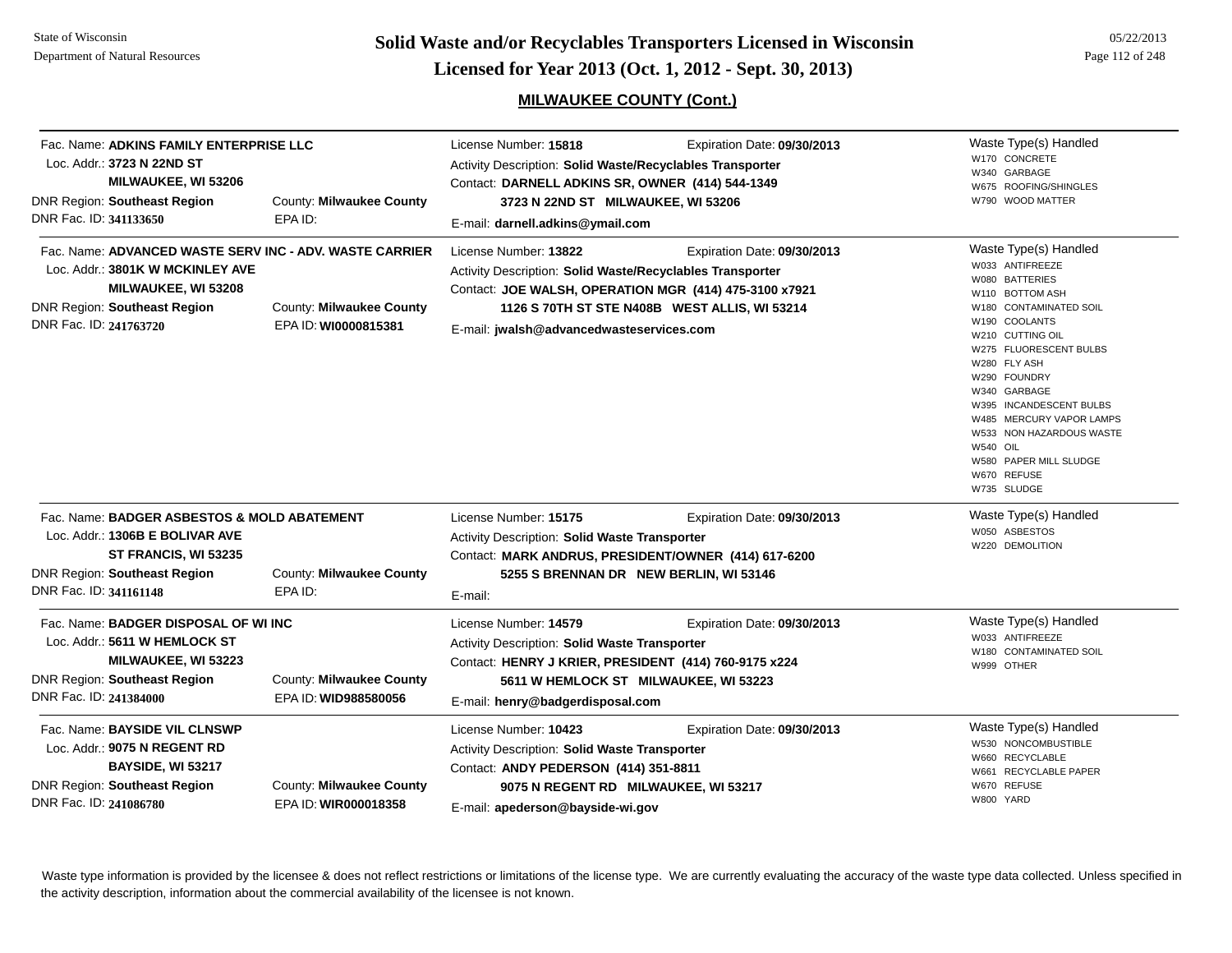## **MILWAUKEE COUNTY (Cont.)**

| Fac. Name: BEELINE DISPOSAL INC<br>Loc. Addr.: 1623 S 38TH ST<br>MILWAUKEE, WI 53215<br><b>DNR Region: Southeast Region</b><br>DNR Fac. ID: 241247270                     | County: Milwaukee County<br>EPA ID:              | License Number: 14733<br>Activity Description: Solid Waste Transporter<br>Contact: MICHAEL LINDHOLM, OWNER (414) 643-0888<br>E-mail:                                                                           | Expiration Date: 09/30/2013<br>PO BOX 341693 MILWAUKEE, WI 53234-1693                                                               | Waste Type(s) Handled<br>W220 DEMOLITION<br>W340 GARBAGE                                                                                                                                                          |
|---------------------------------------------------------------------------------------------------------------------------------------------------------------------------|--------------------------------------------------|----------------------------------------------------------------------------------------------------------------------------------------------------------------------------------------------------------------|-------------------------------------------------------------------------------------------------------------------------------------|-------------------------------------------------------------------------------------------------------------------------------------------------------------------------------------------------------------------|
| Fac. Name: BLACKHAWK INDUSTRIAL DISTRIBUTION<br>Loc. Addr.: 435 S 116TH ST<br>WEST ALLIS, WI 53214<br><b>DNR Region: Southeast Region</b><br>DNR Fac. ID: 241174670       | County: Milwaukee County<br>EPA ID: WIR000008672 | License Number: 11721<br>Activity Description: Solid Waste Transporter<br>E-mail: fsc@netwurx.net                                                                                                              | Expiration Date: 09/30/2013<br>Contact: DENNIS HUFFMAN, ACCOUNTING MGR (608) 757-0500<br>4703 DRESSER DR JANESVILLE, WI 53546       | Waste Type(s) Handled<br>W190 COOLANTS<br>W210 CUTTING OIL<br><b>W540 OIL</b><br>W190 COOLANTS<br>W210 CUTTING OIL<br>W540 OIL                                                                                    |
| Fac. Name: C G ENTERPRISES<br>Loc. Addr.: 1112 MARSHALL AVE<br><b>SOUTH MILWAUKEE, WI 53172</b><br><b>DNR Region: Southeast Region</b><br>DNR Fac. ID: 341161260          | County: Milwaukee County<br>EPA ID:              | License Number: 15197<br>Activity Description: Solid Waste/Recyclables Transporter<br>Contact: CHARLES GEORGE, OWNER (414) 764-3759<br>E-mail: cgenterprises1985@yahoo.com                                     | Expiration Date: 09/30/2013<br>1112 MARSHALL AVE SOUTH MILWAUKEE, WI 53172                                                          | Waste Type(s) Handled<br>W050 ASBESTOS<br>W070 BARK/BRUSH<br>W180 CONTAMINATED SOIL<br>W220 DEMOLITION<br>W280 FLY ASH<br>W290 FOUNDRY<br>W340 GARBAGE<br>W410 INDUSTRIAL<br>W580 PAPER MILL SLUDGE<br>W770 TIRES |
| Fac. Name: C W PURPERO INC<br>Loc. Addr.: 5770 S 13TH ST<br><b>MILWAUKEE, WI 53221</b><br><b>DNR Region: Southeast Region</b><br>DNR Fac. ID: 241205800                   | County: Milwaukee County<br>EPA ID:              | License Number: 10812<br>Activity Description: Solid Waste Transporter<br>E-mail:                                                                                                                              | Expiration Date: 09/30/2013<br>Contact: ANTHONY J VODNIK IV, VICE-PRESIDENT (414) 856-2850<br>1190 W RAWSON AVE OAK CREEK, WI 53154 | Waste Type(s) Handled<br>W180 CONTAMINATED SOIL<br>W530 NONCOMBUSTIBLE                                                                                                                                            |
| Fac. Name: COMMERCIAL RUBBISH COLLECTION LLC<br>Loc. Addr.: 4038 S ALEXANDER AVE<br>ST FRANCIS, WI 53235<br><b>DNR Region: Southeast Region</b><br>DNR Fac. ID: 241206570 | County: Milwaukee County<br>EPA ID:              | License Number: 10218<br>Activity Description: Solid Waste/Recyclables Transporter<br>Contact: THOMAS AHMAD, MEMBER (414) 747-0770<br>E-mail:                                                                  | Expiration Date: 09/30/2013<br>4038 S ALEXANDER AVE ST FRANCIS, WI 53235                                                            | Waste Type(s) Handled<br>W530 NONCOMBUSTIBLE<br>W661 RECYCLABLE PAPER<br>W662 RECYCLABLE CONTAINER<br>W670 REFUSE<br>W790 WOOD MATTER                                                                             |
| Fac. Name: CUDAHY CTY<br>Loc. Addr.: 5050 S LAKE DR<br>CUDAHY, WI 53110-6106<br><b>DNR Region: Southeast Region</b><br>DNR Fac. ID: 241206790                             | County: Milwaukee County<br>EPA ID:              | License Number: 10040<br>Activity Description: Solid Waste/Recyclables Transporter<br>Contact: ALLEN HENDRICKSON FOREMAN (414) 769-2225<br>5050 S LAKE DR CUDAHY, WI 53110-6106<br>E-mail: aph@ci.cudahy.wi.us | Expiration Date: 09/30/2013                                                                                                         | Waste Type(s) Handled<br>W340 GARBAGE<br>W530 NONCOMBUSTIBLE<br>W661 RECYCLABLE PAPER<br>W662 RECYCLABLE CONTAINER<br>W670 REFUSE<br>W790 WOOD MATTER                                                             |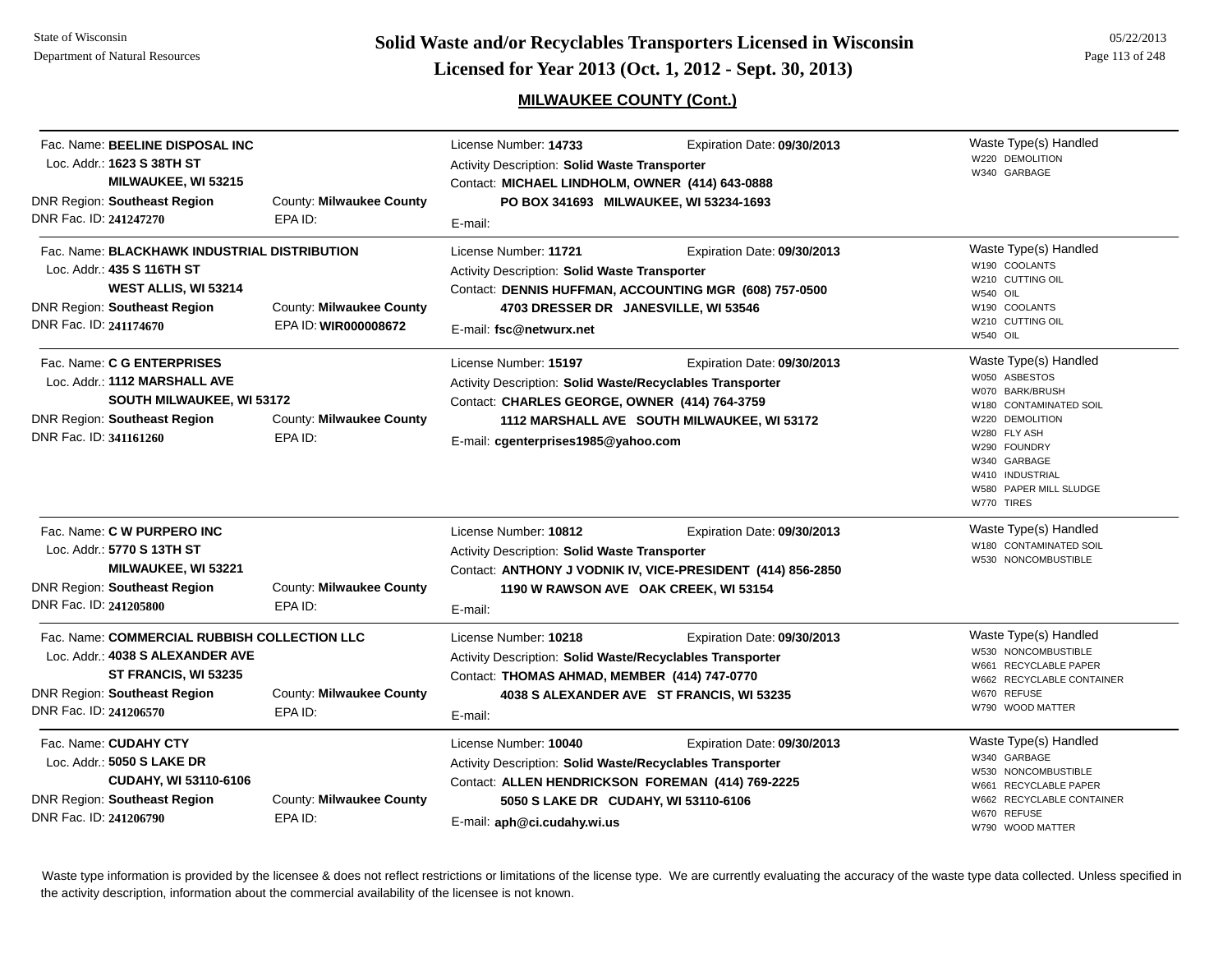**Page 114 of 248 <b>Licensed for Year 2013 (Oct. 1, 2012 - Sept. 30, 2013) Page 114 of 248 Licensed for Year 2013 (Oct. 1, 2012 - Sept. 30, 2013)** 

05/22/2013

## **MILWAUKEE COUNTY (Cont.)**

| Fac. Name: CUSTOM CRAFT ENVIRONMENTAL<br>Loc. Addr.: 11200 W CLEVELAND AVE STE E-7<br><b>MILWAUKEE, WI 53227</b><br><b>DNR Region: Southeast Region</b><br>DNR Fac. ID: 341221540                  | County: Milwaukee County<br>EPA ID:              | License Number: 15806<br>Activity Description: Solid Waste Transporter<br>Contact: RICH REIMER, OWNER (262) 305-7221<br>11200 W CLEVELAND AVE STE E-7 MILWAUKEE, WI 53227<br>E-mail: customcraftenvironmental@yahoo.com | Waste Type(s) Handled<br>W050 ASBESTOS                                                                                             |                                                                                                                                                                                                                                                                                                                                                                                                                                                                                |
|----------------------------------------------------------------------------------------------------------------------------------------------------------------------------------------------------|--------------------------------------------------|-------------------------------------------------------------------------------------------------------------------------------------------------------------------------------------------------------------------------|------------------------------------------------------------------------------------------------------------------------------------|--------------------------------------------------------------------------------------------------------------------------------------------------------------------------------------------------------------------------------------------------------------------------------------------------------------------------------------------------------------------------------------------------------------------------------------------------------------------------------|
| Fac. Name: DAHLMAN CONST CO<br>Loc. Addr.: 4200 N LYDELL AVE<br><b>GLENDALE, WI 53217-8011</b><br><b>DNR Region: Southeast Region</b><br>DNR Fac. ID: 241397530                                    | County: Milwaukee County<br>EPA ID: WID988590626 | License Number: 13206<br><b>Activity Description: Solid Waste Transporter</b><br>E-mail: terry@dahlmancc.com                                                                                                            | Expiration Date: 09/30/2013<br>Contact: JOHN H DAHLMAN JR, VICE PRESIDENT (414) 962-3102<br>PO BOX 170110 MILWAUKEE, WI 53217-8011 | Waste Type(s) Handled<br>W220 DEMOLITION                                                                                                                                                                                                                                                                                                                                                                                                                                       |
| Fac. Name: DAKOTA INTERTEK CORP<br>Loc. Addr.: 16600 W NATIONAL AVE<br><b>NEW BERLIN, WI 53151</b><br><b>DNR Region: Southeast Region</b><br>DNR Fac. ID: 241988010                                | County: Milwaukee County<br>EPA ID:              | License Number: 13303<br><b>Activity Description: Solid Waste Transporter</b><br>Contact: WENBIN YUAN, CEO (262) 784-8844<br>E-mail: wenbin@dakotaintertekcorp.com                                                      | Expiration Date: 09/30/2013<br>16600 W NATIONAL AVE NEW BERLIN, WI 53151                                                           | Waste Type(s) Handled<br>W033 ANTIFREEZE<br>W180 CONTAMINATED SOIL<br>W190 COOLANTS<br>W210 CUTTING OIL<br>W220 DEMOLITION<br>W275 FLUORESCENT BULBS<br>W333 FUEL-OIL SLUDGE<br>W395 INCANDESCENT BULBS<br>W485 MERCURY VAPOR LAMPS<br>W533 NON HAZARDOUS WASTE<br>W630 PLASTIC<br>W660 RECYCLABLE<br>W710 SCRAP METAL<br>W760 TANK SLUDGE<br>W180 CONTAMINATED SOIL<br>W220 DEMOLITION<br>W533 NON HAZARDOUS WASTE<br>W660 RECYCLABLE<br>W710 SCRAP METAL<br>W760 TANK SLUDGE |
| Fac. Name: DEANGELIS CONSTRUCTION LLC<br>Loc. Addr.: 8439 W LYNX AVE<br>MILWAUKEE, WI 53225<br><b>DNR Region: Southeast Region</b><br>DNR Fac. ID: 341142780                                       | County: Milwaukee County<br>EPA ID:              | License Number: 15169<br>Activity Description: Solid Waste/Recyclables Transporter<br>Contact: JOHN DEANGELIS, OWNER (414) 881-9215<br>E-mail: deangelisconstruction@gmail.com                                          | Expiration Date: 09/30/2013<br>1104 OAKWOOD MANOR DR HUBERTUS, WI 53033                                                            | Waste Type(s) Handled<br>W180 CONTAMINATED SOIL                                                                                                                                                                                                                                                                                                                                                                                                                                |
| Fac. Name: DETHARDT TRUCKING INC<br>Loc. Addr.: 7316 S NORTH CAPE RD<br>FRANKLIN, WI 53132<br><b>DNR Region: Southeast Region</b><br>County: Milwaukee County<br>DNR Fac. ID: 998053430<br>EPA ID: |                                                  | License Number: 13009<br><b>Activity Description: Solid Waste Transporter</b><br>Contact: BEV DETHARDT, OWNER (414) 529-1813<br>E-mail:                                                                                 | Expiration Date: 09/30/2013<br>7316 S NORTH CAPE RD FRANKLIN, WI 53132                                                             | Waste Type(s) Handled<br>W180 CONTAMINATED SOIL                                                                                                                                                                                                                                                                                                                                                                                                                                |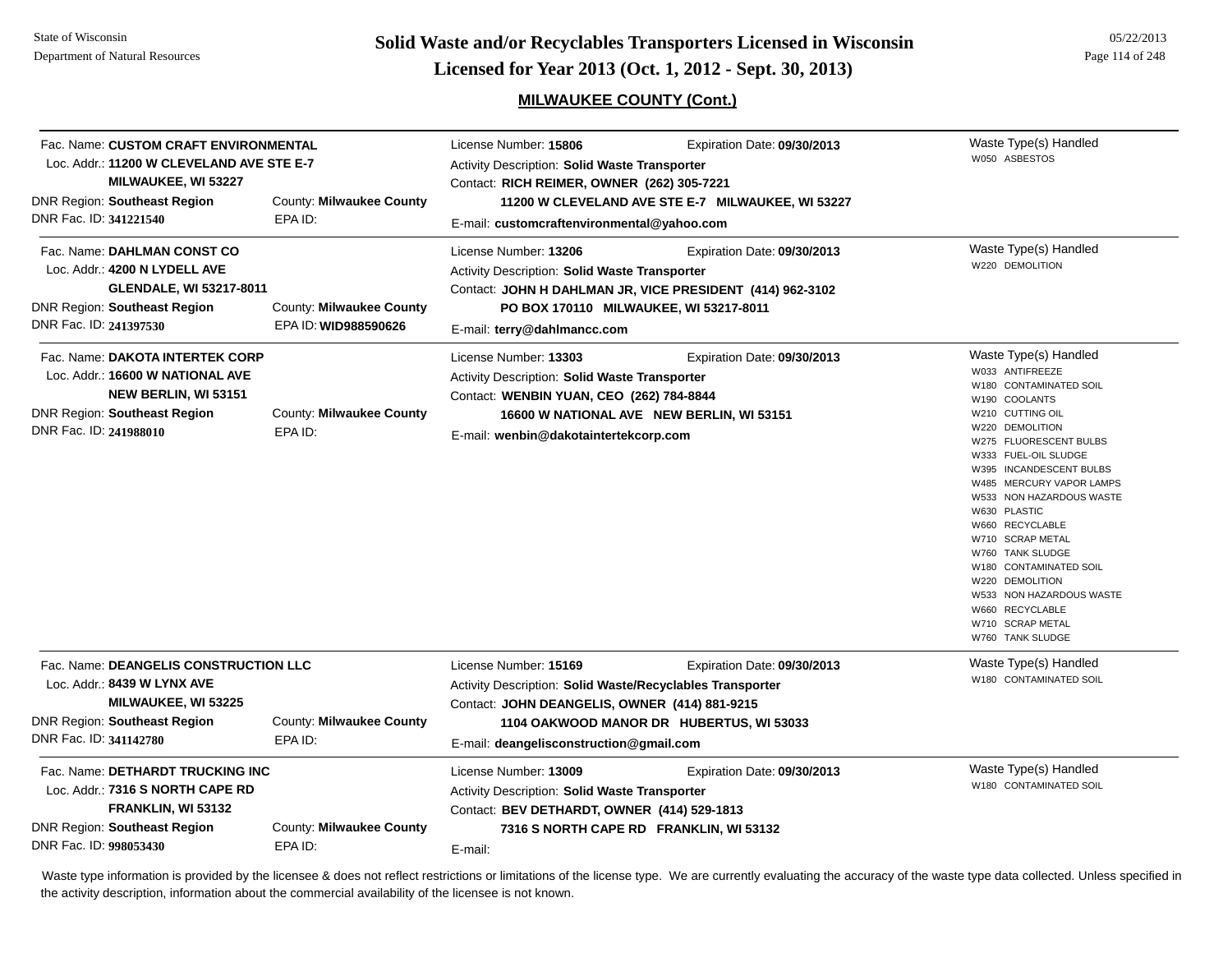#### State of Wisconsin Department of Natural Resources

**Page 115 of 248 <b>Licensed for Year 2013 (Oct. 1, 2012 - Sept. 30, 2013) Page 115 of 248 Licensed for Year 2013 (Oct. 1, 2012 - Sept. 30, 2013)** 

# **MILWAUKEE COUNTY (Cont.)**

| Fac. Name: ECONOMY LAMP CO<br>Loc. Addr.: 4611 W NATIONAL AVE<br>MILWAUKEE, WI 53214<br><b>DNR Region: Southeast Region</b><br>DNR Fac. ID: 998277720                    | County: Milwaukee County<br>EPA ID:              | License Number: 13644<br>Activity Description: Solid Waste/Recyclables Transporter<br>Contact: CHUCK SEIDEL, OWNER (414) 671-0370<br>E-mail:                                         | Expiration Date: 09/30/2013<br>4611 W NATIONAL AVE MILWAUKEE, WI 53214                                                                   | Waste Type(s) Handled<br>W275 FLUORESCENT BULBS<br>W395 INCANDESCENT BULBS                                                                                                                                |
|--------------------------------------------------------------------------------------------------------------------------------------------------------------------------|--------------------------------------------------|--------------------------------------------------------------------------------------------------------------------------------------------------------------------------------------|------------------------------------------------------------------------------------------------------------------------------------------|-----------------------------------------------------------------------------------------------------------------------------------------------------------------------------------------------------------|
| Fac. Name: EDGERTON TRUCKING INC<br>Loc. Addr.: 545 W RYAN RD<br>OAK CREEK, WI 53154<br><b>DNR Region: Southeast Region</b><br>DNR Fac. ID: 341187000                    | County: Milwaukee County<br>EPA ID:              | License Number: 12858<br><b>Activity Description: Solid Waste Transporter</b><br>PO BOX 901 OAK CREEK, WI 53154-0901<br>E-mail: twolf@edgertoncontractors.com                        | Expiration Date: 09/30/2013<br>Contact: THOMAS P WOLF, SECRETARYTREASURE (414) 764-4443                                                  | Waste Type(s) Handled<br>W180 CONTAMINATED SOIL<br>W340 GARBAGE<br>W670 REFUSE<br>W790 WOOD MATTER<br>W800 YARD<br>W180 CONTAMINATED SOIL<br>W340 GARBAGE<br>W670 REFUSE<br>W790 WOOD MATTER<br>W800 YARD |
| Fac. Name: ELITE ENVIRONMENTAL CORPORATION<br>Loc. Addr.: 360C S CURTIS RD<br>WEST ALLIS, WI 53214<br><b>DNR Region: Southeast Region</b><br>DNR Fac. ID: 241219000      | County: Milwaukee County<br>EPA ID: WIR000140988 | License Number: 15592<br>Activity Description: Solid Waste/Recyclables Transporter<br>Contact: KEVIN CROSBY, PRESIDENT (414) 507-5060<br>E-mail: kroz2004@gmail.com                  | Expiration Date: 09/30/2013<br>5760 S 108TH ST STE 126 HALES CORNERS, WI 53130                                                           | Waste Type(s) Handled<br>W410 INDUSTRIAL<br><b>W540 OIL</b>                                                                                                                                               |
| Fac. Name: EXCEL DISPOSAL OF WISCONSIN LLC<br>Loc. Addr.: 11410 W BROWN DEER RD<br>MILWAUKEE, WI 53224<br><b>DNR Region: Southeast Region</b><br>DNR Fac. ID: 341109450  | County: Milwaukee County<br>EPA ID:              | License Number: 15115<br><b>Activity Description: Solid Waste/Recyclables Transporter</b><br>Contact: JUDY TAYLOR-CLARK, OFFICE MGR (414) 365-1500<br>E-mail: jtaylorclark@gmail.com | Expiration Date: 09/30/2013<br>11410 W BROWN DEER RD MILWAUKEE, WI 53224                                                                 | Waste Type(s) Handled<br>W050 ASBESTOS<br>W220 DEMOLITION<br>W290 FOUNDRY<br>W340 GARBAGE<br>W410 INDUSTRIAL<br>W661 RECYCLABLE PAPER<br>W662 RECYCLABLE CONTAINER<br>W770 TIRES<br>W999 OTHER            |
| Fac. Name: FINE TOUCH CLEAN UP<br>Loc. Addr.: 2173 S AETNA LN SITE B<br><b>WEST MILWAUKEE, WI 53215</b><br><b>DNR Region: Southeast Region</b><br>DNR Fac. ID: 341172920 | County: Milwaukee County<br>EPA ID:              | License Number: 15527<br>Activity Description: Solid Waste Transporter<br>E-mail: finetouch777@yahoo.com                                                                             | Expiration Date: 09/30/2013<br>Contact: KATHLEEN BIEGAJ, OWNER/OPERATOR (414) 731-4507<br>1232 S WESTCHESTER ST WEST MILWAUKEE, WI 53214 | Waste Type(s) Handled<br>W070 BARK/BRUSH<br>W340 GARBAGE<br>W770 TIRES<br>W800 YARD                                                                                                                       |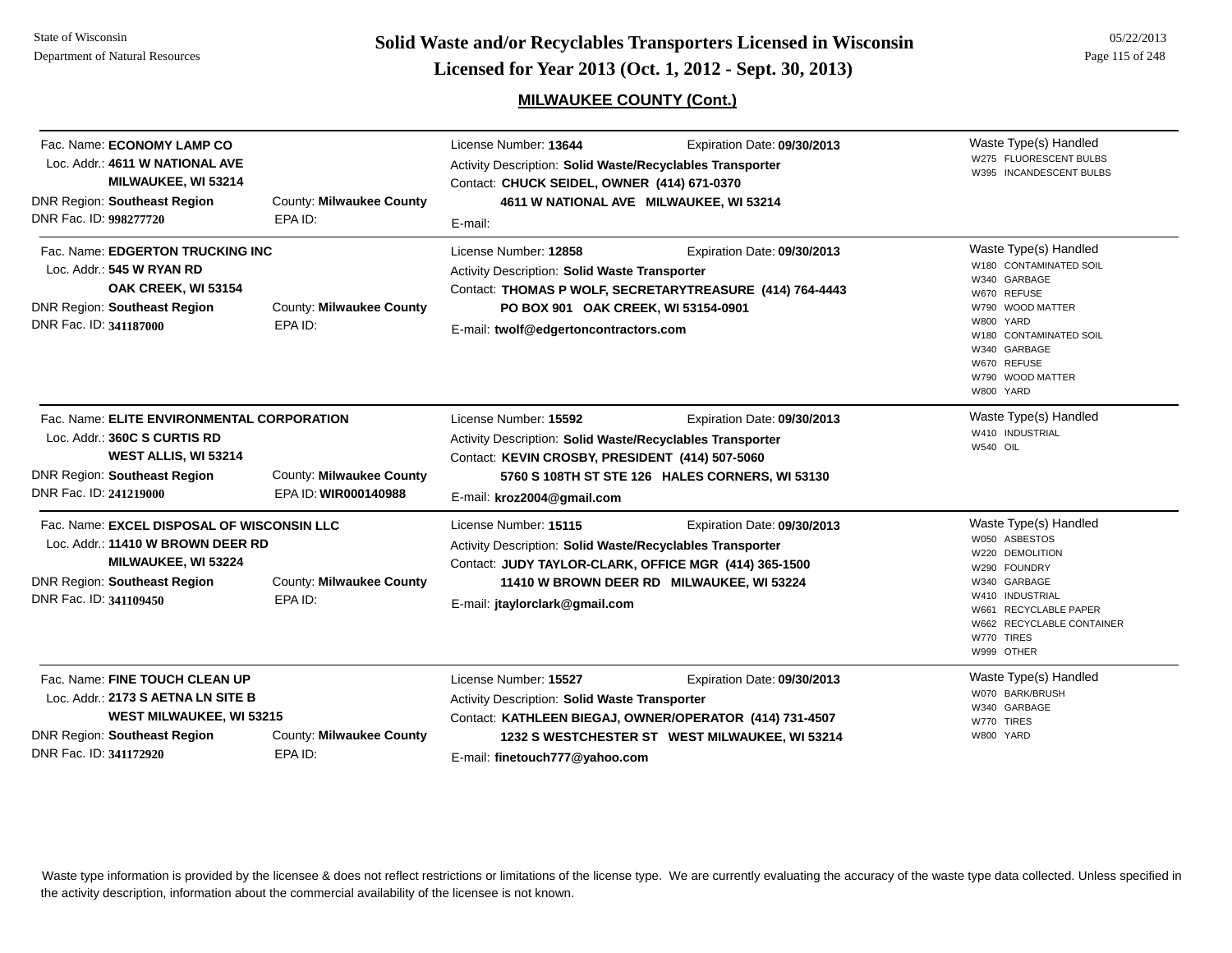**Page 116 of 248 <b>Licensed for Year 2013 (Oct. 1, 2012 - Sept. 30, 2013) Page 116 of 248 Licensed for Year 2013 (Oct. 1, 2012 - Sept. 30, 2013)** 

## **MILWAUKEE COUNTY (Cont.)**

| Fac. Name: FORMER FRANK J KLUPP & SONS INC<br>Loc. Addr.: 2526 W CARPENTER AVE<br>MILWAUKEE, WI 53221                                                               |                                                  | License Number: 13072<br>Expiration Date: 09/30/2013<br>Activity Description: Solid Waste Transporter<br>Contact: GERARD KLUPP, PRESIDENT (414) 282-5575                                          |                                                                                         | Waste Type(s) Handled<br>W170 CONCRETE<br>W220 DEMOLITION                                                                                                                                                                                                                                                                                                                     |
|---------------------------------------------------------------------------------------------------------------------------------------------------------------------|--------------------------------------------------|---------------------------------------------------------------------------------------------------------------------------------------------------------------------------------------------------|-----------------------------------------------------------------------------------------|-------------------------------------------------------------------------------------------------------------------------------------------------------------------------------------------------------------------------------------------------------------------------------------------------------------------------------------------------------------------------------|
| DNR Region: Southeast Region<br>DNR Fac. ID: 998062560                                                                                                              | County: Milwaukee County<br>EPA ID:              | E-mail:                                                                                                                                                                                           | 2526 W CARPENTER AVE MILWAUKEE, WI 53221                                                |                                                                                                                                                                                                                                                                                                                                                                               |
| Fac. Name: FOX POINT VILLAGE<br>Loc. Addr.: 7200 N SANTA MONICA BLVD<br>FOX POINT, WI 53217-3546<br><b>DNR Region: Southeast Region</b><br>DNR Fac. ID: 241221200   | County: Milwaukee County<br>EPA ID:              | License Number: 10204<br>Activity Description: Solid Waste Transporter<br>Contact: SCOTT BRANDMEIER, DIR OF PW (414) 351-8900<br>E-mail: sbrandmeier@vil.fox-point.wi.us                          | Expiration Date: 09/30/2013<br>7200 N SANTA MONICA BLVD FOX POINT, WI 53217             | Waste Type(s) Handled<br>W340 GARBAGE<br>W800 YARD                                                                                                                                                                                                                                                                                                                            |
| Fac. Name: FRANK POVLICK INC<br>Loc. Addr.: 2740 W COLDSPRING RD<br>MILWAUKEE, WI 53221<br>DNR Region: Southeast Region<br>DNR Fac. ID: 998019440                   | County: Milwaukee County<br>EPA ID:              | License Number: 12767<br><b>Activity Description: Solid Waste Transporter</b><br>Contact: JOHN POVLICK, PRESIDENT (414) 282-8111<br>E-mail:                                                       | Expiration Date: 09/30/2013<br>2740 W COLDSPRING ROAD MILWAUKEE, WI 53221               | Waste Type(s) Handled<br>W070 BARK/BRUSH<br>W170 CONCRETE<br>W180 CONTAMINATED SOIL<br>W220 DEMOLITION                                                                                                                                                                                                                                                                        |
| Fac. Name: FUTURE ENVIRONMENTAL INC<br>Loc. Addr.: 3240 W ELM RD<br><b>FRANKLIN, WI 53132-9170</b><br><b>DNR Region: Southeast Region</b><br>DNR Fac. ID: 241713120 | County: Milwaukee County<br>EPA ID: WI0000122358 | License Number: 15507<br>Activity Description: Solid Waste/Recyclables Transporter<br>3240 W ELM RD FRANKLIN, WI 53132-9170<br>E-mail: jody@futureenvironmental.com                               | Expiration Date: 09/30/2013<br>Contact: JODY VIRCKS, REGIONAL OFFICE MGR (414) 761-9421 | Waste Type(s) Handled<br>W033 ANTIFREEZE<br>W080 BATTERIES<br>W180 CONTAMINATED SOIL<br>W190 COOLANTS<br>W210 CUTTING OIL<br>W275 FLUORESCENT BULBS<br>W395 INCANDESCENT BULBS<br>W410 INDUSTRIAL<br>W485 MERCURY VAPOR LAMPS<br>W533 NON HAZARDOUS WASTE<br>W540 OIL<br>W541 OIL ABSORBENTS<br>W544 OIL FILTERS<br>W580 PAPER MILL SLUDGE<br>W735 SLUDGE<br>W760 TANK SLUDGE |
| Fac. Name: GOEDE TRUCKING<br>Loc. Addr.: 7421 S 6TH ST<br>OAK CREEK, WI 53154<br><b>DNR Region: Southeast Region</b><br>DNR Fac. ID: 341229350                      | County: Milwaukee County<br>EPA ID:              | License Number: 15827<br>Activity Description: Solid Waste Transporter<br>Contact: TROY GOEDE, MANAGER (414) 762-0239<br>7421 S 6TH ST OAK CREEK, WI 53154<br>E-mail: goedetrucking@sbcglobal.net | Expiration Date: 09/30/2013                                                             | Waste Type(s) Handled<br>W410 INDUSTRIAL                                                                                                                                                                                                                                                                                                                                      |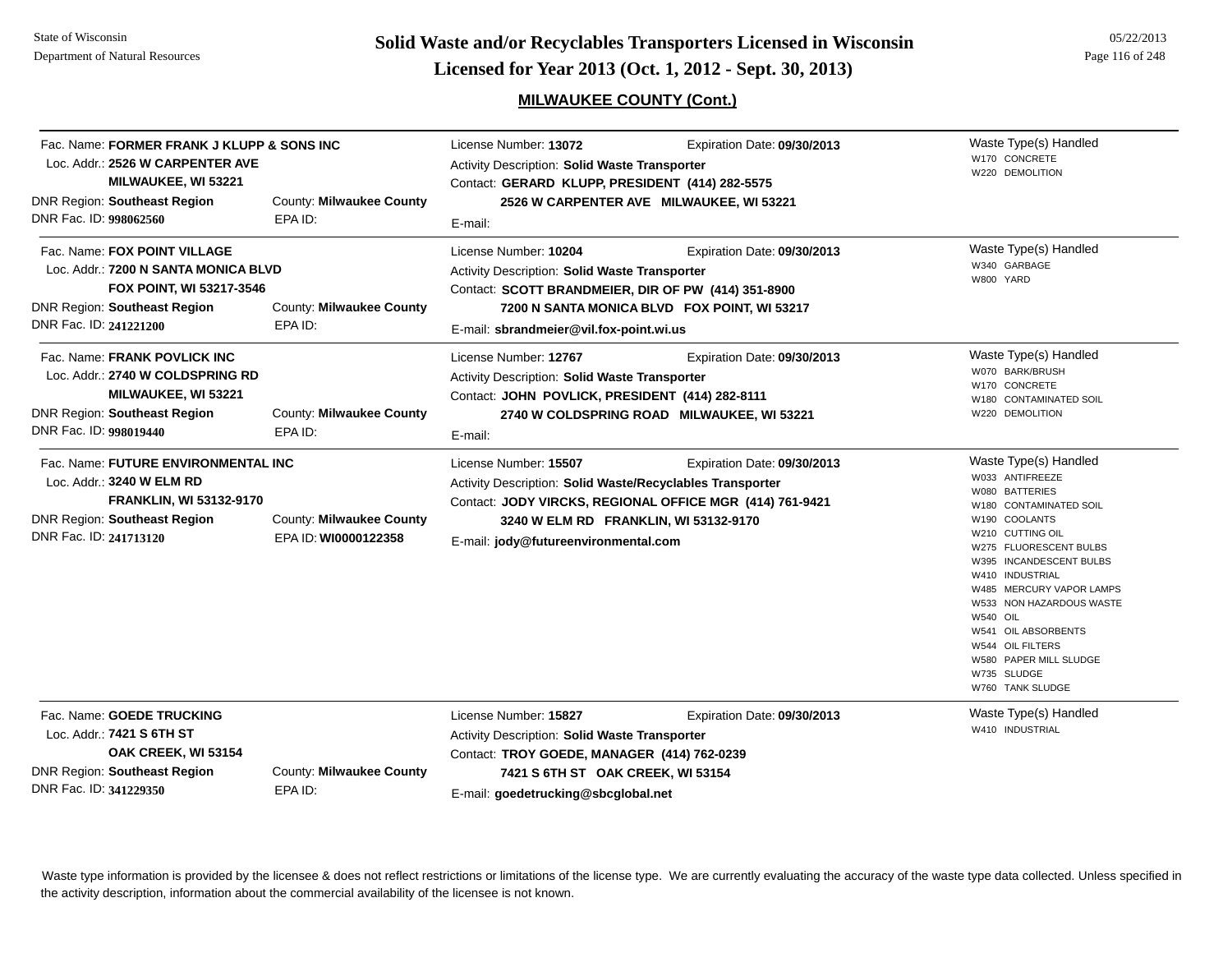**Page 117 of 248 <b>Licensed for Year 2013 (Oct. 1, 2012 - Sept. 30, 2013) Page 117 of 248 Licensed for Year 2013 (Oct. 1, 2012 - Sept. 30, 2013)** 

## **MILWAUKEE COUNTY (Cont.)**

05/22/2013

|                                                                                                                                                                                                          | Fac. Name: GREENFIELD CTY DEPT OF PUBLIC WKS<br>Loc. Addr.: 4551 S 52ND ST<br><b>GREENFIELD, WI 53220</b>                               |                                                                                                                                        | License Number: 10227<br>Activity Description: Solid Waste/Recyclables Transporter<br>Contact: DANIEL EWERT, SUPERINTENDENT OF PUBLIC WORKS (414) 761-5374                    | Waste Type(s) Handled<br>W530 NONCOMBUSTIBLE<br>W790 WOOD MATTER                                                               |                                                                                                                                              |
|----------------------------------------------------------------------------------------------------------------------------------------------------------------------------------------------------------|-----------------------------------------------------------------------------------------------------------------------------------------|----------------------------------------------------------------------------------------------------------------------------------------|-------------------------------------------------------------------------------------------------------------------------------------------------------------------------------|--------------------------------------------------------------------------------------------------------------------------------|----------------------------------------------------------------------------------------------------------------------------------------------|
| DNR Fac. ID: 241530520                                                                                                                                                                                   | <b>DNR Region: Southeast Region</b>                                                                                                     | County: Milwaukee County<br>EPA ID:                                                                                                    | 4551 S 52ND ST GREENFIELD, WI 53220<br>E-mail: dane@greenfieldwi.us                                                                                                           |                                                                                                                                |                                                                                                                                              |
| Fac. Name: HEITMAN INC<br>DNR Fac. ID: 241934660                                                                                                                                                         | Loc. Addr.: 10554 DONGES CT<br><b>MILWAUKEE, WI 53224</b><br><b>DNR Region: Southeast Region</b>                                        | County: Milwaukee County<br>EPA ID:                                                                                                    | License Number: 14248<br><b>Activity Description: Solid Waste Transporter</b><br>Contact: KEN HEITMAN, OWNER (414) 354-1196<br>10554 DONGES CT MILWAUKEE, WI 53224<br>E-mail: | Expiration Date: 09/30/2013                                                                                                    | Waste Type(s) Handled<br>W180 CONTAMINATED SOIL<br>W220 DEMOLITION<br>W280 FLY ASH<br>W790 WOOD MATTER<br>W070 BARK/BRUSH<br>W110 BOTTOM ASH |
| DNR Fac. ID: 999820470                                                                                                                                                                                   | Fac. Name: HENRY R MAROHL INC<br>Loc. Addr.: 10848 W WISCONSIN AVE<br>WAUWATOSA, WI 53226<br><b>DNR Region: Southeast Region</b>        | County: Milwaukee County<br>EPA ID: WID988585204                                                                                       | License Number: 12179<br>Activity Description: Solid Waste Transporter<br>E-mail:                                                                                             | Expiration Date: 09/30/2013<br>Contact: JEFFREY MAROHL, CORP SECRETARY (414) 774-1390<br>10848 W WISCONSIN WAUWATOSA, WI 53226 | Waste Type(s) Handled<br>W180 CONTAMINATED SOIL<br>W530 NONCOMBUSTIBLE<br>W670 REFUSE<br>W790 WOOD MATTER                                    |
| DNR Fac. ID: 241211630                                                                                                                                                                                   | Fac. Name: HYDRITE CHEMICAL CO<br>Loc. Addr.: 7300 W BRADLEY RD<br><b>MILWAUKEE, WI 53223</b><br><b>DNR Region: Southeast Region</b>    | County: Milwaukee County<br>EPA ID: WID981092265                                                                                       | License Number: 13701<br><b>Activity Description: Solid Waste Transporter</b><br>Contact: DAVID A KRESS, OPERATIONS MGR (414) 354-3750<br>E-mail: dave.kress@hydrite.com      | Expiration Date: 09/30/2013<br>7300 W BRADLEY RD MILWAUKEE, WI 53223                                                           | Waste Type(s) Handled<br>W533 NON HAZARDOUS WASTE<br>W540 OIL<br>W740 SOLVENTS                                                               |
| DNR Fac. ID: 241047180                                                                                                                                                                                   | Fac. Name: INDUSTRIAL RECYCLERS INC<br>Loc. Addr.: 9400 N 124TH ST<br><b>MILWAUKEE, WI 53224</b><br><b>DNR Region: Southeast Region</b> | County: Milwaukee County<br>EPA ID:                                                                                                    | License Number: 16384<br>Activity Description: Solid Waste Transporter<br>Contact: GAIL TRADEWELL, PRESIDENT (414) 362-7004<br>E-mail:                                        | Expiration Date: 09/30/2013<br>PO BOX 350 MENOMONEE FALLS, WI 53052                                                            | Waste Type(s) Handled<br>W220 DEMOLITION<br>W340 GARBAGE                                                                                     |
| Fac. Name: INSULATION REMOVAL LTD<br>Loc. Addr.: 12100 W SILVER SPRING RD<br>MILWAUKEE, WI 53225<br><b>DNR Region: Southeast Region</b><br>County: Milwaukee County<br>DNR Fac. ID: 241358150<br>EPA ID: |                                                                                                                                         | License Number: 12163<br>Activity Description: Solid Waste Transporter<br>Contact: CHUCK CUNNINGHAM, MANAGER (414) 462-6680<br>E-mail: | Expiration Date: 09/30/2013<br>PO BOX 250937 MILWAUKEE, WI 53225-6517                                                                                                         | Waste Type(s) Handled<br>W050 ASBESTOS                                                                                         |                                                                                                                                              |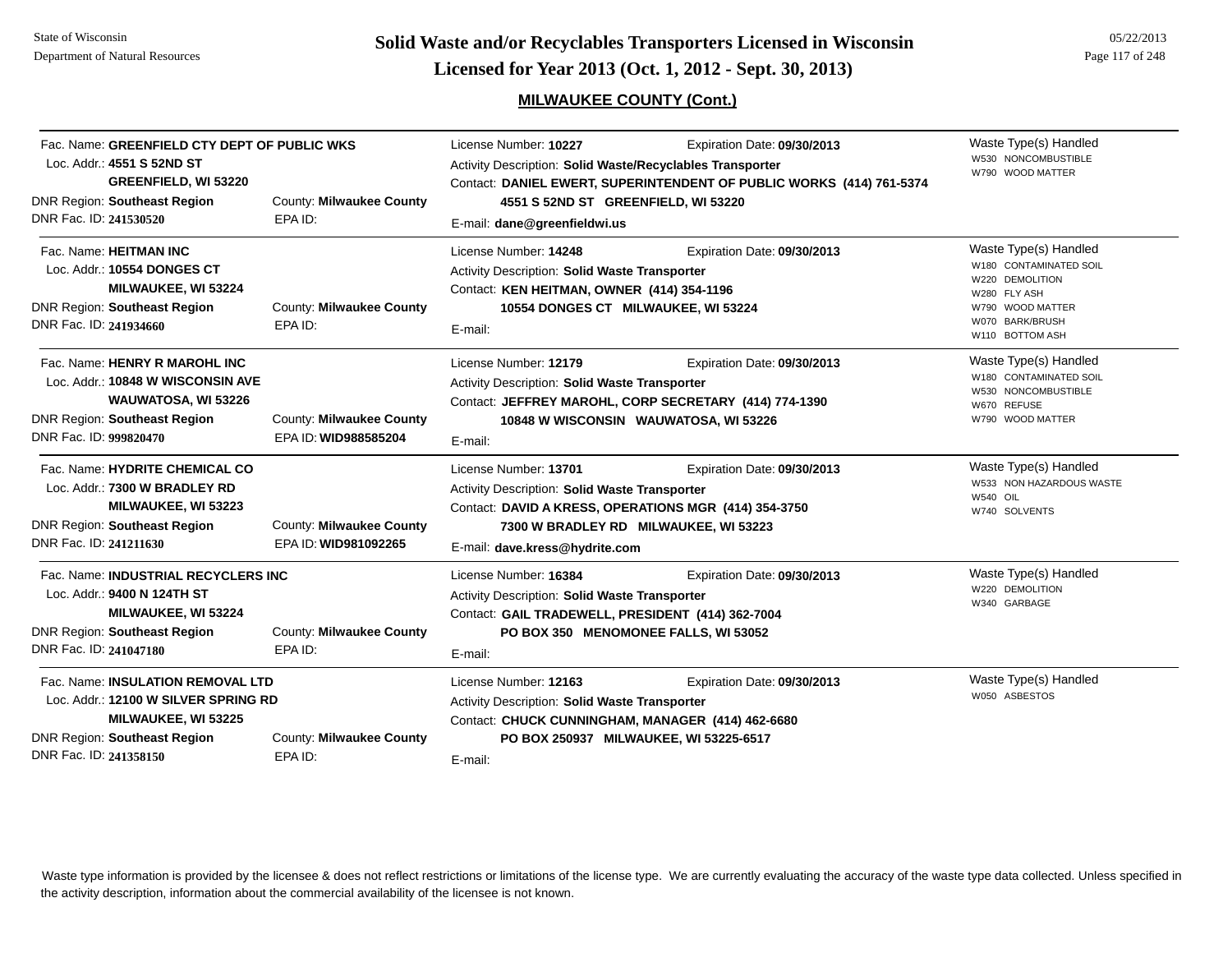State of WisconsinDepartment of Natural Resources

**Page 118 of 248 <b>Licensed for Year 2013 (Oct. 1, 2012 - Sept. 30, 2013) Page 118 of 248 Licensed for Year 2013 (Oct. 1, 2012 - Sept. 30, 2013)** 

## **MILWAUKEE COUNTY (Cont.)**

| Fac. Name: KPH ENVIRONMENTAL CORP<br>Loc. Addr.: 1237 W BRUCE ST<br>MILWAUKEE, WI 53204<br><b>DNR Region: Southeast Region</b><br>DNR Fac. ID: 341034540                                                        | County: Milwaukee County<br>EPA ID:              | License Number: 14504<br>Activity Description: Solid Waste Transporter<br>Contact: KEITH P HARENDA, PRESIDENT (414) 647-1530<br>1237 W BRUCE ST MILWAUKEE, WI 53204<br>E-mail: kert.harenda@kphenvironmental.com | Expiration Date: 09/30/2013                                              | Waste Type(s) Handled<br>W050 ASBESTOS                                                                                                                                                                                                                                                                                                                                                                                                                                                                                                                                                                                              |
|-----------------------------------------------------------------------------------------------------------------------------------------------------------------------------------------------------------------|--------------------------------------------------|------------------------------------------------------------------------------------------------------------------------------------------------------------------------------------------------------------------|--------------------------------------------------------------------------|-------------------------------------------------------------------------------------------------------------------------------------------------------------------------------------------------------------------------------------------------------------------------------------------------------------------------------------------------------------------------------------------------------------------------------------------------------------------------------------------------------------------------------------------------------------------------------------------------------------------------------------|
| Fac. Name: LEDENS TRUCKING INC<br>Loc. Addr.: 7415 W MILL RD<br>MILWAUKEE, WI 53218<br><b>DNR Region: Southeast Region</b><br>DNR Fac. ID: 998077850                                                            | County: Milwaukee County<br>EPA ID: WIR000107151 | License Number: 15145<br>Activity Description: Solid Waste/Recyclables Transporter<br>Contact: THERESA A TUCKER, OWNER (414) 353-7104<br>7415 W MILL RD MILWAUKEE, WI 53218<br>E-mail: teannet@msn.com           | Expiration Date: 09/30/2013                                              | Waste Type(s) Handled<br>W050 ASBESTOS<br>W070 BARK/BRUSH<br>W100 BOILER ASH<br>W110 BOTTOM ASH<br>W175 CONSTRUCTION MATERIAL<br>W180 CONTAMINATED SOIL<br>W220 DEMOLITION<br>W275 FLUORESCENT BULBS<br>W280 FLY ASH<br>W290 FOUNDRY<br>W340 GARBAGE<br>W395 INCANDESCENT BULBS<br>W410 INDUSTRIAL<br>W580 PAPER MILL SLUDGE<br>W050 ASBESTOS<br>W070 BARK/BRUSH<br>W100 BOILER ASH<br>W110 BOTTOM ASH<br>W175 CONSTRUCTION MATERIAL<br>W180 CONTAMINATED SOIL<br>W220 DEMOLITION<br>W275 FLUORESCENT BULBS<br>W280 FLY ASH<br>W290 FOUNDRY<br>W340 GARBAGE<br>W395 INCANDESCENT BULBS<br>W410 INDUSTRIAL<br>W580 PAPER MILL SLUDGE |
| Fac. Name: LEE REYNOLDS SERVICES LLC<br>Loc. Addr.: 9411 W COLDSPRING RD<br><b>GREENFIELD, WI 53228</b><br><b>DNR Region: Southeast Region</b><br>County: Milwaukee County<br>DNR Fac. ID: 998025490<br>EPA ID: |                                                  | License Number: 12815<br>Activity Description: Solid Waste Transporter<br>Contact: LEE REYNOLDS, MEMBER (414) 640-8106<br>E-mail:                                                                                | Expiration Date: 09/30/2013<br>9411 W COLDSPRING RD GREENFIELD, WI 53228 | Waste Type(s) Handled<br>W050 ASBESTOS<br>W220 DEMOLITION<br>W710 SCRAP METAL                                                                                                                                                                                                                                                                                                                                                                                                                                                                                                                                                       |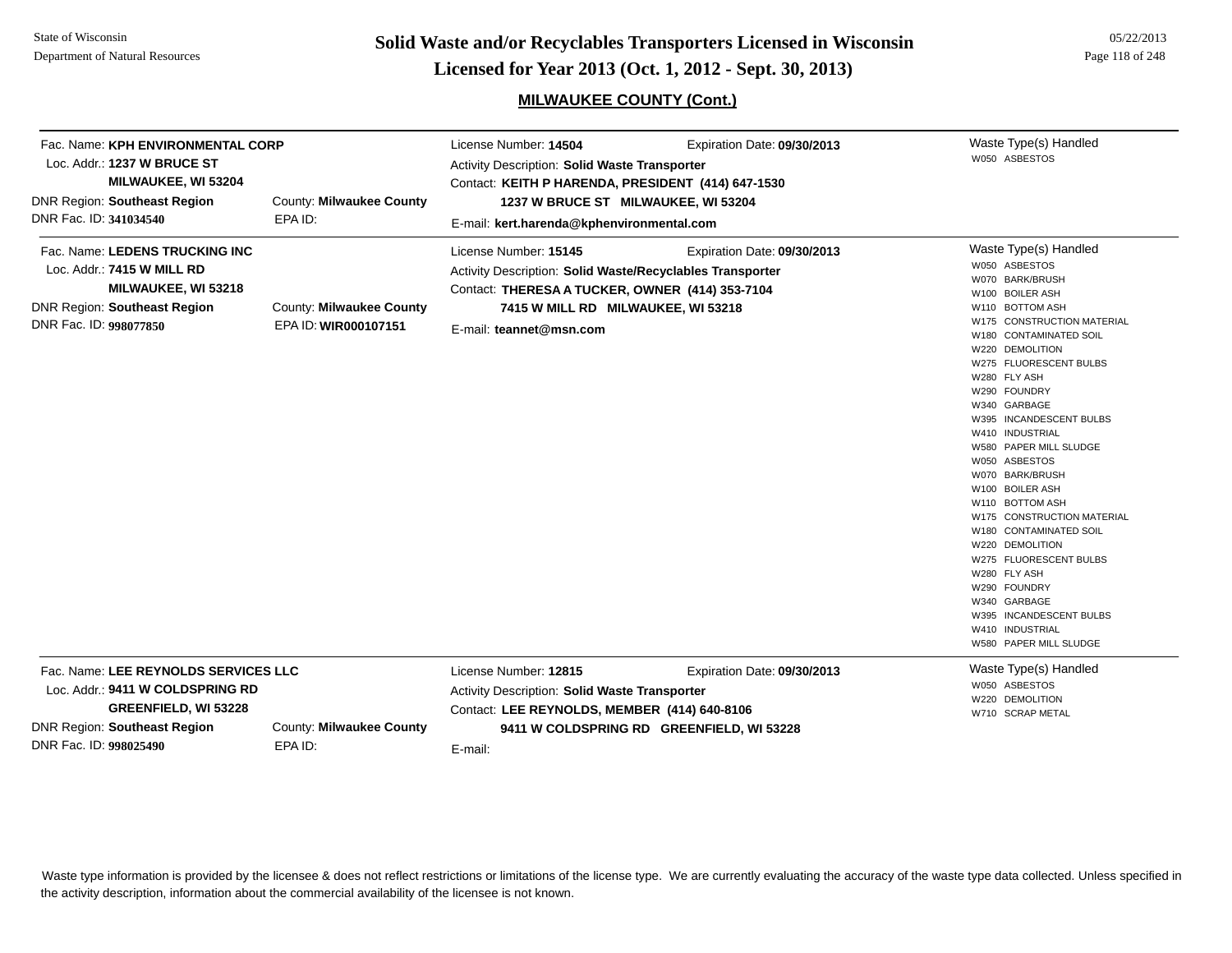Loc. Addr.: **3430 W LEEDS PL**

DNR Region: **Southeast Region** DNR Fac. ID: **341175780**

**Page 119 of 22/2013 <b>Licensed for Year 2013 (Oct. 1, 2012 - Sept. 30, 2013)** Page 119 of 248 **Licensed for Year 2013 (Oct. 1, 2012 - Sept. 30, 2013)** 

#### **MILWAUKEE COUNTY (Cont.)**

Waste Type(s) Handled W115 BUILDING MATERIALW175 CONSTRUCTION MATERIALW235 DRYWALLW530 NONCOMBUSTIBLEW660 RECYCLABLEW670 REFUSEW675 ROOFING/SHINGLESW700 SCRAP IRONW710 SCRAP METALW790 WOOD MATTERW050 ASBESTOSW120 CARDBOARDW170 CONCRETEW220 DEMOLITIONW340 GARBAGEW999 OTHERW050 ASBESTOSW115 BUILDING MATERIALW120 CARDBOARDW170 CONCRETEW175 CONSTRUCTION MATERIALW220 DEMOLITIONW235 DRYWALLW340 GARBAGEW530 NONCOMBUSTIBLEW660 RECYCLABLEW670 REFUSEW675 ROOFING/SHINGLESW700 SCRAP IRONW710 SCRAP METALW790 WOOD MATTERW999 OTHERW050 ASBESTOSW115 BUILDING MATERIALW120 CARDBOARDW170 CONCRETEW175 CONSTRUCTION MATERIALW220 DEMOLITIONW235 DRYWALLW340 GARBAGEW530 NONCOMBUSTIBLEW660 RECYCLABLEW670 REFUSEW675 ROOFING/SHINGLESW700 SCRAP IRONW710 SCRAP METALW790 WOOD MATTERW999 OTHERFac. Name: **LIBERTY IRON & METAL INCMILWAUKEE, WI 53215** County: **Milwaukee County** EPA ID:License Number: **10911** Expiration Date: **09/30/2013**  Activity Description: **Solid Waste/Recyclables Transporter** Contact: **ANTHONY SYNOWICZ SR, PRESIDENT (414) 817-7985** E-mail: **PO BOX 20933 MILWAUKEE, WI 53220**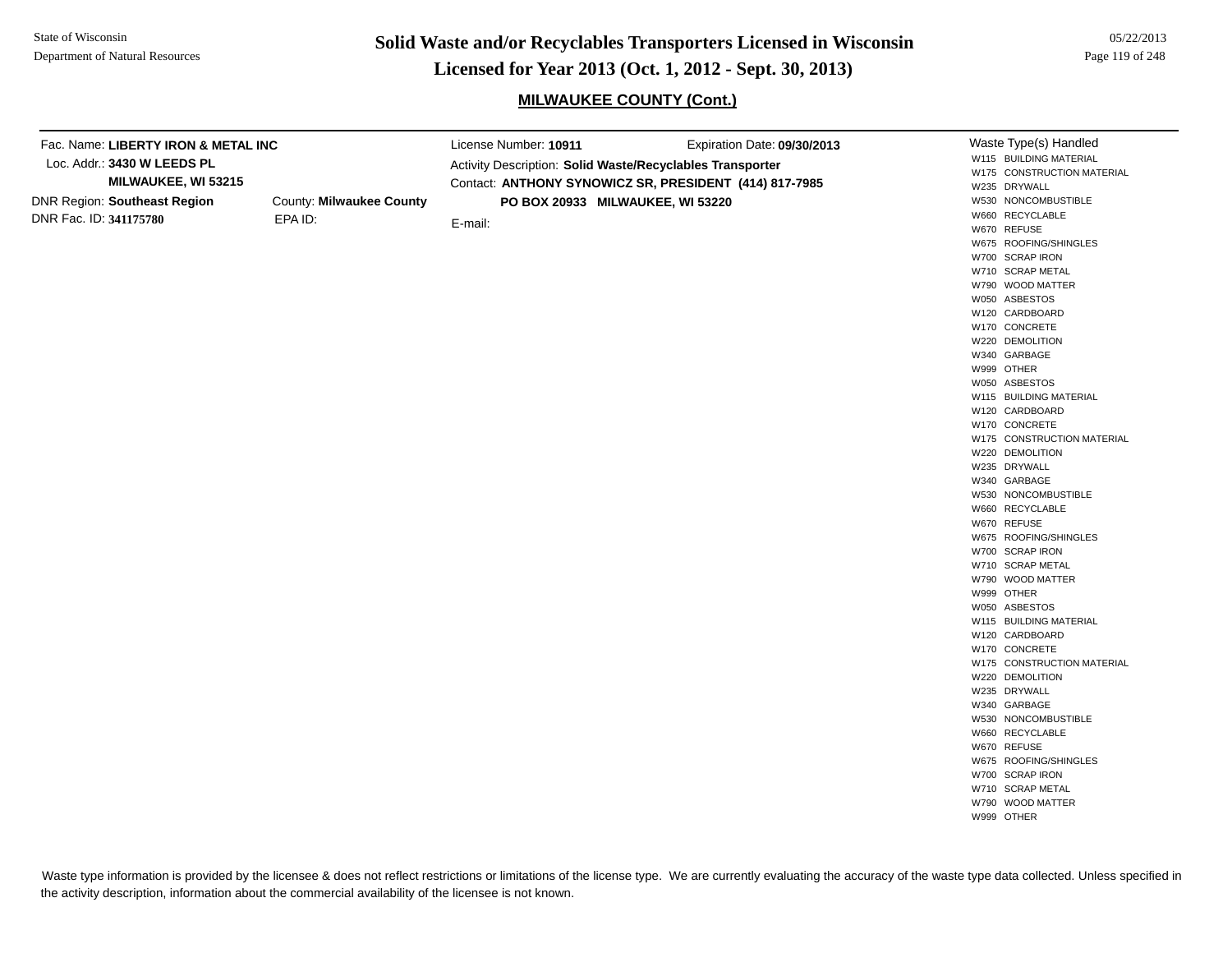**Page 120 of 248 <b>Licensed for Year 2013 (Oct. 1, 2012 - Sept. 30, 2013) Page 120 of 248 Licensed for Year 2013 (Oct. 1, 2012 - Sept. 30, 2013)** 

## **MILWAUKEE COUNTY (Cont.)**

| Fac. Name: MAINLINE SEWER & WATER INC<br>Loc. Addr.: 11430 W BLUEMOUND RD #109<br>WAUWATOSA, WI 53226                                                             |                                                  | License Number: 15578<br><b>Activity Description: Solid Waste Transporter</b>                                                                                                              | Expiration Date: 09/30/2013<br>Contact: LAWRENCE RATAYCZAK, PRESIDENT (414) 257-1814                                                | Waste Type(s) Handled<br>W180 CONTAMINATED SOIL                                                                                                                                                                                                   |
|-------------------------------------------------------------------------------------------------------------------------------------------------------------------|--------------------------------------------------|--------------------------------------------------------------------------------------------------------------------------------------------------------------------------------------------|-------------------------------------------------------------------------------------------------------------------------------------|---------------------------------------------------------------------------------------------------------------------------------------------------------------------------------------------------------------------------------------------------|
| <b>DNR Region: Southeast Region</b><br>DNR Fac. ID: 341196900                                                                                                     | County: Milwaukee County<br>EPA ID:              | E-mail: larry@mainlinesw.com                                                                                                                                                               | 11430 W BLUEMOUND RD #109 WAUWATOSA, WI 53226                                                                                       |                                                                                                                                                                                                                                                   |
| Fac. Name: MIDWEST ENVIRONMENTAL LLC<br>Loc. Addr.: 2905A S WENTWORTH AVE<br>MILWAUKEE, WI 53207<br><b>DNR Region: Southeast Region</b><br>DNR Fac. ID: 341213070 | County: Milwaukee County<br>EPA ID:              | License Number: 15590<br><b>Activity Description: Solid Waste Transporter</b><br>Contact: BONNY L REISKE, PRESIDENT (414) 482-0710<br>E-mail: breiske@midwestenvironmental.org             | Expiration Date: 09/30/2013<br>2905A S WENTWORTH AVE MILWAUKEE, WI 53207                                                            | Waste Type(s) Handled<br>W050 ASBESTOS<br>W220 DEMOLITION                                                                                                                                                                                         |
| Fac. Name: MILL VALLEY RECYCLING LLC<br>Loc. Addr.: 1006 S BARCLAY ST<br>MILWAUKEE, WI 53204<br>DNR Region: Southeast Region<br>DNR Fac. ID: 241482230            | County: Milwaukee County<br>EPA ID: WID988630273 | License Number: 12407<br><b>Activity Description: Solid Waste/Recyclables Transporter</b><br>Contact: TONY TEICH, OWNER (414) 383-8355<br>1006 S BARCLAY MILWAUKEE, WI 53204<br>E-mail:    | Expiration Date: 09/30/2013                                                                                                         | Waste Type(s) Handled<br>W050 ASBESTOS<br>W220 DEMOLITION<br>W340 GARBAGE<br>W530 NONCOMBUSTIBLE<br>W670 REFUSE<br>W790 WOOD MATTER<br>W050 ASBESTOS<br>W220 DEMOLITION<br>W340 GARBAGE<br>W530 NONCOMBUSTIBLE<br>W670 REFUSE<br>W790 WOOD MATTER |
| Fac. Name: MILWAUKEE CTY<br>Loc. Addr.: 1313 W MT VERNON<br><b>MILWAUKEE, WI 53202</b><br><b>DNR Region: Southeast Region</b><br>DNR Fac. ID: 241207560           | County: Milwaukee County<br>EPA ID:              | License Number: 10144<br><b>Activity Description: Solid Waste/Recyclables Transporter</b><br>E-mail: wanda.booker@milwaukee.gov                                                            | Expiration Date: 09/30/2013<br>Contact: WANDA BOOKER, SANITATION SERV MGR (414) 286-2332<br>841 N BROADWAY #620 MILWAUKEE, WI 53202 | Waste Type(s) Handled<br>W340 GARBAGE<br>W530 NONCOMBUSTIBLE<br>W661 RECYCLABLE PAPER<br>W662 RECYCLABLE CONTAINER<br>W670 REFUSE                                                                                                                 |
| Fac. Name: NATIONAL TANK SERVICE OF WI INC<br>Loc. Addr.: 1813 S 73RD ST<br>WEST ALLIS, WI 53214<br><b>DNR Region: Southeast Region</b><br>DNR Fac. ID: 241214820 | County: Milwaukee County<br>EPA ID: WID073838880 | License Number: 13494<br>Activity Description: Solid Waste Transporter<br>Contact: BRIAN F JAMES, VP (414) 257-0030<br>1813 S 73RD ST WEST ALLIS, WI 53214<br>E-mail: nationaltank@aol.com | Expiration Date: 09/30/2013                                                                                                         | Waste Type(s) Handled<br>W180 CONTAMINATED SOIL<br>W333 FUEL-OIL SLUDGE<br>W533 NON HAZARDOUS WASTE                                                                                                                                               |
| Fac. Name: OAK CREEK CTY<br>Loc. Addr.: 800 W PUETZ RD<br>OAK CREEK, WI 53154<br><b>DNR Region: Southeast Region</b><br>DNR Fac. ID: 241208660                    | County: Milwaukee County<br>EPA ID:              | License Number: 10077<br><b>Activity Description: Solid Waste Transporter</b><br>800 W PUETZ RD OAK CREEK, WI 53154<br>E-mail: dlaehn@oakcreek.wi.org                                      | Expiration Date: 09/30/2013<br>Contact: DAVE LAEHN, STR, PARKS, FORESTRY SUPV (414) 570-5681                                        | Waste Type(s) Handled<br>W340 GARBAGE<br>W530 NONCOMBUSTIBLE<br>W790 WOOD MATTER                                                                                                                                                                  |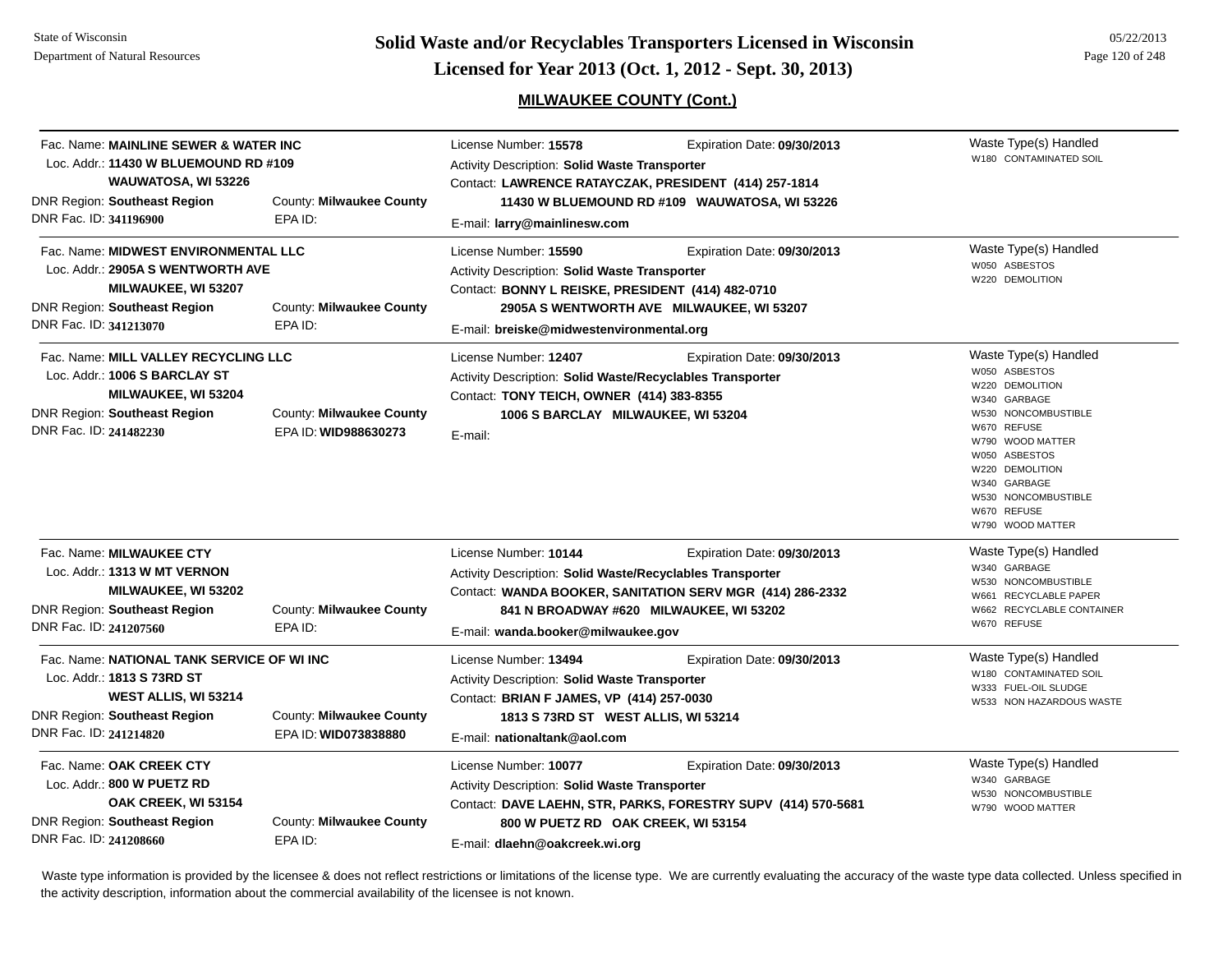**Page 121 of 248 <b>Licensed for Year 2013 (Oct. 1, 2012 - Sept. 30, 2013) Page 121 of 248 Licensed for Year 2013 (Oct. 1, 2012 - Sept. 30, 2013)** 

## **MILWAUKEE COUNTY (Cont.)**

| Fac. Name: OSI ENVIRONMENTAL INC<br>Loc. Addr.: 4702 N 124TH ST<br>WAUWATOSA, WI 53225<br><b>DNR Region: Southeast Region</b><br>DNR Fac. ID: 341134860                              | County: Milwaukee County<br>EPA ID: WIR000126748 | License Number: 14740<br>Activity Description: Solid Waste/Recyclables Transporter<br>Contact: GARY SCHACHT, FAC MGR (414) 375-1900<br>4702 N 124TH ST WAUWATOSA, WI 53225<br>E-mail:                              | Expiration Date: 09/30/2013                                                                                                    | Waste Type(s) Handled<br>W033 ANTIFREEZE<br>W180 CONTAMINATED SOIL<br>W544 OIL FILTERS<br>W999 OTHER                                                            |
|--------------------------------------------------------------------------------------------------------------------------------------------------------------------------------------|--------------------------------------------------|--------------------------------------------------------------------------------------------------------------------------------------------------------------------------------------------------------------------|--------------------------------------------------------------------------------------------------------------------------------|-----------------------------------------------------------------------------------------------------------------------------------------------------------------|
| Fac. Name: PETROLEUM EQUIPMENT INC<br>Loc. Addr.: 3950 W DOUGLAS AVE<br>MILWAUKEE, WI 53209<br><b>DNR Region: Southeast Region</b><br>DNR Fac. ID: 999824760                         | County: Milwaukee County<br>EPA ID:              | License Number: 12206<br><b>Activity Description: Solid Waste Transporter</b><br>Contact: THOMAS HYSLOP PRESIDENT (414) 466-3000<br>E-mail: petequ@aol.com                                                         | Expiration Date: 09/30/2013<br>3950 W DOUGLAS AVE MILWAUKEE, WI 53209                                                          | Waste Type(s) Handled<br>W170 CONCRETE<br>W175 CONSTRUCTION MATERIAL<br>W180 CONTAMINATED SOIL<br>W530 NONCOMBUSTIBLE<br>W720 SCRAP TANKS<br>W750 STORAGE TANKS |
| Fac. Name: PROFESSIONAL ASBESTOS REMOVAL&SURVEY SERV<br>Loc. Addr.: 12440 W ROBIN LN<br><b>BROOKFIELD, WI 53005</b><br><b>DNR Region: Southeast Region</b><br>DNR Fac. ID: 999940700 | County: Milwaukee County<br>EPA ID:              | License Number: 12423<br>Activity Description: Solid Waste Transporter<br>Contact: SAIED RAHMANPANAH, VP (262) 790-9940<br>E-mail: manager@parsscorp.com                                                           | Expiration Date: 09/30/2013<br>12440 W ROBIN LN BROOKFIELD, WI 53005                                                           | Waste Type(s) Handled<br>W050 ASBESTOS<br>W530 NONCOMBUSTIBLE<br>W670 REFUSE<br>W790 WOOD MATTER                                                                |
| Fac. Name: R B GENERAL TRUCKING CO INC<br>Loc. Addr.: 10712 S 124TH ST<br>FRANKLIN, WI 53221<br><b>DNR Region: Southeast Region</b><br>DNR Fac. ID: 241216140                        | County: Milwaukee County<br>EPA ID:              | License Number: 10814<br><b>Activity Description: Solid Waste Transporter</b><br>Contact: MARCIA BARUTHA PRESIDENT (414) 281-5600<br>E-mail:                                                                       | Expiration Date: 09/30/2013<br>3124 W LOOMIS ROAD MILWAUKEE, WI 53221                                                          | Waste Type(s) Handled<br>W180 CONTAMINATED SOIL<br>W220 DEMOLITION<br>W790 WOOD MATTER                                                                          |
| Fac. Name: RODRIGUEZ LANDSCAPE CO<br>Loc. Addr.: 534 W MADISON ST<br>MILWAUKEE, WI 53204<br><b>DNR Region: Southeast Region</b><br>DNR Fac. ID: 341013640                            | County: Milwaukee County<br>EPA ID: WIR000049858 | License Number: 15193<br>Activity Description: Solid Waste Transporter<br>E-mail: rodriguez_landscapeco@yahoo.com                                                                                                  | Expiration Date: 09/30/2013<br>Contact: RAUL RODRIGUEZ, OWNER/PRESIDENT (414) 383-3300<br>534 W MADISON ST MILWAUKEE, WI 53204 | Waste Type(s) Handled<br>W070 BARK/BRUSH<br>W340 GARBAGE<br>W770 TIRES                                                                                          |
| Fac. Name: RSR SERVICES LLC<br>Loc. Addr.: 2640 S 5TH ST<br>MILWAUKEE, WI 53207<br><b>DNR Region: Southeast Region</b><br>DNR Fac. ID: 241318000                                     | County: Milwaukee County<br>EPA ID: WID008806366 | License Number: 15530<br>Activity Description: Solid Waste/Recyclables Transporter<br>Contact: JOHN ROWE, OPERATIONS MGR (414) 384-8772<br>2640 S 5TH ST MILWAUKEE, WI 53207-<br>E-mail: rsrservicesjohn@yahoo.com | Expiration Date: 09/30/2013                                                                                                    | Waste Type(s) Handled<br>W350 GLASS                                                                                                                             |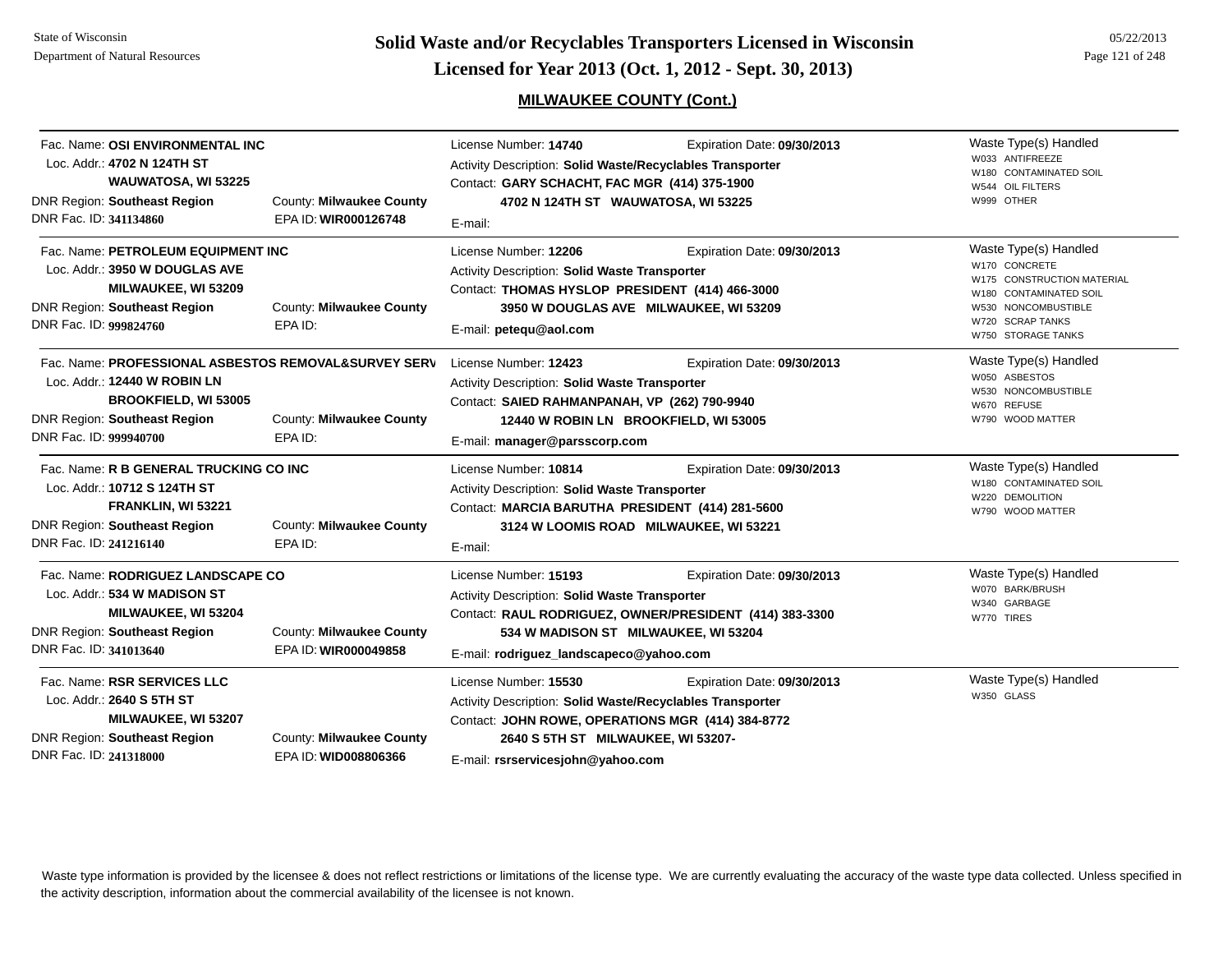#### **MILWAUKEE COUNTY (Cont.)**

W710 SCRAP METAL W790 WOOD MATTER

| Fac. Name: SCHUSTER METALS INC<br>Loc. Addr.: 2206 N 30TH ST<br><b>MILWAUKEE, WI 53208</b><br><b>DNR Region: Southeast Region</b><br>DNR Fac. ID: 998063330      | County: Milwaukee County<br>EPA ID:              | License Number: 13082<br>Activity Description: Solid Waste Transporter<br>2206 N 30TH ST MILWAUKEE, WI 53208<br>E-mail:                                                                                                  | Expiration Date: 09/30/2013<br>Contact: JEFFREY M SCHUSTER, PRESIDENT (414) 265-2550 | Waste Type(s) Handled<br>W340 GARBAGE<br>W670 REFUSE                                                                                                                                                                          |
|------------------------------------------------------------------------------------------------------------------------------------------------------------------|--------------------------------------------------|--------------------------------------------------------------------------------------------------------------------------------------------------------------------------------------------------------------------------|--------------------------------------------------------------------------------------|-------------------------------------------------------------------------------------------------------------------------------------------------------------------------------------------------------------------------------|
| Fac. Name: SELECT TIRE SALES INC<br>Loc. Addr.: 4000 W LISBON AVE<br>MILWAUKEE, WI 53208<br><b>DNR Region: Southeast Region</b><br>DNR Fac. ID: 341212360        | County: Milwaukee County<br>EPA ID:              | License Number: 15588<br><b>Activity Description: Solid Waste Transporter</b><br>Contact: ERIC BROXTON, AGENT (414) 378-1257<br>PO BOX 16629 MILWAUKEE, WI 53216<br>E-mail: selecttiresales@gmail.com                    | Expiration Date: 09/30/2013                                                          | Waste Type(s) Handled<br>W770 TIRES                                                                                                                                                                                           |
| Fac. Name: SHINDLER TIRE RECYCLING LLC<br>Loc. Addr.: 2836 N 32ND ST<br>MILWAUKEE, WI 53210<br><b>DNR Region: Southeast Region</b><br>DNR Fac. ID: 241233850     | County: Milwaukee County<br>EPA ID: WID054102819 | License Number: 13584<br>Activity Description: Solid Waste/Recyclables Transporter<br>Contact: JEFF LOPEZ, MANAGING MEMBER (414) 873-2000<br>2836 N 32ND ST MILWAUKEE, WI 53210<br>E-mail: Ilantaselectasusa@hotmail.com | Expiration Date: 09/30/2013                                                          | Waste Type(s) Handled<br>W770 TIRES                                                                                                                                                                                           |
| Fac. Name: SIEVERT TRUCKING INC<br>Loc. Addr.: 1610 E RAWSON AVE<br>OAK CREEK, WI 53154<br><b>DNR Region: Southeast Region</b><br>DNR Fac. ID: 341173580         | County: Milwaukee County<br>EPA ID:              | License Number: 16389<br><b>Activity Description: Solid Waste Transporter</b><br>Contact: DONALD D SIEVERT, OWNER (414) 421-0070<br>E-mail:                                                                              | Expiration Date: 09/30/2013<br>1610 E RAWSON AVE OAK CREEK, WI 53154                 | Waste Type(s) Handled<br>W070 BARK/BRUSH<br>W180 CONTAMINATED SOIL<br>W070 BARK/BRUSH<br>W180 CONTAMINATED SOIL                                                                                                               |
| Fac. Name: SOUTH MILWAUKEE CTY<br>Loc. Addr.: 2424 15TH AVE<br><b>SOUTH MILWAUKEE, WI 53172</b><br><b>DNR Region: Southeast Region</b><br>DNR Fac. ID: 241208880 | County: Milwaukee County<br>EPA ID:              | License Number: 10136<br>Activity Description: Solid Waste/Recyclables Transporter<br>Contact: RICHARD DAVIDOFF 1ST (414) 762-2222<br>E-mail:                                                                            | Expiration Date: 09/30/2013<br>2424 15TH AVENUE SOUTH MILWAUKEE, WI 53172            | Waste Type(s) Handled<br>W080 BATTERIES<br>W340 GARBAGE<br>W350 GLASS<br>W530 NONCOMBUSTIBLE<br>RECYCLABLE<br>06aW<br>RECYCLABLE PAPER<br>W661<br><b>RECYCLABLE CONTAINER</b><br>W662<br>W670 REFUSE<br>W675 ROOFING/SHINGLES |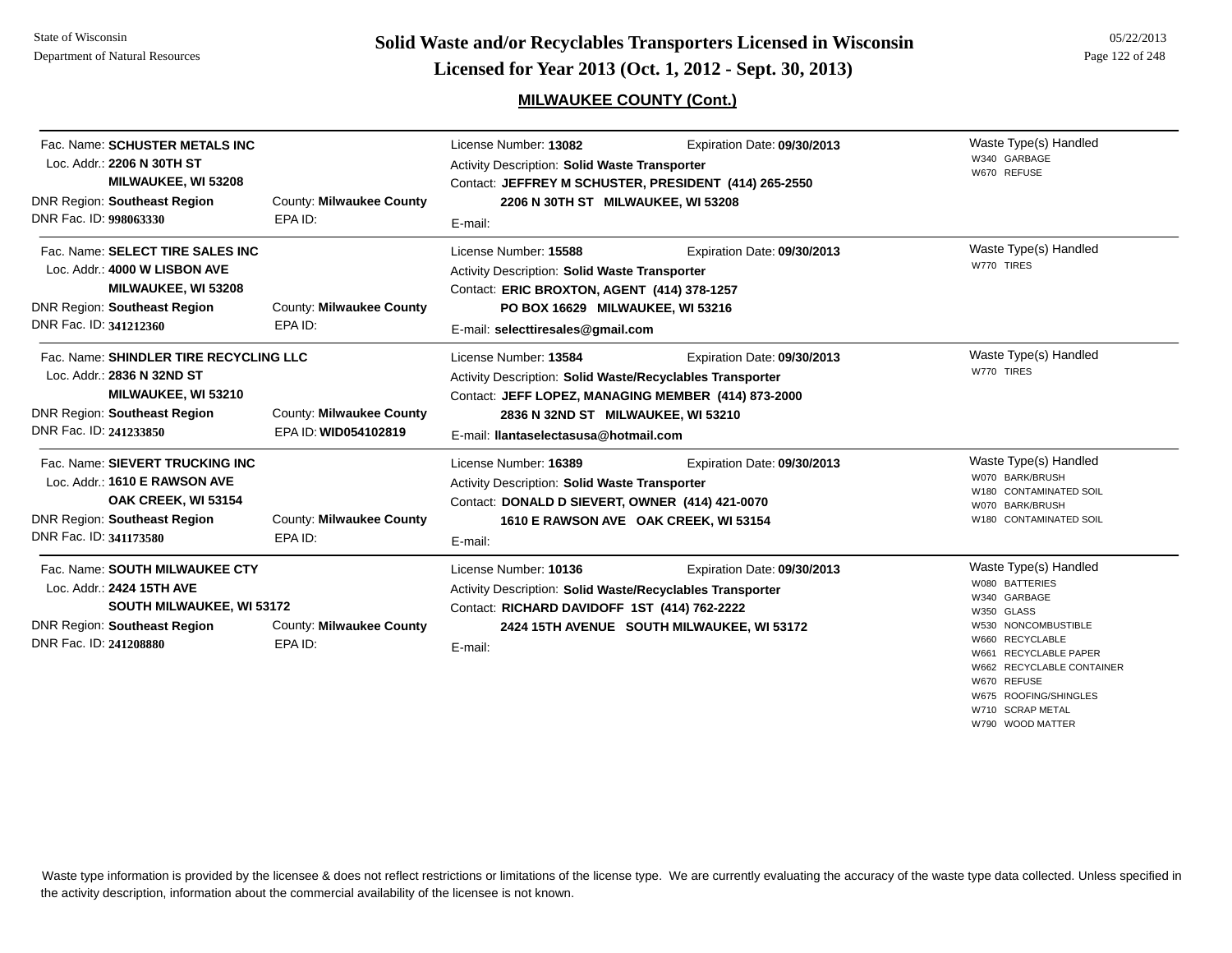**Page 123 of 248 <b>Licensed for Year 2013 (Oct. 1, 2012 - Sept. 30, 2013) Page 123 of 248 Licensed for Year 2013 (Oct. 1, 2012 - Sept. 30, 2013)** 

## **MILWAUKEE COUNTY (Cont.)**

| Fac. Name: SOUTH STAR INC<br>Loc. Addr.: 6122 N 76TH ST<br>MILWAUKEE, WI 53218<br>DNR Region: Southeast Region<br>DNR Fac. ID: 241290830                      | County: Milwaukee County<br>EPA ID: WIR000014191 | License Number: 15136<br>Activity Description: Solid Waste/Recyclables Transporter<br>Contact: BRYANT JOHNSON, PROJ MGR (414) 445-5696<br>6122 N 76TH ST MILWAUKEE, WI 53218<br>E-mail: bLJSSI@aol.com | Expiration Date: 09/30/2013                                                                                                      | Waste Type(s) Handled<br>W050 ASBESTOS<br>W070 BARK/BRUSH<br>W080 BATTERIES<br>W180 CONTAMINATED SOIL<br>W220 DEMOLITION<br>W280 FLY ASH<br>W340 GARBAGE<br>W661 RECYCLABLE PAPER<br>W662 RECYCLABLE CONTAINER<br>W675 ROOFING/SHINGLES<br>W680 RUBBER<br>W770 TIRES<br>W790 WOOD MATTER<br>W800 YARD |
|---------------------------------------------------------------------------------------------------------------------------------------------------------------|--------------------------------------------------|--------------------------------------------------------------------------------------------------------------------------------------------------------------------------------------------------------|----------------------------------------------------------------------------------------------------------------------------------|-------------------------------------------------------------------------------------------------------------------------------------------------------------------------------------------------------------------------------------------------------------------------------------------------------|
| Fac. Name: STANDARD ROOFING CO INC<br>Loc. Addr.: 1820 S KINNICKINNIC<br>MILWAUKEE, WI 53204<br><b>DNR Region: Southeast Region</b><br>DNR Fac. ID: 998059040 | County: Milwaukee County<br>EPA ID:              | License Number: 13046<br>Activity Description: Solid Waste Transporter<br>E-mail:                                                                                                                      | Expiration Date: 09/30/2013<br>Contact: GARY C FREUDEN, VICE PRESIDENT (414) 384-8828<br>1820 S KINNICKINNIC MILWAUKEE, WI 53204 | Waste Type(s) Handled<br>W050 ASBESTOS<br>W510 MINERAL<br>W675 ROOFING/SHINGLES<br>W790 WOOD MATTER                                                                                                                                                                                                   |
| Fac. Name: SZADA TRUCKING INC<br>Loc. Addr.: 4607 S 20TH ST<br><b>MILWAUKEE, WI 53221</b><br><b>DNR Region: Southeast Region</b><br>DNR Fac. ID: 341099990    | County: Milwaukee County<br>EPA ID:              | License Number: 16397<br>Activity Description: Solid Waste Transporter<br>Contact: ZORA SZADA, PRESIDENT (414) 282-7688<br>4607 S 20TH ST MILWAUKEE, WI 53221<br>E-mail: zszada03@yahoo.com            | Expiration Date: 09/30/2013                                                                                                      | Waste Type(s) Handled<br>W220 DEMOLITION                                                                                                                                                                                                                                                              |
| Fac. Name: T & N TIRE SERVICE<br>Loc. Addr.: 2923 N TEUTONIA AVE<br><b>MILWAUKEE, WI 53206</b><br>DNR Region: Southeast Region<br>DNR Fac. ID: 998276730      | County: Milwaukee County<br>EPA ID:              | License Number: 13641<br>Activity Description: Solid Waste Transporter<br>Contact: THOMAS BOYD, OWNER (414) 562-6211<br>PO BOX 06835 MILWAUKEE, WI 53206<br>E-mail:                                    | Expiration Date: 09/30/2013                                                                                                      | Waste Type(s) Handled<br>W770 TIRES                                                                                                                                                                                                                                                                   |
| Fac. Name: THE SIGMA GROUP INC<br>Loc. Addr.: 1300 W CANAL ST<br><b>MILWAUKEE, WI 532</b><br><b>DNR Region: Southeast Region</b><br>DNR Fac. ID: 241495430    | County: Milwaukee County<br>EPA ID:              | License Number: 14372<br>Activity Description: Solid Waste/Recyclables Transporter<br>1300 W CANAL ST MILWAUKEE, WI 53233<br>E-mail: dczernicki@thesigmagroup.com                                      | Expiration Date: 09/30/2013<br>Contact: DAVID CZERNICKI, PRINCIPAL CONTACT (414) 643-4126                                        | Waste Type(s) Handled<br>W180 CONTAMINATED SOIL<br>W333 FUEL-OIL SLUDGE<br>W541 OIL ABSORBENTS<br>W180 CONTAMINATED SOIL<br>W333 FUEL-OIL SLUDGE<br>W541 OIL ABSORBENTS                                                                                                                               |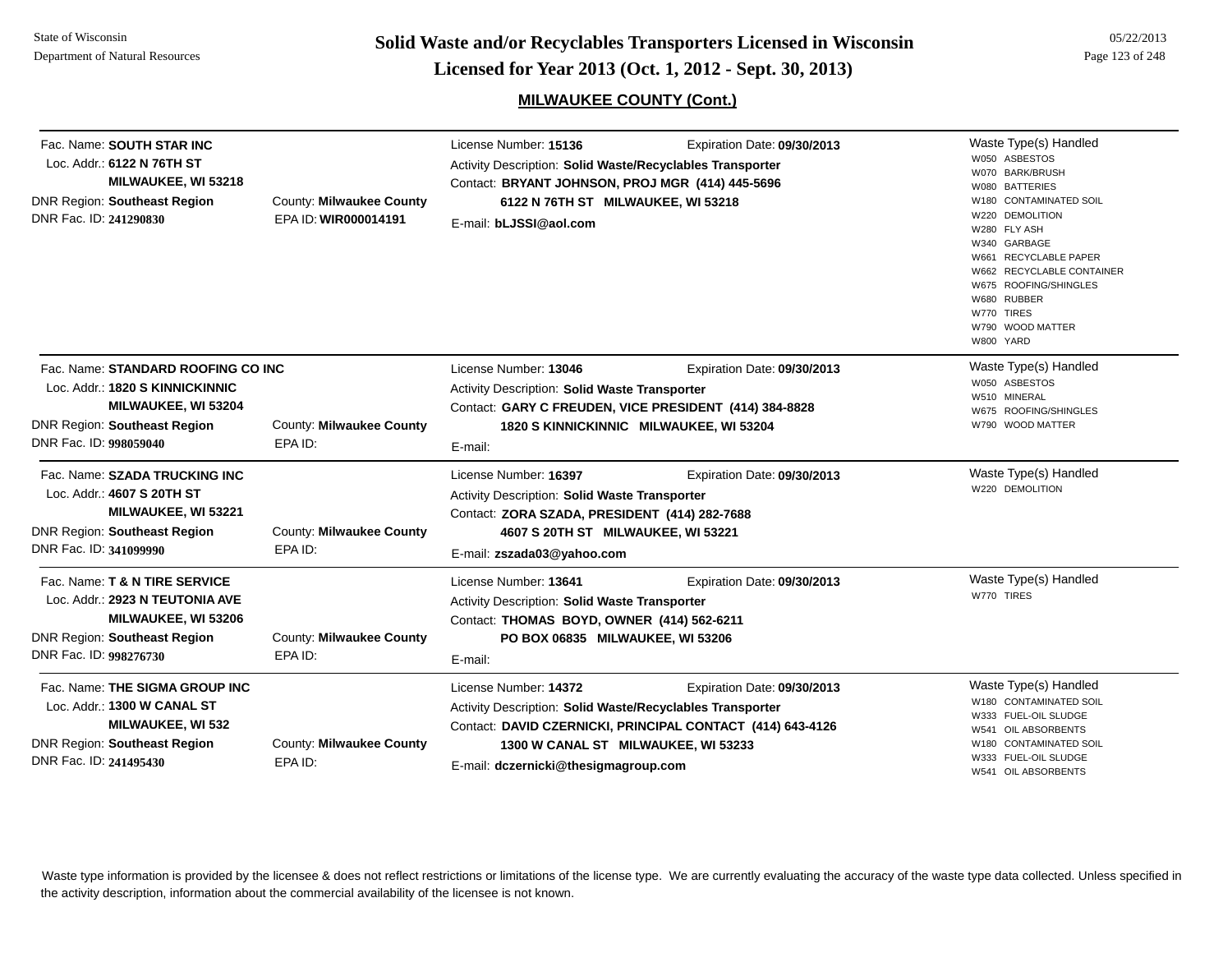**Page 124 of 248 <b>Licensed for Year 2013 (Oct. 1, 2012 - Sept. 30, 2013) Page 124 of 248 Licensed for Year 2013 (Oct. 1, 2012 - Sept. 30, 2013)** 

## **MILWAUKEE COUNTY (Cont.)**

| Fac. Name: TOGO DISPOSAL INC<br>Loc. Addr.: 8039 N 50TH ST<br><b>BROWN DEER, WI 53223</b><br><b>DNR Region: Southeast Region</b><br>DNR Fac. ID: 241217790       | County: Milwaukee County<br>EPA ID:              | License Number: 10697<br>Activity Description: Solid Waste/Recyclables Transporter<br>Contact: EDDIE L GUY PRESIDENT (414) 354-2390<br>E-mail: togodisposal@sbcglobal.net                                              | Expiration Date: 09/30/2013<br>8039 N 50TH STREET BROWN DEER, WI 53223                                                                 | Waste Type(s) Handled<br>W340 GARBAGE<br>W660 RECYCLABLE<br>W670 REFUSE                                                                                                                                                                                               |
|------------------------------------------------------------------------------------------------------------------------------------------------------------------|--------------------------------------------------|------------------------------------------------------------------------------------------------------------------------------------------------------------------------------------------------------------------------|----------------------------------------------------------------------------------------------------------------------------------------|-----------------------------------------------------------------------------------------------------------------------------------------------------------------------------------------------------------------------------------------------------------------------|
| Fac. Name: TOTAL ENERGY SYSTEMS LLC<br>Loc. Addr.: 8525 N 87TH ST<br><b>MILWAUKEE, WI 53224</b><br><b>DNR Region: Southeast Region</b><br>DNR Fac. ID: 341224730 | County: Milwaukee County<br>EPA ID: WIR000144964 | License Number: 15814<br><b>Activity Description: Solid Waste Transporter</b><br>E-mail: straebel@morley-murphycompany.com                                                                                             | Expiration Date: 09/30/2013<br>Contact: ROBERT G STRAEBEL, TREASURER (920) 499-3171<br>200 S WASHINGTON ST STE 305 GREEN BAY, WI 54301 | Waste Type(s) Handled<br>W540 OIL                                                                                                                                                                                                                                     |
| Fac. Name: UNITED DISPOSAL SERVICES LLC<br>Loc. Addr.: 2751 S CHASE AVE<br>MILWAUKEE, WI 53207<br><b>DNR Region: Southeast Region</b><br>DNR Fac. ID: 241648990  | County: Milwaukee County<br>EPA ID: WIR000133025 | License Number: 15111<br>Activity Description: Solid Waste/Recyclables Transporter<br>Contact: JEFF PUTTERMAN, PARTNER (414) 489-1970<br>PO BOX 070502 MILWAUKEE, WI 53207<br>E-mail: jeffp@uniteddisposalservices.com | Expiration Date: 09/30/2013                                                                                                            | Waste Type(s) Handled<br>W175 CONSTRUCTION MATERIAL<br>W220 DEMOLITION<br>W070 BARK/BRUSH<br>W175 CONSTRUCTION MATERIAL<br>W180 CONTAMINATED SOIL<br>W220 DEMOLITION<br>W340 GARBAGE<br>W410 INDUSTRIAL<br>W800 YARD<br>W175 CONSTRUCTION MATERIAL<br>W220 DEMOLITION |
| Fac. Name: VILLAGE OF GREENDALE<br>Loc. Addr.: 6351 INDUSTRIAL LOOP<br>GREENDALE, WI 53129<br><b>DNR Region: Southeast Region</b><br>DNR Fac. ID: 241218120      | County: Milwaukee County<br>EPA ID:              | License Number: 10883<br>Activity Description: Solid Waste/Recyclables Transporter<br>E-mail: rmcfaul@greendale.org                                                                                                    | Expiration Date: 09/30/2013<br>Contact: ROBERT MCFAUL, DIR OF PUBLIC WORKS (414) 423-2133<br>6500 NORTHWAY GREENDALE, WI 53129         | Waste Type(s) Handled<br>W340 GARBAGE<br>W530 NONCOMBUSTIBLE<br>W660 RECYCLABLE<br>W670 REFUSE                                                                                                                                                                        |
| Fac. Name: VIZCAINO'S TRUCKING LLC<br>Loc. Addr.: 4841 W BURNHAM ST<br><b>MILWAUKEE, WI 53219</b><br>DNR Region: Southeast Region<br>DNR Fac. ID: 241384440      | County: Milwaukee County<br>EPA ID:              | License Number: 15546<br>Activity Description: Solid Waste Transporter<br>Contact: NELVIN VIZCAINO, PRESIDENT (414) 460-2179<br>E-mail: vizcainostrucking@yahoo.com                                                    | Expiration Date: 09/30/2013<br>1421 WATERS EDGE DR OCONOMOWOC, WI 53066                                                                | Waste Type(s) Handled<br>W180 CONTAMINATED SOIL<br>W530 NONCOMBUSTIBLE                                                                                                                                                                                                |
| Fac. Name: VON DRASEK INC<br>Loc. Addr.: 2601 11TH AVE<br><b>SOUTH MILWAUKEE, WI 53172</b><br>DNR Region: Southeast Region<br>DNR Fac. ID: 341152460             | County: Milwaukee County<br>EPA ID:              | License Number: 15181<br>Activity Description: Solid Waste Transporter<br>Contact: BRIAN VON DRASEK, PRESIDENT (414) 788-2261<br>E-mail:                                                                               | Expiration Date: 09/30/2013<br>PO BOX 363 SOUTH MILWAUKEE, WI 53172                                                                    | Waste Type(s) Handled<br>W180 CONTAMINATED SOIL                                                                                                                                                                                                                       |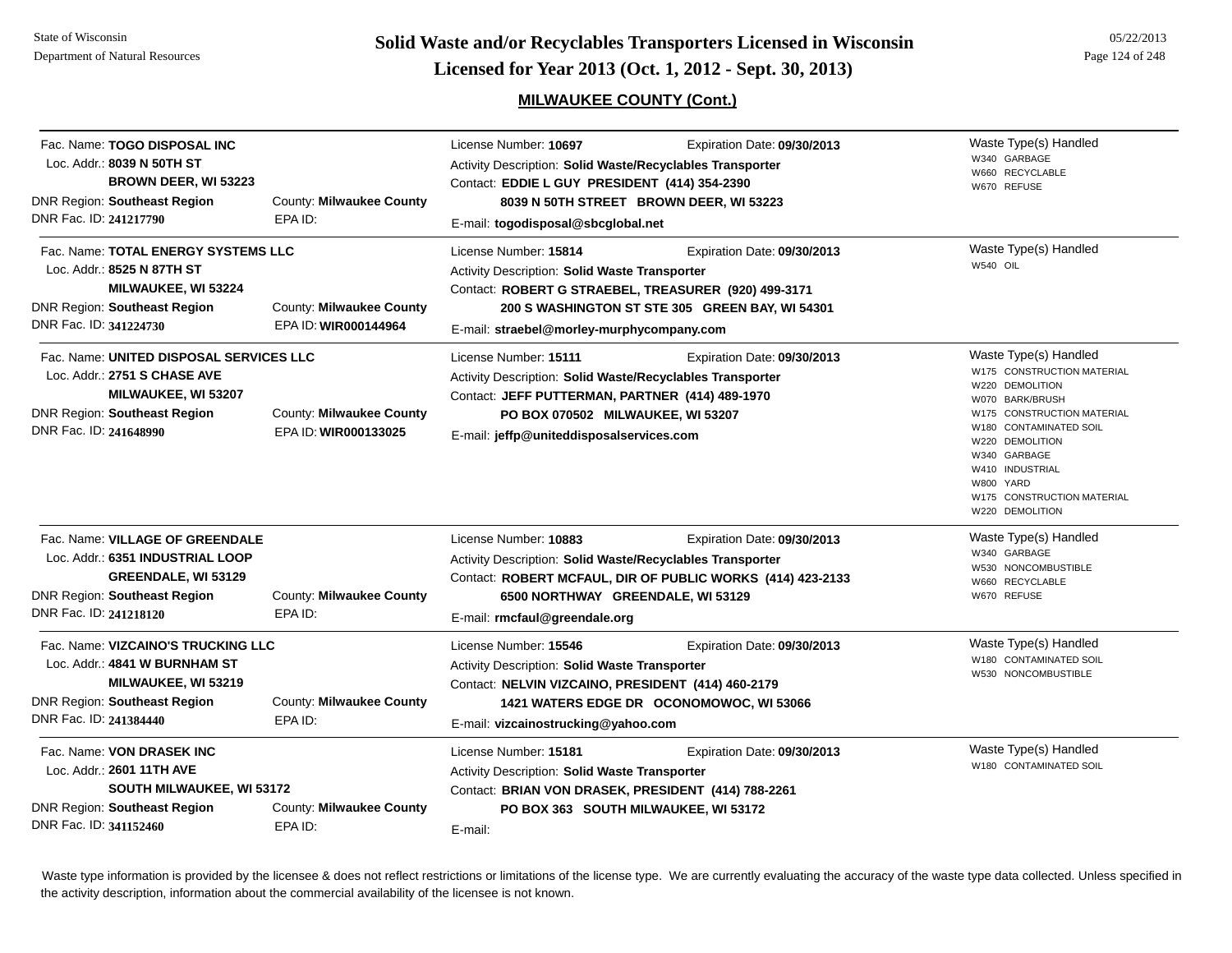**Solid Waste and/or Recyclables Transporters Licensed in Wisconsin<br>Licensed for Year 2013 (Oct. 1, 2012 - Sept. 30, 2013)** 

## **MILWAUKEE COUNTY (Cont.)**

| 05/22/2013      |  |
|-----------------|--|
| Page 125 of 248 |  |

| Fac. Name: W M W I - METRO RECYCLING & DISPOSAL<br>Loc. Addr.: 10712 S 124TH ST<br>FRANKLIN, WI 53132<br><b>DNR Region: Southeast Region</b><br>DNR Fac. ID: 241168620 | County: Milwaukee County<br>EPA ID: WID098547854 | License Number: 13548<br>Expiration Date: 09/30/2013<br>Activity Description: Solid Waste Transporter<br>Contact: MICHAEL HACKNEY, DIST MGR (414) 529-6180<br>10712 S 124TH ST FRANKLIN, WI 53132<br>E-mail: mhackney@wm.com                                                     | Waste Type(s) Handled<br>W180 CONTAMINATED SOIL<br>W220 DEMOLITION<br>W660 RECYCLABLE<br>W670 REFUSE<br>W770 TIRES                                               |
|------------------------------------------------------------------------------------------------------------------------------------------------------------------------|--------------------------------------------------|----------------------------------------------------------------------------------------------------------------------------------------------------------------------------------------------------------------------------------------------------------------------------------|------------------------------------------------------------------------------------------------------------------------------------------------------------------|
| Fac. Name: WASTE MANAGEMENT SOUTHEAST DIVISION<br>Loc. Addr.: 10627 S 27TH ST<br>FRANKLIN, WI 53132<br><b>DNR Region: Southeast Region</b><br>DNR Fac. ID: 241072590   | County: Milwaukee County<br>EPA ID: WID097339303 | License Number: 10561<br>Expiration Date: 09/30/2013<br>Activity Description: Solid Waste/Recyclables Transporter<br>Contact: ROBERT SCHAUER, DISTRICT OPS MGR (414) 761-7249<br>10627 S 27TH ST FRANKLIN, WI 53132<br>E-mail: rschauer@wm.com                                   | Waste Type(s) Handled<br>W340 GARBAGE<br>W530 NONCOMBUSTIBLE<br>W661 RECYCLABLE PAPER<br>W662 RECYCLABLE CONTAINER<br>W670 REFUSE<br>W790 WOOD MATTER            |
| Fac. Name: WE ENERGIES<br>Loc. Addr.: 333 W EVERETT ST<br>MILWAUKEE, WI 53203<br><b>DNR Region: Southeast Region</b><br>DNR Fac. ID: 241329000                         | County: Milwaukee County<br>EPA ID: WID007947285 | License Number: 13805<br>Expiration Date: 09/30/2013<br>Activity Description: Solid Waste/Recyclables Transporter<br>Contact: MARK COLLINS, PRINCIPAL ENVIRON CONSULTANT (414) 221-2162<br>333 W EVERETT ST RM A231 MILWAUKEE, WI 53203<br>E-mail: mark.colllins@we-energies.com | Waste Type(s) Handled<br>W540 OIL                                                                                                                                |
| Fac. Name: WES TIRE SERVICE<br>Loc. Addr.: 6046 W FOND DU LAC AVE<br><b>MILWAUKEE, WI 53218</b><br><b>DNR Region: Southeast Region</b><br>DNR Fac. ID: 341122100       | County: Milwaukee County<br>EPA ID:              | License Number: 15134<br>Expiration Date: 09/30/2013<br>Activity Description: Solid Waste/Recyclables Transporter<br>Contact: WESLEY BRYANT, OWNER (414) 688-2712<br>6046 W FOND DU LAC AVE MILWAUKEE, WI 53218<br>E-mail: bryantw1960@gmail.com                                 | Waste Type(s) Handled<br>W080 BATTERIES<br>W770 TIRES                                                                                                            |
| Fac. Name: WEST ALLIS CTY<br>Loc. Addr.: 6300 W MCGEOCH AVE<br>WEST ALLIS, WI 53219<br><b>DNR Region: Southeast Region</b><br>DNR Fac. ID: 241209650                   | County: Milwaukee County<br>EPA ID:              | License Number: 10509<br>Expiration Date: 09/30/2013<br>Activity Description: Solid Waste/Recyclables Transporter<br>Contact: MICHAEL G LEWIS, DIR OF PUBLIC WORKS (414) 302-8372<br>7525 W GREENFIELD AVE WEST ALLIS, WI 53214<br>E-mail: mlewis@ci.west-allis.wi.us            | Waste Type(s) Handled<br>W340 GARBAGE<br>W530 NONCOMBUSTIBLE<br>W661 RECYCLABLE PAPER<br>W662 RECYCLABLE CONTAINER<br>W670 REFUSE<br>W790 WOOD MATTER            |
| Fac. Name: WEST MILWAUKEE VIL<br>Loc. Addr.: 4755 W BELOIT AVE<br><b>WEST MILWAUKEE, WI 53214</b><br><b>DNR Region: Southeast Region</b><br>DNR Fac. ID: 241218560     | County: Milwaukee County<br>EPA ID:              | License Number: 10479<br>Expiration Date: 09/30/2013<br>Activity Description: Solid Waste/Recyclables Transporter<br>Contact: JAMES L STENZEL, SUPT OF PUB WORKS (414) 645-6238<br>4755 W BELOIT RD WEST MILWAUKEE, WI 53214<br>E-mail:                                          | Waste Type(s) Handled<br>W350 GLASS<br>W530 NONCOMBUSTIBLE<br>W661 RECYCLABLE PAPER<br>W662 RECYCLABLE CONTAINER<br>W670 REFUSE<br>W790 WOOD MATTER<br>W800 YARD |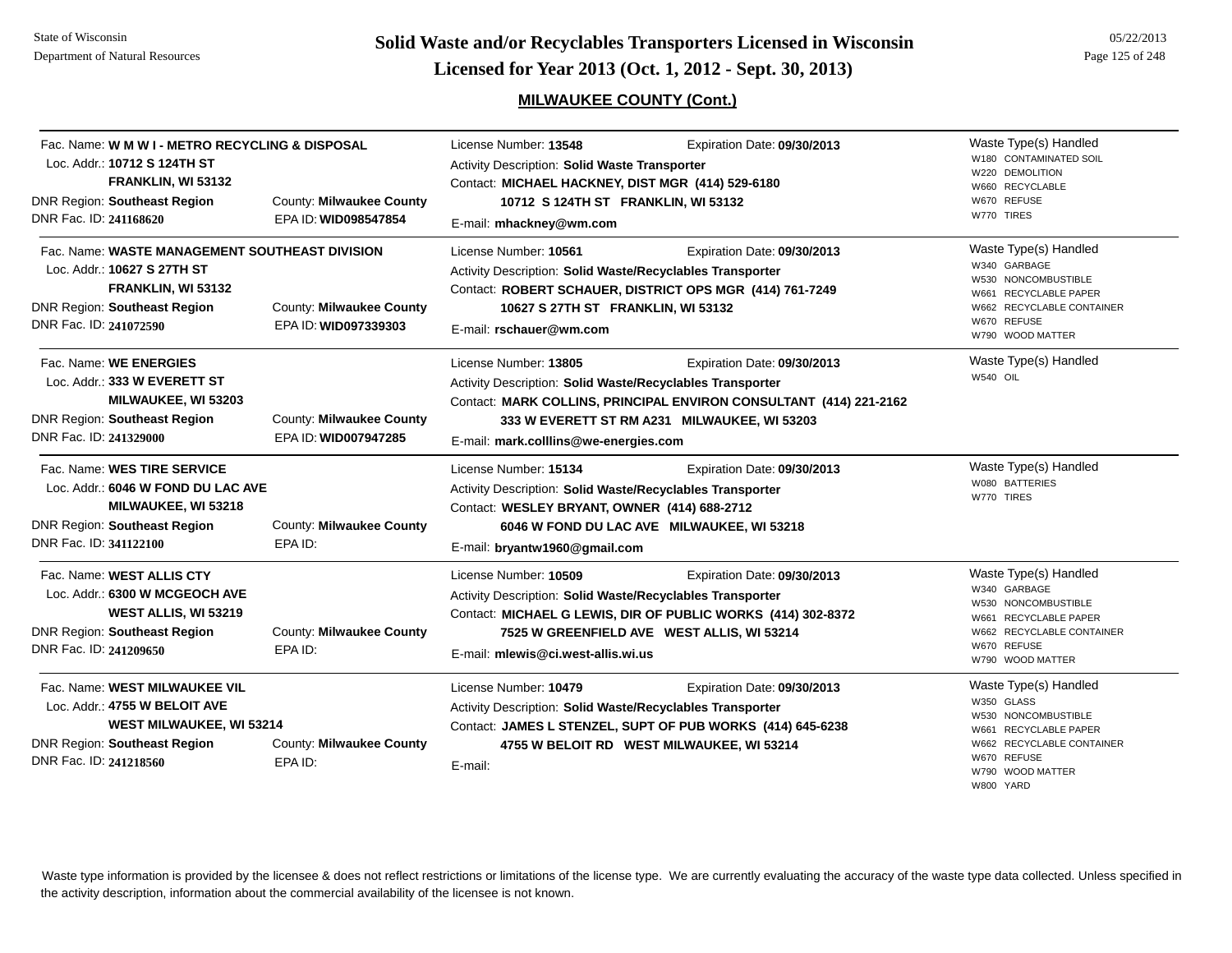#### State of WisconsinDepartment of Natural Resources

**Page 126 of 248 <b>Licensed for Year 2013 (Oct. 1, 2012 - Sept. 30, 2013) Page 126 of 248 Licensed for Year 2013 (Oct. 1, 2012 - Sept. 30, 2013)** 

## **MILWAUKEE COUNTY (Cont.)**

| Fac. Name: WHITEFISH BAY VIL<br>Loc. Addr.: VIL GARAGE<br>WHITEFISH BAY, WI 53217<br>DNR Region: Southeast Region<br>DNR Fac. ID: 241218780                        | County: Milwaukee County<br>EPA ID:     | License Number: 10229<br>Expiration Date: 09/30/2013<br>Activity Description: Solid Waste/Recyclables Transporter<br>Contact: DANIEL NAZE, DIRECTOR OF PUBLIC WORKS (414) 962-6690<br>5300 N MARLBOROUGH DR WHITEFISH BAY, WI 53217<br>E-mail: engineer@wfbvillage.org<br><b>MONROE COUNTY</b> |                             | Waste Type(s) Handled<br>W340 GARBAGE<br>W530 NONCOMBUSTIBLE<br>W661 RECYCLABLE PAPER<br>W662 RECYCLABLE CONTAINER<br>W670 REFUSE                                                                                                                                                                                                                                                                                                                                                                                                                                                                                                                   |
|--------------------------------------------------------------------------------------------------------------------------------------------------------------------|-----------------------------------------|------------------------------------------------------------------------------------------------------------------------------------------------------------------------------------------------------------------------------------------------------------------------------------------------|-----------------------------|-----------------------------------------------------------------------------------------------------------------------------------------------------------------------------------------------------------------------------------------------------------------------------------------------------------------------------------------------------------------------------------------------------------------------------------------------------------------------------------------------------------------------------------------------------------------------------------------------------------------------------------------------------|
| Fac. Name: AFAB SALVAGE & REPAIR INC<br>Loc. Addr.: 7296 DIVISION RD<br><b>TOMAH, WI 54660</b><br><b>DNR Region: West Central Region</b><br>DNR Fac. ID: 998021860 | County: Monroe County<br>EPA ID:        | License Number: 12784<br>Activity Description: Solid Waste/Recyclables Transporter<br>Contact: BRUCE PEARDOT, PRESIDENT (608) 372-3295<br>7296 DIVISION RD TOMAH, WI 54660<br>E-mail:                                                                                                          | Expiration Date: 09/30/2013 | Waste Type(s) Handled<br>W770 TIRES                                                                                                                                                                                                                                                                                                                                                                                                                                                                                                                                                                                                                 |
| Fac. Name: ALLAN GERKE & SONS INC<br>Loc. Addr.: 15341 STH 131<br>TOMAH TN, WI 54660<br>DNR Region: West Central Region<br>DNR Fac. ID: 642008510                  | <b>County: Monroe County</b><br>EPA ID: | License Number: 10837<br>Activity Description: Solid Waste Transporter<br>Contact: PAUL GERKE (608) 372-4203<br>15341 STH 131 TOMAH, WI 54660<br>E-mail: gerkeexc@centurytel.net                                                                                                               | Expiration Date: 09/30/2013 | Waste Type(s) Handled<br>W060 ASH<br>W070 BARK/BRUSH<br>W100 BOILER ASH<br>W110 BOTTOM ASH<br>W115 BUILDING MATERIAL<br>W170 CONCRETE<br>W175 CONSTRUCTION MATERIAL<br>W180 CONTAMINATED SOIL<br>W220 DEMOLITION<br>W235 DRYWALL<br>W280 FLY ASH<br>W290 FOUNDRY<br>W300 FOUNDRY FILL<br>W310 FOUNDRY SAND<br>W333 FUEL-OIL SLUDGE<br>W340 GARBAGE<br>W350 GLASS<br>W400 INCINERATOR ASH<br>W478 LIME SLUDGE<br>W500 MILL SLUDGE<br>W530 NONCOMBUSTIBLE<br>W533 NON HAZARDOUS WASTE<br>W580 PAPER MILL SLUDGE<br>W670 REFUSE<br>W675 ROOFING/SHINGLES<br>W688 SANDBLAST GRIT/MEDIA<br>W735 SLUDGE<br>W780 WOOD ASH<br>W790 WOOD MATTER<br>W800 YARD |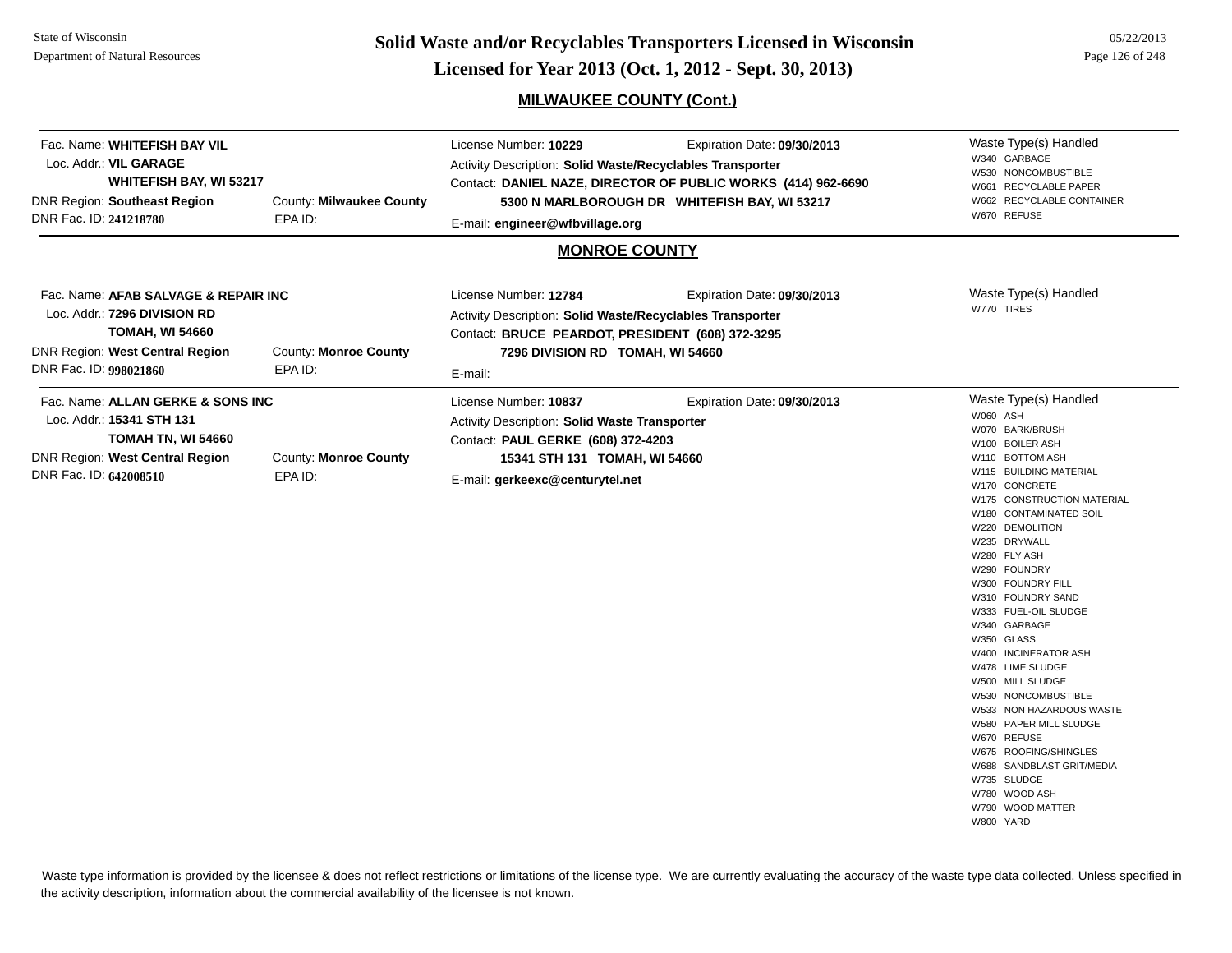**Page 127 of 248 <b>Licensed for Year 2013 (Oct. 1, 2012 - Sept. 30, 2013) Page 127 of 248 Licensed for Year 2013 (Oct. 1, 2012 - Sept. 30, 2013)** 

**MONROE COUNTY (Cont.)**

| Fac. Name: MATHY CONST CO - SPARTA SHOP<br>Loc. Addr.: 1010 RIVER RD<br><b>SPARTA, WI 54656</b>                                                                       |                                                      | Expiration Date: 09/30/2013<br>License Number: 14053<br>Activity Description: Solid Waste Transporter<br>Contact: TARA WETZEL, ENV ENG (608) 779-6322                                                                                                         |                                                                                                 | Waste Type(s) Handled<br><b>W540 OIL</b>                                                                                          |
|-----------------------------------------------------------------------------------------------------------------------------------------------------------------------|------------------------------------------------------|---------------------------------------------------------------------------------------------------------------------------------------------------------------------------------------------------------------------------------------------------------------|-------------------------------------------------------------------------------------------------|-----------------------------------------------------------------------------------------------------------------------------------|
| <b>DNR Region: West Central Region</b><br>DNR Fac. ID: 642057240                                                                                                      | <b>County: Monroe County</b><br>EPA ID: WID988635009 | 920 10TH AVE N ONALASKA, WI 54650<br>E-mail: twetzel@mathy.com                                                                                                                                                                                                |                                                                                                 |                                                                                                                                   |
| Fac. Name: MODERN DISPOSAL SYSTEMS LLC<br>Loc. Addr.: 518 MILWAUKEE ST<br><b>SPARTA, WI 54656</b><br><b>DNR Region: West Central Region</b><br>DNR Fac. ID: 642002680 | County: Monroe County<br>EPA ID:                     | License Number: 14689<br>Activity Description: Solid Waste/Recyclables Transporter<br>Contact: JERRY MARTELL (608) 269-4300<br>PO BOX 513 SPARTA, WI 54656<br>E-mail:                                                                                         | Expiration Date: 09/30/2013                                                                     | Waste Type(s) Handled<br>W220 DEMOLITION<br>W340 GARBAGE<br>W661 RECYCLABLE PAPER<br>W662 RECYCLABLE CONTAINER                    |
| Fac. Name: NORTHERN ENGRAVING CORP<br>Loc. Addr.: 803 S BLACK RIVER ST<br><b>SPARTA, WI 54656</b><br><b>DNR Region: West Central Region</b><br>DNR Fac. ID: 642025010 | <b>County: Monroe County</b><br>EPA ID: WID006183826 | License Number: 13614<br>Expiration Date: 09/30/2013<br>Activity Description: Solid Waste/Recyclables Transporter<br>Contact: DARRELL ZIETLOW, WATER QUALITY MGR (608) 269-6911 x368<br>803 S BLACK RIVER ST SPARTA, WI 54656<br>E-mail: dzietlow@norcorp.com |                                                                                                 | Waste Type(s) Handled<br>W220 DEMOLITION<br>W340 GARBAGE<br><b>W540 OIL</b><br>W660 RECYCLABLE<br>W670 REFUSE<br>W790 WOOD MATTER |
| Fac. Name: SPARTA CTY<br>Loc. Addr.: 1134 S WATER ST<br><b>SPARTA, WI 54656</b><br><b>DNR Region: West Central Region</b><br>DNR Fac. ID: 642009500                   | County: Monroe County<br>EPA ID:                     | License Number: 10013<br>Activity Description: Solid Waste Transporter<br>Contact: LYNN JEROME, DPW (608) 269-4340<br>1134 S WATER ST SPARTA, WI 54656<br>E-mail:                                                                                             | Expiration Date: 09/30/2013                                                                     | Waste Type(s) Handled<br>W530 NONCOMBUSTIBLE<br>W670 REFUSE<br>W790 WOOD MATTER                                                   |
| Fac. Name: U S ARMY FORT MCCOY<br>Loc. Addr.: FORT MCCOY<br>SPARTA, WI 54656-5136<br><b>DNR Region: West Central Region</b><br>DNR Fac. ID: 642024900                 | County: Monroe County<br>EPA ID: WI3210020563        | License Number: 14362<br>Activity Description: Solid Waste/Recyclables Transporter<br>Contact: AL BALLIETT (608) 388-4776<br>E-mail:                                                                                                                          | Expiration Date: 09/30/2013<br>2171 SOUTH 8TH AVE FORT MCCOY, WI 54656-5136                     | Waste Type(s) Handled<br>W340 GARBAGE<br>W661 RECYCLABLE PAPER<br>W662 RECYCLABLE CONTAINER<br>W770 TIRES                         |
|                                                                                                                                                                       |                                                      | <b>OCONTO COUNTY</b>                                                                                                                                                                                                                                          |                                                                                                 |                                                                                                                                   |
| Fac. Name: CARLIES LANDSCAPING & EXCAVATING LLC<br>Loc. Addr.: 415 SCHERER AVE<br>OCONTO, WI 54153<br><b>DNR Region: Northeast Region</b>                             | County: Oconto County                                | License Number: 14799<br>Activity Description: Solid Waste/Recyclables Transporter<br>415 SCHERER AVE OCONTO, WI 54153                                                                                                                                        | Expiration Date: 09/30/2013<br>Contact: ANGELA LIEGEOIS, CHIEF FINANCIAL OFFICER (920) 834-3714 | Waste Type(s) Handled<br>W050 ASBESTOS<br>W070 BARK/BRUSH<br>W180 CONTAMINATED SOIL<br>W220 DEMOLITION                            |

DNR Fac. ID: **443017410**

EPA ID:

E-mail: **415 SCHERER AVE OCONTO, WI 54153** W670 REFUSE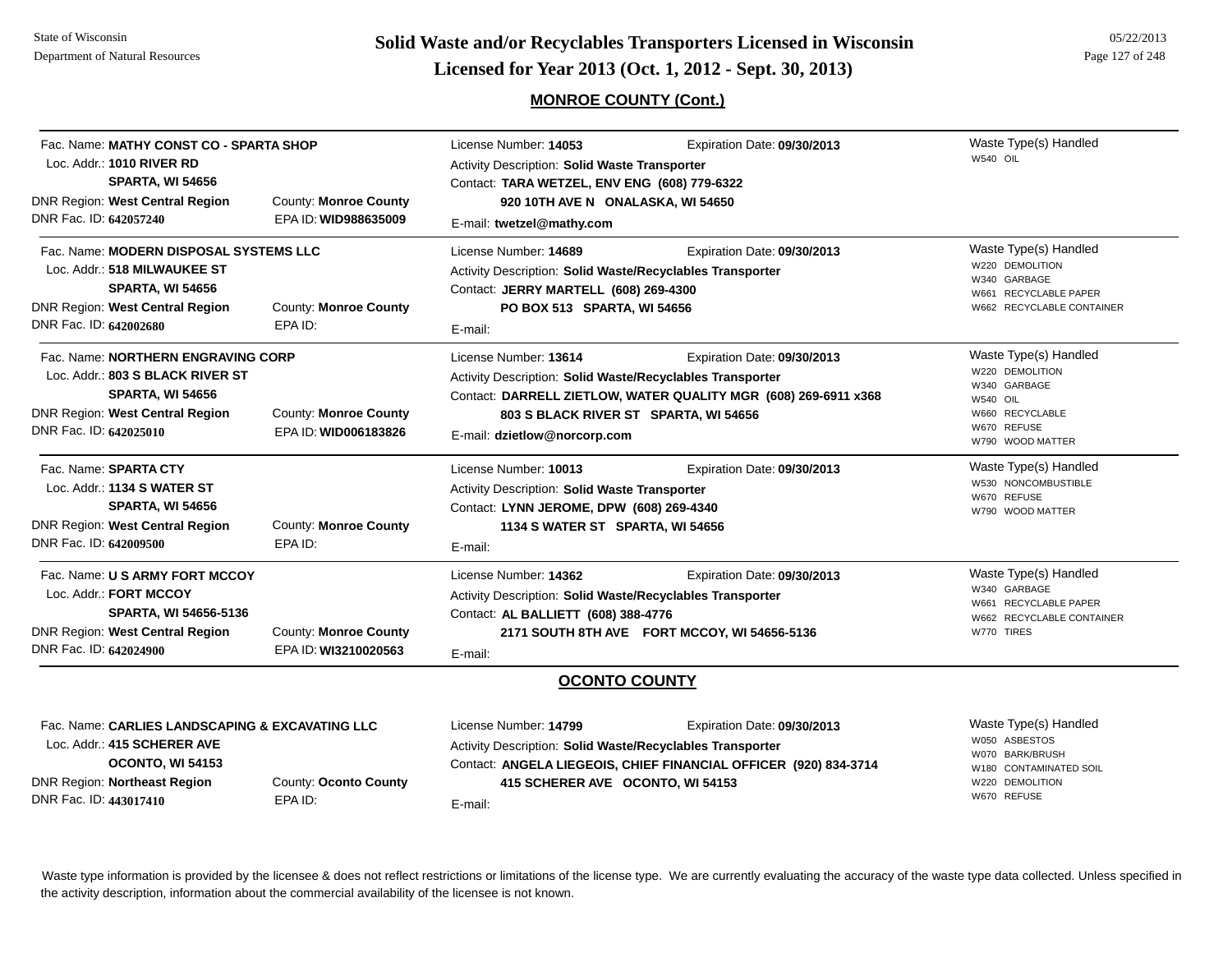#### State of WisconsinDepartment of Natural Resources

**Page 128 of 248 <b>Licensed for Year 2013 (Oct. 1, 2012 - Sept. 30, 2013) Page 128 of 248 Licensed for Year 2013 (Oct. 1, 2012 - Sept. 30, 2013)** 

## **OCONTO COUNTY (Cont.)**

05/22/2013

| Fac. Name: DUAME SAND & GRAVEL<br>Loc. Addr.: 5870 DUAME RD<br><b>LENA TN, WI 54139</b><br><b>DNR Region: Northeast Region</b><br>DNR Fac. ID: 443090780         | County: Oconto County<br>EPA ID: | License Number: 12089<br>Expiration Date: 09/30/2013<br>Activity Description: Solid Waste Transporter<br>Contact: TODD DUAME, VP (920) 834-5184<br>5870 DUAME RD LENA, WI 54139<br>E-mail: duame@centurytel.net                                  | Waste Type(s) Handled<br>W220 DEMOLITION<br>W670 REFUSE<br>W790 WOOD MATTER                                                                                                                                |
|------------------------------------------------------------------------------------------------------------------------------------------------------------------|----------------------------------|--------------------------------------------------------------------------------------------------------------------------------------------------------------------------------------------------------------------------------------------------|------------------------------------------------------------------------------------------------------------------------------------------------------------------------------------------------------------|
| Fac. Name: G & S REFUSE INC<br>Loc. Addr.: 775 N CHESTNUT RD<br><b>OCONTO FALLS, WI 54154</b><br><b>DNR Region: Northeast Region</b><br>DNR Fac. ID: 999478150   | County: Oconto County<br>EPA ID: | License Number: 11430<br>Expiration Date: 09/30/2013<br>Activity Description: Solid Waste/Recyclables Transporter<br>Contact: GARY SCHAAL, PRESIDENT (920) 846-3711<br>6024 CHESTNUT RD OCONTO FALLS, WI 54154<br>E-mail:                        | Waste Type(s) Handled<br>W115 BUILDING MATERIAL<br>W160 COMMERCIAL<br>W175 CONSTRUCTION MATERIAL<br>W235 DRYWALL<br>W340 GARBAGE<br>W670 REFUSE<br>W675 ROOFING/SHINGLES<br>W770 TIRES<br>W790 WOOD MATTER |
| Fac. Name: GILLETT CTY<br>Loc. Addr.: 150 N MCKENZIE<br><b>GILLETT, WI 54124</b><br><b>DNR Region: Northeast Region</b><br>DNR Fac. ID: 443006850                | County: Oconto County<br>EPA ID: | License Number: 10226<br>Expiration Date: 09/30/2013<br>Activity Description: Solid Waste Transporter<br>Contact: LEONE CHRISTENSEN, CLERK-TREAS (920) 855-2255<br>150 N MCKENZIE AVE GILLETT, WI 54124<br>E-mail: Ichristensen@ci.gillett.wi.us | Waste Type(s) Handled<br>W160 COMMERCIAL<br>W340 GARBAGE<br>W410 INDUSTRIAL<br>W530 NONCOMBUSTIBLE<br>W670 REFUSE<br>W675 ROOFING/SHINGLES<br>W790 WOOD MATTER                                             |
| Fac. Name: JACKIE FOSTER INC<br>Loc. Addr.: 5821 ALLEN RD<br><b>LITTLE SUAMICO TN, WI 54141</b><br><b>DNR Region: Northeast Region</b><br>DNR Fac. ID: 443089020 | County: Oconto County<br>EPA ID: | License Number: 12012<br>Expiration Date: 09/30/2013<br>Activity Description: Solid Waste Transporter<br>Contact: RICHARD FOSTER PRESIDENT (920) 826-5211<br>5821 ALLEN RD LITTLE SUAMICO, WI 54141<br>E-mail:                                   | Waste Type(s) Handled<br>W220 DEMOLITION<br>W340 GARBAGE<br>W530 NONCOMBUSTIBLE<br>W670 REFUSE<br>W790 WOOD MATTER                                                                                         |
| Fac. Name: JOES RECYCLING<br>Loc. Addr.: 8778 CTH M<br><b>OCONTO FALLS, WI 54154</b><br><b>DNR Region: Northeast Region</b><br>DNR Fac. ID: 998216230            | County: Oconto County<br>EPA ID: | License Number: 13483<br>Expiration Date: 09/30/2013<br>Activity Description: Solid Waste/Recyclables Transporter<br>Contact: RUTH ANN SCHRAM, OWNER (920) 842-4293<br>8778 COUNTY M OCONTO FALLS, WI 54154<br>E-mail: joes_recycling@yahoo.com  | Waste Type(s) Handled<br>W660 RECYCLABLE<br>W700 SCRAP IRON                                                                                                                                                |
| Fac. Name: LENA VIL<br>Loc. Addr.: 406 W RAILROAD ST<br><b>LENA, WI 54139</b><br>DNR Region: Northeast Region<br>DNR Fac. ID: 443011140                          | County: Oconto County<br>EPA ID: | License Number: 10262<br>Expiration Date: 09/30/2013<br><b>Activity Description: Solid Waste Transporter</b><br>Contact: AMY SOBECK, CLERK/TREASURER (920) 829-5226<br>117 E MAIN ST LENA, WI 54139<br>E-mail: clerk@villageoflena.net           | Waste Type(s) Handled<br>W340 GARBAGE                                                                                                                                                                      |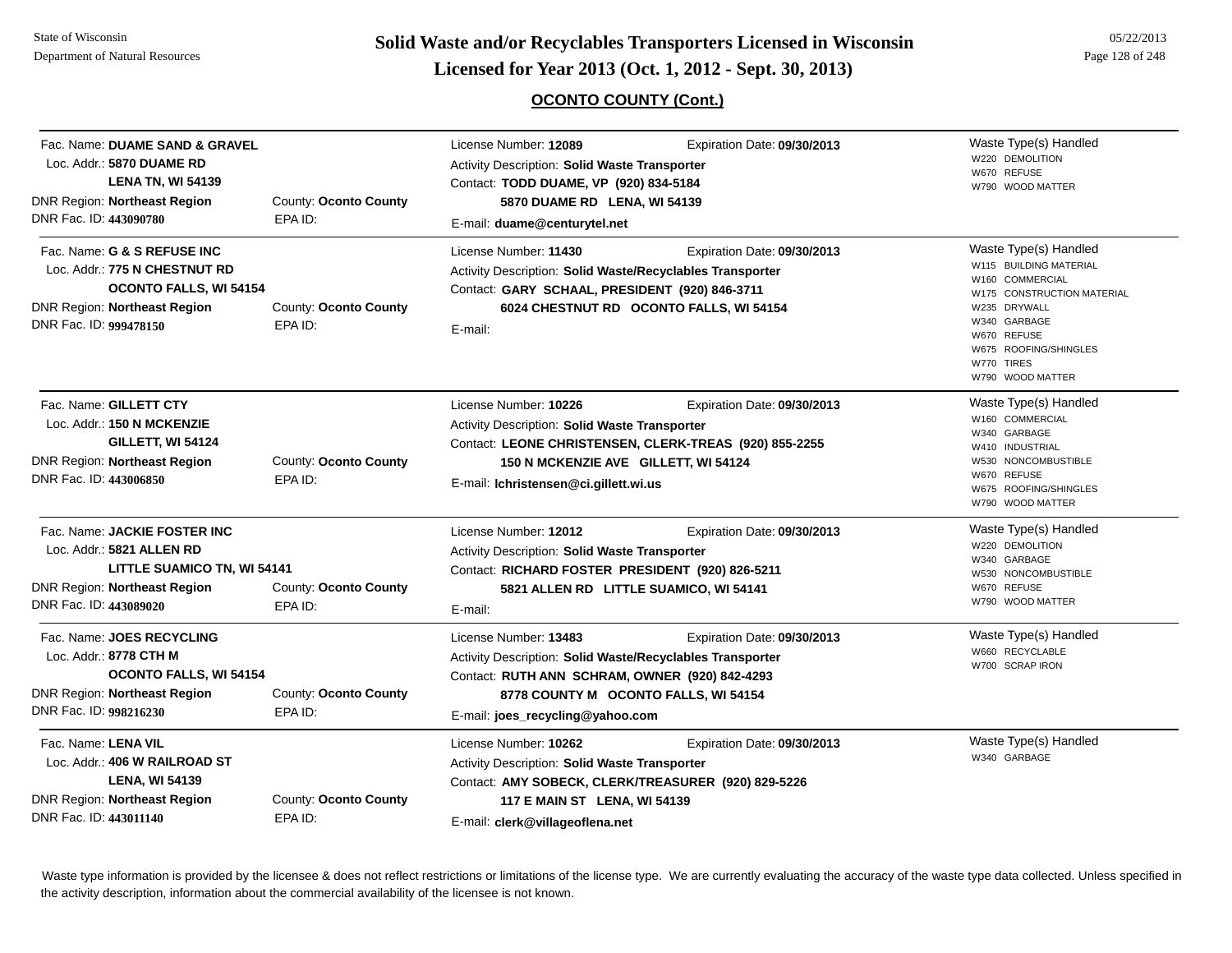#### State of WisconsinDepartment of Natural Resources

**Page 129 of 248 <b>Licensed for Year 2013 (Oct. 1, 2012 - Sept. 30, 2013) Page 129 of 248 Licensed for Year 2013 (Oct. 1, 2012 - Sept. 30, 2013)** 

## **OCONTO COUNTY (Cont.)**

05/22/2013

| Fac. Name: MARSHALL EXC & SEPTIC INSTALLATION INC<br>Loc. Addr.: 15295 E FORRESTER RD<br>LAKEWOOD, WI 54138-9757                                                                                       |                                  | License Number: 13950<br>Expiration Date: 09/30/2013<br><b>Activity Description: Solid Waste Transporter</b><br>Contact: KEVIN MARSHALL, PRES (715) 276-7143                                                                                  | Waste Type(s) Handled<br>W180 CONTAMINATED SOIL<br>W220 DEMOLITION<br>W790 WOOD MATTER                                                                |
|--------------------------------------------------------------------------------------------------------------------------------------------------------------------------------------------------------|----------------------------------|-----------------------------------------------------------------------------------------------------------------------------------------------------------------------------------------------------------------------------------------------|-------------------------------------------------------------------------------------------------------------------------------------------------------|
| <b>DNR Region: Northeast Region</b><br>DNR Fac. ID: 998328100                                                                                                                                          | County: Oconto County<br>EPA ID: | 15295 E FORRESTER ROAD LAKEWOOD, WI 54138-9757<br>E-mail:                                                                                                                                                                                     |                                                                                                                                                       |
| Fac. Name: POMPS SERVICES INC<br>Loc. Addr.: 5973 CTH S<br>SOBIESKI TN, WI 54171<br><b>DNR Region: Northeast Region</b><br>DNR Fac. ID: 999851600                                                      | County: Oconto County<br>EPA ID: | License Number: 14546<br>Expiration Date: 09/30/2013<br>Activity Description: Solid Waste/Recyclables Transporter<br>Contact: JOHN J ZAK, GEN MGR (920) 826-2039<br>5973 COUNTY HWY S SOBIESKI, WI 54171<br>E-mail: pompsservices@hotmail.com | Waste Type(s) Handled<br>W340 GARBAGE<br>W670 REFUSE<br>W790 WOOD MATTER<br>W800 YARD                                                                 |
| Fac. Name: RANDALL F ST LOUIS TRK INC<br>Loc. Addr.: 7075 CTH A<br><b>LENA, WI 54139</b><br><b>DNR Region: Northeast Region</b><br>DNR Fac. ID: 343000240                                              | County: Oconto County<br>EPA ID: | License Number: 14534<br>Expiration Date: 09/30/2013<br>Activity Description: Solid Waste Transporter<br>Contact: RANDY ST LOUIS, OWNER (920) 846-0128<br>7075 CTH A LENA, WI 54139<br>E-mail:                                                | Waste Type(s) Handled<br>W070 BARK/BRUSH<br>W180 CONTAMINATED SOIL<br>W220 DEMOLITION<br>W280 FLY ASH<br>W410 INDUSTRIAL                              |
| Fac. Name: ST PAPER LLC<br>Loc. Addr.: 106 E CENTRAL AVE<br><b>OCONTO FALLS, WI 54154</b><br><b>DNR Region: Northeast Region</b><br>DNR Fac. ID: 443044470                                             | County: Oconto County<br>EPA ID: | License Number: 10055<br>Expiration Date: 09/30/2013<br>Activity Description: Solid Waste/Recyclables Transporter<br>Contact: STEVE LEA (920) 846-3411 x212<br>106 E CENTRAL AVE OCONTO FALLS, WI 54154<br>E-mail: steve.lea@stpaperllc.com   | Waste Type(s) Handled<br>W060 ASH<br>W340 GARBAGE<br>W660 RECYCLABLE<br>W670 REFUSE<br>W790 WOOD MATTER                                               |
| Fac. Name: T M A TRUCKING<br>Loc. Addr.: 7512 ARNDT RD<br><b>LENA, WI 54139</b><br>DNR Region: Northeast Region<br>DNR Fac. ID: 443020930                                                              | County: Oconto County<br>EPA ID: | License Number: 15201<br>Expiration Date: 09/30/2013<br>Activity Description: Solid Waste/Recyclables Transporter<br>Contact: TIMOTHY W ARNDT, OWNER (920) 373-5033<br>7512 ARNDT RD LENA, WI 54139<br>E-mail:                                | Waste Type(s) Handled<br>W070 BARK/BRUSH<br>W180 CONTAMINATED SOIL<br>W220 DEMOLITION<br>W280 FLY ASH<br>W290 FOUNDRY<br>W410 INDUSTRIAL<br>W800 YARD |
| Fac. Name: TARLTON INSPECTIONS INC<br>Loc. Addr.: 5719 FINNEGAN LK RD<br><b>GILLETT, WI 54124</b><br><b>DNR Region: Northeast Region</b><br>County: Oconto County<br>DNR Fac. ID: 343001230<br>EPA ID: |                                  | License Number: 14547<br>Expiration Date: 09/30/2013<br>Activity Description: Solid Waste Transporter<br>Contact: MELISSA TARLTON, VP (920) 855-2757<br>PO BOX 500 GILLETT, WI 54124<br>E-mail: tanks@tarltoninspections.com                  | Waste Type(s) Handled<br>W180 CONTAMINATED SOIL<br>W220 DEMOLITION                                                                                    |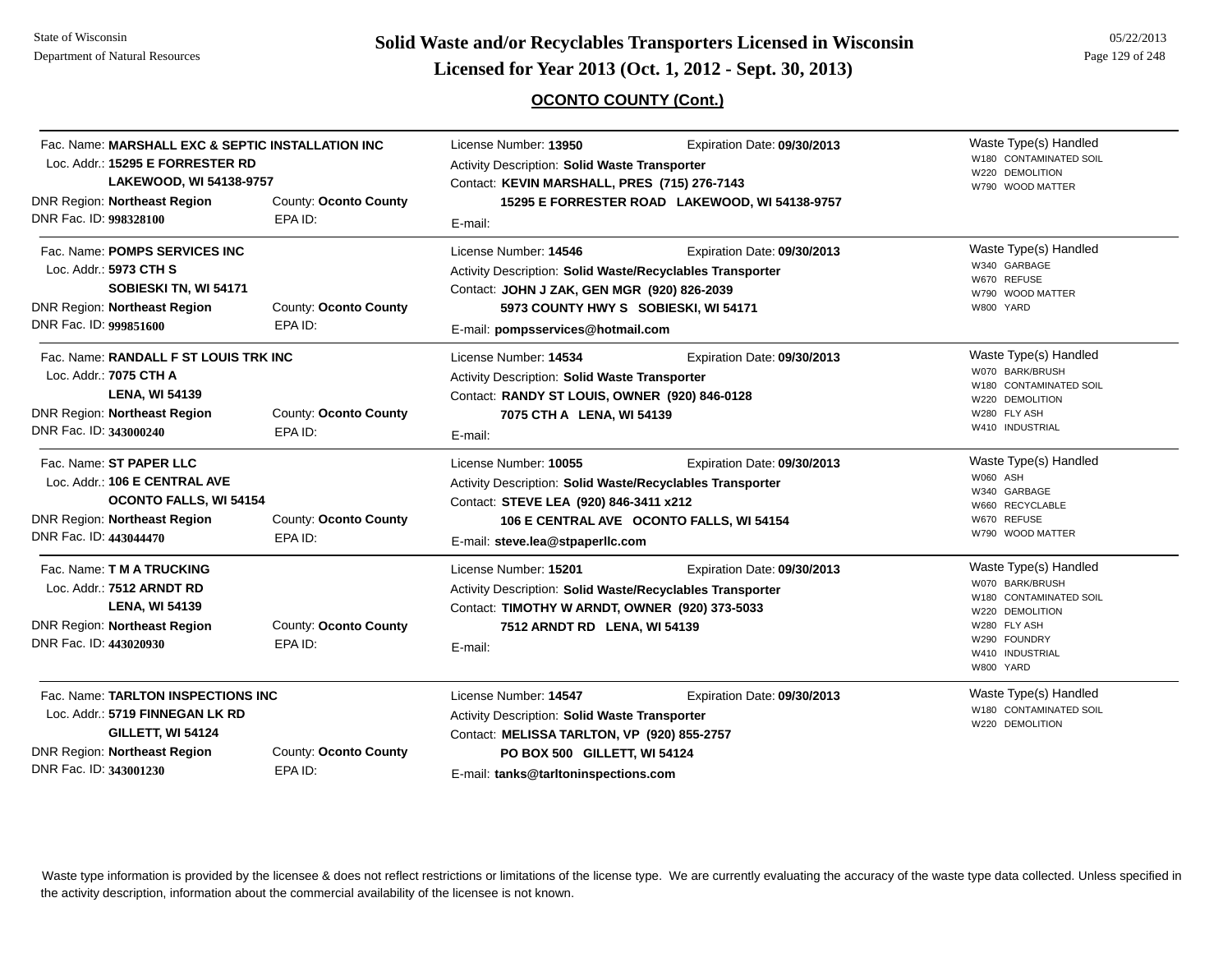State of WisconsinDepartment of Natural Resources

**Page 130 of 248 <b>Licensed for Year 2013 (Oct. 1, 2012 - Sept. 30, 2013) Page 130 of 248 Licensed for Year 2013 (Oct. 1, 2012 - Sept. 30, 2013)** 

## **OCONTO COUNTY (Cont.)**

| Fac. Name: THOMSON EXCAVATING                                                 |                       | License Number: 12099                                     | Expiration Date: 09/30/2013             | Waste Type(s) Handled                   |
|-------------------------------------------------------------------------------|-----------------------|-----------------------------------------------------------|-----------------------------------------|-----------------------------------------|
| Loc. Addr.: 8706 LEE LAKE RD<br>Activity Description: Solid Waste Transporter |                       |                                                           |                                         | W220 DEMOLITION                         |
| <b>POUND, WI 54161</b>                                                        |                       | Contact: SCOTT THOMSON, OWNER (920) 897-2976              |                                         | W530 NONCOMBUSTIBLE<br>W790 WOOD MATTER |
| <b>DNR Region: Northeast Region</b>                                           | County: Oconto County | 8706 LEE LAKE RD POUND, WI 54161                          |                                         |                                         |
| DNR Fac. ID: 999771080                                                        | EPA ID:               | E-mail:                                                   |                                         |                                         |
|                                                                               |                       |                                                           |                                         |                                         |
| Fac. Name: WASTE OIL DOCTOR LLC                                               |                       | License Number: 15234                                     | Expiration Date: 09/30/2013             | Waste Type(s) Handled<br>W540 OIL       |
| Loc. Addr.: 1819 GARY ALBERTS LN                                              |                       | Activity Description: Solid Waste/Recyclables Transporter |                                         |                                         |
| SOBIESKI, WI 54171                                                            |                       | Contact: JOSEPH NEUBURG, OWNER (920) 822-8833             |                                         |                                         |
| <b>DNR Region: Northeast Region</b>                                           | County: Oconto County |                                                           | 1819 GARY ALBERTS LN SOBIESKI, WI 54171 |                                         |
| DNR Fac. ID: 443023570                                                        | EPA ID: WIR000128934  | E-mail:                                                   |                                         |                                         |
| Fac. Name: ZIPPEL CONST INC                                                   |                       | License Number: 12092                                     | Expiration Date: 09/30/2013             | Waste Type(s) Handled                   |
| Loc. Addr.: 9598 HWY 22 E                                                     |                       | Activity Description: Solid Waste Transporter             |                                         | W220 DEMOLITION                         |
| GILLETT, WI 54124                                                             |                       | Contact: PHILIP ZIPPEL, VP (920) 855-2588                 |                                         | W530 NONCOMBUSTIBLE                     |
| <b>DNR Region: Northeast Region</b>                                           | County: Oconto County | 9598 HWY 22 EAST GILLETT, WI 54124                        |                                         |                                         |
| DNR Fac. ID: 999770530                                                        | EPA ID:               | E-mail:                                                   |                                         |                                         |
|                                                                               |                       |                                                           |                                         |                                         |
|                                                                               |                       | <b>ONEIDA COUNTY</b>                                      |                                         |                                         |
| Fac. Name: A1 SEPTIC & INSTALLATION                                           |                       | License Number: 13427                                     | Expiration Date: 09/30/2013             | Waste Type(s) Handled                   |
| Loc. Addr.: 6760 CTH K                                                        |                       | Activity Description: Solid Waste Transporter             |                                         | W533 NON HAZARDOUS WASTE                |
| RHINELANDER, WI 54501                                                         |                       | Contact: CANDY ARTS, SEC/TREA (715) 282-3553              |                                         |                                         |
|                                                                               |                       |                                                           |                                         |                                         |
| DNR Region: Northern Region<br>DNR Fac. ID: 998207430                         | County: Oneida County | 6760 CTH K RHINELANDER, WI 54501                          |                                         |                                         |
|                                                                               | EPA ID: WID086185444  | E-mail:                                                   |                                         |                                         |
| Fac. Name: ADVANCED DISPOSAL SERVICES SW MIDWEST LLC                          |                       | License Number: 12873                                     | Expiration Date: 09/30/2013             | Waste Type(s) Handled                   |
| Loc. Addr.: 9113 CTH J                                                        |                       | Activity Description: Solid Waste/Recyclables Transporter |                                         | W340 GARBAGE                            |
| MINOCQUA, WI 54548                                                            |                       | Contact: MICHAEL KOEHLER, MANAGER (715) 356-9089          |                                         | <b>W540 OIL</b><br>W544 OIL FILTERS     |
| <b>DNR Region: Northern Region</b>                                            | County: Oneida County | PO BOX 185 MINOCQUA, WI 54548                             |                                         | W670 REFUSE                             |
| DNR Fac. ID: 998033410                                                        | EPA ID:               |                                                           |                                         | W770 TIRES                              |
|                                                                               |                       | E-mail: michael.pkoehler@veoliaes.com                     |                                         | W790 WOOD MATTER                        |
| Fac. Name: ARNOTT TRUCKING                                                    |                       | License Number: 12588                                     | Expiration Date: 09/30/2013             | Waste Type(s) Handled                   |
| Loc. Addr.: 2247 CTH L                                                        |                       | Activity Description: Solid Waste Transporter             |                                         | W180 CONTAMINATED SOIL                  |
| <b>NOKOMIS TN, WI</b>                                                         |                       | Contact: BRIAN LUTTROPP (715) 453-3288                    |                                         | W220 DEMOLITION<br>W530 NONCOMBUSTIBLE  |
| <b>DNR Region: Northern Region</b>                                            | County: Oneida County | 2247 CNTY L TOMAHAWK, WI 54487                            |                                         |                                         |
| DNR Fac. ID: 735010320                                                        | EPA ID:               | E-mail:                                                   |                                         |                                         |
|                                                                               |                       |                                                           |                                         |                                         |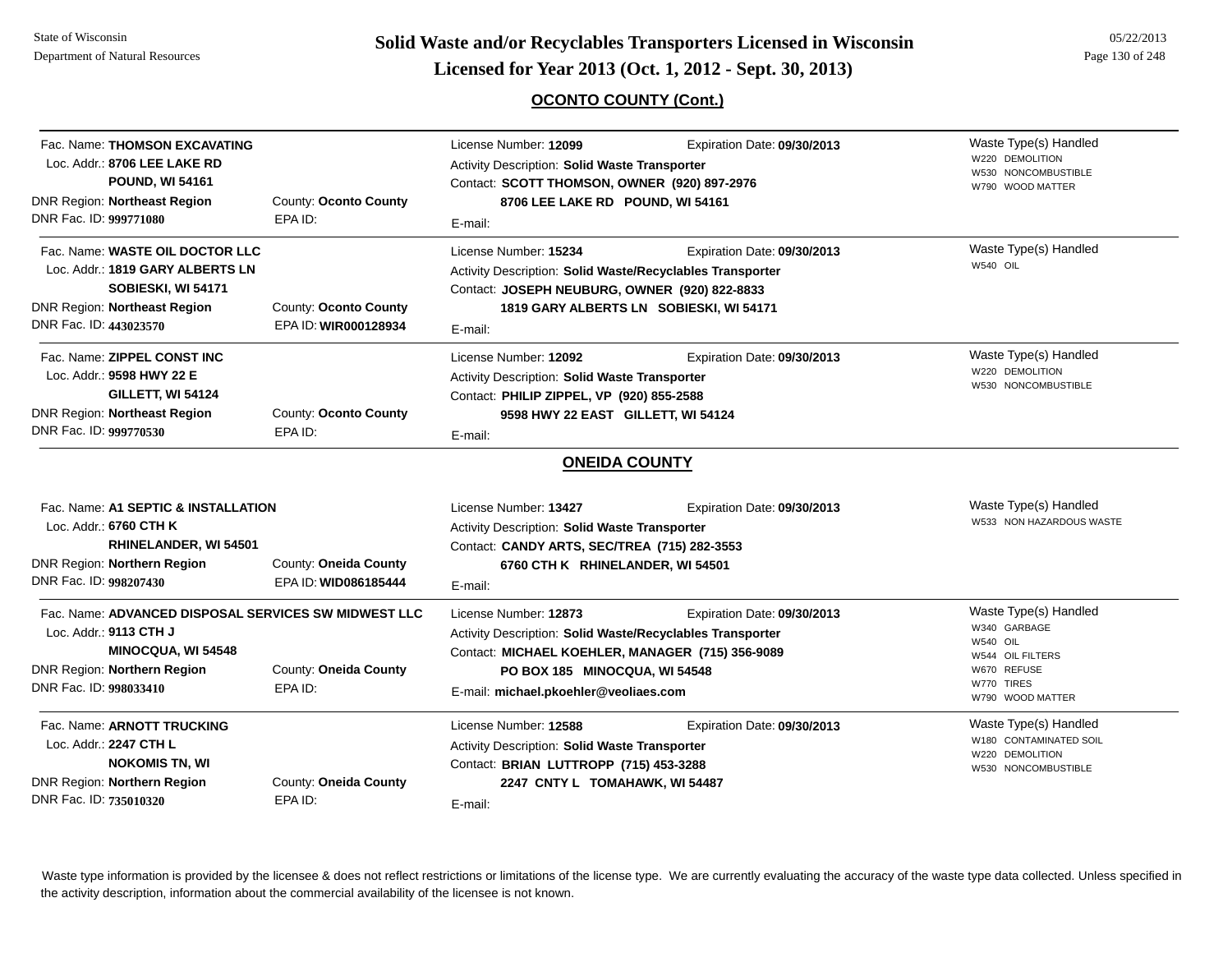#### State of WisconsinDepartment of Natural Resources

**Page 131 of 248 <b>Licensed for Year 2013 (Oct. 1, 2012 - Sept. 30, 2013) Page 131 of 248 Licensed for Year 2013 (Oct. 1, 2012 - Sept. 30, 2013)** 

**ONEIDA COUNTY (Cont.)**

| Fac. Name: B-4 RECYCLING<br>Loc. Addr.: 4660 CTH Y<br>DNR Region: Northern Region<br>DNR Fac. ID: 744090490  | <b>HAZELHURST, WI 54531</b>                                                 | County: Oneida County<br>EPA ID: | License Number: 15358<br>Activity Description: Solid Waste/Recyclables Transporter<br>Contact: FRANCIS P BOROWSKI, OWNER (715) 892-7177<br>4660 CTH Y HAZELHURST, WI 54531<br>E-mail: FJBORO@NEWNORTH.NET | Expiration Date: 09/30/2013 | Waste Type(s) Handled<br>W070 BARK/BRUSH<br>W220 DEMOLITION<br>W290 FOUNDRY<br>W340 GARBAGE<br>W410 INDUSTRIAL<br><b>W540 OIL</b><br>W661 RECYCLABLE PAPER<br>W662 RECYCLABLE CONTAINER<br>W770 TIRES<br>W800 YARD |
|--------------------------------------------------------------------------------------------------------------|-----------------------------------------------------------------------------|----------------------------------|-----------------------------------------------------------------------------------------------------------------------------------------------------------------------------------------------------------|-----------------------------|--------------------------------------------------------------------------------------------------------------------------------------------------------------------------------------------------------------------|
| Loc. Addr.: 7341 HWY 17 N<br>DNR Region: Northern Region<br>DNR Fac. ID: 744000180                           | Fac. Name: COUNTRYSIDE TRASH REMOVAL<br>RHINELANDER, WI 54501               | County: Oneida County<br>EPA ID: | License Number: 14490<br>Activity Description: Solid Waste/Recyclables Transporter<br>Contact: RUSSEL NELLIS, OWNER (715) 272-1672<br>7341 HWY 17 N RHINELANDER, WI 54501<br>E-mail:                      | Expiration Date: 09/30/2013 | Waste Type(s) Handled<br>W340 GARBAGE<br>W661 RECYCLABLE PAPER<br>W662 RECYCLABLE CONTAINER                                                                                                                        |
| Fac. Name: DEBYLES INC<br>Loc. Addr.: 20 S BROWN ST<br>DNR Region: Northern Region<br>DNR Fac. ID: 998283660 | RHINELANDER, WI 54501                                                       | County: Oneida County<br>EPA ID: | License Number: 13696<br>Activity Description: Solid Waste Transporter<br>Contact: VICKI FOGTIENE, EXEC ASSISTANT (715) 362-4406<br>PO BOX 128 RHINELANDER, WI 54501<br>E-mail:                           | Expiration Date: 09/30/2013 | Waste Type(s) Handled<br>W220 DEMOLITION<br>W340 GARBAGE<br>W670 REFUSE                                                                                                                                            |
| Loc. Addr.: 1044 LINCOLN ST<br>DNR Region: <b>Northern Region</b><br>DNR Fac. ID: 744079270                  | Fac. Name: DIBBLES & DIBBLES INC DBA ALS FURNITURE<br>RHINELANDER, WI 54501 | County: Oneida County<br>EPA ID: | License Number: 15321<br>Activity Description: Solid Waste Transporter<br>Contact: JEFF DIBBLES, VP (715) 369-1246<br>1044 LINCOLN ST RHINELANDER, WI 54501<br>E-mail:                                    | Expiration Date: 09/30/2013 | Waste Type(s) Handled<br>W340 GARBAGE<br>W999 OTHER                                                                                                                                                                |
| Loc. Addr.: 7283 USH 51<br>DNR Region: Northern Region<br>DNR Fac. ID: 998298840                             | Fac. Name: DICK FUHRMAN & SON BULLDOZING<br><b>HAZELHURST TN, WI 54531</b>  | County: Oneida County<br>EPA ID: | License Number: 13784<br>Activity Description: Solid Waste Transporter<br>Contact: LAURA C FUHRMAN, TREAS (715) 356-5084<br>PO BOX 84 HAZELHURST, WI 54531<br>E-mail:                                     | Expiration Date: 09/30/2013 | Waste Type(s) Handled<br>W180 CONTAMINATED SOIL<br>W220 DEMOLITION                                                                                                                                                 |
| Loc. Addr.: 5023 TALBOT DR<br>DNR Region: Northern Region<br>DNR Fac. ID: 744079600                          | Fac. Name: DOUGLAS A FISHER<br>TRIPOLI, WI 54564                            | County: Oneida County<br>EPA ID: | License Number: 15208<br>Activity Description: Solid Waste/Recyclables Transporter<br>Contact: DOUGLAS A FISHER, OWNER (715) 564-3296<br>5023 TALBOT DR TRIPOLI, WI 54564<br>E-mail:                      | Expiration Date: 09/30/2013 | Waste Type(s) Handled<br>W350 GLASS<br>W630 PLASTIC<br>W661 RECYCLABLE PAPER<br>W662 RECYCLABLE CONTAINER<br>W340 GARBAGE                                                                                          |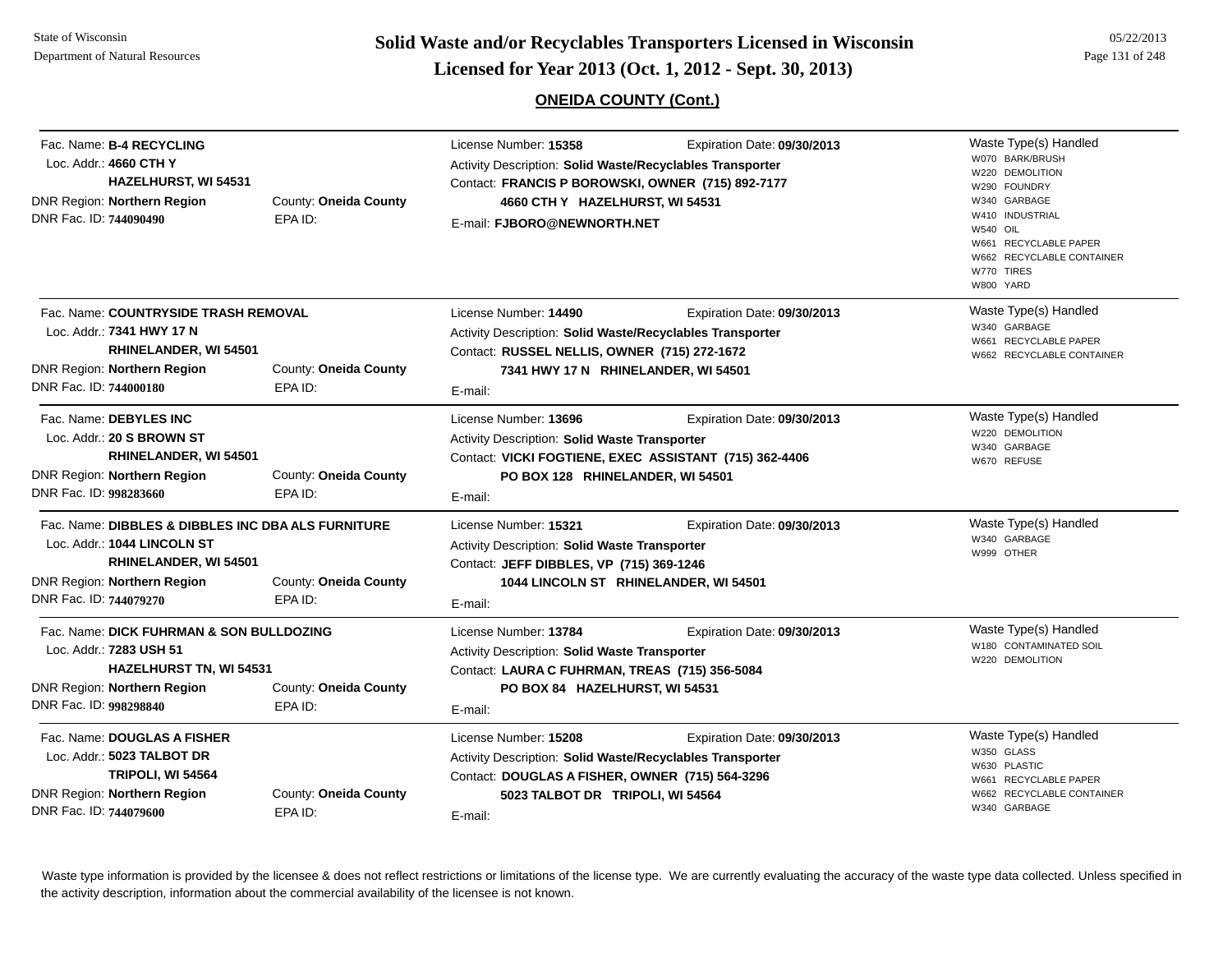**Page 132 of 248 <b>Licensed for Year 2013 (Oct. 1, 2012 - Sept. 30, 2013) Page 132 of 248 Licensed for Year 2013 (Oct. 1, 2012 - Sept. 30, 2013)** 

#### **ONEIDA COUNTY (Cont.)**

W580 PAPER MILL SLUDGE

W670 REFUSEW790 WOOD MATTER

| Fac. Name: ECKERT WRECKING INC<br>Loc. Addr.: 4743 BUS HWY 8 (CTH P)<br>RHINELANDER, WI 54501<br>DNR Region: Northern Region<br>County: Oneida County   |                                  | License Number: 13655<br>Expiration Date: 09/30/2013<br>Activity Description: Solid Waste Transporter<br>Contact: BUCK ECKERT, PRESIDENT (715) 362-6550<br>4743 CNTY P RHINELANDER, WI 54501                  |                             | Waste Type(s) Handled<br>W220 DEMOLITION<br>W340 GARBAGE<br>W670 REFUSE                                                                                                                                                                                            |
|---------------------------------------------------------------------------------------------------------------------------------------------------------|----------------------------------|---------------------------------------------------------------------------------------------------------------------------------------------------------------------------------------------------------------|-----------------------------|--------------------------------------------------------------------------------------------------------------------------------------------------------------------------------------------------------------------------------------------------------------------|
| DNR Fac. ID: 744132950                                                                                                                                  | EPA ID:                          | E-mail:                                                                                                                                                                                                       |                             |                                                                                                                                                                                                                                                                    |
| Fac. Name: HODAG COUNTRY FESTIVAL<br>Loc. Addr.: 4270 RIVER RD<br>RHINELANDER, WI 54501<br>DNR Region: Northern Region<br>DNR Fac. ID: 744080260        | County: Oneida County<br>EPA ID: | License Number: 15029<br>Activity Description: Solid Waste Transporter<br>Contact: TOM VAN HARPEN (715) 369-1300<br>PO BOX 1184 RHINELANDER, WI 54501<br>E-mail:                                              | Expiration Date: 09/30/2013 | Waste Type(s) Handled<br>W340 GARBAGE                                                                                                                                                                                                                              |
| Fac. Name: HODAG PROPERTY MANAGEMENT LLC<br>Loc. Addr.: 52 N BROWN ST<br>RHINELANDER, WI 54501<br>DNR Region: Northern Region<br>DNR Fac. ID: 744084550 | County: Oneida County<br>EPA ID: | License Number: 15338<br>Activity Description: Solid Waste/Recyclables Transporter<br>Contact: RUSSELL SOMMERS, PRESIDENT (715) 362-7368<br>1415 EAGLE ST RHINELANDER, WI 54501<br>E-mail: hodagpm@yahoo.com  | Expiration Date: 09/30/2013 | Waste Type(s) Handled<br>W340 GARBAGE<br>W540 OIL<br>W661 RECYCLABLE PAPER<br>W662 RECYCLABLE CONTAINER<br>W770 TIRES<br>W800 YARD                                                                                                                                 |
| Fac. Name: MCRAE COUNTRY PICKUP<br>Loc. Addr.: 4115 FOREST LN<br>RHINELANDER, WI 54501<br>DNR Region: Northern Region<br>DNR Fac. ID: 744079930         | County: Oneida County<br>EPA ID: | License Number: 14290<br>Activity Description: Solid Waste/Recyclables Transporter<br>Contact: TIFFANY GILLIS (715) 362-8831<br>4115 FOREST LN RHINELANDER, WI 54501<br>E-mail: mcraecountrypickup@yahoo.com  | Expiration Date: 09/30/2013 | Waste Type(s) Handled<br>W220 DEMOLITION<br>W340 GARBAGE<br>W220 DEMOLITION<br>W340 GARBAGE                                                                                                                                                                        |
| Fac. Name: MUSSON BROS INC<br>Loc. Addr.: 909 BOYCE DR<br>RHINELANDER, WI 54501<br>DNR Region: Northern Region<br>DNR Fac. ID: 744008540                | County: Oneida County<br>EPA ID: | License Number: 10656<br>Activity Description: Solid Waste/Recyclables Transporter<br>Contact: DEAN SCHWAB, PROJ MGR (715) 365-8700<br>PO BOX 818 RHINELANDER, WI 54501<br>E-mail: dschwab@mussonbrothers.com | Expiration Date: 09/30/2013 | Waste Type(s) Handled<br>W100 BOILER ASH<br>W110 BOTTOM ASH<br>W170 CONCRETE<br>W175 CONSTRUCTION MATERIAL<br>W180 CONTAMINATED SOIL<br>W220 DEMOLITION<br>W235 DRYWALL<br>W478 LIME SLUDGE<br>W500 MILL SLUDGE<br>W530 NONCOMBUSTIBLE<br>W533 NON HAZARDOUS WASTE |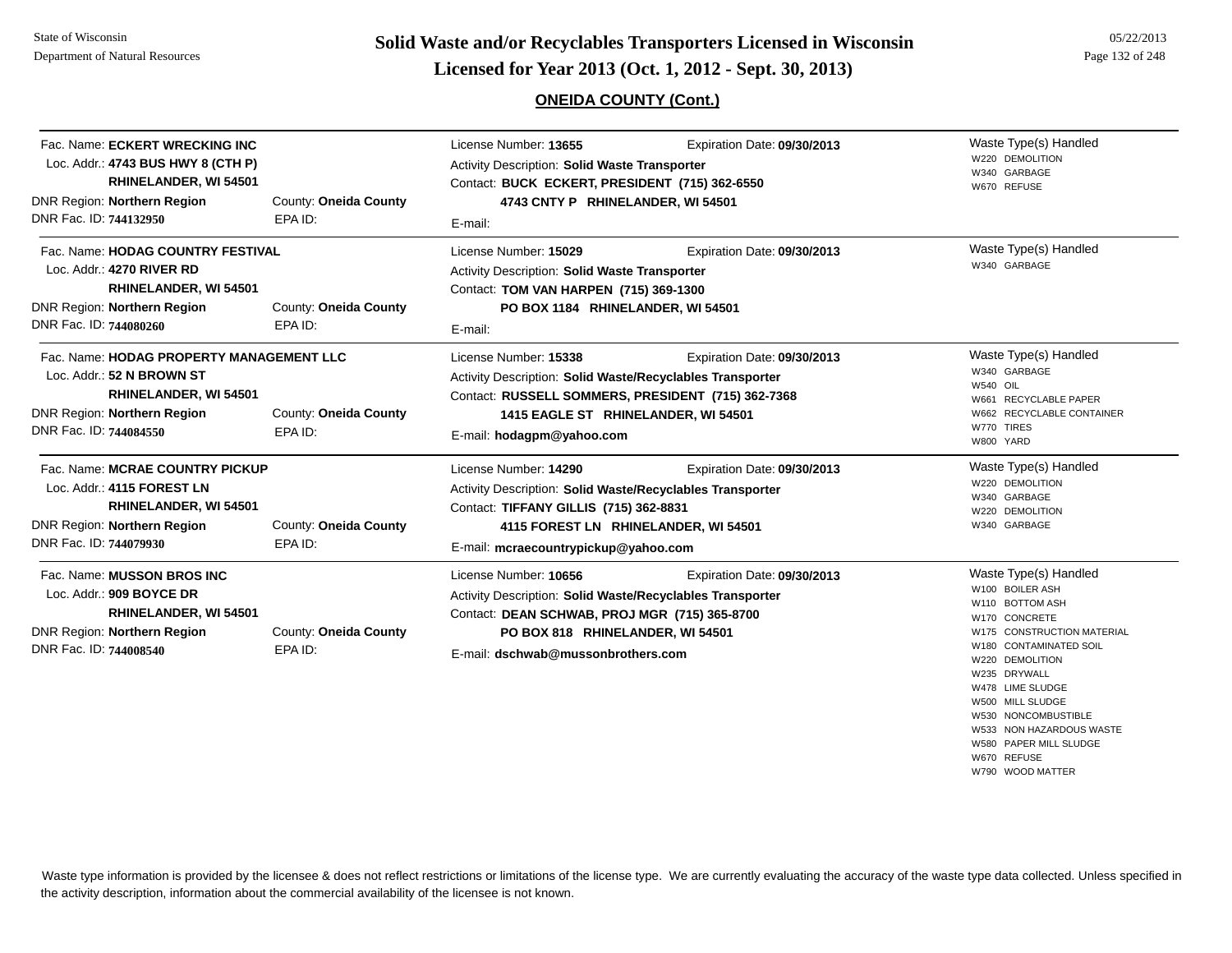# **Page 133 of 248 <b>Licensed for Year 2013 (Oct. 1, 2012 - Sept. 30, 2013) Page 133 of 248 Licensed for Year 2013 (Oct. 1, 2012 - Sept. 30, 2013)**

# **ONEIDA COUNTY (Cont.)**

| Fac. Name: NORTHERN LAKES PARTNERS INC<br>Loc. Addr.: 2750 BIBLE CAMP RD<br><b>RHINELANDER, WI 54501</b><br>DNR Region: Northern Region<br>DNR Fac. ID: 744025590                               | County: Oneida County<br>EPA ID:              | License Number: 15319<br><b>Activity Description: Solid Waste/Recyclables Transporter</b><br>Contact: MICHAEL JEWELL, EXC DIRECTOR (715) 203-0500<br>2750 BIBLE CAMP RD RHINELANDER, WI 54501<br>E-mail: clbc@clbc.net | Waste Type(s) Handled<br>W220 DEMOLITION<br>W340 GARBAGE                                 |                                                          |
|-------------------------------------------------------------------------------------------------------------------------------------------------------------------------------------------------|-----------------------------------------------|------------------------------------------------------------------------------------------------------------------------------------------------------------------------------------------------------------------------|------------------------------------------------------------------------------------------|----------------------------------------------------------|
| Fac. Name: OETTINGER EXCAVATING & SEPTIC INC<br>Loc. Addr.: 4259 HWY 17 N<br>RHINELANDER, WI 54501<br>DNR Region: Northern Region<br>County: Oneida County<br>DNR Fac. ID: 744079820<br>EPA ID: |                                               | License Number: 15025<br>Activity Description: Solid Waste Transporter<br>Contact: GREG OETTINGER (715) 369-2872<br>E-mail:                                                                                            | Expiration Date: 09/30/2013<br>4402 TENDERFOOT RD RHINELANDER, WI 54501                  | Waste Type(s) Handled<br>W220 DEMOLITION                 |
| Fac. Name: ONEIDA CNTY<br>Loc. Addr.: 7450 CTH K<br><b>WOODBORO TN, WI 54501</b><br>DNR Region: Northern Region<br>DNR Fac. ID: 744009640                                                       | County: Oneida County<br>EPA ID:              | License Number: 14280<br>Activity Description: Solid Waste/Recyclables Transporter<br>PO BOX 696 RHINELANDER, WI 54501<br>E-mail: bdutcher@co.oneida.wi.us                                                             | Expiration Date: 09/30/2013<br>Contact: BRIAN DUTCHER, ASSISTANT DIRECTOR (715) 401-9931 | Waste Type(s) Handled<br>W340 GARBAGE<br>W660 RECYCLABLE |
| Fac. Name: OUTDOOR ENTERPRISES<br>Loc. Addr.: 4681 SPAFFORD RD<br>RHINELANDER, WI 54501<br>DNR Region: Northern Region<br>DNR Fac. ID: 998278490                                                | County: Oneida County<br>EPA ID:              | License Number: 13653<br>Activity Description: Solid Waste/Recyclables Transporter<br>Contact: RICHARD HIRMAN, MANAGER (715) 369-1266<br>E-mail:                                                                       | Expiration Date: 09/30/2013<br>4681 SPAFFORD RD RHINELANDER, WI 54501                    | Waste Type(s) Handled<br>W340 GARBAGE<br>W670 REFUSE     |
| Fac. Name: PRINTPACK INC<br>Loc. Addr.: 114 W KEMP ST<br><b>RHINELANDER, WI 54501</b><br>DNR Region: Northern Region<br>DNR Fac. ID: 744008430                                                  | County: Oneida County<br>EPA ID: WID051894244 | License Number: 10663<br>Activity Description: Solid Waste/Recyclables Transporter<br>Contact: KYLE ADAMS, EHS COORDINATOR (715) 365-7100<br>114 W KEMP ST RHINELANDER, WI 54501<br>E-mail: kadams@printpack.com       | Expiration Date: 09/30/2013                                                              | Waste Type(s) Handled<br>W670 REFUSE<br>W790 WOOD MATTER |
| Fac. Name: RYNDERS COMPANIES INC<br>Loc. Addr.: 10322 HWY 70 W<br><b>MINOCQUA, WI 54548</b><br>DNR Region: Northern Region<br>County: Oneida County<br>DNR Fac. ID: 744090820<br>EPA ID:        |                                               | License Number: 15611<br>Activity Description: Solid Waste Transporter<br>Contact: ED RYNDERS, VP (715) 356-3600<br>10322 HWY 70 W MINOCQUA, WI 54548<br>E-mail: erynders@rynders.com                                  | Expiration Date: 09/30/2013                                                              | Waste Type(s) Handled<br>W220 DEMOLITION                 |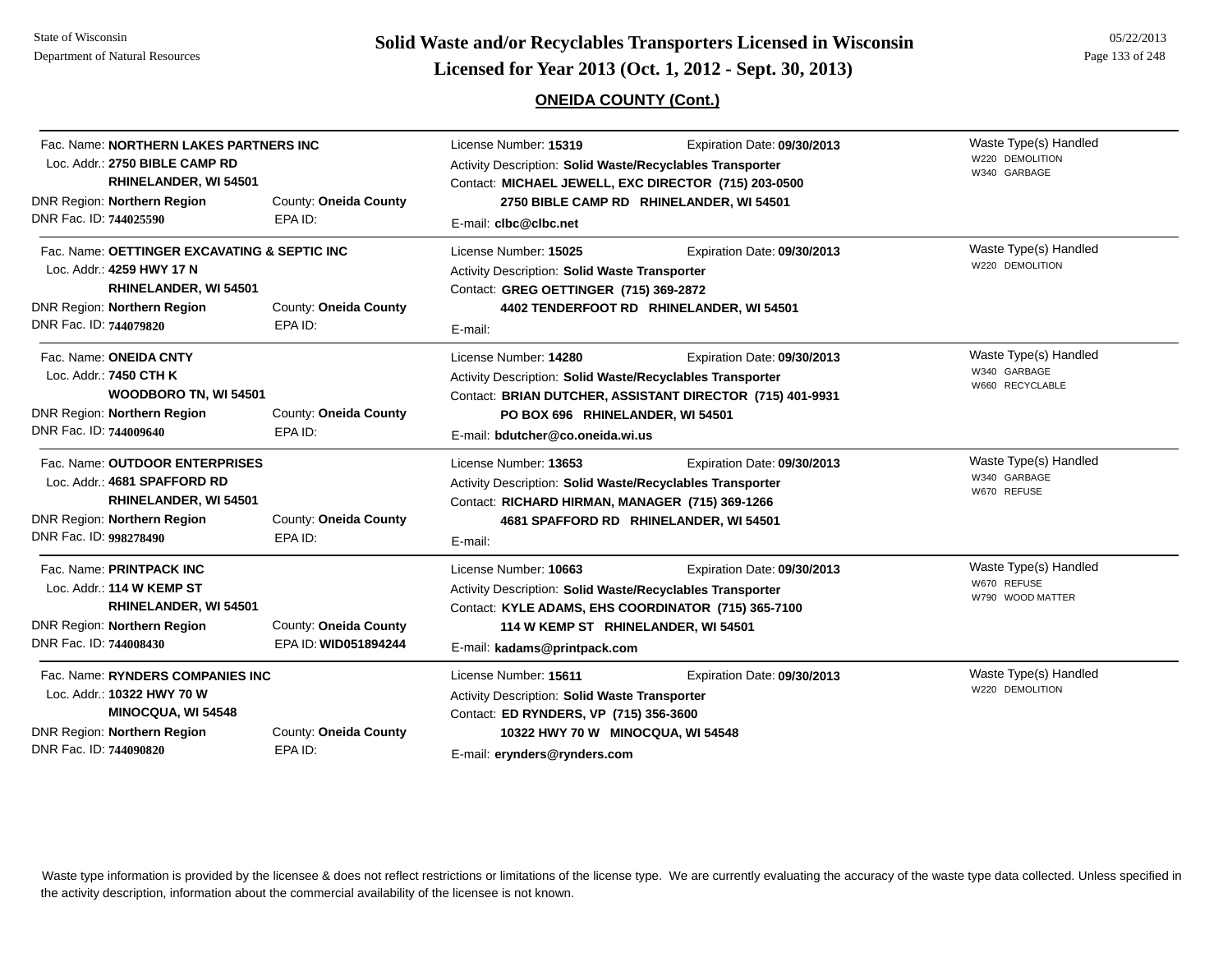**Page 134 of 248 <b>Licensed for Year 2013 (Oct. 1, 2012 - Sept. 30, 2013) Page 134 of 248 Licensed for Year 2013 (Oct. 1, 2012 - Sept. 30, 2013)** 

## **ONEIDA COUNTY (Cont.)**

| DNR Fac. ID: 744110180                        | Fac. Name: SCHOENECK HOME IMPROVEMENTS INC<br>Loc. Addr.: 1632 N STEVENS ST<br>RHINELANDER, WI 54501<br>DNR Region: Northern Region            | County: Oneida County<br>EPA ID:                 | License Number: 15322<br>Activity Description: Solid Waste/Recyclables Transporter<br>Contact: CONNIE SCHOENECK, OWNER (715) 365-4663<br>BOX 1085 RHINELANDER, WI 54501-1085<br>E-mail:                   | Expiration Date: 09/30/2013                                                                 | Waste Type(s) Handled<br>W220 DEMOLITION<br>W340 GARBAGE<br>W661 RECYCLABLE PAPER<br>W662 RECYCLABLE CONTAINER                   |
|-----------------------------------------------|------------------------------------------------------------------------------------------------------------------------------------------------|--------------------------------------------------|-----------------------------------------------------------------------------------------------------------------------------------------------------------------------------------------------------------|---------------------------------------------------------------------------------------------|----------------------------------------------------------------------------------------------------------------------------------|
| DNR Fac. ID: 744079490                        | Fac. Name: TESCHENDORF & SHROCK INC<br>Loc. Addr.: 1825 N STEVENS ST<br>RHINELANDER, WI 54501<br>DNR Region: Northern Region                   | County: Oneida County<br>EPA ID:                 | License Number: 15323<br>Activity Description: Solid Waste/Recyclables Transporter<br>Contact: MARTHA JOHNSON, SEC (715) 369-1388<br>PO BOX 551 RHINELANDER, WI 54501<br>E-mail: shrock@frontier.com      | Expiration Date: 09/30/2013                                                                 | Waste Type(s) Handled<br>W220 DEMOLITION<br>W661 RECYCLABLE PAPER                                                                |
| DNR Fac. ID: 744008100                        | Fac. Name: WAUSAU PAPER MILLS LLC<br>Loc. Addr.: 515 W DAVENPORT ST<br>RHINELANDER, WI 54501<br>DNR Region: Northern Region                    | County: Oneida County<br>EPA ID: WID096828744    | License Number: 11220<br>Activity Description: Solid Waste Transporter<br>Contact: TOM EMOND, ENV MGR (715) 369-4160<br>515 W DAVENPORT ST RHINELANDER, WI 54501<br>E-mail: temond@wausaupaper.com        | Expiration Date: 09/30/2013                                                                 | Waste Type(s) Handled<br>W140 COAL ASH<br>W580 PAPER MILL SLUDGE<br>W790 WOOD MATTER                                             |
| Fac. Name: WIPS INC<br>DNR Fac. ID: 744157370 | Loc. Addr.: 8808 BLUMENSTEIN<br><b>MINOCQUA, WI 54548</b><br>DNR Region: Northern Region                                                       | County: Oneida County<br>EPA ID:                 | License Number: 14285<br>Activity Description: Solid Waste Transporter<br>Contact: BRAD WIPPERFURTH, CO-OWNER (715) 356-2210<br>E-mail:                                                                   | Expiration Date: 09/30/2013<br>8183 W BRINKLAND CIRCLE MINOCQUA, WI 54548                   | Waste Type(s) Handled<br>W220 DEMOLITION                                                                                         |
|                                               |                                                                                                                                                |                                                  | <b>OUTAGAMIE COUNTY</b>                                                                                                                                                                                   |                                                                                             |                                                                                                                                  |
| DNR Fac. ID: 445031290                        | Fac. Name: APPLETON COATED LLC<br>Loc. Addr.: 540 PROSPECT ST<br><b>COMBINED LOCKS, WI 54113</b><br><b>DNR Region: Northeast Region</b>        | County: Outagamie County<br>EPA ID:              | License Number: 10964<br>Activity Description: Solid Waste Transporter<br>540 PROSPECT ST COMBINED LOCKS, WI 54113<br>E-mail: JRitchie@appletoncoated.com                                                 | Expiration Date: 09/30/2013<br>Contact: JERRY RITCHIE, WASTEWATER SUPERVISOR (920) 687-3326 | Waste Type(s) Handled<br>W100 BOILER ASH<br>W580 PAPER MILL SLUDGE<br>W790 WOOD MATTER                                           |
| DNR Fac. ID: 445012810                        | Fac. Name: APPLETON CTY MUNICIPAL SERVICE BLDG<br>Loc. Addr.: 2625 E GLENDALE AVE<br>APPLETON, WI 54915<br><b>DNR Region: Northeast Region</b> | County: Outagamie County<br>EPA ID: WI0000902031 | License Number: 10043<br>Activity Description: Solid Waste/Recyclables Transporter<br>Contact: NATHAN LOPER (920) 832-6049<br>2625 E GLENDALE AVE APPLETON, WI 54915<br>E-mail: nathan.loper@appleton.org | Expiration Date: 09/30/2013                                                                 | Waste Type(s) Handled<br>W340 GARBAGE<br>W530 NONCOMBUSTIBLE<br><b>W540 OIL</b><br>W670 REFUSE<br>W770 TIRES<br>W790 WOOD MATTER |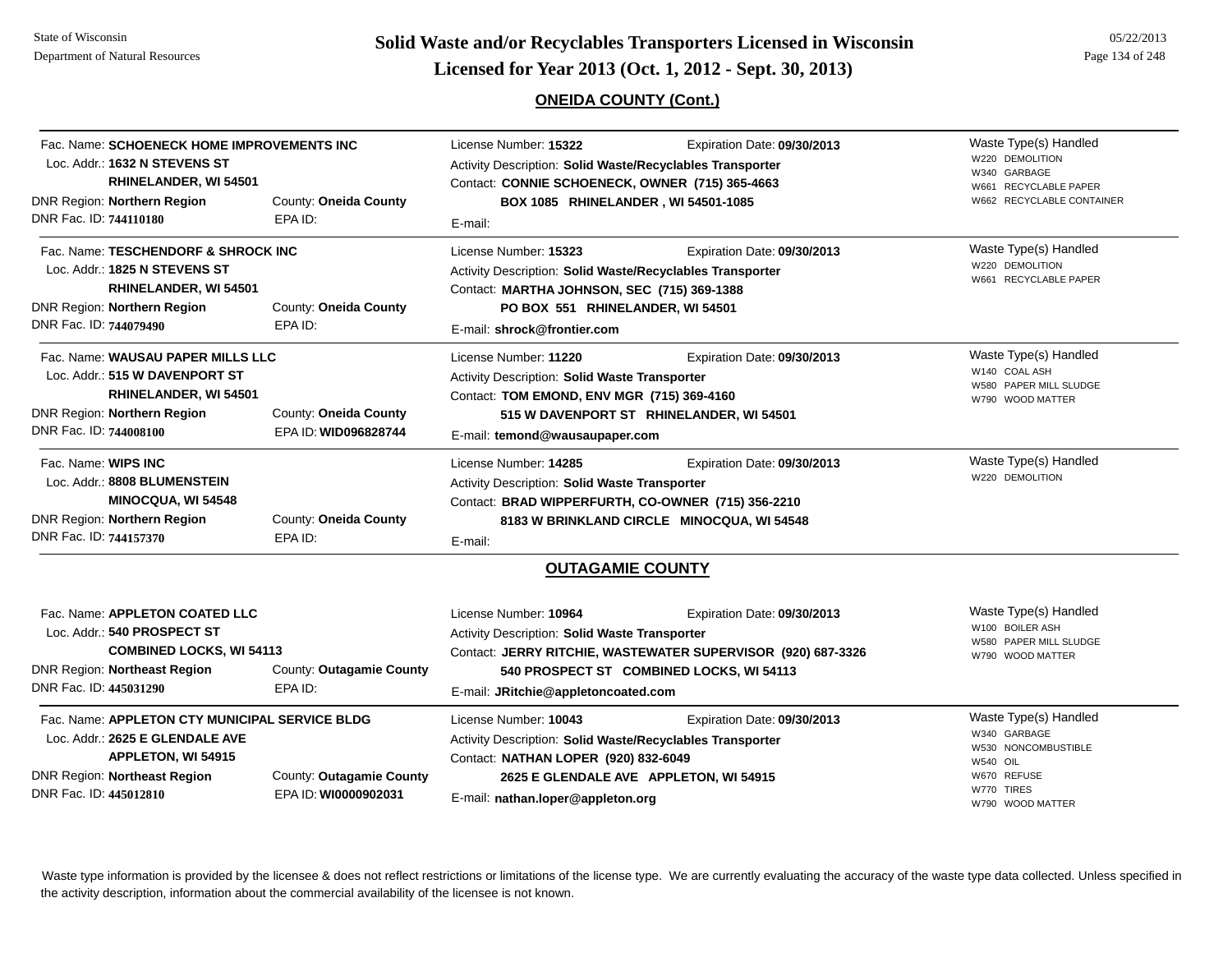# **OUTAGAMIE COUNTY (Cont.)**

| Fac. Name: <b>B DEMO LLC</b><br>Loc. Addr.: N7942 GRANDY RD<br><b>BLACK CREEK, WI 54106</b><br><b>DNR Region: Northeast Region</b><br>DNR Fac. ID: 445171870       | County: Outagamie County<br>EPA ID:              | License Number: 15240<br>Activity Description: Solid Waste/Recyclables Transporter<br>Contact: BARTON F BOWERS, MEMBER (920) 660-0878<br>E-mail:                                                          | Expiration Date: 09/30/2013<br>N7942 GRANDY RD BLACK CREEK, WI 54106                                                           | Waste Type(s) Handled<br>W220 DEMOLITION<br>W340 GARBAGE<br>W662 RECYCLABLE CONTAINER                                                                                                               |
|--------------------------------------------------------------------------------------------------------------------------------------------------------------------|--------------------------------------------------|-----------------------------------------------------------------------------------------------------------------------------------------------------------------------------------------------------------|--------------------------------------------------------------------------------------------------------------------------------|-----------------------------------------------------------------------------------------------------------------------------------------------------------------------------------------------------|
| Fac. Name: BIG HORN TRUCKING LLC<br>Loc. Addr.: N6723 SEMINARY RD<br><b>ONEIDA, WI 54155</b><br><b>DNR Region: Northeast Region</b><br>DNR Fac. ID: 445066490      | County: Outagamie County<br>EPA ID:              | License Number: 15261<br>Activity Description: Solid Waste Transporter<br>Contact: BART M CORNELIUS, OWNER (920) 412-0105<br>N6723 SEMINARY RD ONEIDA, WI 54155<br>E-mail: bighorntruckingllc@hotmail.com | Expiration Date: 09/30/2013                                                                                                    | Waste Type(s) Handled<br>W050 ASBESTOS<br>W070 BARK/BRUSH<br>W180 CONTAMINATED SOIL<br>W220 DEMOLITION<br>W280 FLY ASH<br>W290 FOUNDRY<br>W340 GARBAGE<br>W410 INDUSTRIAL<br>W580 PAPER MILL SLUDGE |
| Fac. Name: BLACK CREEK VIL<br>Loc. Addr.: 612 N MAIN ST<br><b>BLACK CREEK, WI 54106</b><br><b>DNR Region: Northeast Region</b><br>DNR Fac. ID: 445016990           | County: Outagamie County<br>EPA ID:              | License Number: 10343<br>Activity Description: Solid Waste Transporter<br>E-mail: roskey@blackcreekwi.net                                                                                                 | Expiration Date: 09/30/2013<br>Contact: ROCHELLE OSKEY, CLERK/TREASURER (920) 984-3295<br>301 N MAPLE ST BLACK CREEK, WI 54106 | Waste Type(s) Handled<br>W340 GARBAGE<br>W530 NONCOMBUSTIBLE<br>W670 REFUSE<br>W790 WOOD MATTER                                                                                                     |
| Fac. Name: BORSCHE ROOFING PROFESSIONALS INC<br>Loc. Addr.: N2971 HWY 15<br><b>HORTONVILLE, WI 54944</b><br>DNR Region: Northeast Region<br>DNR Fac. ID: 445102350 | County: Outagamie County<br>EPA ID:              | License Number: 12981<br>Activity Description: Solid Waste Transporter<br>Contact: DAVID A SCHULTZ, PRES (920) 733-4064<br>PO BOX 160 HORTONVILLE, WI 54944<br>E-mail: daves@wiroofer.com                 | Expiration Date: 09/30/2013                                                                                                    | Waste Type(s) Handled<br>W220 DEMOLITION<br>W220 DEMOLITION                                                                                                                                         |
| Fac. Name: CALNIN & GOSS INC<br>Loc. Addr.: 505 W EDGEWOOD DR<br>APPLETON, WI 54913-9714<br><b>DNR Region: Northeast Region</b><br>DNR Fac. ID: 445098060          | County: Outagamie County<br>EPA ID: WID988579991 | License Number: 12411<br><b>Activity Description: Solid Waste Transporter</b><br>Contact: STEVEN D WOLFE VICE-PRES (920) 733-4229<br>E-mail:                                                              | Expiration Date: 09/30/2013<br>505 W EDGEWOOD DR APPLETON, WI 54913-9714                                                       | Waste Type(s) Handled<br>W180 CONTAMINATED SOIL<br>W530 NONCOMBUSTIBLE<br>W670 REFUSE<br>W790 WOOD MATTER                                                                                           |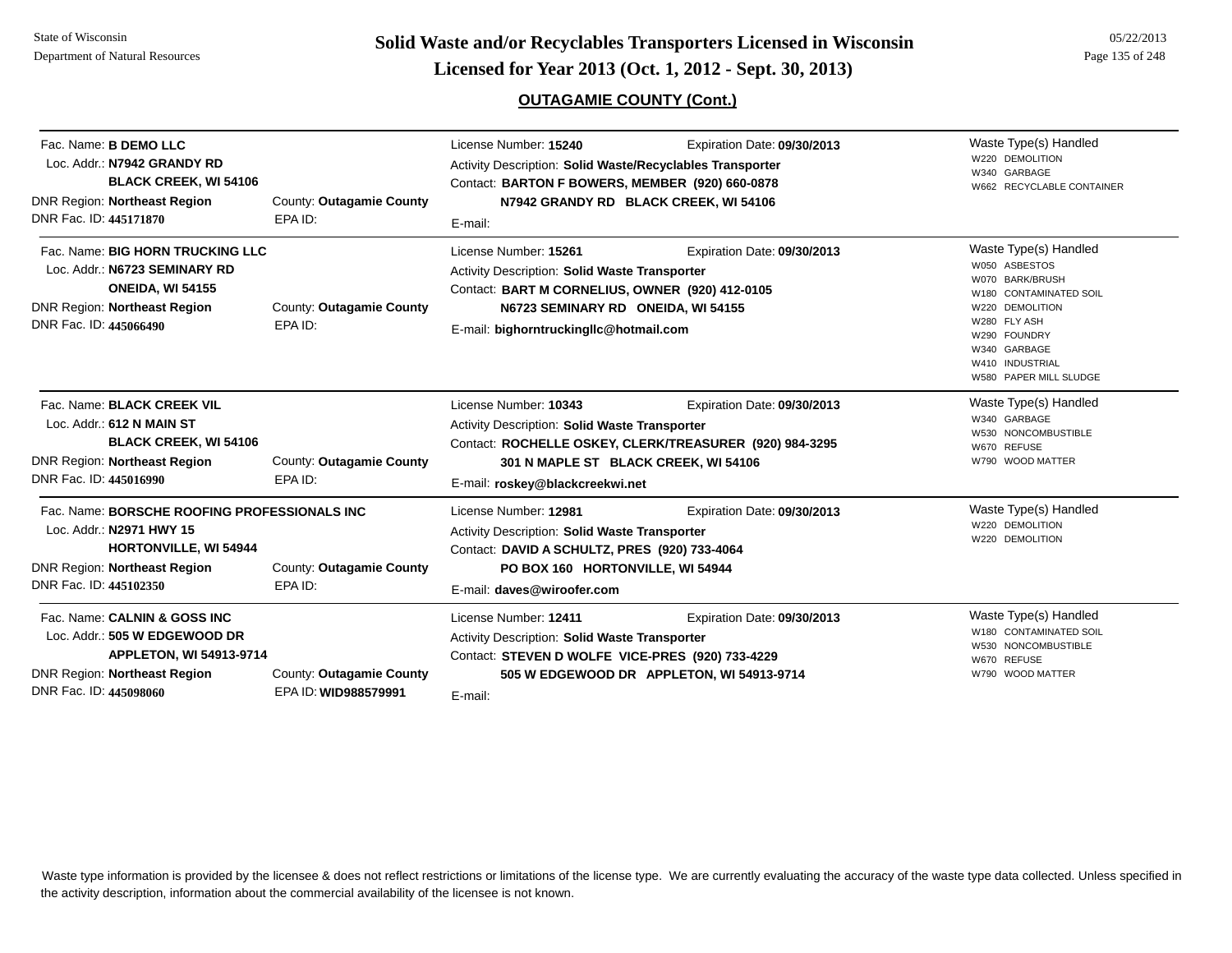**Page 136 of 248 <b>Licensed for Year 2013 (Oct. 1, 2012 - Sept. 30, 2013) Page 136 of 248 Licensed for Year 2013 (Oct. 1, 2012 - Sept. 30, 2013)** 

# **OUTAGAMIE COUNTY (Cont.)**

| Fac. Name: CITY DISPOSAL SERVICES INC<br>Loc. Addr.: 3330 HIGHVIEW<br><b>GRAND CHUTE, WI</b><br><b>DNR Region: Northeast Region</b><br>DNR Fac. ID: 445170770   | County: Outagamie County<br>EPA ID: | License Number: 14410<br>Activity Description: Solid Waste/Recyclables Transporter<br>Contact: TIM INGLESE, PRES (920) 730-9500<br>POBOX 66 GREENVILLE, WI 54942<br>E-mail: cityd@sbcglobal.net                         | Expiration Date: 09/30/2013     | Waste Type(s) Handled<br>W220 DEMOLITION<br>W340 GARBAGE<br>W661 RECYCLABLE PAPER<br>W662 RECYCLABLE CONTAINER<br>W800 YARD<br>W220 DEMOLITION<br>W340 GARBAGE<br>W661 RECYCLABLE PAPER<br>W662 RECYCLABLE CONTAINER<br>W800 YARD<br>W220 DEMOLITION<br>W340 GARBAGE<br>W661 RECYCLABLE PAPER<br>W662 RECYCLABLE CONTAINER<br>W800 YARD |
|-----------------------------------------------------------------------------------------------------------------------------------------------------------------|-------------------------------------|-------------------------------------------------------------------------------------------------------------------------------------------------------------------------------------------------------------------------|---------------------------------|-----------------------------------------------------------------------------------------------------------------------------------------------------------------------------------------------------------------------------------------------------------------------------------------------------------------------------------------|
| Fac. Name: COMBINED LOCKS VIL<br>Loc. Addr.: 300 PARK ST<br><b>COMBINED LOCKS, WI 54113</b>                                                                     |                                     | License Number: 10145<br>Expiration Date: 09/30/2013<br><b>Activity Description: Solid Waste Transporter</b><br>Contact: RYAN W SWICK, DPW (920) 788-7744                                                               |                                 | Waste Type(s) Handled<br>W040 APPLIANCES<br>W340 GARBAGE<br>W530 NONCOMBUSTIBLE                                                                                                                                                                                                                                                         |
| <b>DNR Region: Northeast Region</b><br>DNR Fac. ID: 445017100                                                                                                   | County: Outagamie County<br>EPA ID: | 300 PARK ST COMBINED LOCKS, WI 54113<br>E-mail: swickr@combinedlocks.org                                                                                                                                                | W670 REFUSE<br>W790 WOOD MATTER |                                                                                                                                                                                                                                                                                                                                         |
| Fac. Name: DONALD HIETPAS & SONS INC<br>Loc. Addr.: 1450 E NORTH AVE<br>LITTLE CHUTE, WI 54140<br><b>DNR Region: Northeast Region</b><br>DNR Fac. ID: 999968970 | County: Outagamie County<br>EPA ID: | License Number: 15204<br>Activity Description: Solid Waste Transporter<br>Contact: STUART HIETPAS, PRES (920) 788-2568<br>PO BOX 166 LITTLE CHUTE, WI 54140<br>E-mail: stu@d.h.s.const.com                              | Expiration Date: 09/30/2013     | Waste Type(s) Handled<br>W180 CONTAMINATED SOIL<br>W180 CONTAMINATED SOIL                                                                                                                                                                                                                                                               |
| Fac. Name: ENVIRONMENTAL SERVICES PLUS<br>Loc. Addr.: W1734 KEN-DALE DR<br>KAUKAUNA, WI 54130<br><b>DNR Region: Northeast Region</b><br>DNR Fac. ID: 445185290  | County: Outagamie County<br>EPA ID: | License Number: 14401<br>Activity Description: Solid Waste Transporter<br>Contact: JESSE F ROSE, PRES/OWNER (920) 766-6756<br>PO BOX 187 KAUKAUNA, WI 54130<br>E-mail: jesse@environmentalservicesplus.com              | Expiration Date: 09/30/2013     | Waste Type(s) Handled<br>W180 CONTAMINATED SOIL<br>W220 DEMOLITION<br>W760 TANK SLUDGE<br>W180 CONTAMINATED SOIL<br>W220 DEMOLITION<br>W760 TANK SLUDGE                                                                                                                                                                                 |
| Fac. Name: FAITH TECHNOLOGIES INC<br>Loc. Addr.: 225 MAIN ST<br><b>MENASHA, WI 54952</b><br><b>DNR Region: Northeast Region</b><br>DNR Fac. ID: 998205780       | County: Outagamie County<br>EPA ID: | License Number: 13411<br><b>Activity Description: Solid Waste Transporter</b><br>Contact: DAN SIEBERS, EXECUTIVE VP (920) 225-6612<br>PO BOX 260 MENASHA, WI 54952-0260<br>E-mail: Vicki Driessen@faithtechnologies.com | Expiration Date: 09/30/2013     | Waste Type(s) Handled<br>W275 FLUORESCENT BULBS<br>W395 INCANDESCENT BULBS                                                                                                                                                                                                                                                              |

E-mail: **Vicki.Driessen@faithtechnologies.com**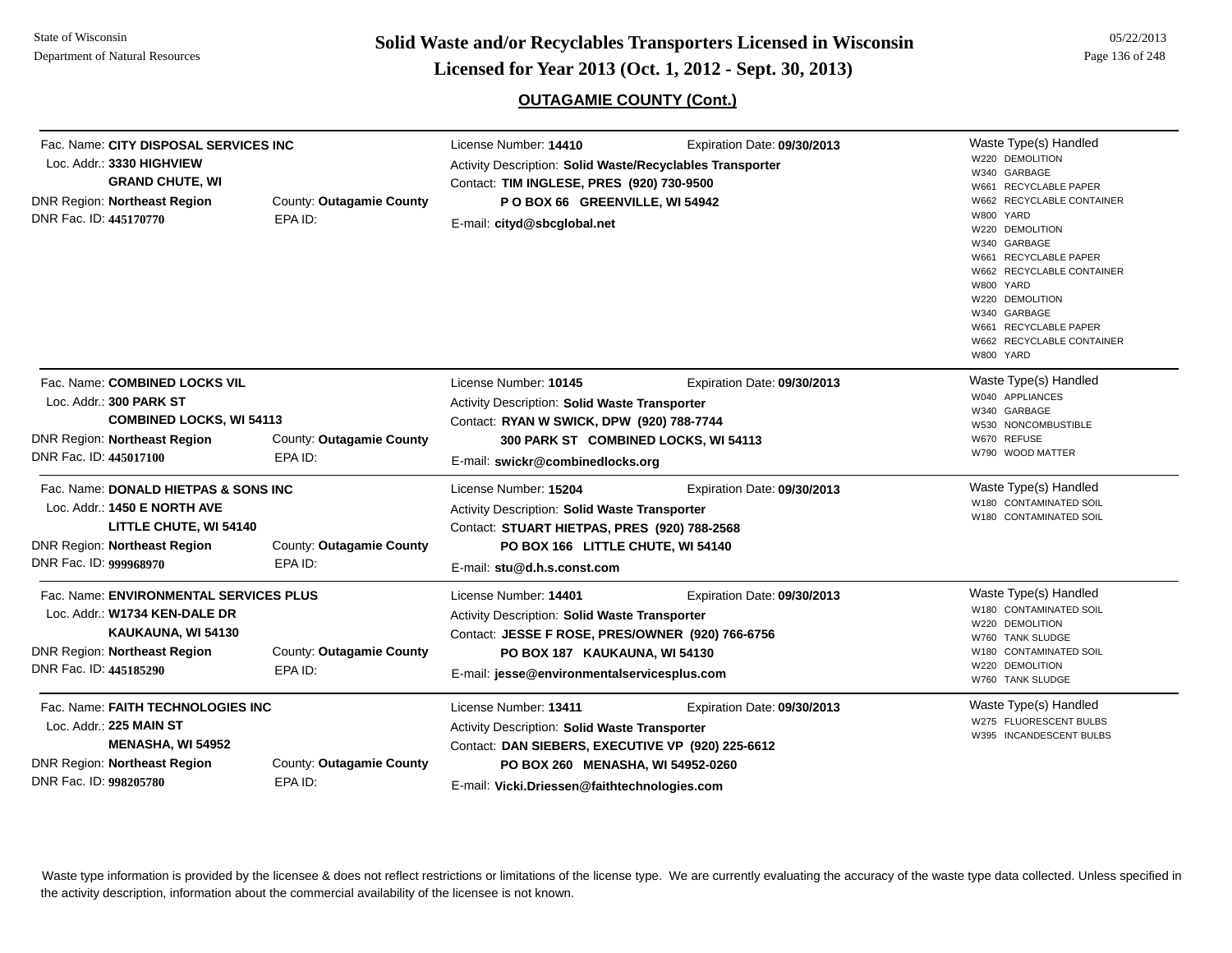**Page 137 of 248 <b>Licensed for Year 2013 (Oct. 1, 2012 - Sept. 30, 2013) Page 137 of 248 Licensed for Year 2013 (Oct. 1, 2012 - Sept. 30, 2013)** 

## **OUTAGAMIE COUNTY (Cont.)**

| Fac. Name: GENE FREDERICKSON TRUCKING INC<br>Loc. Addr.: 4450 FIELDCREST DR<br>KAUKAUNA, WI 54130<br><b>DNR Region: Northeast Region</b><br>DNR Fac. ID: 998000990 | County: Outagamie County<br>EPA ID:              | License Number: 12667<br>Activity Description: Solid Waste/Recyclables Transporter<br>Contact: MATT GEHL, COMPLIANCE MGR (920) 766-1100<br>E-mail: matt@gftexc.com                                         | Expiration Date: 09/30/2013<br>4450 FIELDCREST DR KAUKAUNA, WI 54130                                                                      | Waste Type(s) Handled<br>W180 CONTAMINATED SOIL<br>W220 DEMOLITION<br>W580 PAPER MILL SLUDGE                                                                                                        |
|--------------------------------------------------------------------------------------------------------------------------------------------------------------------|--------------------------------------------------|------------------------------------------------------------------------------------------------------------------------------------------------------------------------------------------------------------|-------------------------------------------------------------------------------------------------------------------------------------------|-----------------------------------------------------------------------------------------------------------------------------------------------------------------------------------------------------|
| Fac. Name: H20 UNDER PRESSURE INC<br>Loc. Addr.: N892 DEPOT RD<br>DALE, WI 54931<br><b>DNR Region: Northeast Region</b><br>DNR Fac. ID: 469099620                  | County: Outagamie County<br>EPA ID: WIR000141978 | License Number: 14217<br>Activity Description: Solid Waste/Recyclables Transporter<br>Contact: CHRIS KOGA, PRESIDENT (920) 779-4397<br>PO BOX 289 DALE, WI 54931<br>E-mail:                                | Expiration Date: 09/30/2013                                                                                                               | Waste Type(s) Handled<br>W110 BOTTOM ASH<br>W220 DEMOLITION<br>W280 FLY ASH<br>W790 WOOD MATTER                                                                                                     |
| Fac. Name: HANSEL TRUCKING LLC<br>Loc. Addr.: W6625 CTH JJ<br><b>GREENVILLE, WI 54942</b><br><b>DNR Region: Northeast Region</b><br>DNR Fac. ID: 445175390         | County: Outagamie County<br>EPA ID:              | License Number: 15263<br>Activity Description: Solid Waste Transporter<br>Contact: TRICIA DEGROOT, MGR (920) 450-0836<br>PO BOX 110 GREENVILLE, WI 54942<br>E-mail: info@hanseltrucking.com                | Expiration Date: 09/30/2013                                                                                                               | Waste Type(s) Handled<br>W050 ASBESTOS<br>W070 BARK/BRUSH<br>W180 CONTAMINATED SOIL<br>W220 DEMOLITION<br>W280 FLY ASH<br>W290 FOUNDRY<br>W340 GARBAGE<br>W410 INDUSTRIAL<br>W580 PAPER MILL SLUDGE |
| Fac. Name: HARTERS FOX VALLEY DISPOSAL LLC<br>Loc. Addr.: 1120 PEARL ST<br>SEYMOUR, WI 54165<br><b>DNR Region: Northeast Region</b><br>DNR Fac. ID: 445178580      | County: Outagamie County<br>EPA ID:              | License Number: 15707<br>Activity Description: Solid Waste/Recyclables Transporter<br>Contact: ANDREW GAYHART, GEN MGR (715) 253-2619<br>W17620 CTH Q WITTENBERG, WI 54499<br>E-mail: agayhart@harters.net | Expiration Date: 09/30/2013                                                                                                               | Waste Type(s) Handled<br>W340 GARBAGE<br>W661 RECYCLABLE PAPER<br>W662 RECYCLABLE CONTAINER                                                                                                         |
| Fac. Name: INLAND SERVICE CORP<br>Loc. Addr.: 2250 CROOKS AVE<br>KAUKAUNA, WI 54130<br><b>DNR Region: Northeast Region</b><br>DNR Fac. ID: 445176050               | County: Outagamie County<br>EPA ID:              | License Number: 15271<br><b>Activity Description: Recyclables Transporter</b><br>E-mail: monty.davison@inlandservice.com                                                                                   | Expiration Date: 09/30/2013<br>Contact: MONTY DAVISON, DIR OF MARKET DEVELOPMENT (956) 943-4556<br>8404 E GORE BLVD LAWTON, OK 73501-9791 | Waste Type(s) Handled<br>W661 RECYCLABLE PAPER<br>W662 RECYCLABLE CONTAINER                                                                                                                         |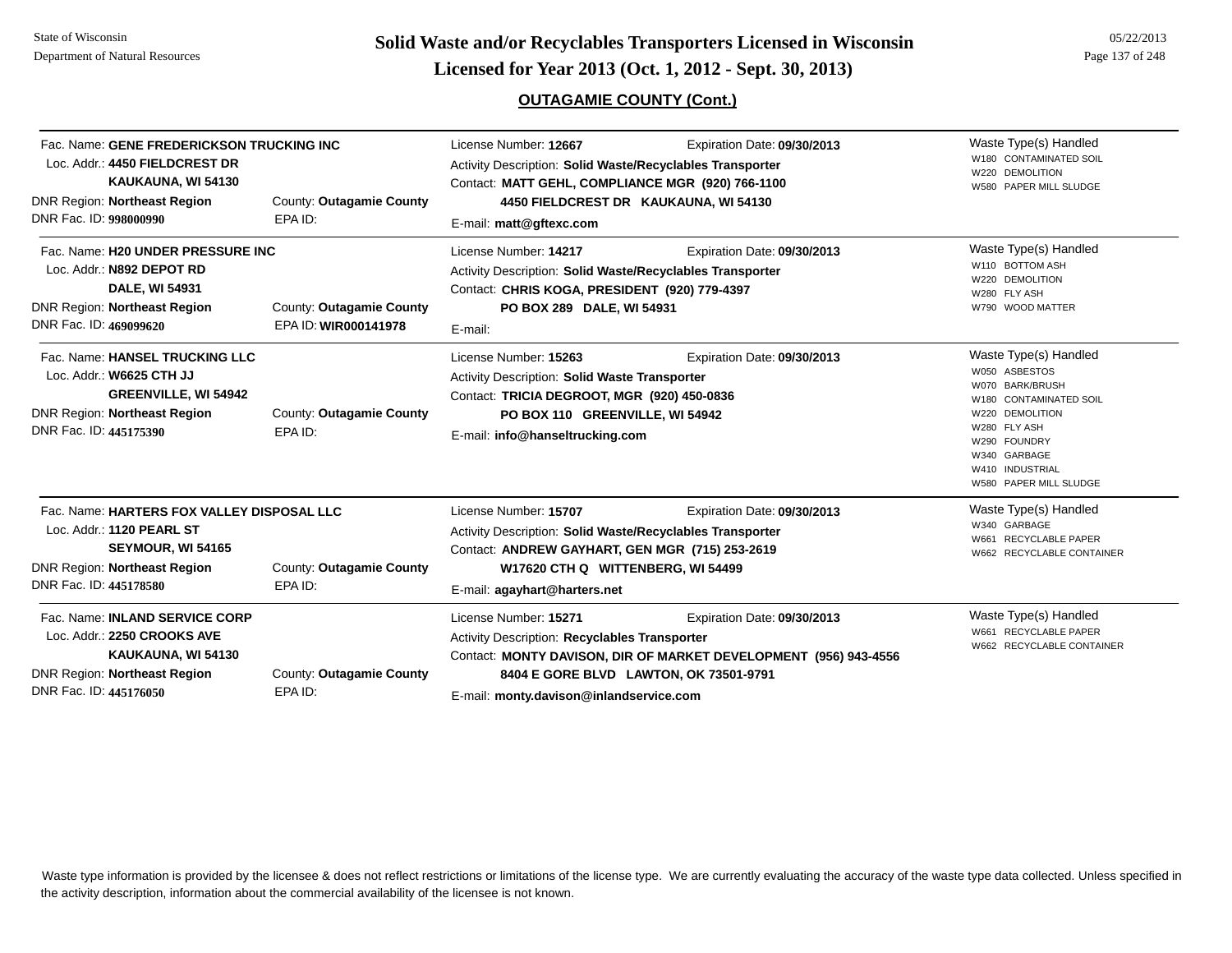**Page 138 of 248 <b>Licensed for Year 2013 (Oct. 1, 2012 - Sept. 30, 2013) Page 138 of 248 Licensed for Year 2013 (Oct. 1, 2012 - Sept. 30, 2013)** 

## **OUTAGAMIE COUNTY (Cont.)**

| Fac. Name: J J MAGEE<br>Loc. Addr.: 4165 PARKWAY<br><b>APPLETON, WI 54911-8696</b><br><b>DNR Region: Northeast Region</b><br>DNR Fac. ID: 445175830      | County: Outagamie County<br>EPA ID:              | License Number: 14920<br>Activity Description: Solid Waste/Recyclables Transporter<br>Contact: GREG BACIAK (920) 915-5341<br>N3889 CTH EE APPLETON, WI 54913<br>E-mail: iron5555@sbcqlobal.net         | Expiration Date: 09/30/2013                                            | Waste Type(s) Handled<br>W070 BARK/BRUSH<br>W175 CONSTRUCTION MATERIAL<br>W220 DEMOLITION<br>GARBAGE<br>W340<br>W800 YARD<br>W070 BARK/BRUSH<br>W175 CONSTRUCTION MATERIAL<br>W220 DEMOLITION<br>GARBAGE<br>W340<br>W800 YARD |
|----------------------------------------------------------------------------------------------------------------------------------------------------------|--------------------------------------------------|--------------------------------------------------------------------------------------------------------------------------------------------------------------------------------------------------------|------------------------------------------------------------------------|-------------------------------------------------------------------------------------------------------------------------------------------------------------------------------------------------------------------------------|
| Fac. Name: J W TRUCKING INC<br>Loc. Addr.: N7044 SEMINARY RD<br><b>ONEIDA, WI 54155</b><br><b>DNR Region: Northeast Region</b><br>DNR Fac. ID: 445174620 | County: Outagamie County<br>EPA ID:              | License Number: 15256<br>Activity Description: Solid Waste Transporter<br>Contact: JOYCE LA COUNT, SECRETARY (920) 869-2815<br>N7044 SEMINARY RD ONEIDA, WI 54155<br>E-mail:                           | Expiration Date: 09/30/2013                                            | Waste Type(s) Handled<br>W340 GARBAGE<br>W180 CONTAMINATED SOIL<br>W220 DEMOLITION                                                                                                                                            |
| Fac. Name: JORDAN TRUCKING<br>Loc. Addr.: W1975 PEARL ST<br>SEYMOUR, WI 54165<br><b>DNR Region: Northeast Region</b><br>DNR Fac. ID: 998291360           | County: Outagamie County<br>EPA ID:              | License Number: 13762<br>Activity Description: Solid Waste Transporter<br>Contact: DARLENE JORDAN, BOOKKEEPER (920) 833-7514<br>W1975 PEARL ST SEYMOUR, WI 54165<br>E-mail:                            | Expiration Date: 09/30/2013                                            | Waste Type(s) Handled<br>W180 CONTAMINATED SOIL<br>W220 DEMOLITION<br>W725 SHREDDER FLUFF                                                                                                                                     |
| Fac. Name: KAUKAUNA CTY<br>Loc. Addr.: 201 W SECOND ST<br>KAUKAUNA, WI 54130<br><b>DNR Region: Northeast Region</b><br>DNR Fac. ID: 445013030            | County: Outagamie County<br>EPA ID:              | License Number: 10354<br>Activity Description: Solid Waste/Recyclables Transporter<br>Contact: PATRICK J VANDENHEUVEL (920) 766-6337<br>PO BOX 890 KAUKAUNA, WI 54130<br>E-mail: patvh@kaukauna-wi.org | Expiration Date: 09/30/2013                                            | Waste Type(s) Handled<br>W040 APPLIANCES<br>W115 BUILDING MATERIAL<br>W180 CONTAMINATED SOIL<br>W220 DEMOLITION<br>W340 GARBAGE<br>W530 NONCOMBUSTIBLE<br>W670 REFUSE<br>W770 TIRES<br>W790 WOOD MATTER<br>W800 YARD          |
| Fac. Name: KIMBERLY VIL<br>Loc. Addr.: 426 W KIMBERLY AVE<br>KIMBERLY, WI 54136<br><b>DNR Region: Northeast Region</b><br>DNR Fac. ID: 445017430         | County: Outagamie County<br>EPA ID: WID988585634 | License Number: 10192<br>Activity Description: Solid Waste Transporter<br>Contact: DAVE VANDER VELDEN, ST COMM (920) 788-7507<br>E-mail: dvandervelden@vokimberly.org                                  | Expiration Date: 09/30/2013<br>426 W. KIMBERLY AVE. KIMBERLY, WI 54136 | Waste Type(s) Handled<br>W340 GARBAGE                                                                                                                                                                                         |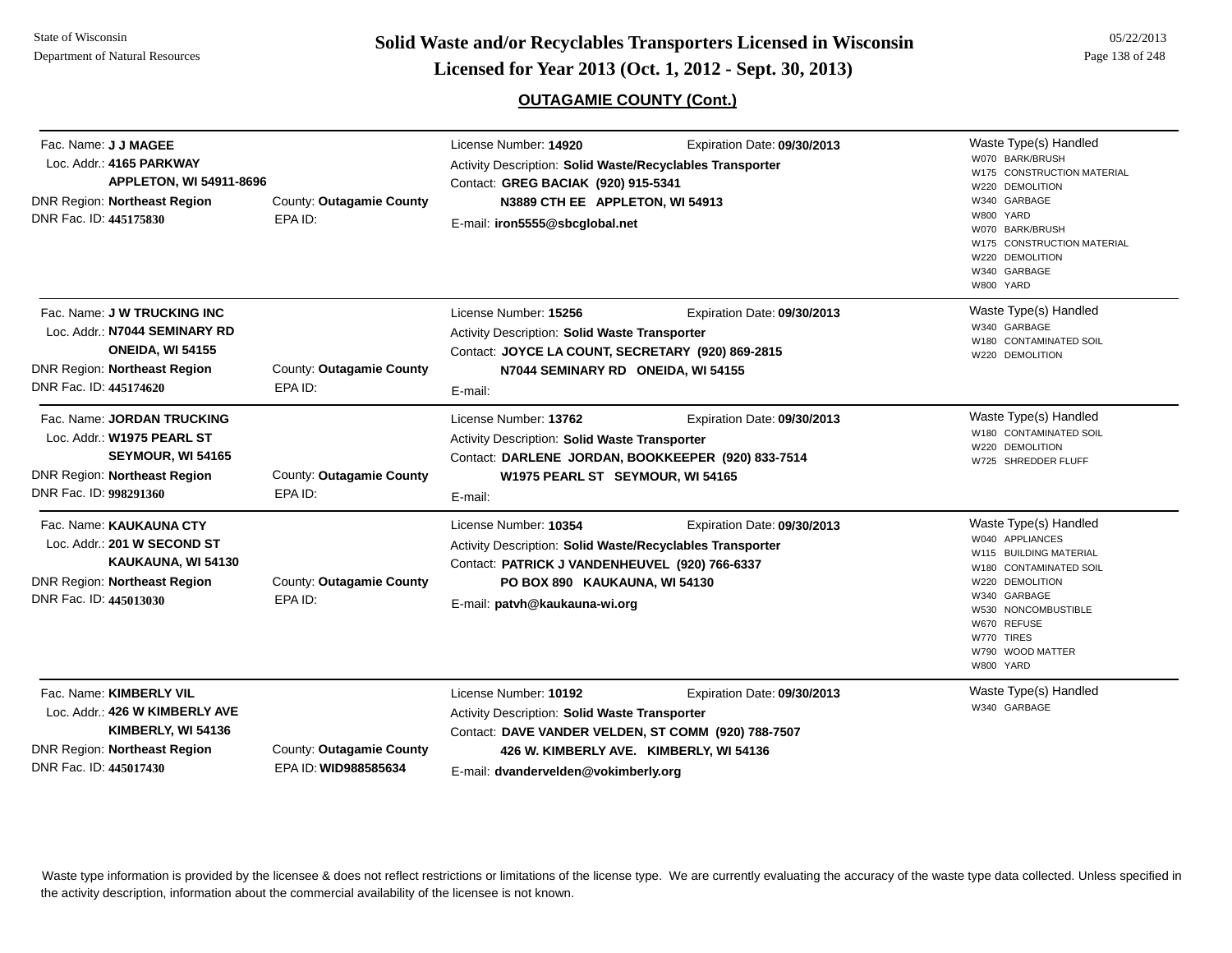**Page 139 of 248 <b>Licensed for Year 2013 (Oct. 1, 2012 - Sept. 30, 2013) Example 139 of 248 Licensed for Year 2013 (Oct. 1, 2012 - Sept. 30, 2013)** 

# **OUTAGAMIE COUNTY (Cont.)**

| Fac. Name: KREPLINE TRUCKING & EXCAVATING INC<br>Loc. Addr.: W3054 JUST ABOUT LN<br>APPLETON, WI 54915<br>DNR Region: Northeast Region<br>DNR Fac. ID: 445149210                                                      | County: Outagamie County<br>EPA ID:              | License Number: 14244<br>Activity Description: Solid Waste Transporter<br>Contact: SCOTT KREPLINE, PRESIDENT (920) 687-1649<br>E-mail:                                                            | Expiration Date: 09/30/2013<br>W3054 JUST ABOUT LANE APPLETON, WI 54915      | Waste Type(s) Handled<br>W180 CONTAMINATED SOIL<br>W220 DEMOLITION<br>W580 PAPER MILL SLUDGE                                       |
|-----------------------------------------------------------------------------------------------------------------------------------------------------------------------------------------------------------------------|--------------------------------------------------|---------------------------------------------------------------------------------------------------------------------------------------------------------------------------------------------------|------------------------------------------------------------------------------|------------------------------------------------------------------------------------------------------------------------------------|
| Fac. Name: LITTLE CHUTE VIL<br>Loc. Addr.: 1940 BUCHANAN ST<br>LITTLE CHUTE, WI 54140<br><b>DNR Region: Northeast Region</b><br>DNR Fac. ID: 445017540                                                                | County: Outagamie County<br>EPA ID:              | License Number: 11498<br>Activity Description: Solid Waste Transporter<br>Contact: ROY VAN GHEEM, DIR PUB WKS (920) 788-7395<br>E-mail:                                                           | Expiration Date: 09/30/2013<br>1940 BUCHANAN ST LITTLE CHUTE, WI 54140       | Waste Type(s) Handled<br>W340 GARBAGE<br>W670 REFUSE                                                                               |
| Fac. Name: LORENZ TRUCKING INC<br>Loc. Addr.: N9495 NAVARINO RD<br>SHIOCTON, WI 54170<br><b>DNR Region: Northeast Region</b><br>DNR Fac. ID: 445043390                                                                | County: Outagamie County<br>EPA ID:              | License Number: 14796<br>Activity Description: Solid Waste Transporter<br>Contact: HAROLD LORENZ, PRES (920) 525-4275<br>E-mail:                                                                  | Expiration Date: 09/30/2013<br>N9495 NAVARINO RD SHIOCTON, WI 54170          | Waste Type(s) Handled<br>W050 ASBESTOS<br>W070 BARK/BRUSH<br>W180 CONTAMINATED SOIL<br>W280 FLY ASH                                |
| Fac. Name: MID VALLEY INDUSTRIAL SERVICES INC<br>Loc. Addr.: 718 INDUSTRIAL PARK AVE<br><b>HORTONVILLE, WI 54944</b><br>DNR Region: Northeast Region<br>County: Outagamie County<br>DNR Fac. ID: 445144260<br>EPA ID: |                                                  | License Number: 14152<br>Activity Description: Solid Waste Transporter<br>Contact: TYLER NOLL, CONTROLLER (920) 779-9955<br>E-mail: ty@midvalleyindustrial.com                                    | Expiration Date: 09/30/2013<br>718 INDUSTRIAL PARK AVE HORTONVILLE, WI 54944 | Waste Type(s) Handled<br>W280 FLY ASH<br>W290 FOUNDRY<br>W340 GARBAGE<br>W580 PAPER MILL SLUDGE<br>W670 REFUSE<br>W790 WOOD MATTER |
| Fac. Name: MILLER MASONRY & CONCRETE INC<br>Loc. Addr.: 2204 KELBE DR<br>LITTLE CHUTE, WI 54140<br><b>DNR Region: Northeast Region</b><br>DNR Fac. ID: 999922220                                                      | County: Outagamie County<br>EPA ID: WIR000007104 | License Number: 12405<br>Activity Description: Solid Waste Transporter<br>Contact: SARA ESLINGER, OFFICE MGR (920) 788-5201<br>PO BOX 6 LITTLE CHUTE, WI 54140<br>E-mail:                         | Expiration Date: 09/30/2013                                                  | Waste Type(s) Handled<br>W170 CONCRETE<br>W290 FOUNDRY<br>W530 NONCOMBUSTIBLE                                                      |
| Fac. Name: ONEIDA TRIBE<br>Loc. Addr.: 1278 RANCH RD<br><b>ONEIDA, WI 54155</b><br>DNR Region: Northeast Region<br>DNR Fac. ID: 445144150                                                                             | County: Outagamie County<br>EPA ID:              | License Number: 14215<br>Activity Description: Solid Waste Transporter<br>Contact: REDMON DANFORTH JR (920) 496-5970<br>1237 FLIGHT-WAY DR DE PERE, WI 54115<br>E-mail: mcaldero@oneidanation.org | Expiration Date: 09/30/2013                                                  | Waste Type(s) Handled<br>W220 DEMOLITION<br>W661 RECYCLABLE PAPER<br>W790 WOOD MATTER                                              |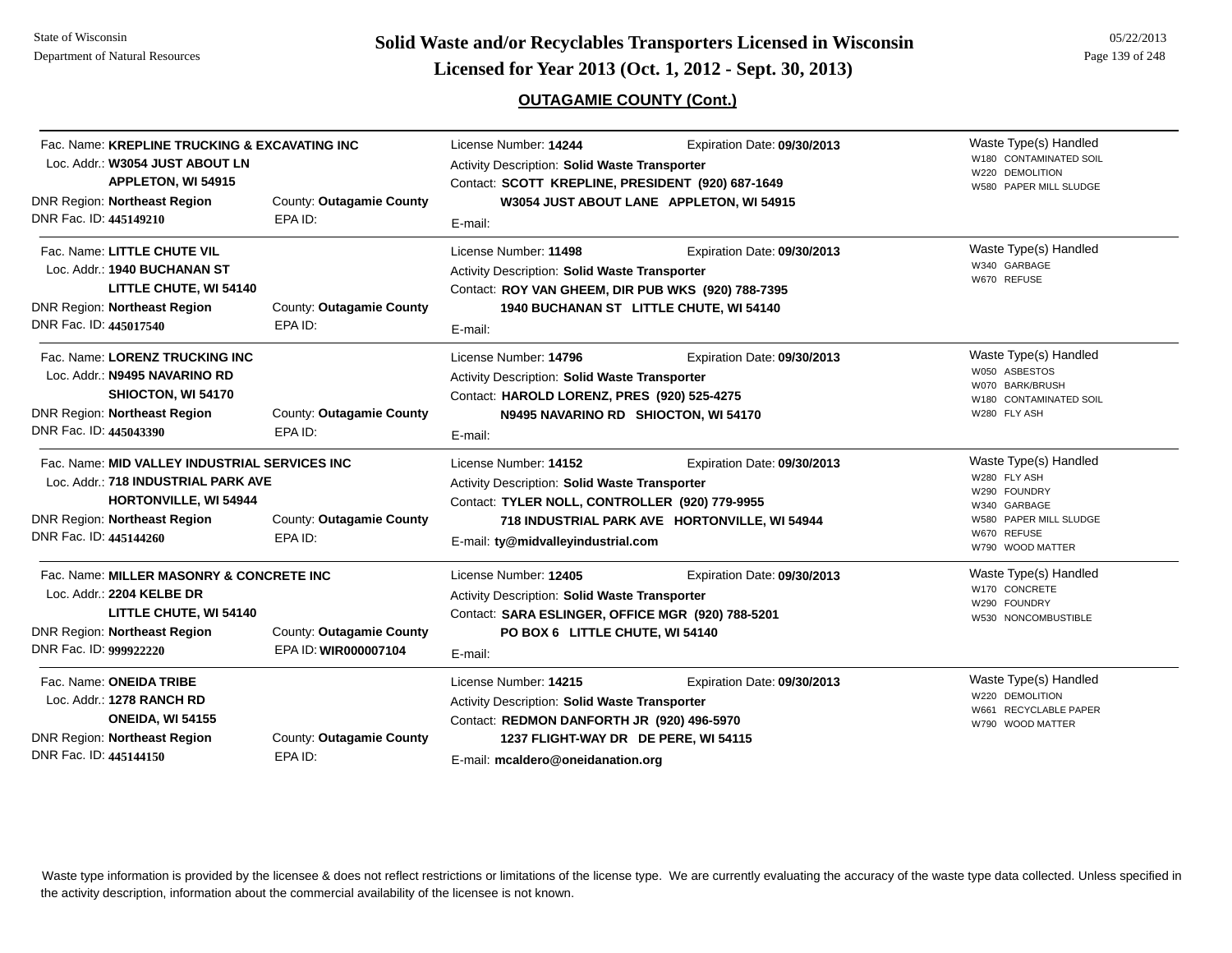**Page 140 of 248 <b>Licensed for Year 2013 (Oct. 1, 2012 - Sept. 30, 2013) Page 140 of 248 Licensed for Year 2013 (Oct. 1, 2012 - Sept. 30, 2013)** 

# **OUTAGAMIE COUNTY (Cont.)**

| Fac. Name: OSI ENVIRONMENTAL INC<br>Loc. Addr.: 2253 PROGRESS WAY<br>KAUKAUNA, WI 54130<br><b>DNR Region: Northeast Region</b><br>DNR Fac. ID: 445157240              | County: Outagamie County<br>EPA ID: WIR000117036 | License Number: 14647<br>Expiration Date: 09/30/2013<br>Activity Description: Solid Waste/Recyclables Transporter<br>Contact: JON BURKERT, FACILITY MGR (920) 759-0252<br>2253 PROGRESS WAY KAUKAUNA, WI 54130<br>E-mail: jon@osi40.com                  | Waste Type(s) Handled<br>W410 INDUSTRIAL<br><b>W540 OIL</b><br>W410 INDUSTRIAL<br><b>W540 OIL</b><br>W999 OTHER                                |
|-----------------------------------------------------------------------------------------------------------------------------------------------------------------------|--------------------------------------------------|----------------------------------------------------------------------------------------------------------------------------------------------------------------------------------------------------------------------------------------------------------|------------------------------------------------------------------------------------------------------------------------------------------------|
| Fac. Name: OUTAGAMIE CNTY HWY DEPT<br>Loc. Addr.: 1313 HOLLAND RD<br>LITTLE CHUTE VIL, WI 54911-8947<br><b>DNR Region: Northeast Region</b><br>DNR Fac. ID: 445093000 | County: Outagamie County<br>EPA ID: WID988573929 | License Number: 13648<br>Expiration Date: 09/30/2013<br>Activity Description: Solid Waste/Recyclables Transporter<br>Contact: ALVIN GEURTS, DIR PUB WKS (920) 832-5674<br>1313 HOLLAND RD APPLETON, WI 54911<br>E-mail:                                  | Waste Type(s) Handled<br>W180 CONTAMINATED SOIL<br>W220 DEMOLITION<br>W340 GARBAGE<br>W670 REFUSE<br>W790 WOOD MATTER                          |
| Fac. Name: OUTAGAMIE COUNTY SOLID WASTE<br>Loc. Addr.: 1419 HOLLAND RD<br><b>APPLETON, WI 54911</b><br><b>DNR Region: Northeast Region</b><br>DNR Fac. ID: 445157790  | County: Outagamie County<br>EPA ID:              | License Number: 14914<br>Expiration Date: 09/30/2013<br>Activity Description: Solid Waste/Recyclables Transporter<br>Contact: PHILIP STECKER, DIRECTOR (920) 832-1521<br>1419 HOLLAND RD APPLETON, WI 54911-8985<br>E-mail: Philip.Stecker@outagamie.org | Waste Type(s) Handled<br>W070 BARK/BRUSH<br>W220 DEMOLITION<br>W340 GARBAGE<br>W661 RECYCLABLE PAPER<br>W662 RECYCLABLE CONTAINER<br>W800 YARD |
| Fac. Name: ROGER BOWERS CONST INC<br>Loc. Addr.: W1486 KELSO RD<br><b>VANDENBROEK TN, WI 54130</b><br><b>DNR Region: Northeast Region</b><br>DNR Fac. ID: 999999110   | County: Outagamie County<br>EPA ID:              | License Number: 12652<br>Expiration Date: 09/30/2013<br>Activity Description: Solid Waste/Recyclables Transporter<br>Contact: JOAN KLISTER, ASST SECRETARY (920) 766-3210<br>PO BOX 346 KAUKAUNA, WI 54130<br>E-mail: rbowersconst@aol.com               | Waste Type(s) Handled<br>W070 BARK/BRUSH<br>W220 DEMOLITION<br>W340 GARBAGE<br>W770 TIRES<br>W800 YARD                                         |
| Fac. Name: SAFETY-KLEEN SYSTEMS INC<br>Loc. Addr.: 2100 BADGER RD<br>KAUKAUNA, WI 54130<br><b>DNR Region: Northeast Region</b><br>DNR Fac. ID: 445097400              | County: Outagamie County<br>EPA ID: WID981187297 | License Number: 12894<br>Expiration Date: 09/30/2013<br>Activity Description: Solid Waste/Recyclables Transporter<br>Contact: BRENDA HASSLER, J J KELLER (800) 558-5011 x7351<br>PO BOX 368 NEENAH, WI 54957-0368<br>E-mail: bhassler@jjkeller.com       | Waste Type(s) Handled<br>W033 ANTIFREEZE<br>W190 COOLANTS<br>W533 NON HAZARDOUS WASTE<br><b>W540 OIL</b>                                       |
| Fac. Name: SANDERFOOT CONST INC<br>Loc. Addr.: 1850 SANITORIUM RD<br>LITTLE CHUTE, WI 54140<br><b>DNR Region: Northeast Region</b><br>DNR Fac. ID: 998000880          | County: Outagamie County<br>EPA ID:              | License Number: 12666<br>Expiration Date: 09/30/2013<br>Activity Description: Solid Waste Transporter<br>Contact: STEVEN SANDERFOOT, PRESIDENT (920) 766-3001<br>1850 SANITORIUM RD LITTLE CHUTE, WI 54140<br>E-mail:                                    | Waste Type(s) Handled<br>W070 BARK/BRUSH<br>W180 CONTAMINATED SOIL<br>W790 WOOD MATTER                                                         |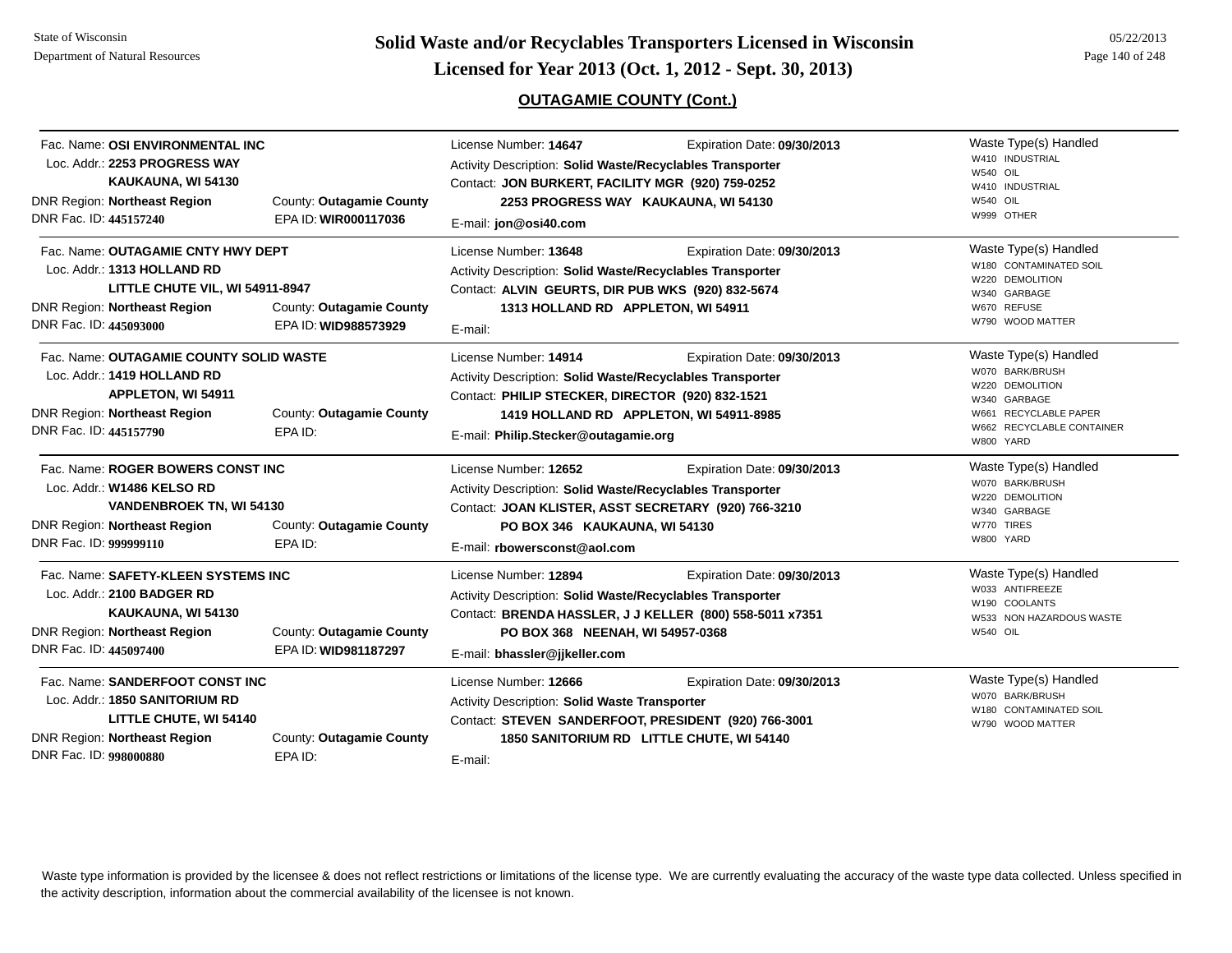# **OUTAGAMIE COUNTY (Cont.)**

| Fac. Name: SCHUH CONSTRUCTION<br>Loc. Addr.: N9351 ISAAR RD<br>SEYMOUR, WI 54165<br><b>DNR Region: Northeast Region</b><br>DNR Fac. ID: 445149540                                   | County: Outagamie County<br>EPA ID: WIR000128058 | License Number: 14400<br><b>Activity Description: Solid Waste Transporter</b><br>Contact: LUANN KRULL (920) 833-6465<br>N9351 ISAAR RD SEYMOUR, WI 54165<br>E-mail:                                 | Expiration Date: 09/30/2013                                            | Waste Type(s) Handled<br>W220 DEMOLITION<br>W340 GARBAGE                                        |
|-------------------------------------------------------------------------------------------------------------------------------------------------------------------------------------|--------------------------------------------------|-----------------------------------------------------------------------------------------------------------------------------------------------------------------------------------------------------|------------------------------------------------------------------------|-------------------------------------------------------------------------------------------------|
| Fac. Name: SCHUH TRANSPORT INC<br>Loc. Addr.: 2000 BADGER RD<br>KAUKAUNA, WI 54130<br><b>DNR Region: Northeast Region</b><br>DNR Fac. ID: 999830700                                 | County: Outagamie County<br>EPA ID: WID065454423 | License Number: 14646<br><b>Activity Description: Solid Waste Transporter</b><br>Contact: STEVEN M SCHUH, VP (920) 766-7731<br>PO BOX 200 KAUKAUNA, WI 54130-0200<br>E-mail:                        | Expiration Date: 09/30/2013                                            | Waste Type(s) Handled<br><b>W540 OIL</b>                                                        |
| Fac. Name: SCOTT MARCKS TRUCKING & EXCAVATING INC<br>Loc. Addr.: W6905 DEERVIEW RD<br><b>BLACK CREEK, WI 54106</b><br><b>DNR Region: Northeast Region</b><br>DNR Fac. ID: 998279920 | County: Outagamie County<br>EPA ID:              | License Number: 13669<br>Activity Description: Solid Waste Transporter<br>Contact: SCOTT MARCKS, PRES (920) 525-5787<br>E-mail:                                                                     | Expiration Date: 09/30/2013<br>W6905 DEERVIEW RD BLACK CREEK, WI 54106 | Waste Type(s) Handled<br>W180 CONTAMINATED SOIL<br>W220 DEMOLITION                              |
| Fac. Name: SEYMOUR CTY<br>Loc. Addr.: 445 MUNICIPAL DR<br>SEYMOUR, WI 54165<br><b>DNR Region: Northeast Region</b><br>DNR Fac. ID: 445013360                                        | County: Outagamie County<br>EPA ID: WIX000300365 | License Number: 10345<br>Activity Description: Solid Waste Transporter<br>Contact: MICHAEL PEPIN, DIR PUB WK (920) 833-2397<br>445 MUNICIPAL DR SEYMOUR, WI 54165<br>E-mail:                        | Expiration Date: 09/30/2013                                            | Waste Type(s) Handled<br>W340 GARBAGE<br>W530 NONCOMBUSTIBLE<br>W670 REFUSE<br>W790 WOOD MATTER |
| Fac. Name: SHIOCTON VIL<br>Loc. Addr.: VIL GARAGE<br>SHIOCTON, WI 54170<br><b>DNR Region: Northeast Region</b><br>DNR Fac. ID: 445023590                                            | County: Outagamie County<br>EPA ID:              | License Number: 11547<br>Activity Description: Solid Waste Transporter<br>Contact: DICK KOMINOWSKI, SUPT (920) 986-3951<br>BOX 26 SHIOCTON, WI 54170<br>E-mail: wwtp@centurytel.net                 | Expiration Date: 09/30/2013                                            | Waste Type(s) Handled<br>W340 GARBAGE<br>W670 REFUSE<br>W790 WOOD MATTER                        |
| Fac. Name: SPEEDY CLEAN DRAIN & SEWER INC<br>Loc. Addr.: 1380 EARL ST<br><b>MENASHA, WI 54952</b><br>DNR Region: Northeast Region<br>DNR Fac. ID: 445159660                         | County: Outagamie County<br>EPA ID:              | License Number: 14919<br><b>Activity Description: Solid Waste Transporter</b><br>Contact: WILLIAM PEOTTER, PRES (920) 734-4707<br>1380 EARL ST MENASHA, WI 54952<br>E-mail: info@speedycleaninc.com | Expiration Date: 09/30/2013                                            | Waste Type(s) Handled<br>W160 COMMERCIAL<br>W290 FOUNDRY                                        |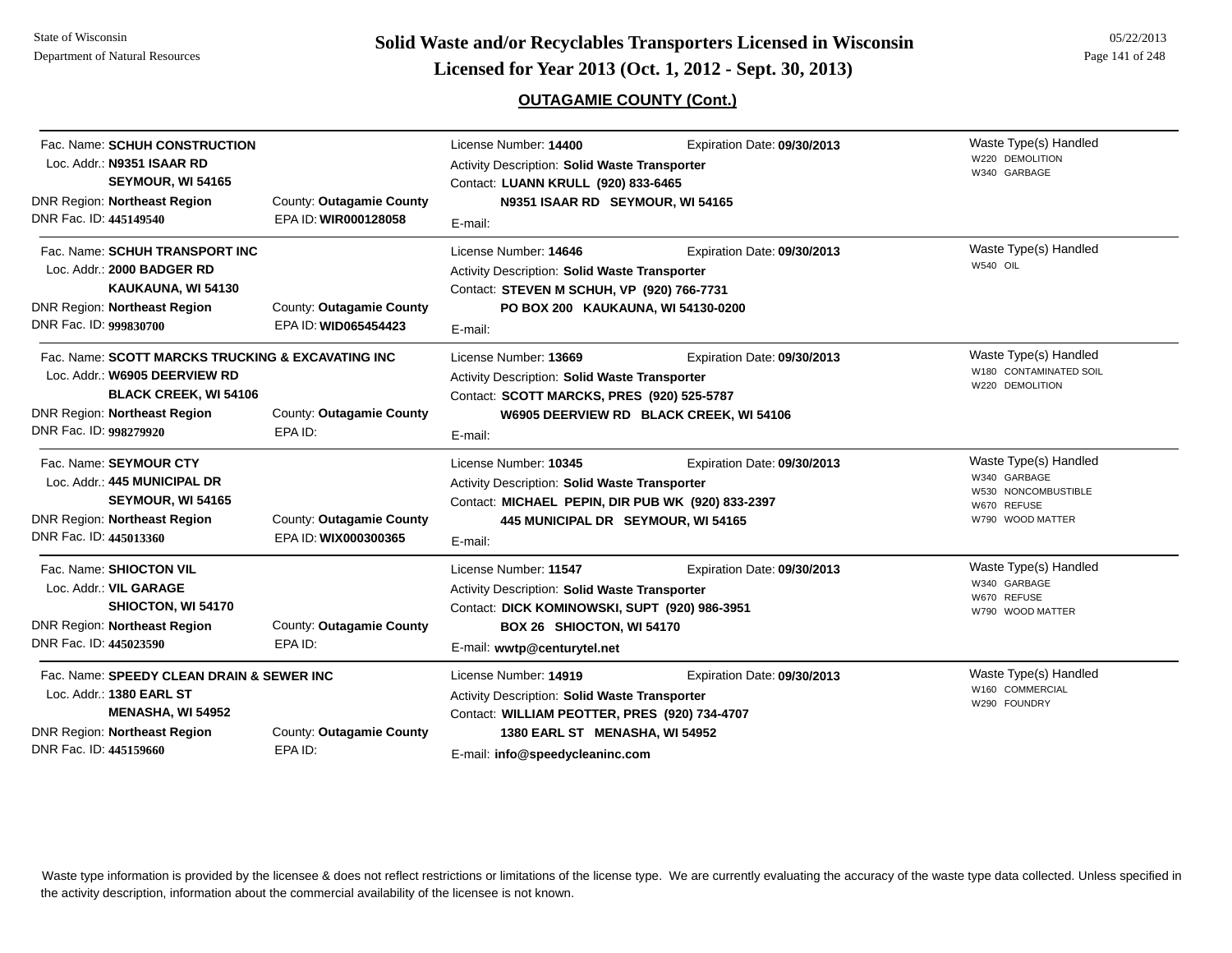**Page 142 of 248 <b>Licensed for Year 2013 (Oct. 1, 2012 - Sept. 30, 2013) Page 142 of 248 Licensed for Year 2013 (Oct. 1, 2012 - Sept. 30, 2013)** 

## **OUTAGAMIE COUNTY (Cont.)**

| Fac. Name: SWINKLES TRUCKING & EXC CORP<br>Loc. Addr.: N4289 VINE RD<br>FREEDOM TN, WI 54130<br><b>DNR Region: Northeast Region</b><br>DNR Fac. ID: 999938170 | County: Outagamie County<br>EPA ID:              | License Number: 12413<br><b>Activity Description: Solid Waste Transporter</b><br>Contact: JAMES SWINKLES, PRES (920) 788-6248<br>N4289 VINE RD KAUKAUNA, WI 54130<br>E-mail: mindyswinkles@sbcqlobal.net | Expiration Date: 09/30/2013                                                                                                        | Waste Type(s) Handled<br>W220 DEMOLITION<br>W530 NONCOMBUSTIBLE<br>W790 WOOD MATTER                                                                                                                                     |
|---------------------------------------------------------------------------------------------------------------------------------------------------------------|--------------------------------------------------|----------------------------------------------------------------------------------------------------------------------------------------------------------------------------------------------------------|------------------------------------------------------------------------------------------------------------------------------------|-------------------------------------------------------------------------------------------------------------------------------------------------------------------------------------------------------------------------|
| Fac. Name: T R DISPOSAL SERVICE<br>Loc. Addr.: N883 NORTH RD<br><b>HORTONVILLE, WI 54944</b><br><b>DNR Region: Northeast Region</b><br>DNR Fac. ID: 445152510 | County: Outagamie County<br>EPA ID:              | License Number: 14421<br>Activity Description: Solid Waste/Recyclables Transporter<br>Contact: TIMOTHY P RILEY, OWNER (920) 757-0000<br>N883 NORTH RD HORTONVILLE, WI 54944<br>E-mail:                   | Expiration Date: 09/30/2013                                                                                                        | Waste Type(s) Handled<br>W070 BARK/BRUSH<br><b>BUILDING MATERIAL</b><br><b>DEMOLITION</b><br>W220<br>ROOFING/SHINGLES<br>W675                                                                                           |
| Fac. Name: THILMANY LLC<br>Loc. Addr.: 600 THILMANY RD<br>KAUKAUNA, WI 54130-0600<br><b>DNR Region: Northeast Region</b><br>DNR Fac. ID: 445031180            | County: Outagamie County<br>EPA ID: WID046538666 | License Number: 10897<br><b>Activity Description: Solid Waste Transporter</b><br>E-mail: Thomas.Jayne@thilmany.com                                                                                       | Expiration Date: 09/30/2013<br>Contact: THOMAS G JAYNE, MGR ENV SERVICES (920) 766-8656<br>600 THILMANY RD KAUKAUNA, WI 54130-0600 | Waste Type(s) Handled<br>W070 BARK/BRUSH<br>W100 BOILER ASH<br>W110 BOTTOM ASH<br>W175 CONSTRUCTION MATERIAL<br>W220 DEMOLITION<br>W280 FLY ASH<br>W470 LEACHATE<br>W478 LIME SLUDGE<br><b>INIESO NIONICOMPLICTIBLE</b> |

W530 NONCOMBUSTIBLE W533 NON HAZARDOUS WASTE W580 PAPER MILL SLUDGEW670 REFUSE

W735 SLUDGE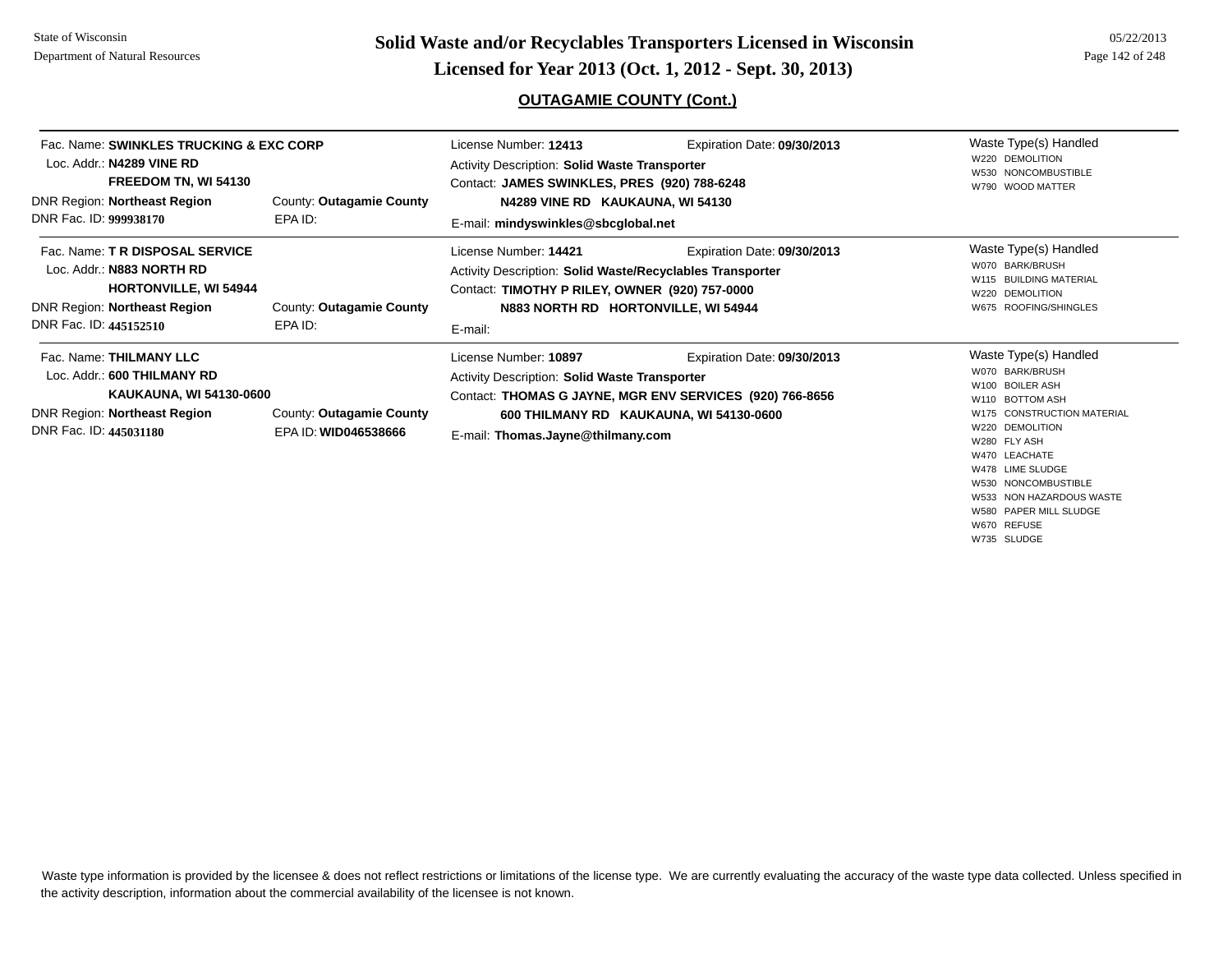**Page 143 of 22/2013 <b>Licensed for Year 2013 (Oct. 1, 2012 - Sept. 30, 2013)** Page 143 of 248 **Licensed for Year 2013 (Oct. 1, 2012 - Sept. 30, 2013)** 

# **OUTAGAMIE COUNTY (Cont.)**

| Fac. Name: TRICO EXCAVATING INC<br>Loc. Addr.: 5400 N RICHMOND ST<br><b>DNR Region: Northeast Region</b><br>DNR Fac. ID: 445016330 | <b>GRAND CHUTE TN, WI 54913</b> | County: Outagamie County<br>EPA ID:              | License Number: 10945<br>Activity Description: Solid Waste/Recyclables Transporter<br>Contact: WILLIAM RATHSACK PRESIDENT (920) 739-6624<br>5400 N RICHMOND DR APPLETON, WI 54913<br>E-mail:                        | Expiration Date: 09/30/2013 | Waste Type(s) Handled<br>W050 ASBESTOS<br>W070 BARK/BRUSH<br>W115 BUILDING MATERIAL<br>W120 CARDBOARD<br>W170 CONCRETE<br>W175 CONSTRUCTION MATERIAL<br>W180 CONTAMINATED SOIL<br>W220 DEMOLITION<br>W235 DRYWALL<br>W260 FIBERGLASS<br>W280 FLY ASH<br>W300 FOUNDRY FILL<br>W340 GARBAGE<br>W478 LIME SLUDGE<br>W500 MILL SLUDGE<br>W530 NONCOMBUSTIBLE<br>W533 NON HAZARDOUS WASTE<br>W544 OIL FILTERS<br>W670 REFUSE<br>W720 SCRAP TANKS<br>W770 TIRES<br>W780 WOOD ASH<br>W790 WOOD MATTER |
|------------------------------------------------------------------------------------------------------------------------------------|---------------------------------|--------------------------------------------------|---------------------------------------------------------------------------------------------------------------------------------------------------------------------------------------------------------------------|-----------------------------|------------------------------------------------------------------------------------------------------------------------------------------------------------------------------------------------------------------------------------------------------------------------------------------------------------------------------------------------------------------------------------------------------------------------------------------------------------------------------------------------|
| Fac. Name: U S PETROLEUM EQUIPMENT<br>Loc. Addr.: 558 CARTER CT<br><b>DNR Region: Northeast Region</b><br>DNR Fac. ID: 445030080   | KIMBERLY, WI 54136-2200         | County: Outagamie County<br>EPA ID: WIR000109900 | License Number: 12707<br>Activity Description: Solid Waste/Recyclables Transporter<br>Contact: DON JOHNSTON, DIR ENV QUALITY (920) 735-8228<br>425 BETTER WAY APPLETON, WI 54915<br>E-mail: DJohnston@usventure.com | Expiration Date: 09/30/2013 | Waste Type(s) Handled<br>W180 CONTAMINATED SOIL<br>W210 CUTTING OIL<br>W220 DEMOLITION<br><b>W330 FUEL</b><br>W333 FUEL-OIL SLUDGE<br>W410 INDUSTRIAL<br><b>W540 OIL</b><br>W541 OIL ABSORBENTS<br>W720 SCRAP TANKS<br>W750 STORAGE TANKS                                                                                                                                                                                                                                                      |
| Fac. Name: VAN HANDEL EXCAVATING<br>Loc. Addr.: 5325 N BALLARD RD<br><b>DNR Region: Northeast Region</b><br>DNR Fac. ID: 445104330 | <b>GRAND CHUTE TN, WI 54913</b> | County: Outagamie County<br>EPA ID:              | License Number: 12474<br><b>Activity Description: Solid Waste Transporter</b><br>Contact: DENNIS VAN HANDEL, PRESIDENT (920) 730-9000<br>5325 N BALLARD RD APPLETON, WI 54913<br>E-mail:                            | Expiration Date: 09/30/2013 | Waste Type(s) Handled<br>W180 CONTAMINATED SOIL<br>W530 NONCOMBUSTIBLE<br>W790 WOOD MATTER                                                                                                                                                                                                                                                                                                                                                                                                     |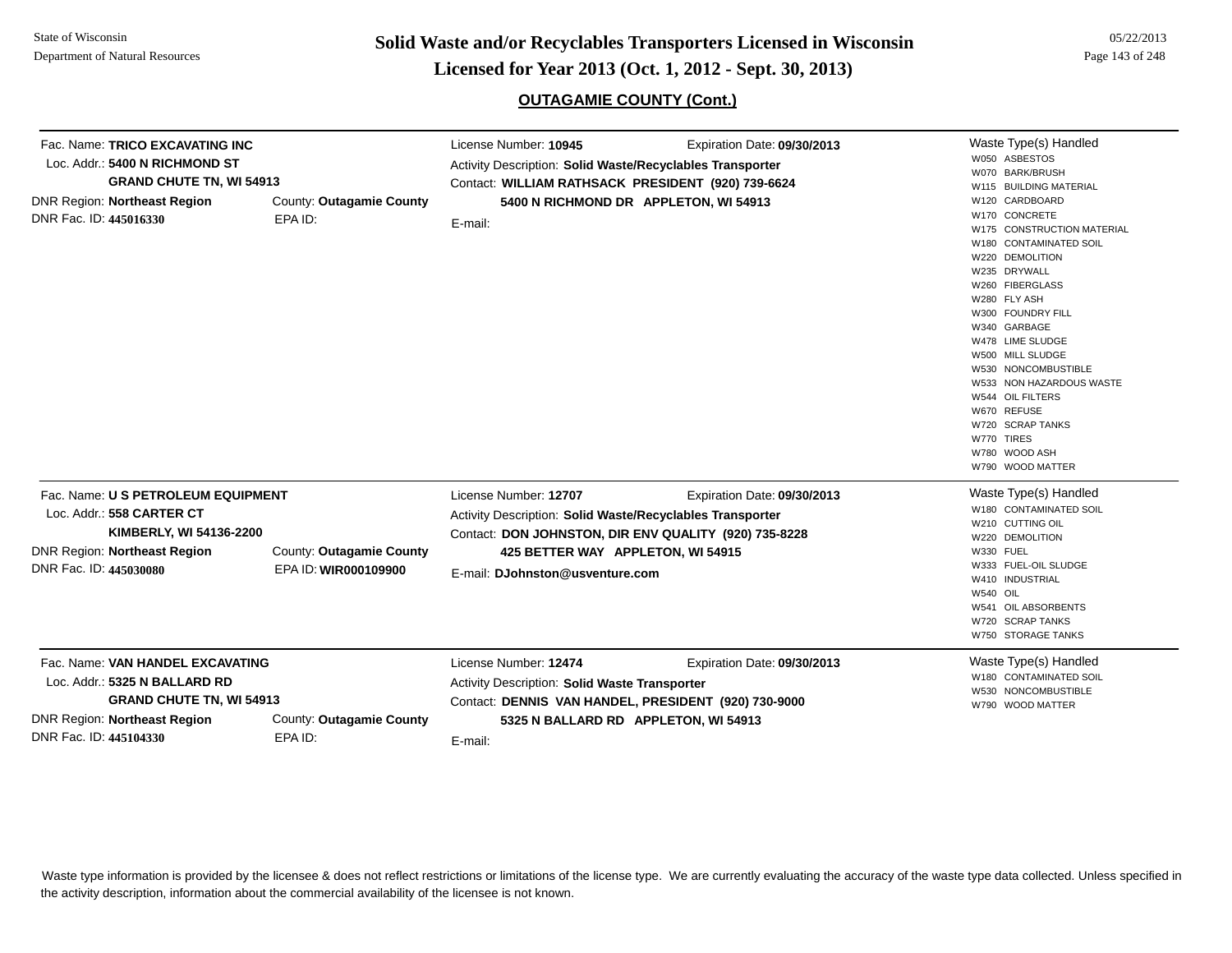State of WisconsinDepartment of Natural Resources

**Page 144 of 248 <b>Licensed for Year 2013 (Oct. 1, 2012 - Sept. 30, 2013) Page 144 of 248 Licensed for Year 2013 (Oct. 1, 2012 - Sept. 30, 2013)** 

#### **OUTAGAMIE COUNTY (Cont.)**

| <b>Can Name: ADDOM DICDOCAL &amp; DECVOLINO</b> | Lissana Museles 44500                                                                               | $F_{i,j}$                        | Waste Tyne(s) Handled                                                                                                                                                                                                                                                                                                                                                                                                                                                                                                                                                                                                                                                                         |
|-------------------------------------------------|-----------------------------------------------------------------------------------------------------|----------------------------------|-----------------------------------------------------------------------------------------------------------------------------------------------------------------------------------------------------------------------------------------------------------------------------------------------------------------------------------------------------------------------------------------------------------------------------------------------------------------------------------------------------------------------------------------------------------------------------------------------------------------------------------------------------------------------------------------------|
| County: Ozaukee County<br>EPA ID:               | License Number: 10744<br>E-mail:                                                                    | Expiration Date: 09/30/2013      | Waste Type(s) Handled<br>W670 REFUSE<br>W675 ROOFING/SHINGLES<br>W790 WOOD MATTER                                                                                                                                                                                                                                                                                                                                                                                                                                                                                                                                                                                                             |
|                                                 |                                                                                                     |                                  |                                                                                                                                                                                                                                                                                                                                                                                                                                                                                                                                                                                                                                                                                               |
| EPA ID: WIR000023077                            |                                                                                                     |                                  |                                                                                                                                                                                                                                                                                                                                                                                                                                                                                                                                                                                                                                                                                               |
|                                                 |                                                                                                     |                                  | W280 FLY ASH<br>W800 YARD                                                                                                                                                                                                                                                                                                                                                                                                                                                                                                                                                                                                                                                                     |
|                                                 |                                                                                                     |                                  | W220 DEMOLITION                                                                                                                                                                                                                                                                                                                                                                                                                                                                                                                                                                                                                                                                               |
| Fac. Name: WISCONSIN EARTHWORKS LLC             | License Number: 15249                                                                               | Expiration Date: 09/30/2013      | Waste Type(s) Handled<br>W070 BARK/BRUSH                                                                                                                                                                                                                                                                                                                                                                                                                                                                                                                                                                                                                                                      |
| EPA ID:                                         | E-mail: gr8diggr@aol.com                                                                            |                                  |                                                                                                                                                                                                                                                                                                                                                                                                                                                                                                                                                                                                                                                                                               |
| County: Outagamie County                        |                                                                                                     |                                  |                                                                                                                                                                                                                                                                                                                                                                                                                                                                                                                                                                                                                                                                                               |
|                                                 |                                                                                                     |                                  | W220 DEMOLITION                                                                                                                                                                                                                                                                                                                                                                                                                                                                                                                                                                                                                                                                               |
|                                                 |                                                                                                     |                                  | W180 CONTAMINATED SOIL                                                                                                                                                                                                                                                                                                                                                                                                                                                                                                                                                                                                                                                                        |
|                                                 |                                                                                                     |                                  | Waste Type(s) Handled                                                                                                                                                                                                                                                                                                                                                                                                                                                                                                                                                                                                                                                                         |
| EPA ID:                                         |                                                                                                     |                                  | W280 FLY ASH<br>W290 FOUNDRY<br>W340 GARBAGE<br>W410 INDUSTRIAL<br>W580 PAPER MILL SLUDGE<br>W661 RECYCLABLE PAPER<br>W662 RECYCLABLE CONTAINER<br>W770 TIRES<br>W800 YARD                                                                                                                                                                                                                                                                                                                                                                                                                                                                                                                    |
| County: Outagamie County                        |                                                                                                     |                                  | W220 DEMOLITION                                                                                                                                                                                                                                                                                                                                                                                                                                                                                                                                                                                                                                                                               |
| <b>VANDENBROEK TN, WI 54130</b>                 |                                                                                                     |                                  | W070 BARK/BRUSH<br>W180 CONTAMINATED SOIL                                                                                                                                                                                                                                                                                                                                                                                                                                                                                                                                                                                                                                                     |
|                                                 |                                                                                                     |                                  | W050 ASBESTOS                                                                                                                                                                                                                                                                                                                                                                                                                                                                                                                                                                                                                                                                                 |
|                                                 | Loc. Addr.: N2061 VANDENBROEK RD<br>Fac. Name: WILKINSON EXCAVATING LLC<br>County: Outagamie County | License Number: 15246<br>E-mail: | Activity Description: Solid Waste/Recyclables Transporter<br>Contact: JEFF D VANDERHEIDEN, PRESIDENT (920) 687-2631<br>N2061 VANDENBROEK RD KAUKAUNA, WI 54130<br>E-mail: jeffvan@vanswaste.com<br>Expiration Date: 09/30/2013<br>Activity Description: Solid Waste Transporter<br>Contact: JOHN WILKINSON, OWNER (920) 525-3207<br>W6400 COOK RD SHIOCTON, WI 54170<br>Activity Description: Solid Waste/Recyclables Transporter<br>Contact: MARK HENDRICKS, OWNER (920) 371-6111<br>PO BOX 12474 GREEN BAY, WI 54307<br><b>OZAUKEE COUNTY</b><br>Activity Description: Solid Waste Transporter<br>Contact: MARGUERITE GLEISSNER, TREASURER (414) 466-2066<br>4561 HWY Y SAUKVILLE, WI 53080 |

| Fac. Name: ARROW DISPOSAL & RECYCLING |                        | License Number: 14580                                | Expiration Date: 09/30/2013 | Waste Type(s) Handled      |
|---------------------------------------|------------------------|------------------------------------------------------|-----------------------------|----------------------------|
| Loc. Addr.: 3860 HWY H                |                        | <b>Activity Description: Solid Waste Transporter</b> |                             | W120 CARDBOARD             |
| <b>PORT WASHINGTON, WI 53074</b>      |                        | Contact: JOYCE ROSE, OWNER (262) 284-1166            |                             | W340 GARBAGE<br>W350 GLASS |
| DNR Region: Southeast Region          | County: Ozaukee County | 3860 HWY H PORT WASHINGTON, WI 53074                 |                             | W630 PLASTIC               |
| DNR Fac. ID: 346002470                | EPA ID:                | E-mail:                                              |                             | W661 RECYCLABLE PAPER      |
|                                       |                        |                                                      |                             | W662 RECYCLABLE CONTAINER  |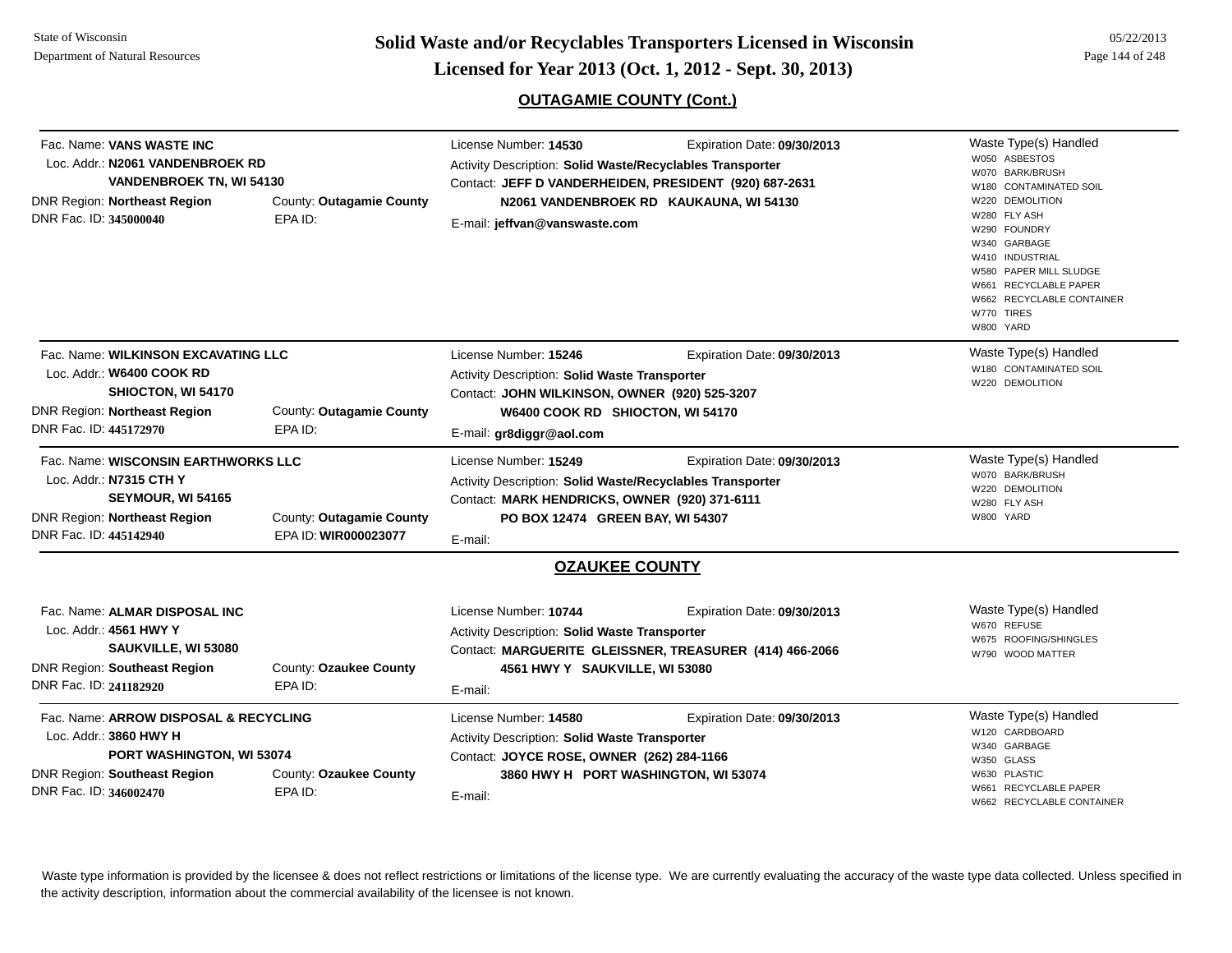**Page 145 of 22/2013 <b>Licensed for Year 2013 (Oct. 1, 2012 - Sept. 30, 2013)** Page 145 of 248 **Licensed for Year 2013 (Oct. 1, 2012 - Sept. 30, 2013)** 

## **OZAUKEE COUNTY (Cont.)**

| Fac. Name: BEST WASTE SOLUTIONS LLC<br>Loc. Addr.: 751 W OAKLAND AVE<br><b>PORT WASHINGTON, WI 53074</b>                  |                                                                                                                  | License Number: 15176<br>Expiration Date: 09/30/2013<br>Activity Description: Solid Waste/Recyclables Transporter<br>Contact: JOE TAYLOR, MEMBER (262) 478-0630                                                                                      | Waste Type(s) Handled<br>W285 FOOD WASTE<br>W410 INDUSTRIAL<br>W410 INDUSTRIAL                                                                                                                                       |
|---------------------------------------------------------------------------------------------------------------------------|------------------------------------------------------------------------------------------------------------------|------------------------------------------------------------------------------------------------------------------------------------------------------------------------------------------------------------------------------------------------------|----------------------------------------------------------------------------------------------------------------------------------------------------------------------------------------------------------------------|
| <b>DNR Region: Southeast Region</b><br>DNR Fac. ID: 246098710                                                             | County: Ozaukee County<br>EPA ID:                                                                                | 10936 PORT WASHINGTON RD #289 MEQUON, WI 53092<br>E-mail: joetaylor@bestwastesolutions.com                                                                                                                                                           | W999 OTHER                                                                                                                                                                                                           |
| Loc. Addr.: 1965 TAMARACK TRAIL<br><b>DNR Region: Southeast Region</b><br>DNR Fac. ID: 246004880                          | Fac. Name: DANS GRADING & TRENCHING INC<br>GRAFTON, WI 53024<br>County: Ozaukee County<br>EPA ID:                | License Number: 14725<br>Expiration Date: 09/30/2013<br>Activity Description: Solid Waste Transporter<br>Contact: DONALD SIERACKI - PRESIDENT (262) 377-1304<br>1965 TAMARACK TRAIL GRAFTON, WI 53024<br>E-mail:                                     | Waste Type(s) Handled<br>W020 ANIMAL CARCASSES<br>W070 BARK/BRUSH<br>W180 CONTAMINATED SOIL<br>W220 DEMOLITION<br>W280 FLY ASH<br>W290 FOUNDRY                                                                       |
| Fac. Name: DEHLING VOIGT INC<br>Loc. Addr.: 4229 HWY Y<br><b>DNR Region: Southeast Region</b><br>DNR Fac. ID: 998072240   | NEWBURG, WI 53060<br>County: Ozaukee County<br>EPA ID: WID988641205                                              | License Number: 13178<br>Expiration Date: 09/30/2013<br>Activity Description: Solid Waste Transporter<br>Contact: RON AFFELDT, VP (262) 675-2303<br>PO BOX 199 NEWBURG, WI 53060-0199<br>E-mail:                                                     | Waste Type(s) Handled<br>W220 DEMOLITION                                                                                                                                                                             |
| Loc. Addr.: 1402 7TH AVE<br><b>DNR Region: Southeast Region</b><br>DNR Fac. ID: 246144580                                 | Fac. Name: HORIZON CONSTRUCTION & EXPLORATION LLC<br>GRAFTON, WI 53024-2330<br>County: Ozaukee County<br>EPA ID: | License Number: 14112<br>Expiration Date: 09/30/2013<br>Activity Description: Solid Waste/Recyclables Transporter<br>Contact: ADAM SWEET, CHIEF OPS OFFICER (262) 377-2896<br>1402 7TH AVE GRAFTON, WI 53024-2330<br>E-mail: adam@hcexploration.com  | Waste Type(s) Handled<br>W533 NON HAZARDOUS WASTE<br>W660 RECYCLABLE                                                                                                                                                 |
| Fac. Name: LAKELAND CARTAGE<br>Loc. Addr.: 600 S PARK ST<br><b>DNR Region: Southeast Region</b><br>DNR Fac. ID: 246059990 | PORT WASHINGTON, WI 53074<br>County: Ozaukee County<br>EPA ID: WID038985602                                      | License Number: 14036<br>Expiration Date: 09/30/2013<br><b>Activity Description: Solid Waste Transporter</b><br>Contact: WILLIAM L CIRIACKS, PRESIDENT (262) 268-2100<br>600 S PARK ST PORT WASHINGTON, WI 53074<br>E-mail: bill@lakelandcartage.com | Waste Type(s) Handled<br>W190 COOLANTS<br>W470 LEACHATE<br>W533 NON HAZARDOUS WASTE<br>W580 PAPER MILL SLUDGE<br>W735 SLUDGE<br>W190 COOLANTS<br>W470 LEACHATE<br>W533 NON HAZARDOUS WASTE<br>W580 PAPER MILL SLUDGE |
| Fac. Name: LAUBENSTEIN INC<br>Loc. Addr.: 4231 HWY Y<br><b>DNR Region: Southeast Region</b><br>DNR Fac. ID: 998072350     | NEWBURG, WI 53060<br>County: Ozaukee County<br>EPA ID:                                                           | License Number: 13179<br>Expiration Date: 09/30/2013<br>Activity Description: Solid Waste Transporter<br>Contact: RON AFFELDT, VP (262) 675-2303<br>PO BOX 199 NEWBURG, WI 53060-0199<br>E-mail:                                                     | Waste Type(s) Handled<br>W220 DEMOLITION                                                                                                                                                                             |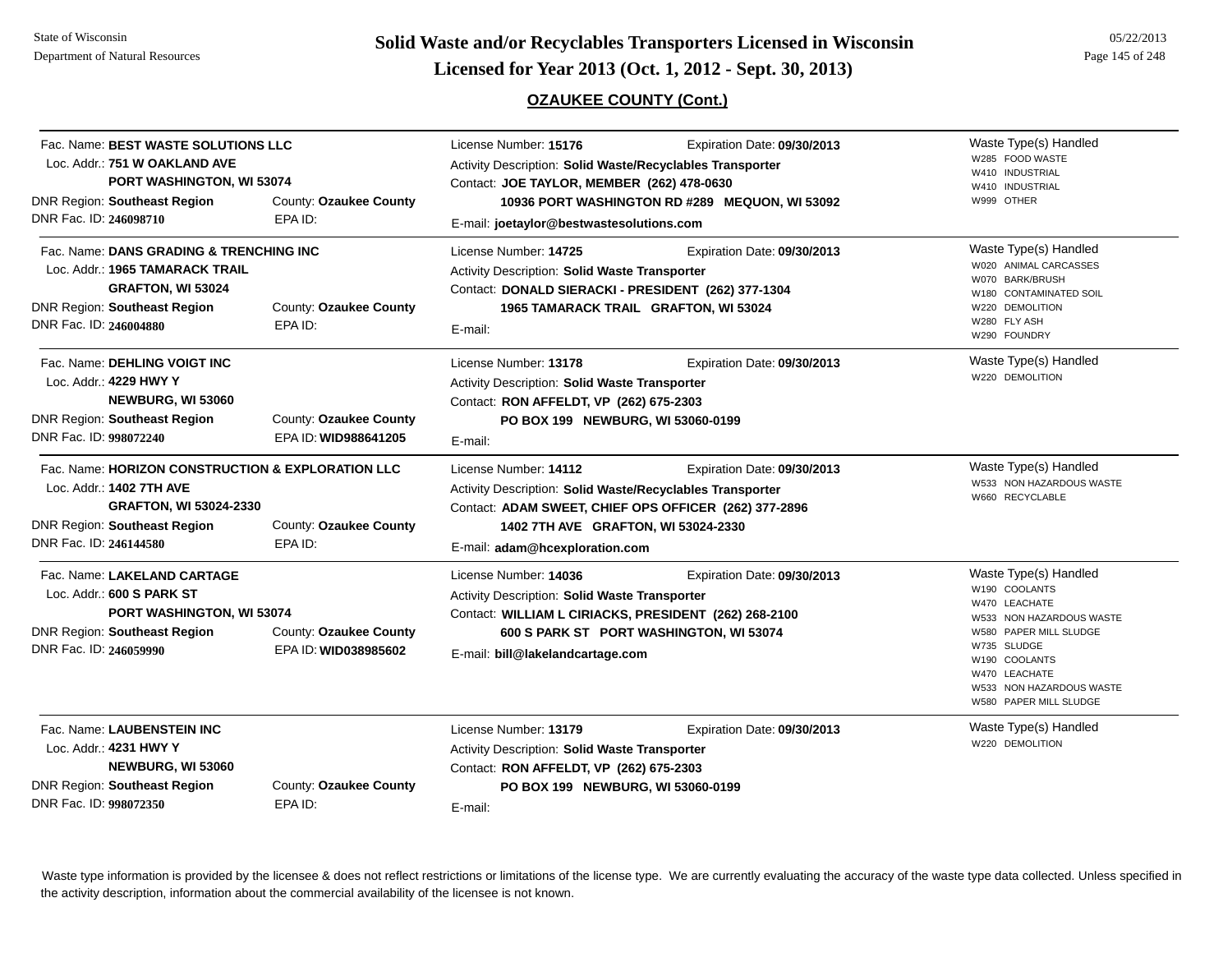**Page 146 of 248 <b>Licensed for Year 2013 (Oct. 1, 2012 - Sept. 30, 2013) Page 146 of 248 Licensed for Year 2013 (Oct. 1, 2012 - Sept. 30, 2013)** 

**OZAUKEE COUNTY (Cont.)**

| Fac. Name: MIKE KARRELS TRUCKING LLC<br>Loc. Addr.: 880 HWY P<br>PORT WASHINGTON, WI 53074                                                                                                                      |                                              | License Number: 15826<br><b>Activity Description: Solid Waste Transporter</b><br>Contact: MIKE KARRELS, PRESIDENT (262) 483-6330                                                                                          | Expiration Date: 09/30/2013                                                                                                                      | Waste Type(s) Handled<br>W070 BARK/BRUSH                                                                                           |
|-----------------------------------------------------------------------------------------------------------------------------------------------------------------------------------------------------------------|----------------------------------------------|---------------------------------------------------------------------------------------------------------------------------------------------------------------------------------------------------------------------------|--------------------------------------------------------------------------------------------------------------------------------------------------|------------------------------------------------------------------------------------------------------------------------------------|
| <b>DNR Region: Southeast Region</b><br>DNR Fac. ID: 246001360                                                                                                                                                   | County: Ozaukee County<br>EPA ID:            | 109 ROSE LN BELGIUM, WI 53004<br>E-mail: karlhot@live.com                                                                                                                                                                 |                                                                                                                                                  |                                                                                                                                    |
| Fac. Name: OZAUKEE CNTY HWY DEPT<br>Loc. Addr.: 410 S SPRING ST<br>PORT WASHINGTON, WI 53074<br><b>DNR Region: Southeast Region</b><br>County: Ozaukee County<br>DNR Fac. ID: 246007960<br>EPA ID: WID981201072 |                                              | License Number: 12918<br>Activity Description: Solid Waste/Recyclables Transporter<br>E-mail:                                                                                                                             | Expiration Date: 09/30/2013<br>Contact: ROBERT R DREBL, HWY COMMISSIONER (262) 284-8331<br>PO BOX 994, 410 S SPRING ST PORT WASHINGTON, WI 53074 | Waste Type(s) Handled<br>W180 CONTAMINATED SOIL<br>W661 RECYCLABLE PAPER<br>W662 RECYCLABLE CONTAINER<br>W670 REFUSE<br>W770 TIRES |
| Fac. Name: OZAUKEE DISPOSAL CORP<br>Loc. Addr.: W55 N363 PARK LN<br>CEDARBURG, WI 53012<br>County: Ozaukee County<br><b>DNR Region: Southeast Region</b><br>DNR Fac. ID: 246047450<br>EPA ID:                   |                                              | Expiration Date: 09/30/2013<br>License Number: 10255<br>Activity Description: Solid Waste Transporter<br>Contact: RICHARD BEHLING, VP (262) 377-4640<br>PO BOX 42 CEDARBURG, WI 53012<br>E-mail:                          |                                                                                                                                                  | Waste Type(s) Handled<br>W340 GARBAGE<br>W530 NONCOMBUSTIBLE<br>W670 REFUSE<br>W790 WOOD MATTER                                    |
| Fac. Name: WEYKER TRUCKING INC<br>Loc. Addr.: 2721 HWY 33<br>SAUKVILLE, WI 53080<br><b>DNR Region: Southeast Region</b><br>DNR Fac. ID: 246161740                                                               | County: Ozaukee County<br>EPA ID:            | License Number: 15550<br>Expiration Date: 09/30/2013<br>Activity Description: Solid Waste/Recyclables Transporter<br>Contact: ROBERT WEYKER, PRESIDENT/OWNER (414) 587-3400<br>2721 HWY 33 SAUKVILLE, WI 53080<br>E-mail: |                                                                                                                                                  | Waste Type(s) Handled<br>W070 BARK/BRUSH<br>W220 DEMOLITION<br>W800 YARD                                                           |
|                                                                                                                                                                                                                 |                                              | <b>PEPIN COUNTY</b>                                                                                                                                                                                                       |                                                                                                                                                  |                                                                                                                                    |
| Fac. Name: BAUER BUILT INC<br>Loc. Addr.: 904 W PROSPECT ST<br><b>DURAND, WI 54736</b><br><b>DNR Region: West Central Region</b><br>DNR Fac. ID: 647007900                                                      | County: Pepin County<br>EPA ID: WID988611547 | License Number: 12736<br>Expiration Date: 09/30/2013<br>Activity Description: Solid Waste Transporter<br>Contact: STEVEN SPINDLER, EVP (715) 672-4295<br>PO BOX 248 DURAND, WI 54736<br>E-mail:                           |                                                                                                                                                  | Waste Type(s) Handled<br>W770 TIRES                                                                                                |
| Fac. Name: BAUER BUILT TRANSPORT INC<br>Loc. Addr.: 1111 W PROSPECT AVE<br><b>DURAND, WI 54736</b><br><b>DNR Region: West Central Region</b><br>County: Pepin County<br>DNR Fac. ID: 647023410<br>EPA ID:       |                                              | License Number: 13781<br><b>Activity Description: Solid Waste/Recyclables Transporter</b><br>Contact: STEVEN SPINDLER, EVP (715) 672-4295<br>PO BOX 248 DURAND, WI 54736<br>E-mail:                                       | Expiration Date: 09/30/2013                                                                                                                      | Waste Type(s) Handled<br>W770 TIRES                                                                                                |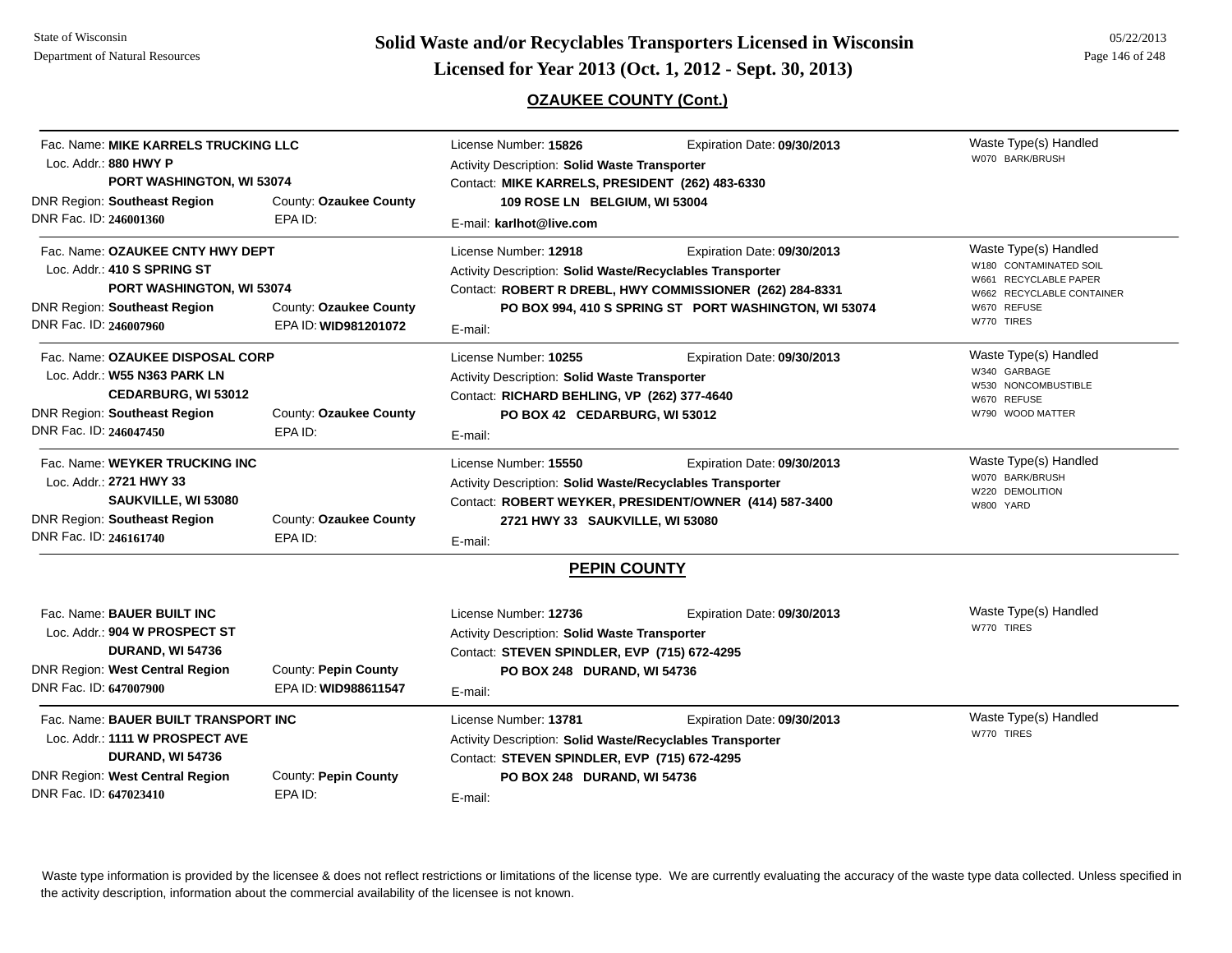**Page 147 of 248 <b>Licensed for Year 2013 (Oct. 1, 2012 - Sept. 30, 2013) Page 147 of 248 Licensed for Year 2013 (Oct. 1, 2012 - Sept. 30, 2013)** 

## **PEPIN COUNTY (Cont.)**

| Fac. Name: DURAND SANITATION LLC<br>Loc. Addr.: W4999 STH 85<br>DURAND, WI 54736<br>DNR Region: West Central Region<br>DNR Fac. ID: 647007570                                                                   | County: Pepin County<br>EPA ID:  | License Number: 10188<br>Expiration Date: 09/30/2013<br>Activity Description: Solid Waste/Recyclables Transporter<br>Contact: JOSH & GWEN SWEENEY (715) 672-5354<br>W4999 STH 85 DURAND, WI 54736<br>E-mail: durandsanitation@nelson-tel.net    | Waste Type(s) Handled<br>W340 GARBAGE<br>W530 NONCOMBUSTIBLE<br>W790 WOOD MATTER                                                                             |
|-----------------------------------------------------------------------------------------------------------------------------------------------------------------------------------------------------------------|----------------------------------|-------------------------------------------------------------------------------------------------------------------------------------------------------------------------------------------------------------------------------------------------|--------------------------------------------------------------------------------------------------------------------------------------------------------------|
| Fac. Name: W L DORWIN BACKHOE SERVICE<br>Loc. Addr.: W4794 CTH B<br><b>DURAND, WI 54736</b><br><b>DNR Region: West Central Region</b><br>County: Pepin County<br>DNR Fac. ID: 647002400<br>EPA ID: WIR000116046 |                                  | License Number: 14888<br>Expiration Date: 09/30/2013<br>Activity Description: Recyclables Transporter<br>Contact: WILLIAM L DORWIN, OWNER (715) 672-5679<br>W4794 CTH B DURAND, WI 54736<br>E-mail:                                             | Waste Type(s) Handled<br>W540 OIL                                                                                                                            |
|                                                                                                                                                                                                                 |                                  | <b>PIERCE COUNTY</b>                                                                                                                                                                                                                            |                                                                                                                                                              |
| Fac. Name: HOLST EXCAVATING INC<br>Loc. Addr.: N3941 STH 35<br>PRESCOTT, WI 54021<br>DNR Region: West Central Region<br>County: Pierce County<br>DNR Fac. ID: 648037500<br>EPA ID: WID982063083                 |                                  | License Number: 13448<br>Expiration Date: 09/30/2013<br>Activity Description: Solid Waste/Recyclables Transporter<br>Contact: WILLIAM F HOLST III, PRESIDENT (715) 792-5301<br>PO BOX 36 PRESCOTT, WI 54021-0036<br>E-mail:                     | Waste Type(s) Handled<br>W180 CONTAMINATED SOIL<br>W220 DEMOLITION<br>W662 RECYCLABLE CONTAINER<br>W700 SCRAP IRON<br>W710 SCRAP METAL<br>W720 SCRAP TANKS   |
| Fac. Name: KOLODZIENSKI TRUCKING<br>Loc. Addr.: 1474 GOLFVIEW DR<br><b>RIVER FALLS, WI 54022</b><br><b>DNR Region: West Central Region</b><br>DNR Fac. ID: 648044760                                            | County: Pierce County<br>EPA ID: | License Number: 15630<br>Expiration Date: 09/30/2013<br>Activity Description: Solid Waste Transporter<br>Contact: THOMAS J KOLODZIENSKI, OWNER (715) 821-0104<br>1474 GOLFVIEW DR RIVER FALLS, WI 54022<br>E-mail: tomkolodzienski@gmail.com    | Waste Type(s) Handled<br>W180 CONTAMINATED SOIL                                                                                                              |
| Fac. Name: PAULS INDUSTRIAL GARAGE INC<br>Loc. Addr.: HWY 35<br>HAGER CITY, WI 54014<br>DNR Region: West Central Region<br><b>County: Pierce County</b><br>DNR Fac. ID: 999850940<br>EPA ID:                    |                                  | License Number: 12259<br>Expiration Date: 09/30/2013<br>Activity Description: Solid Waste/Recyclables Transporter<br>Contact: PAUL L LARSON, PRES (715) 792-5209<br>W9724 STH 35 HAGER CITY, WI 54014<br>E-mail: pigllc@hotmail.com             | Waste Type(s) Handled<br>W340 GARBAGE<br>W660 RECYCLABLE<br>W670 REFUSE                                                                                      |
| Fac. Name: PIERCE CNTY HWY DEPT<br>Loc. Addr.: 621 CAIRNS ST<br>ELLSWORTH, WI 54011<br>DNR Region: West Central Region<br>DNR Fac. ID: 648059500                                                                | County: Pierce County<br>EPA ID: | License Number: 15631<br>Expiration Date: 09/30/2013<br>Activity Description: Solid Waste/Recyclables Transporter<br>Contact: JAMES B HARRIS, CONST SUPT (715) 821-3308<br>PO BOX 780 ELLSWORTH, WI 54011<br>E-mail: jim.harris@co.pierce.wi.us | Waste Type(s) Handled<br>W070 BARK/BRUSH<br>W220 DEMOLITION<br>W340 GARBAGE<br>W661 RECYCLABLE PAPER<br>W662 RECYCLABLE CONTAINER<br>W770 TIRES<br>W800 YARD |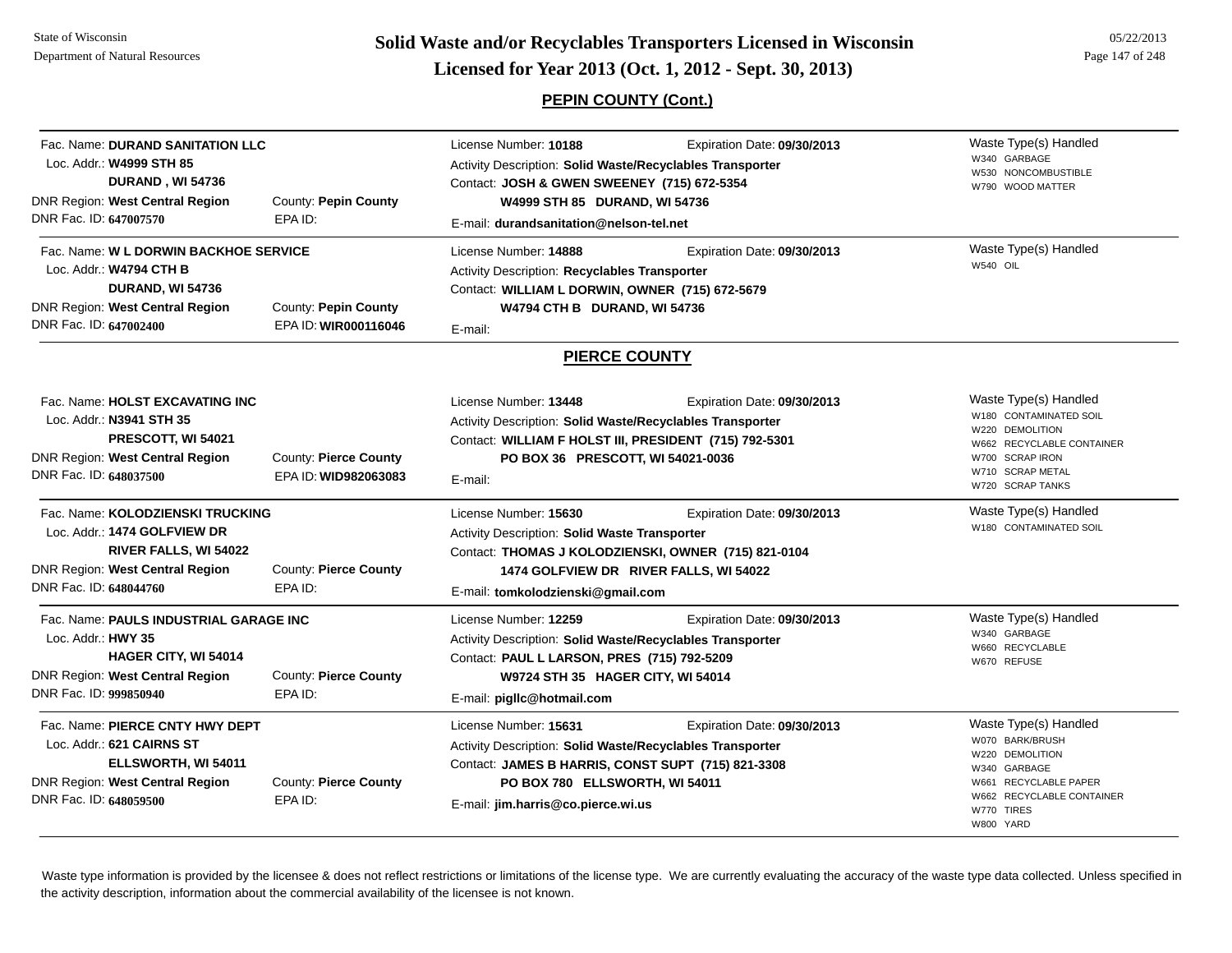# **Page 148 of 248 <b>Licensed for Year 2013 (Oct. 1, 2012 - Sept. 30, 2013) Page 148 of 248 Licensed for Year 2013 (Oct. 1, 2012 - Sept. 30, 2013)**

### **POLK COUNTY**

| Fac. Name: ARS ASBESTOS REMOVAL SERVICES<br>Loc. Addr.: 2796 90TH ST<br>FREDERIC, WI 54837                                                         |                     | License Number: 14297<br>Expiration Date: 09/30/2013<br>Activity Description: Solid Waste Transporter<br>Contact: SCOTT A LANE, OWNER (715) 472-8861      |                                                                                      | Waste Type(s) Handled<br>W050 ASBESTOS<br>W220 DEMOLITION<br>W340 GARBAGE                                 |
|----------------------------------------------------------------------------------------------------------------------------------------------------|---------------------|-----------------------------------------------------------------------------------------------------------------------------------------------------------|--------------------------------------------------------------------------------------|-----------------------------------------------------------------------------------------------------------|
| DNR Region: Northern Region                                                                                                                        | County: Polk County | 2796 90TH ST FREDERIC, WI 54837-5013                                                                                                                      |                                                                                      |                                                                                                           |
| DNR Fac. ID: 649094380                                                                                                                             | EPA ID:             | E-mail: arslane2003@yahoo.com                                                                                                                             |                                                                                      |                                                                                                           |
| Fac. Name: BOHN TRUCKING & BACKHOE<br>Loc. Addr.: 1951 260TH AVE                                                                                   |                     | License Number: 14180<br><b>Activity Description: Solid Waste Transporter</b>                                                                             | Expiration Date: 09/30/2013                                                          | Waste Type(s) Handled<br>W180 CONTAMINATED SOIL                                                           |
| <b>LUCK, WI 54853</b>                                                                                                                              |                     | Contact: RICHARD A BOHN, OWNER (715) 472-2263                                                                                                             |                                                                                      | W220 DEMOLITION                                                                                           |
| DNR Region: Northern Region                                                                                                                        | County: Polk County | 1951 260TH AVE LUCK, WI 54853                                                                                                                             |                                                                                      |                                                                                                           |
| DNR Fac. ID: 649091520                                                                                                                             | EPA ID:             | E-mail:                                                                                                                                                   |                                                                                      |                                                                                                           |
| Fac. Name: FRIBERG SALES<br>Loc. Addr.: 2957 STATE RD 35                                                                                           |                     | License Number: 15350<br>Activity Description: Solid Waste/Recyclables Transporter                                                                        | Expiration Date: 09/30/2013                                                          | Waste Type(s) Handled<br>W220 DEMOLITION<br>W660 RECYCLABLE                                               |
| FREDERIC, WI 54837<br><b>DNR Region: Northern Region</b><br>County: Polk County                                                                    |                     | Contact: KAY FRIBERG, OWNER (715) 327-8349                                                                                                                |                                                                                      |                                                                                                           |
|                                                                                                                                                    |                     | P O BOX 486 FREDERIC, WI 54837                                                                                                                            |                                                                                      |                                                                                                           |
| DNR Fac. ID: 649027610                                                                                                                             | EPA ID:             | E-mail: fribergsales@hotmail.com                                                                                                                          |                                                                                      |                                                                                                           |
| Fac. Name: GILLE TRUCKING & EXCAVATING INC<br>Loc. Addr.: 352 140TH ST<br><b>AMERY, WI 54001</b>                                                   |                     | License Number: 14303<br><b>Activity Description: Solid Waste Transporter</b>                                                                             | Expiration Date: 09/30/2013<br>Contact: DENNIS GILLE, OWNER/PRESIDENT (715) 268-6637 | Waste Type(s) Handled<br>W070 BARK/BRUSH<br>W220 DEMOLITION                                               |
| DNR Region: Northern Region                                                                                                                        | County: Polk County | 352 140TH ST AMERY, WI 54001                                                                                                                              |                                                                                      |                                                                                                           |
| DNR Fac. ID: 649094820                                                                                                                             | EPA ID:             | E-mail: gille@amerytel.net                                                                                                                                |                                                                                      |                                                                                                           |
| Fac. Name: HOLDTS DISPOSAL LLC<br>Loc. Addr.: 1837 260TH AVE<br><b>LUCK, WI 54853</b><br><b>DNR Region: Northern Region</b><br>County: Polk County |                     | License Number: 15088<br>Activity Description: Solid Waste/Recyclables Transporter<br>Contact: JEFFREY A HOLDT (715) 554-2780<br>PO BOX 26 LUCK, WI 54853 | Expiration Date: 09/30/2013                                                          | Waste Type(s) Handled<br>W340 GARBAGE<br>W661 RECYCLABLE PAPER<br>W662 RECYCLABLE CONTAINER<br>W770 TIRES |
| DNR Fac. ID: 649031130                                                                                                                             | EPA ID:             | E-mail: jeffholdt@gmail.com                                                                                                                               |                                                                                      |                                                                                                           |
| Fac. Name: L & L TIRES<br>Loc. Addr.: 1263 150TH ST<br>ST CROIX FALLS, WI 54024                                                                    |                     | License Number: 14299<br><b>Activity Description: Solid Waste/Recyclables Transporter</b><br>Contact: DAN HANSON, CONTACT (715) 483-1522                  | Expiration Date: 09/30/2013                                                          | Waste Type(s) Handled<br>W770 TIRES                                                                       |
| DNR Region: Northern Region                                                                                                                        | County: Polk County |                                                                                                                                                           | 1263 150TH ST ST CROIX FALLS, WI 54024                                               |                                                                                                           |
| DNR Fac. ID: 649094600                                                                                                                             | EPA ID:             | E-mail:                                                                                                                                                   |                                                                                      |                                                                                                           |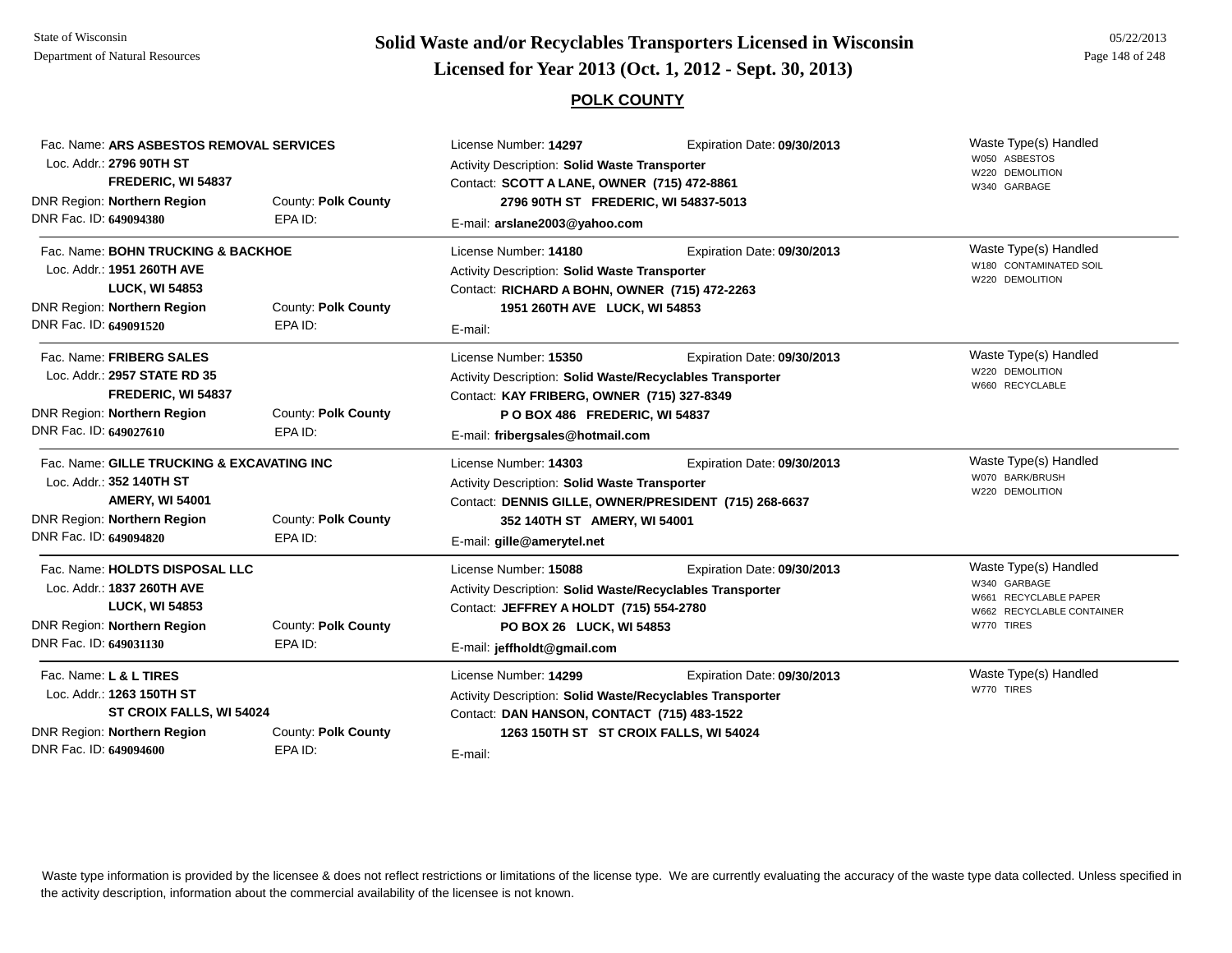**Page 149 of 22/2013 <b>Licensed for Year 2013 (Oct. 1, 2012 - Sept. 30, 2013)** Page 149 of 248 **Licensed for Year 2013 (Oct. 1, 2012 - Sept. 30, 2013)** 

### **POLK COUNTY (Cont.)**

| Fac. Name: MILLTOWN VIL<br>Loc. Addr.: 107 FIRST AVE NW<br><b>MILLTOWN, WI 54858</b><br>DNR Region: Northern Region<br>County: Polk County                                                                |                                             | License Number: 13524<br>Expiration Date: 09/30/2013<br>Activity Description: Solid Waste/Recyclables Transporter<br>Contact: RICHARD FISHER, DIR PUB WKS (715) 825-3288<br>PO BOX 88, 103 1ST AVE NW MILLTOWN, WI 54858 |                                                                                                                                               | Waste Type(s) Handled<br>W220 DEMOLITION<br>W340 GARBAGE<br>W660 RECYCLABLE<br>W661 RECYCLABLE PAPER                                           |
|-----------------------------------------------------------------------------------------------------------------------------------------------------------------------------------------------------------|---------------------------------------------|--------------------------------------------------------------------------------------------------------------------------------------------------------------------------------------------------------------------------|-----------------------------------------------------------------------------------------------------------------------------------------------|------------------------------------------------------------------------------------------------------------------------------------------------|
| DNR Fac. ID: 998263200                                                                                                                                                                                    | EPA ID:                                     | E-mail:                                                                                                                                                                                                                  | W662 RECYCLABLE CONTAINER<br>W670 REFUSE                                                                                                      |                                                                                                                                                |
| Fac. Name: POLK CNTY RECYCLING CENTER<br>Loc. Addr.: 1302 208TH ST<br>ST CROIX FALLS TN, WI 54824<br>DNR Region: Northern Region<br>County: Polk County<br>DNR Fac. ID: 649073590<br>EPA ID: WI0000197178 |                                             | License Number: 13564<br>Activity Description: Recyclables Transporter<br>E-mail:                                                                                                                                        | Expiration Date: 09/30/2013<br>Contact: DEBBIE PETERSON, SOLID WASTE MGR (715) 485-9294<br>100 POLK CNTY PLAZA-SUITE 10 BALSAM LAKE, WI 54810 | Waste Type(s) Handled<br>W661 RECYCLABLE PAPER<br>W662 RECYCLABLE CONTAINER                                                                    |
| Fac. Name: VIKING GAS NO 2222<br>Loc. Addr.: 2077 70TH AVE<br><b>OSCEOLA, WI 54020</b><br>DNR Region: Northern Region<br>DNR Fac. ID: 649014410                                                           | County: Polk County<br>EPA ID: WID044177244 | License Number: 11165<br><b>Activity Description: Solid Waste Transporter</b><br>Contact: RONALD MINNICK, TEAM LEADER (715) 294-2155<br>2077 70TH AVE OSCEOLA, WI 54020<br>E-mail: ronald, minnick@oneok.com             | Expiration Date: 09/30/2013                                                                                                                   | Waste Type(s) Handled<br><b>W540 OIL</b>                                                                                                       |
| Fac. Name: WATERMANS SANITATION<br>Loc. Addr.: 68TH AVE, CTH F (85TH ST)<br>LINCOLN TN, WI 54001<br>County: Polk County<br>DNR Region: Northern Region<br>DNR Fac. ID: 649012650<br>EPA ID:               |                                             | License Number: 10395<br>Activity Description: Solid Waste/Recyclables Transporter<br>Contact: DAVID WATERMAN OWNER (715) 268-6471<br>663 85TH ST AMERY, WI 54001<br>E-mail:                                             | Expiration Date: 09/30/2013                                                                                                                   | Waste Type(s) Handled<br>W080 BATTERIES<br>W120 CARDBOARD<br>W340 GARBAGE<br>W661 RECYCLABLE PAPER<br>W662 RECYCLABLE CONTAINER<br>W670 REFUSE |
|                                                                                                                                                                                                           |                                             | <b>PORTAGE COUNTY</b>                                                                                                                                                                                                    |                                                                                                                                               |                                                                                                                                                |
| Fac. Name: AMHERST VIL<br>Loc. Addr.: 161 MILL ST<br>AMHERST, WI 54406<br><b>DNR Region: West Central Region</b>                                                                                          | County: Portage County                      | License Number: 10128<br>Expiration Date: 09/30/2013<br><b>Activity Description: Solid Waste Transporter</b><br>Contact: RICHARD STUCZYNSKI, DPW (715) 824-5613<br>PO BOX 36 AMHERST, WI 54406                           |                                                                                                                                               | Waste Type(s) Handled<br>W790 WOOD MATTER<br>W800 YARD                                                                                         |

DNR Fac. ID: **750035000**

County: **Portage County** EPA ID:

E-mail: **PO BOX 36 AMHERST, WI 54406**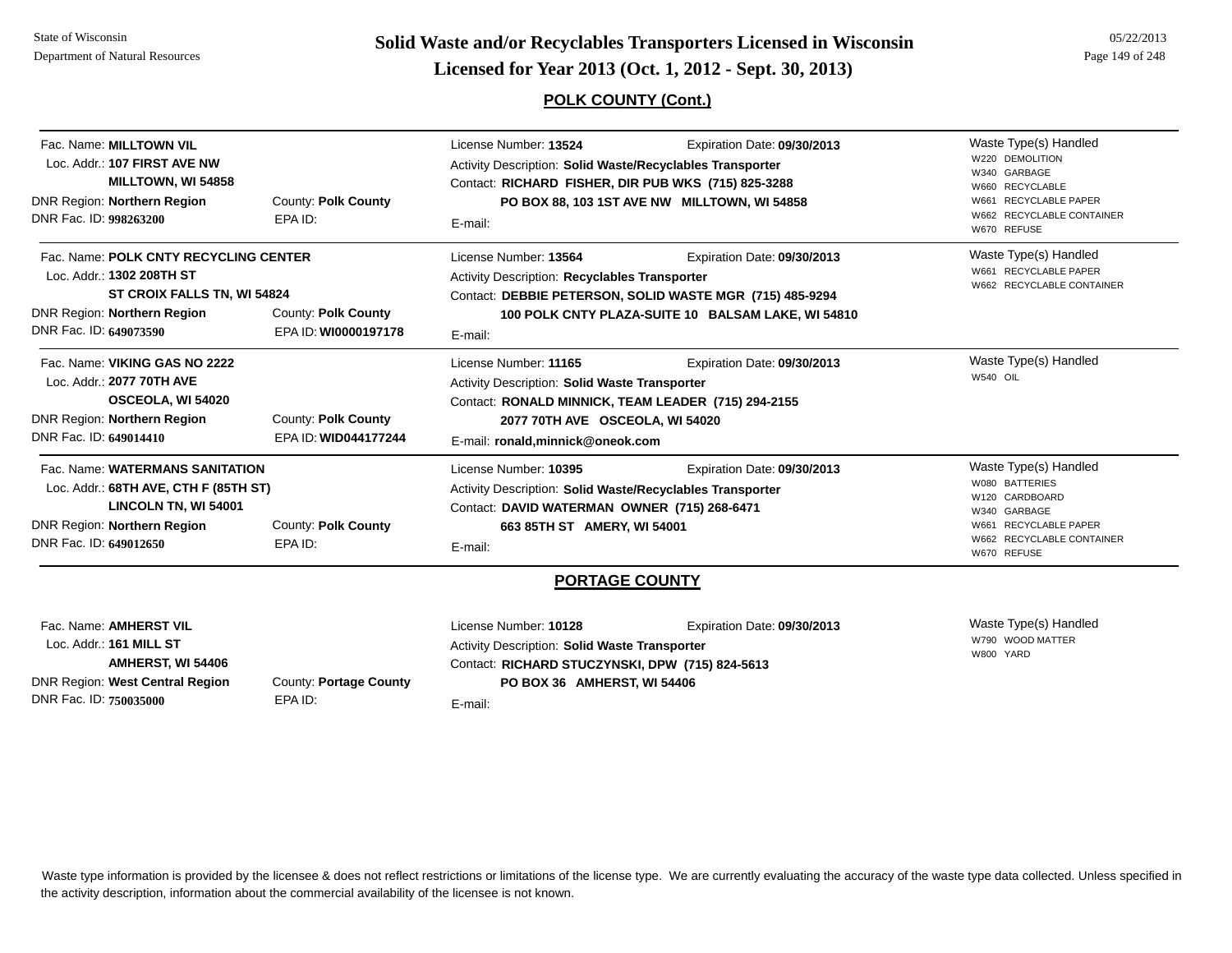State of WisconsinDepartment of Natural Resources

**Page 150 of 248 <b>Licensed for Year 2013 (Oct. 1, 2012 - Sept. 30, 2013) Page 150 of 248 Licensed for Year 2013 (Oct. 1, 2012 - Sept. 30, 2013)** 

05/22/2013

## **PORTAGE COUNTY (Cont.)**

| Fac. Name: CONSTRUCKS/LADICK TRUCKING<br>Loc. Addr.: 3000 KREMBS AVE<br>STEVENS POINT, WI 54481<br><b>DNR Region: West Central Region</b><br>DNR Fac. ID: 998001980 | County: Portage County<br>EPA ID: | License Number: 12681<br><b>Activity Description: Solid Waste Transporter</b><br>Contact: DAVID L LADICK, OWNER-OPERATOR (715) 344-0920<br>4517 NICOLET AVE STEVENS POINT, WI 54481<br>E-mail: trucks@construcks.com | Waste Type(s) Handled<br>W070 BARK/BRUSH<br>W110 BOTTOM ASH<br>W115 BUILDING MATERIAL<br>W140 COAL ASH<br>W170 CONCRETE<br>W180 CONTAMINATED SOIL<br>W220 DEMOLITION<br>W280 FLY ASH<br>W310 FOUNDRY SAND<br>W340 GARBAGE<br>W470 LEACHATE<br>W478 LIME SLUDGE<br>W500 MILL SLUDGE<br>W580 PAPER MILL SLUDGE<br>W660 RECYCLABLE<br>W790 WOOD MATTER |                                           |
|---------------------------------------------------------------------------------------------------------------------------------------------------------------------|-----------------------------------|----------------------------------------------------------------------------------------------------------------------------------------------------------------------------------------------------------------------|-----------------------------------------------------------------------------------------------------------------------------------------------------------------------------------------------------------------------------------------------------------------------------------------------------------------------------------------------------|-------------------------------------------|
| Fac. Name: DEAN ALTMANN TRUCKING & EXCAVATING INC                                                                                                                   |                                   | License Number: 14607                                                                                                                                                                                                | Expiration Date: 09/30/2013                                                                                                                                                                                                                                                                                                                         | Waste Type(s) Handled                     |
| Loc. Addr.: 1343 STH 34                                                                                                                                             |                                   | Activity Description: Solid Waste/Recyclables Transporter                                                                                                                                                            |                                                                                                                                                                                                                                                                                                                                                     | W180 CONTAMINATED SOIL<br>W220 DEMOLITION |
| <b>JUNCTION CITY, WI 54443</b>                                                                                                                                      |                                   | Contact: DEAN ALTMANN, PRES (715) 457-2651                                                                                                                                                                           |                                                                                                                                                                                                                                                                                                                                                     | W340 GARBAGE                              |
| DNR Region: West Central Region                                                                                                                                     | County: Portage County            | 1343 STH 34 JUNCTION CITY, WI 54443                                                                                                                                                                                  |                                                                                                                                                                                                                                                                                                                                                     |                                           |
| DNR Fac. ID: 750000240                                                                                                                                              | EPA ID:                           | E-mail:                                                                                                                                                                                                              |                                                                                                                                                                                                                                                                                                                                                     |                                           |
| Fac. Name: ELLIS STONE CONST CO INC                                                                                                                                 |                                   | License Number: 12993                                                                                                                                                                                                | Expiration Date: 09/30/2013                                                                                                                                                                                                                                                                                                                         | Waste Type(s) Handled                     |
| Loc. Addr.: 3201 HWY 66                                                                                                                                             |                                   | Activity Description: Solid Waste Transporter                                                                                                                                                                        | W115 BUILDING MATERIAL<br>W170 CONCRETE<br>W175 CONSTRUCTION MATERIAL                                                                                                                                                                                                                                                                               |                                           |
| <b>STEVENS POINT, WI 54481</b>                                                                                                                                      |                                   | Contact: JAMES E ANDERSON, SECRETARY (715) 345-5000                                                                                                                                                                  |                                                                                                                                                                                                                                                                                                                                                     |                                           |
| DNR Region: West Central Region                                                                                                                                     | County: Portage County            | PO BOX 366 STEVENS POINT, WI 54481                                                                                                                                                                                   |                                                                                                                                                                                                                                                                                                                                                     | W220 DEMOLITION                           |
| DNR Fac. ID: 750059420                                                                                                                                              | EPA ID: WID007830243              | E-mail:                                                                                                                                                                                                              |                                                                                                                                                                                                                                                                                                                                                     | W235 DRYWALL                              |
|                                                                                                                                                                     |                                   |                                                                                                                                                                                                                      |                                                                                                                                                                                                                                                                                                                                                     | W260 FIBERGLASS<br>W790 WOOD MATTER       |
| Fac. Name: EZ ACCESS LLC                                                                                                                                            |                                   | License Number: 15000                                                                                                                                                                                                | Expiration Date: 09/30/2013                                                                                                                                                                                                                                                                                                                         | Waste Type(s) Handled                     |
| Loc. Addr.: 10221 SAUMER RD                                                                                                                                         |                                   | Activity Description: Solid Waste/Recyclables Transporter                                                                                                                                                            |                                                                                                                                                                                                                                                                                                                                                     | W070 BARK/BRUSH                           |
| ROSHOLT, WI 54473                                                                                                                                                   |                                   | Contact: JOHN MERONK JR (715) 570-9373                                                                                                                                                                               |                                                                                                                                                                                                                                                                                                                                                     | W220 DEMOLITION<br>W340 GARBAGE           |
| <b>DNR Region: West Central Region</b>                                                                                                                              | County: Portage County            | PO BOX 261 ROSHOLT, WI 54473                                                                                                                                                                                         |                                                                                                                                                                                                                                                                                                                                                     | W661 RECYCLABLE PAPER                     |
| DNR Fac. ID: 750032470                                                                                                                                              | EPA ID:                           | E-mail:                                                                                                                                                                                                              |                                                                                                                                                                                                                                                                                                                                                     | W800 YARD                                 |
| Fac. Name: FAHRNER TRUCKING INC<br>Loc. Addr.: 5030 PINE TREE DR                                                                                                    |                                   | License Number: 13257                                                                                                                                                                                                | Expiration Date: 09/30/2013                                                                                                                                                                                                                                                                                                                         | Waste Type(s) Handled                     |
|                                                                                                                                                                     |                                   | <b>Activity Description: Solid Waste Transporter</b>                                                                                                                                                                 | W180 CONTAMINATED SOIL                                                                                                                                                                                                                                                                                                                              |                                           |
| PLOVER, WI 54467                                                                                                                                                    |                                   | Contact: JOHN FAHRNER, PRESIDENT (715) 341-8902                                                                                                                                                                      |                                                                                                                                                                                                                                                                                                                                                     | W220 DEMOLITION<br>W580 PAPER MILL SLUDGE |
| <b>DNR Region: West Central Region</b>                                                                                                                              | County: Portage County            | PO BOX 36 PLOVER, WI 54467                                                                                                                                                                                           |                                                                                                                                                                                                                                                                                                                                                     | W790 WOOD MATTER                          |
| DNR Fac. ID: 998084230                                                                                                                                              | EPA ID:                           | E-mail: excavatinginc@gmail.com                                                                                                                                                                                      |                                                                                                                                                                                                                                                                                                                                                     |                                           |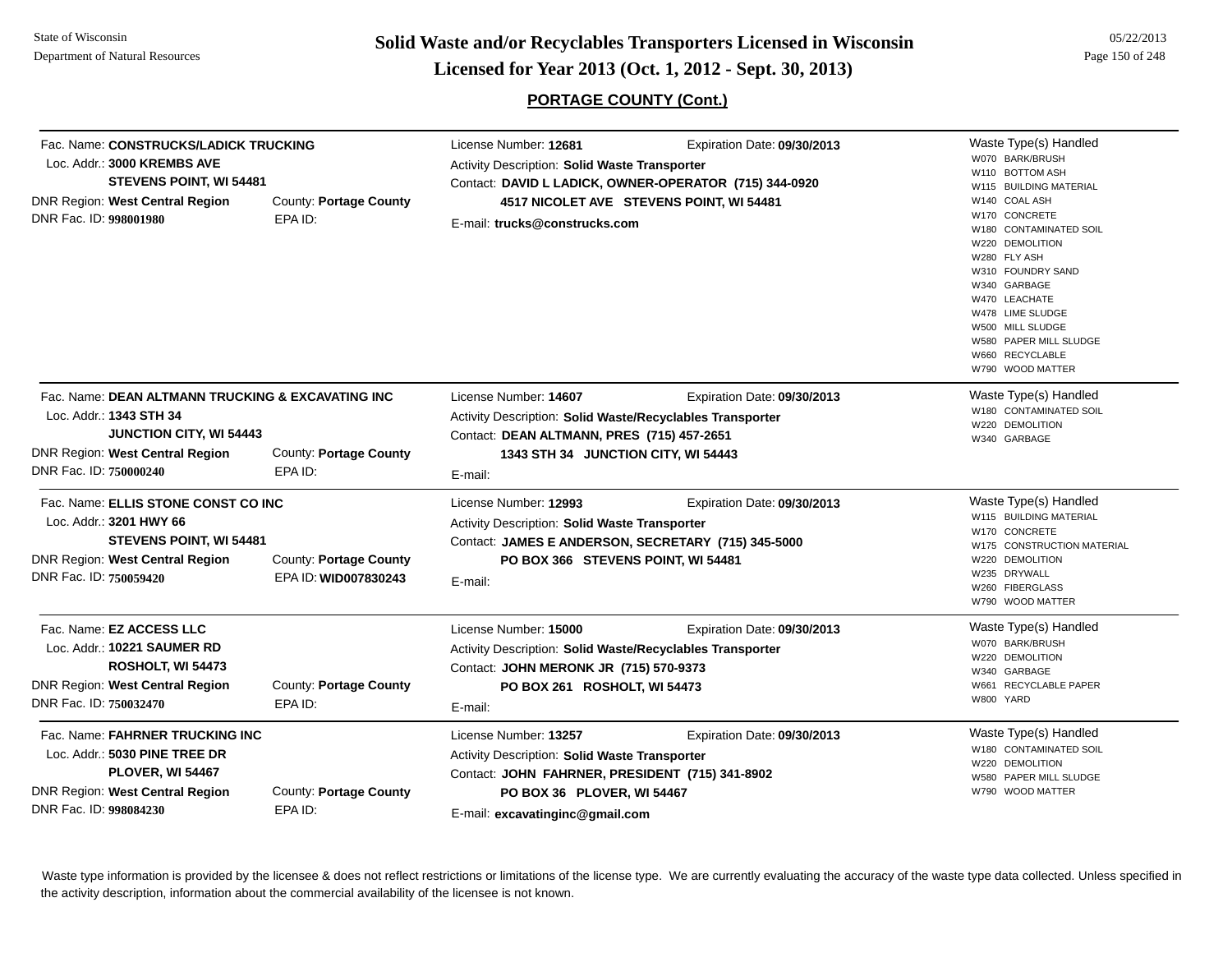**Page 151 of 248 <b>Licensed for Year 2013 (Oct. 1, 2012 - Sept. 30, 2013) Page 151 of 248 Licensed for Year 2013 (Oct. 1, 2012 - Sept. 30, 2013)** 

## **PORTAGE COUNTY (Cont.)**

| Fac. Name: GLODOWSKI CONST INC<br>Loc. Addr.: 9632 WESTWAY<br>AMHERST, WI 54406<br>DNR Region: West Central Region<br>DNR Fac. ID: 998320180                    | County: Portage County<br>EPA ID:              | License Number: 13890<br><b>Activity Description: Solid Waste Transporter</b><br>Contact: ROBERT GLODOWSKI, VP (715) 824-3373<br>PO BOX 69 AMHERST, WI 54406                                                          | Expiration Date: 09/30/2013                                                                                                                | Waste Type(s) Handled<br>W180 CONTAMINATED SOIL                                                                                                          |
|-----------------------------------------------------------------------------------------------------------------------------------------------------------------|------------------------------------------------|-----------------------------------------------------------------------------------------------------------------------------------------------------------------------------------------------------------------------|--------------------------------------------------------------------------------------------------------------------------------------------|----------------------------------------------------------------------------------------------------------------------------------------------------------|
| Fac. Name: HARTERS FOX VALLEY DISPOSAL LLC<br>Loc. Addr.: 2608 WATER ST<br>STEVENS POINT, WI 54481<br>DNR Region: West Central Region<br>DNR Fac. ID: 750079550 | County: Portage County<br>EPA ID: WID988600821 | E-mail:<br>License Number: 15706<br>Activity Description: Solid Waste/Recyclables Transporter<br>Contact: ANDREW GAYHART, GEN MGR (715) 253-2619<br>W17620 CTH Q WITTENBERG, WI 54499<br>E-mail: agayhart@harters.net | Expiration Date: 09/30/2013                                                                                                                | Waste Type(s) Handled<br>W340 GARBAGE<br>W661 RECYCLABLE PAPER<br>W662 RECYCLABLE CONTAINER                                                              |
| Fac. Name: INFRA-CON INC<br>Loc. Addr.: 3350 BONNIE BAY RD<br><b>STEVENS POINT, WI 54481</b><br>DNR Region: West Central Region<br>DNR Fac. ID: 750084830       | County: Portage County<br>EPA ID:              | License Number: 12814<br><b>Activity Description: Solid Waste Transporter</b><br>E-mail:                                                                                                                              | Expiration Date: 09/30/2013<br>Contact: BERNARD A LANDERMAN, SECRETARY-TREASURER (715) 344-2864<br>3350 BONNIE BAY STEVENS POINT, WI 54481 | Waste Type(s) Handled<br>W050 ASBESTOS<br>W115 BUILDING MATERIAL<br>W220 DEMOLITION<br>W700 SCRAP IRON                                                   |
| Fac. Name: KG TRANSPORT INC<br>Loc. Addr.: 2172 PRAIRIE ST<br><b>STEVENS POINT, WI 54481</b><br>DNR Region: West Central Region<br>DNR Fac. ID: 750030820       | County: Portage County<br>EPA ID: WIR000141093 | License Number: 15607<br>Activity Description: Recyclables Transporter<br>Contact: WILLIAM COOPER, GEN MGR (715) 344-9132<br>PO BOX 165 STEVENS POINT, WI 54481<br>E-mail: coopoil@solarus.net                        | Expiration Date: 09/30/2013                                                                                                                | Waste Type(s) Handled<br><b>W540 OIL</b>                                                                                                                 |
| Fac. Name: STEVENS POINT CTY<br>Loc. Addr.: 100 SIXTH AVE<br><b>STEVENS POINT, WI 54481</b><br><b>DNR Region: West Central Region</b><br>DNR Fac. ID: 750031810 | County: Portage County<br>EPA ID:              | License Number: 10961<br>Activity Description: Solid Waste/Recyclables Transporter<br>Contact: JOEL LEMKE, DPW (715) 346-1561<br>E-mail: jlemke@stevenspoint.com                                                      | Expiration Date: 09/30/2013<br>1515 STRONGS AVENUE STEVENS POINT, WI 54481                                                                 | Waste Type(s) Handled<br>W340 GARBAGE<br>W530 NONCOMBUSTIBLE<br>RECYCLABLE PAPER<br>W661<br>W662 RECYCLABLE CONTAINER<br>W670 REFUSE<br>W790 WOOD MATTER |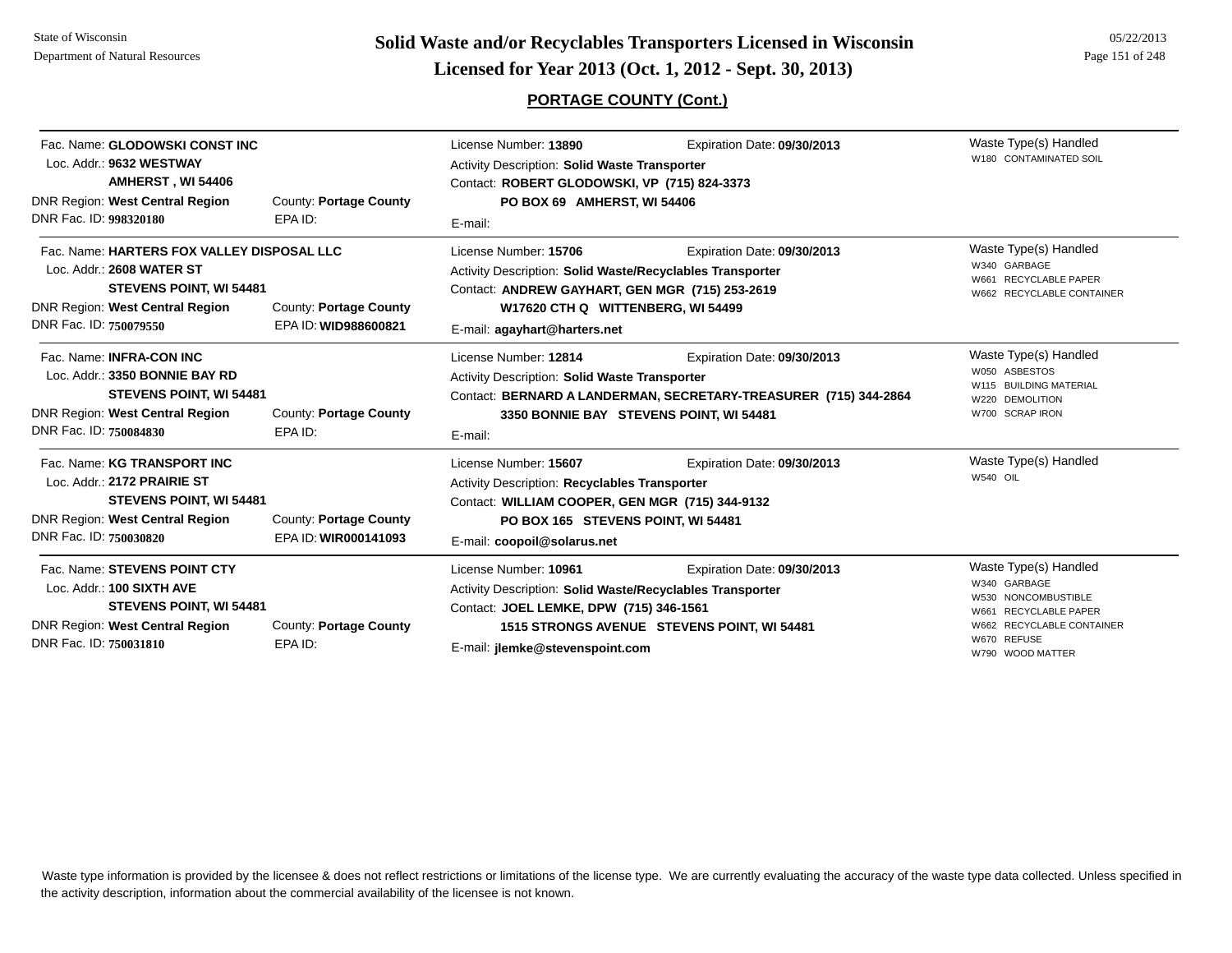**Page 152 of 248 <b>Example 152 of 248 Licensed for Year 2013 (Oct. 1, 2012 - Sept. 30, 2013) Page 152 of 248 Licensed for Year 2013 (Oct. 1, 2012 - Sept. 30, 2013)** 

#### **PORTAGE COUNTY (Cont.)**

Waste Type(s) Handled W050 ASBESTOSW060 ASHW070 BARK/BRUSHW110 BOTTOM ASHW180 CONTAMINATED SOILW275 FLUORESCENT BULBSW280 FLY ASHW485 MERCURY VAPOR LAMPSW580 PAPER MILL SLUDGEW661 RECYCLABLE PAPERW662 RECYCLABLE CONTAINERW670 REFUSEW700 SCRAP IRONW710 SCRAP METALW780 WOOD ASHW790 WOOD MATTERW050 ASBESTOSW060 ASHW070 BARK/BRUSHW110 BOTTOM ASHW180 CONTAMINATED SOILW275 FLUORESCENT BULBSW280 FLY ASHW485 MERCURY VAPOR LAMPSW580 PAPER MILL SLUDGEW661 RECYCLABLE PAPERW662 RECYCLABLE CONTAINERW670 REFUSEW700 SCRAP IRONW710 SCRAP METALW780 WOOD ASHW790 WOOD MATTERFac. Name: **STEVENS POINT MILL**Loc. Addr.: **707 ARLINGTON PLSTEVENS POINT, WI 54481** DNR Region: **West Central Region** DNR Fac. ID: **750008600**County: **Portage County** EPA ID: **WID006137756**License Number: **12615** Expiration Date: **09/30/2013**  Activity Description: **Solid Waste/Recyclables Transporter** Contact: **DEANNA WEBSTER (715) 213-6891** E-mail: **deanna.webster@newpagecorp.com 707 ARLINGTON PL STEVENS POINT, WI 54481** Waste Type(s) Handled W070 BARK/BRUSHW110 BOTTOM ASHW180 CONTAMINATED SOILW220 DEMOLITIONW280 FLY ASHW790 WOOD MATTERFac. Name: **STUCZYNSKI TRUCKING & EXCAVATING INC**Loc. Addr.: **2408 WAYNE STSTEVENS POINT, WI 54481** DNR Region: **West Central Region** DNR Fac. ID: **998015370**County: **Portage County** EPA ID:License Number: **12711** Expiration Date: **09/30/2013**  Activity Description: **Solid Waste Transporter** Contact: **LARRY STUCZINSKI, PRESIDENT (715) 344-8098** E-mail: **2408 WAYNE ST STEVENS POINT, WI 54481**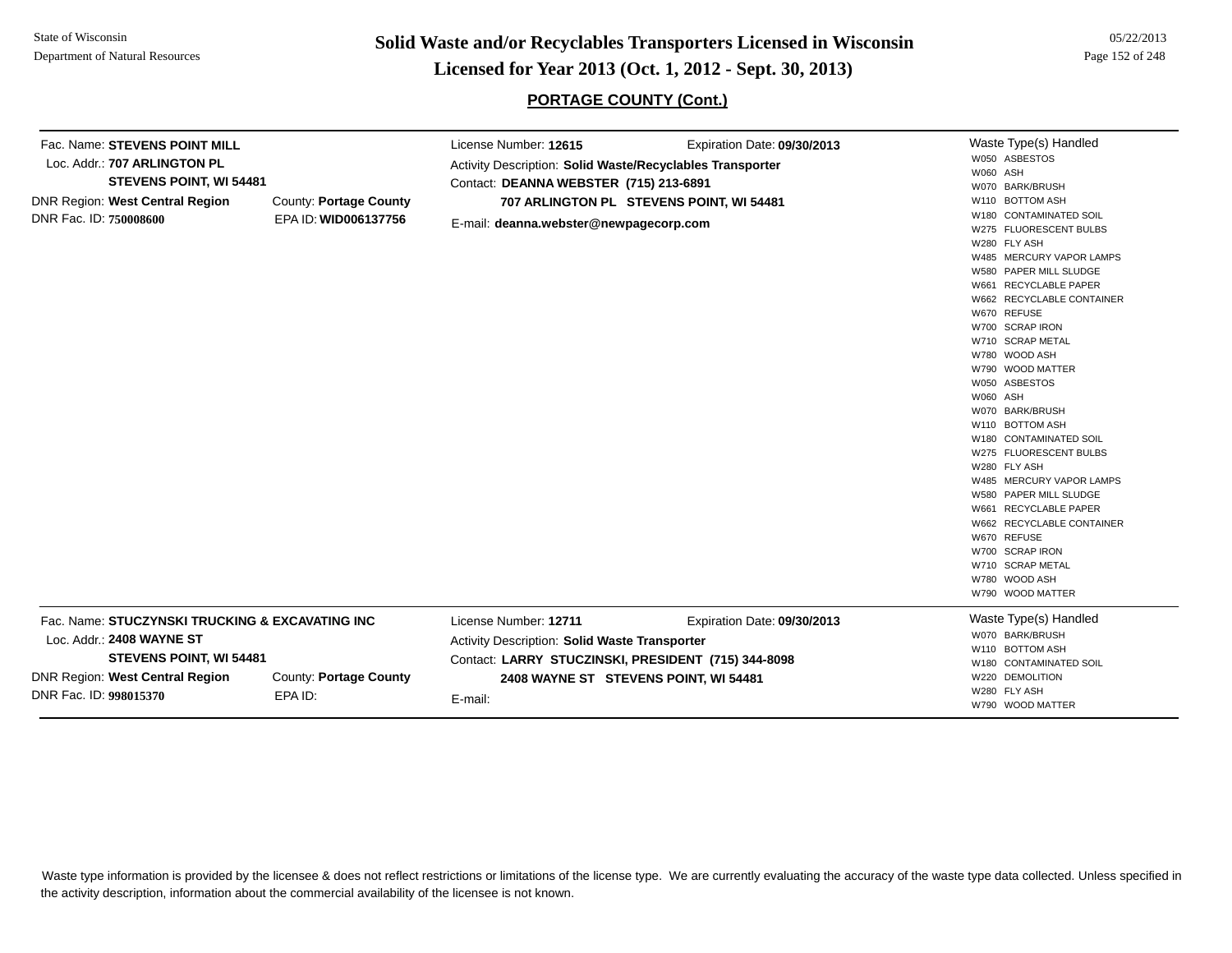# **Page 153 of 248 <b>Licensed for Year 2013 (Oct. 1, 2012 - Sept. 30, 2013) Page 153 of 248 Licensed for Year 2013 (Oct. 1, 2012 - Sept. 30, 2013)**

#### **PRICE COUNTY**

| Fac. Name: 5R PROCESSORS LTD<br>Loc. Addr.: N4421 MAIN ST<br>CATAWBA, WI 54515-0195<br>DNR Region: Northern Region<br>DNR Fac. ID: 851038100                                                                | <b>County: Price County</b><br>EPA ID: WID988577474 | License Number: 12700<br>Activity Description: Solid Waste/Recyclables Transporter<br>Contact: THOMAS R DRAKE, OWNER (715) 532-2050<br>600 GATE AVE W LADYSMITH, WI 54848<br>E-mail:                      | Expiration Date: 09/30/2013                                             | Waste Type(s) Handled<br>W030 ALUMINUM<br>W120 CARDBOARD<br>W220 DEMOLITION<br>W350 GLASS<br>W450 INORGANICS<br>W475 LEAD METAL SCRAP<br>W490 METAL WORKINGS<br>W630 PLASTIC<br>W661 RECYCLABLE PAPER<br>W662 RECYCLABLE CONTAINER<br>W670 REFUSE<br>W710 SCRAP METAL |
|-------------------------------------------------------------------------------------------------------------------------------------------------------------------------------------------------------------|-----------------------------------------------------|-----------------------------------------------------------------------------------------------------------------------------------------------------------------------------------------------------------|-------------------------------------------------------------------------|-----------------------------------------------------------------------------------------------------------------------------------------------------------------------------------------------------------------------------------------------------------------------|
| Fac. Name: BOUSHON BULLDOZING<br>Loc. Addr.: W7999 MAPLE RIDGE<br>PARK FALLS, WI 54552<br>DNR Region: Northern Region<br>DNR Fac. ID: 351000540                                                             | County: Price County<br>EPA ID:                     | License Number: 14488<br><b>Activity Description: Solid Waste Transporter</b><br>Contact: DENNIS J BOUSHON, OWNER (715) 762-4922<br>E-mail:                                                               | Expiration Date: 09/30/2013<br>N15441 BASS LAKE RD PARK FALLS, WI 54552 | Waste Type(s) Handled<br>W070 BARK/BRUSH<br>W220 DEMOLITION                                                                                                                                                                                                           |
| Fac. Name: DELEASKY BROTHERS INC<br>Loc. Addr.: W2875 CTH D<br><b>EMERY TN, WI 54555</b><br>DNR Region: Northern Region<br>DNR Fac. ID: 998323700                                                           | County: Price County<br>EPA ID:                     | License Number: 13909<br><b>Activity Description: Solid Waste Transporter</b><br>Contact: RONALD DE LEASKY, PRESIDENT (715) 339-3449<br>W4324 COUNTY RD D PHILLIPS, WI 54555<br>E-mail:                   | Expiration Date: 09/30/2013                                             | Waste Type(s) Handled<br>W220 DEMOLITION<br>W790 WOOD MATTER<br>W999 OTHER                                                                                                                                                                                            |
| Fac. Name: DURAND COMPANIES<br>Loc. Addr.: N12293 ST RD 13<br>FIFIELD, WI 54524<br>DNR Region: Northern Region<br>DNR Fac. ID: 851007410                                                                    | County: Price County<br>EPA ID:                     | License Number: 15318<br><b>Activity Description: Solid Waste Transporter</b><br>Contact: JOSEPH A DURAND JR (715) 762-8538<br>PO BOX 271 FIFIELD, WI 54524<br>E-mail: joedurand@durandcompanies.com      | Expiration Date: 09/30/2013                                             | Waste Type(s) Handled<br>W050 ASBESTOS<br>W180 CONTAMINATED SOIL<br>W220 DEMOLITION<br>W340 GARBAGE<br>W660 RECYCLABLE<br>W670 REFUSE<br>W710 SCRAP METAL<br>W770 TIRES                                                                                               |
| Fac. Name: FLAMBEAU RIVER PAPERS LLC<br>Loc. Addr.: 200 N FIRST AVE<br>PARK FALLS, WI 54552<br>DNR Region: Northern Region<br><b>County: Price County</b><br>DNR Fac. ID: 851009390<br>EPA ID: WID093418614 |                                                     | License Number: 11118<br>Activity Description: Solid Waste Transporter<br>Contact: KRISTIN PALECEK, ENVIRO MGR (715) 762-5375<br>BOX 340 PARK FALLS, WI 54552<br>E-mail: kpalecek@flambeauriverpapers.com | Expiration Date: 09/30/2013                                             | Waste Type(s) Handled<br>W100 BOILER ASH<br>W500 MILL SLUDGE<br>W530 NONCOMBUSTIBLE                                                                                                                                                                                   |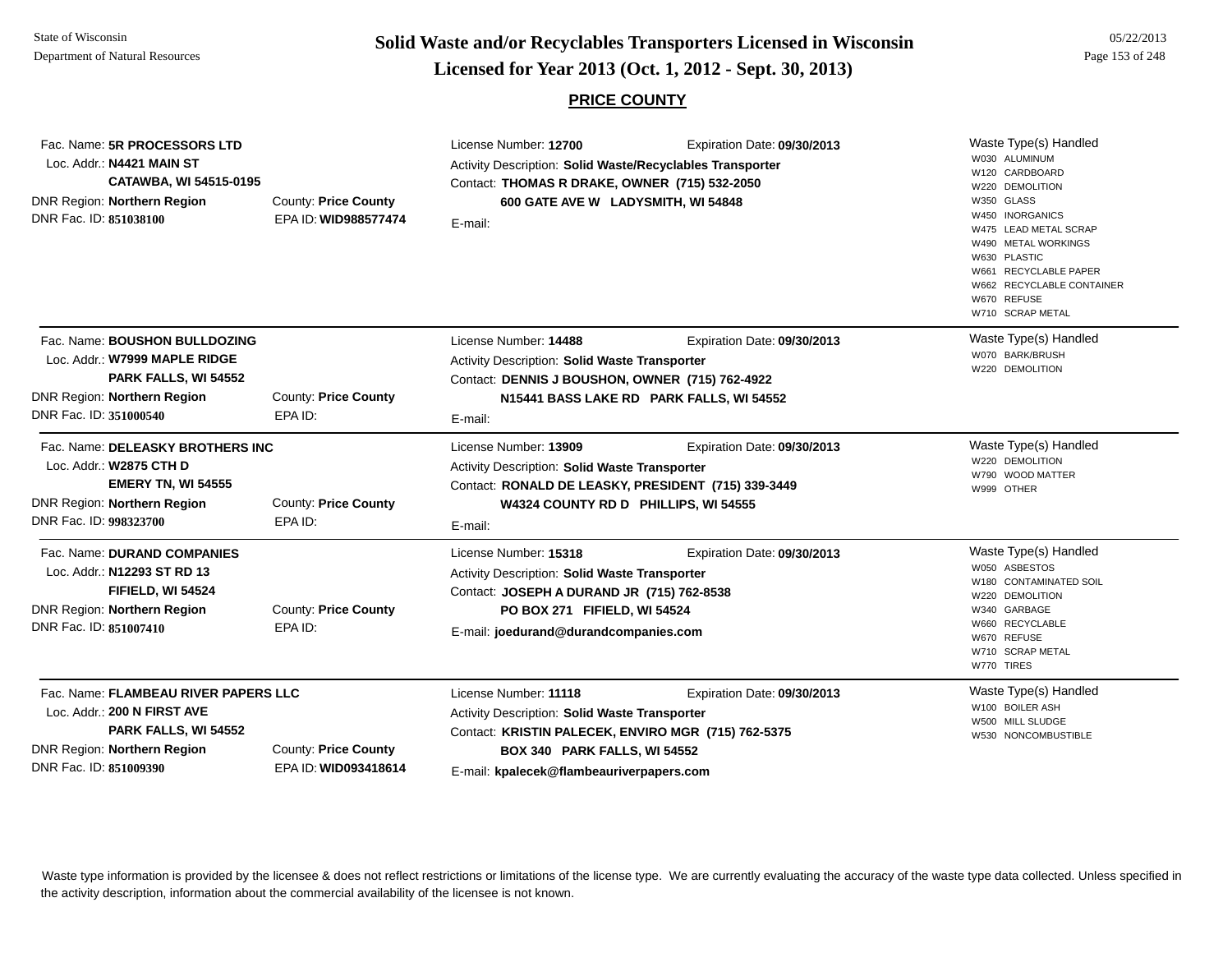**Page 154 of 248 <b>Licensed for Year 2013 (Oct. 1, 2012 - Sept. 30, 2013) Page 154 of 248 Licensed for Year 2013 (Oct. 1, 2012 - Sept. 30, 2013)** 

## **PRICE COUNTY (Cont.)**

| Fac. Name: GREGS MOBIL<br>Loc. Addr.: 259 S 4TH AVE, HWY 13 & HWY 12<br>PARK FALLS, WI 54552                                                                                                                                                                                                                                                                                                                                                       |                                              | License Number: 13952<br>Expiration Date: 09/30/2013<br>Activity Description: Solid Waste Transporter<br>Contact: GREG W DAMROW, OWNER (715) 762-4155                                                                                |                                                                                                                  | Waste Type(s) Handled<br>W050 ASBESTOS<br>W180 CONTAMINATED SOIL<br>W220 DEMOLITION                                             |
|----------------------------------------------------------------------------------------------------------------------------------------------------------------------------------------------------------------------------------------------------------------------------------------------------------------------------------------------------------------------------------------------------------------------------------------------------|----------------------------------------------|--------------------------------------------------------------------------------------------------------------------------------------------------------------------------------------------------------------------------------------|------------------------------------------------------------------------------------------------------------------|---------------------------------------------------------------------------------------------------------------------------------|
| <b>DNR Region: Northern Region</b><br>DNR Fac. ID: 851048110                                                                                                                                                                                                                                                                                                                                                                                       | <b>County: Price County</b><br>EPA ID:       | 259 S 4TH AVE PARK FALLS, WI 54552<br>E-mail: gregsmobil@yahoo.com                                                                                                                                                                   |                                                                                                                  | W790 WOOD MATTER                                                                                                                |
| Fac. Name: JEFF SIMEK CONST CO INC<br>Loc. Addr.: N1360 HALLBERG RD<br><b>OGEMA, WI 54459</b><br>DNR Region: Northern Region<br>DNR Fac. ID: 999940480                                                                                                                                                                                                                                                                                             | <b>County: Price County</b><br>EPA ID:       | License Number: 12420<br>Activity Description: Solid Waste Transporter<br>Contact: JEFF SIMEK, PRESIDENT (715) 767-5295<br>N1360 HALLBERG RD OGEMA, WI 54459<br>E-mail: jlsimek@centurytel.net                                       | Waste Type(s) Handled<br>W220 DEMOLITION<br>W280 FLY ASH<br>W290 FOUNDRY<br>W500 MILL SLUDGE<br>W790 WOOD MATTER |                                                                                                                                 |
| Fac. Name: LEPKE INC<br>Loc. Addr.: W10640 CTH W<br>PHILLIPS, WI 54555<br><b>DNR Region: Northern Region</b><br>DNR Fac. ID: 998039790                                                                                                                                                                                                                                                                                                             | County: Price County<br>EPA ID:              | License Number: 12930<br>Activity Description: Solid Waste Transporter<br>Contact: GEORGE LEPKE, OWNER-OPERATOR (715) 332-5339<br>W10640 COUNTY RD W PHILLIPS, WI 54555<br>E-mail:                                                   | Waste Type(s) Handled<br>W180 CONTAMINATED SOIL                                                                  |                                                                                                                                 |
| Fac. Name: PRICE CNTY HWY DEPT<br>Loc. Addr.: 704 N LAKE ST<br>PHILLIPS, WI 54555<br><b>DNR Region: Northern Region</b><br>DNR Fac. ID: 851036230                                                                                                                                                                                                                                                                                                  | County: Price County<br>EPA ID: WID981951320 | License Number: 13142<br>Expiration Date: 09/30/2013<br>Activity Description: Solid Waste Transporter<br>Contact: GEORGE MOLNAR, HWY COMMISSIONER (715) 339-3081<br>PO BOX 169 PHILLIPS, WI 54555<br>E-mail: hwysuper@co.price.wi.us |                                                                                                                  | Waste Type(s) Handled<br>W070 BARK/BRUSH<br>W180 CONTAMINATED SOIL<br>W220 DEMOLITION                                           |
|                                                                                                                                                                                                                                                                                                                                                                                                                                                    |                                              | <b>RACINE COUNTY</b>                                                                                                                                                                                                                 |                                                                                                                  |                                                                                                                                 |
| Fac. Name: ALLEYCAT INC<br>Loc. Addr.: 1111 LOCKWOOD AVE<br><b>RACINE, WI 53403</b><br><b>DNR Region: Southeast Region</b><br>DNR Fac. ID: 252009890                                                                                                                                                                                                                                                                                               | County: Racine County<br>EPA ID:             | License Number: 15598<br>Expiration Date: 09/30/2013<br>Activity Description: Solid Waste/Recyclables Transporter<br>Contact: RICK POPE, PRESIDENT (262) 633-7110<br>1111 LOCKWOOD AVE RACINE, WI 53403<br>E-mail: rpope5@wi.rr.com  |                                                                                                                  | Waste Type(s) Handled<br>W050 ASBESTOS<br><b>BARK/BRUSH</b><br>W070<br>W220 DEMOLITION<br>W340 GARBAGE<br>W675 ROOFING/SHINGLES |
| Fac. Name: AMERICAN ROLL-OFF<br>License Number: 15585<br>Expiration Date: 09/30/2013<br>Loc. Addr.: 4035 ROYAL OAKS DR<br>Activity Description: Solid Waste/Recyclables Transporter<br><b>RACINE, WI 53406</b><br>Contact: DONALD LIEFBROER JR, OWNER (262) 620-3007<br><b>DNR Region: Southeast Region</b><br>County: Racine County<br>4035 ROYAL OAKS DR RACINE, WI 53406<br>DNR Fac. ID: 252265310<br>EPA ID:<br>E-mail: nancybarbion@yahoo.com |                                              | Waste Type(s) Handled<br>W070 BARK/BRUSH<br>W220 DEMOLITION<br>W340 GARBAGE<br>W410 INDUSTRIAL<br>W662 RECYCLABLE CONTAINER                                                                                                          |                                                                                                                  |                                                                                                                                 |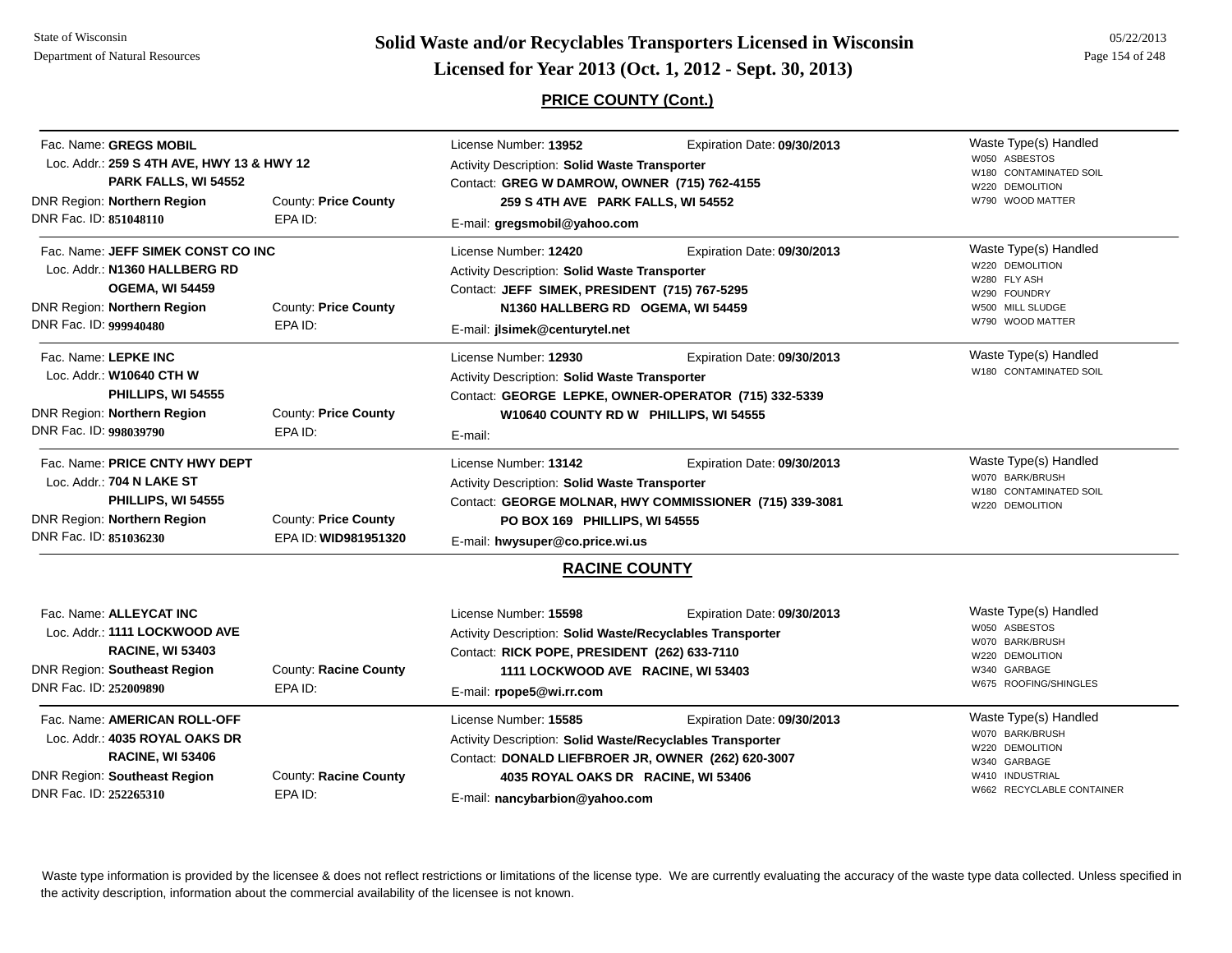**Page 155 of 248 <b>Licensed for Year 2013 (Oct. 1, 2012 - Sept. 30, 2013) Page 155 of 248 Licensed for Year 2013 (Oct. 1, 2012 - Sept. 30, 2013)** 

**RACINE COUNTY (Cont.)**

| Fac. Name: ASDA ENTERPRISES INC<br>Loc. Addr.: 688 MARYLAND AVE<br><b>BURLINGTON, WI 53105</b><br>DNR Region: Southeast Region<br>DNR Fac. ID: 252268720    | County: Racine County<br>EPA ID: | License Number: 11711<br>Activity Description: Solid Waste/Recyclables Transporter<br>Contact: ANDREW NABER, CEO/OWNER (262) 206-4050<br>PO BOX 178 BURLINGTON, WI 53105-0178<br>E-mail: andy@asdarefuse.com | Expiration Date: 09/30/2013                                                             | Waste Type(s) Handled<br>W040 APPLIANCES<br>W220 DEMOLITION<br>W340 GARBAGE<br>W410 INDUSTRIAL<br>W661 RECYCLABLE PAPER<br>W662 RECYCLABLE CONTAINER<br>W800 YARD<br>W040 APPLIANCES<br>W220 DEMOLITION<br>W340 GARBAGE<br>W410 INDUSTRIAL<br>W661 RECYCLABLE PAPER<br>W662 RECYCLABLE CONTAINER<br>W800 YARD<br>W040 APPLIANCES<br>W220 DEMOLITION<br>W340 GARBAGE<br>W410 INDUSTRIAL<br>W661 RECYCLABLE PAPER<br>W662 RECYCLABLE CONTAINER<br>W800 YARD |
|-------------------------------------------------------------------------------------------------------------------------------------------------------------|----------------------------------|--------------------------------------------------------------------------------------------------------------------------------------------------------------------------------------------------------------|-----------------------------------------------------------------------------------------|-----------------------------------------------------------------------------------------------------------------------------------------------------------------------------------------------------------------------------------------------------------------------------------------------------------------------------------------------------------------------------------------------------------------------------------------------------------|
| Fac. Name: BABS TRUCKING LLC<br>Loc. Addr.: 3346 68TH ST<br><b>FRANKSVILLE, WI 53126</b><br>DNR Region: Southeast Region<br>DNR Fac. ID: 252267730          | County: Racine County<br>EPA ID: | License Number: 15102<br>Activity Description: Solid Waste/Recyclables Transporter<br>Contact: BRUCE E BABCOCK, OWNER (414) 418-6124<br>3346 68TH ST FRANKSVILLE, WI 53126<br>E-mail: bbflattop@gmail.com    | Expiration Date: 09/30/2013                                                             | Waste Type(s) Handled<br>W220 DEMOLITION<br>W999 OTHER                                                                                                                                                                                                                                                                                                                                                                                                    |
| Fac. Name: BELLE CITY SERVICES LLC<br>Loc. Addr.: 2051 CRESTWOOD DR<br><b>CALEDONIA, WI 53108</b><br>DNR Region: Southeast Region<br>DNR Fac. ID: 252262670 | County: Racine County<br>EPA ID: | License Number: 15557<br>Activity Description: Solid Waste Transporter<br>Contact: CRAIG NOYES, OWNER (414) 940-9669<br>E-mail: bellecityservices@yahoo.com                                                  | Expiration Date: 09/30/2013<br>2051 CRESTWOOD DR CALEDONIA, WI 53108                    | Waste Type(s) Handled<br>W050 ASBESTOS<br>W170 CONCRETE<br>W180 CONTAMINATED SOIL<br>W220 DEMOLITION                                                                                                                                                                                                                                                                                                                                                      |
| Fac. Name: COLEMAN TOOL & MFG CO<br>Loc. Addr.: 1625 LEIDER DR<br>UNION GROVE, WI 53182<br>DNR Region: Southeast Region<br>DNR Fac. ID: 252251560           | County: Racine County<br>EPA ID: | License Number: 14503<br><b>Activity Description: Solid Waste Transporter</b><br>1625 LEIDER DR UNION GROVE, WI 53182<br>E-mail: srexford@colemantool.com                                                    | Expiration Date: 09/30/2013<br>Contact: DOUGLAS COLEMAN, OWNER/PRESIDENT (262) 878-4330 | Waste Type(s) Handled<br>W340 GARBAGE<br>W340 GARBAGE                                                                                                                                                                                                                                                                                                                                                                                                     |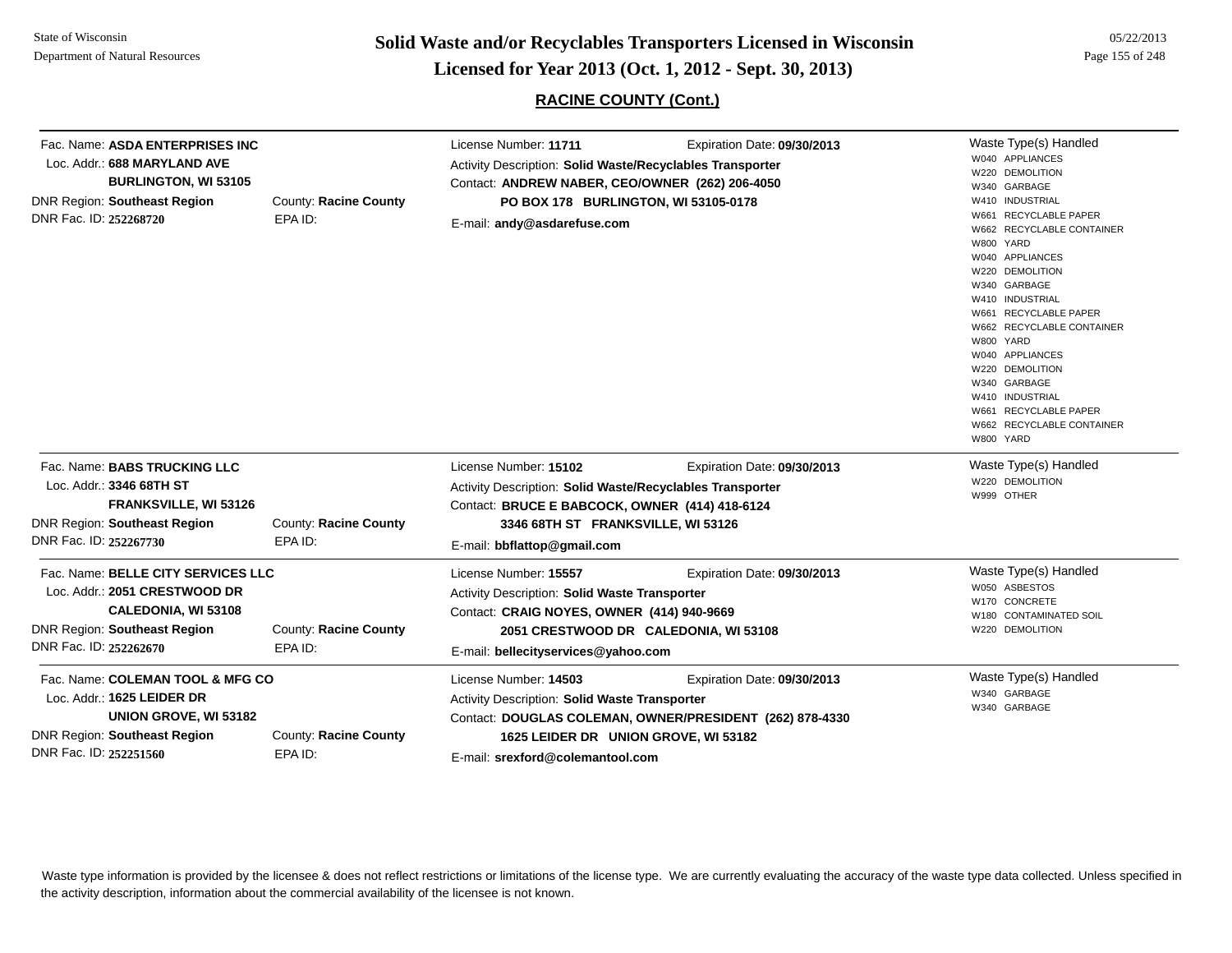State of WisconsinDepartment of Natural Resources

# **Page 156 of 248 <b>Licensed for Year 2013 (Oct. 1, 2012 - Sept. 30, 2013) Page 156 of 248 Licensed for Year 2013 (Oct. 1, 2012 - Sept. 30, 2013)**

## **RACINE COUNTY (Cont.)**

| Fac. Name: CUSTOM GRADING INC<br>Loc. Addr.: 33151 ACADEMY RD<br><b>BURLINGTON, WI 53105</b><br><b>DNR Region: Southeast Region</b><br>DNR Fac. ID: 252232090       | County: Racine County<br>EPA ID: | License Number: 14393<br>Activity Description: Solid Waste Transporter<br>Contact: JEFF JOHNSON - PRESIDENT (262) 534-5383<br>33151 ACADEMY RD BURLINGTON, WI 53105<br>E-mail: jeffreyjohnson@tds.net | Waste Type(s) Handled<br>W180 CONTAMINATED SOIL<br>W220 DEMOLITION<br>W340 GARBAGE<br>W790 WOOD MATTER                       |                                                                                                                                                        |
|---------------------------------------------------------------------------------------------------------------------------------------------------------------------|----------------------------------|-------------------------------------------------------------------------------------------------------------------------------------------------------------------------------------------------------|------------------------------------------------------------------------------------------------------------------------------|--------------------------------------------------------------------------------------------------------------------------------------------------------|
| Fac. Name: DAN BAR-TEL TRUCKING LLC<br>Loc. Addr.: 215 S 27TH ST<br><b>CALEDONIA, WI 53108</b><br><b>DNR Region: Southeast Region</b><br>DNR Fac. ID: 998014930     | County: Racine County<br>EPA ID: | License Number: 12706<br>Activity Description: Solid Waste Transporter<br>E-mail:                                                                                                                     | Expiration Date: 09/30/2013<br>Contact: SUZANNE M BARTEL, BOOKKEEPER (262) 895-4691<br>25529 W LOOMIS RD WIND LAKE, WI 53185 | Waste Type(s) Handled<br>W180 CONTAMINATED SOIL                                                                                                        |
| Fac. Name: E J MEYER TRUCKING<br>Loc. Addr.: 12302 W 6 MILE RD<br><b>FRANKSVILLE, WI 53126</b><br><b>DNR Region: Southeast Region</b><br>DNR Fac. ID: 252247930     | County: Racine County<br>EPA ID: | License Number: 15157<br>Activity Description: Solid Waste Transporter<br>Contact: ERMEGENE L MEYER, OWNER (414) 282-2492<br>E-mail: ejmeyer7225@sbcglobal.net                                        | Expiration Date: 09/30/2013<br>7225 W SQUIRE AVE GREENFIELD, WI 53220                                                        | Waste Type(s) Handled<br>W070 BARK/BRUSH<br>W180 CONTAMINATED SOIL<br>W220 DEMOLITION<br>W280 FLY ASH<br>W290 FOUNDRY                                  |
| Fac. Name: EAGLE DISPOSAL INC<br>Loc. Addr.: 21107 OMEGA CIRCLE<br>FRANKSVILLE, WI 53126<br><b>DNR Region: Southeast Region</b><br>DNR Fac. ID: 252100310           | County: Racine County<br>EPA ID: | License Number: 14735<br>Activity Description: Solid Waste Transporter<br>Contact: WILLIAM KATZMAN, PRESIDENT (262) 895-4800<br>E-mail:                                                               | Expiration Date: 09/30/2013<br>21107 OMEGA CIRCLE FRANKSVILLE, WI 53126                                                      | Waste Type(s) Handled<br>W050 ASBESTOS<br>W180 CONTAMINATED SOIL<br>W280 FLY ASH                                                                       |
| Fac. Name: FIVE STAR DISPOSAL SERVICE INC<br>Loc. Addr.: 2740 WISCONSIN ST<br>STURTEVANT, WI 53177<br><b>DNR Region: Southeast Region</b><br>DNR Fac. ID: 252224170 | County: Racine County<br>EPA ID: | License Number: 14371<br>Activity Description: Solid Waste Transporter<br>Contact: JEFF & CINDY KNEPPER, OWNERS (262) 554-7973<br>E-mail: jknepper@prodigy.net                                        | Expiration Date: 09/30/2013<br>2740 WISCONSIN ST STURTEVANT, WI 53177                                                        | Waste Type(s) Handled<br>W050 ASBESTOS<br>W175 CONSTRUCTION MATERIAL<br>W180 CONTAMINATED SOIL<br>W235 DRYWALL<br>W670 REFUSE<br>W675 ROOFING/SHINGLES |
| Fac. Name: GEORGIE TRANSPORT INC<br>Loc. Addr.: 13020 6-1/2 MILE RD<br><b>CALEDONIA, WI 53108</b><br>DNR Region: Southeast Region<br>DNR Fac. ID: 999989430         | County: Racine County<br>EPA ID: | License Number: 12576<br><b>Activity Description: Solid Waste Transporter</b><br>Contact: CYNTHIA MEYER, PRESIDENT (262) 835-2499<br>E-mail: georgietrans@yahoo.com                                   | Expiration Date: 09/30/2013<br>13020 6 1/2 MILE RD CALEDONIA, WI 53108                                                       | Waste Type(s) Handled<br>W180 CONTAMINATED SOIL<br>W280 FLY ASH<br>W530 NONCOMBUSTIBLE                                                                 |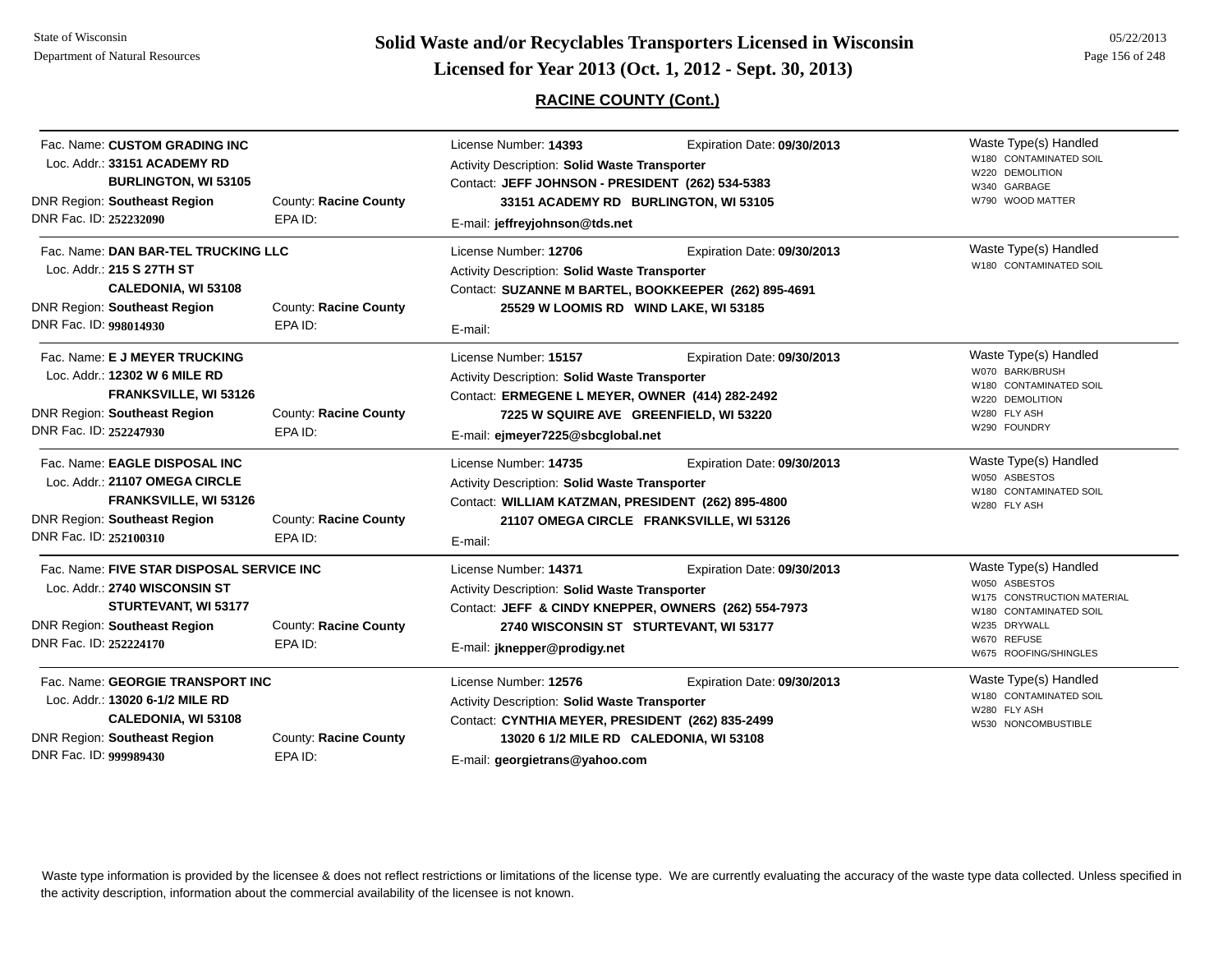**Page 157 of 248 <b>Licensed for Year 2013 (Oct. 1, 2012 - Sept. 30, 2013) Page 157 of 248 Licensed for Year 2013 (Oct. 1, 2012 - Sept. 30, 2013)** 

05/22/2013

## **RACINE COUNTY (Cont.)**

| Fac. Name: GLEASON ROLLOFF<br>Loc. Addr.: 21317 ALLIS AVE<br>FRANKSVILLE, WI 53126<br><b>DNR Region: Southeast Region</b><br>DNR Fac. ID: 252268610          | County: Racine County<br>EPA ID: | License Number: 15817<br>Activity Description: Solid Waste Transporter<br>Contact: ROBERT GLEASON, PRESIDENT (262) 634-0737<br>3255 PHILIPS AVE RACINE, WI 53403<br>E-mail: gleasonrolloff@yahoo.com | Expiration Date: 09/30/2013                                          | Waste Type(s) Handled<br>W050 ASBESTOS<br>W070 BARK/BRUSH<br>W120 CARDBOARD<br>W170 CONCRETE<br>W180 CONTAMINATED SOIL<br>W220 DEMOLITION<br>W340 GARBAGE<br>W350 GLASS<br>W410 INDUSTRIAL<br>W675 ROOFING/SHINGLES<br>W710 SCRAP METAL<br>W770 TIRES<br>W790 WOOD MATTER |
|--------------------------------------------------------------------------------------------------------------------------------------------------------------|----------------------------------|------------------------------------------------------------------------------------------------------------------------------------------------------------------------------------------------------|----------------------------------------------------------------------|---------------------------------------------------------------------------------------------------------------------------------------------------------------------------------------------------------------------------------------------------------------------------|
| Fac. Name: GUNDERSON EXCAVATING INC<br>Loc. Addr.: 24000 HANSON RD<br>UNION GROVE, WI 53182<br><b>DNR Region: Southeast Region</b><br>DNR Fac. ID: 252244850 | County: Racine County<br>EPA ID: | License Number: 15135<br><b>Activity Description: Solid Waste Transporter</b><br>Contact: MICHAEL J GUNDERSON, OWNER (262) 206-3691<br>E-mail: mikchris606@yahoo.com                                 | Expiration Date: 09/30/2013<br>24000 HANSON RD UNION GROVE, WI 53182 | Waste Type(s) Handled<br>W070 BARK/BRUSH<br>W220 DEMOLITION<br>W340 GARBAGE                                                                                                                                                                                               |
| Fac. Name: HALL TRUCKING<br>Loc. Addr.: 4363 96TH ST<br><b>FRANKSVILLE, WI 53126</b><br><b>DNR Region: Southeast Region</b><br>DNR Fac. ID: 252262890        | County: Racine County<br>EPA ID: | License Number: 15563<br>Activity Description: Solid Waste Transporter<br>Contact: TAMARA A HALL, OWNER (262) 835-2794<br>4363 96TH ST FRANKSVILLE, WI 53126<br>E-mail: HTRK61@aol.com               | Expiration Date: 09/30/2013                                          | Waste Type(s) Handled<br>W110 BOTTOM ASH<br>W180 CONTAMINATED SOIL<br>W280 FLY ASH                                                                                                                                                                                        |
| Fac. Name: JOPA INC<br>Loc. Addr.: 29606 DURAND AVE - SITE A<br><b>BURLINGTON, WI 53105</b><br><b>DNR Region: Southeast Region</b><br>DNR Fac. ID: 252117470 | County: Racine County<br>EPA ID: | License Number: 14508<br><b>Activity Description: Solid Waste Transporter</b><br>Contact: JOHN W WANASEK, VP (262) 763-3561<br>E-mail:                                                               | Expiration Date: 09/30/2013<br>29606 DURAND AVE BURLINGTON, WI 53105 |                                                                                                                                                                                                                                                                           |
| Fac. Name: JUNG BROS TRUCKING<br>Loc. Addr.: 9825 DURAND AVE<br><b>STURTEVANT, WI 53177</b><br><b>DNR Region: Southeast Region</b><br>DNR Fac. ID: 252101630 | County: Racine County<br>EPA ID: | License Number: 11788<br>Activity Description: Solid Waste Transporter<br>Contact: THOMAS JUNG, MGR (262) 886-6817<br>E-mail:                                                                        | Expiration Date: 09/30/2013<br>9825 DURAND AVE STURTEVANT, WI 53177  | Waste Type(s) Handled<br>W110 BOTTOM ASH<br>W180 CONTAMINATED SOIL<br>W280 FLY ASH                                                                                                                                                                                        |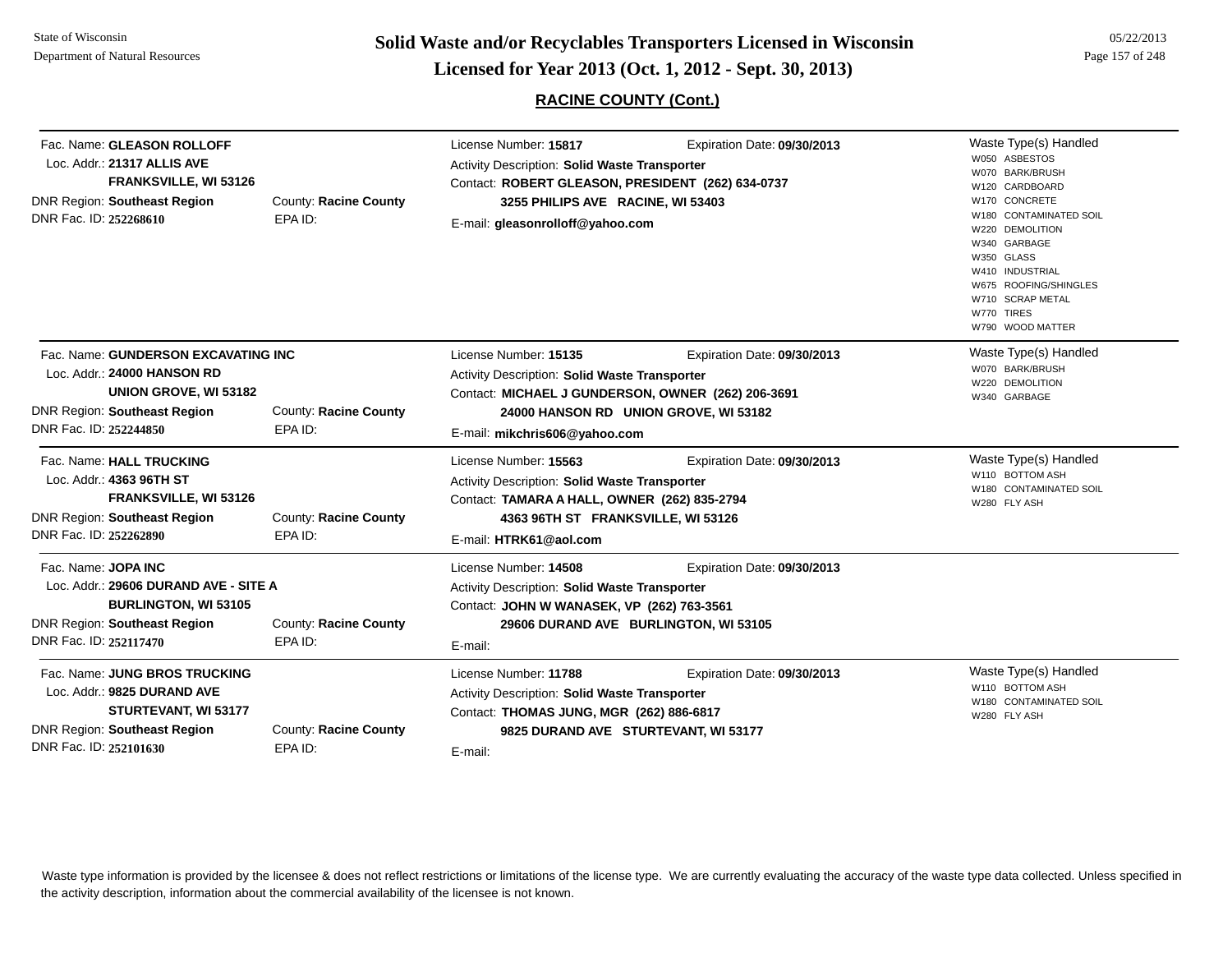# **Page 158 of 248 <b>Licensed for Year 2013 (Oct. 1, 2012 - Sept. 30, 2013) Page 158 of 248 Licensed for Year 2013 (Oct. 1, 2012 - Sept. 30, 2013)**

## **RACINE COUNTY (Cont.)**

| Fac. Name: MACEMON & SON INC<br>Loc. Addr.: 5927 MIDDLE RD<br><b>RACINE, WI 53402</b><br>DNR Region: Southeast Region<br>DNR Fac. ID: 998071800                        | County: Racine County<br>EPA ID:              | License Number: 15528<br><b>Activity Description: Solid Waste/Recyclables Transporter</b><br>Contact: DANIEL MACEMON, VP (262) 639-0296<br>5927 MIDDLE RD RACINE, WI 53402<br>E-mail: macemoninc@hotmail.com | Expiration Date: 09/30/2013                                                                                                      | Waste Type(s) Handled<br>W170 CONCRETE<br>W220 DEMOLITION<br>W999 OTHER                                                                                                                                                                                                                                                                             |
|------------------------------------------------------------------------------------------------------------------------------------------------------------------------|-----------------------------------------------|--------------------------------------------------------------------------------------------------------------------------------------------------------------------------------------------------------------|----------------------------------------------------------------------------------------------------------------------------------|-----------------------------------------------------------------------------------------------------------------------------------------------------------------------------------------------------------------------------------------------------------------------------------------------------------------------------------------------------|
| Fac. Name: MOORE OIL ENVIRONMENTAL SERVICES LLC<br>Loc. Addr.: 1642 124TH ST<br>RAYMOND, WI 53126<br><b>DNR Region: Southeast Region</b><br>DNR Fac. ID: 998019110     | County: Racine County<br>EPA ID: WIR000024711 | License Number: 12762<br>Activity Description: Solid Waste/Recyclables Transporter<br>Contact: MITCH MICHALSKI, CFO (414) 353-5923<br>E-mail: mmichalski@mooreoil.com                                        | Expiration Date: 09/30/2013<br>4033 W CUSTER AVE MILWAUKEE, WI 53209                                                             | Waste Type(s) Handled<br>W033 ANTIFREEZE<br><b>W540 OIL</b><br>W544 OIL FILTERS<br>W710 SCRAP METAL                                                                                                                                                                                                                                                 |
| Fac. Name: OAKES TRANSPORT INC<br>Loc. Addr.: 1989 OAKES RD<br><b>RACINE, WI 53406</b><br><b>DNR Region: Southeast Region</b><br>DNR Fac. ID: 252985200                | County: Racine County<br>EPA ID: WID988592531 | License Number: 12490<br><b>Activity Description: Solid Waste Transporter</b><br>Contact: DANIEL D OAKES, CEO (262) 886-4474<br>1989 OAKES RD RACINE, WI 53406<br>E-mail: doakes@awoakes.com                 | Expiration Date: 09/30/2013                                                                                                      | Waste Type(s) Handled<br>W110 BOTTOM ASH<br>W170 CONCRETE<br>W180 CONTAMINATED SOIL<br>W220 DEMOLITION<br>W290 FOUNDRY<br>W310 FOUNDRY SAND<br>W530 NONCOMBUSTIBLE                                                                                                                                                                                  |
| Fac. Name: R K W REDIMIX CONCRETE INC<br>Loc. Addr.: 812 BROOKVIEW AVE<br><b>BURLINGTON, WI 53105</b><br><b>DNR Region: Southeast Region</b><br>DNR Fac. ID: 252218230 | County: Racine County<br>EPA ID: WIR000102905 | License Number: 14522<br>Activity Description: Solid Waste Transporter<br>Contact: ROGER DRISSEL, PRESIDENT (262) 763-7101<br>E-mail: rdrkw@aol.com                                                          | Expiration Date: 09/30/2013<br>812 BROOKVIEW AVE BURLINGTON, WI 53105                                                            | Waste Type(s) Handled<br>W070 BARK/BRUSH<br>W115 BUILDING MATERIAL<br>W120 CARDBOARD<br>W160 COMMERCIAL<br>W175 CONSTRUCTION MATERIAL<br>W220 DEMOLITION<br>W235 DRYWALL<br>W260 FIBERGLASS<br>W340 GARBAGE<br>W350 GLASS<br>W540 OIL<br>W541 OIL ABSORBENTS<br>W544 OIL FILTERS<br>W670 REFUSE<br>W675 ROOFING/SHINGLES<br>W770 TIRES<br>W800 YARD |
| Fac. Name: RACINE CNTY PUBLIC WORKS<br>Loc. Addr.: 14200 WASHINGTON AVE<br>STURTEVANT, WI 53177<br><b>DNR Region: Southeast Region</b><br>DNR Fac. ID: 252072920       | County: Racine County<br>EPA ID: WID988636668 | License Number: 11002<br>Activity Description: Solid Waste/Recyclables Transporter<br>E-mail: brett.mcdonald@goracine.org                                                                                    | Expiration Date: 09/30/2013<br>Contact: BRETT MCDONALD, SHOP OPS MGR (262) 886-8449<br>14200 WASHINGTON AVE STURTEVANT, WI 53177 | Waste Type(s) Handled<br>W340 GARBAGE<br>W670 REFUSE<br>W790 WOOD MATTER                                                                                                                                                                                                                                                                            |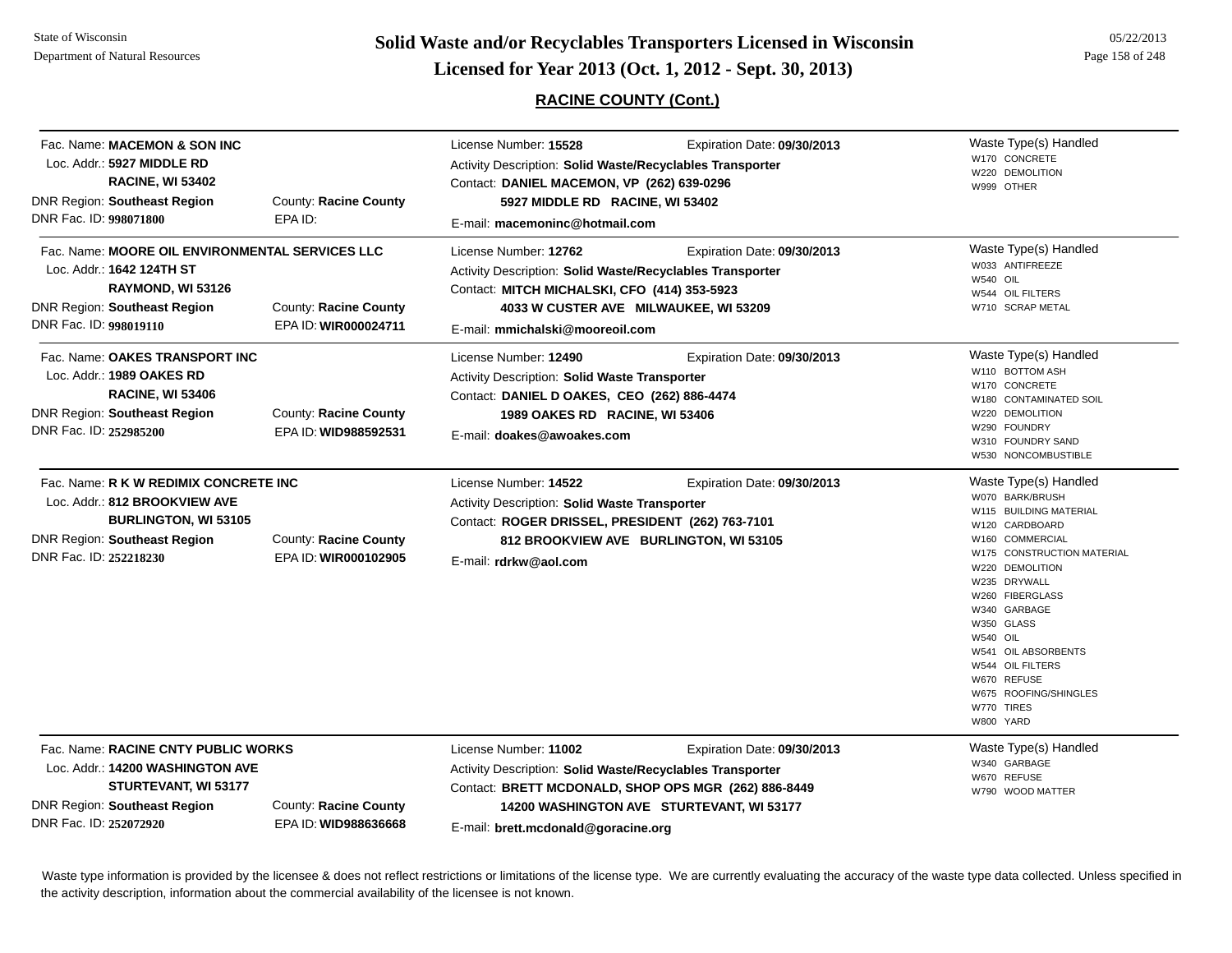State of WisconsinDepartment of Natural Resources

**Page 159 of 248 <b>Licensed for Year 2013 (Oct. 1, 2012 - Sept. 30, 2013) Page 159 of 248 Licensed for Year 2013 (Oct. 1, 2012 - Sept. 30, 2013)** 

## **RACINE COUNTY (Cont.)**

| Fac. Name: RACINE CTY PUBLIC WORKS DEPT<br>Loc. Addr.: 841 S MARQUETTE ST<br><b>RACINE, WI 53401</b><br>DNR Region: Southeast Region<br>DNR Fac. ID: 252073470                | County: Racine County<br>EPA ID: WIR000013680 | License Number: 10053<br>Activity Description: Solid Waste/Recyclables Transporter<br>730 WASHINGTON AVE RACINE, WI 53403<br>E-mail: teeg@cityofracine.org                                        | Expiration Date: 09/30/2013<br>Contact: THOMAS EEG, ASST COMM OF PUBLIC WORKS (262) 636-9121                                    | Waste Type(s) Handled<br>W070 BARK/BRUSH<br>W340 GARBAGE<br>W530 NONCOMBUSTIBLE<br>W661 RECYCLABLE PAPER<br>W662 RECYCLABLE CONTAINER<br>W670 REFUSE<br>W770 TIRES<br>W790 WOOD MATTER |
|-------------------------------------------------------------------------------------------------------------------------------------------------------------------------------|-----------------------------------------------|---------------------------------------------------------------------------------------------------------------------------------------------------------------------------------------------------|---------------------------------------------------------------------------------------------------------------------------------|----------------------------------------------------------------------------------------------------------------------------------------------------------------------------------------|
| Fac. Name: RAY HINTZ TRANSPORT INC<br>Loc. Addr.: 7108 CTH 38<br><b>CALEDONIA, WI 53108</b><br><b>DNR Region: Southeast Region</b><br>DNR Fac. ID: 252265420                  | County: Racine County<br>EPA ID:              | License Number: 15586<br>Activity Description: Solid Waste Transporter<br>Contact: CINDY CLIFTON, OFFICE MANAGER (262) 835-7770<br>7108 CTH 38 CALEDONIA, WI 53108<br>E-mail: office@rayhintz.com | Expiration Date: 09/30/2013                                                                                                     | Waste Type(s) Handled<br>W180 CONTAMINATED SOIL<br>W220 DEMOLITION                                                                                                                     |
| Fac. Name: REESMANS EXCAVATING & GRADING INC<br>Loc. Addr.: 28815 BUSHNELL RD<br><b>BURLINGTON, WI 53105</b><br><b>DNR Region: Southeast Region</b><br>DNR Fac. ID: 998272550 | County: Racine County<br>EPA ID:              | License Number: 13580<br>Activity Description: Solid Waste Transporter<br>E-mail: markl@reesmans.com                                                                                              | Expiration Date: 09/30/2013<br>Contact: MARK M LECLAIR, CONTROLLER/MGR (262) 539-2124<br>28815 BUSHNELL RD BURLINGTON, WI 53105 | Waste Type(s) Handled<br>W180 CONTAMINATED SOIL<br>W220 DEMOLITION<br>W790 WOOD MATTER                                                                                                 |
| Fac. Name: SAM AZARIAN WRECKING CO<br>Loc. Addr.: 9631 CHARLES ST<br><b>STURTEVANT, WI 53177</b><br><b>DNR Region: Southeast Region</b><br>DNR Fac. ID: 252242320             | County: Racine County<br>EPA ID: WIR000122531 | License Number: 10717<br>Activity Description: Solid Waste/Recyclables Transporter<br>Contact: SAM AZARIAN JR, BUSI MGR (262) 637-4153<br>PO BOX 425 RACINE, WI 53401-0425<br>E-mail:             | Expiration Date: 09/30/2013                                                                                                     | Waste Type(s) Handled<br>W340 GARBAGE<br>W530 NONCOMBUSTIBLE<br>W670 REFUSE<br>W790 WOOD MATTER<br>W340 GARBAGE<br>W530 NONCOMBUSTIBLE<br>W670 REFUSE<br>W790 WOOD MATTER              |
| Fac. Name: SC JOHNSON & SON INC<br>Loc. Addr.: 8311 16TH ST SITE A<br><b>STURTEVANT, WI 53177-1974</b><br><b>DNR Region: Southeast Region</b><br>DNR Fac. ID: 252006370       | County: Racine County<br>EPA ID: WID006091425 | License Number: 12472<br>Activity Description: Solid Waste/Recyclables Transporter<br>1525 HOWE ST - MS-259 RACINE, WI 53403<br>E-mail: tlpellic@scj.com                                          | Expiration Date: 09/30/2013<br>Contact: TRACY L PELLICORI, RCRA PROGRAM FACILITATOR (262) 260-3341                              | Waste Type(s) Handled<br>W410 INDUSTRIAL<br>W530 NONCOMBUSTIBLE<br>W540 OIL<br>W661 RECYCLABLE PAPER<br>W662 RECYCLABLE CONTAINER                                                      |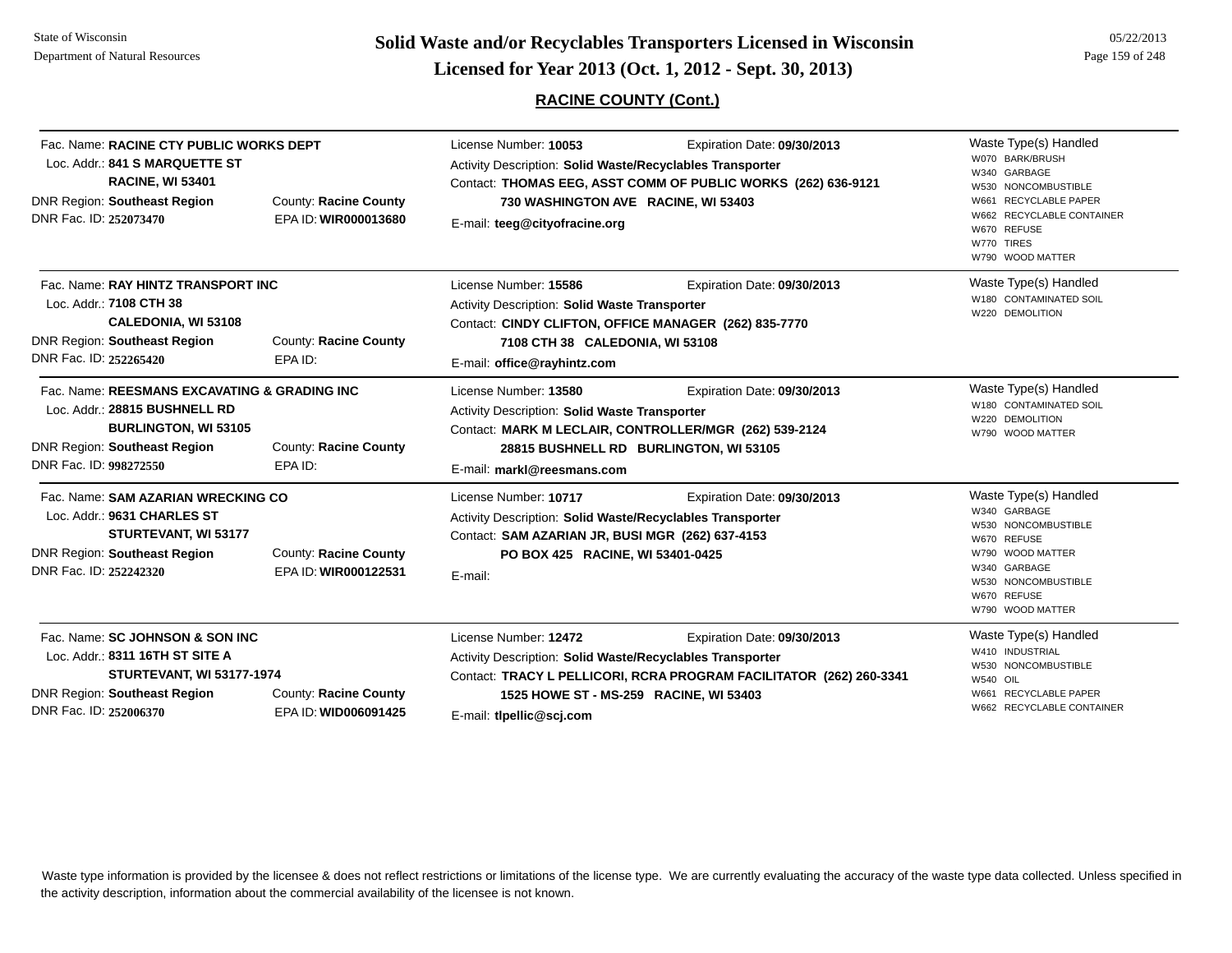**Page 160 of 248 <b>Licensed for Year 2013 (Oct. 1, 2012 - Sept. 30, 2013) Page 160 of 248 Licensed for Year 2013 (Oct. 1, 2012 - Sept. 30, 2013)** 

**RACINE COUNTY (Cont.)**

| DNR Fac. ID: 252247600 | Fac. Name: SORCE SERVICES LLC<br>Loc. Addr.: 7619 NORDALE AVE<br>FRANKSVILLE, WI 53126<br>DNR Region: Southeast Region                | County: Racine County<br>EPA ID:              | License Number: 13826<br>Activity Description: Solid Waste Transporter<br>Contact: ANNETTE SORCE, OWNER (262) 895-3200<br>PO BOX 320078 FRANKLIN, WI 53132<br>E-mail: annette@sorceservices.com | Expiration Date: 09/30/2013                                                                                                        | Waste Type(s) Handled<br>W170 CONCRETE<br>W220 DEMOLITION<br>W290 FOUNDRY<br>W340 GARBAGE<br>W644 REFUSE DERIVED FUEL<br>W661 RECYCLABLE PAPER<br>W675 ROOFING/SHINGLES<br>W710 SCRAP METAL<br>W170 CONCRETE<br>W220 DEMOLITION<br>W290 FOUNDRY<br>W340 GARBAGE<br>W644 REFUSE DERIVED FUEL<br>W661 RECYCLABLE PAPER<br>W675 ROOFING/SHINGLES<br>W710 SCRAP METAL |
|------------------------|---------------------------------------------------------------------------------------------------------------------------------------|-----------------------------------------------|-------------------------------------------------------------------------------------------------------------------------------------------------------------------------------------------------|------------------------------------------------------------------------------------------------------------------------------------|-------------------------------------------------------------------------------------------------------------------------------------------------------------------------------------------------------------------------------------------------------------------------------------------------------------------------------------------------------------------|
| DNR Fac. ID: 252138260 | Fac. Name: STERICYCLE INC<br>Loc. Addr.: 14035 LEETSBIR RD<br>STURTEVANT, WI 53177<br>DNR Region: Southeast Region                    | County: Racine County<br>EPA ID:              | License Number: 15503<br><b>Activity Description: Solid Waste Transporter</b><br>E-mail: wvanzee@stericycle.com                                                                                 | Expiration Date: 09/30/2013<br>Contact: WADE VAN ZEE, ENVIRONMENTAL MGR (217) 935-7491<br>5815 WELDON SPRINGS RD CLINTON, IL 61727 | Waste Type(s) Handled<br>W533 NON HAZARDOUS WASTE                                                                                                                                                                                                                                                                                                                 |
| DNR Fac. ID: 252113510 | Fac. Name: TRINITY WASTE RECOVERY LLC<br>Loc. Addr.: 21500 W 6 MILE RD UNIT #1<br>NORWAY TN, WI 53126<br>DNR Region: Southeast Region | County: Racine County<br>EPA ID: WID050808062 | License Number: 14591<br>Activity Description: Solid Waste/Recyclables Transporter<br>Contact: BOB SALB, CEO (262) 895-4600<br>E-mail: bob@trinitywasterecovery.com                             | Expiration Date: 09/30/2013<br>21500 W 6 MILE RD UNIT #1 FRANKSVILLE, WI 53126                                                     | Waste Type(s) Handled<br>W220 DEMOLITION<br>W220 DEMOLITION                                                                                                                                                                                                                                                                                                       |
| DNR Fac. ID: 252228460 | Fac. Name: UNDERGROUND POWER CORP<br>Loc. Addr.: 4451 HWY 41<br>RAYMOND TN, WI 53126<br>DNR Region: Southeast Region                  | County: Racine County<br>EPA ID:              | License Number: 14383<br>Activity Description: Solid Waste/Recyclables Transporter<br>Contact: ALLEN GEORGE, ADMIN (262) 835-9500<br>PO BOX 373 FRANKSVILLE, WI 53126<br>E-mail:                | Expiration Date: 09/30/2013                                                                                                        | Waste Type(s) Handled<br>W180 CONTAMINATED SOIL                                                                                                                                                                                                                                                                                                                   |
| DNR Fac. ID: 252146180 | Fac. Name: WANASEK CORP<br>Loc. Addr.: 29606 DURAND AVE - SITE B<br><b>BURLINGTON, WI 53105</b><br>DNR Region: Southeast Region       | County: Racine County<br>EPA ID:              | License Number: 12592<br>Activity Description: Solid Waste Transporter<br>Contact: KEVIN S BIRD, CONTACT (262) 763-3561<br>E-mail: ksbird@wanasek.com                                           | Expiration Date: 09/30/2013<br>29606 DURAND AVE BURLINGTON, WI 53105                                                               | Waste Type(s) Handled<br>W180 CONTAMINATED SOIL<br>W530 NONCOMBUSTIBLE<br>W670 REFUSE<br>W790 WOOD MATTER                                                                                                                                                                                                                                                         |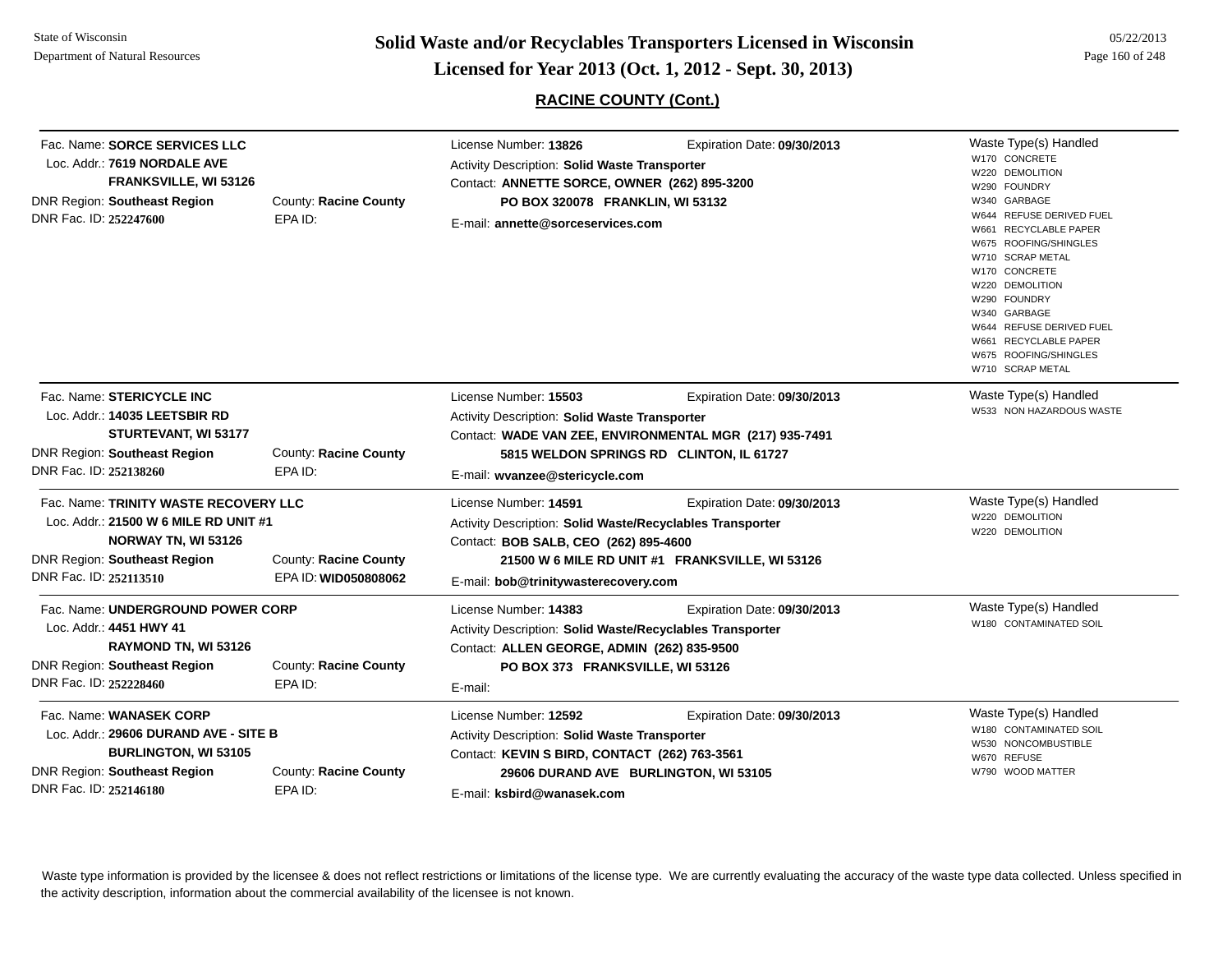**Page 161 of 248 <b>Licensed for Year 2013 (Oct. 1, 2012 - Sept. 30, 2013) Example 161 of 248 Licensed for Year 2013 (Oct. 1, 2012 - Sept. 30, 2013)** 

05/22/2013

## **RACINE COUNTY (Cont.)**

| Fac. Name: WATERFORD TRUCK SERVICE INC<br>Loc. Addr.: 821 ELA AVE<br><b>WATERFORD, WI 53185</b><br>DNR Region: Southeast Region<br>DNR Fac. ID: 999970730                                        | <b>County: Racine County</b><br>EPA ID:              | License Number: 12510<br><b>Activity Description: Solid Waste Transporter</b><br>Contact: MARY R PETERSON, PRESIDENT (262) 534-6327<br>PO BOX 263 WATERFORD, WI 53185<br>E-mail: wtsdump@tds.net                         | Expiration Date: 09/30/2013                                                                                                     | Waste Type(s) Handled<br>W180 CONTAMINATED SOIL<br>W290 FOUNDRY<br>W530 NONCOMBUSTIBLE                                                                                                                                                                           |
|--------------------------------------------------------------------------------------------------------------------------------------------------------------------------------------------------|------------------------------------------------------|--------------------------------------------------------------------------------------------------------------------------------------------------------------------------------------------------------------------------|---------------------------------------------------------------------------------------------------------------------------------|------------------------------------------------------------------------------------------------------------------------------------------------------------------------------------------------------------------------------------------------------------------|
| Fac. Name: WILLKOMM EXCAVATING & GRADING INC<br>Loc. Addr.: 17108 COUNTY LINE RD<br>UNION GROVE, WI 53182<br>DNR Region: Southeast Region<br>DNR Fac. ID: 252245070                              | <b>County: Racine County</b><br>EPA ID:              | License Number: 15138<br><b>Activity Description: Solid Waste Transporter</b><br>Contact: NICHOLAS A WILLKOMM, OWNER (262) 878-0877<br>E-mail: nwillkomm0877@sbcglobal.net                                               | Expiration Date: 09/30/2013<br>17108 COUNTY LINE RD UNION GROVE, WI 53182                                                       | Waste Type(s) Handled<br>W070 BARK/BRUSH<br>W110 BOTTOM ASH<br>W115 BUILDING MATERIAL<br>W180 CONTAMINATED SOIL<br>W220 DEMOLITION<br>W280 FLY ASH<br>W340 GARBAGE<br>W410 INDUSTRIAL<br>W675 ROOFING/SHINGLES<br>W780 WOOD ASH<br>W790 WOOD MATTER<br>W800 YARD |
| Fac. Name: WM MERCURY WASTE INC<br>Loc. Addr.: 21255 DURAND AVE<br>UNION GROVE, WI 53182<br><b>DNR Region: Southeast Region</b><br>DNR Fac. ID: 252266630                                        | <b>County: Racine County</b><br>EPA ID: WIR000142554 | License Number: 15802<br><b>Activity Description: Solid Waste Transporter</b><br>E-mail: jcarruth@wm.com                                                                                                                 | Expiration Date: 09/30/2013<br>Contact: JOE CARRUTH, ENVIRONMENTAL MGR (262) 878-2599<br>21211 DURAND AVE UNION GROVE, WI 53182 | Waste Type(s) Handled<br>W540 OIL                                                                                                                                                                                                                                |
| Fac. Name: BOB EWERS CONTRACTING LLC<br>Loc. Addr.: 102 E UNION ST<br>LONE ROCK, WI 53556<br>DNR Region: South Central Region<br>DNR Fac. ID: 998063000                                          | County: Richland County<br>EPA ID:                   | <b>RICHLAND COUNTY</b><br>License Number: 13079<br>Activity Description: Solid Waste/Recyclables Transporter<br>Contact: BOB EWERS, OWNER (608) 604-2960<br>PO BOX 309 LONE ROCK, WI 53556<br>E-mail: bewers@charter.net | Expiration Date: 09/30/2013                                                                                                     | Waste Type(s) Handled<br>W180 CONTAMINATED SOIL<br>W220 DEMOLITION<br>W280 FLY ASH<br>W290 FOUNDRY<br>W410 INDUSTRIAL<br>W540 OIL<br>W580 PAPER MILL SLUDGE<br>W661 RECYCLABLE PAPER<br>W770 TIRES<br>W800 YARD                                                  |
| Fac. Name: DARRELL G OLSON TRUCKING INC<br>Loc. Addr.: OLSON LN<br><b>ORION TN, WI 53556</b><br>DNR Region: South Central Region<br>County: Richland County<br>DNR Fac. ID: 998316110<br>EPA ID: |                                                      | License Number: 13878<br>Activity Description: Solid Waste Transporter<br>Contact: DARRELL OLSON, OWNER (608) 647-4184<br>30690 OLSON LN LONE ROCK, WI 53556<br>E-mail: olsontrk@countryspeed.com                        | Expiration Date: 09/30/2013                                                                                                     | Waste Type(s) Handled<br>W180 CONTAMINATED SOIL                                                                                                                                                                                                                  |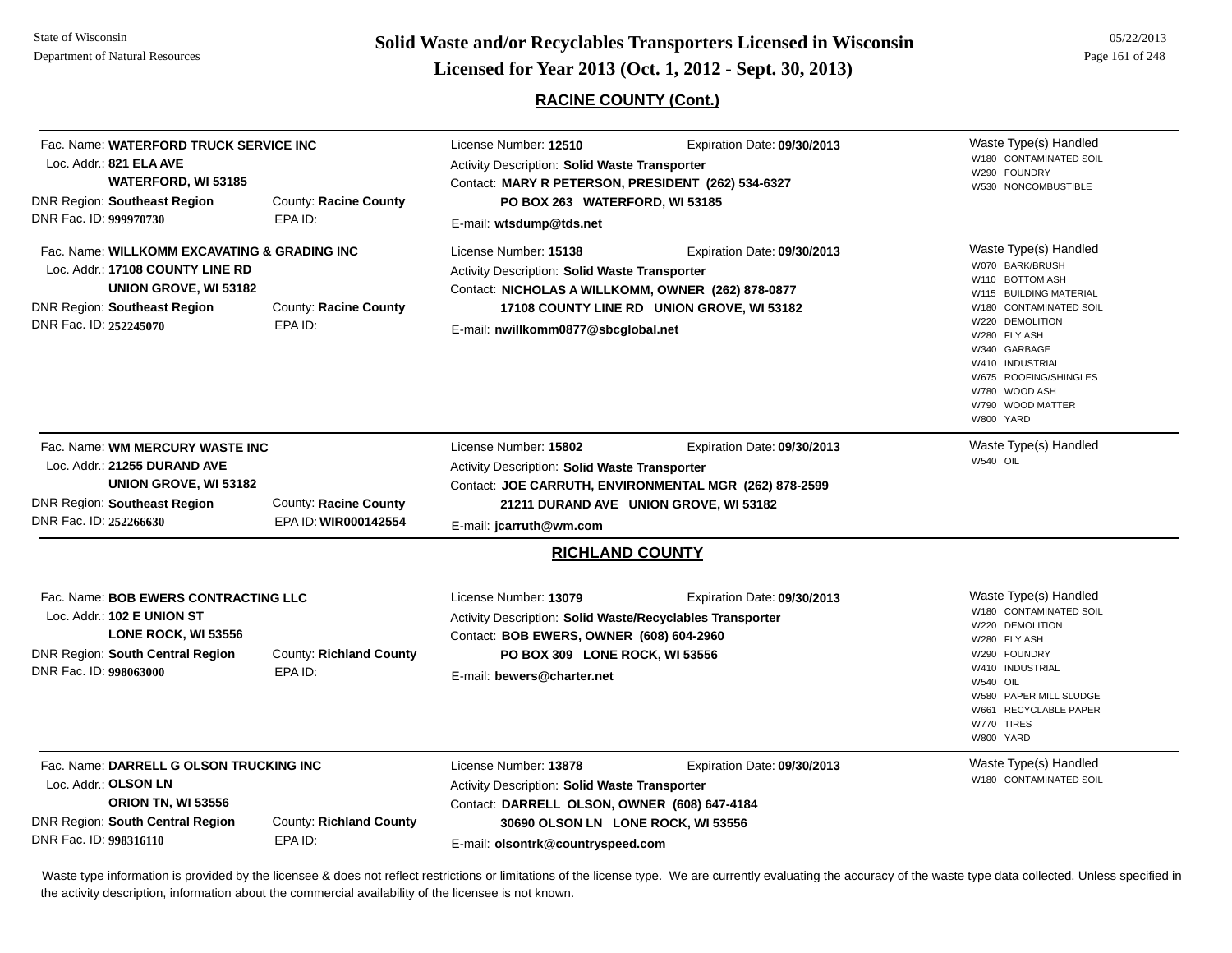# **Page 162 of 248 <b>Licensed for Year 2013 (Oct. 1, 2012 - Sept. 30, 2013) Page 162 of 248 Licensed for Year 2013 (Oct. 1, 2012 - Sept. 30, 2013)**

## **RICHLAND COUNTY (Cont.)**

| Fac. Name: HENKEL TRUCKING LLC<br>Loc. Addr.: 420 FOREST ST<br>LONE ROCK, WI 53556<br><b>DNR Region: South Central Region</b><br>DNR Fac. ID: 998097320               | <b>County: Richland County</b><br>EPA ID: WIR000134213 | License Number: 13355<br>Activity Description: Solid Waste/Recyclables Transporter<br>Contact: KEN HENKEL, OWNER (608) 583-3030<br>420 FOREST ST LONE ROCK, WI 53556<br>E-mail: khhti3030@yahoo.com   | Expiration Date: 09/30/2013                                                              | Waste Type(s) Handled<br>W540 OIL                                                                                                             |
|-----------------------------------------------------------------------------------------------------------------------------------------------------------------------|--------------------------------------------------------|-------------------------------------------------------------------------------------------------------------------------------------------------------------------------------------------------------|------------------------------------------------------------------------------------------|-----------------------------------------------------------------------------------------------------------------------------------------------|
| Fac. Name: PETERSON SANITATION INC<br>Loc. Addr.: 300 N PRAIRIE ST<br>LONE ROCK, WI 53556<br><b>DNR Region: South Central Region</b><br>DNR Fac. ID: 153031780        | County: Richland County<br>EPA ID:                     | License Number: 13145<br>Activity Description: Solid Waste/Recyclables Transporter<br>Contact: DOUG ENKE, OWNER (608) 524-6603<br>PO BOX 276 BOSCOBEL, WI 53805-0276<br>E-mail:                       | Expiration Date: 09/30/2013                                                              | Waste Type(s) Handled<br>W030 ALUMINUM<br>W120 CARDBOARD<br>W220 DEMOLITION<br>W290 FOUNDRY<br>W570 PAPER<br>W630 PLASTIC<br>W710 SCRAP METAL |
| Fac. Name: SITE EXCAVATION INC<br>Loc. Addr.: 140 E 6TH ST<br><b>RICHLAND CENTER, WI 53581</b><br><b>DNR Region: South Central Region</b><br>DNR Fac. ID: 998066520   | <b>County: Richland County</b><br>EPA ID:              | License Number: 13117<br>Activity Description: Solid Waste Transporter<br>Contact: CARL OMAN, PRES (608) 604-9530<br>PO BOX 437 RICHLAND CENTER, WI 53581<br>E-mail: oco437@gmail.com                 | Expiration Date: 09/30/2013                                                              | Waste Type(s) Handled<br>W180 CONTAMINATED SOIL                                                                                               |
|                                                                                                                                                                       |                                                        | <b>ROCK COUNTY</b>                                                                                                                                                                                    |                                                                                          |                                                                                                                                               |
| Fac. Name: AM DISPOSAL LLC<br>Loc. Addr.: 10994 N REED RD<br>EDGERTON, WI 53534<br><b>DNR Region: South Central Region</b><br>DNR Fac. ID: 154154990                  | <b>County: Rock County</b><br>EPA ID:                  | License Number: 15466<br><b>Activity Description: Solid Waste Transporter</b><br>Contact: DEREK S CARD, OWNER (608) 290-1147<br>4837 DREAM LN MADISON, WI 53718<br>E-mail: derek@imperialbuilders.net | Expiration Date: 09/30/2013                                                              | Waste Type(s) Handled<br>W115 BUILDING MATERIAL<br>W175 CONSTRUCTION MATERIAL<br>W235 DRYWALL<br>W340 GARBAGE<br>W675 ROOFING/SHINGLES        |
| Fac. Name: BELOIT CTY PUBLIC WORKS<br>Loc. Addr.: 2351 SPRINGBROOK CT<br><b>BELOIT, WI 53511</b><br><b>DNR Region: South Central Region</b><br>DNR Fac. ID: 154128150 | <b>County: Rock County</b><br>EPA ID: WIR000033027     | License Number: 11061<br><b>Activity Description: Solid Waste/Recyclables Transporter</b><br>2351 SPRINGBROOK CT BELOIT, WI 53511<br>E-mail: walshc@ci.beloit.wi.us                                   | Expiration Date: 09/30/2013<br>Contact: CHRISTINE WALSH, DIR OF OPS (608) 364-2929 x2918 | Waste Type(s) Handled<br>W340 GARBAGE<br>W670 REFUSE<br>W340 GARBAGE<br>W670 REFUSE                                                           |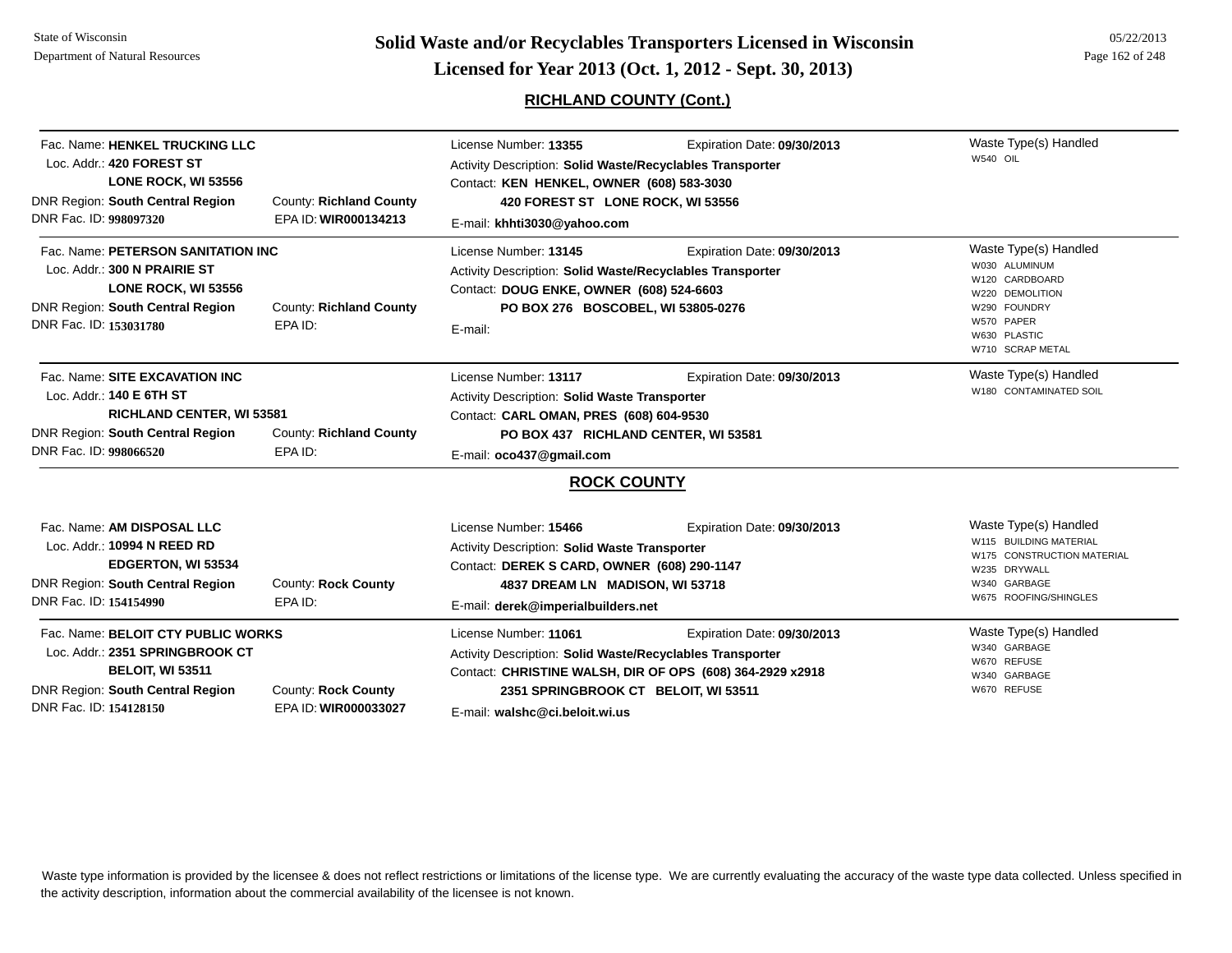**Page 163 of 248 <b>Licensed for Year 2013 (Oct. 1, 2012 - Sept. 30, 2013) Page 163 of 248 Licensed for Year 2013 (Oct. 1, 2012 - Sept. 30, 2013)** 

## **ROCK COUNTY (Cont.)**

| Fac. Name: BJOIN LIMESTONE INC<br>Loc. Addr.: 7308 W STATE RD 11<br>JANESVILLE, WI 53548<br>DNR Region: South Central Region<br>DNR Fac. ID: 998304450                                   | County: Rock County<br>EPA ID:        | License Number: 14572<br>Activity Description: Solid Waste/Recyclables Transporter<br>Contact: KATHLEEN M BJOIN, PRES (608) 876-6959<br>E-mail: info@bjoinlimestone.com                           | Expiration Date: 09/30/2013<br>7308 W STATE RD 11 JANESVILLE, WI 53548           | Waste Type(s) Handled<br>W050 ASBESTOS<br>W070 BARK/BRUSH<br>W180 CONTAMINATED SOIL<br>W220 DEMOLITION<br>W280 FLY ASH<br>W290 FOUNDRY<br>W410 INDUSTRIAL<br>W580 PAPER MILL SLUDGE<br>W800 YARD                                                                  |
|------------------------------------------------------------------------------------------------------------------------------------------------------------------------------------------|---------------------------------------|---------------------------------------------------------------------------------------------------------------------------------------------------------------------------------------------------|----------------------------------------------------------------------------------|-------------------------------------------------------------------------------------------------------------------------------------------------------------------------------------------------------------------------------------------------------------------|
| Fac. Name: CONCRETE STRUCTURES INC<br>Loc. Addr.: 3020 ROCKPORT RD<br>JANESVILLE, WI 53548<br><b>DNR Region: South Central Region</b><br>DNR Fac. ID: 998268260                          | County: Rock County<br>EPA ID:        | License Number: 13566<br><b>Activity Description: Solid Waste Transporter</b><br>Contact: MICHAEL J RYAN, PRESIDENT (608) 752-0138<br>3006 BOND PLACE JANESVILLE, WI 53548<br>E-mail:             | Expiration Date: 09/30/2013                                                      | Waste Type(s) Handled<br>W050 ASBESTOS<br>W115 BUILDING MATERIAL<br>W170 CONCRETE<br>W175 CONSTRUCTION MATERIAL<br>W220 DEMOLITION<br>W533 NON HAZARDOUS WASTE<br>W670 REFUSE<br>W675 ROOFING/SHINGLES<br>W700 SCRAP IRON<br>W710 SCRAP METAL<br>W790 WOOD MATTER |
| Fac. Name: CORPORATE CONTRACTORS INC<br>Loc. Addr.: 655 3RD ST STE 300<br><b>BELOIT, WI 53511</b><br>DNR Region: South Central Region<br>DNR Fac. ID: 154132770                          | County: Rock County<br>EPA ID:        | License Number: 14330<br>Activity Description: Solid Waste Transporter<br>Contact: ANDREA GORDON, HR MGR (608) 362-0688<br>655 3RD ST STE 300 BELOIT, WI 53511<br>E-mail: andrea.gordon@cciwi.com | Expiration Date: 09/30/2013                                                      | Waste Type(s) Handled<br>W070 BARK/BRUSH<br>W220 DEMOLITION                                                                                                                                                                                                       |
| Fac. Name: DOUBLE H TRUCKING OF ROCK COUNTY INC<br>Loc. Addr.: 7018 W MINERAL POINT RD<br><b>JANESVILLE, WI 53548-8766</b><br>DNR Region: South Central Region<br>DNR Fac. ID: 154009460 | <b>County: Rock County</b><br>EPA ID: | License Number: 14868<br>Activity Description: Solid Waste/Recyclables Transporter<br>Contact: STEVEN A HERBST, SR, OWNER (608) 774-6848<br>E-mail: doubletrucking@yahoo.com                      | Expiration Date: 09/30/2013<br>7018 W MINERAL POINT RD JANESVILLE, WI 53548-8766 | Waste Type(s) Handled<br>W340 GARBAGE<br>W660 RECYCLABLE<br>W661 RECYCLABLE PAPER<br>W662 RECYCLABLE CONTAINER                                                                                                                                                    |
| Fac. Name: DUMPSTERS ON WHEELS LLC<br>Loc. Addr.: 8213 N LIMA CENTER RD<br>WHITEWATER, WI 53190<br>DNR Region: South Central Region<br>DNR Fac. ID: 154140470                            | County: Rock County<br>EPA ID:        | License Number: 14863<br>Activity Description: Solid Waste/Recyclables Transporter<br>Contact: LONNY PASTORIUS, OWNER (608) 921-1926<br>PO BOX 496 MILTON, WI 53563<br>E-mail:                    | Expiration Date: 09/30/2013                                                      | Waste Type(s) Handled<br>W120 CARDBOARD<br>W175 CONSTRUCTION MATERIAL<br>W220 DEMOLITION<br>W235 DRYWALL<br>W660 RECYCLABLE<br>W675 ROOFING/SHINGLES<br>W770 TIRES                                                                                                |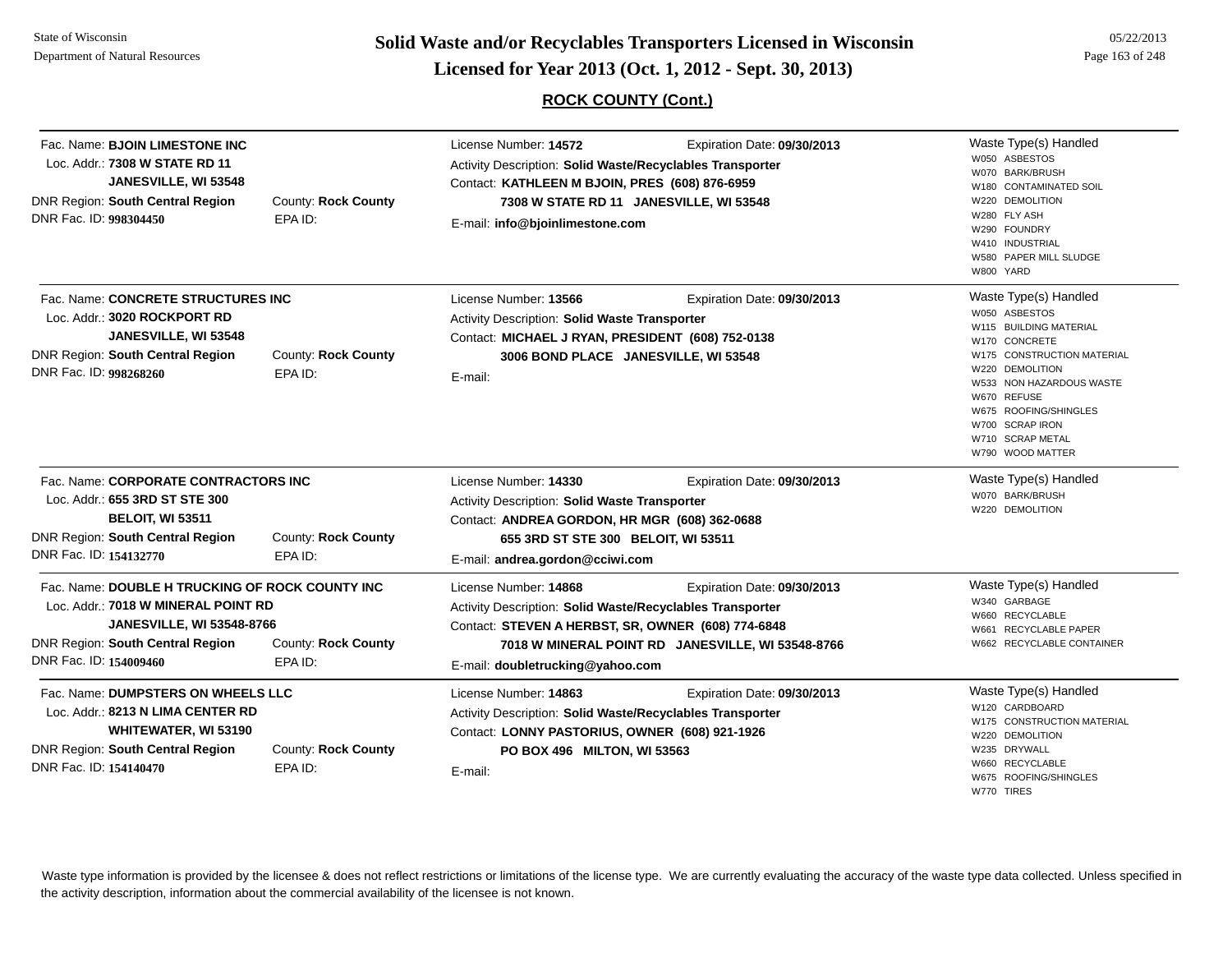State of WisconsinDepartment of Natural Resources

**Page 164 of 248 <b>Licensed for Year 2013 (Oct. 1, 2012 - Sept. 30, 2013) Page 164 of 248 Licensed for Year 2013 (Oct. 1, 2012 - Sept. 30, 2013)** 

## **ROCK COUNTY (Cont.)**

| Fac. Name: EVANSVILLE CTY<br>Loc. Addr.: 535 S MADISON ST<br><b>EVANSVILLE, WI 53536</b><br><b>DNR Region: South Central Region</b><br>DNR Fac. ID: 154048730                           | <b>County: Rock County</b><br>EPA ID: | License Number: 10038<br>Expiration Date: 09/30/2013<br>Activity Description: Solid Waste/Recyclables Transporter<br>Contact: DAVID WARTENWEILER, DPW (608) 882-2266<br>PO BOX 76 EVANSVILLE, WI 53536-0076<br>E-mail: dave.wartenweiler@ci.evansville.wi.gov | Waste Type(s) Handled<br>W060 ASH<br>W070 BARK/BRUSH<br>W790 WOOD MATTER                                                                 |
|-----------------------------------------------------------------------------------------------------------------------------------------------------------------------------------------|---------------------------------------|---------------------------------------------------------------------------------------------------------------------------------------------------------------------------------------------------------------------------------------------------------------|------------------------------------------------------------------------------------------------------------------------------------------|
| Fac. Name: FANNING EXCAVATING INC<br>Loc. Addr.: 2930 N HARMONY TOWNHALL RD<br><b>HARMONY TN, WI 53546</b><br><b>DNR Region: South Central Region</b><br>DNR Fac. ID: 154065340         | County: Rock County<br>EPA ID:        | License Number: 14573<br>Expiration Date: 09/30/2013<br>Activity Description: Solid Waste/Recyclables Transporter<br>Contact: WILLIAM W FANNING, SECY & TREAS (608) 754-6100<br>2930 N HARMONY TOWNHALL RD JANESVILLE, WI 53546<br>E-mail: bfann1@att.net     | Waste Type(s) Handled<br>W070 BARK/BRUSH<br>W170 CONCRETE<br>W180 CONTAMINATED SOIL<br>W220 DEMOLITION                                   |
| Fac. Name: FIREHOUSE TRUCKING & EXCAVATING LLC<br>Loc. Addr.: 8310 N TERRITORIAL RD<br><b>EVANSVILLE, WI 53536</b><br><b>DNR Region: South Central Region</b><br>DNR Fac. ID: 154152570 | County: Rock County<br>EPA ID:        | License Number: 15437<br>Expiration Date: 09/30/2013<br>Activity Description: Solid Waste Transporter<br>Contact: DAVID GALLMAN, OWNER/OPER (608) 289-3662<br>8310 N TERRITORIAL RD EVANSVILLE, WI 53536<br>E-mail: firehouse067@gmail.com                    | Waste Type(s) Handled<br>W070 BARK/BRUSH<br>W180 CONTAMINATED SOIL<br>W220 DEMOLITION<br>W290 FOUNDRY<br>W340 GARBAGE<br>W410 INDUSTRIAL |
| Fac. Name: FOOTVILLE TRUCKING CORP<br>Loc. Addr.: 14249 DORNER RD<br><b>BRODHEAD, WI 53520</b><br><b>DNR Region: South Central Region</b><br>DNR Fac. ID: 154137500                     | <b>County: Rock County</b><br>EPA ID: | License Number: 14852<br>Expiration Date: 09/30/2013<br><b>Activity Description: Solid Waste Transporter</b><br>Contact: ALLEN E MILLER, PRES (608) 876-6608<br>14249 DORNER RD BRODHEAD, WI 53520<br>E-mail:                                                 | Waste Type(s) Handled<br>W180 CONTAMINATED SOIL<br>W220 DEMOLITION<br>W620 PESTICIDES                                                    |
| Fac. Name: GERRY LINNERUD TRUCKING<br>Loc. Addr.: 10986 N GLADYS DR W<br>EDGERTON, WI 53534<br><b>DNR Region: South Central Region</b><br>DNR Fac. ID: 154152350                        | County: Rock County<br>EPA ID:        | License Number: 15434<br>Expiration Date: 09/30/2013<br>Activity Description: Solid Waste Transporter<br>Contact: GERRY LINNERUD, OWNER (608) 575-4096<br>10986 N GLADYS DR W EDGERTON, WI 53534<br>E-mail: gerrylinnerud@yahoo.com                           | Waste Type(s) Handled<br>W050 ASBESTOS<br>W070 BARK/BRUSH<br>W180 CONTAMINATED SOIL<br>W290 FOUNDRY                                      |
| Fac. Name: GILBANK CONST INC<br>Loc. Addr.: 301 SCOT DR<br>CLINTON, WI 53525<br><b>DNR Region: South Central Region</b><br>DNR Fac. ID: 998335690                                       | <b>County: Rock County</b><br>EPA ID: | License Number: 14047<br>Expiration Date: 09/30/2013<br>Activity Description: Solid Waste Transporter<br>Contact: THOMAS GILBANK, PRESIDENT (608) 676-2261<br>PO BOX 718 CLINTON, WI 53525<br>E-mail:                                                         | Waste Type(s) Handled<br>W070 BARK/BRUSH<br>W220 DEMOLITION                                                                              |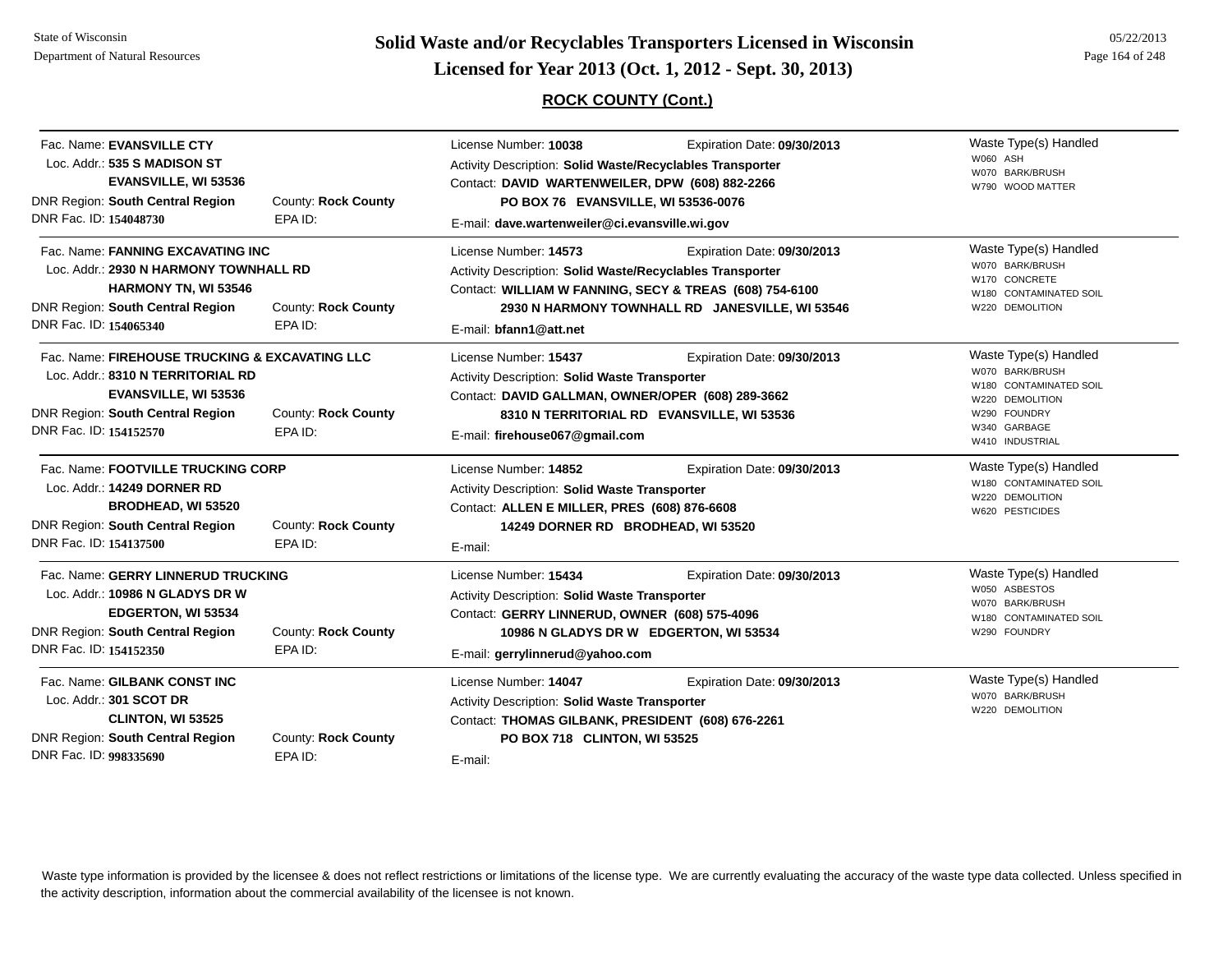**Page 165 of 248 <b>Licensed for Year 2013 (Oct. 1, 2012 - Sept. 30, 2013) Page 165 of 248 Licensed for Year 2013 (Oct. 1, 2012 - Sept. 30, 2013)** 

## **ROCK COUNTY (Cont.)**

| Fac. Name: HELPING HAND HAULING & CLEANUP SERV<br>Loc. Addr.: 519 S WALNUT ST<br>JANESVILLE, WI 53548<br><b>DNR Region: South Central Region</b><br>DNR Fac. ID: 154154110                             | <b>County: Rock County</b><br>EPA ID: | License Number: 15453<br>Expiration Date: 09/30/2013<br>Activity Description: Solid Waste/Recyclables Transporter<br>Contact: DENNY BRECKLIN, OWNER (608) 741-8918<br>PO BOX 2652 JANESVILLE, WI 53547<br>E-mail:                                            | Waste Type(s) Handled<br>W070 BARK/BRUSH<br>W220 DEMOLITION<br>W340 GARBAGE<br>W661 RECYCLABLE PAPER<br>W662 RECYCLABLE CONTAINER<br>W800 YARD                                                      |
|--------------------------------------------------------------------------------------------------------------------------------------------------------------------------------------------------------|---------------------------------------|--------------------------------------------------------------------------------------------------------------------------------------------------------------------------------------------------------------------------------------------------------------|-----------------------------------------------------------------------------------------------------------------------------------------------------------------------------------------------------|
| Fac. Name: JACK OF TRADES<br>Loc. Addr.: 3618 N WEST RIVER DR<br>JANESVILLE, WI 53548<br><b>DNR Region: South Central Region</b><br>DNR Fac. ID: 154140360                                             | <b>County: Rock County</b><br>EPA ID: | License Number: 14860<br>Expiration Date: 09/30/2013<br>Activity Description: Solid Waste/Recyclables Transporter<br>Contact: JOHN C BOUZIANE, PRES (608) 752-3500<br>3618 N WEST RIVER DR JANESVILLE, WI 53548<br>E-mail: captainjackoftrades@yahoo.com     | Waste Type(s) Handled<br>W070 BARK/BRUSH<br>W220 DEMOLITION<br>W340 GARBAGE<br>W661 RECYCLABLE PAPER<br>W662 RECYCLABLE CONTAINER<br>W770 TIRES                                                     |
| Fac. Name: JAMES CHURCHILL & SONS TRUCKING LLC<br>Loc. Addr.: 6530 S MILNER RD<br>CLINTON, WI 53525<br><b>DNR Region: South Central Region</b><br>DNR Fac. ID: 154136950                               | County: Rock County<br>EPA ID:        | License Number: 14718<br>Expiration Date: 09/30/2013<br>Activity Description: Solid Waste Transporter<br>Contact: JAMES E CHURCHILL, OWNER (608) 752-0991<br>6530 S MILNER RD CLINTON, WI 53525<br>E-mail:                                                   | Waste Type(s) Handled<br>W050 ASBESTOS<br>W070 BARK/BRUSH<br>W180 CONTAMINATED SOIL<br>W220 DEMOLITION<br>W280 FLY ASH<br>W290 FOUNDRY<br>W340 GARBAGE<br>W410 INDUSTRIAL<br>W580 PAPER MILL SLUDGE |
| Fac. Name: JANESVILLE CTY SERVICES CENTER<br>Loc. Addr.: 2200 USH 51 N<br>JANESVILLE, WI 53545<br><b>DNR Region: South Central Region</b><br>County: Rock County<br>DNR Fac. ID: 154049170<br>EPA ID:  |                                       | License Number: 10034<br>Expiration Date: 09/30/2013<br><b>Activity Description: Solid Waste/Recyclables Transporter</b><br>Contact: JOHN WHITCOMB, OPS DIR (608) 755-3110<br>PO BOX 5005 JANESVILLE, WI 53547-5005<br>E-mail: whitcombj@ci.janesville.wi.us | Waste Type(s) Handled<br>W070 BARK/BRUSH<br>W220 DEMOLITION<br>W340 GARBAGE<br>W661 RECYCLABLE PAPER<br>W662 RECYCLABLE CONTAINER<br>W800 YARD                                                      |
| Fac. Name: JANESVILLE JACKS HAULING SERVICE<br>Loc. Addr.: 1910 S MARION AVE<br>JANESVILLE, WI 53546<br>DNR Region: South Central Region<br>DNR Fac. ID: 154140140                                     | <b>County: Rock County</b><br>EPA ID: | License Number: 14859<br>Expiration Date: 09/30/2013<br>Activity Description: Solid Waste/Recyclables Transporter<br>Contact: JAMES EGERSTAFFER, OWNER (608) 754-1973<br>PO BOX 838 JANESVILLE, WI 53547-0838<br>E-mail:                                     | Waste Type(s) Handled<br>W070 BARK/BRUSH<br>W220 DEMOLITION<br>W340 GARBAGE<br>W770 TIRES<br>W800 YARD                                                                                              |
| Fac. Name: JOHNS EXCAVATING<br>Loc. Addr.: 13009 E LAKE SHORE RD<br>CLINTON TN, WI 53525<br><b>DNR Region: South Central Region</b><br><b>County: Rock County</b><br>DNR Fac. ID: 999826190<br>EPA ID: |                                       | License Number: 12216<br>Expiration Date: 09/30/2013<br>Activity Description: Solid Waste Transporter<br>Contact: WILLIAM L JOHNS, OWNER (608) 676-4121<br>13009 E LAKE SHORE RD CLINTON, WI 53525<br>E-mail:                                                | Waste Type(s) Handled<br>W180 CONTAMINATED SOIL<br>W340 GARBAGE<br>W530 NONCOMBUSTIBLE<br>W790 WOOD MATTER                                                                                          |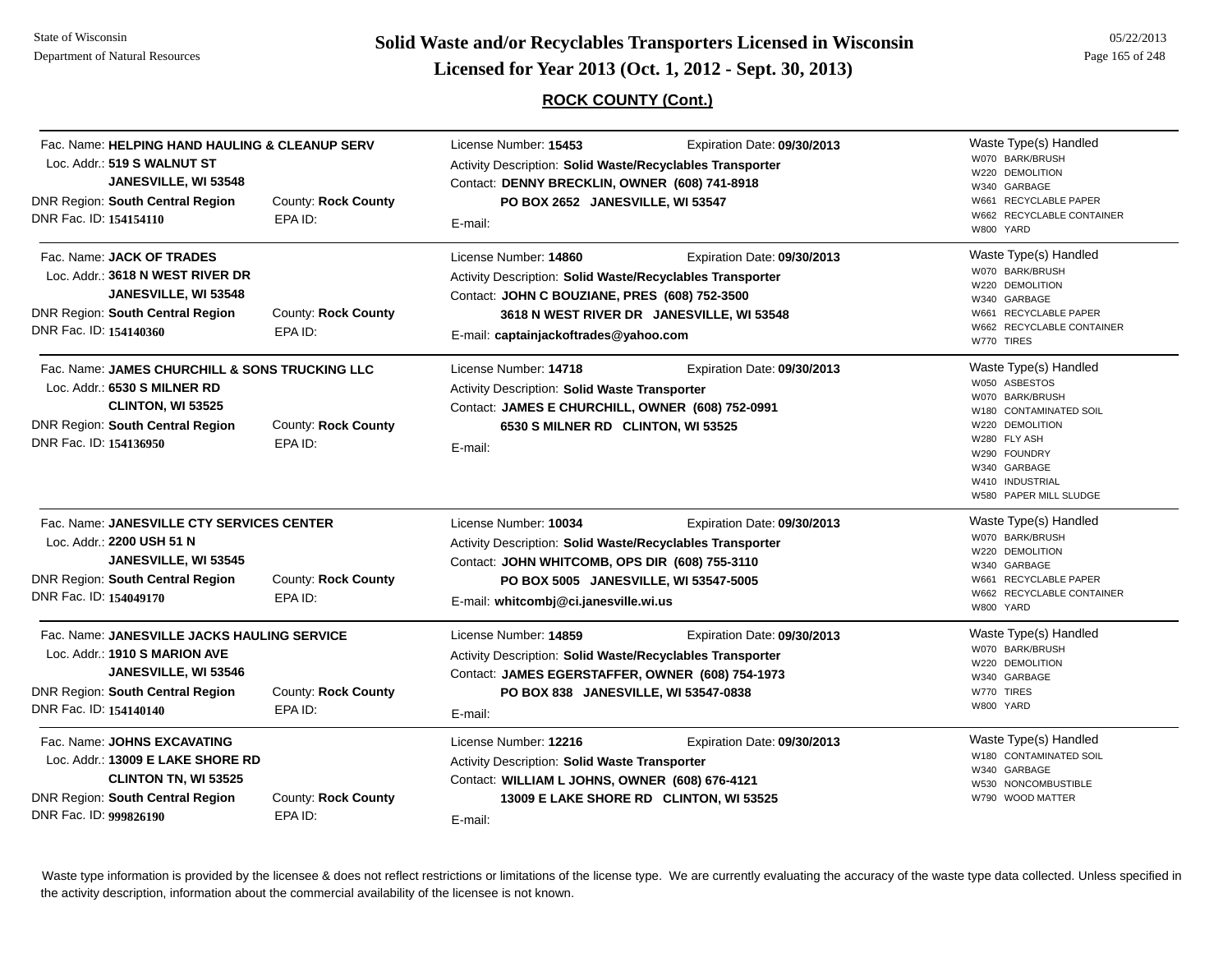**Page 166 of 248 <b>Licensed for Year 2013 (Oct. 1, 2012 - Sept. 30, 2013) Page 166 of 248 Licensed for Year 2013 (Oct. 1, 2012 - Sept. 30, 2013)** 

## **ROCK COUNTY (Cont.)**

05/22/2013

| Fac. Name: JP CULLEN<br>Loc. Addr.: 330 E DELAVAN DR<br>JANESVILLE, WI 53545<br><b>DNR Region: South Central Region</b><br>DNR Fac. ID: 154092180                                                               | <b>County: Rock County</b><br>EPA ID: WID988609111 | License Number: 13290<br>Expiration Date: 09/30/2013<br><b>Activity Description: Solid Waste Transporter</b><br>Contact: STEPHEN P WISNEFSKY, CONTROLLER (608) 754-6601<br>PO BOX 5957 JANESVILLE, WI 53547<br>E-mail:                      | Waste Type(s) Handled<br>W070 BARK/BRUSH<br>W175 CONSTRUCTION MATERIAL<br>W220 DEMOLITION<br>W530 NONCOMBUSTIBLE<br>W790 WOOD MATTER                                                                                                                                                                                                                                                         |
|-----------------------------------------------------------------------------------------------------------------------------------------------------------------------------------------------------------------|----------------------------------------------------|---------------------------------------------------------------------------------------------------------------------------------------------------------------------------------------------------------------------------------------------|----------------------------------------------------------------------------------------------------------------------------------------------------------------------------------------------------------------------------------------------------------------------------------------------------------------------------------------------------------------------------------------------|
| Fac. Name: LANAIR PRODUCTS LLC<br>Loc. Addr.: 4109 CAPITAL CIRCLE DR<br>JANESVILLE, WI 53546<br><b>DNR Region: South Central Region</b><br>DNR Fac. ID: 154053240                                               | <b>County: Rock County</b><br>EPA ID: WIR000050559 | License Number: 11270<br>Expiration Date: 09/30/2013<br>Activity Description: Solid Waste/Recyclables Transporter<br>Contact: BARRY BRANDT, PRESIDENT (608) 752-1601<br>4109 CAPITAL CIR JANESVILLE, WI 53546<br>E-mail: brandtb@lanair.com | Waste Type(s) Handled<br>W540 OIL                                                                                                                                                                                                                                                                                                                                                            |
| Fac. Name: LAWNVIEW MOBILE HOME PARK<br>Loc. Addr.: WAL-ROCK COUNTY LINE RD<br><b>LIMA TN, WI</b><br><b>DNR Region: South Central Region</b><br><b>County: Rock County</b><br>DNR Fac. ID: 128045390<br>EPA ID: |                                                    | License Number: 10552<br>Expiration Date: 09/30/2013<br>Activity Description: Solid Waste/Recyclables Transporter<br>Contact: WILLIAM B WRIGHT, OWNER (262) 473-2640<br>10912 N CTY LINE RD, BOX R1 WHITEWATER, WI 53190<br>E-mail:         | Waste Type(s) Handled<br>W340 GARBAGE<br>W530 NONCOMBUSTIBLE<br>W660 RECYCLABLE<br>W670 REFUSE<br>W790 WOOD MATTER                                                                                                                                                                                                                                                                           |
| Fac. Name: LENTELLS DISPOSAL LLC<br>Loc. Addr.: 2924 W ST LAWRENCE RD<br><b>BELOIT, WI 53511</b><br><b>DNR Region: South Central Region</b><br>DNR Fac. ID: 998072130                                           | County: Rock County<br>EPA ID:                     | License Number: 13177<br>Expiration Date: 09/30/2013<br>Activity Description: Solid Waste/Recyclables Transporter<br>Contact: STANLEY & JOHN LENTELL, C0-OWNERS (608) 362-8471<br>2924 W ST LAWRENCE RD BELOIT, WI 53511<br>E-mail:         | Waste Type(s) Handled<br>W340 GARBAGE<br>W661 RECYCLABLE PAPER<br>W662 RECYCLABLE CONTAINER                                                                                                                                                                                                                                                                                                  |
| Fac. Name: MCKNIGHT EXCAVATING LLC<br>Loc. Addr.: 6641 N KENNEDY RD<br><b>MILTON TN, WI 53563</b><br><b>DNR Region: South Central Region</b><br>DNR Fac. ID: 999993500                                          | <b>County: Rock County</b><br>EPA ID:              | Expiration Date: 09/30/2013<br>License Number: 12598<br>Activity Description: Solid Waste Transporter<br>Contact: CARLA MCKNIGHT, MGR (608) 868-4804<br>6641 N KENNEDY RD MILTON, WI 53563<br>E-mail: mcknight_excavating@centurytel.net    | Waste Type(s) Handled<br>MORE THAN ONE WASTE ENTERED O<br>9999<br><b>FORM</b><br>W050 ASBESTOS<br>W060 ASH<br>W070 BARK/BRUSH<br>W100 BOILER ASH<br>W115 BUILDING MATERIAL<br>W155 COMBUSTOR ASH<br>W180 CONTAMINATED SOIL<br>W220 DEMOLITION<br>W235 DRYWALL<br>W280 FLY ASH<br>W300 FOUNDRY FILL<br>W310 FOUNDRY SAND<br>W350 GLASS<br>W630 PLASTIC<br>W661 RECYCLABLE PAPER<br>W770 TIRES |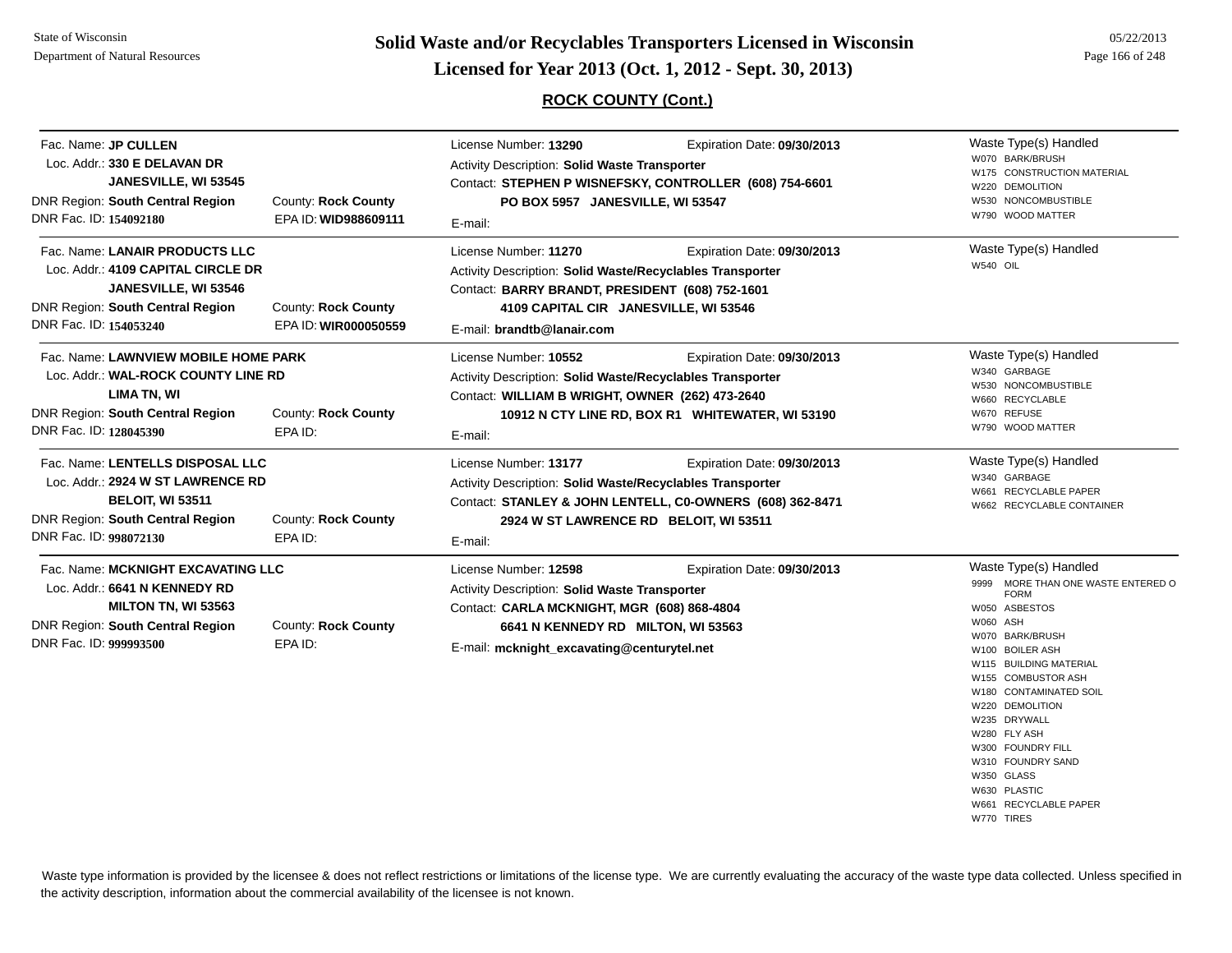Fac. Name: **MCMAHON CONST**Loc. Addr.: **627 E LIMERICK LN**

DNR Region: **South Central Region**

Loc. Addr.: **41 W HIGH ST**

DNR Region: **South Central Region**

DNR Fac. ID: **999859960**

DNR Fac. ID: **154152240**

**BELOIT TN, WI 53511**

Fac. Name: **MIKE HANEY TRUCKING LLC**

**MILTON, WI 53563**

**Page 167 of 248 <b>EXECUTE:** Solid Waste and/or Recyclables Transporters Licensed in Wisconsin<br> **Licensed for Year 2013 (Oct. 1, 2012 - Sept. 30, 2013)** Page 167 of 248

Activity Description: **Solid Waste/Recyclables Transporter**

**430 E HIGH ST STE 3 MILTON, WI 53563**

Contact: **HOWARD ROBINSON, DIR OF PUB WKS (608) 868-6914**

|                                                                                                                                                                        | $\alpha$ and $\alpha$ is the same of $\alpha$ is the same of $\alpha$ is $\alpha$ |                                                                                                |
|------------------------------------------------------------------------------------------------------------------------------------------------------------------------|-----------------------------------------------------------------------------------|------------------------------------------------------------------------------------------------|
| <b>ROCK COUNTY (Cont.)</b>                                                                                                                                             |                                                                                   |                                                                                                |
| License Number: 12275<br><b>Activity Description: Solid Waste Transporter</b><br>Contact: RAY MCMAHON, OWNER-OPER (608) 362-3509<br>627 E LIMERICK LN BELOIT, WI 53511 | Expiration Date: 09/30/2013                                                       | Waste Type(s) Handled<br>W170 CONCRETE<br>W175 CONSTRUCTION MATERIAL<br>W180 CONTAMINATED SOIL |
| E-mail:<br>License Number: 15433                                                                                                                                       | Expiration Date: 09/30/2013                                                       | Waste Type(s) Handled                                                                          |
| <b>Activity Description: Solid Waste Transporter</b><br>Contact: MICHAEL J HANEY, MEMBER (607) 774-1047<br>41 W HIGH ST MILTON, WI 53563                               |                                                                                   | W180 CONTAMINATED SOIL<br>W220 DEMOLITION<br>W290 FOUNDRY                                      |
| E-mail: mhaney@charter.net                                                                                                                                             |                                                                                   |                                                                                                |

Expiration Date: **09/30/2013** 

Expiration Date: **09/30/2013** 

Fac. Name: **MILTON CTY PUBLIC WORKS GARAGE (FORMER)** Loc. Addr.: **620 W MADISON AVEMILTON, WI 53563** DNR Region: **South Central Region** DNR Fac. ID: **154049500**County: **Rock County** EPA ID: **WI0000004614**

Waste Type(s) Handled W070 BARK/BRUSHFac. Name: **RENNER TRUCKING INC**Loc. Addr.: **718 S EMERALD GROVE RDJANESVILLE, WI 53546** DNR Region: **South Central Region** DNR Fac. ID: **154153010**County: **Rock County** EPA ID:License Number: **15444** Expiration Date: **09/30/2013**  Activity Description: **Solid Waste Transporter** Contact: **HERBERT RENNER, PRES (608) 752-2557** E-mail: **718 S EMERALD GROVE RD JANESVILLE, WI 53546** Fac. Name: **ROCK DISPOSAL INC**Loc. Addr.: **2300 WBR TOWNLINE RDBELOIT, WI 53511** DNR Region: **South Central Region** DNR Fac. ID: **154137720**County: **Rock County** EPA ID:License Number: **14853** Expiration Date: **09/30/2013**  Activity Description: **Solid Waste/Recyclables Transporter** Contact: **ROBERT KLIMOSKI, OWNER (608) 365-7625** E-mail: **bob@rockdisposal.com PO BOX 395 JANESVILLE, WI 53545-0395**

License Number: **13639**

License Number: **10221**

E-mail: **hrobinson@ci.milton.wi.us**

W180 CONTAMINATED SOILW220 DEMOLITIONW290 FOUNDRYWaste Type(s) Handled W050 ASBESTOSW180 CONTAMINATED SOILW220 DEMOLITIONW280 FLY ASHW290 FOUNDRYW340 GARBAGEW410 INDUSTRIALW661 RECYCLABLE PAPERW662 RECYCLABLE CONTAINER

Waste Type(s) Handled W180 CONTAMINATED SOIL

W770 TIRESW800 YARD

Waste Type(s) Handled W340 GARBAGEW660 RECYCLABLEW670 REFUSEW340 GARBAGEW660 RECYCLABLEW670 REFUSE

Fac. Name: **ROY HEACOX & SON INC**Loc. Addr.: **150 UNION STEVANSVILLE, WI 53536** DNR Region: **South Central Region** DNR Fac. ID: **998276620**

County: **Rock County** EPA ID:

County: **Rock County**

County: **Rock County**

EPA ID:

EPA ID:

Activity Description: **Solid Waste Transporter** Contact: **RICK HEACOX, VICE PRESIDENT (608) 882-4536** E-mail: **ryheacox@sbcglobal.net 150 UNION ST EVANSVILLE, WI 53536**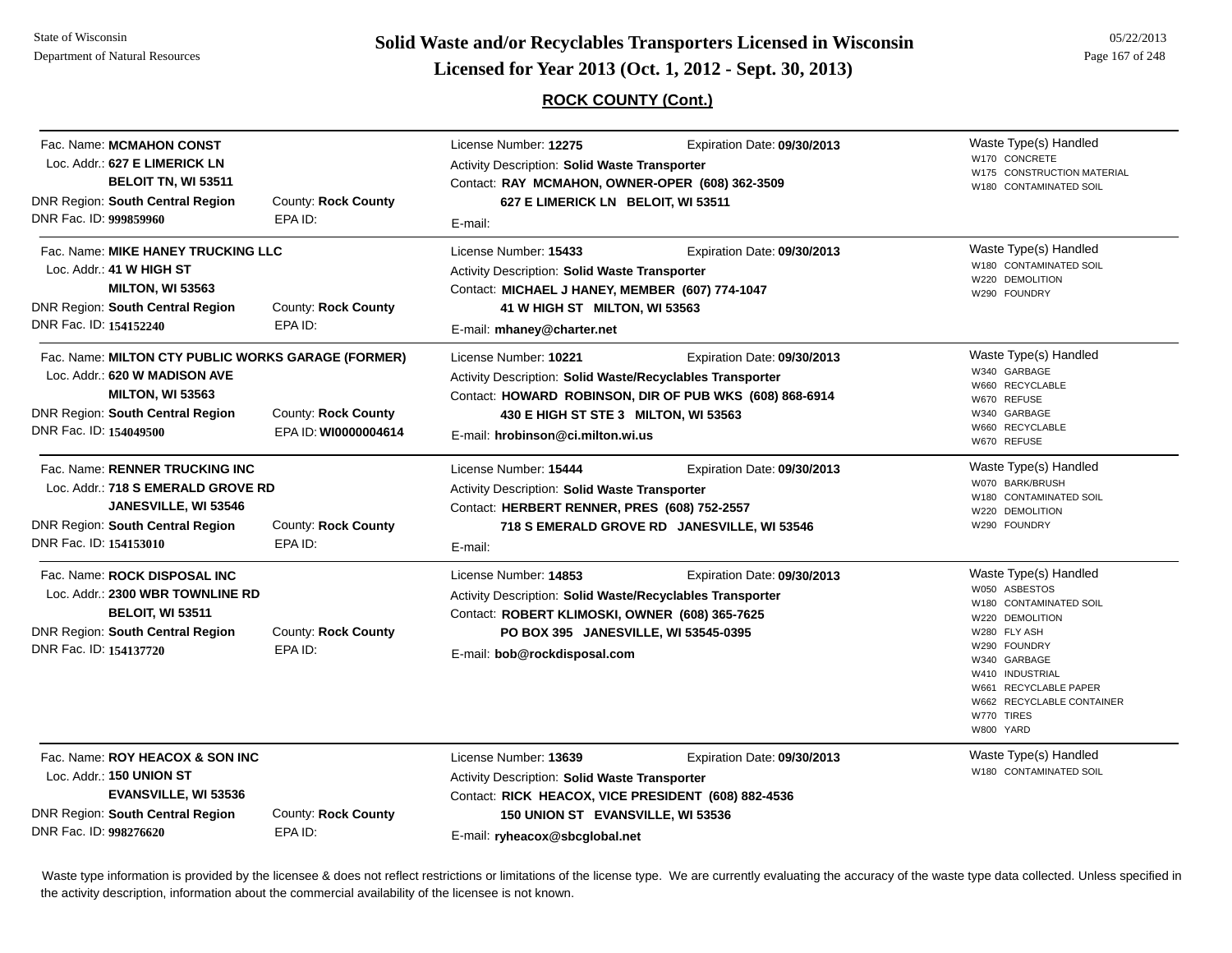**Solid Waste and/or Recyclables Transporters Licensed in Wisconsin<br>Licensed for Year 2013 (Oct. 1, 2012 - Sept. 30, 2013)** 

## **ROCK COUNTY (Cont.)**

| 05/22/2013      |
|-----------------|
| Page 168 of 248 |

| Fac. Name: SHERMAN SANITATION SERVICES LLC<br>Loc. Addr.: 4832 CASE DR<br>JANESVILLE, WI 53546<br>DNR Region: South Central Region<br>DNR Fac. ID: 154136510      | <b>County: Rock County</b><br>EPA ID:       | License Number: 14713<br>Activity Description: Solid Waste/Recyclables Transporter<br>Contact: HOWARD CLOUTE, MGR (608) 752-1500<br>PO BOX 877 JANESVILLE, WI 53547-0877<br>E-mail: shermansanitation@yahoo.com      | Expiration Date: 09/30/2013                                                            | Waste Type(s) Handled<br>W050 ASBESTOS<br>W070 BARK/BRUSH<br>W180 CONTAMINATED SOIL<br><b>DEMOLITION</b><br>W220<br>W290 FOUNDRY<br>W340 GARBAGE<br>W410 INDUSTRIAL<br>W661 RECYCLABLE PAPER<br>W662 RECYCLABLE CONTAINER<br>W770 TIRES<br>W800 YARD |
|-------------------------------------------------------------------------------------------------------------------------------------------------------------------|---------------------------------------------|----------------------------------------------------------------------------------------------------------------------------------------------------------------------------------------------------------------------|----------------------------------------------------------------------------------------|------------------------------------------------------------------------------------------------------------------------------------------------------------------------------------------------------------------------------------------------------|
| Fac. Name: STATELINE RECYCLING INC<br>Loc. Addr.: 322 S CROSBY AVE<br>JANESVILLE, WI 53548<br>DNR Region: South Central Region<br>DNR Fac. ID: 154099660          | County: Rock County<br>EPA ID: WIR000035873 | License Number: 14323<br>Activity Description: Solid Waste/Recyclables Transporter<br>Contact: JAMES GRAFFT, OWNER (608) 754-7715<br>322 S CROSBY AVE JANESVILLE, WI 53548<br>E-mail: statelinerecycling@hotmail.com | Expiration Date: 09/30/2013                                                            | Waste Type(s) Handled<br>W050 ASBESTOS<br>W070 BARK/BRUSH<br>W180 CONTAMINATED SOIL<br>W220 DEMOLITION<br><b>RECYCLABLE PAPER</b><br>W661<br>W710 SCRAP METAL<br>W770 TIRES<br>W800 YARD                                                             |
| Fac. Name: W M W I - JANESVILLE<br>Loc. Addr.: 304 W SUNNY LN<br>JANESVILLE, WI 53546<br>DNR Region: South Central Region<br>DNR Fac. ID: 999942350               | County: Rock County<br>EPA ID:              | License Number: 12428<br>Activity Description: Solid Waste/Recyclables Transporter<br>304 W SUNNY LN JANESVILLE, WI 53546<br>E-mail: jsimmons1@wm.com                                                                | Expiration Date: 09/30/2013<br>Contact: JOHN SIMMONS, SR DIST FLEET MGR (608) 531-7019 | Waste Type(s) Handled<br>W220 DEMOLITION<br>W340 GARBAGE<br>W530 NONCOMBUSTIBLE<br>W670 REFUSE<br>W790 WOOD MATTER                                                                                                                                   |
| Fac. Name: W N YOSS TRANSPORTATION INC<br>Loc. Addr.: 6117 S CTH G<br><b>LAPRAIRIE TN, WI 53546</b><br>DNR Region: South Central Region<br>DNR Fac. ID: 998092590 | County: Rock County<br>EPA ID:              | License Number: 13332<br>Activity Description: Solid Waste Transporter<br>Contact: BILL YOSS, VICE PRESIDENT (608) 752-6372<br>6117 S CTH G JANESVILLE, WI 53546<br>E-mail: management@yossinc.com                   | Expiration Date: 09/30/2013                                                            | Waste Type(s) Handled<br>W180 CONTAMINATED SOIL<br>W220 DEMOLITION<br>W790 WOOD MATTER                                                                                                                                                               |
| Fac. Name: WILLING TRUCKING INC<br>Loc. Addr.: 19 WALKER ST<br><b>EVANSVILLE, WI 53536</b><br>DNR Region: South Central Region<br>DNR Fac. ID: 154152130          | County: Rock County<br>EPA ID:              | License Number: 15432<br>Activity Description: Solid Waste/Recyclables Transporter<br>Contact: ROD WILLING, OWNER (608) 575-0761<br>19 WALKER ST EVANSVILLE, WI 53536<br>E-mail: willingtrucking2030@ymail.com       | Expiration Date: 09/30/2013                                                            | Waste Type(s) Handled<br>W180 CONTAMINATED SOIL                                                                                                                                                                                                      |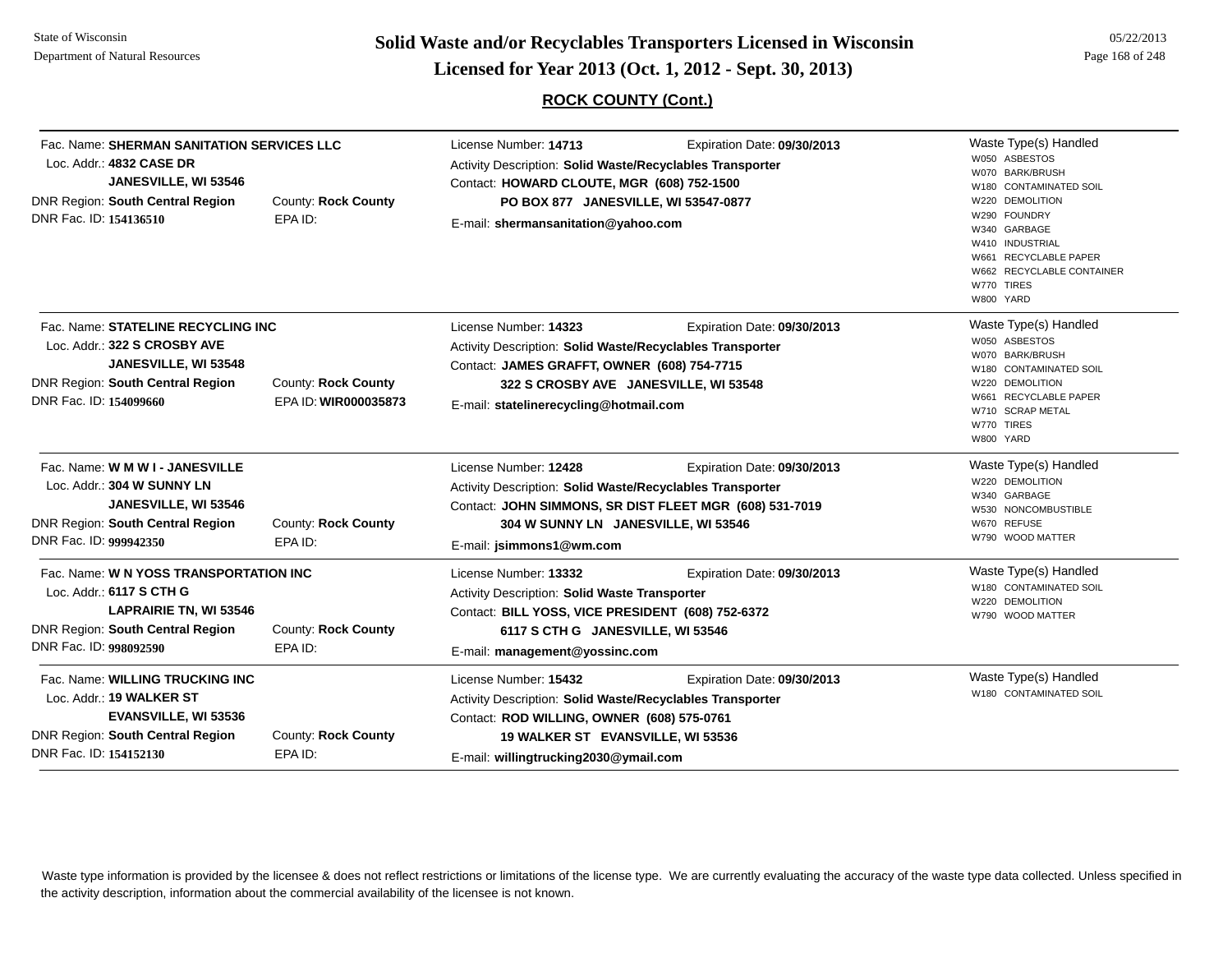# **Page 169 of 248 <b>Licensed for Year 2013 (Oct. 1, 2012 - Sept. 30, 2013) Page 169 of 248 Licensed for Year 2013 (Oct. 1, 2012 - Sept. 30, 2013)**

### **RUSK COUNTY**

| Fac. Name: DON ANTCZAK CONST INC<br>Loc. Addr.: 1404 30TH ST<br>RICE LAKE, WI 54868<br>DNR Region: Northern Region                                       | County: Rusk County                         | License Number: 14281<br>Activity Description: Solid Waste Transporter<br>Contact: DON ANTCZAK, PRESIDENT (715) 859-2930<br>1404 30TH ST RICE LAKE, WI 54868                                                  | Expiration Date: 09/30/2013                                                               | Waste Type(s) Handled<br>W050 ASBESTOS<br>W070 BARK/BRUSH<br>W180 CONTAMINATED SOIL<br>W220 DEMOLITION                                                                             |
|----------------------------------------------------------------------------------------------------------------------------------------------------------|---------------------------------------------|---------------------------------------------------------------------------------------------------------------------------------------------------------------------------------------------------------------|-------------------------------------------------------------------------------------------|------------------------------------------------------------------------------------------------------------------------------------------------------------------------------------|
| DNR Fac. ID: 855051890                                                                                                                                   | EPA ID:                                     | E-mail:                                                                                                                                                                                                       |                                                                                           |                                                                                                                                                                                    |
| Fac. Name: HAWKINS VIL<br>Loc. Addr.: 509 MAIN ST<br>HAWKINS, WI 54530<br><b>DNR Region: Northern Region</b><br>DNR Fac. ID: 855019550                   | County: Rusk County<br>EPA ID:              | License Number: 10470<br>Activity Description: Solid Waste/Recyclables Transporter<br>Contact: JANICE KRINGS CLERK (715) 585-6322<br>PO BOX 108 HAWKINS, WI 54530<br>E-mail:                                  | Expiration Date: 09/30/2013                                                               | Waste Type(s) Handled<br>W340 GARBAGE<br>W530 NONCOMBUSTIBLE<br>W661 RECYCLABLE PAPER<br>W662 RECYCLABLE CONTAINER<br>W670 REFUSE<br>W790 WOOD MATTER                              |
| Fac. Name: LADYSMITH CTY STREET DEPT<br>Loc. Addr.: 300 W MINER AVE<br>LADYSMITH, WI 54848-1726<br>DNR Region: Northern Region<br>DNR Fac. ID: 855011080 | County: Rusk County<br>EPA ID: WI0001028802 | License Number: 10196<br>Activity Description: Solid Waste/Recyclables Transporter<br>PO BOX 431 LADYSMITH, WI 54848<br>E-mail: mark.nelson@centurytel.net                                                    | Expiration Date: 09/30/2013<br>Contact: MARK NELSON, ASST DIR PUBLIC WORKS (715) 532-2654 | Waste Type(s) Handled<br>W340 GARBAGE<br>W530 NONCOMBUSTIBLE<br><b>W540 OIL</b><br>W660 RECYCLABLE<br>W670 REFUSE<br>W770 TIRES<br>W790 WOOD MATTER                                |
| Fac. Name: R TITERA & SON INC<br>Loc. Addr.: N5820 DAM RD<br>LADYSMITH, WI 54848<br>DNR Region: Northern Region<br>DNR Fac. ID: 855032200                | County: Rusk County<br>EPA ID:              | License Number: 12217<br>Activity Description: Solid Waste/Recyclables Transporter<br>Contact: ROBERT TITERA, VICE PRESIDENT (715) 532-6836<br>N5820 DAM RD LADYSMITH, WI 54848-9763<br>E-mail:               | Expiration Date: 09/30/2013                                                               | Waste Type(s) Handled<br>W220 DEMOLITION<br>W310 FOUNDRY SAND<br>W340 GARBAGE<br>W530 NONCOMBUSTIBLE<br>W662 RECYCLABLE CONTAINER<br>W670 REFUSE<br>W770 TIRES<br>W790 WOOD MATTER |
| Fac. Name: RANDS TRUCKING INC<br>Loc. Addr.: W8527 GOKEY RD<br>LADYSMITH, WI 54848<br>DNR Region: Northern Region<br>DNR Fac. ID: 999208540              | County: Rusk County<br>EPA ID: WID981792294 | License Number: 11676<br>Activity Description: Solid Waste Transporter<br>Contact: CASEY MINCOFF, MGR (715) 532-6663<br>PO BOX 152 LADYSMITH, WI 54848<br>E-mail:                                             | Expiration Date: 09/30/2013                                                               | Waste Type(s) Handled<br>W220 DEMOLITION                                                                                                                                           |
| Fac. Name: RUSS THOMPSON EXCAVATING INC<br>Loc. Addr.: 703 W FRITZ AVE<br>LADYSMITH, WI 54848<br>DNR Region: Northern Region<br>DNR Fac. ID: 999825200   | County: Rusk County<br>EPA ID: WIR000130971 | License Number: 12209<br>Activity Description: Solid Waste/Recyclables Transporter<br>Contact: RUSS THOMPSON OWNER (715) 532-5892<br>703 W FRITZ AVE LADYSMITH, WI 54848<br>E-mail: russthompsonexc@yahoo.com | Expiration Date: 09/30/2013                                                               | Waste Type(s) Handled<br>W180 CONTAMINATED SOIL<br>W540 OIL<br>W735 SLUDGE                                                                                                         |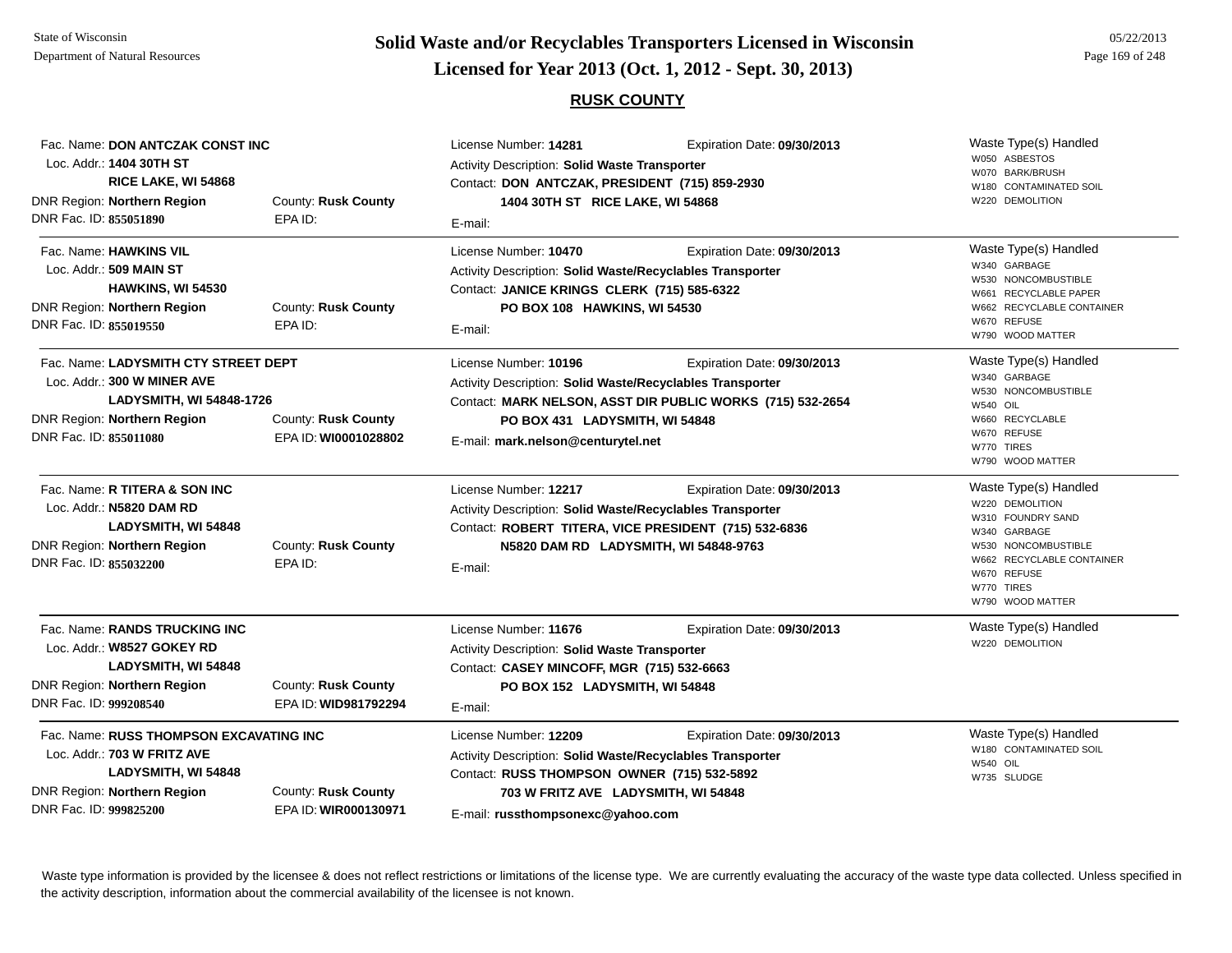**Page 170 of 248 <b>Licensed for Year 2013 (Oct. 1, 2012 - Sept. 30, 2013) Example 170 of 248 Licensed for Year 2013 (Oct. 1, 2012 - Sept. 30, 2013)** 

## **RUSK COUNTY (Cont.)**

| Fac. Name: SHELDON VIL<br>Loc. Addr.: W5594 MAIN ST<br>SHELDON, WI 54766<br>DNR Region: Northern Region<br>DNR Fac. ID: 998088190                                        | County: Rusk County<br>EPA ID: | License Number: 13284<br>Expiration Date: 09/30/2013<br>Activity Description: Solid Waste/Recyclables Transporter<br>Contact: MARTIN HUHN, CLERK (715) 452-5322<br>W5605 LACY ST SHELDON, WI 54766<br>E-mail: sheldonclerk@centurytel.net               | Waste Type(s) Handled<br>W340 GARBAGE<br>W661 RECYCLABLE PAPER<br>W662 RECYCLABLE CONTAINER<br>W670 REFUSE                                                                                                                                             |
|--------------------------------------------------------------------------------------------------------------------------------------------------------------------------|--------------------------------|---------------------------------------------------------------------------------------------------------------------------------------------------------------------------------------------------------------------------------------------------------|--------------------------------------------------------------------------------------------------------------------------------------------------------------------------------------------------------------------------------------------------------|
| Fac. Name: WASTE MANAGEMENT OF WEYERHAEUSER<br>Loc. Addr.: N4445 HUTCHINSON RD<br><b>WEYERHAEUSER, WI 54895</b><br>DNR Region: Northern Region<br>DNR Fac. ID: 855002830 | County: Rusk County<br>EPA ID: | License Number: 16402<br>Expiration Date: 09/30/2013<br>Activity Description: Solid Waste/Recyclables Transporter<br>Contact: TREVOR WILSON (715) 868-7000 x<br>N4445 HUTCHINSON RD WEYERHAEUSER, WI 54895<br>E-mail: twilson5@wm.com                   | Waste Type(s) Handled<br>W050 ASBESTOS<br>W070 BARK/BRUSH<br>W180 CONTAMINATED SOIL<br>W220 DEMOLITION<br>W290 FOUNDRY<br>W340 GARBAGE<br>W410 INDUSTRIAL<br>W580 PAPER MILL SLUDGE<br>W661 RECYCLABLE PAPER<br>W662 RECYCLABLE CONTAINER<br>W800 YARD |
| Fac. Name: ALLEN STEELE CO INC<br>Loc. Addr.: S2044 CTH T<br>LAKE DELTON, WI 53940                                                                                       |                                | <b>SAUK COUNTY</b><br>License Number: 13409<br>Expiration Date: 09/30/2013<br>Activity Description: Solid Waste Transporter<br>Contact: RICHARD STEELE, VICE PRESIDENT (608) 254-2595                                                                   | Waste Type(s) Handled<br>W220 DEMOLITION                                                                                                                                                                                                               |
| DNR Region: South Central Region<br>DNR Fac. ID: 998205670                                                                                                               | County: Sauk County<br>EPA ID: | PO BOX 430 LAKE DELTON, WI 53940<br>E-mail: rich@allensteeleco.com                                                                                                                                                                                      |                                                                                                                                                                                                                                                        |
| Fac. Name: BARABOO CTY<br>Loc. Addr.: 450 ROUNDHOUSE CT<br><b>BARABOO, WI 53913</b><br>DNR Region: South Central Region<br>DNR Fac. ID: 157050410                        | County: Sauk County<br>EPA ID: | License Number: 10093<br>Expiration Date: 09/30/2013<br>Activity Description: Solid Waste/Recyclables Transporter<br>Contact: ROBERT A KOSS, STREET SUP'T (608) 355-2736 x224<br>450 ROUNDHOUSE CT BARABOO, WI 53913<br>E-mail: rkoss@cityofbaraboo.com | Waste Type(s) Handled<br>W340 GARBAGE<br>W530 NONCOMBUSTIBLE<br>W660 RECYCLABLE<br>W670 REFUSE<br>W770 TIRES<br>W790 WOOD MATTER                                                                                                                       |
| Fac. Name: CONNORS TRUCKING<br>Loc. Addr.: S2568 HWY H<br>REEDSBURG, WI 53959<br><b>DNR Region: South Central Region</b><br>DNR Fac. ID: 999451530                       | County: Sauk County<br>EPA ID: | License Number: 10615<br>Expiration Date: 09/30/2013<br>Activity Description: Solid Waste Transporter<br>Contact: DENNIS D CONNORS, OWNER (608) 524-6505<br>S2568 CTY HWY H REEDSBURG, WI 53959<br>E-mail:                                              | Waste Type(s) Handled<br>W310 FOUNDRY SAND<br>W530 NONCOMBUSTIBLE                                                                                                                                                                                      |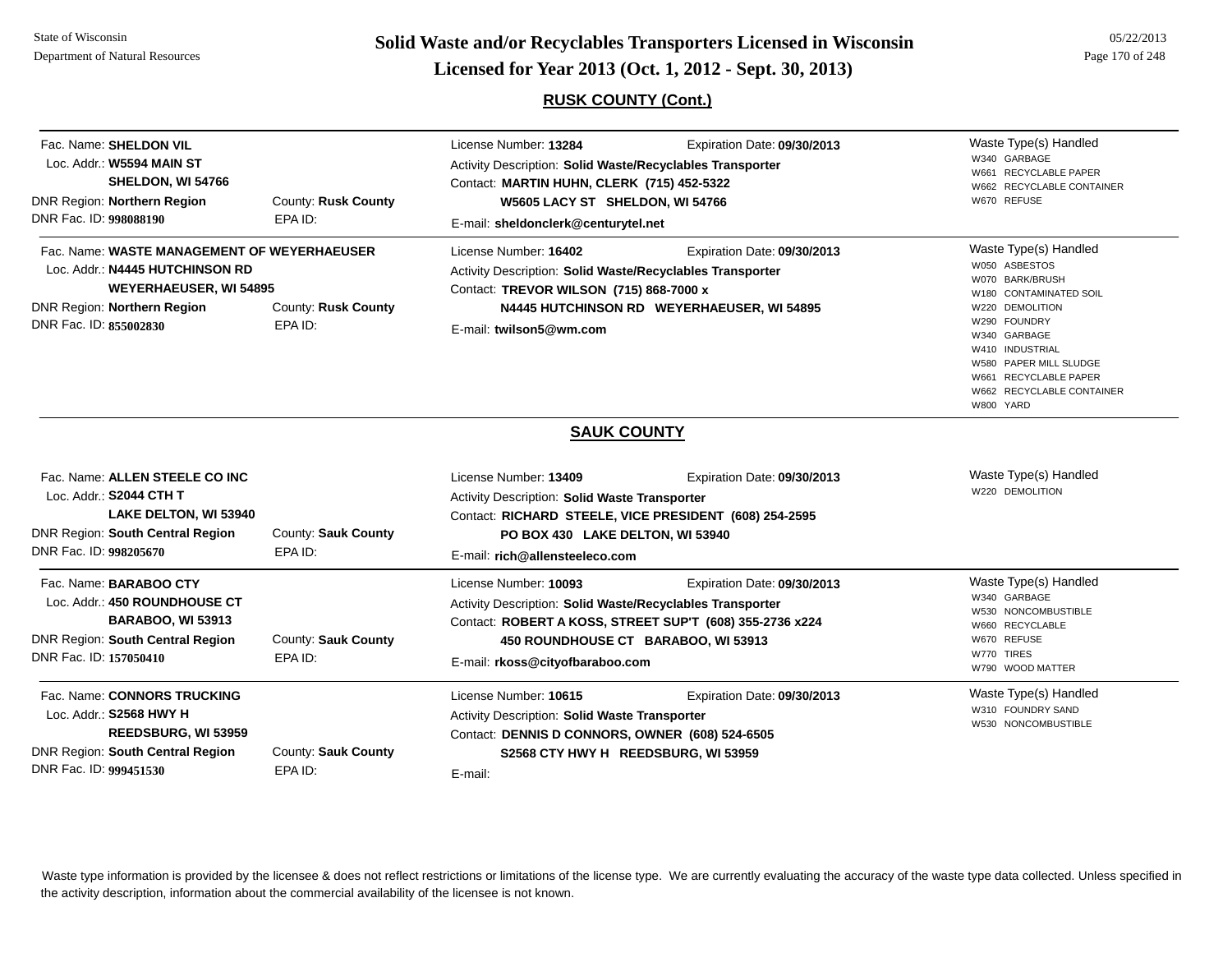State of WisconsinDepartment of Natural Resources

**Page 171 of 248 <b>Licensed for Year 2013 (Oct. 1, 2012 - Sept. 30, 2013) Page 171 of 248 Licensed for Year 2013 (Oct. 1, 2012 - Sept. 30, 2013)** 

## **SAUK COUNTY (Cont.)**

| Fac. Name: DEAN BLUM EXCAVATING INC<br>Loc. Addr.: E12023 MANCHESTER RD<br><b>BARABOO, WI 53913</b><br><b>DNR Region: South Central Region</b><br>DNR Fac. ID: 998307970                                 | County: Sauk County<br>EPA ID: | License Number: 13844<br>Expiration Date: 09/30/2013<br><b>Activity Description: Solid Waste Transporter</b><br>Contact: DEAN BLUM, PRESIDENT (608) 356-8689<br>E12023 MANCHESTER RD BARABOO, WI 53913                       |                                                                         | Waste Type(s) Handled<br>W070 BARK/BRUSH<br>W115 BUILDING MATERIAL<br>W170 CONCRETE<br>W175 CONSTRUCTION MATERIAL<br>W180 CONTAMINATED SOIL                            |
|----------------------------------------------------------------------------------------------------------------------------------------------------------------------------------------------------------|--------------------------------|------------------------------------------------------------------------------------------------------------------------------------------------------------------------------------------------------------------------------|-------------------------------------------------------------------------|------------------------------------------------------------------------------------------------------------------------------------------------------------------------|
| Fac. Name: HOLTZ LIME GRAVEL & EXCAVATING INC<br>Loc. Addr.: S5992 ELI VALLEY RD<br><b>LOGANVILLE, WI 53943</b><br><b>DNR Region: South Central Region</b><br>DNR Fac. ID: 157095400                     | County: Sauk County<br>EPA ID: | E-mail:<br>License Number: 15482<br>Activity Description: Solid Waste/Recyclables Transporter<br>Contact: SHARLY L SCHLIECKAU, OWNER (608) 727-5634<br>E-mail: holtzlime@wildblue.net                                        | Expiration Date: 09/30/2013<br>S5992 ELI VALLEY RD LOGANVILLE, WI 53943 | W220 DEMOLITION<br>Waste Type(s) Handled<br>W050 ASBESTOS<br>W070 BARK/BRUSH<br>W180 CONTAMINATED SOIL<br>W220 DEMOLITION<br>W290 FOUNDRY<br>W340 GARBAGE<br>W800 YARD |
| Fac. Name: MORATH TRUCKING INC<br>Loc. Addr.: E10905 SHADY LANE RD<br>DELTON TN, WI 53913<br>DNR Region: South Central Region<br>DNR Fac. ID: 998340750                                                  | County: Sauk County<br>EPA ID: | License Number: 14068<br>Activity Description: Solid Waste/Recyclables Transporter<br>Contact: W SCOTT MORATH, PRESIDENT (608) 356-6563<br>E-mail:                                                                           | Expiration Date: 09/30/2013<br>E10905 SHADY LANE RD BARABOO, WI 53913   | Waste Type(s) Handled<br>W340 GARBAGE<br>W661 RECYCLABLE PAPER<br>W662 RECYCLABLE CONTAINER<br>W670 REFUSE<br>W710 SCRAP METAL                                         |
| Fac. Name: PRAIRIE DU SAC VIL PUBLIC WORKS<br>Loc. Addr.: 1700 NORTH ST<br><b>PRAIRIE DU SAC, WI 53578</b><br><b>DNR Region: South Central Region</b><br>DNR Fac. ID: 157101230                          | County: Sauk County<br>EPA ID: | License Number: 14314<br>Activity Description: Solid Waste/Recyclables Transporter<br>Contact: ALAN WILDMAN, ADMIN (608) 643-2421<br>E-mail: awildman@wppienergy.org                                                         | Expiration Date: 09/30/2013<br>335 GALENA ST PRAIRIE DU SAC, WI 53578   | Waste Type(s) Handled<br>W070 BARK/BRUSH<br>W790 WOOD MATTER<br>W800 YARD                                                                                              |
| Fac. Name: PRAIRIE PLUMBING & HEATING INC<br>Loc. Addr.: 402 JOHN QUINCY ADAMS<br><b>SAUK CITY, WI 53583</b><br><b>DNR Region: South Central Region</b><br>DNR Fac. ID: 357000490                        | County: Sauk County<br>EPA ID: | License Number: 13410<br>Activity Description: Solid Waste/Recyclables Transporter<br>Contact: DEBORAH K WELLS, PRES (608) 643-8531<br>PO BOX 486 SAUK CITY, WI 53583<br>E-mail: ppinc@merr.com                              | Expiration Date: 09/30/2013                                             | Waste Type(s) Handled<br>W180 CONTAMINATED SOIL<br>W220 DEMOLITION<br>W180 CONTAMINATED SOIL<br>W220 DEMOLITION                                                        |
| Fac. Name: RAY RUPPRECHT TRANSPORT SERVICE LLC<br>Loc. Addr.: N5067 HWY 26<br>JEFFERSON, WI 53549<br><b>DNR Region: South Central Region</b><br>County: Sauk County<br>DNR Fac. ID: 128110400<br>EPA ID: |                                | License Number: 14865<br><b>Activity Description: Solid Waste Transporter</b><br>Contact: LISA TOPEL, OFFICE MGR (920) 674-5264<br>N5067 HWY 26 JEFFERSON, WI 53549<br>E-mail: lisatopel@rayrupprechttransportservicellc.com | Expiration Date: 09/30/2013                                             | Waste Type(s) Handled<br>W550 ORGANIC<br>W630 PLASTIC<br>W999 OTHER                                                                                                    |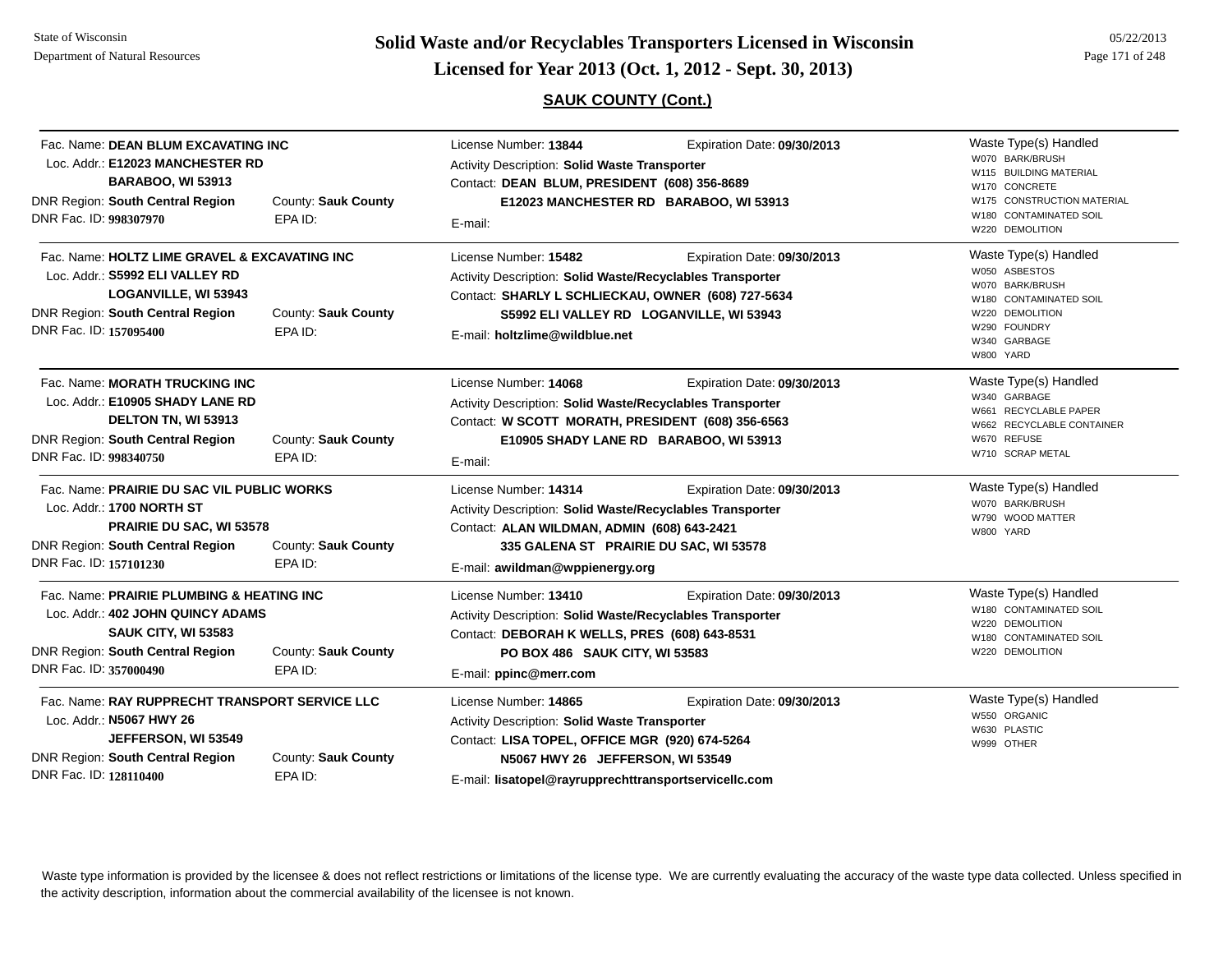**Page 172 of 248 <b>Licensed for Year 2013 (Oct. 1, 2012 - Sept. 30, 2013) Page 172 of 248 Licensed for Year 2013 (Oct. 1, 2012 - Sept. 30, 2013)** 

### **SAUK COUNTY (Cont.)**

05/22/2013

| Fac. Name: RAY ZOBEL & SONS INC<br>Loc. Addr.: 321 VETERANS DR<br><b>REEDSBURG, WI 53959</b><br><b>DNR Region: South Central Region</b><br>DNR Fac. ID: 157051070      | County: Sauk County<br>EPA ID: | License Number: 11022<br><b>Activity Description: Solid Waste Transporter</b><br>Contact: EDWARD ZOBEL, PRES (608) 524-2194<br>321 VETERANS DR REEDSBURG, WI 53959<br>E-mail:                                      | Expiration Date: 09/30/2013 | Waste Type(s) Handled<br>W070 BARK/BRUSH<br>W180 CONTAMINATED SOIL<br>W220 DEMOLITION<br>W290 FOUNDRY                                                                                                                                                        |
|------------------------------------------------------------------------------------------------------------------------------------------------------------------------|--------------------------------|--------------------------------------------------------------------------------------------------------------------------------------------------------------------------------------------------------------------|-----------------------------|--------------------------------------------------------------------------------------------------------------------------------------------------------------------------------------------------------------------------------------------------------------|
| Fac. Name: S & L EXPRESS LLC<br>Loc. Addr.: 396 BARABOO ST<br><b>MERRIMAC, WI 53561</b><br><b>DNR Region: South Central Region</b><br>DNR Fac. ID: 157112010           | County: Sauk County<br>EPA ID: | License Number: 15425<br><b>Activity Description: Solid Waste Transporter</b><br>Contact: KARLA LARRABEE, OFFICE MGR (608) 493-4149<br>PO BOX 100 MERRIMAC, WI 53561-0100<br>E-mail: slunderground@merr.com        | Expiration Date: 09/30/2013 | Waste Type(s) Handled<br>W180 CONTAMINATED SOIL                                                                                                                                                                                                              |
| Fac. Name: TIMS TRUCKING LLC<br>Loc. Addr.: 875 17TH ST SITE B<br><b>PRAIRIE DU SAC, WI 53578</b><br><b>DNR Region: South Central Region</b><br>DNR Fac. ID: 157025220 | County: Sauk County<br>EPA ID: | License Number: 14711<br><b>Activity Description: Solid Waste/Recyclables Transporter</b><br>Contact: TIMOTHY D HERBRAND, MEMBER (608) 643-8760<br>875 17TH ST PRAIRIE DU SAC, WI 53578<br>E-mail:                 | Expiration Date: 09/30/2013 | Waste Type(s) Handled<br>W275 FLUORESCENT BULBS<br>W340 GARBAGE<br>W662 RECYCLABLE CONTAINER                                                                                                                                                                 |
| Fac. Name: W M W I - SOUTH CENTRAL WI<br>Loc. Addr.: S2441A USH 12<br>LAKE DELTON TN, WI 53940<br><b>DNR Region: South Central Region</b><br>DNR Fac. ID: 157054920    | County: Sauk County<br>EPA ID: | License Number: 10137<br><b>Activity Description: Solid Waste/Recyclables Transporter</b><br>Contact: JEFF WILSON, SR DISTRICT MGR (608) 276-1211<br>2418 W BADGER RD MADISON, WI 53713<br>E-mail: jwilson3@wm.com | Expiration Date: 09/30/2013 | Waste Type(s) Handled<br>W040 APPLIANCES<br>W175 CONSTRUCTION MATERIAL<br>W180 CONTAMINATED SOIL<br>W220 DEMOLITION<br>W275 FLUORESCENT BULBS<br>W410 INDUSTRIAL<br>W530 NONCOMBUSTIBLE<br>W544 OIL FILTERS<br>W660 RECYCLABLE<br>W670 REFUSE<br>W735 SLUDGE |

#### **SAWYER COUNTY**

| Fac. Name: BOB THOMPSON & SONS INC |                       |   |
|------------------------------------|-----------------------|---|
| Loc. Addr.: $HWY$ 63 S             |                       | А |
| <b>HAYWARD TN, WI 54843</b>        |                       | C |
| DNR Region: Northern Region        | County: Sawyer County |   |
| DNR Fac. ID: 999989100             | FPA ID:               | F |

License Number: **12573** Expiration Date: **09/30/2013**  Activity Description: **Solid Waste/Recyclables Transporter** Contact: **DAN THOMPSON, OFFICE MGR (715) 634-3139** E-mail: **bts@cheqnet.net 16684W US HWY 63 HAYWARD, WI 54843-7130**

Waste Type(s) Handled W180 CONTAMINATED SOILW530 NONCOMBUSTIBLEW790 WOOD MATTER

W790 WOOD MATTER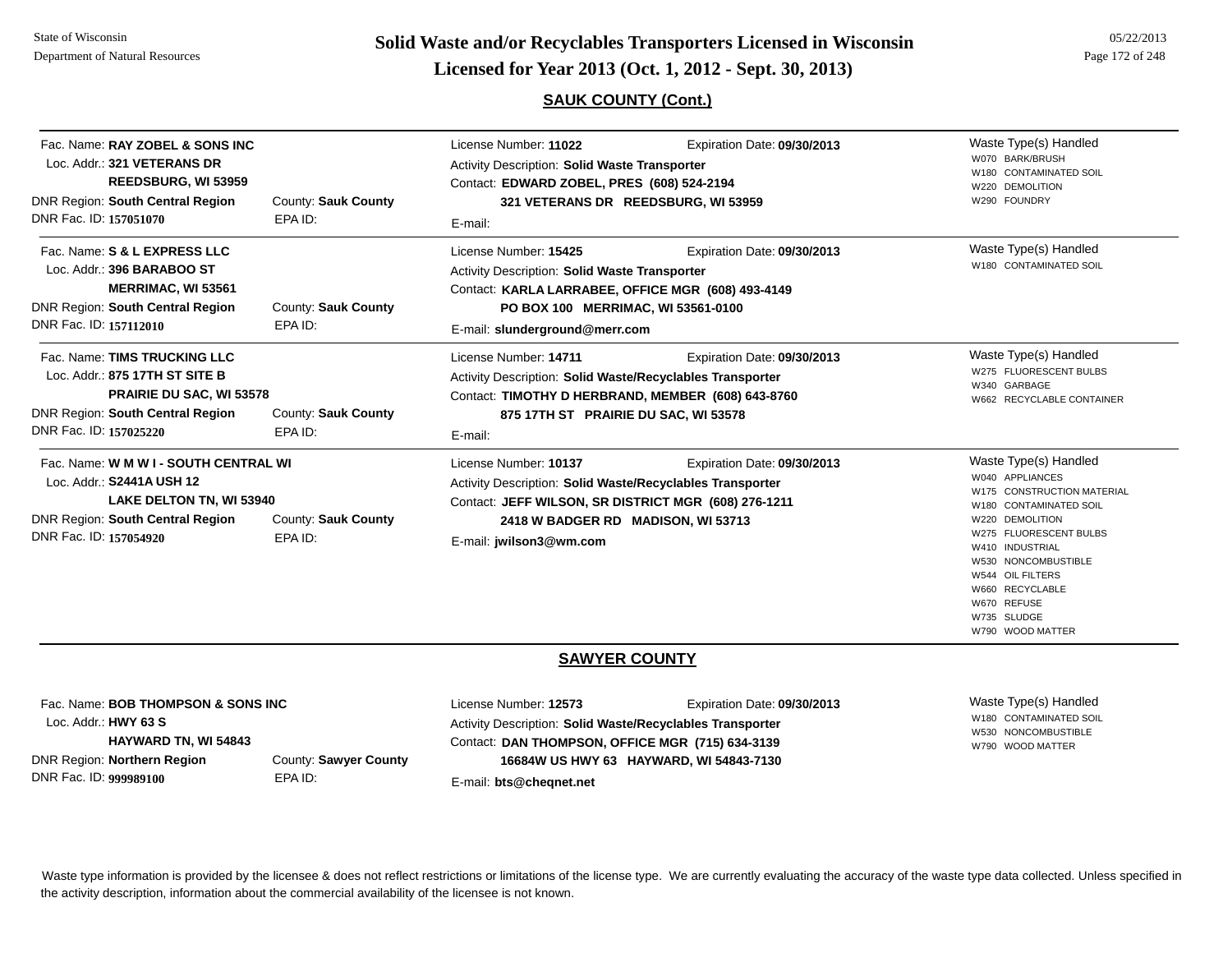**Page 173 of 248 <b>Licensed for Year 2013 (Oct. 1, 2012 - Sept. 30, 2013) Page 173 of 248 Licensed for Year 2013 (Oct. 1, 2012 - Sept. 30, 2013)** 

## **SAWYER COUNTY (Cont.)**

| Fac. Name: DON THOMPSON & SONS LLC<br>Loc. Addr.: 5089N THOMPSON RD<br><b>WINTER, WI 54896</b><br>County: Sawyer County<br>DNR Region: Northern Region                                          |                                               | License Number: 15332<br>Expiration Date: 09/30/2013<br>Activity Description: Solid Waste Transporter<br>Contact: DON THOMPSON, OWNER (715) 266-2842<br>5089N THOMPSON RD WINTER, WI 54896                                                       |                             | Waste Type(s) Handled<br>W180 CONTAMINATED SOIL<br>W220 DEMOLITION                                                |
|-------------------------------------------------------------------------------------------------------------------------------------------------------------------------------------------------|-----------------------------------------------|--------------------------------------------------------------------------------------------------------------------------------------------------------------------------------------------------------------------------------------------------|-----------------------------|-------------------------------------------------------------------------------------------------------------------|
| DNR Fac. ID: 858019360                                                                                                                                                                          | EPA ID:                                       | E-mail:                                                                                                                                                                                                                                          |                             |                                                                                                                   |
| Fac. Name: JEFFERY T DEJEWSKI CONTAINER SERVICE<br>Loc. Addr.: 5826 N JACKSON<br>STONE LAKE, WI 54876<br><b>DNR Region: Northern Region</b><br>DNR Fac. ID: 858002750                           | County: Sawyer County<br>EPA ID:              | License Number: 14668<br>Activity Description: Solid Waste/Recyclables Transporter<br>Contact: JEFFERY T DEJEWSKI, OWNER (715) 865-6181<br>N5725 SLOAN ST STONE LAKE, WI 54876<br>E-mail:                                                        | Expiration Date: 09/30/2013 | Waste Type(s) Handled<br>W070 BARK/BRUSH<br>W220 DEMOLITION                                                       |
| Fac. Name: LOUISIANA PACIFIC CORP<br>Loc. Addr.: 16571 W USH 63<br>HAYWARD, WI 54843<br>DNR Region: Northern Region<br>DNR Fac. ID: 858100540                                                   | County: Sawyer County<br>EPA ID: WID095291084 | Expiration Date: 09/30/2013<br>License Number: 14808<br><b>Activity Description: Solid Waste Transporter</b><br>Contact: MARK FITCH, ENVIRONMENTAL MGR (715) 634-5490<br>16571 WEST US HWY 63 HAYWARD, WI 54843<br>E-mail: mark.fitch@lpcorp.com |                             | Waste Type(s) Handled<br>W180 CONTAMINATED SOIL<br>W220 DEMOLITION<br>W410 INDUSTRIAL<br>W770 TIRES<br>W999 OTHER |
| Fac. Name: M C DISPOSAL DIV OF WINTER LUMBER INC<br>Loc. Addr.: 6639W STATE HWY 70<br><b>WINTER, WI 54896</b><br><b>DNR Region: Northern Region</b><br>DNR Fac. ID: 858008250                   | County: Sawyer County<br>EPA ID:              | License Number: 16231<br>Expiration Date: 09/30/2013<br>Activity Description: Solid Waste Transporter<br>Contact: MATTHEW CECIL, VP (715) 609-9960<br>PO BOX 159 WINTER, WI 54896<br>E-mail:                                                     |                             | Waste Type(s) Handled<br>W070 BARK/BRUSH<br>W220 DEMOLITION                                                       |
| Fac. Name: ROYS ENTERPRISES LLC<br>Loc. Addr.: 16477 W NURSERY RD<br>HAYWARD, WI 54843<br>DNR Region: Northern Region<br>DNR Fac. ID: 858003960                                                 | County: Sawyer County<br>EPA ID: WIR000112029 | License Number: 15311<br>Expiration Date: 09/30/2013<br>Activity Description: Solid Waste/Recyclables Transporter<br>Contact: ROY B WATTS, MANAGER (715) 634-6162<br>16477 W NURSERY RD HAYWARD, WI 54843<br>E-mail: roysent@centurylink.net     |                             | Waste Type(s) Handled<br>W070 BARK/BRUSH<br>W220 DEMOLITION<br>W999 OTHER                                         |
|                                                                                                                                                                                                 |                                               |                                                                                                                                                                                                                                                  | <b>SHAWANO COUNTY</b>       |                                                                                                                   |
| Fac. Name: 4 SEASONS DISPOSAL INC<br>Loc. Addr.: W4090 KORTH RD<br><b>CECIL, WI 54111</b><br><b>DNR Region: Northeast Region</b><br>County: Shawano County<br>DNR Fac. ID: 459100400<br>EPA ID: |                                               | License Number: 14430<br>Activity Description: Solid Waste/Recyclables Transporter<br>Contact: DAVID KORTH, PRESIDENT (715) 745-6600<br>W4090 KORTH RD CECIL, WI 54111<br>E-mail:                                                                | Expiration Date: 09/30/2013 | Waste Type(s) Handled<br>W340 GARBAGE<br>W661 RECYCLABLE PAPER<br>W662 RECYCLABLE CONTAINER                       |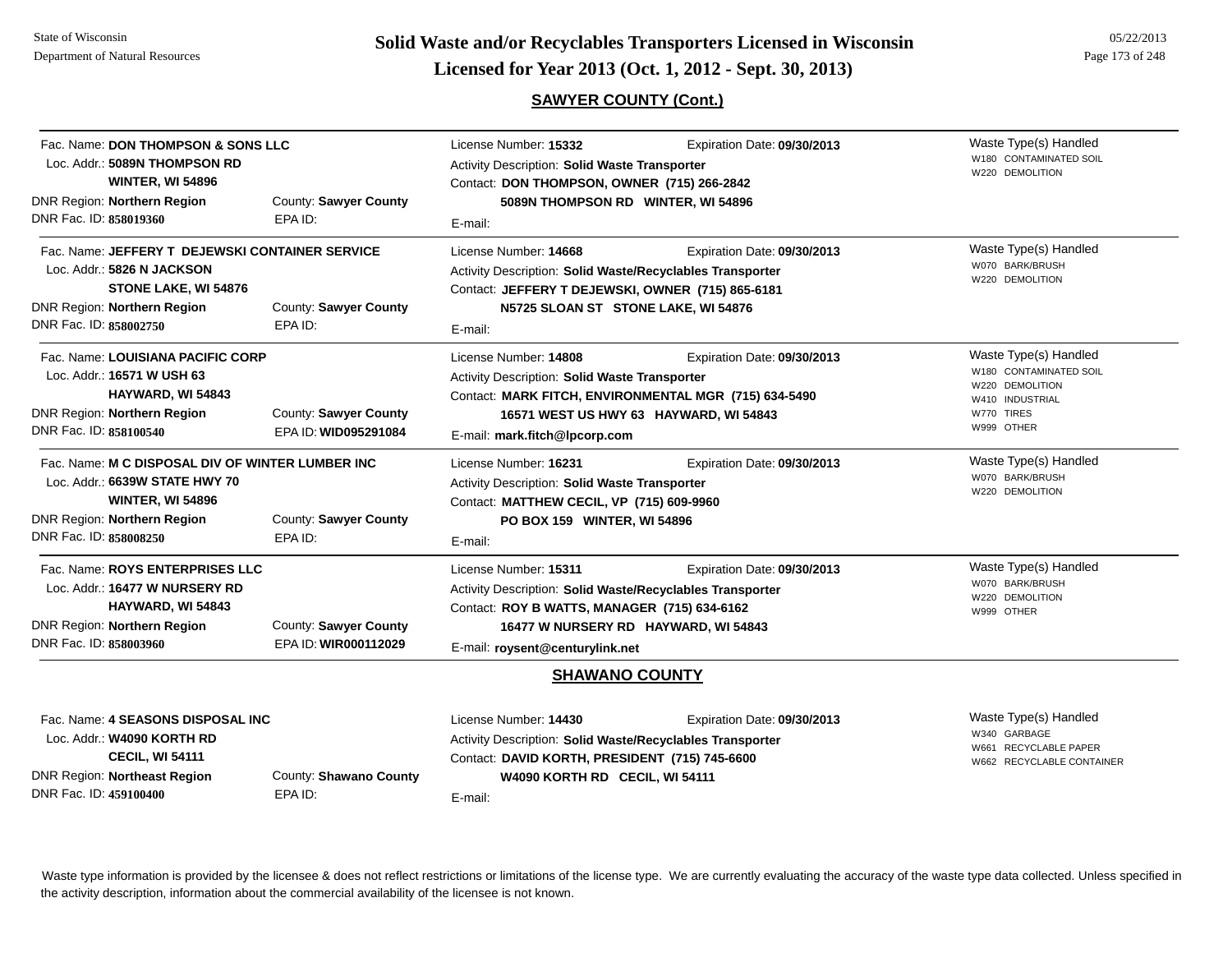DNR Region: **Northeast Region** DNR Fac. ID: **459028020**

DNR Region: **Northeast Region** DNR Fac. ID: **459098090**

DNR Region: **Northeast Region** DNR Fac. ID: **999859740**

DNR Region: **Northeast Region** DNR Fac. ID: **459028130**

**Page 174 of 248 <b>Colid Waste and/or Recyclables Transporters Licensed in Wisconsin Exercised for Year 2013 (Oct. 1, 2012 - Sept. 30, 2013)** Page 174 of 248

## **SHAWANO COUNTY (Cont.)**

|                                                                                                                                                                |                                   | <b>SHAWANO COUNTY (Cont.)</b>                                                                                                                                                                            |                             |                                                                                                                                                                                                                                     |
|----------------------------------------------------------------------------------------------------------------------------------------------------------------|-----------------------------------|----------------------------------------------------------------------------------------------------------------------------------------------------------------------------------------------------------|-----------------------------|-------------------------------------------------------------------------------------------------------------------------------------------------------------------------------------------------------------------------------------|
| Fac. Name: <b>A B S ENVIRONMENTAL</b><br>Loc. Addr.: N6460 HARTLEBEN LN<br><b>WITTENBERG, WI 54499</b><br>NR Region: Northeast Region<br>NR Fac. ID: 459028020 | County: Shawano County<br>EPA ID: | License Number: 15289<br>Activity Description: Solid Waste/Recyclables Transporter<br>Contact: THOMAS J SCHMITT, OWNER (920) 983-1054<br>1934 CREAMERY RD DE PERE, WI 54115<br>E-mail: tmschmitt@att.net | Expiration Date: 09/30/2013 | Waste Type(s) Handled<br>W220 DEMOLITION<br>W340 GARBAGE<br>W661 RECYCLABLE PAPER<br>W662 RECYCLABLE CONTAINER<br>W770 TIRES<br>W220 DEMOLITION<br>W340 GARBAGE<br>W661 RECYCLABLE PAPER<br>W662 RECYCLABLE CONTAINER<br>W770 TIRES |
| Fac. Name: <b>ALL IN ONE CONTRACTING CO INC</b><br>Loc. Addr.: 1205 BREAUPREY RD<br>SHAWANO, WI 54166<br>NR Region: Northeast Region<br>NR Fac. ID: 459098090  | County: Shawano County<br>EPA ID: | License Number: 14239<br>Activity Description: Solid Waste/Recyclables Transporter<br>Contact: ROGER H BOHM, PRESIDENT (715) 526-5317<br>172 ROBIN LANE SHAWANO, WI 54166<br>E-mail:                     | Expiration Date: 09/30/2013 | Waste Type(s) Handled<br>W070 BARK/BRUSH<br>W180 CONTAMINATED SOIL<br>W220 DEMOLITION<br>W290 FOUNDRY                                                                                                                               |
| Fac. Name: <b>BARTELME TN</b><br>Loc. Addr.: N7685 ELM RD<br><b>BARTELME TN, WI 54416</b><br>NR Region: Northeast Region<br>NR Fac. ID: 999859740              | County: Shawano County<br>EPA ID: | License Number: 12272<br>Activity Description: Solid Waste/Recyclables Transporter<br>Contact: MICHAEL ZIMDARS CHAIRMAN (715) 460-1080<br>W13864 BUTTERNUT LN BOWLER, WI 54416<br>E-mail:                | Expiration Date: 09/30/2013 | Waste Type(s) Handled<br>W340 GARBAGE<br>W530 NONCOMBUSTIBLE<br>W661 RECYCLABLE PAPER<br>W662 RECYCLABLE CONTAINER<br>W670 REFUSE                                                                                                   |
| Fac. Name: CECIL TRUCKING & EXCAVATING INC<br>Loc. Addr.: N5951 DIVISION RD<br><b>CECIL, WI 54111</b><br>NR Region: Northeast Region                           | County: Shawano County            | License Number: 15296<br>Activity Description: Solid Waste/Recyclables Transporter<br>Contact: DANIEL E GUMIENY, PRES (715) 584-2682<br>N5951 DIVISION RD CECIL, WI 54111                                | Expiration Date: 09/30/2013 | Waste Type(s) Handled<br>W050 ASBESTOS<br>W070 BARK/BRUSH<br>W180 CONTAMINATED SOIL<br>W220 DEMOLITION                                                                                                                              |

Expiration Date: **09/30/2013** 

| Fac. Name: GRESHAM MUNICIPAL UTILITIES |           |
|----------------------------------------|-----------|
| Loc. Addr.: 1126 MAIN ST               |           |
| <b>GRESHAM VIL. WI 54128</b>           |           |
| <b>DNR Region: Northeast Region</b>    | County: S |
| DNR Fac. ID: 459082690                 | EPA ID: W |

hawano County **WIR000038307**

EPA ID:

Activity Description: **Solid Waste/Recyclables Transporter** Contact: **ART BAHR, ADMINISTRATOR (715) 787-3244** E-mail: **abahr@villageofgresham.us PO BOX 50 GRESHAM, WI 54128**

E-mail: **CecilTruck@gmail.com**

License Number: **12369**

Waste Type(s) Handled W040 APPLIANCESW340 GARBAGEW530 NONCOMBUSTIBLEW661 RECYCLABLE PAPERW662 RECYCLABLE CONTAINERW670 REFUSEW770 TIRESW790 WOOD MATTER

W280 FLY ASHW290 FOUNDRYW340 GARBAGEW410 INDUSTRIALW580 PAPER MILL SLUDGEW661 RECYCLABLE PAPERW662 RECYCLABLE CONTAINER

W800 YARD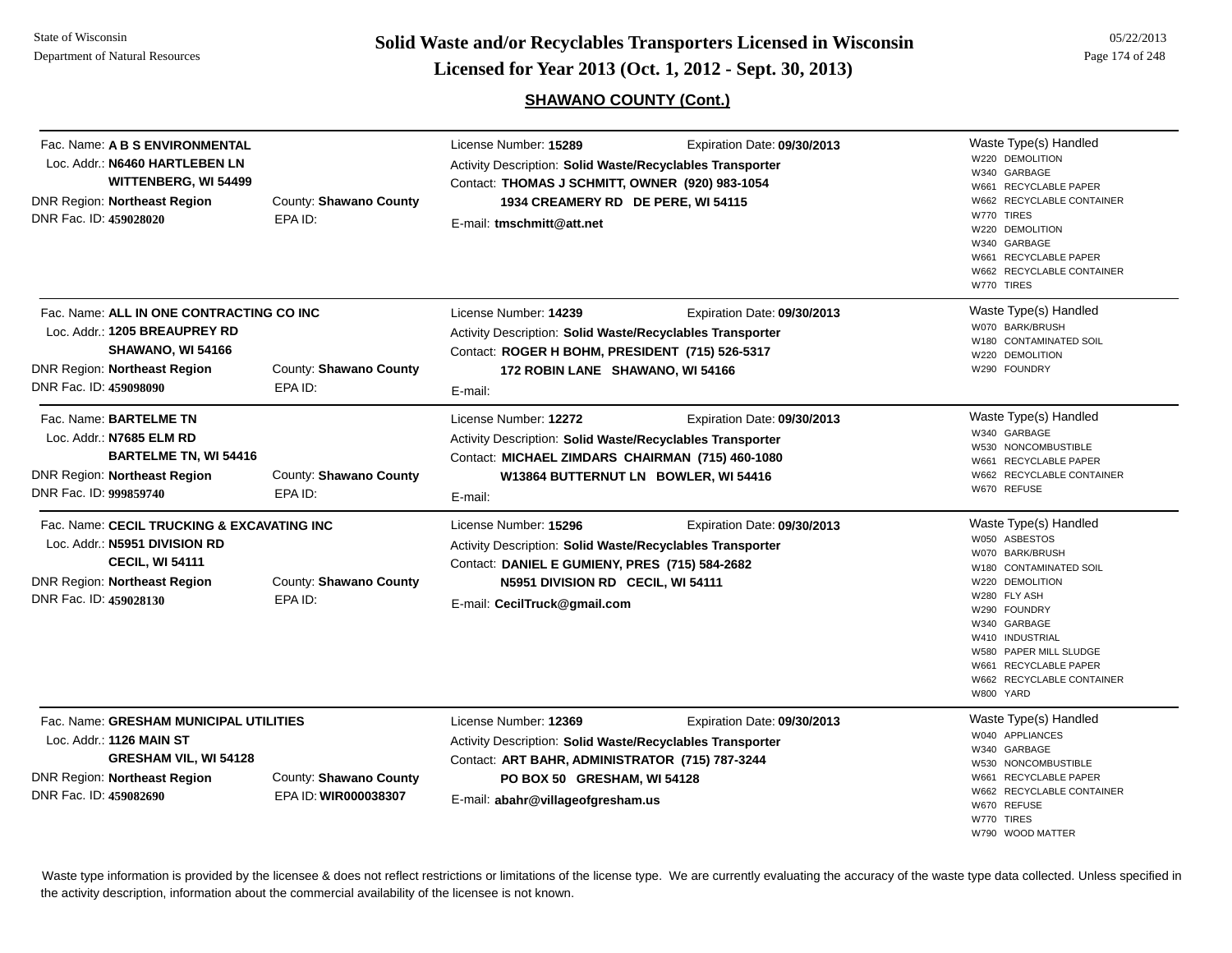**Page 175 of 248 <b>Licensed for Year 2013 (Oct. 1, 2012 - Sept. 30, 2013) Page 175 of 248 Licensed for Year 2013 (Oct. 1, 2012 - Sept. 30, 2013)** 

**SHAWANO COUNTY (Cont.)**

| Loc. Addr.: 631 W GREEN BAY RD<br>BONDUEL, WI 54107<br>DNR Region: Northeast Region<br>DNR Fac. ID: 998276400                                            | Fac. Name: GRUNEWALD CONST/JJ GRUNEWALD TRANSIT<br>County: Shawano County<br>EPA ID: | License Number: 13636<br>Activity Description: Solid Waste Transporter<br>Contact: IONE G GRUNEWALD, OWNER (715) 758-8925<br>109 WHITNEE WAY BONDUEL, WI 54107<br>E-mail:                                  | Expiration Date: 09/30/2013                                        | Waste Type(s) Handled<br>W180 CONTAMINATED SOIL<br>W220 DEMOLITION<br>W790 WOOD MATTER                                                                                                                                                           |
|----------------------------------------------------------------------------------------------------------------------------------------------------------|--------------------------------------------------------------------------------------|------------------------------------------------------------------------------------------------------------------------------------------------------------------------------------------------------------|--------------------------------------------------------------------|--------------------------------------------------------------------------------------------------------------------------------------------------------------------------------------------------------------------------------------------------|
| Fac. Name: HARTERS FOX VALLEY DISPOSAL LLC<br>Loc. Addr.: W17620 CTH Q<br>WITTENBERG, WI 54499<br>DNR Region: Northeast Region<br>DNR Fac. ID: 459029010 | County: Shawano County<br>EPA ID:                                                    | License Number: 15292<br>Activity Description: Solid Waste/Recyclables Transporter<br>Contact: ANDREW GAYHART, GEN MGR (715) 253-2619<br>W17620 CTH Q WITTENBERG, WI 54499<br>E-mail: agayhart@harters.net | Expiration Date: 09/30/2013                                        | Waste Type(s) Handled<br>W340 GARBAGE<br>W661 RECYCLABLE PAPER<br>W662 RECYCLABLE CONTAINER<br>W800 YARD<br>W050 ASBESTOS<br>W220 DEMOLITION<br>W290 FOUNDRY<br>W340 GARBAGE<br>W661 RECYCLABLE PAPER<br>W662 RECYCLABLE CONTAINER<br>W770 TIRES |
| Fac. Name: JAMES L BAKER<br>Loc. Addr.: 1326 S LINCOLN ST<br>SHAWANO, WI 54166<br>DNR Region: Northeast Region<br>DNR Fac. ID: 998311490                 | County: Shawano County<br>EPA ID:                                                    | License Number: 13843<br>Activity Description: Solid Waste Transporter<br>Contact: JAMES L BAKER, OWNER (715) 526-5498<br>1326 S LINCOLN ST SHAWANO, WI 54166<br>E-mail:                                   | Expiration Date: 09/30/2013                                        | Waste Type(s) Handled<br>W180 CONTAMINATED SOIL<br>W220 DEMOLITION                                                                                                                                                                               |
| Fac. Name: JENDA TRUCKING INC<br>Loc. Addr.: 119 N WARRINGTON ST<br><b>CECIL, WI 54111</b><br>DNR Region: Northeast Region<br>DNR Fac. ID: 399003330     | County: Shawano County<br>EPA ID:                                                    | License Number: 14544<br>Activity Description: Solid Waste/Recyclables Transporter<br>Contact: JEFF NOLAN, PRESIDENT (715) 853-6678<br>PO BOX 593 BONDUEL, WI 54107<br>E-mail:                             | Expiration Date: 09/30/2013                                        | Waste Type(s) Handled<br>W050 ASBESTOS<br>W070 BARK/BRUSH<br>W180 CONTAMINATED SOIL<br>W220 DEMOLITION<br>W280 FLY ASH<br>W290 FOUNDRY<br>W340 GARBAGE<br>W410 INDUSTRIAL<br>W580 PAPER MILL SLUDGE<br>W661 RECYCLABLE PAPER<br>W800 YARD        |
| Fac. Name: L J SPERBERG TRUCKING INC<br>Loc. Addr.: W7915 CNTY RD MMM<br>RICHMOND TN, WI 54166<br>DNR Region: Northeast Region<br>DNR Fac. ID: 459075100 | County: Shawano County<br>EPA ID:                                                    | License Number: 11780<br>Activity Description: Solid Waste/Recyclables Transporter<br>Contact: LARRY J SPERBERG, PRESIDENT (715) 524-4263<br>E-mail:                                                       | Expiration Date: 09/30/2013<br>W7915 CNTY RD MMM SHAWANO, WI 54166 | Waste Type(s) Handled<br>W180 CONTAMINATED SOIL<br>W500 MILL SLUDGE<br>W530 NONCOMBUSTIBLE<br>W670 REFUSE<br>W770 TIRES<br>W790 WOOD MATTER                                                                                                      |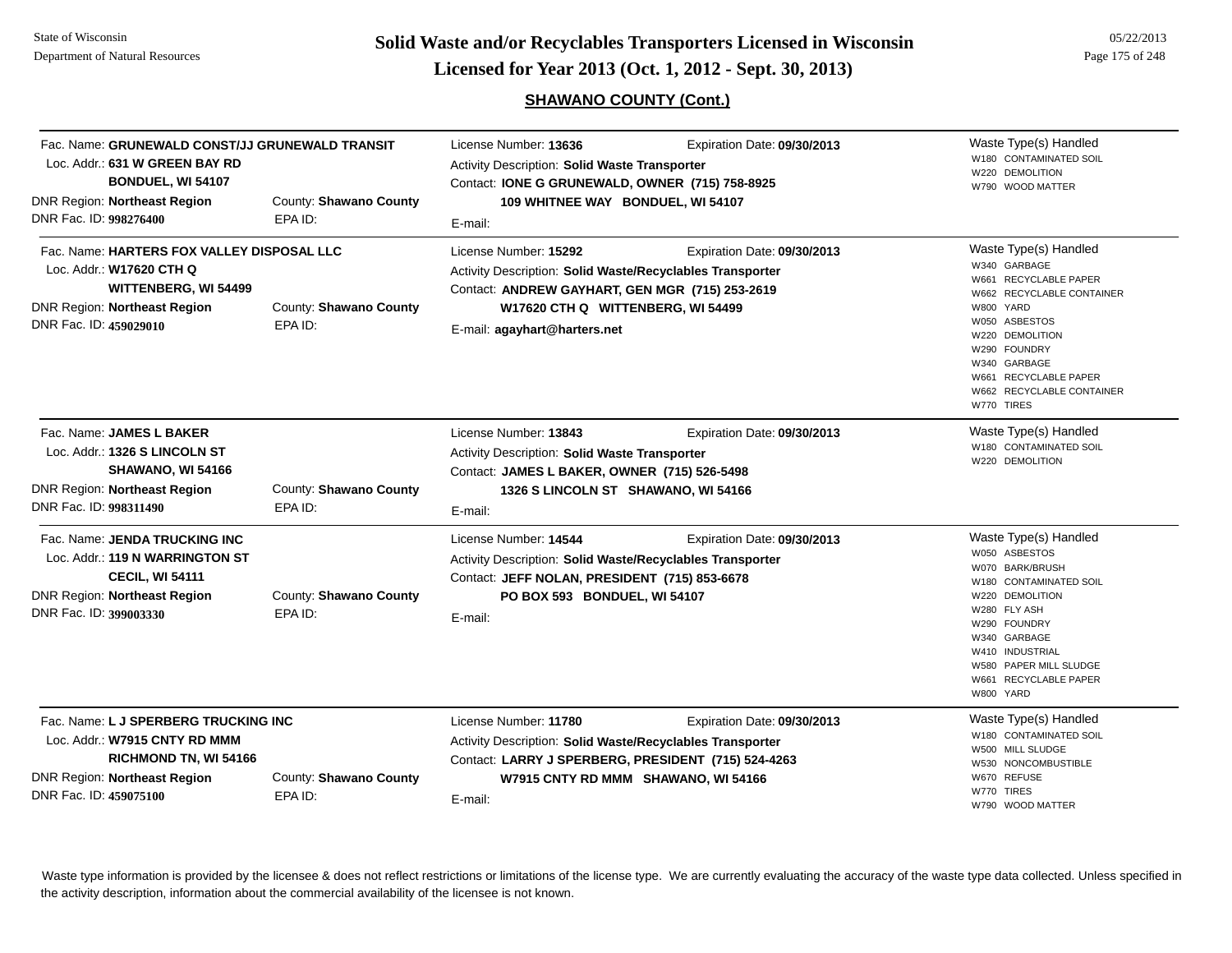## **SHAWANO COUNTY (Cont.)**

| Fac. Name: LLOYD TRUCKING INC<br>Loc. Addr.: P3713 HWY Z<br><b>ANIWA, WI 54408</b><br>DNR Region: Northeast Region                                                  | County: Shawano County            | License Number: 15005<br>Activity Description: Solid Waste Transporter<br>Contact: RAYMOND LLOYD, PRES (715) 551-8431<br>P3713 HWY Z ANIWA, WI 54408                                                      | Expiration Date: 09/30/2013                                          | Waste Type(s) Handled<br>W470 LEACHATE                                                                                                                                                                   |
|---------------------------------------------------------------------------------------------------------------------------------------------------------------------|-----------------------------------|-----------------------------------------------------------------------------------------------------------------------------------------------------------------------------------------------------------|----------------------------------------------------------------------|----------------------------------------------------------------------------------------------------------------------------------------------------------------------------------------------------------|
| DNR Fac. ID: 737203830                                                                                                                                              | EPA ID:                           | E-mail:                                                                                                                                                                                                   |                                                                      |                                                                                                                                                                                                          |
| Fac. Name: MAROSZEK EXCAVATING<br>Loc. Addr.: W685 HWY 160<br>PULASKI, WI 54162<br><b>DNR Region: Northeast Region</b><br>DNR Fac. ID: 998042430                    | County: Shawano County<br>EPA ID: | License Number: 12951<br>Activity Description: Solid Waste Transporter<br>Contact: MICHAEL J MAROSZEK, OWNER (920) 822-5240<br>W685 HIGHWAY 160 PULASKI, WI 54162<br>E-mail:                              | Expiration Date: 09/30/2013                                          | Waste Type(s) Handled<br>W060 ASH<br>W220 DEMOLITION<br>W670 REFUSE<br>W680 RUBBER<br>W770 TIRES<br>W790 WOOD MATTER                                                                                     |
| Fac. Name: PRZYBYLSKI WASTE SERVICES<br>Loc. Addr.: W2345 HILLSIDE DR<br>PULASKI, WI 54162<br><b>DNR Region: Northeast Region</b><br>DNR Fac. ID: 459026040         | County: Shawano County<br>EPA ID: | License Number: 15237<br>Expiration Date: 09/30/2013<br>Activity Description: Solid Waste Transporter<br>Contact: CHAD PRZYBYLSKI, OWNER (715) 758-6765<br>W2313 HILLSIDE DR PULASKI, WI 54162<br>E-mail: |                                                                      | Waste Type(s) Handled<br>W220 DEMOLITION<br>W340 GARBAGE                                                                                                                                                 |
| Fac. Name: SHAWANO CNTY - SOLID WASTE SERVICE<br>Loc. Addr.: 2905 E RICHMOND ST<br>SHAWANO, WI 54166<br>DNR Region: Northeast Region<br>DNR Fac. ID: 459008880      | County: Shawano County<br>EPA ID: | License Number: 10323<br>Activity Description: Solid Waste/Recyclables Transporter<br>Contact: RICK J STAUTZ, DIR PUB WKS (715) 526-3512<br>E-mail: rstautz@shawanonet.net                                | Expiration Date: 09/30/2013<br>2905 E RICHMOND ST SHAWANO, WI 54166  | Waste Type(s) Handled<br>W310 FOUNDRY SAND<br>W340 GARBAGE<br>W530 NONCOMBUSTIBLE<br>W661 RECYCLABLE PAPER<br>W662 RECYCLABLE CONTAINER<br>W670 REFUSE<br>W780 WOOD ASH<br>W790 WOOD MATTER<br>W800 YARD |
| Fac. Name: TIMBER FASTENING SYSTEMS<br>Loc. Addr.: N4426 STONEY HILL RD<br><b>MARION, WI 54950</b><br><b>DNR Region: Northeast Region</b><br>DNR Fac. ID: 405117790 | County: Shawano County<br>EPA ID: | License Number: 12339<br>Activity Description: Recyclables Transporter<br>Contact: CHRIS LEDVINA OWNER (715) 754-4958<br>E-mail:                                                                          | Expiration Date: 09/30/2013<br>N4426 STONEY HILL RD MARION, WI 54950 | Waste Type(s) Handled<br>W770 TIRES                                                                                                                                                                      |
| Fac. Name: VILLAGE OF BOWLER<br>Loc. Addr.: 107 W MAIN ST<br><b>BOWLER, WI 54416</b><br><b>DNR Region: Northeast Region</b><br>DNR Fac. ID: 459012950               | County: Shawano County<br>EPA ID: | License Number: 11117<br>Activity Description: Solid Waste Transporter<br>Contact: BONNIE MATZ, CLERK (715) 793-4910<br>PO BOX 68 BOWLER, WI 54416<br>E-mail: villageofbowler@frontier.com                | Expiration Date: 09/30/2013                                          | Waste Type(s) Handled<br>W340 GARBAGE<br>W530 NONCOMBUSTIBLE<br>W670 REFUSE<br>W790 WOOD MATTER                                                                                                          |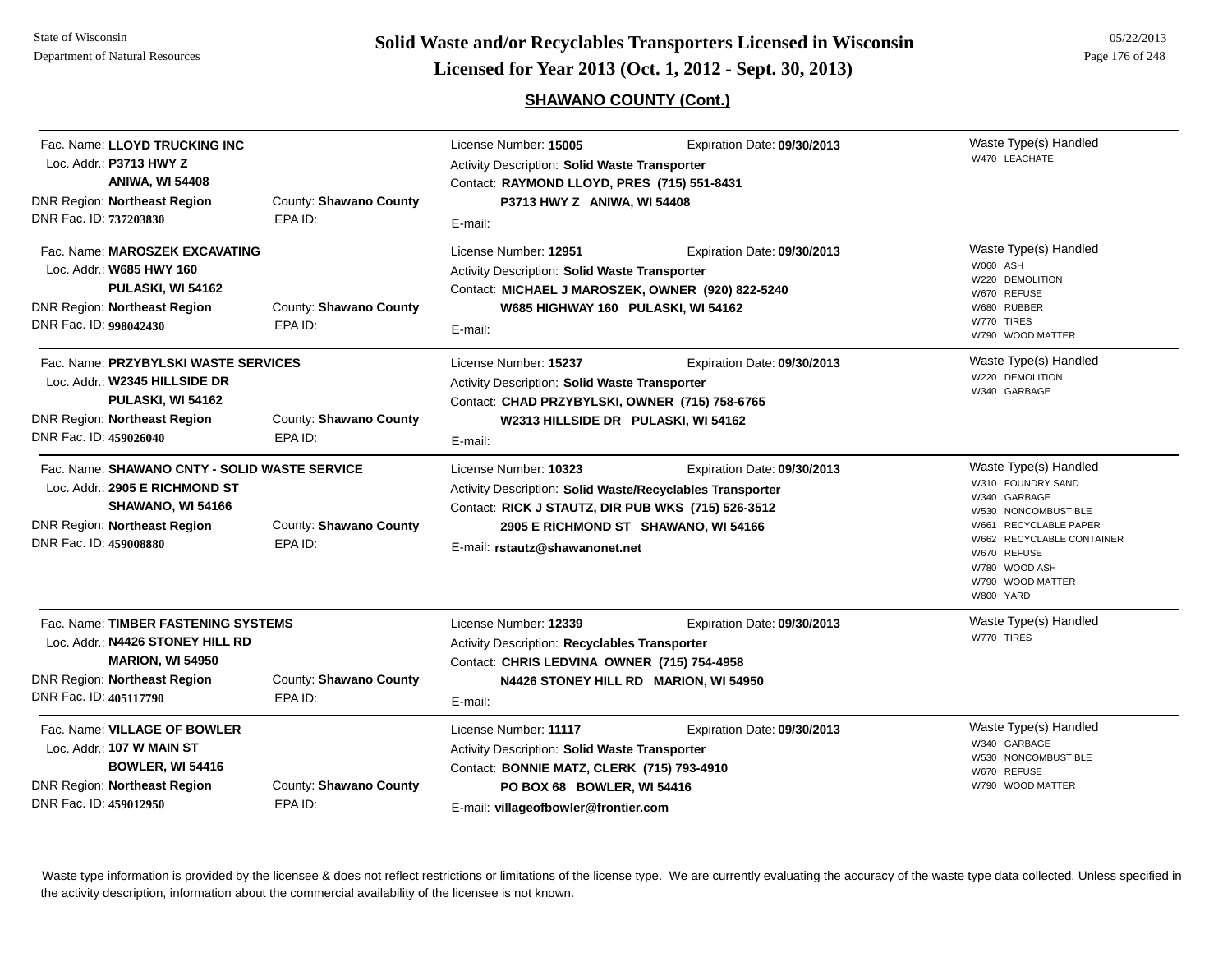**Page 177 of 248 <b>Licensed for Year 2013 (Oct. 1, 2012 - Sept. 30, 2013) Page 177 of 248 Licensed for Year 2013 (Oct. 1, 2012 - Sept. 30, 2013)** 

**SHAWANO COUNTY (Cont.)**

| Fac. Name: VILLIARD CONSTRUCTION LLC<br>Loc. Addr.: N5828 HWY 47/55<br>SHAWANO, WI 54166<br><b>DNR Region: Northeast Region</b><br>DNR Fac. ID: 459028570                 | County: Shawano County<br>EPA ID:   | License Number: 15297<br>Expiration Date: 09/30/2013<br>Activity Description: Solid Waste Transporter<br>Contact: DENNIS VILLIARD, PRES (715) 526-6699<br>PO BOX 313 SHAWANO, WI 54166<br>E-mail: |                                                                                                                               | Waste Type(s) Handled<br>W070 BARK/BRUSH<br>W180 CONTAMINATED SOIL<br>W220 DEMOLITION<br>W280 FLY ASH<br>W290 FOUNDRY<br>W340 GARBAGE<br>W410 INDUSTRIAL<br>W580 PAPER MILL SLUDGE                                      |
|---------------------------------------------------------------------------------------------------------------------------------------------------------------------------|-------------------------------------|---------------------------------------------------------------------------------------------------------------------------------------------------------------------------------------------------|-------------------------------------------------------------------------------------------------------------------------------|-------------------------------------------------------------------------------------------------------------------------------------------------------------------------------------------------------------------------|
| Fac. Name: WESCOTT TN<br>Loc. Addr.: N5794 OLD KESHENA RD<br><b>WESCOTT TN, WI 54166</b><br><b>DNR Region: Northeast Region</b><br>DNR Fac. ID: 999401480                 | County: Shawano County<br>EPA ID:   | License Number: 11577<br>Activity Description: Solid Waste/Recyclables Transporter<br>Contact: ANGELA VREEKE, CLERK (715) 526-9853<br>PO BOX 536 SHAWANO, WI 54166-0536<br>E-mail:                | Expiration Date: 09/30/2013                                                                                                   | Waste Type(s) Handled<br>W220 DEMOLITION<br>W340 GARBAGE<br>W670 REFUSE<br>W790 WOOD MATTER                                                                                                                             |
|                                                                                                                                                                           |                                     |                                                                                                                                                                                                   | <b>SHEBOYGAN COUNTY</b>                                                                                                       |                                                                                                                                                                                                                         |
| Fac. Name: ADVANCED DISPOSAL SERVICE SW MIDWEST LLC<br>Loc. Addr.: 2905 PAINE AVE<br>SHEBOYGAN, WI 53081<br><b>DNR Region: Southeast Region</b><br>DNR Fac. ID: 460016810 | County: Sheboygan County<br>EPA ID: | License Number: 10570<br>Activity Description: Solid Waste/Recyclables Transporter<br>Contact: JOHN ROENITZ, GEN MGR (920) 458-6030<br>E-mail: john.roenitz@veoliaes.com                          | Expiration Date: 09/30/2013<br>2905 PAINE AVE SHEBOYGAN, WI 53082                                                             | Waste Type(s) Handled<br>W050 ASBESTOS<br>W060 ASH<br>W120 CARDBOARD<br>W220 DEMOLITION<br>W340 GARBAGE<br>W530 NONCOMBUSTIBLE<br>W661 RECYCLABLE PAPER<br>W662 RECYCLABLE CONTAINER<br>W670 REFUSE<br>W790 WOOD MATTER |
| Fac. Name: ALBERT'S HYDROVAC LLC<br>Loc. Addr.: N8662 UNION RD<br>SHEBOYGAN, WI 53083<br><b>DNR Region: Southeast Region</b><br>DNR Fac. ID: 460192040                    | County: Sheboygan County<br>EPA ID: | License Number: 15190<br>Activity Description: Solid Waste/Recyclables Transporter<br>Contact: RUSS ALBERT II, OWNER (920) 980-3767<br>E-mail:                                                    | Expiration Date: 09/30/2013<br>N8662 UNION RD SHEBOYGAN, WI 53083                                                             | Waste Type(s) Handled<br>W180 CONTAMINATED SOIL<br>W220 DEMOLITION<br>W280 FLY ASH<br>W290 FOUNDRY<br>W410 INDUSTRIAL<br>W580 PAPER MILL SLUDGE<br>W800 YARD                                                            |
| Fac. Name: C SPIELVOGEL & SONS EXCAVATING INC<br>Loc. Addr.: 1810 N 44TH ST<br>SHEBOYGAN, WI 53083<br>DNR Region: Southeast Region<br>DNR Fac. ID: 460015490              | County: Sheboygan County<br>EPA ID: | License Number: 10600<br>Activity Description: Solid Waste Transporter<br>E-mail: sspiel@excel.net                                                                                                | Expiration Date: 09/30/2013<br>Contact: STEVE SPIELVOGEL, VICE-PRESIDENT (920) 458-1512<br>1810 N 44TH ST SHEBOYGAN, WI 53083 | Waste Type(s) Handled<br>W070 BARK/BRUSH<br>W180 CONTAMINATED SOIL<br>W220 DEMOLITION<br>W530 NONCOMBUSTIBLE<br>W790 WOOD MATTER                                                                                        |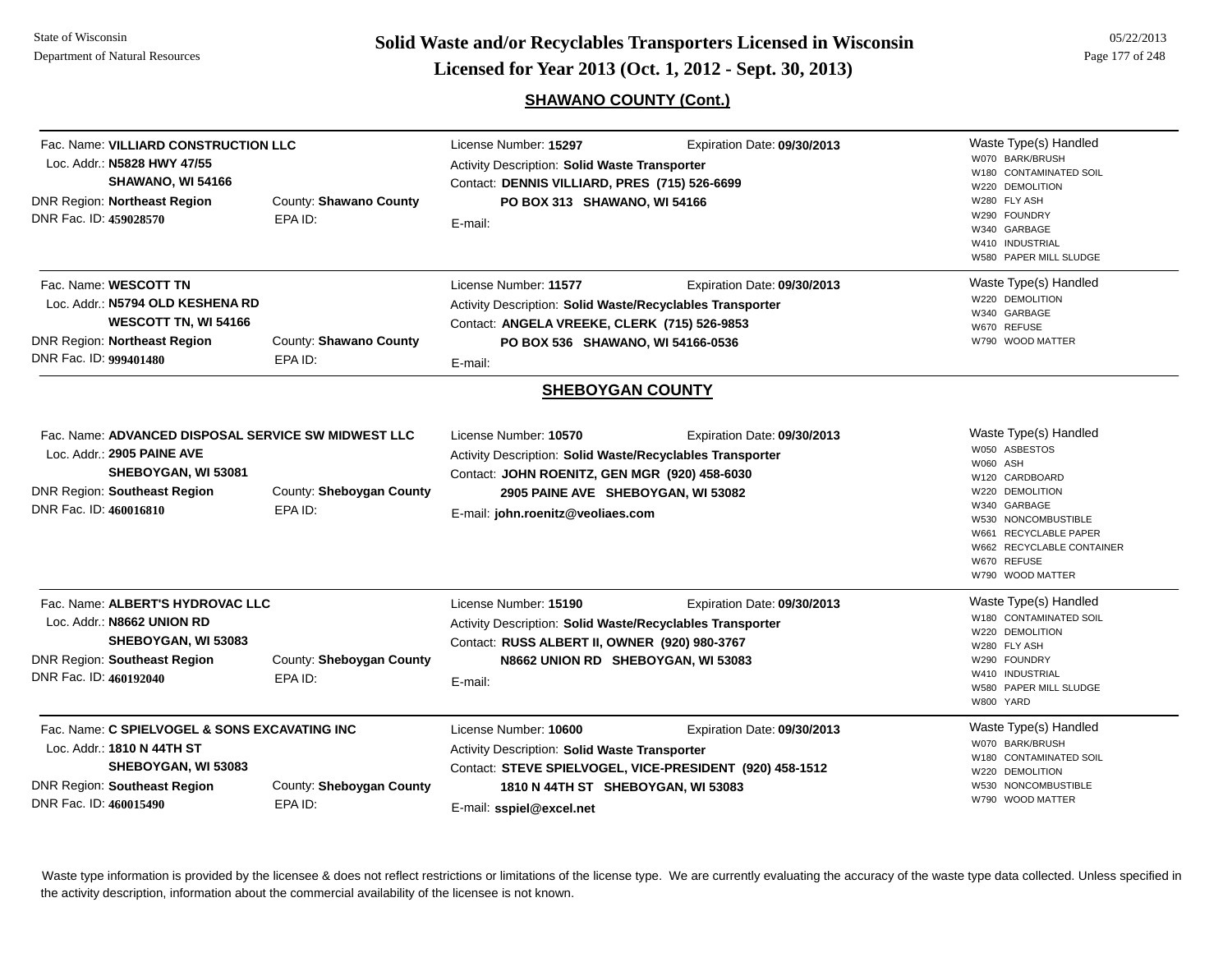State of Wisconsin Department of Natural Resources

**Page 178 of 248 <b>Licensed for Year 2013 (Oct. 1, 2012 - Sept. 30, 2013) Page 178 of 248 Licensed for Year 2013 (Oct. 1, 2012 - Sept. 30, 2013)** 

## **SHEBOYGAN COUNTY (Cont.)**

|                                                                                   | E-mail:                                                | Contact: PAUL DEKKER SPW (920) 668-6523<br>22 WILLOW AVENUE CEDAR GROVE, WI 53013 | W790 WOOD MATTER                                                                                                                                                                                                                                                                                                                                                                                                                                                                                                                                                                                                                                                                                                                      |
|-----------------------------------------------------------------------------------|--------------------------------------------------------|-----------------------------------------------------------------------------------|---------------------------------------------------------------------------------------------------------------------------------------------------------------------------------------------------------------------------------------------------------------------------------------------------------------------------------------------------------------------------------------------------------------------------------------------------------------------------------------------------------------------------------------------------------------------------------------------------------------------------------------------------------------------------------------------------------------------------------------|
| County: Sheboygan County<br>EPA ID:                                               | License Number: 15821<br>E-mail: jacqui@corevac.net    | Expiration Date: 09/30/2013                                                       | Waste Type(s) Handled<br>W050 ASBESTOS<br>W070 BARK/BRUSH<br>W180 CONTAMINATED SOIL<br>W220 DEMOLITION<br>W280 FLY ASH<br>W290 FOUNDRY<br>W410 INDUSTRIAL<br>W580 PAPER MILL SLUDGE                                                                                                                                                                                                                                                                                                                                                                                                                                                                                                                                                   |
| County: Sheboygan County<br>EPA ID:                                               | License Number: 14500<br>E-mail: edriesterer@wi.rr.com | Expiration Date: 09/30/2013                                                       | Waste Type(s) Handled<br>W115 BUILDING MATERIAL                                                                                                                                                                                                                                                                                                                                                                                                                                                                                                                                                                                                                                                                                       |
| County: Sheboygan County<br>EPA ID:                                               | License Number: 13414<br>E-mail:                       | Expiration Date: 09/30/2013                                                       | Waste Type(s) Handled<br>W220 DEMOLITION                                                                                                                                                                                                                                                                                                                                                                                                                                                                                                                                                                                                                                                                                              |
| County: Sheboygan County<br>EPA ID:                                               | License Number: 15156<br>E-mail:                       | Expiration Date: 09/30/2013                                                       | Waste Type(s) Handled<br>W070 BARK/BRUSH<br>W180 CONTAMINATED SOIL<br>W220 DEMOLITION                                                                                                                                                                                                                                                                                                                                                                                                                                                                                                                                                                                                                                                 |
| Loc. Addr.: 5023 S BUSINESS DR- AKA CTH OK<br>County: Sheboygan County<br>EPA ID: | License Number: 12549<br>E-mail:                       | Expiration Date: 09/30/2013                                                       | Waste Type(s) Handled<br>W180 CONTAMINATED SOIL<br>W220 DEMOLITION<br>W340 GARBAGE<br>W530 NONCOMBUSTIBLE<br>W670 REFUSE<br>W700 SCRAP IRON<br>W720 SCRAP TANKS<br>W735 SLUDGE                                                                                                                                                                                                                                                                                                                                                                                                                                                                                                                                                        |
|                                                                                   |                                                        |                                                                                   | Activity Description: Solid Waste Transporter<br>Contact: JACQUI FLIPSE, OFFICE MGR (920) 564-3400<br>W2385 CTH A SOUTH OOSTBURG, WI 53070<br>Activity Description: Solid Waste Transporter<br>Contact: EDWARD RIESTERER, OWNER (920) 546-2248<br>639 CENTER AVE OOSTBURG, WI 53070<br><b>Activity Description: Solid Waste Transporter</b><br>Contact: DAVID SUEMNICHT, PRESIDENT (920) 876-2500<br>N8364 STH 67 ELKHART LAKE, WI 53020<br><b>Activity Description: Solid Waste Transporter</b><br>Contact: ROBERT VELIER, PRES (920) 564-3188<br>7344 FRONTAGE RD SHEBOYGAN, WI 53081<br>Activity Description: Solid Waste Transporter<br>Contact: STEVEN EDLER, PRESIDENT (920) 452-6453<br>5023 S BUSINESS DR SHEBOYGAN, WI 53081 |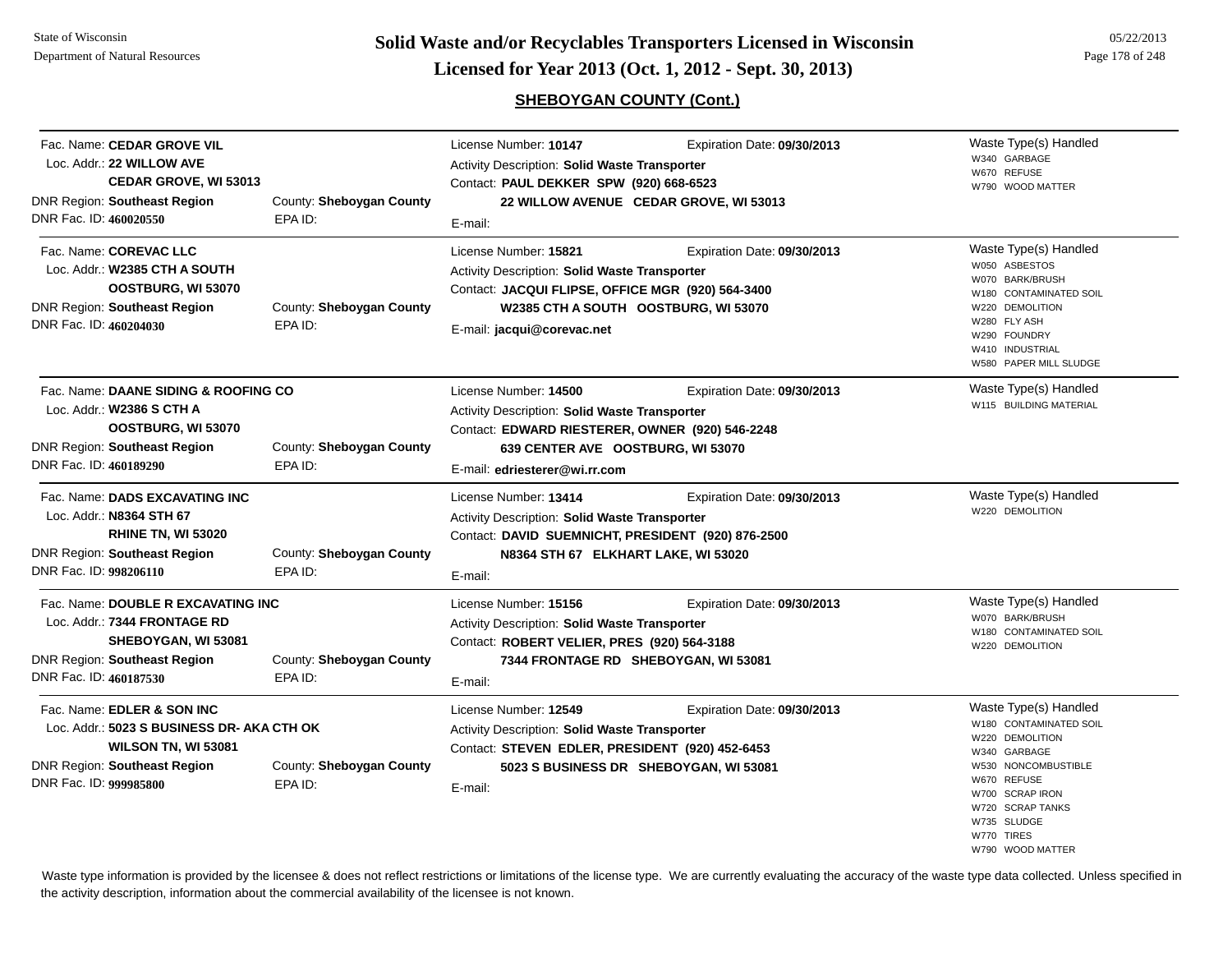**Page 179 of 248 <b>Licensed for Year 2013 (Oct. 1, 2012 - Sept. 30, 2013) Example 179 of 248 Licensed for Year 2013 (Oct. 1, 2012 - Sept. 30, 2013)** 

**SHEBOYGAN COUNTY (Cont.)**

| Fac. Name: EDLER BROS TRUCKING INC<br>Loc. Addr.: N7473 DAIRYLAND DR<br>TOWN OF MOSEL, WI 53083<br>DNR Region: Southeast Region<br>DNR Fac. ID: 998066740                                                         | County: Sheboygan County<br>EPA ID: WIR000104778 | License Number: 13120<br><b>Activity Description: Solid Waste Transporter</b><br>Contact: CAROL ARPKE, OFFICE MGR (920) 565-4843<br>E-mail: ebti@tds.net                                              | Expiration Date: 09/30/2013<br>N7473 DAIRYLAND DR SHEBOYGAN, WI 53083 | Waste Type(s) Handled<br>W110 BOTTOM ASH<br>W180 CONTAMINATED SOIL<br>W220 DEMOLITION<br>W280 FLY ASH<br>W290 FOUNDRY<br>W340 GARBAGE<br>W580 PAPER MILL SLUDGE<br>W670 REFUSE<br>W735 SLUDGE<br>W790 WOOD MATTER |
|-------------------------------------------------------------------------------------------------------------------------------------------------------------------------------------------------------------------|--------------------------------------------------|-------------------------------------------------------------------------------------------------------------------------------------------------------------------------------------------------------|-----------------------------------------------------------------------|-------------------------------------------------------------------------------------------------------------------------------------------------------------------------------------------------------------------|
| Fac. Name: GABES CONST CO INC<br>Loc. Addr.: 4804 N 40TH ST<br>SHEBOYGAN, WI 53083<br>DNR Region: Southeast Region<br>DNR Fac. ID: 460087870                                                                      | County: Sheboygan County<br>EPA ID: WID982611105 | License Number: 12476<br><b>Activity Description: Solid Waste Transporter</b><br>Contact: NICK ATKIN, VICE PRESIDENT (920) 395-7113<br>4804 N 40TH ST SHEBOYGAN, WI 53083<br>E-mail: natkin@gabes.com | Expiration Date: 09/30/2013                                           | Waste Type(s) Handled<br>W170 CONCRETE<br>W180 CONTAMINATED SOIL<br>W220 DEMOLITION<br>W290 FOUNDRY<br>W340 GARBAGE<br>W530 NONCOMBUSTIBLE<br>W670 REFUSE<br>W750 STORAGE TANKS<br>W790 WOOD MATTER               |
| Fac. Name: I F S WASTE SERVICES LLC<br>Loc. Addr.: 3611 ENTERPRISE DR<br>SHEBOYGAN, WI 53083<br><b>DNR Region: Southeast Region</b><br>County: Sheboygan County<br>DNR Fac. ID: 460194570<br>EPA ID: WIR000144907 |                                                  | License Number: 16396<br>Activity Description: Solid Waste Transporter<br>Contact: CHRIS BAKER, MEMBER OF LLC (920) 783-6600<br>E-mail: paul.green@ifsws.com                                          | Expiration Date: 09/30/2013<br>3611 ENTERPRISE DR SHEBOYGAN, WI 53083 | Waste Type(s) Handled<br>W410 INDUSTRIAL<br>W410 INDUSTRIAL<br><b>W540 OIL</b>                                                                                                                                    |
| Fac. Name: J D TRUCKING<br>Loc. Addr.: W5411 STH 28<br><b>WALDO, WI 53093</b><br><b>DNR Region: Southeast Region</b><br>DNR Fac. ID: 460015160                                                                    | County: Sheboygan County<br>EPA ID:              | License Number: 10214<br>Activity Description: Solid Waste/Recyclables Transporter<br>Contact: PETER DEGROFF, OWNER (920) 528-7162<br>PO BOX 142 WALDO, WI 53093<br>E-mail:                           | Expiration Date: 09/30/2013                                           | Waste Type(s) Handled<br>W340 GARBAGE<br>W660 RECYCLABLE<br>W661 RECYCLABLE PAPER<br>W662 RECYCLABLE CONTAINER<br>W670 REFUSE<br>W770 TIRES                                                                       |
| Fac. Name: K J CONTAINER SERVICE<br>Loc. Addr.: W2450 HOFTIEZER RD<br>OOSTBURG, WI 53070<br>DNR Region: Southeast Region<br>DNR Fac. ID: 460200400                                                                | County: Sheboygan County<br>EPA ID:              | License Number: 15582<br>Activity Description: Solid Waste/Recyclables Transporter<br>Contact: KEVIN BRILL, OWNER (920) 564-2058<br>E-mail: knjbrill@frontier.com                                     | Expiration Date: 09/30/2013<br>W2450 HOFTIEZER RD OOSTBURG, WI 53070  | Waste Type(s) Handled<br>W115 BUILDING MATERIAL<br>W220 DEMOLITION<br>W235 DRYWALL<br>W630 PLASTIC<br>W675 ROOFING/SHINGLES<br>W999 OTHER                                                                         |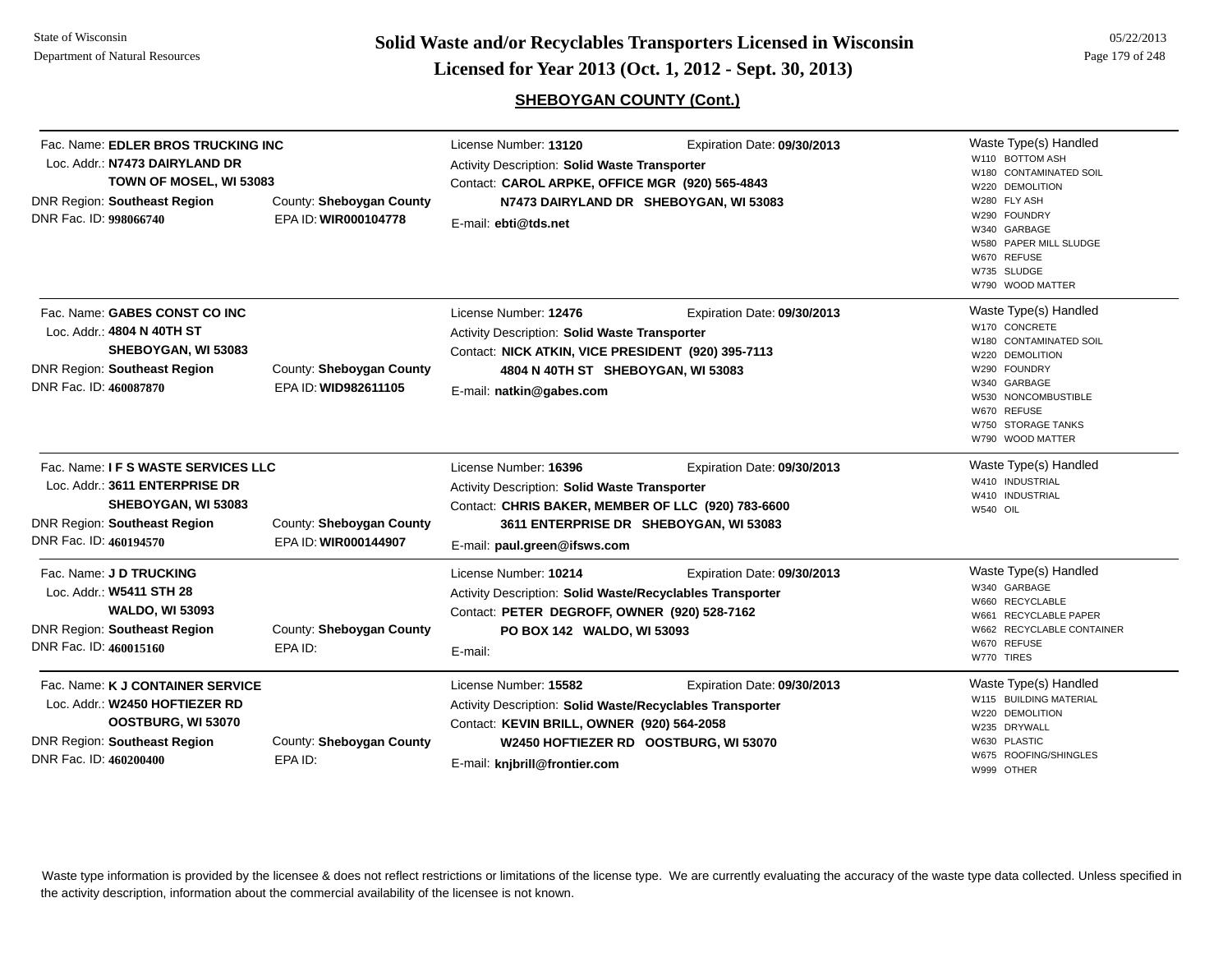State of WisconsinDepartment of Natural Resources

**Page 180 of 248 <b>Licensed for Year 2013 (Oct. 1, 2012 - Sept. 30, 2013) Page 180 of 248 Licensed for Year 2013 (Oct. 1, 2012 - Sept. 30, 2013)** 

## **SHEBOYGAN COUNTY (Cont.)**

| Fac. Name: KOHLER CO<br>Loc. Addr.: 444 HIGHLAND DR<br>KOHLER VIL, WI 53044<br><b>DNR Region: Southeast Region</b><br>DNR Fac. ID: 460032870                | County: Sheboygan County<br>EPA ID: WID006073225 | License Number: 14090<br><b>Activity Description: Solid Waste Transporter</b><br>444 HIGHLAND DR KOHLER, WI 53044<br>E-mail:                                                                               | Expiration Date: 09/30/2013<br>Contact: ALAN HOEPPNER, FOREMAN YARD (920) 457-4441       | Waste Type(s) Handled<br>W290 FOUNDRY<br>W790 WOOD MATTER                                                                                                                                                                                                                                                                                                   |
|-------------------------------------------------------------------------------------------------------------------------------------------------------------|--------------------------------------------------|------------------------------------------------------------------------------------------------------------------------------------------------------------------------------------------------------------|------------------------------------------------------------------------------------------|-------------------------------------------------------------------------------------------------------------------------------------------------------------------------------------------------------------------------------------------------------------------------------------------------------------------------------------------------------------|
| Fac. Name: PETERSON & SONS CO LLC<br>Loc. Addr.: N7337 DAIRYLAND DR<br>SHEBOYGAN, WI 53081<br><b>DNR Region: Southeast Region</b><br>DNR Fac. ID: 460014940 | County: Sheboygan County<br>EPA ID:              | License Number: 10360<br>Activity Description: Solid Waste/Recyclables Transporter<br>PO BOX 120 MEDFORD, WI 54451<br>E-mail: ronjpsinc@tds.net                                                            | Expiration Date: 09/30/2013<br>Contact: BRETT MACHON, SAFETY/PERSONEL MGR (715) 748-3035 | Waste Type(s) Handled<br>W050 ASBESTOS<br>W070 BARK/BRUSH<br><b>BOTTOM ASH</b><br>W110<br>W140 COAL ASH<br>W170 CONCRETE<br>W180 CONTAMINATED SOIL<br>W220 DEMOLITION<br>W230 DREDGINGS<br>W280 FLY ASH<br>W300 FOUNDRY FILL<br>W340 GARBAGE<br>W470 LEACHATE<br>W670 REFUSE<br>W700 SCRAP IRON<br>W710 SCRAP METAL<br>W720 SCRAP TANKS<br>W790 WOOD MATTER |
| Fac. Name: PETES ECONOMY HAULING<br>Loc. Addr.: 4136 LAKESHORE DR<br>SHEBOYGAN, WI 53081<br><b>DNR Region: Southeast Region</b><br>DNR Fac. ID: 460028800   | County: Sheboygan County<br>EPA ID:              | License Number: 14592<br><b>Activity Description: Solid Waste/Recyclables Transporter</b><br>Contact: PETER BUTZEN, OWNER (920) 457-7720<br>E-mail:                                                        | Expiration Date: 09/30/2013<br>4136 LAKESHORE DR SHEBOYGAN, WI 53081                     | Waste Type(s) Handled<br>W030 ALUMINUM<br>W115 BUILDING MATERIAL<br>W120 CARDBOARD<br>W220 DEMOLITION<br>W235 DRYWALL<br>W260 FIBERGLASS<br>W340 GARBAGE<br>W410 INDUSTRIAL<br>W675 ROOFING/SHINGLES                                                                                                                                                        |
| Fac. Name: ROEH TRUCKING LLC<br>Loc. Addr.: 125 S SWIFT ST<br>GLENBEULAH, WI 53023<br><b>DNR Region: Southeast Region</b><br>DNR Fac. ID: 460010760         | County: Sheboygan County<br>EPA ID:              | License Number: 15547<br><b>Activity Description: Solid Waste/Recyclables Transporter</b><br>Contact: GARY ROEH, OWNER (920) 233-2309<br>125 S SWIFT ST GLENBEULAH, WI 53023<br>E-mail: kglorenz@wi.rr.com | Expiration Date: 09/30/2013                                                              | Waste Type(s) Handled<br>W070 BARK/BRUSH<br>W180 CONTAMINATED SOIL<br>W220 DEMOLITION                                                                                                                                                                                                                                                                       |
| Fac. Name: SCHWIND TRUCKING<br>Loc. Addr.: W9194 CTH T<br>GLENBEULAH, WI 53203<br><b>DNR Region: Southeast Region</b><br>DNR Fac. ID: 460193470             | County: Sheboygan County<br>EPA ID: WIR000133652 | License Number: 15512<br><b>Activity Description: Solid Waste Transporter</b><br>Contact: BRIAN SCHWIND, OWNER (920) 526-3909<br>W9194 CTH T GLENBEULAH, WI 53203<br>E-mail: bkschwind@yahoo.com           | Expiration Date: 09/30/2013                                                              | Waste Type(s) Handled<br><b>W540 OIL</b>                                                                                                                                                                                                                                                                                                                    |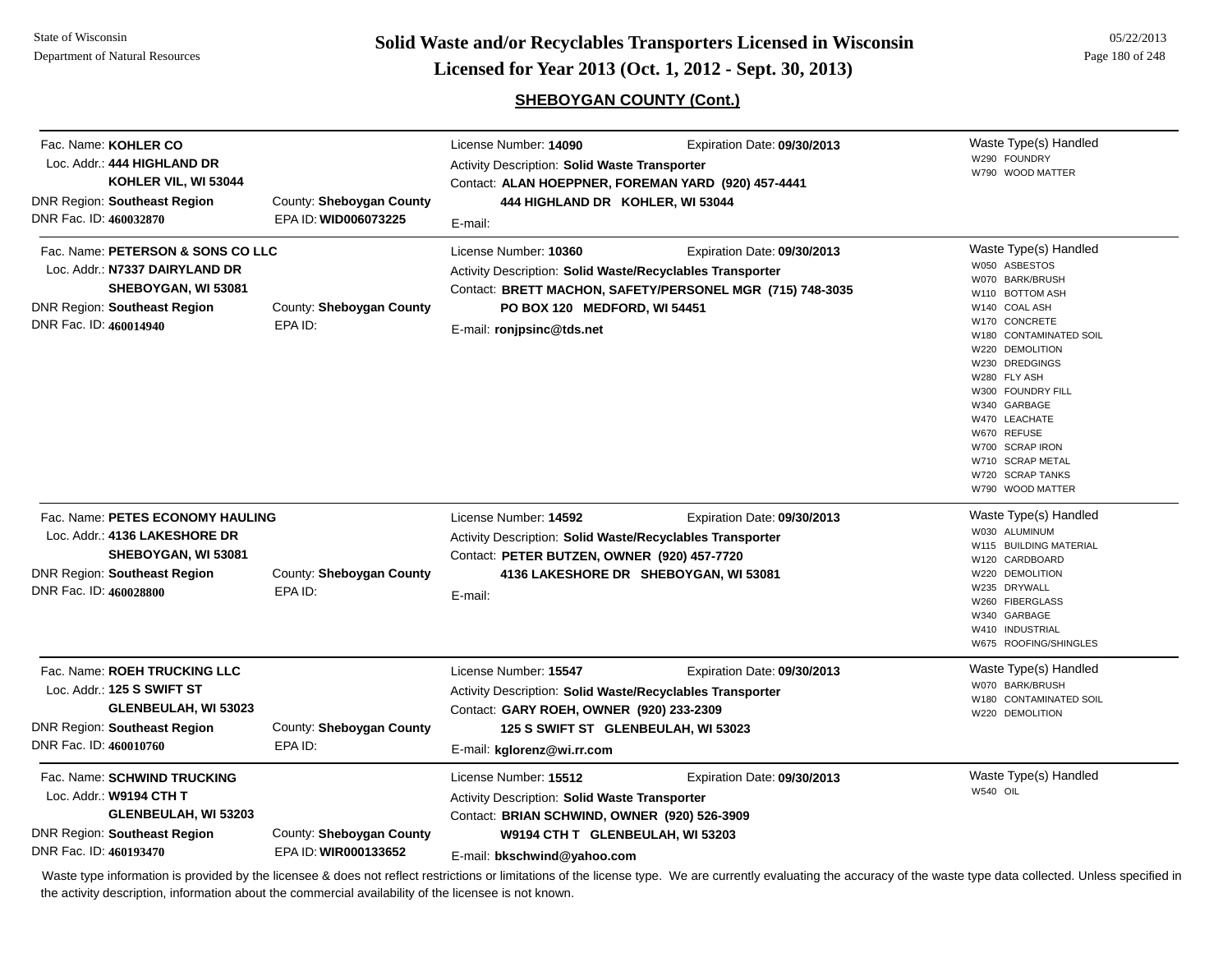**Page 181 of 248 <b>Licensed for Year 2013 (Oct. 1, 2012 - Sept. 30, 2013) Example 181 of 248 Licensed for Year 2013 (Oct. 1, 2012 - Sept. 30, 2013)** 

# **SHEBOYGAN COUNTY (Cont.)**

| Fac. Name: SHEBOYGAN CTY<br>Loc. Addr.: 2026 NEW JERSEY AVE<br>SHEBOYGAN, WI 53081<br><b>DNR Region: Southeast Region</b><br>DNR Fac. ID: 460082700                | County: Sheboygan County<br>EPA ID: WID981953284 | License Number: 10199<br>Activity Description: Solid Waste/Recyclables Transporter<br>E-mail: joel.kolste@ci.sheboygan.wi.us                                                                       | Expiration Date: 09/30/2013<br>Contact: JOEL KOLSTE, STR & SANITATION SUPT (920) 459-3440<br>2026 NEW JERSEY AVE SHEBOYGAN, WI 53081 | Waste Type(s) Handled<br>W340 GARBAGE<br>W530 NONCOMBUSTIBLE<br>W670 REFUSE<br>W790 WOOD MATTER<br>W340 GARBAGE<br>W530 NONCOMBUSTIBLE<br>W670 REFUSE<br>W790 WOOD MATTER                                                                                                                        |
|--------------------------------------------------------------------------------------------------------------------------------------------------------------------|--------------------------------------------------|----------------------------------------------------------------------------------------------------------------------------------------------------------------------------------------------------|--------------------------------------------------------------------------------------------------------------------------------------|--------------------------------------------------------------------------------------------------------------------------------------------------------------------------------------------------------------------------------------------------------------------------------------------------|
| Fac. Name: SHEBOYGAN PAINT CO<br>Loc. Addr.: 1439 N 25TH ST<br>SHEBOYGAN, WI 53081-3107<br>DNR Region: Southeast Region<br>DNR Fac. ID: 460038810                  | County: Sheboygan County<br>EPA ID: WID006103766 | License Number: 13512<br>Activity Description: Solid Waste Transporter<br>E-mail: keiths@shebpaint.com                                                                                             | Expiration Date: 09/30/2013<br>Contact: KEITH E STEIGER, PLANT ENGR (920) 458-2157 x115<br>PO BOX 417 SHEBOYGAN, WI 53082-0417       | Waste Type(s) Handled<br>W533 NON HAZARDOUS WASTE<br>W560 PAINT<br>W565 PAINT SLUDGE                                                                                                                                                                                                             |
| Fac. Name: STEVIE BS LANDSCAPING LLC<br>Loc. Addr.: N7332 CTH LS<br>SHEBOYGAN, WI 53083<br><b>DNR Region: Southeast Region</b><br>DNR Fac. ID: 460140780           | County: Sheboygan County<br>EPA ID:              | License Number: 15125<br><b>Activity Description: Solid Waste Transporter</b><br>Contact: STEVE BUBOLTZ, OWNER/PRES (920) 565-3865<br>N7332 CTH LS SHEBOYGAN, WI 53083<br>E-mail: steviebs@pdf.net | Expiration Date: 09/30/2013                                                                                                          | Waste Type(s) Handled<br>W070 BARK/BRUSH<br>W180 CONTAMINATED SOIL<br>W220 DEMOLITION<br>W800 YARD                                                                                                                                                                                               |
| Fac. Name: VEOLIA ES INDUSTRIAL SERVICES INC<br>Loc. Addr.: 2903 PAINE AVE<br>SHEBOYGAN, WI 53082<br><b>DNR Region: Southeast Region</b><br>DNR Fac. ID: 460186870 | County: Sheboygan County<br>EPA ID: WIR000125245 | License Number: 15151<br>Activity Description: Solid Waste/Recyclables Transporter<br>PO BOX 0169 SHEBOYGAN, WI 53082<br>E-mail: duane.gilbertson@veoliaes.com                                     | Expiration Date: 09/30/2013<br>Contact: DUANE GILBERTSON, REG EQUIP MGR (920) 208-1322                                               | Waste Type(s) Handled<br>W050 ASBESTOS<br>W070 BARK/BRUSH<br>W180 CONTAMINATED SOIL<br>W220 DEMOLITION<br>W280 FLY ASH<br>W290 FOUNDRY<br>W340 GARBAGE<br>W410 INDUSTRIAL<br>W540 OIL<br>W580 PAPER MILL SLUDGE<br>W661 RECYCLABLE PAPER<br>W662 RECYCLABLE CONTAINER<br>W770 TIRES<br>W800 YARD |
| Fac. Name: VORPAHL TRUCKING LLC<br>Loc. Addr.: W4696 HWY D<br>RANDOM LAKE, WI 53075<br><b>DNR Region: Southeast Region</b><br>DNR Fac. ID: 460115370               | County: Sheboygan County<br>EPA ID:              | License Number: 15112<br>Activity Description: Solid Waste Transporter<br>Contact: CONNIE VORPAHL, OFFICE MGR (920) 994-9101<br>W4696 HWY D RANDOM LAKE, WI 53075<br>E-mail:                       | Expiration Date: 09/30/2013                                                                                                          | Waste Type(s) Handled<br>W470 LEACHATE<br>W533 NON HAZARDOUS WASTE<br>W999 OTHER                                                                                                                                                                                                                 |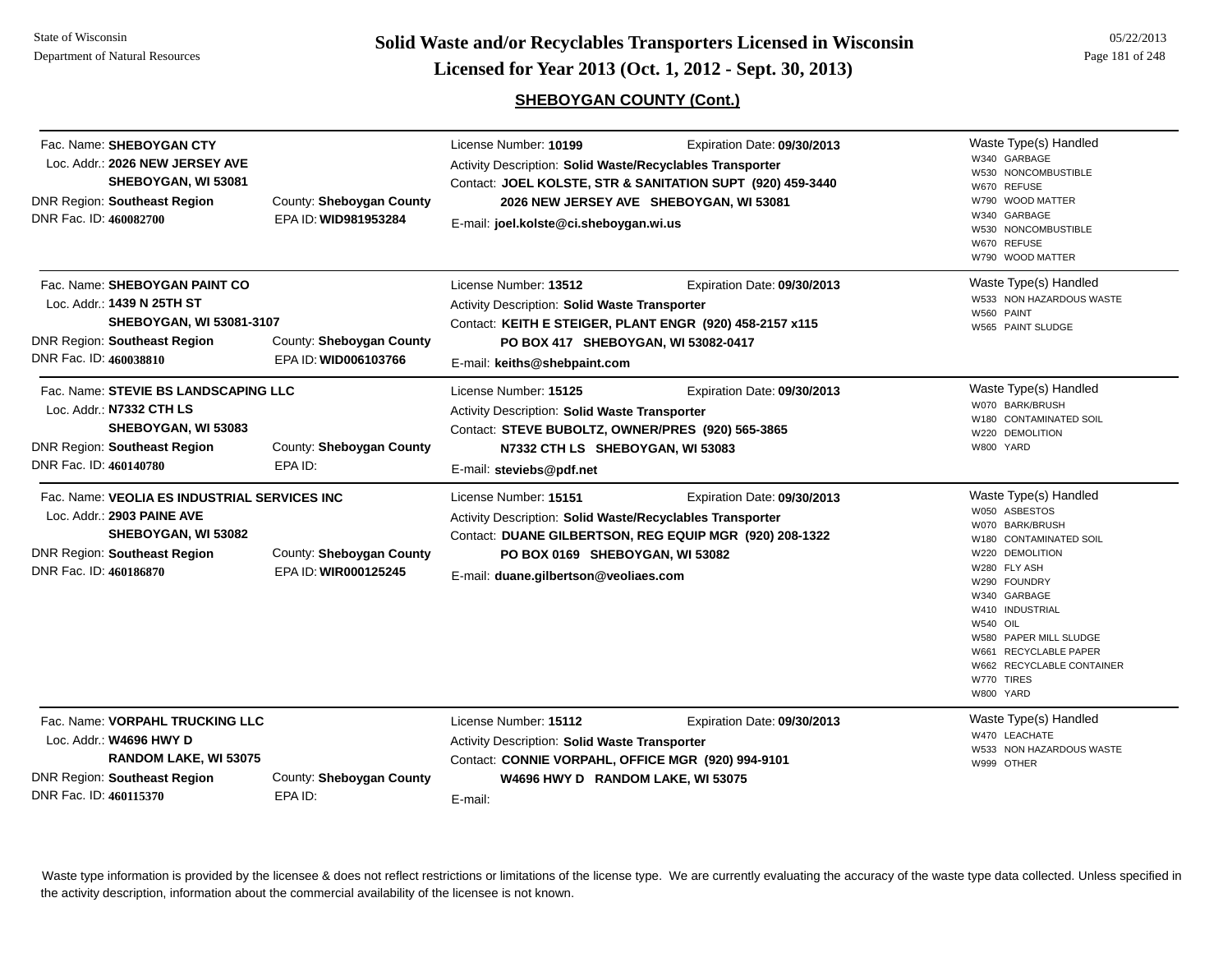**Page 182 of 248 <b>Licensed for Year 2013 (Oct. 1, 2012 - Sept. 30, 2013) Page 182 of 248 Licensed for Year 2013 (Oct. 1, 2012 - Sept. 30, 2013)** 

# **SHEBOYGAN COUNTY (Cont.)**

| Fac. Name: WPL - EDGEWATER GENERATING STATION<br>Loc. Addr.: 3739 LAKESHORE DR<br>SHEBOYGAN, WI 53081-7233<br><b>DNR Region: Southeast Region</b><br>County: Sheboygan County                                               |                                                                                                                                   | License Number: 14593<br>Expiration Date: 09/30/2013<br>Activity Description: Solid Waste Transporter<br>Contact: TED SHONTS, E/S SPECIALIST (920) 459-6171<br>3739 LAKESHORE DR SHEBOYGAN, WI 53081-7233 |                                                                                                                                                                                                                                        | Waste Type(s) Handled<br>W110 BOTTOM ASH<br>W280 FLY ASH |                                                                                       |
|-----------------------------------------------------------------------------------------------------------------------------------------------------------------------------------------------------------------------------|-----------------------------------------------------------------------------------------------------------------------------------|-----------------------------------------------------------------------------------------------------------------------------------------------------------------------------------------------------------|----------------------------------------------------------------------------------------------------------------------------------------------------------------------------------------------------------------------------------------|----------------------------------------------------------|---------------------------------------------------------------------------------------|
| DNR Fac. ID: 460033090                                                                                                                                                                                                      |                                                                                                                                   | EPA ID: WID000713438                                                                                                                                                                                      | E-mail: tedshonts@alliantenergy.com                                                                                                                                                                                                    |                                                          |                                                                                       |
|                                                                                                                                                                                                                             |                                                                                                                                   |                                                                                                                                                                                                           | <b>ST. CROIX COUNTY</b>                                                                                                                                                                                                                |                                                          |                                                                                       |
| DNR Fac. ID: 999443390                                                                                                                                                                                                      | Fac. Name: ALBRIGHTSON TRUCKING INC<br>Loc. Addr.: 504 ROSENLUND<br>WOODVILLE, WI 54028<br><b>DNR Region: West Central Region</b> | County: St. Croix County<br>EPA ID: WIE200000053                                                                                                                                                          | License Number: 14692<br>Expiration Date: 09/30/2013<br>Activity Description: Solid Waste Transporter<br>Contact: CRAIG ALBRIGHTSON, PRESIDENT (715) 698-2768<br>PO BOX 181 WOODVILLE, WI 54028<br>E-mail:                             |                                                          | Waste Type(s) Handled<br>W070 BARK/BRUSH<br>W180 CONTAMINATED SOIL<br>W220 DEMOLITION |
| DNR Fac. ID: 998039020                                                                                                                                                                                                      | Fac. Name: ANDERSON EXCAVATING INC<br>Loc. Addr.: 120 HWY 12 E<br>BALDWIN, WI 54002<br>DNR Region: West Central Region            | County: St. Croix County<br>EPA ID:                                                                                                                                                                       | License Number: 12922<br>Expiration Date: 09/30/2013<br>Activity Description: Solid Waste Transporter<br>Contact: JOSEPH ANDERSON, PRESIDENT (715) 684-2124<br>120 HWY 12 EAST BALDWIN, WI 54002<br>E-mail: joerob@baldwin-telecom.net |                                                          | Waste Type(s) Handled<br>W180 CONTAMINATED SOIL<br>W220 DEMOLITION                    |
| DNR Fac. ID: 656104790                                                                                                                                                                                                      | Fac. Name: B & K DISPOSAL LLC<br>Loc. Addr.: 2584 42ND AVE<br>WOODVILLE, WI 54028<br><b>DNR Region: West Central Region</b>       | County: St. Croix County<br>EPA ID:                                                                                                                                                                       | License Number: 15071<br>Activity Description: Solid Waste/Recyclables Transporter<br>Contact: JASON ANDERSON (715) 688-6800<br>2584 42ND AVE WOODVILLE, WI 54028<br>E-mail: bkdisposal@baldwin-telecom.net                            | Expiration Date: 09/30/2013                              | Waste Type(s) Handled<br>W220 DEMOLITION<br>W660 RECYCLABLE                           |
| DNR Fac. ID: 656109740                                                                                                                                                                                                      | Fac. Name: BARRY SERIER<br>Loc. Addr.: 2150 33RD AVE<br>BALDWIN, WI 54002<br><b>DNR Region: West Central Region</b>               | County: St. Croix County<br>EPA ID:                                                                                                                                                                       | License Number: 15629<br>Expiration Date: 09/30/2013<br>Activity Description: Solid Waste Transporter<br>Contact: BARRY SERIER, OWNER (715) 760-0217<br>2150 33RD AVE BALDWIN, WI 54002<br>E-mail: serier@baldwin.telecom.net          |                                                          | Waste Type(s) Handled<br>W180 CONTAMINATED SOIL                                       |
| Fac. Name: CRI RECYCLING SERVICE INC<br>Loc. Addr.: 101 HAGEN DR<br><b>WOODVILLE, WI 54028-9400</b><br><b>DNR Region: West Central Region</b><br>County: St. Croix County<br>DNR Fac. ID: 656083780<br>EPA ID: WIR000029751 |                                                                                                                                   | License Number: 14354<br>Activity Description: Recyclables Transporter<br>Contact: JEREMY FUSSY, ENV COOR (715) 698-3363<br>PO BOX 194 WOODVILLE, WI 54028<br>E-mail:                                     | Expiration Date: 09/30/2013                                                                                                                                                                                                            | Waste Type(s) Handled<br>W541 OIL ABSORBENTS             |                                                                                       |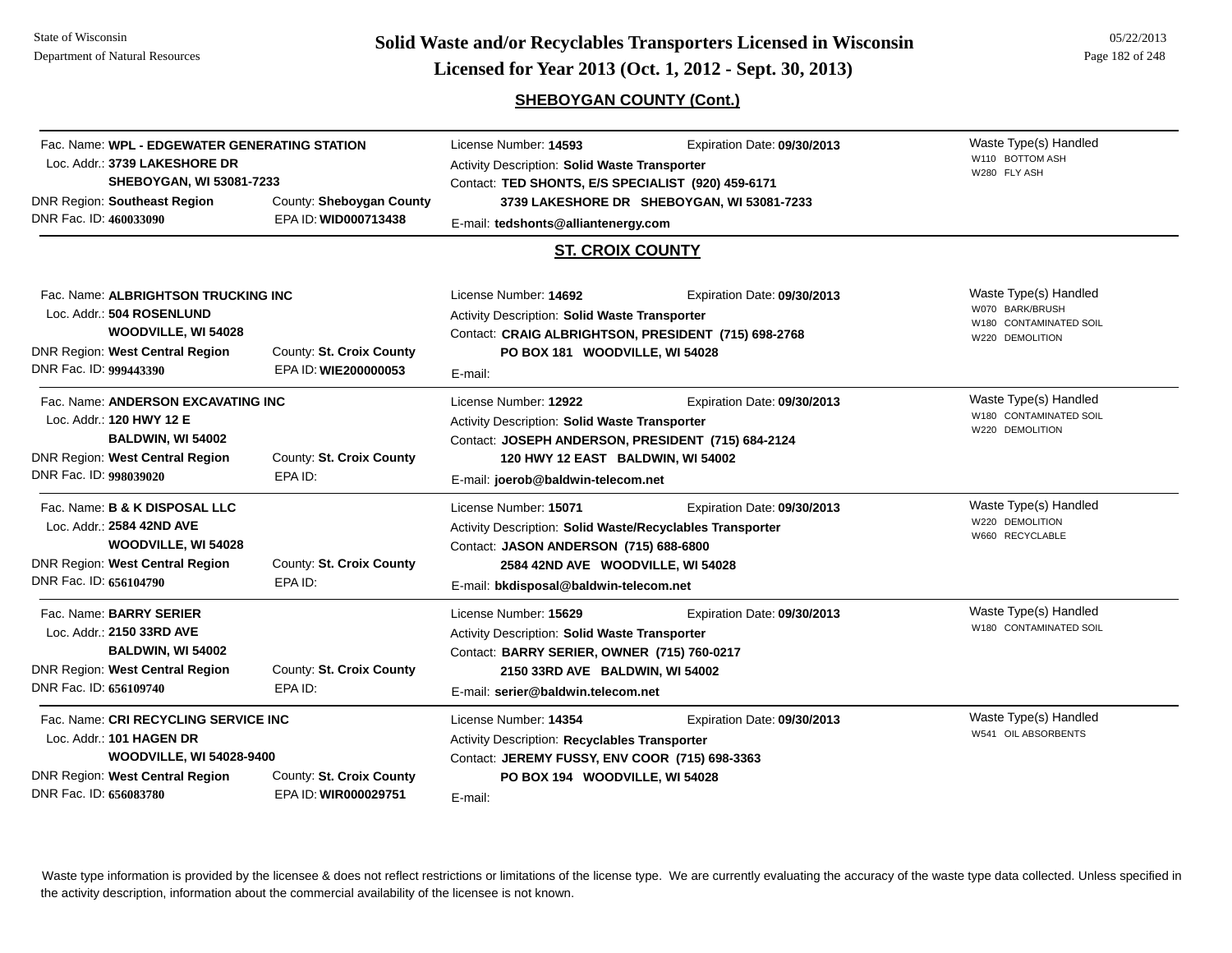**Page 183 of 248 <b>Licensed for Year 2013 (Oct. 1, 2012 - Sept. 30, 2013) Page 183 of 248 Licensed for Year 2013 (Oct. 1, 2012 - Sept. 30, 2013)** 

# **ST. CROIX COUNTY (Cont.)**

| Fac. Name: FLOAT RITE PARK<br>Loc. Addr.: 710 SPRING ST<br>SOMERSET, WI 54025<br><b>DNR Region: West Central Region</b><br>DNR Fac. ID: 656067830                                                      | County: St. Croix County<br>EPA ID:              | License Number: 14896<br>Activity Description: Solid Waste/Recyclables Transporter<br>Contact: KELLY MONTPETIT (715) 247-3453<br>PO BOX 276 SOMERSET, WI 54025<br>E-mail: kellym@floatrite.com             | Expiration Date: 09/30/2013 | Waste Type(s) Handled<br>W340 GARBAGE<br>W670 REFUSE                                                                                            |
|--------------------------------------------------------------------------------------------------------------------------------------------------------------------------------------------------------|--------------------------------------------------|------------------------------------------------------------------------------------------------------------------------------------------------------------------------------------------------------------|-----------------------------|-------------------------------------------------------------------------------------------------------------------------------------------------|
| Fac. Name: GULICH TRUCKING INC<br>Loc. Addr.: 948 HWY 65<br><b>ROBERTS, WI 54023</b><br><b>DNR Region: West Central Region</b><br>DNR Fac. ID: 656020750                                               | County: St. Croix County<br>EPA ID: WID083455444 | License Number: 11469<br>Activity Description: Solid Waste Transporter<br>Contact: LORI J GULICH, MGR (715) 749-3740<br>948 HWY 65 ROBERTS, WI 54023<br>E-mail: gulich@dishup.us                           | Expiration Date: 09/30/2013 | Waste Type(s) Handled<br>W110 BOTTOM ASH<br>W180 CONTAMINATED SOIL<br>W280 FLY ASH<br>W340 GARBAGE<br>W580 PAPER MILL SLUDGE                    |
| Fac. Name: J & C TRUCKING OF BALDWIN INC<br>Loc. Addr.: 2500 ALREICH AVE<br>BALDWIN, WI 54002<br><b>DNR Region: West Central Region</b><br>DNR Fac. ID: 656108640                                      | County: St. Croix County<br>EPA ID:              | License Number: 12070<br>Activity Description: Solid Waste/Recyclables Transporter<br>Contact: CINDY HALEY (715) 688-3300<br>2500 ALREICH AVE BALDWIN, WI 54002<br>E-mail: cindy@jctrucking.com            | Expiration Date: 09/30/2013 | Waste Type(s) Handled<br>W280 FLY ASH<br>W280 FLY ASH                                                                                           |
| Fac. Name: MURTHA SANITATION INC<br>Loc. Addr.: 471 HWY 63<br>BALDWIN, WI 54002<br><b>DNR Region: West Central Region</b><br>DNR Fac. ID: 656026910                                                    | County: St. Croix County<br>EPA ID:              | License Number: 10374<br>Activity Description: Solid Waste/Recyclables Transporter<br>Contact: JOHN MURTHA, PRES (715) 684-3700<br>471 HIGHWAY 63 BALDWIN, WI 54002<br>E-mail:                             | Expiration Date: 09/30/2013 | Waste Type(s) Handled<br>W220 DEMOLITION<br>W340 GARBAGE<br>W410 INDUSTRIAL<br>W661 RECYCLABLE PAPER<br>W662 RECYCLABLE CONTAINER<br>W770 TIRES |
| Fac. Name: RIVER CITY DISPOSAL INC<br>Loc. Addr.: 314 STH 35<br><b>RIVER FALLS, WI 54022</b><br>DNR Region: West Central Region<br>DNR Fac. ID: 356000150                                              | County: St. Croix County<br>EPA ID:              | License Number: 14446<br>Activity Description: Solid Waste/Recyclables Transporter<br>Contact: MARK A RASMUSSEN, VP (715) 425-2141<br>314 STH 35 RIVER FALLS, WI 54022<br>E-mail: red650@yahoo.com         | Expiration Date: 09/30/2013 | Waste Type(s) Handled<br>W220 DEMOLITION<br>W340 GARBAGE                                                                                        |
| Fac. Name: STEPHENS SANITATION<br>Loc. Addr.: 1716 95TH ST<br><b>NEW RICHMOND, WI 54017</b><br><b>DNR Region: West Central Region</b><br>County: St. Croix County<br>DNR Fac. ID: 656027680<br>EPA ID: |                                                  | License Number: 10867<br>Activity Description: Solid Waste/Recyclables Transporter<br>Contact: MARK STEPHENS, OWNER (715) 246-4897<br>1716 95TH ST NEW RICHMOND, WI 54017<br>E-mail: mona3@frontiernet.net | Expiration Date: 09/30/2013 | Waste Type(s) Handled<br>W340 GARBAGE<br>W661 RECYCLABLE PAPER<br>W662 RECYCLABLE CONTAINER<br>W670 REFUSE                                      |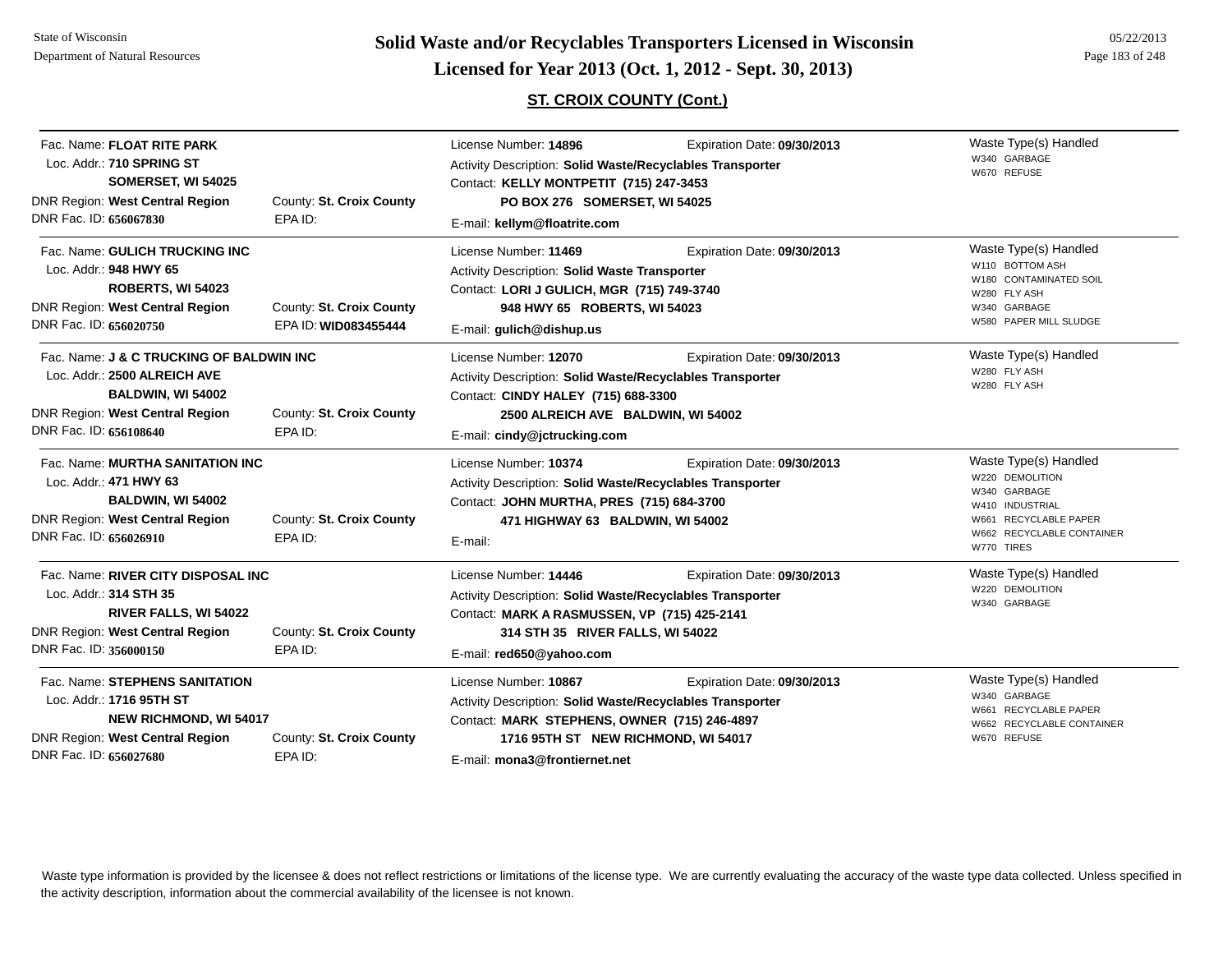**Page 184 of 248 <b>Licensed for Year 2013 (Oct. 1, 2012 - Sept. 30, 2013) Page 184 of 248 Licensed for Year 2013 (Oct. 1, 2012 - Sept. 30, 2013)** 

**ST. CROIX COUNTY (Cont.)**

| Fac. Name: WASTE MANAGEMENT OF NORTHERN WI<br>Loc. Addr.: 611 LASER DR<br>SOMERSET, WI 54025<br><b>DNR Region: West Central Region</b><br>DNR Fac. ID: 656061120                   | County: St. Croix County<br>EPA ID:           | License Number: 15035<br>Expiration Date: 09/30/2013<br>Activity Description: Solid Waste/Recyclables Transporter<br>Contact: STEVE FAACKS, DIST OPER MGR (715) 438-6973<br>611 LASER DR SOMERSET, WI 54025<br>E-mail: sfaacks@wm.com<br><b>TAYLOR COUNTY</b> |                             | Waste Type(s) Handled<br>W050 ASBESTOS<br>W220 DEMOLITION<br>W290 FOUNDRY<br>W340 GARBAGE<br>W410 INDUSTRIAL<br>W580 PAPER MILL SLUDGE<br>W661 RECYCLABLE PAPER<br>W662 RECYCLABLE CONTAINER                                                                                                                                        |
|------------------------------------------------------------------------------------------------------------------------------------------------------------------------------------|-----------------------------------------------|---------------------------------------------------------------------------------------------------------------------------------------------------------------------------------------------------------------------------------------------------------------|-----------------------------|-------------------------------------------------------------------------------------------------------------------------------------------------------------------------------------------------------------------------------------------------------------------------------------------------------------------------------------|
| Fac. Name: ADVANCED DISPOSAL SERVICES SW MIDWEST LLC<br>Loc. Addr.: 645 JENSEN DR<br><b>MEDFORD, WI 54451</b>                                                                      |                                               | License Number: 13260<br><b>Activity Description: Solid Waste/Recyclables Transporter</b><br>Contact: JIM STAATS, SITE MGR (715) 387-3101                                                                                                                     | Expiration Date: 09/30/2013 | Waste Type(s) Handled<br>W040 APPLIANCES<br>W050 ASBESTOS                                                                                                                                                                                                                                                                           |
| <b>DNR Region: Northern Region</b><br>DNR Fac. ID: 998084560                                                                                                                       | County: Taylor County<br>EPA ID:              | PO BOX 668 MARSHFIELD, WI 54449<br>E-mail:                                                                                                                                                                                                                    |                             | W110 BOTTOM ASH<br>W115 BUILDING MATERIAL<br>W175 CONSTRUCTION MATERIAL<br>W180 CONTAMINATED SOIL<br>W220 DEMOLITION<br>W275 FLUORESCENT BULBS<br>W280 FLY ASH<br>W290 FOUNDRY<br>W340 GARBAGE<br>W530 NONCOMBUSTIBLE<br><b>W540 OIL</b><br>W660 RECYCLABLE<br>W661 RECYCLABLE PAPER<br>W770 TIRES<br>W790 WOOD MATTER<br>W800 YARD |
| Fac. Name: ALTER METAL RECYCLING<br>Loc. Addr.: 510 W ALLMAN ST<br><b>MEDFORD, WI 54451</b><br>DNR Region: Northern Region<br>DNR Fac. ID: 861010700                               | County: Taylor County<br>EPA ID: WIR000049932 | License Number: 15356<br>Activity Description: Solid Waste/Recyclables Transporter<br>Contact: MARK POTALZEK, MANAGER (715) 748-4768<br>510 W ALLMAN ST MEDFORD, WI 54451<br>E-mail: mark.potalzek@altermetalrecycling.com                                    | Expiration Date: 09/30/2013 | Waste Type(s) Handled<br>W180 CONTAMINATED SOIL<br>W340 GARBAGE<br>W350 GLASS<br>W630 PLASTIC<br>W661 RECYCLABLE PAPER<br>W662 RECYCLABLE CONTAINER                                                                                                                                                                                 |
| Fac. Name: COMMERCIAL RECYCLING CORP<br>Loc. Addr.: W6779 STH 64<br>MEDFORD, WI 54451<br>DNR Region: Northern Region<br>County: Taylor County<br>DNR Fac. ID: 861054150<br>EPA ID: |                                               | License Number: 14806<br>Activity Description: Recyclables Transporter<br>Contact: JOHN DEML, GM (715) 748-2970<br>W6779 HWY 64 MEDFORD, WI 54451<br>E-mail:                                                                                                  | Expiration Date: 09/30/2013 | Waste Type(s) Handled<br>W661 RECYCLABLE PAPER<br>W662 RECYCLABLE CONTAINER                                                                                                                                                                                                                                                         |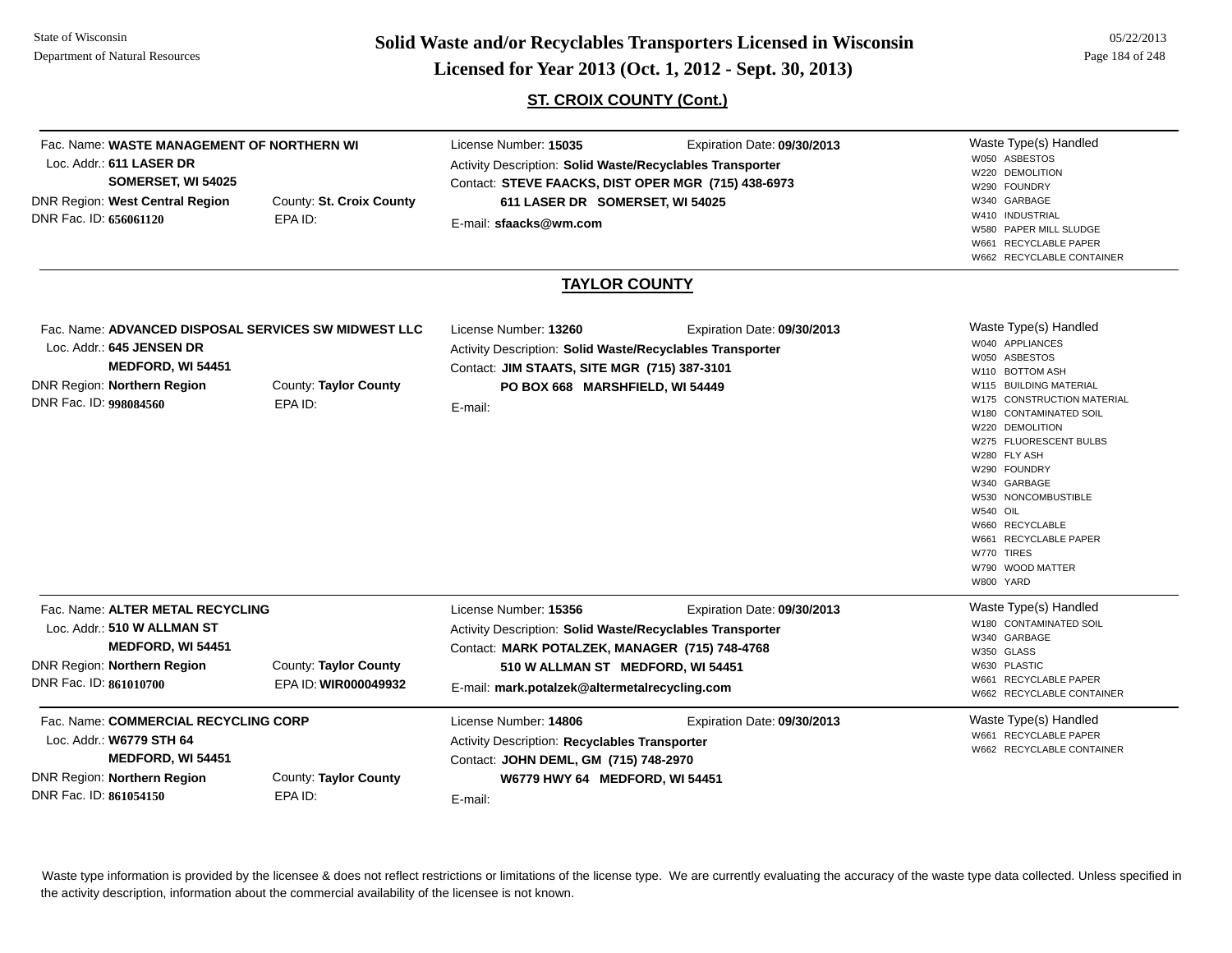**Page 185 of 248 <b>Licensed for Year 2013 (Oct. 1, 2012 - Sept. 30, 2013) Page 185 of 248 Licensed for Year 2013 (Oct. 1, 2012 - Sept. 30, 2013)** 

05/22/2013

# **TAYLOR COUNTY (Cont.)**

| Fac. Name: DEMLS GINSENG GARDENS<br>Loc. Addr.: N2558 CASTLE RD<br>MEDFORD, WI 54451<br>DNR Region: Northern Region<br>DNR Fac. ID: 861039850                                                         | County: Taylor County<br>EPA ID:              | License Number: 12346<br>Activity Description: Solid Waste Transporter<br>Contact: JOHN & JEANNIE DEML OWNERS (715) 748-5760<br>N2558 CASTLE RD MEDFORD, WI 54451<br>E-mail:                                                  | Waste Type(s) Handled<br><b>W540 OIL</b>                                  |                                                                                                                                                                                                                                                                                         |
|-------------------------------------------------------------------------------------------------------------------------------------------------------------------------------------------------------|-----------------------------------------------|-------------------------------------------------------------------------------------------------------------------------------------------------------------------------------------------------------------------------------|---------------------------------------------------------------------------|-----------------------------------------------------------------------------------------------------------------------------------------------------------------------------------------------------------------------------------------------------------------------------------------|
| Fac. Name: FARMERS UNION COOP TRANSPORT<br>Loc. Addr.: N983 STH 13<br>STETSONVILLE, WI 54480<br>DNR Region: Northern Region<br>DNR Fac. ID: 861043260                                                 | County: Taylor County<br>EPA ID: WIR000019257 | License Number: 15342<br>Activity Description: Solid Waste/Recyclables Transporter<br>Contact: PAUL GABRIEL, MGR (715) 678-2917<br>PO BOX 160 STETSONVILLE, WI 54480<br>E-mail: cooptran@tds.net                              | Expiration Date: 09/30/2013                                               | Waste Type(s) Handled<br>W540 OIL                                                                                                                                                                                                                                                       |
| Fac. Name: PETERSON & SONS LLC<br>Loc. Addr.: N2251 GIBSON DR<br>MEDFORD, WI 54451<br>DNR Region: Northern Region<br>DNR Fac. ID: 861001790                                                           | County: Taylor County<br>EPA ID:              | License Number: 15307<br>Activity Description: Solid Waste/Recyclables Transporter<br>Contact: BRETT MACHON, SAFETY MGR (715) 748-3035<br>BOX 120 MEDFORD, WI 54451<br>E-mail: brettjpsinc@tds.net                            | Expiration Date: 09/30/2013                                               | Waste Type(s) Handled<br>W050 ASBESTOS<br>W070 BARK/BRUSH<br>W110 BOTTOM ASH<br>W140 COAL ASH<br>W170 CONCRETE<br>W180 CONTAMINATED SOIL<br>W220 DEMOLITION<br>W280 FLY ASH<br>W300 FOUNDRY FILL<br>W340 GARBAGE<br>W470 LEACHATE<br>W670 REFUSE<br>W700 SCRAP IRON<br>W790 WOOD MATTER |
| Fac. Name: RON OLYNICK LLC<br>Loc. Addr.: N7918 HWY 73<br><b>GILMAN, WI 54433</b><br>DNR Region: Northern Region<br>DNR Fac. ID: 861050520                                                            | County: Taylor County<br>EPA ID:              | License Number: 14169<br>Activity Description: Solid Waste Transporter<br>Contact: RON OLYNICK, OWNER/OPERATOR (715) 668-5211<br>N7918 HWY 73 GILMAN, WI 54433<br>E-mail: olynick@centurytel.net<br><b>TREMPEALEAU COUNTY</b> | Expiration Date: 09/30/2013                                               | Waste Type(s) Handled<br>W180 CONTAMINATED SOIL<br>W220 DEMOLITION<br>W580 PAPER MILL SLUDGE<br>W790 WOOD MATTER                                                                                                                                                                        |
| Fac. Name: ALWAYS AFFORDABLE CONTAINER SERVICE LLC<br>Loc. Addr.: WEST AVE<br>ETTRICK, WI 54627<br>DNR Region: West Central Region<br>County: Trempealeau County<br>DNR Fac. ID: 662025650<br>EPA ID: |                                               | License Number: 15094<br>Activity Description: Solid Waste Transporter<br>Contact: DANIEL D ERICKSON (608) 792-2685<br>E-mail:                                                                                                | Expiration Date: 09/30/2013<br>N22233 ROGNESS COULEE RD ETTRICK, WI 54627 | Waste Type(s) Handled<br>W070 BARK/BRUSH<br>W220 DEMOLITION<br>W340 GARBAGE                                                                                                                                                                                                             |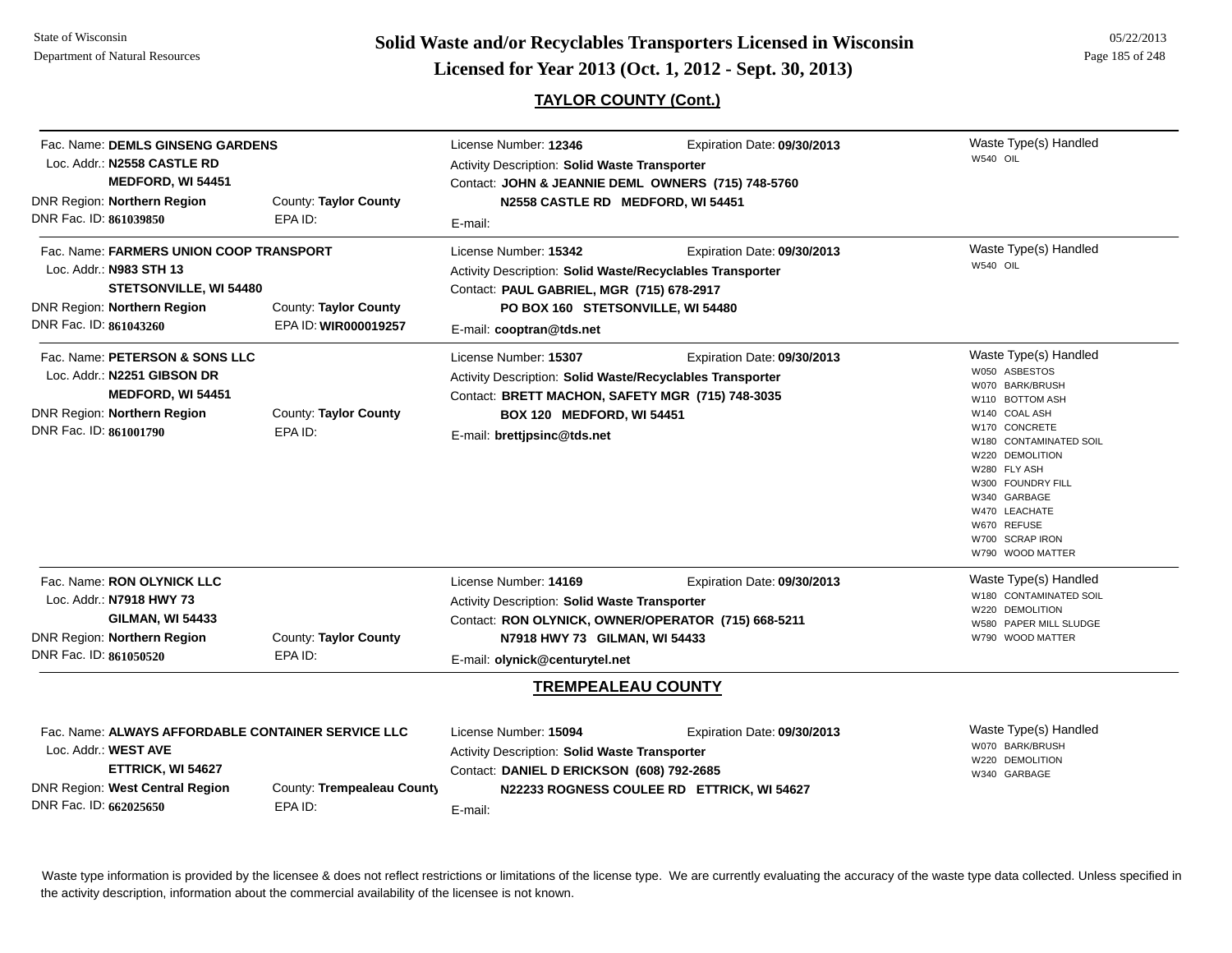# **TREMPEALEAU COUNTY (Cont.)**

| Fac. Name: ARCADIA CTY<br>Loc. Addr.: 405 SOBOTTA ST<br>ARCADIA, WI 54612<br><b>DNR Region: West Central Region</b><br>DNR Fac. ID: 662010140                          | County: Trempealeau County<br>EPA ID: WID988591244 | License Number: 10411<br>Activity Description: Solid Waste Transporter<br>Contact: ROLLIE CONRAD, STREET SUPT (608) 323-3359<br>203 W MAIN ST ARCADIA, WI 54612<br>E-mail: streets@centurytel.net | Expiration Date: 09/30/2013                                             | Waste Type(s) Handled<br>W340 GARBAGE                                                                                       |
|------------------------------------------------------------------------------------------------------------------------------------------------------------------------|----------------------------------------------------|---------------------------------------------------------------------------------------------------------------------------------------------------------------------------------------------------|-------------------------------------------------------------------------|-----------------------------------------------------------------------------------------------------------------------------|
| Fac. Name: ARCADIA RECYCLING<br>Loc. Addr.: 1420 E WANEK AVE<br>ARCADIA, WI 54612<br>DNR Region: West Central Region<br>DNR Fac. ID: 662000130                         | County: Trempealeau County<br>EPA ID:              | License Number: 14677<br><b>Activity Description: Recyclables Transporter</b><br>Contact: ROBERT SONSALLA (608) 323-3385<br>E-mail:                                                               | Expiration Date: 09/30/2013<br>N27519 LOCOMOTIVE LANE ARCADIA, WI 54612 | Waste Type(s) Handled<br>W350 GLASS<br>W630 PLASTIC<br>W661 RECYCLABLE PAPER<br>W662 RECYCLABLE CONTAINER                   |
| Fac. Name: COULEE REGION BIO FUELS<br>Loc. Addr.: 509 4TH ST<br><b>BLAIR, WI 54616</b><br><b>DNR Region: West Central Region</b><br>DNR Fac. ID: 662021580             | County: Trempealeau County<br>EPA ID:              | License Number: 15050<br>Activity Description: Solid Waste/Recyclables Transporter<br>Contact: JOHN FEYEN (608) 525-4225<br>PO BOX 194 ETTRICK, WI 54627<br>E-mail: jpcrbf@gmail.com              | Expiration Date: 09/30/2013                                             | Waste Type(s) Handled<br><b>W540 OIL</b>                                                                                    |
| Fac. Name: DOUGS TRUCKING & EXCAVATING LLC<br>Loc. Addr.: W21081 MAUG RD<br><b>STRUM, WI 54770</b><br><b>DNR Region: West Central Region</b><br>DNR Fac. ID: 662018060 | County: Trempealeau County<br>EPA ID:              | License Number: 15010<br>Activity Description: Solid Waste/Recyclables Transporter<br>Contact: DOUG TOLLEFSON, OWNER (715) 695-2933<br>W21081 MAUG RD STRUM, WI 54770<br>E-mail:                  | Expiration Date: 09/30/2013                                             | Waste Type(s) Handled<br>W070 BARK/BRUSH<br>W180 CONTAMINATED SOIL<br>W220 DEMOLITION                                       |
| Fac. Name: FEYENS ARCADE PUMPING SERVICE LLC<br>Loc. Addr.: W14216 CANTLON LN<br>ETTRICK, WI 54627<br>DNR Region: West Central Region<br>DNR Fac. ID: 662021690        | County: Trempealeau County<br>EPA ID:              | License Number: 15051<br>Activity Description: Solid Waste/Recyclables Transporter<br>Contact: JOHN FEYEN (608) 525-4225<br>PO BOX 194 ETTRICK, WI 54627<br>E-mail: jpcrbf@gmail.com              | Expiration Date: 09/30/2013                                             | Waste Type(s) Handled<br>W410 INDUSTRIAL<br><b>W540 OIL</b><br>W999 OTHER                                                   |
| Fac. Name: GUNDERSON SANITATION SERVICE<br>Loc. Addr.: 50458 S 2ND ST<br><b>ELEVA, WI 54738</b><br><b>DNR Region: West Central Region</b><br>DNR Fac. ID: 662011130    | County: Trempealeau County<br>EPA ID:              | License Number: 10954<br><b>Activity Description: Solid Waste/Recyclables Transporter</b><br>Contact: MARK GUNDERSON, OWNER (715) 287-3447<br>50458 S 2ND ST ELEVA, WI 54738<br>E-mail:           | Expiration Date: 09/30/2013                                             | Waste Type(s) Handled<br>W070 BARK/BRUSH<br>W340 GARBAGE<br>W661 RECYCLABLE PAPER<br>W662 RECYCLABLE CONTAINER<br>W800 YARD |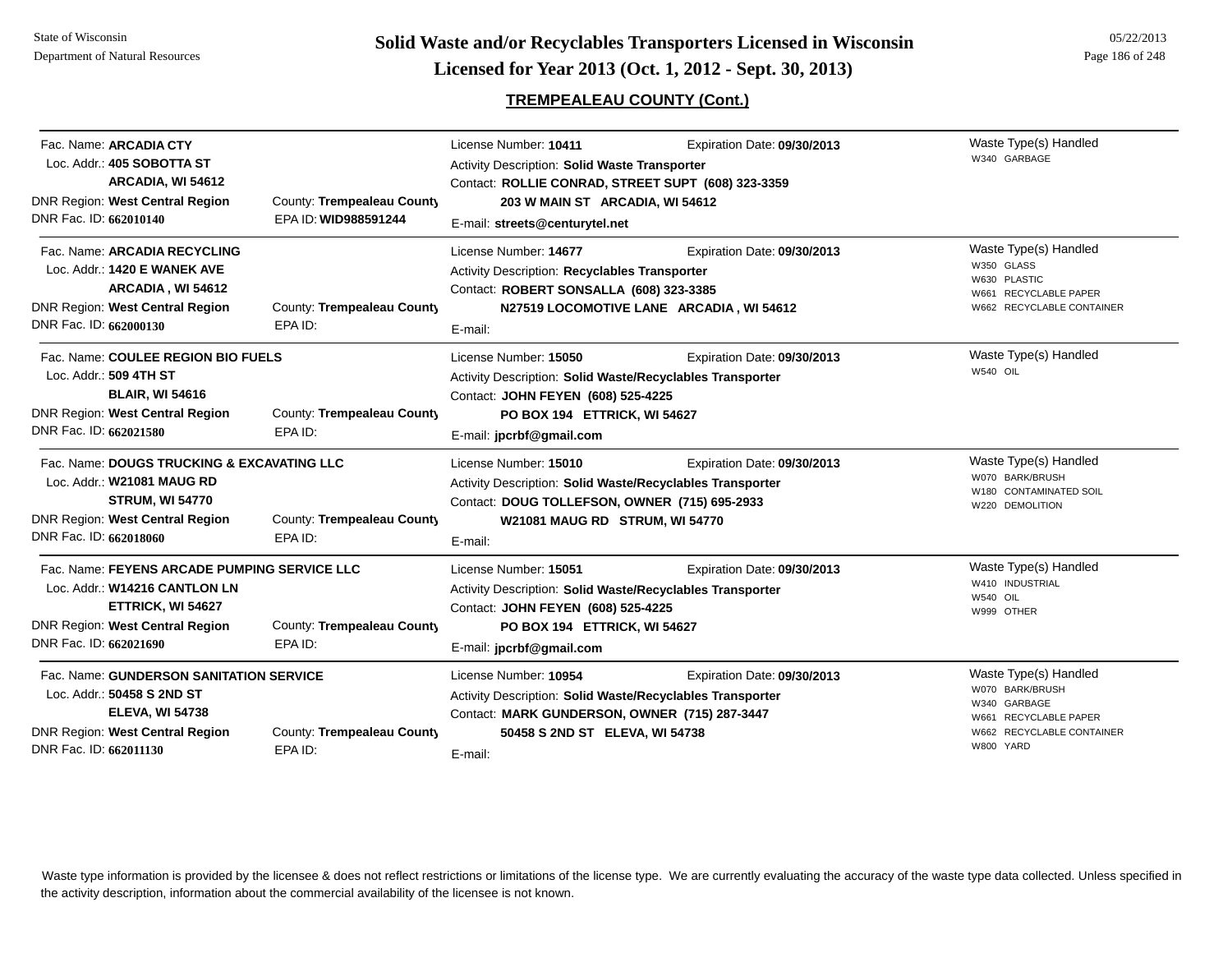# **TREMPEALEAU COUNTY (Cont.)**

| Fac. Name: HILTON TRUCKING SERVICE INC<br>Loc. Addr.: N15661 SONSALLA RD<br>TREMPEALEAU, WI 54661<br><b>DNR Region: West Central Region</b><br>DNR Fac. ID: 998218210 | County: Trempealeau County<br>EPA ID:              | License Number: 13496<br>Activity Description: Solid Waste/Recyclables Transporter<br>Contact: JAMES W HILTON, PRES (608) 539-3524<br>E-mail:                                                            | Expiration Date: 09/30/2013<br>N15661 SONSALLA RD TREMPEALEAU, WI 54661     | Waste Type(s) Handled<br>W030 ALUMINUM<br>W110 BOTTOM ASH<br>W115 BUILDING MATERIAL<br>W175 CONSTRUCTION MATERIAL<br>W180 CONTAMINATED SOIL<br>W220 DEMOLITION<br>W235 DRYWALL<br>W280 FLY ASH<br>W290 FOUNDRY<br>W340 GARBAGE<br>W410 INDUSTRIAL<br>W533 NON HAZARDOUS WASTE<br>W580 PAPER MILL SLUDGE<br>W670 REFUSE<br>W710 SCRAP METAL<br>W770 TIRES |
|-----------------------------------------------------------------------------------------------------------------------------------------------------------------------|----------------------------------------------------|----------------------------------------------------------------------------------------------------------------------------------------------------------------------------------------------------------|-----------------------------------------------------------------------------|----------------------------------------------------------------------------------------------------------------------------------------------------------------------------------------------------------------------------------------------------------------------------------------------------------------------------------------------------------|
| Fac. Name: TREMPEALEAU CNTY HWY DEPT<br>Loc. Addr.: N36232 CTH QQ<br>WHITEHALL, WI 54773<br><b>DNR Region: West Central Region</b><br>DNR Fac. ID: 662031260          | County: Trempealeau County<br>EPA ID: WID982601957 | License Number: 13074<br>Activity Description: Solid Waste Transporter<br>Contact: JIM JOHNSON, COMMISSIONER (715) 538-4799<br>E-mail:                                                                   | Expiration Date: 09/30/2013<br>N36258 CTH QQ, PO BOX 97 WHITEHALL, WI 54773 | Waste Type(s) Handled<br>W180 CONTAMINATED SOIL                                                                                                                                                                                                                                                                                                          |
| Fac. Name: TRI-CITY SANITATION SERVICE INC<br>Loc. Addr.: 36187 OWEN ST<br>WHITEHALL, WI 54773<br><b>DNR Region: West Central Region</b><br>DNR Fac. ID: 662011790    | County: Trempealeau County<br>EPA ID:              | License Number: 10170<br><b>Activity Description: Solid Waste Transporter</b><br>Contact: DAVID P PIENTOK, PRESIDENT (715) 538-4311<br>PO BOX 567 WHITEHALL, WI 54773<br>E-mail:                         | Expiration Date: 09/30/2013                                                 | Waste Type(s) Handled<br>W340 GARBAGE<br>W530 NONCOMBUSTIBLE<br>W670 REFUSE                                                                                                                                                                                                                                                                              |
| Fac. Name: TRI-R PROJECT<br>Loc. Addr.: W20298 STH 121<br><b>WHITEHALL, WI 54773</b><br>DNR Region: West Central Region<br>DNR Fac. ID: 998268150                     | County: Trempealeau County<br>EPA ID:              | License Number: 13565<br>Activity Description: Recyclables Transporter<br>Contact: KATHY PALAHNIUK, SUPV (715) 538-4312 x2255<br>W20298 STH 121 WHITEHALL, WI 54773-9685<br>E-mail: kpalahniuk@tchee.com | Expiration Date: 09/30/2013                                                 | Waste Type(s) Handled<br>W661 RECYCLABLE PAPER<br>W662 RECYCLABLE CONTAINER                                                                                                                                                                                                                                                                              |
| Fac. Name: VICS TIRE<br>Loc. Addr.: 7661 JACKPOT AVE<br>SPARTA, WI 54656<br><b>DNR Region: West Central Region</b><br>DNR Fac. ID: 662059970                          | County: Trempealeau County<br>EPA ID:              | License Number: 13949<br>Activity Description: Solid Waste Transporter<br>Contact: VICTOR HANCOCK, OWNER (608) 269-4222<br>7661 JACKPOT AVENUE SPARTA, WI 54656<br>E-mail: vchancock@charter.net         | Expiration Date: 09/30/2013                                                 | Waste Type(s) Handled<br>W770 TIRES                                                                                                                                                                                                                                                                                                                      |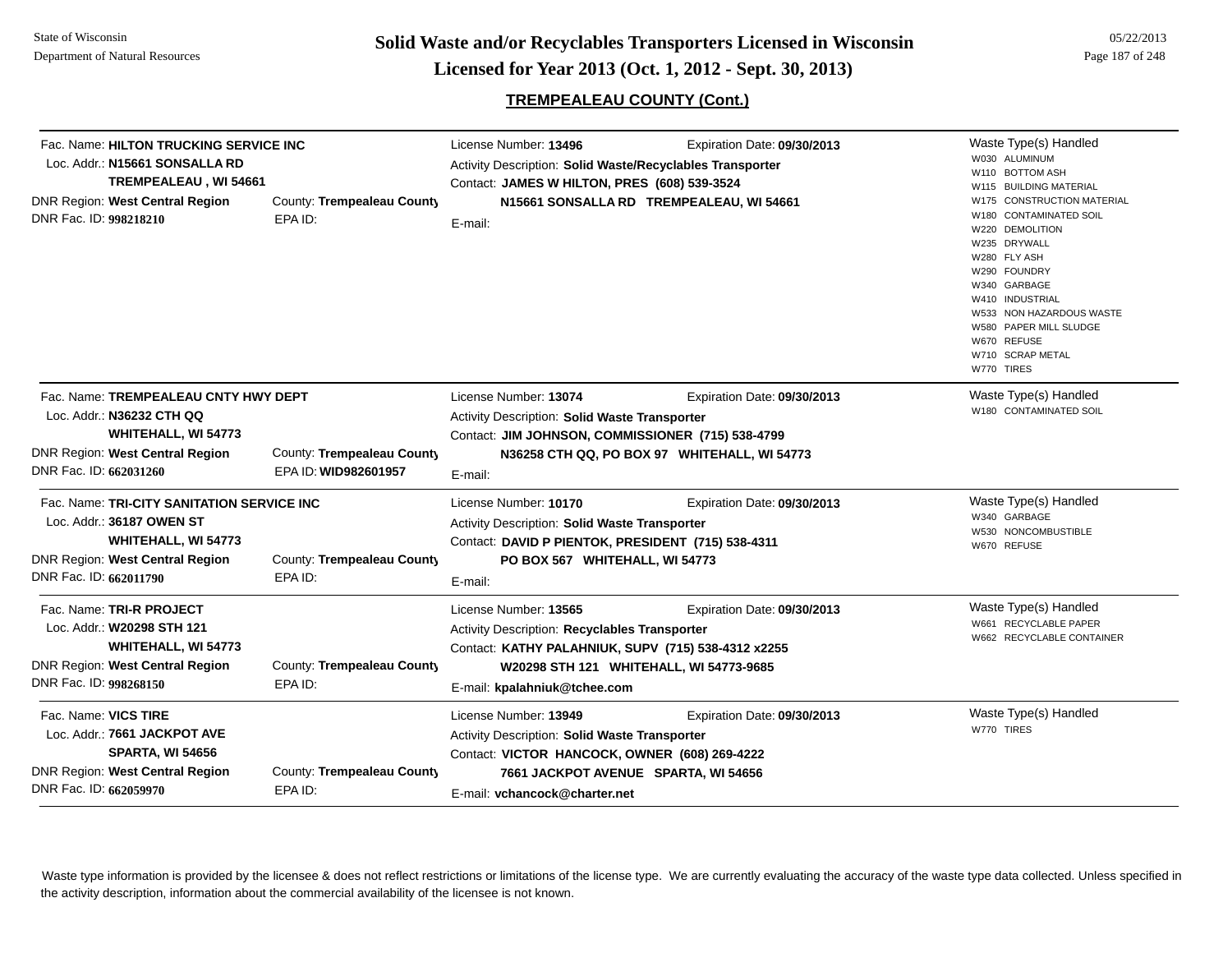# **Page 188 of 248 <b>Licensed for Year 2013 (Oct. 1, 2012 - Sept. 30, 2013) Page 188 of 248 Licensed for Year 2013 (Oct. 1, 2012 - Sept. 30, 2013)**

### **VERNON COUNTY**

| Fac. Name: AA DUMPSTER LLC<br>Loc. Addr.: CTH NN<br>FRANKLIN TN, WI 54665<br>DNR Region: West Central Region<br>County: Vernon County                                                              |                                               | License Number: 13754<br>Expiration Date: 09/30/2013<br>Activity Description: Solid Waste Transporter<br>Contact: LUTHER HENDRICKSON (608) 675-3562<br>E6701 CTY RD NN VIROQUA, WI 54665       |                                 | Waste Type(s) Handled<br>W220 DEMOLITION<br>W340 GARBAGE                                                                      |  |
|----------------------------------------------------------------------------------------------------------------------------------------------------------------------------------------------------|-----------------------------------------------|------------------------------------------------------------------------------------------------------------------------------------------------------------------------------------------------|---------------------------------|-------------------------------------------------------------------------------------------------------------------------------|--|
| DNR Fac. ID: 663046670                                                                                                                                                                             | EPA ID:                                       | E-mail:                                                                                                                                                                                        |                                 |                                                                                                                               |  |
| Fac. Name: BADGER ENVIRONMENTAL & EARTHWORKS INC<br>Loc. Addr.: 200 SWIGGUM RD<br><b>WESTBY, WI 54667</b>                                                                                          |                                               | License Number: 14439<br>Activity Description: Solid Waste/Recyclables Transporter<br>Contact: DAVID J BEAN, CONTROLLER (608) 634-3711                                                         | Expiration Date: 09/30/2013     | Waste Type(s) Handled<br>W070 BARK/BRUSH<br>W180 CONTAMINATED SOIL<br>W220 DEMOLITION<br>W540 OIL                             |  |
| <b>DNR Region: West Central Region</b><br>DNR Fac. ID: 663055800                                                                                                                                   | County: Vernon County<br>EPA ID: WIR000044966 | E-mail: badger@mwt.net                                                                                                                                                                         | 200 SWIGGUM RD WESTBY, WI 54667 |                                                                                                                               |  |
| Fac. Name: CHRISTIANA TN REFUSE & RECYCLING<br>Loc. Addr.: 505 SAUGSTAD RD<br><b>CHRISTIANA TN, WI 54667</b>                                                                                       |                                               | License Number: 13417<br>Activity Description: Solid Waste Transporter<br>Contact: DAVID EGGEN, CHAIRMAN (608) 634-4056                                                                        | Expiration Date: 09/30/2013     | Waste Type(s) Handled<br>W340 GARBAGE<br>W670 REFUSE                                                                          |  |
| <b>DNR Region: West Central Region</b><br>DNR Fac. ID: 998206330                                                                                                                                   | County: Vernon County<br>EPA ID:              | E8452 CTH P WESTBY, WI 54667<br>E-mail:                                                                                                                                                        |                                 |                                                                                                                               |  |
| Fac. Name: DUBCO INC<br>Loc. Addr.: \$4207 HAUGRUD HOLLOW RD<br>LA FARGE, WI 54639<br><b>DNR Region: West Central Region</b><br>County: Vernon County<br>DNR Fac. ID: 663055360<br>EPA ID:         |                                               | License Number: 14435<br>Activity Description: Solid Waste Transporter<br>Contact: JOHN C WINDISCH, PRES (608) 625-2900<br>PO BOX 236 LA FARAGE, WI 54639<br>E-mail:                           | Expiration Date: 09/30/2013     | Waste Type(s) Handled<br>W770 TIRES                                                                                           |  |
| Fac. Name: LA FARGE VIL<br>Loc. Addr.: VIL GARAGE<br><b>LA FARGE, WI 54639</b><br><b>DNR Region: West Central Region</b><br>DNR Fac. ID: 663012350                                                 | County: Vernon County<br>EPA ID:              | License Number: 10503<br>Activity Description: Solid Waste/Recyclables Transporter<br>Contact: KIMBERLY WALKER, CLERK (608) 625-4422<br>PO BOX 37 LA FARGE, WI 54639<br>E-mail: viglaf@mwt.net | Expiration Date: 09/30/2013     | Waste Type(s) Handled<br>W120 CARDBOARD<br>W340 GARBAGE<br>W661 RECYCLABLE PAPER<br>W675 ROOFING/SHINGLES<br>W790 WOOD MATTER |  |
| Fac. Name: MARELL INC<br>Loc. Addr.: E18763 HWYS 33 & 80 & 82<br>HILLSBORO, WI 54634<br>DNR Region: West Central Region<br>County: Vernon County<br>DNR Fac. ID: 663040290<br>EPA ID: WID988587580 |                                               | License Number: 12676<br>Activity Description: Solid Waste/Recyclables Transporter<br>Contact: TANYA L HERBECK, SOILS TECH (608) 489-2546<br>E18763 HWY 33 HILLSBORO, WI 54634<br>E-mail:      | Expiration Date: 09/30/2013     | Waste Type(s) Handled<br>W175 CONSTRUCTION MATERIAL<br>W180 CONTAMINATED SOIL<br>W220 DEMOLITION                              |  |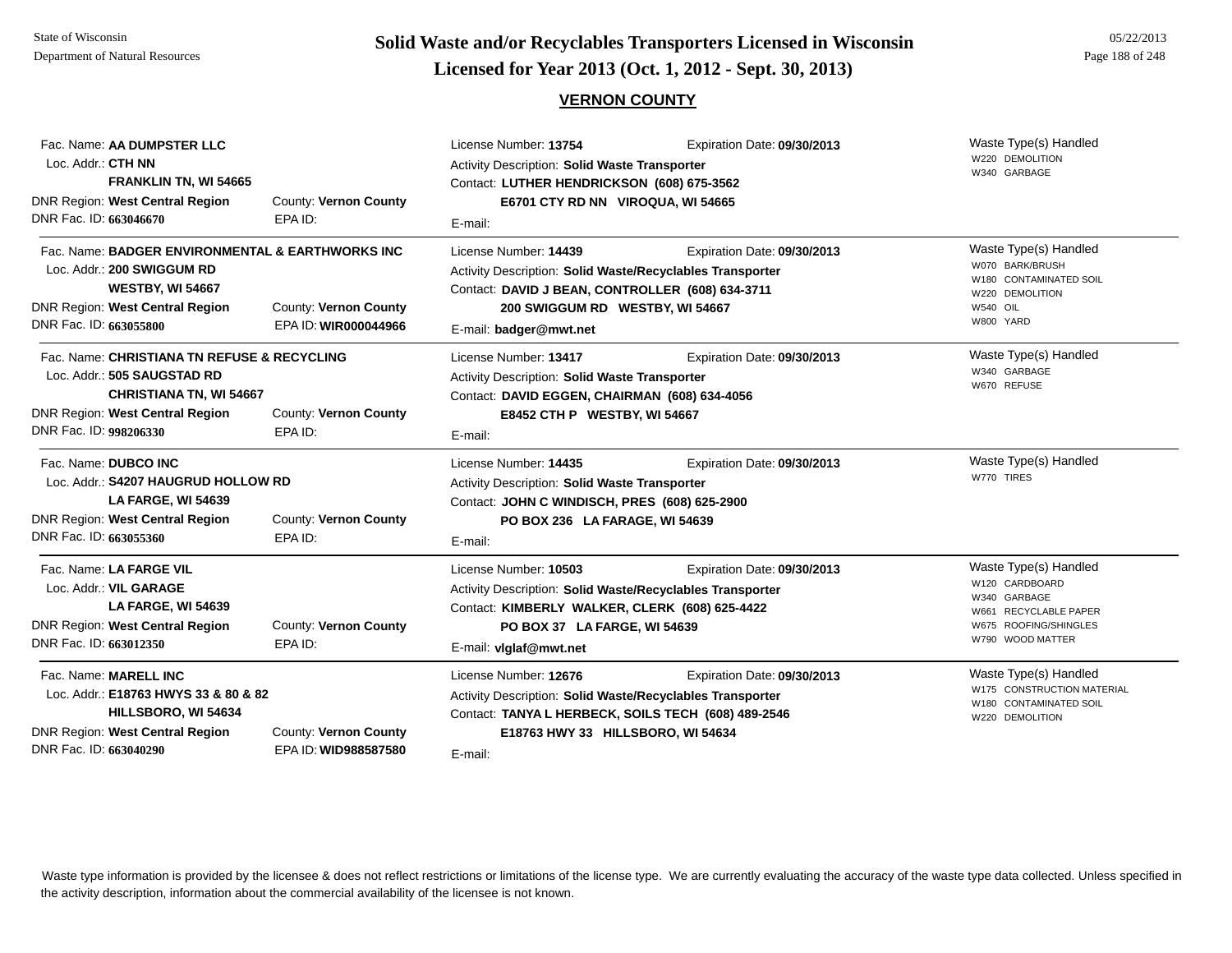**Page 189 of 248 <b>Licensed for Year 2013 (Oct. 1, 2012 - Sept. 30, 2013) Page 189 of 248 Licensed for Year 2013 (Oct. 1, 2012 - Sept. 30, 2013)** 

# **VERNON COUNTY (Cont.)**

|                        | Fac. Name: MIDWEST ELECTRO TECH CORP<br>Loc. Addr.: 102 ENTERPRISE DR<br>HILLSBORO, WI 54634                                  |                                                                                                        | License Number: 13069<br><b>Activity Description: Solid Waste Transporter</b><br>Contact: PAUL KNOWER, PRES (608) 489-2198                                                                                        | Expiration Date: 09/30/2013                                         | Waste Type(s) Handled<br>W180 CONTAMINATED SOIL                                                                                                                                                                                                                                                                                                                                         |
|------------------------|-------------------------------------------------------------------------------------------------------------------------------|--------------------------------------------------------------------------------------------------------|-------------------------------------------------------------------------------------------------------------------------------------------------------------------------------------------------------------------|---------------------------------------------------------------------|-----------------------------------------------------------------------------------------------------------------------------------------------------------------------------------------------------------------------------------------------------------------------------------------------------------------------------------------------------------------------------------------|
| DNR Fac. ID: 663036660 | <b>DNR Region: West Central Region</b>                                                                                        | County: Vernon County<br>EPA ID: WID099784357                                                          | E-mail:                                                                                                                                                                                                           | 102 ENTERPRISE DR HILLSBORO, WI 54634                               |                                                                                                                                                                                                                                                                                                                                                                                         |
| DNR Fac. ID: 663053930 | Fac. Name: ROZANNES TRUCKING<br>Loc. Addr.: 1340 HIGH AVE<br>HILLSBORO, WI 54634<br><b>DNR Region: West Central Region</b>    | County: Vernon County<br>EPA ID:                                                                       | License Number: 14344<br>Activity Description: Solid Waste Transporter<br>Contact: ROZANNE NOVY, OWNER (608) 489-2376<br>829 MITSCHER AVE HILLSBORO, WI 54634<br>E-mail:                                          | Expiration Date: 09/30/2013                                         | Waste Type(s) Handled<br>W070 BARK/BRUSH<br>W180 CONTAMINATED SOIL<br>W220 DEMOLITION<br>W410 INDUSTRIAL<br>W580 PAPER MILL SLUDGE                                                                                                                                                                                                                                                      |
| DNR Fac. ID: 663018730 | Fac. Name: SOUTHWEST SANITATION LLC<br>Loc. Addr.: 950 NELSON PARKWAY<br>VIROQUA, WI 54665<br>DNR Region: West Central Region | County: Vernon County<br>EPA ID:                                                                       | License Number: 16393<br>Activity Description: Solid Waste/Recyclables Transporter<br>Contact: BILL MEEKS, MANAGING OWNER (608) 637-8010<br>E-mail: bill@swsanitation.net                                         | Expiration Date: 09/30/2013<br>950 NELSON PARKWAY VIROQUA, WI 54665 | Waste Type(s) Handled<br>W050 ASBESTOS<br>W220 DEMOLITION<br>W275 FLUORESCENT BULBS<br>W340 GARBAGE<br>W661 RECYCLABLE PAPER<br>W662 RECYCLABLE CONTAINER<br>W770 TIRES                                                                                                                                                                                                                 |
| DNR Fac. ID: 663038310 | Loc. Addr.: S3705 CNTY RD LF<br>VIROQUA, WI 54665<br>DNR Region: West Central Region                                          | Fac. Name: VERNON CNTY SOLID WASTE/RECYCLING FACILITY<br>County: Vernon County<br>EPA ID: WID988642187 | License Number: 13338<br><b>Activity Description: Solid Waste/Recyclables Transporter</b><br>Contact: GENE EDWARDS, ADM (608) 634-2900<br>S3705 CNTY RD LF VIROQUA, WI 54665<br>E-mail: gedwards@vernoncounty.org | Expiration Date: 09/30/2013                                         | Waste Type(s) Handled<br>W040 APPLIANCES<br>W080 BATTERIES<br>W120 CARDBOARD<br>W220 DEMOLITION<br>W275 FLUORESCENT BULBS<br>W340 GARBAGE<br>W350 GLASS<br>W395 INCANDESCENT BULBS<br><b>W540 OIL</b><br>W544 OIL FILTERS<br>W630 PLASTIC<br>W660 RECYCLABLE<br>W661 RECYCLABLE PAPER<br>W662 RECYCLABLE CONTAINER<br>W670 REFUSE<br>W710 SCRAP METAL<br>W770 TIRES<br>W790 WOOD MATTER |
| DNR Fac. ID: 663009820 | Fac. Name: WESTBY CTY<br>Loc. Addr.: W STATE ST<br><b>WESTBY, WI 54667</b><br>DNR Region: West Central Region                 | County: Vernon County<br>EPA ID:                                                                       | License Number: 10336<br><b>Activity Description: Solid Waste/Recyclables Transporter</b><br>Contact: DANIEL JEFSON, MAYOR (608) 634-3214<br>200 N MAIN ST WESTBY, WI 54667<br>E-mail:                            | Expiration Date: 09/30/2013                                         | Waste Type(s) Handled<br>W340 GARBAGE<br>W660 RECYCLABLE<br>W670 REFUSE                                                                                                                                                                                                                                                                                                                 |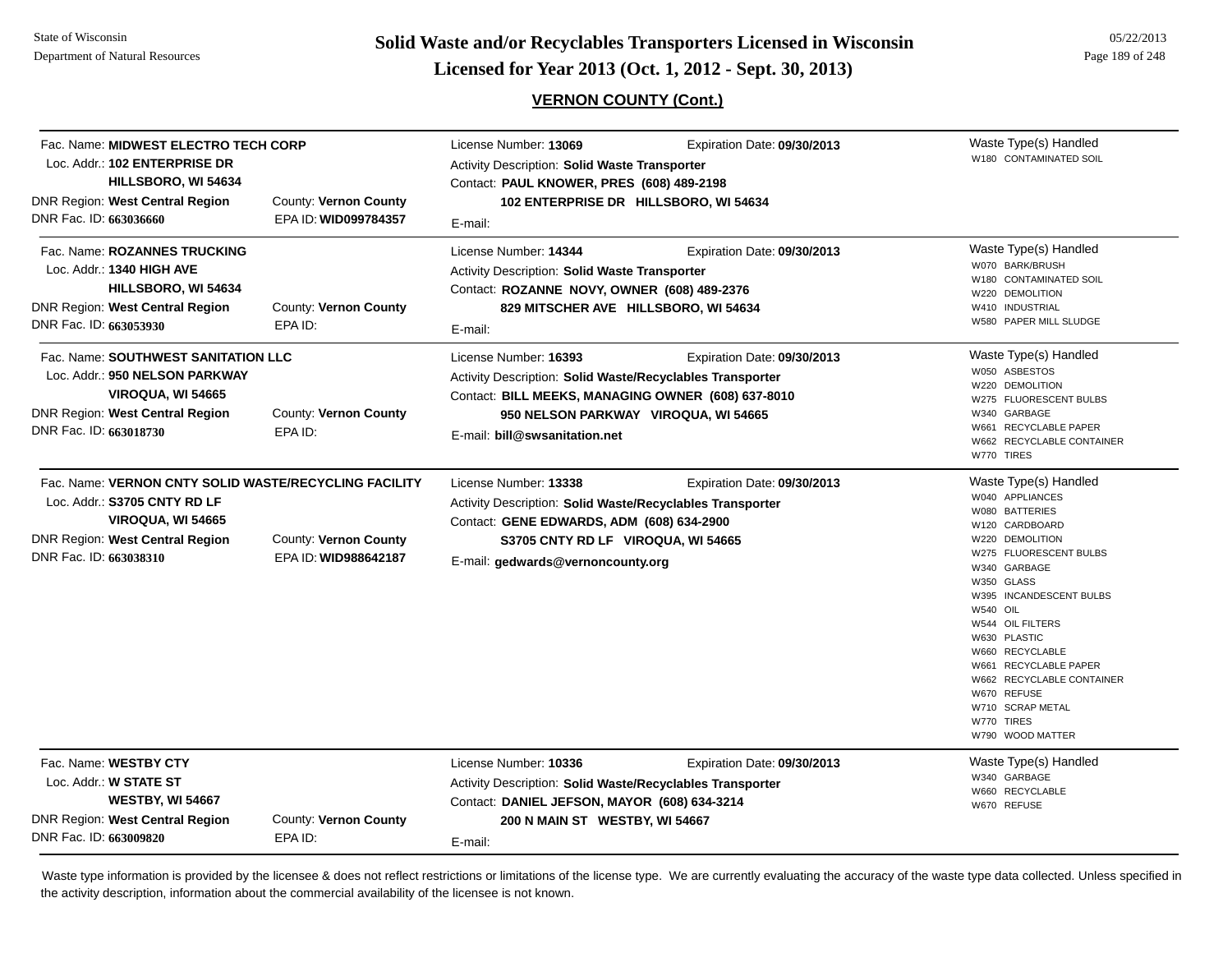# **Page 190 of 248 <b>Licensed for Year 2013 (Oct. 1, 2012 - Sept. 30, 2013) Example 190 of 248 Licensed for Year 2013 (Oct. 1, 2012 - Sept. 30, 2013)**

#### **VILAS COUNTY**

| Fac. Name: EAGLE WASTE & RECYCLING INC<br>Loc. Addr.: 603/604 JACK FROST ST<br><b>EAGLE RIVER, WI 54521</b>                                                           |                                 | License Number: 14296<br>Expiration Date: 09/30/2013<br>Activity Description: Solid Waste/Recyclables Transporter<br>Contact: ALAN P ALBEE, PRESIDENT (715) 477-0077                                  |                                                                                         | Waste Type(s) Handled<br>W220 DEMOLITION<br>W340 GARBAGE<br>W661 RECYCLABLE PAPER                                        |
|-----------------------------------------------------------------------------------------------------------------------------------------------------------------------|---------------------------------|-------------------------------------------------------------------------------------------------------------------------------------------------------------------------------------------------------|-----------------------------------------------------------------------------------------|--------------------------------------------------------------------------------------------------------------------------|
| DNR Region: Northern Region<br>DNR Fac. ID: 764161530                                                                                                                 | County: Vilas County<br>EPA ID: | E-mail: alan@eaglewasteandrecycling.com                                                                                                                                                               | PO BOX 729 EAGLE RIVER, WI 54521-0729                                                   | W662 RECYCLABLE CONTAINER                                                                                                |
| Fac. Name: FASSBENDER EXCAVATING INC<br>Loc. Addr.: 6428 FOREST LAKE RD<br><b>LAND O LAKES, WI 54540</b><br>DNR Region: Northern Region<br>County: Vilas County       |                                 | License Number: 14176<br><b>Activity Description: Solid Waste Transporter</b><br>PO BOX 755 LAND O LAKES, WI 54540                                                                                    | Expiration Date: 09/30/2013<br>Contact: JERRY FASSBENDER, PRES-OWNER (715) 547-3011     | Waste Type(s) Handled<br>W115 BUILDING MATERIAL<br>W180 CONTAMINATED SOIL<br>W220 DEMOLITION<br>W790 WOOD MATTER         |
| DNR Fac. ID: 764157240                                                                                                                                                | EPA ID:                         | E-mail:                                                                                                                                                                                               |                                                                                         |                                                                                                                          |
| Fac. Name: ISLAND CITY DRAY INC<br>Loc. Addr.: F13474 HWY 70 W<br>LAC DU FLAMBEAU TN, WI 54548<br>DNR Region: Northern Region<br>DNR Fac. ID: 764130840               | County: Vilas County<br>EPA ID: | License Number: 12515<br><b>Activity Description: Solid Waste/Recyclables Transporter</b><br>Contact: JAMES R BOWMAN, PRESIDENT (715) 356-3118<br>E-mail:                                             | Expiration Date: 09/30/2013<br>F13474 HWY 70 WEST MINOCQUA, WI 54548                    | Waste Type(s) Handled<br>W180 CONTAMINATED SOIL<br>W220 DEMOLITION<br>W530 NONCOMBUSTIBLE<br>W790 WOOD MATTER            |
| Fac. Name: LAND O LAKES TN GARAGE<br>Loc. Addr.: 4651 TOWN GARAGE RD<br>LAND O LAKES, WI 54540<br>DNR Region: Northern Region<br>DNR Fac. ID: 764151410               | County: Vilas County<br>EPA ID: | License Number: 13864<br>Activity Description: Solid Waste Transporter<br>PO BOX 660 LAND O'LAKES, WI 54540                                                                                           | Expiration Date: 09/30/2013<br>Contact: LYNN BYBEE, CLERK-TREASURER (715) 547-3255      | Waste Type(s) Handled<br>W220 DEMOLITION                                                                                 |
| Fac. Name: NORTHERN WASTE INC<br>Loc. Addr.: 13897 HWY 70 W<br>LAC DU FLAMBEAU, WI 54538<br><b>DNR Region: Northern Region</b><br>DNR Fac. ID: 764009730              | County: Vilas County<br>EPA ID: | E-mail: town.landolakes@gmail.com<br>License Number: 15312<br>Activity Description: Solid Waste/Recyclables Transporter<br>2582 HWY 17 RHINELANDER, WI 54501<br>E-mail: northernwaste@frontiernet.net | Expiration Date: 09/30/2013<br>Contact: TRACY HOWARD, VICE PRESIDENT (715) 362-4445     | Waste Type(s) Handled<br>W220 DEMOLITION<br>W340 GARBAGE<br>W661 RECYCLABLE PAPER<br>W662 RECYCLABLE CONTAINER           |
| Fac. Name: PRESQUE ISLE TN<br>Loc. Addr.: HWY W<br>PRESQUE ISLE, WI 54557<br>DNR Region: Northern Region<br>County: Vilas County<br>DNR Fac. ID: 998315010<br>EPA ID: |                                 | License Number: 13853<br><b>Activity Description: Solid Waste/Recyclables Transporter</b><br>PO BOX 130 PRESQUE ISLE, WI 54557<br>E-mail: Iwalters@piwi.us                                            | Expiration Date: 09/30/2013<br>Contact: MIKE PETERSON, SW SITE ATTENDANT (715) 686-7479 | Waste Type(s) Handled<br>W040 APPLIANCES<br>W275 FLUORESCENT BULBS<br>W661 RECYCLABLE PAPER<br>W662 RECYCLABLE CONTAINER |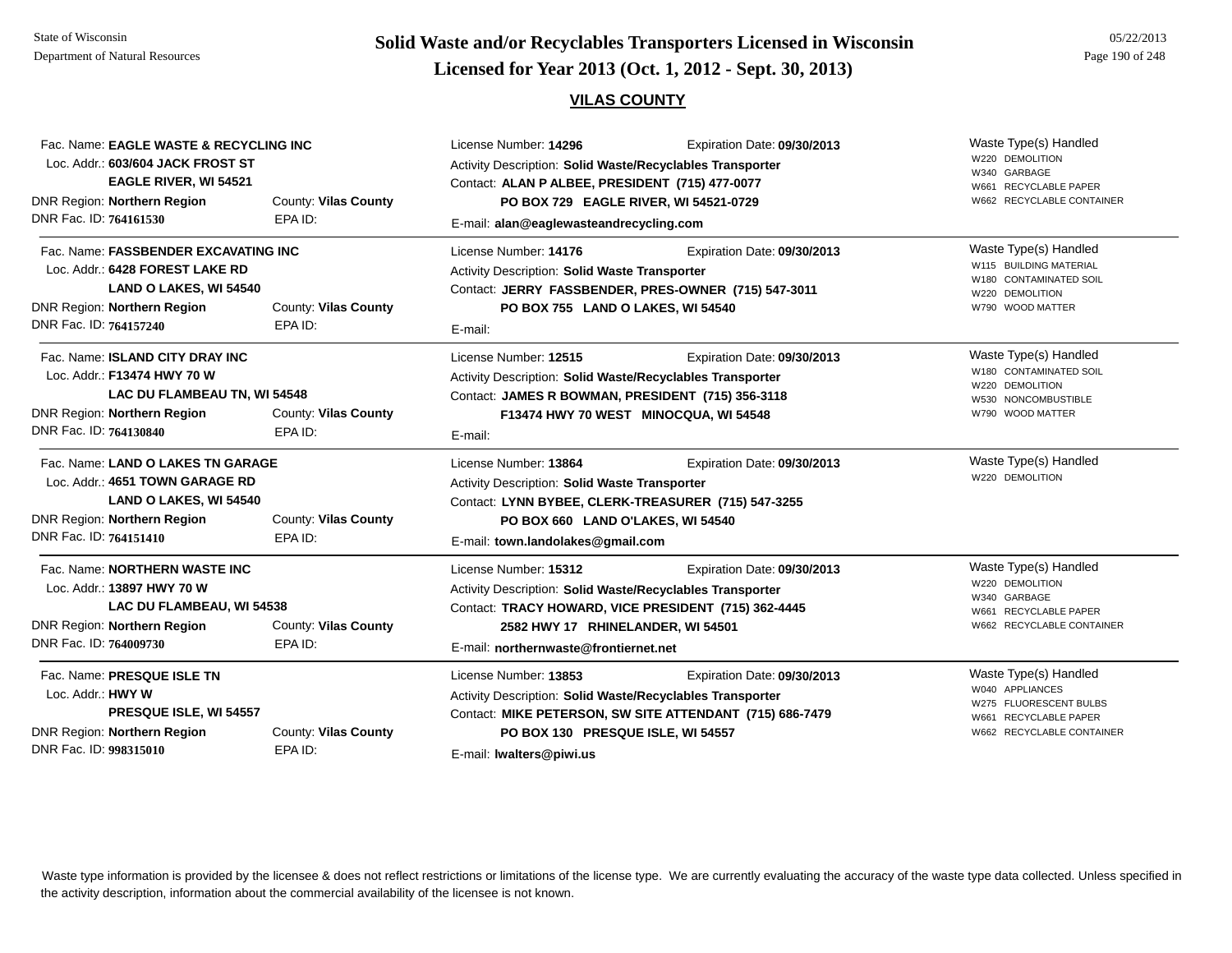**Page 191 of 248 <b>Licensed for Year 2013 (Oct. 1, 2012 - Sept. 30, 2013) Example 191 of 248 Licensed for Year 2013 (Oct. 1, 2012 - Sept. 30, 2013)** 

# **VILAS COUNTY (Cont.)**

| Fac. Name: STRAUBEL DISPOSAL SERVICE<br>Loc. Addr.: 8568 PALMER RD<br>PRESQUE ISLE, WI 54557                                                                                                                             |                                    | License Number: 12084<br>Activity Description: Solid Waste/Recyclables Transporter                                                                                                                                                        | Expiration Date: 09/30/2013<br>Contact: RAYMOND A STRAUBEL, OWNER-OPER (715) 686-2055                                                    | Waste Type(s) Handled<br>W030 ALUMINUM<br>W040 APPLIANCES<br>W115 BUILDING MATERIAL    |
|--------------------------------------------------------------------------------------------------------------------------------------------------------------------------------------------------------------------------|------------------------------------|-------------------------------------------------------------------------------------------------------------------------------------------------------------------------------------------------------------------------------------------|------------------------------------------------------------------------------------------------------------------------------------------|----------------------------------------------------------------------------------------|
| DNR Region: Northern Region<br>DNR Fac. ID: 999769980                                                                                                                                                                    | County: Vilas County<br>EPA ID:    | E-mail: straubeldis@centurytel.net                                                                                                                                                                                                        | 8568 PALMER RD PRESQUE ISLE, WI 54557                                                                                                    | W670 REFUSE<br>W710 SCRAP METAL<br>W770 TIRES                                          |
| Fac. Name: TRAPP BROTHERS INC<br>Loc. Addr.: AV2030 N FARMING RD<br>ARBOR VITAE TN, WI 54568<br>DNR Region: Northern Region<br>DNR Fac. ID: 998221840                                                                    | County: Vilas County<br>EPA ID:    | License Number: 13508<br>Activity Description: Solid Waste Transporter<br>Contact: MIKE TRAPP, PRESIDENT (715) 356-6222<br>PO BOX 440 WOODRUFF, WI 54568<br>E-mail:                                                                       | Expiration Date: 09/30/2013                                                                                                              | Waste Type(s) Handled<br>W180 CONTAMINATED SOIL<br>W220 DEMOLITION<br>W790 WOOD MATTER |
| Fac. Name: WASHINGTON TN<br>Loc. Addr.: RANGELINE RD<br><b>WASHINGTON TN, WI 54521</b><br>DNR Region: Northern Region<br>DNR Fac. ID: 998322380                                                                          | County: Vilas County<br>EPA ID:    | License Number: 13914<br>Expiration Date: 09/30/2013<br>Activity Description: Solid Waste Transporter<br>Contact: MICHELE SANBORN (715) 479-1669<br>2160 PINEWOOD DR EAGLE RIVER, WI 54521<br>E-mail: michele.townof washington@gmail.com |                                                                                                                                          | Waste Type(s) Handled<br>W340 GARBAGE<br>W670 REFUSE                                   |
| Fac. Name: WHEEL HAUL IT<br>Loc. Addr.: 12389 OLD W RD<br>PRESQUE ISLE, WI 54557<br>DNR Region: Northern Region<br>DNR Fac. ID: 998273320                                                                                | County: Vilas County<br>EPA ID:    | License Number: 13607<br>Activity Description: Solid Waste Transporter<br>PO BOX 238 PRESQUE ISLE, WI 54557<br>E-mail: info@wheel-haul-it.com                                                                                             | Expiration Date: 09/30/2013<br>Contact: CALVIN C JOHNSON, OWNER/OPERATOR (715) 482-6235                                                  | Waste Type(s) Handled<br>W220 DEMOLITION<br>W670 REFUSE                                |
|                                                                                                                                                                                                                          |                                    |                                                                                                                                                                                                                                           | <b>WALWORTH COUNTY</b>                                                                                                                   |                                                                                        |
| Fac. Name: ACKMAN GLASS & MIRROR CO INC<br>Loc. Addr.: 202 N ELKHORN RD<br>WILLIAMS BAY, WI 53191<br><b>DNR Region: Southeast Region</b><br>DNR Fac. ID: 998076200                                                       | County: Walworth County<br>EPA ID: | License Number: 13191<br>Expiration Date: 09/30/2013<br>Activity Description: Solid Waste Transporter<br>Contact: RICHARD ACKMAN II, PRESIDENT (262) 245-5597<br>PO BOX 998 WILLIAMS BAY, WI 53191<br>E-mail:                             |                                                                                                                                          | Waste Type(s) Handled<br>W220 DEMOLITION                                               |
| Fac. Name: BALESTRIERI ENVIRONMENTAL & DEVELOPMENT INC<br>Loc. Addr.: 1538 COUNTRY CLUB PKWY<br>ELKHORN, WI 53121<br><b>DNR Region: Southeast Region</b><br>County: Walworth County<br>DNR Fac. ID: 998046280<br>EPA ID: |                                    | License Number: 12968<br>Activity Description: Solid Waste Transporter<br>E-mail: field@balestrierigroup.com                                                                                                                              | Expiration Date: 09/30/2013<br>Contact: KENNETH R BALESTRIERI, PRESIDENT (262) 743-2800<br>1538 COUNTRY CLUB PKWY ELKHORN, WI 53121-3999 | Waste Type(s) Handled<br>W050 ASBESTOS<br>W220 DEMOLITION                              |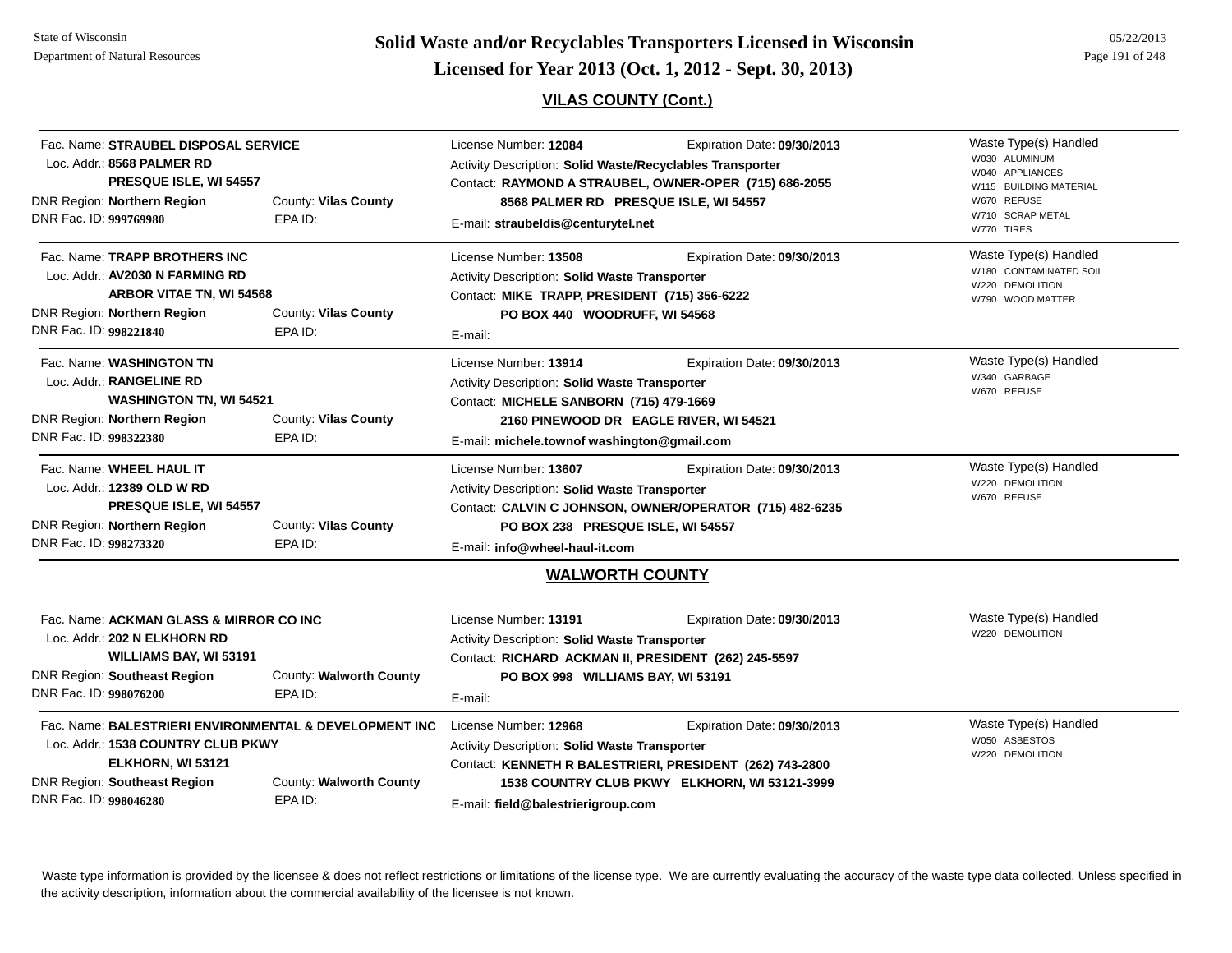**Page 192 of 248 <b>Licensed for Year 2013 (Oct. 1, 2012 - Sept. 30, 2013) Page 192 of 248 Licensed for Year 2013 (Oct. 1, 2012 - Sept. 30, 2013)** 

# **WALWORTH COUNTY (Cont.)**

| Fac. Name: BOSS ENTERPRISES INC<br>Loc. Addr.: W8667 R-D TOWNLINE RD<br>DARIEN TN, WI 53115<br><b>DNR Region: Southeast Region</b><br>DNR Fac. ID: 998089400 | County: Walworth County<br>EPA ID: | License Number: 13295<br>Activity Description: Solid Waste Transporter<br>Contact: DANIEL M BOSS, PRESIDENT (262) 728-2888<br>PO BOX 325 DELAVAN, WI 53115<br>E-mail:                              | Expiration Date: 09/30/2013                                                             | Waste Type(s) Handled<br>W180 CONTAMINATED SOIL<br>W220 DEMOLITION<br>W790 WOOD MATTER                                                                          |
|--------------------------------------------------------------------------------------------------------------------------------------------------------------|------------------------------------|----------------------------------------------------------------------------------------------------------------------------------------------------------------------------------------------------|-----------------------------------------------------------------------------------------|-----------------------------------------------------------------------------------------------------------------------------------------------------------------|
| Fac. Name: CZAR CONSTRUCTION INC<br>Loc. Addr.: W5154 STEWART DR<br>ELKHORN, WI 53121<br><b>DNR Region: Southeast Region</b><br>DNR Fac. ID: 265080640       | County: Walworth County<br>EPA ID: | License Number: 13168<br><b>Activity Description: Solid Waste Transporter</b><br>Contact: JEFF CZARAPATA - OWNER (262) 742-3356<br>W5154 STEWART DR ELKHORN, WI 53121<br>E-mail:                   | Expiration Date: 09/30/2013                                                             | Waste Type(s) Handled<br>W175 CONSTRUCTION MATERIAL<br>W220 DEMOLITION<br>W790 WOOD MATTER<br>W175 CONSTRUCTION MATERIAL<br>W220 DEMOLITION<br>W790 WOOD MATTER |
| Fac. Name: EAST TROY AUTO RECYCLERS<br>Loc. Addr.: 2566 ENERGY DR<br>EAST TROY, WI 53120<br><b>DNR Region: Southeast Region</b><br>DNR Fac. ID: 265140920    | County: Walworth County<br>EPA ID: | License Number: 15510<br>Activity Description: Solid Waste Transporter<br>Contact: MATTHEW JOAS, SEC/TREASURER (262) 642-7233<br>2566 ENERGY DR EAST TROY, WI 53120<br>E-mail: etar@centurytel.net | Expiration Date: 09/30/2013                                                             | Waste Type(s) Handled<br>W070 BARK/BRUSH<br>W220 DEMOLITION<br>W340 GARBAGE                                                                                     |
| Fac. Name: ELKHORN ROOFING CO INC<br>Loc. Addr.: 610 NATHAN LN<br>ELKHORN, WI 53121<br><b>DNR Region: Southeast Region</b><br>DNR Fac. ID: 998071910         | County: Walworth County<br>EPA ID: | License Number: 13175<br><b>Activity Description: Solid Waste Transporter</b><br>Contact: RANDY SMITH PRESIDENT (262) 723-6773<br>PO BOX 680 ELKHORN, WI 53121<br>E-mail:                          | Expiration Date: 09/30/2013                                                             | Waste Type(s) Handled<br>W175 CONSTRUCTION MATERIAL<br>W220 DEMOLITION                                                                                          |
| Fac. Name: KEIZER AND SONS INC<br>Loc. Addr.: N4184 CNTY RD M<br>DELAVAN, WI 53115<br><b>DNR Region: Southeast Region</b><br>DNR Fac. ID: 998059260          | County: Walworth County<br>EPA ID: | License Number: 13049<br><b>Activity Description: Solid Waste Transporter</b><br>Contact: JACOB KEIZER, PRESIDENT (262) 728-4317<br>N4184 COUNTY RD M DELAVAN, WI 53115<br>E-mail:                 | Expiration Date: 09/30/2013                                                             | Waste Type(s) Handled<br>W220 DEMOLITION<br>W340 GARBAGE<br>W670 REFUSE<br>W790 WOOD MATTER                                                                     |
| Fac. Name: LAKELAND TRASH SERVICE INC<br>Loc. Addr.: 1527 MOUND RD<br>DELAVAN, WI 53115<br><b>DNR Region: Southeast Region</b><br>DNR Fac. ID: 998041990     | County: Walworth County<br>EPA ID: | License Number: 12946<br>Activity Description: Solid Waste Transporter<br>1527 MOUND RD DELAVAN, WI 53115<br>E-mail: kkfrederick@sharontelephone.com                                               | Expiration Date: 09/30/2013<br>Contact: DAVID J FRIESEMA, OWNER/OPERATOR (262) 728-2797 | Waste Type(s) Handled<br>W220 DEMOLITION<br>W340 GARBAGE<br>W670 REFUSE<br>W790 WOOD MATTER                                                                     |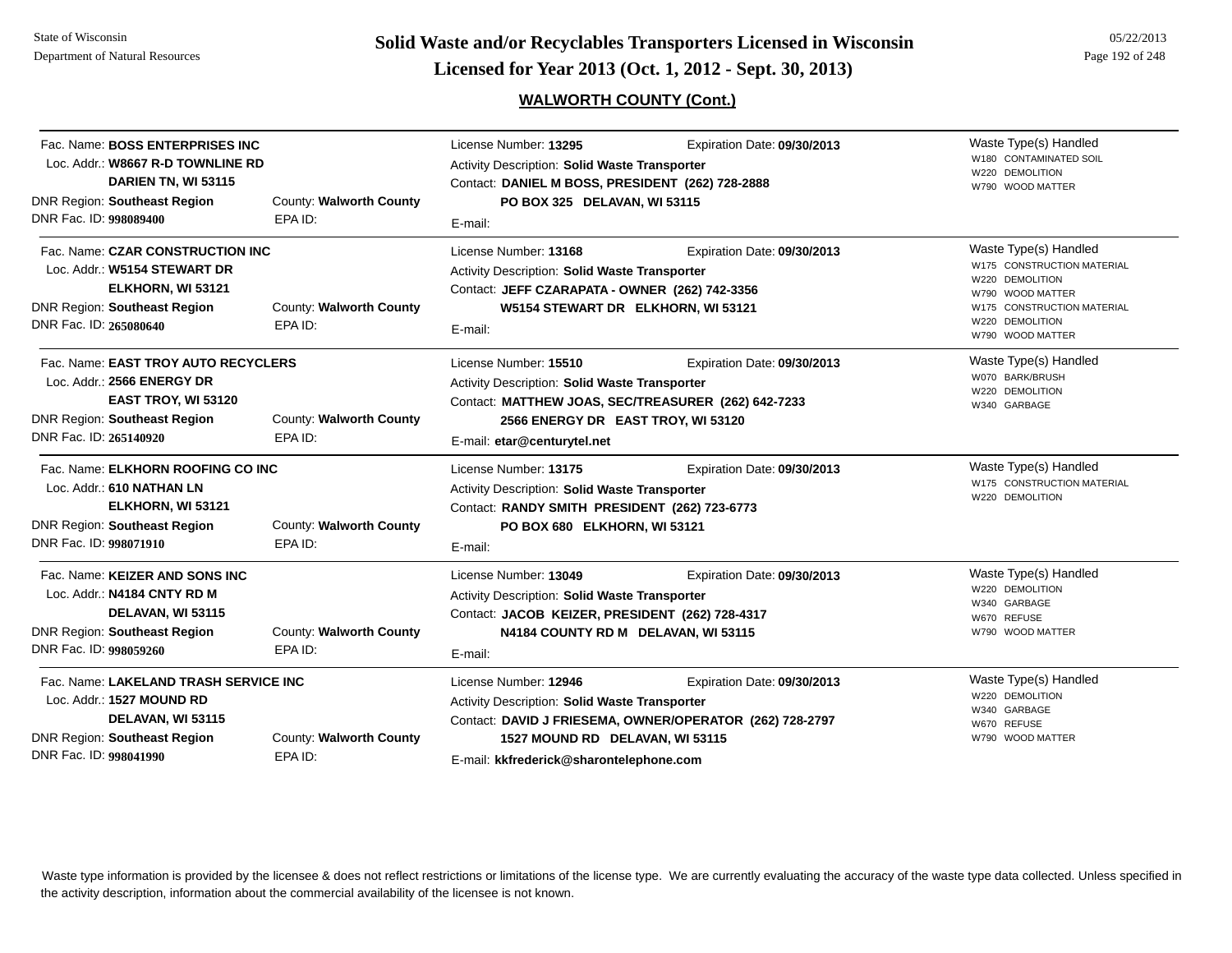State of WisconsinDepartment of Natural Resources

**Solid Waste and/or Recyclables Transporters Licensed in Wisconsin<br>Licensed for Year 2013 (Oct. 1, 2012 - Sept. 30, 2013)** 

# **WALWORTH COUNTY (Cont.)**

| 05/22/2013      |
|-----------------|
| Page 193 of 248 |

| Fac. Name: MANN BROS TRUCKING INC<br>Loc. Addr.: 1950 N WISCONSIN ST<br>ELKHORN, WI 53121<br><b>DNR Region: Southeast Region</b><br>DNR Fac. ID: 265119140                                        | County: Walworth County<br>EPA ID:              | License Number: 15140<br>Activity Description: Solid Waste/Recyclables Transporter<br>Contact: ROBERT MANN, VP (262) 723-5500<br>PO BOX 48 ELKHORN, WI 53121<br>E-mail: rmann.mcm@gmail.com                       | Expiration Date: 09/30/2013                                               | Waste Type(s) Handled<br>W070 BARK/BRUSH<br>W180 CONTAMINATED SOIL<br>W220 DEMOLITION<br>W340 GARBAGE<br>W770 TIRES                                                                                                                                                                                                                        |
|---------------------------------------------------------------------------------------------------------------------------------------------------------------------------------------------------|-------------------------------------------------|-------------------------------------------------------------------------------------------------------------------------------------------------------------------------------------------------------------------|---------------------------------------------------------------------------|--------------------------------------------------------------------------------------------------------------------------------------------------------------------------------------------------------------------------------------------------------------------------------------------------------------------------------------------|
| Fac. Name: NIEUWENHUIS BROS INC<br>Loc. Addr.: 1663 MOUND RD<br>DELAVAN, WI 53115<br><b>DNR Region: Southeast Region</b><br>DNR Fac. ID: 265063260                                                | County: Walworth County<br>EPA ID: WIR000137083 | License Number: 10371<br>Activity Description: Solid Waste/Recyclables Transporter<br>Contact: ELI W NIEUWENHUIS, PRESIDENT (262) 728-8155<br>857 COMUS DRIVE DELAVAN, WI 53115<br>E-mail: char@nbdisposal.com    | Expiration Date: 09/30/2013                                               | Waste Type(s) Handled<br>W080 BATTERIES<br>W120 CARDBOARD<br>W235 DRYWALL<br>W310 FOUNDRY SAND<br>W340 GARBAGE<br>W350 GLASS<br>W530 NONCOMBUSTIBLE<br><b>W540 OIL</b><br>W630 PLASTIC<br>W661 RECYCLABLE PAPER<br>W662 RECYCLABLE CONTAINER<br>W670 REFUSE<br>W675 ROOFING/SHINGLES<br>W710 SCRAP METAL<br>W770 TIRES<br>W790 WOOD MATTER |
| Fac. Name: ODLING CONST INC<br>Loc. Addr.: 4941 TOWN HALL RD<br>DELAVAN, WI 53115<br><b>DNR Region: Southeast Region</b><br>DNR Fac. ID: 265058750                                                | County: Walworth County<br>EPA ID:              | License Number: 14738<br>Activity Description: Solid Waste Transporter<br>Contact: DEAN ODLING, PRESIDENT (262) 728-5148<br>4941 TOWN HALL RD DELAVAN, WI 53115<br>E-mail: oci@genevaonline.com                   | Expiration Date: 09/30/2013                                               | Waste Type(s) Handled<br>W180 CONTAMINATED SOIL<br>W220 DEMOLITION                                                                                                                                                                                                                                                                         |
| Fac. Name: PETERSON DRYWALL INC<br>Loc. Addr.: 904 MAXWELL ST<br>LAKE GENEVA, WI 53147<br><b>DNR Region: Southeast Region</b><br>DNR Fac. ID: 265169850                                           | County: Walworth County<br>EPA ID:              | License Number: 14822<br>Activity Description: Solid Waste Transporter<br>Contact: DENNIS R PETERSON, PRESIDENT (262) 249-0250<br>E-mail: petersondrywall@sbcglobal.net                                           | Expiration Date: 09/30/2013<br>W3505 WILLOW BEND CT LAKE GENEVA, WI 53147 | Waste Type(s) Handled<br>W235 DRYWALL<br>W235 DRYWALL                                                                                                                                                                                                                                                                                      |
| Fac. Name: ROBERT STEWART EXCAVATING INC<br>Loc. Addr.: 202 W MAIN ST<br>FONTANA, WI 53125<br><b>DNR Region: Southeast Region</b><br>County: Walworth County<br>DNR Fac. ID: 999820690<br>EPA ID: |                                                 | License Number: 12181<br><b>Activity Description: Solid Waste Transporter</b><br>Contact: ROBERT D STEWART, PRESIDENT (262) 275-3538<br>202 W MAIN ST FONTANA, WI 53125<br>E-mail: rstewart@stewartexcavating.net | Expiration Date: 09/30/2013                                               | Waste Type(s) Handled<br>W180 CONTAMINATED SOIL<br>W530 NONCOMBUSTIBLE                                                                                                                                                                                                                                                                     |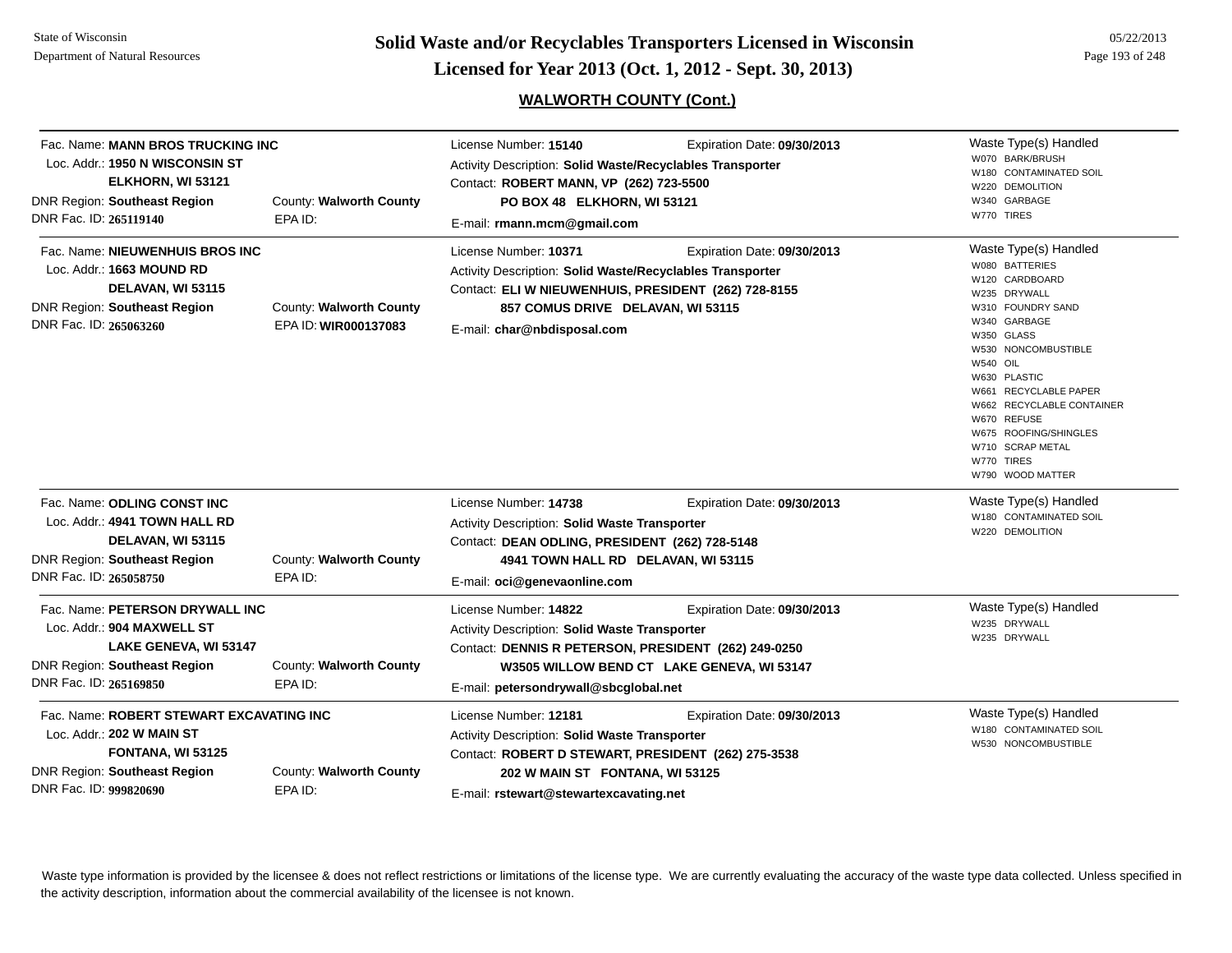# **Page 194 of 248 <b>Licensed for Year 2013 (Oct. 1, 2012 - Sept. 30, 2013) Page 194 of 248 Licensed for Year 2013 (Oct. 1, 2012 - Sept. 30, 2013)**

# **WALWORTH COUNTY (Cont.)**

| Fac. Name: THE ROOFING CO OF BURLINGTON INC |                         | License Number: 14833                                            | Expiration Date: 09/30/2013                   | Waste Type(s) Handled                                |  |
|---------------------------------------------|-------------------------|------------------------------------------------------------------|-----------------------------------------------|------------------------------------------------------|--|
| Loc. Addr.: 29208 PLANK RD                  |                         | <b>Activity Description: Solid Waste Transporter</b>             |                                               | W675 ROOFING/SHINGLES                                |  |
| <b>BURLINGTON, WI 53105</b>                 |                         | Contact: KEVIN PETERSEN, GENERAL MGR (262) 534-6005              |                                               |                                                      |  |
| <b>DNR Region: Southeast Region</b>         | County: Walworth County | 29208 PLANK RD BURLINGTON, WI 53105                              |                                               |                                                      |  |
| DNR Fac. ID: 265117160                      | EPA ID:                 | E-mail: kevpetersen@trcob.com                                    |                                               |                                                      |  |
| Fac. Name: WADDELL-WOJCIK TRUCKING INC      |                         | License Number: 16386                                            | Expiration Date: 09/30/2013                   | Waste Type(s) Handled                                |  |
| Loc. Addr.: N2762 COUNTY RD C               |                         | Activity Description: Solid Waste Transporter                    |                                               | W310 FOUNDRY SAND<br>W725 SHREDDER FLUFF             |  |
| <b>DARIEN, WI 53114</b>                     |                         | Contact: STEVEN R WADDELL, PRESIDENT (262) 882-4100              |                                               | W999 OTHER                                           |  |
| <b>DNR Region: Southeast Region</b>         | County: Walworth County | PO BOX 310 DARIEN, WI 53114                                      |                                               |                                                      |  |
| DNR Fac. ID: 265113200                      | EPA ID:                 | E-mail:                                                          |                                               |                                                      |  |
| Fac. Name: WALTER & SON WASTE HAULING LLC   |                         | License Number: 14094                                            | Expiration Date: 09/30/2013                   | Waste Type(s) Handled                                |  |
| Loc. Addr.: N3368 HWY 14                    |                         | <b>Activity Description: Solid Waste Transporter</b>             |                                               | W533 NON HAZARDOUS WASTE<br>W533 NON HAZARDOUS WASTE |  |
| DARIEN, WI 53114                            |                         |                                                                  | Contact: STEVE WALTER, OWNER (262) 882-7867   |                                                      |  |
| <b>DNR Region: Southeast Region</b>         | County: Walworth County | N3368 HWY 14 DARIEN, WI 53114                                    |                                               |                                                      |  |
| DNR Fac. ID: 265113970                      | EPA ID:                 | E-mail: walterandson@sharontelephone.com                         |                                               |                                                      |  |
| Fac. Name: WALWORTH CNTY PUBLIC WORKS DEPT  |                         | License Number: 13320                                            | Expiration Date: 09/30/2013                   | Waste Type(s) Handled                                |  |
| Loc. Addr.: W4097 CTH NN                    |                         | <b>Activity Description: Solid Waste/Recyclables Transporter</b> |                                               | W060 ASH<br>W070 BARK/BRUSH                          |  |
| ELKHORN, WI 53121                           |                         | Contact: LARRY PRICE, DIR OF OPERATIONS (262) 741-3114           |                                               | W180 CONTAMINATED SOIL                               |  |
| DNR Region: Southeast Region                | County: Walworth County | W4097 CTH NN ELKHORN, WI 53121                                   |                                               | W670 REFUSE                                          |  |
| DNR Fac. ID: 265085260                      | EPA ID: WID982644510    | E-mail: Iprice@co.walworth.wi.us                                 |                                               | W770 TIRES<br>W790 WOOD MATTER                       |  |
| Fac. Name: WATSON ROOFING INC               |                         | License Number: 13392                                            | Expiration Date: 09/30/2013                   | Waste Type(s) Handled                                |  |
| Loc. Addr.: 650 CURTIS ST                   |                         | <b>Activity Description: Solid Waste Transporter</b>             |                                               | W675 ROOFING/SHINGLES<br>W675 ROOFING/SHINGLES       |  |
| LAKE GENEVA, WI 53147                       |                         |                                                                  | Contact: T S WATSON, PRESIDENT (262) 248-2741 |                                                      |  |
|                                             | County: Walworth County |                                                                  | 555 GARRISON DR LAKE GENEVA, WI 53147         |                                                      |  |
| <b>DNR Region: Southeast Region</b>         |                         |                                                                  |                                               |                                                      |  |

Waste Type(s) Handled W220 DEMOLITIONW340 GARBAGEW400 INCINERATOR ASHW660 RECYCLABLEW661 RECYCLABLE PAPERW662 RECYCLABLE CONTAINERW670 REFUSEFac. Name: **ALLIED WASTE SYSTEMS OF WI**Loc. Addr.: **W5118 DUCK POND RD SARONA, WI 54870** DNR Region: **Northern Region** DNR Fac. ID: **866013610**County: **Washburn County** EPA ID:License Number: **10281** Expiration Date: **09/30/2013**  Activity Description: **Solid Waste/Recyclables Transporter** Contact: **MIKE GATTI, OPER SUPV (715) 234-8076** E-mail: **mgatti@republicservices.com 1207 W KNAPP ST RICE LAKE, WI 54868**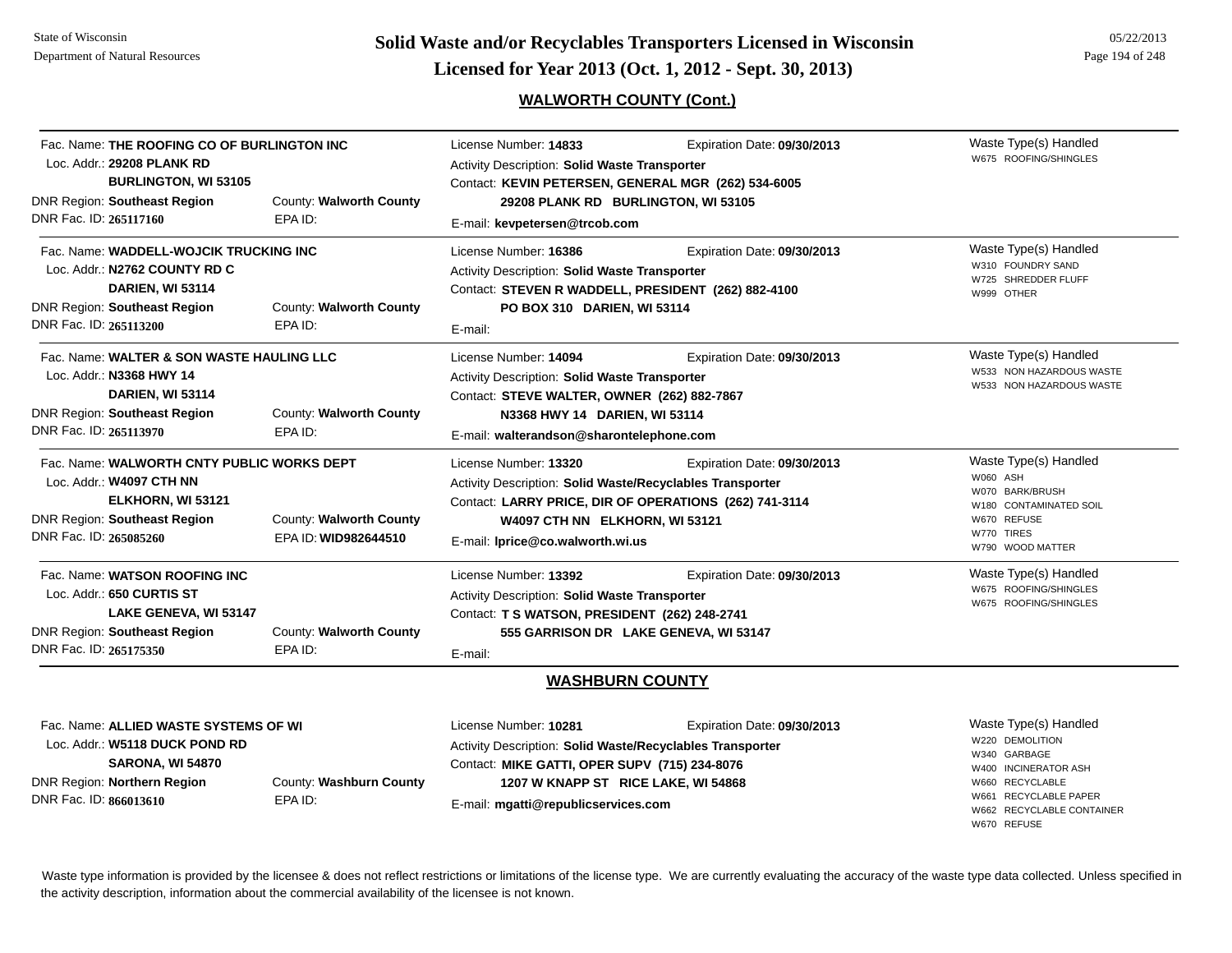DNR Fac. ID: **267066580**

EPA ID: **WID002960797**

**Page 195 of 248 <b>Licensed for Year 2013 (Oct. 1, 2012 - Sept. 30, 2013) Page 195 of 248 Licensed for Year 2013 (Oct. 1, 2012 - Sept. 30, 2013)** 

**WASHBURN COUNTY (Cont.)**

05/22/2013

| Fac. Name: <b>B &amp; B DISPOSAL INC</b><br>Loc. Addr.: N2803 CTH P<br><b>SARONA, WI 54870</b><br>DNR Region: Northern Region<br>DNR Fac. ID: 866001510                            | County: Washburn County<br>EPA ID:              | License Number: 14812<br>Activity Description: Solid Waste/Recyclables Transporter<br>N2803 CTH P SARONA, WI 54870<br>E-mail:                                                                | Expiration Date: 09/30/2013<br>Contact: WILLIAM J PARENTEAU, PRESIDENT (715) 469-3448     | Waste Type(s) Handled<br>W070 BARK/BRUSH<br>W180 CONTAMINATED SOIL<br>W220 DEMOLITION<br>W290 FOUNDRY<br>W410 INDUSTRIAL<br>W661 RECYCLABLE PAPER<br>W662 RECYCLABLE CONTAINER<br>W770 TIRES<br>W800 YARD |
|------------------------------------------------------------------------------------------------------------------------------------------------------------------------------------|-------------------------------------------------|----------------------------------------------------------------------------------------------------------------------------------------------------------------------------------------------|-------------------------------------------------------------------------------------------|-----------------------------------------------------------------------------------------------------------------------------------------------------------------------------------------------------------|
| Fac. Name: DOUGS MASONRY<br>Loc. Addr.: W4715 CTH B<br>SARONA TN, WI 54870<br>DNR Region: Northern Region<br>DNR Fac. ID: 998206440                                                | County: Washburn County<br>EPA ID:              | License Number: 13418<br>Activity Description: Solid Waste Transporter<br>Contact: DOUG SMITH, OWNER/OPERATOR (715) 469-3338<br>W4715 CO HWY B SARONA, WI 54870<br>E-mail:                   | Expiration Date: 09/30/2013                                                               | Waste Type(s) Handled<br>W220 DEMOLITION                                                                                                                                                                  |
| Fac. Name: KAPPUS & SONS<br>Loc. Addr.: W6802 NANCY LAKE RD<br><b>MINONG TN, WI 54859</b><br>DNR Region: Northern Region<br>DNR Fac. ID: 866010310                                 | County: Washburn County<br>EPA ID:              | License Number: 10018<br>Activity Description: Solid Waste/Recyclables Transporter<br>Contact: B J KAPPUS, OWNER (715) 466-2987<br>E-mail:                                                   | Expiration Date: 09/30/2013<br>W6802 NANCY LAKE RD MINONG, WI 54859-9226                  | Waste Type(s) Handled<br>W340 GARBAGE<br>W530 NONCOMBUSTIBLE<br>W660 RECYCLABLE<br>W670 REFUSE<br>W790 WOOD MATTER                                                                                        |
| Fac. Name: MINONG AREA DISPOSAL TRANSFER/COMPOST SITE<br>Loc. Addr.: W5775 TRANSFER STATION DR<br><b>MINONG, WI 54859</b><br>DNR Region: Northern Region<br>DNR Fac. ID: 866062230 | County: Washburn County<br>EPA ID:              | License Number: 14653<br>Activity Description: Solid Waste Transporter<br>PO BOX 415 MINONG, WI 54859<br>E-mail: villageofminong@centurytel.net                                              | Expiration Date: 09/30/2013<br>Contact: DARLENE DENNINGER, CLERK TREASURER (715) 466-2322 | Waste Type(s) Handled<br>W220 DEMOLITION<br>W340 GARBAGE                                                                                                                                                  |
| Fac. Name: WI DNR SPOONER SERVICE CENTER/AUTO SHOP<br>Loc. Addr.: 810 W MAPLE ST<br>SPOONER, WI 54801<br>DNR Region: Northern Region<br>DNR Fac. ID: 866013170                     | County: Washburn County<br>EPA ID: WID039579354 | License Number: 13567<br>Activity Description: Solid Waste Transporter<br>Contact: TERRY MARGENAU (715) 635-4162<br>810 W MAPLE ST SPOONER, WI 54801<br>E-mail: terry.margenau@wisconsin.gov | Expiration Date: 09/30/2013                                                               | Waste Type(s) Handled<br>W040 APPLIANCES<br>W220 DEMOLITION<br>W710 SCRAP METAL<br>W770 TIRES                                                                                                             |
|                                                                                                                                                                                    |                                                 | <b>WASHINGTON COUNTY</b>                                                                                                                                                                     |                                                                                           |                                                                                                                                                                                                           |
| Fac. Name: AFFORDABLE ENVIRONMENTAL TECHNOLOGIES INC<br>Loc. Addr.: W165 N11904 FOND DU LAC AVE<br><b>GERMANTOWN, WI 53022</b><br><b>DNR Region: Southeast Region</b>              | County: Washington County                       | License Number: 14827<br>Activity Description: Solid Waste Transporter<br>Contact: TASHA BAGLEY, PRESIDENT (262) 253-0038<br>PO BOX 840 GERMANTOWN, WI 53022                                 | Expiration Date: 09/30/2013                                                               | Waste Type(s) Handled<br>W050 ASBESTOS<br>W050 ASBESTOS                                                                                                                                                   |

Waste type information is provided by the licensee & does not reflect restrictions or limitations of the license type. We are currently evaluating the accuracy of the waste type data collected. Unless specified in the activity description, information about the commercial availability of the licensee is not known.

E-mail: **aeti@wi.rr.com**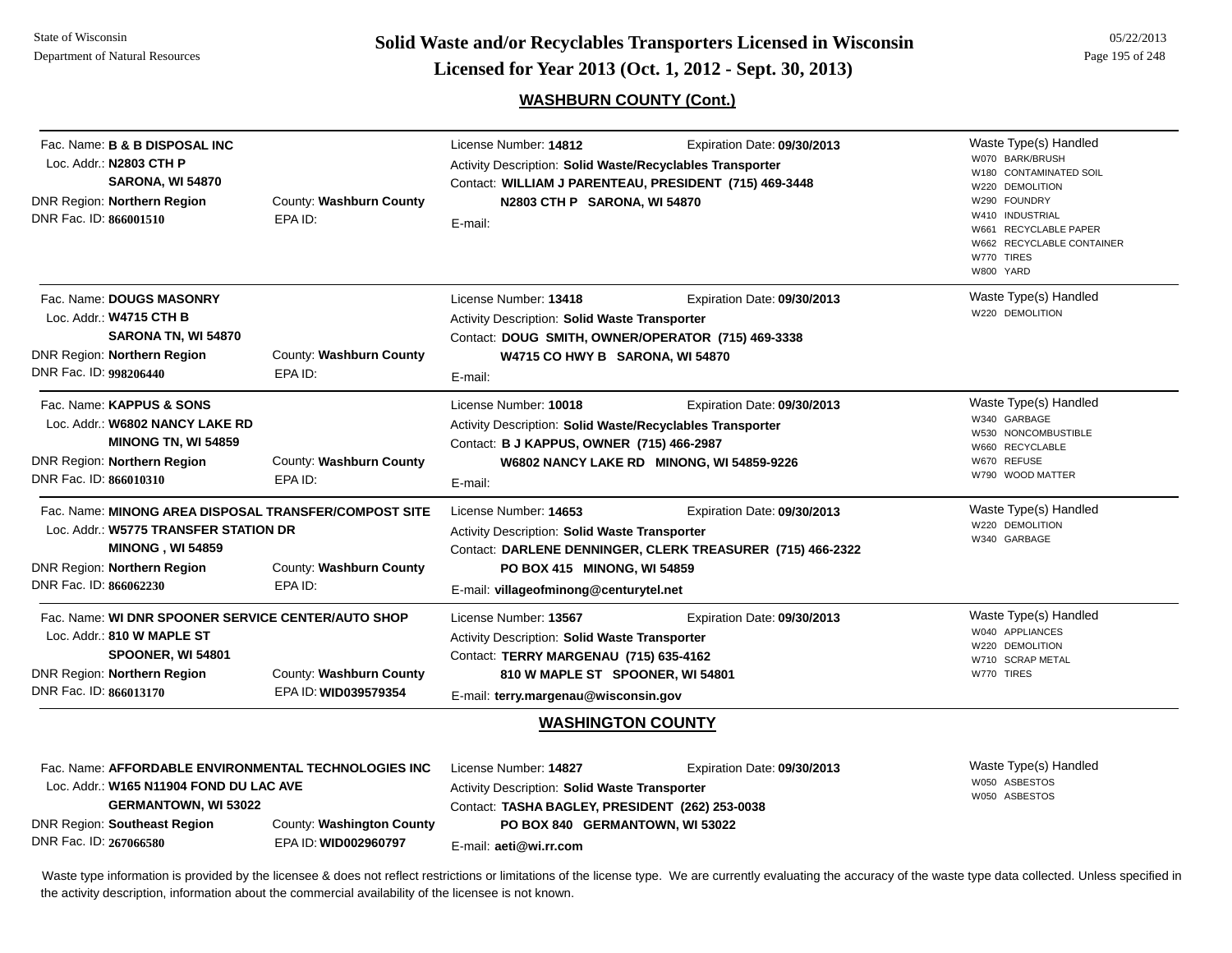**Page 196 of 248 <b>Licensed for Year 2013 (Oct. 1, 2012 - Sept. 30, 2013) Page 196 of 248 Licensed for Year 2013 (Oct. 1, 2012 - Sept. 30, 2013)** 

# **WASHINGTON COUNTY (Cont.)**

| Fac. Name: AMERICAN METAL AND PAPER<br>Loc. Addr.: 7588 OTTEN DR<br>KEWASKUM, WI 53040-<br><b>DNR Region: Southeast Region</b><br>County: Washington County                         |                                                   | License Number: 15534<br>Expiration Date: 09/30/2013<br><b>Activity Description: Solid Waste Transporter</b><br>Contact: KENNETH DEFOUW, DISPATCHER (262) 338-8487<br>7588 OTTEN DR KEWASKUM, WI 53040       |                                                                                                                                | Waste Type(s) Handled<br>W340 GARBAGE<br>W661 RECYCLABLE PAPER                                                                                                                                                                                                      |
|-------------------------------------------------------------------------------------------------------------------------------------------------------------------------------------|---------------------------------------------------|--------------------------------------------------------------------------------------------------------------------------------------------------------------------------------------------------------------|--------------------------------------------------------------------------------------------------------------------------------|---------------------------------------------------------------------------------------------------------------------------------------------------------------------------------------------------------------------------------------------------------------------|
| DNR Fac. ID: 267110690                                                                                                                                                              | EPA ID:                                           | E-mail:                                                                                                                                                                                                      |                                                                                                                                |                                                                                                                                                                                                                                                                     |
| Fac. Name: BARTON SOLVENTS INC<br>Loc. Addr.: 800 RAIL WAY<br>WEST BEND, WI 53095<br>DNR Region: Southeast Region<br>DNR Fac. ID: 267176690                                         | County: Washington County<br>EPA ID: WIR000128033 | License Number: 15166<br>Activity Description: Solid Waste/Recyclables Transporter<br>Contact: MICHAEL SOENER, BRANCH MGR (262) 306-1800<br>800 RAIL WAY WEST BEND, WI 53095<br>E-mail: mikes@barsol.com     | Expiration Date: 09/30/2013                                                                                                    | Waste Type(s) Handled<br>W410 INDUSTRIAL<br>W540 OIL                                                                                                                                                                                                                |
| Fac. Name: BMCI CONSTRUCTION INC<br>Loc. Addr.: 7042 N TRENTON RD<br>WEST BEND, WI 53090<br><b>DNR Region: Southeast Region</b><br>DNR Fac. ID: 267115420                           | County: Washington County<br>EPA ID:              | License Number: 15122<br>Activity Description: Solid Waste Transporter<br>E-mail: bmci@nconnet.net                                                                                                           | Expiration Date: 09/30/2013<br>Contact: MARK FOYSE, EXCAVATION FOREMAN (414) 218-8377<br>7040 N TRENTON RD WEST BEND, WI 53090 | Waste Type(s) Handled<br>W175 CONSTRUCTION MATERIAL<br>W180 CONTAMINATED SOIL<br>W220 DEMOLITION                                                                                                                                                                    |
| Fac. Name: ENVIRO-SAFE RESOURCE RECOVERY FACILITY<br>Loc. Addr.: W130 N10500 WASHINGTON DR<br><b>GERMANTOWN, WI 53022</b><br>DNR Region: Southeast Region<br>DNR Fac. ID: 267193300 | County: Washington County<br>EPA ID: WIR000142877 | License Number: 15810<br>Activity Description: Solid Waste/Recyclables Transporter<br>Contact: JEFFREY D VILIONE, PRESIDENT (262) 790-2500<br>E-mail: jvilione@enviro-safe.com                               | Expiration Date: 09/30/2013<br>W130 N10500 WASHINGTON DR GERMANTOWN, WI 53022                                                  | Waste Type(s) Handled<br>W050 ASBESTOS<br>W180 CONTAMINATED SOIL<br>W410 INDUSTRIAL<br><b>W540 OIL</b><br>W661 RECYCLABLE PAPER<br>W662 RECYCLABLE CONTAINER                                                                                                        |
| Fac. Name: FISCHER TRUCK SERVICE INC<br>Loc. Addr.: 7455 FRIENDLY DR<br>KEWASKUM, WI 53040<br><b>DNR Region: Southeast Region</b><br>DNR Fac. ID: 998282220                         | County: Washington County<br>EPA ID:              | License Number: 13691<br><b>Activity Description: Solid Waste Transporter</b><br>Contact: LISA FISCHER, PRESIDENT (262) 334-8180<br>PO BOX 434 KEWASKUM, WI 53040<br>E-mail: fischertruckservice@hotmail.com | Expiration Date: 09/30/2013                                                                                                    | Waste Type(s) Handled<br>W180 CONTAMINATED SOIL<br>W340 GARBAGE<br>W999 OTHER                                                                                                                                                                                       |
| Fac. Name: HANKE TRUCKING INC<br>Loc. Addr.: 765 HILLDALE RD<br><b>SLINGER, WI 53086</b><br><b>DNR Region: Southeast Region</b><br>DNR Fac. ID: 267147650                           | County: Washington County<br>EPA ID:              | License Number: 15549<br>Activity Description: Solid Waste/Recyclables Transporter<br>Contact: RICHARD HANKE, OWNER (262) 644-9080<br>PO BOX 100 SLINGER, WI 53086-0100<br>E-mail: rick@hanketrucking.com    | Expiration Date: 09/30/2013                                                                                                    | Waste Type(s) Handled<br>W070 BARK/BRUSH<br>W180 CONTAMINATED SOIL<br>W220 DEMOLITION<br>W280 FLY ASH<br>W290 FOUNDRY<br>W340 GARBAGE<br>W410 INDUSTRIAL<br>W580 PAPER MILL SLUDGE<br>W661 RECYCLABLE PAPER<br>W662 RECYCLABLE CONTAINER<br>W770 TIRES<br>W800 YARD |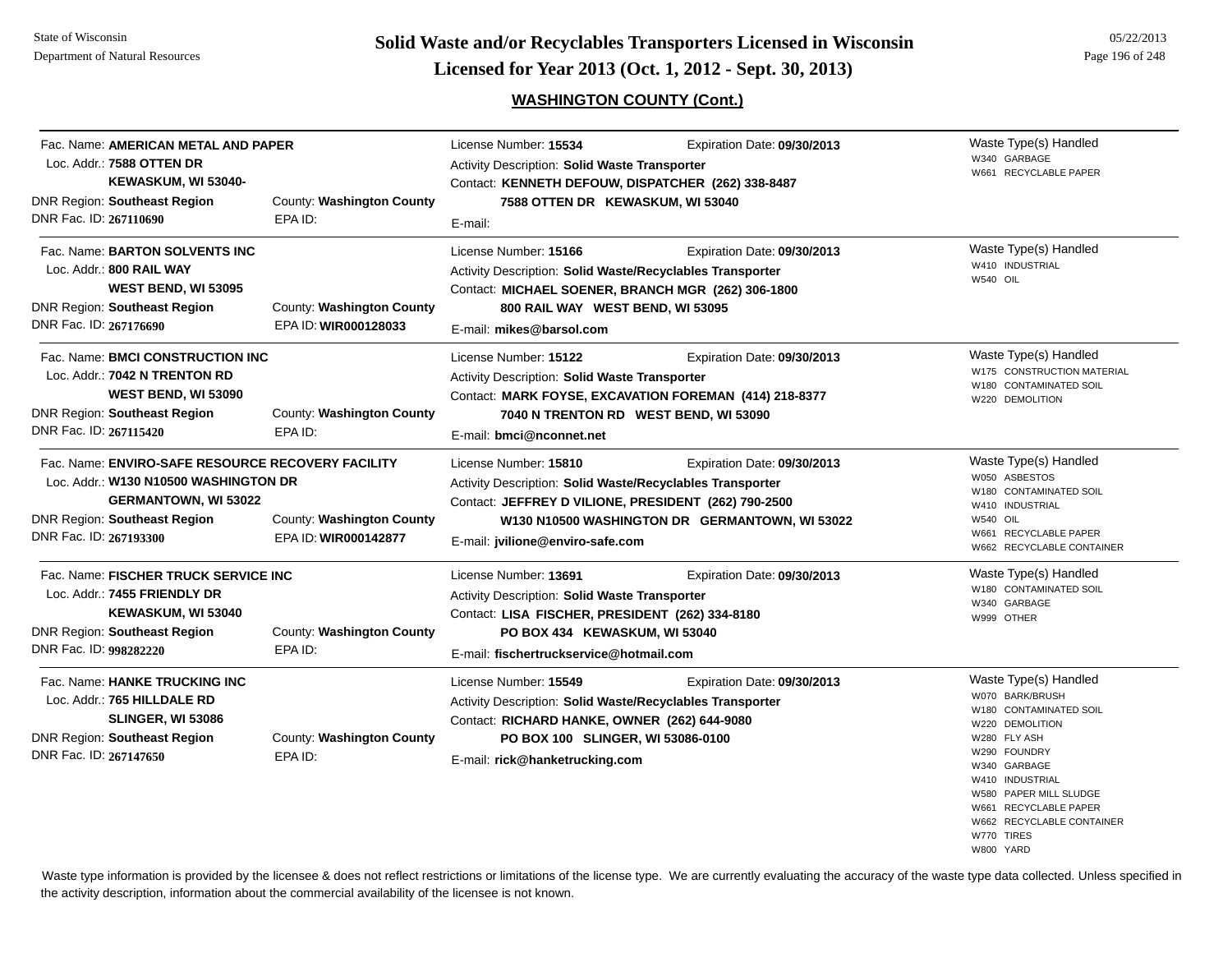**Page 197 of 248 <b>Licensed for Year 2013 (Oct. 1, 2012 - Sept. 30, 2013) Page 197 of 248 Licensed for Year 2013 (Oct. 1, 2012 - Sept. 30, 2013)** 

# **WASHINGTON COUNTY (Cont.)**

| DNR Fac. ID: 267110030 | Fac. Name: HARTFORD CTY<br>Loc. Addr.: 710 W SUMNER ST<br><b>HARTFORD, WI 53027</b><br><b>DNR Region: Southeast Region</b>                        | County: Washington County<br>EPA ID:              | License Number: 10232<br><b>Activity Description: Solid Waste Transporter</b><br>710 W SUMNER ST HARTFORD, WI 53027<br>E-mail:                                                                                  | Expiration Date: 09/30/2013<br>Contact: DARRYL KRANZ, DIR OF PUBLIC WORKS (262) 673-8225     | Waste Type(s) Handled<br>W340 GARBAGE<br>W670 REFUSE<br>W340 GARBAGE<br>W670 REFUSE                                             |
|------------------------|---------------------------------------------------------------------------------------------------------------------------------------------------|---------------------------------------------------|-----------------------------------------------------------------------------------------------------------------------------------------------------------------------------------------------------------------|----------------------------------------------------------------------------------------------|---------------------------------------------------------------------------------------------------------------------------------|
| DNR Fac. ID: 267182740 | Fac. Name: HAWK CONSTRUCTION LLC<br>Loc. Addr.: 3661 SCENIC RD UNIT A<br><b>SLINGER, WI 53086</b><br><b>DNR Region: Southeast Region</b>          | County: Washington County<br>EPA ID:              | License Number: 15179<br><b>Activity Description: Solid Waste Transporter</b><br>Contact: THOMAS ZYWICKI, VP OF OPS (262) 677-9410<br>PO BOX 642 SLINGER, WI 53086<br>E-mail: hawkconstructionllc@juno.com      | Expiration Date: 09/30/2013                                                                  | Waste Type(s) Handled<br>W180 CONTAMINATED SOIL                                                                                 |
| DNR Fac. ID: 267166350 | Fac. Name: HEARTLAND CONST INC<br>Loc. Addr.: 393 HARTFORD RD<br><b>SLINGER, WI 53086</b><br><b>DNR Region: Southeast Region</b>                  | County: Washington County<br>EPA ID:              | License Number: 14374<br><b>Activity Description: Solid Waste Transporter</b><br>Contact: MICHAEL H STROIK, PRES (262) 644-9331<br>393 HARTFORD RD SLINGER, WI 53086<br>E-mail: cathy@heartlandconstruction.net | Expiration Date: 09/30/2013                                                                  | Waste Type(s) Handled<br>W070 BARK/BRUSH<br>W115 BUILDING MATERIAL<br>W180 CONTAMINATED SOIL<br>W220 DEMOLITION<br>W510 MINERAL |
| DNR Fac. ID: 267100130 | Fac. Name: KREILKAMP TRUCKING INC<br>Loc. Addr.: 6487 HWY 175<br>ALLENTON, WI 53002<br><b>DNR Region: Southeast Region</b>                        | County: Washington County<br>EPA ID: WID988609632 | License Number: 15556<br>Activity Description: Solid Waste/Recyclables Transporter<br>PO BOX 268 ALLENTON, WI 53002<br>E-mail: akreilkamp@kreilkamp.com                                                         | Expiration Date: 09/30/2013<br>Contact: AMANDA KREILKAMP KIRK, OWNER/VP (262) 629-5000 x3002 | Waste Type(s) Handled<br>W340 GARBAGE<br>W662 RECYCLABLE CONTAINER                                                              |
| DNR Fac. ID: 267060200 | Fac. Name: LAZY DAYS CAMPGROUND<br>Loc. Addr.: 1475 LAKEVIEW RD<br><b>FARMINGTON TN, WI 53095</b><br><b>DNR Region: Southeast Region</b>          | County: Washington County<br>EPA ID:              | License Number: 10831<br>Activity Description: Solid Waste Transporter<br>Contact: ERIC WATERS, PRESIDENT (262) 675-6511<br>E-mail:                                                                             | Expiration Date: 09/30/2013<br>1475 LAKEVIEW ROAD WEST BEND, WI 53095                        | Waste Type(s) Handled<br>W340 GARBAGE<br>W670 REFUSE                                                                            |
| DNR Fac. ID: 267097930 | Fac. Name: M A WOLF TRUCKING INC<br>Loc. Addr.: 414 KETTLE MORAINE DR S SITE B<br><b>SLINGER, WI 53086</b><br><b>DNR Region: Southeast Region</b> | County: Washington County<br>EPA ID: WIR000139006 | License Number: 15569<br>Activity Description: Solid Waste/Recyclables Transporter<br>Contact: COLETTE TROELLER, PRESIDENT (262) 644-5030<br>PO BOX 348 SLINGER, WI 53086<br>E-mail: ehwolf@ehwolf.com          | Expiration Date: 09/30/2013                                                                  | Waste Type(s) Handled<br>W033 ANTIFREEZE<br><b>W540 OIL</b><br>W541 OIL ABSORBENTS<br>W544 OIL FILTERS                          |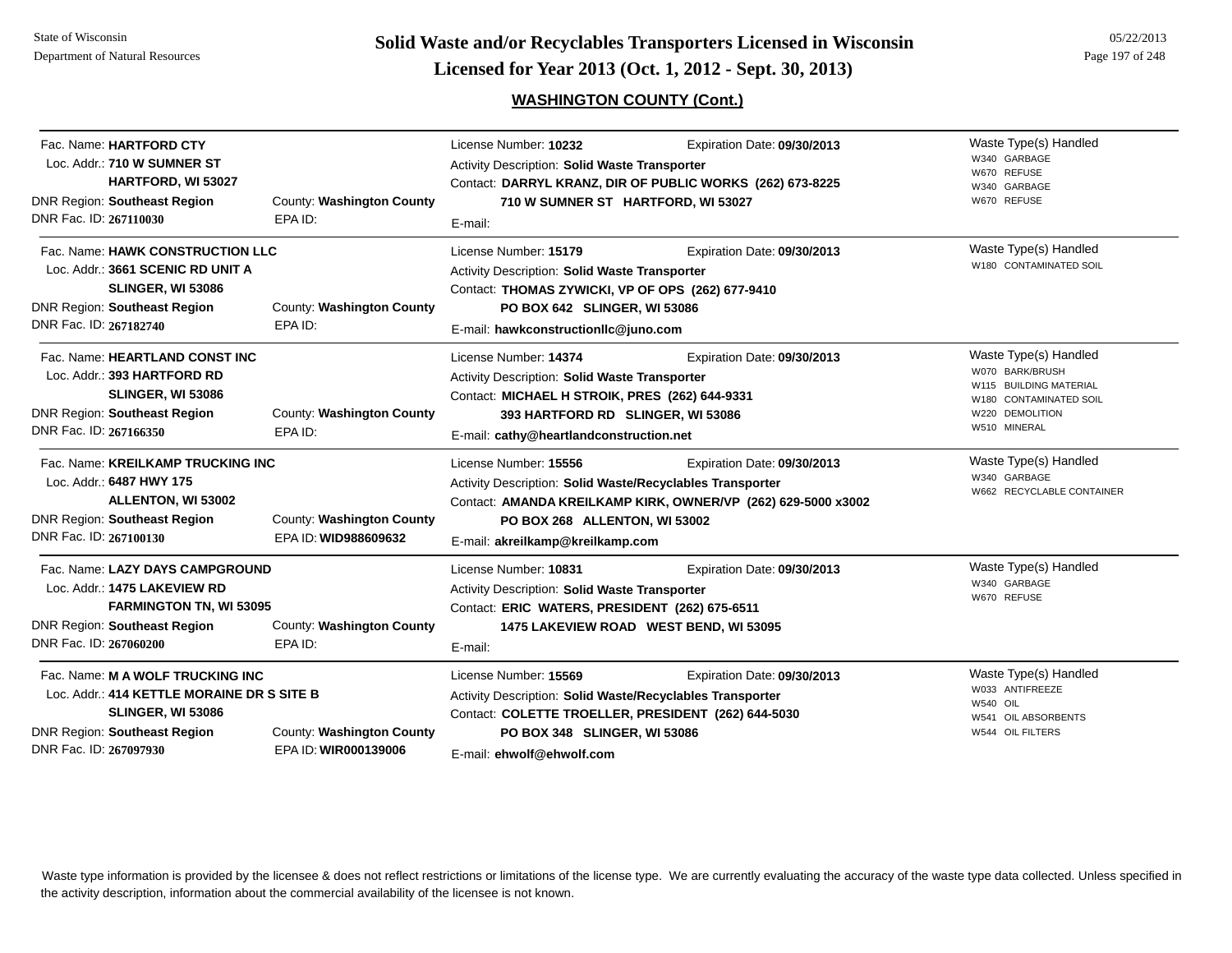**Page 198 of 248 Colid Waste and/or Recyclables Transporters Licensed in Wisconsin**  $\frac{05/22/2013}{\text{Page }198 \text{ of }248}}$ 

# **WASHINGTON COUNTY (Cont.)**

| Fac. Name: M J M PUMPING LLC<br>Loc. Addr.: 2334 LOCKHORN CIRCLE<br>WEST BEND, WI 53090<br><b>DNR Region: Southeast Region</b><br>DNR Fac. ID: 267191430                            | County: Washington County<br>EPA ID:              | License Number: 14874<br>Activity Description: Solid Waste Transporter<br>Contact: SCOTT CODA, OWNER (920) 946-2770<br>E-mail: MJMpumping@yahoo.com                  | Expiration Date: 09/30/2013<br>2334 LOCKHORN CIRCLE WEST BEND, WI 53090                    | Waste Type(s) Handled<br>W410 INDUSTRIAL<br>W410 INDUSTRIAL                                                                                                                                                         |
|-------------------------------------------------------------------------------------------------------------------------------------------------------------------------------------|---------------------------------------------------|----------------------------------------------------------------------------------------------------------------------------------------------------------------------|--------------------------------------------------------------------------------------------|---------------------------------------------------------------------------------------------------------------------------------------------------------------------------------------------------------------------|
| Fac. Name: NATIONAL PRECIOUS METALS INC<br>Loc. Addr.: 3840 STH 60<br><b>SLINGER, WI 53086</b><br><b>DNR Region: Southeast Region</b><br>DNR Fac. ID: 267185270                     | County: Washington County<br>EPA ID:              | License Number: 13660<br>Activity Description: Solid Waste/Recyclables Transporter<br>Contact: CALVIN MARTINEZ, PRESIDENT (800) 306-1900<br>E-mail: admin@npminc.org | Expiration Date: 09/30/2013<br>W225 N16704 CEDAR PARK CT JACKSON, WI 53037                 | Waste Type(s) Handled<br>W030 ALUMINUM<br>W120 CARDBOARD<br>W630 PLASTIC<br>W661 RECYCLABLE PAPER<br>W690 SCRAP FILM<br>W030 ALUMINUM<br>W120 CARDBOARD<br>W630 PLASTIC<br>W661 RECYCLABLE PAPER<br>W690 SCRAP FILM |
| Fac. Name: NATIONWIDE RECYCLING & DESTRUCTION LLC<br>Loc. Addr.: 2450 STH 28<br>KEWASKUM, WI 53040<br><b>DNR Region: Southeast Region</b><br>DNR Fac. ID: 267193520                 | County: Washington County<br>EPA ID:              | License Number: 15594<br>Activity Description: Solid Waste/Recyclables Transporter<br>PO BOX 516 KEWASKUM, WI 53040<br>E-mail: dean@itsbettergreen.com               | Expiration Date: 09/30/2013<br>Contact: DEAN SCHWICHTENBERG, OPERATIONS MGR (262) 477-1223 | Waste Type(s) Handled<br>W030 ALUMINUM<br>W120 CARDBOARD<br>W490 METAL WORKINGS<br>W630 PLASTIC<br>W660 RECYCLABLE<br>W661 RECYCLABLE PAPER<br>W680 RUBBER<br>W690 SCRAP FILM<br>W735 SLUDGE                        |
| Fac. Name: NORTH SHORE ENVIRONMENTAL CONSTRUCTION INC<br>Loc. Addr.: N117 W18493 FULTON DR<br><b>GERMANTOWN, WI 53022</b><br>DNR Region: Southeast Region<br>DNR Fac. ID: 999898130 | County: Washington County<br>EPA ID: WIR000117259 | License Number: 12361<br>Activity Description: Solid Waste Transporter<br>Contact: KEITH HITZKE, PRESIDENT (262) 255-4468<br>E-mail: khitzke@nsecinc.com             | Expiration Date: 09/30/2013<br>N117 W18493 FULTON DR GERMANTOWN, WI 53022                  | Waste Type(s) Handled<br>W180 CONTAMINATED SOIL<br>W220 DEMOLITION<br>W340 GARBAGE<br>W530 NONCOMBUSTIBLE<br>W790 WOOD MATTER                                                                                       |
| Fac. Name: PRICE TRANSPORT INC<br>Loc. Addr.: N114 W19049 CLINTON DR<br><b>GERMANTOWN, WI 53022</b><br><b>DNR Region: Southeast Region</b><br>DNR Fac. ID: 267094960                | County: Washington County<br>EPA ID:              | License Number: 15543<br><b>Activity Description: Solid Waste Transporter</b><br>Contact: TERRENCE PRICE (262) 255-7855<br>E-mail:                                   | Expiration Date: 09/30/2013<br>N114 W19049 CLINTON DR GERMANTOWN, WI 53022                 | Waste Type(s) Handled<br>W070 BARK/BRUSH<br>W180 CONTAMINATED SOIL<br>W220 DEMOLITION                                                                                                                               |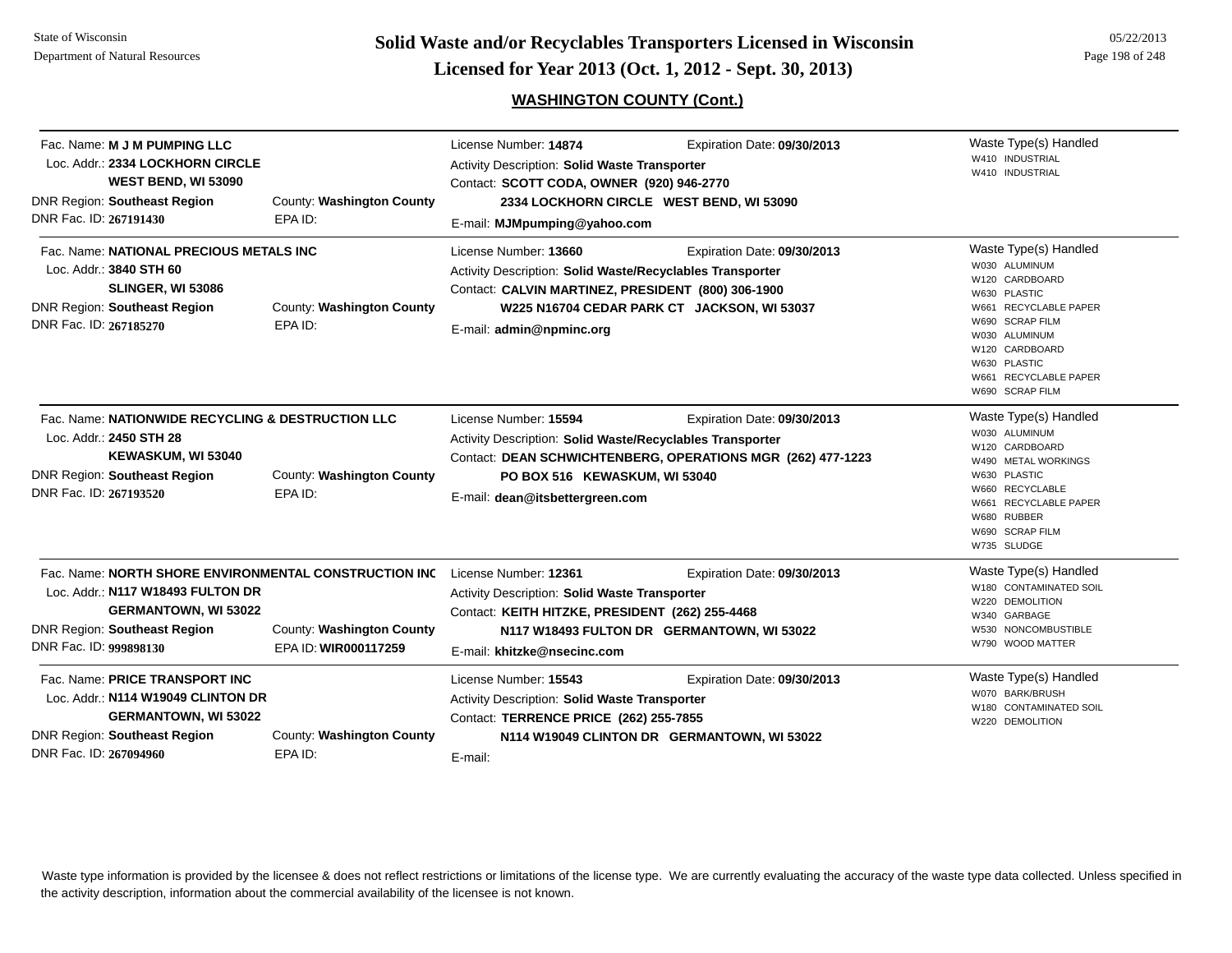**Page 199 of 248 <b>Licensed for Year 2013 (Oct. 1, 2012 - Sept. 30, 2013) Example 199 of 248 Licensed for Year 2013 (Oct. 1, 2012 - Sept. 30, 2013)** 

# **WASHINGTON COUNTY (Cont.)**

| Fac. Name: RICKY KLEBENOW SERVICES LLC<br>Loc. Addr.: 3464 PIONEER RD<br><b>POLK TN, WI 53076</b><br><b>DNR Region: Southeast Region</b><br>DNR Fac. ID: 267109590                        | County: Washington County<br>EPA ID:              | License Number: 16387<br>Activity Description: Solid Waste Transporter<br>Contact: RICKY K KLEBENOW, OWNER (262) 628-8616<br>3464 PIONEER RD RICHFIELD, WI 53076<br>E-mail: rklebenow@charter.net | Expiration Date: 09/30/2013                                                                                                                  | Waste Type(s) Handled<br>W070 BARK/BRUSH<br>W180 CONTAMINATED SOIL<br>W220 DEMOLITION                                                                                                                                                                                                            |
|-------------------------------------------------------------------------------------------------------------------------------------------------------------------------------------------|---------------------------------------------------|---------------------------------------------------------------------------------------------------------------------------------------------------------------------------------------------------|----------------------------------------------------------------------------------------------------------------------------------------------|--------------------------------------------------------------------------------------------------------------------------------------------------------------------------------------------------------------------------------------------------------------------------------------------------|
| Fac. Name: VEOLIA ES INDUSTRIAL SERVICES INC<br>Loc. Addr.: N104 W13275 DONGES BAY RD F#2<br><b>GERMANTOWN, WI 53022</b><br><b>DNR Region: Southeast Region</b><br>DNR Fac. ID: 267175700 | County: Washington County<br>EPA ID: WIR000125302 | License Number: 15150<br>Activity Description: Solid Waste/Recyclables Transporter<br>E-mail: duane.gilbertson@veoliaes.com                                                                       | Expiration Date: 09/30/2013<br>Contact: DUANE GILBERTSON, REG EQUIP MGR (920) 208-1322<br>N104 W13275 DONGES BAY RD F#2 GERMANTOWN, WI 53022 | Waste Type(s) Handled<br>W050 ASBESTOS<br>W070 BARK/BRUSH<br>W180 CONTAMINATED SOIL<br>W220 DEMOLITION<br>W280 FLY ASH<br>W290 FOUNDRY<br>W340 GARBAGE<br>W410 INDUSTRIAL<br>W540 OIL<br>W580 PAPER MILL SLUDGE<br>W661 RECYCLABLE PAPER<br>W662 RECYCLABLE CONTAINER<br>W770 TIRES<br>W800 YARD |
| Fac. Name: WASHINGTON CNTY HWY DEPT<br>Loc. Addr.: 900 LANG ST<br>WEST BEND, WI 53090<br><b>DNR Region: Southeast Region</b><br>DNR Fac. ID: 420033790                                    | County: Washington County<br>EPA ID:              | License Number: 13173<br><b>Activity Description: Solid Waste Transporter</b><br>900 LANG ST WEST BEND, WI 53090<br>E-mail:                                                                       | Expiration Date: 09/30/2013<br>Contact: TOM WONDRA, HWY COMMISSIONER (262) 335-4435                                                          | Waste Type(s) Handled<br>W070 BARK/BRUSH<br>W180 CONTAMINATED SOIL<br>W220 DEMOLITION<br>W670 REFUSE<br>W790 WOOD MATTER<br>W070 BARK/BRUSH<br>W180 CONTAMINATED SOIL<br>W220 DEMOLITION<br>W670 REFUSE<br>W790 WOOD MATTER                                                                      |
| Fac. Name: WEST BEND CTY<br>Loc. Addr.: 251 MUNICIPAL DR<br>WEST BEND, WI 53095<br><b>DNR Region: Southeast Region</b><br>DNR Fac. ID: 267059540                                          | County: Washington County<br>EPA ID:              | License Number: 10127<br>Activity Description: Solid Waste Transporter<br>Contact: ROBERT RICHARDS, DIRECTOR (262) 335-5079<br>251 MUNICIPAL DR WEST BEND, WI 53095<br>E-mail:                    | Expiration Date: 09/30/2013                                                                                                                  | Waste Type(s) Handled<br>W340 GARBAGE<br>W670 REFUSE<br>W790 WOOD MATTER                                                                                                                                                                                                                         |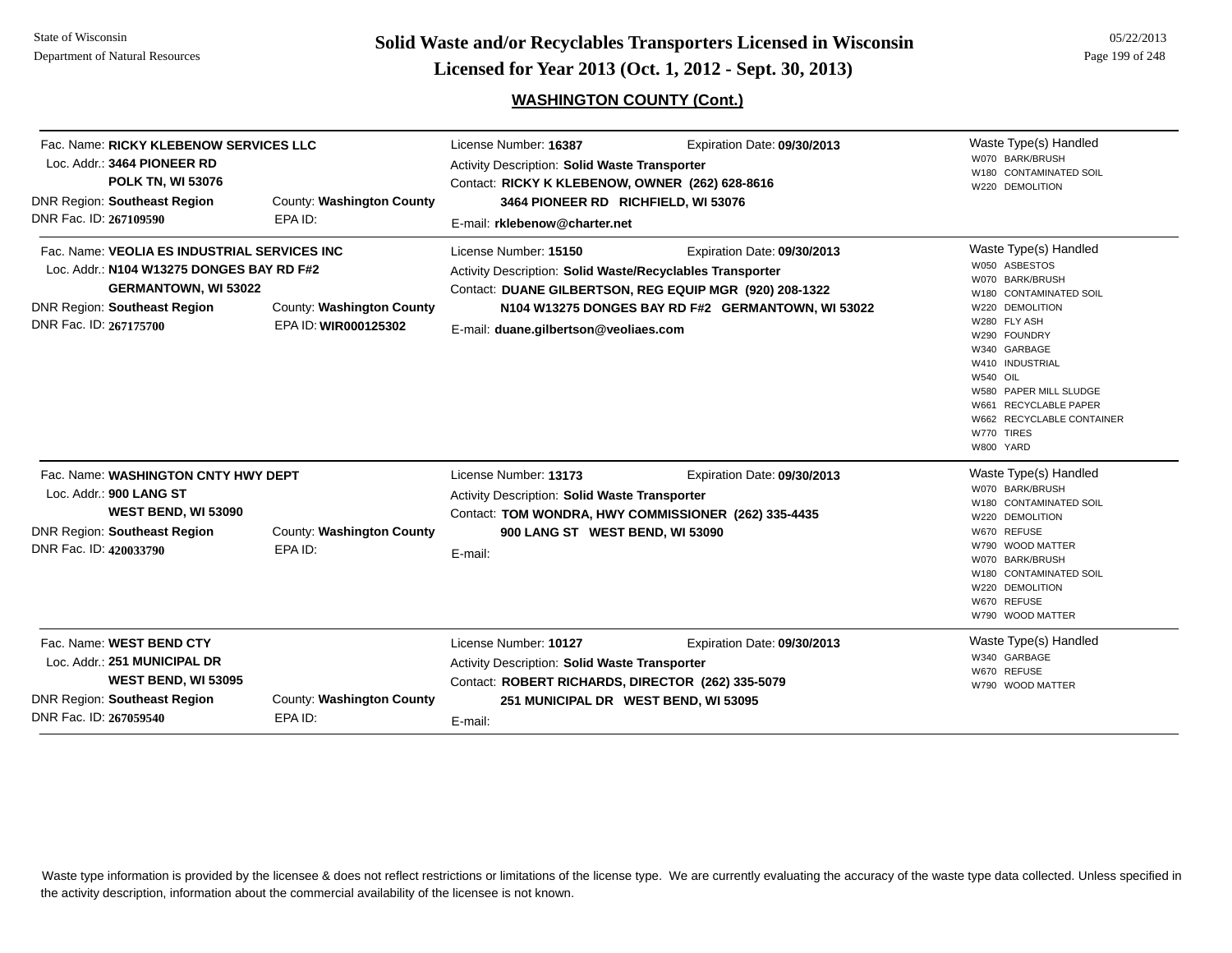**Page 200 of 248 <b>Licensed for Year 2013 (Oct. 1, 2012 - Sept. 30, 2013) Page 200 of 248 Licensed for Year 2013 (Oct. 1, 2012 - Sept. 30, 2013)** 

#### **WAUKESHA COUNTY**

| Fac. Name: ADVANCED DISPOSAL SERVICES SW MIDWEST LLC<br>Loc. Addr.: W144 S6350 COLLEGE CT<br><b>MUSKEGO, WI 53150</b><br><b>DNR Region: Southeast Region</b><br>DNR Fac. ID: 268331800 | County: Waukesha County<br>EPA ID:              | License Number: 10370<br>Expiration Date: 09/30/2013<br>Activity Description: Solid Waste/Recyclables Transporter<br>Contact: BRIAN SCHLOMANN, MAINT MGR (262) 971-1382<br>PO BOX 456 MUSKEGO, WI 53150<br>E-mail: brian.schlomann@veoliaes.com    | Waste Type(s) Handled<br>W050 ASBESTOS<br>W175 CONSTRUCTION MATERIAL<br>W340 GARBAGE<br>W530 NONCOMBUSTIBLE<br>W661 RECYCLABLE PAPER<br>W662 RECYCLABLE CONTAINER<br>W670 REFUSE<br>W770 TIRES<br>W790 WOOD MATTER<br>W800 YARD                                                                                                                                                                                                                                                                                                         |
|----------------------------------------------------------------------------------------------------------------------------------------------------------------------------------------|-------------------------------------------------|----------------------------------------------------------------------------------------------------------------------------------------------------------------------------------------------------------------------------------------------------|-----------------------------------------------------------------------------------------------------------------------------------------------------------------------------------------------------------------------------------------------------------------------------------------------------------------------------------------------------------------------------------------------------------------------------------------------------------------------------------------------------------------------------------------|
| Fac. Name: ADVANCED DISPOSAL SERVICES SW MIDWEST LLC<br>Loc. Addr.: 559 PROGRESS DR<br><b>HARTLAND, WI 53029</b><br><b>DNR Region: Southeast Region</b><br>DNR Fac. ID: 268146230      | County: Waukesha County<br>EPA ID: WI0000491357 | License Number: 11405<br>Expiration Date: 09/30/2013<br>Activity Description: Solid Waste/Recyclables Transporter<br>Contact: LYLE PAULLIN, GEN MGR (262) 367-6040<br>PO BOX 168 HARTLAND, WI 53029<br>E-mail: joanne.heckenkamp@veoliaes.com      | Waste Type(s) Handled<br>W040 APPLIANCES<br>W050 ASBESTOS<br>W070 BARK/BRUSH<br>W115 BUILDING MATERIAL<br>W120 CARDBOARD<br>W160 COMMERCIAL<br>W170 CONCRETE<br>W175 CONSTRUCTION MATERIAL<br>W180 CONTAMINATED SOIL<br>W220 DEMOLITION<br>W235 DRYWALL<br>W260 FIBERGLASS<br>W275 FLUORESCENT BULBS<br>W290 FOUNDRY<br>W340 GARBAGE<br>W410 INDUSTRIAL<br>W530 NONCOMBUSTIBLE<br><b>W540 OIL</b><br>W661 RECYCLABLE PAPER<br>W662 RECYCLABLE CONTAINER<br>W670 REFUSE<br>W675 ROOFING/SHINGLES<br>W710 SCRAP METAL<br>W790 WOOD MATTER |
| Fac. Name: ALL AMERICAN ROLLOFF DUMPSTER DIVISION INC<br>Loc. Addr.: 1005 PERKINS AVE SITE D<br>WAUKESHA, WI 53187<br><b>DNR Region: Southeast Region</b><br>DNR Fac. ID: 268609220    | County: Waukesha County<br>EPA ID:              | License Number: 15531<br>Expiration Date: 09/30/2013<br>Activity Description: Solid Waste/Recyclables Transporter<br>Contact: RYAN ALBRITTON, MANAGER (262) 442-6951<br>PO BOX 2058 WAUKESHA, WI 53187-2058<br>E-mail: aarolloffdumpster@yahoo.com | Waste Type(s) Handled<br>W050 ASBESTOS<br>W070 BARK/BRUSH<br>W120 CARDBOARD<br>W220 DEMOLITION<br>W340 GARBAGE<br>W410 INDUSTRIAL<br>W490 METAL WORKINGS<br>W675 ROOFING/SHINGLES<br>W790 WOOD MATTER                                                                                                                                                                                                                                                                                                                                   |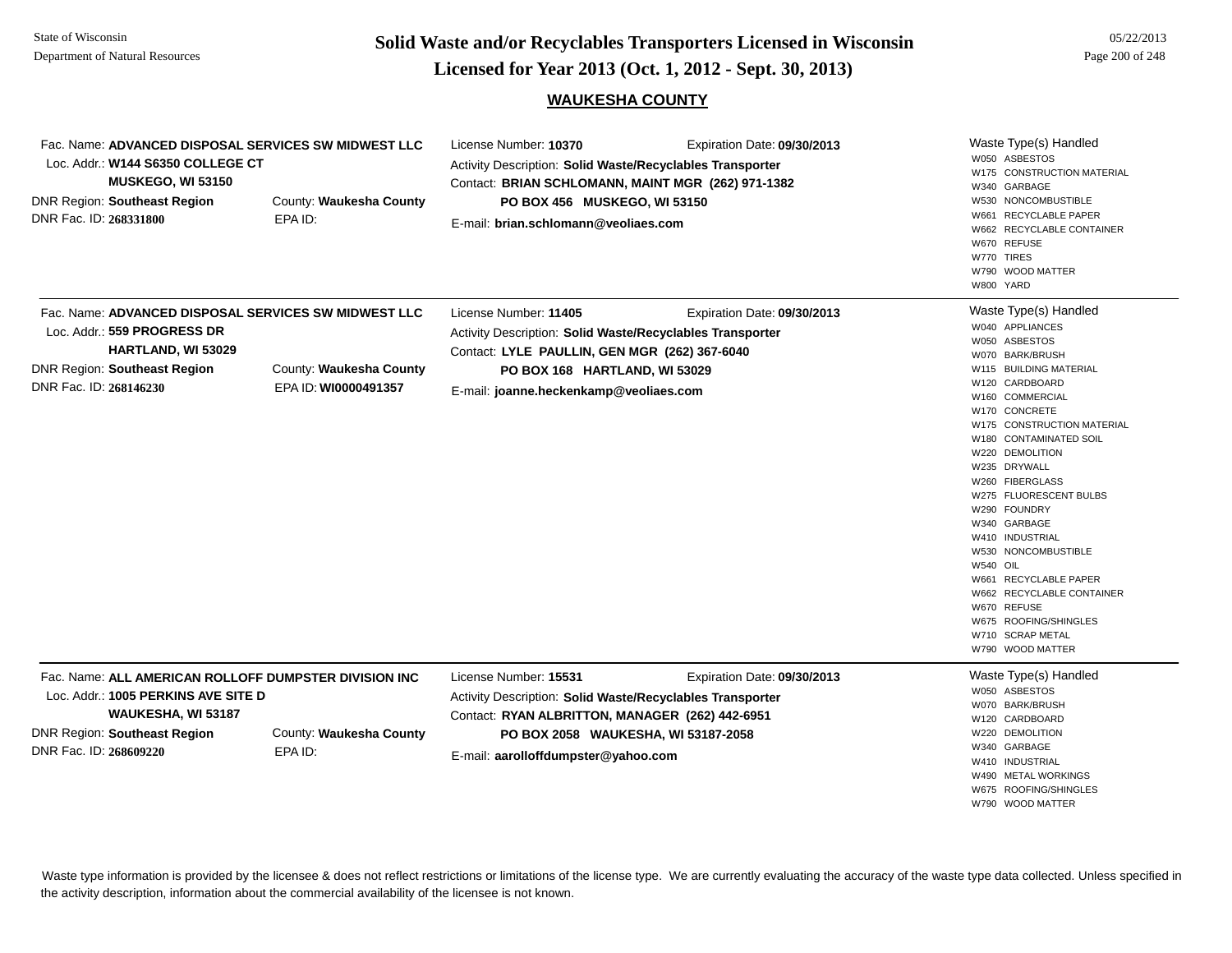DNR Fac. ID: **268137870**

EPA ID: **WID006075162**

**Page 201 of 248 <b>Licensed for Year 2013 (Oct. 1, 2012 - Sept. 30, 2013) Page 201 of 248 Licensed for Year 2013 (Oct. 1, 2012 - Sept. 30, 2013)** 

# **WAUKESHA COUNTY (Cont.)**

| Fac. Name: ALL-WAYS CONTRACTORS INC<br>Loc. Addr.: N49 W23080 COMMERCE LN<br>PEWAUKEE, WI 53072<br><b>DNR Region: Southeast Region</b><br>DNR Fac. ID: 268634630       | County: Waukesha County<br>EPA ID: | Expiration Date: 09/30/2013<br>License Number: 15825<br>Activity Description: Solid Waste/Recyclables Transporter<br>Contact: CHRIS MICHELS, PRESIDENT (262) 510-9060<br>PO BOX 798 ELM GROVE, WI 53005<br>E-mail: allwaysinc@aol.com |                                                                       | Waste Type(s) Handled<br>W070 BARK/BRUSH<br>W180 CONTAMINATED SOIL<br>W220 DEMOLITION<br>W280 FLY ASH<br>W290 FOUNDRY<br>W800 YARD |
|------------------------------------------------------------------------------------------------------------------------------------------------------------------------|------------------------------------|---------------------------------------------------------------------------------------------------------------------------------------------------------------------------------------------------------------------------------------|-----------------------------------------------------------------------|------------------------------------------------------------------------------------------------------------------------------------|
| Fac. Name: <b>BB SERVICE CO INC</b><br>Loc. Addr.: 20090 W LINCOLN AVE<br><b>NEW BERLIN, WI 53146</b><br><b>DNR Region: Southeast Region</b><br>DNR Fac. ID: 268619670 | County: Waukesha County<br>EPA ID: | License Number: 15574<br><b>Activity Description: Solid Waste Transporter</b><br>Contact: WILLIAM BEAUDRY, PRESIDENT (262) 896-1036<br>PO BOX 510037 NEW BERLIN, WI 53151<br>E-mail: billbeaudry@hotmail.com                          | Expiration Date: 09/30/2013                                           | Waste Type(s) Handled<br>W050 ASBESTOS<br>W170 CONCRETE<br>W180 CONTAMINATED SOIL<br>W220 DEMOLITION                               |
| Fac. Name: <b>BENZ OIL INC</b><br>Loc. Addr.: 12733 W ARDEN PLACE<br><b>BUTLER, WI 53007</b><br><b>DNR Region: Southeast Region</b>                                    | County: Waukesha County            | License Number: 10981<br><b>Activity Description: Solid Waste Transporter</b><br>Contact: LEE KONKEL, VP (414) 442-2900                                                                                                               | Expiration Date: 09/30/2013<br>2724 W HAMPTON AVE MILWAUKEE, WI 53209 | Waste Type(s) Handled<br><b>W540 OIL</b>                                                                                           |

E-mail: **lkonkel@benz.com**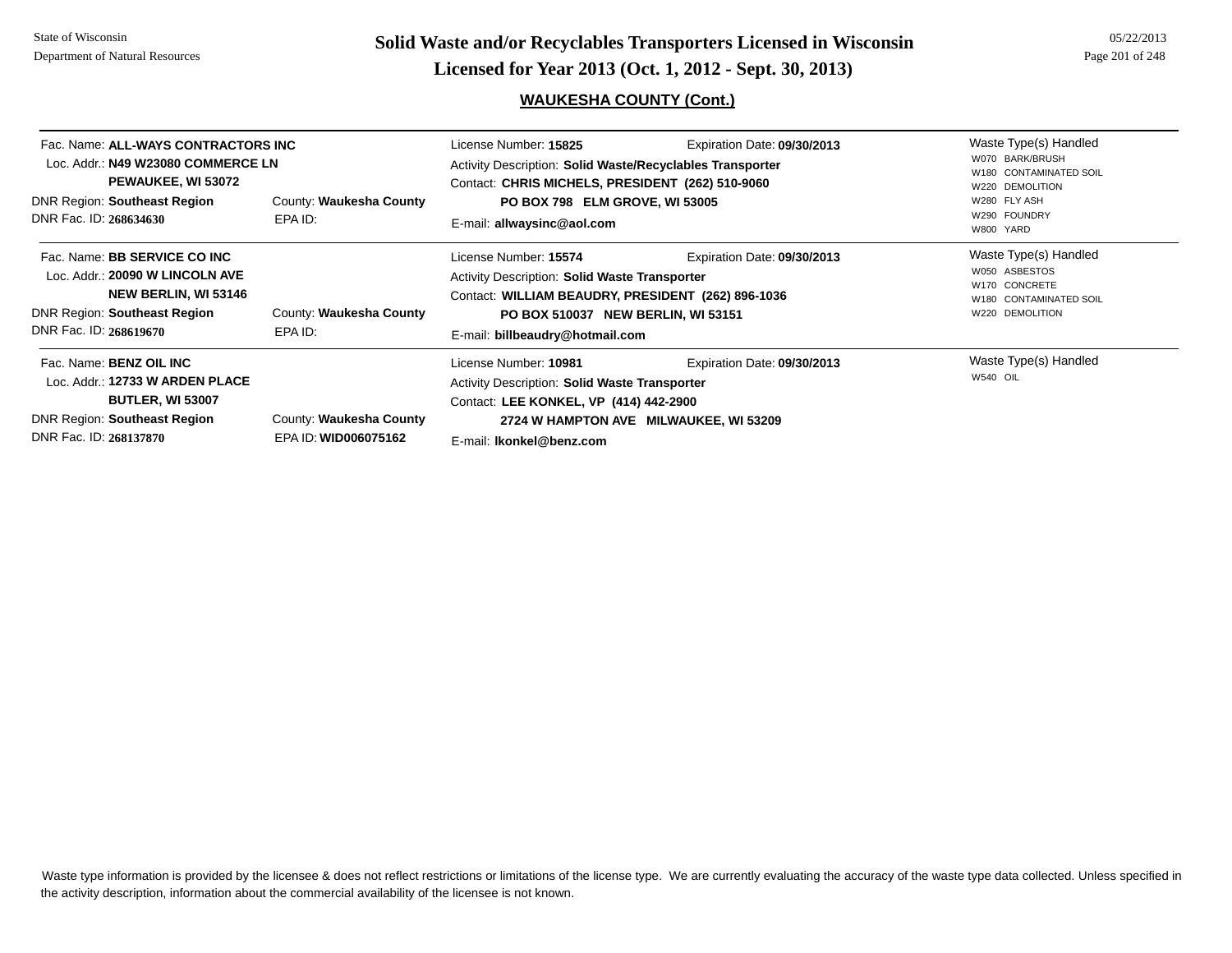**Page 202 of 248 <b>Licensed for Year 2013 (Oct. 1, 2012 - Sept. 30, 2013) Page 202 of 248 Licensed for Year 2013 (Oct. 1, 2012 - Sept. 30, 2013)** 

# **WAUKESHA COUNTY (Cont.)**

| Fac. Name: BRENNTAG GREAT LAKES LLC<br>Loc. Addr.: N59 W14765 BOBOLINK AVE<br><b>MENOMONEE FALLS, WI 53051</b><br><b>DNR Region: Southeast Region</b><br>DNR Fac. ID: 999986020 | County: Waukesha County<br>EPA ID: | License Number: 12547<br>Activity Description: Solid Waste/Recyclables Transporter<br>E-mail: jninke@brenntag.com                                        | Expiration Date: 09/30/2013<br>Contact: JUDITH NINKE, MGR OF ENVIRON SERVICES (262) 252-6464<br>N59 W14765 BOBOLINK MENOMONEE FALLS, WI 53051 | Waste Type(s) Handled<br>W033 ANTIFREEZE<br>W050 ASBESTOS<br>W150 COAL TAR<br>W160 COMMERCIAL<br>W180 CONTAMINATED SOIL<br>W190 COOLANTS<br>W200 CORROSIVES<br>W210 CUTTING OIL<br>W275 FLUORESCENT BULBS<br>W320 FREON<br>W330 FUEL<br>W333 FUEL-OIL SLUDGE<br>W410 INDUSTRIAL<br>W430 INK<br>W440 INK SLUDGE<br>W450 INORGANICS<br>W455 INVESTIGATIVE WASTE<br>W460 LABORATORY<br>W470 LEACHATE<br>W530 NONCOMBUSTIBLE<br>W533 NON HAZARDOUS WASTE<br><b>W540 OIL</b><br>W541 OIL ABSORBENTS<br>W544 OIL FILTERS<br>W550 ORGANIC<br>W560 PAINT<br>W562 PAINT FILTERS<br>W565 PAINT SLUDGE<br>W620 PESTICIDES<br>W660 RECYCLABLE<br>W670 REFUSE<br>W735 SLUDGE |
|---------------------------------------------------------------------------------------------------------------------------------------------------------------------------------|------------------------------------|----------------------------------------------------------------------------------------------------------------------------------------------------------|-----------------------------------------------------------------------------------------------------------------------------------------------|-----------------------------------------------------------------------------------------------------------------------------------------------------------------------------------------------------------------------------------------------------------------------------------------------------------------------------------------------------------------------------------------------------------------------------------------------------------------------------------------------------------------------------------------------------------------------------------------------------------------------------------------------------------------|
| Fac. Name: BUTTERFIELD TRUCKING INC<br>Loc. Addr.: 1335 ELLIS ST<br>WAUKESHA, WI 53186<br><b>DNR Region: Southeast Region</b><br>DNR Fac. ID: 268527050                         | County: Waukesha County<br>EPA ID: | License Number: 15168<br>Activity Description: Solid Waste/Recyclables Transporter<br>PO BOX 845 WAUKESHA, WI 53187<br>E-mail: cbutterfieldtru@wi.rr.com | Expiration Date: 09/30/2013<br>Contact: OLIVER E BUTTERFIELD, PRESIDENT (262) 542-5671                                                        | Waste Type(s) Handled<br>W050 ASBESTOS<br>W070 BARK/BRUSH<br>W180 CONTAMINATED SOIL<br>W220 DEMOLITION                                                                                                                                                                                                                                                                                                                                                                                                                                                                                                                                                          |
| Fac. Name: CITY OF MUSKEGO<br>Loc. Addr.: W189 S8235 MERCURY DR<br>MUSKEGO, WI 53150<br><b>DNR Region: Southeast Region</b><br>DNR Fac. ID: 268175380                           | County: Waukesha County<br>EPA ID: | License Number: 15137<br><b>Activity Description: Solid Waste/Recyclables Transporter</b><br>E-mail: wdelikat@ci.muskego.wi.us                           | Expiration Date: 09/30/2013<br>Contact: WAYNE DELIKAT, PUBLIC WORKS SUPT (262) 679-4128<br>W182 S8200 RACINE AVE MUSKEGO, WI 53150            | Waste Type(s) Handled<br>W050 ASBESTOS<br>W070 BARK/BRUSH<br>W220 DEMOLITION<br>W340 GARBAGE<br>W410 INDUSTRIAL<br>W661 RECYCLABLE PAPER<br>W662 RECYCLABLE CONTAINER<br>W770 TIRES<br>W800 YARD                                                                                                                                                                                                                                                                                                                                                                                                                                                                |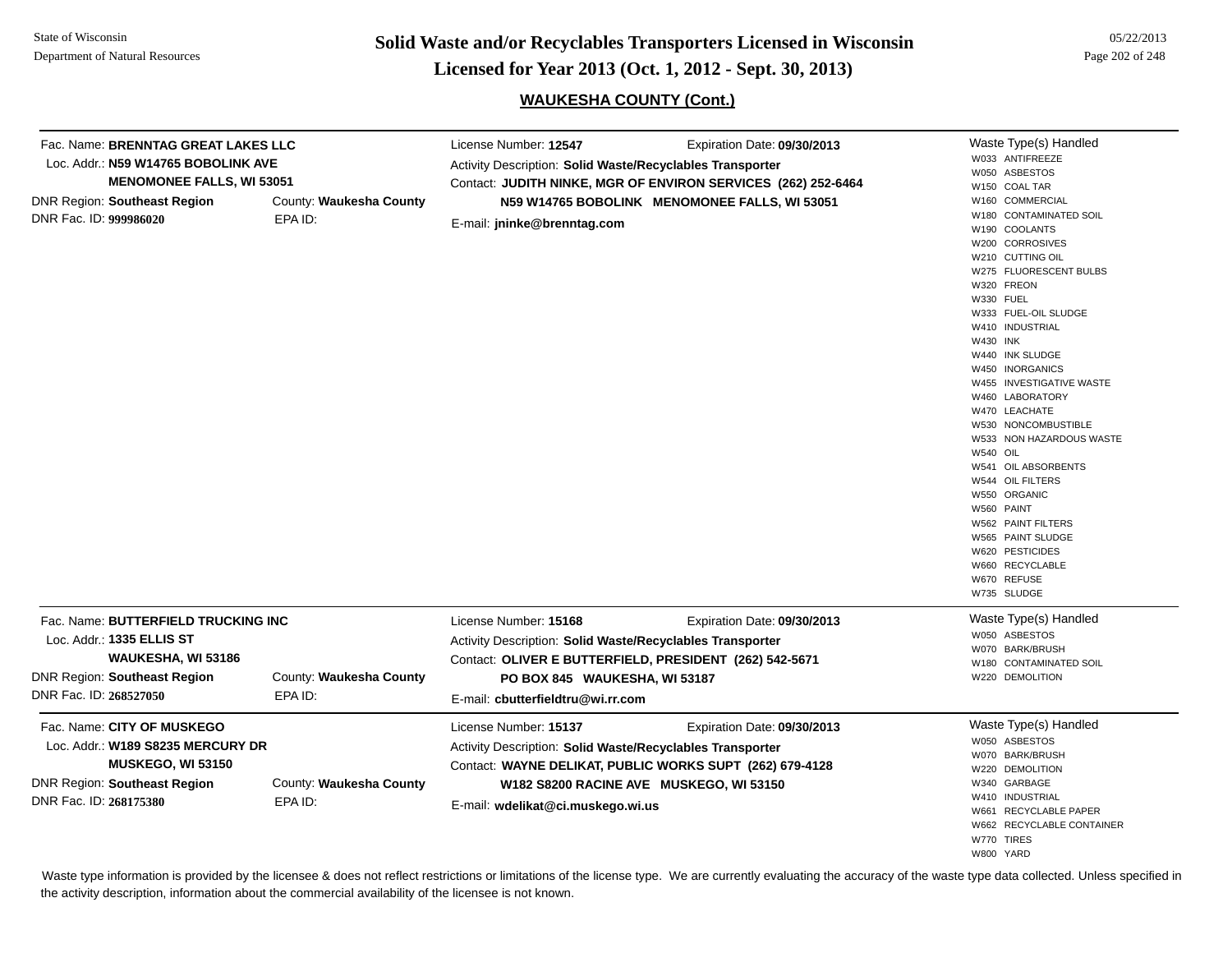**Page 203 of 248 <b>Licensed for Year 2013 (Oct. 1, 2012 - Sept. 30, 2013) Page 203 of 248 Licensed for Year 2013 (Oct. 1, 2012 - Sept. 30, 2013)** 

# **WAUKESHA COUNTY (Cont.)**

| DNR Fac. ID: 268145460 | Fac. Name: COTTON DISPOSAL INC<br>Loc. Addr.: W222 S1650 COTTON CT<br><b>WAUKESHA TN, WI 53186</b><br><b>DNR Region: Southeast Region</b>                             | County: Waukesha County<br>EPA ID:              | License Number: 10473<br>Activity Description: Solid Waste/Recyclables Transporter<br>Contact: DAVID A COTTON, VICE-PRESIDENT (262) 542-2800<br>W222S1650 COTTON CT WAUKESHA, WI 53186<br>E-mail: cottondisp@tds.net        | Expiration Date: 09/30/2013 | Waste Type(s) Handled<br>W340 GARBAGE<br>W530 NONCOMBUSTIBLE<br>W660 RECYCLABLE<br>W670 REFUSE<br>W790 WOOD MATTER                                                                                                   |
|------------------------|-----------------------------------------------------------------------------------------------------------------------------------------------------------------------|-------------------------------------------------|-----------------------------------------------------------------------------------------------------------------------------------------------------------------------------------------------------------------------------|-----------------------------|----------------------------------------------------------------------------------------------------------------------------------------------------------------------------------------------------------------------|
| DNR Fac. ID: 268544980 | Fac. Name: CREAM CITY WRECKING & DISMANTLING LLC<br>Loc. Addr.: N91 W13906 WARREN ST STE A<br><b>MENOMONEE FALLS, WI 53051</b><br><b>DNR Region: Southeast Region</b> | County: Waukesha County<br>EPA ID: WIR000132498 | License Number: 15808<br>Activity Description: Solid Waste/Recyclables Transporter<br>Contact: JOE TATE, PRESIDENT (262) 251-5100<br>N91W13906 WARREN ST MENOMONEE FALL, WI 53051-<br>E-mail: request@creamcitywrecking.com | Expiration Date: 09/30/2013 | Waste Type(s) Handled<br>W030 ALUMINUM<br>W170 CONCRETE<br>W220 DEMOLITION                                                                                                                                           |
| DNR Fac. ID: 268631990 | Fac. Name: DEL PROKOP INC<br>Loc. Addr.: 5090 S LOFTUS LN<br><b>NEW BERLIN, WI 53151</b><br><b>DNR Region: Southeast Region</b>                                       | County: Waukesha County<br>EPA ID:              | License Number: 15812<br>Activity Description: Solid Waste Transporter<br>Contact: DELBERT PROKOP, SECRETARY/TREASURER (414) 529-4184<br>5090 S LOFTUS LN NEW BERLIN, WI 53151<br>E-mail: delprokopinc@aol.com              | Expiration Date: 09/30/2013 | Waste Type(s) Handled<br>W180 CONTAMINATED SOIL<br>W220 DEMOLITION<br>W530 NONCOMBUSTIBLE                                                                                                                            |
| DNR Fac. ID: 268259640 | Fac. Name: DENNIS HANSEN EXCAVATING INC<br>Loc. Addr.: 19973 W GOOD HOPE RD<br><b>LANNON, WI 53046</b><br><b>DNR Region: Southeast Region</b>                         | County: Waukesha County<br>EPA ID:              | License Number: 15573<br>Activity Description: Solid Waste Transporter<br>Contact: DENNIS HANSEN, PRESIDENT (414) 403-4000<br>19973 W GOOD HOPE RD LANNON, WI 53046<br>E-mail:                                              | Expiration Date: 09/30/2013 | Waste Type(s) Handled<br>W050 ASBESTOS<br>W070 BARK/BRUSH<br>W170 CONCRETE<br>W180 CONTAMINATED SOIL<br>W220 DEMOLITION<br>W280 FLY ASH<br>W290 FOUNDRY<br>W340 GARBAGE<br>W410 INDUSTRIAL<br>W580 PAPER MILL SLUDGE |
| DNR Fac. ID: 998033850 | Fac. Name: DOCS SEWER AND WATER CO INC<br>Loc. Addr.: W224 S8430 INDUSTRIAL DR<br><b>BIG BEND, WI 53103</b><br><b>DNR Region: Southeast Region</b>                    | County: Waukesha County<br>EPA ID:              | License Number: 12878<br>Activity Description: Solid Waste Transporter<br>Contact: DANIEL DOCKENDORF PRESIDENT (262) 662-9720<br>P O BOX 100 BIG BEND, WI 53103<br>E-mail: dollydoc@aol.com                                 | Expiration Date: 09/30/2013 | Waste Type(s) Handled<br>W470 LEACHATE                                                                                                                                                                               |
| DNR Fac. ID: 268629790 | Fac. Name: FORMER COLT CONSTRUCTION SERVICES LLC<br>Loc. Addr.: 2314 N GRANDVIEW BLVD #207<br>WAUKESHA, WI 53188<br><b>DNR Region: Southeast Region</b>               | County: Waukesha County<br>EPA ID:              | License Number: 15505<br>Activity Description: Solid Waste Transporter<br>Contact: JENNIFER LESKOVSEK, CFO (262) 719-5173<br>2314 N GRANDVIEW BLVD #207 WAUKESHA, WI 53188<br>E-mail: terry@coltcs.com                      | Expiration Date: 09/30/2013 | Waste Type(s) Handled<br>W050 ASBESTOS<br>W050 ASBESTOS<br>W050 ASBESTOS                                                                                                                                             |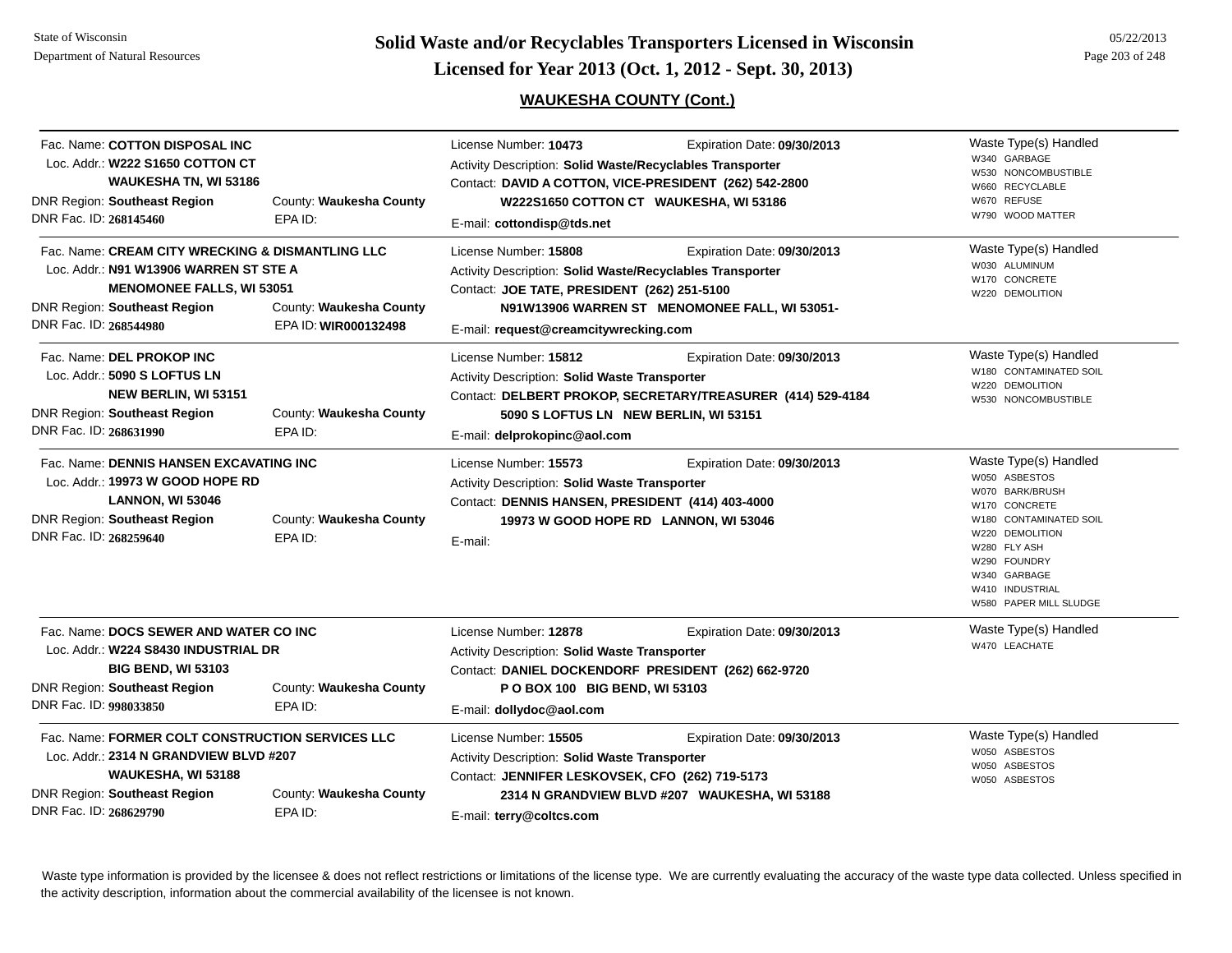**Page 204 of 248 <b>Licensed for Year 2013 (Oct. 1, 2012 - Sept. 30, 2013) Page 204 of 248 Licensed for Year 2013 (Oct. 1, 2012 - Sept. 30, 2013)** 

# **WAUKESHA COUNTY (Cont.)**

| Fac. Name: FRANKLIN TRUCKING INC<br>Loc. Addr.: N48 W22953 COMMERCE CENTRE DR<br>PEWAUKEE, WI 53072<br>County: Waukesha County<br><b>DNR Region: Southeast Region</b><br>DNR Fac. ID: 268595250<br>EPA ID:           |                                                 | License Number: 12550<br>Expiration Date: 09/30/2013<br>Activity Description: Solid Waste Transporter<br>Contact: JOYCE SERVI, PRESIDENT (262) 695-0055<br>PO BOX 91 SUSSEX, WI 53089<br>E-mail: franklintrucking@gmail.com                                                          |                                                                                                                                            | Waste Type(s) Handled<br>W180 CONTAMINATED SOIL<br>W530 NONCOMBUSTIBLE<br>W180 CONTAMINATED SOIL<br>W530 NONCOMBUSTIBLE                                                                                                                                    |
|----------------------------------------------------------------------------------------------------------------------------------------------------------------------------------------------------------------------|-------------------------------------------------|--------------------------------------------------------------------------------------------------------------------------------------------------------------------------------------------------------------------------------------------------------------------------------------|--------------------------------------------------------------------------------------------------------------------------------------------|------------------------------------------------------------------------------------------------------------------------------------------------------------------------------------------------------------------------------------------------------------|
| Fac. Name: G & K SERVICES CO<br>Loc. Addr.: N51 W13915 NORTHPARK DR<br><b>MENOMONEE FALLS, WI 53051</b><br>DNR Region: Southeast Region<br>County: Waukesha County<br>DNR Fac. ID: 268404730<br>EPA ID: WIR000033134 |                                                 | License Number: 15635<br>Expiration Date: 09/30/2013<br><b>Activity Description: Solid Waste Transporter</b><br>Contact: DAN FRENCH, DIR OF FLEET OPERATIONS (952) 912-5815<br>5995 OPUS PKWY MINNETONKA, MN 55343                                                                   |                                                                                                                                            | Waste Type(s) Handled<br>W540 OIL                                                                                                                                                                                                                          |
| Fac. Name: GREAT LAKES POWER VAC LLC<br>Loc. Addr.: W228 N2792 DUPLAINVILLE RD #H<br>WAUKESHA, WI 53186<br>DNR Region: Southeast Region<br>DNR Fac. ID: 268529800                                                    | County: Waukesha County<br>EPA ID: WID073846941 | E-mail: dfrench@gkservices.com<br>License Number: 10716<br>Expiration Date: 09/30/2013<br><b>Activity Description: Solid Waste Transporter</b><br>Contact: JIM I GLEASON, CONTROLLER (262) 542-5542<br>PO BOX 637 PEWAUKEE, WI 53072-0637<br>E-mail: jgleason@greatlakespowervac.com |                                                                                                                                            | Waste Type(s) Handled<br>W280 FLY ASH<br>W530 NONCOMBUSTIBLE<br>W540 OIL                                                                                                                                                                                   |
| Fac. Name: HERBECK TRUCK REPAIR & FAB SHOP LLC<br>Loc. Addr.: 961 ST AUGUSTINE RD<br>HUBERTUS, WI 53033<br><b>DNR Region: Southeast Region</b><br>DNR Fac. ID: 267192970                                             | County: Waukesha County<br>EPA ID:              | License Number: 15591<br><b>Activity Description: Solid Waste Transporter</b><br>Contact: DAVID R HERBECK, OWNER (262) 628-1874<br>E-mail: drherbeck@directv.net                                                                                                                     | Expiration Date: 09/30/2013<br>961 ST AUGUSTINE RD HUBERTUS, WI 53033                                                                      | Waste Type(s) Handled<br>W180 CONTAMINATED SOIL                                                                                                                                                                                                            |
| Fac. Name: HERR TRUCKING INC<br>Loc. Addr.: \$15 W33670 WOLF RD<br>GENESEE TN, WI 53018<br>DNR Region: Southeast Region<br>DNR Fac. ID: 268356330                                                                    | County: Waukesha County<br>EPA ID:              | License Number: 12748<br><b>Activity Description: Solid Waste Transporter</b><br>Contact: TODD R STAIR, SEC/TREAS (262) 968-2550<br>E-mail: herrcorp@execpc.com                                                                                                                      | Expiration Date: 09/30/2013<br>S15 W33670 WOLF RD OCONOMOWOC, WI 53066                                                                     | Waste Type(s) Handled<br>W070 BARK/BRUSH<br>W180 CONTAMINATED SOIL<br>W190 COOLANTS<br>W210 CUTTING OIL<br>W220 DEMOLITION<br>W340 GARBAGE<br>W355 GREASE-TRAP<br>W410 INDUSTRIAL<br>W490 METAL WORKINGS<br>W670 REFUSE<br>W735 SLUDGE<br>W790 WOOD MATTER |
| Fac. Name: HUNZINGER CONST CO<br>Loc. Addr.: 21100 ENTERPRISE AVE<br><b>BROOKFIELD, WI 53045</b><br><b>DNR Region: Southeast Region</b><br>DNR Fac. ID: 268307930                                                    | County: Waukesha County<br>EPA ID: WID988617296 | License Number: 13169<br>Activity Description: Solid Waste Transporter<br>E-mail: danodermann@hunzinger.com                                                                                                                                                                          | Expiration Date: 09/30/2013<br>Contact: DAN J ODERMANN JR, SUPERINTENDENT (262) 797-0797 x128<br>21100 ENTERPRISE AVE BROOKFIELD, WI 53045 | Waste Type(s) Handled<br>W220 DEMOLITION                                                                                                                                                                                                                   |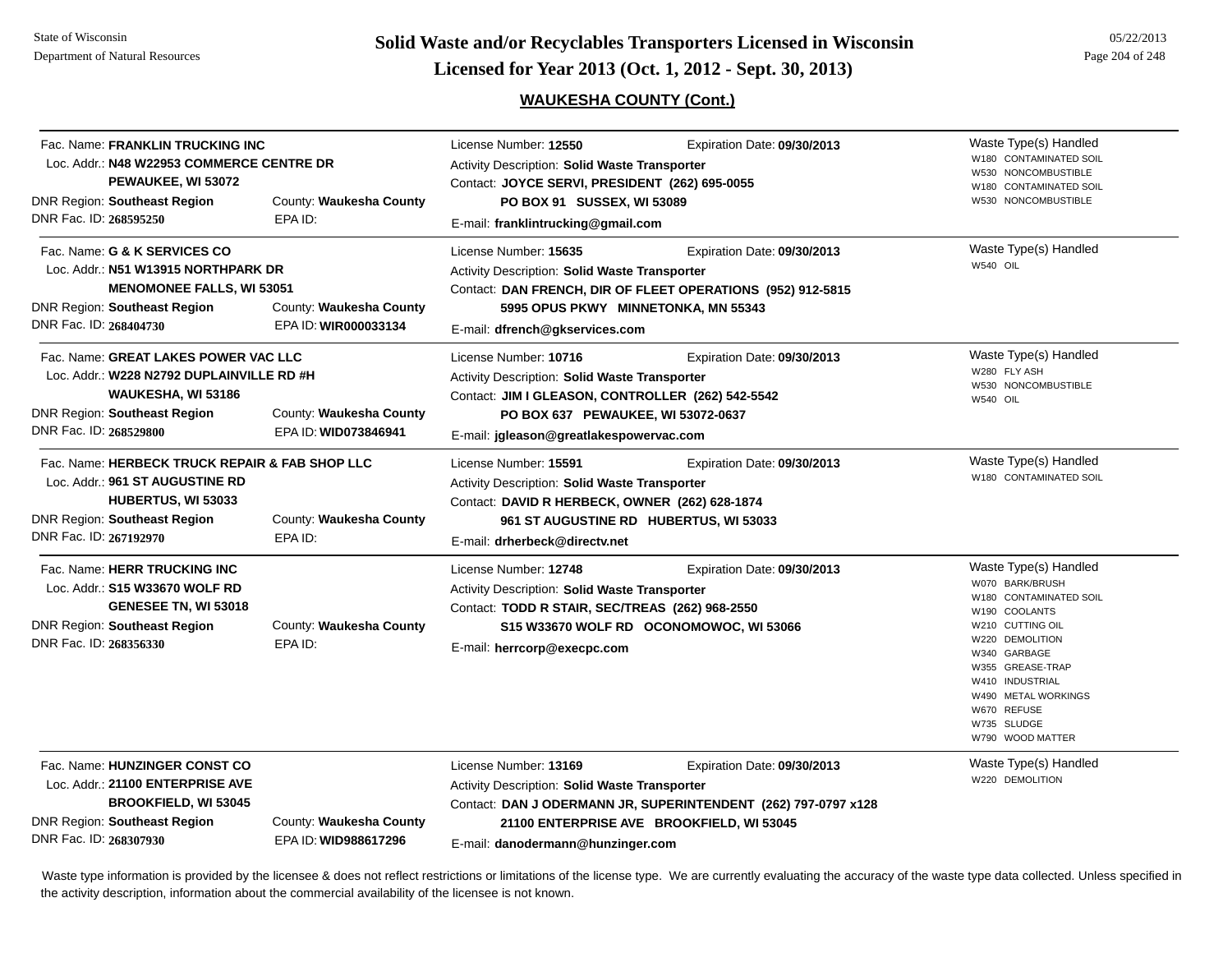**Page 205 of 248 <b>Licensed for Year 2013 (Oct. 1, 2012 - Sept. 30, 2013) Page 205 of 248 Licensed for Year 2013 (Oct. 1, 2012 - Sept. 30, 2013)** 

# **WAUKESHA COUNTY (Cont.)**

05/22/2013

| Fac. Name: JENSEN ENVIRONMENTAL MANAGEMENT INC<br>Loc. Addr.: W144 S6347 COLLEGE CT<br><b>MUSKEGO, WI 53150</b><br><b>DNR Region: Southeast Region</b><br>DNR Fac. ID: 268486020 | County: Waukesha County<br>EPA ID: WIR000004515 | License Number: 13070<br>Activity Description: Solid Waste/Recyclables Transporter<br>Contact: DAVID E JENSEN, PRESIDENT (414) 422-9169<br>E-mail: jeminc@ameritech.net                                            | Expiration Date: 09/30/2013<br>W144 S6347 COLLEGE CT MUSKEGO, WI 53130            | Waste Type(s) Handled<br>W033 ANTIFREEZE<br>W190 COOLANTS<br>W210 CUTTING OIL<br>W275 FLUORESCENT BULBS<br>W333 FUEL-OIL SLUDGE<br>W395 INCANDESCENT BULBS<br>W485 MERCURY VAPOR LAMPS<br>W533 NON HAZARDOUS WASTE<br><b>W540 OIL</b><br>W541 OIL ABSORBENTS<br>W544 OIL FILTERS |
|----------------------------------------------------------------------------------------------------------------------------------------------------------------------------------|-------------------------------------------------|--------------------------------------------------------------------------------------------------------------------------------------------------------------------------------------------------------------------|-----------------------------------------------------------------------------------|----------------------------------------------------------------------------------------------------------------------------------------------------------------------------------------------------------------------------------------------------------------------------------|
| Fac. Name: LAKE COUNTRY DISPOSAL LLC<br>Loc. Addr.: N91 W13906 WARREN ST<br><b>MENOMONEE FALLS, WI 53051</b><br><b>DNR Region: Southeast Region</b><br>DNR Fac. ID: 268605810    | County: Waukesha County<br>EPA ID:              | License Number: 13304<br>Activity Description: Solid Waste/Recyclables Transporter<br>Contact: ED SCARO, PRESIDENT (262) 369-8232<br>E-mail: Icdcassie@yahoo.com                                                   | Expiration Date: 09/30/2013<br>N91 W13906 WARREN ST MENOMONEE FALLS, WI 53051     | Waste Type(s) Handled<br>W170 CONCRETE<br>W340 GARBAGE<br>W550 ORGANIC<br>W675 ROOFING/SHINGLES<br>W170 CONCRETE<br>W340 GARBAGE<br>W550 ORGANIC<br>W675 ROOFING/SHINGLES                                                                                                        |
| Fac. Name: LAKE DENOON TRANSPORT LLC<br>Loc. Addr.: \$106 W20429 BOSCH DR<br><b>MUSKEGO, WI 53150</b><br><b>DNR Region: Southeast Region</b><br>DNR Fac. ID: 268615710           | County: Waukesha County<br>EPA ID: WIR000138016 | License Number: 15559<br>Activity Description: Solid Waste/Recyclables Transporter<br>Contact: RANDALL KOEHLER, OWNER (414) 349-4625<br>E-mail: Idtdrumguy@gmail.com                                               | Expiration Date: 09/30/2013<br>S106 W20429 BOSCH DR MUSKEGO, WI 53150             | Waste Type(s) Handled<br>W050 ASBESTOS<br>W180 CONTAMINATED SOIL<br>W220 DEMOLITION<br>W290 FOUNDRY<br>W410 INDUSTRIAL<br><b>W540 OIL</b><br>W661 RECYCLABLE PAPER<br>W662 RECYCLABLE CONTAINER<br>W770 TIRES                                                                    |
| Fac. Name: MOEDE'S ROOFING & INSULATION LLC<br>Loc. Addr.: 1327 POPLAR DR<br>WAUKESHA, WI 53188<br><b>DNR Region: Southeast Region</b><br>DNR Fac. ID: 999928600                 | County: Waukesha County<br>EPA ID:              | License Number: 12410<br>Activity Description: Solid Waste Transporter<br>Contact: LARRY MOEDE, MEMBER (262) 547-7810<br>E-mail:                                                                                   | Expiration Date: 09/30/2013<br>1327 POPLAR DRIVE - UNIT A WAUKESHA, WI 53188-5962 | Waste Type(s) Handled<br>W220 DEMOLITION<br>W530 NONCOMBUSTIBLE<br>W790 WOOD MATTER                                                                                                                                                                                              |
| Fac. Name: PITZKA SERVICES<br>Loc. Addr.: 1300 S BARKER RD<br><b>BROOKFIELD, WI 53045</b><br><b>DNR Region: Southeast Region</b><br>DNR Fac. ID: 268152060                       | County: Waukesha County<br>EPA ID:              | License Number: 15583<br>Activity Description: Solid Waste/Recyclables Transporter<br>Contact: MARK PITZKA, PRESIDENT (262) 613-6377<br>1007 N BEL-AYR DR WAUKESHA, WI 53188<br>E-mail: pitzkaservices@hotmail.com | Expiration Date: 09/30/2013                                                       | Waste Type(s) Handled<br>W050 ASBESTOS<br>W070 BARK/BRUSH<br>W180 CONTAMINATED SOIL<br>W220 DEMOLITION<br>W340 GARBAGE<br>W661 RECYCLABLE PAPER<br>W770 TIRES<br>W800 YARD                                                                                                       |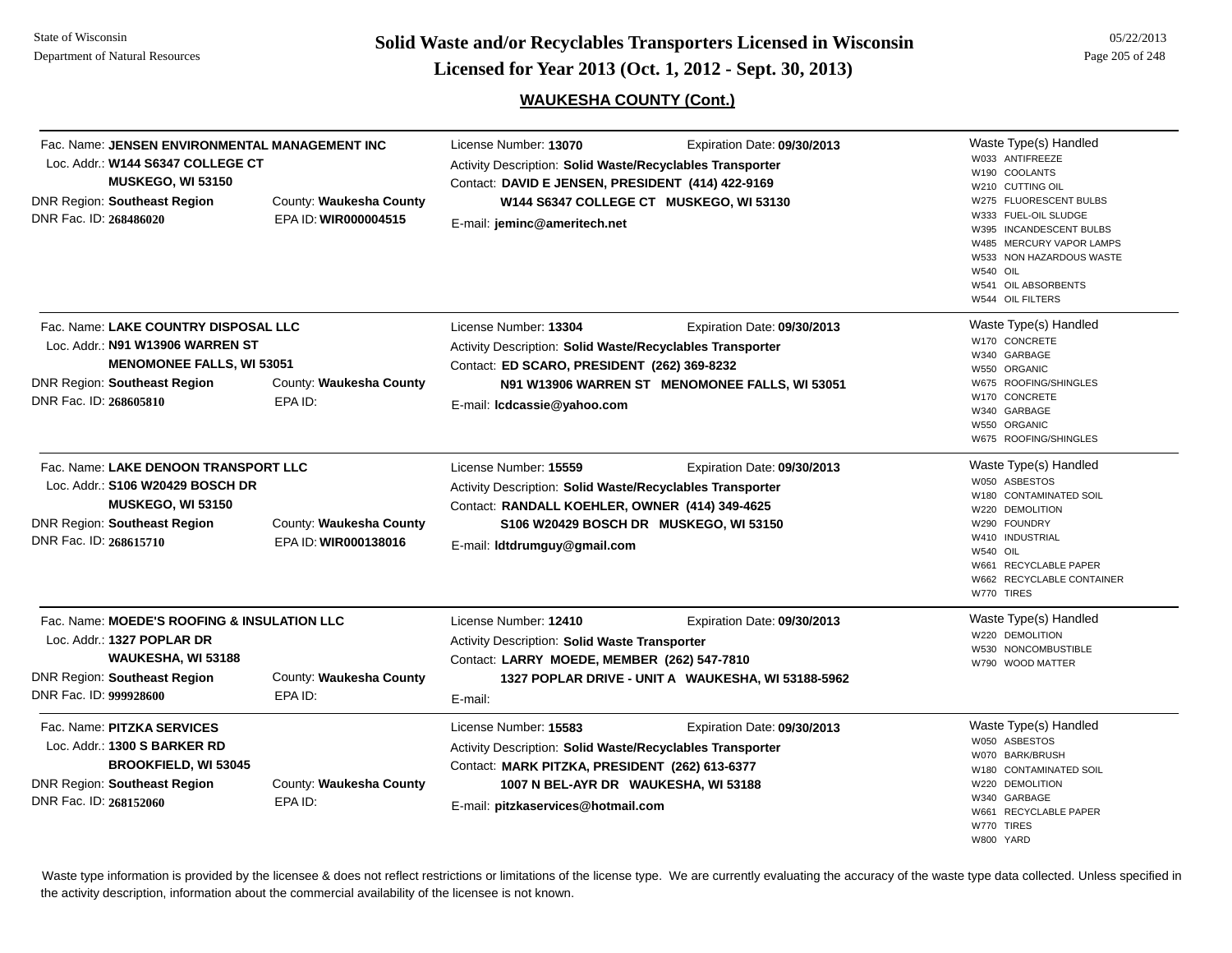State of Wisconsin Department of Natural Resources

**Page 206 of 248 <b>Licensed for Year 2013 (Oct. 1, 2012 - Sept. 30, 2013) Page 206 of 248 Licensed for Year 2013 (Oct. 1, 2012 - Sept. 30, 2013)** 

# **WAUKESHA COUNTY (Cont.)**

| Fac. Name: RAMS CONTRACTING LTD<br>Loc. Addr.: W193 N7700 BECKER DR<br><b>LANNON, WI 53046</b><br><b>DNR Region: Southeast Region</b><br>DNR Fac. ID: 268352260         | County: Waukesha County<br>EPA ID:              | License Number: 15182<br><b>Activity Description: Solid Waste Transporter</b><br>Contact: TAMMY RISTOW, PRESIDENT (262) 251-4209 x203<br>W193 N7700 BECKER DR LANNON, WI 53046<br>E-mail: tammy@ramscontracting.com   | Expiration Date: 09/30/2013                                                   | Waste Type(s) Handled<br>W180 CONTAMINATED SOIL<br>W670 REFUSE<br>W790 WOOD MATTER<br>W180 CONTAMINATED SOIL<br>W670 REFUSE<br>W790 WOOD MATTER                                                                                                                                                                                                                                                                                                                                                                                                                                                                                                  |
|-------------------------------------------------------------------------------------------------------------------------------------------------------------------------|-------------------------------------------------|-----------------------------------------------------------------------------------------------------------------------------------------------------------------------------------------------------------------------|-------------------------------------------------------------------------------|--------------------------------------------------------------------------------------------------------------------------------------------------------------------------------------------------------------------------------------------------------------------------------------------------------------------------------------------------------------------------------------------------------------------------------------------------------------------------------------------------------------------------------------------------------------------------------------------------------------------------------------------------|
| Fac. Name: RECYCLE TECHNOLOGIES INC<br>Loc. Addr.: 1480 N SPRINGDALE RD<br><b>BROOKFIELD, WI 53186</b><br><b>DNR Region: Southeast Region</b><br>DNR Fac. ID: 268423430 | County: Waukesha County<br>EPA ID: WID988642724 | License Number: 13344<br>Activity Description: Solid Waste/Recyclables Transporter<br>Contact: LYNN M PETROS, PRESIDENT (763) 559-5130<br>E-mail: lynn@recycletechnologies.com                                        | Expiration Date: 09/30/2013<br>4000 WINNETKA AVE N STE 210 NEW HOPE, MN 55427 | Waste Type(s) Handled<br>W033 ANTIFREEZE<br>W090 BIOMEDICAL<br>W110 BOTTOM ASH<br>W120 CARDBOARD<br>W210 CUTTING OIL<br>W275 FLUORESCENT BULBS<br>W280 FLY ASH<br>W350 GLASS<br>W380 HOSPITAL<br>W395 INCANDESCENT BULBS<br>W410 INDUSTRIAL<br>W430 INK<br>W450 INORGANICS<br>W455 INVESTIGATIVE WASTE<br>W485 MERCURY VAPOR LAMPS<br>W530 NONCOMBUSTIBLE<br>W533 NON HAZARDOUS WASTE<br><b>W540 OIL</b><br>W541 OIL ABSORBENTS<br>W544 OIL FILTERS<br>W560 PAINT<br>W562 PAINT FILTERS<br>W565 PAINT SLUDGE<br>W570 PAPER<br>W661 RECYCLABLE PAPER<br>W662 RECYCLABLE CONTAINER<br>W680 RUBBER<br>W735 SLUDGE<br>W760 TANK SLUDGE<br>W770 TIRES |
| Fac. Name: S & R COMPOST SERVICES INC<br>Loc. Addr.: S47 W29639 HWY 59<br>GENESEE TN, WI 53189<br><b>DNR Region: Southeast Region</b><br>DNR Fac. ID: 998321390         | County: Waukesha County<br>EPA ID:              | License Number: 13903<br>Activity Description: Solid Waste/Recyclables Transporter<br>Contact: KELLY ZIMMER, OFFICE MANAGER (262) 495-6220<br>N9416 TAMARACK RD WHITEWATER, WI 53190<br>E-mail: kzimmer@sreggfarm.com | Expiration Date: 09/30/2013                                                   | W999 OTHER<br>Waste Type(s) Handled<br>W050 ASBESTOS<br>W180 CONTAMINATED SOIL<br>W220 DEMOLITION<br>W340 GARBAGE<br>W661 RECYCLABLE PAPER<br>W670 REFUSE                                                                                                                                                                                                                                                                                                                                                                                                                                                                                        |

Waste type information is provided by the licensee & does not reflect restrictions or limitations of the license type. We are currently evaluating the accuracy of the waste type data collected. Unless specified in the activity description, information about the commercial availability of the licensee is not known.

 W790 WOOD MATTERW800 YARD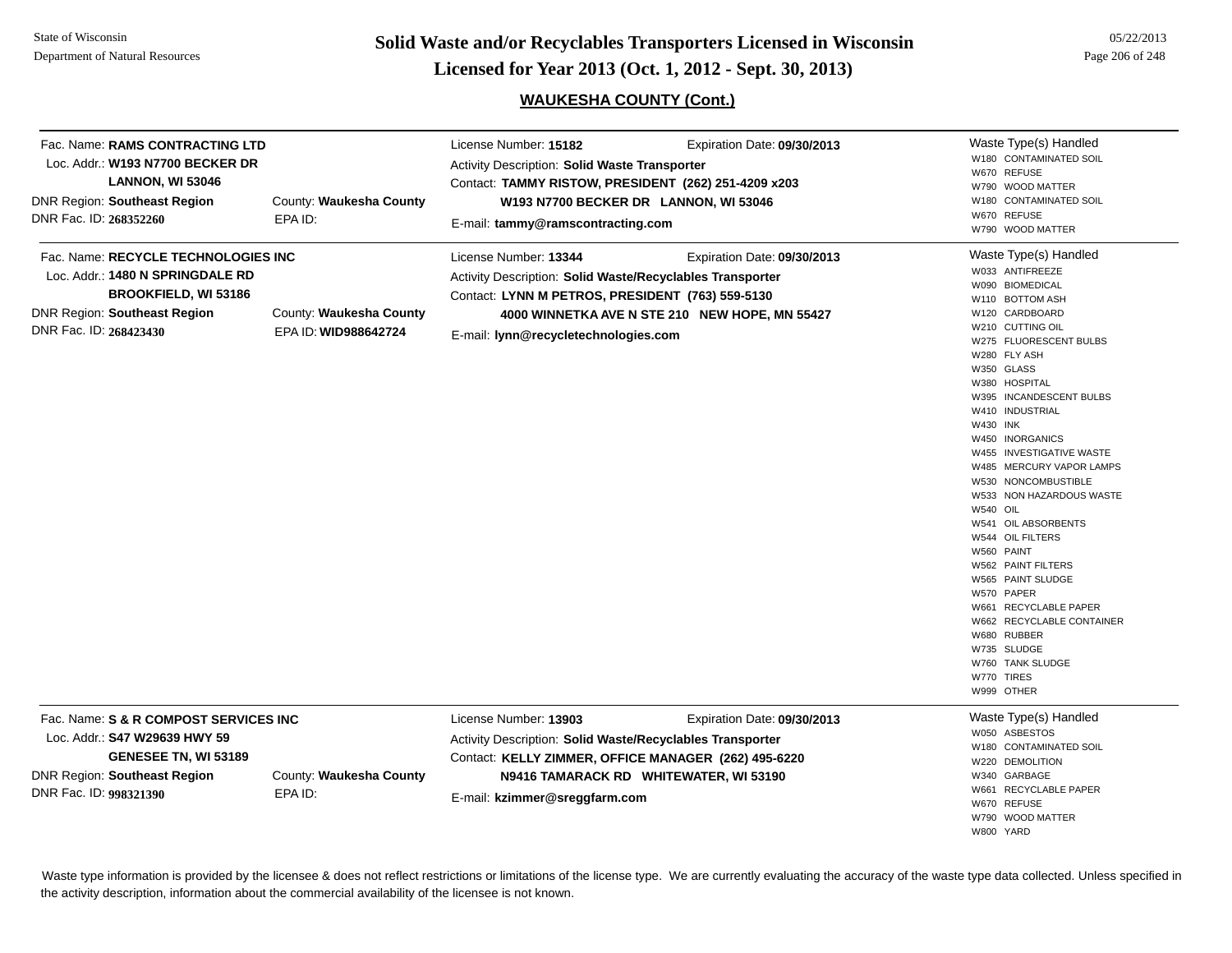**Page 207 of 248 <b>Licensed for Year 2013 (Oct. 1, 2012 - Sept. 30, 2013) Page 207 of 248 Licensed for Year 2013 (Oct. 1, 2012 - Sept. 30, 2013)** 

# **WAUKESHA COUNTY (Cont.)**

| Fac. Name: S J STANLEY TRUCKING INC<br>Loc. Addr.: N68 W25658 HWY VV<br><b>SUSSEX, WI 53089</b>                                                                             |                                                 | License Number: 14505<br><b>Activity Description: Solid Waste Transporter</b><br>Contact: VICTOR STANLEY, PRESIDENT (262) 246-4560                                                                   | Expiration Date: 09/30/2013                                                                                                      | Waste Type(s) Handled<br>W180 CONTAMINATED SOIL                                                                                                                                                                                            |
|-----------------------------------------------------------------------------------------------------------------------------------------------------------------------------|-------------------------------------------------|------------------------------------------------------------------------------------------------------------------------------------------------------------------------------------------------------|----------------------------------------------------------------------------------------------------------------------------------|--------------------------------------------------------------------------------------------------------------------------------------------------------------------------------------------------------------------------------------------|
| <b>DNR Region: Southeast Region</b><br>DNR Fac. ID: 268568740                                                                                                               | County: Waukesha County<br>EPA ID:              | N68 W25658 HWY V V SUSSEX, WI 53089<br>E-mail:                                                                                                                                                       |                                                                                                                                  |                                                                                                                                                                                                                                            |
| Fac. Name: SAFETY-KLEEN SYSTEMS INC<br>Loc. Addr.: 2200 S WEST AVE<br>WAUKESHA, WI 53189<br>DNR Region: Southeast Region<br>DNR Fac. ID: 268182310                          | County: Waukesha County<br>EPA ID: WID981097769 | License Number: 12898<br><b>Activity Description: Solid Waste/Recyclables Transporter</b><br>E-mail: bhassler@jjkeller.com                                                                           | Expiration Date: 09/30/2013<br>Contact: BRENDA HASSLER, J J KELLER (800) 558-5011 x7351<br>3003 W BREEZEWOOD LN NEEHAH, WI 54957 | Waste Type(s) Handled<br>W033 ANTIFREEZE<br>W190 COOLANTS<br>W533 NON HAZARDOUS WASTE<br>W540 OIL<br><b>W600 PCB</b>                                                                                                                       |
| Fac. Name: STAR LINE TRUCKING CORP<br>Loc. Addr.: 18460 W LINCOLN AVE<br><b>NEW BERLIN, WI 53146</b><br><b>DNR Region: Southeast Region</b><br>DNR Fac. ID: 268150410       | County: Waukesha County<br>EPA ID:              | License Number: 10691<br>Activity Description: Solid Waste Transporter<br>Contact: MARTIN L FELDE, CFO (262) 786-8280 x204<br>E-mail: marty.felde@starlinetrucking.com                               | Expiration Date: 09/30/2013<br>P O BOX 510410 NEW BERLIN, WI 53151-0410                                                          | Waste Type(s) Handled<br>W180 CONTAMINATED SOIL<br>W220 DEMOLITION<br>W340 GARBAGE<br>W530 NONCOMBUSTIBLE                                                                                                                                  |
| Fac. Name: SUPERIOR DISPOSAL LLC<br>Loc. Addr.: N60 W14551 KAUL AVE #1<br><b>MENOMONEE FALLS, WI 53051</b><br><b>DNR Region: Southeast Region</b><br>DNR Fac. ID: 268428160 | County: Waukesha County<br>EPA ID:              | License Number: 15173<br>Activity Description: Solid Waste Transporter<br>Contact: CHRIS HERRO, OWNER (414) 427-8300<br>E-mail: chrhr1@aol.com                                                       | Expiration Date: 09/30/2013<br>N60 W14551 KAUL AVE #1 MENOMONEE FALLS, WI 53051                                                  | Waste Type(s) Handled<br>W050 ASBESTOS<br>W070 BARK/BRUSH<br>W220 DEMOLITION<br>W340 GARBAGE<br>W050 ASBESTOS<br>W070 BARK/BRUSH<br>W220 DEMOLITION<br>W340 GARBAGE<br>W050 ASBESTOS<br>W070 BARK/BRUSH<br>W220 DEMOLITION<br>W340 GARBAGE |
| Fac. Name: SYLVANIA LIGHTING SERVICES CORP<br>Loc. Addr.: N27 W23713 PAUL RD UNIT E<br>PEWAUKEE, WI 53072<br><b>DNR Region: Southeast Region</b><br>DNR Fac. ID: 268631110  | County: Waukesha County<br>EPA ID:              | License Number: 13276<br>Activity Description: Solid Waste/Recyclables Transporter<br>Contact: MIKE MARKS, AREA OPS MGR (262) 347-0107<br>E-mail: mike.marks@sylvania.com                            | Expiration Date: 09/30/2013<br>N27 W23713 PAUL RD UNIT E PEWAUKEE, WI 53072                                                      | Waste Type(s) Handled<br>W275 FLUORESCENT BULBS<br>W395 INCANDESCENT BULBS<br>W485 MERCURY VAPOR LAMPS                                                                                                                                     |
| Fac. Name: TANK TRANSPORT INC<br>Loc. Addr.: 9202 N 107TH ST<br><b>MILWAUKEE, WI 53224</b><br><b>DNR Region: Southeast Region</b><br>DNR Fac. ID: 268150740                 | County: Waukesha County<br>EPA ID: WID027429885 | License Number: 14744<br>Expiration Date: 09/30/2013<br>Activity Description: Solid Waste Transporter<br>Contact: BARBARA VOGEL, VP (414) 357-8380<br>9202 N 107TH ST MILWAUKEE, WI 53224<br>E-mail: |                                                                                                                                  | Waste Type(s) Handled<br><b>W540 OIL</b>                                                                                                                                                                                                   |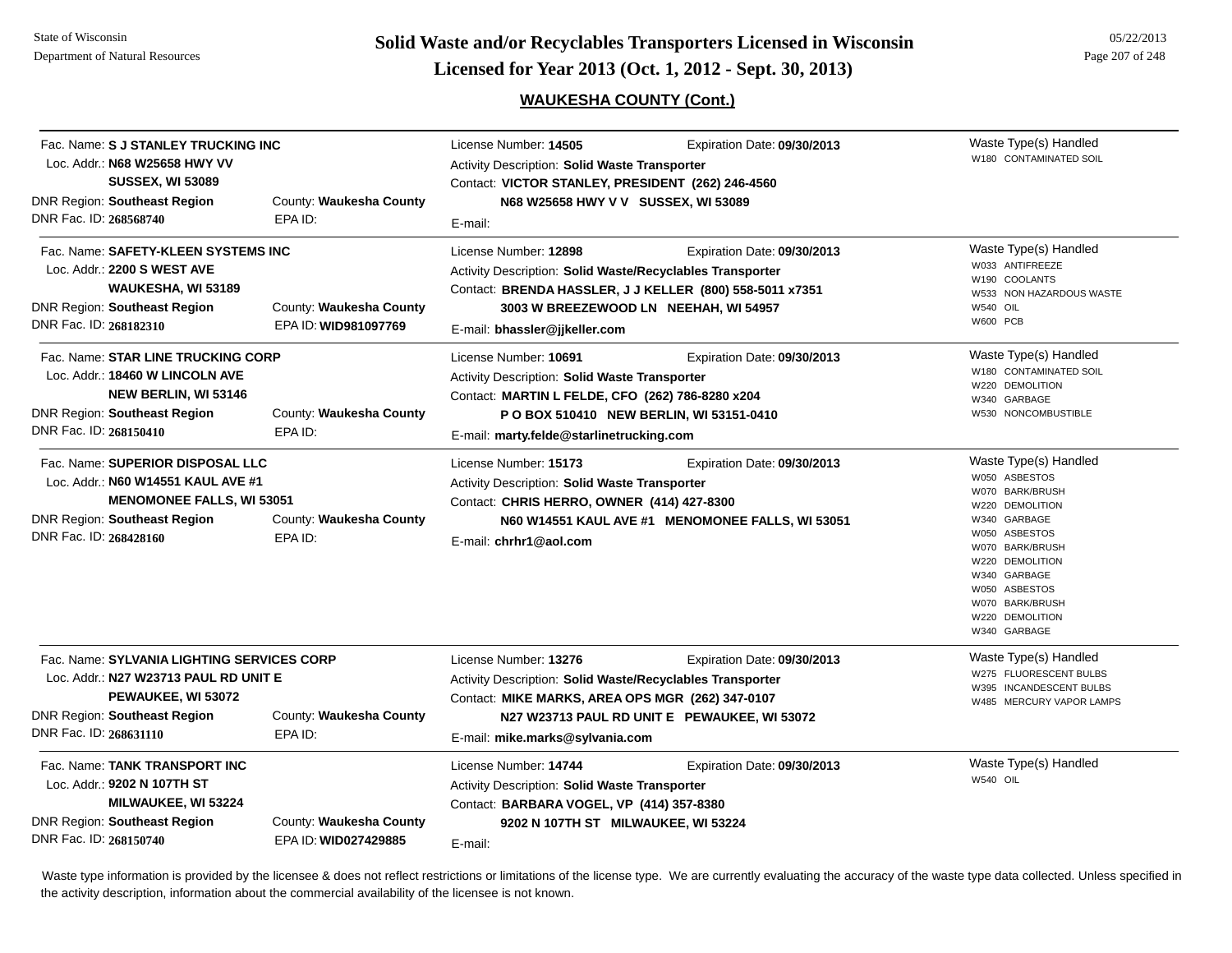DNR Fac. ID: **268613950**

EPA ID:

**Page 208 of 248 <b>Licensed for Year 2013 (Oct. 1, 2012 - Sept. 30, 2013) Page 208 of 248 Licensed for Year 2013 (Oct. 1, 2012 - Sept. 30, 2013)** 

### **WAUKESHA COUNTY (Cont.)**

| Fac. Name: TEAM FISCHER INC<br>Loc. Addr.: 4435 N 127TH ST<br><b>BROOKFIELD, WI</b><br><b>DNR Region: Southeast Region</b><br>DNR Fac. ID: 268611090                      | County: Waukesha County<br>EPA ID: | License Number: 14509<br><b>Activity Description: Solid Waste Transporter</b><br>Contact: STEVE FISCHER, PRESIDENT (262) 780-3900<br>PO BOX 887 BROOKFIELD, WI 53008-0887<br>E-mail:                             | Expiration Date: 09/30/2013 | Waste Type(s) Handled<br>W050 ASBESTOS<br>W070 BARK/BRUSH<br>W180 CONTAMINATED SOIL<br>W220 DEMOLITION<br>W280 FLY ASH<br>W290 FOUNDRY<br>W050 ASBESTOS<br>W070 BARK/BRUSH<br>W180 CONTAMINATED SOIL<br>W220 DEMOLITION<br>W280 FLY ASH<br>W290 FOUNDRY                               |
|---------------------------------------------------------------------------------------------------------------------------------------------------------------------------|------------------------------------|------------------------------------------------------------------------------------------------------------------------------------------------------------------------------------------------------------------|-----------------------------|---------------------------------------------------------------------------------------------------------------------------------------------------------------------------------------------------------------------------------------------------------------------------------------|
| Fac. Name: TERRYS EXCAVATING INC<br>Loc. Addr.: <b>S15 W33816 WOLF RD</b><br><b>GENESEE TN, WI 53066</b><br><b>DNR Region: Southeast Region</b><br>DNR Fac. ID: 999892960 | County: Waukesha County<br>EPA ID: | License Number: 12354<br>Activity Description: Solid Waste/Recyclables Transporter<br>Contact: TERRY DE CICCO, PRESIDENT (262) 968-4772<br>PO BOX 675 OCONOMOWOC, WI 53066<br>E-mail: tpdstorage@centurytell.net | Expiration Date: 09/30/2013 | Waste Type(s) Handled<br>W175 CONSTRUCTION MATERIAL<br>W180 CONTAMINATED SOIL<br>W220 DEMOLITION<br>W230 DREDGINGS<br>W300 FOUNDRY FILL<br>W310 FOUNDRY SAND<br>W333 FUEL-OIL SLUDGE<br>W530 NONCOMBUSTIBLE<br>W670 REFUSE<br>W700 SCRAP IRON<br>W720 SCRAP TANKS<br>W790 WOOD MATTER |
| Fac. Name: THE JUNK TRUCK LLC<br>Loc. Addr.: 34835 ELM ST<br>OCONOMOWOC, WI 53066<br><b>DNR Region: Southeast Region</b><br>DND Eng. ID: acocanoso                        | County: Waukesha County<br>FDA IN. | License Number: 15548<br><b>Activity Description: Solid Waste/Recyclables Transporter</b><br>Contact: TRAVIS GEIER, OWNER (262) 894-4053<br>34835 ELM ST OCONOMOWOC, WI 53066                                    | Expiration Date: 09/30/2013 | Waste Type(s) Handled<br>W070 BARK/BRUSH<br>W340 GARBAGE<br>W661 RECYCLABLE PAPER<br>W770 TIRES<br>W800 YARD                                                                                                                                                                          |

E-mail: **info@thejunktrucksite.com**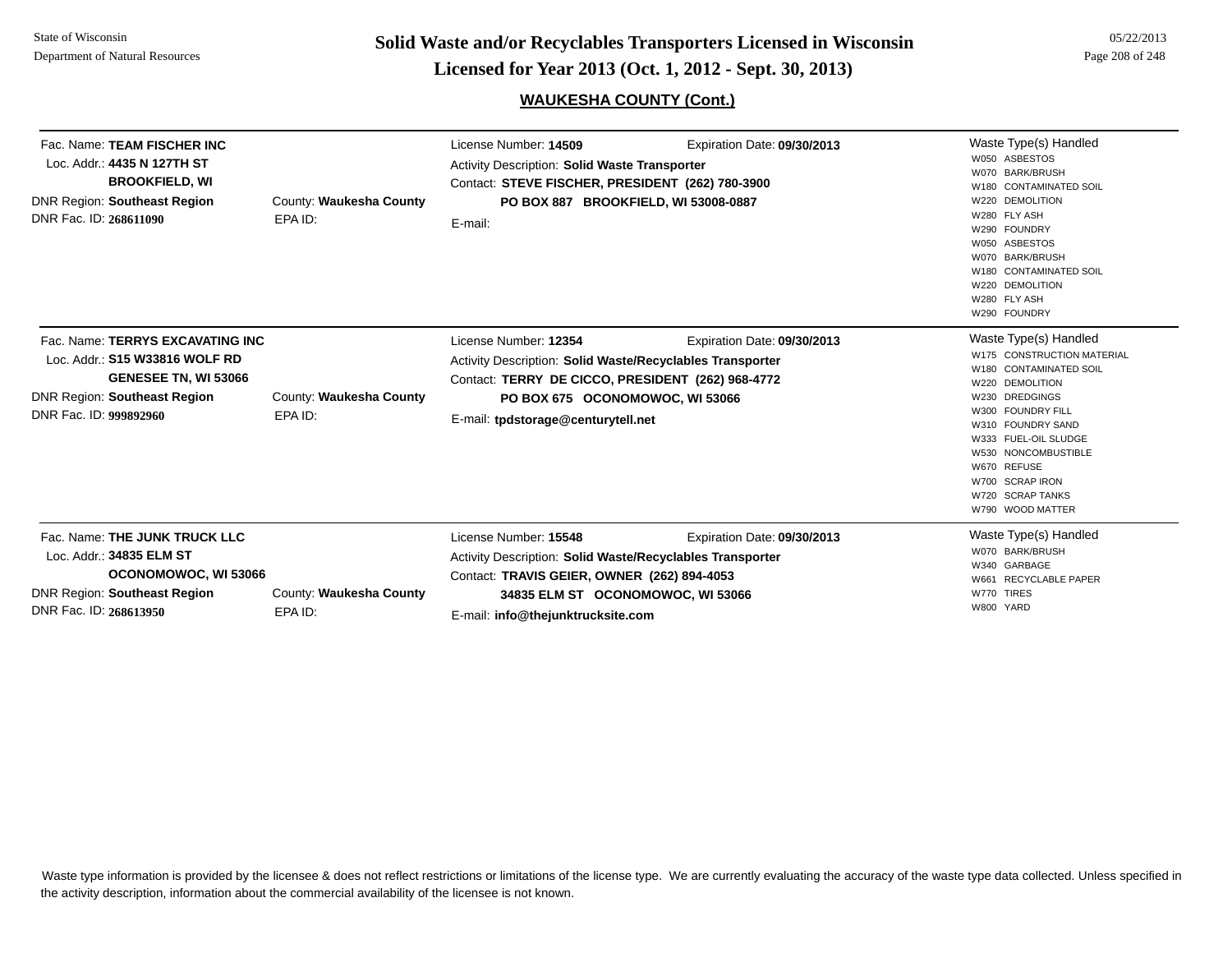**Page 209 of 248 <b>Licensed for Year 2013 (Oct. 1, 2012 - Sept. 30, 2013) Page 209 of 248 Licensed for Year 2013 (Oct. 1, 2012 - Sept. 30, 2013)** 

05/22/2013

# **WAUKESHA COUNTY (Cont.)**

| Fac. Name: TREMMEL - ANDERSON TRUCKING LLC<br>Loc. Addr.: W276 N6746 MORAINE DR SITE 2<br><b>SUSSEX, WI 53089</b><br><b>DNR Region: Southeast Region</b><br>DNR Fac. ID: 268228400                               | County: Waukesha County<br>EPA ID:              | License Number: 14729<br>Activity Description: Solid Waste Transporter<br>Contact: THERESA TREMMEL-ANDERSON, OWNER (262) 538-4922<br>W276 N6746 MORAINE DR SUSSEX, WI 53089<br>E-mail:                                       | Expiration Date: 09/30/2013 | Waste Type(s) Handled<br>W050 ASBESTOS<br>W070 BARK/BRUSH<br>W100 BOILER ASH<br>W110 BOTTOM ASH<br>W175 CONSTRUCTION MATERIAL<br>W180 CONTAMINATED SOIL<br>W220 DEMOLITION<br>W275 FLUORESCENT BULBS<br>W280 FLY ASH<br>W290 FOUNDRY<br>W340 GARBAGE<br>W395 INCANDESCENT BULBS<br>W410 INDUSTRIAL<br>W580 PAPER MILL SLUDGE<br>W661 RECYCLABLE PAPER<br>W662 RECYCLABLE CONTAINER<br>W770 TIRES<br>W800 YARD |
|------------------------------------------------------------------------------------------------------------------------------------------------------------------------------------------------------------------|-------------------------------------------------|------------------------------------------------------------------------------------------------------------------------------------------------------------------------------------------------------------------------------|-----------------------------|---------------------------------------------------------------------------------------------------------------------------------------------------------------------------------------------------------------------------------------------------------------------------------------------------------------------------------------------------------------------------------------------------------------|
| Fac. Name: TRI-COUNTY CONTRACTING<br>Loc. Addr.: 18500 W NATIONAL AVE<br><b>NEW BERLIN, WI 53146-4242</b><br><b>DNR Region: Southeast Region</b><br>County: Waukesha County<br>DNR Fac. ID: 268129070<br>EPA ID: |                                                 | License Number: 13216<br>Activity Description: Solid Waste Transporter<br>Contact: FRANK ZEKA, OWNER (262) 679-6100<br>18500 W NATIONAL AVE NEW BERLIN, WI 53146<br>E-mail:                                                  | Expiration Date: 09/30/2013 | Waste Type(s) Handled<br>W675 ROOFING/SHINGLES                                                                                                                                                                                                                                                                                                                                                                |
| Fac. Name: UNI-PUMP INC<br>Loc. Addr.: N59 W14508 BOBOLINK AVE<br><b>MENOMONEE FALLS, WI 53051</b><br><b>DNR Region: Southeast Region</b><br>DNR Fac. ID: 268441360                                              | County: Waukesha County<br>EPA ID:              | License Number: 13055<br>Activity Description: Solid Waste/Recyclables Transporter<br>Contact: STEVE BENNETT, CONSTR MGR (262) 252-3222<br>N59 W14508 BOBOLINK AVE MENOMONEE FALLS, WI 53051<br>E-mail: sbennett@unipump.com | Expiration Date: 09/30/2013 | Waste Type(s) Handled<br>W180 CONTAMINATED SOIL<br>W220 DEMOLITION<br>W180 CONTAMINATED SOIL<br>W220 DEMOLITION                                                                                                                                                                                                                                                                                               |
| Fac. Name: VALENTE TRANSPORT INC<br>Loc. Addr.: N55 W35731 HOLMESTEAD LN<br>OCONOMOWOC, WI 53066<br>DNR Region: Southeast Region<br>DNR Fac. ID: 268616260                                                       | County: Waukesha County<br>EPA ID:              | License Number: 15565<br>Activity Description: Solid Waste Transporter<br>Contact: ANTHONY S VALENTE, PRESIDENT (414) 397-9495<br>N55 W35731 HOLMESTEAD LN OCONOMOWOC, WI 53066<br>E-mail: valentetransport@yahoo.com        | Expiration Date: 09/30/2013 | Waste Type(s) Handled<br>W180 CONTAMINATED SOIL                                                                                                                                                                                                                                                                                                                                                               |
| Fac. Name: VISU SEWER CLEAN & SEAL INC<br>Loc. Addr.: W230 N4855 BETKER RD<br>PEWAUKEE, WI 53072<br><b>DNR Region: Southeast Region</b><br>DNR Fac. ID: 268517590                                                | County: Waukesha County<br>EPA ID: WIR000018283 | License Number: 15178<br>Activity Description: Solid Waste Transporter<br>Contact: KEITH ALEXANDER, PRESIDENT (262) 695-2340<br>W230 N4855 BETKER RD PEWAUKEE, WI 53072<br>E-mail: keith@visu-sewer.com                      | Expiration Date: 09/30/2013 | Waste Type(s) Handled<br>W780 WOOD ASH<br>W999 OTHER                                                                                                                                                                                                                                                                                                                                                          |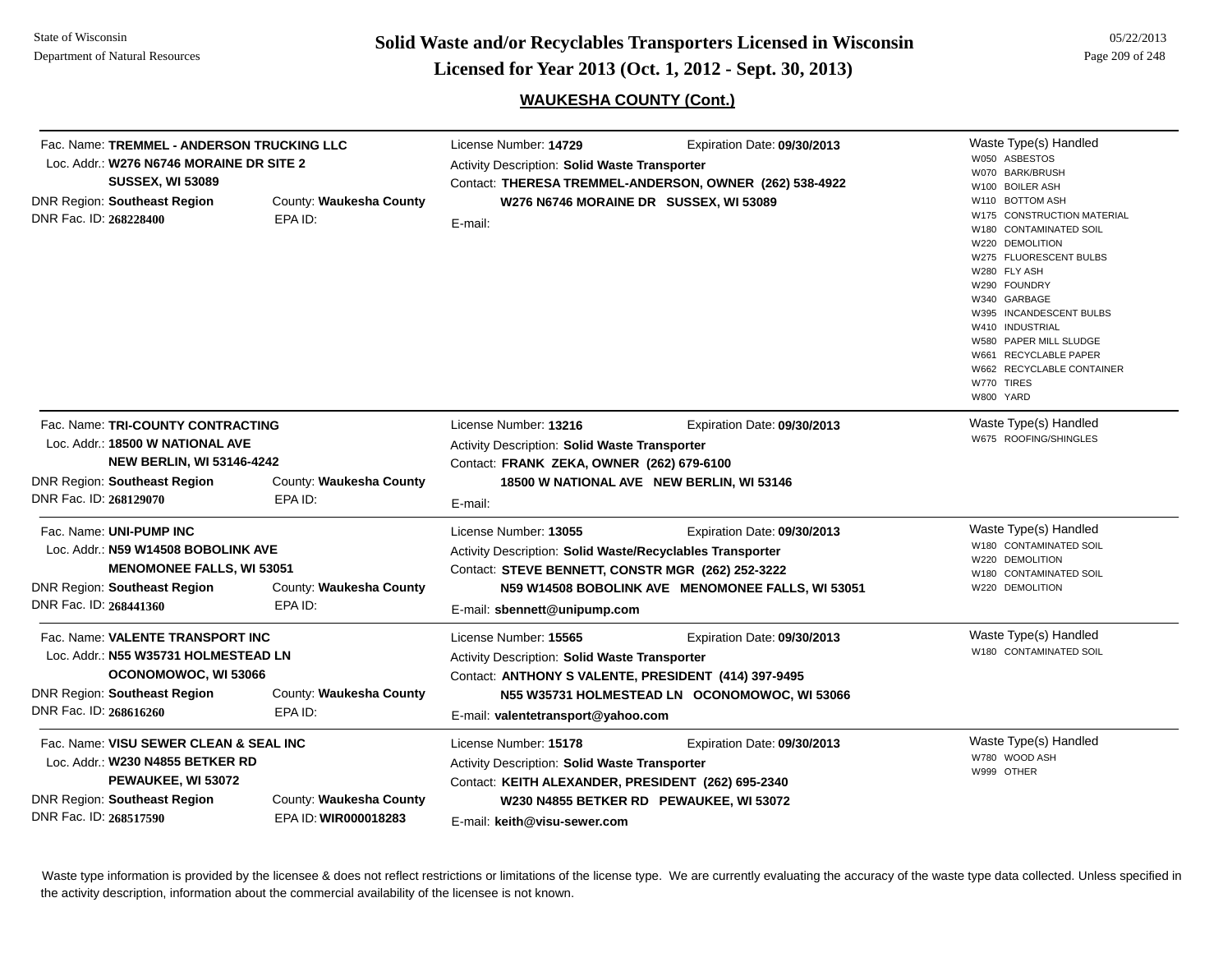**Page 210 of 248 <b>Licensed for Year 2013 (Oct. 1, 2012 - Sept. 30, 2013) Page 210 of 248 Licensed for Year 2013 (Oct. 1, 2012 - Sept. 30, 2013)** 

# **WAUKESHA COUNTY (Cont.)**

| DNR Fac. ID: 268151620 | Fac. Name: WASTE MANAGEMENT SE WIS<br>Loc. Addr.: W124 N8925 BOUNDARY RD<br><b>MENOMONEE FALLS, WI 53051</b><br>DNR Region: Southeast Region | County: Waukesha County<br>EPA ID: WID058735994 | License Number: 15502<br>Activity Description: Solid Waste/Recyclables Transporter<br>Contact: TIM KIEFFER, FLEET MGR (262) 250-8333<br>E-mail: tkieffer@wm.com                                  | Expiration Date: 09/30/2013<br>W124 N8925 BOUNDRY RD MENOMONEE FALLS, WI 53051 | Waste Type(s) Handled<br>W050 ASBESTOS<br>W070 BARK/BRUSH<br>W180 CONTAMINATED SOIL<br>W220 DEMOLITION<br>W280 FLY ASH<br>W290 FOUNDRY<br>W340 GARBAGE<br>W410 INDUSTRIAL<br>W580 PAPER MILL SLUDGE<br>W661 RECYCLABLE PAPER<br>W662 RECYCLABLE CONTAINER<br>W800 YARD |
|------------------------|----------------------------------------------------------------------------------------------------------------------------------------------|-------------------------------------------------|--------------------------------------------------------------------------------------------------------------------------------------------------------------------------------------------------|--------------------------------------------------------------------------------|------------------------------------------------------------------------------------------------------------------------------------------------------------------------------------------------------------------------------------------------------------------------|
| DNR Fac. ID: 998051340 | Fac. Name: WATER BLASTING INC<br>Loc. Addr.: 3630 N 126TH ST<br><b>BROOKFIELD, WI 53005</b><br>DNR Region: Southeast Region                  | County: Waukesha County<br>EPA ID:              | License Number: 12994<br><b>Activity Description: Solid Waste Transporter</b><br>Contact: ROBERT C SWEDBERG, PRESIDENT (262) 783-8100<br>3630 N 126TH ST BROOKFIELD, WI 53005<br>E-mail:         | Expiration Date: 09/30/2013                                                    | Waste Type(s) Handled<br>W220 DEMOLITION<br>W280 FLY ASH<br>W290 FOUNDRY<br>W580 PAPER MILL SLUDGE                                                                                                                                                                     |
| DNR Fac. ID: 268508680 | Fac. Name: WAUKESHA IRON & METAL INC<br>Loc. Addr.: 1351 E MAIN ST<br>WAUKESHA, WI 53186<br>DNR Region: Southeast Region                     | County: Waukesha County<br>EPA ID:              | License Number: 11712<br>Activity Description: Solid Waste/Recyclables Transporter<br>Contact: JOSEF ERLICH PRESIDENT (262) 547-7293<br>1351 E MAIN ST WAUKESHA, WI 53186<br>E-mail:             | Expiration Date: 09/30/2013                                                    | Waste Type(s) Handled<br>W110 BOTTOM ASH<br>W280 FLY ASH<br>W290 FOUNDRY<br>W530 NONCOMBUSTIBLE<br>W790 WOOD MATTER                                                                                                                                                    |
| DNR Fac. ID: 268632760 | Fac. Name: WESTERN CONTRACTORS INC<br>Loc. Addr.: 18025 W LINCOLN AVE<br><b>NEW BERLIN, WI 53146</b><br>DNR Region: Southeast Region         | County: Waukesha County<br>EPA ID:              | License Number: 15816<br>Activity Description: Solid Waste Transporter<br>Contact: JOHN SPITZ, PRESIDENT (414) 349-5340<br>E-mail: johnspitz350@yahoo.com                                        | Expiration Date: 09/30/2013<br>18025 W LINCOLN AVE NEW BERLIN, WI 53146        | Waste Type(s) Handled<br>W230 DREDGINGS                                                                                                                                                                                                                                |
| DNR Fac. ID: 268607790 | Fac. Name: WISCONSIN UTILITY EXPOSURE INC<br>Loc. Addr.: 510-C BIDDLE ST<br>WAUKESHA, WI 53186<br>DNR Region: Southeast Region               | County: Waukesha County<br>EPA ID:              | License Number: 15523<br><b>Activity Description: Solid Waste Transporter</b><br>Contact: KIM WEHSE, PRESIDENT (262) 524-4040<br>510-C BIDDLE ST WAUKESHA, WI 53186<br>E-mail: kim@wue-xpose.com | Expiration Date: 09/30/2013                                                    | Waste Type(s) Handled<br>W180 CONTAMINATED SOIL                                                                                                                                                                                                                        |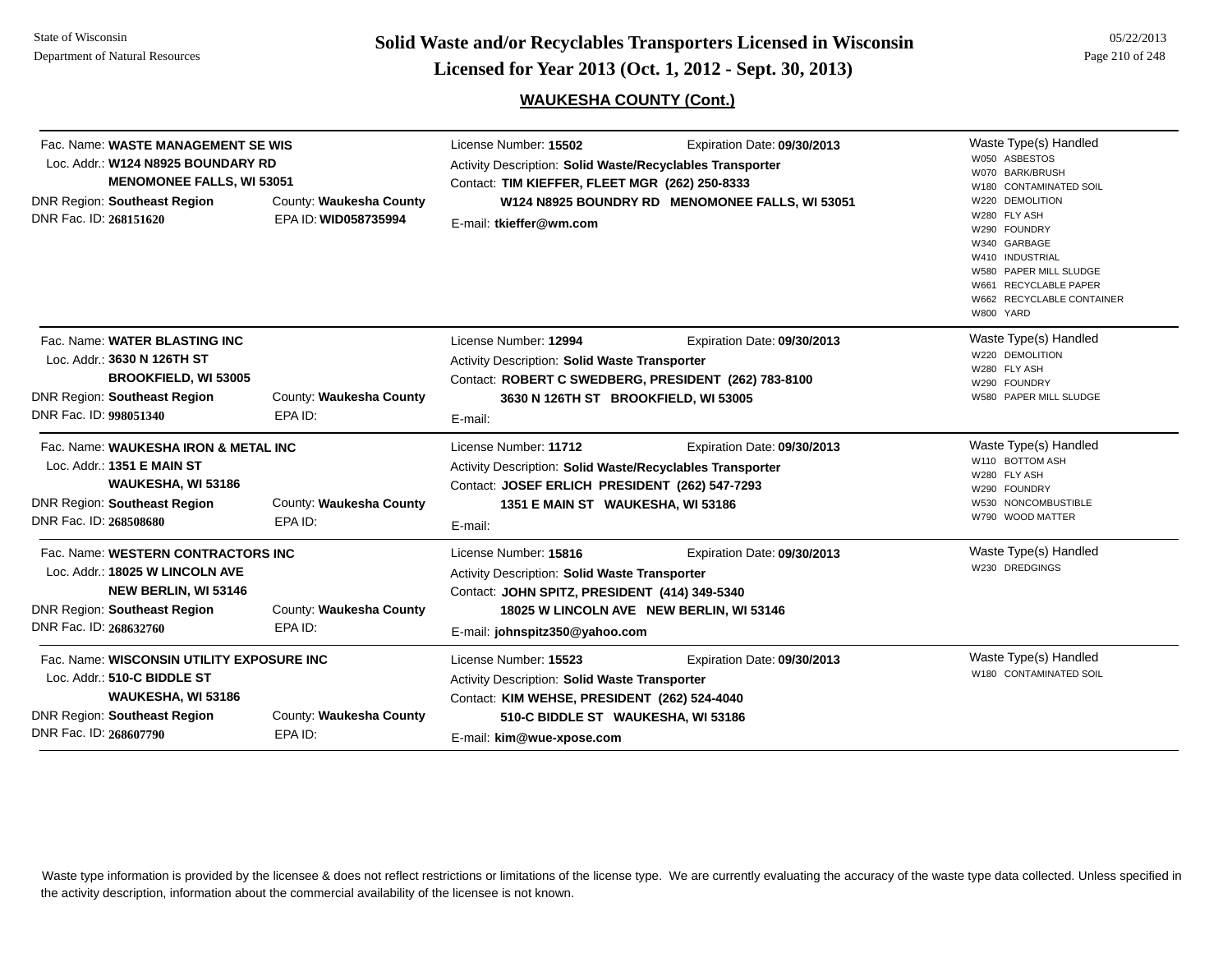# **Page 211 of 248 <b>Licensed for Year 2013 (Oct. 1, 2012 - Sept. 30, 2013) Page 211 of 248 Licensed for Year 2013 (Oct. 1, 2012 - Sept. 30, 2013)**

#### **WAUPACA COUNTY**

| Fac. Name: AEROLOC INC<br>Loc. Addr.: 15 19TH ST<br><b>CLINTONVILLE, WI 54929</b>                                                                             |                                                | License Number: 14789<br>Expiration Date: 09/30/2013<br>Activity Description: Solid Waste Transporter<br>Contact: ROBERT SHUFELT, PRES (715) 823-6612                                                     |                                                                        | Waste Type(s) Handled<br>W050 ASBESTOS                                                                                         |
|---------------------------------------------------------------------------------------------------------------------------------------------------------------|------------------------------------------------|-----------------------------------------------------------------------------------------------------------------------------------------------------------------------------------------------------------|------------------------------------------------------------------------|--------------------------------------------------------------------------------------------------------------------------------|
| <b>DNR Region: Northeast Region</b><br>DNR Fac. ID: 469016460                                                                                                 | County: Waupaca County<br>EPA ID:              | 15 19TH ST CLINTONVILLE, WI 54929<br>E-mail:                                                                                                                                                              |                                                                        |                                                                                                                                |
| Fac. Name: FAULKS BROTHERS CONST INC<br>Loc. Addr.: E3481 HWY 22 & 54<br>WAUPACA, WI 54981<br>DNR Region: Northeast Region<br>DNR Fac. ID: 469050890          | County: Waupaca County<br>EPA ID: WID006139695 | License Number: 10976<br><b>Activity Description: Solid Waste/Recyclables Transporter</b><br>Contact: TERI SULLIVAN (715) 258-8566<br>E3481 ROYALTON ST WAUPACA, WI 54981<br>E-mail: teri@waupacasand.com | Expiration Date: 09/30/2013                                            | Waste Type(s) Handled<br>W220 DEMOLITION<br>W530 NONCOMBUSTIBLE<br>W670 REFUSE<br>W790 WOOD MATTER                             |
| Fac. Name: GRAICHEN SANITATION<br>Loc. Addr.: 226A HWY 54<br><b>NEW LONDON, WI 54961</b><br><b>DNR Region: Northeast Region</b><br>DNR Fac. ID: 469008980     | County: Waupaca County<br>EPA ID:              | License Number: 10318<br><b>Activity Description: Solid Waste/Recyclables Transporter</b><br>Contact: LYNN GRAICHEN, OWNER (920) 982-4116<br>PO BOX 263 NEW LONDON, WI 54961<br>E-mail:                   | Expiration Date: 09/30/2013                                            | Waste Type(s) Handled<br>W340 GARBAGE<br>W661 RECYCLABLE PAPER<br>W662 RECYCLABLE CONTAINER<br>W670 REFUSE<br>W790 WOOD MATTER |
| Fac. Name: JERRYS EXCAVATING INC<br>Loc. Addr.: E7210 CTH C<br><b>CLINTONVILLE, WI 54929</b><br><b>DNR Region: Northeast Region</b><br>DNR Fac. ID: 469102260 | County: Waupaca County<br>EPA ID:              | License Number: 14407<br><b>Activity Description: Solid Waste/Recyclables Transporter</b><br>Contact: JERRY SAUBY, PRESIDENT (715) 823-6409<br>E-mail:                                                    | Expiration Date: 09/30/2013<br>N10492 DESENS RD CLINTONVILLE, WI 54929 | Waste Type(s) Handled<br>W050 ASBESTOS<br>W180 CONTAMINATED SOIL<br>W340 GARBAGE<br>W410 INDUSTRIAL<br>W770 TIRES              |
| Fac. Name: P T R INC<br>Loc. Addr.: 1010 WARE ST<br>WAUPACA, WI 54981<br><b>DNR Region: Northeast Region</b><br>DNR Fac. ID: 998295870                        | County: Waupaca County<br>EPA ID:              | License Number: 13789<br><b>Activity Description: Solid Waste Transporter</b><br>Contact: DAWN ZEINERT, OFFICE MGR (715) 258-3800<br>1010 WARE ST WAUPACA, WI 54981<br>E-mail:                            | Expiration Date: 09/30/2013                                            | Waste Type(s) Handled<br>W070 BARK/BRUSH<br>W220 DEMOLITION                                                                    |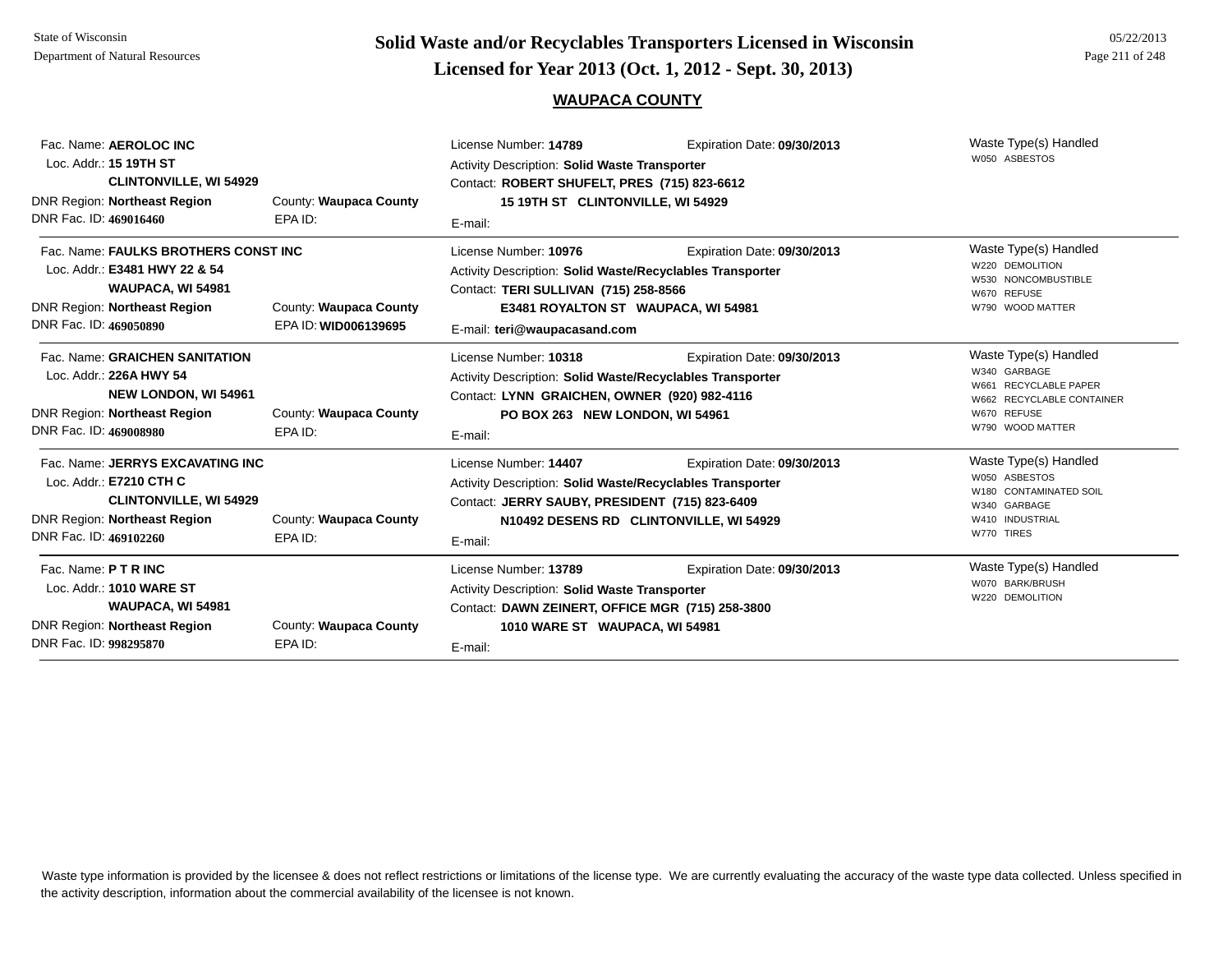**Page 212 of 248 <b>Licensed for Year 2013 (Oct. 1, 2012 - Sept. 30, 2013) Page 212 of 248 Licensed for Year 2013 (Oct. 1, 2012 - Sept. 30, 2013)** 

### **WAUSHARA COUNTY**

| Fac. Name: <b>BACON CONST LLC</b><br>Loc. Addr.: W12338 CTH V<br>HANCOCK, WI 54943<br><b>DNR Region: Northeast Region</b><br>DNR Fac. ID: 470002610                                                      | County: Waushara County<br>EPA ID: | License Number: 14788<br>Activity Description: Solid Waste/Recyclables Transporter<br>Contact: DAVID M BACON, OWNER (715) 249-3213<br>W12338 CTH V HANCOCK, WI 54943<br>E-mail:                         | Expiration Date: 09/30/2013                                                             | Waste Type(s) Handled<br>W050 ASBESTOS<br>W070 BARK/BRUSH<br>W180 CONTAMINATED SOIL<br>W220 DEMOLITION<br>W235 DRYWALL<br>W280 FLY ASH<br>W290 FOUNDRY<br>W340 GARBAGE<br>W410 INDUSTRIAL<br>W580 PAPER MILL SLUDGE<br>W661 RECYCLABLE PAPER<br>W662 RECYCLABLE CONTAINER<br>W770 TIRES<br>W800 YARD |
|----------------------------------------------------------------------------------------------------------------------------------------------------------------------------------------------------------|------------------------------------|---------------------------------------------------------------------------------------------------------------------------------------------------------------------------------------------------------|-----------------------------------------------------------------------------------------|------------------------------------------------------------------------------------------------------------------------------------------------------------------------------------------------------------------------------------------------------------------------------------------------------|
| Fac. Name: HANCOCK VIL<br>Loc. Addr.: 128 BROWN ST<br>HANCOCK, WI 54943                                                                                                                                  |                                    | License Number: 10231<br>Activity Description: Solid Waste/Recyclables Transporter<br>Contact: JERRY W CARLTON CLERK (715) 249-5521                                                                     | Expiration Date: 09/30/2013                                                             | Waste Type(s) Handled<br>W340 GARBAGE<br>W530 NONCOMBUSTIBLE<br>W661 RECYCLABLE PAPER                                                                                                                                                                                                                |
| <b>DNR Region: Northeast Region</b><br>DNR Fac. ID: 470008880                                                                                                                                            | County: Waushara County<br>EPA ID: | BOX 154 HANCOCK, WI 54943<br>E-mail:                                                                                                                                                                    |                                                                                         | W662 RECYCLABLE CONTAINER<br>W670 REFUSE                                                                                                                                                                                                                                                             |
| Fac. Name: HUDZIAK EXCAVATING & LANDSCAPE<br>Loc. Addr.: 220 INDUSTRIAL CT<br>WILD ROSE, WI 54984<br><b>DNR Region: Northeast Region</b><br>County: Waushara County<br>DNR Fac. ID: 350000200<br>EPA ID: |                                    | License Number: 14533<br>Activity Description: Solid Waste Transporter<br>Contact: DAVID HUDZIAK, OWNER (920) 622-4560<br>E-mail:                                                                       | Expiration Date: 09/30/2013<br>220 INDUSTRIAL CT WILD ROSE, WI 54984                    | Waste Type(s) Handled<br>W220 DEMOLITION                                                                                                                                                                                                                                                             |
| Fac. Name: MAGNUM POWER PRODUCTS LLC<br>Loc. Addr.: 215 POWER DR<br><b>BERLIN, WI 54923</b><br><b>DNR Region: Northeast Region</b><br>DNR Fac. ID: 470017790                                             | County: Waushara County<br>EPA ID: | License Number: 15231<br>Activity Description: Solid Waste/Recyclables Transporter<br>215 POWER DR BERLIN, WI 54923<br>E-mail: djames@m-p-Ilc.com                                                       | Expiration Date: 09/30/2013<br>Contact: DERECK JAMES, FACILITIES OFFICER (920) 361-4442 | Waste Type(s) Handled<br>W410 INDUSTRIAL                                                                                                                                                                                                                                                             |
| Fac. Name: OBY CONSTRUCTION CONTRACTORS LLC<br>Loc. Addr.: N3539 STATE RD 49<br>POY SIPPI TN, WI 54923<br>DNR Region: Northeast Region<br>County: Waushara County<br>DNR Fac. ID: 470000080<br>EPA ID:   |                                    | License Number: 14627<br>Activity Description: Solid Waste/Recyclables Transporter<br>Contact: TRINA M OBYDINE (920) 987-9099<br>N3539 STATE RD 49 BERLIN, WI 54923<br>E-mail: trinasing@centurytel.net | Expiration Date: 09/30/2013                                                             | Waste Type(s) Handled<br>W220 DEMOLITION<br>W340 GARBAGE                                                                                                                                                                                                                                             |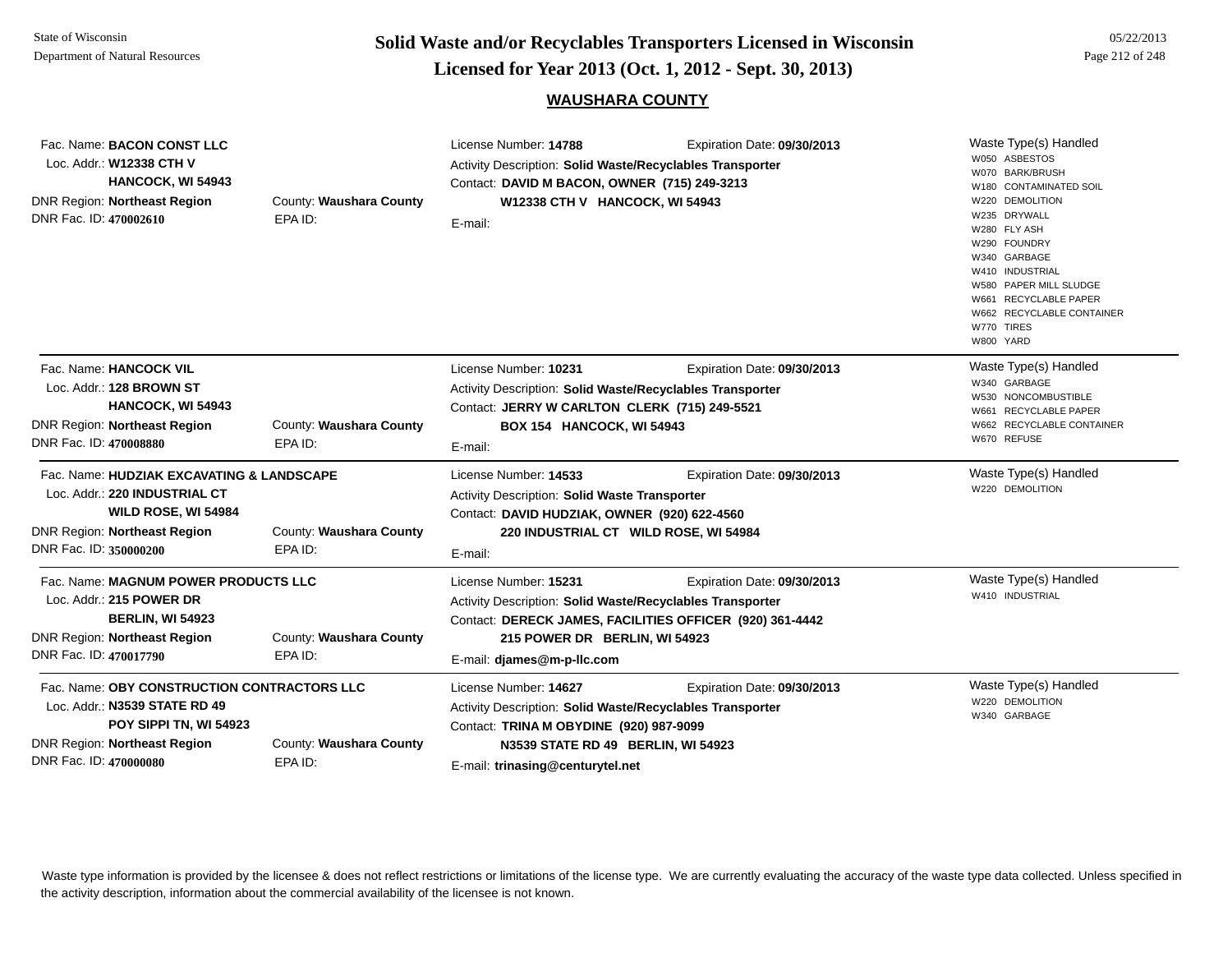# **WAUSHARA COUNTY (Cont.)**

| DNR Fac. ID: 999904950 | Fac. Name: PLAINFIELD VIL GARBAGE SERVICE<br>Loc. Addr.: 114 S MAIN ST<br>PLAINFIELD VIL, WI 54966<br><b>DNR Region: Northeast Region</b>         | County: Waushara County<br>EPA ID:               | License Number: 12388<br>Activity Description: Recyclables Transporter<br>Contact: BRENDA BLACK, CLERK (715) 335-6501<br>PO BOX 352 PLAINFIELD, WI 54966-0352<br>E-mail:                                  | Expiration Date: 09/30/2013                                         | Waste Type(s) Handled<br>W661 RECYCLABLE PAPER<br>W662 RECYCLABLE CONTAINER            |
|------------------------|---------------------------------------------------------------------------------------------------------------------------------------------------|--------------------------------------------------|-----------------------------------------------------------------------------------------------------------------------------------------------------------------------------------------------------------|---------------------------------------------------------------------|----------------------------------------------------------------------------------------|
| DNR Fac. ID: 998209080 | Fac. Name: STAFFORD EXCAVATING INC<br>Loc. Addr.: W6945 STATE RD 152<br><b>MOUNT MORRIS TN, WI 54982</b><br><b>DNR Region: Northeast Region</b>   | County: Waushara County<br>EPA ID:               | License Number: 13446<br><b>Activity Description: Solid Waste Transporter</b><br>Contact: LINDIE BENTLE, SECRETARY (920) 787-7410<br>E-mail:                                                              | Expiration Date: 09/30/2013<br>W6945 STATE RD 152 WAUTOMA, WI 54982 | Waste Type(s) Handled<br>W180 CONTAMINATED SOIL<br>W220 DEMOLITION<br>W790 WOOD MATTER |
|                        |                                                                                                                                                   |                                                  | <b>WINNEBAGO COUNTY</b>                                                                                                                                                                                   |                                                                     |                                                                                        |
| DNR Fac. ID: 471152220 | Fac. Name: A D/M S LLC<br>Loc. Addr.: 49 W 11TH ST<br>OSHKOSH, WI 54902<br><b>DNR Region: Northeast Region</b>                                    | County: Winnebago County<br>EPA ID:              | License Number: 14245<br><b>Activity Description: Solid Waste Transporter</b><br>Contact: THOMAS S FRANKS, PRESIDENT (920) 233-1730<br>49 W 11TH AVE OSHKOSH, WI 54902-6009<br>E-mail: tom@aaes.com       | Expiration Date: 09/30/2013                                         | Waste Type(s) Handled<br>W050 ASBESTOS                                                 |
| DNR Fac. ID: 471128680 | Fac. Name: ADVANCED DISPOSAL SERVICES SW MIDWEST LLC<br>Loc. Addr.: 250 ALDER AVE<br><b>OMRO, WI 54963</b><br><b>DNR Region: Northeast Region</b> | County: Winnebago County<br>EPA ID:              | License Number: 12371<br>Activity Description: Solid Waste/Recyclables Transporter<br>Contact: DAVID TELLOCK, GEN MGR (920) 685-6666<br>PO BOX 337 OMRO, WI 54963<br>E-mail:                              | Expiration Date: 09/30/2013                                         | Waste Type(s) Handled<br>W050 ASBESTOS<br>W340 GARBAGE<br>W670 REFUSE                  |
| DNR Fac. ID: 471013400 | Fac. Name: CHIEF LIQUID WASTE INC<br>Loc. Addr.: 608 MEMORIAL DR<br><b>WINNECONNE, WI 54986</b><br><b>DNR Region: Northeast Region</b>            | County: Winnebago County<br>EPA ID: WID088878871 | License Number: 14218<br>Activity Description: Solid Waste Transporter<br>Contact: JOSEPH D ROEHRICK, PRES (920) 582-7596<br>210 TOWER RD WINNECONNE, WI 54986<br>E-mail: joe@chiefindustrialservices.com | Expiration Date: 09/30/2013                                         | Waste Type(s) Handled<br>W540 OIL<br>W670 REFUSE<br>W760 TANK SLUDGE                   |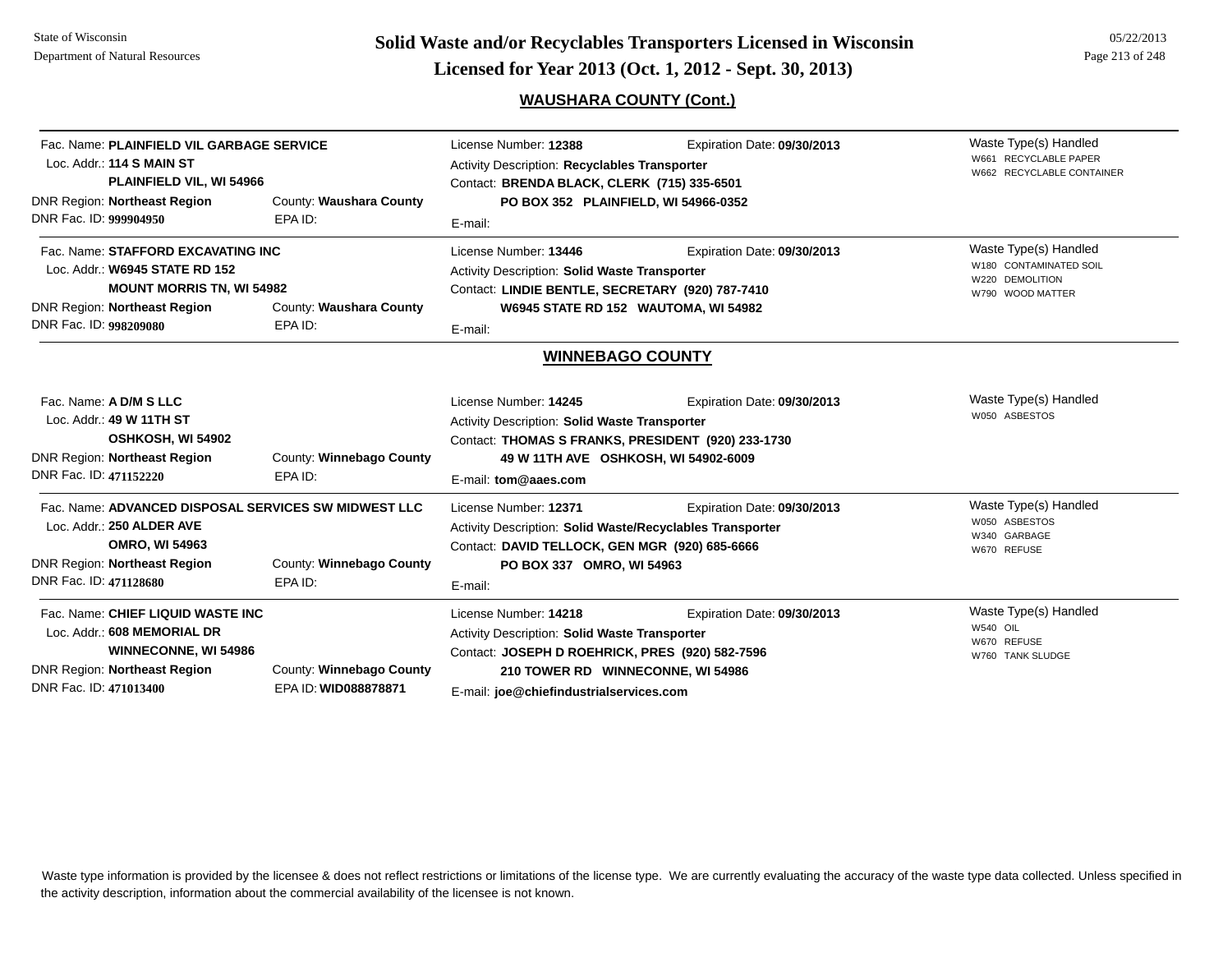**Page 214 of 248 <b>Licensed for Year 2013 (Oct. 1, 2012 - Sept. 30, 2013) Page 214 of 248 Licensed for Year 2013 (Oct. 1, 2012 - Sept. 30, 2013)** 

# **WINNEBAGO COUNTY (Cont.)**

| Fac. Name: DAVE RABE TRUCKING & EXCAVATING INC<br>Loc. Addr.: N8720 TOWN LINE RD<br><b>VAN DYNE, WI 54979</b><br><b>DNR Region: Northeast Region</b><br>DNR Fac. ID: 999910340             | County: Winnebago County<br>EPA ID:              | License Number: 12395<br><b>Activity Description: Solid Waste Transporter</b><br>Contact: DAVID RABE, OWNER (920) 235-3907<br>PO BOX 3521 OSHKOSH, WI 54903<br>E-mail: kathy@daverabetrucking.com | Expiration Date: 09/30/2013                                          | Waste Type(s) Handled<br>W060 ASH<br>W110 BOTTOM ASH<br>W170 CONCRETE<br>W180 CONTAMINATED SOIL<br>W220 DEMOLITION<br>W280 FLY ASH<br>W290 FOUNDRY<br>W530 NONCOMBUSTIBLE<br>W580 PAPER MILL SLUDGE<br>W790 WOOD MATTER |
|--------------------------------------------------------------------------------------------------------------------------------------------------------------------------------------------|--------------------------------------------------|---------------------------------------------------------------------------------------------------------------------------------------------------------------------------------------------------|----------------------------------------------------------------------|-------------------------------------------------------------------------------------------------------------------------------------------------------------------------------------------------------------------------|
| Fac. Name: DNA INC<br>Loc. Addr.: 4044 CTH Z<br><b>VAN DYNE, WI 54979</b><br><b>DNR Region: Northeast Region</b><br>DNR Fac. ID: 471183350                                                 | County: Winnebago County<br>EPA ID:              | License Number: 15283<br>Activity Description: Solid Waste Transporter<br>Contact: DON HIMMLER, OWNER (920) 216-9190<br>4044 CTH Z VAN DYNE, WI 54979<br>E-mail: dhimmler@gmail.com               | Expiration Date: 09/30/2013                                          | Waste Type(s) Handled<br>W060 ASH<br>W110 BOTTOM ASH<br>W170 CONCRETE<br>W180 CONTAMINATED SOIL<br>W220 DEMOLITION<br>W280 FLY ASH<br>W290 FOUNDRY<br>W530 NONCOMBUSTIBLE<br>W580 PAPER MILL SLUDGE<br>W790 WOOD MATTER |
| Fac. Name: ENVIRONET INC OF WI<br>Loc. Addr.: 2909A GREEN HILL COURT<br>OSHKOSH, WI 54904<br>DNR Region: Northeast Region<br>County: Winnebago County<br>DNR Fac. ID: 371000410<br>EPA ID: |                                                  | License Number: 12645<br><b>Activity Description: Solid Waste Transporter</b><br>Contact: KEITH D BREUER, PRES (920) 231-7420<br>E-mail: environet@ntd.net                                        | Expiration Date: 09/30/2013<br>2909A GREEN HILL CT OSHKOSH, WI 54904 | Waste Type(s) Handled<br>W050 ASBESTOS                                                                                                                                                                                  |
| Fac. Name: FOX VALLEY IRON METAL & AUTO SALVAGE INC<br>Loc. Addr.: 3446 WITZEL AVE<br>OSHKOSH, WI 54904<br>DNR Region: Northeast Region<br>DNR Fac. ID: 471119110                          | County: Winnebago County<br>EPA ID:              | License Number: 13599<br>Activity Description: Solid Waste/Recyclables Transporter<br>Contact: STERLING KIENBAUM, OWNER (414) 231-8187<br>3446 WITZEL AVE OSHKOSH, WI 54904<br>E-mail:            | Expiration Date: 09/30/2013                                          | Waste Type(s) Handled<br>W725 SHREDDER FLUFF                                                                                                                                                                            |
| Fac. Name: HYDRITE CHEMICAL CO<br>Loc. Addr.: 191 W 28TH ST<br>OSHKOSH, WI 54901<br><b>DNR Region: Northeast Region</b><br>DNR Fac. ID: 471015050                                          | County: Winnebago County<br>EPA ID: WID000712935 | License Number: 13703<br>Activity Description: Solid Waste/Recyclables Transporter<br>Contact: JOHN GRAFF, CORP TRANS MGR (262) 792-8719<br>E-mail:                                               | Expiration Date: 09/30/2013<br>PO BOX 0948 BROOKFIELD, WI 53008-0948 | Waste Type(s) Handled<br>W533 NON HAZARDOUS WASTE<br><b>W540 OIL</b>                                                                                                                                                    |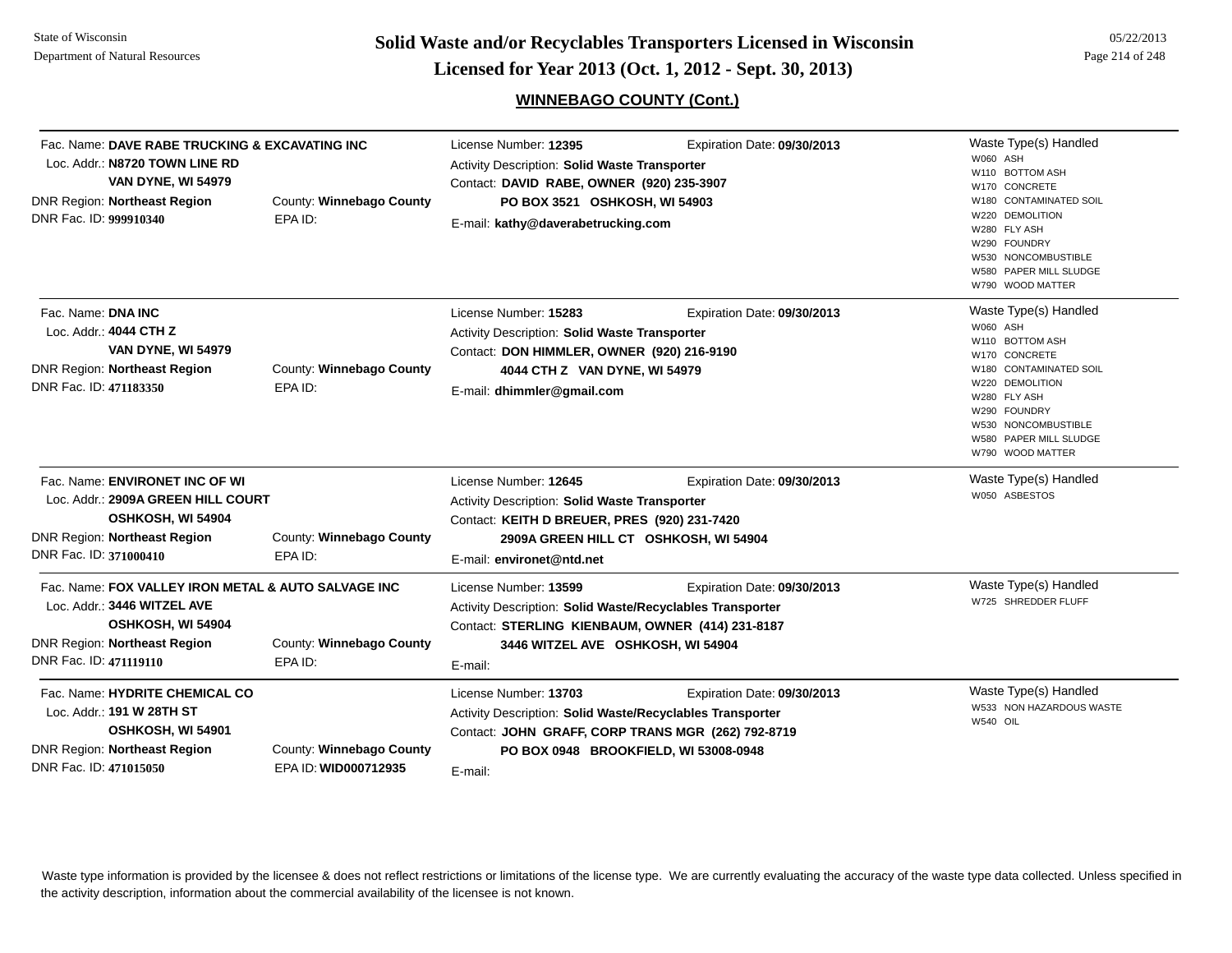**Page 215 of 248 <b>Licensed for Year 2013 (Oct. 1, 2012 - Sept. 30, 2013) Page 215 of 248 Licensed for Year 2013 (Oct. 1, 2012 - Sept. 30, 2013)** 

# **WINNEBAGO COUNTY (Cont.)**

| Fac. Name: JACK CLEVEN INC<br>Loc. Addr.: 2550 COLD SPRING RD<br><b>APPLETON, WI 54914-9005</b><br><b>DNR Region: Northeast Region</b><br>DNR Fac. ID: 445177260       | County: Winnebago County<br>EPA ID:              | License Number: 15274<br><b>Activity Description: Solid Waste/Recyclables Transporter</b><br>Contact: MICHAEL CLEVEN, PRES/TREAS (920) 841-9006<br>E-mail:                                                           | Expiration Date: 09/30/2013<br>2451 PATRIOT LN OSHKOSH, WI 54904-6924 | Waste Type(s) Handled<br>W070 BARK/BRUSH<br>W175 CONSTRUCTION MATERIAL<br><b>DEMOLITION</b><br>W220<br>W340 GARBAGE               |
|------------------------------------------------------------------------------------------------------------------------------------------------------------------------|--------------------------------------------------|----------------------------------------------------------------------------------------------------------------------------------------------------------------------------------------------------------------------|-----------------------------------------------------------------------|-----------------------------------------------------------------------------------------------------------------------------------|
| Fac. Name: JEFF FOUST EXCAVATING INC<br>Loc. Addr.: 2824 CLAIRVILLE RD<br>OSHKOSH, WI 54904<br><b>DNR Region: Northeast Region</b><br>DNR Fac. ID: 999969960           | County: Winnebago County<br>EPA ID: WIR000125567 | License Number: 12499<br>Activity Description: Solid Waste Transporter<br>Contact: JEFF FOUST PRESIDENT (920) 426-5808<br>E-mail:                                                                                    | Expiration Date: 09/30/2013<br>2824 CLAIRVILLE RD OSHKOSH, WI 54904   | Waste Type(s) Handled<br>W180 CONTAMINATED SOIL<br>W530 NONCOMBUSTIBLE<br>W790 WOOD MATTER                                        |
| Fac. Name: JOHNSON TRUCKING OF NEENAH INC<br>Loc. Addr.: 8420 WINNCREST RD<br><b>NEENAH, WI 54956</b><br><b>DNR Region: Northeast Region</b><br>DNR Fac. ID: 471014390 | County: Winnebago County<br>EPA ID:              | License Number: 10996<br>Activity Description: Solid Waste/Recyclables Transporter<br>Contact: TODD JOHNSON, OWNER (920) 727-4886<br>8420 WINNCREST RD NEENAH, WI 54956<br>E-mail: johnsontru@aol.com                | Expiration Date: 09/30/2013                                           | Waste Type(s) Handled<br>W530 NONCOMBUSTIBLE                                                                                      |
| Fac. Name: JON SCHURE<br>Loc. Addr.: 8146 RUSH LAKE DR<br><b>RIPON, WI 54971</b><br><b>DNR Region: Northeast Region</b><br>DNR Fac. ID: 471187200                      | County: Winnebago County<br>EPA ID:              | License Number: 15700<br>Activity Description: Solid Waste/Recyclables Transporter<br>Contact: JON SCHURE, OWNER (920) 361-2970<br>8146 RUSH LAKE DR RIPON, WI 54971<br>E-mail:                                      | Expiration Date: 09/30/2013                                           | Waste Type(s) Handled<br>W340 GARBAGE<br>W661 RECYCLABLE PAPER                                                                    |
| Fac. Name: L G KIENAST UTILITY CONST CO<br>Loc. Addr.: 227 W LINWOOD AVE<br>OSHKOSH, WI 54904<br>DNR Region: Northeast Region<br>DNR Fac. ID: 999768000                | County: Winnebago County<br>EPA ID:              | License Number: 12619<br>Activity Description: Solid Waste/Recyclables Transporter<br>Contact: LUVERN KIENAST, PRES (920) 231-0898<br>E-mail:                                                                        | Expiration Date: 09/30/2013<br>765 N WASHBURN ST OSHKOSH, WI 54904    | Waste Type(s) Handled<br>W050 ASBESTOS<br>W070 BARK/BRUSH<br>W180 CONTAMINATED SOIL<br>W220 DEMOLITION<br>W770 TIRES<br>W800 YARD |
| Fac. Name: MENASHA CTY<br>Loc. Addr.: 455 BALDWIN ST<br><b>MENASHA, WI 54952</b><br>DNR Region: Northeast Region<br>DNR Fac. ID: 471020660                             | County: Winnebago County<br>EPA ID: WIR000024182 | License Number: 10484<br><b>Activity Description: Solid Waste/Recyclables Transporter</b><br>Contact: MARK C RADTKE, DIR PUB WKS (920) 967-3610<br>140 MAIN ST MENASHA, WI 54952<br>E-mail: mradtke@ci.menasha.wi.us | Expiration Date: 09/30/2013                                           | Waste Type(s) Handled<br>W340 GARBAGE<br>W530 NONCOMBUSTIBLE<br>W660 RECYCLABLE<br>W670 REFUSE<br>W770 TIRES<br>W790 WOOD MATTER  |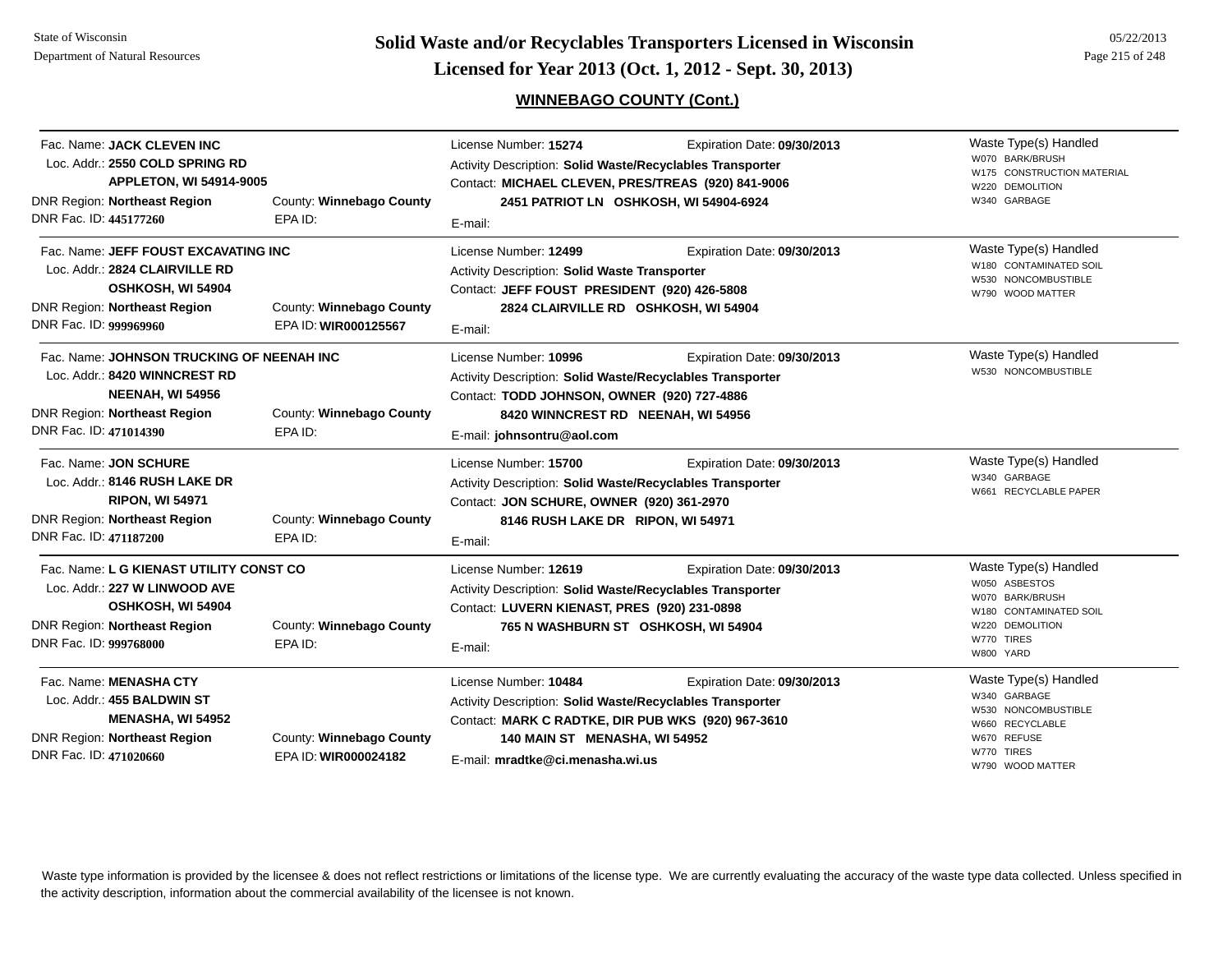State of WisconsinDepartment of Natural Resources

**Page 216 of 248 <b>Licensed for Year 2013 (Oct. 1, 2012 - Sept. 30, 2013) Example 216 of 248 Licensed for Year 2013 (Oct. 1, 2012 - Sept. 30, 2013)** 

# **WINNEBAGO COUNTY (Cont.)**

| Fac. Name: MENASHA TN STREET DEPT<br>Loc. Addr.: 2000 MUNICIPAL DR<br><b>NEENAH, WI 54956</b><br>County: Winnebago County<br>DNR Region: Northeast Region<br>DNR Fac. ID: 471187970<br>EPA ID:                    |                                                  | License Number: 15704<br>Expiration Date: 09/30/2013<br><b>Activity Description: Solid Waste Transporter</b><br>Contact: RANDY GALLOW, STREET SUPERINTENDENT (920) 720-7110<br>2000 MUNICIPAL DR NEENAH, WI 54956<br>E-mail: rgallow@town-menasha.com |                                                                      | Waste Type(s) Handled<br>W340 GARBAGE                                                                                                                                                                                                                                                                       |
|-------------------------------------------------------------------------------------------------------------------------------------------------------------------------------------------------------------------|--------------------------------------------------|-------------------------------------------------------------------------------------------------------------------------------------------------------------------------------------------------------------------------------------------------------|----------------------------------------------------------------------|-------------------------------------------------------------------------------------------------------------------------------------------------------------------------------------------------------------------------------------------------------------------------------------------------------------|
| Fac. Name: MILLER SCRAP REMOVAL<br>Loc. Addr.: 3220 WALTER ST<br>OSHKOSH, WI 54901<br><b>DNR Region: Northeast Region</b><br>DNR Fac. ID: 471136160                                                               | County: Winnebago County<br>EPA ID: WID981961295 | License Number: 13834<br>Activity Description: Solid Waste/Recyclables Transporter<br>Contact: ERIC J MILLER, OWNER (920) 379-2517<br>E-mail: ericj1701@yahoo.com                                                                                     | Expiration Date: 09/30/2013<br>3133 FOND DU LAC RD OSHKOSH, WI 54902 | Waste Type(s) Handled<br>W080 BATTERIES<br>W170 CONCRETE<br>W175 CONSTRUCTION MATERIAL<br>W220 DEMOLITION<br>W235 DRYWALL<br>W260 FIBERGLASS<br>W340 GARBAGE<br>W490 METAL WORKINGS<br>W533 NON HAZARDOUS WASTE<br>W675 ROOFING/SHINGLES<br>W710 SCRAP METAL<br>W770 TIRES<br>W790 WOOD MATTER<br>W800 YARD |
| Fac. Name: N & M TRANSFER CO INC<br>Loc. Addr.: 630 MUTTART RD<br><b>NEENAH, WI 54956</b><br><b>DNR Region: Northeast Region</b><br>DNR Fac. ID: 471016370                                                        | County: Winnebago County<br>EPA ID: WID096343421 | License Number: 14406<br>Expiration Date: 09/30/2013<br><b>Activity Description: Solid Waste Transporter</b><br>Contact: CARY S KRICKEBERG, SAFETY MGR (920) 521-1020<br>630 MUTTART RD NEENAH, WI 54956<br>E-mail: ckrickeberg@nmtransfer.com        |                                                                      | Waste Type(s) Handled<br>W410 INDUSTRIAL                                                                                                                                                                                                                                                                    |
| Fac. Name: NEENAH CTY SERVICES BLDG<br>Loc. Addr.: 1495 TULLAR RD<br><b>NEENAH, WI 54956</b><br>County: Winnebago County<br><b>DNR Region: Northeast Region</b><br>DNR Fac. ID: 471013950<br>EPA ID: WIR000046433 |                                                  | License Number: 10501<br>Expiration Date: 09/30/2013<br>Activity Description: Solid Waste/Recyclables Transporter<br>Contact: RICK FREESE, PW SUPT (920) 886-6260<br>1495 TULLAR RD NEENAH, WI 54956<br>E-mail: rfreese@ci.neenah.wi.us               |                                                                      | Waste Type(s) Handled<br>W340 GARBAGE<br>W530 NONCOMBUSTIBLE<br><b>RECYCLABLE PAPER</b><br>W661<br>W662 RECYCLABLE CONTAINER<br>W670 REFUSE<br>W790 WOOD MATTER                                                                                                                                             |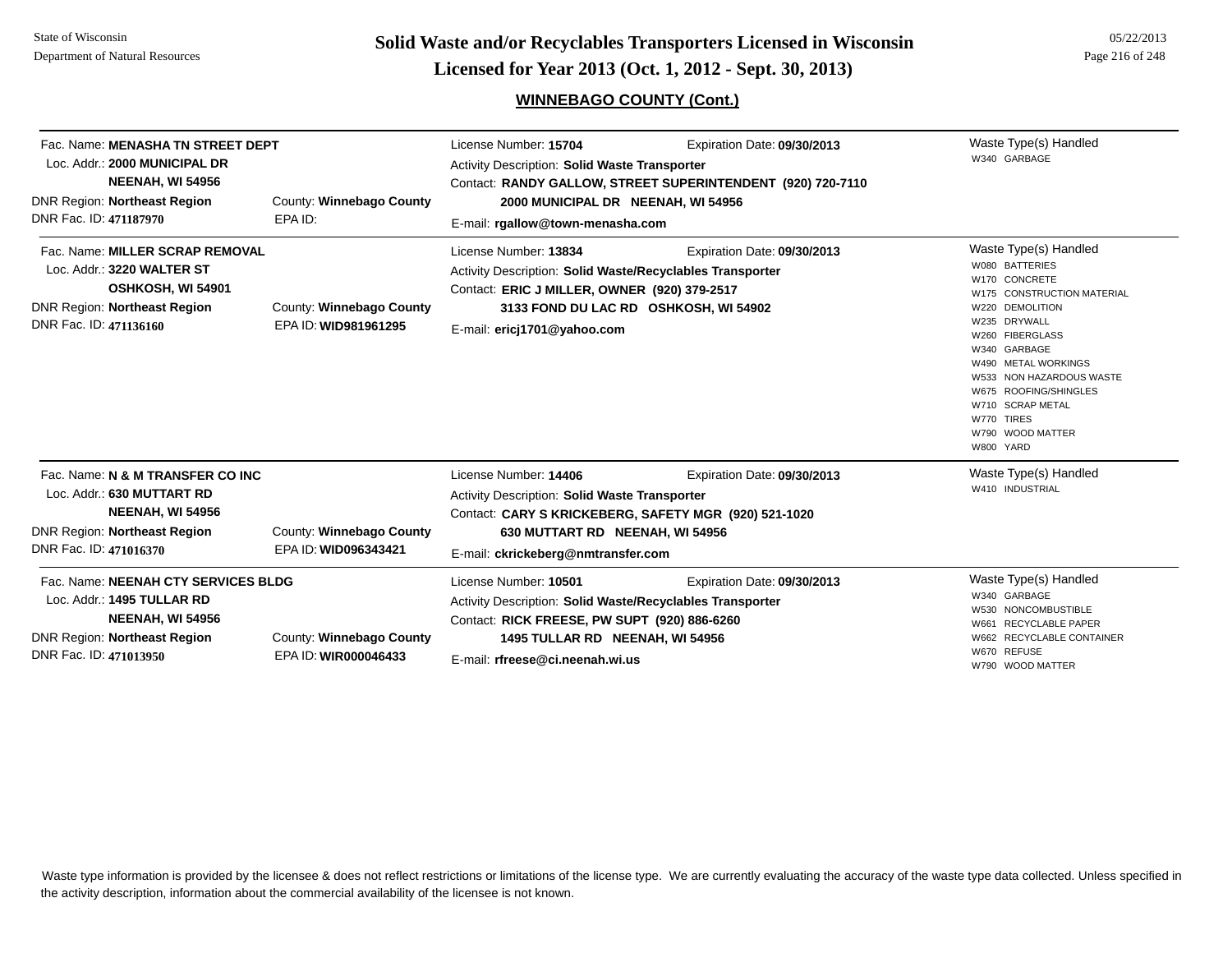**Page 217 of 248 <b>Licensed for Year 2013 (Oct. 1, 2012 - Sept. 30, 2013) Page 217 of 248 Licensed for Year 2013 (Oct. 1, 2012 - Sept. 30, 2013)** 

05/22/2013

#### **WINNEBAGO COUNTY (Cont.)**

| Fac. Name: O C INDUSTRIAL SERVICES INC<br>Loc. Addr.: 1601B OAK RIDGE RD<br>NEENAH TN, WI 54956<br><b>DNR Region: Northeast Region</b><br>DNR Fac. ID: 998272770                                        | County: Winnebago County<br>EPA ID:              | License Number: 13601<br>Activity Description: Solid Waste Transporter<br>Contact: MARK G O'CONNELL, PRESIDENT (920) 729-9914<br>PO BOX 471 NEENAH, WI 54957-0471<br>E-mail: ocindustrial@aol.com   | Expiration Date: 09/30/2013                                                                            | Waste Type(s) Handled<br>W060 ASH<br>W100 BOILER ASH<br>W120 CARDBOARD<br>W175 CONSTRUCTION MATERIAL<br>W260 FIBERGLASS<br>W290 FOUNDRY<br>W500 MILL SLUDGE<br>W530 NONCOMBUSTIBLE<br>W630 PLASTIC<br>W670 REFUSE<br>W688 SANDBLAST GRIT/MEDIA<br>W690 SCRAP FILM<br>W725 SHREDDER FLUFF<br>W790 WOOD MATTER |
|---------------------------------------------------------------------------------------------------------------------------------------------------------------------------------------------------------|--------------------------------------------------|-----------------------------------------------------------------------------------------------------------------------------------------------------------------------------------------------------|--------------------------------------------------------------------------------------------------------|--------------------------------------------------------------------------------------------------------------------------------------------------------------------------------------------------------------------------------------------------------------------------------------------------------------|
| Fac. Name: OSHKOSH CTY MUNICIPAL GARAGE<br>Loc. Addr.: 639 WITZEL AVE<br>OSHKOSH, WI 54901<br><b>DNR Region: Northeast Region</b><br>DNR Fac. ID: 471020440                                             | County: Winnebago County<br>EPA ID: WID988597886 | License Number: 10312<br>Activity Description: Solid Waste/Recyclables Transporter<br>Contact: DAVID C PATEK, DIR PUBLIC WKS (920) 236-5065<br>PO BOX 1130 OSHKOSH, WI 54903-1130<br>E-mail:        | Expiration Date: 09/30/2013                                                                            | Waste Type(s) Handled<br>W340 GARBAGE<br>W530 NONCOMBUSTIBLE<br>W660 RECYCLABLE<br>W670 REFUSE<br>W790 WOOD MATTER                                                                                                                                                                                           |
| Fac. Name: PAT GAMBSKY BUILDERS INC<br>Loc. Addr.: 1100 WITTMANN DR<br><b>MENASHA, WI 54952</b><br><b>DNR Region: Northeast Region</b><br>County: Winnebago County<br>DNR Fac. ID: 471181370<br>EPA ID: |                                                  | License Number: 15260<br>Activity Description: Solid Waste/Recyclables Transporter<br>Contact: PAT GAMBSKY, OWNER (920) 729-5800<br>PO BOX 614 MENASHA, WI 54952<br>E-mail: pat@gambskybuilders.com | Waste Type(s) Handled<br>W070 BARK/BRUSH<br>W220 DEMOLITION<br>W340 GARBAGE<br>W770 TIRES<br>W800 YARD |                                                                                                                                                                                                                                                                                                              |
| Fac. Name: QUALITY PAINT AND COATINGS<br>Loc. Addr.: 6610 STH 44<br><b>PICKETT, WI 54964</b><br><b>DNR Region: Northeast Region</b><br>DNR Fac. ID: 471037270                                           | County: Winnebago County<br>EPA ID: WID988590949 | License Number: 15713<br>Activity Description: Solid Waste Transporter<br>6610 STATE RD 44 PICKETT, WI 54964<br>E-mail: bob.erickson@qp-c.com                                                       | Expiration Date: 09/30/2013<br>Contact: ROBERT ERICKSON, PROCESS ENG (920) 230-2176                    | Waste Type(s) Handled<br>W410 INDUSTRIAL                                                                                                                                                                                                                                                                     |
| Fac. Name: RADTKE TRUCKING LLC<br>Loc. Addr.: 6408 CROSS RD<br><b>WINNECONNE, WI 54986</b><br><b>DNR Region: Northeast Region</b><br>DNR Fac. ID: 998092480                                             | County: Winnebago County<br>EPA ID:              | License Number: 13328<br><b>Activity Description: Solid Waste Transporter</b><br>6408 CROSS RD WINNECONNE, WI 54986<br>E-mail: mradtke@radtkecontractors.com                                        | Expiration Date: 09/30/2013<br>Contact: MICHAEL RADTKE, OPERATIONS MGR (920) 582-4114                  | Waste Type(s) Handled<br>W020 ANIMAL CARCASSES<br>W175 CONSTRUCTION MATERIAL<br>W180 CONTAMINATED SOIL<br>W220 DEMOLITION<br>W230 DREDGINGS<br>W770 TIRES<br>W780 WOOD ASH<br>W790 WOOD MATTER                                                                                                               |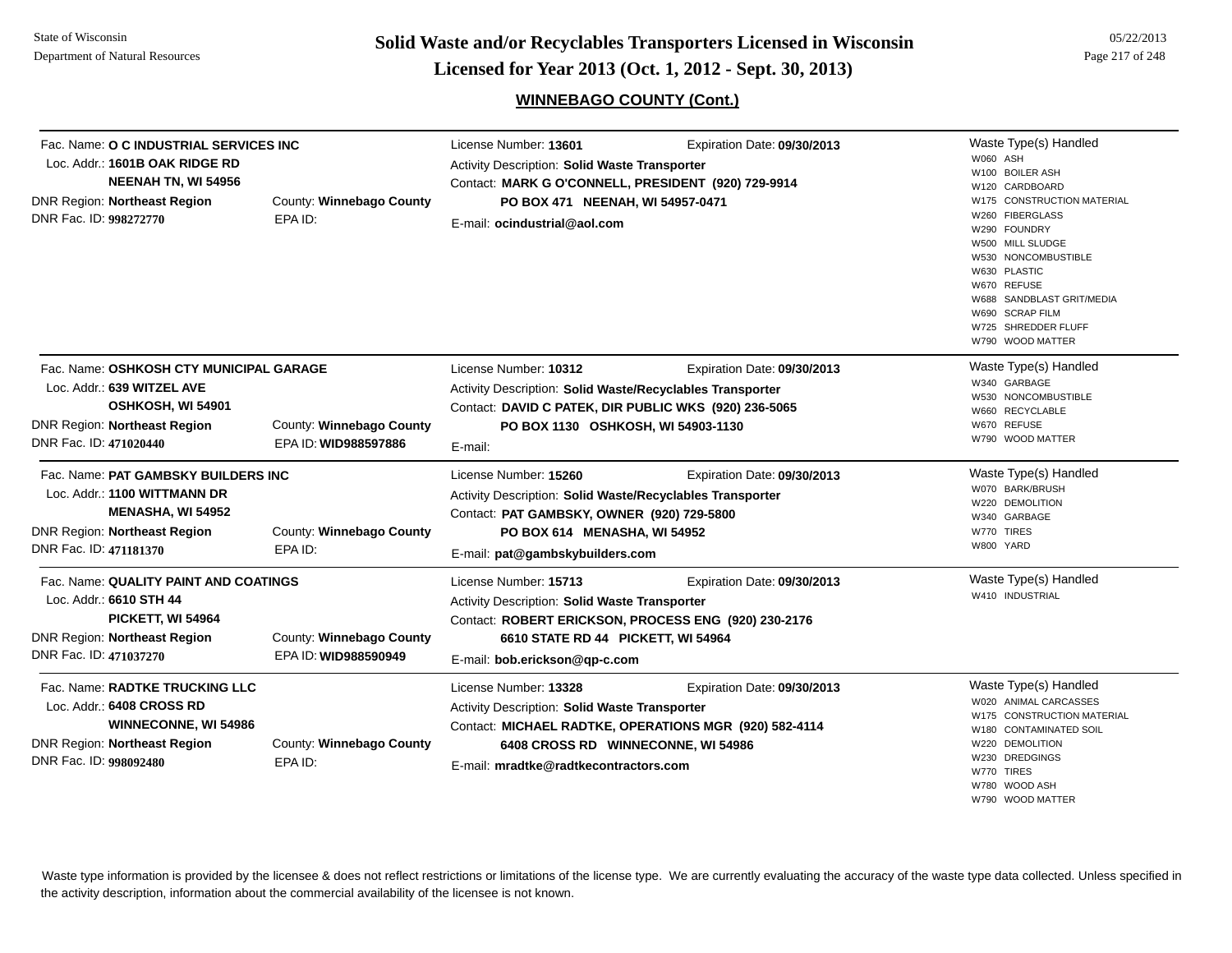**Page 218 of 248 <b>Licensed for Year 2013 (Oct. 1, 2012 - Sept. 30, 2013) Example 218 of 248 Licensed for Year 2013 (Oct. 1, 2012 - Sept. 30, 2013)** 

#### **WINNEBAGO COUNTY (Cont.)**

| Fac. Name: RELIABLE RESOURCE RECOVERY LLC<br>Loc. Addr.: 6945 STH 76<br><b>NEENAH, WI 54956-9631</b><br><b>DNR Region: Northeast Region</b><br>County: Winnebago County<br>DNR Fac. ID: 471180160<br>EPA ID: |                                     | License Number: 15298<br>Expiration Date: 09/30/2013<br>Activity Description: Solid Waste/Recyclables Transporter<br>Contact: STEVE RICE, OR THEODORE KORTZ (920) 213-8654<br>6945 STH 76 NEENAH, WI 54956-9631<br>E-mail: RiceSteve@att.net |                                                                                            | Waste Type(s) Handled<br>W220 DEMOLITION<br>W340 GARBAGE<br>W410 INDUSTRIAL<br>W580 PAPER MILL SLUDGE<br><b>RECYCLABLE PAPER</b>                                                                |
|--------------------------------------------------------------------------------------------------------------------------------------------------------------------------------------------------------------|-------------------------------------|----------------------------------------------------------------------------------------------------------------------------------------------------------------------------------------------------------------------------------------------|--------------------------------------------------------------------------------------------|-------------------------------------------------------------------------------------------------------------------------------------------------------------------------------------------------|
|                                                                                                                                                                                                              |                                     |                                                                                                                                                                                                                                              |                                                                                            | W662 RECYCLABLE CONTAINER<br>W800 YARD<br>W999 OTHER                                                                                                                                            |
| Fac. Name: U W OSHKOSH<br>Loc. Addr.: 650 WITZEL<br><b>OSHKOSH, WI</b><br>DNR Region: Northeast Region<br>DNR Fac. ID: 471176750                                                                             | County: Winnebago County<br>EPA ID: | License Number: 14040<br><b>Activity Description: Solid Waste/Recyclables Transporter</b><br>800 ALGOMA BLVD OSHKOSH, WI 54901<br>E-mail: daveyg@uwosh.edu                                                                                   | Expiration Date: 09/30/2013<br>Contact: GRANT DAVEY, GROUNDS SUPERVISOR (920) 424-3466     | Waste Type(s) Handled<br>W110 BOTTOM ASH<br>W220 DEMOLITION<br>W280 FLY ASH<br>W340 GARBAGE<br>W670 REFUSE<br>W110 BOTTOM ASH<br>W220 DEMOLITION<br>W280 FLY ASH<br>W340 GARBAGE<br>W670 REFUSE |
| Fac. Name: WALLY SCHMID EXC INC<br>Loc. Addr.: 7821 SWISS RD<br>OSHKOSH, WI 54902<br>DNR Region: Northeast Region<br>DNR Fac. ID: 471189290                                                                  | County: Winnebago County<br>EPA ID: | License Number: 15715<br>Activity Description: Solid Waste Transporter<br>7821 SWISS RD OSHKOSH, WI 54902                                                                                                                                    | Expiration Date: 09/30/2013<br>Contact: WALTER R SCHMID JR, TREASURER/OWNER (920) 688-2496 | Waste Type(s) Handled<br>W070 BARK/BRUSH<br>W180 CONTAMINATED SOIL<br>W220 DEMOLITION                                                                                                           |
| <b>Eag Nome: 70 LOES MATERIALS INC.</b>                                                                                                                                                                      |                                     | E-mail: wschmidexc@yahoo.com<br>Licopoo Number 42027                                                                                                                                                                                         | Evoiration Data: 00/20/2012                                                                | Maste Tyne(s) Handled                                                                                                                                                                           |

| Fac. Name: ZILLGES MATERIALS INC |                          | License Number: 13037                                     | Expiration Date: 09/30/2013       | Waste Type(s) Handled                     |
|----------------------------------|--------------------------|-----------------------------------------------------------|-----------------------------------|-------------------------------------------|
| Loc. Addr.: 1800 FOUNTAIN AVE    |                          | Activity Description: Solid Waste/Recyclables Transporter |                                   | W180 CONTAMINATED SOIL<br>W220 DEMOLITION |
| <b>OSHKOSH CTY, WI 54904</b>     |                          | Contact: TIM ZILLGES, VP (920) 231-1994                   |                                   |                                           |
| DNR Region: Northeast Region     | County: Winnebago County |                                                           | 1990 W SNELL RD OSHKOSH, WI 54904 |                                           |
| DNR Fac. ID: 998058380           | EPA ID:                  | E-mail:                                                   |                                   |                                           |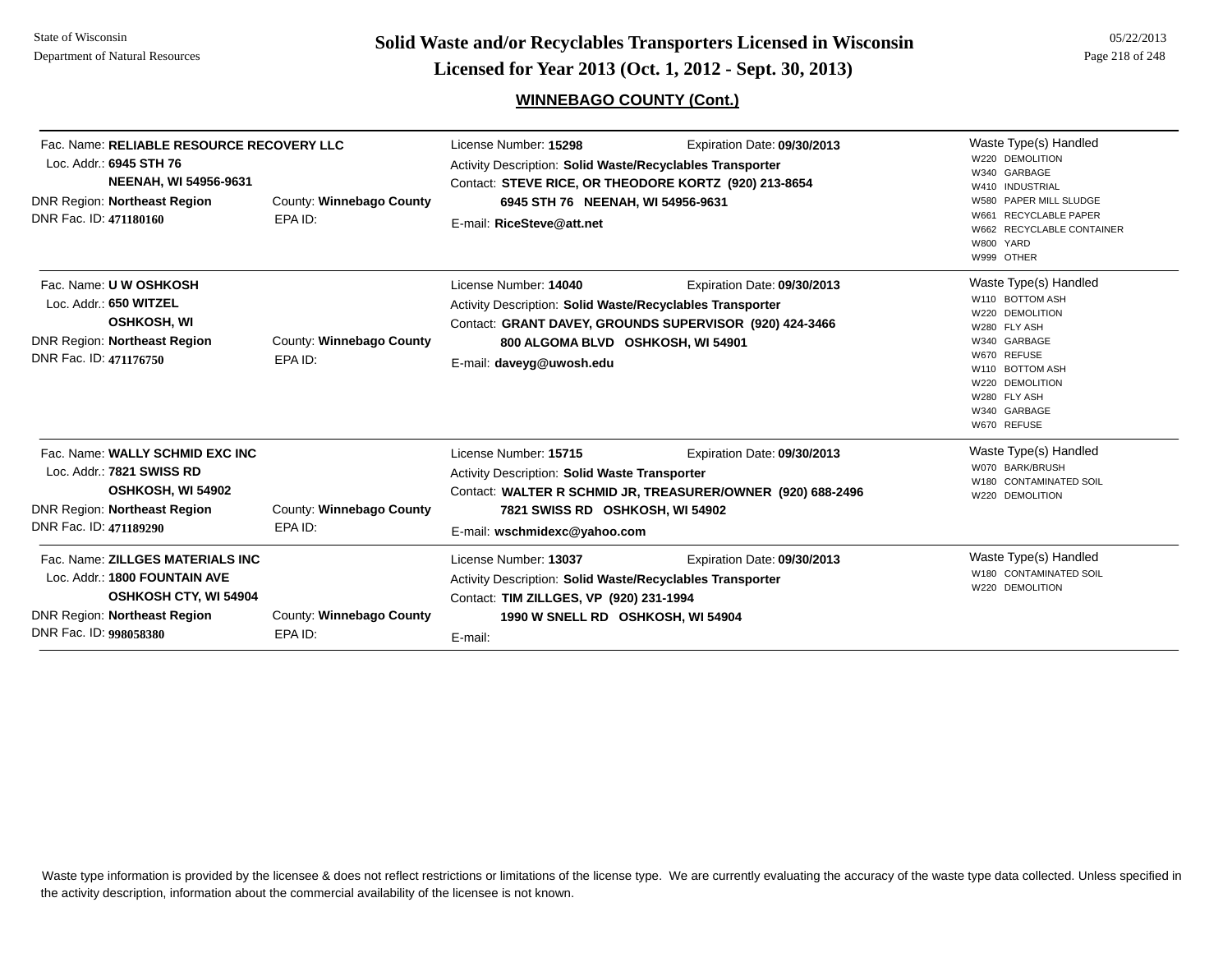**Page 219 of 248 <b>Licensed for Year 2013 (Oct. 1, 2012 - Sept. 30, 2013) Page 219 of 248 Licensed for Year 2013 (Oct. 1, 2012 - Sept. 30, 2013)** 

#### **WOOD COUNTY**

| Fac. Name: ADVANCED DISPOSAL SERVICES SW MIDWEST LLC<br>Loc. Addr.: 501 S HUME AVE<br><b>MARSHFIELD, WI 54449</b><br><b>DNR Region: West Central Region</b><br>DNR Fac. ID: 999385860 | County: Wood County<br>EPA ID: | License Number: 10939<br>Activity Description: Solid Waste/Recyclables Transporter<br>Contact: JIM STAATS, SITE MGR (800) 262-3101<br>501 S HUME AVE MARSHFIELD, WI 54449<br>E-mail: | Expiration Date: 09/30/2013                                              | Waste Type(s) Handled<br>W040 APPLIANCES<br>W050 ASBESTOS<br>W070 BARK/BRUSH<br>W110 BOTTOM ASH<br>W115 BUILDING MATERIAL<br>W175 CONSTRUCTION MATERIAL<br>W220 DEMOLITION<br>W275 FLUORESCENT BULBS<br>W280 FLY ASH<br>W340 GARBAGE<br>W530 NONCOMBUSTIBLE<br>W660 RECYCLABLE<br>W661 RECYCLABLE PAPER<br>W662 RECYCLABLE CONTAINER<br>W670 REFUSE<br>W770 TIRES<br>W790 WOOD MATTER<br>W800 YARD    |
|---------------------------------------------------------------------------------------------------------------------------------------------------------------------------------------|--------------------------------|--------------------------------------------------------------------------------------------------------------------------------------------------------------------------------------|--------------------------------------------------------------------------|-------------------------------------------------------------------------------------------------------------------------------------------------------------------------------------------------------------------------------------------------------------------------------------------------------------------------------------------------------------------------------------------------------|
| Fac. Name: ADVANCED DISPOSAL SERVICES SW MIDWEST LLC<br>Loc. Addr.: 2510 ENGEL RD<br><b>WISCONSIN RAPIDS, WI 54495</b><br>DNR Region: West Central Region<br>DNR Fac. ID: 998079610   | County: Wood County<br>EPA ID: | License Number: 13220<br>Activity Description: Solid Waste/Recyclables Transporter<br>Contact: ANDERS J STONE, AREA MGR (715) 422-0729<br>E-mail: anders.stone@advanceddisposal.com  | Expiration Date: 09/30/2013<br>2510 ENGEL RD WISCONSIN RAPIDS, WI 54495  | Waste Type(s) Handled<br>W040 APPLIANCES<br>W050 ASBESTOS<br>W110 BOTTOM ASH<br>W115 BUILDING MATERIAL<br>W175 CONSTRUCTION MATERIAL<br>W180 CONTAMINATED SOIL<br>W220 DEMOLITION<br>W275 FLUORESCENT BULBS<br>W280 FLY ASH<br>W290 FOUNDRY<br>W340 GARBAGE<br>W530 NONCOMBUSTIBLE<br><b>W540 OIL</b><br>W661 RECYCLABLE PAPER<br>W662 RECYCLABLE CONTAINER<br>W670 REFUSE<br>W770 TIRES<br>W800 YARD |
| Fac. Name: ALTMANN CONST CO INC<br>Loc. Addr.: 5921 PLOVER RD (SITE B)<br><b>WISCONSIN RAPIDS, WI 54495</b><br><b>DNR Region: West Central Region</b><br>DNR Fac. ID: 999989320       | County: Wood County<br>EPA ID: | License Number: 12575<br><b>Activity Description: Solid Waste Transporter</b><br>Contact: ED ALTMANN, PRES (715) 421-2550<br>E-mail: tmeyers@altmannconstruction.com                 | Expiration Date: 09/30/2013<br>PO BOX 65 WISCONSIN RAPIDS, WI 54495-0065 | Waste Type(s) Handled<br>W070 BARK/BRUSH<br>W220 DEMOLITION<br>W340 GARBAGE                                                                                                                                                                                                                                                                                                                           |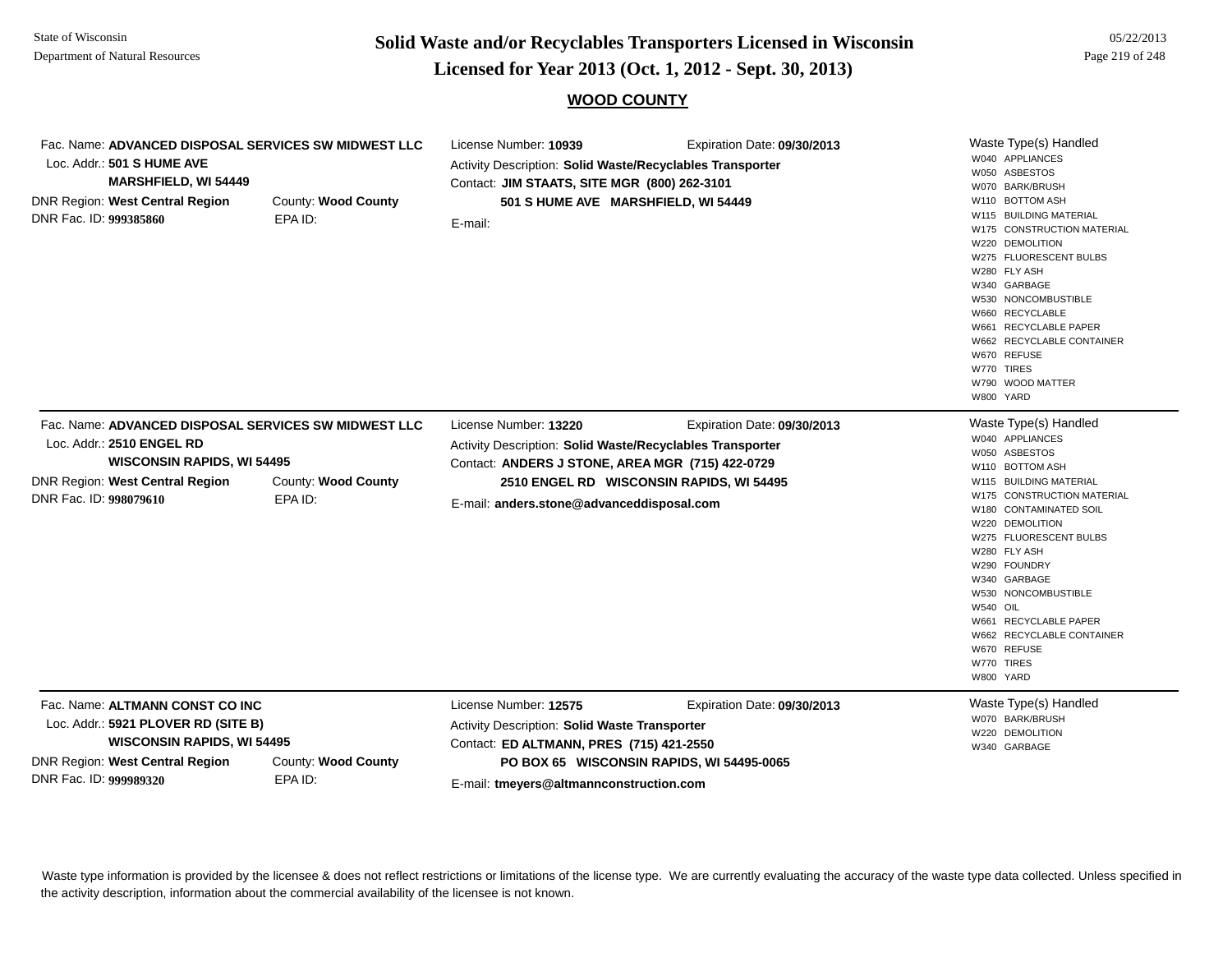**Page 220 of 248 <b>Licensed for Year 2013 (Oct. 1, 2012 - Sept. 30, 2013) Page 220 of 248 Licensed for Year 2013 (Oct. 1, 2012 - Sept. 30, 2013)** 

#### **WOOD COUNTY (Cont.)**

| Loc. Addr.: 10453 S GEORGE AVE<br><b>DNR Region: West Central Region</b><br>DNR Fac. ID: 999988440                                                  | Fac. Name: AUBURNDALE RECYCLING CENTER INC<br>License Number: 12567<br>Activity Description: Solid Waste/Recyclables Transporter<br><b>AUBURNDALE, WI 54412</b><br>Contact: DAVE JACOBOSKI, GEN MGR (715) 652-3622<br>County: Wood County<br>PO BOX 137 AUBURNDALE, WI 54412<br>EPA ID:<br>E-mail: djacoboski@libertytire.com |                                                                                                                                                                                       | Expiration Date: 09/30/2013                                              | Waste Type(s) Handled<br>W770 TIRES                                                                                                                                                                                                                                                                                                                                                                                                                                        |
|-----------------------------------------------------------------------------------------------------------------------------------------------------|-------------------------------------------------------------------------------------------------------------------------------------------------------------------------------------------------------------------------------------------------------------------------------------------------------------------------------|---------------------------------------------------------------------------------------------------------------------------------------------------------------------------------------|--------------------------------------------------------------------------|----------------------------------------------------------------------------------------------------------------------------------------------------------------------------------------------------------------------------------------------------------------------------------------------------------------------------------------------------------------------------------------------------------------------------------------------------------------------------|
| Fac. Name: BECKER TRANSPORT INC<br>Loc. Addr.: 9398 CTH F<br>SHERRY TN, WI 54454<br>DNR Region: West Central Region<br>DNR Fac. ID: 998315780       | County: Wood County<br>EPA ID:                                                                                                                                                                                                                                                                                                | License Number: 13863<br><b>Activity Description: Solid Waste Transporter</b><br>Contact: RICHARD D BECKER, PRESIDENT (715) 652-2034<br>3420 LOBNER RD MILLADORE, WI 54454<br>E-mail: | Expiration Date: 09/30/2013                                              | Waste Type(s) Handled<br>W070 BARK/BRUSH<br>W180 CONTAMINATED SOIL<br>W220 DEMOLITION<br>W580 PAPER MILL SLUDGE<br>W790 WOOD MATTER                                                                                                                                                                                                                                                                                                                                        |
| Fac. Name: BIRON MILL<br>Loc. Addr.: 621 BIRON DR<br><b>WISCONSIN RAPIDS, WI 54494</b><br>DNR Region: West Central Region<br>DNR Fac. ID: 772009480 | County: Wood County<br>EPA ID: WIT560010068                                                                                                                                                                                                                                                                                   | License Number: 12611<br>Activity Description: Solid Waste/Recyclables Transporter<br>Contact: STEVE LEWENS (715) 422-2385<br>E-mail: steven.lewens@newpagecorp.com                   | Expiration Date: 09/30/2013<br>621 N BIRON DR WISCONSIN RAPIDS, WI 54495 | Waste Type(s) Handled<br>W050 ASBESTOS<br>W060 ASH<br>W070 BARK/BRUSH<br>W100 BOILER ASH<br>W110 BOTTOM ASH<br>W115 BUILDING MATERIAL<br>W120 CARDBOARD<br>W140 COAL ASH<br>W170 CONCRETE<br>W175 CONSTRUCTION MATERIAL<br>W220 DEMOLITION<br>W280 FLY ASH<br>W350 GLASS<br>W395 INCANDESCENT BULBS<br>W544 OIL FILTERS<br>W560 PAINT<br>W661 RECYCLABLE PAPER<br>W662 RECYCLABLE CONTAINER<br>W670 REFUSE<br>W770 TIRES<br>W780 WOOD ASH<br>W790 WOOD MATTER<br>W800 YARD |
| Fac. Name: BIRON VIL<br>Loc. Addr.: 630 CENTER ST<br><b>BIRON, WI 54494</b><br><b>DNR Region: West Central Region</b><br>DNR Fac. ID: 772050620     | County: Wood County<br>EPA ID:                                                                                                                                                                                                                                                                                                | License Number: 10035<br>Activity Description: Solid Waste Transporter<br>Contact: JON EVENSON, PRES (715) 423-6584<br>E-mail: vofbiron@wctc.net                                      | Expiration Date: 09/30/2013<br>451 KAHOUN RD WISCONSIN RAPIDS, WI 54494  | Waste Type(s) Handled<br>W340 GARBAGE<br>W530 NONCOMBUSTIBLE<br>W670 REFUSE<br>W790 WOOD MATTER                                                                                                                                                                                                                                                                                                                                                                            |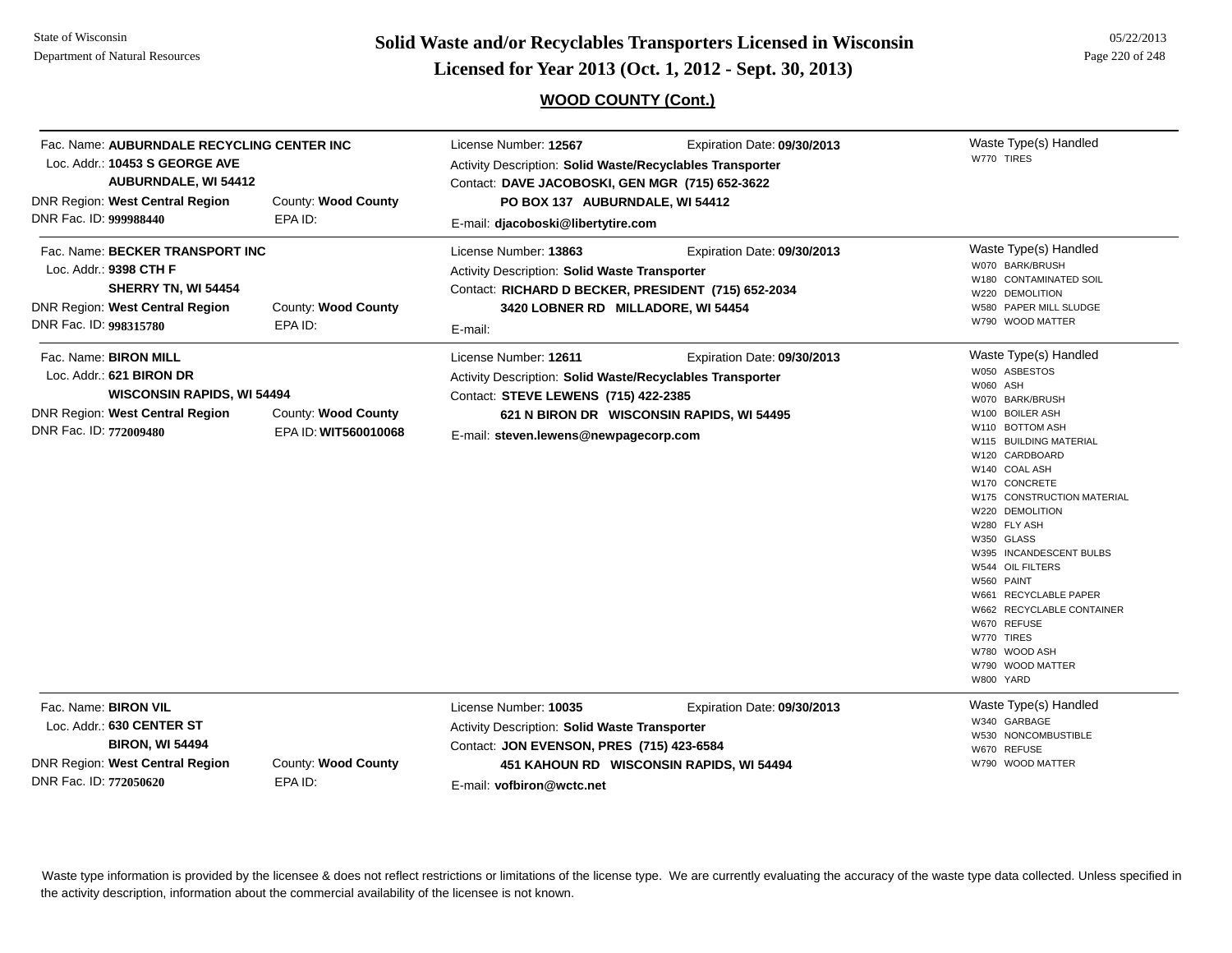**Page 221 of 248 <b>Licensed for Year 2013 (Oct. 1, 2012 - Sept. 30, 2013) Page 221 of 248 Licensed for Year 2013 (Oct. 1, 2012 - Sept. 30, 2013)** 

#### **WOOD COUNTY (Cont.)**

| Fac. Name: BOHN TRUCKING & EXCAVATING INC<br>Loc. Addr.: 5631 KELLNER RD<br><b>WISCONSIN RAPIDS, WI 54494</b><br>DNR Region: West Central Region<br>County: Wood County |                                             | License Number: 13031<br>Expiration Date: 09/30/2013<br>Activity Description: Solid Waste Transporter<br>Contact: TOM BOHN, PRES (715) 423-2028<br>5631 KELLNER RD WISCONSIN RAPIDS, WI 54494                     |                                                                      | Waste Type(s) Handled<br>W180 CONTAMINATED SOIL<br>W220 DEMOLITION<br>W580 PAPER MILL SLUDGE<br>W790 WOOD MATTER                                                                          |
|-------------------------------------------------------------------------------------------------------------------------------------------------------------------------|---------------------------------------------|-------------------------------------------------------------------------------------------------------------------------------------------------------------------------------------------------------------------|----------------------------------------------------------------------|-------------------------------------------------------------------------------------------------------------------------------------------------------------------------------------------|
| DNR Fac. ID: 998057940                                                                                                                                                  | EPA ID:                                     | E-mail: bohntrucking@solarus.biz                                                                                                                                                                                  |                                                                      |                                                                                                                                                                                           |
| Fac. Name: DAN TESKA TRUCKING LLC<br>Loc. Addr.: 6342 CNTY Y<br><b>AUBURNDALE TN, WI 54412</b><br><b>DNR Region: West Central Region</b><br>DNR Fac. ID: 998320400      | County: Wood County<br>EPA ID:              | License Number: 13893<br><b>Activity Description: Solid Waste Transporter</b><br>Contact: DAN TESKA, PRES (715) 652-2281<br>6342 COUNTY Y AUBURNDALE, WI 54412<br>E-mail:                                         | Expiration Date: 09/30/2013                                          | Waste Type(s) Handled<br>W180 CONTAMINATED SOIL                                                                                                                                           |
| Fac. Name: DB LEASING<br>Loc. Addr.: 10992 HWY 54 E<br><b>WISCONSIN RAPIDS, WI 54494</b><br><b>DNR Region: West Central Region</b><br>DNR Fac. ID: 998320290            | County: Wood County<br>EPA ID:              | License Number: 13891<br>Expiration Date: 09/30/2013<br><b>Activity Description: Solid Waste Transporter</b><br>Contact: AMY KOLO, BOOKKEEPER (715) 423-4660<br>10992 HWY 54 EAST WIS RAPIDS, WI 54494<br>E-mail: |                                                                      | Waste Type(s) Handled<br>W110 BOTTOM ASH<br>W220 DEMOLITION<br>W280 FLY ASH<br>W290 FOUNDRY<br>W580 PAPER MILL SLUDGE                                                                     |
| Fac. Name: DOINE TRANSPORT INC<br>Loc. Addr.: 10883 CTH A<br><b>MARSHFIELD, WI 54449</b><br><b>DNR Region: West Central Region</b><br>DNR Fac. ID: 998221730            | County: Wood County<br>EPA ID:              | License Number: 13507<br>Activity Description: Solid Waste Transporter<br>Contact: RONALD DOINE, PRESIDENT (715) 591-8491<br>10883 CTH A MARSHFIELD, WI 54449<br>E-mail: brad.doineexc@solarus.net                | Expiration Date: 09/30/2013                                          | Waste Type(s) Handled<br>W110 BOTTOM ASH<br>W180 CONTAMINATED SOIL<br>W220 DEMOLITION<br>W280 FLY ASH<br>W580 PAPER MILL SLUDGE<br>W790 WOOD MATTER                                       |
| Fac. Name: DOMTAR AW LLC<br>Loc. Addr.: 301 POINT BASSE AVE<br>NEKOOSA, WI 54457<br>DNR Region: West Central Region<br>DNR Fac. ID: 772052930                           | County: Wood County<br>EPA ID: WID980613319 | License Number: 10736<br>Activity Description: Solid Waste/Recyclables Transporter<br>Contact: DAVID ULRICH, ENV SUPT (715) 886-7711<br>E-mail: david.ulrich@domtar.com                                           | Expiration Date: 09/30/2013<br>301 POINT BASSE AVE NEKOOSA, WI 54457 | Waste Type(s) Handled<br>W060 ASH<br>W070 BARK/BRUSH<br>W220 DEMOLITION<br>W478 LIME SLUDGE<br><b>W540 OIL</b><br>W541 OIL ABSORBENTS<br>W670 REFUSE<br>W780 WOOD ASH<br>W790 WOOD MATTER |
| Fac. Name: DON NIKOLAI CONST INC<br>Loc. Addr.: 8867 E 29TH ST<br><b>MARSHFIELD, WI 54449</b><br><b>DNR Region: West Central Region</b><br>DNR Fac. ID: 772142030       | County: Wood County<br>EPA ID:              | License Number: 16406<br>Activity Description: Solid Waste Transporter<br>Contact: DON NIKOLAI, OWNER (715) 384-8275<br>8867 E 29TH ST MARSHFIELD, WI 54449<br>E-mail:                                            | Expiration Date: 09/30/2013                                          | Waste Type(s) Handled<br>W180 CONTAMINATED SOIL                                                                                                                                           |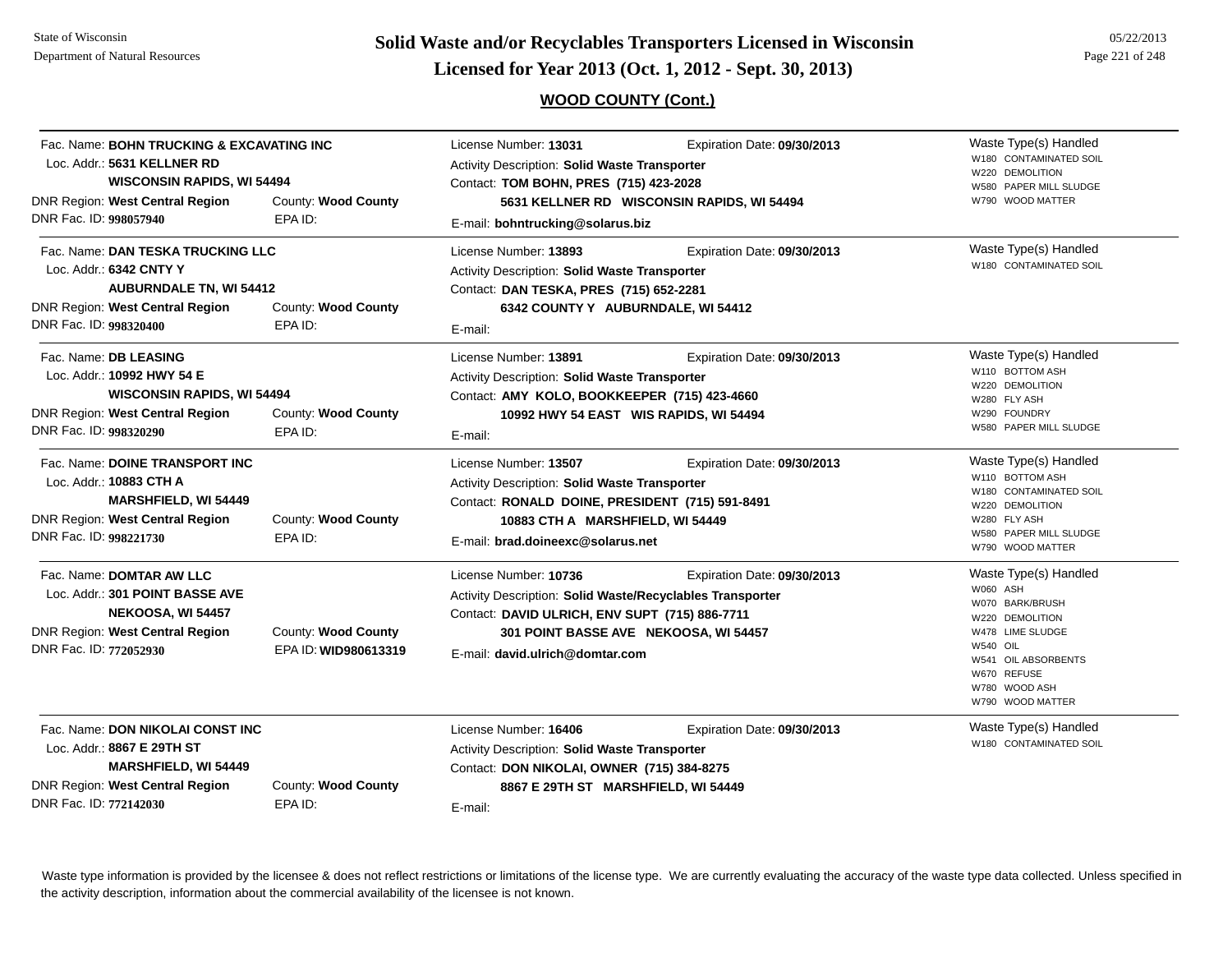**Page 222 of 248 <b>Licensed for Year 2013 (Oct. 1, 2012 - Sept. 30, 2013) Page 222 of 248 Licensed for Year 2013 (Oct. 1, 2012 - Sept. 30, 2013)** 

**WOOD COUNTY (Cont.)**

| Fac. Name: EARTH TRANSPORT INC<br>Loc. Addr.: 4362 DAIRY RD<br>SHERRY TN, WI 54410<br>DNR Region: West Central Region<br>DNR Fac. ID: 998047160                                                                                     | County: Wood County<br>EPA ID: | License Number: 12976<br>Activity Description: Solid Waste Transporter<br>Contact: DANIEL DEBOER, PRESIDENT (715) 652-2522<br>4362 DAIRY ROAD ARPIN, WI 54410<br>E-mail: earth@tznet.com                                                                     | Expiration Date: 09/30/2013                                              | Waste Type(s) Handled<br>W180 CONTAMINATED SOIL<br>W580 PAPER MILL SLUDGE                                                                          |
|-------------------------------------------------------------------------------------------------------------------------------------------------------------------------------------------------------------------------------------|--------------------------------|--------------------------------------------------------------------------------------------------------------------------------------------------------------------------------------------------------------------------------------------------------------|--------------------------------------------------------------------------|----------------------------------------------------------------------------------------------------------------------------------------------------|
| Fac. Name: G & K SERVICES INC - WISCONSIN RAPIDS<br>Loc. Addr.: 2111 INDUSTRIAL ST<br><b>WISCONSIN RAPIDS, WI 54495</b><br>DNR Region: West Central Region<br>County: Wood County<br>DNR Fac. ID: 772152480<br>EPA ID: WIR000144790 |                                | License Number: 15637<br>Expiration Date: 09/30/2013<br>Activity Description: Solid Waste/Recyclables Transporter<br>Contact: DAN FRENCH, DIR OF FLEET OPERATIONS (952) 912-5815<br>5995 OPUS PARKWAY MINNETONKA, MN 55343<br>E-mail: dfrench@qkservices.com |                                                                          | Waste Type(s) Handled<br>W540 OIL                                                                                                                  |
| Fac. Name: HAESSLY & HAESSLY INC<br>Loc. Addr.: 1710 NASH RD<br><b>WISCONSIN RAPIDS, WI 54495</b><br>DNR Region: West Central Region<br>DNR Fac. ID: 772120580                                                                      | County: Wood County<br>EPA ID: | License Number: 14348<br>Activity Description: Solid Waste Transporter<br>Contact: DONALD F PODVIN, MGR (715) 424-3011<br>E-mail: haesslys@solarus.net                                                                                                       | Expiration Date: 09/30/2013<br>1710 NASH ROAD WISCONSIN RAPIDS, WI 54495 | Waste Type(s) Handled<br>W070 BARK/BRUSH<br>W180 CONTAMINATED SOIL<br>W220 DEMOLITION<br>W280 FLY ASH<br>W410 INDUSTRIAL<br>W580 PAPER MILL SLUDGE |
| Fac. Name: HYDROBLASTERS INC<br>Loc. Addr.: 2510 40TH ST N<br><b>GRAND RAPIDS, WI 54494</b><br>DNR Region: West Central Region<br>DNR Fac. ID: 772126740                                                                            | County: Wood County<br>EPA ID: | License Number: 14209<br>Activity Description: Solid Waste Transporter<br>Contact: RODNEY MARQUETTE, PRES (920) 867-4240<br>PO BOX 200 WEYAUWEGA, WI 54983-0200<br>E-mail:                                                                                   | Expiration Date: 09/30/2013                                              | Waste Type(s) Handled<br>W580 PAPER MILL SLUDGE                                                                                                    |
| Fac. Name: I BRANDL INC<br>Loc. Addr.: 9151 PRASCHAK<br><b>MARSHFIELD, WI 54449</b><br>DNR Region: West Central Region<br>DNR Fac. ID: 998287510                                                                                    | County: Wood County<br>EPA ID: | License Number: 13713<br><b>Activity Description: Solid Waste Transporter</b><br>Contact: GUY C BRANDL, PRESIDENT (715) 384-2858<br>PO BOX 946 MARSHFIELD, WI 54449<br>E-mail:                                                                               | Expiration Date: 09/30/2013                                              | Waste Type(s) Handled<br>W180 CONTAMINATED SOIL<br>W220 DEMOLITION                                                                                 |
| Fac. Name: <b>IDEAL ROLLOFF SERVICES INC</b><br>Loc. Addr.: 9405 WEST ST<br>MILLADORE, WI 54454<br><b>DNR Region: West Central Region</b><br>County: Wood County<br>DNR Fac. ID: 772125200<br>EPA ID:                               |                                | License Number: 14222<br>Activity Description: Solid Waste/Recyclables Transporter<br>Contact: CHARLES T MILLER, PRESIDENT (715) 457-4747<br>E-mail: ideal@tznet.com                                                                                         | Expiration Date: 09/30/2013<br>9405 WEST STREET MILLADORE, WI 54454      | Waste Type(s) Handled<br>W115 BUILDING MATERIAL<br>W675 ROOFING/SHINGLES                                                                           |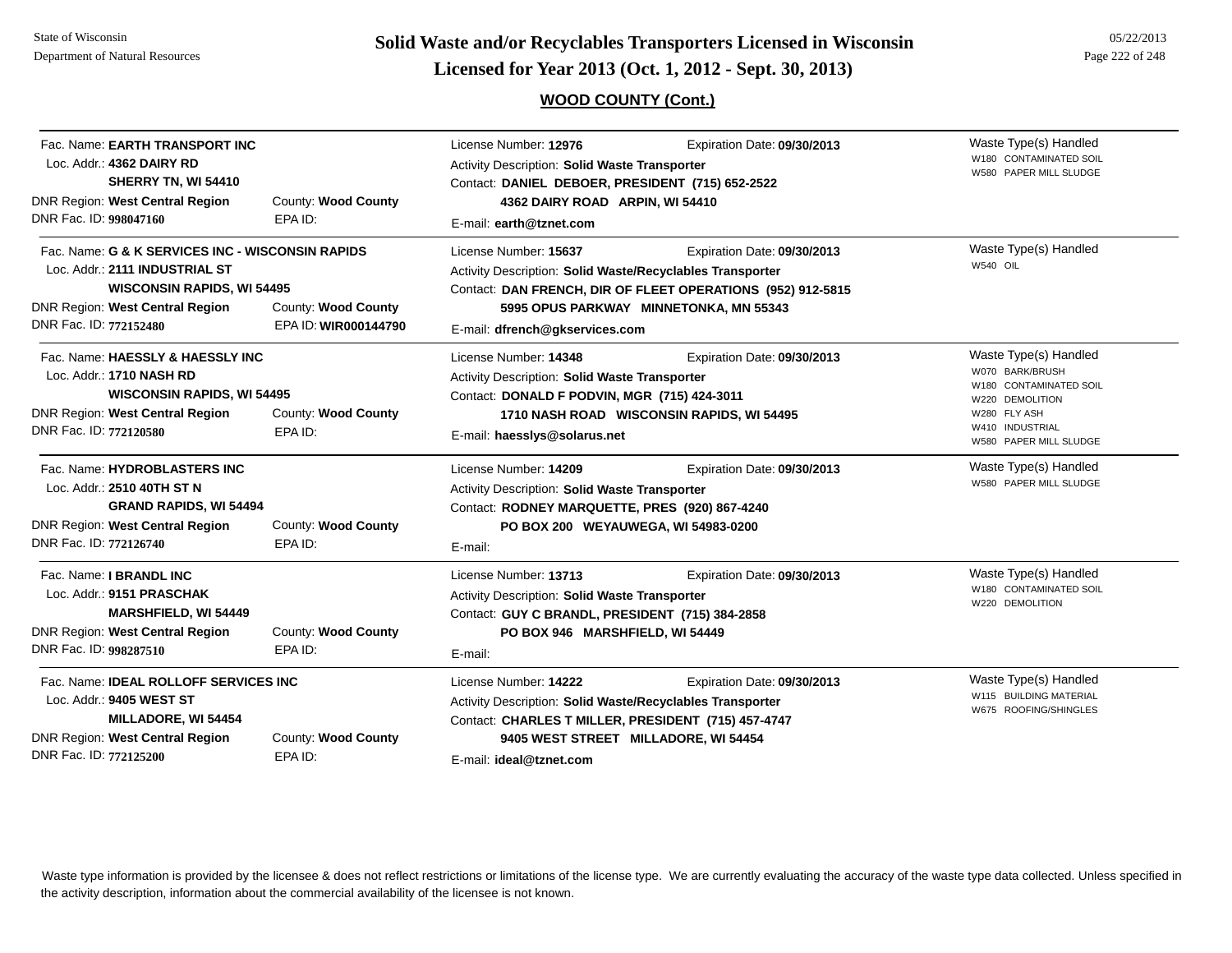**Page 223 of 248 <b>Licensed for Year 2013 (Oct. 1, 2012 - Sept. 30, 2013)** Page 223 of 248 **Licensed for Year 2013 (Oct. 1, 2012 - Sept. 30, 2013)** 

**WOOD COUNTY (Cont.)**

| Fac. Name: KOLO TRUCKING & EXCAVATING INC<br>Loc. Addr.: 5997 REDDIN RD<br>RUDOLPH, WI 54475<br><b>DNR Region: West Central Region</b><br>DNR Fac. ID: 772004530       | County: Wood County<br>EPA ID:              | License Number: 14747<br>Expiration Date: 09/30/2013<br><b>Activity Description: Solid Waste Transporter</b><br>Contact: DONALD E KOLO, PRES (715) 421-1155<br>5997 REDDIN RD RUDOLPH, WI 54475<br>E-mail:                                       | Waste Type(s) Handled<br>W180 CONTAMINATED SOIL                                                                                                                                                                              |
|------------------------------------------------------------------------------------------------------------------------------------------------------------------------|---------------------------------------------|--------------------------------------------------------------------------------------------------------------------------------------------------------------------------------------------------------------------------------------------------|------------------------------------------------------------------------------------------------------------------------------------------------------------------------------------------------------------------------------|
| Fac. Name: L A TRUCKING INC<br>Loc. Addr.: 5921 PLOVER RD<br><b>WISCONSIN RAPIDS, WI 54495</b><br><b>DNR Region: West Central Region</b><br>DNR Fac. ID: 999989210     | County: Wood County<br>EPA ID:              | License Number: 12574<br>Expiration Date: 09/30/2013<br>Activity Description: Solid Waste Transporter<br>Contact: LOIS ALTMANN, PRESIDENT (715) 421-2550<br>PO BOX 65 WISCONSIN RAPIDS, WI 54495-0065<br>E-mail: tmeyers@altmannconstruction.com | Waste Type(s) Handled<br>W115 BUILDING MATERIAL<br>W160 COMMERCIAL<br>W175 CONSTRUCTION MATERIAL<br>W180 CONTAMINATED SOIL<br>W220 DEMOLITION<br>W340 GARBAGE<br>W530 NONCOMBUSTIBLE<br>W670 REFUSE<br>W675 ROOFING/SHINGLES |
| Fac. Name: MARSHFIELD CTY<br>Loc. Addr.: 407 W 2ND ST<br>MARSHFIELD, WI 54449<br><b>DNR Region: West Central Region</b><br>DNR Fac. ID: 772092530                      | County: Wood County<br>EPA ID:              | License Number: 14342<br>Expiration Date: 09/30/2013<br><b>Activity Description: Solid Waste Transporter</b><br>Contact: BRIAN PANZER, ST SUP (715) 384-3606<br>407 W 2ND ST MARSHFIELD, WI 54449<br>E-mail: brian@ci.marshfield.wi.us           | Waste Type(s) Handled<br>W070 BARK/BRUSH<br>W180 CONTAMINATED SOIL<br>W280 FLY ASH<br>W999 OTHER                                                                                                                             |
| Fac. Name: MARSHFIELD DOOR SYSTEMS INC<br>Loc. Addr.: 1401 E 4TH ST<br><b>MARSHFIELD, WI 54449</b><br><b>DNR Region: West Central Region</b><br>DNR Fac. ID: 772054030 | County: Wood County<br>EPA ID: WID981798564 | License Number: 10666<br>Expiration Date: 09/30/2013<br>Activity Description: Solid Waste Transporter<br>Contact: MARK MEURETTE (715) 486-2225<br>1401 E FOURTH ST MARSHFIELD, WI 54449<br>E-mail: mark.meurette@mdrsys.com                      | Waste Type(s) Handled<br>W510 MINERAL<br>W530 NONCOMBUSTIBLE<br>W670 REFUSE<br>W790 WOOD MATTER                                                                                                                              |
| Fac. Name: NEKOOSA CTY<br>Loc. Addr.: 1348 POINT BASSE AVE<br>NEKOOSA, WI 54457<br><b>DNR Region: West Central Region</b><br>DNR Fac. ID: 772044900                    | County: Wood County<br>EPA ID:              | License Number: 10486<br>Expiration Date: 09/30/2013<br>Activity Description: Solid Waste Transporter<br>Contact: BILL KABERLE, DPW (715) 886-7889<br>951 MARKET ST NEKOOSA, WI 54457<br>E-mail: bkaberle@nekoosawi.com                          | Waste Type(s) Handled<br>W340 GARBAGE<br>W530 NONCOMBUSTIBLE                                                                                                                                                                 |
| Fac. Name: NIKOLAY TRANSPORT CO INC<br>Loc. Addr.: 514 E 29TH ST<br><b>MARSHFIELD, WI 54449</b><br><b>DNR Region: West Central Region</b><br>DNR Fac. ID: 772066460    | County: Wood County<br>EPA ID:              | License Number: 11765<br>Expiration Date: 09/30/2013<br>Activity Description: Solid Waste Transporter<br>Contact: BOB NIKOLAY, PRESIDENT (715) 387-6359<br>PO BOX 387 MARSHFIELD, WI 54449<br>E-mail: nikolayco@frontier.com                     | Waste Type(s) Handled<br>W180 CONTAMINATED SOIL<br>W530 NONCOMBUSTIBLE                                                                                                                                                       |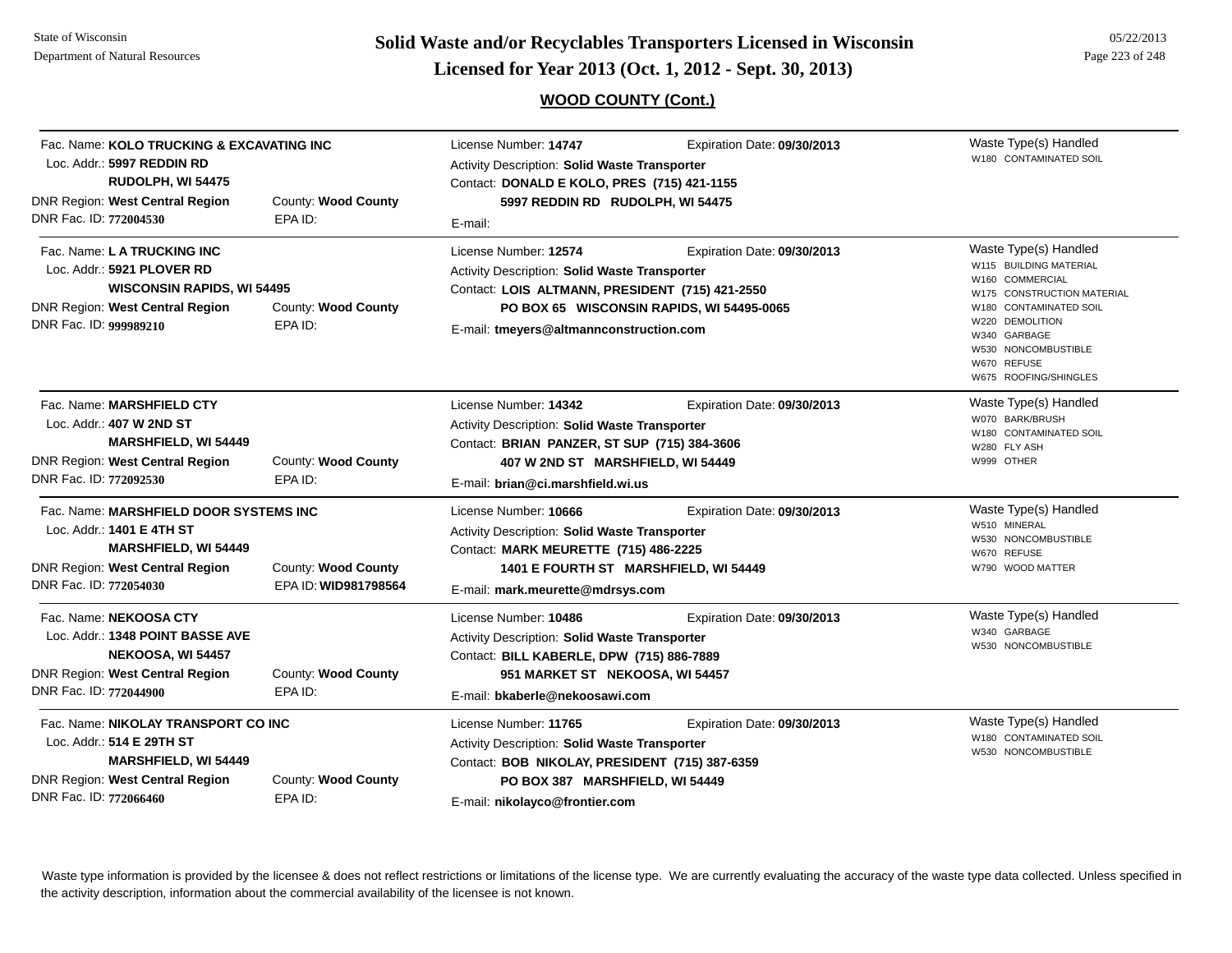**Page 224 of 248 <b>Licensed for Year 2013 (Oct. 1, 2012 - Sept. 30, 2013) Page 224 of 248 Licensed for Year 2013 (Oct. 1, 2012 - Sept. 30, 2013)** 

## **WOOD COUNTY (Cont.)**

| Fac. Name: PHILIP SERVICES/ NORTH CENTRAL LLC<br>Loc. Addr.: 2520 48TH ST S<br><b>WISCONSIN RAPIDS, WI 54495</b><br><b>DNR Region: West Central Region</b><br>DNR Fac. ID: 998319410 | County: Wood County<br>EPA ID: WIR000020057 | License Number: 13875<br>Activity Description: Solid Waste Transporter<br>E-mail:                                                                                                       | Expiration Date: 09/30/2013<br>Contact: MARK RAWDING, OPERATIONS MGR (715) 423-5700<br>2520 48TH ST SOUTH WISCONSIN RAPIDS, WI 54494 | Waste Type(s) Handled<br>W110 BOTTOM ASH<br>W280 FLY ASH<br>W290 FOUNDRY<br>W340 GARBAGE<br>W533 NON HAZARDOUS WASTE<br>W580 PAPER MILL SLUDGE<br>W670 REFUSE<br>W790 WOOD MATTER |
|--------------------------------------------------------------------------------------------------------------------------------------------------------------------------------------|---------------------------------------------|-----------------------------------------------------------------------------------------------------------------------------------------------------------------------------------------|--------------------------------------------------------------------------------------------------------------------------------------|-----------------------------------------------------------------------------------------------------------------------------------------------------------------------------------|
| Fac. Name: PORT EDWARDS VIL<br>Loc. Addr.: 431 LETENDRE AVE<br>PORT EDWARDS, WI 54469<br><b>DNR Region: West Central Region</b><br>DNR Fac. ID: 772050840                            | County: Wood County<br>EPA ID:              | License Number: 10537<br>Activity Description: Solid Waste Transporter<br>Contact: JOSEPH M TERRY, VIL ENGR (715) 887-3511<br>BOX 10 PORT EDWARDS, WI 54469<br>E-mail:                  | Expiration Date: 09/30/2013                                                                                                          | Waste Type(s) Handled<br>W070 BARK/BRUSH<br>W530 NONCOMBUSTIBLE<br>W670 REFUSE<br>W790 WOOD MATTER<br>W800 YARD                                                                   |
| Fac. Name: RAPID RENTAL LLC<br>Loc. Addr.: 6640 HWY 13 S<br><b>WISCONSIN RAPIDS, WI 54494</b><br><b>DNR Region: West Central Region</b><br>DNR Fac. ID: 772149180                    | County: Wood County<br>EPA ID:              | License Number: 15092<br>Activity Description: Solid Waste Transporter<br>Contact: RON KILLAM, MGR (715) 423-7368<br>E-mail:                                                            | Expiration Date: 09/30/2013<br>6640 HWY 13 S WISCONSIN RAPIDS, WI 54494                                                              | Waste Type(s) Handled<br>W220 DEMOLITION<br>W340 GARBAGE                                                                                                                          |
| Fac. Name: SEBOR CORP<br>Loc. Addr.: 311 FIFTH AVE N<br><b>WISCONSIN RAPIDS, WI 54495</b><br><b>DNR Region: West Central Region</b><br>DNR Fac. ID: 998097540                        | County: Wood County<br>EPA ID:              | License Number: 13358<br>Activity Description: Solid Waste Transporter<br>Contact: GREGORY KNORR, PRESIDENT (715) 423-7500<br>E-mail:                                                   | Expiration Date: 09/30/2013<br>PO BOX 668 WISCONSIN RAPIDS, WI 54495                                                                 | Waste Type(s) Handled<br>W540 OIL                                                                                                                                                 |
| Fac. Name: SHAWN DUPEE CONSTRUCTION LLC<br>Loc. Addr.: 5465 YETTER RD<br>PITTSVILLE, WI 54466<br><b>DNR Region: West Central Region</b><br>DNR Fac. ID: 772144670                    | County: Wood County<br>EPA ID:              | License Number: 15059<br>Activity Description: Solid Waste Transporter<br>Contact: SHAWN DUPEE (715) 498-3838<br>5465 YETTER RD PITTSVILLE, WI 54466<br>E-mail:                         | Expiration Date: 09/30/2013                                                                                                          | Waste Type(s) Handled<br>W220 DEMOLITION                                                                                                                                          |
| Fac. Name: WEICHELT TRUCKING & EXC LLC<br>Loc. Addr.: 9059 HWY 186<br><b>ARPIN, WI 54410</b><br><b>DNR Region: West Central Region</b><br>DNR Fac. ID: 772145880                     | County: Wood County<br>EPA ID:              | License Number: 15066<br>Activity Description: Solid Waste Transporter<br>Contact: TROY WEICHELT (715) 652-6328<br>9059 HWY 186 ARPIN, WI 54410<br>E-mail: weichelttrucking@hotmail.com | Expiration Date: 09/30/2013                                                                                                          | Waste Type(s) Handled<br>W220 DEMOLITION                                                                                                                                          |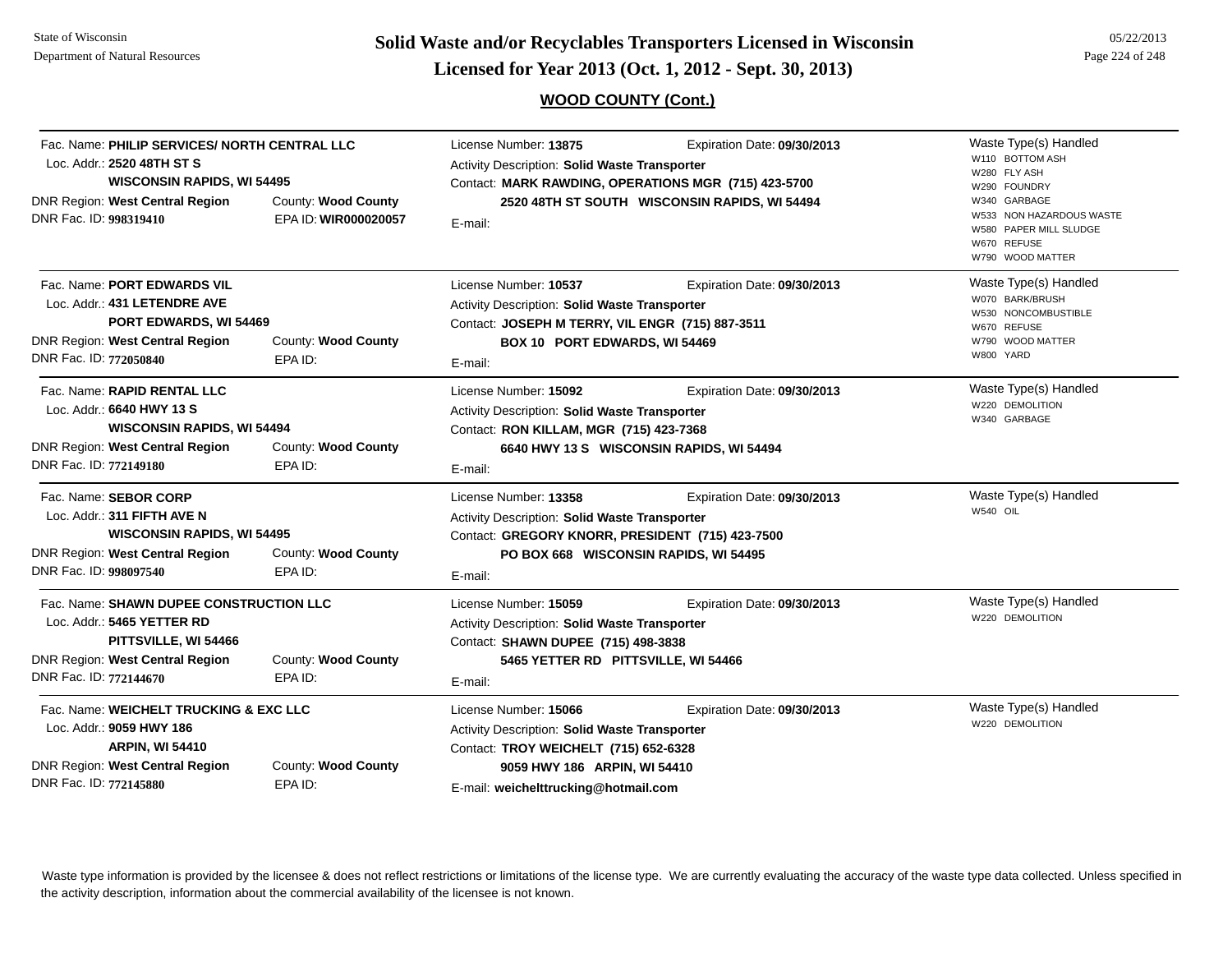**Page 225 of 248 <b>Licensed for Year 2013 (Oct. 1, 2012 - Sept. 30, 2013) Page 225 of 248 Licensed for Year 2013 (Oct. 1, 2012 - Sept. 30, 2013)** 

## **WOOD COUNTY (Cont.)**

| Fac. Name: WISCONSIN RAPIDS CTY<br>Loc. Addr.: 1411 CHASE ST<br>DNR Region: West Central Region<br>DNR Fac. ID: 772045340                                           | <b>WISCONSIN RAPIDS, WI 54495</b><br>County: Wood County<br>EPA ID:                                                                 | License Number: 10353<br>Expiration Date: 09/30/2013<br>Activity Description: Solid Waste/Recyclables Transporter<br>Contact: JAMES D BORSKI, PUB WORKS SUPT (715) 421-8218<br>1411 CHASE ST WISCONSIN RAPIDS, WI 54495<br>E-mail:                    | Waste Type(s) Handled<br>W340 GARBAGE<br>W530 NONCOMBUSTIBLE<br>W660 RECYCLABLE<br>W670 REFUSE<br>W790 WOOD MATTER                                                                                                                                        |
|---------------------------------------------------------------------------------------------------------------------------------------------------------------------|-------------------------------------------------------------------------------------------------------------------------------------|-------------------------------------------------------------------------------------------------------------------------------------------------------------------------------------------------------------------------------------------------------|-----------------------------------------------------------------------------------------------------------------------------------------------------------------------------------------------------------------------------------------------------------|
| Loc. Addr.: 950 4TH AVE N<br><b>DNR Region: West Central Region</b><br>DNR Fac. ID: 772010140                                                                       | Fac. Name: WISCONSIN RAPIDS FIBER & ENERGY MILL<br><b>WISCONSIN RAPIDS, WI 54495</b><br>County: Wood County<br>EPA ID: WID000808386 | License Number: 12612<br>Expiration Date: 09/30/2013<br>Activity Description: Solid Waste Transporter<br>Contact: MATTHEW WOJAHN, WQC LEADER (715) 422-3873<br>PO BOX 8050 WISCONSIN RAPIDS, WI 54495-8050<br>E-mail: matt.wojahn@newpagecorp.com     | Waste Type(s) Handled<br>W050 ASBESTOS<br>W060 ASH<br>W070 BARK/BRUSH<br>W100 BOILER ASH<br>W110 BOTTOM ASH<br>W180 CONTAMINATED SOIL<br>W220 DEMOLITION<br>W280 FLY ASH<br>W478 LIME SLUDGE<br>W500 MILL SLUDGE<br>W580 PAPER MILL SLUDGE<br>W730 SLAKER |
|                                                                                                                                                                     |                                                                                                                                     | <b>OUT-OF-STATE</b>                                                                                                                                                                                                                                   |                                                                                                                                                                                                                                                           |
| Fac. Name: ABBOTT LABORATORIES<br>Loc. Addr.: 1401 N SHERIDAN RD<br><b>NORTH CHICAGO, IL 60064</b><br><b>DNR Region: Southeast Region</b><br>DNR Fac. ID: 999191380 | County: Out-of-state<br>EPA ID: ILD055409940                                                                                        | License Number: 11640<br>Expiration Date: 09/30/2013<br>Activity Description: Solid Waste Transporter<br>Contact: WILLIAM LEWIS, FOREMAN (847) 937-6096<br>1401 N SHERIDAN RD/D749 BLD#M4 NORTH CHICAGO, IL 60064<br>E-mail: william.lewis@abbott.com | Waste Type(s) Handled<br>W050 ASBESTOS<br>W220 DEMOLITION<br>W280 FLY ASH<br>W340 GARBAGE<br>W530 NONCOMBUSTIBLE<br>W670 REFUSE                                                                                                                           |
| Fac. Name: ALLIED WASTE SERVICES LLC<br>Loc. Addr.: 15034 DEPOT RIDGE RD<br><b>PEOSTA, IA 52068</b><br>DNR Region: South Central Region<br>DNR Fac. ID: 399012460   | County: Out-of-state<br>EPA ID:                                                                                                     | License Number: 14699<br>Expiration Date: 09/30/2013<br>Activity Description: Solid Waste/Recyclables Transporter<br>Contact: FRANK BANIGAN, GM (563) 556-5393<br>15034 DEPOT RIDGE RD PEOSTA, IA 52068<br>E-mail: fbanigan@republicservices.com      | Waste Type(s) Handled<br>W030 ALUMINUM<br>W220 DEMOLITION<br>W340 GARBAGE<br>W410 INDUSTRIAL<br>W630 PLASTIC<br>W661 RECYCLABLE PAPER<br>W662 RECYCLABLE CONTAINER                                                                                        |
| Fac. Name: ALLIED WASTE-BFI<br>Loc. Addr.: 4325 E 66TH ST<br>DNR Region: West Central Region<br>DNR Fac. ID: 998294110                                              | <b>INVER GROVE HEIGHTS, MN 55076</b><br>County: Out-of-state<br>EPA ID:                                                             | License Number: 13782<br>Expiration Date: 09/30/2013<br>Activity Description: Solid Waste/Recyclables Transporter<br>Contact: RICHARD OWENS, DIV MGR (651) 455-8634<br>4325 EAST 66TH ST INVER GROVE HEIGHTS, MN 55076<br>E-mail:                     | Waste Type(s) Handled<br>W220 DEMOLITION<br>W340 GARBAGE<br>W661 RECYCLABLE PAPER<br>W662 RECYCLABLE CONTAINER<br>W670 REFUSE<br>W790 WOOD MATTER                                                                                                         |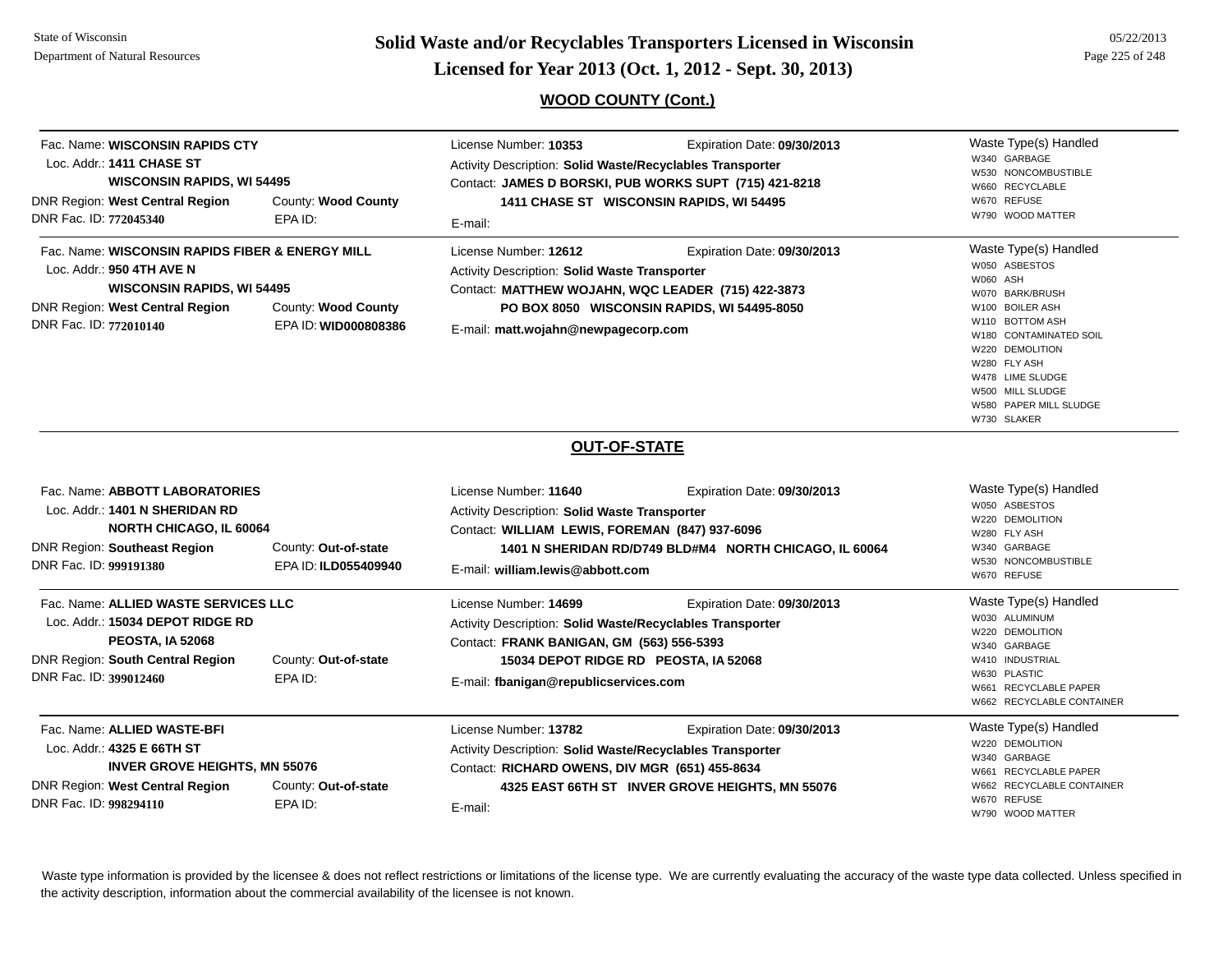# **Page 226 of 248 <b>Licensed for Year 2013 (Oct. 1, 2012 - Sept. 30, 2013) Page 226 of 248 Licensed for Year 2013 (Oct. 1, 2012 - Sept. 30, 2013)**

## **OUT-OF-STATE (Cont.)**

| Fac. Name: ALPHA LIMITED DBA ALPHA CONTAINER SERVICES<br>Loc. Addr.: 4180 160TH ST E<br><b>ROSEMOUNT, MN 55068</b>                                                                              |                                              | License Number: 14198<br>Activity Description: Solid Waste Transporter<br>Contact: NANCY SCHULTZ, OPER MGR (651) 438-8855                                                                                   | Expiration Date: 09/30/2013                                                                        | Waste Type(s) Handled<br>W175 CONSTRUCTION MATERIAL                                                                                             |
|-------------------------------------------------------------------------------------------------------------------------------------------------------------------------------------------------|----------------------------------------------|-------------------------------------------------------------------------------------------------------------------------------------------------------------------------------------------------------------|----------------------------------------------------------------------------------------------------|-------------------------------------------------------------------------------------------------------------------------------------------------|
| <b>DNR Region: West Central Region</b><br>DNR Fac. ID: 998356590                                                                                                                                | County: Out-of-state<br>EPA ID:              | E-mail: alphaltd@aol.com                                                                                                                                                                                    | 4180 160TH STREET E ROSEMOUNT, MN 55068                                                            |                                                                                                                                                 |
| Fac. Name: ALTOM TRANSPORT INC<br>Loc. Addr.: 4243 S KNOX AVE<br><b>CHICAGO, IL 60632</b><br><b>DNR Region: South Central Region</b>                                                            | County: Out-of-state                         | License Number: 14697<br>Activity Description: Solid Waste/Recyclables Transporter<br>4243 S KNOX AVE CHICAGO, IL 60632                                                                                     | Expiration Date: 09/30/2013<br>Contact: JOE MALONE, VP SAFETY & TRANSPORTATION (800) 327-8903 x245 | Waste Type(s) Handled<br>W540 OIL                                                                                                               |
| DNR Fac. ID: 399007620                                                                                                                                                                          | EPA ID: ILD984774331                         | E-mail: malone@altomtransport.com                                                                                                                                                                           |                                                                                                    |                                                                                                                                                 |
| Fac. Name: AREA DISPOSAL SERVICE INC<br>Loc. Addr.: US HWY 51 SOUTH<br>CLINTON, IL 61727<br><b>DNR Region: West Central Region</b><br>DNR Fac. ID: 999970400                                    | County: Out-of-state<br>EPA ID: ILD984919498 | License Number: 12506<br>Activity Description: Solid Waste Transporter<br>Contact: MATT CHAMPION, ENV CONTACT (309) 674-5176<br>E-mail:                                                                     | Expiration Date: 09/30/2013<br>1113 N SWORDS AVENUE PEORIA, IL 61604                               | Waste Type(s) Handled<br>W060 ASH<br>W290 FOUNDRY<br>W340 GARBAGE<br>W500 MILL SLUDGE<br>W530 NONCOMBUSTIBLE<br>W670 REFUSE<br>W790 WOOD MATTER |
| Fac. Name: BARLEY TRUCKING & EXCAVATING INC<br>Loc. Addr.: 1824 10TH AVE<br><b>MENOMINEE, MI 49858</b><br><b>DNR Region: Northeast Region</b><br>County: Out-of-state                           |                                              | License Number: 14540<br>Activity Description: Solid Waste Transporter<br>Contact: JOEL C BARLEY, PRESIDENT (906) 863-9373<br>1824 10TH AVE MENOMINEE, MI 49858                                             | Expiration Date: 09/30/2013                                                                        | Waste Type(s) Handled<br>W220 DEMOLITION                                                                                                        |
| DNR Fac. ID: 399002230<br>Fac. Name: BAUER ROLL-OFF SERVICES LLC<br>Loc. Addr.: 17970 JOAN AVE<br><b>HASTINGS, MN 55033</b><br><b>DNR Region: West Central Region</b><br>DNR Fac. ID: 399083520 | EPA ID:<br>County: Out-of-state<br>EPA ID:   | E-mail:<br>License Number: 15643<br>Activity Description: Solid Waste Transporter<br>Contact: WILLIAM BAUER, PRES (651) 437-1398<br>17970 JOAN AVE HASTINGS, MN 55033<br>E-mail: babauer01@gmail.com        | Expiration Date: 09/30/2013                                                                        | Waste Type(s) Handled<br>W220 DEMOLITION<br>W340 GARBAGE                                                                                        |
| Fac. Name: BEAVER OIL CO INC<br>Loc. Addr.: 6037 LENZI AVE<br>HODGKINS, IL 60525<br>DNR Region: Southeast Region<br>DNR Fac. ID: 999186430                                                      | County: Out-of-state<br>EPA ID: ILD064418353 | License Number: 15596<br>Activity Description: Solid Waste/Recyclables Transporter<br>Contact: RAY VINTIKA, VICE PRESIDENT (708) 354-4040<br>6037 LENZI AVE HODGKINS, IL 60525<br>E-mail: ray@beaveroil.com | Expiration Date: 09/30/2013                                                                        | Waste Type(s) Handled<br>W410 INDUSTRIAL<br>W533 NON HAZARDOUS WASTE<br><b>W540 OIL</b>                                                         |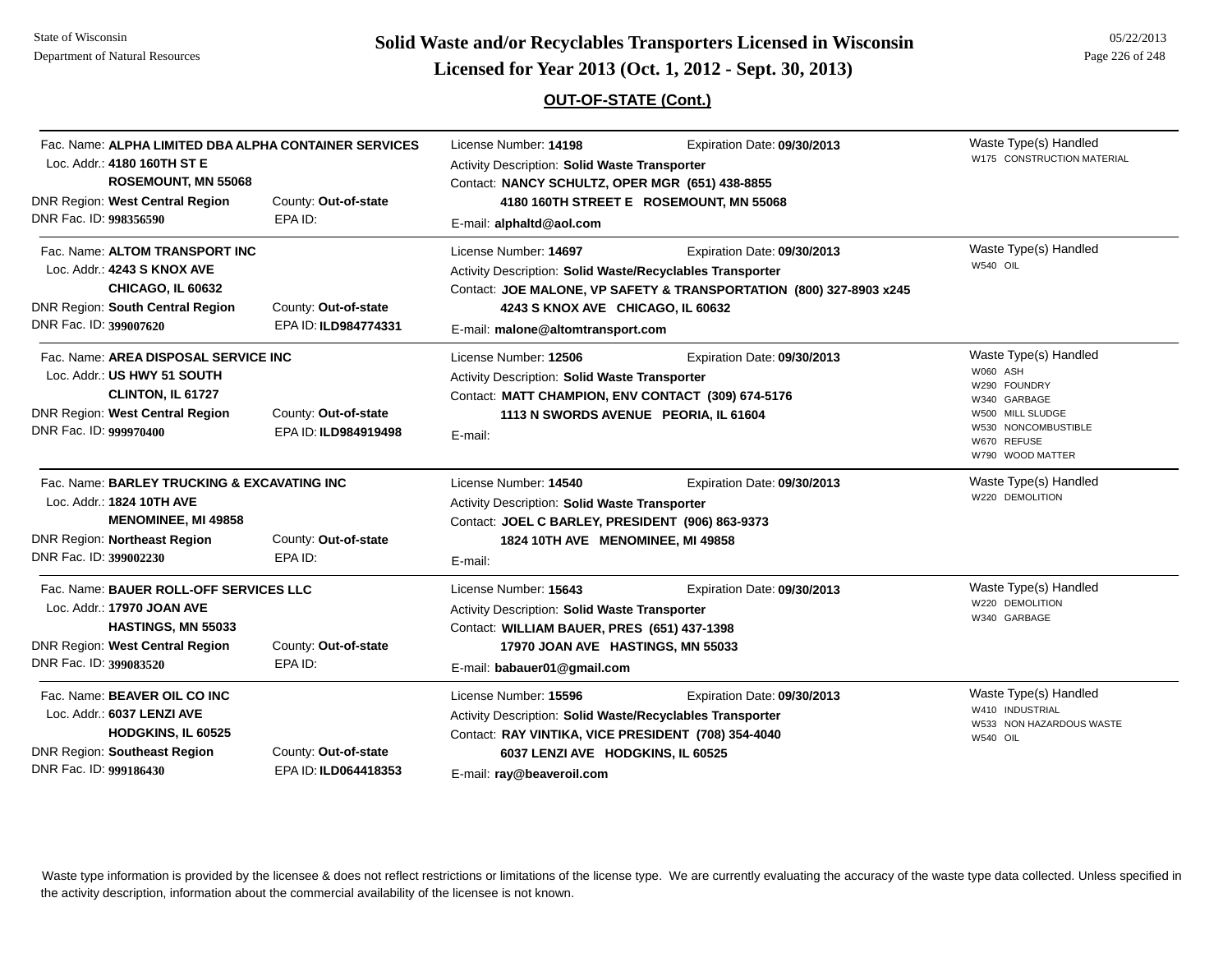State of WisconsinDepartment of Natural Resources

**Page 227 of 248 <b>Licensed for Year 2013 (Oct. 1, 2012 - Sept. 30, 2013) Page 227 of 248 Licensed for Year 2013 (Oct. 1, 2012 - Sept. 30, 2013)** 

## **OUT-OF-STATE (Cont.)**

| DNR Fac. ID: 399024450 | Fac. Name: BUBERL RECYCLING<br>Loc. Addr.: 5750 MEMORIAL AVE N<br>STILLWATER, MN 55082<br><b>DNR Region: West Central Region</b>            | County: Out-of-state<br>EPA ID:                                                                     | License Number: 14763<br>Activity Description: Solid Waste/Recyclables Transporter<br>Contact: ROBERT BUBERL, PRES (651) 439-8399<br>E-mail:                                                         | Expiration Date: 09/30/2013<br>5750 MEMORIAL AVE N STILLWATER, MN 55082                          | Waste Type(s) Handled<br>W050 ASBESTOS<br>W220 DEMOLITION<br>W800 YARD                                                                |
|------------------------|---------------------------------------------------------------------------------------------------------------------------------------------|-----------------------------------------------------------------------------------------------------|------------------------------------------------------------------------------------------------------------------------------------------------------------------------------------------------------|--------------------------------------------------------------------------------------------------|---------------------------------------------------------------------------------------------------------------------------------------|
| DNR Fac. ID: 399084400 | Fac. Name: CHAMPLIN TIRE RECYCLING INC<br>Loc. Addr.: 2122 RUST RD<br><b>CONCORDIA, KS 66901</b><br><b>DNR Region: West Central Region</b>  | County: Out-of-state<br>EPA ID:                                                                     | License Number: 15646<br><b>Activity Description: Recyclables Transporter</b><br>Contact: GARY W CHAMPLIN, GEN MGR (785) 243-3345<br>PO BOX 445 CONCORDIA, KS 66901<br>E-mail: ctri@nckcn.com        | Expiration Date: 09/30/2013                                                                      | Waste Type(s) Handled<br>W770 TIRES                                                                                                   |
| DNR Fac. ID: 399047000 | Fac. Name: CHRISTIANSEN INC<br>Loc. Addr.: 820 7TH ST<br>ROCKFORD, WI 61104<br><b>DNR Region: South Central Region</b>                      | County: Out-of-state<br>EPA ID:                                                                     | License Number: 14555<br>Activity Description: Solid Waste/Recyclables Transporter<br>Contact: JEFF WOELLERT, CONTROLLER (815) 962-5700<br>820 7TH ST ROCKFORD, WI 61104<br>E-mail:                  | Expiration Date: 09/30/2013                                                                      | Waste Type(s) Handled<br>W050 ASBESTOS<br>W675 ROOFING/SHINGLES<br>W770 TIRES<br>W050 ASBESTOS<br>W675 ROOFING/SHINGLES<br>W770 TIRES |
| DNR Fac. ID: 999774050 | Loc. Addr.: 42 LONGWATER DR<br>NORWELL, MA 02061<br><b>DNR Region: Southeast Region</b>                                                     | Fac. Name: CLEAN HARBORS ENVIRONMENTAL SERVICES INC<br>County: Out-of-state<br>EPA ID: MAD039322250 | License Number: 14741<br><b>Activity Description: Solid Waste Transporter</b><br>PO BOX 9149 NORWELL, MA 02061-9149<br>E-mail: powersr@cleanharbors.com                                              | Expiration Date: 09/30/2013<br>Contact: RITA POWERS, TRANS COMPL SPECIALIST (781) 792-5764 x5117 |                                                                                                                                       |
| DNR Fac. ID: 998071580 | Fac. Name: CLEVELAND CORP<br>Loc. Addr.: 400 N GREEN BAY RD<br><b>ZION, IL 60099</b><br><b>DNR Region: Southeast Region</b>                 | County: Out-of-state<br>EPA ID:                                                                     | License Number: 13172<br>Activity Description: Solid Waste Transporter<br>Contact: BOB KUJAWINSKI, PRESIDENT (847) 872-7200<br>400 N GREEN BAY RD ZION, IL 60099<br>E-mail: bobbyk@clevelandcorp.com | Expiration Date: 09/30/2013                                                                      | Waste Type(s) Handled<br>W661 RECYCLABLE PAPER<br>W700 SCRAP IRON                                                                     |
| DNR Fac. ID: 399074390 | Fac. Name: CLOQUET SANITARY/NORTH COUNTRY WASTE<br>Loc. Addr.: 1101 INDUSTRY AVE<br>CLOQUET, MN 55720<br><b>DNR Region: Northern Region</b> | County: Out-of-state<br>EPA ID:                                                                     | License Number: 15608<br>Activity Description: Solid Waste Transporter<br>Contact: RAY CRESTIK, OWNER (218) 879-3723<br>1101 INDUSTRY AVE CLOQUET, MN 55720<br>E-mail:                               | Expiration Date: 09/30/2013                                                                      | Waste Type(s) Handled<br>W220 DEMOLITION<br>W340 GARBAGE<br>W410 INDUSTRIAL                                                           |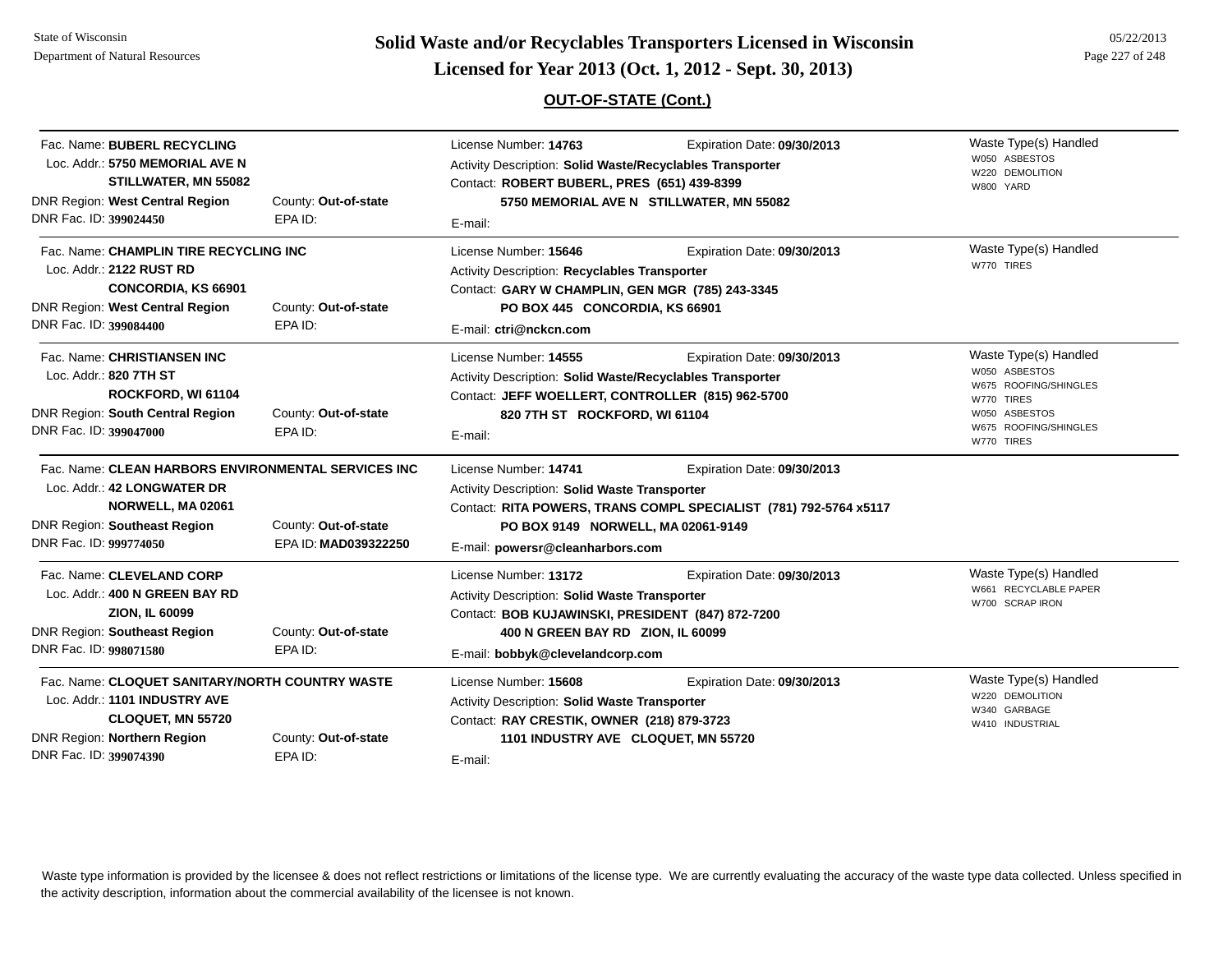State of WisconsinDepartment of Natural Resources

# **Page 228 of 248 <b>Licensed for Year 2013 (Oct. 1, 2012 - Sept. 30, 2013) Page 228 of 248 Licensed for Year 2013 (Oct. 1, 2012 - Sept. 30, 2013)**

## **OUT-OF-STATE (Cont.)**

| Fac. Name: CLOVERLAND EXCAVATING INC<br>Loc. Addr.: 300 E CLOVERLAND DR<br><b>IRONWOOD, MI 49938</b>                                                                |                                              | License Number: 15346<br>Activity Description: Solid Waste Transporter<br>Contact: GARY KUKLINSKI, OWNER (906) 932-1202                                                                                    | Expiration Date: 09/30/2013            | Waste Type(s) Handled<br>W220 DEMOLITION                                                                                                                           |
|---------------------------------------------------------------------------------------------------------------------------------------------------------------------|----------------------------------------------|------------------------------------------------------------------------------------------------------------------------------------------------------------------------------------------------------------|----------------------------------------|--------------------------------------------------------------------------------------------------------------------------------------------------------------------|
| DNR Region: Northern Region<br>DNR Fac. ID: 399058220                                                                                                               | County: Out-of-state<br>EPA ID:              | E-mail: cloverlandmotors@chartermi.net                                                                                                                                                                     | 300 E CLOVERLAND DR IRONWOOD, MI 49938 |                                                                                                                                                                    |
| Fac. Name: COAL CITY COB CO INC<br>Loc. Addr.: 4300 I-35 E NORTH<br><b>WAXAHACHI, TX 75165</b><br><b>DNR Region: South Central Region</b><br>DNR Fac. ID: 399068230 | County: Out-of-state<br>EPA ID: TXR000079839 | License Number: 14716<br>Activity Description: Recyclables Transporter<br>Contact: DUSTIN HAMLETT, DIR SAFETY (972) 923-7500<br>PO BOX 597 WAXAHACHI, TX 75168<br>E-mail: r.landry@cccob.com               | Expiration Date: 09/30/2013            | Waste Type(s) Handled<br>W540 OIL<br>W540 OIL                                                                                                                      |
| Fac. Name: COMO LUBE & SUPPLIES INC<br>Loc. Addr.: 1108 PORT TERMINAL DR<br>DULUTH, MN 55807<br>DNR Region: Northern Region<br>DNR Fac. ID: 998020760               | County: Out-of-state<br>EPA ID: MNR000033597 | License Number: 13063<br>Activity Description: Solid Waste/Recyclables Transporter<br>Contact: KENNETH SMITH, ENV SPEC (218) 722-2920<br>PO BOX 16987 DULUTH, MN 55816-0987<br>E-mail: ksmith@comolube.com | Expiration Date: 09/30/2013            | Waste Type(s) Handled<br>W033 ANTIFREEZE<br>W180 CONTAMINATED SOIL<br>W210 CUTTING OIL<br>W540 OIL<br>W541 OIL ABSORBENTS<br>W544 OIL FILTERS<br>W999 OTHER        |
| Fac. Name: COMO LUBE & SUPPLIES INC<br>Loc. Addr.: 13575 FENWAY BLVD N<br><b>HUGO, MN 55038</b><br>DNR Region: West Central Region<br>DNR Fac. ID: 399008610        | County: Out-of-state<br>EPA ID: MNR000078329 | License Number: 14684<br>Activity Description: Solid Waste/Recyclables Transporter<br>Contact: KENNETH SMTIH, ENV SPEC (218) 722-2920<br>PO BOX 16987 DULUTH, MN 55816<br>E-mail: ksmith@comolube.com      | Expiration Date: 09/30/2013            | Waste Type(s) Handled<br>W033 ANTIFREEZE<br>W180 CONTAMINATED SOIL<br>W210 CUTTING OIL<br><b>W540 OIL</b><br>W541 OIL ABSORBENTS<br>W544 OIL FILTERS<br>W999 OTHER |
| Fac. Name: CSK TRANSPORT LLC<br>Loc. Addr.: 32329 380TH ST<br>LE SUEUR, MN 56058<br>DNR Region: West Central Region<br>DNR Fac. ID: 399075380                       | County: Out-of-state<br>EPA ID:              | License Number: 15612<br>Activity Description: Solid Waste Transporter<br>Contact: CHAD STRAUB, OWNER (507) 665-6968<br>208 SNOW RIDGE LE SUEUR, MN 56058<br>E-mail: csktllc@yahoo.com                     | Expiration Date: 09/30/2013            | Waste Type(s) Handled<br>W340 GARBAGE                                                                                                                              |
| Fac. Name: DAVIDS TIRE RECYCLING<br>Loc. Addr.: 1300 N CLICK<br>NEVADA, MO 64772<br>DNR Region: West Central Region<br>DNR Fac. ID: 399083960                       | County: Out-of-state<br>EPA ID:              | License Number: 15645<br>Activity Description: Solid Waste/Recyclables Transporter<br>Contact: DAVID BOUGH, OWNER (417) 448-7197<br>PO BOX 408 NEVADA, MO 64772<br>E-mail: dbough12@yahoo.com              | Expiration Date: 09/30/2013            | Waste Type(s) Handled<br>W770 TIRES                                                                                                                                |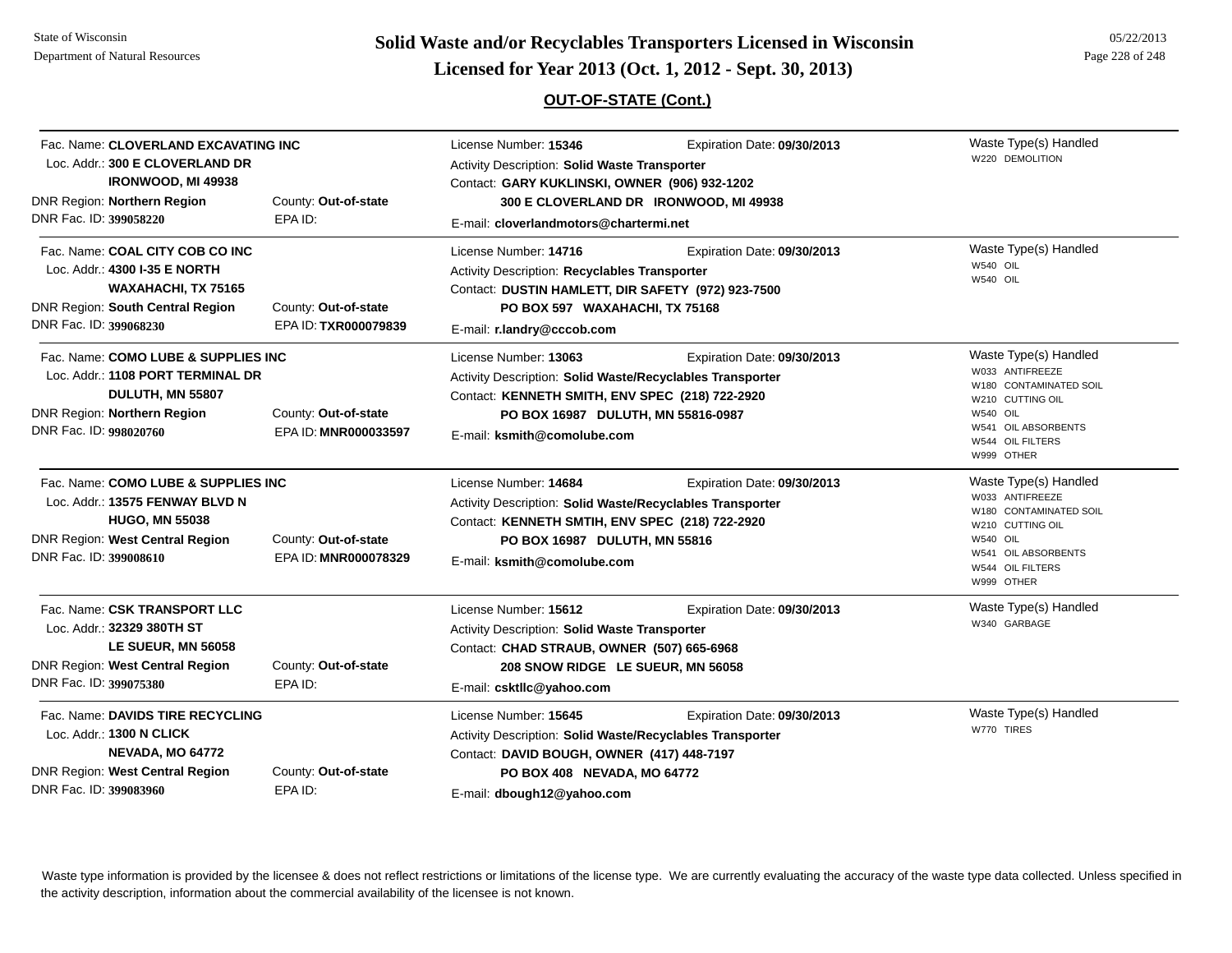State of WisconsinDepartment of Natural Resources

# **Page 229 of 248 <b>Licensed for Year 2013 (Oct. 1, 2012 - Sept. 30, 2013) Page 229 of 248 Licensed for Year 2013 (Oct. 1, 2012 - Sept. 30, 2013)**

## **OUT-OF-STATE (Cont.)**

| Fac. Name: DEERPATH RECYCLERS<br>Loc. Addr.: 56625 WOODHOUSE DR<br>DOWAGIAC, MI 49047<br><b>DNR Region: Southeast Region</b><br>DNR Fac. ID: 399060200      | County: Out-of-state<br>EPA ID: | License Number: 15516<br>Activity Description: Solid Waste Transporter<br>Contact: MICHAEL DEMSKI, VP (269) 782-7232<br>56625 WOODHOUSE DR DOWAGIAC, MI 49047<br>E-mail: info@deerpathrecyclers.com                   | Expiration Date: 09/30/2013 | Waste Type(s) Handled<br>W770 TIRES                                                                                                                                   |
|-------------------------------------------------------------------------------------------------------------------------------------------------------------|---------------------------------|-----------------------------------------------------------------------------------------------------------------------------------------------------------------------------------------------------------------------|-----------------------------|-----------------------------------------------------------------------------------------------------------------------------------------------------------------------|
| Fac. Name: DICKS SANITATION SERVICE INC<br>Loc. Addr.: 8984 215TH ST W<br>LAKEVILLE, MN 55044<br>DNR Region: West Central Region<br>DNR Fac. ID: 399076040  | County: Out-of-state<br>EPA ID: | License Number: 15616<br>Activity Description: Solid Waste Transporter<br>Contact: BRETT ANDERSON, VP OPERATIONS (952) 469-2239<br>8984 215TH ST W LAKEVILLE, MN 55044<br>E-mail: brett@dickssanitation.com           | Expiration Date: 09/30/2013 | Waste Type(s) Handled<br>W220 DEMOLITION<br>W340 GARBAGE                                                                                                              |
| Fac. Name: DITTMER RECYCLING INC<br>Loc. Addr.: 1755 RADFORD RD<br>DUBUQUE, IA 52002<br>DNR Region: South Central Region<br>DNR Fac. ID: 399059760          | County: Out-of-state<br>EPA ID: | License Number: 15429<br>Activity Description: Solid Waste/Recyclables Transporter<br>Contact: JULIE WOLFF, ACCOUNTANT (563) 583-3381<br>1755 RADFORD RD DUBUQUE, IA 52002<br>E-mail: DITTMERRECY3@YOUSQ.NET          | Expiration Date: 09/30/2013 | Waste Type(s) Handled<br>W050 ASBESTOS<br>W070 BARK/BRUSH<br>W220 DEMOLITION<br>W340 GARBAGE<br>W410 INDUSTRIAL<br>W661 RECYCLABLE PAPER<br>W662 RECYCLABLE CONTAINER |
| Fac. Name: DIVINE ENTERPRISES INC<br>Loc. Addr.: 306 S CENTRAL AVE<br>DULUTH, MN 55807<br><b>DNR Region: Northern Region</b><br>DNR Fac. ID: 399068340      | County: Out-of-state<br>EPA ID: | License Number: 15091<br>Activity Description: Solid Waste Transporter<br>Contact: DIANNE ANDERSON, OWNER (218) 940-7560<br>306 S CENTRAL AVE DULUTH, MN 55807<br>E-mail: dmls@centurytel.net                         | Expiration Date: 09/30/2013 | Waste Type(s) Handled<br>W220 DEMOLITION                                                                                                                              |
| Fac. Name: EAST CENTRAL SANITATION<br>Loc. Addr.: 51070 EVERTON AVE<br>RUSH CITY, MN 55069<br><b>DNR Region: Northern Region</b><br>DNR Fac. ID: 399071310  | County: Out-of-state<br>EPA ID: | License Number: 15097<br>Activity Description: Solid Waste/Recyclables Transporter<br>Contact: RALPH CARLSON, ACCOUNT MGR (763) 689-2171<br>PO BOX 671 CAMBRIDGE, MN 55008<br>E-mail: ralph@eastcentralsanitation.com | Expiration Date: 09/30/2013 | Waste Type(s) Handled<br>W340 GARBAGE<br>W661 RECYCLABLE PAPER<br>W662 RECYCLABLE CONTAINER                                                                           |
| Fac. Name: EILEN & SONS TRUCKING<br>Loc. Addr.: 22550 HAMPTON BLVD<br>HAMPTON, MN 55031<br><b>DNR Region: West Central Region</b><br>DNR Fac. ID: 998339430 | County: Out-of-state<br>EPA ID: | License Number: 14044<br>Activity Description: Solid Waste Transporter<br>Contact: THOMAS H EILEN, OWNER (651) 437-4001<br>PO BOX 98 HAMPTON, MN 55031<br>E-mail:                                                     | Expiration Date: 09/30/2013 | Waste Type(s) Handled<br>W220 DEMOLITION<br>W340 GARBAGE<br>W661 RECYCLABLE PAPER<br>W725 SHREDDER FLUFF                                                              |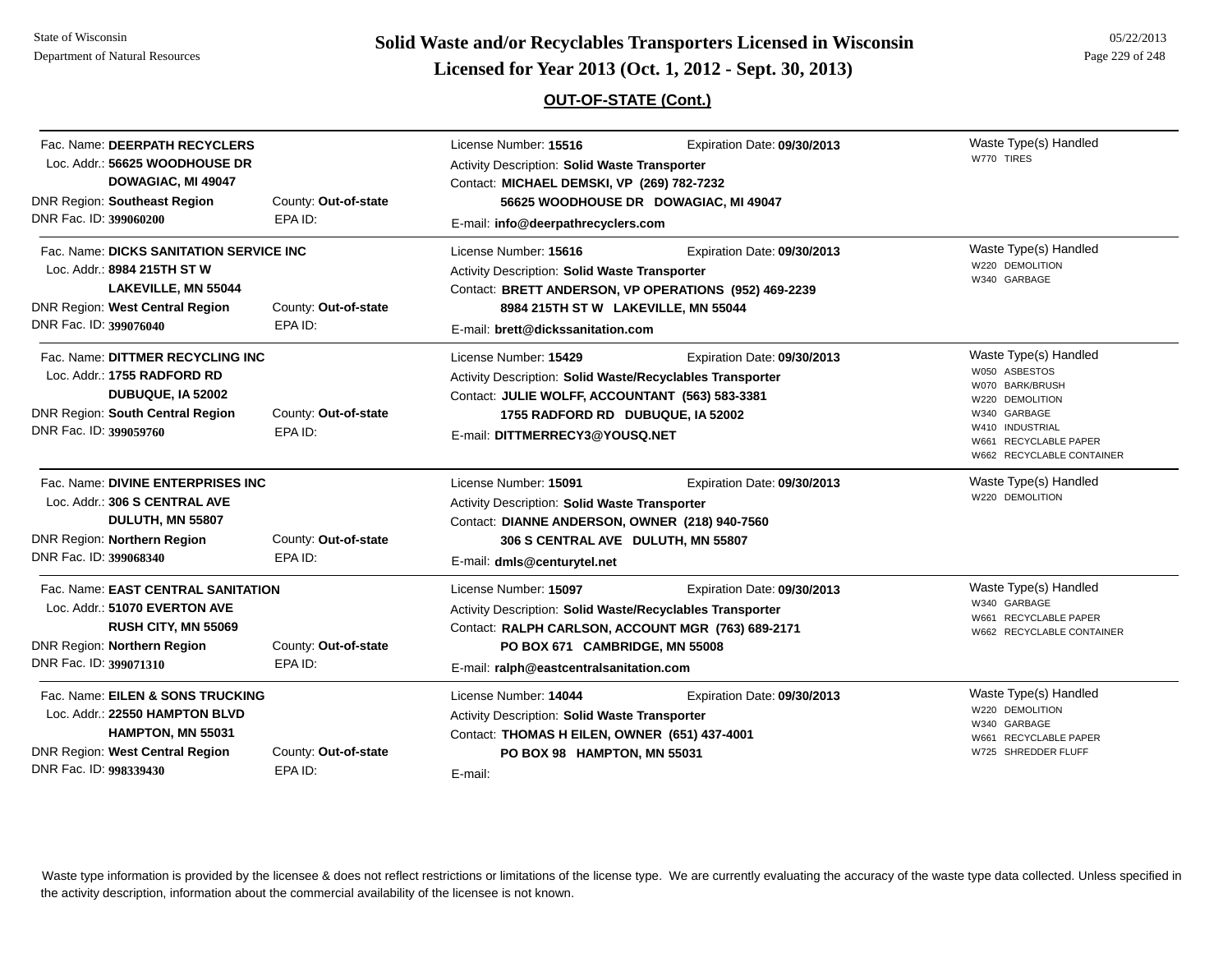**Page 230 of 248 <b>Licensed for Year 2013 (Oct. 1, 2012 - Sept. 30, 2013) Page 230 of 248 Licensed for Year 2013 (Oct. 1, 2012 - Sept. 30, 2013)** 

## **OUT-OF-STATE (Cont.)**

| Fac. Name: ENTECH INC<br>Loc. Addr.: 69676 M-103<br>WHITE PIGEON, MI 49099<br>DNR Region: South Central Region<br>DNR Fac. ID: 998361100                                            | County: Out-of-state<br>EPA ID:              | License Number: 14319<br><b>Activity Description: Recyclables Transporter</b><br>Contact: GEFF FISHER, CEO (269) 483-2318 x202<br>E-mail: geff@4entech.com                                           | Expiration Date: 09/30/2013<br>10440 COUNTY RD 2 WHITE PIGEON, MI 46540                 | Waste Type(s) Handled<br>W770 TIRES                                                                                                                                                                                                                                                    |
|-------------------------------------------------------------------------------------------------------------------------------------------------------------------------------------|----------------------------------------------|------------------------------------------------------------------------------------------------------------------------------------------------------------------------------------------------------|-----------------------------------------------------------------------------------------|----------------------------------------------------------------------------------------------------------------------------------------------------------------------------------------------------------------------------------------------------------------------------------------|
| Fac. Name: ENVIRITE OF ILLINOIS INC DBA EQ ILLINOIS<br>Loc. Addr.: 16435 S CENTER AVE<br><b>HARVEY, IL 60426-6078</b><br>DNR Region: South Central Region<br>DNR Fac. ID: 999016150 | County: Out-of-state<br>EPA ID: ILD000666206 | License Number: 12850<br><b>Activity Description: Solid Waste Transporter</b><br>Contact: JOHN DANIELSON, GEN MGR (708) 596-7040<br>16435 S CENTER AVE HARVEY, IL 60426<br>E-mail:                   | Expiration Date: 09/30/2013                                                             | Waste Type(s) Handled<br>W180 CONTAMINATED SOIL<br>W280 FLY ASH<br>W290 FOUNDRY<br>W310 FOUNDRY SAND<br>W400 INCINERATOR ASH<br>W410 INDUSTRIAL<br>W470 LEACHATE<br>W500 MILL SLUDGE<br>W533 NON HAZARDOUS WASTE<br>W580 PAPER MILL SLUDGE<br>W688 SANDBLAST GRIT/MEDIA<br>W735 SLUDGE |
| Fac. Name: FALCON GREEN RESOURCES INC<br>Loc. Addr.: 1200 N ROSE FARM RD<br><b>WOODSTOCK, IL</b><br><b>DNR Region: Southeast Region</b><br>DNR Fac. ID: 399001240                   | County: Out-of-state<br>EPA ID:              | License Number: 14515<br><b>Activity Description: Solid Waste Transporter</b><br>Contact: DONALD J POWLES, VP (815) 334-8689<br>P O BOX 638 HARVARD, IL 60033<br>E-mail: kp@falconwasterecycling.com | Expiration Date: 09/30/2013                                                             | Waste Type(s) Handled<br>W175 CONSTRUCTION MATERIAL<br>W220 DEMOLITION<br>W662 RECYCLABLE CONTAINER<br>W675 ROOFING/SHINGLES<br>W800 YARD                                                                                                                                              |
| Fac. Name: FIRST CHOICE LOGISTICS INC<br>Loc. Addr.: 12550 S STONY ISLAND AVE<br><b>CHICAGO, IL 60633</b><br><b>DNR Region: Southeast Region</b><br>DNR Fac. ID: 399052060          | County: Out-of-state<br>EPA ID: ILR000149146 | License Number: 13525<br><b>Activity Description: Solid Waste Transporter</b><br>Contact: STEVE BRUSS, SAFETY DIR (708) 210-3160 x6616<br>E-mail: stevebruss@firstchoicelogistics.com                | Expiration Date: 09/30/2013<br>12550 S STONY ISLAND AVE CHICAGO, IL 60633               | Waste Type(s) Handled<br>W180 CONTAMINATED SOIL<br>W180 CONTAMINATED SOIL<br><b>W540 OIL</b>                                                                                                                                                                                           |
| Fac. Name: FIRST STATE TIRE DISPOSAL INC<br>Loc. Addr.: 1500 278TH LN NE<br><b>ISANTI, MN 55040</b><br><b>DNR Region: West Central Region</b><br>DNR Fac. ID: 998302140             | County: Out-of-state<br>EPA ID:              | License Number: 13820<br><b>Activity Description: Solid Waste/Recyclables Transporter</b><br>Contact: MONTE K NIEMI, CEO (763) 434-0578<br>1500 278TH LN NE ISANTI, MN 55040<br>E-mail:              | Expiration Date: 09/30/2013                                                             | Waste Type(s) Handled<br>W770 TIRES                                                                                                                                                                                                                                                    |
| Fac. Name: FUTURE ENVIRONMENTAL INC<br>Loc. Addr.: 19701 S 97TH AVE<br><b>MOKENA, IL 60448</b><br><b>DNR Region: Southeast Region</b><br>DNR Fac. ID: 399038750                     | County: Out-of-state<br>EPA ID: ILD984831396 | License Number: 15120<br><b>Activity Description: Solid Waste/Recyclables Transporter</b><br>19701 S 97TH AVE MOKENA, IL 60448<br>E-mail: jody@futureenvironmental.com                               | Expiration Date: 09/30/2013<br>Contact: JODY VIRCKS, REGIONAL OFFICE MGR (414) 761-9421 | Waste Type(s) Handled<br><b>W540 OIL</b><br>W544 OIL FILTERS<br>W999 OTHER                                                                                                                                                                                                             |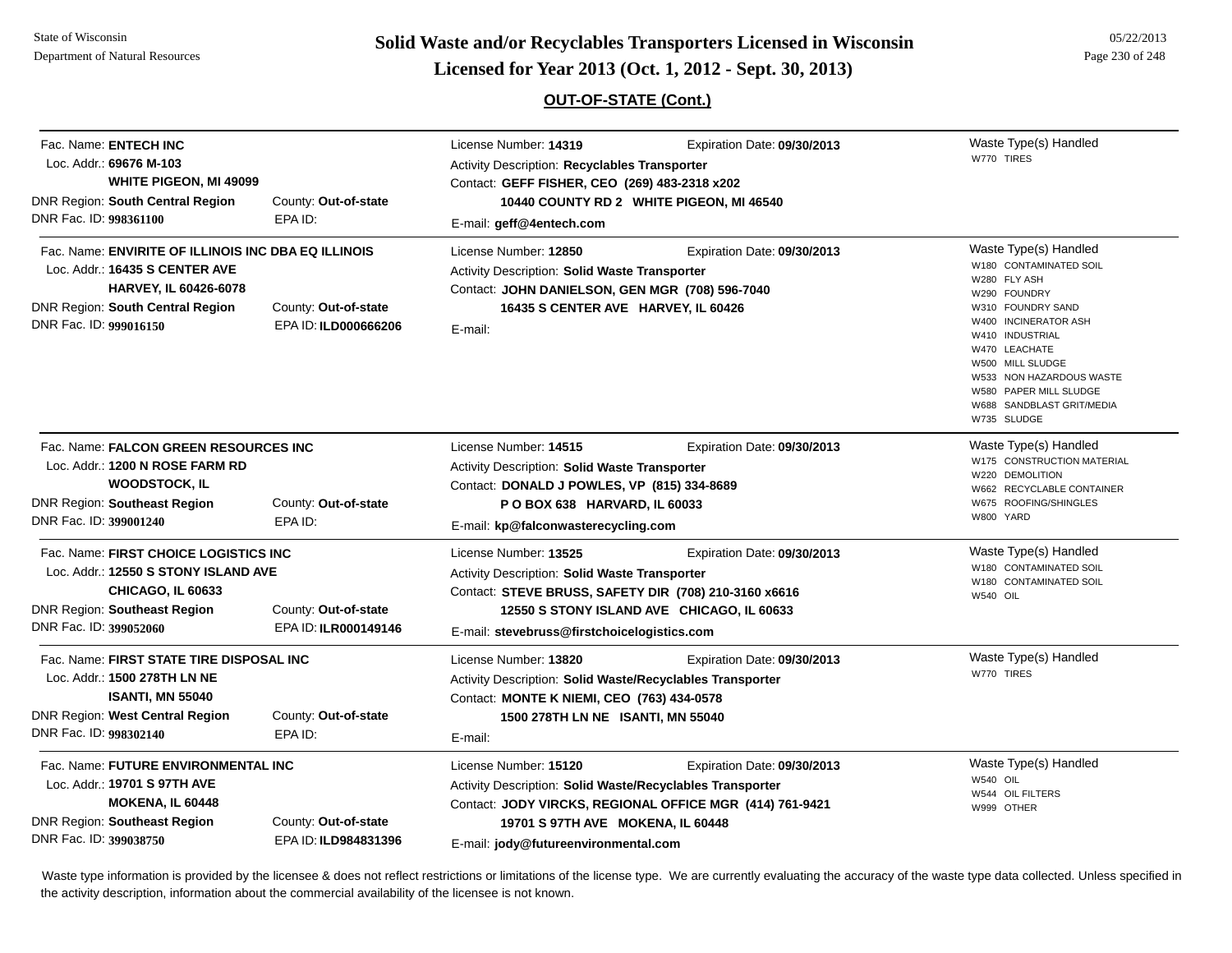State of WisconsinDepartment of Natural Resources

DNR Fac. ID: **999410500**

**Page 231 of 248 <b>Licensed for Year 2013 (Oct. 1, 2012 - Sept. 30, 2013) Page 231 of 248 Licensed for Year 2013 (Oct. 1, 2012 - Sept. 30, 2013)** 

## **OUT-OF-STATE (Cont.)**

| Fac. Name: GARNER EXCAVATION<br>Loc. Addr.: 22051 BERGEN RD<br><b>POPLAR GROVE, IL 61065-8875</b>                                                                                                        |                                 | License Number: 14247<br>Expiration Date: 09/30/2013<br>Activity Description: Solid Waste Transporter<br>Contact: STEVEN L GARNER, OWNER (815) 292-3318                                                                                                             |                                                                                                                                  |  |
|----------------------------------------------------------------------------------------------------------------------------------------------------------------------------------------------------------|---------------------------------|---------------------------------------------------------------------------------------------------------------------------------------------------------------------------------------------------------------------------------------------------------------------|----------------------------------------------------------------------------------------------------------------------------------|--|
| DNR Region: Southeast Region<br>DNR Fac. ID: 998354500                                                                                                                                                   | County: Out-of-state<br>EPA ID: | 22051 BERGEN RD POPLAR GROVE, IL 61065-8875<br>E-mail: sjordan@charterinternet.com                                                                                                                                                                                  |                                                                                                                                  |  |
| Fac. Name: GAUTHIER EXCAVATING LLC<br>Loc. Addr.: 721 TERMINAL AVE<br><b>IRON MOUNTAIN, MI 49801</b><br><b>DNR Region: Northeast Region</b><br>County: Out-of-state<br>DNR Fac. ID: 999525230<br>EPA ID: |                                 | License Number: 11728<br>Expiration Date: 09/30/2013<br><b>Activity Description: Solid Waste Transporter</b><br>Contact: KEVIN ROMITTI (906) 774-3717<br>721 TERMINAL AVE IRON MOUNTAIN, MI 49801                                                                   | Waste Type(s) Handled<br>W530 NONCOMBUSTIBLE<br>W790 WOOD MATTER                                                                 |  |
| Fac. Name: GIBSON TRANSFER INC<br>Loc. Addr.: 195 25TH AVE NW<br><b>BENSON, MN 56215</b><br>DNR Region: Northern Region<br>DNR Fac. ID: 998339540                                                        | County: Out-of-state<br>EPA ID: | E-mail: officemanagerMWG@yahoo.com<br>License Number: 14045<br>Expiration Date: 09/30/2013<br>Activity Description: Solid Waste Transporter<br>Contact: DEAN WESTRE, TERMINAL MGR (320) 769-2921<br>PO BOX 70 BENSON, MN 56215                                      | Waste Type(s) Handled<br>W670 REFUSE                                                                                             |  |
| Fac. Name: GLOBE INDUSTRIES<br>Loc. Addr.: 100 MILL ST<br><b>IRONWOOD, MI 49938</b><br><b>DNR Region: Northern Region</b><br>DNR Fac. ID: 998074550                                                      | County: Out-of-state<br>EPA ID: | E-mail: tracy@gibsontransfer.com<br>License Number: 13141<br>Expiration Date: 09/30/2013<br><b>Activity Description: Solid Waste Transporter</b><br>Contact: MARK RUPPE, PRESIDENT (906) 932-3540<br>121 MILL ST IRONWOOD, MI 49938<br>E-mail: globeind@charter.net | Waste Type(s) Handled<br>W180 CONTAMINATED SOIL<br>W220 DEMOLITION<br>W330 FUEL<br>W720 SCRAP TANKS                              |  |
| Fac. Name: GORDON C CARROLL & SONS INC<br>Loc. Addr.: 531 S BOUNDARY AVE<br>PROCTOR, MN 55810<br><b>DNR Region: Northern Region</b><br>DNR Fac. ID: 998295540                                            | County: Out-of-state<br>EPA ID: | License Number: 13786<br>Expiration Date: 09/30/2013<br>Activity Description: Solid Waste/Recyclables Transporter<br>Contact: GORDON C CARROLL, PRESIDENT (218) 624-9139<br>531 S BOUNDARY AVE PROCTOR, MN 55810<br>E-mail:                                         | Waste Type(s) Handled<br>W220 DEMOLITION<br>W662 RECYCLABLE CONTAINER<br>W700 SCRAP IRON<br>W710 SCRAP METAL<br>W790 WOOD MATTER |  |
| Fac. Name: GREAT AMERICAN DISPOSAL COMPANY<br>Loc. Addr.: EAST BLVD<br>KINGSFORD, MI 49801<br>DNR Region: Northeast Region<br>County: Out-of-state<br>$DND$ Eqq. $ID:000410500$<br>EDA ID.               |                                 | License Number: 11579<br>Expiration Date: 09/30/2013<br>Activity Description: Solid Waste/Recyclables Transporter<br>Contact: DAVID J BRISSON OWNER (906) 774-9006<br>PO BOX 2002 KINGSFORD, MI 49801                                                               | Waste Type(s) Handled<br>W110 BOTTOM ASH<br>W220 DEMOLITION<br>W280 FLY ASH<br>W340 GARBAGE<br>W670 REFUSE                       |  |

E-mail:

EPA ID: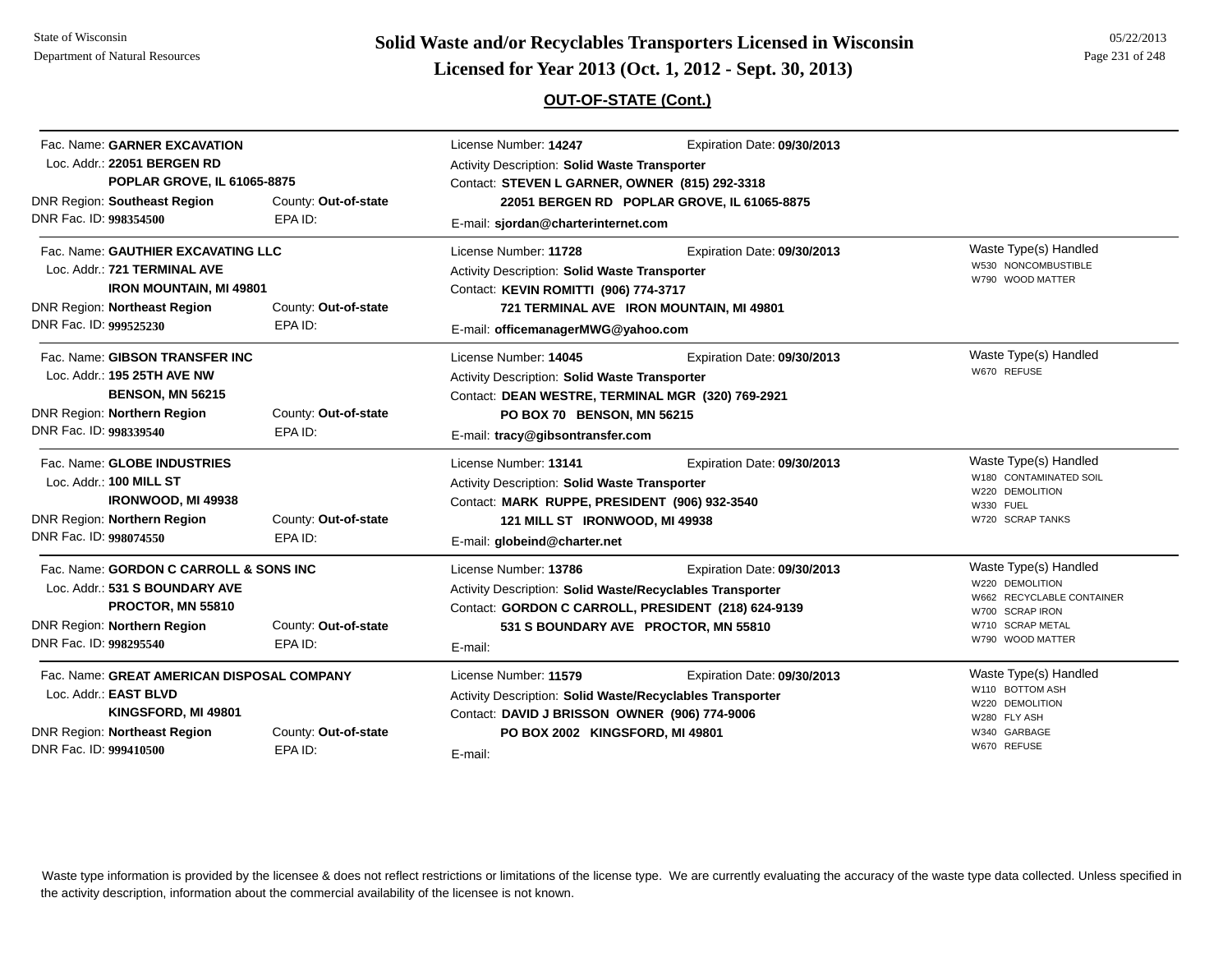# **Page 232 of 248 <b>Licensed for Year 2013 (Oct. 1, 2012 - Sept. 30, 2013) Page 232 of 248 Licensed for Year 2013 (Oct. 1, 2012 - Sept. 30, 2013)**

## **OUT-OF-STATE (Cont.)**

| Fac. Name: GREATWIDE DEDICATED TRANSPORT III LLC<br>Loc. Addr.: 12404 PARK CENTRAL DR 300S<br><b>DALLAS, TX 75251</b>                                                                                            |                                              | License Number: 15093<br>Activity Description: Solid Waste Transporter<br>Contact: BRAD NASH (800) 798-5988                                       | Expiration Date: 09/30/2013                                                                                                           | Waste Type(s) Handled<br>W280 FLY ASH                                                                |
|------------------------------------------------------------------------------------------------------------------------------------------------------------------------------------------------------------------|----------------------------------------------|---------------------------------------------------------------------------------------------------------------------------------------------------|---------------------------------------------------------------------------------------------------------------------------------------|------------------------------------------------------------------------------------------------------|
| <b>DNR Region: West Central Region</b><br>DNR Fac. ID: 399069770                                                                                                                                                 | County: Out-of-state<br>EPA ID:              | 12404 PARK CENTRAL DR 300S DALLAS, TX 75251<br>E-mail: brad.nash@greatwide.com                                                                    |                                                                                                                                       |                                                                                                      |
| Fac. Name: HAGEN TRUCKING INC<br>Loc. Addr.: 9113 15TH AVE SO<br><b>BLOOMINGTON, MN 55425</b><br>DNR Region: West Central Region<br>DNR Fac. ID: 998346690                                                       | County: Out-of-state<br>EPA ID:              | License Number: 14095<br>Activity Description: Solid Waste Transporter<br>Contact: JANICE M HAGEN, SECRETARY (612) 854-1539<br>E-mail:            | Expiration Date: 09/30/2013<br>9113 15TH AVE SO BLOOMINGTON, MN 55425                                                                 | Waste Type(s) Handled<br>W340 GARBAGE                                                                |
| Fac. Name: HAVELKA CONSTRUCTION<br>Loc. Addr.: W6658 CNTY RD 338<br>WALLACE, MI 49893<br><b>DNR Region: Northeast Region</b><br>DNR Fac. ID: 999832240                                                           | County: Out-of-state<br>EPA ID:              | License Number: 12241<br>Activity Description: Solid Waste Transporter<br>Contact: GERALD HAVELKA, OWNER (906) 863-8341<br>E-mail:                | Expiration Date: 09/30/2013<br>W6658 COUNTY RD 338 WALLACE, MI 49893                                                                  | Waste Type(s) Handled<br>W220 DEMOLITION<br>W530 NONCOMBUSTIBLE<br>W790 WOOD MATTER                  |
| Fac. Name: HERITAGE - CRYSTAL CLEAN LLC<br>Loc. Addr.: 2175 POINT BLVD STE 375<br>ELGIN, IL 60123-7873<br><b>DNR Region: South Central Region</b><br>DNR Fac. ID: 399002890                                      | County: Out-of-state<br>EPA ID: ILR000130062 | License Number: 14561<br>Activity Description: Solid Waste/Recyclables Transporter<br>E-mail: michelle.walper@crystal-clean.com                   | Expiration Date: 09/30/2013<br>Contact: MICHELLE WALPER, ENVIR CONTACT (847) 836-5670<br>2175 POINT BLVD STE 375 ELGIN, IL 60123-7873 | Waste Type(s) Handled<br>W180 CONTAMINATED SOIL<br>W410 INDUSTRIAL<br><b>W540 OIL</b>                |
| Fac. Name: HERITAGE TRANSPORT LLC<br>Loc. Addr.: 15330 CANAL BANK RD<br><b>LEMONT, IL 60439</b><br><b>DNR Region: Southeast Region</b><br>DNR Fac. ID: 999023630                                                 | County: Out-of-state<br>EPA ID: ILD085349264 | License Number: 13028<br>Activity Description: Solid Waste/Recyclables Transporter<br>Contact: MARY HAYWORTH, COMPL MGR (317) 381-6844<br>E-mail: | Expiration Date: 09/30/2013<br>7901 W MORRIS ST INDIANAPOLIS, IN 46231                                                                | Waste Type(s) Handled<br>W190 COOLANTS<br>W533 NON HAZARDOUS WASTE<br><b>W540 OIL</b><br>W735 SLUDGE |
| Fac. Name: HOLIAN ASBESTOS REMOVAL & ENCAPSULATION COL<br>Loc. Addr.: 7504 MEYER ROAD<br>SPRING GROVE, IL 60081<br>DNR Region: South Central Region<br>County: Out-of-state<br>DNR Fac. ID: 998014050<br>EPA ID: |                                              | License Number: 12702<br>Activity Description: Solid Waste Transporter<br>Contact: JAMES L HOLIAN III, PRESIDENT (815) 675-6683<br>E-mail:        | Expiration Date: 09/30/2013<br>7504 MEYER ROAD SPRING GROVE, IL 60081                                                                 | Waste Type(s) Handled<br>W050 ASBESTOS                                                               |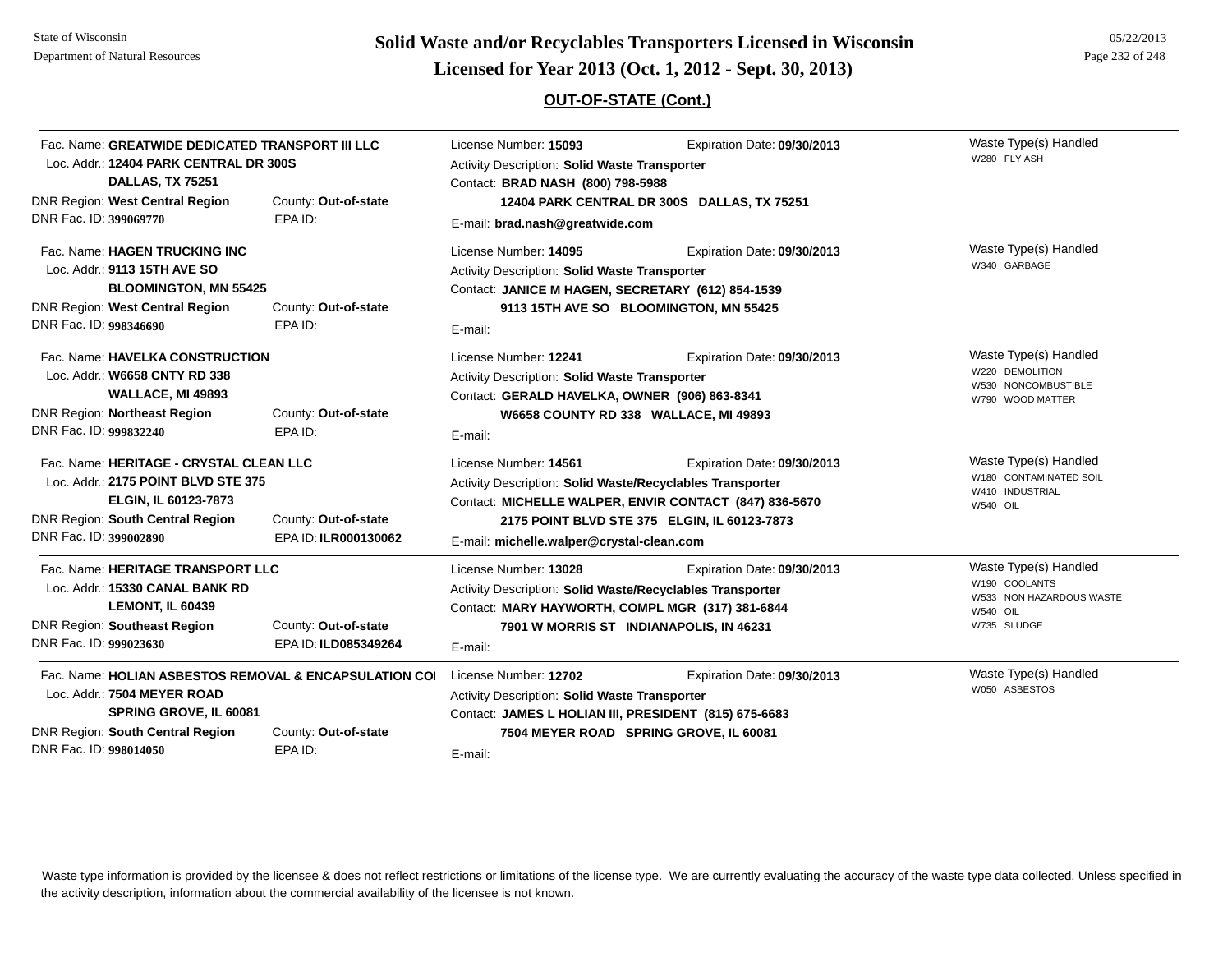State of WisconsinDepartment of Natural Resources

**Page 233 of 248 <b>Licensed for Year 2013 (Oct. 1, 2012 - Sept. 30, 2013) Page 233 of 248 Licensed for Year 2013 (Oct. 1, 2012 - Sept. 30, 2013)** 

## **OUT-OF-STATE (Cont.)**

| Fac. Name: HYDRITE CHEMICAL CO<br>Loc. Addr.: 2545 BOND ST<br><b>UNIVERSITY PARK, IL 60466</b>                                                                                                                   |                                              | License Number: 13700<br>Expiration Date: 09/30/2013<br>Activity Description: Solid Waste/Recyclables Transporter<br>Contact: JOHN GRAFF, CORP TRANS MGR (262) 792-8719                                                                    |                                                                                                                                    | Waste Type(s) Handled<br>W533 NON HAZARDOUS WASTE<br><b>W540 OIL</b>                                                                            |
|------------------------------------------------------------------------------------------------------------------------------------------------------------------------------------------------------------------|----------------------------------------------|--------------------------------------------------------------------------------------------------------------------------------------------------------------------------------------------------------------------------------------------|------------------------------------------------------------------------------------------------------------------------------------|-------------------------------------------------------------------------------------------------------------------------------------------------|
| DNR Region: South Central Region<br>DNR Fac. ID: 998080710                                                                                                                                                       | County: Out-of-state<br>EPA ID: ILD984918466 | PO BOX 0948 BROOKFIELD, WI 53008-0948<br>E-mail:                                                                                                                                                                                           |                                                                                                                                    |                                                                                                                                                 |
| Fac. Name: HYDRITE CHEMICAL COMPANY<br>Loc. Addr.: 2815 WCF & N DRIVE<br>WATERLOO, IA 50703<br><b>DNR Region: South Central Region</b><br>County: Out-of-state<br>DNR Fac. ID: 999017910<br>EPA ID: IAT200010593 |                                              | License Number: 13702<br>Activity Description: Solid Waste/Recyclables Transporter<br>Contact: JOHN GRAFF, CORP TRANS MGR (262) 792-8719<br>E-mail: john.graff@hydrite.com                                                                 | Expiration Date: 09/30/2013<br>PO BOX 0948 BROOKFIELD, WI 53008-0948                                                               | Waste Type(s) Handled<br>W533 NON HAZARDOUS WASTE<br><b>W540 OIL</b><br>W740 SOLVENTS                                                           |
| Fac. Name: <b>IOWA GOLD DISTRIBUTING</b><br>Loc. Addr.: 600 IEHL ST<br><b>CENTRAL CITY, IA 52214</b><br><b>DNR Region: South Central Region</b><br>DNR Fac. ID: 998273540                                        | County: Out-of-state<br>EPA ID: IA0000471920 | License Number: 13609<br>Activity Description: Solid Waste/Recyclables Transporter<br>Contact: WILLIAM WALTERS, PRESIDENT (319) 842-0507<br>E-mail: igdgina@aol.com                                                                        | Expiration Date: 09/30/2013<br>600 IEHL ST PO BOX 426 CENTRAL CITY, IA 52214                                                       | Waste Type(s) Handled<br>W541 OIL ABSORBENTS                                                                                                    |
| Fac. Name: JACK GRAY TRANSPORT INC<br>Loc. Addr.: 4600 E 15TH ST<br>GARY, IN 46403<br><b>DNR Region: South Central Region</b><br>DNR Fac. ID: 999018790                                                          | County: Out-of-state<br>EPA ID: IND042534875 | License Number: 13115<br>Expiration Date: 09/30/2013<br>Activity Description: Solid Waste/Recyclables Transporter<br>Contact: WANDA MEEKS, SAFETY MGR (219) 938-7020 x264<br>4600 E 15TH AVE GARY, IN 46403<br>E-mail: wmeeks@jackgray.com |                                                                                                                                    | Waste Type(s) Handled<br>W180 CONTAMINATED SOIL<br>W220 DEMOLITION<br>W340 GARBAGE<br>W580 PAPER MILL SLUDGE<br>W670 REFUSE<br>W790 WOOD MATTER |
| Fac. Name: JANUARY TRANSPORT INC<br>Loc. Addr.: 2701 S PROSPECT<br>OKLAHOMA CITY, OK 73129<br>DNR Region: West Central Region<br>DNR Fac. ID: 399034790                                                          | County: Out-of-state<br>EPA ID: OKD987096328 | License Number: 16394<br>Activity Description: Solid Waste/Recyclables Transporter<br>E-mail: pamela@januaryservices.com                                                                                                                   | Expiration Date: 09/30/2013<br>Contact: NORA THORNE, SAFETY & COMPLIANCE (405) 670-2030<br>2701 S PROSPECT OKLAHOMA CITY, OK 73129 | Waste Type(s) Handled<br>W410 INDUSTRIAL<br>W533 NON HAZARDOUS WASTE<br><b>W540 OIL</b>                                                         |
| Fac. Name: KASPER TRUCKING<br>Loc. Addr.: 5441 FOREST HILLS CT<br>LOVES PARK, IL 61111<br><b>DNR Region: South Central Region</b><br>DNR Fac. ID: 154050820                                                      | County: Out-of-state<br>EPA ID:              | License Number: 11385<br><b>Activity Description: Solid Waste Transporter</b><br>Contact: GARY A KASPER, PRES (815) 282-3331<br>E-mail: rusty@kaspertrucking.com                                                                           | Expiration Date: 09/30/2013<br>5441 FOREST HILLS CT LOVES PARK, IL 61111                                                           | Waste Type(s) Handled<br>W140 COAL ASH<br>W310 FOUNDRY SAND<br>W530 NONCOMBUSTIBLE                                                              |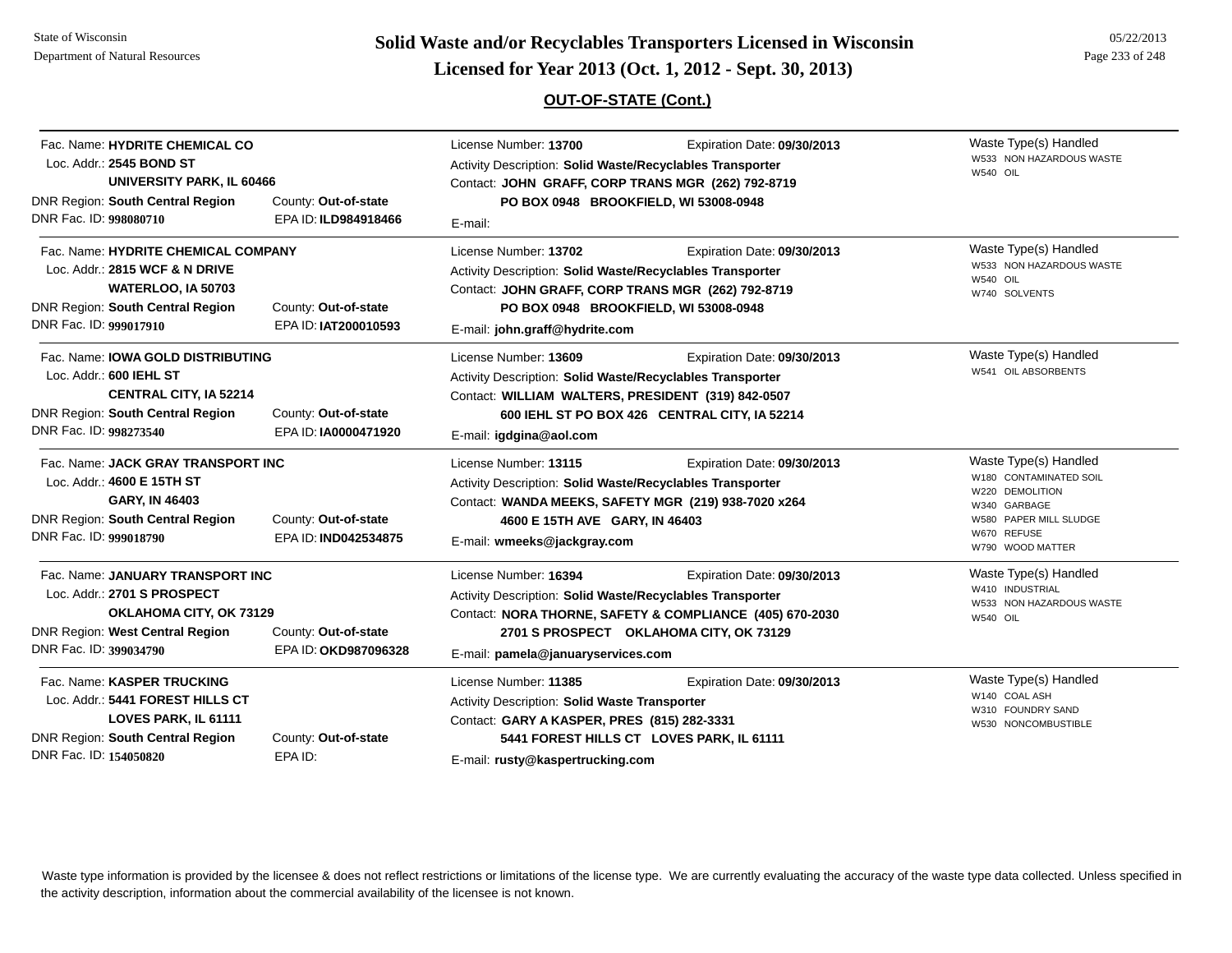State of WisconsinDepartment of Natural Resources

# **Page 234 of 248 <b>Licensed for Year 2013 (Oct. 1, 2012 - Sept. 30, 2013) Page 234 of 248 Licensed for Year 2013 (Oct. 1, 2012 - Sept. 30, 2013)**

## **OUT-OF-STATE (Cont.)**

| Fac. Name: KIRSCHHOFFER TRUCK SERVICE INC<br>Loc. Addr.: 43185 N HWY 41<br><b>ZION, IL 60099</b><br><b>DNR Region: Southeast Region</b><br>DNR Fac. ID: 399026760               | County: Out-of-state<br>EPA ID: | License Number: 12305<br><b>Activity Description: Solid Waste Transporter</b><br>43185 N HWY 41 ZION, IL 60099<br>E-mail: s.emanuelson@kirschhoffer.com                                                        | Expiration Date: 09/30/2013<br>Contact: SHANNON EMANUELSON, CHIEF ADMIN OFFICER (847) 395-6202 | Waste Type(s) Handled<br>W180 CONTAMINATED SOIL<br>W220 DEMOLITION<br>W530 NONCOMBUSTIBLE   |
|---------------------------------------------------------------------------------------------------------------------------------------------------------------------------------|---------------------------------|----------------------------------------------------------------------------------------------------------------------------------------------------------------------------------------------------------------|------------------------------------------------------------------------------------------------|---------------------------------------------------------------------------------------------|
| Fac. Name: KRIST OIL CO<br>Loc. Addr.: 303 SELDEN RD<br><b>IRON RIVER, MI 49935</b><br><b>DNR Region: Northeast Region</b><br>DNR Fac. ID: 999663720                            | County: Out-of-state<br>EPA ID: | License Number: 12025<br>Activity Description: Solid Waste/Recyclables Transporter<br>Contact: KRIST ATANASOFF, PRESIDENT (906) 265-6144<br>303 SELDEN ROAD IRON RIVER, MI 49935<br>E-mail: krist@kristoil.com | Expiration Date: 09/30/2013                                                                    | Waste Type(s) Handled<br>W180 CONTAMINATED SOIL<br>W220 DEMOLITION<br>W340 GARBAGE          |
| Fac. Name: LAKE CITY RECYCLING - HAGEDORN ENTERPRISES<br>Loc. Addr.: 401 S 8TH ST<br>LAKE CITY, MN 55041<br>DNR Region: West Central Region<br>DNR Fac. ID: 998366930           | County: Out-of-state<br>EPA ID: | License Number: 14341<br><b>Activity Description: Solid Waste Transporter</b><br>Contact: MIKE HAGEDORN, PRES (651) 345-4224<br>401 S 8TH ST LAKE CITY, MN 55041<br>E-mail:                                    | Expiration Date: 09/30/2013                                                                    | Waste Type(s) Handled<br>W220 DEMOLITION<br>W290 FOUNDRY<br>W340 GARBAGE<br>W410 INDUSTRIAL |
| Fac. Name: LAKE COUNTY GRADING CO OF LIBERTYVILLE INC<br>Loc. Addr.: ROUTES 21 & 120<br>LIBERTYVILLE, IL 60048<br><b>DNR Region: Southeast Region</b><br>DNR Fac. ID: 998212270 | County: Out-of-state<br>EPA ID: | License Number: 13469<br>Activity Description: Solid Waste/Recyclables Transporter<br>PO BOX L LIBERTYVILLE, IL 60048<br>E-mail:                                                                               | Expiration Date: 09/30/2013<br>Contact: MICHAEL J WOLFF, VICE PRESIDENT (708) 362-2590         | Waste Type(s) Handled<br>W770 TIRES                                                         |
| Fac. Name: LEO J FOX TRUCKING & EXCAVATING INC<br>Loc. Addr.: 23226 WEST GRASS LAKE RD<br>ANTIOCH, IL 60002<br><b>DNR Region: Southeast Region</b><br>DNR Fac. ID: 998025050    | County: Out-of-state<br>EPA ID: | License Number: 12807<br><b>Activity Description: Solid Waste Transporter</b><br>Contact: LANCE BUCHTA, PRESIDENT (847) 395-0045<br>PO BOX 394 ANTIOCH, IL 60002<br>E-mail: leofox@sbcglobal.net               | Expiration Date: 09/30/2013                                                                    | Waste Type(s) Handled<br>W170 CONCRETE<br>W180 CONTAMINATED SOIL<br>W220 DEMOLITION         |
| Fac. Name: LEPAGE & SONS<br>Loc. Addr.: 3118 162ND LN NW SUITE B<br>ANDOVER, MN 55304<br><b>DNR Region: West Central Region</b><br>DNR Fac. ID: 399038970                       | County: Out-of-state<br>EPA ID: | License Number: 15014<br>Activity Description: Solid Waste Transporter<br>Contact: CLINT LEPAGE, PRES (763) 757-7100<br>E-mail: lepage@lepageandsons.com                                                       | Expiration Date: 09/30/2013<br>23602 UNIVERSITY AVE NW BETHEL, MN 55005                        | Waste Type(s) Handled<br>W220 DEMOLITION                                                    |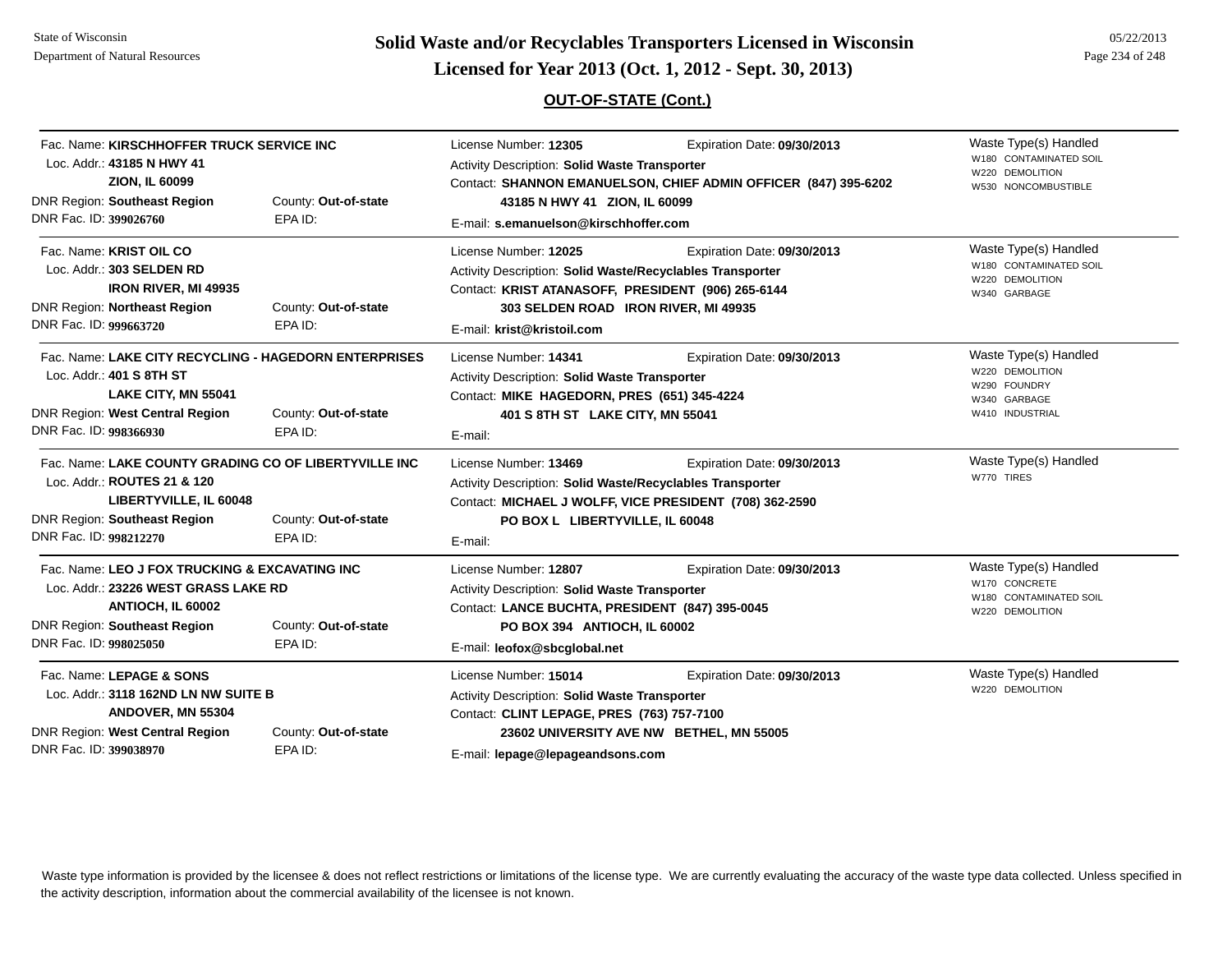# **Page 235 of 248 <b>Licensed for Year 2013 (Oct. 1, 2012 - Sept. 30, 2013) Page 235 of 248 Licensed for Year 2013 (Oct. 1, 2012 - Sept. 30, 2013)**

## **OUT-OF-STATE (Cont.)**

| Fac. Name: LEPIER OIL CO INC<br>Loc. Addr.: 320 E 1ST ST |                      | License Number: 14765<br>Activity Description: Recyclables Transporter | Expiration Date: 09/30/2013                    | Waste Type(s) Handled<br>W540 OIL |  |
|----------------------------------------------------------|----------------------|------------------------------------------------------------------------|------------------------------------------------|-----------------------------------|--|
| FOSSTON, MN 56542                                        |                      | Contact: LARRY LEPIER, CEO (218) 435-1040                              |                                                |                                   |  |
| <b>DNR Region: West Central Region</b>                   | County: Out-of-state | PO BOX 29 FOSSTON, MN 56542                                            |                                                |                                   |  |
| DNR Fac. ID: 399024890                                   | EPA ID: MND095288684 | E-mail: larry@lepier.com                                               |                                                |                                   |  |
| Fac. Name: LIBERTY TIRE SERV OF OH LLC                   |                      | License Number: 12919                                                  | Expiration Date: 09/30/2013                    | Waste Type(s) Handled             |  |
| Loc. Addr.: 906 S STATE ST                               |                      | Activity Description: Solid Waste/Recyclables Transporter              |                                                | W770 TIRES                        |  |
| <b>NORTH LIBERTY, IN 46554</b>                           |                      | Contact: DENNY WYANT, PLANT MGR (412) 562-0148                         |                                                |                                   |  |
| <b>DNR Region: Southeast Region</b>                      | County: Out-of-state |                                                                        | 906 S STATE ST NORTH LIBERTY, IN 46554         |                                   |  |
| DNR Fac. ID: 998038800                                   | EPA ID:              | E-mail: dwyant@libertytire.com                                         |                                                |                                   |  |
| Fac. Name: LIBERTY TIRE SERVICES OF OHIO                 |                      | License Number: 15187                                                  | Expiration Date: 09/30/2013                    | Waste Type(s) Handled             |  |
| Loc. Addr.: 1323 W CORTLAND AVE                          |                      | Activity Description: Solid Waste/Recyclables Transporter              |                                                | W770 TIRES                        |  |
| CHICAGO, IL 60614                                        |                      |                                                                        | Contact: KEN LAKIN, GENERAL MGR (773) 871-6360 |                                   |  |
| <b>DNR Region: Southeast Region</b>                      | County: Out-of-state | 2044 N DOMINICK ST CHICAGO, IL 60614                                   |                                                |                                   |  |
| DNR Fac. ID: 399054810                                   | EPA ID:              | E-mail: klakin@libertytire.com                                         |                                                |                                   |  |
| Fac. Name: LIBERTY TIRE SERVICES OF OHIO LLC             |                      | License Number: 12610                                                  | Expiration Date: 09/30/2013                    | Waste Type(s) Handled             |  |
| Loc. Addr.: 12498 WYOMING AVE S                          |                      | Activity Description: Solid Waste Transporter                          |                                                | W770 TIRES                        |  |
| <b>SAVAGE, MN 55378</b>                                  |                      | Contact: RAHNI BAHR, GEN MGR (612) 894-5280                            |                                                |                                   |  |
| DNR Region: West Central Region                          | County: Out-of-state |                                                                        | 12498 WYOMING AVE SOUTH SAVAGE, MN 55378       |                                   |  |
| DNR Fac. ID: 999994600                                   | EPA ID:              | E-mail: rbahr@libertytire.com                                          |                                                |                                   |  |
| Fac. Name: LIGHTNING DISPOSAL INC                        |                      | License Number: 15617                                                  | Expiration Date: 09/30/2013                    | Waste Type(s) Handled             |  |
| Loc. Addr.: 1725 MEADOW VIEW RD                          |                      | Activity Description: Solid Waste Transporter                          |                                                | W220 DEMOLITION                   |  |
| <b>EAGAN, MN 55121</b>                                   |                      | Contact: ROBERT NITTI, PRES (651) 457-4434                             |                                                |                                   |  |
| <b>DNR Region: West Central Region</b>                   | County: Out-of-state | 1725 MEADOW VIEW RD EAGAN, MN 55121                                    |                                                |                                   |  |
| DNR Fac. ID: 399076480                                   | EPA ID:              | E-mail: rnitti@lightningdisposal.com                                   |                                                |                                   |  |
| Fac. Name: LIQUID RECYCLING INC                          |                      | License Number: 15626                                                  | Expiration Date: 09/30/2013                    | Waste Type(s) Handled             |  |
| Loc. Addr.: 2420 W CTH C                                 |                      | Activity Description: Solid Waste/Recyclables Transporter              | <b>W540 OIL</b>                                |                                   |  |
| ROSEVILLE, MN 55113                                      |                      | Contact: KRESTI A LYDDON, COMPL MGR (763) 417-1232                     |                                                |                                   |  |
| <b>DNR Region: West Central Region</b>                   | County: Out-of-state |                                                                        | 900 N MENDELSSOHN AVE GOLDEN VALLEY, MN 55427  |                                   |  |
| DNR Fac. ID: 399078020                                   | EPA ID: MND022936181 | E-mail: KRESTILYD@LUBETECH.COM                                         |                                                |                                   |  |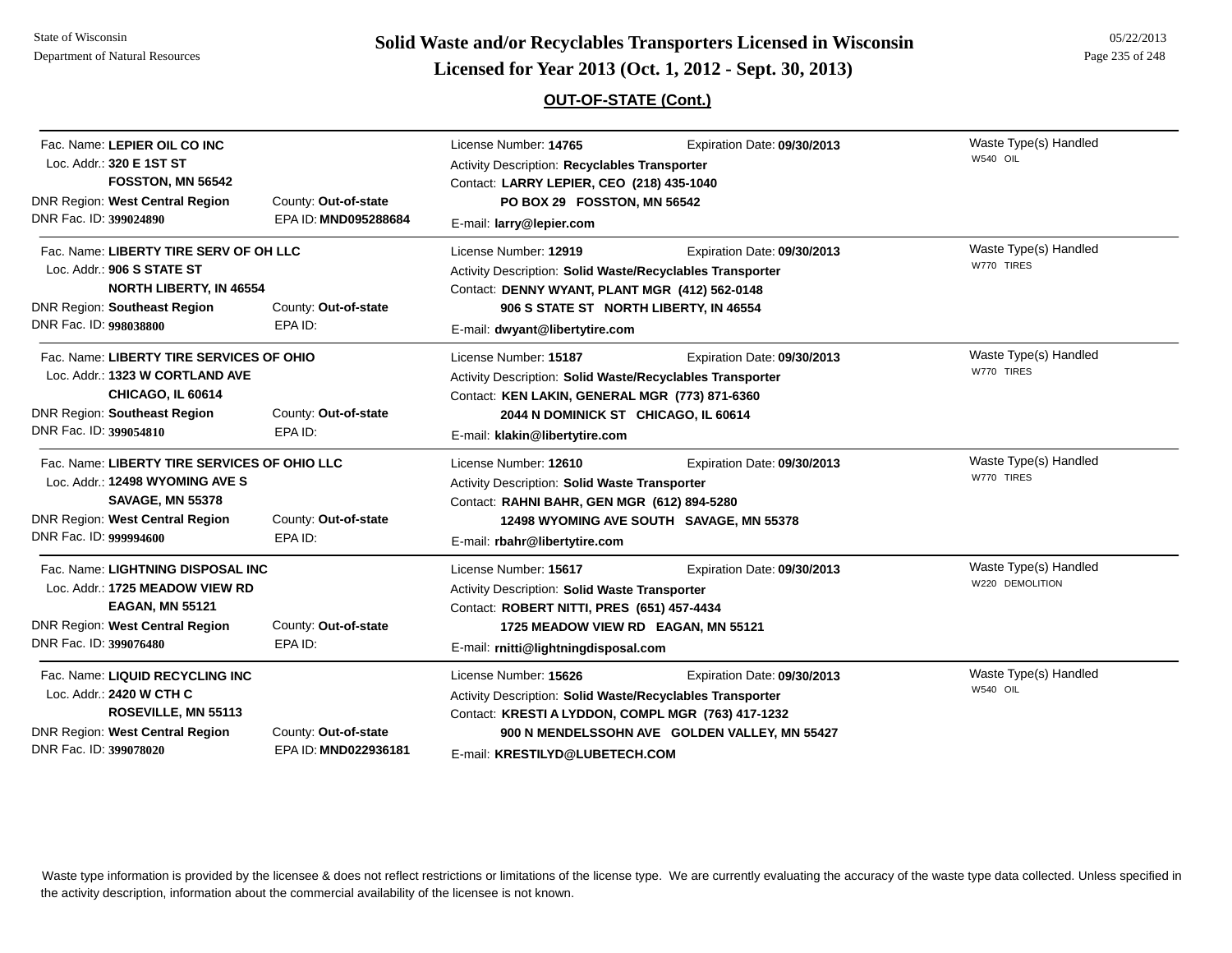# **Page 236 of 248 <b>Licensed for Year 2013 (Oct. 1, 2012 - Sept. 30, 2013) Page 236 of 248 Licensed for Year 2013 (Oct. 1, 2012 - Sept. 30, 2013)**

## **OUT-OF-STATE (Cont.)**

| Fac. Name: LKQ TIRE & RECYCLING INC             |                      | License Number: 15474                                            | Expiration Date: 09/30/2013                                   | Waste Type(s) Handled |
|-------------------------------------------------|----------------------|------------------------------------------------------------------|---------------------------------------------------------------|-----------------------|
| Loc. Addr.: 1001 WASHINGTON AVE                 |                      | Activity Description: Recyclables Transporter                    |                                                               | W770 TIRES            |
| CHICAGO HEIGHTS, IL 60411                       |                      | Contact: NATALIE KIMBRELL, PLT MGR (281) 895-6546                |                                                               |                       |
| DNR Region: South Central Region                | County: Out-of-state |                                                                  | 15206 KUYKENDAHL RD HOUSTON, TX 77090                         |                       |
| DNR Fac. ID: 399076150                          | EPA ID:              | E-mail: nxkimbrell@lkqcorp.com                                   |                                                               |                       |
| Fac. Name: LUBRICATION TECHNOLOGIES INC         |                      | License Number: 15619                                            | Expiration Date: 09/30/2013                                   | Waste Type(s) Handled |
| Loc. Addr.: 858 TRANSFER RD                     |                      | Activity Description: Recyclables Transporter                    |                                                               | W540 OIL              |
| <b>ST PAUL, MN 55114</b>                        |                      | Contact: KRESTI LYDDON, COMPL MGR (763) 417-1232                 |                                                               |                       |
| DNR Region: West Central Region                 | County: Out-of-state |                                                                  | 900 MENDELSSOHN AVE N GOLDEN VALLEY, MN 55427                 |                       |
| DNR Fac. ID: 399077250                          | EPA ID: MNR000025056 | E-mail: krestilyd@lubetech.com                                   |                                                               |                       |
| Fac. Name: MACS ROLL-OFF SERVICE INC            |                      | License Number: 15621                                            | Expiration Date: 09/30/2013                                   | Waste Type(s) Handled |
| Loc. Addr.: 815 FARRINGTON ST                   |                      | Activity Description: Solid Waste/Recyclables Transporter        | W220 DEMOLITION                                               |                       |
| ST PAUL, MN 55117                               |                      | Contact: ERICA MCMULLEN, PRES (612) 418-6829                     | W340 GARBAGE                                                  |                       |
| <b>DNR Region: West Central Region</b>          | County: Out-of-state | PO BOX 20695 BLOOMINGTON, MN 55420                               |                                                               |                       |
| DNR Fac. ID: 399077580                          | EPA ID:              | E-mail: MACSROLLOFF@COMCAST.NET                                  |                                                               |                       |
| Fac. Name: MCHENRY COUNTY CONSERVATION DISTRICT |                      | License Number: 13200                                            | Expiration Date: 09/30/2013                                   | Waste Type(s) Handled |
| Loc. Addr.: 18410 US HWY 14                     |                      | Activity Description: Solid Waste/Recyclables Transporter        |                                                               | W340 GARBAGE          |
| WOODSTOCK, IL 60098                             |                      |                                                                  | Contact: THOMAS MCCARTHY, LAND & FACLITIES MGR (815) 338-6223 | W670 REFUSE           |
| <b>DNR Region: Southeast Region</b>             | County: Out-of-state | 18410 US HWY 14 WOODSTOCK, IL 60098                              |                                                               |                       |
| DNR Fac. ID: 399012570                          | EPA ID:              | E-mail:                                                          |                                                               |                       |
| Fac. Name: METALWORKING LUBRICANTS COMPANY      |                      | License Number: 13606                                            | Expiration Date: 09/30/2013                                   | Waste Type(s) Handled |
| Loc. Addr.: 1509 S SENATE ST                    |                      | Activity Description: Solid Waste/Recyclables Transporter        |                                                               | W190 COOLANTS         |
| <b>INDIANAPOLIS, IN 46225</b>                   |                      | Contact: MARK POELKE, ASST TREAS (248) 332-3500 x546             |                                                               | W540 OIL              |
| <b>DNR Region: Southeast Region</b>             | County: Out-of-state |                                                                  | 25 W SILVERDOME INDUSTRIAL PK PONTIAC, MI 48342               |                       |
| DNR Fac. ID: 998273210                          | EPA ID: IND000646950 | E-mail: mpoelke@metalworkinglubricants.com                       |                                                               |                       |
| Fac. Name: MIDWEST FLEET SERVICES               |                      | License Number: 15471                                            | Expiration Date: 09/30/2013                                   | Waste Type(s) Handled |
| Loc. Addr.: 30421 INDUSTRIAL RD                 |                      | <b>Activity Description: Solid Waste/Recyclables Transporter</b> |                                                               | W540 OIL              |
| LIVONIA, MI 48150                               |                      | Contact: JOSEPH M MIFSUD, PRES (734) 762-1511                    |                                                               | W999 OTHER            |
| DNR Region: South Central Region                | County: Out-of-state | 30421 INDUSTRIAL RD LIVONIA, MI 48150                            |                                                               |                       |
| DNR Fac. ID: 399071640                          | EPA ID: MIR000047084 | E-mail: joe@midwestfleet.com                                     |                                                               |                       |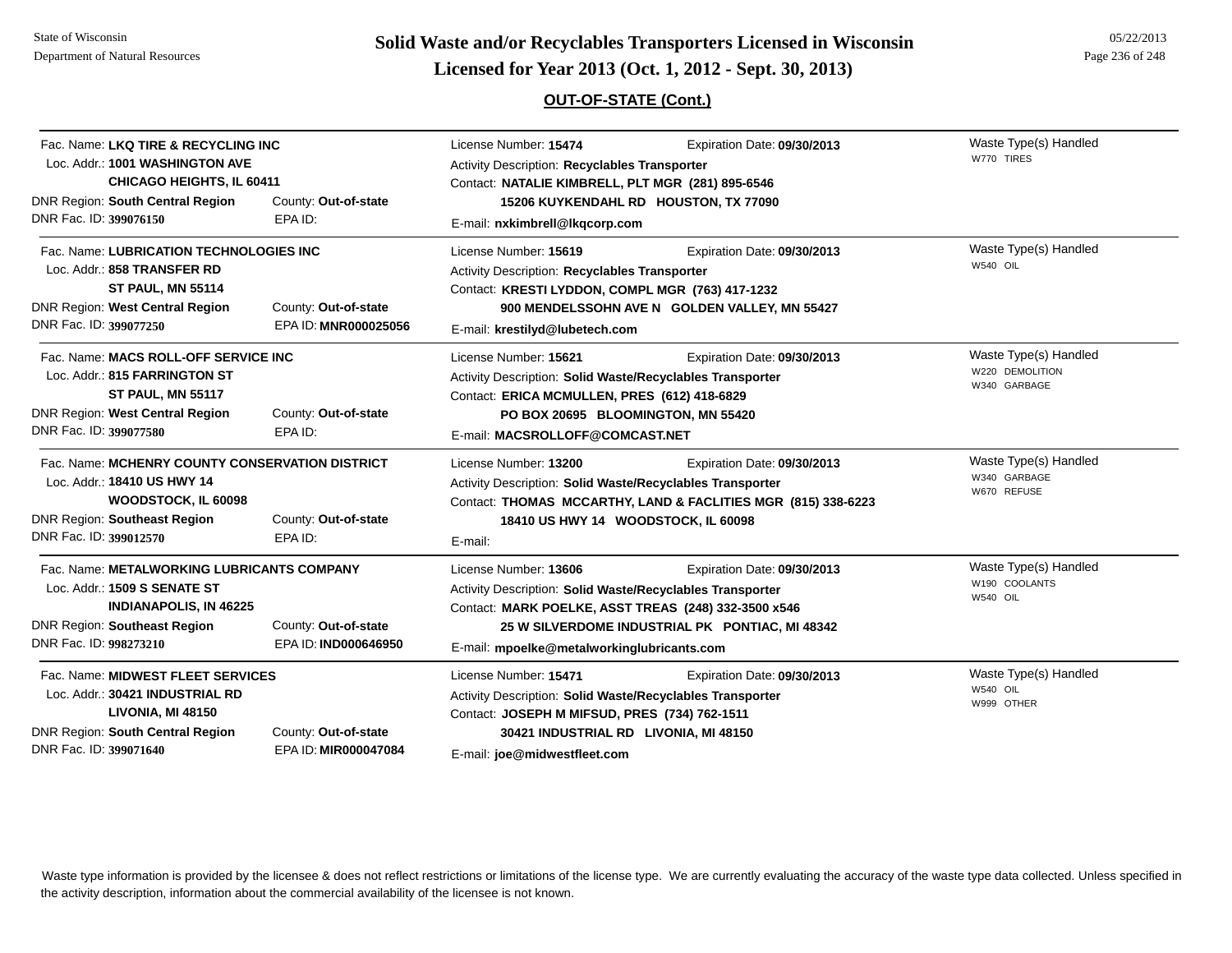State of WisconsinDepartment of Natural Resources

**Page 237 of 248 <b>Licensed for Year 2013 (Oct. 1, 2012 - Sept. 30, 2013) Page 237 of 248 Licensed for Year 2013 (Oct. 1, 2012 - Sept. 30, 2013)** 

| Fac. Name: MONTGOMERY TRUCKING INC<br>Loc. Addr.: 929 FULTON ST<br><b>GALENA, IL 61036</b><br>DNR Region: South Central Region<br>DNR Fac. ID: 399067120                                                  | County: Out-of-state<br>EPA ID:              | License Number: 15465<br>Activity Description: Solid Waste/Recyclables Transporter<br>Contact: GORDON T MONTGOMERY, PRES (815) 777-0672<br>PO BOX 6081 GALENA, IL 61036<br>E-mail: montgomerytrucking@att.net | Expiration Date: 09/30/2013                                                                    | Waste Type(s) Handled<br>W030 ALUMINUM<br>W120 CARDBOARD<br>W220 DEMOLITION<br>W340 GARBAGE<br>W350 GLASS<br>W630 PLASTIC<br>W661 RECYCLABLE PAPER<br>W662 RECYCLABLE CONTAINER |
|-----------------------------------------------------------------------------------------------------------------------------------------------------------------------------------------------------------|----------------------------------------------|---------------------------------------------------------------------------------------------------------------------------------------------------------------------------------------------------------------|------------------------------------------------------------------------------------------------|---------------------------------------------------------------------------------------------------------------------------------------------------------------------------------|
| Fac. Name: <b>MORTON SUPPLIES INC</b><br>Loc. Addr.: 1310 W BIRCHWOOD<br>MORTON, IL 61611<br><b>DNR Region: Southeast Region</b><br>DNR Fac. ID: 399002560                                                | County: Out-of-state<br>EPA ID:              | License Number: 14521<br>Activity Description: Solid Waste/Recyclables Transporter<br>Contact: FRED SCHMIDGALL, PRESIDENT (309) 266-7173<br>1310 W BIRCHWOOD MORTON, IL 61550<br>E-mail:                      | Expiration Date: 09/30/2013                                                                    | Waste Type(s) Handled<br>W770 TIRES                                                                                                                                             |
| Fac. Name: MR BULTS INC<br>Loc. Addr.: 4124 83RD AVE N<br><b>BROOKLYN PARK, MN 55443</b><br><b>DNR Region: West Central Region</b><br>DNR Fac. ID: 399083410                                              | County: Out-of-state<br>EPA ID:              | License Number: 15641<br>Activity Description: Solid Waste/Recyclables Transporter<br>2627 E 139TH ST BURNHAM, IL 60633<br>E-mail: rich.borgetti@mrbults.com                                                  | Expiration Date: 09/30/2013<br>Contact: RICHARD BORGETTI, CONTROLLER (708) 585-3306            | Waste Type(s) Handled<br>W340 GARBAGE<br>W661 RECYCLABLE PAPER<br>W662 RECYCLABLE CONTAINER                                                                                     |
| Fac. Name: NAVAL FACILITIES ENGINEERING COMMAND MIDWES'<br>Loc. Addr.: 2145 SPAULDING AVE BLDG 1506<br><b>GREAT LAKES, IL 60088</b><br><b>DNR Region: Southeast Region</b><br>DNR Fac. ID: 998202370      | County: Out-of-state<br>EPA ID:              | License Number: 13388<br><b>Activity Description: Solid Waste Transporter</b><br>Contact: JILL ZAVASKI (847) 688-2329 x10<br>E-mail: Jill.Zavaski@Navy.Mil                                                    | Expiration Date: 09/30/2013<br>2415 SPAULDING AVE GREAT LAKES, IL 60088-5600                   | Waste Type(s) Handled<br>W050 ASBESTOS<br>W670 REFUSE                                                                                                                           |
| Fac. Name: NEIER INC<br>Loc. Addr.: 8069 E MAIN ST<br><b>COATESVILLE, IN 46121</b><br><b>DNR Region: Southeast Region</b><br>DNR Fac. ID: 399048760                                                       | County: Out-of-state<br>EPA ID: IND984868406 | License Number: 15163<br>Activity Description: Solid Waste/Recyclables Transporter<br>PO BOX 151 COATESVILLE, IN 46121-0151<br>E-mail: kasey.thomas@neierinc.com                                              | Expiration Date: 09/30/2013<br>Contact: KASEY THOMAS, SAFTEY & COMPLIANCE COORD (317) 222-6346 | Waste Type(s) Handled<br>W210 CUTTING OIL<br><b>W540 OIL</b>                                                                                                                    |
| Fac. Name: NELSON MACHINE PRODUCTS LLC<br>Loc. Addr.: 6875 W HWY 61 BOX 2205<br><b>TOFTE, MN 55615</b><br><b>DNR Region: Northern Region</b><br>County: Out-of-state<br>DNR Fac. ID: 998374960<br>EPA ID: |                                              | License Number: 14293<br>Activity Description: Solid Waste Transporter<br>Contact: RICHARD NELSON, OWNER (218) 663-7940<br>E-mail:                                                                            | Expiration Date: 09/30/2013<br>6875 W HWY 61 BOX 2205 TOFTE, MN 55615                          | Waste Type(s) Handled<br>W340 GARBAGE                                                                                                                                           |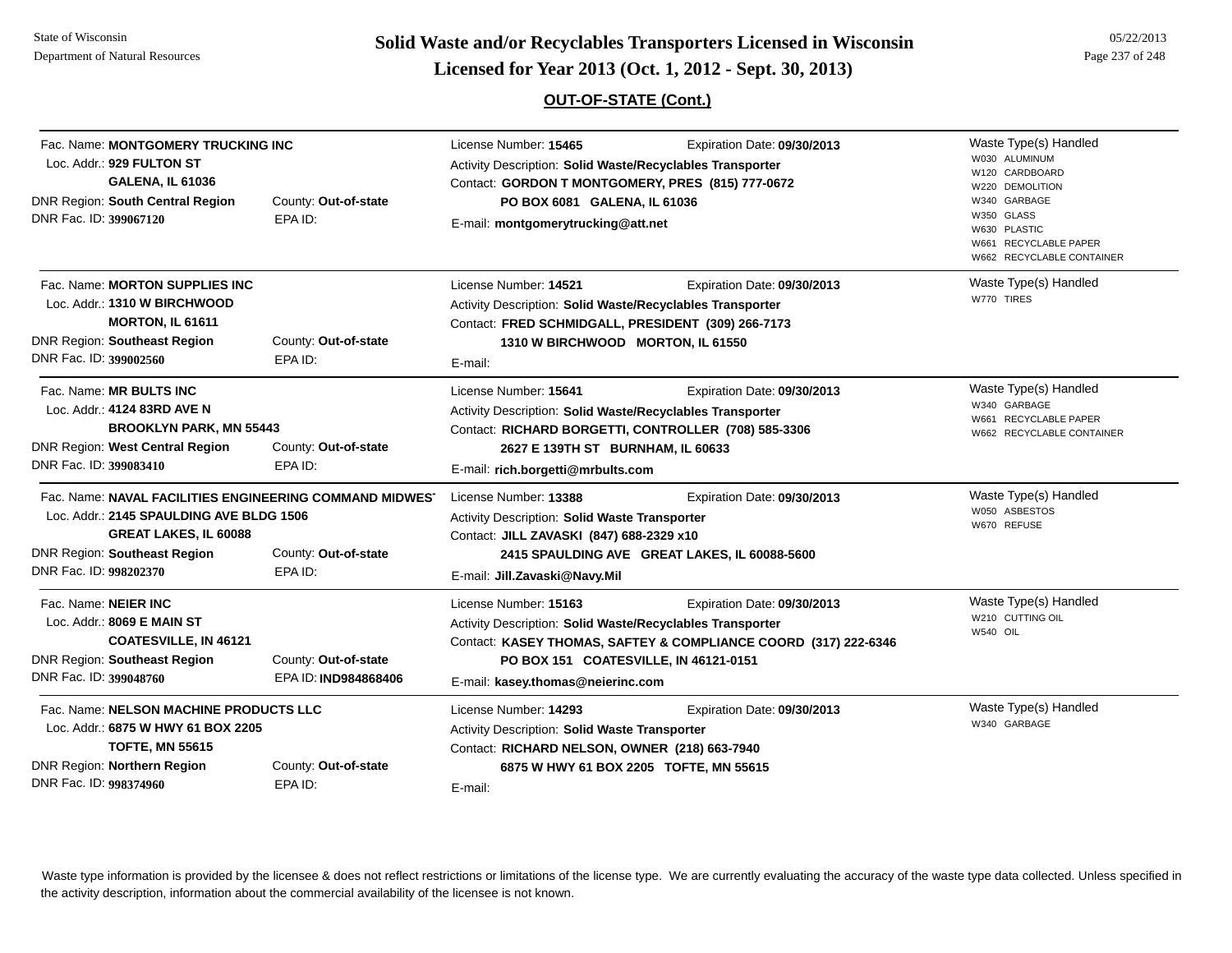# **Page 238 of 248 <b>Licensed for Year 2013 (Oct. 1, 2012 - Sept. 30, 2013) Page 238 of 248 Licensed for Year 2013 (Oct. 1, 2012 - Sept. 30, 2013)**

## **OUT-OF-STATE (Cont.)**

| Fac. Name: NEWMAN ROOFING & REMODELING INC<br>Loc. Addr.: 290 N PROSPECT ST<br>MARENGO, IL 60152<br><b>DNR Region: Southeast Region</b>                                                                  | County: Out-of-state                         | License Number: 14824<br><b>Activity Description: Solid Waste Transporter</b><br>Contact: JERRY/SHARON NEWMAN, OWNERS (815) 338-9671<br>290 N PROSPECT ST MARENGO, IL 60152                         | Waste Type(s) Handled<br>W115 BUILDING MATERIAL<br>W675 ROOFING/SHINGLES              |                                                                                                                                                                                       |
|----------------------------------------------------------------------------------------------------------------------------------------------------------------------------------------------------------|----------------------------------------------|-----------------------------------------------------------------------------------------------------------------------------------------------------------------------------------------------------|---------------------------------------------------------------------------------------|---------------------------------------------------------------------------------------------------------------------------------------------------------------------------------------|
| DNR Fac. ID: 399021920                                                                                                                                                                                   | EPA ID:                                      | E-mail:                                                                                                                                                                                             |                                                                                       |                                                                                                                                                                                       |
| Fac. Name: NORTHERN MINNESOTA SERVICES INC<br>Loc. Addr.: 2515 LIBERTY PLACE<br>EVELETH, MN 55734<br>DNR Region: Northern Region<br>DNR Fac. ID: 399046230                                               | County: Out-of-state<br>EPA ID: MNR000053967 | License Number: 14820<br>Activity Description: Solid Waste/Recyclables Transporter<br>Contact: DANIEL ROGERS, PRES (218) 744-2720<br>E-mail: northernminnesotaservices@gmail.com                    | Expiration Date: 09/30/2013<br>2515 LIBERTY PLACE EVELETH, MN 55734                   | Waste Type(s) Handled<br>W540 OIL                                                                                                                                                     |
| Fac. Name: NORTHWOODS ENVIRONMENTAL INDUSTRIES INC<br>Loc. Addr.: 34495 US HWY 45<br>ONTONAGON, MI 49953<br>DNR Region: West Central Region<br>County: Out-of-state<br>DNR Fac. ID: 399006080<br>EPA ID: |                                              | License Number: 14610<br>Expiration Date: 09/30/2013<br>Activity Description: Solid Waste Transporter<br>Contact: PAT TUCKER, PRES (906) 884-6155<br>34495 US HWY 45 ONTONAGON, MI 49953<br>E-mail: |                                                                                       | Waste Type(s) Handled<br>W050 ASBESTOS<br>W220 DEMOLITION                                                                                                                             |
| Fac. Name: OSI ENVIRONMENTAL INC<br>Loc. Addr.: 1000 LUND BLVD<br><b>ANOKA, MN 55303</b><br>DNR Region: West Central Region<br>DNR Fac. ID: 399079560                                                    | County: Out-of-state<br>EPA ID: MNR000055988 | License Number: 11120<br>Activity Description: Solid Waste/Recyclables Transporter<br>Contact: SCOTT BLUE, BRANCH MGR (763) 428-8775<br>1000 LUND BLVD ANOKA, MN 55303<br>E-mail:                   | Expiration Date: 09/30/2013                                                           | Waste Type(s) Handled<br>W410 INDUSTRIAL<br>W533 NON HAZARDOUS WASTE<br><b>W540 OIL</b><br>W999 OTHER<br>W410 INDUSTRIAL<br>W533 NON HAZARDOUS WASTE<br><b>W540 OIL</b><br>W999 OTHER |
| Fac. Name: OSI ENVIRONMENTAL INC<br>Loc. Addr.: 1763 PINE ST NW<br><b>BEMIDJI, MN 56601</b><br>DNR Region: Northern Region<br>DNR Fac. ID: 399014220                                                     | County: Out-of-state<br>EPA ID: MNS000100990 | License Number: 14660<br>Activity Description: Solid Waste/Recyclables Transporter<br>1763 PINE ST NW BEMIDJI, MN 56601<br>E-mail: osiedv@paulbunyan.net                                            | Expiration Date: 09/30/2013<br>Contact: DAN VALERIUS, FACILITY MANAGER (218) 751-2026 | Waste Type(s) Handled<br>W410 INDUSTRIAL<br><b>W540 OIL</b>                                                                                                                           |
| Fac. Name: OSI ENVIRONMENTAL INC<br>Loc. Addr.: 300 FAYAL ROAD<br>EVELETH, MN 55734<br><b>DNR Region: West Central Region</b><br>County: Out-of-state<br>DNR Fac. ID: 999888670<br>EPA ID: MNT280011586  |                                              | License Number: 12330<br>Activity Description: Solid Waste/Recyclables Transporter<br>Contact: PATRICK TRACEY, MANAGER (218) 744-3064<br>300 FAYAL ROAD EVELETH, MN 55734<br>E-mail:                | Expiration Date: 09/30/2013                                                           | Waste Type(s) Handled<br>W410 INDUSTRIAL<br>W533 NON HAZARDOUS WASTE<br><b>W540 OIL</b><br>W999 OTHER                                                                                 |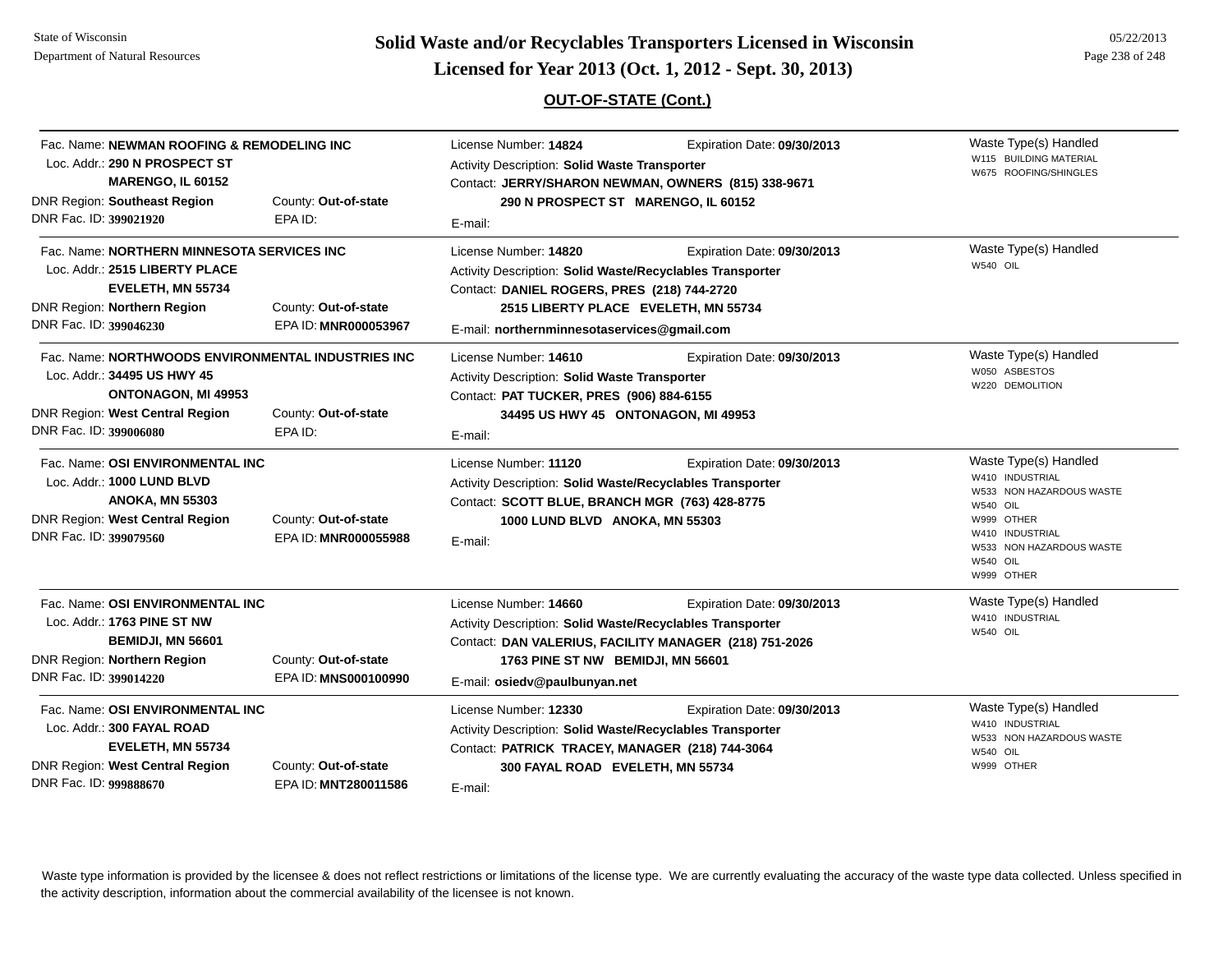State of WisconsinDepartment of Natural Resources

**Page 239 of 248 <b>Licensed for Year 2013 (Oct. 1, 2012 - Sept. 30, 2013) Page 239 of 248 Licensed for Year 2013 (Oct. 1, 2012 - Sept. 30, 2013)** 

## **OUT-OF-STATE (Cont.)**

| Fac. Name: OSI ENVIRONMENTAL INC<br>Loc. Addr.: 3300 E 83RD PLACE<br><b>MERRILLVILLE, IN 46610</b><br><b>DNR Region: Northeast Region</b><br>DNR Fac. ID: 998291580                                | County: Out-of-state<br>EPA ID: IN0000993113 | License Number: 13771<br>Activity Description: Solid Waste/Recyclables Transporter<br>Contact: RON NAVARRO, BRANCH MGR (219) 942-4886<br>E-mail:                                                                             | Expiration Date: 09/30/2013<br>3300 E 83RD PLACE MERRILLVILLE, IN 46410               | Waste Type(s) Handled<br>W410 INDUSTRIAL<br>W533 NON HAZARDOUS WASTE<br><b>W540 OIL</b>                                                                           |
|----------------------------------------------------------------------------------------------------------------------------------------------------------------------------------------------------|----------------------------------------------|------------------------------------------------------------------------------------------------------------------------------------------------------------------------------------------------------------------------------|---------------------------------------------------------------------------------------|-------------------------------------------------------------------------------------------------------------------------------------------------------------------|
| Fac. Name: <b>PAGE ETC INC</b><br>Loc. Addr.: 2758 TROMBLEY RD<br><b>WEEDSPORT, NY 13166</b><br><b>DNR Region: West Central Region</b><br>DNR Fac. ID: 998288500                                   | County: Out-of-state<br>EPA ID: NYD986969947 | License Number: 13755<br>Activity Description: Solid Waste Transporter<br>Contact: DONNA MAHANEY (315) 834-6681 x213<br>E-mail: dmahaney@pagetrucking.com                                                                    | Expiration Date: 09/30/2013<br>2758 TROMBLEY RD WEEDSPORT, NY 13166                   | Waste Type(s) Handled<br>W180 CONTAMINATED SOIL                                                                                                                   |
| Fac. Name: PARTS CLEANING TECHNOLOGIES<br>Loc. Addr.: 12886 EATON AVE<br>DETROIT, MI 48227<br><b>DNR Region: South Central Region</b><br>DNR Fac. ID: 399020930                                    | County: Out-of-state<br>EPA ID: MIK625426333 | License Number: 14714<br>Activity Description: Recyclables Transporter<br>Contact: DAVID R CRANDELL, PRES (248) 799-7700 x102<br>E-mail: crandell@partscleaning.net                                                          | Expiration Date: 09/30/2013<br>24901 NORTHWESTERN HWY STE 209 SOUTHFIELD, MI 48075    | Waste Type(s) Handled<br>W275 FLUORESCENT BULBS<br><b>W540 OIL</b>                                                                                                |
| Fac. Name: PEARSON ASBESTOS ABATEMENT INC<br>Loc. Addr.: 2715 DANFORTH RD<br><b>ESCANABA, MI 49829</b><br><b>DNR Region: Northeast Region</b><br>DNR Fac. ID: 998014160                            | County: Out-of-state<br>EPA ID:              | License Number: 12703<br>Expiration Date: 09/30/2013<br>Activity Description: Solid Waste Transporter<br>Contact: DENNIS PEARSON, PRESIDENT (906) 786-3001<br>PO BOX 1292 ESCANABA, MI 49829<br>E-mail: admin@pearsonasb.com |                                                                                       | Waste Type(s) Handled<br>W050 ASBESTOS                                                                                                                            |
| Fac. Name: PEORIA DISPOSAL CO<br>Loc. Addr.: 1113 N SWORDS AVE<br>PEORIA, IL 61604<br><b>DNR Region: Southeast Region</b><br>DNR Fac. ID: 999970510                                                | County: Out-of-state<br>EPA ID:              | License Number: 12508<br><b>Activity Description: Solid Waste Transporter</b><br>1113 N SWORDS AVE PEORIA, IL 61604<br>E-mail:                                                                                               | Expiration Date: 09/30/2013<br>Contact: MATT CHAMPION, ENVIRON CONTACT (309) 674-5176 | Waste Type(s) Handled<br>W060 ASH<br>W180 CONTAMINATED SOIL<br>W340 GARBAGE<br>W530 NONCOMBUSTIBLE<br>W533 NON HAZARDOUS WASTE<br>W670 REFUSE<br>W790 WOOD MATTER |
| Fac. Name: PILAT ROOFING CONTRACTORS INC<br>Loc. Addr.: 3205A LAKESIDE CT<br>MCHENRY, IL 60050<br><b>DNR Region: Southeast Region</b><br>County: Out-of-state<br>DNR Fac. ID: 399022690<br>EPA ID: |                                              | License Number: 14829<br>Activity Description: Solid Waste Transporter<br>Contact: JAMES B PILAT JR, PRESIDENT (815) 344-3929<br>3205A LAKESIDE CT MCHENRY, IL 60050<br>E-mail: pilatroofing@sbcglobal.net                   | Expiration Date: 09/30/2013                                                           | Waste Type(s) Handled<br>W115 BUILDING MATERIAL<br>W675 ROOFING/SHINGLES<br>W710 SCRAP METAL<br>W790 WOOD MATTER                                                  |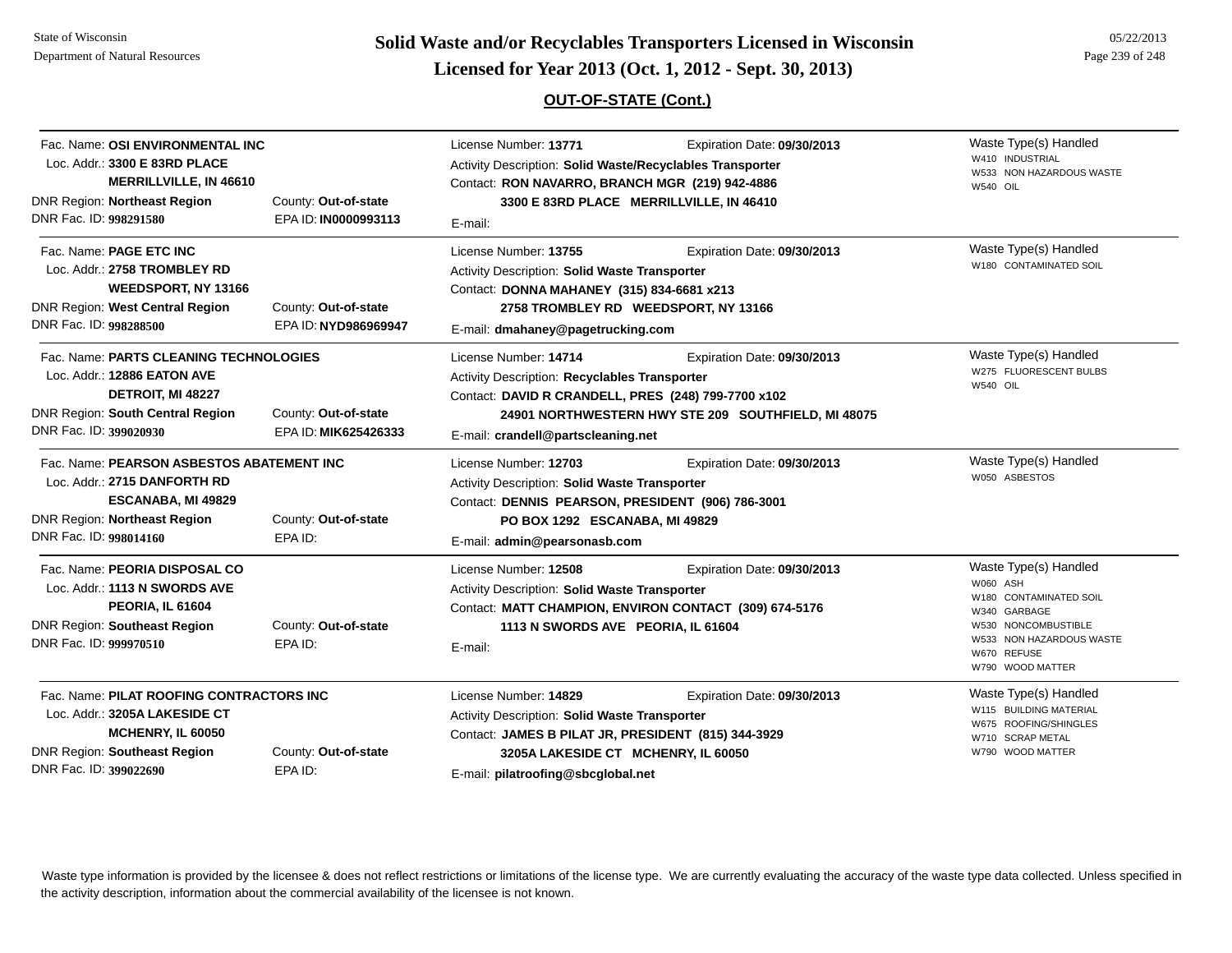State of WisconsinDepartment of Natural Resources

**Page 240 of 248 <b>Licensed for Year 2013 (Oct. 1, 2012 - Sept. 30, 2013) Page 240 of 248 Licensed for Year 2013 (Oct. 1, 2012 - Sept. 30, 2013)** 

## **OUT-OF-STATE (Cont.)**

| Fac. Name: PIONEER TANK LINES INC<br>Loc. Addr.: 12501 HUDSON RD S<br><b>AFTON, MN 55001</b><br>DNR Region: West Central Region<br>County: Out-of-state<br>DNR Fac. ID: 998057610<br>EPA ID: MND044176113<br>Fac. Name: PREMIUM OIL CO<br>Loc. Addr.: 923 FAIRVIEW & KILBURN AVE<br>ROCKFORD, IL 61101<br><b>DNR Region: South Central Region</b><br>County: Out-of-state<br>DNR Fac. ID: 399054700<br>EPA ID: ILD53197547 |                                              | License Number: 13026<br>Expiration Date: 09/30/2013<br><b>Activity Description: Solid Waste Transporter</b><br>Contact: DONNA PERKINS, SEC/TREAS (651) 436-8296<br>12501 HUDSON RD SOUTH AFTON, MN 55001<br>E-mail:<br>License Number: 15413<br>Expiration Date: 09/30/2013<br>Activity Description: Recyclables Transporter<br>Contact: KEVIN FEDELI, PRES (815) 963-3800<br>923 FAIRVIEW & KILBURN AVE ROCKFORD, IL 61101<br>E-mail: premiumoil@aol.com |                                                                                                                                      | Waste Type(s) Handled<br>W190 COOLANTS<br>W410 INDUSTRIAL<br>W470 LEACHATE<br>W533 NON HAZARDOUS WASTE<br>Waste Type(s) Handled<br>W540 OIL |
|----------------------------------------------------------------------------------------------------------------------------------------------------------------------------------------------------------------------------------------------------------------------------------------------------------------------------------------------------------------------------------------------------------------------------|----------------------------------------------|------------------------------------------------------------------------------------------------------------------------------------------------------------------------------------------------------------------------------------------------------------------------------------------------------------------------------------------------------------------------------------------------------------------------------------------------------------|--------------------------------------------------------------------------------------------------------------------------------------|---------------------------------------------------------------------------------------------------------------------------------------------|
|                                                                                                                                                                                                                                                                                                                                                                                                                            |                                              |                                                                                                                                                                                                                                                                                                                                                                                                                                                            |                                                                                                                                      |                                                                                                                                             |
| Fac. Name: Q C TRANSPORT INC<br>Loc. Addr.: 1970 SPRUCE HILLS DR<br><b>BETTENDORF, IA 52722</b><br><b>DNR Region: Northeast Region</b><br>DNR Fac. ID: 399071200                                                                                                                                                                                                                                                           | County: Out-of-state<br>EPA ID:              | License Number: 15295<br>Activity Description: Solid Waste Transporter<br>Contact: KENT KNICKELBEIN, PRES (563) 505-3752<br>PO BOX 83 BETTENDORF, IA 52722<br>E-mail: knickkc@aol.com                                                                                                                                                                                                                                                                      | Expiration Date: 09/30/2013                                                                                                          | Waste Type(s) Handled<br>W280 FLY ASH                                                                                                       |
| Fac. Name: QUALITY CARRIERS INC<br>Loc. Addr.: 1861 TERRY DR<br><b>JOLIET, IL 60436-8544</b><br><b>DNR Region: South Central Region</b><br>DNR Fac. ID: 999035510                                                                                                                                                                                                                                                          | County: Out-of-state<br>EPA ID: FLR000057414 | License Number: 15462<br>Activity Description: Recyclables Transporter<br>E-mail: jrakitsky@qualitydistribution.com                                                                                                                                                                                                                                                                                                                                        | Expiration Date: 09/30/2013<br>Contact: JAMES A RAKITSKY, VP - ENVR SERV (813) 569-7271<br>102 PICKERING WAY STE 105 EXTON, PA 19341 | Waste Type(s) Handled<br><b>W540 OIL</b>                                                                                                    |
| Fac. Name: QUALITY ENVIRONMENTAL SERVICES INC<br>Loc. Addr.: 120 SOUTH SMITH<br>KELLOGG, MN 55945<br>DNR Region: West Central Region<br>County: Out-of-state<br>DNR Fac. ID: 399048100<br>EPA ID:                                                                                                                                                                                                                          |                                              | License Number: 15037<br><b>Activity Description: Solid Waste Transporter</b><br>Contact: JOHN WINGERT (651) 565-4219<br>PO BOX 149 KELLOGG, MN 55945<br>E-mail:                                                                                                                                                                                                                                                                                           | Expiration Date: 09/30/2013                                                                                                          | Waste Type(s) Handled<br>W220 DEMOLITION                                                                                                    |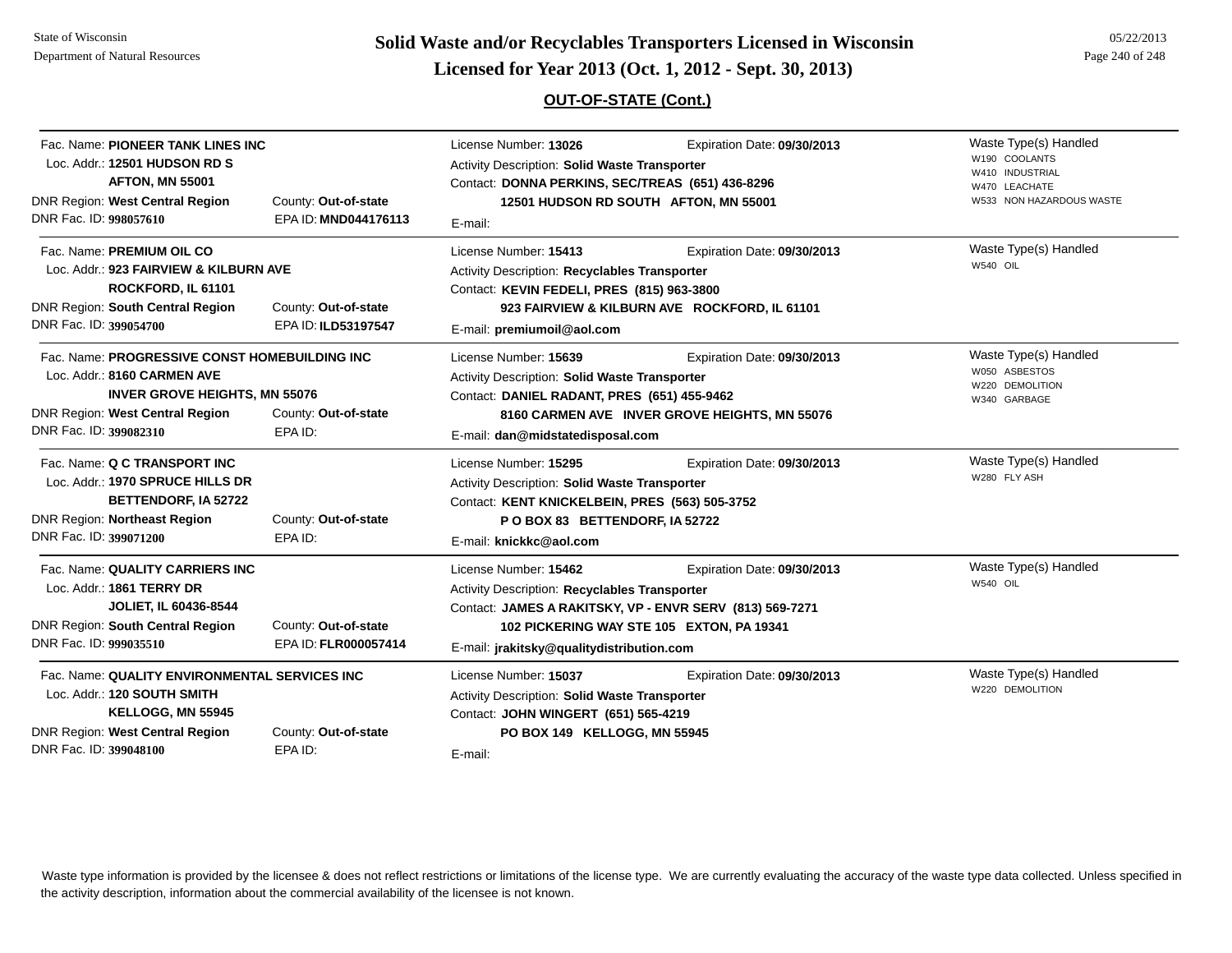# **Page 241 of 248 <b>Licensed for Year 2013 (Oct. 1, 2012 - Sept. 30, 2013) Page 241 of 248 Licensed for Year 2013 (Oct. 1, 2012 - Sept. 30, 2013)**

## **OUT-OF-STATE (Cont.)**

| Fac. Name: R W COLLINS COMPANY<br>Loc. Addr.: 7225 W 66TH ST<br>CHICAGO, IL 60638                                                                                                                       |                                              | License Number: 12766<br>Expiration Date: 09/30/2013<br>Activity Description: Solid Waste Transporter<br>Contact: ALISA C ANDERSON VICE PRESIDENT (708) 458-6868                                                    |                                                                      | Waste Type(s) Handled<br>W180 CONTAMINATED SOIL<br>W180 CONTAMINATED SOIL                                                      |
|---------------------------------------------------------------------------------------------------------------------------------------------------------------------------------------------------------|----------------------------------------------|---------------------------------------------------------------------------------------------------------------------------------------------------------------------------------------------------------------------|----------------------------------------------------------------------|--------------------------------------------------------------------------------------------------------------------------------|
| <b>DNR Region: Southeast Region</b>                                                                                                                                                                     | County: Out-of-state                         | 7225 W 66TH ST CHICAGO, IL 60638                                                                                                                                                                                    |                                                                      |                                                                                                                                |
| DNR Fac. ID: 999948730                                                                                                                                                                                  | EPA ID: ILD003813839                         | E-mail:                                                                                                                                                                                                             |                                                                      |                                                                                                                                |
| Fac. Name: RAY ANDERSON & SONS CO INC<br>Loc. Addr.: 931 ATLANTIC ST<br><b>ST PAUL, MN 55106</b><br><b>DNR Region: West Central Region</b><br>County: Out-of-state<br>DNR Fac. ID: 399029840<br>EPA ID: |                                              | License Number: 14887<br>Activity Description: Solid Waste/Recyclables Transporter<br>Contact: RICK L ANDERSON, TREAS (651) 774-2550<br>930 DULUTH ST ST PAUL, MN 55106<br>E-mail: dumpsterboxservice@earthlink.net | Expiration Date: 09/30/2013                                          | Waste Type(s) Handled<br>W220 DEMOLITION<br>W340 GARBAGE                                                                       |
| Fac. Name: RECYCLE TECHNOLOGIES INC<br>Loc. Addr.: 298 BEINORIS DR<br>WOOD DALE, IL 60191<br><b>DNR Region: Southeast Region</b><br>DNR Fac. ID: 399024670                                              | County: Out-of-state<br>EPA ID:              | License Number: 14836<br>Activity Description: Solid Waste Transporter<br>Contact: GARY GUNDERSON, OWNER (630) 350-8909<br>298 BEINORIS DR WOOD DALE, IL 60191<br>E-mail:                                           | Expiration Date: 09/30/2013                                          | Waste Type(s) Handled<br>W033 ANTIFREEZE                                                                                       |
| Fac. Name: RICHARDS SANITATION LLC<br>Loc. Addr.: 162 BISSEN ST<br><b>CALEDONIA, MN 55921</b><br>DNR Region: West Central Region<br>County: Out-of-state<br>DNR Fac. ID: 998275740<br>EPA ID:           |                                              | License Number: 13629<br>Activity Description: Solid Waste Transporter<br>Contact: GREG SKAUGE, OWNER (507) 724-2086<br>PO BOX 226 CALEDONIA, MN 55921<br>E-mail: info@richardssanitation.com                       | Expiration Date: 09/30/2013                                          | Waste Type(s) Handled<br>W220 DEMOLITION<br>W340 GARBAGE<br>W670 REFUSE                                                        |
| Fac. Name: ROBBIE D WOOD INC<br>Loc. Addr.: 1051 OLD WARRIOR RIVER RD<br>DOLOMITE, AL 35061<br><b>DNR Region: South Central Region</b><br>DNR Fac. ID: 999902860                                        | County: Out-of-state<br>EPA ID: ALD067138891 | License Number: 12382<br>Activity Description: Solid Waste Transporter<br>Contact: TIFFANY WOOD, PERMITTING (800) 356-7457 x27<br>PO BOX 125 DOLOMITE, AL 35061<br>E-mail: tiff@robbiedwood.com                     | Expiration Date: 09/30/2013                                          | Waste Type(s) Handled<br>W220 DEMOLITION<br>W340 GARBAGE<br>W530 NONCOMBUSTIBLE<br>W540 OIL<br>W670 REFUSE<br>W790 WOOD MATTER |
| Fac. Name: ROBERT GIBLIN<br>Loc. Addr.: 7502 GIBLIN DR<br>CALEDONIA, MN 55921<br><b>DNR Region: West Central Region</b><br>DNR Fac. ID: 998361650                                                       | County: Out-of-state<br>EPA ID:              | License Number: 14207<br>Activity Description: Recyclables Transporter<br>Contact: ROBERT GIBLIN, OWNER (507) 724-2584<br>E-mail:                                                                                   | Expiration Date: 09/30/2013<br>7502 GIBLIN DRIVE CALEDONIA, MN 55921 | Waste Type(s) Handled<br>W770 TIRES                                                                                            |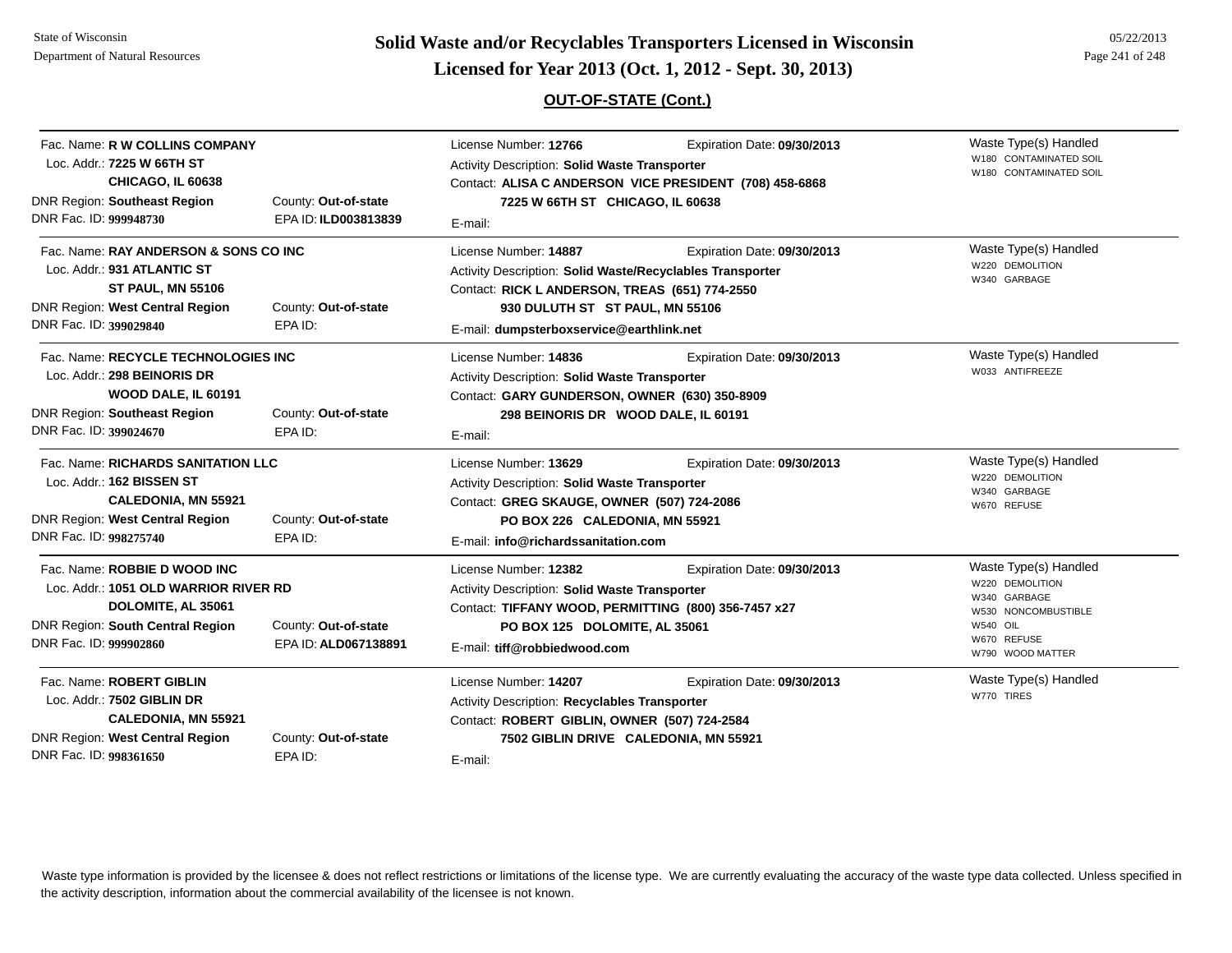**Page 242 of 248 <b>Licensed for Year 2013 (Oct. 1, 2012 - Sept. 30, 2013) Page 242 of 248 Licensed for Year 2013 (Oct. 1, 2012 - Sept. 30, 2013)** 

## **OUT-OF-STATE (Cont.)**

05/22/2013

| Fac. Name: ROCK RIVER DISPOSAL SERVICES INC<br>Loc. Addr.: 4002 S MAIN ST<br>ROCKFORD, IL 61102<br><b>DNR Region: South Central Region</b><br>DNR Fac. ID: 154047850                                              | County: Out-of-state<br>EPA ID:              | License Number: 11147<br>Activity Description: Solid Waste/Recyclables Transporter<br>Contact: GREG JURY, GEN MGR (815) 965-2489<br>4002 S MAIN ST ROCKFORD, IL 61102<br>E-mail: gjury@rockriverdisposal.com                              | Waste Type(s) Handled<br>Expiration Date: 09/30/2013<br>W050 ASBESTOS<br>W220 DEMOLITION<br>W340 GARBAGE<br>W530 NONCOMBUSTIBLE<br>W661 RECYCLABLE PAPER<br>W662 RECYCLABLE CONTAINER<br>W670 REFUSE<br>W735 SLUDGE<br>W790 WOOD MATTER |
|-------------------------------------------------------------------------------------------------------------------------------------------------------------------------------------------------------------------|----------------------------------------------|-------------------------------------------------------------------------------------------------------------------------------------------------------------------------------------------------------------------------------------------|-----------------------------------------------------------------------------------------------------------------------------------------------------------------------------------------------------------------------------------------|
| Fac. Name: ROCK RIVER ENVR SOLUTIONS LLC<br>Loc. Addr.: 4002 S MAIN ST<br>ROCKFORD, IL 61109<br><b>DNR Region: South Central Region</b><br>County: Out-of-state<br>DNR Fac. ID: 399024560<br>EPA ID: ILR000117176 |                                              | License Number: 15430<br>Activity Description: Solid Waste/Recyclables Transporter<br>Contact: NICK C KOVANDA, GEN MGR (815) 654-4726<br>5450 WANSFORD WAY ROCKFORD, IL 61109<br>E-mail: nkovanda@rresvcs.com                             | Waste Type(s) Handled<br>Expiration Date: 09/30/2013<br>W410 INDUSTRIAL<br>W540 OIL<br>W562 PAINT FILTERS<br>W770 TIRES                                                                                                                 |
| Fac. Name: ROSS TRANSPORTATION SERVICES<br>Loc. Addr.: 36790 GILES RD<br><b>GRAFTON, OH 44044-9752</b><br>DNR Region: South Central Region<br>DNR Fac. ID: 999025500                                              | County: Out-of-state<br>EPA ID: OHD980614374 | License Number: 12485<br>Activity Description: Solid Waste Transporter<br>Contact: DAWN PALMER, ADMIN EXEC ASST TO PRES (800) 783-6555<br>36790 GILES RD GRAFTON, OH 44044-9752<br>E-mail: dpalmer@rosstransportation.com                 | Waste Type(s) Handled<br>Expiration Date: 09/30/2013<br>W410 INDUSTRIAL<br>W530 NONCOMBUSTIBLE                                                                                                                                          |
| Fac. Name: RPS IMAGING INC<br>Loc. Addr.: 1815 WASHINGTON ST<br><b>MICHIGAN CITY, IN 46360</b><br><b>DNR Region: Southeast Region</b><br>DNR Fac. ID: 399052170                                                   | County: Out-of-state<br>EPA ID:              | License Number: 15180<br><b>Activity Description: Solid Waste/Recyclables Transporter</b><br>Contact: DAVE NOWAK, CHIEF REVENUE OFFICER (219) 874-8424 x19<br>1815 WASHINGTON ST MICHIGAN CITY, IN 46360<br>E-mail: dnowak@rpsimaging.com | Waste Type(s) Handled<br>Expiration Date: 09/30/2013<br>W661 RECYCLABLE PAPER<br>W690 SCRAP FILM                                                                                                                                        |
| Fac. Name: RS USED OIL SERVICES INC<br>Loc. Addr.: 25903 S RIDGELAND<br><b>MONEE, IL 60449</b><br><b>DNR Region: South Central Region</b><br>DNR Fac. ID: 399014880                                               | County: Out-of-state<br>EPA ID: ILR000103184 | License Number: 14707<br>Activity Description: Solid Waste/Recyclables Transporter<br>Contact: WILLIAM J KENNEDY, DIR SAFETY/COMPLIANCE (708) 534-9300<br>25903 S RIDGELAND MONEE, IL 60449<br>E-mail: bkennedy@universallubes.com        | Waste Type(s) Handled<br>Expiration Date: 09/30/2013<br>W180 CONTAMINATED SOIL<br>W410 INDUSTRIAL<br><b>W540 OIL</b><br>W541 OIL ABSORBENTS<br>W544 OIL FILTERS                                                                         |
| Fac. Name: S J TRANSPORTATION CO INC<br>Loc. Addr.: 1176 US RT 40<br>WOODSTOWN, NJ 08098<br><b>DNR Region: Northeast Region</b><br>DNR Fac. ID: 999970620                                                         | County: Out-of-state<br>EPA ID: NJD071629976 | License Number: 12509<br><b>Activity Description: Solid Waste Transporter</b><br>Contact: CHRISTINE AMODEI, SAFETY COORD (856) 769-2741<br>PO BOX 169 WOODSTOWN, NJ 08098<br>E-mail: hammon@sjtransportation.com                          | Waste Type(s) Handled<br>Expiration Date: 09/30/2013<br>W210 CUTTING OIL<br>W280 FLY ASH<br>W410 INDUSTRIAL<br>W460 LABORATORY<br>W470 LEACHATE<br>W533 NON HAZARDOUS WASTE<br><b>W540 OIL</b><br>W541 OIL ABSORBENTS<br>W735 SLUDGE    |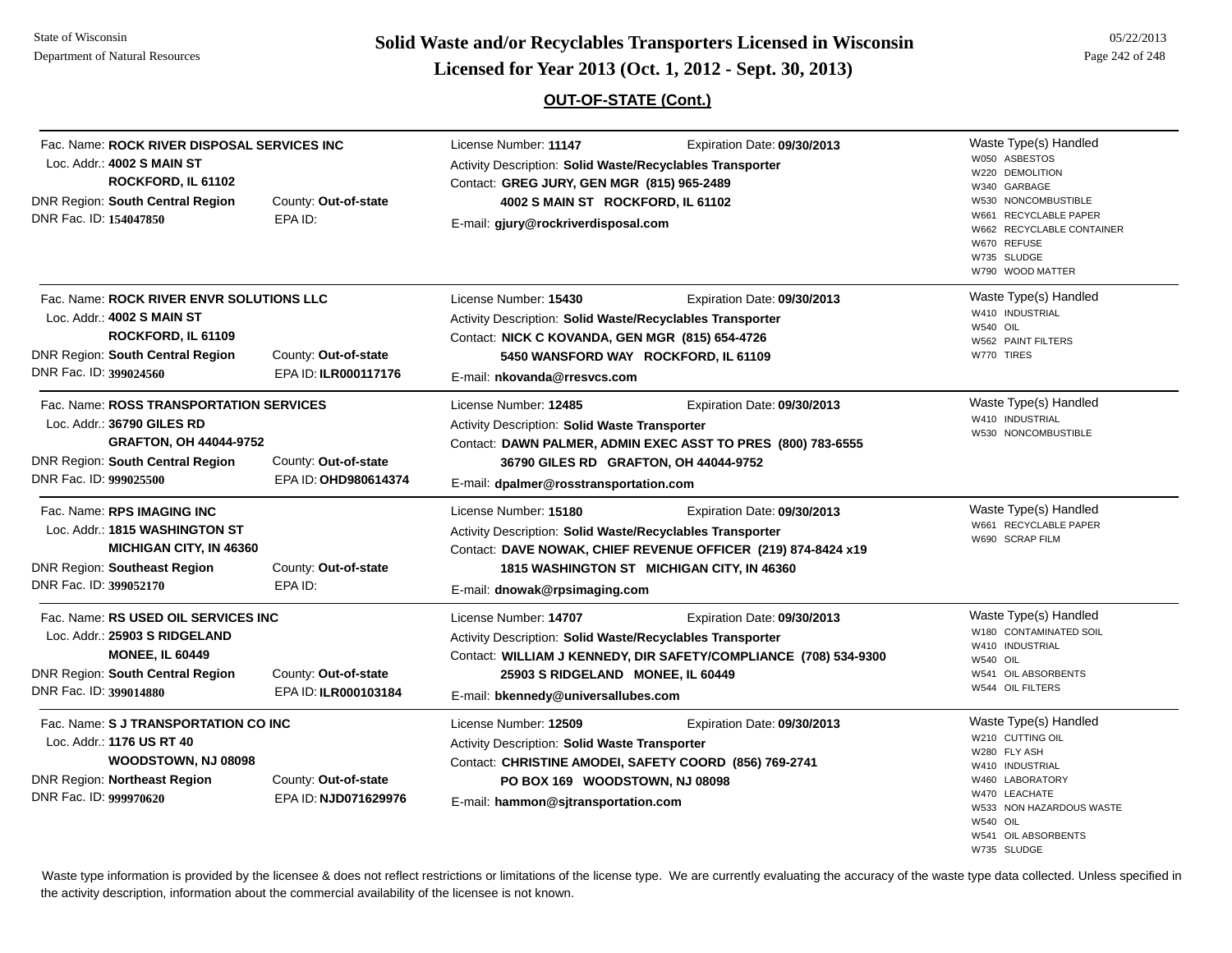# **Page 243 of 22/2013 Licensed for Year 2013 (Oct. 1, 2012 - Sept. 30, 2013) Page 243 of 248 Licensed for Year 2013 (Oct. 1, 2012 - Sept. 30, 2013)**

## **OUT-OF-STATE (Cont.)**

| Fac. Name: S&M-E&J SERV INC DBA ALL PAWS PET CREMATION<br>Loc. Addr.: 1078C ROCK ROAD LN<br>EAST DUNDEE, IL 60118                                                                            |                                                                                                                    | License Number: 15189                                                                                                                                                                            | Expiration Date: 09/30/2013<br>Activity Description: Solid Waste Transporter<br>Contact: JEREMY M BERMAN, CO-OWNER (847) 428-8144 |                                                                                                                                                                      |
|----------------------------------------------------------------------------------------------------------------------------------------------------------------------------------------------|--------------------------------------------------------------------------------------------------------------------|--------------------------------------------------------------------------------------------------------------------------------------------------------------------------------------------------|-----------------------------------------------------------------------------------------------------------------------------------|----------------------------------------------------------------------------------------------------------------------------------------------------------------------|
| <b>DNR Region: Southeast Region</b><br>DNR Fac. ID: 399055030                                                                                                                                | County: Out-of-state<br>EPA ID:                                                                                    | PO BOX 686 WEST DUNDEE, IL 60118<br>E-mail: info@allpawspetcremation.com                                                                                                                         |                                                                                                                                   |                                                                                                                                                                      |
| Fac. Name: SAFETY-KLEEN SYSTEMS INC<br>DNR Region: South Central Region<br>DNR Fac. ID: 399007400                                                                                            | Loc. Addr.: 2600 N CENTRAL EXPRESS STE 400<br>RICHARDSON, TX 75080<br>County: Out-of-state<br>EPA ID: TXR000081205 | License Number: 14696<br>Activity Description: Solid Waste/Recyclables Transporter<br>PO BOX 368 NEENAH, WI 54957-0368<br>E-mail: bhassler@jjkeller.com                                          | Expiration Date: 09/30/2013<br>Contact: BRENDA HASSLER, JJ KELLER AUTH REP (800) 558-5011 x7351                                   | Waste Type(s) Handled<br>W540 OIL<br>W544 OIL FILTERS                                                                                                                |
| Loc. Addr.: 9261 ISANTI ST NE<br><b>BLAINE, MN 55434</b><br><b>DNR Region: West Central Region</b><br>DNR Fac. ID: 999411270                                                                 | Fac. Name: SAFETY-KLEEN SYSTEMS BLAINE 510301<br>County: Out-of-state<br>EPA ID: MND981953045                      | License Number: 12897<br>Activity Description: Solid Waste/Recyclables Transporter<br>PO BOX 368 NEENAH, WI 54957-0368<br>E-mail: bhassler@jjkeller.com                                          | Expiration Date: 09/30/2013<br>Contact: BRENDA HASSLER, JJ KELLER AUTH AGENT (800) 558-5011 x7351                                 | Waste Type(s) Handled<br>W033 ANTIFREEZE<br>W190 COOLANTS<br>W533 NON HAZARDOUS WASTE<br>W540 OIL<br><b>W600 PCB</b>                                                 |
| Loc. Addr.: 1302 18TH ST<br><b>CLOQUET, MN 55720</b><br>DNR Region: Northern Region<br>DNR Fac. ID: 999026160                                                                                | Fac. Name: SAFETY-KLEEN SYSTEMS INC - CLOQUET MN<br>County: Out-of-state<br>EPA ID: MND000686170                   | License Number: 12893<br>Activity Description: Solid Waste/Recyclables Transporter<br>PO BOX 368 NEENAH, WI 54957-0368<br>E-mail: bschaffer@jjkeller.com                                         | Expiration Date: 09/30/2013<br>Contact: BRENDA HASSLER, JJ KELLER AGENT (800) 558-5011 x7351                                      | Waste Type(s) Handled<br>W033 ANTIFREEZE<br>W190 COOLANTS<br>W533 NON HAZARDOUS WASTE<br><b>W540 OIL</b><br><b>W600 PCB</b>                                          |
| Loc. Addr.: 3227 TERMINAL DRIVE<br><b>EAGAN, MN 55117</b><br>DNR Region: West Central Region<br>DNR Fac. ID: 999901430                                                                       | Fac. Name: SAFETY-KLEEN SYSTEMS INC EAGAN MN 5-103-02<br>County: Out-of-state<br>EPA ID: MND981097884              | License Number: 12892<br>Activity Description: Solid Waste/Recyclables Transporter<br>PO BOX 368 NEENAH, WI 54957-0368<br>E-mail: bhassler@jjkeller.com                                          | Expiration Date: 09/30/2013<br>Contact: BRENDA HASSLER, JJ KELLER (AUTH AGENT) (800) 558-5011 x7351                               | Waste Type(s) Handled<br>W033 ANTIFREEZE<br>W190 COOLANTS<br>W200 CORROSIVES<br>W533 NON HAZARDOUS WASTE<br><b>W540 OIL</b><br>W562 PAINT FILTERS<br><b>W600 PCB</b> |
| Fac. Name: SCHILLS DUMPSTER SERVICE INC<br>Loc. Addr.: 2591 GRESHAM AVE<br>OAKDALE, MN 55128<br>DNR Region: West Central Region<br>County: Out-of-state<br>DNR Fac. ID: 399081320<br>EPA ID: |                                                                                                                    | License Number: 15722<br>Activity Description: Solid Waste Transporter<br>Contact: CLIFFORD SCHILL, CEO (612) 363-3273<br>2591 GRESHAM AVE OAKDALE, MN 55128<br>E-mail: schillsdumpsters@aol.com | Expiration Date: 09/30/2013                                                                                                       | Waste Type(s) Handled<br>W220 DEMOLITION<br>W340 GARBAGE                                                                                                             |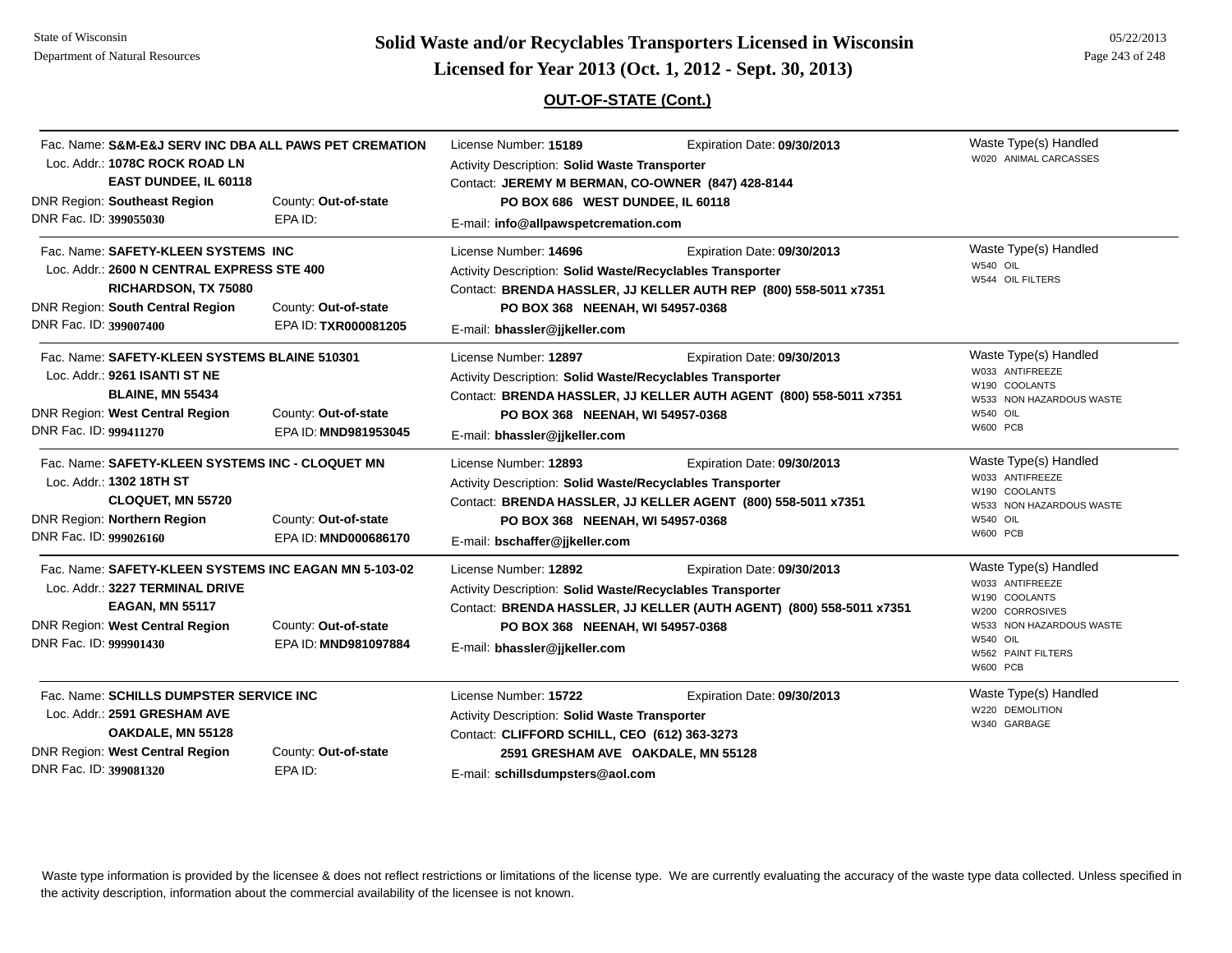**Page 244 of 248 <b>Licensed for Year 2013 (Oct. 1, 2012 - Sept. 30, 2013) Page 244 of 248 Licensed for Year 2013 (Oct. 1, 2012 - Sept. 30, 2013)** 

## **OUT-OF-STATE (Cont.)**

|                        | Fac. Name: SHAMROCK DISPOSAL LLC<br>Loc. Addr.: 3280 99TH COURT NE<br><b>BLAINE, MN 55449</b>                                                                   |                                              | License Number: 14889<br>Expiration Date: 09/30/2013<br>Activity Description: Solid Waste Transporter<br>Contact: RICH GERSDORF (763) 780-0404                                                                                                          |                                                                                        | Waste Type(s) Handled<br>W175 CONSTRUCTION MATERIAL<br>W220 DEMOLITION                                                 |  |
|------------------------|-----------------------------------------------------------------------------------------------------------------------------------------------------------------|----------------------------------------------|---------------------------------------------------------------------------------------------------------------------------------------------------------------------------------------------------------------------------------------------------------|----------------------------------------------------------------------------------------|------------------------------------------------------------------------------------------------------------------------|--|
| DNR Fac. ID: 399030170 | <b>DNR Region: West Central Region</b>                                                                                                                          | County: Out-of-state<br>EPA ID:              | 3280 99TH COURT NE BLAINE, MN 55449<br>E-mail:                                                                                                                                                                                                          |                                                                                        |                                                                                                                        |  |
| DNR Fac. ID: 399083080 | Fac. Name: SHAMROCK TRUCKING LLC<br>Loc. Addr.: 752 STH 45<br><b>CLOQUET, MN 55720</b><br><b>DNR Region: Northern Region</b><br>County: Out-of-state<br>EPA ID: |                                              | License Number: 15357<br>Expiration Date: 09/30/2013<br><b>Activity Description: Solid Waste Transporter</b><br>Contact: PAUL KARSTEN, OPERATIONS MGR (763) 780-0404<br>PO BOX 2232 CLOQUET, MN 55720<br>E-mail: PAULK@SHAMROCKDISPOSAL.COM             |                                                                                        | Waste Type(s) Handled<br>W050 ASBESTOS<br>W220 DEMOLITION<br>W280 FLY ASH<br><b>FOUNDRY</b><br>W290<br>W410 INDUSTRIAL |  |
|                        | Fac. Name: SIEMENS INDUSTRY INC<br>Loc. Addr.: 181 THORN HILL RD<br>WARRENDALE, PA 15036<br><b>DNR Region: Southeast Region</b>                                 | County: Out-of-state                         | License Number: 15539<br>Expiration Date: 09/30/2013<br>Activity Description: Solid Waste Transporter<br>Contact: KAREN FREEMAN, FLEET MGR, VEH MGMT SERVICES (732) 590-2188<br>170 WOOD AVENUE SOUTH ISELIN, NJ 08830                                  |                                                                                        | W580 PAPER MILL SLUDGE<br>Waste Type(s) Handled<br>W410 INDUSTRIAL                                                     |  |
| DNR Fac. ID: 399063500 |                                                                                                                                                                 | EPA ID: ILD982612798                         | E-mail: Karen.freeman@siemens.com                                                                                                                                                                                                                       |                                                                                        |                                                                                                                        |  |
| DNR Fac. ID: 399051400 | Fac. Name: SOLVENT SYSTEMS INTERNATIONAL INC<br>Loc. Addr.: 70 KING ST<br>ELK GROVE VILLAGE, IL 60007<br><b>DNR Region: Southeast Region</b>                    | County: Out-of-state<br>EPA ID: ILD064404981 | License Number: 13233<br>Expiration Date: 09/30/2013<br>Activity Description: Solid Waste/Recyclables Transporter<br>Contact: SANDY FRANK, ACCT EXEC (847) 437-1100 x20<br>70 KING ST ELK GROVE VILLAGE, IL 60007<br>E-mail: sfrank@solvent-systems.com |                                                                                        | Waste Type(s) Handled<br>W533 NON HAZARDOUS WASTE<br>W533 NON HAZARDOUS WASTE                                          |  |
| DNR Fac. ID: 399052720 | Fac. Name: SOUTHWEST OIL INC<br>Loc. Addr.: 7080 HIGHLAND DR<br><b>MORRIS, IL 60450</b><br><b>DNR Region: Southeast Region</b>                                  | County: Out-of-state<br>EPA ID: ILR000128538 | License Number: 15185<br><b>Activity Description: Solid Waste Transporter</b><br>Contact: VICKIE CUSTER, VP (708) 460-3245<br>E-mail: gcuster@aol.com                                                                                                   | Expiration Date: 09/30/2013<br>17348 DEER CREEK DR ORLAND PARK, IL 60467               | Waste Type(s) Handled<br>W540 OIL                                                                                      |  |
| DNR Fac. ID: 998093030 | Fac. Name: STAR USED TIRE RECYCLING INC<br>Loc. Addr.: 1515 YATES RD<br><b>BELOIT, WI 53511</b><br><b>DNR Region: South Central Region</b>                      | County: Out-of-state<br>EPA ID:              | License Number: 13336<br>Activity Description: Solid Waste/Recyclables Transporter<br>7601 POMEROY RD ROCKTON, IL 61072<br>E-mail:                                                                                                                      | Expiration Date: 09/30/2013<br>Contact: WILLIAM (TOM) TAYLOR, PRESIDENT (815) 629-2686 | Waste Type(s) Handled<br>W770 TIRES                                                                                    |  |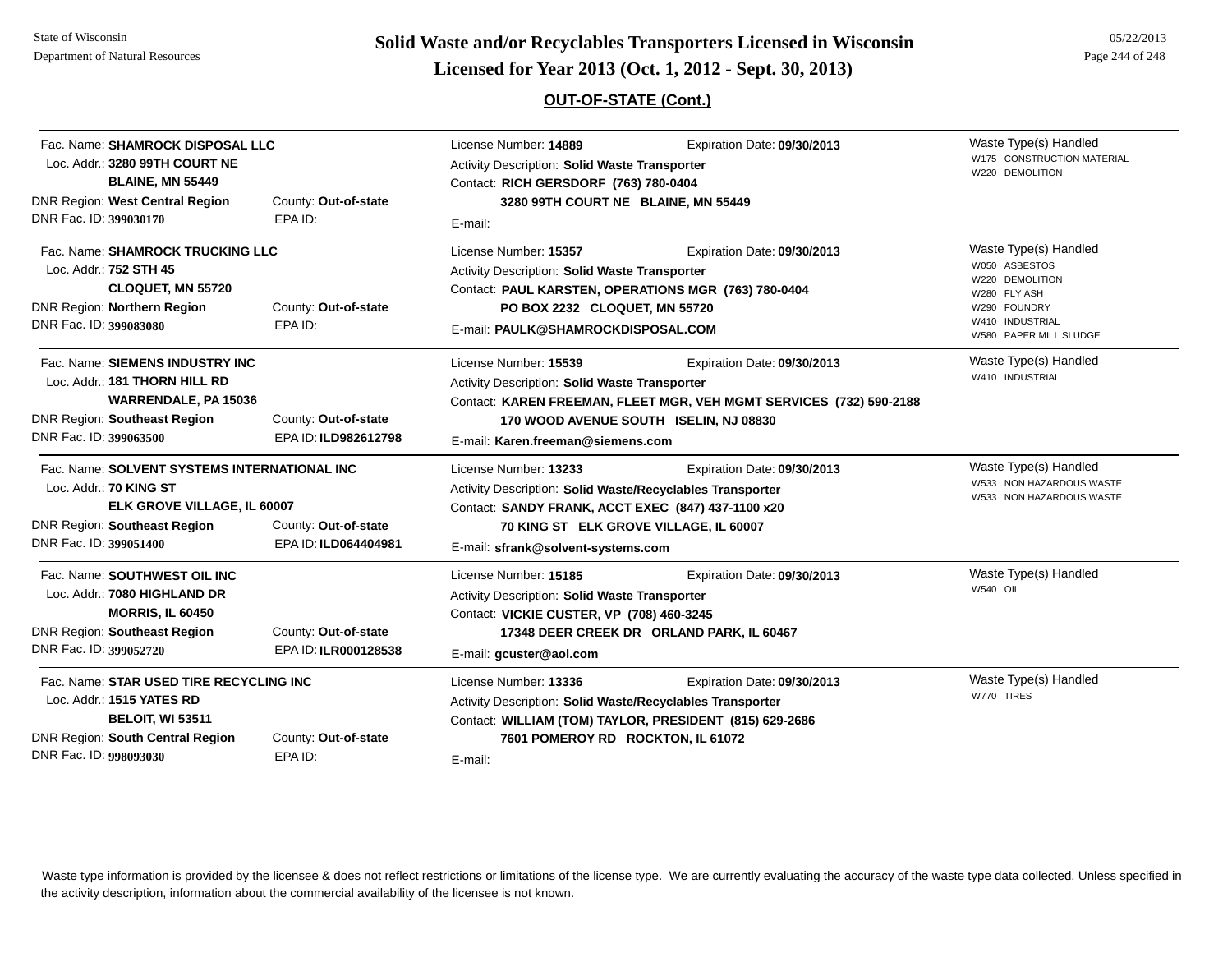# **Page 245 of 22/2013 Licensed for Year 2013 (Oct. 1, 2012 - Sept. 30, 2013) Page 245 of 248 Licensed for Year 2013 (Oct. 1, 2012 - Sept. 30, 2013)**

## **OUT-OF-STATE (Cont.)**

| Fac. Name: STERICYCLE SPECIALTY WASTE SOLUTIONS INC<br>Loc. Addr.: 2850 100TH COURT NE<br><b>BLAINE, MN 55449</b><br>DNR Region: West Central Region<br>DNR Fac. ID: 399037760                                              | County: Out-of-state<br>EPA ID: MNS000110924 | License Number: 15068<br>Activity Description: Solid Waste Transporter<br>Contact: JIM COILKOSZ (612) 490-5224<br>2850 100TH COURT NE BLAINE, MN 55449<br>E-mail: jciolkosz@stericycle.com           | Expiration Date: 09/30/2013                                                                                                                   | Waste Type(s) Handled<br>W033 ANTIFREEZE<br>W190 COOLANTS<br>W410 INDUSTRIAL<br>W430 INK<br>W533 NON HAZARDOUS WASTE<br><b>W540 OIL</b>             |
|-----------------------------------------------------------------------------------------------------------------------------------------------------------------------------------------------------------------------------|----------------------------------------------|------------------------------------------------------------------------------------------------------------------------------------------------------------------------------------------------------|-----------------------------------------------------------------------------------------------------------------------------------------------|-----------------------------------------------------------------------------------------------------------------------------------------------------|
| Fac. Name: TENNIS ROLL OFF LLC<br>Loc. Addr.: 720 4TH ST<br>ST PAUL PARK, MN 55071<br>DNR Region: West Central Region<br>DNR Fac. ID: 399059320                                                                             | County: Out-of-state<br>EPA ID:              | License Number: 15063<br>Activity Description: Solid Waste/Recyclables Transporter<br>Contact: GREGORY TENNIS (651) 459-1887<br>PO BOX 64 ST PAUL PARK, MN 55071<br>E-mail: tennissanitation@aol.com | Expiration Date: 09/30/2013                                                                                                                   | Waste Type(s) Handled<br>W220 DEMOLITION<br>W340 GARBAGE<br>W661 RECYCLABLE PAPER                                                                   |
| Fac. Name: TERRA CONTRACTING LLC<br>Loc. Addr.: 5070 W MICHIGAN AVE<br>KALAMAZOO, MI 49006<br>DNR Region: Northeast Region<br>DNR Fac. ID: 399061190                                                                        | County: Out-of-state<br>EPA ID: MIK768689127 | License Number: 15259<br>Activity Description: Solid Waste Transporter<br>E-mail: kpuzio@terracontracting.net                                                                                        | Expiration Date: 09/30/2013<br>Contact: KERRY PUZIO, DIR OF TECHNICAL SERVICES (269) 375-9595 x203<br>5100 W MICHIGAN AVE KALAMAZOO, MI 49006 | Waste Type(s) Handled<br>W050 ASBESTOS<br>W070 BARK/BRUSH<br>W180 CONTAMINATED SOIL<br>W220 DEMOLITION<br>W410 INDUSTRIAL<br>W580 PAPER MILL SLUDGE |
| Fac. Name: TOM KAT TRUX INC<br>Loc. Addr.: 37701 OTTAWA RD<br>LE SUEUR, MN 56058<br>DNR Region: West Central Region<br>DNR Fac. ID: 998346580                                                                               | County: Out-of-state<br>EPA ID:              | License Number: 14093<br>Activity Description: Solid Waste/Recyclables Transporter<br>Contact: LORI WIENEKE, SEC (507) 665-3894<br>32679 380TH ST LE SUEUR, MN 56058<br>E-mail:                      | Expiration Date: 09/30/2013                                                                                                                   | Waste Type(s) Handled<br>W070 BARK/BRUSH<br>W340 GARBAGE                                                                                            |
| Fac. Name: TRUCK AWAY<br>Loc. Addr.: 101 SOUTH M-553<br><b>GWINN, MI 49841</b><br><b>DNR Region: Southeast Region</b><br>DNR Fac. ID: 399037210                                                                             | County: Out-of-state<br>EPA ID:              | License Number: 15117<br>Activity Description: Solid Waste/Recyclables Transporter<br>Contact: JUSTIN YELLE, PRESIDENT (906) 346-3105<br>101 SOUTH M-553 GWINN, MI 49841<br>E-mail:                  | Expiration Date: 09/30/2013                                                                                                                   | Waste Type(s) Handled<br>W770 TIRES                                                                                                                 |
| Fac. Name: U P ENVIRONMENTAL SERVICES INC<br>Loc. Addr.: 1315 US HWY 2 & 41<br><b>BARK RIVER, MI 49807</b><br><b>DNR Region: Northeast Region</b><br>County: Out-of-state<br>DNR Fac. ID: 999956760<br>EPA ID: MID985635846 |                                              | License Number: 12933<br><b>Activity Description: Solid Waste Transporter</b><br>Contact: WAYNE STENBERG, PRES (906) 466-9900<br>PO BOX 127 BARK RIVER, MI 49807<br>E-mail: wayne@stenbergs.us       | Expiration Date: 09/30/2013                                                                                                                   | Waste Type(s) Handled<br>W175 CONSTRUCTION MATERIAL<br>W180 CONTAMINATED SOIL<br>W220 DEMOLITION<br><b>W540 OIL</b><br>W670 REFUSE                  |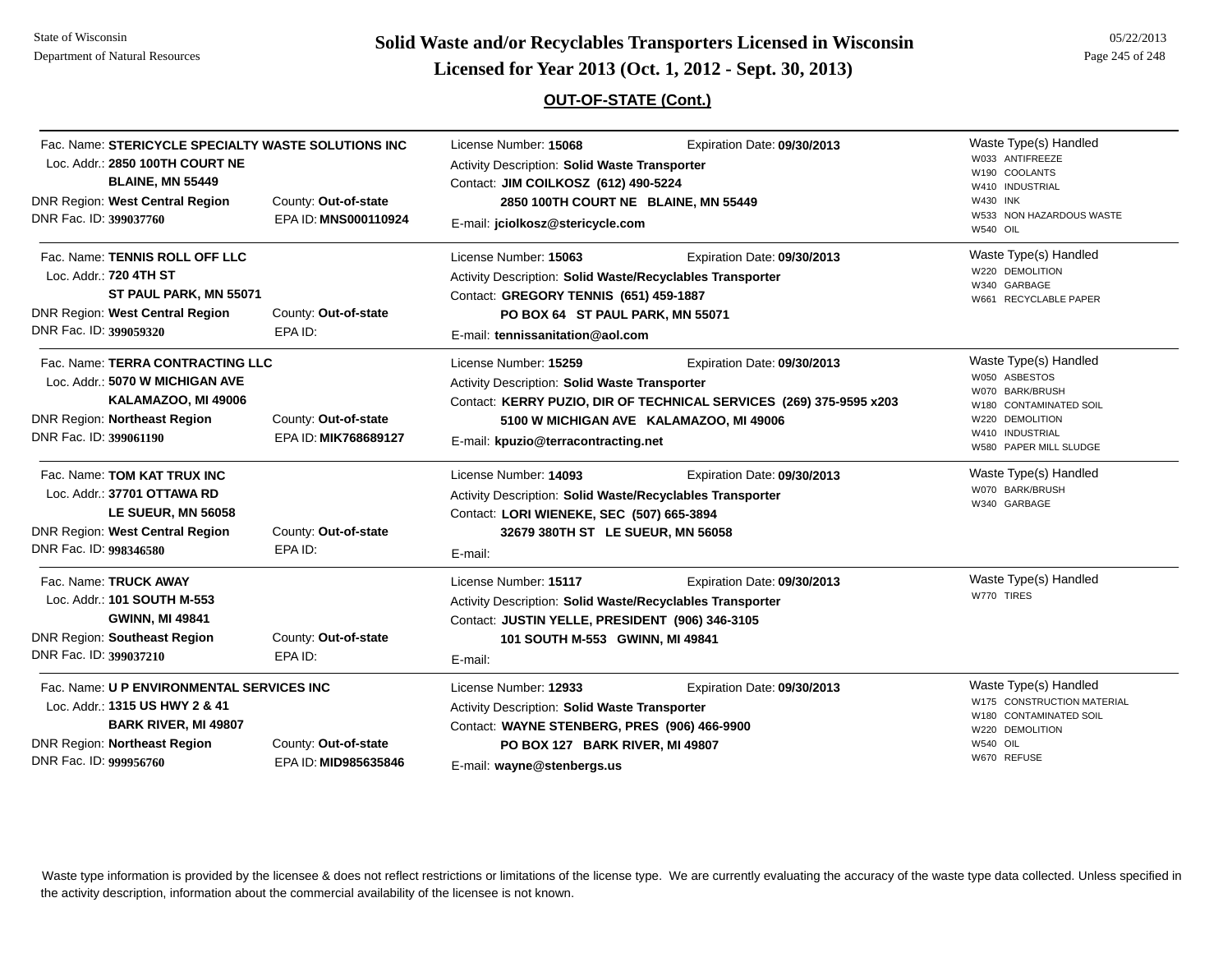State of Wisconsin Department of Natural Resources

# **Page 246 of 248 <b>Licensed for Year 2013 (Oct. 1, 2012 - Sept. 30, 2013) Page 246 of 248 Licensed for Year 2013 (Oct. 1, 2012 - Sept. 30, 2013)**

## **OUT-OF-STATE (Cont.)**

| Fac. Name: VEIT CONTAINER CORP<br>Loc. Addr.: 14000 VEIT PLACE<br>ROGERS, MN 55374-9583<br><b>DNR Region: West Central Region</b>                                           | County: Out-of-state                         | License Number: 14612<br>Expiration Date: 09/30/2013<br>Activity Description: Solid Waste/Recyclables Transporter<br>Contact: STEVE HALGREN (763) 428-2242<br>14000 VEIT PLACE ROGERS, MN 55374-9583                        |                                                                     | Waste Type(s) Handled<br>W661 RECYCLABLE PAPER<br>W670 REFUSE<br>W710 SCRAP METAL                                                                                                                                     |
|-----------------------------------------------------------------------------------------------------------------------------------------------------------------------------|----------------------------------------------|-----------------------------------------------------------------------------------------------------------------------------------------------------------------------------------------------------------------------------|---------------------------------------------------------------------|-----------------------------------------------------------------------------------------------------------------------------------------------------------------------------------------------------------------------|
| DNR Fac. ID: 399006410                                                                                                                                                      | EPA ID: MND008858185                         | E-mail: shalgren@veitusa.com                                                                                                                                                                                                |                                                                     |                                                                                                                                                                                                                       |
| Fac. Name: VEIT CONTAINER CORPORATION<br>Loc. Addr.: 1100 W GRAY ST<br>DULUTH, MN 55374<br><b>DNR Region: Northern Region</b><br>DNR Fac. ID: 998376500                     | County: Out-of-state<br>EPA ID:              | License Number: 14298<br>Activity Description: Solid Waste/Recyclables Transporter<br>Contact: STEVE HALGREN (218) 626-3867<br>14000 VEIT PLACE ROGERS, MN 55374<br>E-mail: shalgren@veitusa.com                            | Expiration Date: 09/30/2013                                         | Waste Type(s) Handled<br>W220 DEMOLITION<br>W661 RECYCLABLE PAPER                                                                                                                                                     |
| Fac. Name: VEOLIA ENVIRONMENTAL SERVICES<br>Loc. Addr.: 309 COMO AVE<br><b>ST PAUL, MN 55103</b><br>DNR Region: West Central Region<br>DNR Fac. ID: 998204790               | County: Out-of-state<br>EPA ID: MND985712702 | License Number: 13809<br>Expiration Date: 09/30/2013<br>Activity Description: Solid Waste Transporter<br>Contact: DAVE ZIEROTH, SUPV (651) 768-5276<br>309 COMO AVE ST PAUL, MN 55103<br>E-mail: david.zieroth@veoliaes.com |                                                                     | Waste Type(s) Handled<br>W050 ASBESTOS<br>W220 DEMOLITION<br>W340 GARBAGE                                                                                                                                             |
| Fac. Name: VEOLIA ES SOLID WASTE MIDWEST LLC<br>Loc. Addr.: 4245 HWY 14 E<br><b>ROCHESTER, MN 55903</b><br><b>DNR Region: West Central Region</b><br>DNR Fac. ID: 998378370 | County: Out-of-state<br>EPA ID:              | License Number: 14431<br>Activity Description: Solid Waste/Recyclables Transporter<br>Contact: MARK VINALL, AREA MGR (507) 281-5850<br>PO BOX 9273 ROCHESTER, MN 55903<br>E-mail: mark.vinall@veoliaes.com                  | Expiration Date: 09/30/2013                                         | Waste Type(s) Handled<br>W180 CONTAMINATED SOIL<br>W220 DEMOLITION<br>W280 FLY ASH<br>W290 FOUNDRY<br>W340 GARBAGE<br>W410 INDUSTRIAL<br>W661 RECYCLABLE PAPER                                                        |
| Fac. Name: VEOLIA ES TECHNICAL SOLUTIONS LLC<br>Loc. Addr.: 1 EDEN LANE<br>FLANDERS, NJ 07836<br>DNR Region: Southeast Region<br>DNR Fac. ID: 998295430                     | County: Out-of-state<br>EPA ID: NJD080631369 | License Number: 13800<br>Activity Description: Solid Waste Transporter<br>Contact: DENISE R KROUS, PERMIT ADMIN (973) 691-7321<br>1 EDEN LN FLANDERS, NJ 07836<br>E-mail: denise.krous@veoliaes.com                         | Expiration Date: 09/30/2013                                         | Waste Type(s) Handled<br>W533 NON HAZARDOUS WASTE                                                                                                                                                                     |
| Fac. Name: W M W I - NORTHEAST (MENOMINEE)<br>Loc. Addr.: W6111 ELMWOOD RD<br><b>MENOMINEE, MI 49858</b><br><b>DNR Region: Northeast Region</b><br>DNR Fac. ID: 438010980   | County: Out-of-state<br>EPA ID:              | License Number: 14915<br>Activity Description: Solid Waste/Recyclables Transporter<br>Contact: HEIDI RENNE, OPS SPEC (906) 863-5998<br>E-mail: hnoack@wm.com                                                                | Expiration Date: 09/30/2013<br>W6111 ELMWOOD RD MENOMINEE, MI 49858 | Waste Type(s) Handled<br>W180 CONTAMINATED SOIL<br>W220 DEMOLITION<br>W280 FLY ASH<br>W290 FOUNDRY<br>W340 GARBAGE<br>W410 INDUSTRIAL<br>W580 PAPER MILL SLUDGE<br>W661 RECYCLABLE PAPER<br>W662 RECYCLABLE CONTAINER |

W770 TIRES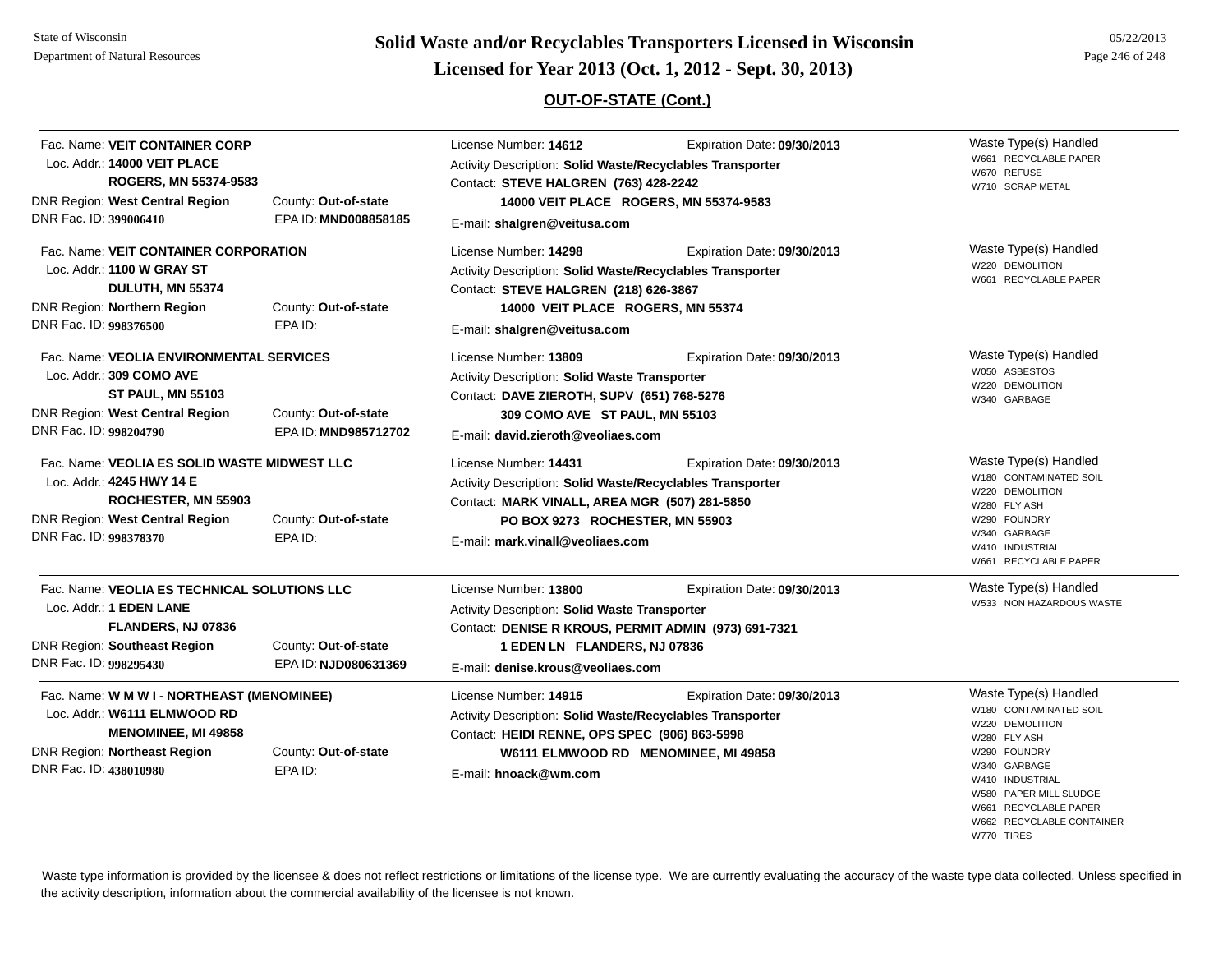**Page 247 of 248 <b>Licensed for Year 2013 (Oct. 1, 2012 - Sept. 30, 2013) Page 247 of 248 Licensed for Year 2013 (Oct. 1, 2012 - Sept. 30, 2013)** 

## **OUT-OF-STATE (Cont.)**

| Fac. Name: WABASHA RUBBISH REMOVAL<br>Loc. Addr.: 725 ARCH AVE<br>WABASHA, MN 55981<br>DNR Region: West Central Region<br>DNR Fac. ID: 999899010                                                           | County: Out-of-state<br>EPA ID: | License Number: 12370<br>Expiration Date: 09/30/2013<br>Activity Description: Solid Waste Transporter<br>Contact: BRUCE A BAKER, OWNER-OPER (651) 565-3517<br>725 ARCH AVE WABASHA, MN 55981<br>E-mail: bruce@bakerswelding.com |                                                                                       | Waste Type(s) Handled<br>W340 GARBAGE<br>W670 REFUSE                                                                                                                                                                                                                   |
|------------------------------------------------------------------------------------------------------------------------------------------------------------------------------------------------------------|---------------------------------|---------------------------------------------------------------------------------------------------------------------------------------------------------------------------------------------------------------------------------|---------------------------------------------------------------------------------------|------------------------------------------------------------------------------------------------------------------------------------------------------------------------------------------------------------------------------------------------------------------------|
| Fac. Name: WASTE MANAGEMENT<br>Loc. Addr.: 3101 W SUPERIOR ST<br>DULUTH, MN 55806<br>DNR Region: Northern Region<br>DNR Fac. ID: 816079440                                                                 | County: Out-of-state<br>EPA ID: | License Number: 15609<br><b>Activity Description: Solid Waste/Recyclables Transporter</b><br>Contact: JIM BORASH, DIST MGR (218) 624-8403<br>3101 W SUPERIOR ST DULUTH, MN 55806<br>E-mail: jborash@wm.com                      | Expiration Date: 09/30/2013                                                           | Waste Type(s) Handled<br>W050 ASBESTOS<br>W070 BARK/BRUSH<br>W180 CONTAMINATED SOIL<br>W220 DEMOLITION<br>W280 FLY ASH<br>W290 FOUNDRY<br>W340 GARBAGE<br>W410 INDUSTRIAL<br>W580 PAPER MILL SLUDGE<br>W661 RECYCLABLE PAPER<br>W662 RECYCLABLE CONTAINER<br>W800 YARD |
| Fac. Name: WASTE MANAGEMENT - IRON RIVER<br>Loc. Addr.: 2261 US 2<br><b>IRON RIVER, MI 49935</b><br>DNR Region: West Central Region<br>County: Out-of-state<br>DNR Fac. ID: 999561200<br>EPA ID:           |                                 | License Number: 11744<br><b>Activity Description: Solid Waste/Recyclables Transporter</b><br>Contact: DENNIS SMEJKAL, ROUTE MGR (906) 228-2283<br>910 W BARGE AVE MARQUETTE, MI 49855<br>E-mail: dsmejkal@wm.com                | Expiration Date: 09/30/2013                                                           | Waste Type(s) Handled<br>W340 GARBAGE<br>W530 NONCOMBUSTIBLE<br>W661 RECYCLABLE PAPER<br>W662 RECYCLABLE CONTAINER<br>W670 REFUSE                                                                                                                                      |
| Fac. Name: WASTE MANAGEMENT NORTH-ILLINOIS<br>Loc. Addr.: 22333 ILL HWY 173 WEST<br>ANTIOCH, IL 60002<br><b>DNR Region: Southeast Region</b><br>DNR Fac. ID: 999017800                                     | County: Out-of-state<br>EPA ID: | License Number: 10290<br>Activity Description: Solid Waste/Recyclables Transporter<br>Contact: NORM LEWIS, DIST MGR (847) 838-7362<br>22333 ILL HWY 173 W ANTIOCH, IL 60002<br>E-mail: nlewis@wm.com                            | Expiration Date: 09/30/2013                                                           | Waste Type(s) Handled<br>W290 FOUNDRY<br>W340 GARBAGE<br>W530 NONCOMBUSTIBLE<br>W660 RECYCLABLE<br>W661 RECYCLABLE PAPER<br>W662 RECYCLABLE CONTAINER<br>W670 REFUSE<br>W790 WOOD MATTER<br>W800 YARD                                                                  |
| Fac. Name: WESTERN LAKE SUPERIOR SANITARY DISTRICT<br>Loc. Addr.: 2626 COURTLAND ST<br>DULUTH, MN 55806<br><b>DNR Region: Northern Region</b><br>County: Out-of-state<br>DNR Fac. ID: 998208310<br>EPA ID: |                                 | License Number: 13435<br><b>Activity Description: Solid Waste Transporter</b><br>2626 COURTLAND ST DULUTH, MN 55806<br>E-mail: todd.macmillan@wlssd.com                                                                         | Expiration Date: 09/30/2013<br>Contact: TODD MACMILLAN, O&M SUPERVISOR (218) 740-4767 | Waste Type(s) Handled<br>W999 OTHER                                                                                                                                                                                                                                    |